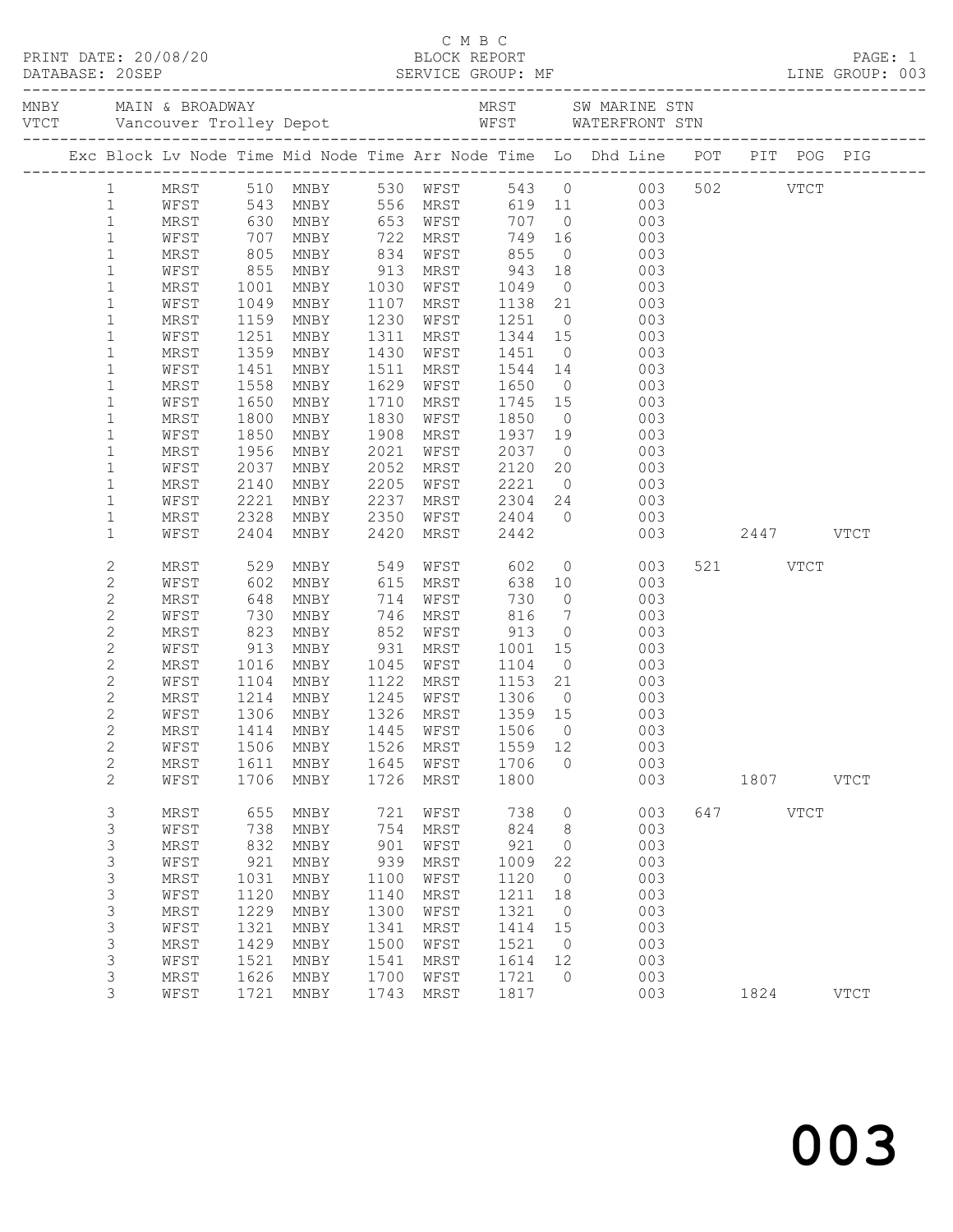# C M B C<br>BLOCK REPORT

LINE GROUP: 003

|                 |      |      |                                  |      |      |         |                | Exc Block Lv Node Time Mid Node Time Arr Node Time Lo Dhd Line POT |           | PIT POG PIG |
|-----------------|------|------|----------------------------------|------|------|---------|----------------|--------------------------------------------------------------------|-----------|-------------|
| 4               | MRST |      | 703 MNBY 729 WFST                |      |      |         |                | 746 0 003                                                          | 655 VTCT  |             |
| 4               | WFST | 746  | MNBY                             | 803  | MRST | 833 13  |                | 003                                                                |           |             |
| $\overline{4}$  | MRST | 846  | MNBY                             | 915  | WFST | 935     | $\overline{0}$ | 003                                                                |           |             |
| 4               | WFST | 935  | MNBY                             | 953  | MRST | 1023    | 23             | 003                                                                |           |             |
| 4               | MRST | 1046 | MNBY                             | 1115 | WFST | 1135    | $\overline{0}$ | 003                                                                |           |             |
| 4               | WFST | 1135 | MNBY                             | 1155 | MRST | 1226    | 18             | 003                                                                |           |             |
| 4               | MRST | 1244 | MNBY                             | 1315 | WFST | 1336    | $\overline{0}$ | 003                                                                |           |             |
| 4               | WFST | 1336 | MNBY                             | 1356 | MRST | 1429    | 20             | 003                                                                |           |             |
| 4               | MRST | 1449 | MNBY                             | 1520 | WFST | 1541    | $\overline{0}$ | 003                                                                |           |             |
| 4               | WFST | 1541 | MNBY                             | 1601 | MRST | 1634 17 |                | 003                                                                |           |             |
| 4               | MRST | 1651 | MNBY                             | 1725 | WFST | 1746    | $\overline{0}$ | 003                                                                |           |             |
| 4               | WFST | 1746 | MNBY                             | 1808 | MRST | 1840    |                | 003                                                                | 1847 VTCT |             |
|                 |      |      |                                  |      |      |         |                |                                                                    |           |             |
| 5               | MRST | 709  | MNBY                             | 736  | WFST | 753     | $\overline{0}$ | 003                                                                | 701 VTCT  |             |
| 5               | WFST | 753  | MNBY                             | 810  | MRST | 840     | 21             | 003                                                                |           |             |
| 5               | MRST | 901  | MNBY                             | 930  | WFST | 949     | $\overline{0}$ | 003                                                                |           |             |
| 5               | WFST | 949  | MNBY                             | 1007 | MRST | 1037    | 23             | 003                                                                |           |             |
| 5               | MRST | 1100 | MNBY                             | 1130 | WFST | 1150    | $\overline{0}$ | 003                                                                |           |             |
| 5               | WFST | 1150 | MNBY                             | 1210 | MRST | 1241    | 18             | 003                                                                |           |             |
| 5               | MRST | 1259 | MNBY                             | 1330 | WFST | 1351    | $\overline{0}$ | 003                                                                |           |             |
| 5               | WFST | 1351 | MNBY                             | 1411 | MRST | 1444    | 15             | 003                                                                |           |             |
| 5               | MRST | 1459 | MNBY                             | 1530 | WFST | 1551    | $\overline{0}$ | 003                                                                |           |             |
| 5               | WFST | 1551 | MNBY                             | 1611 | MRST | 1644    | 18             | 003                                                                |           |             |
| 5               | MRST | 1702 | MNBY                             | 1734 | WFST | 1755    | $\overline{0}$ | 003                                                                |           |             |
| 5               | WFST | 1755 | MNBY                             | 1817 | MRST | 1849    | 19             | 003                                                                |           |             |
| $\mathsf S$     | MRST | 1908 | MNBY                             | 1935 | WFST | 1953    | $\overline{0}$ | 003                                                                |           |             |
| 5               | WFST | 1953 | MNBY                             | 2009 | MRST | 2038    | 17             | 003                                                                |           |             |
| 5               | MRST | 2055 | MNBY                             | 2120 | WFST | 2136    | $\overline{0}$ | 003                                                                |           |             |
| 5               | WFST | 2136 | MNBY                             | 2151 | MRST | 2219    | 24             | 003                                                                |           |             |
| 5               | MRST | 2243 | MNBY                             | 2305 | WFST | 2319    | $\overline{0}$ | 003                                                                |           |             |
| 5               | WFST | 2319 | MNBY                             | 2335 | MRST | 2358    |                | 003                                                                | 2403 VTCT |             |
| 6               | MRST | 724  | MNBY                             | 751  | WFST | 810     | $\overline{0}$ | 003                                                                | 716 VTCT  |             |
| 6               | WFST | 810  | MNBY                             | 827  | MRST | 857     | 19             | 003                                                                |           |             |
| 6               | MRST | 916  | MNBY                             | 945  | WFST | 1004    | $\overline{0}$ | 003                                                                |           |             |
| 6               | WFST | 1004 | MNBY                             | 1022 | MRST | 1052    | 23             | 003                                                                |           |             |
| 6               | MRST | 1115 | MNBY                             | 1145 | WFST | 1205    | $\overline{0}$ | 003                                                                |           |             |
| 6               | WFST | 1205 | MNBY                             | 1225 | MRST | 1256    | 18             | 003                                                                |           |             |
| 6               | MRST | 1314 | MNBY                             | 1345 | WFST | 1406    | $\overline{0}$ | 003                                                                |           |             |
| $6\phantom{.}6$ |      |      | WFST 1406 MNBY 1426 MRST 1459 20 |      |      |         |                | 003                                                                |           |             |
| 6               | MRST | 1519 | MNBY                             | 1550 | WFST | 1611    | $\overline{0}$ | 003                                                                |           |             |
| 6               | WFST | 1611 | MNBY                             | 1631 | MRST | 1704    | 18             | 003                                                                |           |             |
| 6               | MRST | 1722 | MNBY                             | 1754 | WFST | 1814    | $\overline{0}$ | 003                                                                |           |             |
| 6               | WFST | 1814 | MNBY                             | 1833 | MRST | 1903    | 19             | 003                                                                |           |             |
| 6               | MRST | 1922 | MNBY                             | 1949 | WFST | 2007    | $\overline{0}$ | 003                                                                |           |             |
| 6               | WFST | 2007 | MNBY                             | 2023 | MRST | 2052    | 18             | 003                                                                |           |             |
| 6               | MRST | 2110 | MNBY                             | 2135 | WFST | 2151    | $\overline{0}$ | 003                                                                |           |             |
| 6               | WFST | 2151 | MNBY                             | 2207 | MRST | 2234    | 23             | 003                                                                |           |             |
| 6               | MRST | 2257 | MNBY                             | 2319 | WFST | 2333    | $\overline{0}$ | 003                                                                |           |             |
| 6               | WFST | 2333 | MNBY                             | 2349 | MRST | 2412    | 18             | 003                                                                |           |             |
| 6               | MRST | 2430 | MNBY                             | 2449 | WFST | 2502    | $\overline{0}$ | 003                                                                |           |             |
| 6               | WFST | 2502 | MNBY                             | 2515 | MRST | 2536    |                | 003                                                                | 2541      | <b>VTCT</b> |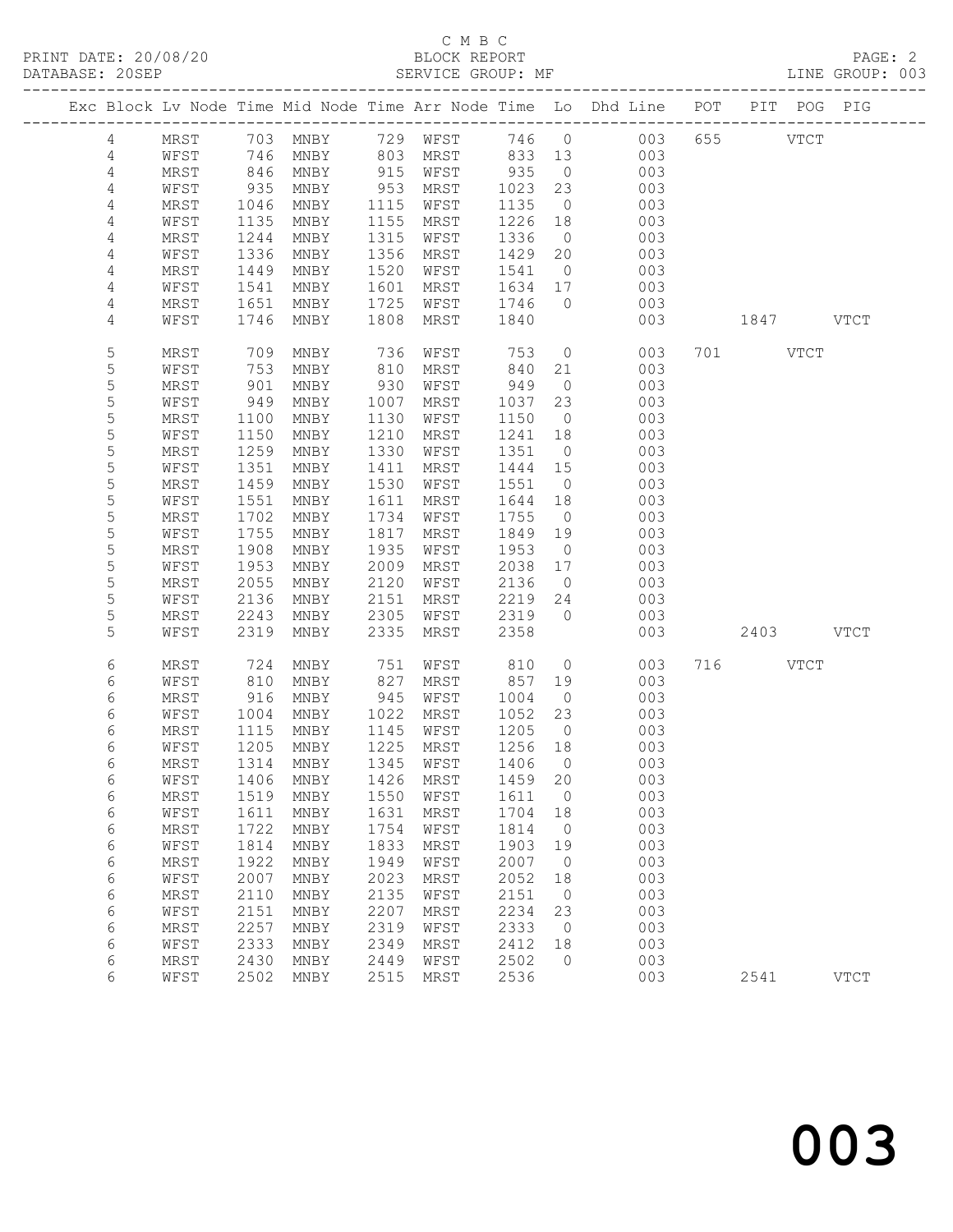### C M B C<br>BLOCK REPORT SERVICE GROUP: MF

|                 |      |      |                   |      |             |         |                | Exc Block Lv Node Time Mid Node Time Arr Node Time Lo Dhd Line POT | PIT POG PIG |             |
|-----------------|------|------|-------------------|------|-------------|---------|----------------|--------------------------------------------------------------------|-------------|-------------|
| 7 <sup>7</sup>  | MRST |      |                   |      |             |         |                | 739 MNBY 808 WFST 827 0 003                                        | 731 VTCT    |             |
| $7\phantom{.0}$ | WFST | 827  | MNBY              | 844  | MRST 914 17 |         |                | 003                                                                |             |             |
| 7               | MRST | 931  | MNBY              | 1000 | WFST        | 1019    | $\overline{0}$ | 003                                                                |             |             |
| 7               | WFST | 1019 | MNBY              | 1037 | MRST        | 1107    | 23             | 003                                                                |             |             |
| 7               | MRST | 1130 | MNBY              | 1200 | WFST        | 1220    | $\overline{0}$ | 003                                                                |             |             |
| 7               | WFST | 1220 | MNBY              | 1240 | MRST        | 1312 17 |                | 003                                                                |             |             |
| 7               | MRST | 1329 | MNBY              | 1400 | WFST        | 1421    | $\overline{0}$ | 003                                                                |             |             |
| 7               | WFST | 1421 | MNBY              | 1441 | MRST        | 1514    | 15             | 003                                                                |             |             |
| 7               | MRST | 1529 | MNBY              | 1600 | WFST        | 1621 0  |                | 003                                                                |             |             |
| 7               | WFST | 1621 | MNBY              | 1641 | MRST        | 1714 16 |                | 003                                                                |             |             |
| 7               | MRST | 1730 | MNBY              | 1802 | WFST        | 1822    | $\overline{0}$ | 003                                                                |             |             |
| 7               | WFST | 1822 | MNBY              | 1841 | MRST        | 1911    |                | 003                                                                | 1917 VTCT   |             |
| 8               | MRST | 756  | MNBY              | 825  | WFST        | 845     | $\overline{0}$ | 003                                                                | 748 VTCT    |             |
| 8               | WFST | 845  | MNBY              | 903  | MRST        | 933     | 13             | 003                                                                |             |             |
| $\,8\,$         | MRST | 946  | MNBY              | 1015 | WFST        | 1034    | $\overline{0}$ | 003                                                                |             |             |
| $\,8\,$         | WFST | 1034 | MNBY              | 1052 | MRST        | 1122    | 23             | 003                                                                |             |             |
| $\,8\,$         | MRST | 1145 | MNBY              | 1215 | WFST        | 1235    | $\overline{0}$ | 003                                                                |             |             |
| $\,8\,$         | WFST | 1235 | MNBY              | 1255 | MRST        | 1327 17 |                | 003                                                                |             |             |
| $\,8\,$         | MRST | 1344 | MNBY              | 1415 | WFST        | 1436    | $\overline{0}$ | 003                                                                |             |             |
| $\,8\,$         | WFST | 1436 | MNBY              | 1456 | MRST        | 1529    | 20             | 003                                                                |             |             |
| $\,8\,$         | MRST | 1549 | MNBY              | 1620 | WFST        | 1641    | $\overline{0}$ | 003                                                                |             |             |
| $\,8\,$         | WFST | 1641 | MNBY              | 1701 | MRST        | 1734    | 14             | 003                                                                |             |             |
| $\,8\,$         | MRST | 1748 | MNBY              | 1820 | WFST        | 1840    | $\overline{0}$ | 003                                                                |             |             |
| 8               | WFST | 1840 | MNBY              | 1859 | MRST        | 1929    |                | 003                                                                | 1935 VTCT   |             |
| 9               | MRST | 450  | MNBY              | 510  | WFST        | 523     | $\overline{0}$ | 003                                                                | 442 VTCT    |             |
| 9               | WFST | 523  | MNBY              | 536  | MRST        | 559 17  |                | 003                                                                |             |             |
| 9               | MRST | 616  | MNBY              | 638  | WFST        | 652     | $\overline{0}$ | 003                                                                |             |             |
| 9               | WFST | 652  | MNBY              | 707  | MRST        | 733     | 14             | 003                                                                |             |             |
| 9               | MRST | 747  | MNBY              | 816  | WFST        | 836     | $\overline{0}$ | 003                                                                |             |             |
| 9               | WFST | 836  | MNBY              | 854  | MRST        | 924     |                | 003                                                                | 931 VTCT    |             |
| 10              | MRST | 548  | MNBY              | 608  | WFST        | 622     | $\overline{0}$ | 003                                                                | 540 VTCT    |             |
| 10              | WFST | 622  | MNBY              | 637  | MRST        | 702 15  |                | 003                                                                |             |             |
| 10              | MRST | 717  | MNBY              | 744  | WFST        | 801     | $\overline{0}$ | 003                                                                |             |             |
| 10              | WFST | 801  | MNBY              | 818  | MRST        | 848     |                | 003                                                                | 855 VTCT    |             |
| 11              | MRST |      | 603 MNBY          | 623  | WFST        | 637 0   |                | 003                                                                | 555 VTCT    |             |
| 11              | WFST |      | 637 MNBY 652 MRST |      |             |         |                | 717 15 003                                                         |             |             |
| 11              | MRST | 732  | MNBY              | 759  | WFST        | 818     | $\bigcirc$     | 003                                                                |             |             |
| 11              | WFST | 818  | MNBY              | 835  | MRST        | 905     |                | 003                                                                | 912         | <b>VTCT</b> |
| 12              | MRST | 642  | MNBY              | 706  | WFST        | 721     | $\circ$        | 003                                                                | 634 VTCT    |             |
| 12              | WFST | 721  | MNBY              | 737  | MRST        | 806     | 8              | 003                                                                |             |             |
| 12              | MRST | 814  | MNBY              | 843  | WFST        | 904     | $\circ$        | 003                                                                |             |             |
| 12              | WFST |      | 904 MNBY          | 922  | MRST        | 952     |                | 003                                                                | 959         | <b>VTCT</b> |
|                 |      |      |                   |      |             |         |                |                                                                    |             |             |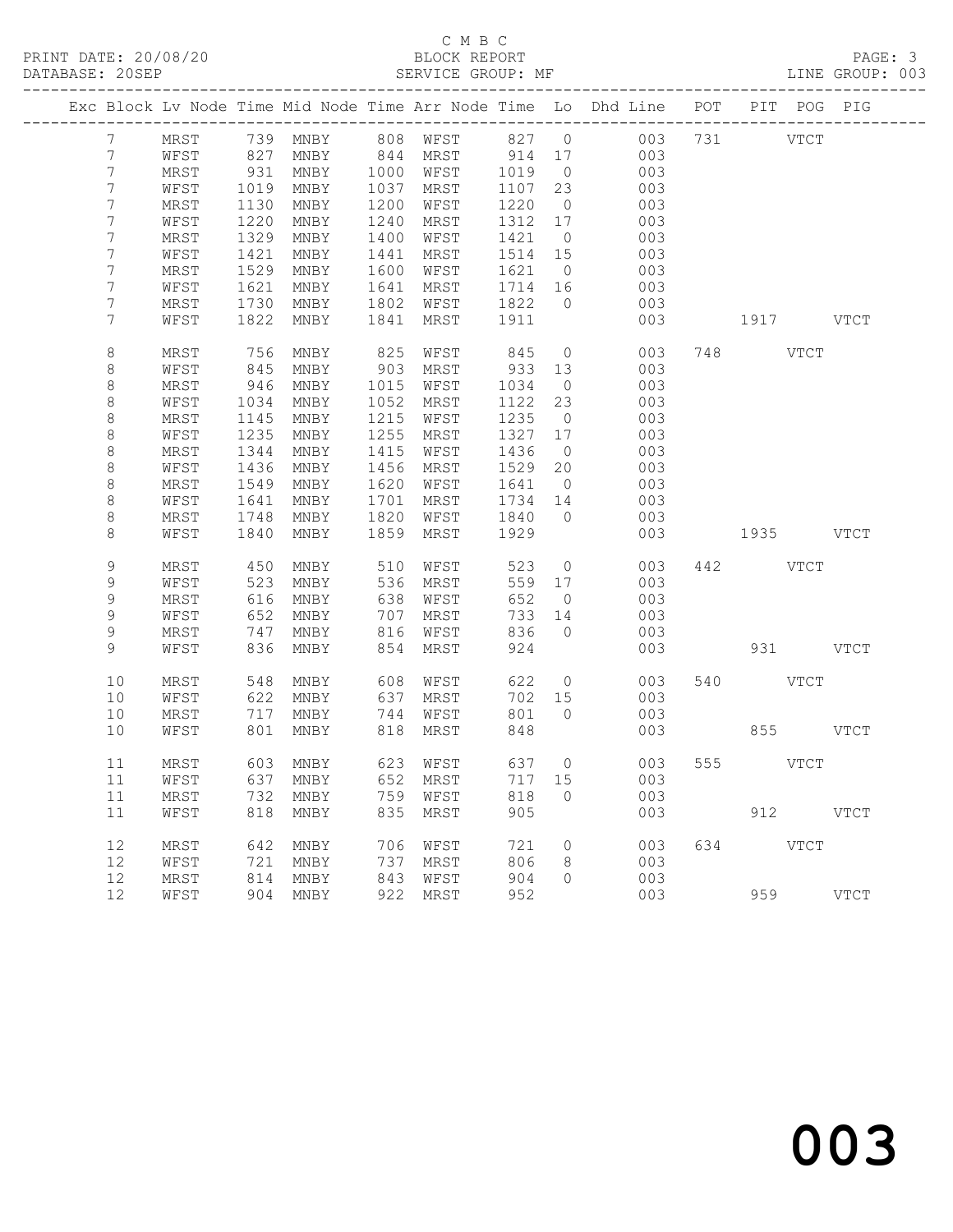# C M B C<br>BLOCK REPORT

LINE GROUP: 003

|  |    |      |      |                                |      |                                                                      |          |                | Exc Block Lv Node Time Mid Node Time Arr Node Time Lo Dhd Line POT PIT POG PIG |               |      |             |             |
|--|----|------|------|--------------------------------|------|----------------------------------------------------------------------|----------|----------------|--------------------------------------------------------------------------------|---------------|------|-------------|-------------|
|  | 20 | MRST |      |                                |      |                                                                      |          |                | 1439 MNBY 1510 WFST 1531 0 003 1431 VTCT                                       |               |      |             |             |
|  | 20 | WFST |      |                                |      | 1531 MNBY   1551 MRST   1624  19<br>1643 MNBY   1717 WFST   1738   0 |          |                | $\begin{array}{c} 003 \\ 003 \end{array}$                                      |               |      |             |             |
|  | 20 | MRST |      |                                |      |                                                                      | $1738$ 0 |                |                                                                                |               |      |             |             |
|  | 20 | WFST | 1738 | MNBY                           | 1800 | MRST                                                                 | 1832 19  |                | 003                                                                            |               |      |             |             |
|  | 20 | MRST | 1851 | MNBY                           | 1920 | WFST                                                                 | 1939     | $\overline{0}$ | 003                                                                            |               |      |             |             |
|  | 20 | WFST | 1939 | MNBY                           | 1955 | MRST                                                                 | 2024 16  |                | 003                                                                            |               |      |             |             |
|  | 20 | MRST | 2040 | MNBY                           | 2105 | WFST                                                                 | 2121     | $\overline{0}$ | 003                                                                            |               |      |             |             |
|  | 20 | WFST | 2121 | MNBY                           | 2136 | MRST                                                                 | 2204     | 21             | 003                                                                            |               |      |             |             |
|  | 20 | MRST | 2225 | MNBY                           | 2250 | WFST                                                                 | 2306     | $\overline{0}$ | 003                                                                            |               |      |             |             |
|  | 20 | WFST | 2306 | MNBY                           | 2322 | MRST                                                                 | 2345     | 24             | 003                                                                            |               |      |             |             |
|  | 20 | MRST | 2409 | MNBY                           | 2428 | WFST                                                                 | 2441     | $\overline{0}$ | 003                                                                            |               |      |             |             |
|  | 20 | WFST | 2441 | MNBY                           | 2457 | MRST                                                                 | 2519 11  |                | 003                                                                            |               |      |             |             |
|  | 20 | MRST | 2530 | MNBY                           | 2549 | WFST                                                                 | 2602     | $\bigcirc$     | 003                                                                            |               |      |             |             |
|  | 20 | WFST | 2602 | MNBY                           | 2615 | MRST                                                                 | 2636     |                | 003                                                                            |               |      | 2641 VTCT   |             |
|  | 21 | MRST | 1509 | MNBY                           | 1540 | WFST                                                                 | 1601     |                | $\overline{0}$                                                                 | 003 1501 VTCT |      |             |             |
|  | 21 | WFST | 1601 | MNBY                           | 1621 | MRST                                                                 | 1654 16  |                | 003                                                                            |               |      |             |             |
|  | 21 | MRST | 1710 | MNBY                           | 1742 | WFST                                                                 | 1803 0   |                | 003                                                                            |               |      |             |             |
|  | 21 | WFST | 1803 | MNBY                           | 1825 | MRST                                                                 | 1857     |                | 003                                                                            | 1904 VTCT     |      |             |             |
|  | 22 | MRST | 1539 | MNBY                           | 1610 | WFST                                                                 | 1631 0   |                |                                                                                | 003 1531 VTCT |      |             |             |
|  | 22 | WFST | 1631 | MNBY                           | 1651 | MRST                                                                 | 1724 15  |                | 003                                                                            |               |      |             |             |
|  | 22 | MRST | 1739 | MNBY                           | 1811 | WFST                                                                 | 1831     | $\overline{0}$ | 003                                                                            |               |      |             |             |
|  | 22 | WFST | 1831 | MNBY                           | 1850 | MRST                                                                 | 1920     | 21             | 003                                                                            |               |      |             |             |
|  | 22 | MRST | 1941 | MNBY                           | 2006 | WFST                                                                 | 2022     | $\overline{0}$ | 003                                                                            |               |      |             |             |
|  | 22 | WFST | 2022 | MNBY                           | 2037 | MRST                                                                 | 2105     | 20             | 003                                                                            |               |      |             |             |
|  | 22 | MRST | 2125 | MNBY                           | 2150 | WFST                                                                 | 2206     | $\overline{0}$ | 003                                                                            |               |      |             |             |
|  | 22 | WFST | 2206 | MNBY                           | 2222 | MRST                                                                 | 2249     | 23             | 003                                                                            |               |      |             |             |
|  | 22 | MRST | 2312 | MNBY                           | 2334 | WFST                                                                 | 2348     | $\overline{0}$ | 003                                                                            |               |      |             |             |
|  | 22 | WFST | 2348 | MNBY                           | 2404 | MRST                                                                 | 2426     | 24             | 003                                                                            |               |      |             |             |
|  | 22 | MRST | 2450 | MNBY                           | 2509 | WFST                                                                 | 2522     | $\overline{0}$ | 003                                                                            |               |      |             |             |
|  | 22 | WFST | 2522 | MNBY                           | 2535 | MRST                                                                 | 2556     |                | 003                                                                            |               |      | 2601 VTCT   |             |
|  | 23 | MRST | 1604 | MNBY                           | 1637 | WFST                                                                 | 1658     |                | $\overline{O}$                                                                 | 003 1556 VTCT |      |             |             |
|  | 23 | WFST | 1658 | MNBY                           | 1718 | MRST                                                                 | 1753 17  |                | 003                                                                            |               |      |             |             |
|  | 23 | MRST | 1810 | MNBY                           | 1840 | WFST                                                                 | 1900 0   |                | 003                                                                            |               |      |             |             |
|  | 23 | WFST | 1900 | MNBY                           | 1918 | MRST                                                                 | 1947     |                |                                                                                | 003 1953 VTCT |      |             |             |
|  | 24 | MRST |      | 1619 MNBY                      |      | 1653 WFST                                                            |          |                | 1714 0 003 1611 VTCT                                                           |               |      |             |             |
|  |    |      |      |                                |      |                                                                      |          |                | 24 WFST 1714 MNBY 1734 MRST 1808 12 003                                        |               |      |             |             |
|  | 24 | MRST | 1820 | MNBY                           | 1850 | WFST                                                                 | 1910     | $\overline{0}$ | 003                                                                            |               |      |             |             |
|  | 24 | WFST | 1910 | MNBY                           | 1928 | MRST                                                                 | 1957     | 13             | 003                                                                            |               |      |             |             |
|  | 24 | MRST | 2010 | MNBY                           | 2035 | WFST                                                                 | 2051     | $\overline{0}$ | 003                                                                            |               |      |             |             |
|  | 24 | WFST | 2051 | MNBY                           | 2106 | MRST                                                                 | 2134     | 21             | 003                                                                            |               |      |             |             |
|  | 24 | MRST | 2155 | MNBY                           | 2220 | WFST                                                                 | 2236     | $\circ$        | 003                                                                            |               |      |             |             |
|  | 24 | WFST | 2236 | MNBY                           | 2252 | MRST                                                                 | 2319     |                | 003                                                                            |               | 2324 |             | <b>VTCT</b> |
|  | 25 | MRST | 1634 | MNBY                           | 1708 | WFST                                                                 | 1729     | $\overline{0}$ | 003                                                                            | 1626          |      | <b>VTCT</b> |             |
|  | 25 | WFST | 1729 | MNBY                           | 1751 | MRST                                                                 | 1823     | 13             | 003                                                                            |               |      |             |             |
|  | 25 | MRST | 1836 | MNBY                           | 1905 | WFST                                                                 | 1924     | $\overline{0}$ | 003                                                                            |               |      |             |             |
|  | 25 | WFST | 1924 | $\operatorname{\mathsf{MNBY}}$ | 1940 | MRST                                                                 | 2009     | 16             | 003                                                                            |               |      |             |             |
|  | 25 | MRST | 2025 | MNBY                           | 2050 | WFST                                                                 | 2106     | $\overline{0}$ | 003                                                                            |               |      |             |             |
|  | 25 | WFST | 2106 | MNBY                           | 2121 | MRST                                                                 | 2149     | 21             | 003                                                                            |               |      |             |             |
|  | 25 | MRST | 2210 | MNBY                           | 2235 | WFST                                                                 | 2251     | $\overline{0}$ | 003                                                                            |               |      |             |             |
|  | 25 | WFST | 2251 | MNBY                           | 2307 | MRST                                                                 | 2330     | 18             | 003                                                                            |               |      |             |             |
|  | 25 | MRST | 2348 | MNBY                           | 2407 | WFST                                                                 | 2420     | $\overline{0}$ | 003                                                                            |               |      |             |             |
|  | 25 | WFST | 2420 | MNBY                           | 2436 | MRST                                                                 | 2458     | 12             | 003                                                                            |               |      |             |             |
|  |    |      |      |                                |      |                                                                      |          |                |                                                                                |               |      |             |             |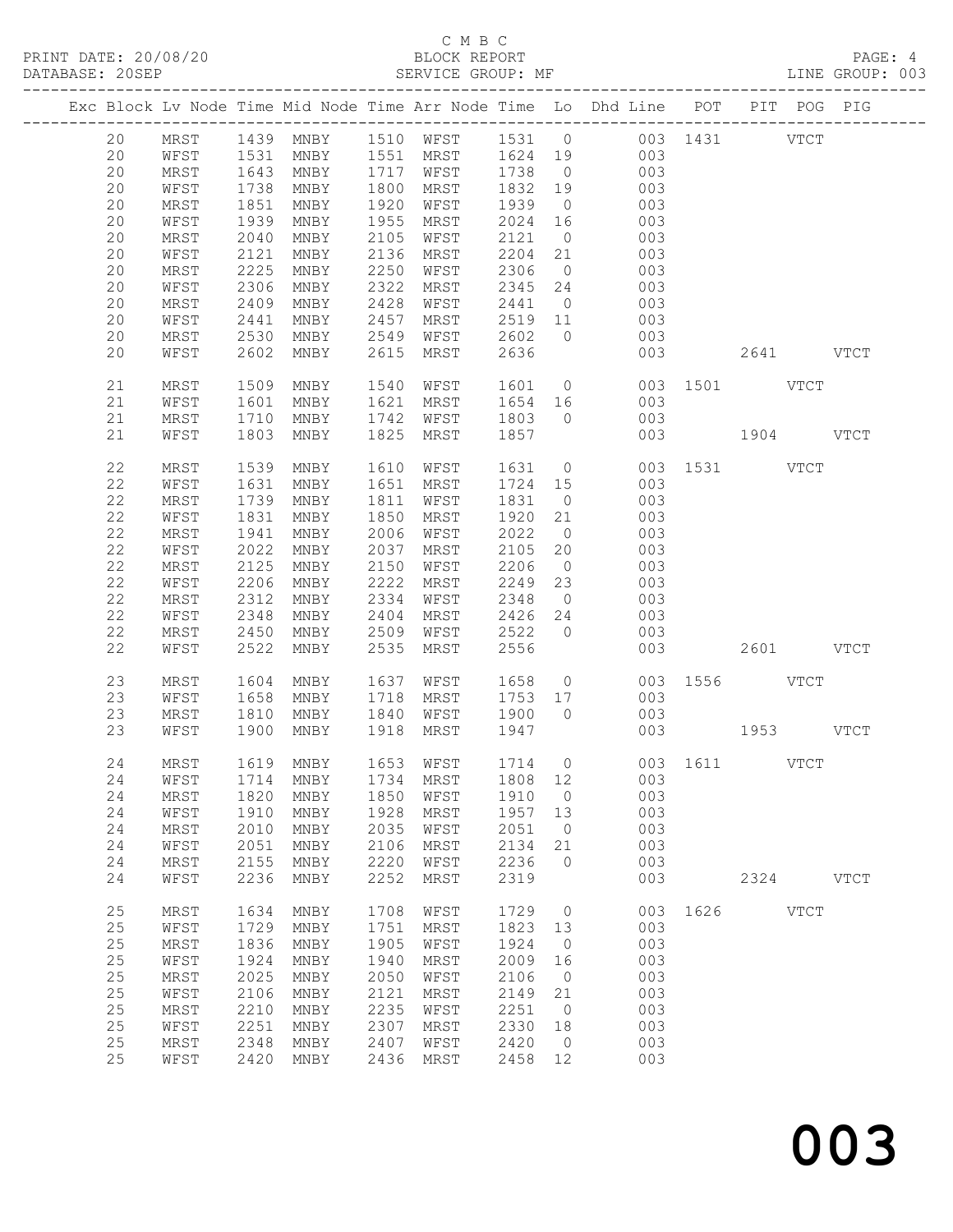|                      |              |              |              |              | C M B C           |                |                                                                    |             |                 |  |
|----------------------|--------------|--------------|--------------|--------------|-------------------|----------------|--------------------------------------------------------------------|-------------|-----------------|--|
| PRINT DATE: 20/08/20 |              |              |              |              | BLOCK REPORT      |                |                                                                    |             | PAGE: 5         |  |
| DATABASE: 20SEP      |              |              |              |              | SERVICE GROUP: MF |                |                                                                    |             | LINE GROUP: 003 |  |
|                      |              |              |              |              |                   |                | Exc Block Ly Node Time Mid Node Time Arr Node Time Lo Dhd Line POT | PIT POG PIG |                 |  |
| 25<br>25             | MRST<br>WFST | 2510<br>2542 | MNBY<br>MNBY | 2529<br>2555 | WFST<br>MRST      | 2542 0<br>2616 | 003<br>003                                                         | 2621        | VTCT            |  |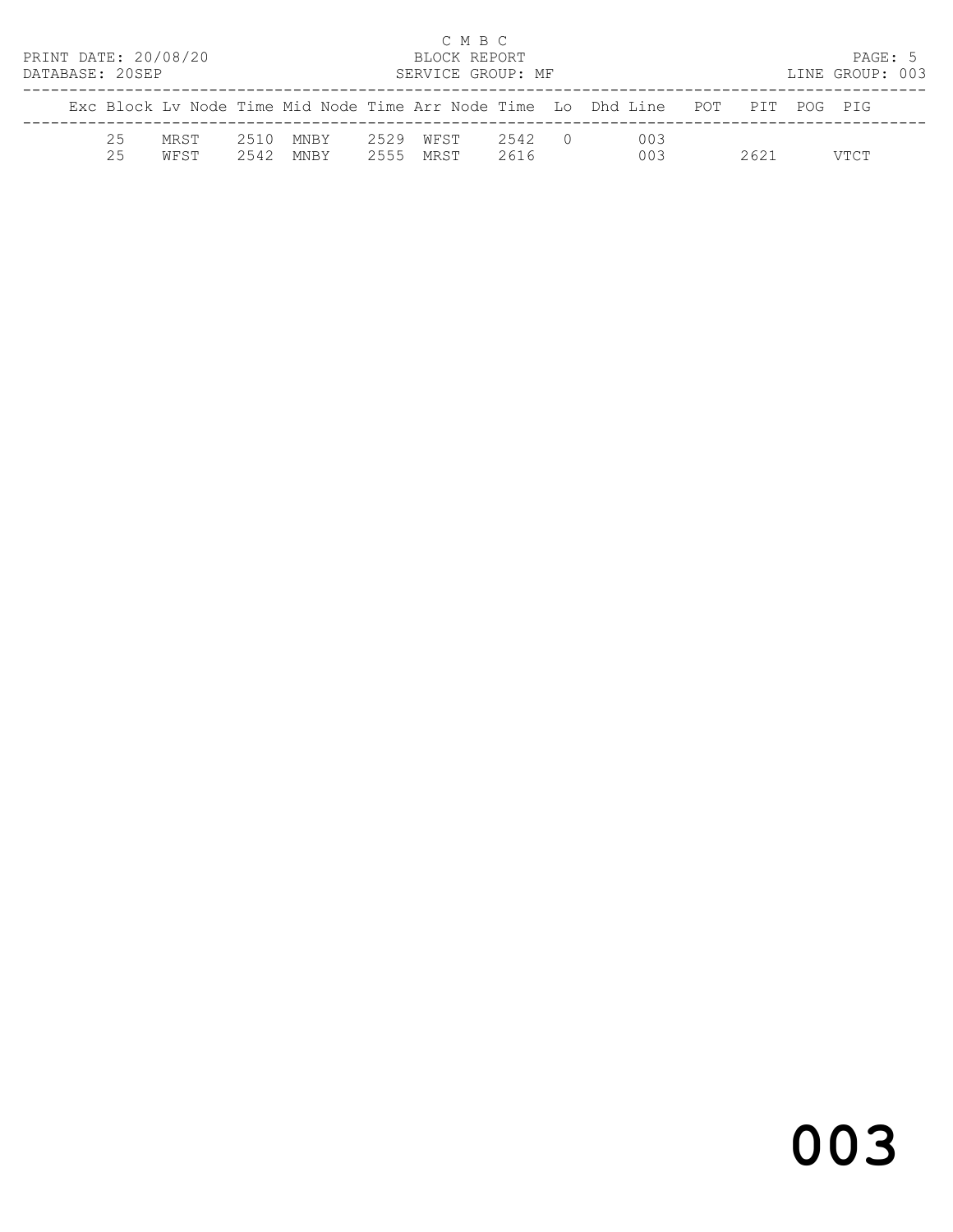|                                                                          |                                                                            |                                                                                                                                                                                              |                                                                                                            |                                                                                                                                                                                                                                                                             |                                                                                      |                                                                                                                      | C M B C                                                                                     |                                               |                                                                                                                                                                                                                                                                                                                                                                                                                                                                                                |               |                          |      |                            |
|--------------------------------------------------------------------------|----------------------------------------------------------------------------|----------------------------------------------------------------------------------------------------------------------------------------------------------------------------------------------|------------------------------------------------------------------------------------------------------------|-----------------------------------------------------------------------------------------------------------------------------------------------------------------------------------------------------------------------------------------------------------------------------|--------------------------------------------------------------------------------------|----------------------------------------------------------------------------------------------------------------------|---------------------------------------------------------------------------------------------|-----------------------------------------------|------------------------------------------------------------------------------------------------------------------------------------------------------------------------------------------------------------------------------------------------------------------------------------------------------------------------------------------------------------------------------------------------------------------------------------------------------------------------------------------------|---------------|--------------------------|------|----------------------------|
|                                                                          |                                                                            | ULP1 UNIVERSITY LOOP<br>______________________                                                                                                                                               |                                                                                                            | 5GRN 5 AV & GRANVILLE ST<br>CLOV     CLOVERLEAF<br>ETRE       ETON & RENFREW<br>HRPN        HOMER & PENDER                                                                                                                                                                  |                                                                                      |                                                                                                                      |                                                                                             |                                               | BLLP BLANCA LOOP<br>CMHA            CAMBIE  &  HASTINGS<br>GRDM                 GRANVILLE   &   DUNSMUIR                                                                                                                                                                                                                                                                                                                                                                                       |               |                          |      |                            |
|                                                                          |                                                                            |                                                                                                                                                                                              |                                                                                                            |                                                                                                                                                                                                                                                                             |                                                                                      |                                                                                                                      |                                                                                             |                                               | Exc Block Lv Node Time Mid Node Time Arr Node Time Lo Dhd Line POT PIT POG PIG                                                                                                                                                                                                                                                                                                                                                                                                                 |               |                          |      |                            |
| GR 11<br>#GR 11<br>GR 11<br>#GR 11<br>GR 11<br>#GR 11                    | 11<br>11<br>11<br>11<br>11<br>11<br>11<br>11<br>11<br>11<br>11<br>11<br>11 | ETRE<br>ULP1<br><b>ETRE</b><br>ULP1<br>ETRE<br>ULP1<br>ETRE<br>ULP1<br>ETRE<br>ULP1<br>ETRE<br>ULP1<br>CMHA<br>CMHA<br>ULP1<br>ULP1<br>CMHA<br>CMHA                                          | 1007<br>1346<br>1509<br>1626<br>1906<br>2020<br>2109<br>2109<br>2202<br>2109<br>2202<br>2247<br>2247       | 5GRN 1034 ETRE<br>CLOV<br>5GRN<br>CLOV<br>5GRN<br>CLOV<br>5GRN<br>CLOV<br>CLOV<br>5GRN<br>5GRN<br>CLOV<br>CLOV                                                                                                                                                              | 2047                                                                                 | 1540 ETRE<br>1706 ULP1<br>1816 ETRE<br>1942 ULP1<br>CMHA<br>2125 ULP1                                                | 2301 ULP1 2324                                                                              |                                               | BLLP 540 5GRN 557 ETRE 625 6 004<br>631 CLOV 705 ULP1 729 8 004<br>737 5GRN 804 ETRE 839 7 004<br>846 CLOV 924 ULP1 951 16 004<br>1109 8 004<br>1117 CLOV 1154 ULP1 1223 13 004<br>1236 5GRN 1304 ETRE 1339 7 004<br>1424 ULP1 1452 17 004<br>1618 8 004<br>$\begin{array}{cccc} 1736 & 10 & & 004 \\ 1853 & 13 & & 004 \\ 2011 & 9 & & 004 \end{array}$<br>2104 5 004<br>2150 12 004<br>2125 ULP1 2150 12 004<br>2227 CMHA 2242 5 004<br>2227 CMHA 2242 5 004<br>2301 ULP1 2324 004 2356 VTCT | 004 2356 VTCT | 508 VTCT                 |      |                            |
| GR 12<br>#GR 12<br>GR 12<br>#GR 12<br>GR 12<br>#GR 12<br>GR 12<br>#GR 12 | 12<br>12<br>12<br>12<br>12<br>12<br>12<br>12<br>12<br>12<br>12<br>12<br>12 | GRDM<br>ETRE<br>BLLP<br>ETRE<br>ULP1<br>ETRE<br>ULP1<br>ETRE<br>ULP1<br><b>ETRE</b><br>ETRE<br>ULP1<br><b>ETRE</b><br>ULP1<br>ULP1<br>$\rm CMA$<br>CMHA<br>ULP1<br>ULP1<br>$\rm CMA$<br>CMHA | 513<br>851<br>1002<br>1752<br>1920<br>2026<br>2142<br>2142<br>2227<br>2227<br>2325<br>2325<br>2407<br>2407 | NADU<br>CLOV 605 BLLP 621<br>537 CLOV<br>630 5GRN<br>734 CLOV<br>5GRN<br>CLOV<br>1501 CLOV<br>12 ULP1 1622 5GRN 1652 ETRE 1735 17<br><b>CLOV</b><br>5GRN<br><b>CLOV</b><br>5GRN<br>5GRN<br>$\mathtt{CLOV}$<br>$\mathtt{CLOV}$<br>5GRN<br>5GRN<br><b>CLOV</b><br><b>CLOV</b> | 1830<br>1948<br>2100<br>2207<br>2207<br>2241<br>2241<br>2347<br>2347<br>2422<br>2422 | 919 ETRE<br>1539 ULP1<br>ULP1<br><b>ETRE</b><br>ULP1<br>CMHA<br>CMHA<br>ULP1<br>ULP1<br>CMHA<br>CMHA<br>ULP1<br>ULP1 | 954<br>1900<br>2021<br>2125<br>2222<br>2222<br>2306<br>2306<br>2402<br>2402<br>2443<br>2443 | 20<br>5<br>17<br>5<br>5<br>19<br>19<br>5<br>5 | ETRE 531 6 004<br>9 004<br>8 004<br>1039 ULP1 1106 16 004<br>1122 5GRN 1149 ETRE 1224 7 004<br>1231 CLOV 1309 ULP1 1338 12 004<br>1350 5GRN 1419 ETRE 1456 5 004<br>1609 13 004<br>004<br>004<br>004<br>004<br>004<br>004<br>004<br>004<br>004<br>004<br>004<br>004                                                                                                                                                                                                                            |               | 449 VTCT<br>2513<br>2513 |      | <b>VTCT</b><br><b>VTCT</b> |
|                                                                          | 13<br>13<br>13<br>13<br>13<br>13<br>13<br>13                               | <b>BLLP</b><br>ETRE<br>ULP1<br>ETRE<br>ULP1<br><b>ETRE</b><br>ULP1<br>ETRE                                                                                                                   | 602<br>705<br>821<br>931<br>1052<br>1201<br>1320<br>1431                                                   | 5GRN<br><b>CLOV</b><br>5GRN<br><b>CLOV</b><br>5GRN<br><b>CLOV</b><br>5GRN<br><b>CLOV</b>                                                                                                                                                                                    | 620<br>739<br>849<br>1009<br>1119<br>1239<br>1349<br>1509                            | <b>ETRE</b><br>ULP1<br><b>ETRE</b><br>ULP1<br><b>ETRE</b><br>ULP1<br><b>ETRE</b><br>ULP1                             | 649<br>803<br>924<br>1034<br>1154<br>1308<br>1426<br>1537                                   | 16<br>18<br>7<br>18<br>7<br>12<br>5<br>21     | 004<br>004<br>004<br>004<br>004<br>004<br>004<br>004                                                                                                                                                                                                                                                                                                                                                                                                                                           | 527           |                          | VTCT |                            |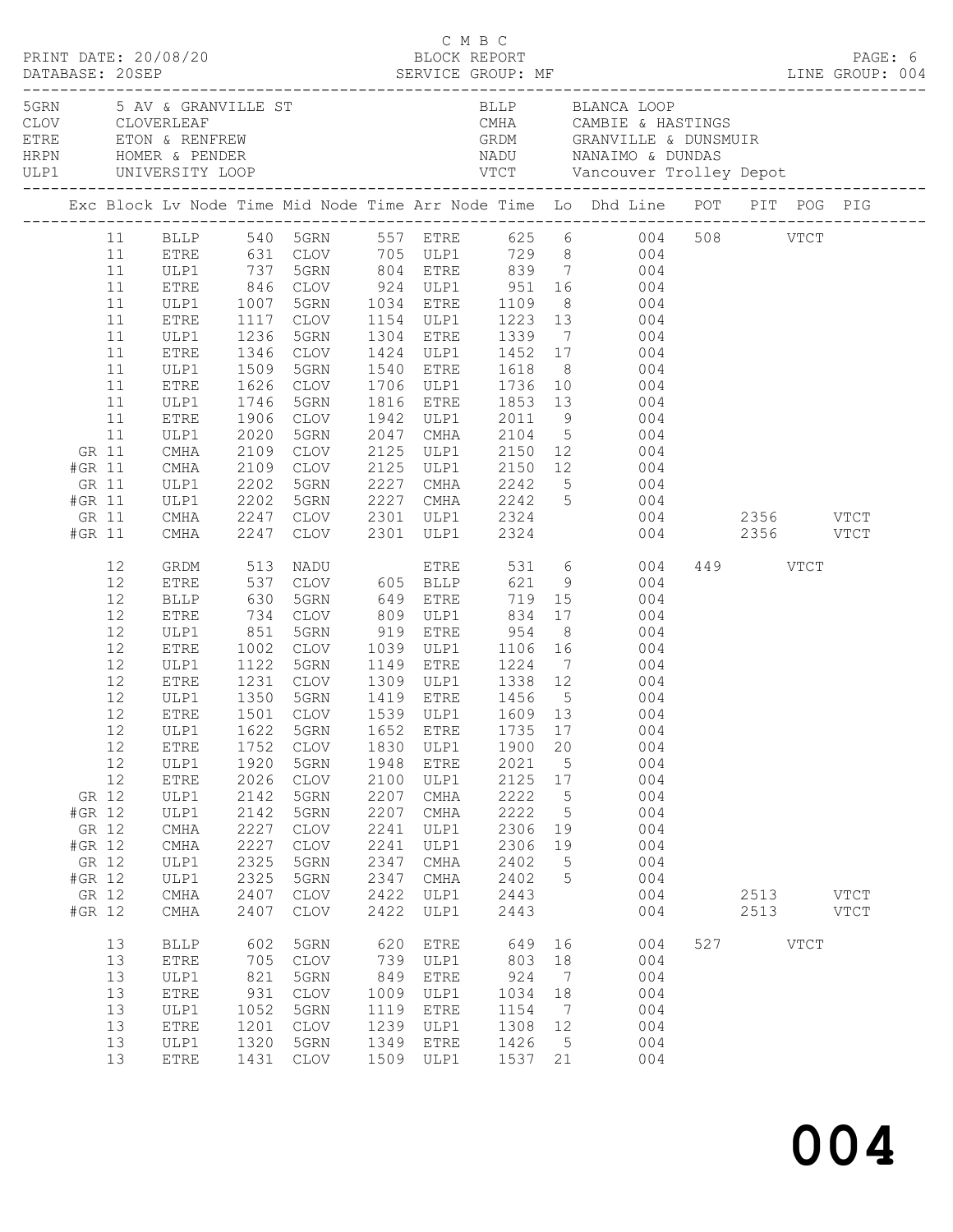# C M B C<br>BLOCK REPORT

LINE GROUP: 004

|          |              |              |                          |      |                              |                   |                 | Exc Block Lv Node Time Mid Node Time Arr Node Time Lo Dhd Line POT |     |           | PIT POG PIG |
|----------|--------------|--------------|--------------------------|------|------------------------------|-------------------|-----------------|--------------------------------------------------------------------|-----|-----------|-------------|
| 13       |              |              |                          |      |                              |                   |                 | ULP1 1558 5GRN 1628 ETRE 1708 18 004                               |     |           |             |
| 13       | ETRE         |              | 1726 CLOV 1806 ULP1 1836 |      |                              |                   |                 | 004 1916 VTCT                                                      |     |           |             |
| 14       | GRDM         | 549          | NADU                     |      |                              | 607 6             |                 | 004                                                                |     | 525 VTCT  |             |
| 14       | ETRE         | 613          | CLOV                     |      | ETRE<br>645 ULP1<br>749 ETRE | 708 15            |                 | 004                                                                |     |           |             |
| 14       | ULP1         | 723          | 5GRN                     |      |                              | 821               | 10              | 004                                                                |     |           |             |
| 14       | ETRE         | 831          | CLOV                     |      | 909 ULP1                     | 936               | 16              | 004                                                                |     |           |             |
| 14       | ULP1         | 952          | 5GRN                     |      | 1019 ETRE                    | 1054 8            |                 | 004                                                                |     |           |             |
| 14       | ETRE         | 1102         | CLOV                     |      | 1139 ULP1                    | 1208 13           |                 | 004                                                                |     |           |             |
| 14       | ULP1         | 1221         | 5GRN                     | 1249 | ETRE                         | 1324 7            |                 | 004                                                                |     |           |             |
| 14       | ETRE         | 1331         | CLOV                     |      | 1409 ULP1                    | 1437 10           |                 | 004                                                                |     |           |             |
| 14       | ULP1         | 1447         | 5GRN                     |      | 1516 ETRE                    | 1553              | 9               | 004                                                                |     |           |             |
| 14       | ETRE         | 1602         | CLOV                     |      | 1642 ULP1                    | 1712 10           |                 | $004$<br>$004$                                                     |     |           |             |
| 14       | ULP1         | 1722         | 5GRN                     |      | 1752 ETRE                    | 1833 15           |                 |                                                                    |     |           |             |
| 14       | ETRE         | 1848         | CLOV                     |      | 1924 ULP1 1953 7             |                   |                 | 004                                                                |     |           |             |
| 14       | ULP1         | 2000         | 5GRN                     | 2027 | CMHA                         | 2044              |                 |                                                                    | 004 | 2109 VTCT |             |
| 15       | GRDM         | 527          | NADU                     |      | ETRE                         |                   |                 | 545 11<br>004                                                      |     | 503 VTCT  |             |
| 15       | ETRE         | 556          | CLOV                     |      | 624 BLLP                     | 640               |                 | 5 <sub>5</sub><br>004                                              |     |           |             |
| 15       | BLLP         | 645          | 5GRN                     |      | 705 ETRE                     | 736 13            |                 | 004                                                                |     |           |             |
| 15       | ETRE         | 749          | CLOV                     |      | 824 ULP1<br>934 ETRE         | 851               | 15              | 004                                                                |     |           |             |
| 15       | ULP1         | 906          | 5GRN                     |      |                              | 1009              | 8 <sup>8</sup>  | 004                                                                |     |           |             |
| 15       | ETRE         | 1017         | CLOV                     |      | 1054 ULP1                    | 1121              | 16              | 004                                                                |     |           |             |
| 15       | ULP1         | 1137         | 5GRN                     |      | 1204 ETRE                    | 1239 7            |                 | 004                                                                |     |           |             |
| 15       | ETRE         | 1246         | CLOV                     |      | 1324 ULP1                    | 1353 12           |                 | 004                                                                |     |           |             |
| 15       | ULP1         | 1405         | 5GRN                     |      | 1434 ETRE                    | 1511 5            |                 | 004                                                                |     |           |             |
| 15       | ETRE         | 1516         | CLOV                     |      | 1554 ULP1                    | 1624 10           |                 | 004                                                                |     |           |             |
| 15<br>15 | ULP1<br>ETRE | 1634<br>1804 | 5GRN<br>CLOV             | 1842 | 1704 ETRE<br>ULP1            | 1747 17<br>1912   |                 | 004<br>004                                                         |     | 1952 VTCT |             |
|          |              |              |                          |      |                              |                   |                 |                                                                    |     |           |             |
| 16       | <b>BLLP</b>  | 616          | 5GRN                     | 634  | ETRE                         | 704               |                 | 004                                                                |     | 541 VTCT  |             |
| 16       | ETRE         | 720          | CLOV                     |      | 754 ULP1                     | 818               | 18              | 004                                                                |     |           |             |
| 16       | ULP1         | 836          | 5GRN                     |      | 904 ETRE                     | 939 7             |                 | 004                                                                |     |           |             |
| 16       | ETRE         | 946          | CLOV                     |      | 1024 ULP1                    | 1049 18           |                 | 004                                                                |     |           |             |
| 16<br>16 | ULP1         | 1107<br>1216 | 5GRN<br>CLOV             |      | 1134 ETRE<br>1254 ULP1       | 1209 7<br>1323 12 |                 | 004<br>004                                                         |     |           |             |
| 16       | ETRE<br>ULP1 | 1335         | 5GRN                     |      | 1404 ETRE                    | 1441 5            |                 | 004                                                                |     |           |             |
| 16       | ETRE         |              | CLOV                     |      | 1524 ULP1                    | 1552 18           |                 | 004                                                                |     |           |             |
| 16       | ULP1         | 1446<br>1610 | 5GRN                     |      | 1640 ETRE                    | 1723 15           |                 | 004                                                                |     |           |             |
|          |              |              |                          |      |                              |                   |                 | 16 ETRE 1738 CLOV 1818 ULP1 1848 9 004                             |     |           |             |
| 16       | ULP1         | 1857         | 5GRN                     | 1927 | <b>ETRE</b>                  | 2001              | 5               | 004                                                                |     |           |             |
| 16       | ETRE         | 2006         | <b>CLOV</b>              | 2040 | ULP1                         | 2107              | 13              | 004                                                                |     |           |             |
| GR 16    | ULP1         | 2120         | 5GRN                     | 2147 | CMHA                         | 2203              | $5\phantom{.0}$ | 004                                                                |     |           |             |
| #GR 16   | ULP1         | 2120         | 5GRN                     | 2147 | CMHA                         | 2203              | 5               | 004                                                                |     |           |             |
| GR 16    | CMHA         | 2208         | <b>CLOV</b>              | 2222 | ULP1                         | 2247              | 18              | 004                                                                |     |           |             |
| #GR 16   | CMHA         | 2208         | <b>CLOV</b>              | 2222 | ULP1                         | 2247              | 18              | 004                                                                |     |           |             |
| GR 16    | ULP1         | 2305         | 5GRN                     | 2327 | CMHA                         | 2342              | 5               | 004                                                                |     |           |             |
| #GR 16   | ULP1         | 2305         | 5GRN                     | 2327 | CMHA                         | 2342              | 5               | 004                                                                |     |           |             |
| GR 16    | CMHA         | 2347         | <b>CLOV</b>              | 2401 | ULP1                         | 2422              |                 | 004                                                                |     | 2452      | <b>VTCT</b> |
| #GR 16   | CMHA         | 2347         | <b>CLOV</b>              | 2401 | ULP1                         | 2422              |                 | 004                                                                |     | 2452      | <b>VTCT</b> |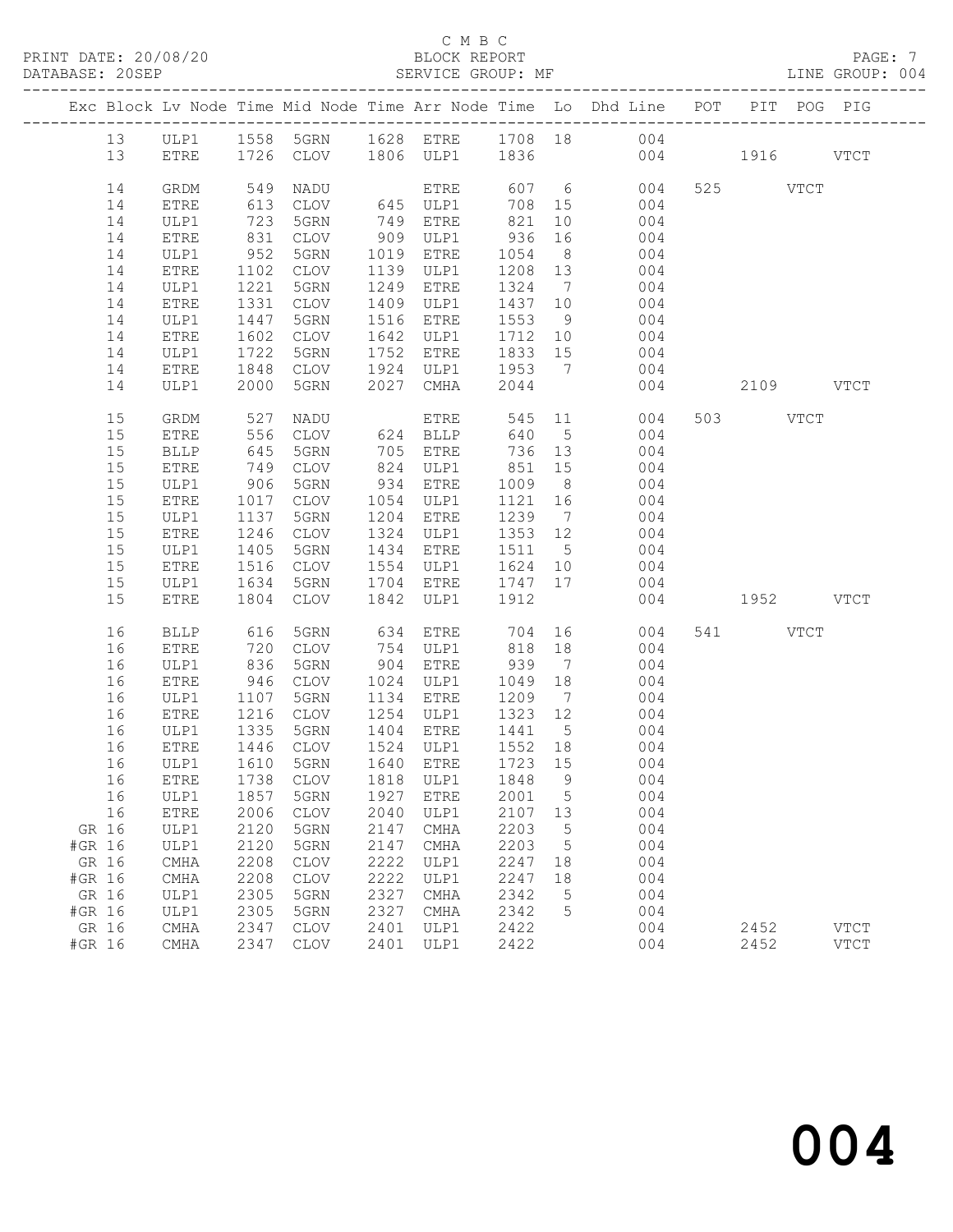# C M B C<br>BLOCK REPORT

LINE GROUP: 004

|                 |                                |              |                 |      |                      |                  |                 | Exc Block Lv Node Time Mid Node Time Arr Node Time Lo Dhd Line POT PIT POG PIG |                                                                                                                                                                                                                                 |                     |
|-----------------|--------------------------------|--------------|-----------------|------|----------------------|------------------|-----------------|--------------------------------------------------------------------------------|---------------------------------------------------------------------------------------------------------------------------------------------------------------------------------------------------------------------------------|---------------------|
| 17              | ULP1 708 5GRN<br>ETRE 817 CLOV |              |                 |      | 734 ETRE             |                  |                 | 806 11<br>004                                                                  | 631 VTCT                                                                                                                                                                                                                        |                     |
| 17              |                                |              |                 |      | $854$ ULP1           | 921              | 16              | 004                                                                            |                                                                                                                                                                                                                                 |                     |
| 17              | ULP1                           | 937<br>1047  | 5GRN            |      | 1004 ETRE            | 1039<br>1151     | 8 <sup>8</sup>  | 004                                                                            |                                                                                                                                                                                                                                 |                     |
| 17              | ETRE                           |              | CLOV            |      | 1124 ULP1            |                  | 15              | 004                                                                            |                                                                                                                                                                                                                                 |                     |
| 17              | ULP1                           | 1206<br>1316 | 5GRN            |      | 1234 ETRE            | 1309             | $\overline{7}$  | 004                                                                            |                                                                                                                                                                                                                                 |                     |
| 17              | ETRE                           |              | CLOV            |      | 1354 ULP1            | 1422 13          |                 | 004                                                                            |                                                                                                                                                                                                                                 |                     |
| 17              | ULP1                           | 1435         | 5GRN            |      | 1504 ETRE            | 1541             | 9               | 004                                                                            |                                                                                                                                                                                                                                 |                     |
| 17<br>17        | ETRE                           | 1550         | CLOV            | 1740 | 1630 ULP1            | 1700 10          |                 | 004<br>004                                                                     |                                                                                                                                                                                                                                 | VTCT                |
|                 | ULP1                           | 1710         | 5GRN            |      | ETRE                 | 1823             |                 |                                                                                | 1923 — 1923 — 1924 — 1925 — 1926 — 1927 — 1928 — 1928 — 1928 — 1928 — 1928 — 1928 — 1928 — 1928 — 1928 — 1928 — 1928 — 1928 — 1928 — 1928 — 1928 — 1928 — 1928 — 1928 — 1928 — 1928 — 1928 — 1928 — 1928 — 1928 — 1928 — 1928 — |                     |
| 18              | <b>BLLP</b>                    | 659<br>804   | 5GRN            |      | 719 ETRE<br>839 ULP1 | 750              | 14              | 004                                                                            | 624<br><b>VTCT</b>                                                                                                                                                                                                              |                     |
| 18              | ETRE                           |              | CLOV            |      |                      | 906              | 15              | 004                                                                            |                                                                                                                                                                                                                                 |                     |
| 18              | ULP1                           | 921          | 5GRN            |      | 949 ETRE             | 1024             | 8 <sup>8</sup>  | 004                                                                            |                                                                                                                                                                                                                                 |                     |
| 18              | ${\tt ETRE}$                   | 1032         | CLOV            |      | 1109 ULP1            | 1136 16          |                 | 004                                                                            |                                                                                                                                                                                                                                 |                     |
| 18              | ULP1                           | 1152         | 5GRN            |      | 1219 ETRE            | 1254             | $\overline{7}$  | 004                                                                            |                                                                                                                                                                                                                                 |                     |
| 18              | ETRE                           | 1301         | CLOV            |      | 1339 ULP1            | 1407 13          |                 | 004                                                                            |                                                                                                                                                                                                                                 |                     |
| 18              | ULP1                           | 1420         | 5GRN            |      | 1449 ETRE            | 1526             | 14              | 004                                                                            |                                                                                                                                                                                                                                 |                     |
| 18              | ETRE                           | 1540         | CLOV            |      | 1618 ULP1            | 1648             | 10              | 004                                                                            |                                                                                                                                                                                                                                 |                     |
| 18              | ULP1                           | 1658         | 5GRN            |      | 1728 ETRE            | 1811             | 19              | 004                                                                            |                                                                                                                                                                                                                                 |                     |
| 18              | ETRE                           | 1830         | CLOV            |      | 1906 ULP1            | 1935             | $5^{\circ}$     | 004                                                                            |                                                                                                                                                                                                                                 |                     |
| 18              | ULP1                           | 1940         | 5GRN            | 2007 | CMHA                 | 2024             |                 | 004                                                                            | 2052 VTCT                                                                                                                                                                                                                       |                     |
| 19              | GRDM                           | 623          | NADU            |      | ETRE                 | 643              | $\overline{7}$  | 004                                                                            | 554<br><b>VTCT</b>                                                                                                                                                                                                              |                     |
| 19              | ETRE                           | 650          | CLOV            |      | 724 ULP1<br>834 ETRE | 748              | 19              | 004                                                                            |                                                                                                                                                                                                                                 |                     |
| 19              | ULP1                           | 807          | 5GRN            |      |                      | 909              | $\overline{7}$  | 004                                                                            |                                                                                                                                                                                                                                 |                     |
| 19              |                                | 916          | CLOV            |      | 954 ULP1             | 1019             | 18              | 004                                                                            |                                                                                                                                                                                                                                 |                     |
|                 | ETRE                           |              |                 |      |                      |                  |                 |                                                                                |                                                                                                                                                                                                                                 |                     |
| 19              | ULP1                           | 1037         | 5GRN            |      | 1104 ETRE            | 1139             | 8 <sup>8</sup>  | 004                                                                            |                                                                                                                                                                                                                                 |                     |
| 19              | ETRE                           | 1147         | CLOV            |      | 1224 ULP1            | 1253             | 12              | 004                                                                            |                                                                                                                                                                                                                                 |                     |
| 19              | ULP1                           | 1305         | 5GRN            |      | 1334 ETRE            | 1411             | $5\overline{)}$ | 004                                                                            |                                                                                                                                                                                                                                 |                     |
| 19              | ETRE                           | 1416         | CLOV            |      | 1454 ULP1            | 1522             | 11              | 004                                                                            |                                                                                                                                                                                                                                 |                     |
| 19              | ULP1                           | 1533         | 5GRN            |      | 1604 ETRE            | 1642             | 18              | 004                                                                            |                                                                                                                                                                                                                                 |                     |
| 19              | ETRE                           | 1700         | CLOV            |      | 1742 ULP1            | 1812             | 10              | 004                                                                            |                                                                                                                                                                                                                                 |                     |
| 19              | ULP1                           | 1822         | 5GRN            |      | 1852 ETRE            | 1929             | 17              | 004                                                                            |                                                                                                                                                                                                                                 |                     |
| 19              | ${\tt ETRE}$                   | 1946         | CLOV            | 2020 | ULP1                 | 2047             | 13              | 004                                                                            |                                                                                                                                                                                                                                 |                     |
| GR 19           | ULP1                           | 2100         | 5GRN            |      | 2127 CMHA            | 2143             | 5               | 004                                                                            |                                                                                                                                                                                                                                 |                     |
| #GR 19          | ULP1                           | 2100         | 5GRN            |      | 2127 CMHA            | 2143             | $5\overline{)}$ | 004                                                                            |                                                                                                                                                                                                                                 |                     |
| GR 19           | $\rm CMHz$                     | 2148         | CLOV            |      | 2202 ULP1            | 2227 18          |                 | 004                                                                            |                                                                                                                                                                                                                                 |                     |
| #GR 19          | CMHA                           | 2148         | $\mathtt{CLOV}$ |      | 2202 ULP1            | 2227             | 18              | 004                                                                            |                                                                                                                                                                                                                                 |                     |
| GR 19           | ULP1                           | 2245         | 5GRN            | 2307 | CMHA                 | 2322             | 5               | 004                                                                            |                                                                                                                                                                                                                                 |                     |
| #GR 19          | ULP1                           | 2245         | 5GRN            |      | 2307 CMHA            | 2322             | 5               | 004                                                                            |                                                                                                                                                                                                                                 |                     |
| GR 19           | $\mathop{\rm CMA}$             | 2327         | CLOV            | 2341 | ULP1                 | 2404             | 11              | 004                                                                            |                                                                                                                                                                                                                                 |                     |
| #GR 19          | CMHA                           | 2327         | CLOV            | 2341 | ULP1                 | 2404             | 11              | 004                                                                            |                                                                                                                                                                                                                                 |                     |
| GR 19           | ULP1                           | 2415         | 5GRN            | 2438 | HRPN                 | 2449             | $\overline{0}$  | 014                                                                            |                                                                                                                                                                                                                                 |                     |
| #GR 19          | ULP1                           | 2415         | 5GRN            |      | 2438 HRPN            | 2449             | $\overline{0}$  | 014                                                                            |                                                                                                                                                                                                                                 |                     |
| GR 19<br>#GR 19 | HRPN<br>HRPN                   | 2449         | 2449 CLOV       |      | ULP1<br>2506 ULP1    | $2527$<br>$2527$ |                 | 014<br>014                                                                     | 2557<br>2557                                                                                                                                                                                                                    | VTCT<br><b>VTCT</b> |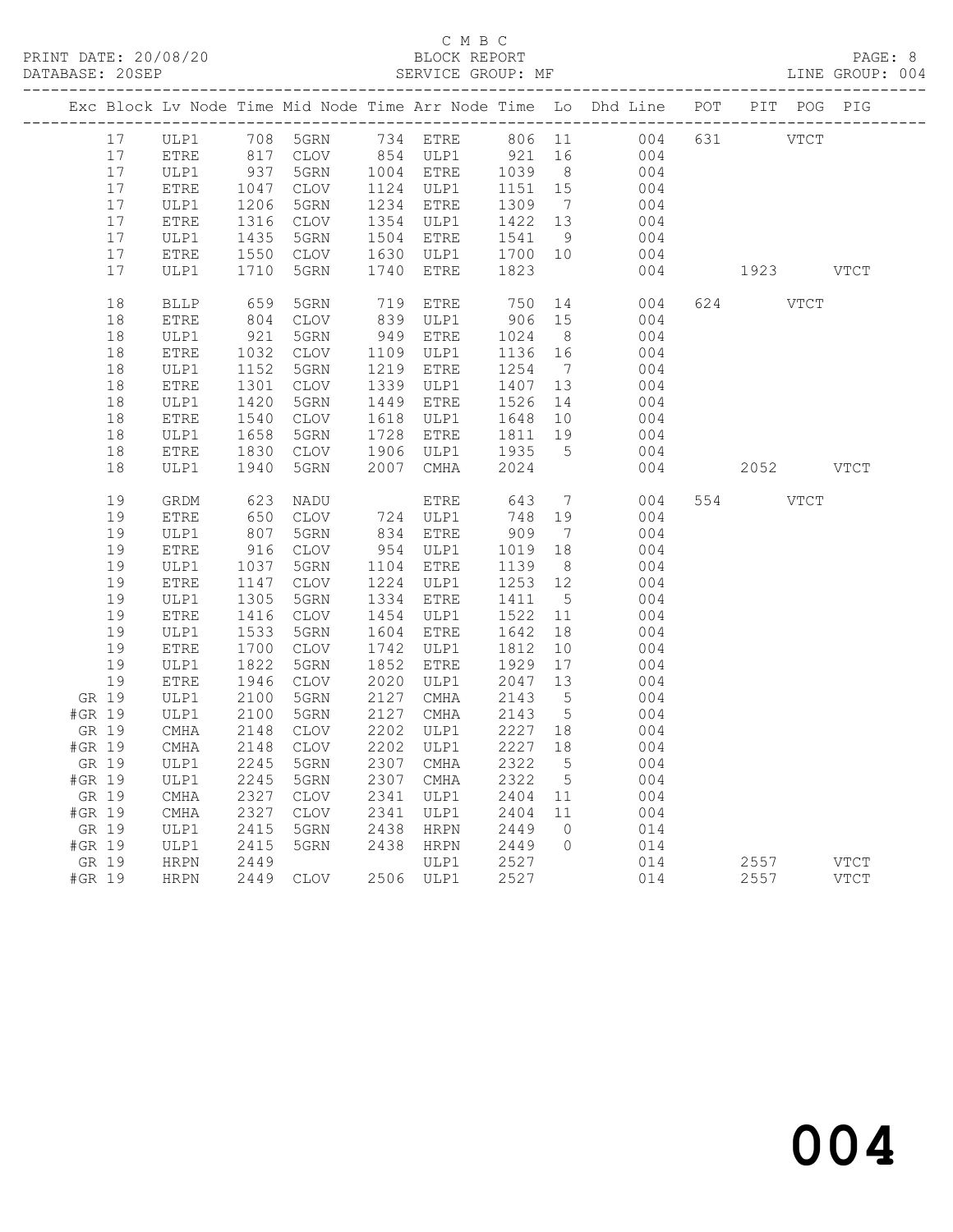### C M B C<br>BLOCK REPORT SERVICE GROUP: MF

|        |       |             |                  |           |      |                        |         |                 | Exc Block Lv Node Time Mid Node Time Arr Node Time Lo Dhd Line POT PIT POG PIG |               |             |  |
|--------|-------|-------------|------------------|-----------|------|------------------------|---------|-----------------|--------------------------------------------------------------------------------|---------------|-------------|--|
|        | 20    | ULP1        |                  |           |      |                        |         |                 | 752 5GRN 819 ETRE 854 7 004                                                    |               | 713 VTCT    |  |
|        | 20    | <b>ETRE</b> |                  | 901 CLOV  |      |                        |         |                 | 939 ULP1 1004 18 004                                                           |               |             |  |
|        | 20    | ULP1        | 1022<br>1132     | 5GRN      |      | 1049 ETRE              | 1124 8  |                 | 004                                                                            |               |             |  |
|        | 20    | <b>ETRE</b> |                  | CLOV      |      | 1209 ULP1              | 1238 13 |                 | $004$<br>$004$                                                                 |               |             |  |
|        | 20    | ULP1        | $\frac{1}{1251}$ | 5GRN      |      | 1319 ETRE              | 1354 7  |                 |                                                                                |               |             |  |
|        | 20    | ETRE        | 1401             | CLOV      |      | 1439 ULP1              | 1507 14 |                 | $004$                                                                          |               |             |  |
|        | 20    | ULP1        | 1521             | 5GRN      | 1552 | ETRE                   | 1630    | 8 <sup>8</sup>  | 004                                                                            |               |             |  |
|        | 20    | ETRE        | 1638             | CLOV      | 1718 | ULP1                   | 1748    |                 | 10 004                                                                         |               |             |  |
|        | 20    | ULP1        | 1758             | 5GRN      |      | 1828 ETRE              | 1905    | 22              | 004                                                                            |               |             |  |
|        | 20    | <b>ETRE</b> | 1927             | CLOV      | 2001 | ULP1                   | 2028    | 12              | 004                                                                            |               |             |  |
|        | GR 20 | ULP1        | 2040             | 5GRN      | 2107 | CMHA                   | 2123 5  |                 | $004$<br>$004$                                                                 |               |             |  |
| #GR 20 |       | ULP1        | 2040             | 5GRN      | 2107 | CMHA                   | 2123 5  |                 |                                                                                |               |             |  |
| GR 20  |       | CMHA        | 2128             | CLOV      | 2144 | ULP1                   | 2209    | 13              | $\begin{array}{c} 0.004 \\ 0.004 \end{array}$                                  |               |             |  |
| #GR 20 |       | CMHA        | 2128             | CLOV      | 2144 | ULP1                   | 2209 13 |                 | 004                                                                            |               |             |  |
| GR 20  |       | ULP1        | 2222             | 5GRN      | 2247 | CMHA                   | 2302    | $5\overline{)}$ | 004                                                                            |               |             |  |
| #GR 20 |       | ULP1        | 2222             | 5GRN      | 2247 | CMHA                   | 2302    |                 | 5 004                                                                          |               |             |  |
| GR 20  |       | CMHA        | 2307             | CLOV      | 2321 | ULP1                   |         |                 | 2344 6 004                                                                     |               |             |  |
| #GR 20 |       | CMHA        | 2307             | CLOV      | 2321 | ULP1                   | 2344 6  |                 | 004                                                                            |               |             |  |
| GR 20  |       | ULP1        | 2350<br>2350     | 5GRN      |      | 2412 CMHA<br>2412 CMHA | 2426    |                 | 004                                                                            |               | $2448$ VTCT |  |
| #GR 20 |       | ULP1        | 2350             | 5GRN      |      |                        | 2426    |                 |                                                                                | 004           | 2448 VTCT   |  |
|        | 21    | GRDM        | 1453             | NADU      |      | ETRE                   | 1518 10 |                 |                                                                                | 004 1417 VTCT |             |  |
|        | 21    | <b>ETRE</b> | 1528             |           |      |                        |         |                 | CLOV 1606 ULP1 1636 10 004                                                     |               |             |  |
|        | 21    | ULP1        | 1646             |           |      |                        |         |                 | 5GRN 1716 ETRE 1759 17 004                                                     |               |             |  |
|        | 21    | ETRE        |                  | 1816 CLOV |      | 1854 ULP1 1924         |         |                 |                                                                                | 004 2004 VTCT |             |  |
|        | 22    | ULP1        | 1546             | 5GRN      |      | 1616 ETRE              |         |                 | 1656 16 004 1504 VTCT                                                          |               |             |  |
|        | 22    | <b>ETRE</b> |                  | 1712 CLOV |      | 1754 ULP1              | 1824 14 |                 | 004                                                                            |               |             |  |
|        | 22    | ULP1        | 1838             | 5GRN      |      | 1908 ETRE              | 1942    |                 |                                                                                | 004           | 2024 VTCT   |  |
|        | 23    | ULP1        | 1459             | 5GRN      | 1528 | ETRE                   | 1605 9  |                 |                                                                                | 004 1417 VTCT |             |  |
|        | 23    | <b>ETRE</b> | 1614             | CLOV      |      | 1654 ULP1 1724 10      |         |                 | 004                                                                            |               |             |  |
|        | 23    | ULP1        | 1734             | 5GRN      |      | 1804 ETRE              | 1841    |                 |                                                                                | 004 1939 VTCT |             |  |
|        | 24    | GRDM        |                  |           |      |                        |         |                 |                                                                                |               |             |  |
|        | 24    | ETRE        |                  |           |      |                        |         |                 |                                                                                |               |             |  |
|        | 24    | ULP1        |                  | 1810 5GRN |      | 1840 ETRE              | 1917    |                 | $004$<br>$004$                                                                 |               | 2004 VTCT   |  |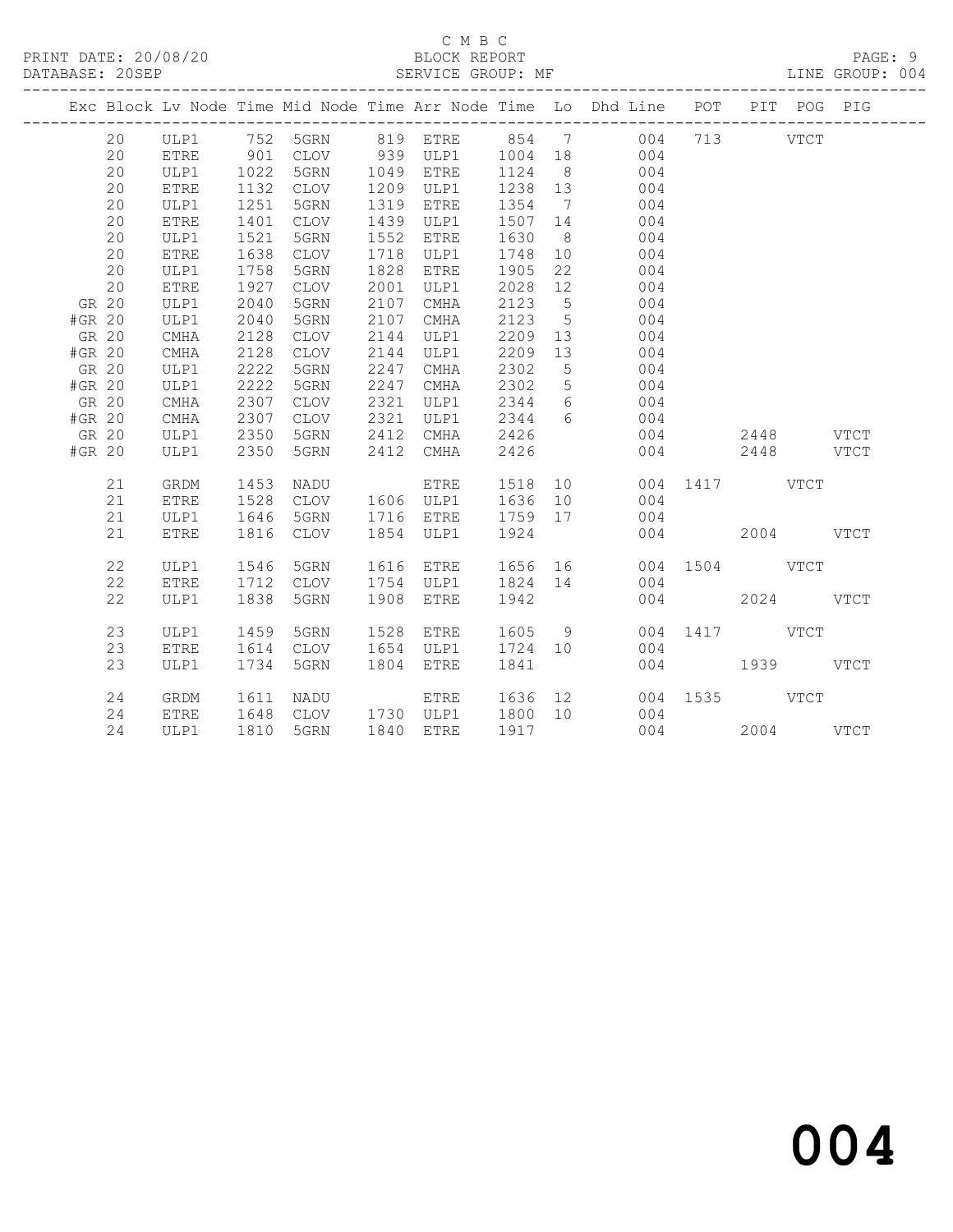|  |                                                                                                                                                                                                                                                                                                                                                                                                                                                                                          | BURO BURRARD & ROBSON                                                                                                                                                                                                                                   |                                                                                                                                                                               |                                                                                                                                                                                                                                                                                                                                  |                                                                                      |                                                                                                                                                                                                                                     |                                                                                                                                                                                                                                                                                                                                                                                                        | CADN NB CAMBIE ST NS DUNSMUIR<br>CADS SE CAMBIE ST NS DUNSMUIR<br>DADW DAVIE & DENMAN DAVIE & MAINLAND<br>DADW DAVIE & MAINLAND DAPE DAVIE & HOWE<br>CREY GRANVILLE & BROADWAY MAHU MARINE & HUDSON<br>RIHA RICHARDS & HASTINGS VTCT Vancouver Trolley Depot |  |  |  |
|--|------------------------------------------------------------------------------------------------------------------------------------------------------------------------------------------------------------------------------------------------------------------------------------------------------------------------------------------------------------------------------------------------------------------------------------------------------------------------------------------|---------------------------------------------------------------------------------------------------------------------------------------------------------------------------------------------------------------------------------------------------------|-------------------------------------------------------------------------------------------------------------------------------------------------------------------------------|----------------------------------------------------------------------------------------------------------------------------------------------------------------------------------------------------------------------------------------------------------------------------------------------------------------------------------|--------------------------------------------------------------------------------------|-------------------------------------------------------------------------------------------------------------------------------------------------------------------------------------------------------------------------------------|--------------------------------------------------------------------------------------------------------------------------------------------------------------------------------------------------------------------------------------------------------------------------------------------------------------------------------------------------------------------------------------------------------|--------------------------------------------------------------------------------------------------------------------------------------------------------------------------------------------------------------------------------------------------------------|--|--|--|
|  |                                                                                                                                                                                                                                                                                                                                                                                                                                                                                          |                                                                                                                                                                                                                                                         |                                                                                                                                                                               |                                                                                                                                                                                                                                                                                                                                  |                                                                                      |                                                                                                                                                                                                                                     |                                                                                                                                                                                                                                                                                                                                                                                                        | Exc Block Lv Node Time Mid Node Time Arr Node Time Lo Dhd Line POT PIT POG PIG                                                                                                                                                                               |  |  |  |
|  | $1 \quad$<br>$\mathbf{1}$<br>$\mathbf{1}$<br>$\mathbf{1}$<br>$\mathbf 1$<br>$1\,$<br>$\mathbf 1$<br>$\mathbf{1}$<br>$\mathbf 1$<br>$\mathbf{1}$<br>$\mathbf{1}$<br>$\mathbf{1}$<br>$\mathbf 1$<br>$\mathbf{1}$<br>$\mathbf 1$<br>$\mathbf 1$<br>$\mathbf{1}$<br>$\mathbf{1}$<br>$\mathbf 1$<br>$\mathbf{1}$<br>$\mathbf{1}$<br>$\mathbf 1$<br>$\mathbf{1}$<br>$\mathbf 1$<br>$\mathbf 1$<br>$\mathbf{1}$<br>$\mathbf{1}$<br>$\mathbf{1}$<br>$\mathbf{1}$<br>$\mathbf{1}$<br>$\mathbf{1}$ | DAHW<br>DADW<br>CADS<br>DADW<br>CADS<br>DADW<br>CADS<br>DADW<br>CADS<br>DADW<br>CADS<br>DADW<br>$\mathtt{CADS}$<br>DADW<br>CADS<br>DADW<br>CADS<br>DADW<br>CADS<br>DADW<br>CADS<br>DADW<br>CADS<br>DADW<br>CADS<br>DADW<br>CADS<br>DADW<br>CADS<br>DADW | 727<br>800<br>817<br>845<br>903<br>935<br>953<br>1030<br>1047<br>1119<br>1137<br>1208<br>1227<br>1258<br>1317<br>1356<br>1417<br>1451<br>1512<br>1551<br>1612<br>1651<br>1713 | MAHU 454 GRBY 512 DAHW 521 0<br>521 DADW<br>521 DADW CADS<br>551 DAMW 556 DADW<br>605 CADS<br>627 DAMW 632 DADW<br>641 CADS<br>712 DAMW 717 DADW<br>727<br>DAMW 806 DADW<br>DAMW 1036 DADW<br>DAMW 1125 DADW<br>DAMW 1215 DADW<br>DAMW 1305 DADW<br>DAMW 1403 DADW<br>DAMW 1458 DADW<br>DAMW 1558 DADW<br>CADS<br>DAMW 1659 DADW | DADW<br>CADS<br>CADS<br>CADS<br>CADS<br>CADS<br>CADS<br>CADS<br>CADS<br>CADS<br>CADS | 544<br>605<br>622<br>641<br>659<br>727<br>746<br>817<br>839<br>903<br>925<br>953<br>1015<br>1047<br>1109<br>1137<br>1159<br>1227<br>1251<br>1317<br>1341 15<br>1417<br>1443<br>1512<br>1540<br>1612<br>1640<br>1713<br>1740<br>1816 | $7\overline{ }$<br>$\overline{0}$<br>5 <sup>5</sup><br>$\overline{0}$<br>13<br>$\overline{0}$<br>14<br>$\overline{0}$<br>$6\overline{6}$<br>$\overline{0}$<br>10<br>$\overline{0}$<br>15<br>$\overline{0}$<br>10<br>$\overline{0}$<br>9<br>$\overline{0}$<br>$7\overline{ }$<br>$\bigcirc$<br>$\overline{0}$<br>8 <sup>1</sup><br>$\overline{0}$<br>11<br>$\overline{0}$<br>11<br>$\overline{0}$<br>13 | 010 452 VTCT<br>527 0 006<br>005<br>006<br>005<br>006<br>005<br>006<br>005<br>006<br>005<br>006<br>005<br>006<br>005<br>006<br>005<br>006<br>005<br>- 006<br>005<br>006<br>005<br>006<br>005<br>006<br>005<br>006<br>005<br>006<br>005                       |  |  |  |
|  | $\mathbf 1$<br>$\mathbf{1}$<br>1<br>$\mathbf 1$                                                                                                                                                                                                                                                                                                                                                                                                                                          | $\mathtt{CADS}$<br>DADW<br>CADS<br>DADW                                                                                                                                                                                                                 | 1753<br>1816<br>1854<br>1915                                                                                                                                                  | DAMW 1801 DADW<br>CADS<br>DAMW 1901 DADW                                                                                                                                                                                                                                                                                         | CADS<br>CADS                                                                         | 1842 12<br>1915 0<br>1937                                                                                                                                                                                                           | $\overline{0}$                                                                                                                                                                                                                                                                                                                                                                                         | 006<br>005<br>006<br>005 2009 VTCT                                                                                                                                                                                                                           |  |  |  |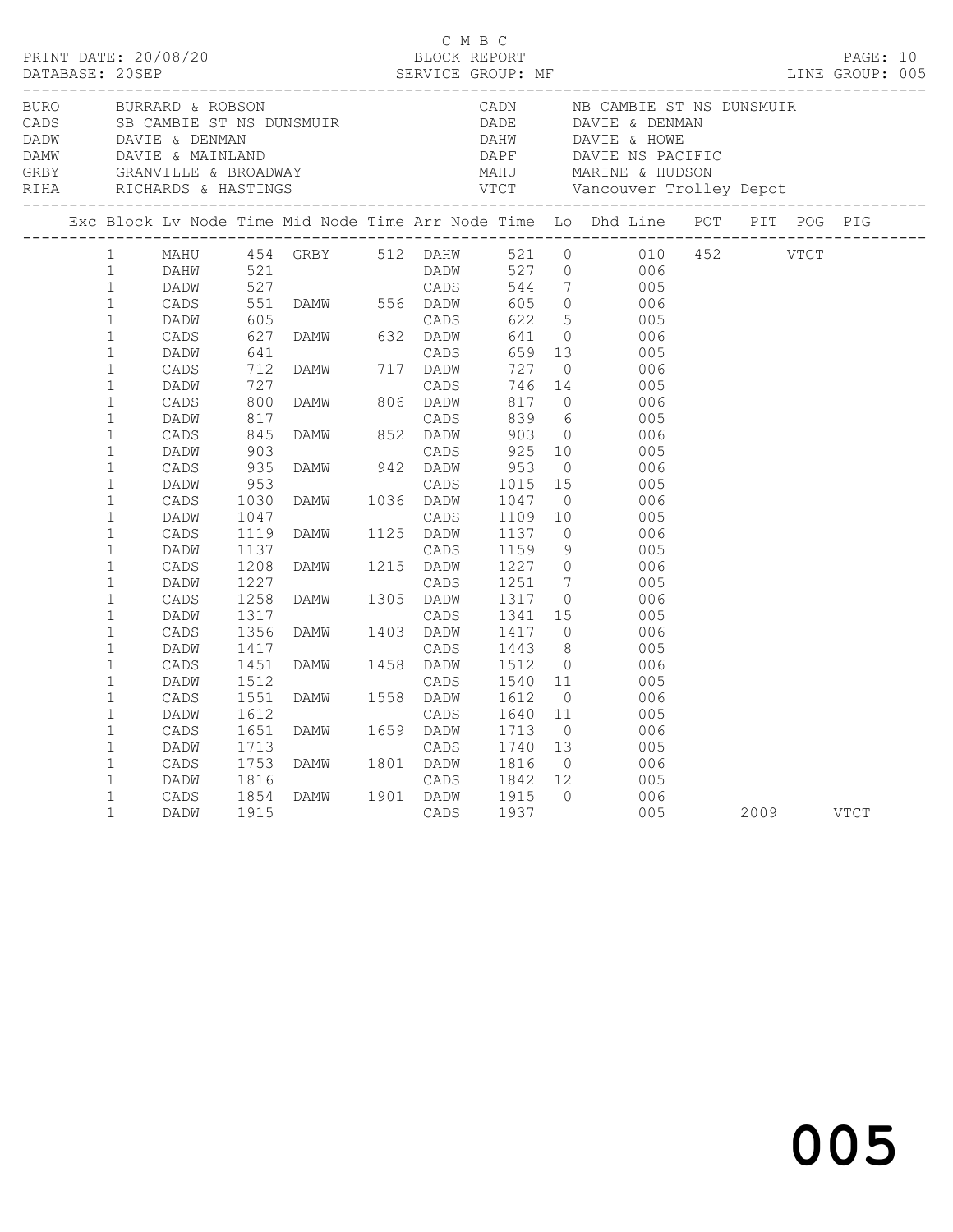## C M B C<br>BLOCK REPORT

PAGE: 11<br>LINE GROUP: 005

|  |                |             |      |                   |      |           |      |                | Exc Block Lv Node Time Mid Node Time Arr Node Time Lo Dhd Line POT |     |      | PIT POG PIG |             |
|--|----------------|-------------|------|-------------------|------|-----------|------|----------------|--------------------------------------------------------------------|-----|------|-------------|-------------|
|  | 2              | MAHU        |      | 451 GRBY 509 RIHA |      |           | 520  | $\circ$        | 010                                                                | 449 |      | VTCT        |             |
|  | $\mathbf{2}$   | RIHA        | 520  |                   |      | DADE      | 533  | $\bigcirc$     | 005                                                                |     |      |             |             |
|  | $\mathbf{2}$   | DADE        | 533  | DAPF              |      | 543 CADN  | 549  | 16             | 006                                                                |     |      |             |             |
|  | $\mathbf{2}$   | CADN        | 605  |                   |      | DADE      | 619  | $\Omega$       | 005                                                                |     |      |             |             |
|  | $\mathbf{2}$   | DADE        | 619  | DAPF              | 629  | CADN      | 636  | 7              | 006                                                                |     |      |             |             |
|  | $\mathbf{2}$   | CADN        | 643  |                   |      | DADE      | 659  | $\bigcirc$     | 005                                                                |     |      |             |             |
|  | $\mathbf{2}$   | DADE        | 659  | DAPF              | 709  | CADN      | 716  | 11             | 006                                                                |     |      |             |             |
|  | $\mathbf{2}$   | CADN        | 727  |                   |      | DADE      | 743  | $\overline{0}$ | 005                                                                |     |      |             |             |
|  | $\mathbf{2}$   | DADE        | 743  | DAPF              | 755  | CADN      | 803  | 11             | 006                                                                |     |      |             |             |
|  | 2              | CADN        | 814  |                   |      | DADE      | 833  | $\Omega$       | 005                                                                |     |      |             |             |
|  | $\mathbf{2}$   | DADE        | 833  | DAPF              | 846  | CADN      | 855  | 8              | 006                                                                |     |      |             |             |
|  | 2              | CADN        | 903  |                   |      | DADE      | 923  | $\bigcirc$     | 005                                                                |     |      |             |             |
|  | $\mathbf{2}$   | DADE        | 923  | DAPF              | 936  | CADN      | 944  | 14             | 006                                                                |     |      |             |             |
|  | $\mathbf{2}$   | CADN        | 958  |                   |      | DADE      | 1017 | $\overline{0}$ | 005                                                                |     |      |             |             |
|  | $\mathbf{2}$   | <b>DADE</b> | 1017 | DAPF              | 1030 | CADN      | 1038 | 18             | 006                                                                |     |      |             |             |
|  | $\mathbf{2}$   | CADN        | 1056 |                   |      | DADE      | 1117 | $\bigcirc$     | 005                                                                |     |      |             |             |
|  | $\overline{c}$ | DADE        | 1117 | DAPF              | 1132 | CADN      | 1140 | 14             | 006                                                                |     |      |             |             |
|  | $\mathbf{2}$   | CADN        | 1154 |                   |      | DADE      | 1217 | $\overline{0}$ | 005                                                                |     |      |             |             |
|  | $\overline{c}$ | DADE        | 1217 | DAPF              | 1233 | CADN      | 1240 | 15             | 006                                                                |     |      |             |             |
|  | $\overline{2}$ | CADN        | 1255 |                   |      | DADE      | 1317 | $\bigcirc$     | 005                                                                |     |      |             |             |
|  | $\mathbf{2}$   | DADE        | 1317 | DAPF              | 1332 | CADN      | 1339 | 16             | 006                                                                |     |      |             |             |
|  | $\mathbf{2}$   | CADN        | 1355 |                   |      | DADE      | 1417 | $\overline{0}$ | 005                                                                |     |      |             |             |
|  | $\mathbf{2}$   | DADE        | 1417 | DAPF              | 1433 | CADN      | 1440 | 10             | 006                                                                |     |      |             |             |
|  | $\overline{c}$ | CADN        | 1450 |                   |      | DADE      | 1512 | $\overline{0}$ | 005                                                                |     |      |             |             |
|  | 2              | DADE        | 1512 | DAPF              | 1528 | CADN      | 1535 | 11             | 006                                                                |     |      |             |             |
|  | $\mathbf{2}$   | CADN        | 1546 |                   |      | DADE      | 1608 | $\overline{0}$ | 005                                                                |     |      |             |             |
|  | $\mathbf{2}$   | DADE        | 1608 | DAPF              | 1622 | CADN      | 1631 | 9              | 006                                                                |     |      |             |             |
|  | $\mathbf{2}$   | CADN        | 1640 |                   |      | DADE      | 1703 | $\circ$        | 005                                                                |     |      |             |             |
|  | $\overline{2}$ | DADE        | 1703 | DAPF              | 1717 | CADN      | 1726 | 8              | 006                                                                |     |      |             |             |
|  | $\overline{2}$ | CADN        | 1734 |                   |      | DADE      | 1759 | $\Omega$       | 005                                                                |     |      |             |             |
|  | $\overline{2}$ | DADE        | 1759 | DAPF              |      | 1813 CADN | 1822 |                | 006                                                                |     | 1859 |             | <b>VTCT</b> |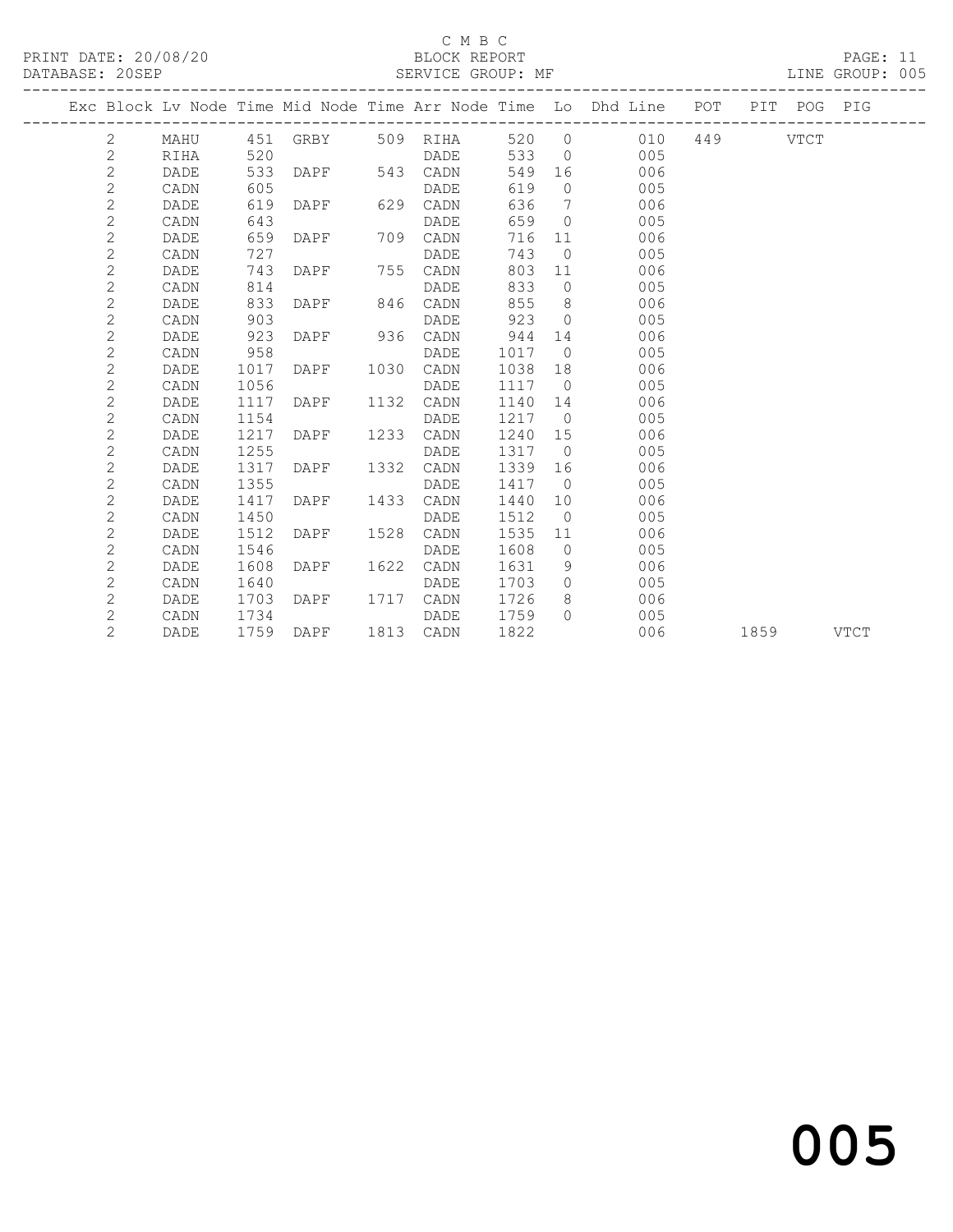# C M B C<br>BLOCK REPORT

|                            |              |              |                   |      |                  |               |                       | Exc Block Lv Node Time Mid Node Time Arr Node Time Lo Dhd Line POT |          | PIT POG PIG |             |
|----------------------------|--------------|--------------|-------------------|------|------------------|---------------|-----------------------|--------------------------------------------------------------------|----------|-------------|-------------|
| $\mathfrak{Z}$             | MAHU         |              | 507 GRBY 525 RIHA |      |                  | 536 0         |                       | 010                                                                | 505 VTCT |             |             |
| $\mathcal{S}$              | RIHA         | 536          |                   |      | <b>DADE</b>      | 549           | $\overline{0}$        | 005                                                                |          |             |             |
| 3                          | DADE         | 549          | DAPF 559 CADN     |      |                  | 605 10        |                       | 006                                                                |          |             |             |
| $\mathsf S$                | CADN         | 615          |                   |      | DADE             | 629           | $\overline{0}$        | 005                                                                |          |             |             |
| $\mathsf S$                | DADE         | 629          | DAPF 639 CADN     |      |                  | 646           | $\overline{7}$        | 006                                                                |          |             |             |
| $\mathsf S$                | CADN         | 653          |                   |      | DADE             | 709           | $\overline{0}$        | 005                                                                |          |             |             |
| $\mathsf S$                | DADE         | 709          | DAPF 721 CADN     |      |                  | 729           | 15                    | 006                                                                |          |             |             |
| $\mathsf S$                | CADN         | 744          |                   |      | DADE             | 803           | $\overline{0}$        | 005                                                                |          |             |             |
| $\mathsf S$                | DADE         | 803          | DAPF              |      | 816 CADN         | 824           | $\overline{4}$        | 006                                                                |          |             |             |
| $\mathsf S$<br>$\mathsf 3$ | CADN         | 828<br>848   | DAPF              |      | DADE<br>901 CADN | 848<br>910 14 | $\overline{0}$        | 005                                                                |          |             |             |
| 3                          | DADE<br>CADN | 924          |                   |      | DADE             | 943           | $\overline{0}$        | 006<br>005                                                         |          |             |             |
| $\mathsf S$                | DADE         | 943          | DAPF 956 CADN     |      |                  | 1004          | 14                    | 006                                                                |          |             |             |
| $\mathsf S$                | CADN         | 1018         |                   |      | DADE             | 1037          | $\overline{0}$        | 005                                                                |          |             |             |
| $\mathsf 3$                | DADE         | 1037         | DAPF              |      | 1051 CADN        | 1059          | 17                    | 006                                                                |          |             |             |
| $\mathsf S$                | CADN         | 1116         |                   |      | DADE             | 1137 0        |                       | 005                                                                |          |             |             |
| 3                          | DADE         | 1137         | DAPF              |      | 1153 CADN        | 1200          | 15                    | 006                                                                |          |             |             |
| $\mathsf S$                | CADN         | 1215         |                   |      | DADE             | 1237 0        |                       | 005                                                                |          |             |             |
| $\mathsf 3$                | DADE         | 1237         | DAPF              |      | 1252 CADN        | 1259          | 16                    | 006                                                                |          |             |             |
| $\mathsf S$                | CADN         | 1315         |                   |      | DADE             | 1337          | $\overline{0}$        | 005                                                                |          |             |             |
| $\mathsf S$                | DADE         | 1337         | DAPF              | 1352 | CADN             | 1359          | 16                    | 006                                                                |          |             |             |
| $\mathsf S$                | CADN         | 1415         |                   |      | DADE             | 1437          | $\overline{0}$        | 005                                                                |          |             |             |
| $\mathsf 3$                | DADE         | 1437         | DAPF              |      | 1453 CADN        | 1500          | 13                    | 006                                                                |          |             |             |
| $\mathsf S$                | CADN         | 1513         |                   |      | DADE             | 1535          | $\overline{0}$        | 005                                                                |          |             |             |
| $\mathsf S$                | DADE         | 1535         | DAPF              | 1549 | CADN             | 1558          | 10                    | 006                                                                |          |             |             |
| $\mathsf S$                | CADN         | 1608         |                   |      | DADE             | 1630          | $\overline{0}$        | 005                                                                |          |             |             |
| $\mathsf 3$                | DADE         | 1630         | DAPF              |      | 1644 CADN        | 1653          | $\overline{7}$        | 006                                                                |          |             |             |
| 3                          | CADN         | 1700         |                   |      | DADE             | 1725          | $\overline{0}$        | 005                                                                |          |             |             |
| $\mathsf S$                | DADE         | 1725         | DAPF              | 1739 | CADN             | 1748          | 14                    | 006                                                                |          |             |             |
| $\mathsf S$                | CADN         | 1802         |                   |      | DADE             | 1826          | $\overline{0}$        | 005                                                                |          |             |             |
| $\mathsf 3$                | DADE         | 1826         | DAPF              |      | 1842 CADN        | 1849          | 13                    | 006                                                                |          |             |             |
| $\mathsf 3$<br>$\mathsf S$ | CADN         | 1902         |                   | 1941 | DADE             | 1926<br>1947  | $\overline{0}$        | 005<br>006                                                         |          |             |             |
| 3                          | DADE<br>CADN | 1926<br>1956 | DAPF              |      | CADN<br>DADE     | 2018          | - 9<br>$\overline{0}$ | 005                                                                |          |             |             |
| $\mathsf S$                | DADE         | 2018         | DAPF              |      | 2033 CADN        | 2039          | 11                    | 006                                                                |          |             |             |
| 3                          | CADN         | 2050         |                   |      | DADE             | 2110          | $\overline{0}$        | 005                                                                |          |             |             |
| 3                          | DADE         | 2110         | DAPF              |      | 2123 CADN        | 2129          | $5^{\circ}$           | 006                                                                |          |             |             |
| 3                          | CADN         | 2134         |                   |      | DADE             | 2154          | $\overline{0}$        | 005                                                                |          |             |             |
| 3                          | DADE         | 2154         | DAPF              |      | 2207 CADN        | 2213          | 6                     | 006                                                                |          |             |             |
| 3                          | CADN         |              | 2219 DADE         |      |                  | 2239 0        |                       | 005                                                                |          |             |             |
| 3                          | DADE         | 2239         | DAPF              | 2252 | CADN             | 2258          | 9                     | 006                                                                |          |             |             |
| 3                          | CADN         | 2307         |                   |      | DADE             | 2324          | $\circ$               | 005                                                                |          |             |             |
| $\mathsf 3$                | DADE         | 2324         | DAPF              | 2337 | CADN             | 2343          | 12                    | 006                                                                |          |             |             |
| $\ensuremath{\mathsf{3}}$  | CADN         | 2355         |                   |      | DADE             | 2410          | $\circ$               | 005                                                                |          |             |             |
| 3                          | DADE         | 2410         | DAPF              | 2421 | CADN             | 2427          | 8 <sup>8</sup>        | 006                                                                |          |             |             |
| $\mathsf S$                | CADN         | 2435         |                   |      | DADE             | 2450          | $\overline{0}$        | 005                                                                |          |             |             |
| $\mathsf S$                | DADE         | 2450         | DAPF              |      | 2501 CADN        | 2507          | 10                    | 006                                                                |          |             |             |
| 3                          | CADN         | 2517         |                   |      | DADE             | 2530          | $\circ$               | 005                                                                |          |             |             |
| 3                          | DADE         | 2530         | DAPF              |      | 2541 CADN        | 2547          |                       | 006                                                                | 2613     |             | <b>VTCT</b> |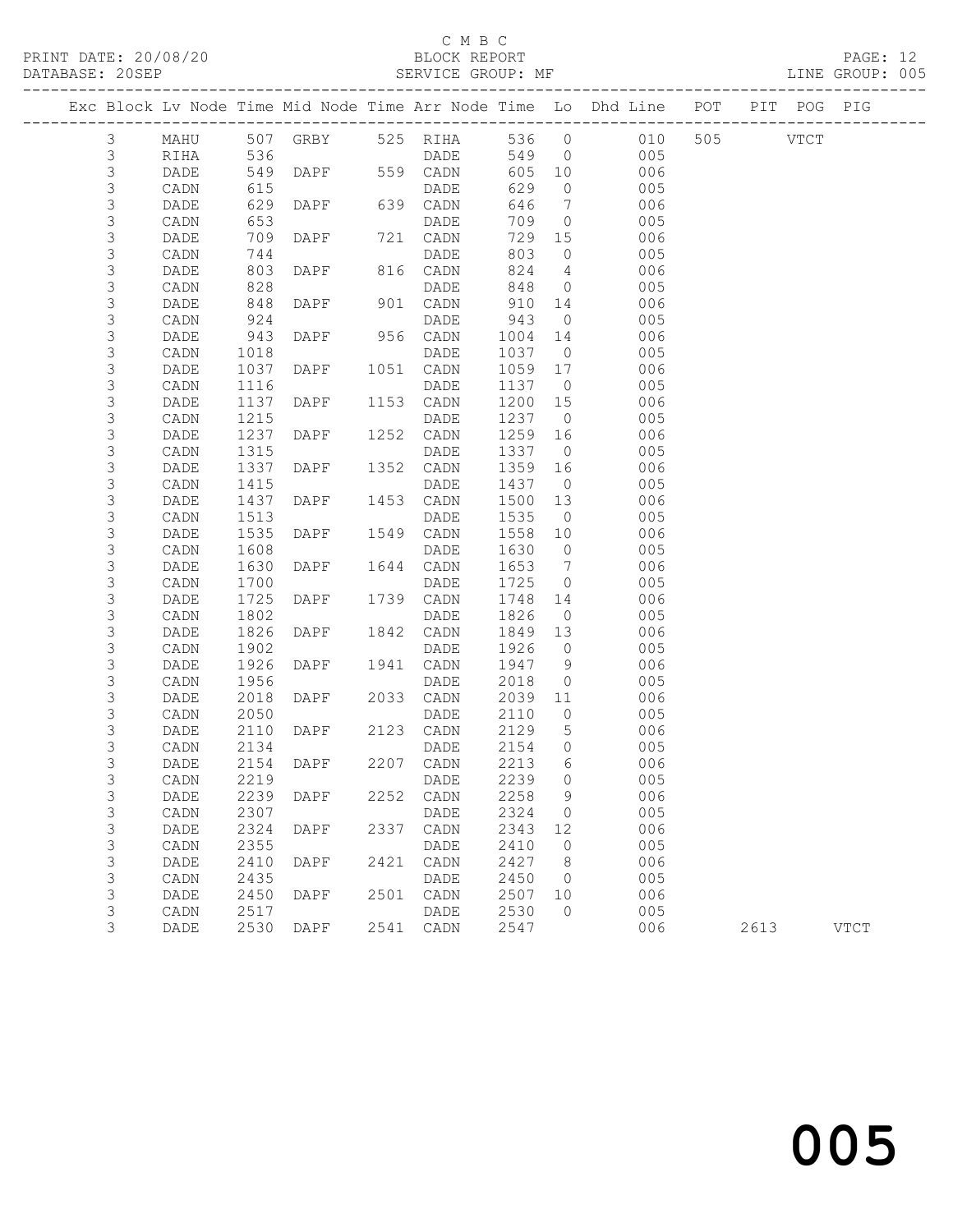## C M B C<br>BLOCK REPORT

PAGE: 13<br>LINE GROUP: 005

|  |        |              |              |             |      |                   |              |                      | Exc Block Lv Node Time Mid Node Time Arr Node Time Lo Dhd Line POT |          |      | PIT POG | PIG         |
|--|--------|--------------|--------------|-------------|------|-------------------|--------------|----------------------|--------------------------------------------------------------------|----------|------|---------|-------------|
|  | 4      | MAHU         |              |             |      | 517 GRBY 535 DAHW | 544          | $\overline{0}$       | 010                                                                | 515 VTCT |      |         |             |
|  | 4      | DAHW         | 544          |             |      | DADW              | 550          | $\bigcirc$           | 006                                                                |          |      |         |             |
|  | 4      | DADW         | 550          |             |      | CADS              | 607          | 10                   | 005                                                                |          |      |         |             |
|  | 4      | CADS         | 617          | DAMW        | 622  | DADW              | 631          | $\Omega$             | 006                                                                |          |      |         |             |
|  | 4      | DADW         | 631          |             |      | CADS              | 649          | 8                    | 005                                                                |          |      |         |             |
|  | 4      | CADS         | 657          | DAMW        | 702  | DADW              | 711          | $\circ$              | 006                                                                |          |      |         |             |
|  | 4      | DADW         | 711          |             |      | CADS              | 729          | 11                   | 005                                                                |          |      |         |             |
|  | 4      | CADS         | 740          | DAMW        | 746  | DADW              | 757          | $\bigcirc$           | 006                                                                |          |      |         |             |
|  | 4      | DADW         | 757          |             |      | CADS              | 819          | 6                    | 005                                                                |          |      |         |             |
|  | 4      | CADS         | 825          | DAMW        | 831  | DADW              | 842          | $\overline{0}$       | 006                                                                |          |      |         |             |
|  | 4      | DADW         | 842          |             |      | CADS              | 904          | 11                   | 005                                                                |          |      |         |             |
|  | 4      | CADS         | 915          | DAMW        | 922  | DADW              | 933          | $\overline{0}$       | 006                                                                |          |      |         |             |
|  | 4      | DADW         | 933          |             |      | CADS              | 955          | 15                   | 005                                                                |          |      |         |             |
|  | 4      | CADS         | 1010         | DAMW        | 1016 | DADW              | 1027         | $\overline{0}$       | 006                                                                |          |      |         |             |
|  | 4      | DADW         | 1027         |             |      | CADS              | 1049         | 11                   | 005                                                                |          |      |         |             |
|  | 4      | CADS         | 1100         | DAMW        | 1106 | DADW              | 1117         | $\overline{0}$       | 006                                                                |          |      |         |             |
|  | 4      | DADW         | 1117         |             |      | CADS              | 1139         | 9                    | 005                                                                |          |      |         |             |
|  | 4      | CADS         | 1148         | DAMW        | 1155 | DADW              | 1207         | $\overline{0}$       | 006                                                                |          |      |         |             |
|  | 4      | DADW         | 1207         |             |      | CADS              | 1231         | 7                    | 005                                                                |          |      |         |             |
|  | 4      | CADS         | 1238         | DAMW        | 1245 | DADW              | 1257         | $\Omega$             | 006                                                                |          |      |         |             |
|  | 4      | DADW         | 1257         |             |      | CADS              | 1321         | $7\phantom{.0}$      | 005                                                                |          |      |         |             |
|  | 4      | CADS         | 1328         | DAMW        | 1335 | DADW              | 1347         | $\Omega$             | 006                                                                |          |      |         |             |
|  | 4      | DADW         | 1347         |             |      | CADS              | 1411         | 15                   | 005                                                                |          |      |         |             |
|  | 4      | CADS         | 1426         | DAMW        | 1433 | DADW              | 1447         | $\overline{0}$       | 006                                                                |          |      |         |             |
|  | 4      | DADW         | 1447         |             |      | CADS              | 1515         | 14                   | 005                                                                |          |      |         |             |
|  | 4      | CADS         | 1529         | DAMW        | 1536 | DADW              | 1550         | $\overline{0}$       | 006                                                                |          |      |         |             |
|  | 4      | DADW         | 1550         |             |      | CADS              | 1618         | 11                   | 005                                                                |          |      |         |             |
|  | 4      | CADS         | 1629         | <b>DAMW</b> | 1637 | DADW              | 1651         | $\overline{0}$       | 006                                                                |          |      |         |             |
|  | 4<br>4 | DADW<br>CADS | 1651<br>1729 | DAMW        | 1737 | CADS<br>DADW      | 1718<br>1752 | 11<br>$\overline{0}$ | 005<br>006                                                         |          |      |         |             |
|  | 4      | DADW         | 1752         |             |      | CADS              | 1818         | 11                   | 005                                                                |          |      |         |             |
|  | 4      | CADS         | 1829         | DAMW        | 1837 | DADW              | 1851         | $\bigcap$            | 006                                                                |          |      |         |             |
|  | 4      | DADW         | 1851         |             |      | CADS              | 1914         |                      | 005                                                                |          | 1946 |         | <b>VTCT</b> |
|  |        |              |              |             |      |                   |              |                      |                                                                    |          |      |         |             |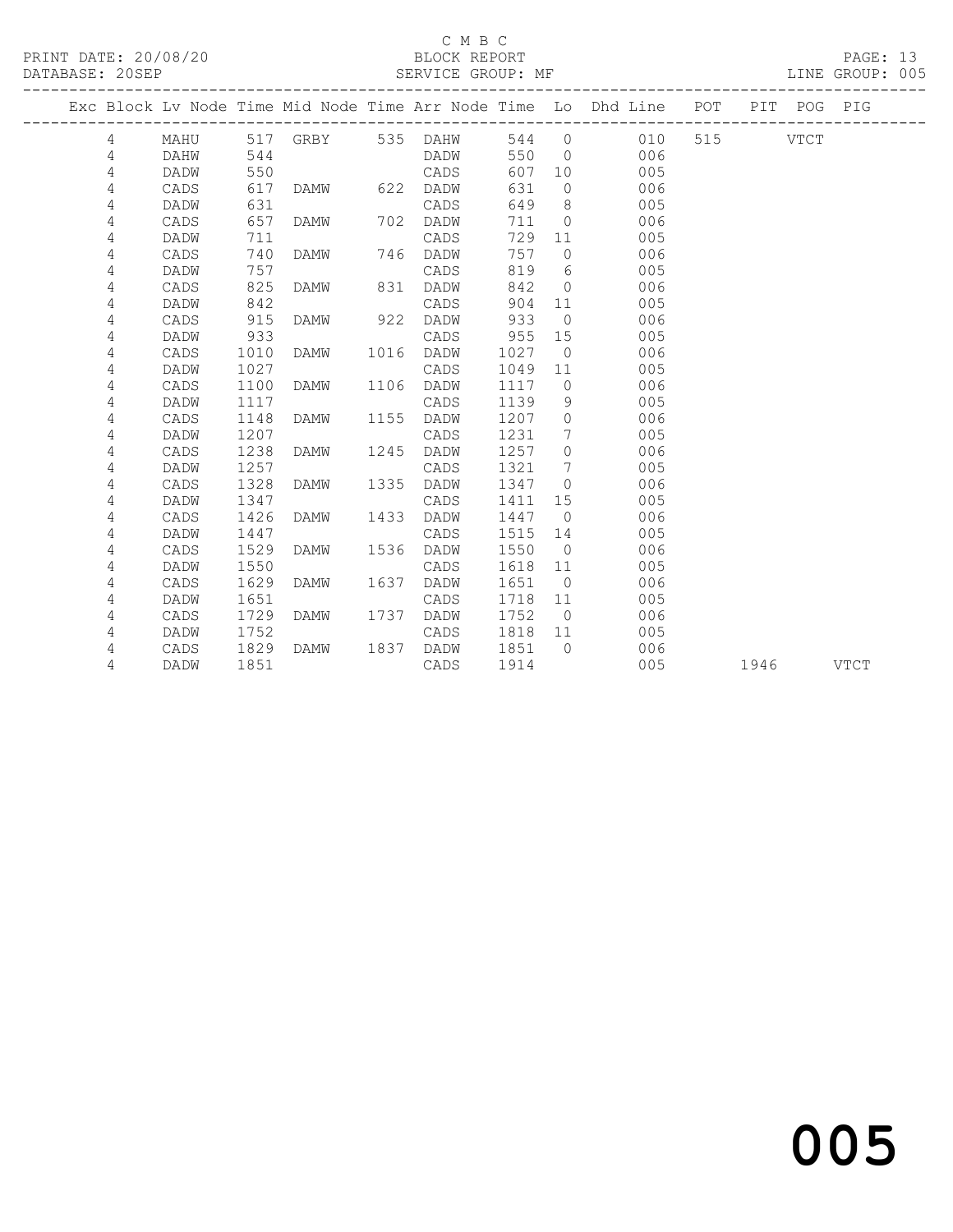# C M B C<br>BLOCK REPORT

PAGE: 14<br>LINE GROUP: 005

|                |                 |              |                         |      |                   |                 |                | Exc Block Lv Node Time Mid Node Time Arr Node Time Lo Dhd Line POT |          |      | PIT POG PIG |             |
|----------------|-----------------|--------------|-------------------------|------|-------------------|-----------------|----------------|--------------------------------------------------------------------|----------|------|-------------|-------------|
| 5              | MAHU            |              | 547 GRBY 605 DAHW 614 0 |      |                   |                 |                | 010                                                                | 545 VTCT |      |             |             |
| 5              | DAHW            | 614          |                         |      | DADW              | 620 0           |                | 006                                                                |          |      |             |             |
| 5              | DADW            | 620          |                         |      | CADS              | 637 10          |                | 005                                                                |          |      |             |             |
| 5              | CADS            | 647          | DAMW 652 DADW           |      |                   | 701             | $\overline{0}$ | 006                                                                |          |      |             |             |
| $\mathsf S$    | DADW            | 701          |                         |      | CADS              | 719             | 14             | 005                                                                |          |      |             |             |
| 5              | CADS            | 733          | DAMW                    |      | 739 DADW          | 750             | $\overline{0}$ | 006                                                                |          |      |             |             |
| 5              | DADW            | 750          |                         |      | CADS              | 812             | 8 <sup>8</sup> | 005                                                                |          |      |             |             |
| 5              | CADS            | 820          | DAMW                    |      | 826 DADW          | 837             | $\overline{0}$ | 006                                                                |          |      |             |             |
| 5              | <b>DADW</b>     | 837          |                         |      | CADS              | 859             | 10             | 005                                                                |          |      |             |             |
| 5              | CADS            | 909          | DAMW                    |      | 916 DADW          | 927             | $\overline{0}$ | 006                                                                |          |      |             |             |
| 5              | DADW            | 927          |                         |      | CADS              | 949             | 11             | 005                                                                |          |      |             |             |
| 5              | CADS            | 1000         | DAMW                    |      | 1006 DADW         | 1017            | $\overline{0}$ | 006                                                                |          |      |             |             |
| 5              | DADW            | 1017         |                         |      | CADS              | 1039 11         |                | 005                                                                |          |      |             |             |
| 5              | $\mathtt{CADS}$ | 1050         | DAMW                    |      | 1056 DADW         | 1107            | $\overline{0}$ | 006                                                                |          |      |             |             |
| 5              | DADW            | 1107         |                         |      | CADS              | 1129            | 10             | 005                                                                |          |      |             |             |
| 5              | CADS            | 1139         | DAMW                    | 1145 | DADW              | 1157            | $\overline{0}$ | 006                                                                |          |      |             |             |
| $\mathsf S$    | DADW            | 1157         |                         |      | CADS              | 1219            | 9              | 005                                                                |          |      |             |             |
| 5              | CADS            | 1228         | DAMW                    |      | 1235 DADW         | 1247            | $\overline{0}$ | 006                                                                |          |      |             |             |
| 5              | DADW            | 1247         |                         |      | CADS              | 1311            | $\overline{7}$ | 005                                                                |          |      |             |             |
| 5              | CADS            | 1318         | DAMW                    | 1325 | DADW              | 1337            | $\overline{0}$ | 006                                                                |          |      |             |             |
| 5              | DADW            | 1337         |                         |      | CADS              | 1401            | 15             | 005                                                                |          |      |             |             |
| 5              | CADS            | 1416         | DAMW                    |      | 1423 DADW         | 1437            | $\overline{0}$ | 006                                                                |          |      |             |             |
| 5              | DADW            | 1437         |                         |      | CADS              | 1505            | 9              | 005                                                                |          |      |             |             |
| 5              | CADS            | 1514         | DAMW                    | 1521 | DADW              | 1535            | $\overline{0}$ | 006                                                                |          |      |             |             |
| 5              | DADW            | 1535         |                         |      | CADS              | 1603            | 10             | 005                                                                |          |      |             |             |
| 5              | CADS            | 1613         | DAMW                    |      | 1621 DADW         | 1635            | $\overline{0}$ | 006                                                                |          |      |             |             |
| 5<br>5         | DADW            | 1635         |                         |      | CADS<br>1721 DADW | 1702 11<br>1735 | $\overline{0}$ | 005<br>006                                                         |          |      |             |             |
| 5              | CADS<br>DADW    | 1713<br>1735 | DAMW                    |      | CADS              | 1801            | 14             | 005                                                                |          |      |             |             |
| 5              | CADS            | 1815         | DAMW                    |      | 1823 DADW         | 1837            | $\overline{0}$ | 006                                                                |          |      |             |             |
| 5              | DADW            | 1837         |                         |      | CADS              | 1900            | 10             | 005                                                                |          |      |             |             |
| 5              | CADS            | 1910         | DAMW                    | 1917 | DADW              | 1931            | $\overline{0}$ | 006                                                                |          |      |             |             |
| 5              | DADW            | 1931         |                         |      | CADS              | 1953            | 13             | 005                                                                |          |      |             |             |
| 5              | CADS            | 2006         | DAMW                    |      | 2013 DADW         | 2027            | $\overline{0}$ | 006                                                                |          |      |             |             |
| 5              | DADW            | 2027         |                         |      | CADS              | 2049            | 15             | 005                                                                |          |      |             |             |
| 5              | CADS            | 2104         | DAMW                    |      | 2111 DADW         | 2123            | $\overline{0}$ | 006                                                                |          |      |             |             |
| 5              | DADW            | 2123         |                         |      | CADS              | 2145            | 19             | 005                                                                |          |      |             |             |
| 5              | CADS            | 2204         | DAMW                    |      | 2211 DADW         | 2223            | $\overline{0}$ | 006                                                                |          |      |             |             |
| 5              | DADW            | 2223         |                         |      | CADS              | 2245            | 6              | 005                                                                |          |      |             |             |
| $\overline{5}$ | CADS            |              | 2251 DAMW               |      | 2258 DADW         | 2308 0          |                | 006                                                                |          |      |             |             |
| 5              | DADW            | 2308         |                         |      | CADS              | 2327            | 9              | 005                                                                |          |      |             |             |
| 5              | CADS            | 2336         | DAMW                    | 2343 | DADW              | 2353            | $\circ$        | 006                                                                |          |      |             |             |
| 5              | DADW            | 2353         |                         |      | CADS              | 2411            | 18             | 005                                                                |          |      |             |             |
| 5              | CADS            | 2429         | DAMW                    | 2435 | DADW              | 2444            | 0              | 006                                                                |          |      |             |             |
| 5              | DADW            | 2444         |                         |      | CADS              | 2502            | 6              | 005                                                                |          |      |             |             |
| 5              | CADS            | 2508         | DAMW                    | 2514 | DADW              | 2523            | 0              | 006                                                                |          |      |             |             |
| 5              | DADW            | 2523         |                         |      | CADS              | 2541            | 7              | 005                                                                |          |      |             |             |
| 5              | CADS            | 2548         | DAMW                    |      | 2554 DADW         | 2603            | 0              | 006                                                                |          |      |             |             |
| 5              | DADW            | 2603         |                         |      | <b>BURO</b>       | 2609            |                | 005                                                                |          | 2634 |             | <b>VTCT</b> |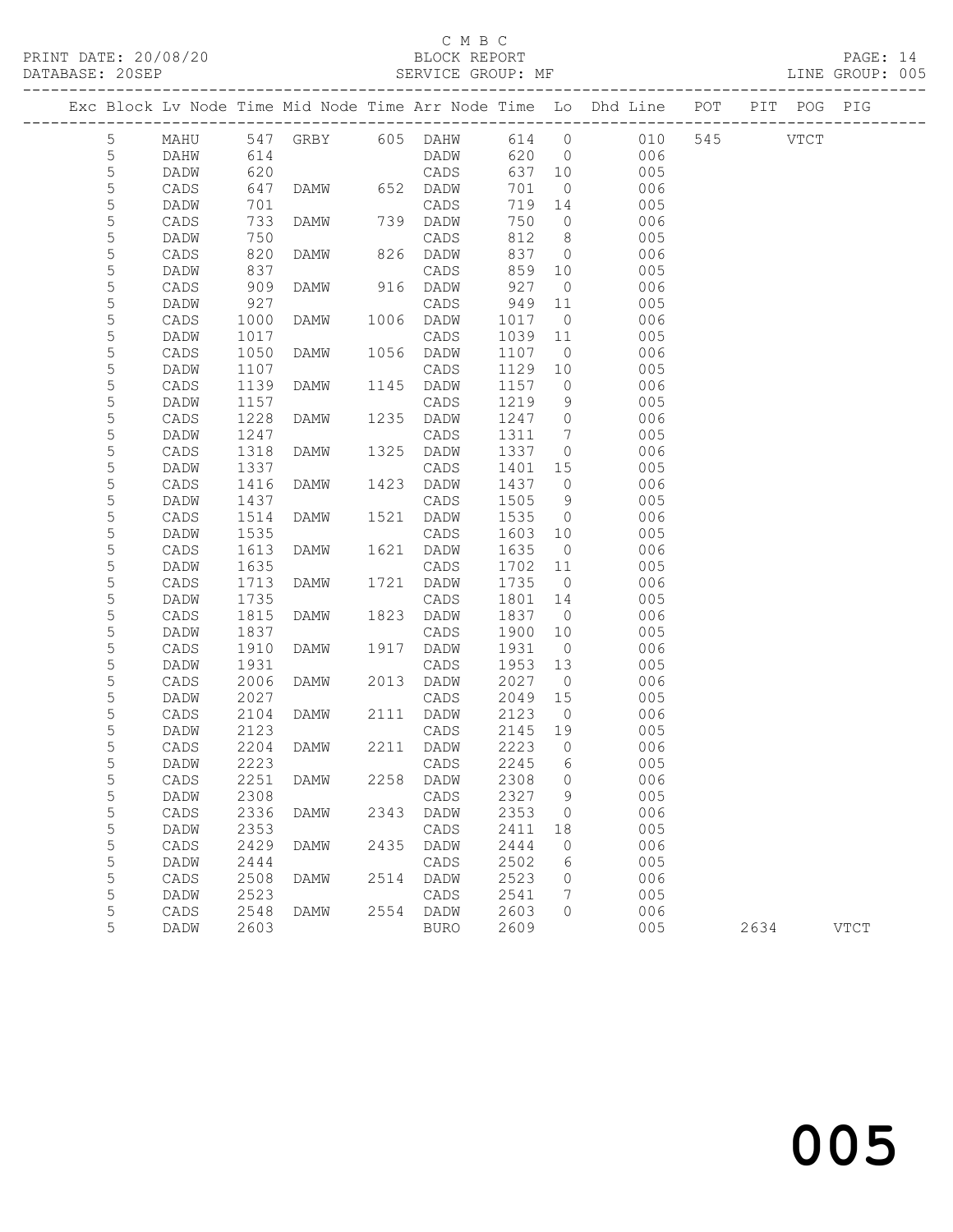# C M B C<br>BLOCK REPORT

PAGE: 15<br>LINE GROUP: 005

|  |   |      |      |                |      |           |         |                | Exc Block Lv Node Time Mid Node Time Arr Node Time Lo Dhd Line POT |          |                                                                                                                                                                                                                                 | PIT POG PIG |      |
|--|---|------|------|----------------|------|-----------|---------|----------------|--------------------------------------------------------------------|----------|---------------------------------------------------------------------------------------------------------------------------------------------------------------------------------------------------------------------------------|-------------|------|
|  | 6 | RIHA | 550  |                |      | DADE      |         |                | 604 0 005                                                          | 510 VTCT |                                                                                                                                                                                                                                 |             |      |
|  | 6 | DADE | 604  | DAPF 614 CADN  |      |           | 621     |                | 12 006                                                             |          |                                                                                                                                                                                                                                 |             |      |
|  | 6 | CADN | 633  |                |      | DADE      | 649     |                | $\Omega$<br>005                                                    |          |                                                                                                                                                                                                                                 |             |      |
|  | 6 | DADE | 649  | DAPF 659 CADN  |      |           | 706     |                | $5^{\circ}$<br>006                                                 |          |                                                                                                                                                                                                                                 |             |      |
|  | 6 | CADN | 711  |                |      | DADE      | 727     | $\Omega$       | 005                                                                |          |                                                                                                                                                                                                                                 |             |      |
|  | 6 | DADE | 727  | DAPF 739       |      | CADN      | 747     | 7              | 006                                                                |          |                                                                                                                                                                                                                                 |             |      |
|  | 6 | CADN | 754  |                |      | DADE      | 813     | $\bigcirc$     | 005                                                                |          |                                                                                                                                                                                                                                 |             |      |
|  | 6 | DADE | 813  | DAPF 826 CADN  |      |           | 834     | 5              | 006                                                                |          |                                                                                                                                                                                                                                 |             |      |
|  | 6 | CADN | 839  |                |      | DADE      | 859     | $\bigcirc$     | 005                                                                |          |                                                                                                                                                                                                                                 |             |      |
|  | 6 | DADE | 859  | DAPF 912       |      | CADN      | 921     | 11             | 006                                                                |          |                                                                                                                                                                                                                                 |             |      |
|  | 6 | CADN | 932  |                |      | DADE      | 951     | $\bigcirc$     | 005                                                                |          |                                                                                                                                                                                                                                 |             |      |
|  | 6 | DADE | 951  | DAPF           | 1004 | CADN      | 1012    | 16             | 006                                                                |          |                                                                                                                                                                                                                                 |             |      |
|  | 6 | CADN | 1028 |                |      | DADE      | 1047    |                | $\overline{0}$<br>005                                              |          |                                                                                                                                                                                                                                 |             |      |
|  | 6 | DADE | 1047 | DAPF 1101 CADN |      |           | 1109 17 |                | 006                                                                |          |                                                                                                                                                                                                                                 |             |      |
|  | 6 | CADN | 1126 |                |      | DADE      | 1147    | $\overline{0}$ | 005                                                                |          |                                                                                                                                                                                                                                 |             |      |
|  | 6 | DADE | 1147 | DAPF           | 1203 | CADN      | 1210    |                | 15<br>006                                                          |          |                                                                                                                                                                                                                                 |             |      |
|  | 6 | CADN | 1225 |                |      | DADE      | 1247    | $\bigcirc$     | 005                                                                |          |                                                                                                                                                                                                                                 |             |      |
|  | 6 | DADE | 1247 | DAPF 1302      |      | CADN      | 1309    |                | 006                                                                |          |                                                                                                                                                                                                                                 |             |      |
|  | 6 | CADN | 1325 |                |      | DADE      | 1347 0  |                | 005                                                                |          |                                                                                                                                                                                                                                 |             |      |
|  | 6 | DADE | 1347 | DAPF           | 1402 | CADN      | 1409    | 16             | 006                                                                |          |                                                                                                                                                                                                                                 |             |      |
|  | 6 | CADN | 1425 |                |      | DADE      | 1447    | $\overline{0}$ | 005                                                                |          |                                                                                                                                                                                                                                 |             |      |
|  | 6 | DADE | 1447 | DAPF           | 1503 | CADN      | 1510    | 10             | 006                                                                |          |                                                                                                                                                                                                                                 |             |      |
|  | 6 | CADN | 1520 |                |      | DADE      | 1542    |                | 005<br>$\overline{0}$                                              |          |                                                                                                                                                                                                                                 |             |      |
|  | 6 | DADE | 1542 | DAPF           |      | 1556 CADN | 1605    | - 9            | 006                                                                |          |                                                                                                                                                                                                                                 |             |      |
|  | 6 | CADN | 1614 |                |      | DADE      | 1636    | $\bigcirc$     | 005                                                                |          |                                                                                                                                                                                                                                 |             |      |
|  | 6 | DADE | 1636 | DAPF 1650      |      | CADN      | 1659    | $7\phantom{0}$ | 006                                                                |          |                                                                                                                                                                                                                                 |             |      |
|  | 6 | CADN | 1706 |                |      | DADE      | 1731    | $\cap$         | 005                                                                |          |                                                                                                                                                                                                                                 |             |      |
|  | 6 | DADE | 1731 | DAPF 1745 CADN |      |           | 1754    |                | 006                                                                |          | 1831 — 1831 — 1840 — 1840 — 1840 — 1840 — 1851 — 1852 — 1853 — 1854 — 1855 — 1855 — 1855 — 1855 — 1855 — 1855 — 1855 — 1855 — 1855 — 1855 — 1855 — 1855 — 1855 — 1855 — 1855 — 1855 — 1855 — 1855 — 1855 — 1855 — 1855 — 1855 — |             | VTCT |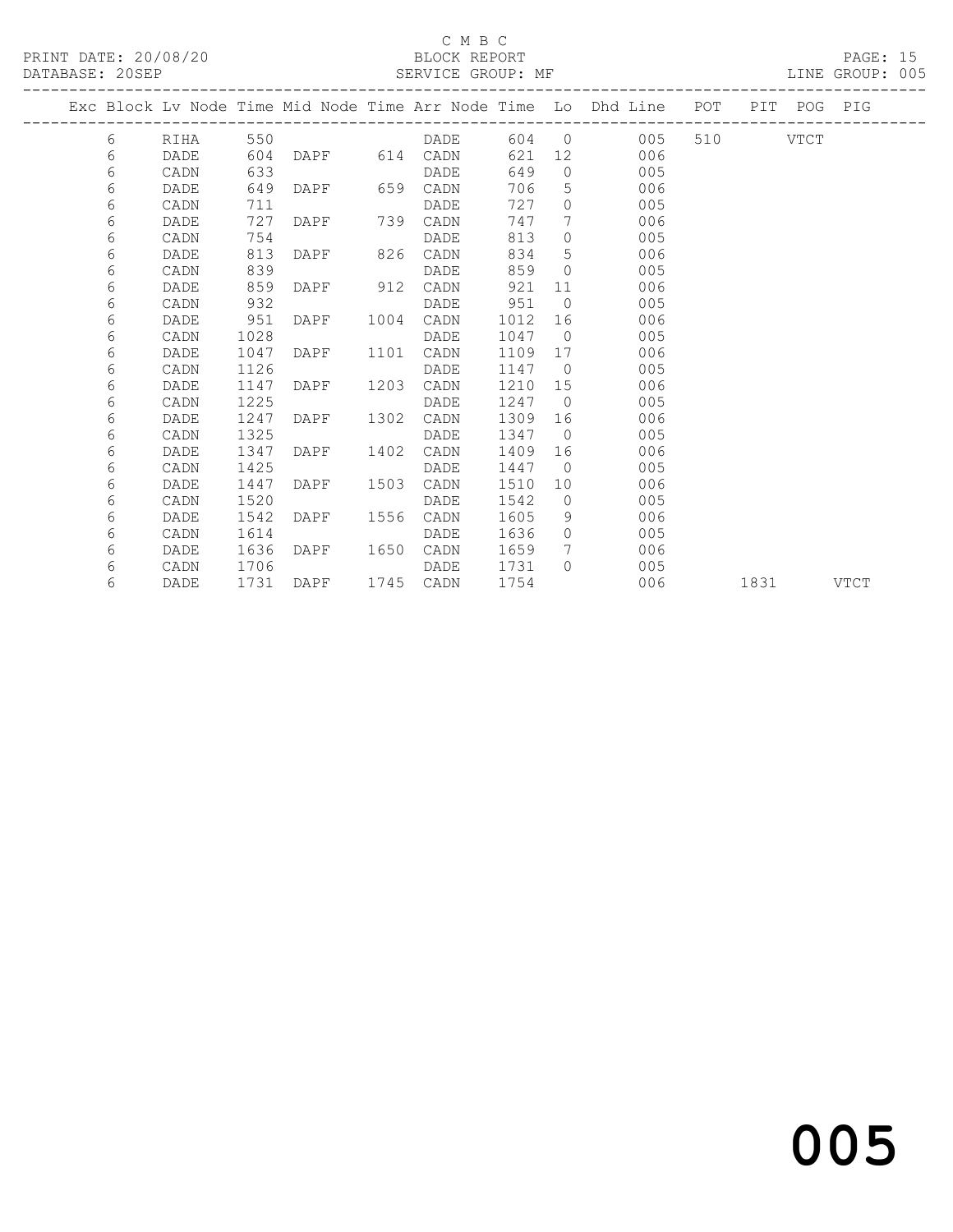# C M B C<br>BLOCK REPORT

PAGE: 16<br>LINE GROUP: 005

|                 |              |              |                   |      |                   |              |                | Exc Block Lv Node Time Mid Node Time Arr Node Time Lo Dhd Line POT |     |           | PIT POG PIG |  |
|-----------------|--------------|--------------|-------------------|------|-------------------|--------------|----------------|--------------------------------------------------------------------|-----|-----------|-------------|--|
| $7\phantom{.0}$ | MAHU         |              | 642 GRBY 703 DAHW |      |                   |              |                | 712 0 010                                                          | 640 | VTCT      |             |  |
| 7               | DAHW         | 712          |                   |      | DADW              | 719 0        |                | 006                                                                |     |           |             |  |
| 7               | DADW         | 719          |                   |      | CADS              | 738 12       |                | 005                                                                |     |           |             |  |
| 7               | CADS         | 750          | DAMW 756 DADW     |      |                   | 807          | $\overline{0}$ | 006                                                                |     |           |             |  |
| 7               | DADW         | 807          |                   |      | CADS              | 829          | 5              | 005                                                                |     |           |             |  |
| 7               | CADS         | 834          | DAMW              |      | 841 DADW          | 852          | $\overline{0}$ | 006                                                                |     |           |             |  |
| 7               | DADW         | 852          |                   |      | CADS              | 914          | 13             | 005                                                                |     |           |             |  |
| 7               | CADS         | 927          | DAMW              |      | 934 DADW          | 945          | $\overline{0}$ | 006                                                                |     |           |             |  |
| 7               | DADW         | 945          |                   |      | CADS              | 1007         | 13             | 005                                                                |     |           |             |  |
| 7               | CADS         | 1020         | DAMW              |      | 1026 DADW         | 1037         | $\overline{0}$ | 006                                                                |     |           |             |  |
| 7               | DADW         | 1037         |                   |      | CADS              | 1059         | 11             | 005                                                                |     |           |             |  |
| 7               | CADS         | 1110         | DAMW              |      | 1116 DADW         | 1127         | $\overline{0}$ | 006                                                                |     |           |             |  |
| 7               | DADW         | 1127         |                   |      | CADS              | 1149         | 9              | 005                                                                |     |           |             |  |
| 7               | CADS         | 1158         | DAMW              |      | 1205 DADW         | 1217         | $\overline{0}$ | 006                                                                |     |           |             |  |
| 7               | DADW         | 1217         |                   |      | CADS              | 1241         | 7              | 005                                                                |     |           |             |  |
| 7               | CADS         | 1248         | DAMW              | 1255 | DADW              | 1307         | $\circ$        | 006                                                                |     |           |             |  |
| 7               | DADW         | 1307         |                   |      | CADS              | 1331         | 7              | 005                                                                |     |           |             |  |
| 7               | CADS         | 1338         | DAMW              | 1345 | DADW              | 1357         | $\overline{0}$ | 006                                                                |     |           |             |  |
| 7               | DADW         | 1357         |                   |      | CADS              | 1421         | 15             | 005                                                                |     |           |             |  |
| 7               | CADS         | 1436         | DAMW              | 1443 | DADW              | 1457         | $\overline{0}$ | 006                                                                |     |           |             |  |
| 7               | DADW         | 1457         |                   |      | CADS              | 1525         | 11             | 005                                                                |     |           |             |  |
| 7               | CADS         | 1536         | DAMW              | 1543 | DADW              | 1557         | $\overline{0}$ | 006                                                                |     |           |             |  |
| 7               | DADW         | 1557         |                   |      | CADS              | 1625         | 10             | 005                                                                |     |           |             |  |
| 7               | CADS         | 1635         | DAMW              |      | 1643 DADW         | 1657         | $\overline{0}$ | 006                                                                |     |           |             |  |
| 7               | DADW         | 1657         |                   |      | CADS              | 1724         | 10             | 005                                                                |     |           |             |  |
| 7               | CADS         | 1734         | DAMW              | 1742 | DADW              | 1757         | $\overline{0}$ | 006                                                                |     |           |             |  |
| 7               | DADW         | 1757         |                   |      | CADS              | 1823         | 14             | 005                                                                |     |           |             |  |
| 7               | CADS         | 1837         | DAMW              | 1845 | DADW              | 1859         | $\overline{0}$ | 006                                                                |     |           |             |  |
| 7               | DADW         | 1859         |                   |      | CADS              | 1922         | 8              | 005                                                                |     |           |             |  |
| 7               | CADS         | 1930         | DAMW              | 1937 | DADW              | 1951         | $\circ$        | 006                                                                |     |           |             |  |
| 7               | DADW         | 1951         |                   |      | CADS              | 2013         | 7              | 005                                                                |     |           |             |  |
| 7               | CADS         | 2020         | DAMW              | 2027 | DADW              | 2039         | $\circ$        | 006                                                                |     |           |             |  |
| 7               | DADW         | 2039         |                   |      | CADS              | 2101         | 18             | 005                                                                |     |           |             |  |
| 7               | CADS         | 2119         | DAMW              |      | 2126 DADW         | 2138         | $\overline{0}$ | 006                                                                |     |           |             |  |
| 7               | DADW         | 2138         |                   |      | CADS              | 2200         | 19             | 005                                                                |     |           |             |  |
| 7               | CADS         | 2219<br>2238 | DAMW              | 2226 | DADW              | 2238<br>2300 | $\Omega$       | 006<br>005                                                         |     |           |             |  |
| 7               | DADW         | 2306         |                   |      | CADS<br>2313 DADW | 2323         | 6              | 006                                                                |     |           |             |  |
| 7<br>7          | CADS<br>DADW | 2323         | DAMW              |      | CADS              | 2342         | $\circ$<br>9   | 005                                                                |     |           |             |  |
| 7               |              | 2351         |                   |      | 2357 DADW         | 2406         | $\bigcap$      | 006                                                                |     |           |             |  |
| $\overline{7}$  | CADS         |              | DAMW              |      |                   | 2424         |                |                                                                    |     |           |             |  |
|                 | DADW         | 2406         |                   |      | CADS              |              |                | 005                                                                |     | 2450 VTCT |             |  |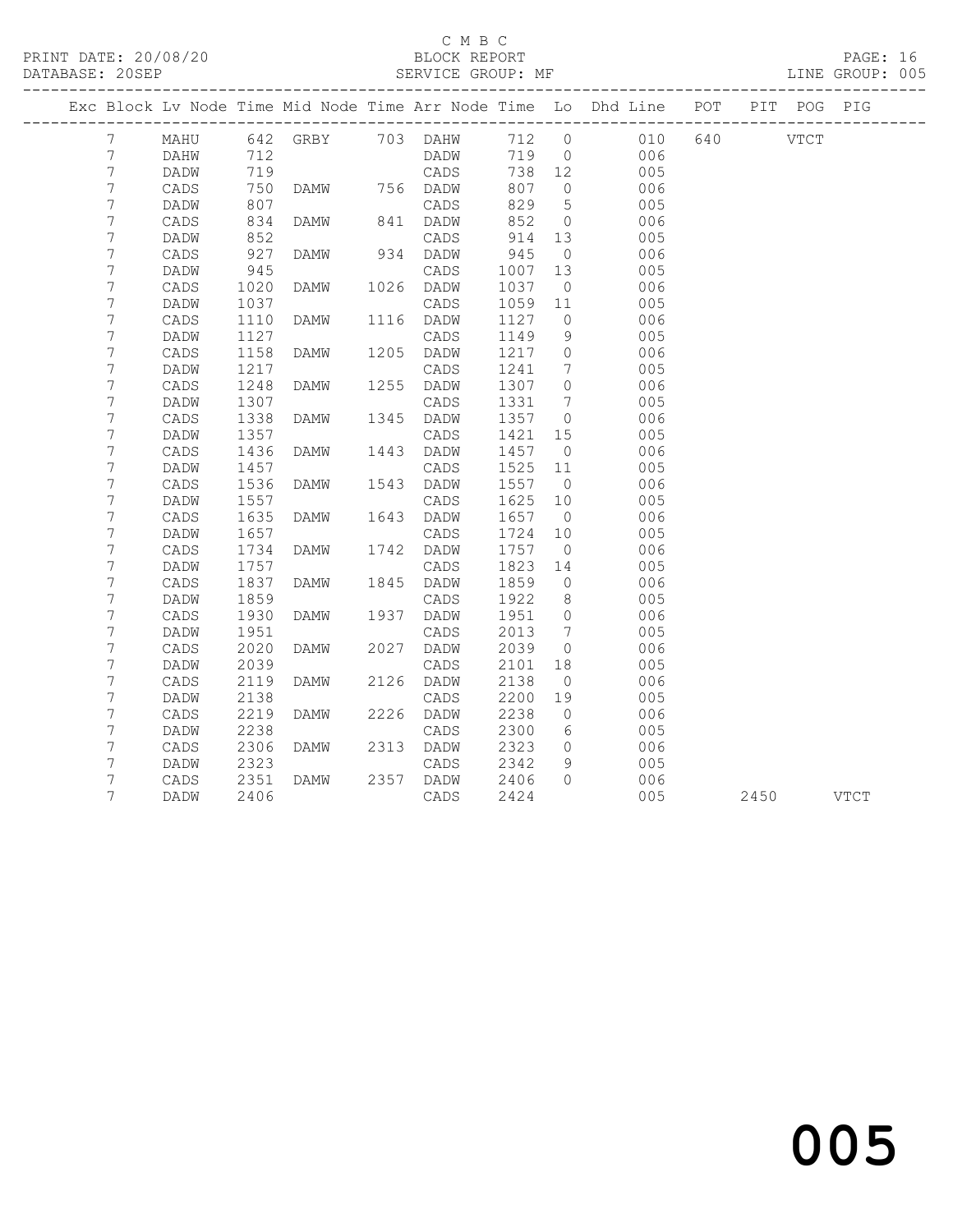# C M B C<br>BLOCK REPORT

### SERVICE GROUP: MF

|  |         |             |      |      |      |                   |      |                | Exc Block Lv Node Time Mid Node Time Arr Node Time Lo Dhd Line POT |      | PIT POG PIG |             |
|--|---------|-------------|------|------|------|-------------------|------|----------------|--------------------------------------------------------------------|------|-------------|-------------|
|  | 8       | MAHU        |      |      |      | 705 GRBY 728 RIHA |      |                | 742 0 010 703 VTCT                                                 |      |             |             |
|  | 8       | RIHA        | 742  |      |      | DADE              | 758  |                | 005<br>$\Omega$                                                    |      |             |             |
|  | $\,8\,$ | DADE        | 758  | DAPF | 811  | CADN              | 819  | 5              | 006                                                                |      |             |             |
|  | $\,8\,$ | CADN        | 824  |      |      | DADE              | 843  | $\bigcirc$     | 005                                                                |      |             |             |
|  | $\,8\,$ | DADE        | 843  | DAPF | 856  | CADN              | 905  | 11             | 006                                                                |      |             |             |
|  | 8       | CADN        | 916  |      |      | DADE              | 935  | $\bigcirc$     | 005                                                                |      |             |             |
|  | 8       | DADE        | 935  | DAPF | 948  | CADN              | 956  | 12             | 006                                                                |      |             |             |
|  | 8       | CADN        | 1008 |      |      | DADE              | 1027 | $\overline{0}$ | 005                                                                |      |             |             |
|  | 8       | DADE        | 1027 | DAPF | 1040 | CADN              | 1048 | 18             | 006                                                                |      |             |             |
|  | 8       | CADN        | 1106 |      |      | DADE              | 1127 | $\overline{0}$ | 005                                                                |      |             |             |
|  | 8       | DADE        | 1127 | DAPF | 1142 | CADN              | 1150 | 14             | 006                                                                |      |             |             |
|  | 8       | CADN        | 1204 |      |      | DADE              | 1227 | $\overline{0}$ | 005                                                                |      |             |             |
|  | 8       | <b>DADE</b> | 1227 | DAPF | 1243 | CADN              | 1250 | 15             | 006                                                                |      |             |             |
|  | 8       | CADN        | 1305 |      |      | DADE              | 1327 | $\overline{0}$ | 005                                                                |      |             |             |
|  | 8       | DADE        | 1327 | DAPF | 1342 | CADN              | 1349 | 16             | 006                                                                |      |             |             |
|  | 8       | CADN        | 1405 |      |      | DADE              | 1427 | $\bigcirc$     | 005                                                                |      |             |             |
|  | 8       | DADE        | 1427 | DAPF | 1443 | CADN              | 1450 | 8 <sup>8</sup> | 006                                                                |      |             |             |
|  | 8       | CADN        | 1458 |      |      | DADE              | 1520 | $\overline{0}$ | 005                                                                |      |             |             |
|  | 8       | DADE        | 1520 | DAPF | 1535 | CADN              | 1543 | 14             | 006                                                                |      |             |             |
|  | 8       | CADN        | 1557 |      |      | DADE              | 1619 | $\bigcirc$     | 005                                                                |      |             |             |
|  | 8       | <b>DADE</b> | 1619 | DAPF | 1633 | CADN              | 1642 | - 9            | 006                                                                |      |             |             |
|  | 8       | CADN        | 1651 |      |      | DADE              | 1714 | $\bigcirc$     | 005                                                                |      |             |             |
|  | 8       | DADE        | 1714 | DAPF | 1728 | CADN              | 1737 | 11             | 006                                                                |      |             |             |
|  | 8       | CADN        | 1748 |      |      | DADE              | 1812 | $\overline{0}$ | 005                                                                |      |             |             |
|  | 8       | DADE        | 1812 | DAPF | 1828 | CADN              | 1835 | 11             | 006                                                                |      |             |             |
|  | 8       | CADN        | 1846 |      |      | DADE              | 1910 | $\overline{0}$ | 005                                                                |      |             |             |
|  | 8       | DADE        | 1910 | DAPF | 1925 | CADN              | 1931 | 13             | 006                                                                |      |             |             |
|  | 8       | CADN        | 1944 |      |      | DADE              | 2006 | $\cap$         | 005                                                                |      |             |             |
|  | 8       | DADE        | 2006 | DAPF | 2021 | CADN              | 2027 |                | 006                                                                | 2101 |             | <b>VTCT</b> |

# and the contract of  $\sim$  005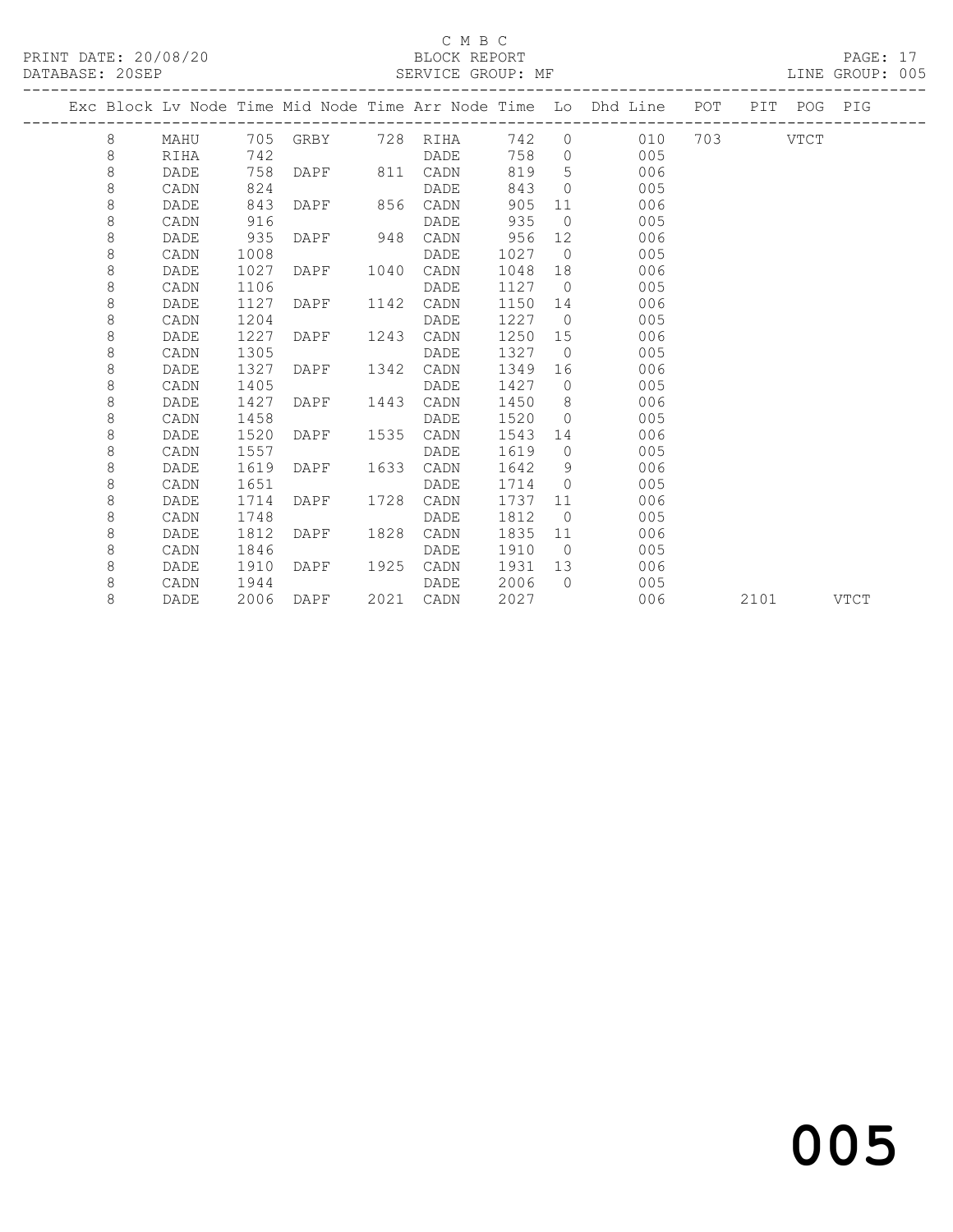### C M B C

|  | DATABASE: 20SEP | ------------------ |      |                |      | SERVICE GROUP: MF |       |                | ------------------------------------                                           |          |           | LINE GROUP: 005 |  |
|--|-----------------|--------------------|------|----------------|------|-------------------|-------|----------------|--------------------------------------------------------------------------------|----------|-----------|-----------------|--|
|  |                 |                    |      |                |      |                   |       |                | Exc Block Lv Node Time Mid Node Time Arr Node Time Lo Dhd Line POT PIT POG PIG |          |           |                 |  |
|  | 9               | CADN               | 759  |                |      | DADE 818 0        |       |                | 005                                                                            | 722 VTCT |           |                 |  |
|  | 9               | DADE               | 818  |                |      | DAPF 831 CADN     | 840 5 |                | 006                                                                            |          |           |                 |  |
|  | $\mathsf 9$     | CADN               | 845  |                |      | DADE              | 905   | $\overline{0}$ | 005                                                                            |          |           |                 |  |
|  | 9               | DADE               | 905  | DAPF 918 CADN  |      |                   | 926   | 14             | 006                                                                            |          |           |                 |  |
|  | 9               | CADN               | 940  |                |      | DADE              | 959   | $\overline{0}$ | 005                                                                            |          |           |                 |  |
|  | 9               | DADE               | 959  | DAPF           |      | 1012 CADN         | 1020  | 18             | 006                                                                            |          |           |                 |  |
|  | 9               | CADN               | 1038 |                |      | DADE              | 1057  | $\overline{0}$ | 005                                                                            |          |           |                 |  |
|  | 9               | DADE               | 1057 | DAPF           |      | 1111 CADN         | 1119  | 17             | 006                                                                            |          |           |                 |  |
|  | $\mathsf 9$     | CADN               | 1136 |                |      | DADE              | 1157  | $\overline{0}$ | 005                                                                            |          |           |                 |  |
|  | 9               | DADE               | 1157 | DAPF           |      | 1213 CADN         | 1220  | 15             | 006                                                                            |          |           |                 |  |
|  | $\mathsf 9$     | CADN               | 1235 |                |      | DADE              | 1257  | $\overline{0}$ | 005                                                                            |          |           |                 |  |
|  | $\mathsf 9$     | DADE               | 1257 | DAPF           |      | 1312 CADN         | 1319  | 16             | 006                                                                            |          |           |                 |  |
|  | $\mathsf 9$     | CADN               | 1335 |                |      | DADE              | 1357  |                | $\overline{0}$<br>005                                                          |          |           |                 |  |
|  | 9               | DADE               | 1357 | DAPF           |      | 1412 CADN         | 1419  |                | 16<br>006                                                                      |          |           |                 |  |
|  | 9               | CADN               | 1435 |                |      | DADE              | 1457  | $\overline{0}$ | 005                                                                            |          |           |                 |  |
|  | 9               | DADE               | 1457 | DAPF           |      | 1513 CADN         | 1520  | 15             | 006                                                                            |          |           |                 |  |
|  | $\mathsf 9$     | CADN               | 1535 |                |      | DADE              | 1557  | $\overline{0}$ | 005                                                                            |          |           |                 |  |
|  | 9               | DADE               | 1557 | DAPF           |      | 1611 CADN         | 1620  | 9              | 006                                                                            |          |           |                 |  |
|  | $\mathsf 9$     | CADN               | 1629 |                |      | DADE              | 1652  | $\overline{0}$ | 005                                                                            |          |           |                 |  |
|  | $\mathsf 9$     | DADE               | 1652 | DAPF           |      | 1706 CADN         | 1715  | $\overline{7}$ | 006                                                                            |          |           |                 |  |
|  | $\mathsf 9$     | CADN               | 1722 |                |      | DADE              | 1747  | $\overline{0}$ | 005                                                                            |          |           |                 |  |
|  | 9               | DADE               | 1747 | DAPF           |      | 1801 CADN         | 1810  | 13             | 006                                                                            |          |           |                 |  |
|  | 9               | CADN               | 1823 |                |      | DADE              | 1847  | $\overline{0}$ | 005                                                                            |          |           |                 |  |
|  | 9               | DADE               | 1847 | DAPF           | 1902 | CADN              | 1909  | 13             | 006                                                                            |          |           |                 |  |
|  | $\mathsf 9$     | CADN               | 1922 |                |      | DADE              | 1944  | $\overline{0}$ | 005                                                                            |          |           |                 |  |
|  | $\mathsf 9$     | DADE               | 1944 | DAPF           |      | 1959 CADN         | 2005  | 15             | 006                                                                            |          |           |                 |  |
|  | $\mathsf 9$     | CADN               | 2020 |                |      | DADE              | 2042  | $\overline{0}$ | 005                                                                            |          |           |                 |  |
|  | 9               | DADE               | 2042 | DAPF           |      | 2055 CADN         | 2101  | 18             | 006                                                                            |          |           |                 |  |
|  | $\mathsf 9$     | CADN               | 2119 |                |      | DADE              | 2139  | $\overline{0}$ | 005                                                                            |          |           |                 |  |
|  | 9               | DADE               | 2139 | DAPF           |      | 2152 CADN         | 2158  |                | 006<br>$6\degree$                                                              |          |           |                 |  |
|  | 9               | CADN               | 2204 |                |      | DADE              | 2224  | $\circ$        | 005                                                                            |          |           |                 |  |
|  | 9               | DADE               | 2224 | DAPF 2237      |      | CADN              | 2243  | 9              | 006                                                                            |          |           |                 |  |
|  | 9               | CADN               | 2252 |                |      | DADE              | 2309  | $\circ$        | 005                                                                            |          |           |                 |  |
|  | 9               | DADE               | 2309 | DAPF 2322 CADN |      |                   | 2328  | 9              | 006                                                                            |          |           |                 |  |
|  | $\mathsf 9$     | CADN               | 2337 |                |      | DADE              | 2354  | $\Omega$       | 005                                                                            |          |           |                 |  |
|  | 9               | DADE               | 2354 | DAPF           |      | 2407 CADN         | 2413  |                | 006                                                                            |          | 2439 VTCT |                 |  |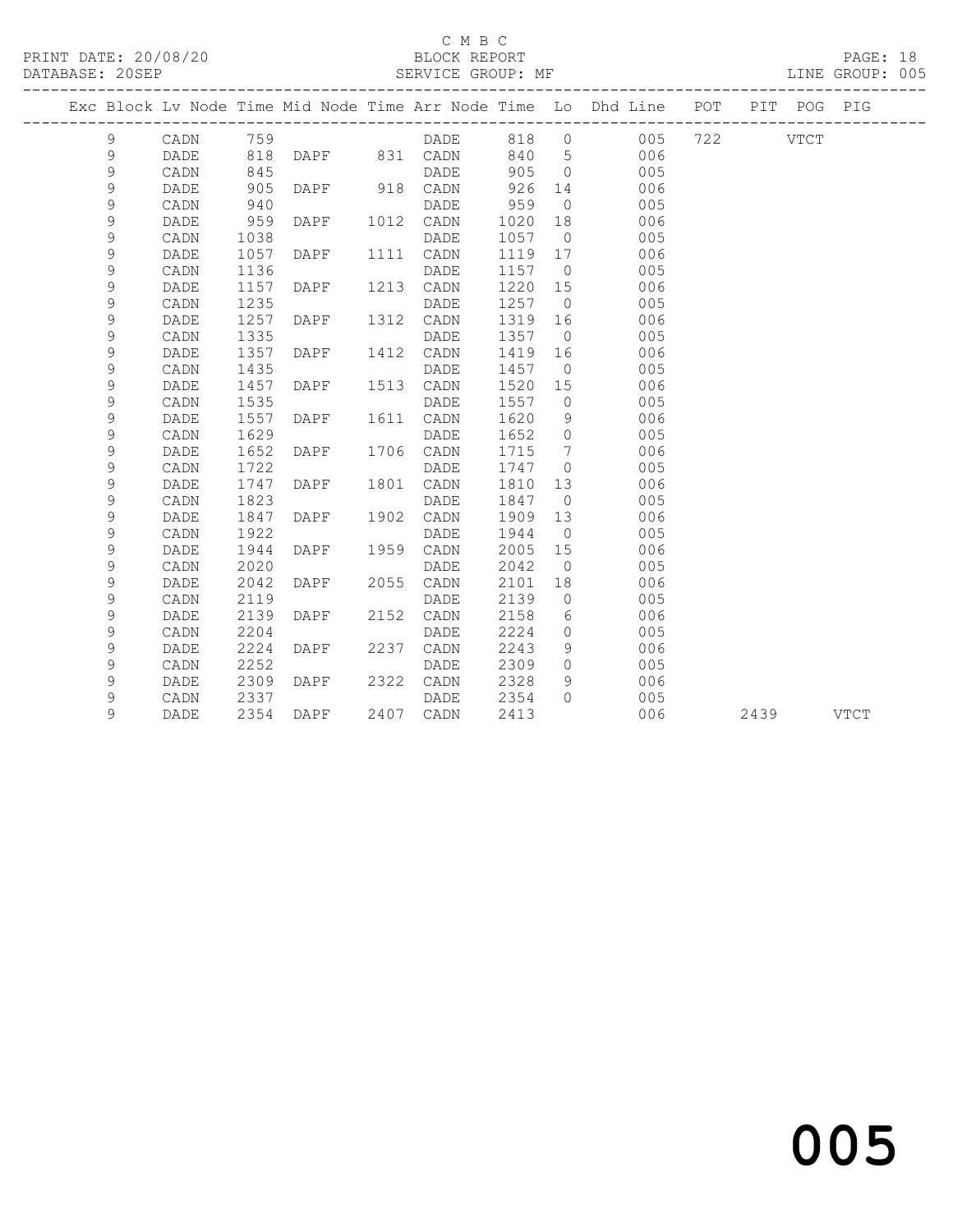# C M B C<br>BLOCK REPORT

| DATABASE: 20SEP |      |      |                |      |                   |         |                 | SERVICE GROUP: MF AND THE GROUP: 005                                           |  |  |  |
|-----------------|------|------|----------------|------|-------------------|---------|-----------------|--------------------------------------------------------------------------------|--|--|--|
|                 |      |      |                |      |                   |         |                 | Exc Block Lv Node Time Mid Node Time Arr Node Time Lo Dhd Line POT PIT POG PIG |  |  |  |
|                 |      |      |                |      |                   |         |                 | 10 CADN 809 $DADE$ 828 0 005 732 VTCT                                          |  |  |  |
| 10              | DADE |      |                |      | 828 DAPF 841 CADN |         |                 | 850 7 006                                                                      |  |  |  |
| 10              | CADN | 857  |                |      | DADE 917 0        |         |                 | 005                                                                            |  |  |  |
| 10              | DADE | 917  | DAPF 930       |      | CADN              | 938     |                 | 10<br>006                                                                      |  |  |  |
| 10              | CADN | 948  |                |      | DADE              | 1007    |                 | $\overline{0}$<br>005                                                          |  |  |  |
| 10              | DADE | 1007 | DAPF           | 1020 | CADN              | 1028    |                 | 006                                                                            |  |  |  |
| 10              | CADN | 1046 |                |      | DADE              | 1107 0  |                 | 005                                                                            |  |  |  |
| 10              | DADE | 1107 | DAPF 1122 CADN |      |                   | 1130 14 |                 | 006                                                                            |  |  |  |
| 10              | CADN | 1144 |                |      | DADE              | 1207    |                 | $\Omega$<br>005                                                                |  |  |  |
| 10              | DADE | 1207 | DAPF 1223      |      | CADN              | 1230 15 |                 | 006                                                                            |  |  |  |
| 10              | CADN | 1245 |                |      | DADE              | 1307 0  |                 | 005                                                                            |  |  |  |
| 10              | DADE | 1307 | DAPF 1322      |      | CADN              | 1329    |                 | 006                                                                            |  |  |  |
| 10              | CADN | 1345 |                |      | DADE              | 1407 0  |                 | 005                                                                            |  |  |  |
| 10              | DADE | 1407 | DAPF           | 1423 | CADN              | 1430    |                 | 13<br>006                                                                      |  |  |  |
| 10              | CADN | 1443 |                |      | DADE              | 1505    |                 | $\overline{0}$<br>005                                                          |  |  |  |
| 10              | DADE | 1505 | DAPF 1521 CADN |      |                   | 1528    |                 | 13<br>006                                                                      |  |  |  |
| 10              | CADN | 1541 |                |      | DADE              | 1603    |                 | $\overline{0}$<br>005                                                          |  |  |  |
| 10              | DADE | 1603 | DAPF 1617      |      | CADN              | 1626    |                 | $9 \quad \bullet$<br>006                                                       |  |  |  |
| 10              | CADN | 1635 |                |      | DADE              | 1658    |                 | $\overline{0}$<br>005                                                          |  |  |  |
| 10              | DADE | 1658 | DAPF 1712      |      | CADN              | 1721    | $7\overline{ }$ | 006                                                                            |  |  |  |
| 10              | CADN | 1728 |                |      | DADE              | 1753    |                 | $\Omega$<br>005                                                                |  |  |  |
| 10              | DADE | 1753 | DAPF 1807 CADN |      |                   | 1816    |                 | 006                                                                            |  |  |  |
| 10              | CADN | 1830 |                |      | DADE              | 1854 0  |                 | 005                                                                            |  |  |  |

 10 DADE 1854 DAPF 1909 CADN 1916 16 006 10 CADN 1932 DADE 1954 0 005 10 DADE 1954 DAPF 2009 CADN 2015 19 006 10 CADN 2034 DADE 2056 0 005

10 DADE 2056 DAPF 2109 CADN 2115 006 2145 VTCT

# and the contract of  $\sim$  005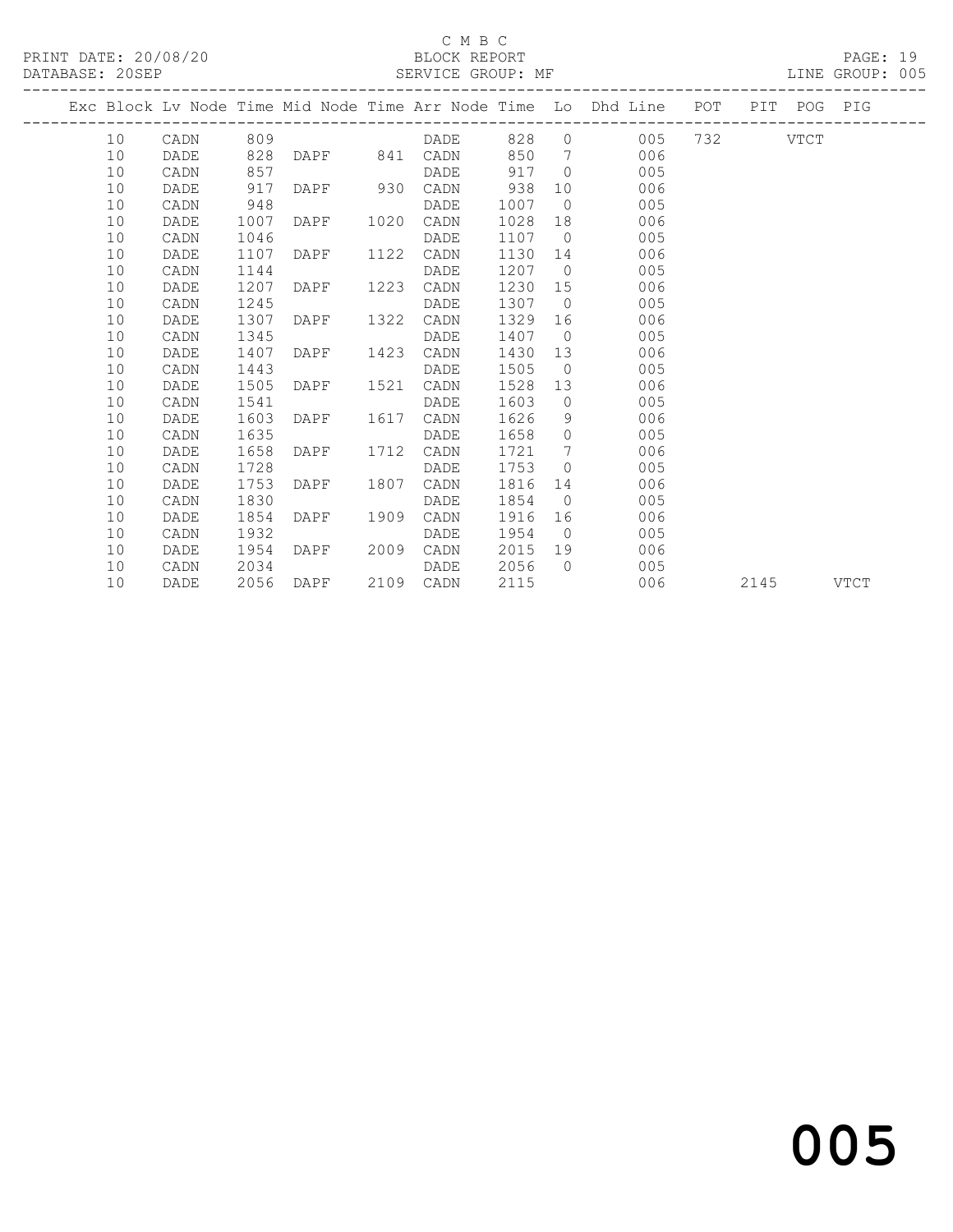# C M B C<br>BLOCK REPORT

PAGE: 20<br>LINE GROUP: 005

|  |    |                 |            |             |      |                 |            |                 | Exc Block Lv Node Time Mid Node Time Arr Node Time Lo Dhd Line POT |     | PIT POG PIG |             |             |
|--|----|-----------------|------------|-------------|------|-----------------|------------|-----------------|--------------------------------------------------------------------|-----|-------------|-------------|-------------|
|  | 11 | CADS            |            |             |      |                 |            |                 | 815 DAMW 821 DADW 832 0 006 738 VTCT                               |     |             |             |             |
|  | 11 | DADW            |            |             |      | CADS            |            | 9               | 005                                                                |     |             |             |             |
|  | 11 | CADS            | 832<br>903 | DAMW        |      | 910 DADW        | 854<br>921 | $\overline{0}$  | 006                                                                |     |             |             |             |
|  | 11 | DADW            | 921        |             |      | CADS            | 943        | 9               | 005                                                                |     |             |             |             |
|  | 11 | CADS            | 952        | DAMW        |      | 958 DADW        | 1009       | $\circ$         | 006                                                                |     |             |             |             |
|  | 11 | DADW            | 1009       |             |      | CADS            | 1031       | 9               | 005                                                                |     |             |             |             |
|  | 11 | CADS            | 1040       | DAMW        |      | 1046 DADW       | 1057       | $\overline{0}$  | 006                                                                |     |             |             |             |
|  | 11 | DADW            | 1057       |             |      | CADS            | 1119       | 10              | 005                                                                |     |             |             |             |
|  | 11 | CADS            | 1129       | DAMW        | 1135 | DADW            | 1147       | $\overline{0}$  | 006                                                                |     |             |             |             |
|  | 11 | DADW            | 1147       |             |      | CADS            | 1209       | 9               | 005                                                                |     |             |             |             |
|  | 11 | CADS            | 1218       | DAMW        |      | 1225 DADW       | 1237       | $\overline{0}$  | 006                                                                |     |             |             |             |
|  | 11 | DADW            | 1237       |             |      | CADS            | 1301       | $\overline{7}$  | 005                                                                |     |             |             |             |
|  | 11 | CADS            | 1308       | DAMW        | 1315 | DADW            | 1327       | $\overline{0}$  | 006                                                                |     |             |             |             |
|  | 11 | DADW            | 1327       |             |      | CADS            | 1351       | 15              | 005                                                                |     |             |             |             |
|  | 11 | CADS            | 1406       | DAMW        |      | 1413 DADW       | 1427       | $\overline{0}$  | 006                                                                |     |             |             |             |
|  | 11 | DADW            | 1427       |             |      | CADS            | 1453       | 13              | 005                                                                |     |             |             |             |
|  | 11 | CADS            | 1506       | DAMW        | 1513 | DADW            | 1527       | $\overline{0}$  | 006                                                                |     |             |             |             |
|  | 11 | DADW            | 1527       |             |      | CADS            | 1555       | 13              | 005                                                                |     |             |             |             |
|  | 11 | CADS            | 1608       | DAMW        |      | 1615 DADW       | 1629       | $\overline{0}$  | 006                                                                |     |             |             |             |
|  | 11 | DADW            | 1629       |             |      | CADS            | 1656       | 12              | 005                                                                |     |             |             |             |
|  | 11 | CADS            | 1708       | DAMW        |      | 1716 DADW       | 1730       | $\overline{0}$  | 006                                                                |     |             |             |             |
|  | 11 | DADW            | 1730       |             |      | CADS            | 1756       | 12              | 005                                                                |     |             |             |             |
|  | 11 | CADS            | 1808       | DAMW        |      | 1816 DADW       | 1830       | $\overline{0}$  | 006                                                                |     |             |             |             |
|  | 11 | DADW            | 1830       |             |      | CADS            | 1853       | 9               | 005                                                                |     |             |             |             |
|  | 11 | CADS            | 1902       | DAMW        | 1909 | DADW            | 1923       | $\overline{0}$  | 006                                                                |     |             |             |             |
|  | 11 | DADW            | 1923       |             |      | CADS            | 1945       | 9               | 005                                                                |     |             |             |             |
|  | 11 | CADS            | 1954       | DAMW        |      | 2001 DADW       | 2015       | $\overline{0}$  | 006                                                                |     |             |             |             |
|  | 11 | DADW            | 2015       |             |      | CADS            | 2037       | 12              | 005                                                                |     |             |             |             |
|  | 11 | CADS            | 2049       | DAMW        |      | 2056 DADW       | 2108       | $\overline{0}$  | 006                                                                |     |             |             |             |
|  | 11 | DADW            | 2108       |             |      | CADS            | 2130       | 18              | 005                                                                |     |             |             |             |
|  | 11 | CADS            | 2148       | DAMW        |      | 2155 DADW       | 2207       | $\overline{0}$  | 006                                                                |     |             |             |             |
|  | 11 | DADW            | 2207       |             |      | CADS            | 2229       |                 | 005                                                                |     | 2258 VTCT   |             |             |
|  | 20 | MAHU            | 554        | GRBY 612    |      | RIHA            | 625        | $\circ$         | 010                                                                |     | 552         | <b>VTCT</b> |             |
|  | 20 | RIHA            | 625        |             |      | DADE            | 639        | $\circ$         | 005                                                                |     |             |             |             |
|  | 20 | DADE            | 639        | DAPF        |      | 649 CADN        | 656        | $7\overline{ }$ | 006                                                                |     |             |             |             |
|  | 20 | CADN            | 703        |             |      | DADE            | 719        | $\overline{0}$  | 005                                                                |     |             |             |             |
|  | 20 | DADE            | 719        | DAPF        |      | 731 CADN        | 739        | 10              | 006                                                                |     |             |             |             |
|  | 20 | CADN            | 749        |             |      | DADE            | 808        | $\overline{0}$  | 005                                                                |     |             |             |             |
|  | 20 | DADE            |            | 808 DAPF    |      | 821 CADN        | 829 4      |                 | 006                                                                |     |             |             |             |
|  | 20 | CADN            | 833        |             |      | DADE            | 853        | 0               | 005                                                                |     |             |             |             |
|  | 20 | DADE            | 853        | DAPF        | 906  | CADN            | 915        |                 | 006                                                                |     | 950         |             | <b>VTCT</b> |
|  | 21 | MAHU            | 617        | <b>GRBY</b> | 636  | DAHW            | 645        | $\circ$         | 010                                                                | 615 |             | <b>VTCT</b> |             |
|  | 21 | DAHW            | 645        |             |      | DADW            | 651        | 0               | 006                                                                |     |             |             |             |
|  | 21 | DADW            | 651        |             |      | CADS            | 709        | 10              | 005                                                                |     |             |             |             |
|  | 21 | CADS            | 719        | DAMW        | 725  | DADW            | 735        | 0               | 006                                                                |     |             |             |             |
|  | 21 | DADW            | 735        |             |      | $\mathtt{CADS}$ | 755        | 10              | 005                                                                |     |             |             |             |
|  | 21 | CADS            | 805        | DAMW        | 811  | DADW            | 822        | $\circ$         | 006                                                                |     |             |             |             |
|  | 21 | DADW            | 822        |             |      | CADS            | 844        | 7               | 005                                                                |     |             |             |             |
|  | 21 | CADS            | 851        | DAMW        | 858  | DADW            | 909        | 0               | 006                                                                |     |             |             |             |
|  | 21 | DADW            | 909        |             |      | CADS            | 931        | 13              | 005                                                                |     |             |             |             |
|  | 21 | $\mathtt{CADS}$ | 944        | DAMW        | 950  | DADW            | 1001       | $\circ$         | 006                                                                |     |             |             |             |
|  | 21 | DADW            | 1001       |             |      | CADS            | 1023       |                 | 005                                                                |     | 1053        |             | <b>VTCT</b> |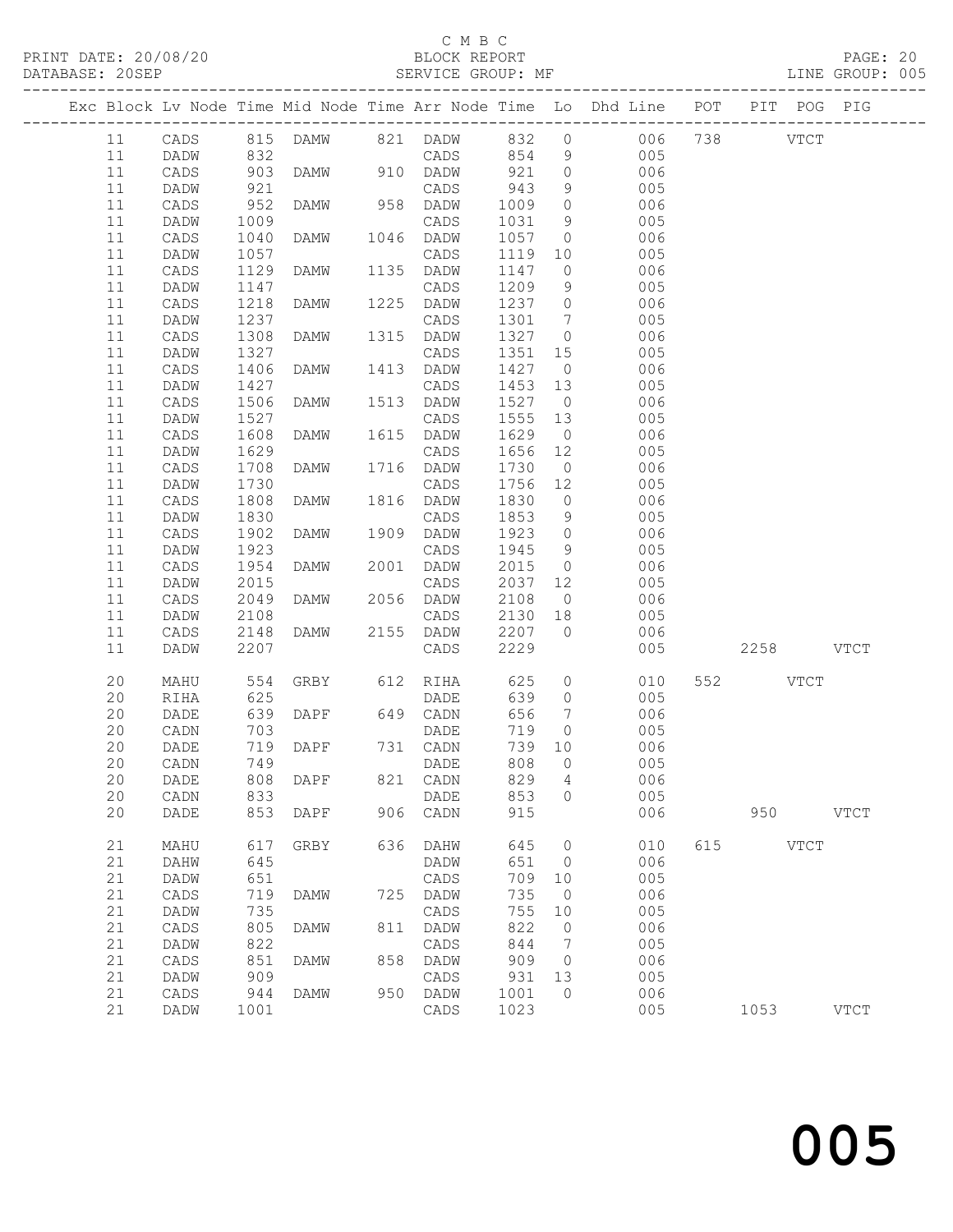# C M B C<br>BLOCK REPORT

PAGE: 21<br>LINE GROUP: 005

|  |    |                 |      |                                  |      |           |         |                 | Exc Block Lv Node Time Mid Node Time Arr Node Time Lo Dhd Line POT |      | PIT POG PIG   |             |             |
|--|----|-----------------|------|----------------------------------|------|-----------|---------|-----------------|--------------------------------------------------------------------|------|---------------|-------------|-------------|
|  | 22 | MAHU            |      | 646 GRBY 707 RIHA                |      |           | 721 0   |                 | 010                                                                |      | 644 VTCT      |             |             |
|  | 22 | RIHA            | 721  |                                  |      | DADE      | 735     | $\overline{0}$  | 005                                                                |      |               |             |             |
|  | 22 |                 |      |                                  |      |           | 755     | 9               | 006                                                                |      |               |             |             |
|  |    | DADE            |      | 721<br>735 DAPF 747 CADN<br>התרח |      |           |         |                 |                                                                    |      |               |             |             |
|  | 22 | CADN            | 804  |                                  |      | DADE      | 823     | $\overline{0}$  | 005                                                                |      |               |             |             |
|  | 22 | DADE            | 823  | DAPF 836 CADN                    |      |           | 845     | 6               | 006                                                                |      |               |             |             |
|  | 22 | CADN            | 851  |                                  |      | DADE      | 911     | $\circ$         | 005                                                                |      |               |             |             |
|  | 22 | DADE            | 911  | DAPF                             |      | 924 CADN  | 932     |                 | 006                                                                |      | 1007 VTCT     |             |             |
|  | 23 | MAHU            | 705  | GRBY                             |      | 728 DAHW  | 736     | $\circ$         | 010                                                                |      | 703 VTCT      |             |             |
|  | 23 | DAHW            | 736  |                                  |      | DADW      | 743     | $\circ$         | 006                                                                |      |               |             |             |
|  | 23 | DADW            | 743  |                                  |      | CADS      | 803     | $7\phantom{.0}$ | 005                                                                |      |               |             |             |
|  | 23 | CADS            | 810  | DAMW                             |      | 816 DADW  | 827     | $\circ$         | 006                                                                |      |               |             |             |
|  | 23 | DADW            | 827  |                                  |      | CADS      | 849     | 8               | 005                                                                |      |               |             |             |
|  | 23 | CADS            | 857  | DAMW                             |      | 904 DADW  | 915     | $\circ$         | 006                                                                |      |               |             |             |
|  | 23 | DADW            | 915  |                                  |      | CADS      | 937     |                 | 005                                                                |      | 1007 VTCT     |             |             |
|  |    |                 |      |                                  |      |           |         |                 |                                                                    |      |               |             |             |
|  | 24 | MAHU            | 722  | GRBY 745 DAHW                    |      |           | 754     | $\circ$         | 010                                                                |      | 720 VTCT      |             |             |
|  | 24 | <b>DAHW</b>     | 754  |                                  |      | DADW      | 802     | $\circ$         | 006                                                                |      |               |             |             |
|  | 24 | DADW            | 802  |                                  |      | CADS      | 824     | $5\overline{)}$ | 005                                                                |      |               |             |             |
|  | 24 | CADS            | 829  | DAMW                             |      | 836 DADW  | 847     | $\overline{0}$  | 006                                                                |      |               |             |             |
|  | 24 | DADW            | 847  |                                  |      | CADS      | 909     | 12              | 005                                                                |      |               |             |             |
|  |    |                 |      |                                  |      |           |         |                 |                                                                    |      |               |             |             |
|  | 24 | CADS            | 921  | DAMW                             |      | 928 DADW  | 939     | $\Omega$        | 006                                                                |      |               |             |             |
|  | 24 | DADW            | 939  |                                  |      | CADS      | 1001    |                 | 005                                                                |      | 1031 VTCT     |             |             |
|  | 25 | CADN            | 733  |                                  |      | DADE      | 751     | $\circ$         | 005                                                                |      | 656 VTCT      |             |             |
|  | 25 | DADE            | 751  | DAPF 804 CADN                    |      |           | 812     | $7\phantom{.0}$ | 006                                                                |      |               |             |             |
|  | 25 | CADN            | 819  |                                  |      | DADE      | 838     | $\circ$         | 005                                                                |      |               |             |             |
|  | 25 | DADE            | 838  | DAPF                             |      | 851 CADN  | 900     | 9               | 006                                                                |      |               |             |             |
|  | 25 | CADN            | 909  |                                  |      | DADE      | 929     | $\circ$         | 005                                                                |      |               |             |             |
|  | 25 | DADE            |      | 929 DAPF                         |      | 942 CADN  | 950     |                 | 006                                                                |      | 1025 VTCT     |             |             |
|  |    |                 |      |                                  |      |           |         |                 |                                                                    |      |               |             |             |
|  | 26 | MAHU            | 733  | GRBY                             |      | 756 DAHW  | 804     | $\circ$         | 010                                                                |      | 731 VTCT      |             |             |
|  | 26 | DAHW            | 804  |                                  |      | DADW      | 812     | $\circ$         | 006                                                                |      |               |             |             |
|  | 26 | DADW            | 812  |                                  |      | CADS      | 834     | 5               | 005                                                                |      |               |             |             |
|  | 26 | CADS            | 839  | DAMW 846 DADW                    |      |           | 857     | $\circ$         | 006                                                                |      |               |             |             |
|  | 26 | DADW            | 857  |                                  |      | CADS      | 919     |                 | 005                                                                |      | 949 VTCT      |             |             |
|  |    |                 |      |                                  |      |           |         |                 |                                                                    |      |               |             |             |
|  | 30 | CADS            | 1346 | DAMW                             |      | 1353 DADW | 1407 0  |                 |                                                                    |      | 006 1306 VTCT |             |             |
|  | 30 | DADW            | 1407 |                                  |      | CADS      | 1433 11 |                 | 005                                                                |      |               |             |             |
|  |    |                 |      | 30 CADS 1444 DAMW                |      |           |         |                 | 1451 DADW 1505 0 006                                               |      |               |             |             |
|  | 30 | DADW            | 1505 |                                  |      | CADS      | 1533    | 11              | 005                                                                |      |               |             |             |
|  | 30 | $\mathtt{CADS}$ | 1544 | DAMW                             | 1551 | DADW      | 1605    | 0               | 006                                                                |      |               |             |             |
|  | 30 | DADW            | 1605 |                                  |      | CADS      | 1633    | 7               | 005                                                                |      |               |             |             |
|  |    |                 |      |                                  |      |           |         |                 |                                                                    |      |               |             |             |
|  | 30 | CADS            | 1640 | DAMW                             | 1648 | DADW      | 1702    | $\circ$         | 006                                                                |      |               |             |             |
|  | 30 | DADW            | 1702 |                                  |      | CADS      | 1729    | 11              | 005                                                                |      |               |             |             |
|  | 30 | CADS            | 1740 | DAMW                             | 1748 | DADW      | 1803    | $\circ$         | 006                                                                |      |               |             |             |
|  | 30 | DADW            | 1803 |                                  |      | CADS      | 1829    |                 | 005                                                                |      | 1908          |             | <b>VTCT</b> |
|  | 31 | CADS            | 1459 | DAMW                             | 1506 | DADW      | 1520    | 0               | 006                                                                | 1419 |               | <b>VTCT</b> |             |
|  | 31 | DADW            | 1520 |                                  |      | CADS      | 1548    | 9               | 005                                                                |      |               |             |             |
|  | 31 | CADS            | 1557 | DAMW                             | 1604 | DADW      | 1618    | 0               | 006                                                                |      |               |             |             |
|  | 31 | DADW            | 1618 |                                  |      | CADS      | 1645    | 12              | 005                                                                |      |               |             |             |
|  | 31 | CADS            | 1657 | <b>DAMW</b>                      | 1705 | DADW      | 1719    | $\circ$         | 006                                                                |      |               |             |             |
|  | 31 | DADW            | 1719 |                                  |      | CADS      | 1746    |                 | 005                                                                |      | 1825          |             | <b>VTCT</b> |
|  |    |                 |      |                                  |      |           |         |                 |                                                                    |      |               |             |             |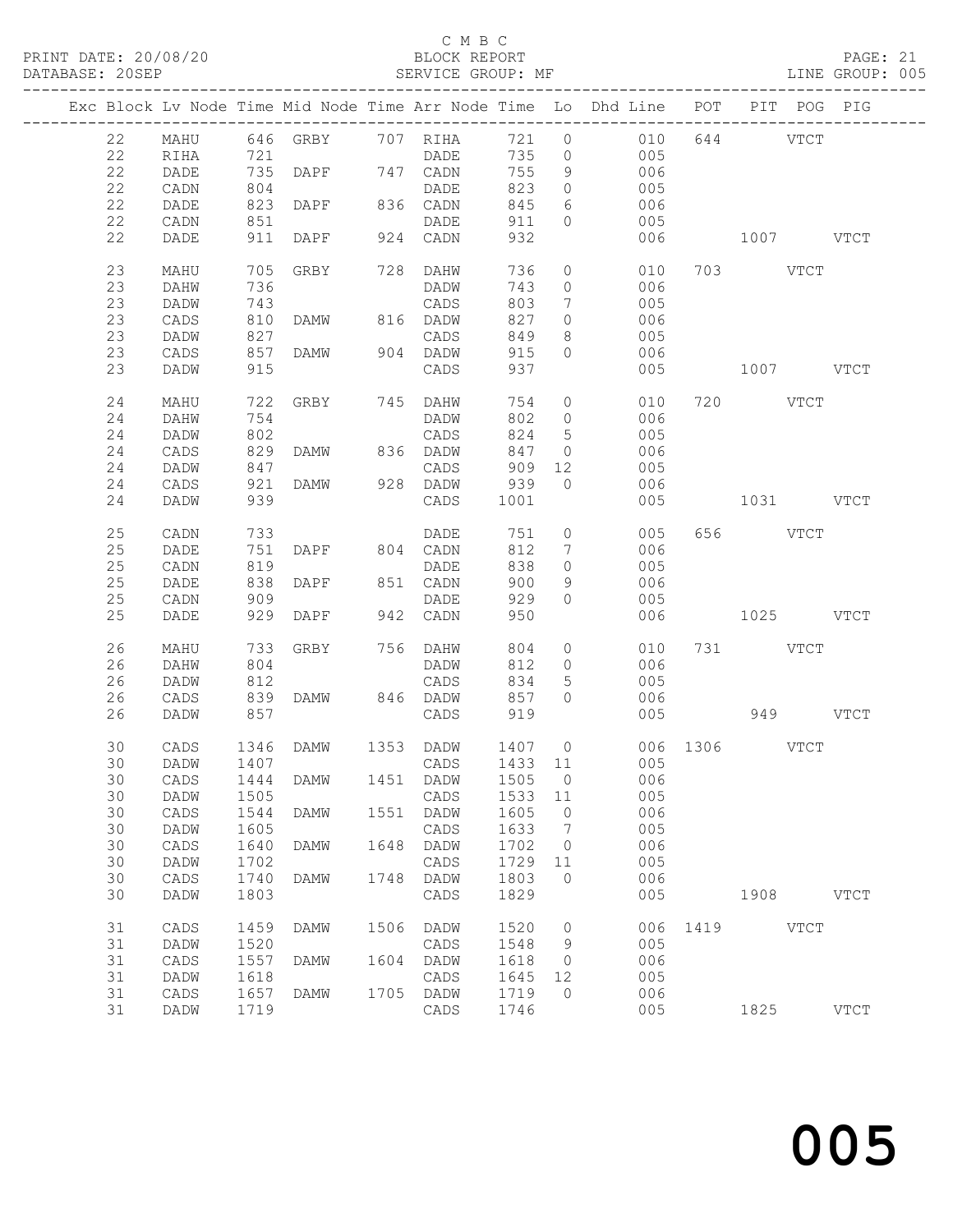# C M B C<br>BLOCK REPORT<br>SERVICE GROUP: MF

| PRINT DATE: 20/08/20<br>DATABASE: 20SEP |    |                                                 |                        |                        |      |                   |         |                | BLOCK REPORT<br>SERVICE GROUP: MF                                              |               |      |             | -<br>LINE GROUP: 005<br>---------- |  |
|-----------------------------------------|----|-------------------------------------------------|------------------------|------------------------|------|-------------------|---------|----------------|--------------------------------------------------------------------------------|---------------|------|-------------|------------------------------------|--|
|                                         |    |                                                 |                        |                        |      |                   |         |                | Exc Block Lv Node Time Mid Node Time Arr Node Time Lo Dhd Line POT PIT POG PIG |               |      |             |                                    |  |
|                                         |    | ----------<br>32 CADN 1505<br>32 DADE 1527 DAPF |                        |                        |      |                   |         |                | DADE 1527 0 005 1425 VTCT DAPF 1542 CADN 1550 13 006                           |               |      |             |                                    |  |
|                                         |    |                                                 |                        |                        |      |                   |         |                |                                                                                |               |      |             |                                    |  |
|                                         | 32 | CADN                                            | 1603                   |                        |      | DADE              |         |                | 1625 0 005                                                                     |               |      |             |                                    |  |
|                                         | 32 | DADE                                            | 1625                   | DADE<br>DAPF 1639 CADN |      |                   |         |                | 1648 7 006                                                                     |               |      |             |                                    |  |
|                                         | 32 | CADN                                            | 1655                   |                        |      | DADE              | 1720 0  |                | 005                                                                            |               |      |             |                                    |  |
|                                         | 32 | DADE                                            | 1720                   | DAPF                   |      | 1734 CADN         |         |                |                                                                                |               |      |             |                                    |  |
|                                         | 32 | CADN                                            | 1755                   |                        |      | DADE              |         |                | 1819 0 005                                                                     |               |      |             |                                    |  |
|                                         | 32 | DADE                                            | 1819                   | DAPF 1835 CADN         |      |                   |         |                | 1842 12 006                                                                    |               |      |             |                                    |  |
|                                         | 32 | CADN                                            |                        |                        |      | DADE              | 1918 0  |                | 005                                                                            |               |      |             |                                    |  |
|                                         | 32 | DADE                                            | 1854<br>1918           | <b>DAPF</b>            |      | 1933 CADN         | 1939    |                | 006                                                                            | 2013 VTCT     |      |             |                                    |  |
|                                         |    |                                                 |                        |                        |      |                   |         |                |                                                                                |               |      |             |                                    |  |
|                                         | 33 | CADS                                            | 1521                   | DAMW                   | 1528 | DADW              |         |                | 1542 0 006 1441 VTCT                                                           |               |      |             |                                    |  |
|                                         | 33 | DADW                                            | 1542                   |                        |      | CADS              |         |                |                                                                                |               |      |             |                                    |  |
|                                         | 33 | CADS                                            | 1618                   | DAMW                   |      | 1626 DADW         |         |                | 1610 8 005<br>1640 0 006                                                       |               |      |             |                                    |  |
|                                         | 33 | DADW                                            | 1640                   |                        |      | CADS              |         |                | 1707 12 005                                                                    |               |      |             |                                    |  |
|                                         | 33 | CADS                                            | 1719                   | <b>DAMW</b>            |      | 1727 DADW         |         |                | 1741 0 006                                                                     |               |      |             |                                    |  |
|                                         | 33 | DADW                                            | 1741                   |                        |      | CADS              | 1807    |                |                                                                                | 005 1846 VTCT |      |             |                                    |  |
|                                         |    |                                                 |                        |                        |      |                   |         |                |                                                                                |               |      |             |                                    |  |
|                                         | 34 | CADN                                            | 1528                   | DADE<br>DAPF 1604 CADN |      | DADE              |         |                | 1550 0 005 1448 VTCT                                                           |               |      |             |                                    |  |
|                                         | 34 | DADE                                            | 1550                   |                        |      |                   |         |                | 1613 11 006                                                                    |               |      |             |                                    |  |
|                                         | 34 | CADN                                            | 1624                   |                        |      | DADE              | 1647 0  |                | 005                                                                            |               |      |             |                                    |  |
|                                         | 34 | DADE                                            | 1647                   | DAPF                   |      | 1701 CADN         | 1710 7  |                | 006                                                                            |               |      |             |                                    |  |
|                                         | 34 | CADN                                            | 1717                   |                        |      | DADE              | 1742    | $\overline{0}$ | 005                                                                            |               |      |             |                                    |  |
|                                         | 34 | DADE                                            | 1742                   | DAPF                   |      | 1756 CADN         |         |                | 1805 11 006                                                                    |               |      |             |                                    |  |
|                                         | 34 | CADN                                            | 1816                   |                        |      | DADE              | 1840    | $\overline{0}$ | 005                                                                            |               |      |             |                                    |  |
|                                         | 34 | DADE                                            | 1840                   | DAPF                   |      | 1855 CADN         | 1902 10 |                | 006                                                                            |               |      |             |                                    |  |
|                                         | 34 | CADN                                            | 1912                   |                        |      | DADE              | 1934 0  |                | 005                                                                            |               |      |             |                                    |  |
|                                         | 34 | DADE                                            | 1934                   | DAPF 1949              |      | CADN              |         |                | 1955 13 006                                                                    |               |      |             |                                    |  |
|                                         | 34 | CADN                                            | 2008                   |                        |      | DADE              | 2030    | $\overline{0}$ | 005                                                                            |               |      |             |                                    |  |
|                                         | 34 | DADE                                            | 2030                   | DAPF                   |      | 2043 CADN         | 2049 15 |                | 006                                                                            |               |      |             |                                    |  |
|                                         | 34 | CADN                                            | 2104                   |                        |      | DADE              | 2124    | $\overline{0}$ | 005                                                                            |               |      |             |                                    |  |
|                                         | 34 | DADE                                            | 2124                   | DAPF                   |      | 2137 CADN         |         |                | 2143 6 006                                                                     |               |      |             |                                    |  |
|                                         | 34 | CADN                                            | 2149                   |                        |      | DADE              |         |                | 2209 0 005                                                                     |               |      |             |                                    |  |
|                                         | 34 | DADE                                            |                        | DAPF $2222$ CADN       |      |                   |         |                |                                                                                |               |      |             |                                    |  |
|                                         | 34 | CADN                                            |                        |                        |      |                   | 2254 0  |                | 2228 6 006<br>2254 0 005                                                       |               |      |             |                                    |  |
|                                         | 34 | DADE                                            | $2202$<br>2234<br>2254 |                        |      |                   | 2313 9  |                | 006                                                                            |               |      |             |                                    |  |
|                                         | 34 | CADN                                            | 2322                   |                        |      | DADE              |         |                | 2339 0 005                                                                     |               |      |             |                                    |  |
|                                         |    | 34 DADE 2339 DAPF                               |                        |                        |      | 2352 CADN 2358 17 |         |                | 006                                                                            |               |      |             |                                    |  |
|                                         | 34 | CADN                                            | 2415                   |                        |      | DADE              | 2430    | $\circ$        | 005                                                                            |               |      |             |                                    |  |
|                                         |    |                                                 |                        |                        |      |                   |         |                | 006                                                                            |               |      |             |                                    |  |
|                                         | 34 | DADE                                            | 2430                   | DAPF                   | 2441 | CADN              | 2447    | 10             |                                                                                |               |      |             |                                    |  |
|                                         | 34 | CADN                                            | 2457                   |                        |      | DADE              | 2510    | $\circ$        | 005                                                                            |               |      |             |                                    |  |
|                                         | 34 | DADE                                            | 2510                   | DAPF                   | 2521 | CADN              | 2527    |                | 006                                                                            |               |      | 2553 VTCT   |                                    |  |
|                                         | 35 | CADN                                            | 1552                   |                        |      | DADE              | 1614    | $\circ$        | 005                                                                            | 1512          |      | <b>VTCT</b> |                                    |  |
|                                         | 35 | DADE                                            | 1614                   | DAPF                   | 1628 | CADN              | 1637    | 9              | 006                                                                            |               |      |             |                                    |  |
|                                         | 35 | CADN                                            | 1646                   |                        |      | DADE              | 1709    | 0              | 005                                                                            |               |      |             |                                    |  |
|                                         | 35 | DADE                                            | 1709                   | DAPF                   | 1723 | CADN              | 1732    | 9              | 006                                                                            |               |      |             |                                    |  |
|                                         | 35 | CADN                                            | 1741                   |                        |      | DADE              | 1805    | 0              | 005                                                                            |               |      |             |                                    |  |
|                                         | 35 | DADE                                            | 1805                   | DAPF                   | 1821 | CADN              | 1828    | 10             | 006                                                                            |               |      |             |                                    |  |
|                                         | 35 | CADN                                            | 1838                   |                        |      | DADE              | 1902    | $\circ$        | 005                                                                            |               |      |             |                                    |  |
|                                         | 35 | DADE                                            | 1902                   | DAPF                   | 1917 | CADN              | 1923    |                | 006                                                                            |               | 1957 |             | <b>VTCT</b>                        |  |
|                                         | 36 | CADS                                            | 1603                   | DAMW                   | 1610 | DADW              | 1624    | 0              | 006                                                                            | 1523          |      | <b>VTCT</b> |                                    |  |
|                                         | 36 | DADW                                            | 1624                   |                        |      | CADS              | 1651    | 11             | 005                                                                            |               |      |             |                                    |  |
|                                         | 36 |                                                 | 1702                   |                        | 1710 |                   | 1724    |                | 006                                                                            |               |      |             |                                    |  |
|                                         | 36 | CADS                                            | 1724                   | DAMW                   |      | DADW              | 1751    | 0              | 005                                                                            |               |      |             |                                    |  |
|                                         |    | DADW                                            | 1800                   |                        | 1808 | CADS              | 1823    | 9<br>0         | 006                                                                            |               |      |             |                                    |  |
|                                         | 36 | CADS                                            |                        | DAMW                   |      | DADW              |         |                |                                                                                |               |      |             |                                    |  |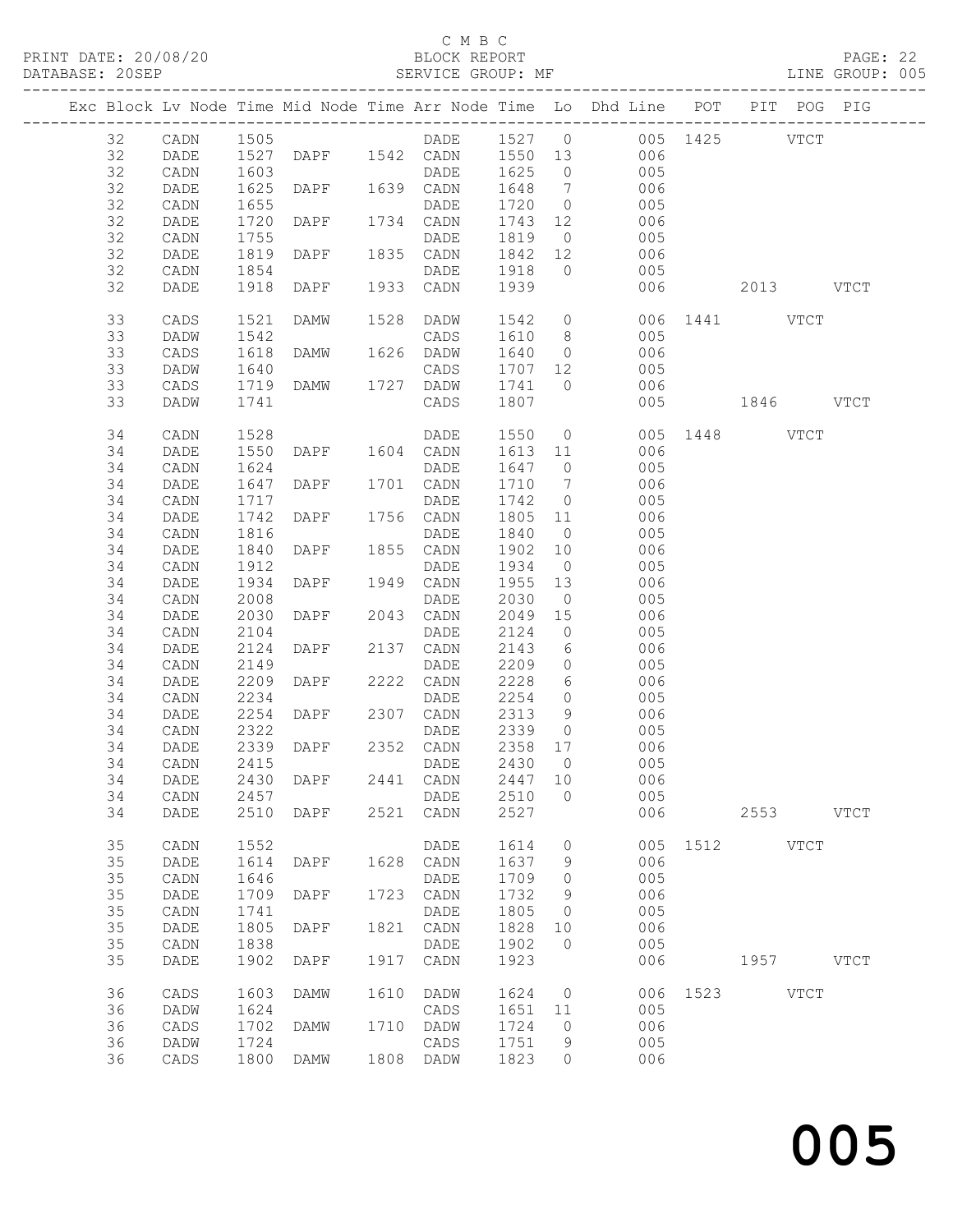## C M B C<br>BLOCK REPORT

PAGE: 23<br>LINE GROUP: 005

|  |    |                 |                  |                |             |         |                              | Exc Block Lv Node Time Mid Node Time Arr Node Time Lo Dhd Line POT PIT POG PIG |               |           |  |
|--|----|-----------------|------------------|----------------|-------------|---------|------------------------------|--------------------------------------------------------------------------------|---------------|-----------|--|
|  |    | 36 DADW 1823    |                  |                |             |         |                              | CADS 1849 005 1928 VTCT                                                        |               |           |  |
|  | 37 | CADN            | 1619             |                | DADE 1641 0 |         |                              |                                                                                | 005 1539 VTCT |           |  |
|  | 37 | DADE            | 1641             | DAPF 1655 CADN |             | 1704 7  |                              | 006                                                                            |               |           |  |
|  | 37 | CADN            | 1711             |                | DADE        | 1736 0  |                              | 005                                                                            |               |           |  |
|  | 37 | DADE            | 1736             | DAPF 1750 CADN |             | 1759 10 |                              | 006                                                                            |               |           |  |
|  | 37 | CADN            | 1809             |                | DADE        | 1833    | $\overline{0}$               | 005                                                                            |               |           |  |
|  | 37 | DADE            | 1833             | DAPF           | 1848 CADN   | 1855    |                              |                                                                                | 006 1932 VTCT |           |  |
|  |    |                 |                  |                |             |         |                              |                                                                                |               |           |  |
|  | 38 | CADS            | 1624             | DAMW           | 1632 DADW   | 1646 0  |                              |                                                                                | 006 1544 VTCT |           |  |
|  | 38 | DADW            | 1646             |                | CADS        |         |                              | 1713 10 005                                                                    |               |           |  |
|  | 38 | $\mathtt{CADS}$ | 1723             | DAMW           | 1731 DADW   | 1746    | $\overline{0}$               | 006                                                                            |               |           |  |
|  | 38 | DADW            | 1746             |                | CADS        | 1812 10 |                              | 005                                                                            |               |           |  |
|  | 38 | CADS            | 1822             | DAMW           | 1830 DADW   | 1844 0  |                              | 006                                                                            |               |           |  |
|  | 38 | DADW            | 1844             |                | CADS        | 1907 13 |                              | 005                                                                            |               |           |  |
|  | 38 | CADS            | 1920             | DAMW 1927 DADW |             | 1941 0  |                              | 006                                                                            |               |           |  |
|  | 38 | DADW            | 1941             |                | CADS        | 2003    |                              | 005                                                                            |               | 2035 VTCT |  |
|  | 39 | CADS            | 1646             | DAMW 1654 DADW |             |         |                              | $1708 \qquad 0 \qquad \qquad 006 \quad 1606 \qquad \qquad \text{VTCT}$         |               |           |  |
|  | 39 | DADW            | 1708             |                | CADS        | 1735 11 |                              | 005                                                                            |               |           |  |
|  | 39 | $\mathtt{CADS}$ | 1746             | DAMW           | 1754 DADW   | 1809    | $\overline{0}$               | 006                                                                            |               |           |  |
|  | 39 | DADW            | 1809             |                | CADS        | 1835 11 |                              | 005                                                                            |               |           |  |
|  | 39 | CADS            | 1846             | DAMW           | 1853 DADW   | 1907 0  |                              | 006                                                                            |               |           |  |
|  | 39 | DADW            | 1907             |                | CADS        | 1929 13 |                              | 005                                                                            |               |           |  |
|  | 39 | CADS            | 1942             | DAMW           | 1949 DADW   | 2003 0  |                              | 006                                                                            |               |           |  |
|  | 39 | DADW            | 2003             |                | CADS        | 2025    | 9                            | 005                                                                            |               |           |  |
|  | 39 | CADS            | 2034             | DAMW           | 2041 DADW   | 2053    | $\overline{0}$               | 006                                                                            |               |           |  |
|  | 39 | DADW            | 2053             |                | CADS        | 2115 18 |                              | 005                                                                            |               |           |  |
|  | 39 | $\mathtt{CADS}$ | 2133             | <b>DAMW</b>    | 2140 DADW   | 2152    | $\overline{0}$               | 006                                                                            |               |           |  |
|  | 39 | DADW            | 2152             |                | CADS        | 2214    | 20                           | 005                                                                            |               |           |  |
|  | 39 | $\mathtt{CADS}$ | 2234             | DAMW           | 2241 DADW   | 2253    | $\overline{0}$               | 006                                                                            |               |           |  |
|  | 39 | DADW            | 2253             |                | CADS        | 2315    | $6\overline{6}$              | 005                                                                            |               |           |  |
|  | 39 | CADS            | 2321             | DAMW           | 2328 DADW   | 2338    | $\overline{0}$               | 006                                                                            |               |           |  |
|  | 39 | DADW            | 2338             |                | CADS        | 2356    | 12                           | 005                                                                            |               |           |  |
|  | 39 | $\mathtt{CADS}$ | 2408             | DAMW           | 2414 DADW   | 2423    | $\overline{0}$               | 006                                                                            |               |           |  |
|  | 39 | DADW            | 2423             |                | CADS        | 2441    | $7\phantom{.0}\phantom{.0}7$ | 005                                                                            |               |           |  |
|  | 39 | CADS            | 2448             | DAMW 2454 DADW |             | 2503    | $\overline{0}$               | 006                                                                            |               |           |  |
|  | 39 | DADW            | 2503             |                | CADS        | 2521    | $7\overline{ }$              | 005                                                                            |               |           |  |
|  | 39 | CADS            | $2528$<br>$2542$ | DAMW           | 2534 DADW   | 2543    | $\Omega$                     | 006                                                                            |               |           |  |
|  | 39 | DADW            | 2543             |                | <b>BURO</b> | 2549    |                              | 005                                                                            |               | 2614 VTCT |  |
|  |    |                 |                  |                |             |         |                              |                                                                                |               |           |  |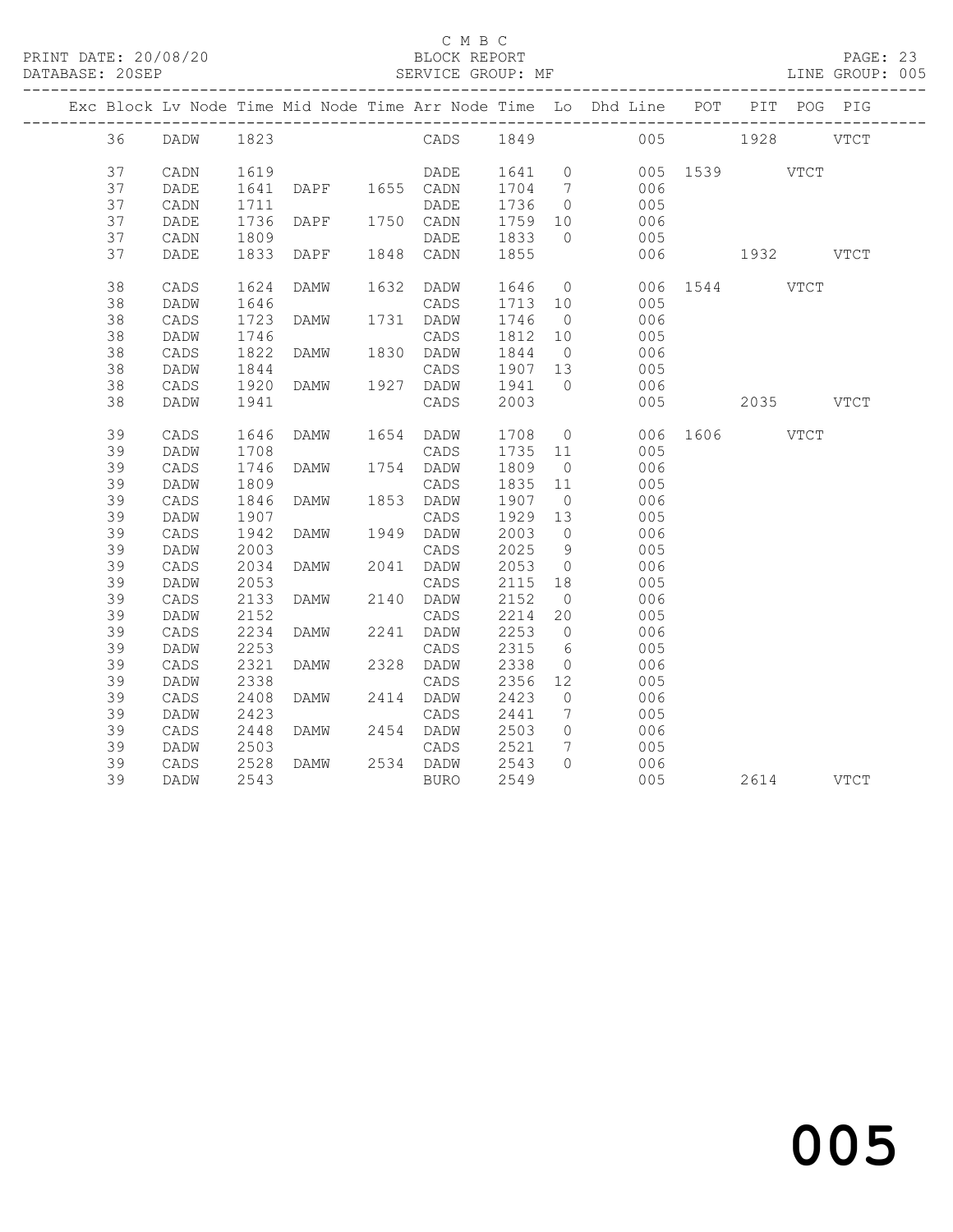|        |                 | PRINT DATE: 20/08/20     |                   | C M B C<br>BLOCK REPORT                                                                                             |              |                                        |           |                 |                                                |                              |           |             | PAGE: 24    |  |
|--------|-----------------|--------------------------|-------------------|---------------------------------------------------------------------------------------------------------------------|--------------|----------------------------------------|-----------|-----------------|------------------------------------------------|------------------------------|-----------|-------------|-------------|--|
|        | DATABASE: 20SEP |                          |                   |                                                                                                                     |              |                                        |           |                 |                                                |                              |           |             |             |  |
|        |                 | 5GRN 5 AV & GRANVILLE ST |                   |                                                                                                                     |              |                                        |           |                 |                                                | DULP WB W 41 AV FS DUNBAR ST |           |             |             |  |
|        |                 |                          |                   |                                                                                                                     |              |                                        |           |                 |                                                |                              |           |             |             |  |
|        |                 |                          |                   | Exc Block Lv Node Time Mid Node Time Arr Node Time Lo Dhd Line POT PIT POG PIG                                      |              |                                        |           |                 |                                                |                              |           |             |             |  |
|        | 30              | PNHM                     |                   | PNHM 540 PNHM 540 DULP 611 8 007 506 VTCT<br>DULP 619 5GRN 642 NAST 722 10 007<br>NAST 732 PNHM 805 DULP 845 15 007 |              |                                        |           |                 |                                                |                              |           |             |             |  |
|        | 30              |                          |                   |                                                                                                                     |              |                                        |           |                 |                                                |                              |           |             |             |  |
|        | 30              |                          |                   |                                                                                                                     |              |                                        |           |                 |                                                |                              |           |             |             |  |
|        | 30              | DULP                     | 900               | 5GRN                                                                                                                |              |                                        |           |                 | 927 NAST 1013 18 007                           |                              |           |             |             |  |
|        | 30              | NAST                     | 1031              | PNHM                                                                                                                |              |                                        |           |                 | 1103 DULP 1147 12 007                          |                              |           |             |             |  |
|        | 30              | DULP                     | 1159<br>1329      | 5GRN                                                                                                                |              |                                        |           |                 | 1227 NAST 1313 16 007<br>1403 DULP 1449 12 007 |                              |           |             |             |  |
|        | 30              | NAST                     |                   | PNHM                                                                                                                |              |                                        |           |                 | 1534 NAST 1626 17 007                          |                              |           |             |             |  |
|        | 30              | DULP                     | 1501              | 5GRN                                                                                                                |              |                                        |           |                 |                                                |                              |           |             |             |  |
|        | 30<br>30        | NAST<br>DULP             | 1643<br>1828      | PNHM<br>5GRN                                                                                                        | 1858         | NAST                                   | 1944      |                 | 1720 DULP 1811 17 007                          | 007                          | 2017 VTCT |             |             |  |
|        |                 |                          |                   |                                                                                                                     |              |                                        |           |                 |                                                |                              |           |             |             |  |
|        | 31              | DULP                     | 523               | 5GRN                                                                                                                |              | 545 NAST 619 13                        |           |                 |                                                | 007                          | 458 VTCT  |             |             |  |
|        | 31              | NAST                     | 632               | PNHM                                                                                                                |              |                                        |           |                 | 702 DULP 739 14 007                            |                              |           |             |             |  |
|        | 31              | DULP                     | 753<br>931        | 5GRN                                                                                                                |              |                                        |           |                 | 821 NAST 908 23 007<br>1004 DULP 1047 13 007   |                              |           |             |             |  |
|        | 31              | NAST                     |                   | PNHM                                                                                                                |              |                                        |           |                 | 18 007                                         |                              |           |             |             |  |
|        | 31              | DULP                     | 1100              | 5GRN                                                                                                                | 1127         |                                        | NAST 1212 |                 |                                                |                              |           |             |             |  |
|        | 31<br>31        | NAST                     | 1230<br>1358      | PNHM<br>5GRN                                                                                                        | 1303<br>1427 |                                        | DULP 1348 |                 | 10 007                                         |                              |           |             |             |  |
|        | 31              | DULP<br>NAST             | 1533              | PNHM                                                                                                                | 1608         | NAST 1518 15<br>DULP 1656 12           |           |                 | 007<br>007                                     |                              |           |             |             |  |
|        | 31              | DULP                     | 1708              | 5GRN                                                                                                                | 1738         |                                        |           |                 | NAST 1828 21 007                               |                              |           |             |             |  |
|        | 31              | NAST                     | 1849              | PNHM                                                                                                                | 1918         |                                        |           |                 | DULP 2001 13 007                               |                              |           |             |             |  |
|        | 31              | DULP                     | 2014              | 5GRN                                                                                                                | 2038         |                                        |           |                 | NAST 2119 12 007                               |                              |           |             |             |  |
| GR 31  |                 | NAST                     | 2131              | PNHM                                                                                                                | 2157         | <b>DULP</b>                            | 2236      |                 |                                                | 007                          | 2249 VTCT |             |             |  |
| #GR 31 |                 | NAST                     | 2131              | PNHM                                                                                                                | 2157         | DULP 2236                              |           |                 |                                                | 007                          | 2249 VTCT |             |             |  |
|        | 32              | DULP                     |                   | 5GRN                                                                                                                | 608          |                                        | NAST 646  |                 | 12<br>007                                      |                              | 521 VTCT  |             |             |  |
|        | 32              | NAST                     | 546<br>658<br>817 | PNHM                                                                                                                |              | 729 DULP                               | 806 11    |                 | 007                                            |                              |           |             |             |  |
|        | 32              | DULP                     |                   | 5GRN                                                                                                                | 845          | NAST                                   | $932$ 15  |                 | 007                                            |                              |           |             |             |  |
|        | 32              | NAST                     | 947               | PNHM                                                                                                                |              | 1019 DULP 1102 13                      |           |                 | 007                                            |                              |           |             |             |  |
|        | 32              | DULP                     | 1115              | 5GRN                                                                                                                |              | 1142 NAST 1228 17                      |           |                 | 007                                            |                              |           |             |             |  |
|        | 32<br>32        | NAST                     | 1245<br>1413      | PNHM<br>5GRN                                                                                                        |              | 1318 DULP 1403 10<br>1442 NAST 1534 10 |           |                 | $\begin{array}{c} 007 \\ 007 \end{array}$      |                              |           |             |             |  |
|        | 32              | DULP                     |                   | NAST 1544 PNHM 1619 DULP 1710 18 007                                                                                |              | 1442 NAST                              |           |                 |                                                |                              |           |             |             |  |
|        | 32              | DULP                     | 1728              | 5GRN                                                                                                                | 1758         | NAST                                   | 1845      | 22              | 007                                            |                              |           |             |             |  |
|        | 32              | NAST                     | 1907              | PNHM                                                                                                                | 1936         | DULP                                   | 2019      | 15              | 007                                            |                              |           |             |             |  |
| GR 32  |                 | DULP                     | 2034              | 5GRN                                                                                                                | 2058         | NAST                                   | 2139      | 12              | 007                                            |                              |           |             |             |  |
| #GR 32 |                 | DULP                     | 2034              | 5GRN                                                                                                                | 2058         | NAST                                   | 2139      | 12              | 007                                            |                              |           |             |             |  |
| GR 32  |                 | NAST                     | 2151              | PNHM                                                                                                                | 2217         | DULP                                   | 2256      | 5               | 007                                            |                              |           |             |             |  |
| #GR 32 |                 | NAST                     | 2151              | PNHM                                                                                                                | 2217         | DULP                                   | 2256      | $\mathsf S$     | 007                                            |                              |           |             |             |  |
| GR 32  |                 | DULP                     | 2301              | 5GRN                                                                                                                | 2320         | NAST                                   | 2400      | $7\phantom{.0}$ | 007                                            |                              |           |             |             |  |
| #GR 32 |                 | DULP                     | 2301              | 5GRN                                                                                                                | 2320         | NAST                                   | 2400      | 7               | 007                                            |                              |           |             |             |  |
| GR 32  |                 | NAST                     | 2407              | PNHM                                                                                                                | 2429         | DULP                                   | 2504      |                 | 007                                            |                              | 2517      |             | <b>VTCT</b> |  |
| #GR 32 |                 | NAST                     | 2407              | PNHM                                                                                                                | 2429         | DULP                                   | 2504      |                 | 007                                            |                              | 2517 VTCT |             |             |  |
|        | 33              | NAST                     | 554               | PNHM                                                                                                                | 620          | <b>DULP</b>                            | 654       | 12              | 007                                            |                              | 521 000   | <b>VTCT</b> |             |  |
|        | 33              | DULP                     | 706               | 5GRN                                                                                                                | 733          | NAST                                   | 816       | $5^{\circ}$     | 007<br>10                                      |                              |           |             |             |  |
|        | 33              | NAST                     | 831               | PNHM                                                                                                                | 905          | DULP                                   | 946       | 14              | 007                                            |                              |           |             |             |  |
|        | 33              | DULP                     | 1000              | 5GRN                                                                                                                | 1027         | NAST                                   | 1112      | 19              | 007                                            |                              |           |             |             |  |
|        | 33              | NAST                     | 1131              | PNHM                                                                                                                | 1203         | DULP                                   | 1248      | 11              | 007                                            |                              |           |             |             |  |
|        | 33              | DULP                     | 1259              | 5GRN                                                                                                                | 1327         | NAST                                   | 1416      | 13              | 007                                            |                              |           |             |             |  |
|        | 33              | NAST                     | 1429              | PNHM                                                                                                                | 1503         | DULP                                   | 1549      | 11              | 007                                            |                              |           |             |             |  |
|        | 33              | DULP                     | 1600              | 5GRN                                                                                                                | 1634         | NAST                                   | 1729      |                 | 007                                            |                              | 1809      |             | <b>VTCT</b> |  |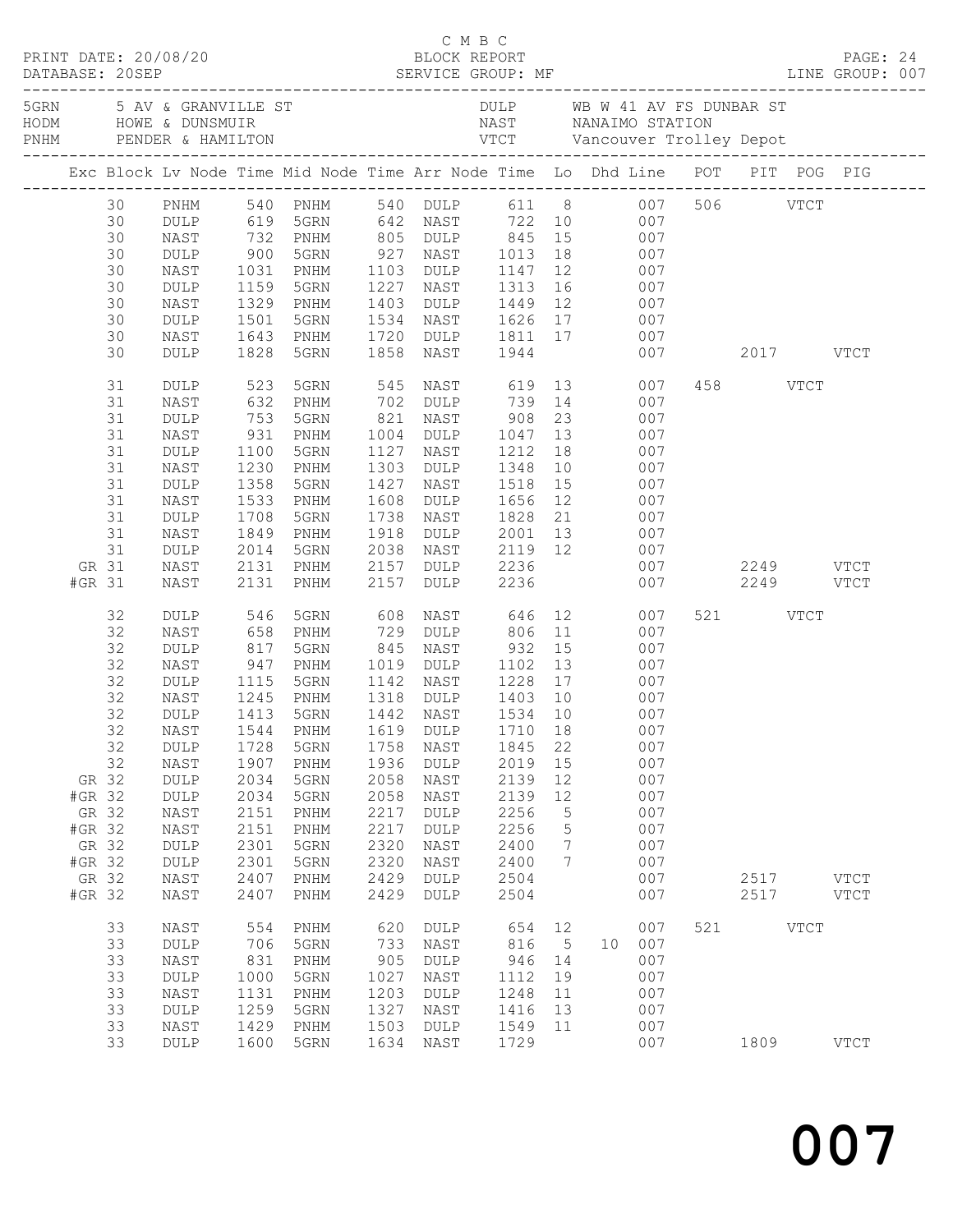### C M B C<br>
C M B C<br>
ELOCK REPORT DATABASE: 20SEP SERVICE GROUP: MF LINE GROUP: 007

|          |    |                            |                      |                              |      |                      |                  |                 | Exc Block Lv Node Time Mid Node Time Arr Node Time Lo Dhd Line POT PIT POG PIG |                        |  |
|----------|----|----------------------------|----------------------|------------------------------|------|----------------------|------------------|-----------------|--------------------------------------------------------------------------------|------------------------|--|
|          | 34 | DULP                       |                      | 605 5GRN 627 NAST 706 14     |      |                      |                  |                 | 007                                                                            | 540 VTCT               |  |
|          | 34 | NAST                       | 720<br>845           | PNHM                         |      | 753 DULP<br>912 NAST | 833 12<br>958 18 |                 | 007                                                                            |                        |  |
|          | 34 | DULP                       |                      | 5GRN                         |      |                      |                  |                 | 007                                                                            |                        |  |
|          | 34 | NAST                       | 1016                 | PNHM                         | 1048 | DULP                 | 1132             | 12              | 007                                                                            |                        |  |
|          | 34 | $\texttt{DULP}$            | 1144                 | 5GRN                         | 1212 | NAST                 | 1258             | 16              | 007                                                                            |                        |  |
|          | 34 | NAST                       | 1314                 | PNHM                         | 1348 | DULP                 | 1434             | 18              | 007                                                                            |                        |  |
|          | 34 | $\texttt{DULP}$            | 1452                 | 5GRN                         | 1522 | NAST                 | 1614             | 19              | 007                                                                            |                        |  |
|          | 34 | NAST                       | 1633                 | PNHM                         | 1708 | $\texttt{DULP}$      | 1759             | 9               | 007                                                                            |                        |  |
|          | 34 | $\texttt{DULP}$            | 1808                 | 5GRN                         | 1838 | NAST                 | 1924             | 25              | 007                                                                            |                        |  |
|          | 34 | NAST                       | 1949                 | PNHM                         | 2017 | DULP                 | 2059             | 17              | 007                                                                            |                        |  |
| GR 34    |    | $\texttt{DULP}$            | 2116                 | 5GRN                         | 2138 | NAST                 | 2219             | 12              | 007                                                                            |                        |  |
| $#GR$ 34 |    | DULP                       | 2116                 | 5GRN                         | 2138 | NAST                 | 2219             | 12              | 007                                                                            |                        |  |
| GR 34    |    | $\ensuremath{\text{NAST}}$ | 2231                 | $\mathop{\rm PNHM}\nolimits$ | 2257 | DULP                 | 2335             | 5 <sup>5</sup>  | 007                                                                            |                        |  |
| #GR 34   |    | NAST                       | 2231                 | PNHM                         | 2257 | DULP                 | 2335             | $5^{\circ}$     | 007                                                                            |                        |  |
| GR 34    |    | DULP                       | 2340                 | 5GRN                         | 2359 | NAST                 | 2434             |                 | 007                                                                            | 2504 VTCT<br>2504 VTCT |  |
| #GR 34   |    | DULP                       | 2340                 | 5GRN                         | 2359 | NAST                 | 2434             |                 | 007                                                                            |                        |  |
|          | 35 | NAST                       | 616                  | PNHM                         | 642  | DULP                 | 718              |                 | 11<br>007                                                                      | 543 VTCT               |  |
|          | 35 | $\texttt{DULP}$            | 729                  | 5GRN                         | 757  | NAST                 | 841              | 18              | 007                                                                            |                        |  |
|          | 35 | NAST                       | 859                  | PNHM                         | 932  | DULP                 | 1013             | 17              | 007                                                                            |                        |  |
|          | 35 | $\texttt{DULP}$            | 1030                 | 5GRN                         | 1057 | NAST                 | 1142             | 18              | 007                                                                            |                        |  |
|          | 35 | NAST                       | 1200                 | PNHM                         | 1233 | DULP                 | 1318             | 10              | 007                                                                            |                        |  |
|          | 35 | $\texttt{DULP}$            |                      | 5GRN                         | 1357 | NAST                 | 1448             | 19              | 007                                                                            |                        |  |
|          | 35 | NAST                       | $1507$<br>$1507$     | PNHM                         | 1542 | DULP                 | 1630             | 6               | 007                                                                            |                        |  |
|          | 35 | DULP                       | 1636                 | 5GRN                         | 1710 | NAST                 | 1805             |                 | 007                                                                            | 1845 VTCT              |  |
|          | 36 | $\texttt{DULP}$            | 633                  | 5GRN                         | 657  | NAST                 | 738              | 18              | 007                                                                            | 607 VTCT               |  |
|          | 36 | NAST                       | 756                  | PNHM                         | 829  | DULP                 | 909              | 21              | 007                                                                            |                        |  |
|          | 36 | $\texttt{DULP}$            | 930                  | 5GRN                         | 957  | NAST                 | 1043             | 18              | 007                                                                            |                        |  |
|          | 36 | NAST                       | 1101                 | PNHM                         | 1133 | DULP                 | 1218             | 11              | 007                                                                            |                        |  |
|          | 36 | $\texttt{DULP}$            | 1229                 | 5GRN                         | 1257 | NAST                 | 1346             | 13              | 007                                                                            |                        |  |
|          | 36 | NAST                       | 1359                 | PNHM                         | 1433 | DULP                 | 1519             | 6               | 007                                                                            |                        |  |
|          | 36 | DULP                       | 1525                 | 5GRN                         | 1558 | NAST                 | 1652             | 17              | 007                                                                            |                        |  |
|          | 36 | NAST                       | 1709                 | PNHM                         | 1745 | <b>DULP</b>          | 1835             | 14              | 007                                                                            |                        |  |
|          | 36 | $\texttt{DULP}$            | 1849                 | 5GRN                         | 1918 | NAST                 | 2003             | $6\overline{6}$ | 007                                                                            |                        |  |
|          | 36 | NAST                       | 2009                 | PNHM                         | 2037 | DULP                 | 2119             | 17              | 007                                                                            |                        |  |
| GR 36    |    | DULP                       | 2136                 | 5GRN                         | 2158 | NAST                 | 2239             | 12              | 007                                                                            |                        |  |
| #GR 36   |    | $\texttt{DULP}$            | 2136                 | 5GRN                         | 2158 | NAST                 | 2239             | 12              | 007                                                                            |                        |  |
| GR 36    |    | NAST                       | 2251                 | PNHM                         | 2317 | <b>DULP</b>          | 2355             | 12              | 007                                                                            |                        |  |
| #GR 36   |    | NAST                       | 2251                 | PNHM                         | 2317 | DULP                 | 2355 12          |                 | 007                                                                            |                        |  |
| GR 36    |    | DULP                       | 2407<br>2407<br>2407 | 5GRN                         | 2426 | NAST                 | 2501             | $5\overline{)}$ | 007                                                                            |                        |  |
| #GR 36   |    | DULP                       |                      | 5GRN                         | 2426 | NAST                 | 2501             | $5\overline{)}$ | 007                                                                            |                        |  |
|          | 36 | NAST                       | 2506                 | PNHM                         |      | 2530 HODM            | 2534             |                 | 007                                                                            | 2553 VTCT              |  |
|          |    |                            |                      |                              |      |                      |                  |                 |                                                                                |                        |  |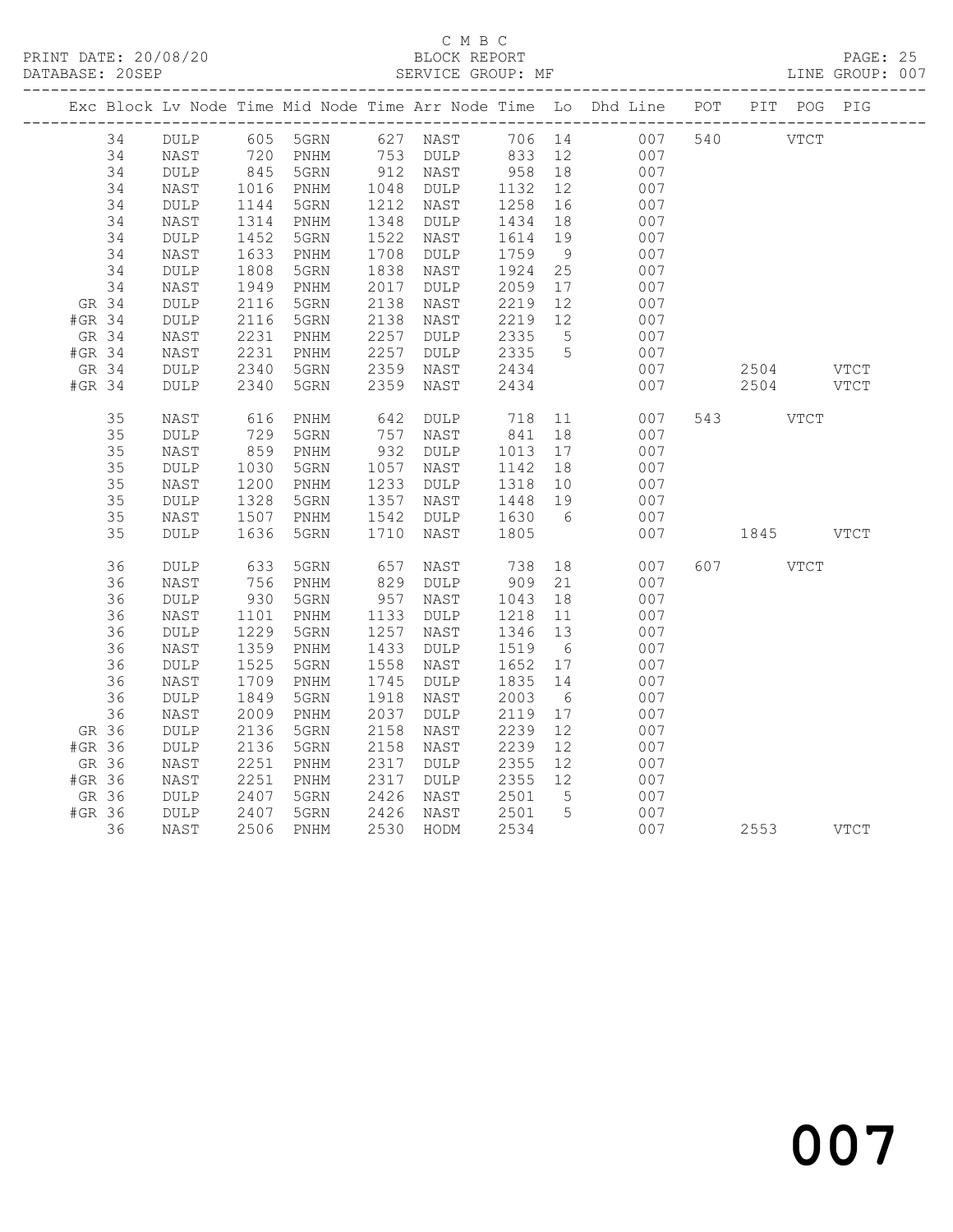# C M B C

| DATABASE: 20SEP |                              |               | SERVICE GROUP: MF                                                              |      |                      |                    |                 |    |     |     |           |             | LINE GROUP: 007 |
|-----------------|------------------------------|---------------|--------------------------------------------------------------------------------|------|----------------------|--------------------|-----------------|----|-----|-----|-----------|-------------|-----------------|
|                 |                              |               | Exc Block Lv Node Time Mid Node Time Arr Node Time Lo Dhd Line POT PIT POG PIG |      |                      |                    |                 |    |     |     |           |             |                 |
| 37              |                              |               | DULP 654 5GRN 721 NAST 803 6 10 007 627 VTCT                                   |      |                      |                    |                 |    |     |     |           |             |                 |
| 37              | NAST                         | 819           |                                                                                |      | PNHM 853 DULP 934 11 |                    |                 |    | 007 |     |           |             |                 |
| 37              | DULP                         | $945$<br>1116 |                                                                                |      | 5GRN 1012 NAST 1057  |                    | 19              |    | 007 |     |           |             |                 |
| 37              | NAST                         |               | PNHM                                                                           |      | 1148 DULP            | 1233               | 11              |    | 007 |     |           |             |                 |
| 37              | DULP                         | 1244          | 5GRN                                                                           | 1312 | NAST                 | 1401               | 13              |    | 007 |     |           |             |                 |
| 37              | NAST                         | 1414          | PNHM                                                                           | 1448 | DULP                 | 1534               | 14              |    | 007 |     |           |             |                 |
| 37              | DULP                         | 1548          | 5GRN                                                                           | 1622 | NAST                 | 1717               | 16              |    | 007 |     |           |             |                 |
| 37              | NAST                         | 1733          | PNHM                                                                           | 1809 | DULP                 | 1858               | 13              |    | 007 |     |           |             |                 |
| 37              | DULP                         | 1911          | 5GRN                                                                           | 1938 | NAST                 | 2022               | $7\overline{)}$ |    | 007 |     |           |             |                 |
| GR 37           | NAST                         | 2029          | PNHM                                                                           | 2057 | DULP                 | 2137 19            |                 |    | 007 |     |           |             |                 |
| #GR 37          | NAST                         | 2029          | PNHM                                                                           | 2057 | DULP                 | 2137               | 19              |    | 007 |     |           |             |                 |
| GR 37           | DULP                         | 2156          | 5GRN                                                                           | 2218 | NAST                 | 2258               | 13              |    | 007 |     |           |             |                 |
| #GR 37          | DULP                         | 2156          | 5GRN                                                                           | 2218 | NAST                 | 2258               | 13              |    | 007 |     |           |             |                 |
| GR 37           | NAST                         | 2311          | $\mathop{\rm PNHM}\nolimits$                                                   | 2337 | DULP                 | 2415 25            |                 |    | 007 |     |           |             |                 |
| #GR 37          | NAST                         | 2311          | PNHM                                                                           | 2337 | DULP                 | 2415 25            |                 |    | 007 |     |           |             |                 |
| GR 37           |                              | 2440          |                                                                                | 2459 |                      |                    |                 |    |     |     |           |             |                 |
|                 | DULP                         |               | 5GRN                                                                           |      | NAST                 | 2534               |                 |    | 007 |     | 2602 VTCT |             |                 |
| #GR 37          | DULP                         | 2440          | 5GRN                                                                           | 2459 | NAST                 | 2534               |                 |    | 007 |     | 2602 VTCT |             |                 |
| 38              | NAST                         | 709           | PNHM                                                                           | 741  | DULP                 | 820                | 9               |    | 007 |     | 636 VTCT  |             |                 |
| 38              | DULP                         | 829           | 5GRN                                                                           | 857  | NAST                 | 944                | 18              |    | 007 |     |           |             |                 |
| 38              | NAST                         | 1002          | PNHM                                                                           |      | 1034 DULP            | 1117               | 13              |    | 007 |     |           |             |                 |
| 38              | $\texttt{DULP}$              | 1130          | 5GRN                                                                           | 1157 | NAST                 | 1243               | 17              |    | 007 |     |           |             |                 |
| 38              | NAST                         | 1300          | PNHM                                                                           | 1333 | DULP                 | 1418               | 10              |    | 007 |     |           |             |                 |
| 38              | DULP                         | 1428          | 5GRN                                                                           | 1457 | NAST                 | 1549 8             |                 |    | 007 |     |           |             |                 |
| 38              | NAST                         | 1557          | PNHM                                                                           | 1632 | DULP                 | 1723               |                 |    | 007 |     | 1742 VTCT |             |                 |
| 39              | DULP                         | 717           | 5GRN                                                                           | 745  | NAST                 | 829                | $5\overline{)}$ | 10 | 007 |     | 650 VTCT  |             |                 |
| 39              | NAST                         | 844           | PNHM                                                                           | 917  | DULP                 | 958                | 17              |    | 007 |     |           |             |                 |
| 39              | DULP                         | 1015          | 5GRN                                                                           | 1042 | NAST                 | 1127               | 18              |    | 007 |     |           |             |                 |
| 39              | NAST                         | 1145          | PNHM                                                                           | 1218 | DULP                 | 1303               | 10              |    | 007 |     |           |             |                 |
| 39              | DULP                         | 1313          | 5GRN                                                                           | 1342 | NAST                 | 1433 11            |                 |    | 007 |     |           |             |                 |
| 39              | NAST                         | 1444          | PNHM                                                                           | 1518 | DULP                 | 1606               | 6               |    | 007 |     |           |             |                 |
| 39              | DULP                         | 1612          | 5GRN                                                                           | 1646 | NAST                 | 1741 8             |                 |    | 007 |     |           |             |                 |
| 39              | NAST                         | 1749          | PNHM                                                                           | 1823 | DULP                 | 1910               |                 |    | 007 |     | 1927 VTCT |             |                 |
| 40              | DULP                         | 741           | 5GRN                                                                           |      | 809 NAST             | 856                |                 | 19 | 007 |     | 713 VTCT  |             |                 |
| 40              | NAST                         | 915           | PNHM                                                                           |      | 948 DULP             |                    |                 |    | 007 |     |           |             |                 |
| 40              | <b>DULP</b>                  | 1045          | 5GRN                                                                           |      | 1112 NAST            | 1031 14<br>1157 18 |                 |    | 007 |     |           |             |                 |
|                 |                              |               | 40 NAST 1215 PNHM 1248 DULP 1333 10 007                                        |      |                      |                    |                 |    |     |     |           |             |                 |
|                 |                              |               |                                                                                |      |                      |                    |                 |    |     |     |           |             |                 |
| 40              | DULP                         | 1343          | 5GRN                                                                           | 1412 | NAST                 | 1503               | 17              |    | 007 |     |           |             |                 |
| 40              | NAST                         | 1520          | PNHM                                                                           | 1555 | DULP                 | 1643               | $\overline{7}$  |    | 007 |     |           |             |                 |
| 40              | DULP                         | 1650          | 5GRN                                                                           | 1722 | NAST                 | 1816               | 10              |    | 007 |     |           |             |                 |
| 40              | NAST                         | 1826          | PNHM                                                                           | 1858 | DULP                 | 1943               | 11              |    | 007 |     |           |             |                 |
| 40              | DULP                         | 1954          | 5GRN                                                                           | 2018 | NAST                 | 2059               | 10              |    | 007 |     |           |             |                 |
| GR 40           | $\ensuremath{\mathsf{NAST}}$ | 2109          | PNHM                                                                           | 2137 | $\texttt{DULP}$      | 2217               | 19              |    | 007 |     |           |             |                 |
| #GR 40          | NAST                         | 2109          | PNHM                                                                           | 2137 | DULP                 | 2217               | 19              |    | 007 |     |           |             |                 |
| GR 40           | DULP                         | 2236          | 5GRN                                                                           | 2258 | NAST                 | 2338               | 14              |    | 007 |     |           |             |                 |
| #GR 40          | DULP                         | 2236          | 5GRN                                                                           | 2258 | NAST                 | 2338               | 14              |    | 007 |     |           |             |                 |
| GR 40           | NAST                         | 2352          | PNHM                                                                           | 2417 | DULP                 | 2449               |                 |    | 007 |     | 2502      |             | <b>VTCT</b>     |
| #GR 40          | NAST                         | 2352          | PNHM                                                                           | 2417 | DULP                 | 2449               |                 |    | 007 |     | 2502      |             | VTCT            |
| 41              | NAST                         | 744           | PNHM                                                                           | 817  | <b>DULP</b>          | 857                | 18              |    | 007 | 703 |           | <b>VTCT</b> |                 |
| 41              | DULP                         | 915           | 5GRN                                                                           | 942  | NAST                 | 1028               | 18              |    | 007 |     |           |             |                 |
| 41              | NAST                         | 1046          | PNHM                                                                           | 1118 | DULP                 | 1203               | 11              |    | 007 |     |           |             |                 |
| 41              | DULP                         | 1214          | 5GRN                                                                           | 1242 | NAST                 | 1331               | 13              |    | 007 |     |           |             |                 |
| 41              | NAST                         | 1344          | PNHM                                                                           | 1418 | DULP                 | 1504               | $\overline{9}$  |    | 007 |     |           |             |                 |
| 41              | <b>DULP</b>                  | 1513          | 5GRN                                                                           | 1546 | NAST                 | 1640               | 15              |    | 007 |     |           |             |                 |
|                 |                              |               |                                                                                |      |                      |                    |                 |    |     |     |           |             |                 |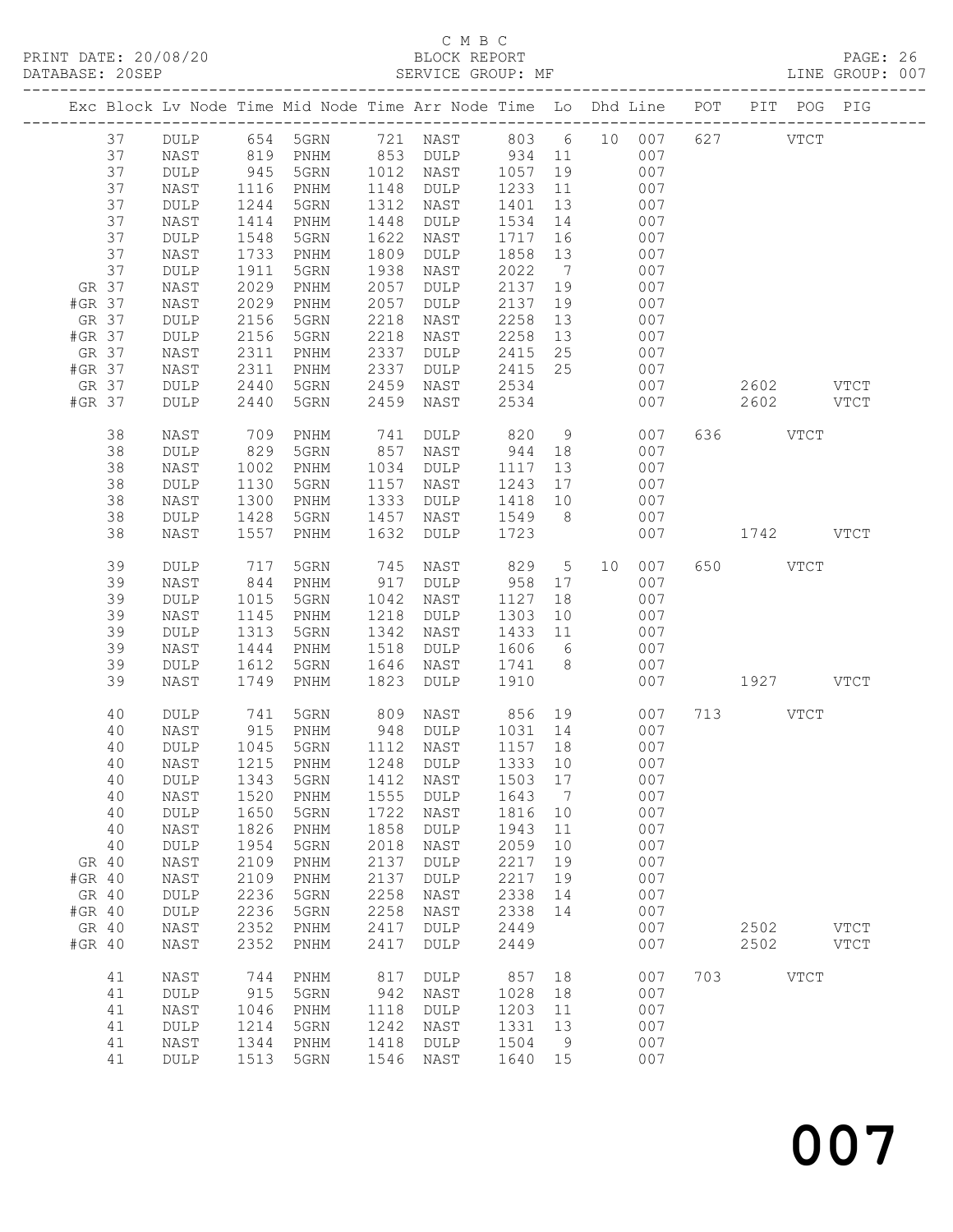# C M B C<br>BLOCK REPORT

PAGE: 27<br>LINE GROUP: 007

|          |    |             |      |           |      |      |         |                 | Exc Block Lv Node Time Mid Node Time Arr Node Time Lo Dhd Line POT |               |               | PIT POG PIG |             |
|----------|----|-------------|------|-----------|------|------|---------|-----------------|--------------------------------------------------------------------|---------------|---------------|-------------|-------------|
|          | 41 | NAST        |      |           |      |      |         |                 | 1655 PNHM 1732 DULP 1823 007 1840 VTCT                             |               |               |             |             |
|          | 42 | <b>DULP</b> | 642  | 5GRN      | 709  |      |         |                 | NAST 751 17 007                                                    |               | 616 VTCT      |             |             |
|          | 42 | NAST        | 808  | PNHM      | 841  | DULP | 921     |                 | 007                                                                |               | 939           |             | VTCT        |
|          | 43 | NAST        | 646  | PNHM      | 717  | DULP |         |                 | 754 11<br>007                                                      |               | 613 VTCT      |             |             |
|          | 43 | <b>DULP</b> | 805  | 5GRN      | 833  | NAST | 920     |                 | 007                                                                |               | $1000$ $VTCT$ |             |             |
|          | 44 | <b>DULP</b> | 1440 | 5GRN      | 1510 | NAST | 1602 19 |                 |                                                                    | 007 1411 VTCT |               |             |             |
|          | 44 | NAST        | 1621 | PNHM      | 1656 | DULP | 1747    |                 | 007                                                                |               | 1806 VTCT     |             |             |
|          | 45 | <b>DULP</b> |      | 1537 5GRN | 1610 | NAST | 1704 17 |                 |                                                                    | 007 1508 VTCT |               |             |             |
|          | 45 | NAST        | 1721 | PNHM      | 1757 | DULP | 1847    |                 |                                                                    | 007           | 1904 VTCT     |             |             |
|          | 46 | NAST        | 1456 | PNHM      | 1530 | DULP | 1618 6  |                 |                                                                    | 007 1410 VTCT |               |             |             |
|          | 46 | <b>DULP</b> | 1624 | 5GRN      | 1658 | NAST | 1753 11 |                 | 007                                                                |               |               |             |             |
|          | 46 | NAST        | 1804 | PNHM      | 1838 | DULP | 1925    | 6               | 007                                                                |               |               |             |             |
|          | 46 | DULP        | 1931 | 5GRN      | 1958 | NAST | 2040    | 9               | 007                                                                |               |               |             |             |
| GR 46    |    | NAST        | 2049 | PNHM      | 2117 | DULP | 2157 19 |                 | 007                                                                |               |               |             |             |
| #GR 46   |    | NAST        | 2049 | PNHM      | 2117 | DULP | 2157    | 19              | 007                                                                |               |               |             |             |
| GR 46    |    | DULP        | 2216 | 5GRN      | 2238 | NAST | 2318 14 |                 | 007                                                                |               |               |             |             |
| #GR 46   |    | DULP        | 2216 | 5GRN      | 2238 | NAST | 2318 14 |                 | 007                                                                |               |               |             |             |
| GR 46    |    | NAST        | 2332 | PNHM      | 2357 | DULP | 2429    |                 | 007                                                                |               | 2442 VTCT     |             |             |
| #GR 46   |    | NAST        | 2332 | PNHM      | 2357 | DULP | 2429    |                 | 007                                                                |               | 2442 VTCT     |             |             |
|          | 47 | NAST        | 1609 | PNHM      | 1644 | DULP | 1735    |                 | 13                                                                 | 007 1523 VTCT |               |             |             |
|          | 47 | <b>DULP</b> | 1748 | 5GRN      | 1818 | NAST | 1904    | 25              | 007                                                                |               |               |             |             |
|          | 47 | NAST        | 1929 | PNHM      | 1957 | DULP | 2039    | 17              | 007                                                                |               |               |             |             |
| GR 47    |    | <b>DULP</b> | 2056 | 5GRN      | 2118 | NAST | 2159    | 12              | 007                                                                |               |               |             |             |
| #GR 47   |    | <b>DULP</b> | 2056 | 5GRN      | 2118 | NAST | 2159    | 12              | 007                                                                |               |               |             |             |
| GR 47    |    | NAST        | 2211 | PNHM      | 2237 | DULP | 2316    | $5^{\circ}$     | 007                                                                |               |               |             |             |
| #GR 47   |    | NAST        | 2211 | PNHM      | 2237 | DULP | 2316    | $5\overline{)}$ | 007                                                                |               |               |             |             |
| GR 47    |    | <b>DULP</b> | 2321 | 5GRN      | 2340 | NAST | 2420 17 |                 | 007                                                                |               |               |             |             |
| $#GR$ 47 |    | DULP        | 2321 | 5GRN      | 2340 | NAST | 2420 17 |                 | 007                                                                |               |               |             |             |
| GR 47    |    | NAST        | 2437 | PNHM      | 2459 | DULP | 2534    |                 | 007                                                                |               | 2547 VTCT     |             |             |
| $#GR$ 47 |    | NAST        | 2437 | PNHM      | 2459 | DULP | 2534    |                 | 007                                                                |               | 2547          |             | <b>VTCT</b> |
|          |    |             |      |           |      |      |         |                 |                                                                    |               |               |             |             |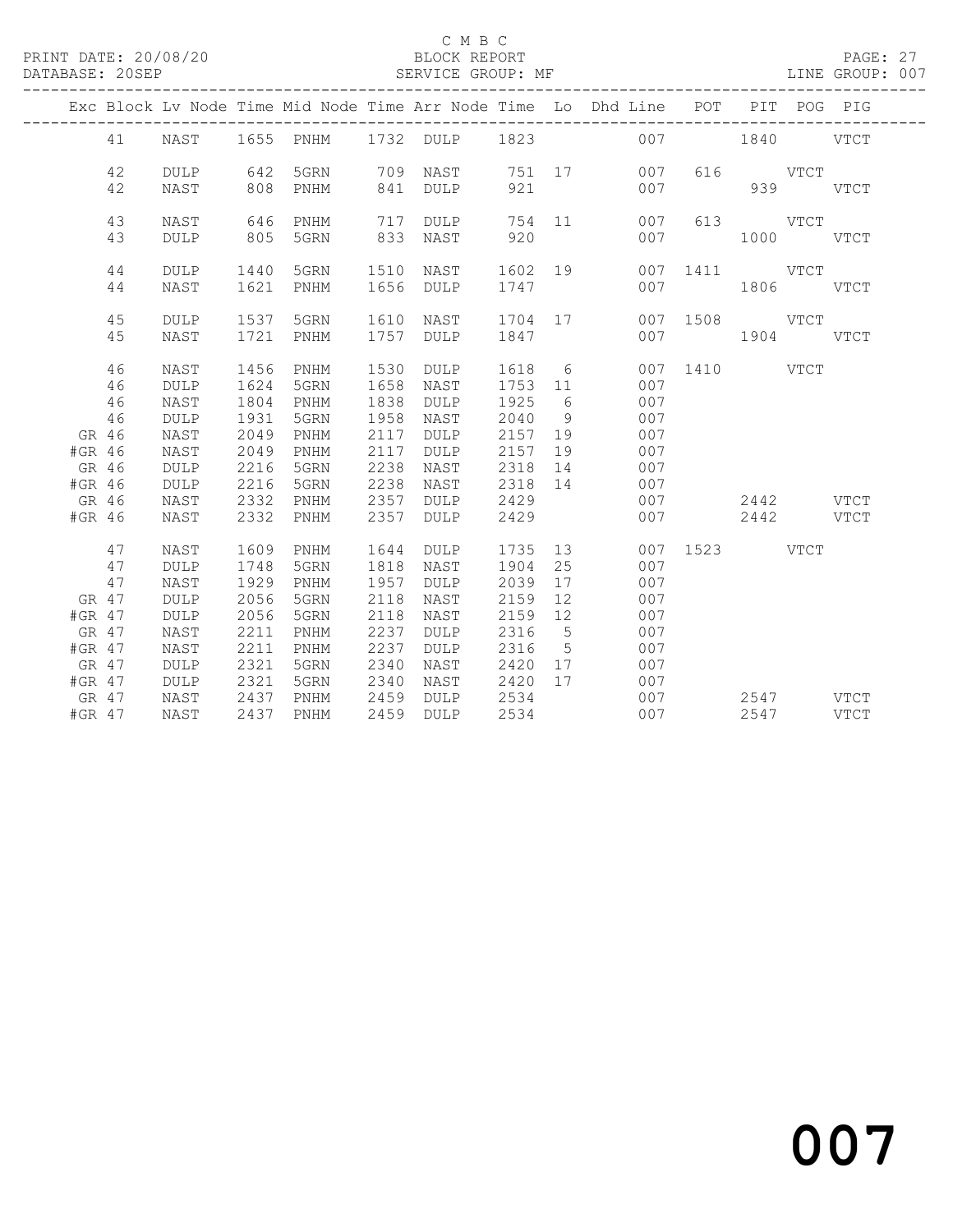|  |                                | PRINT DATE: 20/08/20                                                |            |                                                                                            |            | C M B C<br>BLOCK REPORT |            |                      |                                                                                                                                                      |          | PAGE: 28 |  |
|--|--------------------------------|---------------------------------------------------------------------|------------|--------------------------------------------------------------------------------------------|------------|-------------------------|------------|----------------------|------------------------------------------------------------------------------------------------------------------------------------------------------|----------|----------|--|
|  |                                | 41 FR 41 AV & FRASER<br>FRTE FRASER TERMINUS<br>WFST WATERFRONT STN |            | F41S FRASER & 41 AV-SOUTH                                                                  |            |                         |            |                      | BYKY BROADWAY & KINGSWAY<br>FR41 FRASER & 41 AV<br>VTCT Vancouver Trolley Depot                                                                      |          |          |  |
|  |                                |                                                                     |            |                                                                                            |            |                         |            |                      | Exc Block Lv Node Time Mid Node Time Arr Node Time Lo Dhd Line POT PIT POG PIG                                                                       |          |          |  |
|  |                                |                                                                     |            |                                                                                            |            |                         |            |                      | $\begin{tabular}{lcccccc} 1 & F41S & 457 BYKY & FRTE & 504 & 5 & 008 & 441 & VTCT \\ 1 & FRTE & 509 BYKY & 530 WFST & 544 & 0 & 008 & \end{tabular}$ |          |          |  |
|  |                                |                                                                     |            |                                                                                            |            |                         |            |                      |                                                                                                                                                      |          |          |  |
|  | $\mathbf{1}$                   |                                                                     |            |                                                                                            |            |                         |            |                      | WEST 544 BYKY 557 FRTE 615 18 008                                                                                                                    |          |          |  |
|  | $\mathbf{1}$                   | FRTE                                                                |            | 633 BYKY 655 WFST                                                                          |            |                         |            |                      | 711 0 008                                                                                                                                            |          |          |  |
|  | $\mathbf{1}$                   | WFST                                                                |            |                                                                                            |            |                         |            |                      |                                                                                                                                                      |          |          |  |
|  | $\mathbf{1}$<br>$\mathbf{1}$   | FRTE                                                                |            |                                                                                            |            |                         |            |                      |                                                                                                                                                      |          |          |  |
|  | $\mathbf{1}$                   | WFST<br>FRTE                                                        | 954        | BYKY 1020 WFST 1040                                                                        |            |                         |            |                      | $0$ 008                                                                                                                                              |          |          |  |
|  | $\mathbf{1}$                   | WFST                                                                | 1040       | BYKY 1058 FRTE                                                                             |            |                         |            |                      |                                                                                                                                                      |          |          |  |
|  | $\mathbf{1}$                   | FRTE                                                                |            |                                                                                            |            |                         |            |                      | 1058 FRTE 1125 14 008<br>1205 WFST 1226 0 008<br>1246 FRTE 1313 11 008                                                                               |          |          |  |
|  | $\mathbf{1}$                   | WFST                                                                |            | 1139 BYKY<br>1226 BYKY                                                                     |            |                         |            |                      |                                                                                                                                                      |          |          |  |
|  | $\mathbf{1}$                   | FRTE                                                                |            | 1324 BYKY 1350 WFST 1411                                                                   |            |                         |            |                      | $0$ 008                                                                                                                                              |          |          |  |
|  | $\mathbf{1}$                   | WFST                                                                | 1411       | BYKY                                                                                       |            |                         |            |                      |                                                                                                                                                      |          |          |  |
|  | $\mathbf{1}$                   | FRTE                                                                | 1516       | BYKY                                                                                       |            |                         |            |                      | 1432 FRTE 1502 14 008<br>1544 WFST 1605 0 008<br>1626 FRTE 1656 20 008                                                                               |          |          |  |
|  | $\mathbf{1}$                   | WFST                                                                |            | 1605 BYKY                                                                                  |            |                         |            |                      |                                                                                                                                                      |          |          |  |
|  | $\mathbf{1}$                   | FRTE                                                                |            | 1716 BYKY                                                                                  |            | 1744 WFST 1805          |            |                      | $0 0 0 8$                                                                                                                                            |          |          |  |
|  | $\mathbf{1}$                   | WFST                                                                | 1805       | BYKY                                                                                       |            |                         |            |                      | 1827 FRTE 1859 18 008                                                                                                                                |          |          |  |
|  | $\mathbf{1}$                   | FRTE                                                                |            | 1917 BYKY                                                                                  |            |                         |            |                      | 008                                                                                                                                                  |          |          |  |
|  | $\mathbf{1}$                   | WFST                                                                |            | 1957 BYKY                                                                                  |            |                         |            |                      | 008                                                                                                                                                  |          |          |  |
|  | $\mathbf{1}$                   | FRTE                                                                | 2050       | BYKY                                                                                       |            |                         |            |                      | 2110 WFST 2126 0 008                                                                                                                                 |          |          |  |
|  | $\mathbf{1}$                   | WFST                                                                | 2126       | BYKY                                                                                       |            |                         |            |                      | 2143 FRTE 2207 13 008                                                                                                                                |          |          |  |
|  | $\mathbf{1}$                   | FRTE                                                                |            | 2220 <b>bin.</b><br>2256 BYKY<br>PVKY                                                      |            |                         |            |                      |                                                                                                                                                      |          |          |  |
|  | 1                              | WFST                                                                |            |                                                                                            |            | 2402 WFST 2415          |            |                      | $0$ 008                                                                                                                                              |          |          |  |
|  | $\mathbf{1}$                   | FRTE                                                                |            | 2344 BYKY                                                                                  |            |                         |            |                      |                                                                                                                                                      |          |          |  |
|  | $\mathbf{1}$<br>$\mathbf{1}$   | WFST<br>FRTE                                                        | 2415       | BYKY                                                                                       |            | 2430 FRTE 2450          |            |                      | 5 008                                                                                                                                                |          |          |  |
|  | $\mathbf{1}$                   | WFST                                                                |            | 2455 BYKY     2513   WFST       2526     0<br>2526   BYKY      2541   FRTE      2601     5 |            |                         |            |                      | 0 008<br>008                                                                                                                                         |          |          |  |
|  | $\mathbf{1}$                   | FRTE                                                                |            | 2606 BYKY                                                                                  |            | 41FR 2613               |            |                      | 008 2626 VTCT                                                                                                                                        |          |          |  |
|  |                                |                                                                     |            |                                                                                            |            |                         |            |                      |                                                                                                                                                      |          |          |  |
|  | 2                              |                                                                     |            | FR41 458 BYKY 510 WFST 524 0<br>WFST 524 BYKY 537 FRTE 555 8                               |            |                         |            |                      | 008                                                                                                                                                  | 442 VTCT |          |  |
|  | $\overline{c}$                 |                                                                     |            |                                                                                            |            |                         |            |                      | 008                                                                                                                                                  |          |          |  |
|  | 2                              |                                                                     |            |                                                                                            |            |                         |            |                      | FRTE 603 BYKY 625 WFST 640 0 008                                                                                                                     |          |          |  |
|  | 2                              | WFST                                                                | 640<br>726 | BYKY                                                                                       | 654        | FRTE                    | 716<br>814 | 10<br>$\overline{0}$ | 008<br>008                                                                                                                                           |          |          |  |
|  | $\overline{c}$<br>$\mathbf{2}$ | FRTE<br>WFST                                                        | 814        | BYKY<br>BYKY                                                                               | 754<br>831 | WFST<br>FRTE            | 857        | 12                   | 008                                                                                                                                                  |          |          |  |
|  | $\overline{c}$                 | ${\tt FRTE}$                                                        | 909        | BYKY                                                                                       | 935        | WFST                    | 955        | $\overline{0}$       | 008                                                                                                                                                  |          |          |  |
|  | 2                              | WFST                                                                | 955        | BYKY                                                                                       | 1013       | FRTE                    | 1040       | 14                   | 008                                                                                                                                                  |          |          |  |
|  | 2                              | FRTE                                                                | 1054       | BYKY                                                                                       | 1120       | WFST                    | 1140       | $\circ$              | 008                                                                                                                                                  |          |          |  |
|  | $\mathbf{2}$                   | WFST                                                                | 1140       | <b>BYKY</b>                                                                                | 1200       | FRTE                    | 1227       | 12                   | 008                                                                                                                                                  |          |          |  |
|  | $\overline{c}$                 | FRTE                                                                | 1239       | BYKY                                                                                       | 1305       | WFST                    | 1326       | $\overline{0}$       | 008                                                                                                                                                  |          |          |  |
|  | $\overline{c}$                 | WFST                                                                | 1326       | BYKY                                                                                       | 1347       | <b>FRTE</b>             | 1415       | 13                   | 008                                                                                                                                                  |          |          |  |
|  | $\overline{c}$                 | FRTE                                                                | 1428       | BYKY                                                                                       | 1456       | WFST                    | 1517       | $\overline{0}$       | 008                                                                                                                                                  |          |          |  |
|  | $\overline{c}$                 | WFST                                                                | 1517       | BYKY                                                                                       | 1538       | FRTE                    | 1609       | 17                   | 008                                                                                                                                                  |          |          |  |
|  | $\overline{c}$                 | ${\tt FRTE}$                                                        | 1626       | BYKY                                                                                       | 1654       | WFST                    | 1716       | $\overline{0}$       | 008                                                                                                                                                  |          |          |  |
|  | $\overline{c}$                 | WFST                                                                | 1716       | BYKY                                                                                       | 1740       | FRTE                    | 1811       | 17                   | 008                                                                                                                                                  |          |          |  |
|  | 2                              | FRTE                                                                | 1828       | BYKY                                                                                       | 1854       | WFST                    | 1913       | $\circ$              | 008                                                                                                                                                  |          |          |  |
|  | $\overline{c}$                 | WFST                                                                | 1913       | BYKY                                                                                       | 1932       | FRTE                    | 2000       | 18                   | 008                                                                                                                                                  |          |          |  |
|  | $\overline{c}$                 | FRTE                                                                | 2018       | BYKY                                                                                       | 2040       | WFST                    | 2056       | $\overline{0}$       | 008                                                                                                                                                  |          |          |  |
|  | $\overline{c}$                 | WFST                                                                | 2056       | BYKY                                                                                       | 2113       | FRTE                    | 2137       | 13                   | 008                                                                                                                                                  |          |          |  |
|  | $\overline{c}$                 | FRTE                                                                | 2150       | BYKY                                                                                       | 2210       | WFST                    | 2226       | $\overline{0}$       | 008                                                                                                                                                  |          |          |  |
|  | $\overline{c}$                 | WFST                                                                | 2226       | BYKY                                                                                       | 2243       | ${\tt FRTE}$            | 2305       | 15                   | 008                                                                                                                                                  |          |          |  |
|  | $\overline{2}$                 | FRTE                                                                | 2320       | BYKY                                                                                       | 2340       | WFST                    | 2355       | $\circ$              | 008                                                                                                                                                  |          |          |  |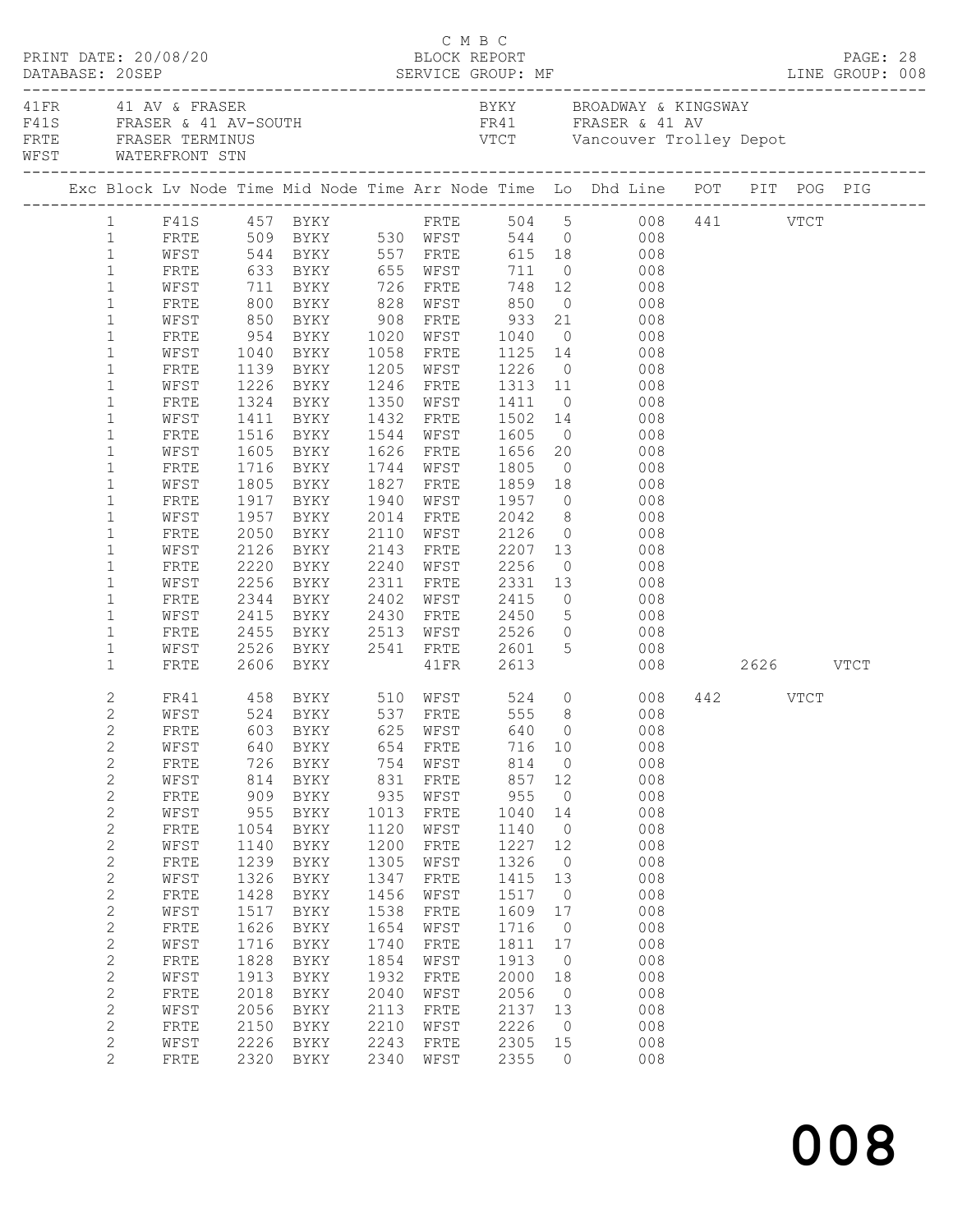# C M B C<br>BLOCK REPORT

PAGE: 29<br>LINE GROUP: 008

|                  |              |      |                     |      |          |         |                 | Exc Block Lv Node Time Mid Node Time Arr Node Time Lo Dhd Line POT PIT POG PIG |           |             |
|------------------|--------------|------|---------------------|------|----------|---------|-----------------|--------------------------------------------------------------------------------|-----------|-------------|
| $2 \overline{ }$ | WFST         |      |                     |      |          |         |                 | 2355 BYKY 2410 FRTE 2430 5 008                                                 |           |             |
| $\mathbf{2}$     | FRTE         |      | 2435 BYKY 41FR      |      |          |         |                 | 2442 008                                                                       | 2455 VTCT |             |
|                  |              |      |                     |      |          |         |                 |                                                                                |           |             |
| 3                | F41S         | 516  | BYKY                |      | FRTE     | 523 5   |                 | 008                                                                            | 500 VTCT  |             |
| 3                | FRTE         | 528  | BYKY                |      | 550 WFST | 605     | $\overline{0}$  | 008                                                                            |           |             |
| 3                | WFST         | 605  | BYKY                | 618  | FRTE     | 636     | 14              | 008                                                                            |           |             |
| $\mathsf S$      | FRTE         | 650  | BYKY                | 714  | WFST     | 730     | $\overline{0}$  | 008                                                                            |           |             |
| $\mathsf S$      | WFST         | 730  | BYKY                | 746  | FRTE     | 809     | 13              | 008                                                                            |           |             |
| 3                | FRTE         | 822  | BYKY                | 852  | WFST     | 914     | $\overline{0}$  | 008                                                                            |           |             |
| $\mathsf S$      | WFST         | 914  | BYKY                | 932  | FRTE     | 957     | 12              | 008                                                                            |           |             |
| $\mathsf S$      | FRTE         | 1009 | BYKY                | 1035 | WFST     | 1055    | $\overline{0}$  | 008                                                                            |           |             |
| $\mathsf S$      | WFST         | 1055 | BYKY                | 1113 | FRTE     | 1140    | 14              | 008                                                                            |           |             |
| 3                | FRTE         | 1154 | BYKY                | 1220 | WFST     | 1241    | $\overline{0}$  | 008                                                                            |           |             |
| $\mathsf S$      | WFST         | 1241 | BYKY                | 1301 | FRTE     | 1329    | 23              | 008                                                                            |           |             |
| 3                | FRTE         | 1352 | BYKY                | 1420 | WFST     | 1441    | $\overline{0}$  | 008                                                                            |           |             |
| $\mathsf S$      | WFST         | 1441 | BYKY                | 1502 | FRTE     | 1533    | 19              | 008                                                                            |           |             |
| $\mathsf S$      | FRTE         | 1552 | BYKY                | 1620 | WFST     | 1642    | $\overline{0}$  | 008                                                                            |           |             |
| $\mathsf S$      | WFST         | 1642 | BYKY                | 1704 | FRTE     | 1734    | 23              | 008                                                                            |           |             |
| 3                | FRTE         | 1757 | BYKY                | 1825 | WFST     | 1845    | $\overline{0}$  | 008                                                                            |           |             |
| $\mathsf S$      | WFST         | 1845 | BYKY                | 1904 | FRTE     | 1932 15 |                 | 008                                                                            |           |             |
| 3                | FRTE         | 1947 | BYKY                | 2010 | WFST     | 2027    | $\overline{0}$  | 008                                                                            |           |             |
| 3                | WFST         | 2027 | BYKY                | 2044 | FRTE     | 2109    | 11              | 008                                                                            |           |             |
| 3                | FRTE         | 2120 | BYKY                | 2140 | WFST     | 2156    | $\overline{0}$  | 008                                                                            |           |             |
| $\mathsf S$      | WFST         | 2156 | BYKY                | 2213 | FRTE     | 2235    | 15              | 008                                                                            |           |             |
| $\mathsf S$      | FRTE         | 2250 | BYKY                | 2310 | WFST     | 2325    | $\overline{0}$  | 008                                                                            |           |             |
| 3                | WFST         | 2325 | BYKY                | 2340 | FRTE     | 2400    | 14              | 008                                                                            |           |             |
| 3                | FRTE         | 2414 | BYKY                | 2432 | WFST     | 2445    | $\circ$         | 008                                                                            |           |             |
| $\mathsf S$      | WFST         | 2445 | BYKY                | 2500 | FRTE     | 2520    | $5\overline{)}$ | 008                                                                            |           |             |
| $\mathsf S$      | FRTE         | 2525 | BYKY                | 2543 | WFST     | 2556    | $\circ$         | 008                                                                            |           |             |
| 3                | WFST         | 2556 | BYKY                | 2611 | FRTE     | 2631    | 5               | 008                                                                            |           |             |
| 3                | FRTE         | 2636 | BYKY                |      | 41FR     | 2643    |                 | 008                                                                            | 2656 VTCT |             |
|                  |              |      |                     |      |          |         |                 |                                                                                |           |             |
| 4                | F41S         | 536  | BYKY                |      | FRTE     | 543     | $5\overline{)}$ | 008                                                                            | 520 VTCT  |             |
| 4                | <b>FRTE</b>  | 548  | BYKY                | 610  | WFST     | 625     | $\overline{0}$  | 008                                                                            |           |             |
| 4                | WFST         | 625  | BYKY                | 638  | FRTE     | 700     | 12              | 008                                                                            |           |             |
| 4                | FRTE         | 712  | BYKY                | 738  | WFST     | 756     | $\overline{0}$  | 008                                                                            |           |             |
| 4                | WFST         | 756  | BYKY                | 812  | FRTE     | 836     | 17              | 008                                                                            |           |             |
| 4                | FRTE         |      | 853 BYKY            | 920  | WFST     | 941     | $\overline{0}$  | 008                                                                            |           |             |
| 4                | WFST         |      | 941 BYKY            |      | 959 FRTE | 1024 15 |                 | 008                                                                            |           |             |
| 4                | FRTE         |      | 1039 BYKY 1105 WFST |      |          | 1125 0  |                 | 008                                                                            |           |             |
| 4                | WFST         | 1125 | <b>BYKY</b>         | 1145 | FRTE     | 1212    | 12              | 008                                                                            |           |             |
| $\overline{4}$   | ${\tt FRTE}$ | 1224 | BYKY                | 1250 | WFST     | 1311    | 0               | 008                                                                            |           |             |
| 4                | WFST         | 1311 | BYKY                | 1332 | FRTE     | 1400    | 16              | 008                                                                            |           |             |
| 4                | ${\tt FRTE}$ | 1416 | <b>BYKY</b>         | 1444 | WFST     | 1505    | 0               | 008                                                                            |           |             |
| 4                | WFST         | 1505 | <b>BYKY</b>         | 1526 | FRTE     | 1557    | 17              | 008                                                                            |           |             |
| 4                | ${\tt FRTE}$ | 1614 | <b>BYKY</b>         | 1642 | WFST     | 1704    | $\circ$         | 008                                                                            |           |             |
| 4                | WFST         | 1704 | <b>BYKY</b>         | 1728 | FRTE     | 1758    | 16              | 008                                                                            |           |             |
| 4                | FRTE         | 1814 | <b>BYKY</b>         | 1840 | WFST     | 1859    | 0               | 008                                                                            |           |             |
| 4                | WFST         | 1859 | <b>BYKY</b>         | 1918 | FRTE     | 1946    | 16              | 008                                                                            |           |             |
| 4                | FRTE         | 2002 | BYKY                | 2025 | WFST     | 2042    | 0               | 008                                                                            |           |             |
| 4                | WFST         | 2042 | BYKY                | 2059 | FRTE     | 2124    | 11              | 008                                                                            |           |             |
| 4                | FRTE         | 2135 | <b>BYKY</b>         | 2155 | WFST     | 2211    | 0               | 008                                                                            |           |             |
| $\overline{4}$   | WFST         | 2211 | <b>BYKY</b>         | 2228 | FRTE     | 2250    | 15              | 008                                                                            |           |             |
| 4                | ${\tt FRTE}$ | 2305 | BYKY                | 2325 | WFST     | 2340    | 0               | 008                                                                            |           |             |
| 4                | WFST         | 2340 | <b>BYKY</b>         | 2355 | FRTE     | 2415    | 5               | 008                                                                            |           |             |
| 4                | FRTE         | 2420 | <b>BYKY</b>         |      | 41FR     | 2427    |                 | 008                                                                            | 2440      | <b>VTCT</b> |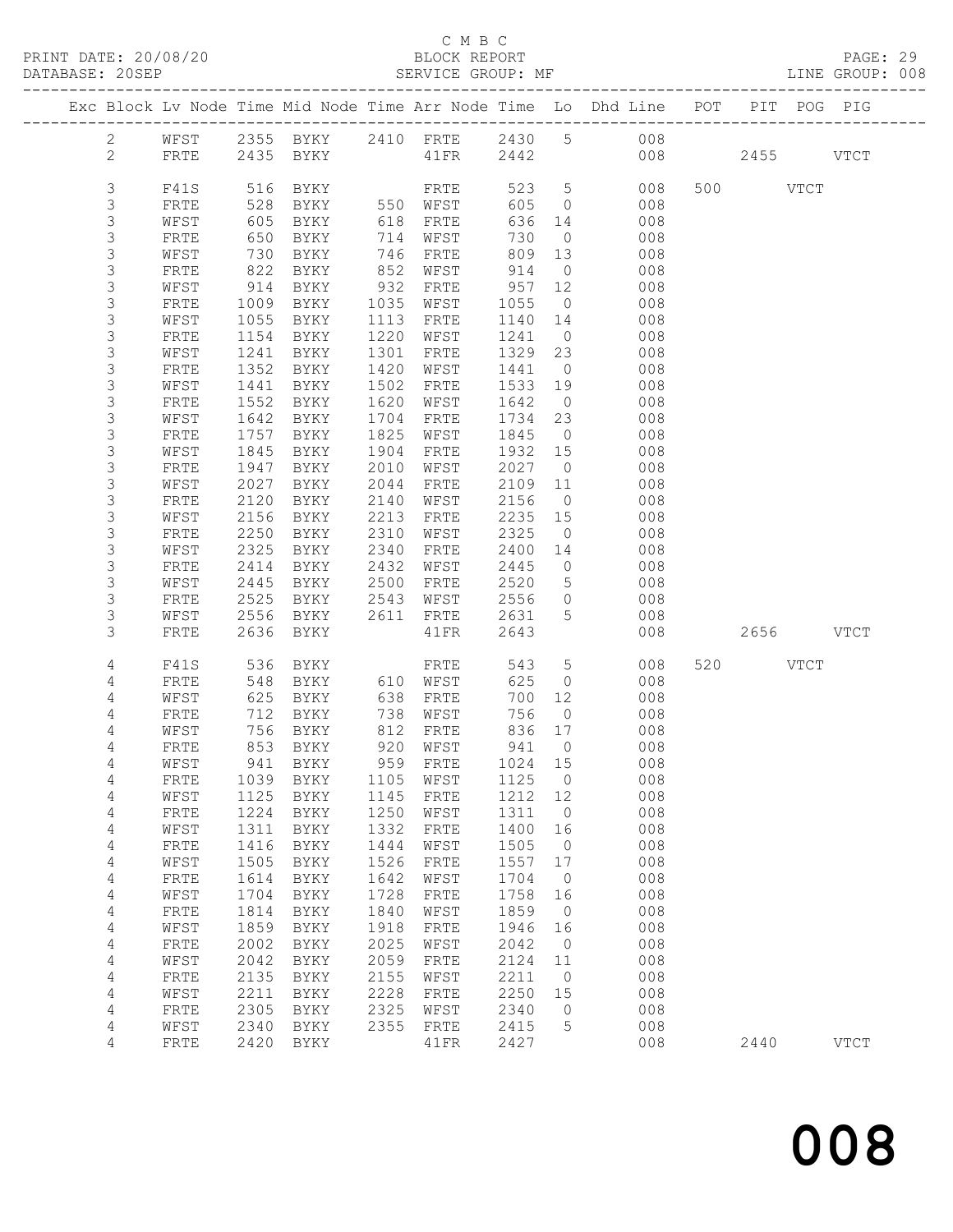# C M B C<br>BLOCK REPORT<br>SERVICE GROUP: MF

| DATABASE: 20SEP |                 |                 |            | SERVICE GROUP: MF |      |                      |            |                 |                                                                                |           | LINE GROUP: 008 |
|-----------------|-----------------|-----------------|------------|-------------------|------|----------------------|------------|-----------------|--------------------------------------------------------------------------------|-----------|-----------------|
|                 |                 |                 |            |                   |      |                      |            |                 | Exc Block Lv Node Time Mid Node Time Arr Node Time Lo Dhd Line POT PIT POG PIG |           |                 |
|                 | $5\overline{)}$ |                 |            |                   |      |                      |            |                 | F41S 600 BYKY FRTE 607 11 008 544 VTCT                                         |           |                 |
|                 | $\overline{5}$  | FRTE            | 618        |                   |      | BYKY 640 WFST        |            |                 | 656 0<br>008                                                                   |           |                 |
|                 | 5               | WFST            | 656        | BYKY 711 FRTE     |      |                      | 733 15     |                 | 008                                                                            |           |                 |
|                 | $\mathsf S$     | FRTE            | 748        | BYKY              |      |                      |            | $\overline{0}$  | 008                                                                            |           |                 |
|                 | 5               | WFST            | 838        | BYKY              |      | 816 WFST<br>856 FRTE | 838<br>922 | 17              | 008                                                                            |           |                 |
|                 | 5               | FRTE            | 939        | BYKY              |      | 1005 WFST            | 1025       | $\overline{0}$  | 008                                                                            |           |                 |
|                 | 5               | WFST            | 1025       | BYKY              |      | 1043 FRTE            | 1110       | 14              | 008                                                                            |           |                 |
|                 | $\mathsf S$     | FRTE            | 1124       | BYKY              |      | 1150 WFST            | 1211 0     |                 | 008                                                                            |           |                 |
|                 | 5               | WFST            | 1211       | BYKY              | 1231 | FRTE                 | 1258 11    |                 | 008                                                                            |           |                 |
|                 | 5               | FRTE            | 1309       | BYKY              | 1335 | WFST                 | 1356       | $\overline{0}$  | 008                                                                            |           |                 |
|                 | 5               | WFST            | 1356       | BYKY              | 1417 | FRTE                 | 1445       | 19              | 008                                                                            |           |                 |
|                 | 5               | FRTE            | 1504       | BYKY              | 1532 | WFST                 | 1553       | $\overline{0}$  | 008                                                                            |           |                 |
|                 | 5               | WFST            | 1553       | BYKY              | 1614 | FRTE                 | 1644       | 20              | 008                                                                            |           |                 |
|                 | 5               | FRTE            | 1704       | BYKY              | 1732 | WFST                 | 1753       | $\overline{0}$  | 008                                                                            |           |                 |
|                 | 5               | WFST            | 1753       | BYKY              | 1815 | FRTE                 | 1847       | 14              | 008                                                                            |           |                 |
|                 | 5               | FRTE            | 1901       | BYKY              | 1926 | WFST                 | 1943       | $\overline{0}$  | 008                                                                            |           |                 |
|                 | 5               | WFST            | 1943       | BYKY              | 2000 | FRTE                 | 2028       | $7\overline{ }$ | 008                                                                            |           |                 |
|                 | 5               | FRTE            | 2035       | BYKY              | 2055 | WFST                 | 2111 0     |                 | 008                                                                            |           |                 |
|                 | 5               | WFST            | 2111       | BYKY              | 2128 | FRTE                 | 2152 13    |                 | 008                                                                            |           |                 |
|                 | 5               | FRTE            | 2205       | BYKY              | 2225 | WFST                 | 2241       | $\overline{0}$  | 008                                                                            |           |                 |
|                 | 5               | WFST            | 2241       | BYKY              |      | 2258 FRTE            | 2320       | $5\overline{)}$ | 008                                                                            |           |                 |
|                 | 5               | FRTE            | 2325       | BYKY              |      | 41FR                 | 2333       |                 | 008                                                                            | 2348 VTCT |                 |
|                 |                 |                 |            |                   |      |                      |            |                 |                                                                                |           |                 |
|                 | 6               | F41S            | 641<br>656 | BYKY              |      | FRTE<br>722 WFST     | 651        | $5\overline{)}$ | 008                                                                            | 625 VTCT  |                 |
|                 | 6               | FRTE            |            | BYKY              |      |                      | 740        | $\overline{0}$  | 008                                                                            |           |                 |
|                 | 6               | WFST            | 740        | BYKY              | 756  | FRTE                 | 819 19     |                 | 008                                                                            |           |                 |
|                 | 6               | FRTE            | 838        | BYKY              | 905  | WFST                 | 926        | $\overline{0}$  | 008                                                                            |           |                 |
|                 | 6               | WFST            | 926        | BYKY              | 944  | FRTE                 | 1009       | 15              | 008                                                                            |           |                 |
|                 | 6               | FRTE            | 1024       | BYKY              |      | 1050 WFST            | 1110       | $\overline{0}$  | 008                                                                            |           |                 |
|                 | 6               | WFST            | 1110       | BYKY              | 1130 | FRTE                 | 1157       | 12              | 008                                                                            |           |                 |
|                 | 6               | FRTE            | 1209       | BYKY              | 1235 | WFST                 | 1256       | $\overline{0}$  | 008                                                                            |           |                 |
|                 | 6               | WFST            | 1256       | BYKY              | 1316 | FRTE                 | 1344       | 20              | 008                                                                            |           |                 |
|                 | 6               | FRTE            | 1404       | BYKY              |      | 1432 WFST            | 1453       | $\overline{0}$  | 008                                                                            |           |                 |
|                 | 6               | WFST            | 1453       | BYKY              | 1514 | FRTE                 | 1545 17    |                 | 008                                                                            |           |                 |
|                 | 6               | FRTE            | 1602       | BYKY              | 1630 | WFST                 | 1652       | $\overline{0}$  | 008                                                                            |           |                 |
|                 | 6               | WFST            | 1652       |                   |      | BYKY 1716 FRTE       | 1746 5     |                 | 008                                                                            |           |                 |
|                 | 6               | FRTE            |            | 1751 BYKY         |      | $41\mathrm{FR}$      | 1803       |                 | 008                                                                            | 1823 VTCT |                 |
|                 |                 | 7 F41S 719 BYKY |            |                   |      | FRTE 729             |            |                 | 7 008 700 VTCT                                                                 |           |                 |
|                 | 7               | FRTE            | 736        | BYKY              | 804  | WFST                 | 826        | $\overline{0}$  | 008                                                                            |           |                 |
|                 | 7               | WFST            | 826        | BYKY              | 843  | FRTE                 | 909 15     |                 | 008                                                                            |           |                 |
|                 | 7               | FRTE            | 924        | BYKY              | 950  | WFST                 | 1010       | $\overline{0}$  | 008                                                                            |           |                 |
|                 | 7               | WFST            | 1010       | BYKY              | 1028 | FRTE                 | 1055       | 14              | 008                                                                            |           |                 |
|                 | 7               | FRTE            | 1109       | BYKY              | 1135 | WFST                 | 1155       | $\overline{0}$  | 008                                                                            |           |                 |
|                 | 7               | WFST            | 1155       | BYKY              | 1215 | ${\tt FRTE}$         | 1242       | 12              | 008                                                                            |           |                 |
|                 | $\overline{7}$  | FRTE            | 1254       | BYKY              | 1320 | WFST                 | 1341       | $\overline{0}$  | 008                                                                            |           |                 |
|                 | 7               | WFST            | 1341       | BYKY              | 1402 | FRTE                 | 1430       | 10              | 008                                                                            |           |                 |
|                 | 7               | FRTE            | 1440       | BYKY              | 1508 | WFST                 | 1529       | $\overline{0}$  | 008                                                                            |           |                 |
|                 | 7               | WFST            | 1529       | BYKY              | 1550 | ${\tt FRTE}$         | 1620       | 18              | 008                                                                            |           |                 |
|                 | $\overline{7}$  | FRTE            | 1638       | BYKY              | 1706 | WFST                 | 1728       | $\overline{0}$  | 008                                                                            |           |                 |
|                 | 7               | WFST            | 1728       | BYKY              | 1752 | ${\tt FRTE}$         | 1823       | 22              | 008                                                                            |           |                 |
|                 | $7\phantom{.}$  | FRTE            | 1845       | BYKY              | 1910 | WFST                 | 1927       | $\overline{0}$  | 008                                                                            |           |                 |
|                 | 7               | WFST            | 1927       | BYKY              | 1946 | ${\tt FRTE}$         | 2014       | 5               | 008                                                                            |           |                 |
|                 | $7\phantom{.}$  | FRTE            | 2019       | BYKY              |      | 41FR                 | 2029       |                 | 008                                                                            | 2045 VTCT |                 |
|                 |                 |                 |            |                   |      |                      |            |                 |                                                                                |           |                 |
|                 | 8               | F41S            | 646        | BYKY              |      | FRTE                 | 656        | 8               | 008                                                                            | 627 VTCT  |                 |
|                 | 8               | FRTE            |            | 704 BYKY          |      | 730 WFST             | 748        | $\circ$         | 008                                                                            |           |                 |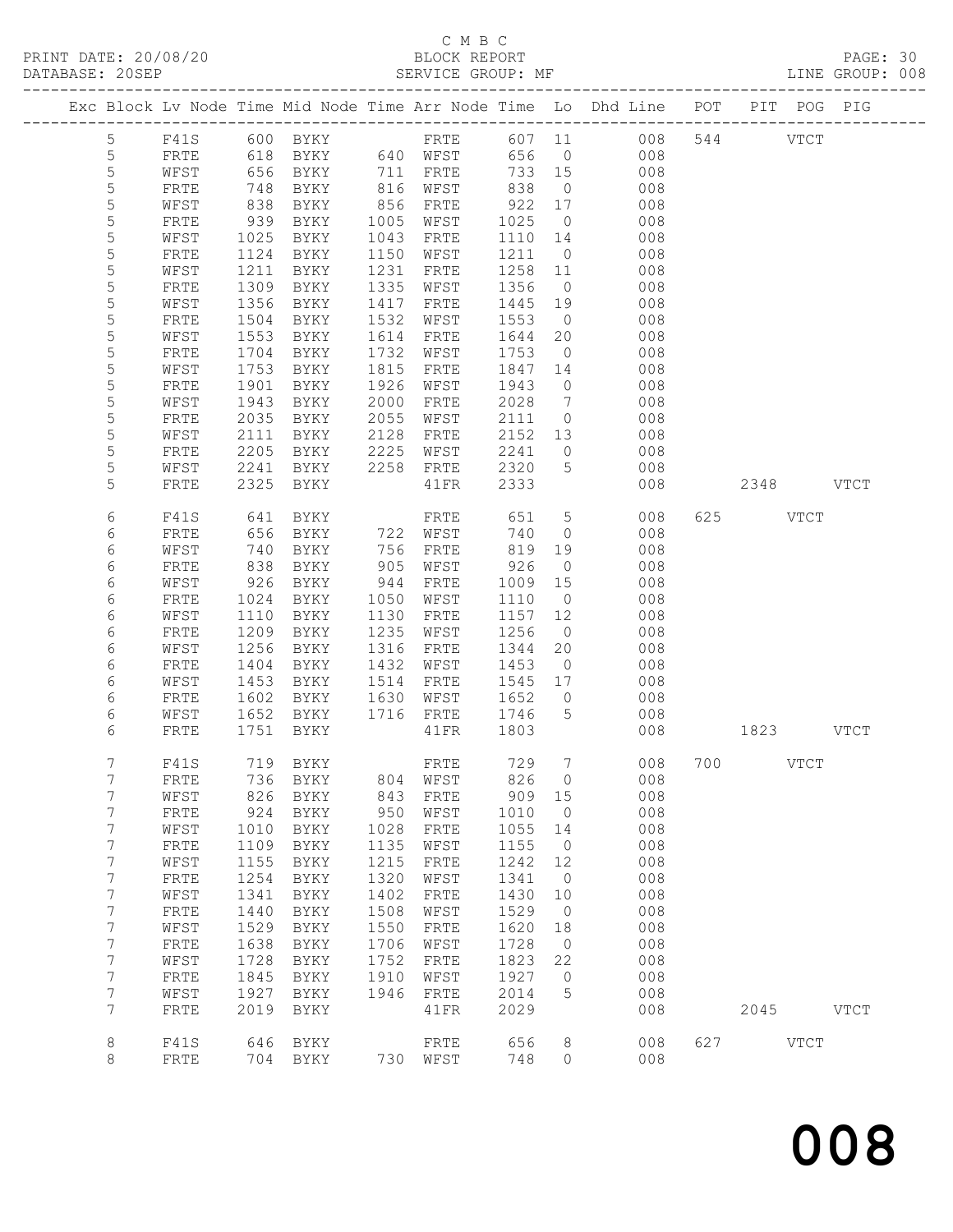# C M B C<br>BLOCK REPORT

# PAGE: 31<br>LINE GROUP: 008

|               |              |      |                                                                                           |                        |                                                  |                | Exc Block Lv Node Time Mid Node Time Arr Node Time Lo Dhd Line POT |               |           | PIT POG PIG |  |
|---------------|--------------|------|-------------------------------------------------------------------------------------------|------------------------|--------------------------------------------------|----------------|--------------------------------------------------------------------|---------------|-----------|-------------|--|
| 8             |              |      |                                                                                           |                        |                                                  |                | WFST 748 BYKY 804 FRTE 828 12 008                                  |               |           |             |  |
| 8             | FRTE         |      | 840 BYKY                                                                                  | 41FR 851               |                                                  |                | 008 911 VTCT                                                       |               |           |             |  |
|               |              |      |                                                                                           |                        |                                                  |                |                                                                    |               |           |             |  |
| 9             | FR41         |      | 652 BYKY 706 WFST                                                                         |                        |                                                  |                | 722 0<br>008                                                       |               | 636 VTCT  |             |  |
| $\mathcal{G}$ | WFST         |      | 722 BYKY<br>$722 = 7$ $810 = 8YKY$                                                        | 738 FRTE<br>840 WFST   | 800 10<br>800<br>902                             |                | 008                                                                |               |           |             |  |
| $\mathcal{G}$ | FRTE         |      |                                                                                           |                        |                                                  | $\overline{0}$ | 008                                                                |               |           |             |  |
| 9<br>9        | WFST<br>FRTE |      | 902 BYKY<br>950 BYKY                                                                      | 920 FRTE               | 945                                              | $5^{\circ}$    | 008<br>008                                                         | 1021 VTCT     |           |             |  |
|               |              |      |                                                                                           | 41FR 1001              |                                                  |                |                                                                    |               |           |             |  |
| $10$          | F41S         |      | 701 BYKY                                                                                  | FRTE                   | 711 7                                            |                | 008                                                                |               | 642 VTCT  |             |  |
| $10$          | FRTE         |      |                                                                                           |                        | 806                                              | $\overline{0}$ | 008                                                                |               |           |             |  |
| 10            | WFST         |      | $\begin{array}{cc}\n 710 \\  806 \\  806 \\  758\n \end{array}$                           |                        | $\begin{array}{c}\n 0.000 \\  849\n \end{array}$ |                | 008                                                                |               |           |             |  |
| 10            | FRTE         |      | 855 BYKY                                                                                  | 41FR 906               |                                                  |                | 008                                                                | 926 VTCT      |           |             |  |
|               |              |      |                                                                                           |                        |                                                  |                |                                                                    |               |           |             |  |
| 20<br>20      | F41S         | 1316 | BYKY                                                                                      | FRTE                   | 1327                                             | 10             |                                                                    | 008 1256 VTCT |           |             |  |
| 20            | FRTE<br>WFST |      | 1337 BYKY 1405 WFST<br>1426 BYKY 1447 FRTE                                                |                        | 1426 0<br>1517 11                                |                | 008<br>008                                                         |               |           |             |  |
| 20            | FRTE         |      | 1528 BYKY 1556 WFST                                                                       |                        | 1617 0                                           |                | 008                                                                |               |           |             |  |
| 20            | WFST         |      |                                                                                           |                        |                                                  |                |                                                                    |               |           |             |  |
| 20            | FRTE         |      | 1617 BYKY     1639 FRTE     1708   21<br>1729   BYKY      1757   WFST      1819     0     |                        |                                                  |                | 008<br>008                                                         |               |           |             |  |
| 20            | WFST         |      | 1819 BYKY 1839 FRTE 1909 5                                                                |                        |                                                  |                | 008                                                                |               |           |             |  |
| 20            | ${\tt FRTE}$ | 1914 | BYKY                                                                                      | 41FR                   | 1926                                             |                | 008                                                                | $1944$ VTCT   |           |             |  |
|               |              |      |                                                                                           |                        |                                                  |                |                                                                    |               |           |             |  |
| 21            | F41S         |      | 1430 BYKY                                                                                 | FRTE 1442 10           |                                                  |                |                                                                    | 008 1410 VTCT |           |             |  |
| 21            | FRTE         |      | 1452 BYKY     1520   WFST      1541     0<br>1541   BYKY      1602   FRTE     1632   20   |                        |                                                  |                | 008                                                                |               |           |             |  |
| 21            | WFST         |      |                                                                                           |                        |                                                  |                | 008                                                                |               |           |             |  |
| 21            | FRTE         |      | 1652 BYKY 1720 WFST 1741 0                                                                |                        |                                                  |                | 008                                                                |               |           |             |  |
| 21            | WFST         |      | $1741$ BYKY $1803$ FRTE<br>1840 DYEY                                                      |                        | 1835 5                                           |                | 008                                                                |               |           |             |  |
| 21            | FRTE         |      | 1840 BYKY                                                                                 | 41FR                   | 1852                                             |                | 008                                                                | 1910 VTCT     |           |             |  |
| 22            | F41S         | 1518 | BYKY                                                                                      | FRTE                   | 1530 10                                          |                |                                                                    | 008 1458 VTCT |           |             |  |
| 22            | FRTE         | 1540 | BYKY 1608 WFST                                                                            |                        | 1629 0                                           |                | 008                                                                |               |           |             |  |
| 22            | WFST         |      | 1629 BYKY 1651 FRTE                                                                       |                        | 1721 22                                          |                | 008                                                                |               |           |             |  |
| 22            | ${\tt FRTE}$ |      | 1743 BYKY                                                                                 | 1811 WFST              | 1831 0                                           |                | 008                                                                |               |           |             |  |
| 22            | WFST         | 1831 | BYKY                                                                                      | 1851 FRTE              | 1921 11                                          |                | 008                                                                |               |           |             |  |
| 22            | ${\tt FRTE}$ | 1932 | BYKY                                                                                      | 1955 WFST              |                                                  |                | 008                                                                |               |           |             |  |
| 22            | WFST         | 2012 | BYKY                                                                                      | 1955 Wrpi<br>2029 FRTE | 2012 0<br>2057 8                                 |                | 008                                                                |               |           |             |  |
| 22            | FRTE         |      | 2105 BYKY 2125 WFST                                                                       |                        | 2141                                             | $\overline{0}$ | 008                                                                |               |           |             |  |
| 22            | WFST         |      | 2141 BYKY      2158   FRTE      2222   13<br>2235   BYKY      2255   WFST      2311     0 |                        |                                                  |                | $\begin{array}{c} 008 \\ 008 \end{array}$                          |               |           |             |  |
| 22            | FRTE         |      |                                                                                           |                        |                                                  |                |                                                                    |               |           |             |  |
| 22            | WFST         |      | 2311 BYKY 2326 FRTE 2346 5                                                                |                        |                                                  |                | 008                                                                |               |           |             |  |
| 22            | FRTE         |      | 2351 BYKY                                                                                 | 41FR 2358              |                                                  |                | 008                                                                |               | 2411 VTCT |             |  |
|               |              |      |                                                                                           |                        |                                                  |                |                                                                    |               |           |             |  |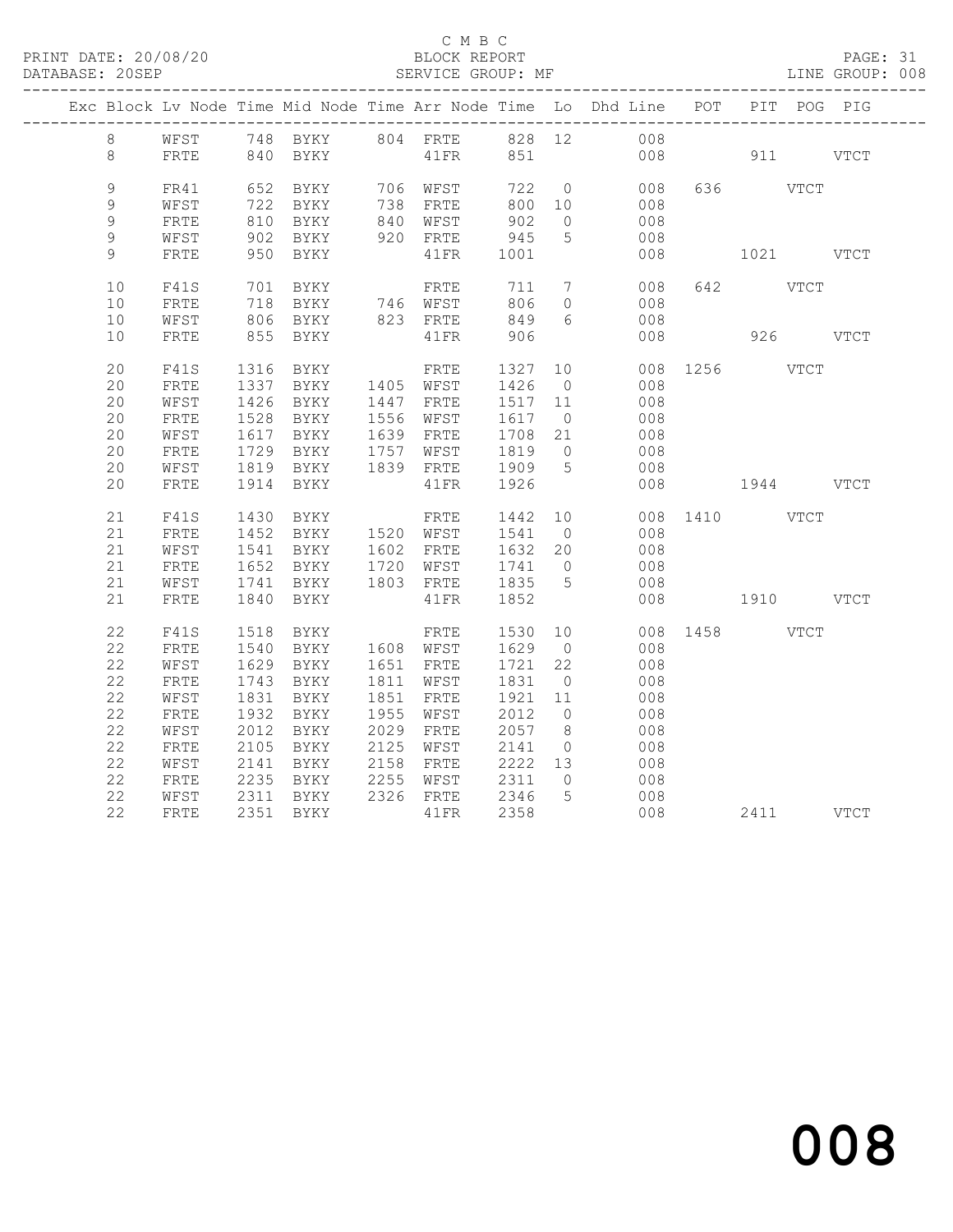| PRINT DATE: 20/08/20<br>10 FI 10 AV & FIR |                              |                            |              |                            |              | C M B C<br>BLOCK REPORT |              |                      |                                                                                                                                                                                                                                                                                                  |         | PAGE: 32   |  |
|-------------------------------------------|------------------------------|----------------------------|--------------|----------------------------|--------------|-------------------------|--------------|----------------------|--------------------------------------------------------------------------------------------------------------------------------------------------------------------------------------------------------------------------------------------------------------------------------------------------|---------|------------|--|
|                                           |                              | VTC Vancouver Diesel Depot |              |                            |              |                         |              |                      | AL10 ALMA & 10 AV<br>ALIU ALMA & 10 AV<br>BDLP BOUNDARY LOOP BYAL BROADWAY & ALMA<br>BYKY BROADWAY & KINGSWAY BYAL BROADWAY & MAIN<br>BYOA BROADWAY & OAK BYST BROADWAY STN<br>GRBY GRANVILLE & BROADWAY GRCO GRANDVIEW & COMM<br>BYST        BROADWAY STN<br>GRCO        GRANDVIEW & COMMERCIAL |         |            |  |
|                                           |                              |                            |              |                            |              |                         |              |                      | Exc Block Lv Node Time Mid Node Time Arr Node Time Lo Dhd Line POT PIT POG PIG                                                                                                                                                                                                                   |         |            |  |
|                                           |                              |                            |              |                            |              |                         |              |                      | 1 10FI 440 BYKY 453 BDLP 506 5 009 421 VTC                                                                                                                                                                                                                                                       |         |            |  |
|                                           |                              |                            |              |                            |              |                         |              |                      |                                                                                                                                                                                                                                                                                                  |         |            |  |
|                                           |                              |                            |              |                            |              |                         |              |                      | 1 BDLP 511 BYOA 535 AL10 548 14 009<br>1 BYAL 602 BYKY 623 BDLP 636 7 009<br>1 BDLP 643 BYOA 707 AL10 720 18 009                                                                                                                                                                                 |         |            |  |
|                                           |                              |                            |              |                            |              |                         |              |                      |                                                                                                                                                                                                                                                                                                  |         |            |  |
|                                           | $\mathbf{1}$                 | <b>BYAL</b>                |              |                            |              |                         |              |                      | 738 BYKY 803 BDLP 824 5 009                                                                                                                                                                                                                                                                      |         |            |  |
|                                           | $\mathbf{1}$                 | BDLP                       |              |                            |              |                         |              |                      | 829 BYOA 906 AL10 924 17 009                                                                                                                                                                                                                                                                     |         |            |  |
|                                           | $\mathbf{1}$                 |                            |              |                            |              |                         |              |                      | BYAL 941 BYKY 1009 BDLP 1029 11 009<br>BDLP 1040 BYOA 1112 AL10 1134 19 009                                                                                                                                                                                                                      |         |            |  |
|                                           | $\mathbf{1}$                 |                            |              |                            |              |                         |              |                      |                                                                                                                                                                                                                                                                                                  |         |            |  |
|                                           | $\mathbf{1}$                 | BYAL                       |              |                            |              |                         |              |                      | 1153 BYKY 1226 BDLP 1250 7 009                                                                                                                                                                                                                                                                   |         |            |  |
|                                           | $\mathbf{1}$                 | BDLP                       |              |                            |              |                         |              |                      | 1257 BYOA 1330 AL10 1353 8 009                                                                                                                                                                                                                                                                   |         |            |  |
|                                           | $\mathbf{1}$                 | BYAL                       |              |                            |              |                         |              |                      |                                                                                                                                                                                                                                                                                                  |         |            |  |
|                                           | $\mathbf{1}$                 | BDLP                       |              |                            |              |                         |              |                      |                                                                                                                                                                                                                                                                                                  |         |            |  |
|                                           | $\mathbf{1}$                 | BYAL                       |              |                            |              |                         |              |                      | 1612 BYKY 1643 BDLP 1707 12 009                                                                                                                                                                                                                                                                  |         |            |  |
|                                           | $\mathbf{1}$                 | BDLP                       |              |                            |              |                         |              |                      | 1719 BYOA 1751 10FI 1758 5 009                                                                                                                                                                                                                                                                   |         |            |  |
|                                           | $\mathbf{1}$                 | 10FI                       |              |                            |              |                         |              |                      | 1803 BYKY      1821   BDLP       1843   20              009<br>1903   BYOA       1930   AL10       1949     7              009                                                                                                                                                                   |         |            |  |
|                                           | $\mathbf{1}$                 | BDLP                       |              |                            |              |                         |              |                      |                                                                                                                                                                                                                                                                                                  |         |            |  |
|                                           | $\mathbf{1}$                 | BYAL                       |              | 1956 BYKY                  |              |                         |              |                      | 2021 BDLP 2041 9 009                                                                                                                                                                                                                                                                             |         |            |  |
|                                           | $\mathbf{1}$                 | BDLP                       |              |                            |              |                         |              |                      | 2050 BYOA 2115 AL10 2131 10 009                                                                                                                                                                                                                                                                  |         |            |  |
|                                           | $\mathbf{1}$                 | BYAL                       |              |                            |              |                         |              |                      | 2141 BYKY 2205 GRCO 2216 26 009<br>2242 BYOA 2300 AL10 2315 12 009<br>2327 BYKY 2348 GRCO 2358 12 009                                                                                                                                                                                            |         |            |  |
|                                           | $\mathbf{1}$                 | GRCO                       |              |                            |              |                         |              |                      |                                                                                                                                                                                                                                                                                                  |         |            |  |
|                                           | $\mathbf{1}$                 | BYAL                       |              |                            |              |                         |              |                      |                                                                                                                                                                                                                                                                                                  |         |            |  |
|                                           | $\mathbf{1}$                 | GRCO                       |              | 2410 BYOA 2424 AL10 2436   |              |                         |              |                      | 5 009                                                                                                                                                                                                                                                                                            |         |            |  |
|                                           | $\mathbf{1}$                 | BYAL                       |              |                            |              |                         |              |                      | 2441 BYKY 2501 BDLP 2516 5 009<br>2521 BYOA 2539 10FI 2545 5 009<br>2550 BYKY 2602 BDLP 2617 5 009                                                                                                                                                                                               |         |            |  |
|                                           | $\mathbf{1}$                 | BDLP                       |              |                            |              |                         |              |                      |                                                                                                                                                                                                                                                                                                  |         |            |  |
|                                           | $\mathbf{1}$<br>$\mathbf{1}$ | 10FI                       |              |                            |              |                         |              |                      | BDLP 2622 BYST 2629 GRBY 2642 009 2656 VTC                                                                                                                                                                                                                                                       |         |            |  |
|                                           |                              |                            |              |                            |              |                         |              |                      |                                                                                                                                                                                                                                                                                                  |         |            |  |
|                                           | $\overline{2}$               |                            |              |                            |              |                         |              |                      | 10 FI 500 BYKY 513 BDLP 526 5 009<br>BDLP 531 BYOA 555 AL10 608 5 009                                                                                                                                                                                                                            | 441 VTC |            |  |
|                                           | $\mathbf{2}$                 |                            |              |                            |              |                         |              |                      |                                                                                                                                                                                                                                                                                                  |         |            |  |
|                                           | $2^{\circ}$                  |                            |              | BYAL 613 BYKY 634 BDLP 649 |              |                         |              |                      | 9 009                                                                                                                                                                                                                                                                                            |         |            |  |
|                                           | $\mathbf{2}$                 | <b>BDLP</b>                | 658          | BYOA                       | 725          | AL10                    | 740          | 8                    | 009                                                                                                                                                                                                                                                                                              |         |            |  |
|                                           | $\mathbf{2}$                 | BYAL                       | 748          | BYKY                       | 813          | BDLP                    | 834          | 6                    | 009                                                                                                                                                                                                                                                                                              |         |            |  |
|                                           | $\mathbf{2}$                 | <b>BDLP</b>                | 840          | BYOA                       | 916          | AL10                    | 935          | 22                   | 009                                                                                                                                                                                                                                                                                              |         |            |  |
|                                           | 2                            | BYAL                       | 957          | BYKY                       | 1025         | BDLP                    | 1045         | 12                   | 009                                                                                                                                                                                                                                                                                              |         |            |  |
|                                           | $\mathbf{2}$<br>$\mathbf{2}$ | <b>BDLP</b>                | 1057         | BYOA                       | 1129<br>1243 | AL10                    | 1151<br>1307 | 19<br>$\overline{7}$ | 009<br>009                                                                                                                                                                                                                                                                                       |         |            |  |
|                                           | $\mathbf{2}$                 | BYAL<br><b>BDLP</b>        | 1210<br>1314 | BYKY<br>BYOA               | 1349         | <b>BDLP</b><br>AL10     | 1412         | 13                   | 009                                                                                                                                                                                                                                                                                              |         |            |  |
|                                           | 2                            | BYAL                       | 1425         | BYKY                       | 1459         | <b>BDLP</b>             | 1524         | 10                   | 009                                                                                                                                                                                                                                                                                              |         |            |  |
|                                           | $\mathbf{2}$                 | <b>BDLP</b>                | 1534         | BYOA                       | 1606         | AL10                    | 1626         | 6                    | 009                                                                                                                                                                                                                                                                                              |         |            |  |
|                                           | 2                            | <b>BYAL</b>                | 1632         | BYKY                       | 1703         | <b>BDLP</b>             | 1727 12      |                      | 009                                                                                                                                                                                                                                                                                              |         |            |  |
|                                           | $\overline{2}$               | <b>BDLP</b>                |              | 1739 BYOA                  | 1808         | AL10                    | 1825         |                      | 009                                                                                                                                                                                                                                                                                              | 1855    | <b>VTC</b> |  |
|                                           |                              |                            |              |                            |              |                         |              |                      |                                                                                                                                                                                                                                                                                                  |         |            |  |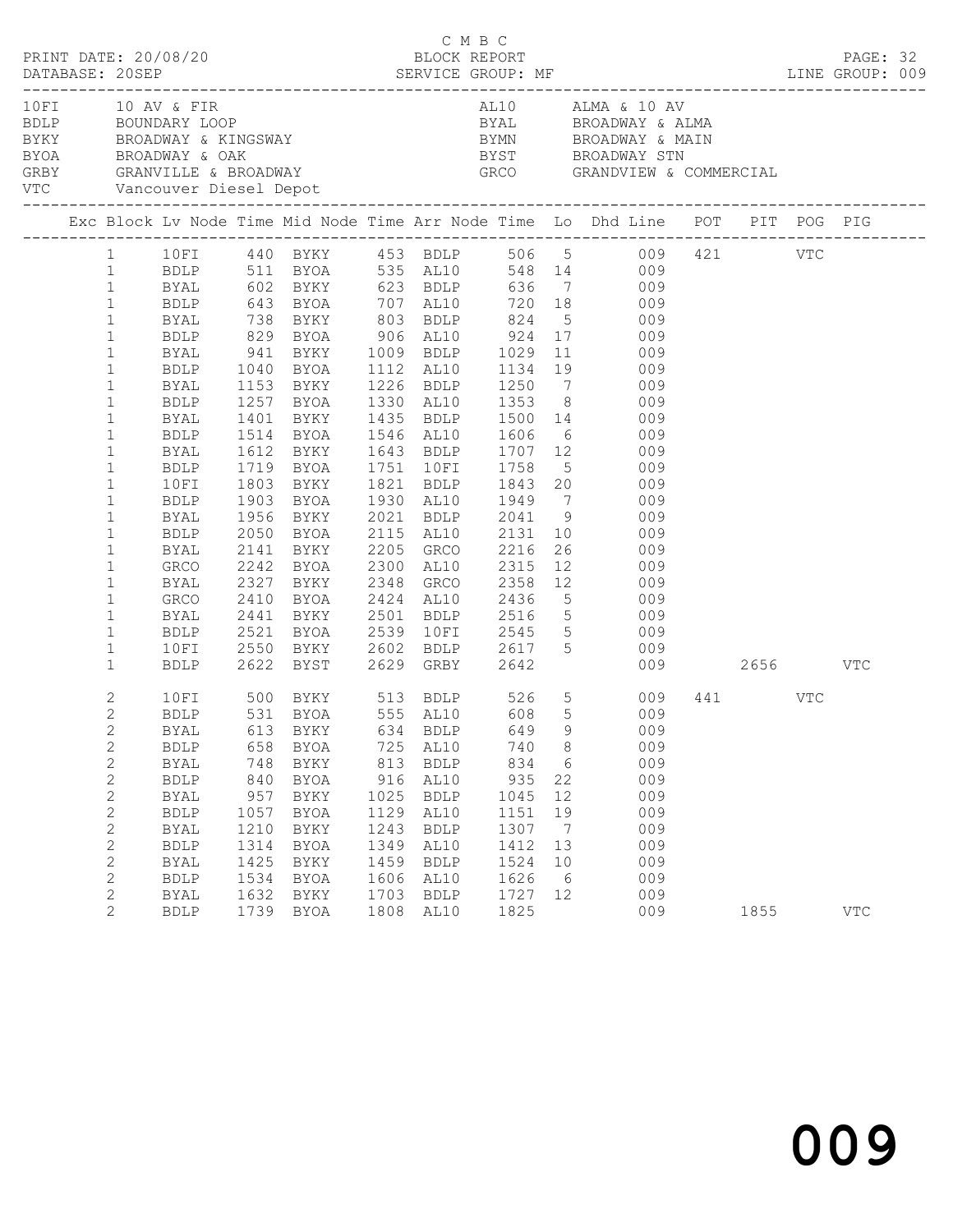# C M B C<br>
C M B C<br>
ELOCK REPORT

|  | DATABASE: 20SEP  |              |              |                                                                    |              |                     | SERVICE GROUP: MF |                              |            |     |      |             | LINE GROUP: 009 |  |
|--|------------------|--------------|--------------|--------------------------------------------------------------------|--------------|---------------------|-------------------|------------------------------|------------|-----|------|-------------|-----------------|--|
|  |                  |              |              | Exc Block Lv Node Time Mid Node Time Arr Node Time Lo Dhd Line POT |              |                     |                   |                              |            |     |      | PIT POG PIG |                 |  |
|  | 3                | 10FI         |              | 520 BYKY                                                           |              | 533 BDLP            | 546               | $\overline{5}$               | 009        | 501 |      | VTC         |                 |  |
|  | 3                | <b>BDLP</b>  | 551          | BYOA                                                               |              | 615 AL10            | 628               | 5                            | 009        |     |      |             |                 |  |
|  | 3                | BYAL         | 633          | BYKY                                                               |              | 654 BDLP            | 709               | $7\phantom{.0}\phantom{.0}7$ | 009        |     |      |             |                 |  |
|  | 3                | <b>BDLP</b>  | 716          | BYOA                                                               | 745          | AL10                | 802               | $\overline{7}$               | 009        |     |      |             |                 |  |
|  | $\mathfrak{Z}$   | <b>BYAL</b>  | 809          | BYKY                                                               |              | 834 BDLP            | 855               | - 8                          | 009        |     |      |             |                 |  |
|  | $\mathsf 3$      | <b>BDLP</b>  | 903          | BYOA                                                               |              | 939 AL10            | 958               | 16                           | 009        |     |      |             |                 |  |
|  | $\mathfrak{Z}$   | BYAL         | 1014         | BYKY                                                               |              | 1042 BDLP           | 1102              | 12                           | 009        |     |      |             |                 |  |
|  | 3                | <b>BDLP</b>  | 1114         | BYOA                                                               | 1146         | AL10                | 1209              | 16                           | 009        |     |      |             |                 |  |
|  | $\mathsf 3$      | <b>BYAL</b>  | 1225         | BYKY                                                               | 1259         | <b>BDLP</b>         | 1323              | 8                            | 009        |     |      |             |                 |  |
|  | $\mathsf 3$      | <b>BDLP</b>  | 1331         | BYOA                                                               | 1406 AL10    |                     | 1429              | 8                            | 009        |     |      |             |                 |  |
|  | $\mathfrak{Z}$   | BYAL         | 1437         | BYKY                                                               | 1511         | BDLP                | 1536              | 8                            | 009        |     |      |             |                 |  |
|  | 3                | <b>BDLP</b>  | 1544         | BYOA                                                               | 1616         | AL10                | 1636              | $6\overline{6}$              | 009        |     |      |             |                 |  |
|  | 3                | BYAL         | 1642         | BYKY                                                               | 1713         | <b>BDLP</b>         | 1737              | 11                           | 009        |     |      |             |                 |  |
|  | 3                | <b>BDLP</b>  | 1748         | BYOA                                                               | 1817         | AL10                | 1834              | 10                           | 009        |     |      |             |                 |  |
|  | $\mathsf 3$<br>3 | <b>BYAL</b>  | 1844         | BYKY                                                               | 1913<br>2000 | <b>GRCO</b><br>AL10 | 1924<br>2018      | 17<br>8 <sup>8</sup>         | 009<br>009 |     |      |             |                 |  |
|  | 3                | GRCO<br>BYAL | 1941<br>2026 | BYOA<br>BYKY                                                       | 2050         | <b>BDLP</b>         | 2110              | 10                           | 009        |     |      |             |                 |  |
|  | 3                | <b>BDLP</b>  | 2120         | BYOA                                                               | 2145         | AL10                | 2201              | 10                           | 009        |     |      |             |                 |  |
|  | 3                | BYAL         | 2211         | BYKY                                                               | 2234         | GRCO                | 2245              | 27                           | 009        |     |      |             |                 |  |
|  | 3                | GRCO         | 2312         | BYOA                                                               | 2328         | AL10                | 2343              | 13                           | 009        |     |      |             |                 |  |
|  | 3                | <b>BYAL</b>  | 2356         | BYKY                                                               | 2416         | GRCO                | 2426              | 12 <sup>°</sup>              | 009        |     |      |             |                 |  |
|  | 3                | <b>GRCO</b>  | 2438         | BYOA                                                               | 2452         | 10FI                | 2459              | 5                            | 009        |     |      |             |                 |  |
|  | 3                | 10FI         | 2504         | BYKY                                                               | 2516         | GRCO                | 2526              | 12                           | 009        |     |      |             |                 |  |
|  | 3                | <b>GRCO</b>  | 2538         | BYMN                                                               | 2549         | GRBY                | 2556              |                              | 009        |     | 2610 |             | <b>VTC</b>      |  |
|  | 4                | BYAL         | 522          | BYKY                                                               | 543          | <b>BDLP</b>         | 556               | $7\phantom{.0}$              | 009        | 452 |      | <b>VTC</b>  |                 |  |
|  | 4                | <b>BDLP</b>  | 603          | BYOA                                                               | 627          | AL10                | 640               | 9                            | 009        |     |      |             |                 |  |
|  | 4                | BYAL         | 649          | BYKY                                                               | 711          | <b>BDLP</b>         | 726               | 7                            | 009        |     |      |             |                 |  |
|  | 4                | <b>BDLP</b>  | 733          | BYOA                                                               | 805          | AL10                | 822               | 6                            | 009        |     |      |             |                 |  |
|  | 4                | BYAL         | 828          | BYKY                                                               | 856          | BDLP                | 916               | 16                           | 009        |     |      |             |                 |  |
|  | 4                | <b>BDLP</b>  | 932          | BYOA                                                               | 1005         | AL10                | 1024              | 7                            | 009        |     |      |             |                 |  |
|  | 4                | BYAL         | 1031         | BYKY                                                               | 1101         | <b>BDLP</b>         | 1122              | 9                            | 009        |     |      |             |                 |  |
|  | 4                | <b>BDLP</b>  | 1131         | BYOA                                                               | 1203         | AL10                | 1226              | 16                           | 009        |     |      |             |                 |  |
|  | 4                | BYAL         | 1242         | BYKY                                                               | 1316         | <b>BDLP</b>         | 1340              | - 8                          | 009        |     |      |             |                 |  |
|  | 4                | <b>BDLP</b>  | 1348         | BYOA                                                               | 1421         | AL10                | 1444              | 16                           | 009        |     |      |             |                 |  |
|  | 4                | BYAL         | 1500         | BYKY                                                               | 1533         | <b>BDLP</b>         | 1558              | 16                           | 009        |     |      |             |                 |  |
|  | 4                | <b>BDLP</b>  | 1614         | BYOA                                                               | 1646         | AL10                | 1705              | 13                           | 009        |     |      |             |                 |  |
|  | 4                | BYAL         | 1718         | BYKY                                                               | 1749         | <b>BDLP</b>         | 1813              | 14                           | 009        |     |      |             |                 |  |
|  | 4                | <b>BDLP</b>  | 1827         | BYOA                                                               | 1856         | AL10                | 1915              | 11                           | 009        |     |      |             |                 |  |
|  | 4                | BYAL         | 1926         | BYKY                                                               | 1951         | <b>BDLP</b>         | 2011              | - 9                          | 009        |     |      |             |                 |  |
|  | 4                | <b>BDLP</b>  | 2020         | BYOA                                                               | 2045         | AL10                | 2103              | 8 <sup>8</sup>               | 009        |     |      |             |                 |  |
|  | 4                | BYAL         | 2111         | BYKY                                                               | 2135         | GRCO                | 2146              | 26                           | 009        |     |      |             |                 |  |
|  | 4                | GRCO         | 2212         | BYOA                                                               | 2230         | AL10                | 2245              | 13                           | 009        |     |      |             |                 |  |
|  | 4                | BYAL         | 2258         | BYKY                                                               | 2319         | <b>BDLP</b>         | 2334              | 10                           | 009        |     |      |             |                 |  |
|  | 4                | <b>BDLP</b>  | 2344         | BYST                                                               | 2351         | GRBY                | 2408              |                              | 009        |     | 2423 |             | <b>VTC</b>      |  |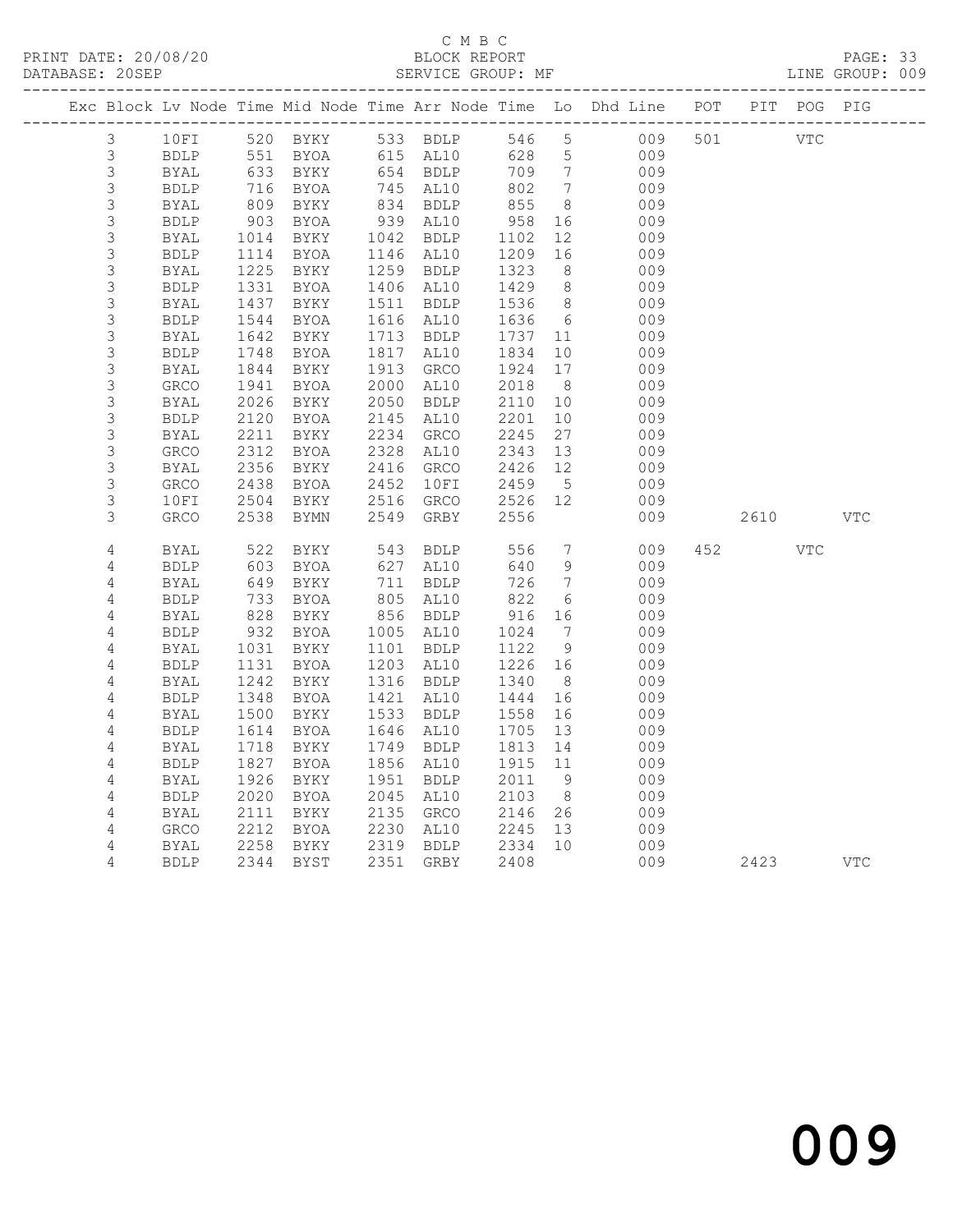### C M B C DATABASE: 20SEP SERVICE GROUP: MF LINE GROUP: 009

|             |              |                  |                   |      |                      |                   |                              | Exc Block Lv Node Time Mid Node Time Arr Node Time Lo Dhd Line POT PIT POG PIG |      |            |            |
|-------------|--------------|------------------|-------------------|------|----------------------|-------------------|------------------------------|--------------------------------------------------------------------------------|------|------------|------------|
| 5           |              |                  |                   |      |                      |                   |                              | BYAL 543 BYKY 604 BDLP 617 6 009 509 VTC                                       |      |            |            |
| 5           | <b>BDLP</b>  |                  | 623 BYOA 647 AL10 |      |                      |                   |                              | 700 12 009                                                                     |      |            |            |
| 5           | BYAL         | 712              | BYKY              |      | 735 BDLP<br>832 10FI | 752               | $6\overline{6}$              | 009                                                                            |      |            |            |
| $\mathsf S$ | <b>BDLP</b>  | 758              | BYOA              |      |                      | 841               | 5 <sup>5</sup>               | 009                                                                            |      |            |            |
| 5           | 10FI         | 846              | BYKY              |      | 903 GRCO             | 915               | $7\phantom{.0}\phantom{.0}7$ | 009                                                                            |      |            |            |
| 5           | GRCO         | 922<br>1001      | BYOA              | 945  | 10FI                 | 954               | $\overline{7}$               | 009                                                                            |      |            |            |
| $\mathsf S$ | 10FI         |                  | BYKY              |      | 1018 GRCO            | 1030              | 10                           | 009                                                                            |      |            |            |
| 5           | <b>GRCO</b>  | 1040             | BYOA              | 1104 | 10FI                 | 1112              | 12                           | 009                                                                            |      |            |            |
| 5           | 10FI         | 1124             | BYKY              | 1143 | GRCO                 | 1155              | 10                           | 009                                                                            |      |            |            |
| 5           | GRCO         | 1205             | BYOA              | 1230 | 10FI                 | 1238              | 10                           | 009                                                                            |      |            |            |
| 5           | 10FI         | 1248             | BYKY              |      | 1308 GRCO            | 1320              | 10                           | 009                                                                            |      |            |            |
| 5           | GRCO         | 1330             | BYOA              |      | 1357 10FI            | 1405              | 16                           | 009                                                                            |      |            |            |
| 5           | 10FI         | 1421             | BYKY              |      | 1441 GRCO            | 1453 14           |                              | 009                                                                            |      |            |            |
| 5           | GRCO         | 1507             | BYOA              | 1531 | 10FI                 | 1539              | 9                            | 009                                                                            |      |            |            |
| 5           | 10FI         | 1548             | BYKY              | 1607 | GRCO                 | 1619              | 8 <sup>8</sup>               | 009                                                                            |      |            |            |
| 5           | GRCO         | 1627             | BYOA              | 1651 | 10FI                 | 1659 11           |                              | 009                                                                            |      |            |            |
| 5           | 10FI         | 1710             | BYKY              |      | 1729 BDLP            | 1753              | 14                           | 009                                                                            |      |            |            |
| $\mathsf S$ | <b>BDLP</b>  | 1807             | BYOA              |      | 1836 AL10            | 1855              | 15                           | 009                                                                            |      |            |            |
| 5           | BYAL         | 1910             | BYKY              |      | 1937 GRCO            | 1948              | 23                           | 009                                                                            |      |            |            |
| 5           | GRCO         | 2011             | BYOA              |      | 2030 AL10            | 2048              | 8 <sup>8</sup>               | 009                                                                            |      |            |            |
| 5           | BYAL         | 2056             | BYKY              |      | 2120 BDLP            | 2138 14           |                              | 009                                                                            |      |            |            |
| 5           | <b>BDLP</b>  | 2152             | BYOA              | 2215 | AL10                 | 2230              | 11                           | 009                                                                            |      |            |            |
| 5           | BYAL         | 2241             | BYKY              |      | 2304 GRCO            | 2315              | 27                           | 009                                                                            |      |            |            |
| 5           | ${\tt GRCO}$ | 2342             | BYOA              |      | 2358 AL10            | 2413 13           |                              | 009                                                                            |      |            |            |
| 5           | BYAL         | 2426             | BYKY 2446 GRCO    |      |                      | 2456 14           |                              | 009                                                                            |      |            |            |
| 5           | GRCO         | 2510             | BYMN              |      | 2521 GRBY            | 2528              |                              | 009                                                                            | 2543 |            | <b>VTC</b> |
| $\epsilon$  | 10FI         | 601              | BYKY              |      | 614 BDLP             | 627 6             |                              | 009                                                                            | 542  | <b>VTC</b> |            |
| 6           | <b>BDLP</b>  |                  | BYOA              |      |                      | 710 11            |                              | 009                                                                            |      |            |            |
| 6           | <b>BYAL</b>  | $\frac{62}{721}$ | BYKY              |      | 657 AL10<br>745 BDLP | 710<br>804        | 8 <sup>8</sup>               | 009                                                                            |      |            |            |
| 6           | <b>BDLP</b>  | 812              | BYOA              |      | 848 AL10             | 906               | 18                           | 009                                                                            |      |            |            |
| 6           | <b>BYAL</b>  | 924              | BYKY              |      | 952 BDLP             | 1012              | 10                           | 009                                                                            |      |            |            |
| 6           | <b>BDLP</b>  | 1022             | BYOA              |      | 1055 AL10            | 1114 7            |                              | 009                                                                            |      |            |            |
| 6           | BYAL         | 1121             | BYKY              |      | 1152 BDLP            | 1213              | 9                            | 009                                                                            |      |            |            |
| 6           | <b>BDLP</b>  | 1222             | BYOA              |      | 1255 AL10            | 1318              | 16                           | 009                                                                            |      |            |            |
| 6           | BYAL         | 1334             | BYKY              |      | 1408 BDLP            | 1432              | 11                           | 009                                                                            |      |            |            |
| 6           | <b>BDLP</b>  | 1443             | BYOA              |      | 1515 AL10            | 1535 13           |                              | 009                                                                            |      |            |            |
| 6           | BYAL         | 1548             | BYKY              |      | 1619 BDLP            | 1643              | 6                            | 009                                                                            |      |            |            |
| 6           | <b>BDLP</b>  |                  | BYOA              |      | 1721 10FI            |                   | 8 <sup>1</sup>               | 009                                                                            |      |            |            |
| 6           | 10FI         | $1645$<br>$1736$ | BYKY              |      | 1755 BDLP            | 1728 8<br>1819 13 |                              | 009                                                                            |      |            |            |
| 6           | <b>BDLP</b>  | 1832             |                   |      | GRBY                 | 1906              |                              | 009                                                                            | 1925 |            | VTC        |
|             |              |                  |                   |      |                      |                   |                              |                                                                                |      |            |            |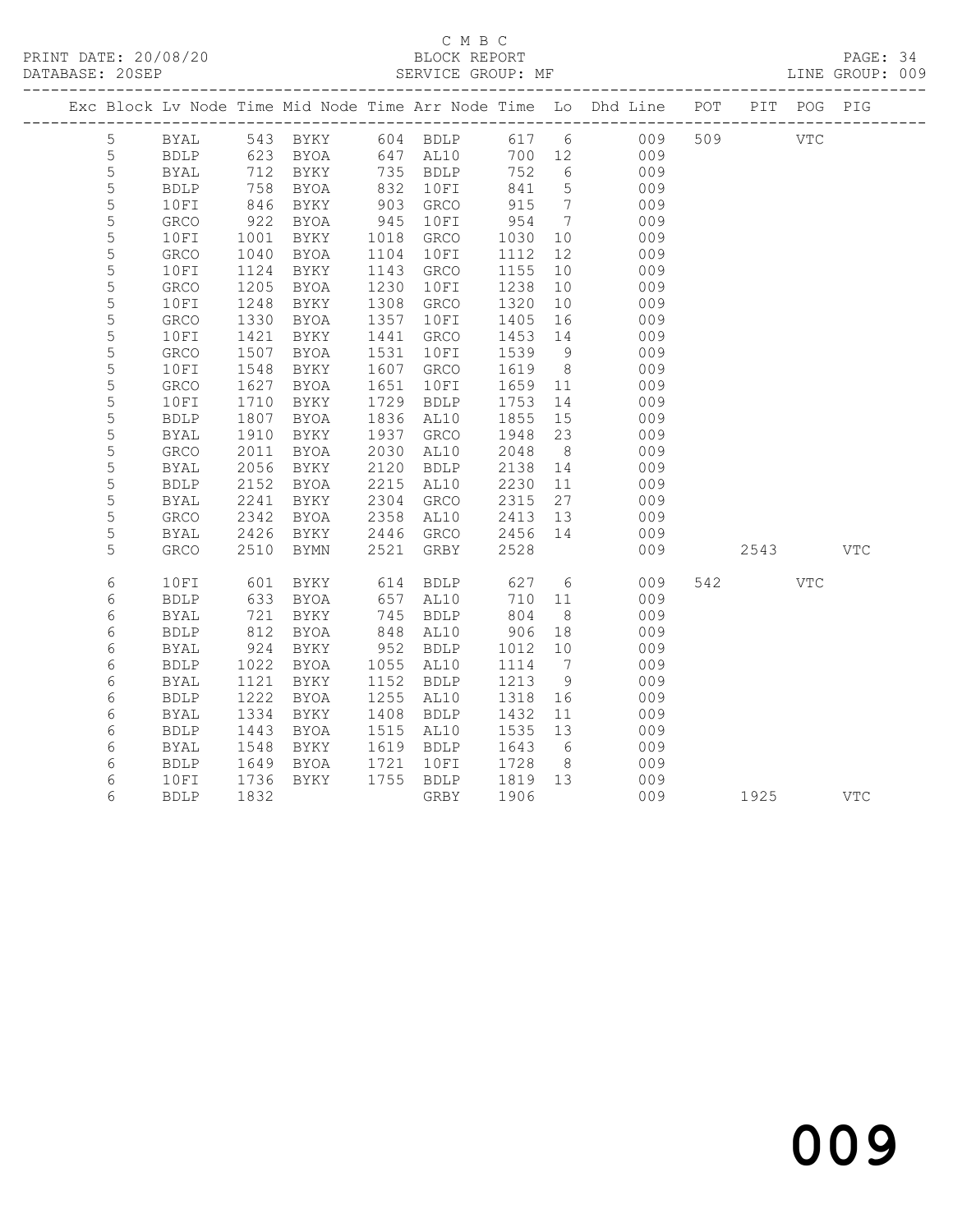### C M B C DATABASE: 20SEP SERVICE GROUP: MF LINE GROUP: 009

|  |                                    |                     |              |                   |              |              |              |                              | Exc Block Lv Node Time Mid Node Time Arr Node Time Lo Dhd Line POT |     |      | PIT POG PIG |            |
|--|------------------------------------|---------------------|--------------|-------------------|--------------|--------------|--------------|------------------------------|--------------------------------------------------------------------|-----|------|-------------|------------|
|  | $7\phantom{.}$                     | 10FI                |              | 632 BYKY 646 GRCO |              |              | 654          | $5\overline{)}$              | 009                                                                | 612 |      | <b>VTC</b>  |            |
|  | $\overline{7}$                     | GRCO                | 659          | BYOA              | 719          | 10FI         | 726          | 9                            | 009                                                                |     |      |             |            |
|  | $\boldsymbol{7}$                   | 10FI                | 735          | BYKY              |              | 751 BDLP     | 810          | 8 <sup>8</sup>               | 009                                                                |     |      |             |            |
|  | $\boldsymbol{7}$                   | <b>BDLP</b>         | 818          | BYOA              | 854          | 10FI         | 903          | 8                            | 009                                                                |     |      |             |            |
|  | $\boldsymbol{7}$                   | 10FI                | 911          | BYKY              | 928          | <b>GRCO</b>  | 940          | - 9                          | 009                                                                |     |      |             |            |
|  | $\overline{7}$                     | <b>GRCO</b>         | 949          | BYOA              | 1013         | 10FI         | 1021         | 12                           | 009                                                                |     |      |             |            |
|  | $\boldsymbol{7}$                   | 10FI                | 1033         | BYKY              | 1052         | GRCO         | 1104         | 10                           | 009                                                                |     |      |             |            |
|  | 7                                  | GRCO                | 1114         | BYOA              | 1138         | 10FI         | 1146         | 12                           | 009                                                                |     |      |             |            |
|  | $\boldsymbol{7}$                   | 10FI                | 1158         | BYKY              | 1218         | <b>GRCO</b>  | 1230         | - 9                          | 009                                                                |     |      |             |            |
|  | $\boldsymbol{7}$<br>$\overline{7}$ | GRCO                | 1239         | BYOA              | 1304         | 10FI         | 1312         | 9                            | 009                                                                |     |      |             |            |
|  | $\boldsymbol{7}$                   | 10FI                | 1321<br>1404 | BYKY<br>BYOA      | 1341<br>1429 | GRCO<br>10FI | 1353<br>1437 | 11                           | 009<br>009                                                         |     |      |             |            |
|  | $\overline{7}$                     | <b>GRCO</b><br>10FI | 1445         | BYKY              | 1505         | GRCO         | 1517         | 8 <sup>8</sup><br>10         | 009                                                                |     |      |             |            |
|  | $\boldsymbol{7}$                   | GRCO                | 1527         | BYOA              | 1551         | 10FI         | 1559         | $5^{\circ}$                  | 009                                                                |     |      |             |            |
|  | 7                                  | 10FI                | 1604         | BYKY              | 1623         | <b>BDLP</b>  | 1647         | $\overline{7}$               | 009                                                                |     |      |             |            |
|  | $\boldsymbol{7}$                   | <b>BDLP</b>         | 1654         | BYOA              | 1726         | AL10         | 1745         | 12                           | 009                                                                |     |      |             |            |
|  | $\overline{7}$                     | BYAL                | 1757         | BYKY              | 1827         | BDLP         | 1849         | 16                           | 009                                                                |     |      |             |            |
|  | $\boldsymbol{7}$                   | <b>BDLP</b>         | 1905         |                   |              | GRBY         | 1935         |                              | 009                                                                |     | 1953 |             | <b>VTC</b> |
|  |                                    |                     |              |                   |              |              |              |                              |                                                                    |     |      |             |            |
|  | $\,8\,$                            | 10FI                | 654          | BYKY              | 708          | GRCO         | 716          | $5\phantom{.0}$              | 009                                                                | 634 |      | <b>VTC</b>  |            |
|  | $\,8\,$                            | GRCO                | 721          | BYOA              | 742          | 10FI         | 749          | $5\overline{)}$              | 009                                                                |     |      |             |            |
|  | $\,8\,$                            | 10FI                | 754          | BYKY              | 810          | <b>BDLP</b>  | 831          | 5                            | 009                                                                |     |      |             |            |
|  | $\,8\,$                            | <b>BDLP</b>         | 836          | BYOA              | 912          | 10FI         | 921          | - 6                          | 009                                                                |     |      |             |            |
|  | $\,8\,$                            | 10FI                | 927          | BYKY              | 944          | <b>GRCO</b>  | 956          | 10                           | 009                                                                |     |      |             |            |
|  | $\,8\,$                            | <b>GRCO</b>         | 1006         | BYOA              | 1030         | 10FI         | 1038         | 12                           | 009                                                                |     |      |             |            |
|  | $\,8\,$                            | 10FI                | 1050         | BYKY              | 1109         | GRCO         | 1121         | 10                           | 009                                                                |     |      |             |            |
|  | $\,8\,$                            | <b>GRCO</b>         | 1131         | BYOA              | 1155         | 10FI         | 1203         | 12                           | 009                                                                |     |      |             |            |
|  | $\,8\,$                            | 10FI                | 1215         | BYKY              | 1235         | GRCO         | 1247         | 9                            | 009                                                                |     |      |             |            |
|  | $\,8\,$                            | <b>GRCO</b>         | 1256         | <b>BYOA</b>       | 1321         | 10FI         | 1329         | 11                           | 009                                                                |     |      |             |            |
|  | $\,8\,$                            | 10FI                | 1340         | BYKY              | 1400         | GRCO         | 1412         | $\overline{7}$               | 009                                                                |     |      |             |            |
|  | $\,8\,$                            | <b>GRCO</b>         | 1419         | BYOA              | 1444         | 10FI         | 1452         | $7\phantom{.0}\phantom{.0}7$ | 009                                                                |     |      |             |            |
|  | $\,8\,$                            | 10FI                | 1459         | BYKY              | 1519         | <b>BDLP</b>  | 1544         | 10                           | 009                                                                |     |      |             |            |
|  | $\,8\,$                            | <b>BDLP</b>         | 1554         | BYOA              | 1626         | AL10         | 1646         | 6                            | 009                                                                |     |      |             |            |
|  | $\,8\,$                            | <b>BYAL</b>         | 1652         | BYKY              | 1723         | <b>BDLP</b>  | 1747         | 10 <sup>°</sup>              | 009                                                                |     |      |             |            |
|  | $\,8\,$                            | <b>BDLP</b>         | 1757         | BYOA              | 1826         | AL10         | 1845         | 10                           | 009                                                                |     |      |             |            |
|  | $\,8\,$                            | BYAL                | 1855         | BYKY              | 1922         | <b>BDLP</b>  | 1942         | 8                            | 009                                                                |     |      |             |            |
|  | 8                                  | <b>BDLP</b>         | 1950         | BYOA              | 2015         | AL10         | 2033         | 8                            | 009                                                                |     |      |             |            |
|  | $\,8\,$                            | <b>BYAL</b>         | 2041         | BYKY              | 2105         | GRCO         | 2116         | 25                           | 009                                                                |     |      |             |            |
|  | $\,8\,$                            | ${\tt GRCO}$        | 2141         | BYOA              | 2200         | AL10         | 2216         | 10                           | 009                                                                |     |      |             |            |
|  | $\,8\,$                            | BYAL                | 2226         | BYKY              | 2249         | <b>BDLP</b>  | 2307         | 16                           | 009                                                                |     |      |             |            |
|  | 8                                  | <b>BDLP</b>         | 2323         | BYOA              | 2343         | AL10         | 2358         | 13                           | 009                                                                |     |      |             |            |
|  | $\,8\,$                            | <b>BYAL</b>         | 2411         | BYKY              | 2431         | <b>BDLP</b>  | 2446         | $5\overline{)}$              | 009                                                                |     |      |             |            |
|  | $\,8\,$                            | <b>BDLP</b>         | 2451         | BYOA              | 2509         | 10FI         | 2515         | $5\phantom{.0}$              | 009                                                                |     |      |             |            |
|  | 8                                  | 10FI                | 2520         | BYKY              | 2532         | BDLP         | 2547         | 5                            | 009                                                                |     |      |             |            |
|  | 8                                  | <b>BDLP</b>         | 2552         | BYST              | 2559         | GRBY         | 2612         |                              | 009                                                                |     | 2626 |             | <b>VTC</b> |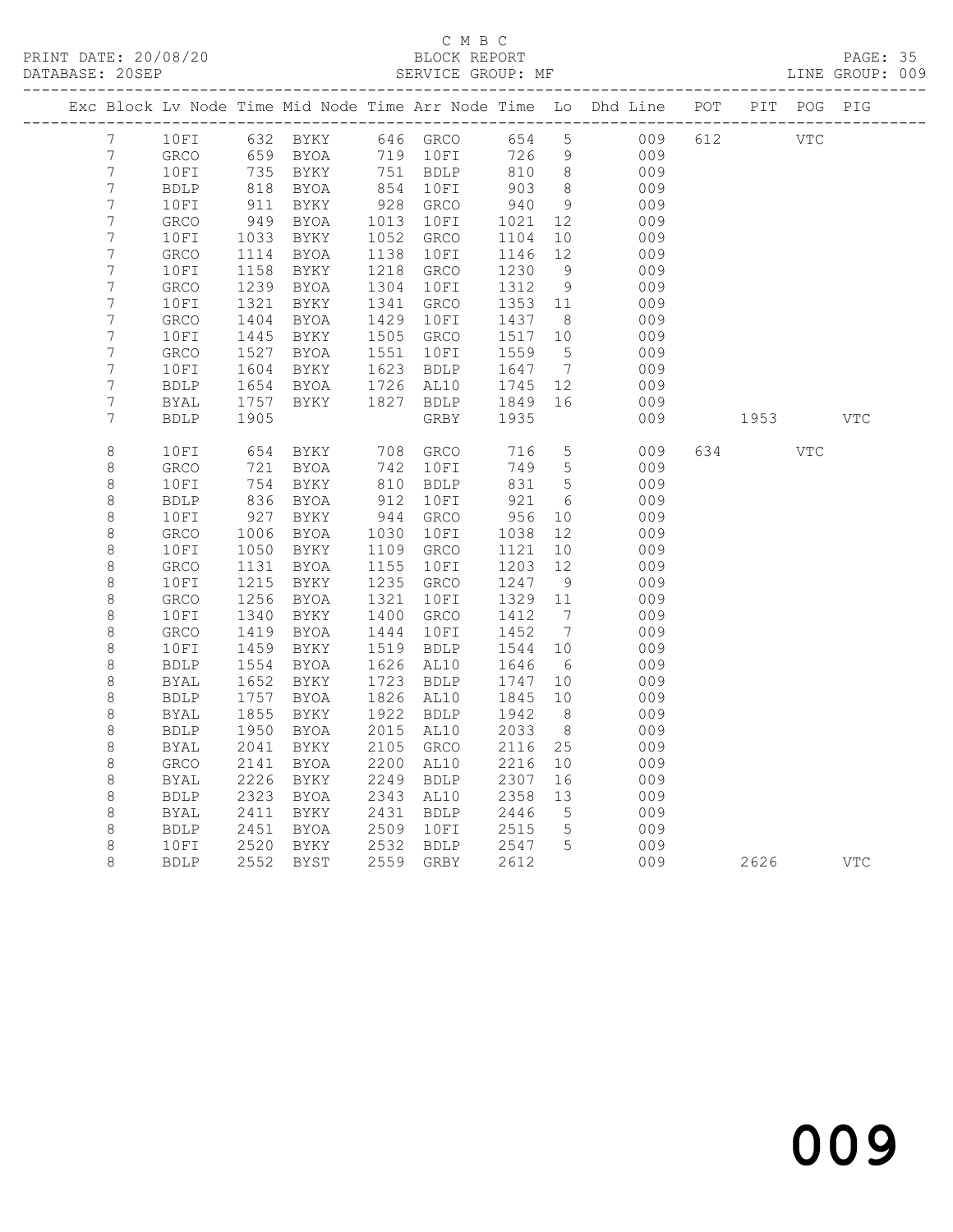### C M B C DATABASE: 20SEP SERVICE GROUP: MF LINE GROUP: 009

|              |             |                  |                                |                        |                    |                 | Exc Block Lv Node Time Mid Node Time Arr Node Time Lo Dhd Line POT PIT POG PIG |     |            |            |            |
|--------------|-------------|------------------|--------------------------------|------------------------|--------------------|-----------------|--------------------------------------------------------------------------------|-----|------------|------------|------------|
| 9            | BYAL        |                  | 655 BYKY                       | 717 BDLP               | 734 5              |                 | 009                                                                            | 617 | <b>VTC</b> |            |            |
| 9            | BDLP        |                  | 739 BYOA                       | 811 10FI               | 818 5              |                 | 009                                                                            |     |            |            |            |
| $\mathsf 9$  | 10FI        |                  | 823 BYKY<br>857 BYOA           | 839 GRCO<br>920 10FI   | 851 6<br>929 14    |                 | 009                                                                            |     |            |            |            |
| $\mathsf{S}$ | <b>GRCO</b> |                  |                                |                        |                    |                 | 009                                                                            |     |            |            |            |
| $\mathsf 9$  | 10FI        | 943<br>1023      | BYKY                           | 1000 GRCO              | 1012<br>1055       | 11              | 009                                                                            |     |            |            |            |
| $\mathsf 9$  | GRCO        |                  | BYOA                           | 1047 10FI              |                    | 12              | 009                                                                            |     |            |            |            |
| $\mathsf 9$  | 10FI        | 1107             | BYKY                           | 1126 GRCO              | 1138               | 10              | 009                                                                            |     |            |            |            |
| $\mathsf 9$  | GRCO        | 1148             | BYOA                           | 1213 10FI              | 1221               | 10              | 009                                                                            |     |            |            |            |
| 9            | 10FI        | 1231             | BYKY                           | 1251 GRCO              | 1303               | 11              | 009                                                                            |     |            |            |            |
| 9            | GRCO        | 1314             | BYOA                           | 1339 10FI              | 1347               | 9               | 009                                                                            |     |            |            |            |
| 9            | 10FI        | 1356             | BYKY                           | 1416 GRCO              | 1428               | 16              | 009                                                                            |     |            |            |            |
| 9            | <b>GRCO</b> | 1444             | BYOA                           | 1509 10FI              | 1517               | 12              | 009                                                                            |     |            |            |            |
| 9            | 10FI        | 1529<br>1607     | BYKY                           | 1548 GRCO              | 1600               | $\overline{7}$  | 009                                                                            |     |            |            |            |
| 9            | GRCO        | 1607             | BYOA                           | 1631 10FI              | 1639 10            |                 | 009                                                                            |     |            |            |            |
| $\mathsf 9$  | 10FI        | 1649             | BYKY                           | 1708 BDLP              | 1732               | 10              | 009                                                                            |     |            |            |            |
| 9            | <b>BDLP</b> | 1742             |                                | GRBY                   | 1816               |                 | 009                                                                            |     | 1840       |            | <b>VTC</b> |
| 10           | 10FI        | 716              | BYKY                           | 730 BDLP               | 747                | $5\overline{)}$ | 009                                                                            | 654 |            | <b>VTC</b> |            |
| 10           | <b>BDLP</b> |                  | BYOA                           | 826 AL10               | 844 10             |                 | 009                                                                            |     |            |            |            |
| $10$         | <b>BYAL</b> | $\frac{7}{854}$  | BYKY                           | 922 BDLP               | 942                | $\overline{7}$  | 009                                                                            |     |            |            |            |
| $10$         | <b>BDLP</b> | 949              | BYOA                           | 1022 AL10              | 1041               | $6\overline{6}$ | 009                                                                            |     |            |            |            |
| $10$         | <b>BYAL</b> | 1047             | BYKY                           | 1118 BDLP              | 1139               | 9               | 009                                                                            |     |            |            |            |
| $10$         | BDLP        | 1148<br>1259     | BYOA                           | 1221 AL10              | 1244 15            |                 | 009                                                                            |     |            |            |            |
| 10           | BYAL        |                  | BYKY                           | 1333 BDLP              | 1357               | $\overline{7}$  | 009                                                                            |     |            |            |            |
| $10$         | BDLP        | 1404             | BYOA                           | 1437 AL10              | 1500               | 10              | 009                                                                            |     |            |            |            |
| $10$         | BYAL        | 1510             | BYKY                           | 1543 BDLP              | 1608               | 16              | 009                                                                            |     |            |            |            |
| 10           | BDLP        |                  | 1624 BYOA                      | 1656 AL10              | 1715               | 16              | 009                                                                            |     |            |            |            |
| 10           | BYAL        |                  | BYKY<br>1731 BYKY<br>1837 BYOA | 1802 BDLP              | 1826               | 11              | 009                                                                            |     |            |            |            |
| 10           | <b>BDLP</b> |                  |                                | 1906 AL10              | 1925               | 16              | 009                                                                            |     |            |            |            |
| 10           | BYAL        | 1941             | BYKY                           | 2006 GRCO              | 2017               | 24              | 009                                                                            |     |            |            |            |
| $10$         | GRCO        | 2041             | BYOA                           | 2100 AL10              | 2118               | 8 <sup>8</sup>  | 009                                                                            |     |            |            |            |
| 10           | BYAL        | 2126             | BYKY                           | 2150 BDLP<br>2245 AL10 | 2208 14<br>2300 11 |                 | 009                                                                            |     |            |            |            |
| 10           | <b>BDLP</b> | 2222             | <b>BYOA</b>                    |                        |                    |                 | 009                                                                            |     |            |            |            |
| 10           | <b>BYAL</b> | 2311             | BYKY                           | 2332 BDLP              | 2347               | $\overline{7}$  | 009                                                                            |     |            |            |            |
| 10           | <b>BDLP</b> | 2354             | BYOA                           | 2412 AL10              | 2427               |                 | 009                                                                            |     | 2446       |            | <b>VTC</b> |
| 11           | 10FI        | 725              | BYKY                           | 739 BDLP               | 756                | $7\overline{ }$ | 009                                                                            | 703 |            | VTC        |            |
| 11           | <b>BDLP</b> | 803<br>908       | BYOA                           | 837 AL10<br>936 BDLP   | 855 13             |                 | 009                                                                            |     |            |            |            |
| 11           | BYAL        |                  | BYKY                           |                        | 956                | 9               | 009                                                                            |     |            |            |            |
| 11           | <b>BDLP</b> | 1005             | BYOA                           | 1038 AL10              | 1057               | $\overline{7}$  | 009                                                                            |     |            |            |            |
| 11           | BYAL        | $1005$<br>$1104$ | BYKY                           | 1135 BDLP              | 1156               | 9               | 009                                                                            |     |            |            |            |
| 11           | <b>BDLP</b> |                  | BYOA                           | 1238 AL10              | 1301               | 16              | 009                                                                            |     |            |            |            |
| 11           | BYAL        | 1205<br>1317     | BYKY                           | 1351 BDLP              | 1301<br>1415       | 15              | 009                                                                            |     |            |            |            |
| 11           | BDLP        | 1430<br>1532     | BYOA                           | 1503 AL10              |                    |                 | 009                                                                            |     |            |            |            |
| 11           | BYAL        |                  | BYKY                           | 1603 BDLP              | 1525 7<br>1628 11  |                 | 009                                                                            |     |            |            |            |
| 11           | <b>BDLP</b> | 1639             |                                | GRBY                   | 1713               |                 | 009                                                                            |     | 1737       |            | <b>VTC</b> |
|              |             |                  |                                |                        |                    |                 |                                                                                |     |            |            |            |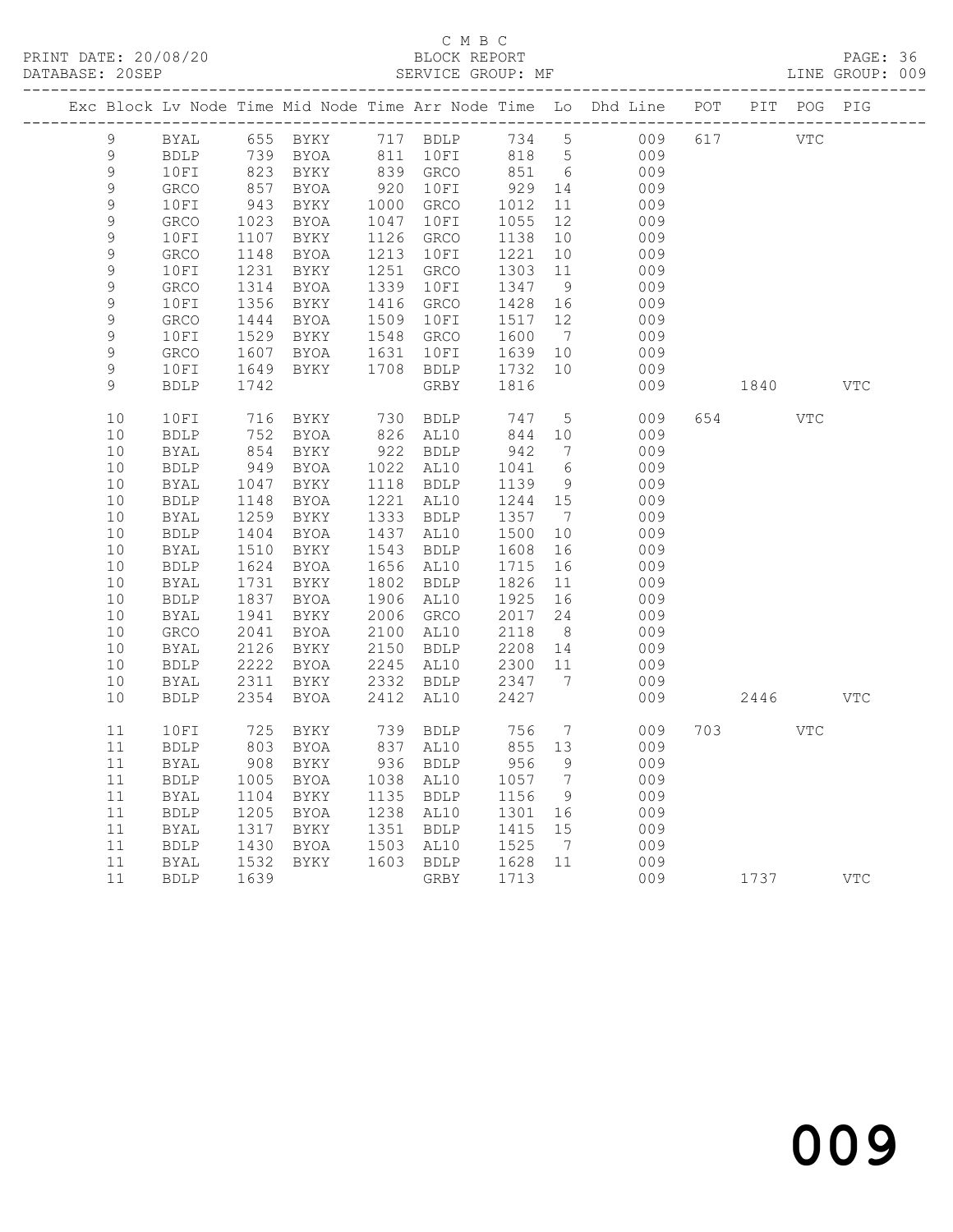#### C M B C DATABASE: 20SEP SERVICE GROUP: MF LINE GROUP: 009

|    |              |      |                              |      |                     |         |                 | Exc Block Lv Node Time Mid Node Time Arr Node Time Lo Dhd Line POT |     |            | PIT POG PIG |            |
|----|--------------|------|------------------------------|------|---------------------|---------|-----------------|--------------------------------------------------------------------|-----|------------|-------------|------------|
| 12 |              |      | 10FI 727 BYKY 743 BDLP 802 5 |      |                     |         |                 | 009                                                                |     | 705 VTC    |             |            |
| 12 | BDLP         | 807  |                              |      | BYOA 843 10FI 852 7 |         |                 | 009                                                                |     |            |             |            |
| 12 | 10FI         | 859  | BYKY                         |      | 916 GRCO            | 928 7   |                 | 009                                                                |     |            |             |            |
| 12 | GRCO         | 935  | BYOA                         |      | 958 10FI            | 1007 9  |                 | 009                                                                |     |            |             |            |
| 12 | 10FI         | 1016 | BYKY                         |      | 1033 GRCO           | 1045    | 12              | 009                                                                |     |            |             |            |
| 12 | GRCO         | 1057 | BYOA                         | 1121 | 10FI                | 1129    | 12              | 009                                                                |     |            |             |            |
| 12 | 10FI         | 1141 | BYKY                         |      | 1200 GRCO           | 1212    | 10              | 009                                                                |     |            |             |            |
| 12 | GRCO         | 1222 | BYOA                         | 1247 | 10FI                | 1255 10 |                 | 009                                                                |     |            |             |            |
|    |              |      |                              |      |                     |         |                 |                                                                    |     |            |             |            |
| 12 | 10FI         | 1305 | BYKY                         | 1325 | GRCO                | 1337    | 10              | 009                                                                |     |            |             |            |
| 12 | GRCO         | 1347 | BYOA                         | 1412 | 10FI                | 1420    | 13              | 009                                                                |     |            |             |            |
| 12 | 10FI         | 1433 | BYKY                         |      | 1453 GRCO           | 1505 12 |                 | 009                                                                |     |            |             |            |
| 12 | GRCO         | 1517 | BYOA                         | 1541 | 10FI                | 1549 7  |                 | 009                                                                |     |            |             |            |
| 12 | 10FI         | 1556 | BYKY                         |      | 1615 GRCO           | 1627 10 |                 | 009                                                                |     |            |             |            |
| 12 | GRCO         | 1637 | BYOA                         |      | 1701 10FI           | 1709 14 |                 | 009                                                                |     |            |             |            |
| 12 | 10FI         | 1723 | BYKY                         |      | 1742 BDLP 1806 11   |         |                 | 009                                                                |     |            |             |            |
| 12 | <b>BDLP</b>  | 1817 | BYOA                         |      | 1846 AL10           | 1905    |                 | 009                                                                |     | 1926 1990  |             | <b>VTC</b> |
|    |              |      |                              |      |                     |         |                 |                                                                    |     |            |             |            |
| 20 | 10FI         | 541  |                              |      | BYKY 554 BDLP       |         |                 | 607 6<br>009                                                       |     | 522 VTC    |             |            |
| 20 | BDLP         | 613  | BYOA                         |      | 637 AL10            |         | 650 14          | 009                                                                |     |            |             |            |
| 20 | BYAL         | 704  | BYKY                         |      | 726 BDLP            | 743     | $6\overline{6}$ | 009                                                                |     |            |             |            |
| 20 | <b>BDLP</b>  | 749  | BYOA                         | 821  | 10FI                | 828     | $5\overline{)}$ | 009                                                                |     |            |             |            |
| 20 | 10FI         | 833  | BYKY                         |      | 850 GRCO            | 902     | $7\phantom{0}$  | 009                                                                |     |            |             |            |
| 20 | GRCO         | 909  | BYMN                         |      | 921 GRBY            | 934     |                 | 009                                                                |     | 953        |             | <b>VTC</b> |
|    |              |      |                              |      |                     |         |                 |                                                                    |     |            |             |            |
| 21 | 10FI         | 630  | BYKY                         |      | 643 BDLP            |         | 658 10          | 009                                                                |     | 610 VTC    |             |            |
| 21 | <b>BDLP</b>  |      | 708 BYOA                     |      | 735 AL10            |         | 750 7           | 009                                                                |     |            |             |            |
| 21 | BYAL         | 757  | BYKY                         |      | 822 BDLP            | 843     | $\overline{7}$  | 009                                                                |     |            |             |            |
| 21 | BDLP         | 850  | BYOA                         |      | 926 AL10            | 945     |                 | 009                                                                |     | 1012 VTC   |             |            |
|    |              |      |                              |      |                     |         |                 |                                                                    |     |            |             |            |
| 22 | BYAL         | 638  | BYKY                         |      | 700 BDLP            |         |                 | 715 10<br>009                                                      |     | 600 VTC    |             |            |
| 22 | ${\tt BDLP}$ | 725  | <b>BYOA</b>                  |      | 754 AL10            | 811 6   |                 | 009                                                                |     |            |             |            |
| 22 | <b>BYAL</b>  | 817  | BYKY                         |      | 845 BDLP 905 14     |         |                 | 009                                                                |     |            |             |            |
| 22 | <b>BDLP</b>  | 919  | BYOA                         |      | 952 AL10            | 1011    |                 | 009                                                                |     | 1038       |             | <b>VTC</b> |
|    |              |      |                              |      |                     |         |                 |                                                                    |     |            |             |            |
| 23 | 10FI         | 642  | BYKY                         |      | 656 GRCO            |         |                 | 704 6<br>009                                                       |     | 622 VTC    |             |            |
| 23 | GRCO         |      | 710 BYOA                     |      | 730 10FI            | 737     | $5\overline{)}$ | 009                                                                |     |            |             |            |
| 23 | 10FI         | 742  | BYKY                         |      | 758 BDLP            | 819     | $5\overline{)}$ | 009                                                                |     |            |             |            |
| 23 | <b>BDLP</b>  |      | 824 BYOA                     |      | 901 AL10            | 919     |                 | 009                                                                |     | 946        |             | <b>VTC</b> |
|    |              |      |                              |      |                     |         |                 |                                                                    |     |            |             |            |
|    |              |      | 24 10FI 651 BYKY 705 BDLP    |      |                     |         |                 | 720 8 009 631 VTC                                                  |     |            |             |            |
| 24 | <b>BDLP</b>  | 728  | BYOA                         | 800  | 10FI                | 807     | - 6             | 009                                                                |     |            |             |            |
| 24 |              | 813  |                              |      | 829 BDLP            | 850     | 19              | 009                                                                |     |            |             |            |
| 24 | 10FI         | 909  | BYKY                         |      |                     | 944     |                 |                                                                    |     |            |             | <b>VTC</b> |
|    | <b>BDLP</b>  |      |                              |      | GRBY                |         |                 | 009                                                                |     | 1003       |             |            |
| 25 | 10FI         | 700  | BYKY                         | 714  | GRCO                | 722     | 6               | 009                                                                | 640 | VTC        |             |            |
| 25 | GRCO         | 728  | BYOA                         | 749  | 10FI                | 756     | 5               | 009                                                                |     |            |             |            |
| 25 | 10FI         | 801  |                              |      | 817 BDLP            | 838     | 8               | 009                                                                |     |            |             |            |
| 25 | <b>BDLP</b>  | 846  | BYKY                         |      |                     | 924     |                 |                                                                    |     | 943        |             | <b>VTC</b> |
|    |              |      |                              |      | GRBY                |         |                 | 009                                                                |     |            |             |            |
| 26 | 10FI         | 707  | BYKY                         |      | 721 BDLP            | 738     | 6               | 009                                                                | 645 | <b>VTC</b> |             |            |
| 26 | <b>BDLP</b>  | 744  | BYOA                         |      | 816 AL10            | 833     | 8               | 009                                                                |     |            |             |            |
| 26 | BYAL         | 841  | <b>BYKY</b>                  |      | 909 BDLP            | 929     | 7               | 009                                                                |     |            |             |            |
| 26 | <b>BDLP</b>  | 936  |                              |      | GRBY                | 1011    |                 | 009                                                                |     | 1030       |             | <b>VTC</b> |
|    |              |      |                              |      |                     |         |                 |                                                                    |     |            |             |            |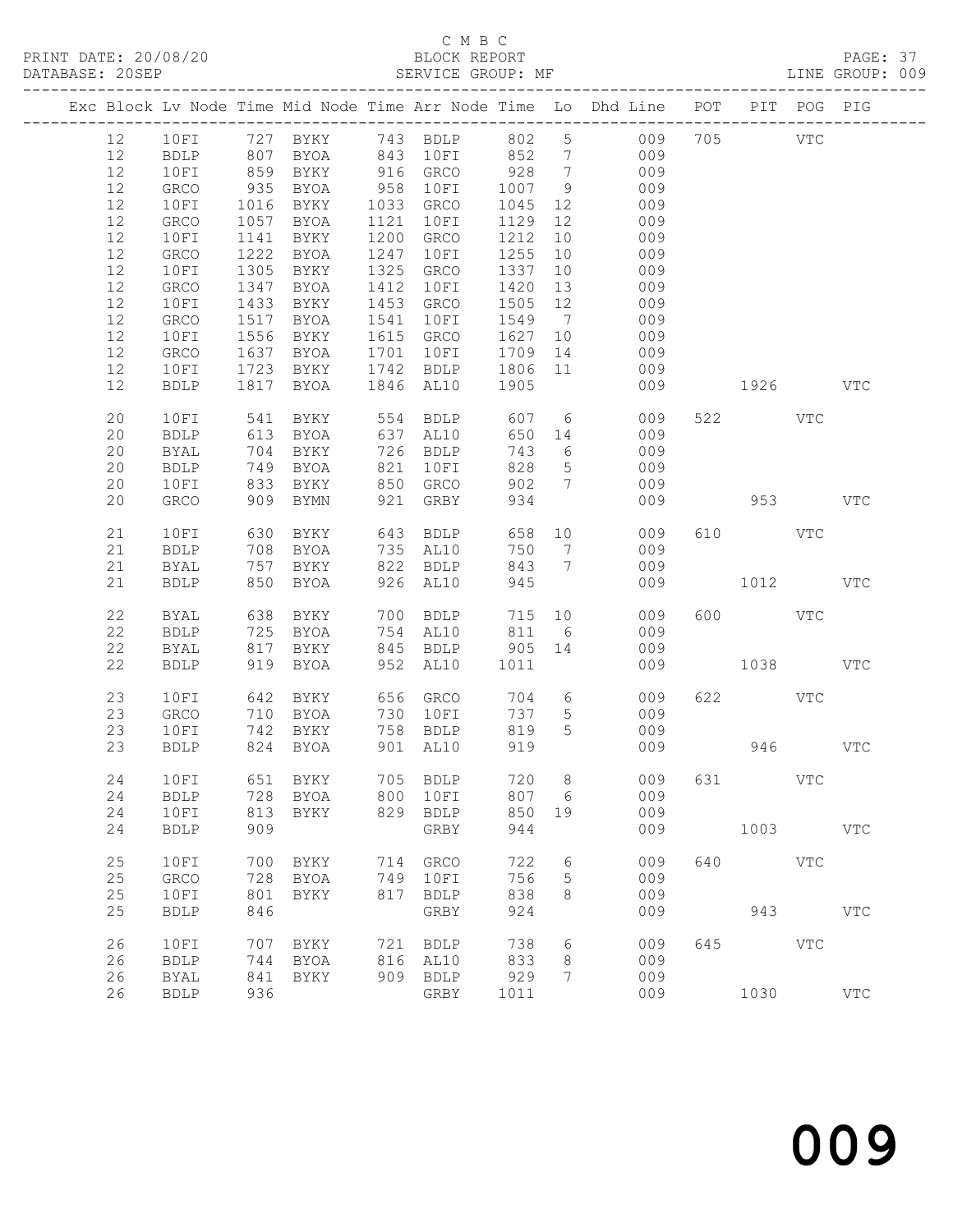#### C M B C<br>BLOCK REPORT

| DATABASE: 20SEP |    |             |              |                        |      | SERVICE GROUP: MF                                          |         |                |                                                                                |              |             |            | LINE GROUP: 009 |
|-----------------|----|-------------|--------------|------------------------|------|------------------------------------------------------------|---------|----------------|--------------------------------------------------------------------------------|--------------|-------------|------------|-----------------|
|                 |    |             |              |                        |      |                                                            |         |                | Exc Block Lv Node Time Mid Node Time Arr Node Time Lo Dhd Line POT PIT POG PIG |              |             |            |                 |
|                 | 30 |             |              |                        |      |                                                            |         |                | BYAL 1138 BYKY 1209 BDLP 1230 9 009 1059 VTC                                   |              |             |            |                 |
|                 | 30 | <b>BDLP</b> |              |                        |      |                                                            |         |                | 1239 BYOA 1312 AL10 1335 13 009                                                |              |             |            |                 |
|                 | 30 | BYAL        |              |                        |      |                                                            |         |                |                                                                                |              |             |            |                 |
|                 |    |             | 1348         |                        |      |                                                            |         |                | BYKY 1422 BDLP 1447 7 009<br>BYOA 1526 AL10 1546 10 009                        |              |             |            |                 |
|                 | 30 | <b>BDLP</b> | 1454<br>1556 |                        |      |                                                            |         |                | BYOA 1526 AL10 1546 10 009<br>BYKY 1627 BDLP 1651 9 009                        |              |             |            |                 |
|                 | 30 | BYAL        |              |                        |      |                                                            |         |                |                                                                                |              |             |            |                 |
|                 | 30 | BDLP        | 1700         |                        |      | BYOA 1732 10FI 1739 10                                     |         |                | 009                                                                            |              |             |            |                 |
|                 | 30 | 10FI        | 1749         |                        |      |                                                            |         |                | BYKY 1808 BDLP 1832 10 009                                                     |              |             |            |                 |
|                 | 30 | <b>BDLP</b> | 1842         |                        |      | GRBY                                                       | 1912    |                |                                                                                | 009 1931     |             |            | VTC             |
|                 |    |             |              |                        |      |                                                            |         |                |                                                                                |              |             |            |                 |
|                 | 31 | 10FI        |              |                        |      |                                                            |         |                | 1409 BYKY 1429 GRCO 1441 16 009 1337 VTC                                       |              |             |            |                 |
|                 | 31 | GRCO        | 1457         | BYOA 1521 10FI         |      |                                                            |         |                | 1529 10 009                                                                    |              |             |            |                 |
|                 | 31 | 10FI        | 1539         | BYKY                   |      | 1558 GRCO                                                  |         |                |                                                                                |              |             |            |                 |
|                 |    |             |              |                        |      |                                                            |         |                | 1610 7 009<br>1649 10 009                                                      |              |             |            |                 |
|                 | 31 | GRCO        | 1617         | <b>BYOA</b>            |      | 1641 10FI                                                  |         |                |                                                                                |              |             |            |                 |
|                 | 31 | 10FI        | 1659         |                        |      | BYKY 1718 BDLP 1742 10                                     |         |                | 009                                                                            |              |             |            |                 |
|                 | 31 | BDLP        | 1752         |                        |      | GRBY                                                       | 1826    |                |                                                                                | 009 1850     |             |            | <b>VTC</b>      |
|                 | 32 | BYAL        |              |                        |      | 1413 BYKY 1447 BDLP                                        |         |                | 1512 12                                                                        | 009 1334 VTC |             |            |                 |
|                 | 32 | BDLP        | 1524         | BYOA                   |      | 1556 AL10 1616 6                                           |         |                | 009                                                                            |              |             |            |                 |
|                 |    |             |              |                        |      |                                                            |         |                |                                                                                |              |             |            |                 |
|                 | 32 | BYAL        | 1622         | BYKY                   |      | 1653 BDLP                                                  | 1717 9  |                | 009                                                                            |              |             |            |                 |
|                 | 32 | BDLP        | 1726         | BYOA                   |      | 1758 AL10                                                  | 1815    | 9              | 009                                                                            |              |             |            |                 |
|                 | 32 | BYAL        |              | 1824 BYKY              |      | 1853 GRCO 1904 10                                          |         |                | 009                                                                            |              |             |            |                 |
|                 | 32 | GRCO        |              | 1914 BYOA              |      | 1934 AL10                                                  | 1953    |                |                                                                                | 009 2014     |             |            | <b>VTC</b>      |
|                 | 33 | 10FI        | 1412         | <b>BYKY</b>            |      |                                                            |         |                |                                                                                | 009 1340 VTC |             |            |                 |
|                 | 33 | <b>BDLP</b> |              |                        |      | 1412 BYKY 1432 BDLP 1457 7<br>1504 BYOA 1536 AL10 1556 8   |         |                | 009                                                                            |              |             |            |                 |
|                 |    |             |              |                        |      |                                                            |         |                |                                                                                |              |             |            |                 |
|                 | 33 | BYAL        |              |                        |      | 1604 BYKY 1635 BDLP 1659 10                                |         |                | 009                                                                            |              |             |            |                 |
|                 | 33 | <b>BDLP</b> | 1709         |                        |      | GRBY                                                       | 1743    |                |                                                                                | 009 1807 VTC |             |            |                 |
|                 | 34 | 10FI        | 1457         | BYKY                   |      | 1517 GRCO                                                  | 1529    |                | $8 - 8$                                                                        | 009 1425 VTC |             |            |                 |
|                 | 34 | GRCO        | 1537         | BYOA                   |      | 1601 10FI                                                  | 1609 11 |                | 009                                                                            |              |             |            |                 |
|                 | 34 | 10FI        | 1620         | BYKY                   |      | 1639 BDLP                                                  | 1703    | 10             | 009                                                                            |              |             |            |                 |
|                 |    |             |              |                        |      |                                                            |         |                |                                                                                |              |             |            |                 |
|                 | 34 | BDLP        | 1713         | BYOA                   |      | 1745 AL10                                                  | 1804    | 9              | 009                                                                            |              |             |            |                 |
|                 | 34 | BYAL        | 1813         | BYKY                   |      | 1843 BDLP                                                  | 1905 15 |                | 009                                                                            |              |             |            |                 |
|                 | 34 | BDLP        | 1920         | BYOA                   |      | 1945 AL10                                                  | 2003    | 8 <sup>8</sup> | 009                                                                            |              |             |            |                 |
|                 | 34 | BYAL        | 2011         | BYKY                   |      | 2036 GRCO                                                  | 2047    | 24             | 009                                                                            |              |             |            |                 |
|                 | 34 | GRCO        | 2111         |                        |      | BYOA 2130 AL10                                             | 2146    | 10             | 009                                                                            |              |             |            |                 |
|                 | 34 |             |              |                        |      |                                                            |         |                |                                                                                |              |             |            |                 |
|                 |    | BYAL        |              | 2156 BINI<br>2253 BYOA |      | 2219   BDLP       2237   16<br>2313   AL10       2328   13 |         |                | $009$<br>$009$                                                                 |              |             |            |                 |
|                 | 34 | BDLP        |              |                        |      |                                                            |         |                |                                                                                |              |             |            |                 |
|                 |    |             |              |                        |      |                                                            |         |                | 34 BYAL 2341 BYKY 2402 BDLP 2417 8 009                                         |              |             |            |                 |
|                 | 34 | <b>BDLP</b> | 2425         | BYST                   |      | 2432 GRBY                                                  | 2445    |                | 009                                                                            |              | 2500        |            | <b>VTC</b>      |
|                 | 35 | 10FI        | 1509         | BYKY                   |      | 1528 GRCO                                                  | 1540    | $\overline{7}$ |                                                                                | 009 1437 VTC |             |            |                 |
|                 | 35 |             | 1547         |                        | 1611 |                                                            |         | 10             | 009                                                                            |              |             |            |                 |
|                 |    | GRCO        |              | BYOA                   |      | 10FI                                                       | 1619    |                |                                                                                |              |             |            |                 |
|                 | 35 | 10FI        | 1629         | BYKY                   | 1648 | BDLP                                                       | 1712    | 11             | 009                                                                            |              |             |            |                 |
|                 | 35 | <b>BDLP</b> | 1723         |                        |      | GRBY                                                       | 1757    |                | 009                                                                            |              | 1821 / 1820 |            | <b>VTC</b>      |
|                 | 36 | <b>BYAL</b> | 1540         | BYKY                   |      | 1611 BDLP                                                  | 1636    | 8 <sup>8</sup> |                                                                                | 009 1501     | <b>VTC</b>  |            |                 |
|                 | 36 | <b>BDLP</b> | 1644         | BYOA                   |      | 1716 AL10                                                  | 1735    |                | 009                                                                            |              | 1802        |            | <b>VTC</b>      |
|                 |    |             |              |                        |      |                                                            |         |                |                                                                                |              |             |            |                 |
|                 | 37 | 10FI        | 1612         | BYKY                   |      | 1631 BDLP                                                  | 1655 11 |                | 009                                                                            |              |             | <b>VTC</b> |                 |
|                 | 37 | <b>BDLP</b> | 1706         | BYOA                   |      | 1738 AL10                                                  | 1757    | $\overline{7}$ | 009                                                                            |              |             |            |                 |
|                 | 37 | <b>BYAL</b> | 1804         | BYKY                   | 1834 | BDLP                                                       | 1856    | 14             | 009                                                                            |              |             |            |                 |
|                 | 37 | <b>BDLP</b> | 1910         |                        |      | GRBY                                                       | 1940    |                | 009                                                                            |              | 1958 30     |            | $_{\rm VTC}$    |
|                 |    |             |              |                        |      |                                                            |         |                |                                                                                |              |             |            |                 |
|                 | 38 | <b>BYAL</b> | 1449         | BYKY                   |      | 1522 BDLP                                                  | 1547 17 |                |                                                                                | 009 1410 VTC |             |            |                 |
|                 | 38 | <b>BDLP</b> | 1604         | BYOA                   |      | 1636 AL10                                                  | 1656    | 9              | 009                                                                            |              |             |            |                 |
|                 | 38 | BYAL        | 1705         | BYKY                   |      | 1736 BDLP                                                  | 1800 12 |                | 009                                                                            |              |             |            |                 |
|                 |    |             |              |                        |      |                                                            |         |                |                                                                                |              |             |            |                 |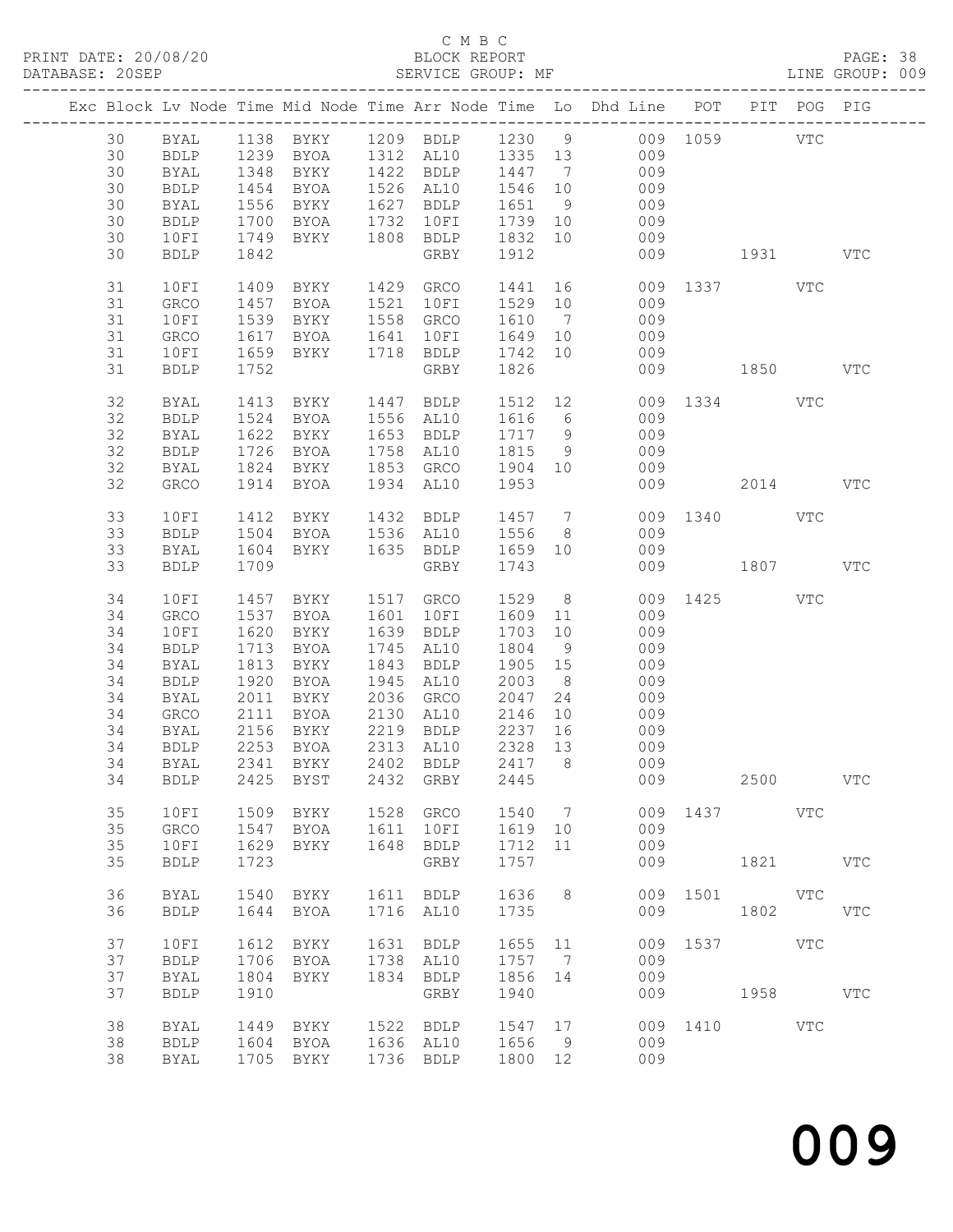PRINT DATE: 20/08/20 BLOCK REPORT<br>
DATABASE: 20SEP<br>
SERVICE GROUP: MF

## C M B C<br>BLOCK REPORT

PAGE: 39<br>LINE GROUP: 009

|  |    |             |      |      |      |             |      |             | Exc Block Lv Node Time Mid Node Time Arr Node Time Lo Dhd Line | POT      | PIT               |     | POG PIG |
|--|----|-------------|------|------|------|-------------|------|-------------|----------------------------------------------------------------|----------|-------------------|-----|---------|
|  | 38 | BDLP        | 1812 |      |      | GRBY 1846   |      |             | 009                                                            |          | 1910              |     | VTC     |
|  | 39 | 10FI        | 1351 | BYKY | 1411 | GRCO        | 1423 | 9           |                                                                | 009 1319 | <b>Example 18</b> |     |         |
|  | 39 | <b>GRCO</b> | 1432 | BYOA | 1457 | 10FI        | 1505 | 14          | 009                                                            |          |                   |     |         |
|  | 39 | 10FI        | 1519 | BYKY | 1538 | GRCO        | 1550 | 7           | 009                                                            |          |                   |     |         |
|  | 39 | <b>GRCO</b> | 1557 | BYOA | 1621 | 10FI        | 1629 | 10          | 009                                                            |          |                   |     |         |
|  | 39 | 10FI        | 1639 | BYKY | 1658 | <b>BDLP</b> | 1722 | 10          | 009                                                            |          |                   |     |         |
|  | 39 | <b>BDLP</b> | 1732 | BYOA | 1804 | AL10        | 1821 | 13          | 009                                                            |          |                   |     |         |
|  | 39 | <b>BYAL</b> | 1834 | BYKY | 1903 | <b>BDLP</b> | 1923 | $5^{\circ}$ | 009                                                            |          |                   |     |         |
|  | 39 | <b>BDLP</b> | 1928 |      |      | GRBY        | 1958 |             | 009                                                            |          | 2016              |     | VTC     |
|  | 40 | 10FI        | 1324 | BYKY | 1344 | <b>BDLP</b> | 1408 | 9           |                                                                | 009 1252 |                   | VTC |         |
|  | 40 | <b>BDLP</b> | 1417 | BYOA | 1450 | AL10        | 1512 | -11         | 009                                                            |          |                   |     |         |
|  |    |             |      |      |      |             |      |             |                                                                |          |                   |     |         |
|  | 40 | BYAL        | 1523 | BYKY | 1554 | <b>BDLP</b> | 1619 | 15          | 009                                                            |          |                   |     |         |
|  | 40 | <b>BDLP</b> | 1634 | BYOA | 1706 | AL10        | 1725 | 19          | 009                                                            |          |                   |     |         |
|  | 40 | BYAL        | 1744 | BYKY | 1815 | <b>BDLP</b> | 1839 | 9           | 009                                                            |          |                   |     |         |
|  | 40 | <b>BDLP</b> | 1848 | BYOA | 1915 | AL10        | 1934 |             | 009                                                            |          | 1955              |     | VTC     |
|  |    |             |      |      |      |             |      |             |                                                                |          |                   |     |         |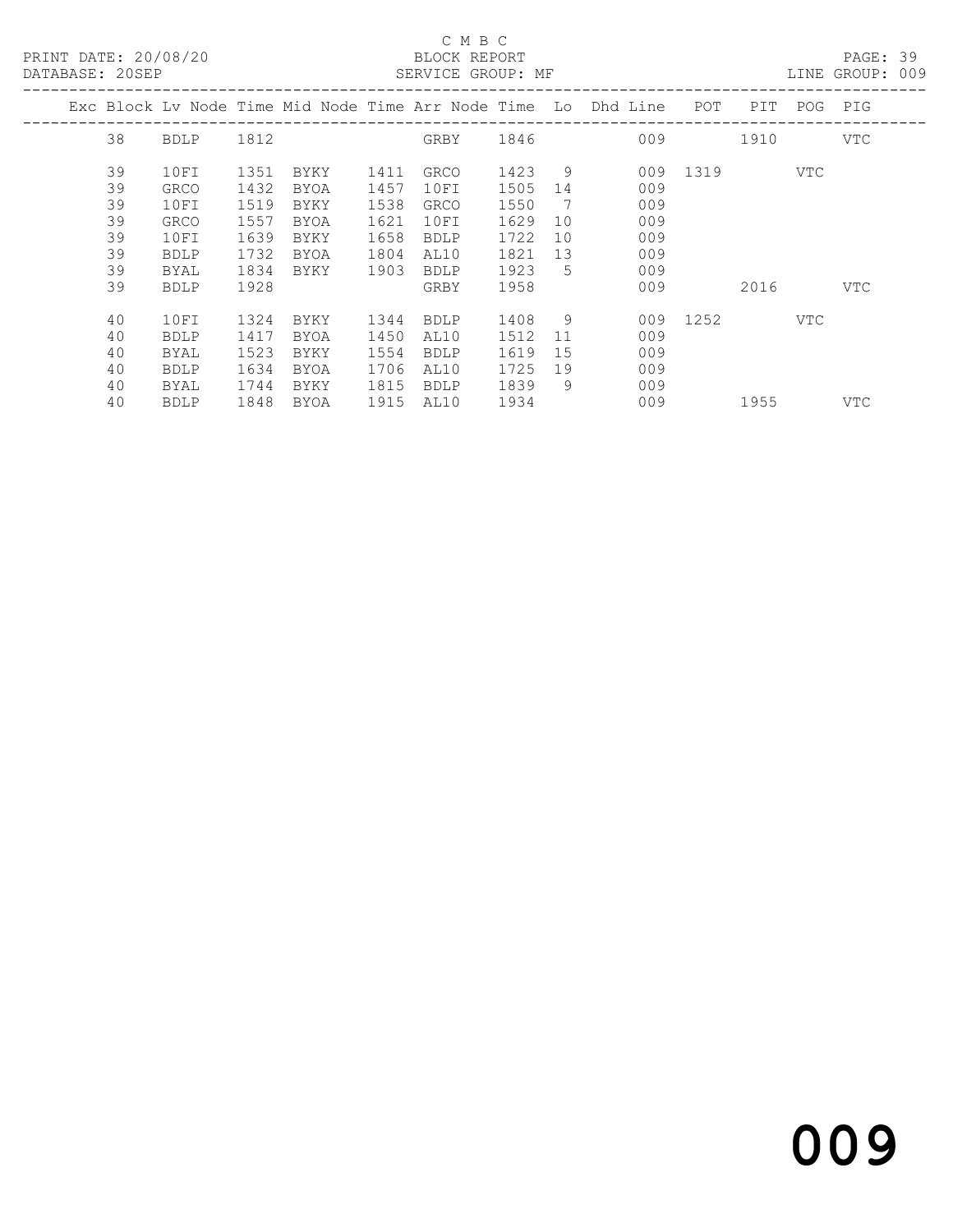| PRINT DATE: 20/08/20 |              |                                  |                                |      | C M B C<br>BLOCK REPORT                       |                 |                |                                                                                                                          |           |          | PAGE: 40    |  |
|----------------------|--------------|----------------------------------|--------------------------------|------|-----------------------------------------------|-----------------|----------------|--------------------------------------------------------------------------------------------------------------------------|-----------|----------|-------------|--|
|                      |              |                                  |                                |      |                                               |                 |                |                                                                                                                          |           |          |             |  |
|                      |              |                                  |                                |      |                                               |                 |                | Exc Block Lv Node Time Mid Node Time Arr Node Time Lo Dhd Line POT PIT POG PIG                                           |           |          |             |  |
|                      |              |                                  |                                |      |                                               |                 |                |                                                                                                                          |           |          |             |  |
|                      |              |                                  |                                |      |                                               |                 |                | 1 MRST 403 GRBY 427 RIHA 438 0 010 355 VTCT<br>1 RIHA 438 GRBY 449 MRST 511 12 010<br>1 MRST 523 GRBY 547 RIHA 558 0 010 |           |          |             |  |
|                      |              |                                  |                                |      |                                               |                 |                |                                                                                                                          |           |          |             |  |
| $\mathbf{1}$         | RIHA         |                                  |                                |      |                                               |                 |                | 558 GRBY 609 MRST 631 16 010                                                                                             |           |          |             |  |
| $\mathbf{1}$         | MRST         |                                  |                                |      |                                               |                 |                |                                                                                                                          |           |          |             |  |
| $\mathbf{1}$         | RIHA         |                                  |                                |      |                                               |                 |                |                                                                                                                          |           |          |             |  |
| $\mathbf{1}$         | MRST         |                                  |                                |      |                                               |                 |                |                                                                                                                          |           |          |             |  |
| $\mathbf{1}$         | RIHA         |                                  |                                |      |                                               |                 |                | 906 GRBY 921 MRST 951 22 010                                                                                             |           |          |             |  |
| $\mathbf{1}$         | MRST         |                                  | 1013 GRBY                      |      | 1046 RIHA                                     | 1103            |                | $0$ 010                                                                                                                  |           |          |             |  |
| $\mathbf{1}$         | RIHA         |                                  | 1103 GRBY                      |      |                                               |                 |                |                                                                                                                          |           |          |             |  |
| $\mathbf{1}$         | MRST         |                                  | 1210 GRBY                      |      |                                               |                 |                | 1121 MRST 1152 18 010<br>1245 RIHA 1303 0 010                                                                            |           |          |             |  |
| $\mathbf 1$          | RIHA         | 1303                             | GRBY                           |      | 1321 MRST 1352 16                             |                 |                | 010                                                                                                                      |           |          |             |  |
| $\mathbf 1$          | MRST         | 1408                             | GRBY                           |      | 1443 RIHA 1500                                |                 |                | $0$ 010                                                                                                                  |           |          |             |  |
| $\mathbf 1$          | RIHA         | 1500                             | GRBY                           |      |                                               |                 |                |                                                                                                                          |           |          |             |  |
| $\mathbf{1}$         | MRST         |                                  | 1612 GRBY                      |      |                                               |                 |                | 1518 MRST 1553 19 010<br>1648 RIHA 1706 0 010                                                                            |           |          |             |  |
| $\mathbf 1$          | RIHA         |                                  | 1706 GRBY                      |      | 1725 MRST 1759                                |                 |                | 010                                                                                                                      | 1806 VTCT |          |             |  |
| $\mathbf{2}$         | MRST         |                                  |                                |      |                                               |                 |                |                                                                                                                          |           | 415 VTCT |             |  |
| $\mathbf 2$          | RIHA         |                                  |                                |      |                                               |                 |                |                                                                                                                          |           |          |             |  |
| $\mathbf{2}$         | MRST         | 541 GRBY                         |                                |      | $605$ RIHA                                    | 618             |                | $0\qquad \qquad 010$                                                                                                     |           |          |             |  |
| $\mathbf{2}$         | RIHA         | 618                              | GRBY                           |      | 630 MRST                                      | 653 11          |                | 010                                                                                                                      |           |          |             |  |
| $\mathbf{2}$         | MRST         | 704 GRBY<br>748 GRBY<br>845 GRBY | GRBY 733 RIHA<br>GRBY 802 MRST |      |                                               | 748             | $\overline{0}$ | 010                                                                                                                      |           |          |             |  |
| $\sqrt{2}$           | RIHA         |                                  |                                |      |                                               | 833 12<br>933 0 |                | $\begin{array}{ccc} 12 & \hspace{1.5cm} & 010 \\ \hspace{1.5cm} 0 & \hspace{1.5cm} & 010 \end{array}$                    |           |          |             |  |
| $\mathbf{2}$         | MRST         |                                  |                                |      | $917$ RIHA                                    |                 |                |                                                                                                                          |           |          |             |  |
| $\mathbf{2}$         | RIHA         | 933 GRBY                         |                                |      | 948 MRST                                      | 1018 25         |                | 010                                                                                                                      |           |          |             |  |
| $\mathbf{2}$         | MRST         | 1043                             | GRBY                           |      | 1116 RIHA                                     | 1133            | $\overline{0}$ | 010                                                                                                                      |           |          |             |  |
| $\mathbf 2$          | RIHA         | 1133                             | GRBY                           |      | 1151 MRST                                     | 1222 18<br>1333 |                | 010<br>$\begin{matrix} 0 & 0 & 0 \\ 0 & 0 & 0 \end{matrix}$                                                              |           |          |             |  |
| $\mathbf{2}$         | MRST         | 1240                             | GRBY                           |      | 1315 RIHA                                     |                 |                | 010                                                                                                                      |           |          |             |  |
| 2                    | RIHA         | 1333                             | GRBY                           |      | 1351 MRST 1424 20                             |                 |                |                                                                                                                          |           |          |             |  |
| 2<br>$\mathbf{2}$    | MRST<br>RIHA | 1444                             | GRBY                           |      | 1519 RIHA 1536                                |                 | $\overline{0}$ | 010                                                                                                                      |           |          |             |  |
| $\mathbf{2}$         | MRST         | 1536 GRBY<br>1640 GRBY           |                                |      | 1554 MRST   1629  11<br>1717  RIHA   1736   0 |                 |                | $\begin{array}{c} 010 \\ 010 \end{array}$                                                                                |           |          |             |  |
| $\overline{c}$       |              |                                  |                                |      |                                               |                 |                | RIHA 1736 GRBY 1755 MRST 1829 010 1836 VTCT                                                                              |           |          |             |  |
| 3                    | MRST         | 503                              | GRBY                           | 527  | RIHA                                          | 538             | $\circ$        | 010                                                                                                                      | 455       | VTCT     |             |  |
| 3                    | RIHA         | 538                              | GRBY                           | 549  | MRST                                          | 611             | 19             | 010                                                                                                                      |           |          |             |  |
| 3                    | MRST         | 630                              | GRBY                           | 655  | RIHA                                          | 708             | $\circ$        | 010                                                                                                                      |           |          |             |  |
| 3                    | RIHA         | 708                              | GRBY                           | 721  | MRST                                          | 746             | 11             | 010                                                                                                                      |           |          |             |  |
| $\mathsf S$          | $\tt MRST$   | 757                              | ${\tt GRBY}$                   | 829  | RIHA                                          | 845             | $\circ$        | 010                                                                                                                      |           |          |             |  |
| $\mathsf S$          | RIHA         | 845                              | GRBY                           | 900  | MRST                                          | 930             | 15             | 010                                                                                                                      |           |          |             |  |
| 3                    | MRST         | 945                              | GRBY                           | 1017 | RIHA                                          | 1033            | $\circ$        | 010                                                                                                                      |           |          |             |  |
| 3                    | RIHA         | 1033                             | GRBY                           | 1049 | MRST                                          | 1119            | 21             | 010                                                                                                                      |           |          |             |  |
| $\mathsf S$          | $\tt MRST$   | 1140                             | ${\tt GRBY}$                   | 1215 | RIHA                                          | 1233            | $\circ$        | 010                                                                                                                      |           |          |             |  |
| $\mathsf S$          | RIHA         | 1233                             | GRBY                           | 1251 | MRST                                          | 1322            | 19             | 010                                                                                                                      |           |          |             |  |
| 3                    | MRST         | 1341                             | GRBY                           | 1416 | RIHA                                          | 1433            | $\overline{0}$ | 010                                                                                                                      |           |          |             |  |
| 3                    | RIHA         | 1433                             | GRBY                           | 1451 | MRST                                          | 1526            | 16             | 010                                                                                                                      |           |          |             |  |
| 3                    | MRST         | 1542                             | ${\tt GRBY}$                   | 1618 | RIHA                                          | 1636            | 0              | 010                                                                                                                      |           |          |             |  |
| 3                    | RIHA         | 1636                             | GRBY                           | 1655 | MRST                                          | 1730            |                | 010                                                                                                                      |           | 1737     | <b>VTCT</b> |  |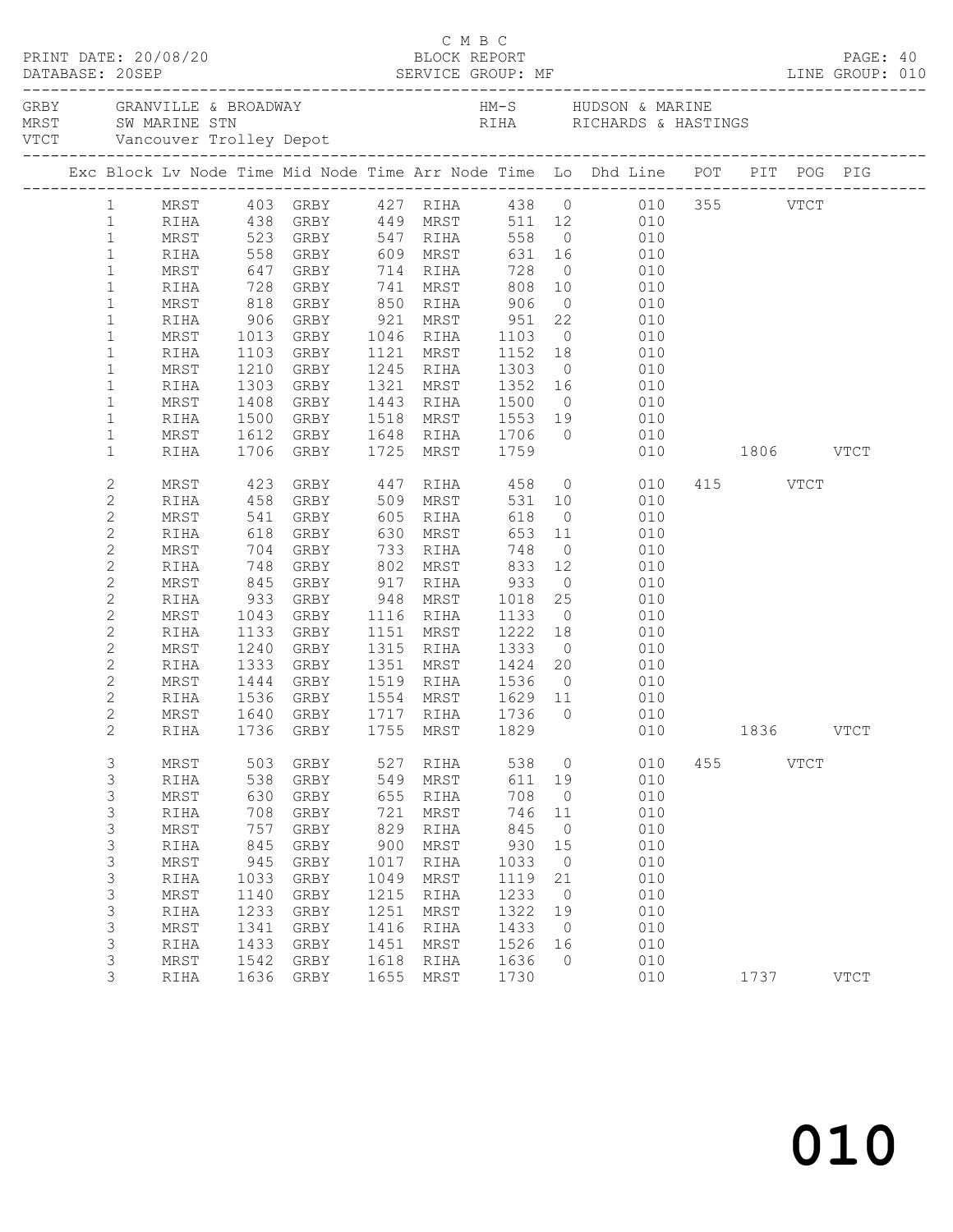#### C M B C<br>BLOCK REPORT SERVICE GROUP: MF

|                 |              |              |                      |              |                   |              |                      | Exc Block Lv Node Time Mid Node Time Arr Node Time Lo Dhd Line POT PIT POG PIG |     |           |             |             |
|-----------------|--------------|--------------|----------------------|--------------|-------------------|--------------|----------------------|--------------------------------------------------------------------------------|-----|-----------|-------------|-------------|
| $4\overline{ }$ | MRST         |              | 513 GRBY 537 RIHA    |              |                   |              |                      | 548 0 010                                                                      |     | 505 VTCT  |             |             |
| $\overline{4}$  | RIHA         |              | 548 GRBY             |              | 559 MRST          |              |                      | 621 16 010                                                                     |     |           |             |             |
| $\overline{4}$  | MRST         |              |                      |              | 704 RIHA          | 718          | $\overline{0}$       | 010                                                                            |     |           |             |             |
| $\overline{4}$  | RIHA         |              | 637 GRBY<br>718 GRBY |              | 731 MRST          | 758          | 10                   | 010                                                                            |     |           |             |             |
| 4               | MRST         | 808          | GRBY                 |              | 840 RIHA          | 856          | $\overline{0}$       | 010                                                                            |     |           |             |             |
| 4               | RIHA         | 856          | GRBY                 | 911          | MRST              | 941          | 19                   | 010                                                                            |     |           |             |             |
| 4               | MRST         | 1000         | GRBY                 | 1032         | RIHA              | 1048         | $\overline{0}$       | 010                                                                            |     |           |             |             |
| 4               | RIHA         | 1048         | GRBY                 | 1104         | MRST              | 1134         | 21                   | 010                                                                            |     |           |             |             |
| 4               | MRST         | 1155         | GRBY                 | 1230         | RIHA              | 1248         | $\overline{0}$       | 010                                                                            |     |           |             |             |
| 4               | RIHA         | 1248         | GRBY                 | 1306         | MRST              | 1337         | 19                   | 010                                                                            |     |           |             |             |
| 4               | MRST         | 1356         | GRBY                 | 1431         | RIHA              | 1448         | $\overline{0}$       | 010                                                                            |     |           |             |             |
| 4               | RIHA         | 1448         | GRBY                 | 1506         | MRST              | 1541 16      |                      | 010                                                                            |     |           |             |             |
| 4               | MRST         | 1557         | GRBY                 | 1633         | RIHA              | 1651         | $\overline{0}$       | 010                                                                            |     |           |             |             |
| 4               | RIHA         | 1651         | GRBY                 | 1710         | MRST              | 1744         |                      | 010                                                                            |     | 1751 VTCT |             |             |
| 5               | MRST         | 531          | GRBY                 | 555          | RIHA              | 608          |                      | $\overline{0}$<br>010                                                          |     | 523 VTCT  |             |             |
| 5               | RIHA         | 608          | GRBY                 | 620          | MRST              | 643 14       |                      | 010                                                                            |     |           |             |             |
| 5               | MRST         | 657          | GRBY                 | 724          | RIHA              | 738          | $\overline{0}$       | 010                                                                            |     |           |             |             |
| 5               | RIHA         | 738          | GRBY                 | 751          | MRST              | 819          | 12                   | 010                                                                            |     |           |             |             |
| $\mathsf S$     | MRST         | 831          | GRBY                 | 903          | RIHA              | 919          | $\overline{0}$       | 010                                                                            |     |           |             |             |
| 5               | RIHA         | 919          | GRBY                 | 934          | MRST              | 1004         | 24                   | 010                                                                            |     |           |             |             |
| 5               | MRST         | 1028         | GRBY                 | 1101         | RIHA              | 1118         | $\overline{0}$       | 010                                                                            |     |           |             |             |
| 5               | RIHA         | 1118         | GRBY                 | 1136         | MRST              | 1207         | 18                   | 010                                                                            |     |           |             |             |
| $\mathsf S$     | MRST         | 1225         | GRBY                 | 1300         | RIHA              | 1318         | $\overline{0}$       | 010                                                                            |     |           |             |             |
| 5               | RIHA         | 1318         | GRBY                 | 1336         | MRST              | 1407         | 13                   | 010                                                                            |     |           |             |             |
| 5               | MRST         | 1420         | GRBY                 | 1455         | RIHA              | 1512         | $\overline{0}$       | 010                                                                            |     |           |             |             |
| 5               | RIHA         | 1512         | GRBY                 | 1530         | MRST              | 1605         | 20                   | 010                                                                            |     |           |             |             |
| 5<br>5          | MRST         | 1625         | GRBY<br>1721 GRBY    | 1702<br>1740 | RIHA              | 1721 0       |                      | 010                                                                            |     |           |             |             |
|                 | RIHA         |              |                      |              | MRST              | 1814         |                      | 010                                                                            |     | 1821 VTCT |             |             |
| 6               | MRST         | 712          | GRBY                 | 741          | RIHA              | 756          | $\overline{0}$       | 010                                                                            |     | 704 VTCT  |             |             |
| 6               | RIHA         | 756          | GRBY                 | 810          | MRST              | 841          | 19                   | 010                                                                            |     |           |             |             |
| 6               | MRST         | 900          | GRBY                 | 932          | RIHA              | 948          | $\overline{0}$       | 010                                                                            |     |           |             |             |
| 6               | RIHA         | 948          | GRBY                 | 1003         | MRST              | 1033         | 25                   | 010                                                                            |     |           |             |             |
| 6               | MRST         | 1058         | GRBY                 | 1131         | RIHA              | 1148         | $\overline{0}$       | 010                                                                            |     |           |             |             |
| 6               | RIHA         | 1148         | GRBY                 | 1206         | MRST              | 1237         | 18                   | 010                                                                            |     |           |             |             |
| 6               | MRST         |              | 1255 GRBY            | 1330         | RIHA              | 1348         | $\overline{0}$       | 010                                                                            |     |           |             |             |
| 6               | RIHA         |              | 1348 GRBY            |              | 1406 MRST         | 1439 17      |                      | 010                                                                            |     |           |             |             |
| 6               | MRST         |              | 1456 GRBY            |              | 1531 RIHA         | 1548 0       |                      | 010                                                                            |     |           |             |             |
| 6               | RIHA         |              | 1548 GRBY            |              | 1606 MRST 1641 11 |              |                      | 010                                                                            |     |           |             |             |
| 6               | MRST         | 1652         | GRBY                 | 1727         | RIHA              | 1746         | 0                    | 010                                                                            |     |           |             |             |
| 6               | RIHA         | 1746         | GRBY                 | 1805         | MRST              | 1837         |                      | 010                                                                            |     | 1844      |             | <b>VTCT</b> |
| 7               | MRST         | 747          | GRBY                 | 817          | RIHA              | 833          | $\circ$              | 010                                                                            | 739 |           | <b>VTCT</b> |             |
| 7               | RIHA         | 833          | GRBY                 | 848          | MRST              | 918          | 13                   | 010                                                                            |     |           |             |             |
| 7               | MRST         | 931          | GRBY                 | 1002         | RIHA              | 1018         | $\overline{0}$       | 010                                                                            |     |           |             |             |
| 7               | RIHA         | 1018         | GRBY                 | 1034         | MRST              | 1104         | 23                   | 010                                                                            |     |           |             |             |
| 7               | MRST         | 1127         | GRBY                 | 1201         | RIHA              | 1218         | 0                    | 010                                                                            |     |           |             |             |
| 7               | RIHA         | 1218         | GRBY                 | 1236         | MRST              | 1307         | 19                   | 010                                                                            |     |           |             |             |
| 7<br>7          | MRST<br>RIHA | 1326<br>1418 | GRBY<br>GRBY         | 1401<br>1436 | RIHA<br>MRST      | 1418<br>1511 | $\overline{0}$<br>17 | 010<br>010                                                                     |     |           |             |             |
| 7               | MRST         | 1528         | GRBY                 | 1604         | RIHA              | 1621         | $\mathbf 0$          | 010                                                                            |     |           |             |             |
| 7               | RIHA         | 1621         | GRBY                 | 1640         | MRST              | 1715         |                      | 010                                                                            |     | 1722      |             | <b>VTCT</b> |
|                 |              |              |                      |              |                   |              |                      |                                                                                |     |           |             |             |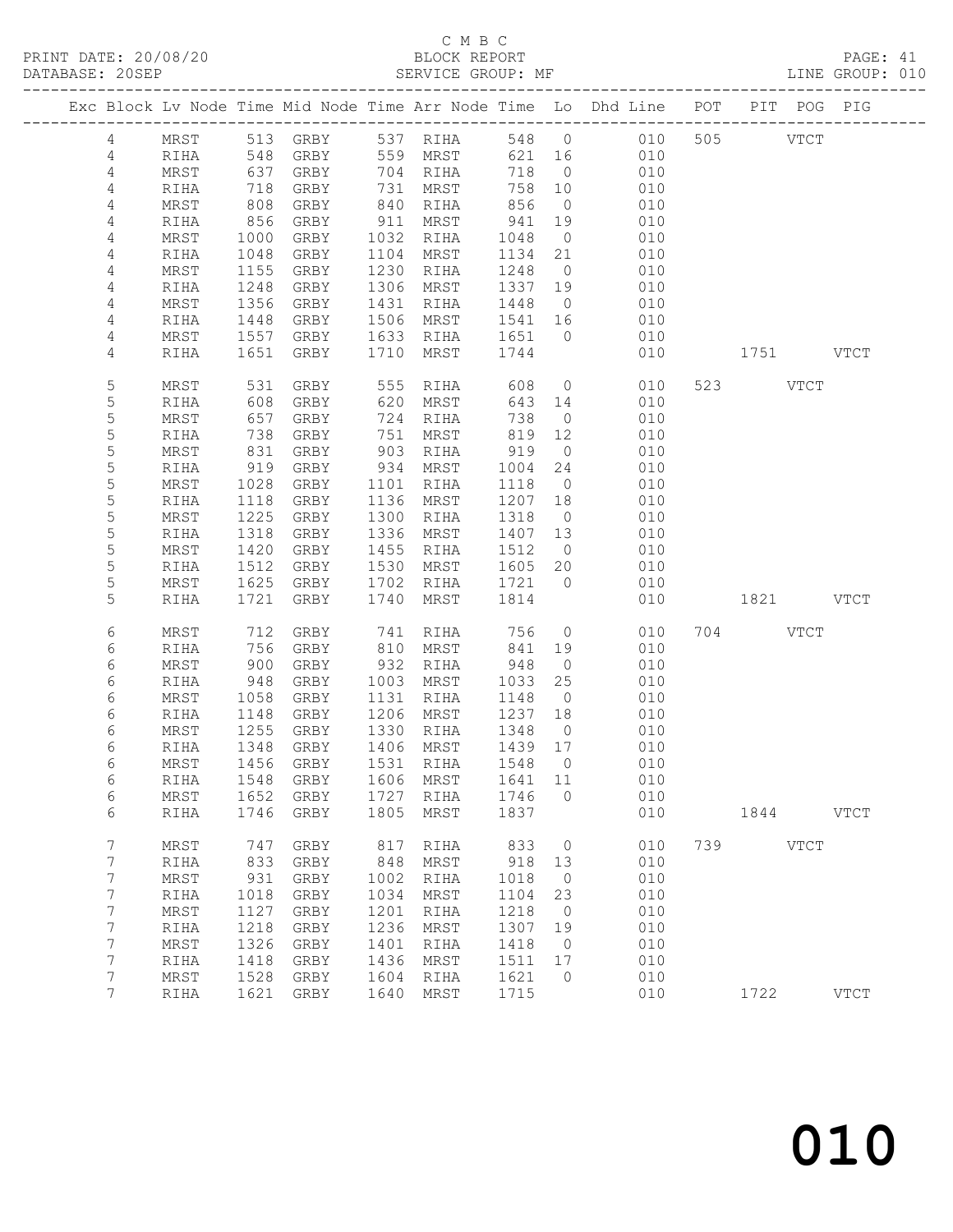PRINT DATE: 20/08/20 BLOCK REPORT<br>
DATABASE: 20SEP<br>
SERVICE GROUP: MF

# C M B C<br>BLOCK REPORT

PAGE: 42<br>LINE GROUP: 010

|       |             |            |      |           |              |                         |         |                | Exc Block Lv Node Time Mid Node Time Arr Node Time Lo Dhd Line POT PIT POG PIG |     |                |             |
|-------|-------------|------------|------|-----------|--------------|-------------------------|---------|----------------|--------------------------------------------------------------------------------|-----|----------------|-------------|
|       | 8           | MRST       |      |           |              | 725 GRBY 754 RIHA 809 0 |         |                | 010                                                                            | 717 | VTCT           |             |
|       | $\,8\,$     | RIHA       |      | 809 GRBY  |              | 824 MRST                | 855 20  |                | 010                                                                            |     |                |             |
|       | $\,8\,$     | MRST       |      | 915 GRBY  |              | 947 RIHA                | 1003    | $\overline{0}$ | 010                                                                            |     |                |             |
|       | 8           | RIHA       | 1003 | GRBY      |              | 1019 MRST               | 1049    | 23             | 010                                                                            |     |                |             |
|       | $\,8\,$     | MRST       | 1112 | GRBY      |              | 1146 RIHA               | 1203    | $\overline{0}$ | 010                                                                            |     |                |             |
|       | $\,8\,$     | RIHA       | 1203 | GRBY      | 1221         | MRST                    | 1252    | 19             | 010                                                                            |     |                |             |
|       | $\,8\,$     | MRST       | 1311 | GRBY      |              | 1346 RIHA               | 1403    | $\overline{0}$ | 010                                                                            |     |                |             |
|       | 8           | RIHA       | 1403 | GRBY      | 1421         | MRST                    | 1456    | 17             | 010                                                                            |     |                |             |
|       | 8           | $\tt MRST$ | 1513 | GRBY      | 1549         | RIHA                    | 1606    | $\overline{0}$ | 010                                                                            |     |                |             |
|       | $\,8\,$     | RIHA       | 1606 | GRBY      | 1625         | MRST                    | 1700    | 13             | 010                                                                            |     |                |             |
|       | $\,8\,$     | MRST       | 1713 | GRBY      | 1748         | RIHA                    | 1806    | $\overline{0}$ | 010                                                                            |     |                |             |
|       | $\,8\,$     | RIHA       | 1806 | GRBY      | 1825         | MRST                    | 1856    | 15             | 010                                                                            |     |                |             |
|       | $\,8\,$     | MRST       | 1911 | GRBY      | 1944         | RIHA                    | 1959    | $\overline{0}$ | 010                                                                            |     |                |             |
|       | 8           | RIHA       | 1959 | GRBY      | 2016         | MRST                    | 2046 15 |                | 010                                                                            |     |                |             |
| GR 8  |             | MRST       | 2101 | GRBY      | 2130         | RIHA                    | 2145    | $\overline{0}$ | 010                                                                            |     |                |             |
| #GR 8 |             | MRST       | 2101 | GRBY      |              | 2130 RIHA               | 2145    | $\overline{0}$ | 010                                                                            |     |                |             |
| GR 8  |             | RIHA       |      | 2145 GRBY | 2202         | MRST                    | 2231    |                | 010                                                                            |     | 2236 VTCT      |             |
| #GR 8 |             | RIHA       | 2145 | GRBY      | 2202         | MRST                    | 2231    |                | 010                                                                            |     | 2236           | VTCT        |
|       |             |            |      |           |              |                         |         |                |                                                                                |     |                |             |
|       | $\mathsf 9$ | MRST       | 443  | GRBY      | 507          | RIHA                    | 518     | $\overline{0}$ | 010                                                                            |     | 435 VTCT       |             |
|       | $\mathsf 9$ | RIHA       | 518  | GRBY      | 529          | MRST                    | 551     | 9              | 010                                                                            |     |                |             |
|       | $\mathsf 9$ | MRST       | 600  | GRBY      | 625          | RIHA                    | 638     | $\overline{0}$ | 010                                                                            |     |                |             |
|       | 9           | RIHA       | 638  | GRBY      | $022$<br>651 | MRST                    | 714     | 16             | 010                                                                            |     |                |             |
|       | $\mathsf 9$ | MRST       | 730  | GRBY      |              | RIHA                    | 815     | $\bigcirc$     | 010                                                                            |     |                |             |
|       | 9           | RIHA       | 815  | GRBY      | 759<br>830   | MRST                    | 900     |                | 010                                                                            |     |                | 907 VTCT    |
|       |             |            |      |           |              |                         |         |                |                                                                                |     |                |             |
|       | 10          | MRST       | 453  | GRBY      | 517          | RIHA                    | 528     | $\overline{0}$ | 010                                                                            |     | 445 VTCT       |             |
|       | 10          | RIHA       | 528  | GRBY      |              | 539 MRST                | 601     | 19             | 010                                                                            |     |                |             |
|       | 10          | MRST       | 620  | GRBY      | 645          | RIHA                    | 658     | $\overline{0}$ | 010                                                                            |     |                |             |
|       | $10$        | RIHA       | 658  | GRBY      | 711          | MRST                    | 734     | 19             | 010                                                                            |     |                |             |
|       | 10          | MRST       | 753  | GRBY      | 823          | RIHA                    | 839     | $\overline{0}$ | 010                                                                            |     |                |             |
|       | 10          | RIHA       | 839  | GRBY      | 854          | MRST                    | 924     |                | 010                                                                            |     |                | 931 VTCT    |
|       |             |            |      |           |              |                         |         |                |                                                                                |     |                |             |
|       | 11          | MRST       | 551  | GRBY      | 615          | RIHA                    | 628     | $\overline{0}$ | 010                                                                            |     | 543 VTCT       |             |
|       | 11          | RIHA       | 628  | GRBY      | 640          | MRST                    | 703     | 16             | 010                                                                            |     |                |             |
|       | 11          | MRST       |      | 719 GRBY  | 748          | RIHA                    | 803     | $\bigcirc$     | 010                                                                            |     |                |             |
|       | 11          | RIHA       | 803  | GRBY      | 818          | MRST                    | 849     |                | 010                                                                            |     |                | 856 VTCT    |
|       |             |            |      |           |              |                         |         |                |                                                                                |     |                |             |
|       | 12          | MRST       | 610  | GRBY      |              | 635 RIHA                | 648     | $\overline{0}$ | 010                                                                            |     | 602 60<br>VTCT |             |
|       | 12          | RIHA       | 648  | GRBY      | 701          | MRST                    | 724     | 12             | 010                                                                            |     |                |             |
|       | 12          | MRST       |      | 736 GRBY  |              | 805 RIHA                | 821     | $\overline{0}$ | 010                                                                            |     |                |             |
|       | 12          | RIHA       | 821  | GRBY      | 836          | MRST                    | 906     |                | 010                                                                            |     |                | 913 VTCT    |
|       |             |            |      |           |              |                         |         |                |                                                                                |     |                |             |
|       | 13          | MRST       |      | 742 GRBY  |              | 811 RIHA                | 827     | $\Omega$       | 010                                                                            | 734 | VTCT           |             |
|       | 13          | RIHA       |      | 827 GRBY  |              | 842 MRST                | 912     |                | 010                                                                            |     | 919            | <b>VTCT</b> |
|       |             |            |      |           |              |                         |         |                |                                                                                |     |                |             |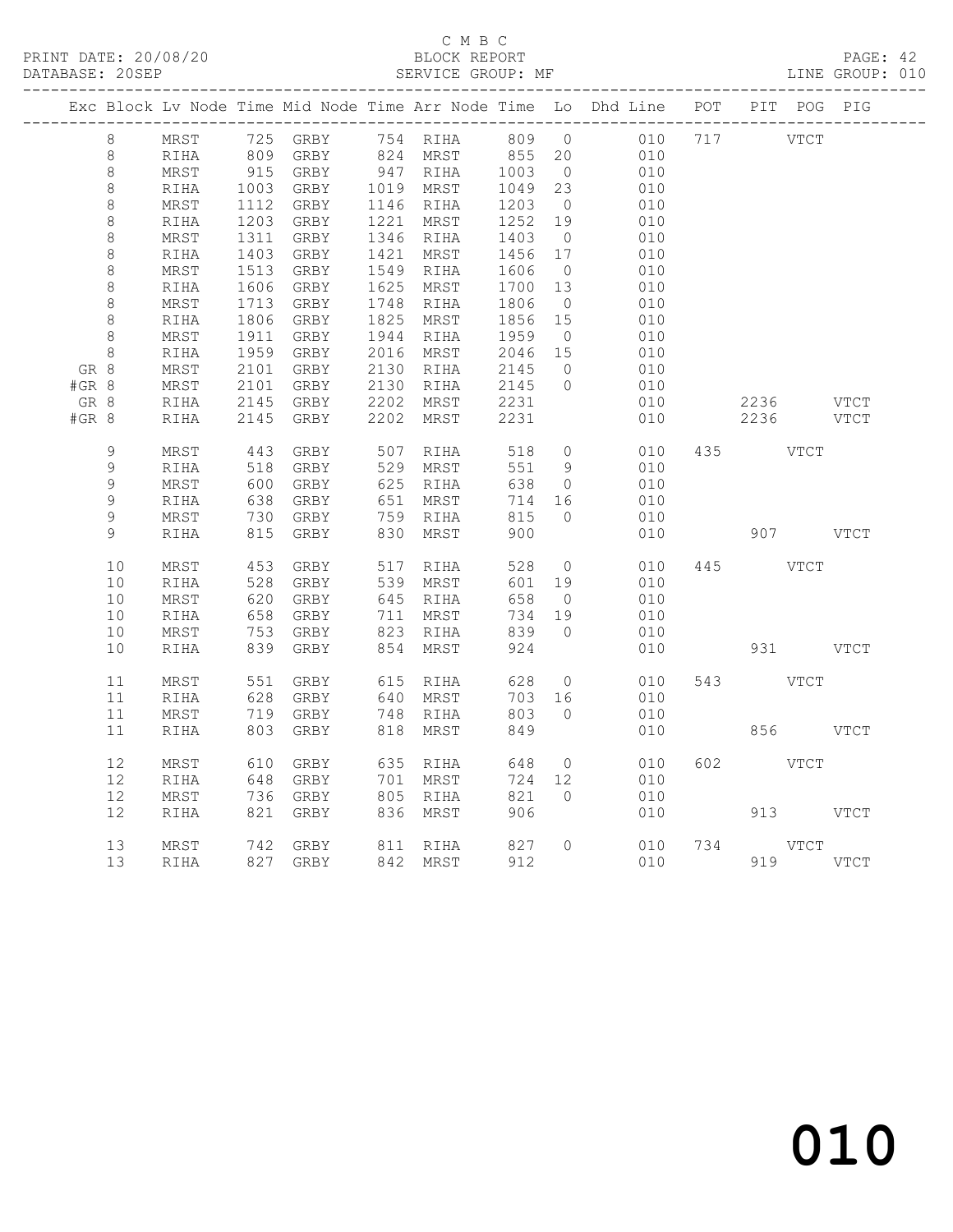## C M B C<br>BLOCK REPORT

| Exc Block Lv Node Time Mid Node Time Arr Node Time Lo Dhd Line POT PIT POG PIG<br>MRST 1432 GRBY 1507 RIHA 1524 0 010 1424 VTCT<br>20<br>1524 GRBY 1542 MRST 1617 15 010<br>20<br>RIHA<br>GRBY 1709 RIHA 1728 0<br>20<br>1632<br>MRST<br>010<br>20<br>1728<br>1838<br>1821 17 010<br>1928 0 010<br>GRBY<br>1747 MRST<br>RIHA<br>20<br>1912 RIHA<br>MRST<br>GRBY<br>1928<br>2015 16<br>20<br>1928<br>1945 MRST<br>010<br>GRBY<br>RIHA<br>GR 20<br>MRST<br>2031<br>GRBY<br>2100 RIHA<br>$\begin{array}{cccc} 2115 & 0 & 010 \\ 2115 & 0 & 010 \\ 2201 & 18 & 010 \end{array}$<br>#GR 20<br>2031<br>2115<br>GRBY<br>MRST<br>2100 RIHA<br>GRBY<br>2132 MRST<br>GR 20<br>RIHA<br>2201 18<br>GRBY<br>2115<br>2132 MRST<br>#GR 20<br>RIHA<br>010<br>GRBY<br>GR 20<br>MRST<br>2219<br>2246 RIHA<br>2300<br>$\overline{0}$<br>010<br>GRBY<br>2219<br>2246 RIHA<br>2300<br>#GR 20<br>MRST<br>010<br>$\overline{0}$<br>2300<br>GRBY<br>GR 20<br>2314 MRST<br>2338<br>13<br>010<br>RIHA<br>2338 13 010<br>GRBY<br>#GR 20<br>RIHA<br>2300<br>2314 MRST<br>2351<br>2416 RIHA<br>2432 3<br>010<br>GR 20<br>MRST<br>GRBY<br>2351<br>2435<br>2416<br>2432 3 010<br>#GR 20<br>MRST<br>GRBY<br>RIHA<br>GRBY 2452 MRST<br>GRBY 2452 MRST<br>$2512$<br>2512<br>010<br>GR 20<br>RIHA<br>2517 VTCT<br>2435<br>2517 VTCT<br>010<br>#GR 20<br>RIHA<br>1558 0 010 1458 VTCT<br>21<br>1506<br>GRBY<br>1541 RIHA<br>MRST<br>21<br>1558<br>1616 MRST<br>010<br>GRBY<br>1651 11<br>RIHA<br>1702<br>21<br>GRBY<br>1737 RIHA<br>1756<br>$\overline{0}$<br>010<br>MRST<br>1847 9 010<br>21<br>1756<br>GRBY<br>1815 MRST<br>RIHA<br>21<br>1856<br>1929 RIHA<br>GRBY<br>1944<br>$\begin{bmatrix} 9 \\ 0 \\ 0 \\ 10 \\ 0 \end{bmatrix}$<br>MRST<br>21<br>1944<br>GRBY<br>2001 MRST<br>2031 15<br>2130 0<br>RIHA<br>GR 21<br>010<br>MRST<br>2046<br>GRBY<br>2115 RIHA<br>2046<br>GRBY<br>$\overline{0}$<br>2115<br>010<br>#GR 21<br>MRST<br>RIHA<br>2130<br>2147<br>2216 23<br>GR 21<br>2130<br>GRBY<br>MRST<br>010<br>RIHA<br>#GR 21<br>2130<br>2147 MRST<br>2216 23<br>2320 0<br>GRBY<br>010<br>RIHA<br>2239<br>GR 21<br>2306 RIHA<br>MRST<br>GRBY<br>010<br>$\overline{0}$<br>2239<br>2306 RIHA<br>2320<br>010<br>#GR 21<br>GRBY<br>MRST<br>2320<br>2358<br>GR 21<br>GRBY<br>2334 MRST<br>23<br>010<br>RIHA<br>2320<br>GRBY<br>2358 23<br>#GR 21<br>2334 MRST<br>010<br>RIHA<br>2421<br>2446 RIHA<br>2502 3<br>GR 21<br>MRST<br>GRBY<br>010<br>2502 3 010<br>2421<br>GRBY<br>#GR 21<br>MRST<br>2446 RIHA<br>GRBY 2522 HM-S 2540<br>GR 21<br>RIHA<br>2505<br>010<br>2542 VTCT<br>GRBY<br>2505<br>2522 HM-S<br>010<br>#GR 21<br>RIHA<br>2540<br>2542 VTCT<br>MRST 1520 GRBY 1556 RIHA 1613 0 010 1512 VTCT<br>22<br>22<br>1613<br>GRBY<br>1632<br>1707<br>16<br>010<br>MRST<br>RIHA<br>22<br>1758<br>1816<br>010<br>MRST<br>1723<br>GRBY<br>RIHA<br>$\circ$<br>22<br>1816<br>1835<br>1906<br>010<br>RIHA<br>GRBY<br>MRST<br>1912 VTCT<br>23<br>010<br>1527 VTCT<br>MRST<br>1535<br>GRBY<br>1611<br>1628<br>$\overline{0}$<br>RIHA<br>23<br>1628<br>1647<br>010<br>RIHA<br>GRBY<br>MRST<br>1722<br>13<br>23<br>1735<br>1810<br>1828<br>$\overline{0}$<br>010<br>MRST<br>GRBY<br>RIHA<br>23<br>1828<br>1847<br>1918<br>010<br>GRBY<br>MRST<br>11<br>RIHA<br>23<br>1929<br>1959<br>2014<br>010<br>MRST<br>GRBY<br>RIHA<br>$\overline{0}$<br>23<br>2014<br>2031<br>010<br>GRBY<br>MRST<br>2101<br>16<br>RIHA<br>GR 23<br>2117<br>2146<br>2200<br>$\overline{0}$<br>010<br>MRST<br>GRBY<br>RIHA<br>#GR 23<br>2117<br>2146<br>2200<br>010<br>MRST<br>GRBY<br>RIHA<br>$\circ$<br>010<br>GR 23<br>2200<br>2217<br>2242<br>RIHA<br>GRBY<br>MRST<br>17<br>#GR 23<br>2217<br>2242<br>010<br>2200<br>GRBY<br>MRST<br>17<br>RIHA<br>GR 23<br>2259<br>2326<br>2340<br>010<br>MRST<br>GRBY<br>RIHA<br>$\overline{0}$<br>#GR 23<br>2259<br>2326<br>2340<br>010<br>GRBY<br>$\circ$<br>MRST<br>RIHA<br>GR 23<br>2340<br>2354<br>010<br>2423<br><b>VTCT</b><br>RIHA<br>GRBY<br>MRST<br>2418 | DATABASE: 20SEP |  | SERVICE GROUP: MF |  |  | LINE GROUP: 010 |  |  |  |
|--------------------------------------------------------------------------------------------------------------------------------------------------------------------------------------------------------------------------------------------------------------------------------------------------------------------------------------------------------------------------------------------------------------------------------------------------------------------------------------------------------------------------------------------------------------------------------------------------------------------------------------------------------------------------------------------------------------------------------------------------------------------------------------------------------------------------------------------------------------------------------------------------------------------------------------------------------------------------------------------------------------------------------------------------------------------------------------------------------------------------------------------------------------------------------------------------------------------------------------------------------------------------------------------------------------------------------------------------------------------------------------------------------------------------------------------------------------------------------------------------------------------------------------------------------------------------------------------------------------------------------------------------------------------------------------------------------------------------------------------------------------------------------------------------------------------------------------------------------------------------------------------------------------------------------------------------------------------------------------------------------------------------------------------------------------------------------------------------------------------------------------------------------------------------------------------------------------------------------------------------------------------------------------------------------------------------------------------------------------------------------------------------------------------------------------------------------------------------------------------------------------------------------------------------------------------------------------------------------------------------------------------------------------------------------------------------------------------------------------------------------------------------------------------------------------------------------------------------------------------------------------------------------------------------------------------------------------------------------------------------------------------------------------------------------------------------------------------------------------------------------------------------------------------------------------------------------------------------------------------------------------------------------------------------------------------------------------------------------------------------------------------------------------------------------------------------------------------------------------------------------------------------------------------------------------------------------------------------------------------------------------------------------------------------------------------------------------------------------------------------------------------------------------------------------------------------------------------------------------------------------------------------------------------------------------|-----------------|--|-------------------|--|--|-----------------|--|--|--|
|                                                                                                                                                                                                                                                                                                                                                                                                                                                                                                                                                                                                                                                                                                                                                                                                                                                                                                                                                                                                                                                                                                                                                                                                                                                                                                                                                                                                                                                                                                                                                                                                                                                                                                                                                                                                                                                                                                                                                                                                                                                                                                                                                                                                                                                                                                                                                                                                                                                                                                                                                                                                                                                                                                                                                                                                                                                                                                                                                                                                                                                                                                                                                                                                                                                                                                                                                                                                                                                                                                                                                                                                                                                                                                                                                                                                                                                                                                                                      |                 |  |                   |  |  |                 |  |  |  |
|                                                                                                                                                                                                                                                                                                                                                                                                                                                                                                                                                                                                                                                                                                                                                                                                                                                                                                                                                                                                                                                                                                                                                                                                                                                                                                                                                                                                                                                                                                                                                                                                                                                                                                                                                                                                                                                                                                                                                                                                                                                                                                                                                                                                                                                                                                                                                                                                                                                                                                                                                                                                                                                                                                                                                                                                                                                                                                                                                                                                                                                                                                                                                                                                                                                                                                                                                                                                                                                                                                                                                                                                                                                                                                                                                                                                                                                                                                                                      |                 |  |                   |  |  |                 |  |  |  |
|                                                                                                                                                                                                                                                                                                                                                                                                                                                                                                                                                                                                                                                                                                                                                                                                                                                                                                                                                                                                                                                                                                                                                                                                                                                                                                                                                                                                                                                                                                                                                                                                                                                                                                                                                                                                                                                                                                                                                                                                                                                                                                                                                                                                                                                                                                                                                                                                                                                                                                                                                                                                                                                                                                                                                                                                                                                                                                                                                                                                                                                                                                                                                                                                                                                                                                                                                                                                                                                                                                                                                                                                                                                                                                                                                                                                                                                                                                                                      |                 |  |                   |  |  |                 |  |  |  |
|                                                                                                                                                                                                                                                                                                                                                                                                                                                                                                                                                                                                                                                                                                                                                                                                                                                                                                                                                                                                                                                                                                                                                                                                                                                                                                                                                                                                                                                                                                                                                                                                                                                                                                                                                                                                                                                                                                                                                                                                                                                                                                                                                                                                                                                                                                                                                                                                                                                                                                                                                                                                                                                                                                                                                                                                                                                                                                                                                                                                                                                                                                                                                                                                                                                                                                                                                                                                                                                                                                                                                                                                                                                                                                                                                                                                                                                                                                                                      |                 |  |                   |  |  |                 |  |  |  |
|                                                                                                                                                                                                                                                                                                                                                                                                                                                                                                                                                                                                                                                                                                                                                                                                                                                                                                                                                                                                                                                                                                                                                                                                                                                                                                                                                                                                                                                                                                                                                                                                                                                                                                                                                                                                                                                                                                                                                                                                                                                                                                                                                                                                                                                                                                                                                                                                                                                                                                                                                                                                                                                                                                                                                                                                                                                                                                                                                                                                                                                                                                                                                                                                                                                                                                                                                                                                                                                                                                                                                                                                                                                                                                                                                                                                                                                                                                                                      |                 |  |                   |  |  |                 |  |  |  |
|                                                                                                                                                                                                                                                                                                                                                                                                                                                                                                                                                                                                                                                                                                                                                                                                                                                                                                                                                                                                                                                                                                                                                                                                                                                                                                                                                                                                                                                                                                                                                                                                                                                                                                                                                                                                                                                                                                                                                                                                                                                                                                                                                                                                                                                                                                                                                                                                                                                                                                                                                                                                                                                                                                                                                                                                                                                                                                                                                                                                                                                                                                                                                                                                                                                                                                                                                                                                                                                                                                                                                                                                                                                                                                                                                                                                                                                                                                                                      |                 |  |                   |  |  |                 |  |  |  |
|                                                                                                                                                                                                                                                                                                                                                                                                                                                                                                                                                                                                                                                                                                                                                                                                                                                                                                                                                                                                                                                                                                                                                                                                                                                                                                                                                                                                                                                                                                                                                                                                                                                                                                                                                                                                                                                                                                                                                                                                                                                                                                                                                                                                                                                                                                                                                                                                                                                                                                                                                                                                                                                                                                                                                                                                                                                                                                                                                                                                                                                                                                                                                                                                                                                                                                                                                                                                                                                                                                                                                                                                                                                                                                                                                                                                                                                                                                                                      |                 |  |                   |  |  |                 |  |  |  |
|                                                                                                                                                                                                                                                                                                                                                                                                                                                                                                                                                                                                                                                                                                                                                                                                                                                                                                                                                                                                                                                                                                                                                                                                                                                                                                                                                                                                                                                                                                                                                                                                                                                                                                                                                                                                                                                                                                                                                                                                                                                                                                                                                                                                                                                                                                                                                                                                                                                                                                                                                                                                                                                                                                                                                                                                                                                                                                                                                                                                                                                                                                                                                                                                                                                                                                                                                                                                                                                                                                                                                                                                                                                                                                                                                                                                                                                                                                                                      |                 |  |                   |  |  |                 |  |  |  |
|                                                                                                                                                                                                                                                                                                                                                                                                                                                                                                                                                                                                                                                                                                                                                                                                                                                                                                                                                                                                                                                                                                                                                                                                                                                                                                                                                                                                                                                                                                                                                                                                                                                                                                                                                                                                                                                                                                                                                                                                                                                                                                                                                                                                                                                                                                                                                                                                                                                                                                                                                                                                                                                                                                                                                                                                                                                                                                                                                                                                                                                                                                                                                                                                                                                                                                                                                                                                                                                                                                                                                                                                                                                                                                                                                                                                                                                                                                                                      |                 |  |                   |  |  |                 |  |  |  |
|                                                                                                                                                                                                                                                                                                                                                                                                                                                                                                                                                                                                                                                                                                                                                                                                                                                                                                                                                                                                                                                                                                                                                                                                                                                                                                                                                                                                                                                                                                                                                                                                                                                                                                                                                                                                                                                                                                                                                                                                                                                                                                                                                                                                                                                                                                                                                                                                                                                                                                                                                                                                                                                                                                                                                                                                                                                                                                                                                                                                                                                                                                                                                                                                                                                                                                                                                                                                                                                                                                                                                                                                                                                                                                                                                                                                                                                                                                                                      |                 |  |                   |  |  |                 |  |  |  |
|                                                                                                                                                                                                                                                                                                                                                                                                                                                                                                                                                                                                                                                                                                                                                                                                                                                                                                                                                                                                                                                                                                                                                                                                                                                                                                                                                                                                                                                                                                                                                                                                                                                                                                                                                                                                                                                                                                                                                                                                                                                                                                                                                                                                                                                                                                                                                                                                                                                                                                                                                                                                                                                                                                                                                                                                                                                                                                                                                                                                                                                                                                                                                                                                                                                                                                                                                                                                                                                                                                                                                                                                                                                                                                                                                                                                                                                                                                                                      |                 |  |                   |  |  |                 |  |  |  |
|                                                                                                                                                                                                                                                                                                                                                                                                                                                                                                                                                                                                                                                                                                                                                                                                                                                                                                                                                                                                                                                                                                                                                                                                                                                                                                                                                                                                                                                                                                                                                                                                                                                                                                                                                                                                                                                                                                                                                                                                                                                                                                                                                                                                                                                                                                                                                                                                                                                                                                                                                                                                                                                                                                                                                                                                                                                                                                                                                                                                                                                                                                                                                                                                                                                                                                                                                                                                                                                                                                                                                                                                                                                                                                                                                                                                                                                                                                                                      |                 |  |                   |  |  |                 |  |  |  |
|                                                                                                                                                                                                                                                                                                                                                                                                                                                                                                                                                                                                                                                                                                                                                                                                                                                                                                                                                                                                                                                                                                                                                                                                                                                                                                                                                                                                                                                                                                                                                                                                                                                                                                                                                                                                                                                                                                                                                                                                                                                                                                                                                                                                                                                                                                                                                                                                                                                                                                                                                                                                                                                                                                                                                                                                                                                                                                                                                                                                                                                                                                                                                                                                                                                                                                                                                                                                                                                                                                                                                                                                                                                                                                                                                                                                                                                                                                                                      |                 |  |                   |  |  |                 |  |  |  |
|                                                                                                                                                                                                                                                                                                                                                                                                                                                                                                                                                                                                                                                                                                                                                                                                                                                                                                                                                                                                                                                                                                                                                                                                                                                                                                                                                                                                                                                                                                                                                                                                                                                                                                                                                                                                                                                                                                                                                                                                                                                                                                                                                                                                                                                                                                                                                                                                                                                                                                                                                                                                                                                                                                                                                                                                                                                                                                                                                                                                                                                                                                                                                                                                                                                                                                                                                                                                                                                                                                                                                                                                                                                                                                                                                                                                                                                                                                                                      |                 |  |                   |  |  |                 |  |  |  |
|                                                                                                                                                                                                                                                                                                                                                                                                                                                                                                                                                                                                                                                                                                                                                                                                                                                                                                                                                                                                                                                                                                                                                                                                                                                                                                                                                                                                                                                                                                                                                                                                                                                                                                                                                                                                                                                                                                                                                                                                                                                                                                                                                                                                                                                                                                                                                                                                                                                                                                                                                                                                                                                                                                                                                                                                                                                                                                                                                                                                                                                                                                                                                                                                                                                                                                                                                                                                                                                                                                                                                                                                                                                                                                                                                                                                                                                                                                                                      |                 |  |                   |  |  |                 |  |  |  |
|                                                                                                                                                                                                                                                                                                                                                                                                                                                                                                                                                                                                                                                                                                                                                                                                                                                                                                                                                                                                                                                                                                                                                                                                                                                                                                                                                                                                                                                                                                                                                                                                                                                                                                                                                                                                                                                                                                                                                                                                                                                                                                                                                                                                                                                                                                                                                                                                                                                                                                                                                                                                                                                                                                                                                                                                                                                                                                                                                                                                                                                                                                                                                                                                                                                                                                                                                                                                                                                                                                                                                                                                                                                                                                                                                                                                                                                                                                                                      |                 |  |                   |  |  |                 |  |  |  |
|                                                                                                                                                                                                                                                                                                                                                                                                                                                                                                                                                                                                                                                                                                                                                                                                                                                                                                                                                                                                                                                                                                                                                                                                                                                                                                                                                                                                                                                                                                                                                                                                                                                                                                                                                                                                                                                                                                                                                                                                                                                                                                                                                                                                                                                                                                                                                                                                                                                                                                                                                                                                                                                                                                                                                                                                                                                                                                                                                                                                                                                                                                                                                                                                                                                                                                                                                                                                                                                                                                                                                                                                                                                                                                                                                                                                                                                                                                                                      |                 |  |                   |  |  |                 |  |  |  |
|                                                                                                                                                                                                                                                                                                                                                                                                                                                                                                                                                                                                                                                                                                                                                                                                                                                                                                                                                                                                                                                                                                                                                                                                                                                                                                                                                                                                                                                                                                                                                                                                                                                                                                                                                                                                                                                                                                                                                                                                                                                                                                                                                                                                                                                                                                                                                                                                                                                                                                                                                                                                                                                                                                                                                                                                                                                                                                                                                                                                                                                                                                                                                                                                                                                                                                                                                                                                                                                                                                                                                                                                                                                                                                                                                                                                                                                                                                                                      |                 |  |                   |  |  |                 |  |  |  |
|                                                                                                                                                                                                                                                                                                                                                                                                                                                                                                                                                                                                                                                                                                                                                                                                                                                                                                                                                                                                                                                                                                                                                                                                                                                                                                                                                                                                                                                                                                                                                                                                                                                                                                                                                                                                                                                                                                                                                                                                                                                                                                                                                                                                                                                                                                                                                                                                                                                                                                                                                                                                                                                                                                                                                                                                                                                                                                                                                                                                                                                                                                                                                                                                                                                                                                                                                                                                                                                                                                                                                                                                                                                                                                                                                                                                                                                                                                                                      |                 |  |                   |  |  |                 |  |  |  |
|                                                                                                                                                                                                                                                                                                                                                                                                                                                                                                                                                                                                                                                                                                                                                                                                                                                                                                                                                                                                                                                                                                                                                                                                                                                                                                                                                                                                                                                                                                                                                                                                                                                                                                                                                                                                                                                                                                                                                                                                                                                                                                                                                                                                                                                                                                                                                                                                                                                                                                                                                                                                                                                                                                                                                                                                                                                                                                                                                                                                                                                                                                                                                                                                                                                                                                                                                                                                                                                                                                                                                                                                                                                                                                                                                                                                                                                                                                                                      |                 |  |                   |  |  |                 |  |  |  |
|                                                                                                                                                                                                                                                                                                                                                                                                                                                                                                                                                                                                                                                                                                                                                                                                                                                                                                                                                                                                                                                                                                                                                                                                                                                                                                                                                                                                                                                                                                                                                                                                                                                                                                                                                                                                                                                                                                                                                                                                                                                                                                                                                                                                                                                                                                                                                                                                                                                                                                                                                                                                                                                                                                                                                                                                                                                                                                                                                                                                                                                                                                                                                                                                                                                                                                                                                                                                                                                                                                                                                                                                                                                                                                                                                                                                                                                                                                                                      |                 |  |                   |  |  |                 |  |  |  |
|                                                                                                                                                                                                                                                                                                                                                                                                                                                                                                                                                                                                                                                                                                                                                                                                                                                                                                                                                                                                                                                                                                                                                                                                                                                                                                                                                                                                                                                                                                                                                                                                                                                                                                                                                                                                                                                                                                                                                                                                                                                                                                                                                                                                                                                                                                                                                                                                                                                                                                                                                                                                                                                                                                                                                                                                                                                                                                                                                                                                                                                                                                                                                                                                                                                                                                                                                                                                                                                                                                                                                                                                                                                                                                                                                                                                                                                                                                                                      |                 |  |                   |  |  |                 |  |  |  |
|                                                                                                                                                                                                                                                                                                                                                                                                                                                                                                                                                                                                                                                                                                                                                                                                                                                                                                                                                                                                                                                                                                                                                                                                                                                                                                                                                                                                                                                                                                                                                                                                                                                                                                                                                                                                                                                                                                                                                                                                                                                                                                                                                                                                                                                                                                                                                                                                                                                                                                                                                                                                                                                                                                                                                                                                                                                                                                                                                                                                                                                                                                                                                                                                                                                                                                                                                                                                                                                                                                                                                                                                                                                                                                                                                                                                                                                                                                                                      |                 |  |                   |  |  |                 |  |  |  |
|                                                                                                                                                                                                                                                                                                                                                                                                                                                                                                                                                                                                                                                                                                                                                                                                                                                                                                                                                                                                                                                                                                                                                                                                                                                                                                                                                                                                                                                                                                                                                                                                                                                                                                                                                                                                                                                                                                                                                                                                                                                                                                                                                                                                                                                                                                                                                                                                                                                                                                                                                                                                                                                                                                                                                                                                                                                                                                                                                                                                                                                                                                                                                                                                                                                                                                                                                                                                                                                                                                                                                                                                                                                                                                                                                                                                                                                                                                                                      |                 |  |                   |  |  |                 |  |  |  |
|                                                                                                                                                                                                                                                                                                                                                                                                                                                                                                                                                                                                                                                                                                                                                                                                                                                                                                                                                                                                                                                                                                                                                                                                                                                                                                                                                                                                                                                                                                                                                                                                                                                                                                                                                                                                                                                                                                                                                                                                                                                                                                                                                                                                                                                                                                                                                                                                                                                                                                                                                                                                                                                                                                                                                                                                                                                                                                                                                                                                                                                                                                                                                                                                                                                                                                                                                                                                                                                                                                                                                                                                                                                                                                                                                                                                                                                                                                                                      |                 |  |                   |  |  |                 |  |  |  |
|                                                                                                                                                                                                                                                                                                                                                                                                                                                                                                                                                                                                                                                                                                                                                                                                                                                                                                                                                                                                                                                                                                                                                                                                                                                                                                                                                                                                                                                                                                                                                                                                                                                                                                                                                                                                                                                                                                                                                                                                                                                                                                                                                                                                                                                                                                                                                                                                                                                                                                                                                                                                                                                                                                                                                                                                                                                                                                                                                                                                                                                                                                                                                                                                                                                                                                                                                                                                                                                                                                                                                                                                                                                                                                                                                                                                                                                                                                                                      |                 |  |                   |  |  |                 |  |  |  |
|                                                                                                                                                                                                                                                                                                                                                                                                                                                                                                                                                                                                                                                                                                                                                                                                                                                                                                                                                                                                                                                                                                                                                                                                                                                                                                                                                                                                                                                                                                                                                                                                                                                                                                                                                                                                                                                                                                                                                                                                                                                                                                                                                                                                                                                                                                                                                                                                                                                                                                                                                                                                                                                                                                                                                                                                                                                                                                                                                                                                                                                                                                                                                                                                                                                                                                                                                                                                                                                                                                                                                                                                                                                                                                                                                                                                                                                                                                                                      |                 |  |                   |  |  |                 |  |  |  |
|                                                                                                                                                                                                                                                                                                                                                                                                                                                                                                                                                                                                                                                                                                                                                                                                                                                                                                                                                                                                                                                                                                                                                                                                                                                                                                                                                                                                                                                                                                                                                                                                                                                                                                                                                                                                                                                                                                                                                                                                                                                                                                                                                                                                                                                                                                                                                                                                                                                                                                                                                                                                                                                                                                                                                                                                                                                                                                                                                                                                                                                                                                                                                                                                                                                                                                                                                                                                                                                                                                                                                                                                                                                                                                                                                                                                                                                                                                                                      |                 |  |                   |  |  |                 |  |  |  |
|                                                                                                                                                                                                                                                                                                                                                                                                                                                                                                                                                                                                                                                                                                                                                                                                                                                                                                                                                                                                                                                                                                                                                                                                                                                                                                                                                                                                                                                                                                                                                                                                                                                                                                                                                                                                                                                                                                                                                                                                                                                                                                                                                                                                                                                                                                                                                                                                                                                                                                                                                                                                                                                                                                                                                                                                                                                                                                                                                                                                                                                                                                                                                                                                                                                                                                                                                                                                                                                                                                                                                                                                                                                                                                                                                                                                                                                                                                                                      |                 |  |                   |  |  |                 |  |  |  |
|                                                                                                                                                                                                                                                                                                                                                                                                                                                                                                                                                                                                                                                                                                                                                                                                                                                                                                                                                                                                                                                                                                                                                                                                                                                                                                                                                                                                                                                                                                                                                                                                                                                                                                                                                                                                                                                                                                                                                                                                                                                                                                                                                                                                                                                                                                                                                                                                                                                                                                                                                                                                                                                                                                                                                                                                                                                                                                                                                                                                                                                                                                                                                                                                                                                                                                                                                                                                                                                                                                                                                                                                                                                                                                                                                                                                                                                                                                                                      |                 |  |                   |  |  |                 |  |  |  |
|                                                                                                                                                                                                                                                                                                                                                                                                                                                                                                                                                                                                                                                                                                                                                                                                                                                                                                                                                                                                                                                                                                                                                                                                                                                                                                                                                                                                                                                                                                                                                                                                                                                                                                                                                                                                                                                                                                                                                                                                                                                                                                                                                                                                                                                                                                                                                                                                                                                                                                                                                                                                                                                                                                                                                                                                                                                                                                                                                                                                                                                                                                                                                                                                                                                                                                                                                                                                                                                                                                                                                                                                                                                                                                                                                                                                                                                                                                                                      |                 |  |                   |  |  |                 |  |  |  |
|                                                                                                                                                                                                                                                                                                                                                                                                                                                                                                                                                                                                                                                                                                                                                                                                                                                                                                                                                                                                                                                                                                                                                                                                                                                                                                                                                                                                                                                                                                                                                                                                                                                                                                                                                                                                                                                                                                                                                                                                                                                                                                                                                                                                                                                                                                                                                                                                                                                                                                                                                                                                                                                                                                                                                                                                                                                                                                                                                                                                                                                                                                                                                                                                                                                                                                                                                                                                                                                                                                                                                                                                                                                                                                                                                                                                                                                                                                                                      |                 |  |                   |  |  |                 |  |  |  |
|                                                                                                                                                                                                                                                                                                                                                                                                                                                                                                                                                                                                                                                                                                                                                                                                                                                                                                                                                                                                                                                                                                                                                                                                                                                                                                                                                                                                                                                                                                                                                                                                                                                                                                                                                                                                                                                                                                                                                                                                                                                                                                                                                                                                                                                                                                                                                                                                                                                                                                                                                                                                                                                                                                                                                                                                                                                                                                                                                                                                                                                                                                                                                                                                                                                                                                                                                                                                                                                                                                                                                                                                                                                                                                                                                                                                                                                                                                                                      |                 |  |                   |  |  |                 |  |  |  |
|                                                                                                                                                                                                                                                                                                                                                                                                                                                                                                                                                                                                                                                                                                                                                                                                                                                                                                                                                                                                                                                                                                                                                                                                                                                                                                                                                                                                                                                                                                                                                                                                                                                                                                                                                                                                                                                                                                                                                                                                                                                                                                                                                                                                                                                                                                                                                                                                                                                                                                                                                                                                                                                                                                                                                                                                                                                                                                                                                                                                                                                                                                                                                                                                                                                                                                                                                                                                                                                                                                                                                                                                                                                                                                                                                                                                                                                                                                                                      |                 |  |                   |  |  |                 |  |  |  |
|                                                                                                                                                                                                                                                                                                                                                                                                                                                                                                                                                                                                                                                                                                                                                                                                                                                                                                                                                                                                                                                                                                                                                                                                                                                                                                                                                                                                                                                                                                                                                                                                                                                                                                                                                                                                                                                                                                                                                                                                                                                                                                                                                                                                                                                                                                                                                                                                                                                                                                                                                                                                                                                                                                                                                                                                                                                                                                                                                                                                                                                                                                                                                                                                                                                                                                                                                                                                                                                                                                                                                                                                                                                                                                                                                                                                                                                                                                                                      |                 |  |                   |  |  |                 |  |  |  |
|                                                                                                                                                                                                                                                                                                                                                                                                                                                                                                                                                                                                                                                                                                                                                                                                                                                                                                                                                                                                                                                                                                                                                                                                                                                                                                                                                                                                                                                                                                                                                                                                                                                                                                                                                                                                                                                                                                                                                                                                                                                                                                                                                                                                                                                                                                                                                                                                                                                                                                                                                                                                                                                                                                                                                                                                                                                                                                                                                                                                                                                                                                                                                                                                                                                                                                                                                                                                                                                                                                                                                                                                                                                                                                                                                                                                                                                                                                                                      |                 |  |                   |  |  |                 |  |  |  |
|                                                                                                                                                                                                                                                                                                                                                                                                                                                                                                                                                                                                                                                                                                                                                                                                                                                                                                                                                                                                                                                                                                                                                                                                                                                                                                                                                                                                                                                                                                                                                                                                                                                                                                                                                                                                                                                                                                                                                                                                                                                                                                                                                                                                                                                                                                                                                                                                                                                                                                                                                                                                                                                                                                                                                                                                                                                                                                                                                                                                                                                                                                                                                                                                                                                                                                                                                                                                                                                                                                                                                                                                                                                                                                                                                                                                                                                                                                                                      |                 |  |                   |  |  |                 |  |  |  |
|                                                                                                                                                                                                                                                                                                                                                                                                                                                                                                                                                                                                                                                                                                                                                                                                                                                                                                                                                                                                                                                                                                                                                                                                                                                                                                                                                                                                                                                                                                                                                                                                                                                                                                                                                                                                                                                                                                                                                                                                                                                                                                                                                                                                                                                                                                                                                                                                                                                                                                                                                                                                                                                                                                                                                                                                                                                                                                                                                                                                                                                                                                                                                                                                                                                                                                                                                                                                                                                                                                                                                                                                                                                                                                                                                                                                                                                                                                                                      |                 |  |                   |  |  |                 |  |  |  |
|                                                                                                                                                                                                                                                                                                                                                                                                                                                                                                                                                                                                                                                                                                                                                                                                                                                                                                                                                                                                                                                                                                                                                                                                                                                                                                                                                                                                                                                                                                                                                                                                                                                                                                                                                                                                                                                                                                                                                                                                                                                                                                                                                                                                                                                                                                                                                                                                                                                                                                                                                                                                                                                                                                                                                                                                                                                                                                                                                                                                                                                                                                                                                                                                                                                                                                                                                                                                                                                                                                                                                                                                                                                                                                                                                                                                                                                                                                                                      |                 |  |                   |  |  |                 |  |  |  |
|                                                                                                                                                                                                                                                                                                                                                                                                                                                                                                                                                                                                                                                                                                                                                                                                                                                                                                                                                                                                                                                                                                                                                                                                                                                                                                                                                                                                                                                                                                                                                                                                                                                                                                                                                                                                                                                                                                                                                                                                                                                                                                                                                                                                                                                                                                                                                                                                                                                                                                                                                                                                                                                                                                                                                                                                                                                                                                                                                                                                                                                                                                                                                                                                                                                                                                                                                                                                                                                                                                                                                                                                                                                                                                                                                                                                                                                                                                                                      |                 |  |                   |  |  |                 |  |  |  |
|                                                                                                                                                                                                                                                                                                                                                                                                                                                                                                                                                                                                                                                                                                                                                                                                                                                                                                                                                                                                                                                                                                                                                                                                                                                                                                                                                                                                                                                                                                                                                                                                                                                                                                                                                                                                                                                                                                                                                                                                                                                                                                                                                                                                                                                                                                                                                                                                                                                                                                                                                                                                                                                                                                                                                                                                                                                                                                                                                                                                                                                                                                                                                                                                                                                                                                                                                                                                                                                                                                                                                                                                                                                                                                                                                                                                                                                                                                                                      |                 |  |                   |  |  |                 |  |  |  |
|                                                                                                                                                                                                                                                                                                                                                                                                                                                                                                                                                                                                                                                                                                                                                                                                                                                                                                                                                                                                                                                                                                                                                                                                                                                                                                                                                                                                                                                                                                                                                                                                                                                                                                                                                                                                                                                                                                                                                                                                                                                                                                                                                                                                                                                                                                                                                                                                                                                                                                                                                                                                                                                                                                                                                                                                                                                                                                                                                                                                                                                                                                                                                                                                                                                                                                                                                                                                                                                                                                                                                                                                                                                                                                                                                                                                                                                                                                                                      |                 |  |                   |  |  |                 |  |  |  |
|                                                                                                                                                                                                                                                                                                                                                                                                                                                                                                                                                                                                                                                                                                                                                                                                                                                                                                                                                                                                                                                                                                                                                                                                                                                                                                                                                                                                                                                                                                                                                                                                                                                                                                                                                                                                                                                                                                                                                                                                                                                                                                                                                                                                                                                                                                                                                                                                                                                                                                                                                                                                                                                                                                                                                                                                                                                                                                                                                                                                                                                                                                                                                                                                                                                                                                                                                                                                                                                                                                                                                                                                                                                                                                                                                                                                                                                                                                                                      |                 |  |                   |  |  |                 |  |  |  |
|                                                                                                                                                                                                                                                                                                                                                                                                                                                                                                                                                                                                                                                                                                                                                                                                                                                                                                                                                                                                                                                                                                                                                                                                                                                                                                                                                                                                                                                                                                                                                                                                                                                                                                                                                                                                                                                                                                                                                                                                                                                                                                                                                                                                                                                                                                                                                                                                                                                                                                                                                                                                                                                                                                                                                                                                                                                                                                                                                                                                                                                                                                                                                                                                                                                                                                                                                                                                                                                                                                                                                                                                                                                                                                                                                                                                                                                                                                                                      |                 |  |                   |  |  |                 |  |  |  |
|                                                                                                                                                                                                                                                                                                                                                                                                                                                                                                                                                                                                                                                                                                                                                                                                                                                                                                                                                                                                                                                                                                                                                                                                                                                                                                                                                                                                                                                                                                                                                                                                                                                                                                                                                                                                                                                                                                                                                                                                                                                                                                                                                                                                                                                                                                                                                                                                                                                                                                                                                                                                                                                                                                                                                                                                                                                                                                                                                                                                                                                                                                                                                                                                                                                                                                                                                                                                                                                                                                                                                                                                                                                                                                                                                                                                                                                                                                                                      |                 |  |                   |  |  |                 |  |  |  |
|                                                                                                                                                                                                                                                                                                                                                                                                                                                                                                                                                                                                                                                                                                                                                                                                                                                                                                                                                                                                                                                                                                                                                                                                                                                                                                                                                                                                                                                                                                                                                                                                                                                                                                                                                                                                                                                                                                                                                                                                                                                                                                                                                                                                                                                                                                                                                                                                                                                                                                                                                                                                                                                                                                                                                                                                                                                                                                                                                                                                                                                                                                                                                                                                                                                                                                                                                                                                                                                                                                                                                                                                                                                                                                                                                                                                                                                                                                                                      |                 |  |                   |  |  |                 |  |  |  |
|                                                                                                                                                                                                                                                                                                                                                                                                                                                                                                                                                                                                                                                                                                                                                                                                                                                                                                                                                                                                                                                                                                                                                                                                                                                                                                                                                                                                                                                                                                                                                                                                                                                                                                                                                                                                                                                                                                                                                                                                                                                                                                                                                                                                                                                                                                                                                                                                                                                                                                                                                                                                                                                                                                                                                                                                                                                                                                                                                                                                                                                                                                                                                                                                                                                                                                                                                                                                                                                                                                                                                                                                                                                                                                                                                                                                                                                                                                                                      |                 |  |                   |  |  |                 |  |  |  |
|                                                                                                                                                                                                                                                                                                                                                                                                                                                                                                                                                                                                                                                                                                                                                                                                                                                                                                                                                                                                                                                                                                                                                                                                                                                                                                                                                                                                                                                                                                                                                                                                                                                                                                                                                                                                                                                                                                                                                                                                                                                                                                                                                                                                                                                                                                                                                                                                                                                                                                                                                                                                                                                                                                                                                                                                                                                                                                                                                                                                                                                                                                                                                                                                                                                                                                                                                                                                                                                                                                                                                                                                                                                                                                                                                                                                                                                                                                                                      |                 |  |                   |  |  |                 |  |  |  |
|                                                                                                                                                                                                                                                                                                                                                                                                                                                                                                                                                                                                                                                                                                                                                                                                                                                                                                                                                                                                                                                                                                                                                                                                                                                                                                                                                                                                                                                                                                                                                                                                                                                                                                                                                                                                                                                                                                                                                                                                                                                                                                                                                                                                                                                                                                                                                                                                                                                                                                                                                                                                                                                                                                                                                                                                                                                                                                                                                                                                                                                                                                                                                                                                                                                                                                                                                                                                                                                                                                                                                                                                                                                                                                                                                                                                                                                                                                                                      |                 |  |                   |  |  |                 |  |  |  |
|                                                                                                                                                                                                                                                                                                                                                                                                                                                                                                                                                                                                                                                                                                                                                                                                                                                                                                                                                                                                                                                                                                                                                                                                                                                                                                                                                                                                                                                                                                                                                                                                                                                                                                                                                                                                                                                                                                                                                                                                                                                                                                                                                                                                                                                                                                                                                                                                                                                                                                                                                                                                                                                                                                                                                                                                                                                                                                                                                                                                                                                                                                                                                                                                                                                                                                                                                                                                                                                                                                                                                                                                                                                                                                                                                                                                                                                                                                                                      |                 |  |                   |  |  |                 |  |  |  |
|                                                                                                                                                                                                                                                                                                                                                                                                                                                                                                                                                                                                                                                                                                                                                                                                                                                                                                                                                                                                                                                                                                                                                                                                                                                                                                                                                                                                                                                                                                                                                                                                                                                                                                                                                                                                                                                                                                                                                                                                                                                                                                                                                                                                                                                                                                                                                                                                                                                                                                                                                                                                                                                                                                                                                                                                                                                                                                                                                                                                                                                                                                                                                                                                                                                                                                                                                                                                                                                                                                                                                                                                                                                                                                                                                                                                                                                                                                                                      |                 |  |                   |  |  |                 |  |  |  |
|                                                                                                                                                                                                                                                                                                                                                                                                                                                                                                                                                                                                                                                                                                                                                                                                                                                                                                                                                                                                                                                                                                                                                                                                                                                                                                                                                                                                                                                                                                                                                                                                                                                                                                                                                                                                                                                                                                                                                                                                                                                                                                                                                                                                                                                                                                                                                                                                                                                                                                                                                                                                                                                                                                                                                                                                                                                                                                                                                                                                                                                                                                                                                                                                                                                                                                                                                                                                                                                                                                                                                                                                                                                                                                                                                                                                                                                                                                                                      |                 |  |                   |  |  |                 |  |  |  |
|                                                                                                                                                                                                                                                                                                                                                                                                                                                                                                                                                                                                                                                                                                                                                                                                                                                                                                                                                                                                                                                                                                                                                                                                                                                                                                                                                                                                                                                                                                                                                                                                                                                                                                                                                                                                                                                                                                                                                                                                                                                                                                                                                                                                                                                                                                                                                                                                                                                                                                                                                                                                                                                                                                                                                                                                                                                                                                                                                                                                                                                                                                                                                                                                                                                                                                                                                                                                                                                                                                                                                                                                                                                                                                                                                                                                                                                                                                                                      |                 |  |                   |  |  |                 |  |  |  |
|                                                                                                                                                                                                                                                                                                                                                                                                                                                                                                                                                                                                                                                                                                                                                                                                                                                                                                                                                                                                                                                                                                                                                                                                                                                                                                                                                                                                                                                                                                                                                                                                                                                                                                                                                                                                                                                                                                                                                                                                                                                                                                                                                                                                                                                                                                                                                                                                                                                                                                                                                                                                                                                                                                                                                                                                                                                                                                                                                                                                                                                                                                                                                                                                                                                                                                                                                                                                                                                                                                                                                                                                                                                                                                                                                                                                                                                                                                                                      |                 |  |                   |  |  |                 |  |  |  |
|                                                                                                                                                                                                                                                                                                                                                                                                                                                                                                                                                                                                                                                                                                                                                                                                                                                                                                                                                                                                                                                                                                                                                                                                                                                                                                                                                                                                                                                                                                                                                                                                                                                                                                                                                                                                                                                                                                                                                                                                                                                                                                                                                                                                                                                                                                                                                                                                                                                                                                                                                                                                                                                                                                                                                                                                                                                                                                                                                                                                                                                                                                                                                                                                                                                                                                                                                                                                                                                                                                                                                                                                                                                                                                                                                                                                                                                                                                                                      |                 |  |                   |  |  |                 |  |  |  |
|                                                                                                                                                                                                                                                                                                                                                                                                                                                                                                                                                                                                                                                                                                                                                                                                                                                                                                                                                                                                                                                                                                                                                                                                                                                                                                                                                                                                                                                                                                                                                                                                                                                                                                                                                                                                                                                                                                                                                                                                                                                                                                                                                                                                                                                                                                                                                                                                                                                                                                                                                                                                                                                                                                                                                                                                                                                                                                                                                                                                                                                                                                                                                                                                                                                                                                                                                                                                                                                                                                                                                                                                                                                                                                                                                                                                                                                                                                                                      |                 |  |                   |  |  |                 |  |  |  |

 GR 23 RIHA 2340 GRBY 2354 MRST 2418 010 2423 VTCT #GR 23 RIHA 2340 GRBY 2354 MRST 2418 010 2423 VTCT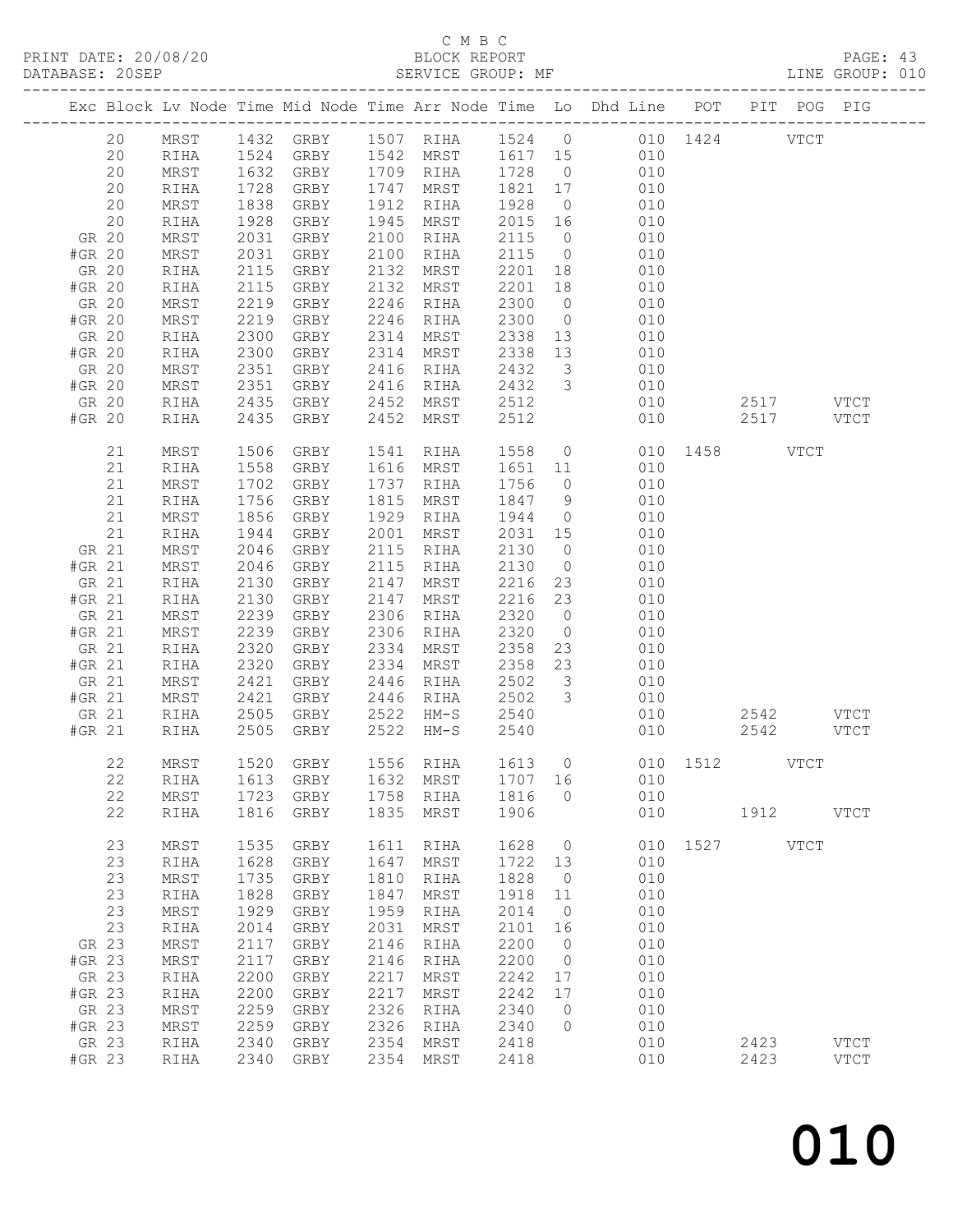# C M B C<br>BLOCK REPORT

PAGE: 44<br>LINE GROUP: 010

|        |          |              |              |                |      |                        |                  |                         | Exc Block Lv Node Time Mid Node Time Arr Node Time Lo Dhd Line POT |               |           | PIT POG PIG |      |
|--------|----------|--------------|--------------|----------------|------|------------------------|------------------|-------------------------|--------------------------------------------------------------------|---------------|-----------|-------------|------|
|        | 24       | MRST         |              |                |      |                        |                  |                         | 1549 GRBY 1625 RIHA 1643 0 010 1541 VTCT                           |               |           |             |      |
|        | 24       | RIHA         |              |                |      |                        |                  |                         | 1643 GRBY 1702 MRST 1737 16 010                                    |               |           |             |      |
|        | 24       | MRST         |              | GRBY           |      | 1825 RIHA              | 1843 0           |                         | $\begin{array}{c} 010 \\ 010 \end{array}$                          |               |           |             |      |
|        | 24       | RIHA         | 1753<br>1843 | GRBY           |      | 1901 MRST              | $184$<br>1931 13 |                         |                                                                    |               |           |             |      |
|        | 24       | MRST         | 1944         | GRBY           |      | 2014 RIHA              | 2029             | $\overline{0}$          | 010                                                                |               |           |             |      |
|        | 24       | RIHA         | 2029         | GRBY           |      | 2046 MRST              | 2116 21          |                         | 010                                                                |               |           |             |      |
| GR 24  |          | MRST         | 2137         | GRBY           |      | 2206 RIHA              | 2220             | $\overline{0}$          | 010                                                                |               |           |             |      |
| #GR 24 |          | MRST         | 2137         | GRBY           |      | 2206 RIHA              | 2220             | $\overline{0}$          | 010                                                                |               |           |             |      |
| GR 24  |          | RIHA         | 2220         | GRBY           | 2237 | MRST                   | 2302             | 19                      | 010                                                                |               |           |             |      |
| #GR 24 |          | RIHA         | 2220         | GRBY           |      | 2237 MRST              | 2302             | 19                      | 010                                                                |               |           |             |      |
| GR 24  |          | MRST         | 2321         | GRBY           |      | 2346 RIHA              | 2402             | $\overline{\mathbf{3}}$ | 010                                                                |               |           |             |      |
| #GR 24 |          | MRST         | 2321         | GRBY           |      | 2346 RIHA              | 2402             | $\mathcal{S}$           | 010                                                                |               |           |             |      |
| GR 24  |          | RIHA         | 2405         | GRBY           | 2422 | MRST                   | 2442             | 9                       | 010                                                                |               |           |             |      |
| #GR 24 |          | RIHA         | 2405         | GRBY           | 2422 | MRST                   | 2442             | 9                       | 010                                                                |               |           |             |      |
| GR 24  |          | MRST         | 2451         | GRBY           |      | 2516 RIHA              | 2532             | $\overline{\mathbf{3}}$ | 010                                                                |               |           |             |      |
| #GR 24 |          | MRST         | 2451         | GRBY           |      | 2516 RIHA              | 2532             | $\overline{\mathbf{3}}$ | 010                                                                |               |           |             |      |
| GR 24  |          | RIHA         | 2535         | GRBY 2552 HM-S |      |                        | 2610             |                         | 010                                                                |               | 2612 VTCT |             |      |
| #GR 24 |          | RIHA         | 2535         | GRBY           |      | 2552 HM-S              | 2610             |                         | 010                                                                |               | 2612      |             | VTCT |
|        | 25       | MRST         | 1604         | GRBY           |      | 1640 RIHA              | 1658 0           |                         |                                                                    | 010 1556 VTCT |           |             |      |
|        |          |              |              |                |      |                        |                  |                         | 1751 17 010                                                        |               |           |             |      |
|        | 25<br>25 | RIHA<br>MRST | 1658<br>1808 | GRBY<br>GRBY   |      | 1717 MRST<br>1840 RIHA | 1858 0           |                         | 010                                                                |               |           |             |      |
|        | 25       | RIHA         | 1858         | GRBY           | 1916 | MRST                   | 1946 13          |                         | 010                                                                |               |           |             |      |
|        | 25       | MRST         | 1959         | GRBY           |      | 2029 RIHA              | 2044 0           |                         | 010                                                                |               |           |             |      |
|        | 25       | RIHA         | 2044         | GRBY           |      | 2101 MRST              | 2130             |                         | 010                                                                | 2135 VTCT     |           |             |      |
|        |          |              |              |                |      |                        |                  |                         |                                                                    |               |           |             |      |
|        | 26       | MRST         | 1619         | GRBY           |      | 1655 RIHA              |                  |                         | 1713 0                                                             | 010 1611 VTCT |           |             |      |
|        | 26       | RIHA         | 1713         | GRBY           |      | 1732 MRST              | 1806 17          |                         | 010                                                                |               |           |             |      |
|        | 26       | MRST         | 1823         | GRBY           | 1857 | RIHA                   | 1913             | $\overline{0}$          | 010                                                                |               |           |             |      |
|        | 26       | RIHA         | 1913         | GRBY           | 1930 | MRST                   | 2000             | 14                      | 010                                                                |               |           |             |      |
|        | 26       | MRST         | 2014         | GRBY           | 2044 | RIHA                   | 2059             | $\overline{0}$          | 010                                                                |               |           |             |      |
| GR 26  |          | RIHA         | 2059         | GRBY           | 2116 | MRST                   | 2145             | 12                      | 010                                                                |               |           |             |      |
| #GR 26 |          | RIHA         | 2059         | GRBY           |      | 2116 MRST              | 2145 12          |                         | 010                                                                |               |           |             |      |
|        | GR 26    | MRST         | 2157         | GRBY           |      | 2226 RIHA              | 2240 0           |                         | 010                                                                |               |           |             |      |
| #GR 26 |          | MRST         | 2157         | GRBY           |      | 2226 RIHA 2240         |                  | $\overline{0}$          | 010                                                                |               |           |             |      |
| GR 26  |          | RIHA         | 2240         | GRBY           | 2257 | MRST 2322              |                  |                         | 010                                                                |               | 2327 VTCT |             |      |
| #GR 26 |          | RIHA         | 2240         | GRBY           |      | 2257 MRST              | 2322             |                         | 010                                                                |               | 2327 VTCT |             |      |
|        |          |              |              |                |      |                        |                  |                         |                                                                    |               |           |             |      |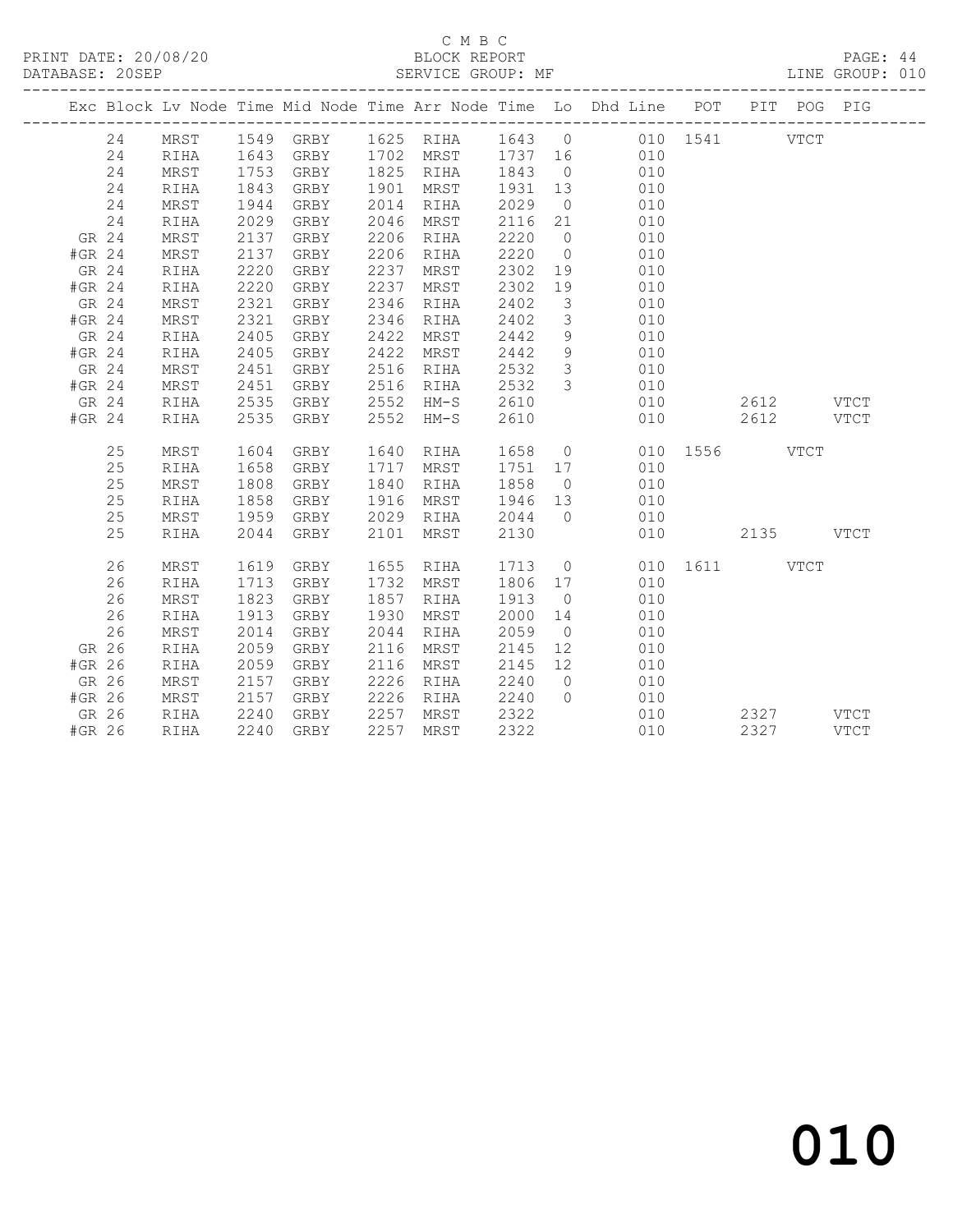| PRINT DATE: 20/08/20<br>DATABASE: 20SEP                                                             |              |                                     |                 |              |              | C M B C<br>BLOCK REPORT |                |                                                                                                    |          |             | PAGE: 45 |  |
|-----------------------------------------------------------------------------------------------------|--------------|-------------------------------------|-----------------|--------------|--------------|-------------------------|----------------|----------------------------------------------------------------------------------------------------|----------|-------------|----------|--|
| 5GRN 5 AV & GRANVILLE ST<br>$\begin{tabular}{ll} \texttt{CLOV} & \texttt{CLOVERLEAF} \end{tabular}$ |              |                                     |                 |              |              |                         |                | BLLP BLANCA LOOP<br>GRBY GRANVILLE & BROADWAY                                                      |          |             |          |  |
|                                                                                                     |              |                                     |                 |              |              |                         |                | Exc Block Lv Node Time Mid Node Time Arr Node Time Lo Dhd Line POT PIT POG PIG                     |          |             |          |  |
|                                                                                                     |              |                                     |                 |              |              |                         |                | 60 ULP1 300 5GRN 319 HRPN 330 0 014 230 VTCT                                                       |          |             |          |  |
| 60                                                                                                  |              | HRPN 330                            |                 |              |              |                         |                | ULP1 357 8 014<br>330 ULP1 357 8 014<br>405 5GRN 424 HRPN 435 0 014<br>105 5GRN 424 HRPN 435 0 014 |          |             |          |  |
| 60                                                                                                  | ULP1         |                                     |                 |              |              |                         |                |                                                                                                    |          |             |          |  |
| 60                                                                                                  | HRPN         | 435<br>507                          |                 |              |              |                         |                |                                                                                                    |          |             |          |  |
| 60                                                                                                  | ULP1         | 612                                 | CLOV 648 ULP1   |              |              | 709                     |                | 12 014                                                                                             |          |             |          |  |
| 60<br>60                                                                                            | KTLP<br>ULP1 |                                     | 5GRN            |              |              |                         |                |                                                                                                    |          |             |          |  |
| 60                                                                                                  | KTLP         |                                     |                 |              |              | 748 KTLP 824            |                | 10 014                                                                                             |          |             |          |  |
| 60                                                                                                  | ULP1         | 721<br>834<br>951                   |                 |              |              |                         |                | CLOV 918 ULP1 944 7 014<br>5GRN 1019 KTLP 1103 11 014                                              |          |             |          |  |
| 60                                                                                                  | KTLP         | 1114 CLOV                           |                 |              |              |                         |                | 1201 ULP1 1229 7 014                                                                               |          |             |          |  |
| 60                                                                                                  | ULP1         | 1236                                | 5GRN            |              |              | 1306 KTLP 1354 8        |                | 014                                                                                                |          |             |          |  |
| 60                                                                                                  | KTLP         |                                     | CLOV            |              |              |                         |                |                                                                                                    |          |             |          |  |
| 60                                                                                                  | ULP1         | 1402<br>1528                        | 5GRN            |              |              |                         |                | 1448 ULP1 1518 10 014<br>1600 KTLP 1649 11 014                                                     |          |             |          |  |
| 60                                                                                                  | KTLP         | 1700 CLOV                           |                 |              |              |                         |                | 1747 ULP1 1815 18 014                                                                              |          |             |          |  |
| 60                                                                                                  | ULP1         | 1833                                | 5GRN            |              | 1902 KTLP    | 1945                    |                | 014 2025 VTCT                                                                                      |          |             |          |  |
| 61                                                                                                  | ULP1         | 330                                 |                 |              |              |                         |                | 5GRN 349 HRPN 400 0 014                                                                            | 300 VTCT |             |          |  |
| 61                                                                                                  | HRPN         | 400                                 |                 |              |              |                         |                | ULP1 427 8 014                                                                                     |          |             |          |  |
| 61                                                                                                  | ULP1         | 435                                 |                 |              |              | 526                     |                | 21 014                                                                                             |          |             |          |  |
| 61                                                                                                  | KTLP         |                                     |                 |              |              |                         |                | 014                                                                                                |          |             |          |  |
| 61                                                                                                  | ULP1         |                                     |                 |              |              |                         |                | $\begin{array}{ccc} 10 & & 014 \\ 9 & & 014 \end{array}$                                           |          |             |          |  |
| 61                                                                                                  | KTLP         |                                     |                 |              |              |                         |                |                                                                                                    |          |             |          |  |
| 61                                                                                                  | ULP1         | 921                                 | 5GRN            |              |              | 950 KTLP 1032 12        |                | 014                                                                                                |          |             |          |  |
| 61                                                                                                  | KTLP         | 1044 CLOV<br>1206 5GRN<br>1332 CLOV |                 |              |              |                         |                | 1131 ULP1 1158 8 014                                                                               |          |             |          |  |
| 61<br>61                                                                                            | ULP1<br>KTLP |                                     |                 |              |              |                         |                | 1236 KTLP 1324 8 014<br>1418 ULP1 1448 20 014                                                      |          |             |          |  |
| 61                                                                                                  | ULP1         | 1508                                | 5GRN            |              |              |                         |                | 1540 KTLP 1629 9 014                                                                               |          |             |          |  |
| 61                                                                                                  | KTLP         | 1638                                | CLOV            |              |              |                         |                | 1727 ULP1 1757 12 014                                                                              |          |             |          |  |
| 61                                                                                                  | ULP1         | 1809                                | 5GRN            |              |              | 1838 KTLP 1921          |                | 014 2001 VTCT                                                                                      |          |             |          |  |
| 62                                                                                                  |              |                                     |                 |              |              |                         |                | GRBY 451 HACO 512 KTLP 521 12 014 434                                                              |          | VTCT        |          |  |
| 62                                                                                                  | KTLP         | 533                                 | CLOV            | 606          | ULP1         | 625                     | $\mathsf S$    | 014                                                                                                |          |             |          |  |
| 62                                                                                                  | ULP1         | 630                                 | 5GRN            | 653          | KTLP         | 724                     | $8\phantom{1}$ | 014                                                                                                |          |             |          |  |
| 62                                                                                                  | KTLP         | 732                                 | CLOV            | 815          | ULP1         | 842                     | $\mathcal{G}$  | 014                                                                                                |          |             |          |  |
| 62                                                                                                  | ULP1         | 851                                 | 5GRN            | 920          | KTLP         | 1002                    | 12             | 014                                                                                                |          |             |          |  |
| 62                                                                                                  | KTLP         | 1014                                | <b>CLOV</b>     | 1101         | ULP1         | 1128                    | 8 <sup>8</sup> | 014                                                                                                |          |             |          |  |
| 62                                                                                                  | ULP1         | 1136                                | 5GRN            | 1205         | KTLP         | 1253                    | 8              | 014                                                                                                |          |             |          |  |
| 62                                                                                                  | KTLP         | 1301                                | <b>CLOV</b>     | 1347         | ULP1         | 1417                    | 16             | 014                                                                                                |          |             |          |  |
| 62                                                                                                  | ULP1         | 1433                                | 5GRN            | 1504         | KTLP         | 1554                    | 14             | 014                                                                                                |          |             |          |  |
| 62                                                                                                  | KTLP         | 1608                                | $\mathtt{CLOV}$ | 1657         | ULP1         | 1727                    | 16             | 014                                                                                                |          |             |          |  |
| 62                                                                                                  | ULP1         | 1743                                | 5GRN            | 1814         | KTLP         | 1901                    |                | 014                                                                                                |          | 1941 VTCT   |          |  |
| 63                                                                                                  | <b>HRPN</b>  | 505                                 |                 |              | ULP1         | 532                     | 22             | 014                                                                                                | 430      | <b>VTCT</b> |          |  |
| 63                                                                                                  | ULP1         | 554                                 | 5GRN            | 616          | KTLP         | 647                     | 15             | 014                                                                                                |          |             |          |  |
| 63                                                                                                  | KTLP         | 702                                 | CLOV            | 740          | ULP1         | 806                     | 12             | 014                                                                                                |          |             |          |  |
| 63                                                                                                  | ULP1         | 818                                 | 5GRN            | 847          | KTLP         | 929                     | 15             | 014                                                                                                |          |             |          |  |
| 63                                                                                                  | KTLP         | 944                                 | $\mathtt{CLOV}$ | 1031         | ULP1         | 1058                    | 8              | 014                                                                                                |          |             |          |  |
| 63                                                                                                  | ULP1         | 1106                                | 5GRN            | 1134         | KTLP         | 1220                    | 10             | 014                                                                                                |          |             |          |  |
| 63                                                                                                  | KTLP         | 1230                                | <b>CLOV</b>     | 1317         | ULP1         | 1345                    | 13             | 014                                                                                                |          |             |          |  |
| 63<br>63                                                                                            | ULP1<br>KTLP | 1358<br>1527                        | 5GRN<br>CLOV    | 1428<br>1616 | KTLP<br>ULP1 | 1516<br>1646            | 11<br>12       | 014<br>014                                                                                         |          |             |          |  |
|                                                                                                     |              |                                     |                 |              |              |                         |                |                                                                                                    |          |             |          |  |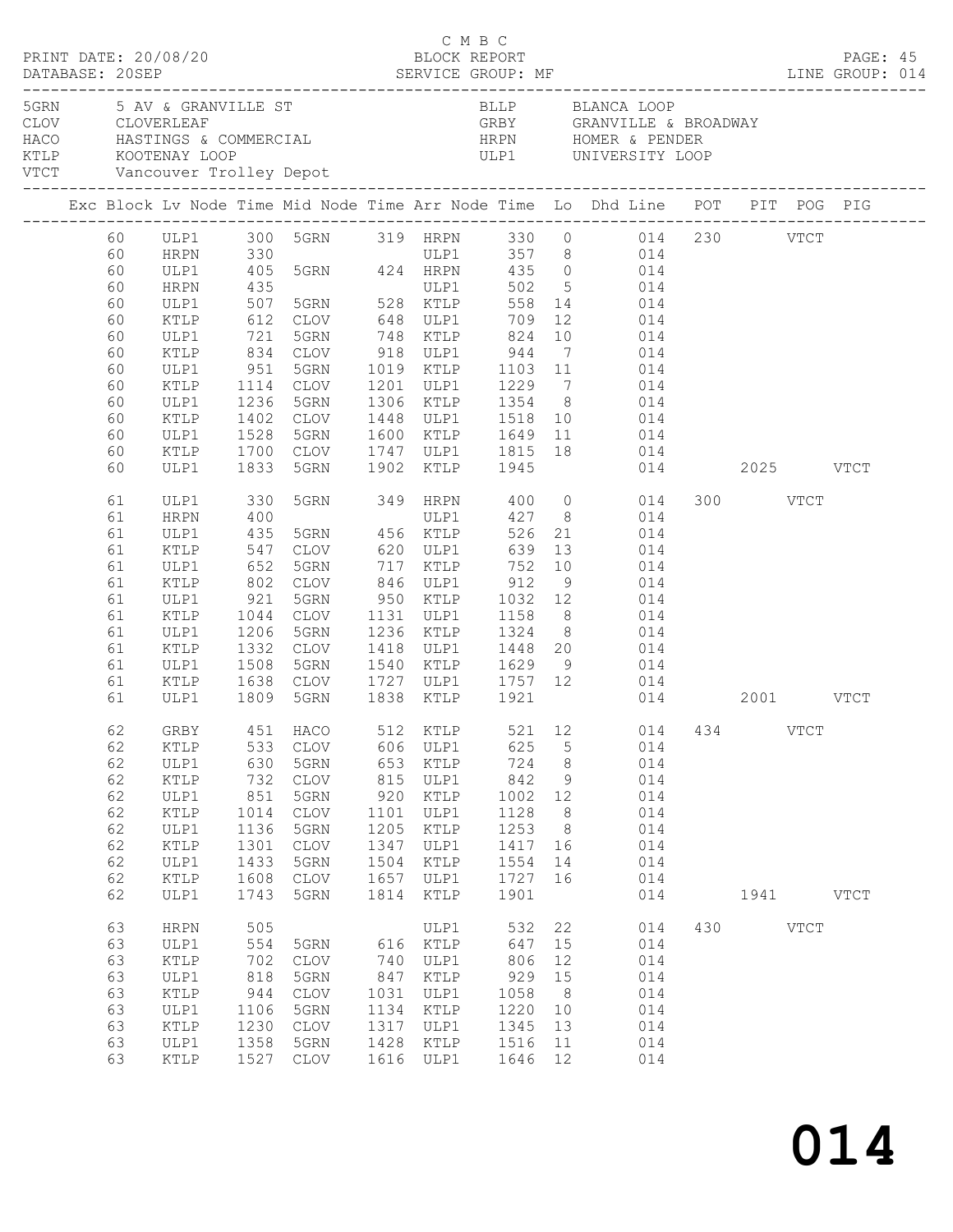#### C M B C<br>BLOCK REPORT

PAGE: 46<br>LINE GROUP: 014

|        |             |      |             |      |                |         |                 | Exc Block Lv Node Time Mid Node Time Arr Node Time Lo Dhd Line POT PIT POG PIG |           |               |
|--------|-------------|------|-------------|------|----------------|---------|-----------------|--------------------------------------------------------------------------------|-----------|---------------|
| 63     | ULP1        |      |             |      |                |         |                 | 1658 5GRN 1730 KTLP 1817 16 014                                                |           |               |
| 63     | KTLP        |      | 1833 CLOV   |      | 1914 ULP1 1940 |         |                 | 014                                                                            | 2020      | <b>VTCT</b>   |
|        |             |      |             |      |                |         |                 |                                                                                |           |               |
| 64     | GRBY        | 514  | HACO        | 535  | KTLP           | 544     |                 | 16<br>014                                                                      | 457 VTCT  |               |
| 64     | KTLP        | 600  | CLOV        | 634  | ULP1           | 653     | 10              | 014                                                                            |           |               |
| 64     | ULP1        | 703  | 5GRN        | 728  | KTLP           | 803     | 9               | 014                                                                            |           |               |
| 64     | KTLP        | 812  | CLOV        | 856  | ULP1           | 922     | 14              | 014                                                                            |           |               |
| 64     | ULP1        | 936  | 5GRN        | 1004 | KTLP           | 1048    | 11              | 014                                                                            |           |               |
| 64     | KTLP        | 1059 | CLOV        | 1146 | ULP1           | 1213    | 8 <sup>8</sup>  | 014                                                                            |           |               |
| 64     | ULP1        | 1221 | 5GRN        | 1251 | KTLP           | 1339    | 8 <sup>8</sup>  | 014                                                                            |           |               |
| 64     | KTLP        | 1347 | CLOV        | 1433 | ULP1           | 1503 15 |                 | 014                                                                            |           |               |
| 64     | ULP1        | 1518 | 5GRN        | 1550 | KTLP           | 1639    | 10              | 014                                                                            |           |               |
| 64     | KTLP        | 1649 | CLOV        | 1737 | ULP1           | 1805 17 |                 | 014                                                                            |           |               |
| 64     | ULP1        | 1822 | 5GRN        | 1851 | KTLP           | 1934    |                 | 014                                                                            | 2014 VTCT |               |
|        |             |      |             |      |                |         |                 |                                                                                |           |               |
| 65     | <b>BLLP</b> | 521  | 5GRN        | 540  | KTLP           | 610     |                 | 15<br>014                                                                      | 449 VTCT  |               |
| 65     | KTLP        | 625  | CLOV        | 701  | ULP1           | 722     | 8 <sup>8</sup>  | 014                                                                            |           |               |
| 65     | ULP1        | 730  | 5GRN        | 757  | KTLP           | 833     | 13              | 014                                                                            |           |               |
| 65     | KTLP        | 846  | CLOV        | 930  | ULP1           | 956     | 10              | 014                                                                            |           |               |
| 65     | ULP1        | 1006 | 5GRN        | 1034 | KTLP           | 1118    | 11              | 014                                                                            |           |               |
| 65     | KTLP        | 1129 | CLOV        | 1216 | ULP1           | 1244    | $7\overline{ }$ | 014                                                                            |           |               |
| 65     | ULP1        | 1251 | 5GRN        | 1321 | KTLP           | 1409    | 8 <sup>8</sup>  | 014                                                                            |           |               |
| 65     | KTLP        | 1417 | CLOV        | 1503 | ULP1           | 1533    | 15              | 014                                                                            |           |               |
| 65     | ULP1        | 1548 | 5GRN        | 1620 | KTLP           | 1707    | 13              | 014                                                                            |           |               |
| 65     | KTLP        | 1720 | CLOV        | 1807 | ULP1           | 1834    | 12              | 014                                                                            |           |               |
| 65     | ULP1        | 1846 | 5GRN        | 1915 | HRPN           | 1929    | $\overline{0}$  | 014                                                                            |           |               |
| 65     | <b>HRPN</b> | 1929 |             |      | ULP1           | 2010    |                 | 014                                                                            | 2048 VTCT |               |
|        |             |      |             |      |                |         |                 |                                                                                |           |               |
| 66     | ULP1        | 532  | 5GRN        | 553  | KTLP           | 623     |                 | 14<br>014                                                                      | 457 VTCT  |               |
| 66     | KTLP        | 637  | CLOV        | 713  | ULP1           | 734     | 16              | 014                                                                            |           |               |
| 66     | ULP1        | 750  | 5GRN        | 817  | KTLP           | 857     | 17              | 014                                                                            |           |               |
| 66     | KTLP        | 914  | CLOV        | 1000 | ULP1           | 1027    | 9               | 014                                                                            |           |               |
| 66     | ULP1        | 1036 | 5GRN        | 1104 | KTLP           | 1148    | 11              | 014                                                                            |           |               |
| 66     | KTLP        | 1159 | <b>CLOV</b> | 1246 | ULP1           | 1314    | 22              | 014                                                                            |           |               |
| 66     | ULP1        | 1336 | 5GRN        | 1406 | KTLP           | 1454    | 13              | 014                                                                            |           |               |
| 66     | KTLP        | 1507 | CLOV        | 1554 | ULP1           | 1624    | 14              | 014                                                                            |           |               |
| 66     | ULP1        | 1638 | 5GRN        | 1710 | KTLP           | 1757    | 12              | 014                                                                            |           |               |
| 66     | KTLP        | 1809 | CLOV        | 1853 | ULP1           | 1919 13 |                 | 014                                                                            |           |               |
| 66     | ULP1        | 1932 | 5GRN        | 2000 | HRPN           | 2014 0  |                 | 014                                                                            |           |               |
|        | 66 HRPN     | 2014 |             |      | ULP1 2055 11   |         |                 | 014                                                                            |           |               |
| GR 66  | ULP1        | 2106 | 5GRN        | 2130 | <b>HRPN</b>    | 2144    | 0               | 014                                                                            |           |               |
| #GR 66 | ULP1        | 2106 | 5GRN        | 2130 | <b>HRPN</b>    | 2144    | $\circ$         | 014                                                                            |           |               |
| GR 66  | <b>HRPN</b> | 2144 |             |      | ULP1           | 2225    | 14              | 014                                                                            |           |               |
| #GR 66 | <b>HRPN</b> | 2144 | <b>CLOV</b> | 2201 | ULP1           | 2225    | 14              | 014                                                                            |           |               |
| GR 66  | ULP1        | 2239 | 5GRN        | 2302 | <b>HRPN</b>    | 2314    | 0               | 014                                                                            |           |               |
| #GR 66 | ULP1        | 2239 | 5GRN        | 2302 | <b>HRPN</b>    | 2314    | 0               | 014                                                                            |           |               |
| GR 66  | <b>HRPN</b> | 2314 |             |      | ULP1           | 2352    | 8               | 014                                                                            |           |               |
| #GR 66 | <b>HRPN</b> | 2314 | <b>CLOV</b> | 2331 | ULP1           | 2352    | 8               | 014                                                                            |           |               |
| GR 66  | ULP1        | 2400 | 5GRN        | 2423 | <b>HRPN</b>    | 2434    | 0               | 014                                                                            |           |               |
| #GR 66 | ULP1        | 2400 | 5GRN        | 2423 | <b>HRPN</b>    | 2434    | 0               | 014                                                                            |           |               |
| GR 66  | HRPN        | 2434 |             |      | ULP1           | 2512    |                 | 014                                                                            | 2542      | <b>VTCT</b>   |
| #GR 66 | <b>HRPN</b> | 2434 | <b>CLOV</b> | 2451 | ULP1           | 2512    |                 | 014                                                                            | 2542      | $_{\rm VTCT}$ |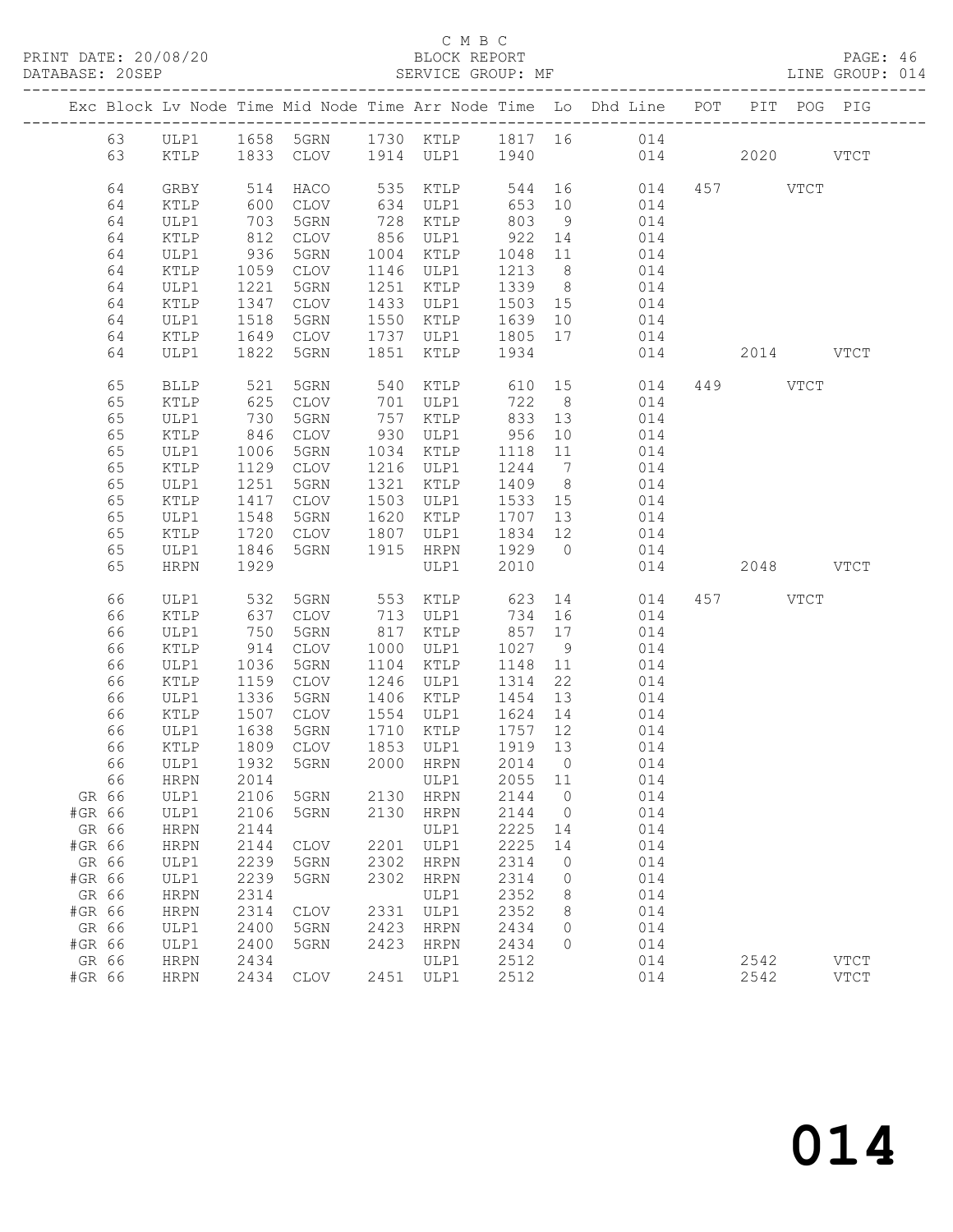# C M B C<br>BLOCK REPORT<br>SERVICE GROUP: MF

| DATABASE: 20SEP |    |                 |                   |                                  |      | SERVICE GROUP: MF                  |         |                              |                                                                                |               | LINE GROUP: 014 |
|-----------------|----|-----------------|-------------------|----------------------------------|------|------------------------------------|---------|------------------------------|--------------------------------------------------------------------------------|---------------|-----------------|
|                 |    |                 |                   |                                  |      |                                    |         |                              | Exc Block Lv Node Time Mid Node Time Arr Node Time Lo Dhd Line POT PIT POG PIG |               |                 |
|                 | 67 |                 |                   | HRPN 535                         |      |                                    |         |                              | ULP1 602 16 014 500 VTCT                                                       |               |                 |
|                 | 67 | ULP1            |                   |                                  |      |                                    |         |                              | 618 5GRN 641 KTLP 712 11 014                                                   |               |                 |
|                 | 67 | KTLP            |                   |                                  |      |                                    |         |                              | CLOV 803 ULP1 830 10 014                                                       |               |                 |
|                 | 67 | ULP1            | 723<br>840<br>959 | 5GRN                             |      |                                    |         |                              |                                                                                |               |                 |
|                 | 67 | KTLP            |                   | CLOV                             |      |                                    |         |                              |                                                                                |               |                 |
|                 | 67 | ULP1            | 1121              | 5GRN                             |      | 1149 KTLP                          | 1235 11 |                              | 014                                                                            |               |                 |
|                 |    |                 |                   |                                  |      | 1332 ULP1                          |         |                              |                                                                                |               |                 |
|                 | 67 | KTLP            | 1246              | CLOV                             |      |                                    | 1402    | 19                           | 014                                                                            |               |                 |
|                 | 67 | ULP1            | 1421              | 5GRN                             |      | 1452 KTLP<br>$1646$ ULP1 $1716$ 15 | 1542 15 |                              | 014                                                                            |               |                 |
|                 | 67 | KTLP            |                   |                                  |      |                                    |         |                              | 014                                                                            |               |                 |
|                 | 67 | ULP1            | 1731              | 5GRN                             |      | 1802 KTLP 1849                     |         |                              |                                                                                | 014 1935 VTCT |                 |
|                 | 68 | <b>BLLP</b>     | 546<br>650        | 5GRN                             |      |                                    |         |                              |                                                                                | 514 VTCT      |                 |
|                 | 68 | KTLP            |                   | CLOV                             |      | 726 ULP1                           | 750 18  |                              | 014                                                                            |               |                 |
|                 | 68 | ULP1            | 808               | 5GRN                             |      | 837 KTLP 919 10                    |         |                              | 014                                                                            |               |                 |
|                 | 68 | KTLP            | 929               | CLOV                             |      | 1015 ULP1                          | 1042 9  |                              | 014                                                                            |               |                 |
|                 | 68 | ULP1            | $1051$<br>$1214$  | 5GRN                             |      | 1119 KTLP                          | 1204 10 |                              | 014                                                                            |               |                 |
|                 | 68 | KTLP            |                   | CLOV                             |      | 1301 ULP1                          | 1329    | 22                           | 014                                                                            |               |                 |
|                 | 68 | ULP1            | 1351              | 5GRN                             |      | 1421 KTLP                          | 1509 8  |                              | 014                                                                            |               |                 |
|                 | 68 | KTLP            | 1517              | CLOV                             |      | 1605 ULP1                          | 1635 13 |                              | 014                                                                            |               |                 |
|                 | 68 | ULP1            | 1648              | 5GRN                             |      | 1720 KTLP                          | 1807    | 14                           | 014                                                                            |               |                 |
|                 | 68 | $\texttt{KTLP}$ | 1821              | CLOV                             |      | 1902 ULP1                          | 1928    | 19                           | 014                                                                            |               |                 |
|                 | 68 | ULP1            | 1947              | 5GRN                             |      | 2015 HRPN                          | 2029    | $\overline{0}$               | 014                                                                            |               |                 |
|                 | 68 | HRPN            | 2029              |                                  |      | ULP1                               | 2110 11 |                              | 014                                                                            |               |                 |
| GR 68           |    | ULP1            | 2121              |                                  |      |                                    | 2159 0  |                              | 014                                                                            |               |                 |
| #GR 68          |    | ULP1            | 2121              | 5GRN 2145 HRPN<br>5GRN 2145 HRPN |      |                                    | 2159    | $\overline{0}$               | 014                                                                            |               |                 |
| GR 68           |    | HRPN            | 2159              |                                  |      | ULP1                               | 2240 19 |                              | 014                                                                            |               |                 |
|                 |    |                 |                   | CLOV 2216 ULP1                   |      |                                    |         |                              |                                                                                |               |                 |
| #GR 68          |    | HRPN            | 2159              |                                  |      |                                    | 2240 19 |                              | 014                                                                            |               |                 |
| GR 68           |    | ULP1            | 2259              | 5GRN                             |      | 2322 HRPN                          | 2334    | $\overline{0}$               | 014                                                                            |               |                 |
| #GR 68          |    | ULP1            | 2259              | 5GRN                             |      | 2322 HRPN                          | 2334    | $\overline{0}$               | 014                                                                            |               |                 |
| GR 68           |    | HRPN            | 2334              |                                  |      | ULP1                               | 2412 18 |                              | 014                                                                            |               |                 |
| #GR 68          |    | HRPN            | 2334              | CLOV 2351 ULP1                   |      |                                    | 2412 18 |                              | 014                                                                            |               |                 |
| GR 68           |    | ULP1            | 2430              | 5GRN 2453 HRPN<br>5GRN 2453 HRPN |      |                                    | 2504    | $\overline{0}$               | 014                                                                            |               |                 |
| #GR 68          |    | ULP1            | 2430              |                                  |      |                                    | 2504 0  |                              | 014                                                                            |               |                 |
| GR 68           |    | HRPN            | 2504              |                                  |      | ULP1 2542                          |         |                              | 014                                                                            | 2612 VTCT     |                 |
| #GR 68          |    | HRPN            | 2504              |                                  |      | CLOV 2521 ULP1                     | 2542    |                              | 014                                                                            | 2612 VTCT     |                 |
|                 | 69 | GRBY            |                   | 659 haco<br>742 clov             |      |                                    |         |                              |                                                                                | 639 VTCT      |                 |
|                 | 69 | KTLP            |                   |                                  |      |                                    |         |                              |                                                                                |               |                 |
|                 | 69 | ULP1            |                   |                                  |      |                                    |         |                              | 906 5GRN 935 KTLP 1017 12 014                                                  |               |                 |
|                 | 69 | KTLP            |                   | 1029 CLOV                        | 1116 | ULP1                               | 1143    | 8 <sup>8</sup>               | 014                                                                            |               |                 |
|                 | 69 | ULP1            | 1151              | 5GRN                             | 1220 | KTLP                               | 1308 8  |                              | 014                                                                            |               |                 |
|                 | 69 | KTLP            | 1316              | CLOV                             | 1402 | ULP1                               | 1432    | 13                           | 014                                                                            |               |                 |
|                 | 69 | ULP1            | 1445              | 5GRN                             | 1516 | KTLP                               | 1606    | 12                           | 014                                                                            |               |                 |
|                 | 69 | KTLP            | 1618              | CLOV                             | 1707 | ULP1                               | 1737    | 18                           | 014                                                                            |               |                 |
|                 | 69 | ULP1            | 1755              | 5GRN                             | 1826 | KTLP                               | 1913    |                              | 014                                                                            | 1953 VTCT     |                 |
|                 | 70 | ULP1            | 740               | 5GRN                             | 807  | KTLP                               | 844     | 15                           | 014                                                                            | 701 VTCT      |                 |
|                 | 70 | KTLP            | 859               | CLOV                             | 943  | ULP1                               | 1009    | 12                           | 014                                                                            |               |                 |
|                 | 70 | ULP1            | 1021              | 5GRN                             | 1049 | KTLP                               |         |                              | 014                                                                            |               |                 |
|                 |    |                 |                   |                                  |      |                                    | 1133    | 11                           |                                                                                |               |                 |
|                 | 70 | KTLP            | 1144              | CLOV                             | 1231 | ULP1                               | 1259    | $7\phantom{.0}\phantom{.0}7$ | 014                                                                            |               |                 |
|                 | 70 | ULP1            | 1306              | 5GRN                             | 1336 | KTLP                               | 1424    | $7\phantom{.0}\phantom{.0}7$ | 014                                                                            |               |                 |
|                 | 70 | KTLP            | 1431              | CLOV                             | 1518 | ULP1                               | 1548    | 10                           | 014                                                                            |               |                 |
|                 | 70 | ULP1            | 1558              | 5GRN                             | 1630 | KTLP                               | 1717    | 14                           | 014                                                                            |               |                 |
|                 | 70 | KTLP            | 1731              | CLOV                             | 1818 | ULP1                               | 1845    |                              | 014                                                                            | 1925 VTCT     |                 |
|                 | 71 | ULP1            |                   | 640 5GRN                         |      | 705 KTLP                           | 736 16  |                              | 014                                                                            | 603 VTCT      |                 |
|                 | 71 | KTLP            |                   | 752 CLOV                         |      | 836 ULP1                           | 902     |                              | 014                                                                            | 946   10      | <b>VTCT</b>     |
|                 |    |                 |                   |                                  |      |                                    |         |                              |                                                                                |               |                 |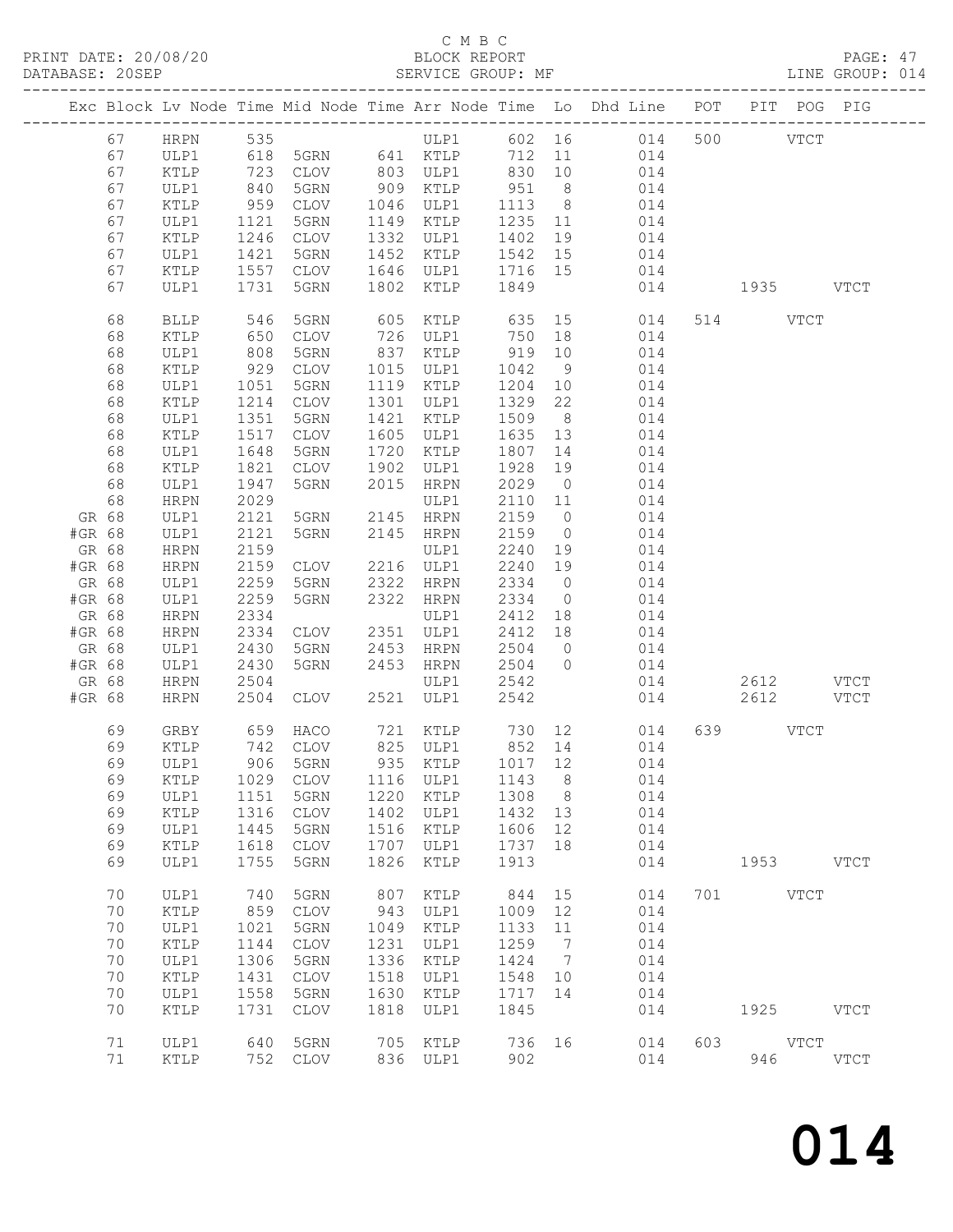#### C M B C<br>BLOCK REPORT

PAGE: 48<br>LINE GROUP: 014

|        |       |             |                                           |                                  |      |                          |                    |                | Exc Block Lv Node Time Mid Node Time Arr Node Time Lo Dhd Line POT PIT POG PIG |                       |          |           |  |
|--------|-------|-------------|-------------------------------------------|----------------------------------|------|--------------------------|--------------------|----------------|--------------------------------------------------------------------------------|-----------------------|----------|-----------|--|
|        | 72    |             |                                           |                                  |      |                          |                    |                | ULP1 607 5GRN 629 KTLP 700 13 014 530 VTCT                                     |                       |          |           |  |
|        | 72    | KTLP        |                                           |                                  |      |                          |                    |                |                                                                                |                       |          |           |  |
|        | 72    | ULP1        |                                           |                                  |      |                          |                    |                |                                                                                | 014 1028 VTCT         |          |           |  |
|        |       |             |                                           |                                  |      |                          |                    |                |                                                                                |                       |          |           |  |
|        | 73    | ULP1        | $\begin{array}{c} 713 \\ 222 \end{array}$ | 5GRN                             |      |                          | 813 10<br>933      |                | 014                                                                            |                       | 636 VTCT |           |  |
|        | 73    | KTLP        |                                           | 823 CLOV                         |      | 738 KTLP<br>907 ULP1     |                    |                | 014                                                                            |                       |          | 1017 VTCT |  |
|        |       |             |                                           |                                  |      |                          |                    |                |                                                                                |                       |          |           |  |
|        | 74    | ULP1        | 800                                       | 5GRN                             |      | 827 KTLP 907             |                    |                |                                                                                | 014 721 955 VTCT VTCT |          |           |  |
|        |       |             |                                           |                                  |      |                          |                    |                |                                                                                |                       |          |           |  |
|        | 75    | ULP1        | 1321                                      | 5GRN                             |      | 1351 KTLP                | 1439               |                | 16 014 1239 VTCT                                                               |                       |          |           |  |
|        | 75    | KTLP        | 1455                                      | CLOV                             |      | 1542 ULP1                | 1612 16<br>1747 10 |                | 014                                                                            |                       |          |           |  |
|        | 75    | ULP1        | 1628                                      | 5GRN                             |      | 1700 KTLP                |                    |                | 014                                                                            |                       |          |           |  |
|        | 75    | KTLP        | 1757                                      | CLOV                             |      | 1841 ULP1                | 1907 9             |                | 014                                                                            |                       |          |           |  |
|        | 75    | ULP1        | 1916                                      | 5GRN                             |      | 1945 HRPN                | 1959               | $\overline{0}$ | 014                                                                            |                       |          |           |  |
|        | 75    | <b>HRPN</b> | 1959                                      |                                  |      | ULP1                     | 2040 11            |                | 014                                                                            |                       |          |           |  |
| GR 75  |       | ULP1        | 2051                                      | 5GRN                             |      | 2115 HRPN                | 2129               | $\overline{0}$ | 014                                                                            |                       |          |           |  |
| #GR 75 |       | ULP1        | 2051                                      | 5GRN                             |      | 2115 HRPN                | 2129               | $\overline{0}$ | 014                                                                            |                       |          |           |  |
| GR 75  |       | HRPN        | 2129                                      |                                  |      | ULP1                     | 2210               | 8 <sup>8</sup> | 014                                                                            |                       |          |           |  |
| #GR 75 |       | HRPN        | 2129                                      | CLOV 2146 ULP1                   |      |                          | 2210               | 8 <sup>8</sup> | 014                                                                            |                       |          |           |  |
| GR 75  |       | ULP1        | 2218                                      | 5GRN                             |      | 2242 HRPN                | 2254 0             |                | 014                                                                            |                       |          |           |  |
| #GR 75 |       | ULP1        | 2218                                      | 5GRN                             |      | 2242 HRPN                | 2254               | $\overline{0}$ | 014                                                                            |                       |          |           |  |
| GR 75  |       | <b>HRPN</b> | 2254                                      |                                  |      | ULP1                     | 2333               | 12             | 014                                                                            |                       |          |           |  |
| #GR 75 |       | <b>HRPN</b> | 2254                                      | CLOV 2311 ULP1                   |      |                          | 2333 12            |                | 014                                                                            |                       |          |           |  |
| GR 75  |       | ULP1        | 2345                                      | 5GRN                             |      | 2408 HRPN                | 2419               | $\overline{0}$ | 014                                                                            |                       |          |           |  |
| #GR 75 |       | ULP1        | 2345                                      | 5GRN                             |      | 2408 HRPN                | 2419               | $\overline{0}$ | 014                                                                            |                       |          |           |  |
| GR 75  |       | HRPN        | 2419                                      |                                  |      | ULP1                     | 2457               |                | 014                                                                            |                       |          | 2527 VTCT |  |
| #GR 75 |       | <b>HRPN</b> | 2419                                      | CLOV                             |      | 2436 ULP1                | 2457               |                |                                                                                | 014                   |          | 2527 VTCT |  |
|        |       |             |                                           |                                  |      |                          |                    |                |                                                                                |                       |          |           |  |
|        | 76    | GRBY        | 1346                                      | HACO                             |      | 1419 KTLP 1434 9         |                    |                |                                                                                | 014 1325 VTCT         |          |           |  |
|        | 76    | KTLP        | 1443                                      | CLOV                             |      | 1530 ULP1 1600 18        |                    |                | 014                                                                            |                       |          |           |  |
|        | 76    | ULP1        | 1618                                      | 5GRN                             |      | 1650 KTLP                | 1737               |                |                                                                                | 014 1832 VTCT         |          |           |  |
|        |       |             |                                           |                                  |      |                          |                    |                |                                                                                |                       |          |           |  |
|        | 77    | ULP1        | 1409                                      | 5GRN                             | 1440 | KTLP                     | 1530 7             |                | 014                                                                            | 1327 VTCT             |          |           |  |
|        | 77    | KTLP        | 1537                                      | CLOV                             |      | 1626 ULP1                | 1656 12            |                | 014                                                                            |                       |          |           |  |
|        | 77    | ULP1        | 1708                                      | 5GRN                             |      | 1740 KTLP                | 1827               | 18             | 014                                                                            |                       |          |           |  |
|        | 77    | KTLP        | 1845                                      | CLOV                             |      | 1926 ULP1                | 1952               | 10             | 014                                                                            |                       |          |           |  |
|        | 77    | ULP1        | 2002                                      | 5GRN                             |      | 2030 HRPN                | 2044               | $\overline{0}$ | 014                                                                            |                       |          |           |  |
|        | 77    | HRPN        | 2044                                      |                                  |      | ULP1                     | 2125 13            |                | 014                                                                            |                       |          |           |  |
|        | GR 77 | ULP1        | 2138                                      | 5GRN 2202 HRPN<br>5GRN 2202 HRPN |      |                          | 2214               | $\overline{0}$ | 014                                                                            |                       |          |           |  |
| #GR 77 |       | ULP1        | 2138                                      |                                  |      |                          | 2214 0             |                | 014                                                                            |                       |          |           |  |
|        | GR 77 | <b>HRPN</b> | 2214                                      |                                  |      | ULP1 2253                |                    |                | 014                                                                            |                       |          | 2325 VTCT |  |
| #GR 77 |       | <b>HRPN</b> |                                           |                                  |      | 2214 CLOV 2231 ULP1 2253 |                    |                | 014                                                                            |                       |          | 2325 VTCT |  |
|        |       |             |                                           |                                  |      |                          |                    |                |                                                                                |                       |          |           |  |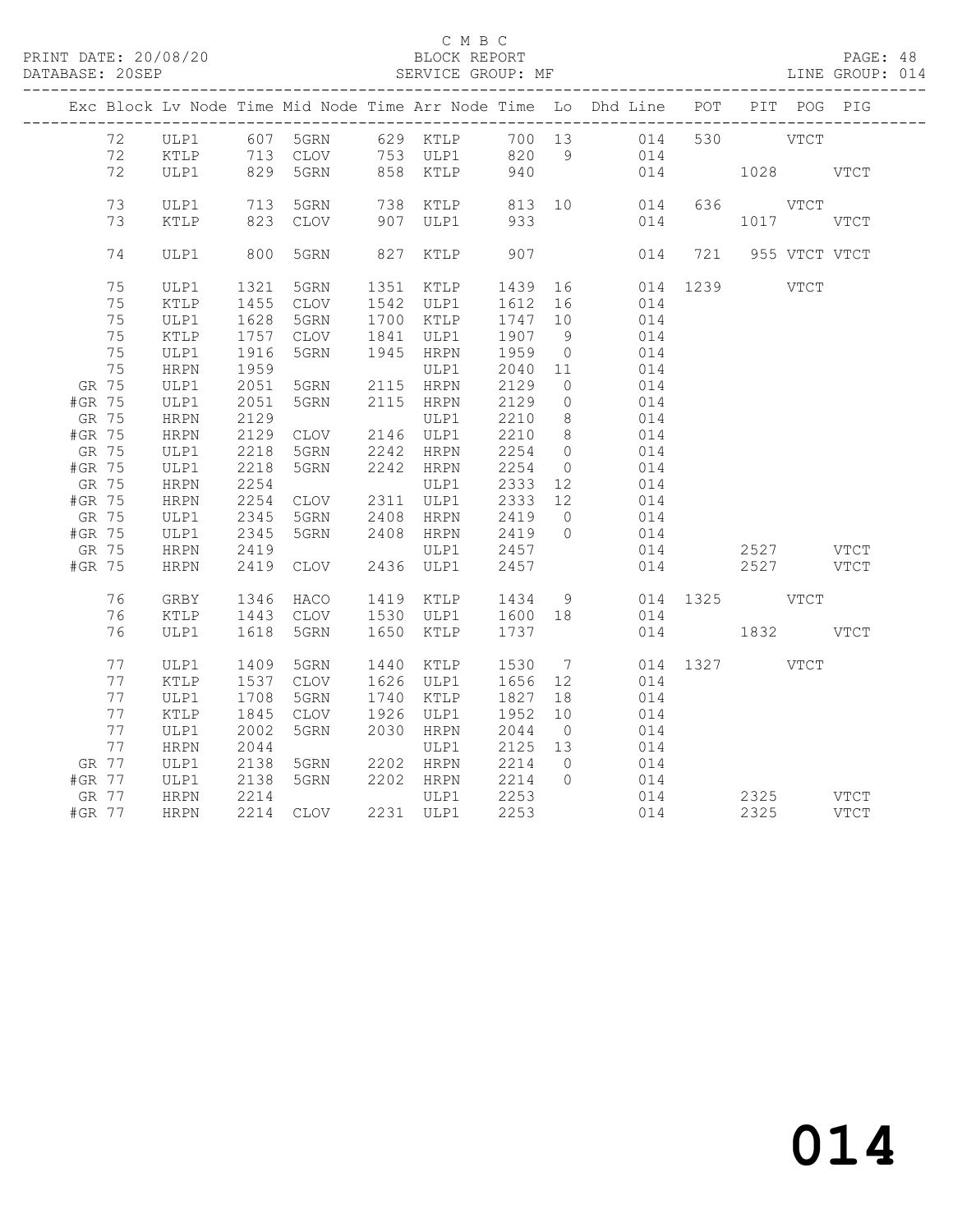## C M B C<br>BLOCK REPORT

| DATABASE: 20SEP |          |             |      | SERVICE GROUP: MF |      |             |         |                |                                                                                |               |           | LINE GROUP: 014 |
|-----------------|----------|-------------|------|-------------------|------|-------------|---------|----------------|--------------------------------------------------------------------------------|---------------|-----------|-----------------|
|                 |          |             |      |                   |      |             |         |                | Exc Block Lv Node Time Mid Node Time Arr Node Time Lo Dhd Line POT PIT POG PIG |               |           |                 |
|                 | 78       | GRBY        | 1446 | HACO              |      |             |         |                | 1520 KTLP 1536 11 014 1425 VTCT                                                |               |           |                 |
|                 | 78       | KTLP        | 1547 | CLOV              |      | 1636 ULP1   |         |                | 1706 12<br>014                                                                 |               |           |                 |
|                 | 78       | ULP1        | 1718 | 5GRN              | 1750 | KTLP        | 1837    | 17             | 014                                                                            |               |           |                 |
|                 | 78       | KTLP        | 1854 | CLOV              | 1935 | ULP1        | 2001    | 16             | 014                                                                            |               |           |                 |
|                 | 78       | ULP1        | 2017 | 5GRN              | 2045 | HRPN        | 2059    | $\overline{0}$ | 014                                                                            |               |           |                 |
|                 | GR 78    | <b>HRPN</b> | 2059 |                   |      | ULP1        | 2140    | 18             | 014                                                                            |               |           |                 |
|                 | #GR 78   | <b>HRPN</b> | 2059 | CLOV              | 2116 | ULP1        | 2140    | 18             | 014                                                                            |               |           |                 |
|                 | GR 78    | ULP1        | 2158 | 5GRN              | 2222 | <b>HRPN</b> | 2234    | $\overline{0}$ | 014                                                                            |               |           |                 |
|                 | #GR 78   | ULP1        | 2158 | 5GRN              | 2222 | HRPN        | 2234    | $\overline{0}$ | 014                                                                            |               |           |                 |
|                 | GR 78    | <b>HRPN</b> | 2234 |                   |      | ULP1        | 2313    | 16             | 014                                                                            |               |           |                 |
|                 | #GR 78   | HRPN        | 2234 | CLOV              | 2251 | ULP1        | 2313    | 16             | 014                                                                            |               |           |                 |
|                 | GR 78    | ULP1        | 2329 | 5GRN              | 2352 | <b>HRPN</b> | 2404    | $\overline{0}$ | 014                                                                            |               |           |                 |
|                 | #GR 78   | ULP1        | 2329 | 5GRN              | 2352 | HRPN        | 2404    | $\overline{0}$ | 014                                                                            |               |           |                 |
|                 | GR 78    | <b>HRPN</b> | 2404 |                   |      | ULP1        | 2442    | 18             | 014                                                                            |               |           |                 |
|                 | #GR 78   | <b>HRPN</b> | 2404 | CLOV              | 2421 | ULP1        | 2442    | 18             | 014                                                                            |               |           |                 |
|                 | GR 78    | ULP1        | 2500 | 5GRN              | 2523 | HRPN        | 2534    | $\overline{0}$ | 014                                                                            |               |           |                 |
|                 | #GR 78   | ULP1        | 2500 | 5GRN              | 2523 | HRPN        | 2534    | $\bigcirc$     | 014                                                                            |               |           |                 |
|                 | GR 78    | <b>HRPN</b> | 2534 |                   |      | ULP1        | 2612    |                |                                                                                | 014           | 2642 VTCT |                 |
|                 | #GR 78   | <b>HRPN</b> | 2534 | CLOV              | 2551 | ULP1        | 2612    |                |                                                                                | 014           | 2642 VTCT |                 |
|                 | 79       | ULP1        | 1457 | 5GRN              | 1528 | KTLP        | 1618 10 |                |                                                                                | 014 1415 VTCT |           |                 |
|                 | 79       | KTLP        | 1628 | <b>CLOV</b>       | 1717 | ULP1        | 1747    |                |                                                                                | 014           | 1835 70   | VTCT            |
|                 | 80       | ULP1        | 1538 | 5GRN              |      | 1610 KTLP   | 1659 11 |                |                                                                                | 014 1456 VTCT |           |                 |
|                 | 80       | KTLP        | 1710 | CLOV              |      | 1757 ULP1   | 1825    |                |                                                                                | 014           | 1913 VTCT |                 |
|                 | 81       | ULP1        | 1608 | 5GRN              |      | 1640 KTLP   | 1727 15 |                |                                                                                | 014 1526 VTCT |           |                 |
|                 | 81       | KTLP        | 1742 | CLOV              |      | 1829 ULP1   | 1856    | 6              | 014                                                                            |               |           |                 |
|                 | 81       | ULP1        | 1902 | 5GRN              | 1931 | HRPN        | 1945    | $\overline{0}$ | 014                                                                            |               |           |                 |
|                 | 81       | <b>HRPN</b> | 1945 |                   |      | ULP1        | 2026    | 10             | 014                                                                            |               |           |                 |
|                 | GR 81    | ULP1        | 2036 | 5GRN              |      | 2100 HRPN   | 2114    | $\overline{0}$ | 014                                                                            |               |           |                 |
|                 | $#GR$ 81 | ULP1        | 2036 | 5GRN              |      | 2100 HRPN   | 2114    | $\bigcirc$     | 014                                                                            |               |           |                 |
|                 | GR 81    | HRPN        | 2114 |                   |      | ULP1        | 2155    |                |                                                                                | 014           | 2230 VTCT |                 |
|                 | #GR 81   | <b>HRPN</b> |      | 2114 CLOV         |      | 2131 ULP1   | 2155    |                |                                                                                | 014           | 2230      | VTCT            |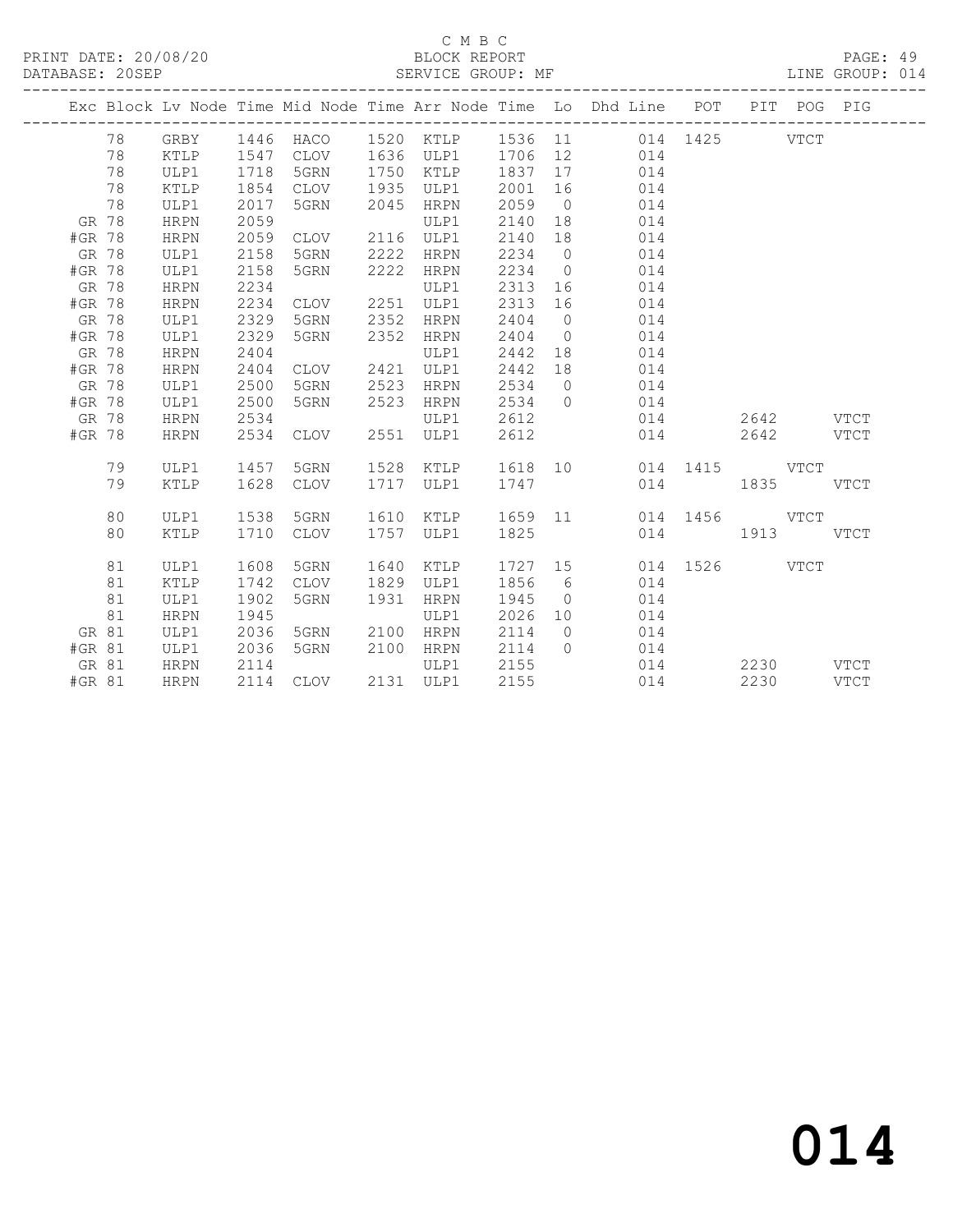| 1 MRST 445 CM41 451 OLYW 502 0 015 437 VTC<br>1 OLYW 502 5GRN 511 KETA 527 11 050<br>1 KETA 538 CLOV 552 OLYE 600 0 050<br>1 OLYE 600 CM41 608 MRST 617 7 015<br>1 MRST 624 CM41 631 OLYW 642 0 015<br>1 OLYW 642 5GRN 651 KETA 707 18 050<br>1<br>742 OLYE<br>805 MRST<br>$\mathbf{1}$<br>$\begin{array}{r} 725 \\ 751 \\ 830 \\ 857 \\ 936 \end{array}$<br>751 0 050<br>817 13 015<br>KETA<br>CLOV<br>$\mathbf{1}$<br>OLYE<br>CM41<br>841 OLYW 857<br>$0$ 015<br>$\mathbf{1}$<br>MRST<br>CM41<br>$927$<br>1007<br>$\mathbf{1}$<br>5GRN<br>907 KETA<br>9 050<br>0 050<br>OLYW<br>957 OLYE<br>$\mathbf{1}$<br>KETA<br>CLOV<br>$\mathbf{1}$<br>1007<br>CM41<br>1020<br>MRST<br>1032<br>14 015<br>OLYE<br>$\mathbf{1}$<br>1046<br>1055 OLYW<br>1112<br>$\overline{0}$<br>MRST<br>CM41<br>015<br>7 050<br>$\mathbf{1}$<br>1122 KETA<br>1112<br>5GRN<br>1144<br>OLYW<br>$\mathbf{1}$<br>1211<br>0 050<br>7 015<br>1151<br>CLOV<br>OLYE<br>1223<br>KETA<br>$\mathbf{1}$<br>1223<br>1239 MRST<br>OLYE<br>CM41<br>1253<br>$0$ 015<br>$\mathbf{1}$<br>1300<br>CM41<br>1309 OLYW<br>1328<br>MRST<br>8 050<br>0 050<br>$\mathbf{1}$<br>1328<br>5GRN<br>1340 KETA<br>1402<br>OLYW<br>1444<br>$\mathbf 1$<br>1410<br>CLOV<br>1432 OLYE<br>KETA<br>$\mathbf{1}$<br>20 015<br>1444<br>CM41<br>1500<br>MRST<br>OLYE<br>1516<br>$\mathbf{1}$<br>$\overline{0}$<br>MRST<br>1536<br>CM41<br>1548 OLYW<br>1608<br>015<br>$9$ $050$<br>1608<br>1645<br>$\mathbf{1}$<br>5GRN<br>1621 KETA<br>OLYW<br>$\begin{array}{c} 0 \\ 9 \end{array}$<br>$\mathbf{1}$<br>1654<br>CLOV<br>1718 OLYE<br>050<br>KETA<br>$1729$<br>$1804$<br>$\mathbf{1}$<br>1729<br>1748<br>015<br>CM41<br>MRST<br>OLYE<br>$0$ 015<br>$\mathbf{1}$<br>1813<br>CM41<br>1825<br>MRST<br>OLYW<br>1841<br>1853<br>21<br>$\mathbf{1}$<br>1841<br>5GRN<br>KETA<br>1914<br>050<br>OLYW |      |            |  |
|------------------------------------------------------------------------------------------------------------------------------------------------------------------------------------------------------------------------------------------------------------------------------------------------------------------------------------------------------------------------------------------------------------------------------------------------------------------------------------------------------------------------------------------------------------------------------------------------------------------------------------------------------------------------------------------------------------------------------------------------------------------------------------------------------------------------------------------------------------------------------------------------------------------------------------------------------------------------------------------------------------------------------------------------------------------------------------------------------------------------------------------------------------------------------------------------------------------------------------------------------------------------------------------------------------------------------------------------------------------------------------------------------------------------------------------------------------------------------------------------------------------------------------------------------------------------------------------------------------------------------------------------------------------------------------------------------------------------------------------------------------------------------------------------------------------------------|------|------------|--|
| $\overline{0}$ 050<br>2005<br>$\mathbf{1}$<br>1935<br>CLOV<br>1956 OLYE<br>KETA<br>$\mathbf{1}$<br>2017<br>2026<br>$\begin{array}{ccc} 10 & \quad & 015 \\ 0 & \quad & 015 \end{array}$<br>2005<br>CM41<br>MRST<br>OLYE<br>$\mathbf{1}$<br>2036<br>2044<br>MRST<br>CM41<br>OLYW<br>2058                                                                                                                                                                                                                                                                                                                                                                                                                                                                                                                                                                                                                                                                                                                                                                                                                                                                                                                                                                                                                                                                                                                                                                                                                                                                                                                                                                                                                                                                                                                                      |      |            |  |
| $\frac{1}{3}$ 050<br>2058<br>5GRN<br>2108<br>KETA<br>2124<br>GR 1<br>OLYW<br>$\begin{array}{ccc} 3 & \hspace{1.5mm} 050 \\ 0 & \hspace{1.5mm} 0 \end{array}$<br>$#GR$ 1<br>OLYW<br>2058<br>5GRN<br>2108<br>KETA<br>2124<br>2058<br>2127<br>2156<br>2147 OLYE<br>GR 1<br>KETA<br>CLOV<br>$0\qquad \qquad 050$<br>2127<br>2156<br>$#GR$ 1<br>KETA<br>CLOV<br>2147<br>OLYE<br>$\mathbf{1}$<br>2156<br>2208<br>MRST<br>2217<br>015<br>OLYE<br>CM41                                                                                                                                                                                                                                                                                                                                                                                                                                                                                                                                                                                                                                                                                                                                                                                                                                                                                                                                                                                                                                                                                                                                                                                                                                                                                                                                                                               | 2222 | <b>VTC</b> |  |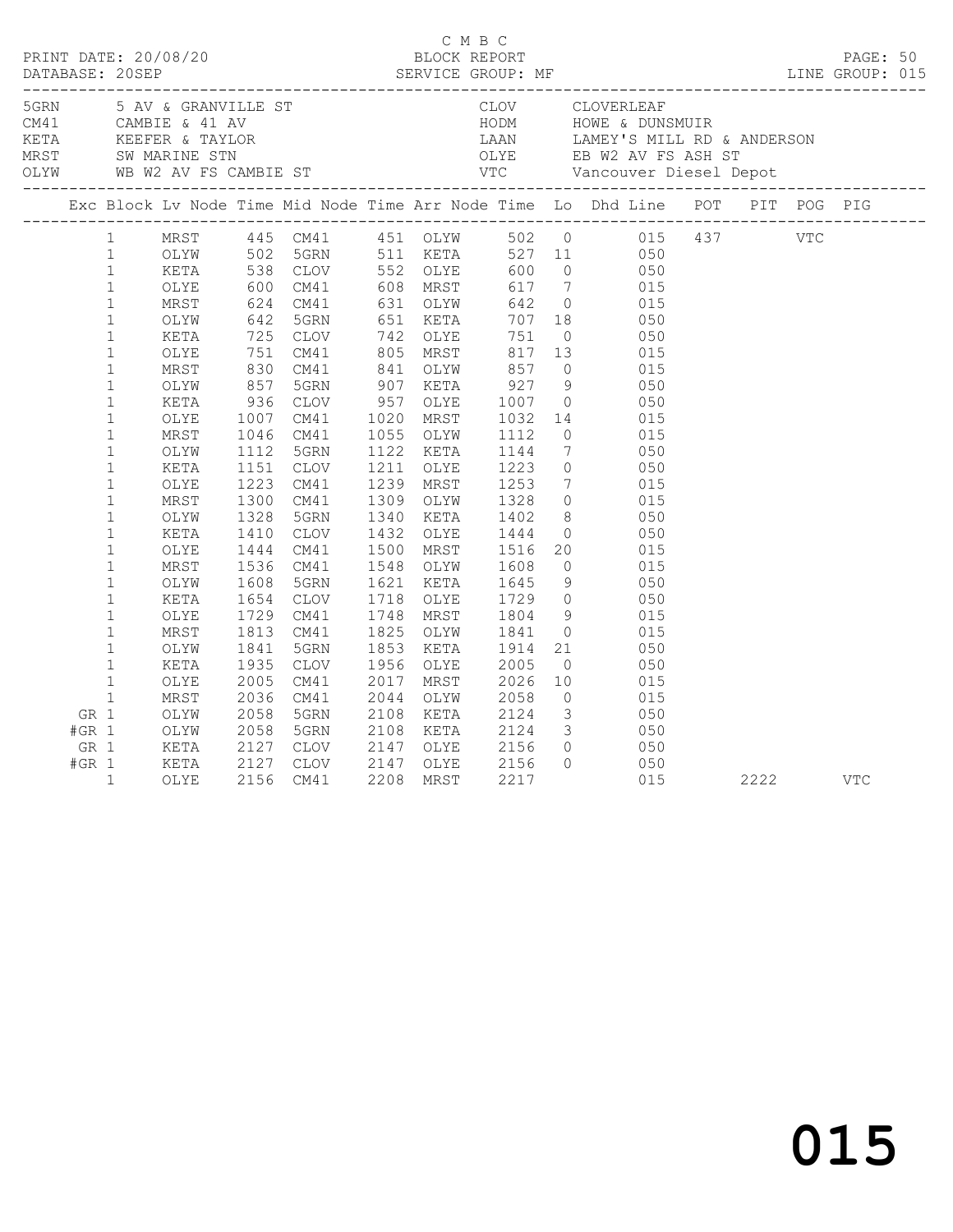# C M B C

| DATABASE: 20SEP |                |      |      |             |      | SERVICE GROUP: MF |      |                |                                                                                |  | LINE GROUP: 015 |  |
|-----------------|----------------|------|------|-------------|------|-------------------|------|----------------|--------------------------------------------------------------------------------|--|-----------------|--|
|                 |                |      |      |             |      |                   |      |                | Exc Block Ly Node Time Mid Node Time Arr Node Time Lo Dhd Line POT PIT POG PIG |  |                 |  |
|                 | 2              | KETA |      | 458 CLOV    |      | 512 OLYE          | 520  |                | 0 050 435 VTC                                                                  |  |                 |  |
|                 | $\mathbf{2}$   | OLYE | 520  | CM41        | 528  | MRST              | 537  | 7              | 015                                                                            |  |                 |  |
|                 | $\overline{c}$ | MRST | 544  | CM41        | 551  | OLYW              | 602  | $\Omega$       | 015                                                                            |  |                 |  |
|                 | $\overline{c}$ | OLYW | 602  | 5GRN        | 611  | KETA              | 627  | 8              | 050                                                                            |  |                 |  |
|                 | $\overline{c}$ | KETA | 635  | CLOV        | 651  | OLYE              | 700  | $\circ$        | 050                                                                            |  |                 |  |
|                 | $\overline{2}$ | OLYE | 700  | CM41        | 711  | MRST              | 721  | 8              | 015                                                                            |  |                 |  |
|                 | $\mathbf{2}$   | MRST | 729  | CM41        | 738  | OLYW              | 752  | $\Omega$       | 015                                                                            |  |                 |  |
|                 | $\mathbf{2}$   | OLYW | 752  | 5GRN        | 802  | KETA              | 821  | 8              | 050                                                                            |  |                 |  |
|                 | $\overline{c}$ | KETA | 829  | CLOV        | 848  | OLYE              | 859  | $\bigcirc$     | 050                                                                            |  |                 |  |
|                 | $\overline{c}$ | OLYE | 859  | CM41        | 912  | MRST              | 924  | 15             | 015                                                                            |  |                 |  |
|                 | $\overline{2}$ | MRST | 939  | CM41        | 948  | OLYW              | 1004 | $\bigcirc$     | 015                                                                            |  |                 |  |
|                 | $\overline{c}$ | OLYW | 1004 | 5GRN        | 1015 | KETA              | 1034 | 10             | 050                                                                            |  |                 |  |
|                 | $\overline{c}$ | KETA | 1044 | CLOV        | 1105 | OLYE              | 1115 | $\bigcirc$     | 050                                                                            |  |                 |  |
|                 | $\overline{c}$ | OLYE | 1115 | CM41        | 1129 | MRST              | 1141 | 11             | 015                                                                            |  |                 |  |
|                 | $\overline{c}$ | MRST | 1152 | CM41        | 1201 | OLYW              | 1220 | $\bigcirc$     | 015                                                                            |  |                 |  |
|                 | $\overline{c}$ | OLYW | 1220 | 5GRN        | 1232 | KETA              | 1254 | 16             | 050                                                                            |  |                 |  |
|                 | $\mathbf{2}$   | KETA | 1310 | <b>CLOV</b> | 1332 | OLYE              | 1344 | $\bigcirc$     | 050                                                                            |  |                 |  |
|                 | $\overline{c}$ | OLYE | 1344 | CM41        | 1400 | MRST              | 1416 | 13             | 015                                                                            |  |                 |  |
|                 | $\overline{c}$ | MRST | 1429 | CM41        | 1438 | OLYW              | 1457 | $\overline{0}$ | 015                                                                            |  |                 |  |
|                 | $\overline{c}$ | OLYW | 1457 | 5GRN        | 1509 | KETA              | 1532 | 8              | 050                                                                            |  |                 |  |
|                 | $\overline{2}$ | KETA | 1540 | CLOV        | 1602 | OLYE              | 1614 | $\Omega$       | 050                                                                            |  |                 |  |
|                 | $\mathbf{2}$   | OLYE | 1614 | CM41        | 1631 | MRST              | 1647 | 20             | 015                                                                            |  |                 |  |
|                 | $\mathbf{2}$   | MRST | 1707 | CM41        | 1719 | OLYW              | 1739 | $\bigcirc$     | 015                                                                            |  |                 |  |
|                 | $\mathbf{2}$   | OLYW | 1739 | 5GRN        | 1752 | KETA              | 1815 | 12             | 050                                                                            |  |                 |  |
|                 | $\overline{2}$ | KETA | 1827 | CLOV        | 1849 | OLYE              | 1859 | $\bigcap$      | 050                                                                            |  |                 |  |

2 OLYE 1859 CM41 1913 MRST 1923 015 1929 VTC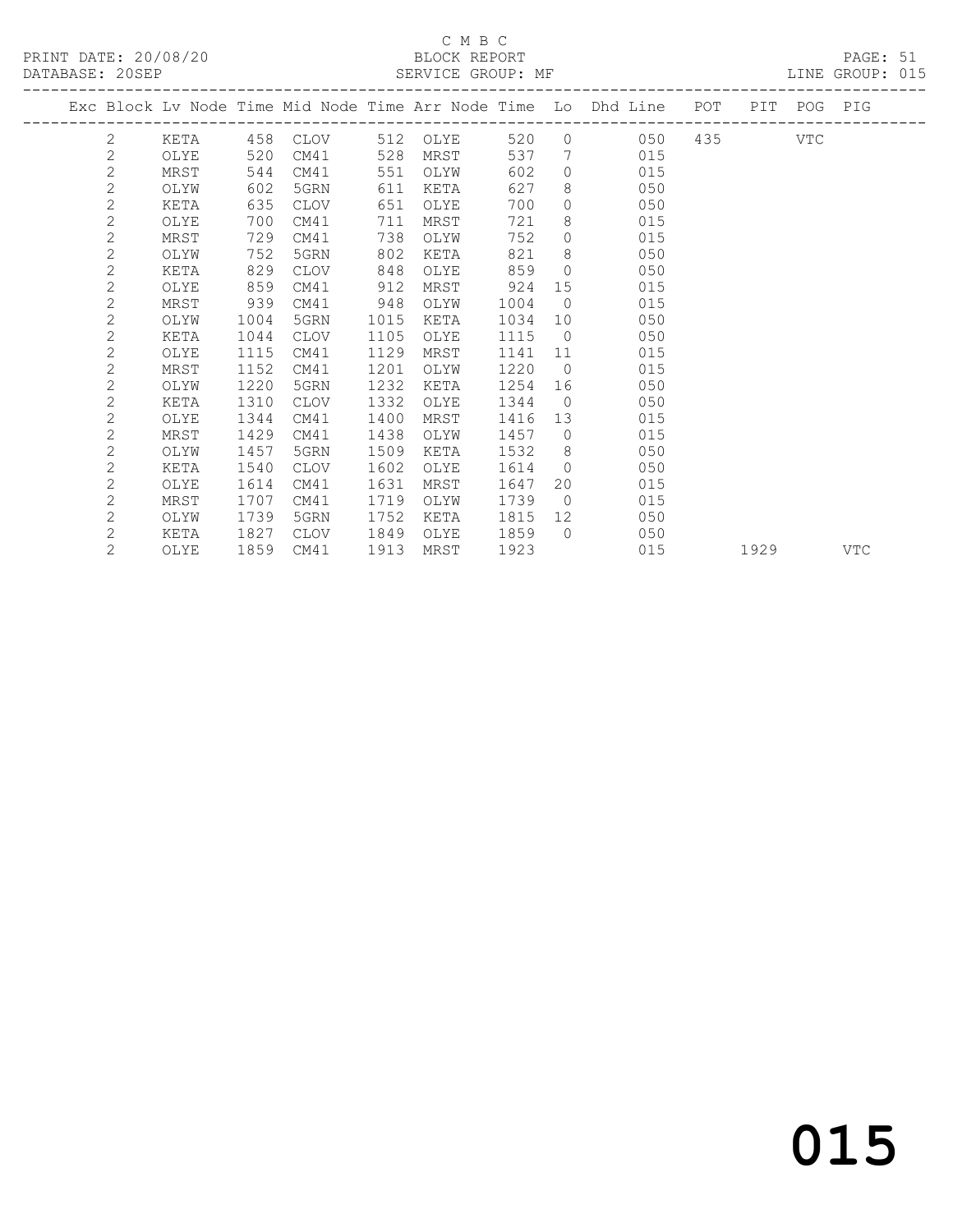### C M B C<br>BLOCK REPORT

PAGE: 52<br>LINE GROUP: 015

|         |                |      |      |             |      |          |      |                              | Exc Block Lv Node Time Mid Node Time Arr Node Time Lo Dhd Line POT |     |      | PIT POG PIG |            |
|---------|----------------|------|------|-------------|------|----------|------|------------------------------|--------------------------------------------------------------------|-----|------|-------------|------------|
|         | $\mathfrak{Z}$ | MRST |      | 505 CM41    |      | 511 OLYW | 522  | $\circ$                      | 015                                                                | 457 |      | <b>VTC</b>  |            |
|         | $\mathfrak{Z}$ | OLYW | 522  | 5GRN        |      | 531 KETA | 547  | 8 <sup>8</sup>               | 050                                                                |     |      |             |            |
|         | $\mathsf S$    | KETA | 555  | CLOV        |      | 611 OLYE | 619  | $\overline{0}$               | 050                                                                |     |      |             |            |
|         | $\mathsf 3$    | OLYE | 619  | CM41        | 629  | MRST     | 638  | $5^{\circ}$                  | 015                                                                |     |      |             |            |
|         | 3              | MRST | 643  | CM41        | 651  | OLYW     | 702  | $\overline{0}$               | 015                                                                |     |      |             |            |
|         | $\mathsf 3$    | OLYW | 702  | 5GRN        | 711  | KETA     | 727  | 16                           | 050                                                                |     |      |             |            |
|         | 3              | KETA | 743  | <b>CLOV</b> | 800  | OLYE     | 809  | $\circ$                      | 050                                                                |     |      |             |            |
|         | 3              | OLYE | 809  | CM41        | 825  | MRST     | 837  | 9                            | 015                                                                |     |      |             |            |
|         | 3              | MRST | 846  | CM41        | 857  | OLYW     | 913  | $\overline{0}$               | 015                                                                |     |      |             |            |
|         | $\mathsf 3$    | OLYW | 913  | 5GRN        | 924  | KETA     | 944  | 9                            | 050                                                                |     |      |             |            |
|         | 3              | KETA | 953  | <b>CLOV</b> | 1014 | OLYE     | 1024 | $\overline{0}$               | 050                                                                |     |      |             |            |
|         | 3              | OLYE | 1024 | CM41        | 1037 | MRST     | 1049 | 14                           | 015                                                                |     |      |             |            |
|         | 3              | MRST | 1103 | CM41        | 1112 | OLYW     | 1129 | $\overline{0}$               | 015                                                                |     |      |             |            |
|         | $\mathsf 3$    | OLYW | 1129 | 5GRN        | 1139 | KETA     | 1201 | 6                            | 050                                                                |     |      |             |            |
|         | $\mathfrak{Z}$ | KETA | 1207 | <b>CLOV</b> | 1228 | OLYE     | 1240 | $\overline{0}$               | 050                                                                |     |      |             |            |
|         | 3              | OLYE | 1240 | CM41        | 1256 | MRST     | 1310 | 21                           | 015                                                                |     |      |             |            |
|         | $\mathsf S$    | MRST | 1331 | CM41        | 1340 | OLYW     | 1359 | $\overline{0}$               | 015                                                                |     |      |             |            |
|         | $\mathfrak{Z}$ | OLYW | 1359 | 5GRN        | 1411 | KETA     | 1433 | $7\phantom{.0}\phantom{.0}7$ | 050                                                                |     |      |             |            |
|         | 3              | KETA | 1440 | CLOV        | 1502 | OLYE     | 1514 | $\overline{0}$               | 050                                                                |     |      |             |            |
|         | 3              | OLYE | 1514 | CM41        | 1530 | MRST     | 1546 | 20                           | 015                                                                |     |      |             |            |
|         | $\mathsf S$    | MRST | 1606 | CM41        | 1618 | OLYW     | 1638 | $\overline{0}$               | 015                                                                |     |      |             |            |
|         | $\mathfrak{Z}$ | OLYW | 1638 | 5GRN        | 1651 | KETA     | 1715 | 9                            | 050                                                                |     |      |             |            |
|         | 3              | KETA | 1724 | <b>CLOV</b> | 1748 | OLYE     | 1759 | $\overline{0}$               | 050                                                                |     |      |             |            |
|         | 3              | OLYE | 1759 | CM41        | 1818 | MRST     | 1834 | 13                           | 015                                                                |     |      |             |            |
|         | $\mathsf S$    | MRST | 1847 | CM41        | 1859 | OLYW     | 1915 | $\overline{0}$               | 015                                                                |     |      |             |            |
|         | 3              | OLYW | 1915 | 5GRN        | 1926 | KETA     | 1945 | $\overline{7}$               | 050                                                                |     |      |             |            |
|         | 3              | KETA | 1952 | CLOV        | 2013 | OLYE     | 2022 | $\circ$                      | 050                                                                |     |      |             |            |
|         | $\mathfrak{Z}$ | OLYE | 2022 | CM41        | 2034 | MRST     | 2043 | 13                           | 015                                                                |     |      |             |            |
|         | $\mathsf 3$    | MRST | 2056 | CM41        | 2104 | OLYW     | 2118 | $\overline{0}$               | 015                                                                |     |      |             |            |
| GR 3    |                | OLYW | 2118 | 5GRN        | 2128 | KETA     | 2144 | $\overline{4}$               | 050                                                                |     |      |             |            |
| $#GR$ 3 |                | OLYW | 2118 | 5GRN        | 2128 | KETA     | 2144 | $\overline{4}$               | 050                                                                |     |      |             |            |
| GR 3    |                | KETA | 2148 | <b>CLOV</b> | 2207 | OLYE     | 2216 | $\overline{0}$               | 050                                                                |     |      |             |            |
| $#GR$ 3 |                | KETA | 2148 | CLOV        | 2207 | OLYE     | 2216 | $\circ$                      | 050                                                                |     |      |             |            |
|         | 3              | OLYE | 2216 | CM41        | 2228 | MRST     | 2237 | 12 <sup>°</sup>              | 015                                                                |     |      |             |            |
|         | 3              | MRST | 2249 | CM41        | 2256 | OLYW     | 2308 | $\circ$                      | 015                                                                |     |      |             |            |
| GR 3    |                | OLYW | 2308 | 5GRN        | 2316 | KETA     | 2332 | $2^{\circ}$                  | 050                                                                |     |      |             |            |
| $#GR$ 3 |                | OLYW | 2308 | 5GRN        | 2316 | KETA     | 2332 | $\overline{2}$               | 050                                                                |     |      |             |            |
| GR 3    |                | KETA | 2334 | CLOV        | 2357 | OLYE     | 2406 | $\Omega$                     | 050                                                                |     |      |             |            |
| $#GR$ 3 |                | KETA | 2334 | CLOV        | 2357 | OLYE     | 2406 | $\Omega$                     | 050                                                                |     |      |             |            |
|         | 3              | OLYE | 2406 | CM41        | 2413 | MRST     | 2421 |                              | 015                                                                |     | 2426 |             | <b>VTC</b> |
|         |                |      |      |             |      |          |      |                              |                                                                    |     |      |             |            |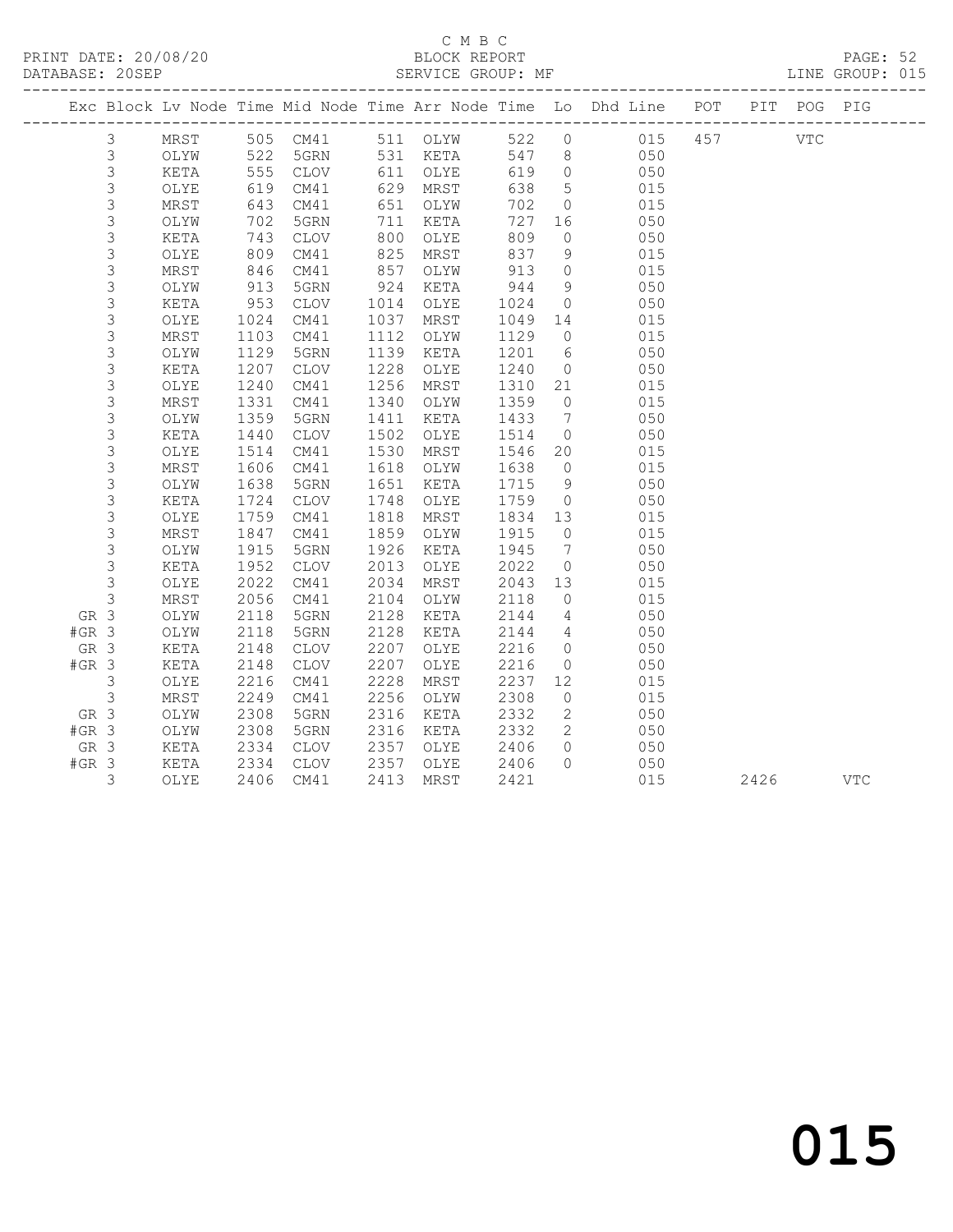#### C M B C<br>BLOCK REPORT SERVICE GROUP: MF

|   |             |      |             |      |          |      |                | Exc Block Lv Node Time Mid Node Time Arr Node Time Lo Dhd Line | POT | PIT POG PIG |  |
|---|-------------|------|-------------|------|----------|------|----------------|----------------------------------------------------------------|-----|-------------|--|
| 4 | KETA        |      | 518 CLOV    |      | 532 OLYE | 540  |                | $\Omega$<br>050                                                |     | VTC         |  |
| 4 | OLYE        | 540  | CM41        | 548  | MRST     | 557  | 7              | 015                                                            |     |             |  |
| 4 | MRST        | 604  | CM41        | 611  | OLYW     | 622  | $\overline{0}$ | 015                                                            |     |             |  |
| 4 | OLYW        | 622  | 5GRN        | 631  | KETA     | 647  | 22             | 050                                                            |     |             |  |
| 4 | KETA        | 709  | <b>CLOV</b> | 725  | OLYE     | 734  | $\Omega$       | 050                                                            |     |             |  |
| 4 | OLYE        | 734  | CM41        | 748  | MRST     | 758  | 16             | 015                                                            |     |             |  |
| 4 | MRST        | 814  | CM41        | 825  | OLYW     | 841  | $\Omega$       | 015                                                            |     |             |  |
| 4 | OLYW        | 841  | 5GRN        | 851  | KETA     | 911  | 7              | 050                                                            |     |             |  |
| 4 | KETA        | 918  | <b>CLOV</b> | 939  | OLYE     | 950  | $\Omega$       | 050                                                            |     |             |  |
| 4 | OLYE        | 950  | CM41        | 1003 | MRST     | 1015 | 14             | 015                                                            |     |             |  |
| 4 | MRST        | 1029 | CM41        | 1038 | OLYW     | 1055 | $\Omega$       | 015                                                            |     |             |  |
| 4 | OLYW        | 1055 | 5GRN        | 1105 | KETA     | 1125 | 9              | 050                                                            |     |             |  |
| 4 | KETA        | 1134 | CLOV        | 1154 | OLYE     | 1206 | $\Omega$       | 050                                                            |     |             |  |
| 4 | OLYE        | 1206 | CM41        | 1222 | MRST     | 1236 | 7              | 015                                                            |     |             |  |
| 4 | MRST        | 1243 | CM41        | 1252 | OLYW     | 1311 | $\bigcirc$     | 015                                                            |     |             |  |
| 4 | OLYW        | 1311 | 5GRN        | 1323 | KETA     | 1345 | 10             | 050                                                            |     |             |  |
| 4 | <b>KETA</b> | 1355 | <b>CLOV</b> | 1417 | OLYE     | 1429 | $\bigcirc$     | 050                                                            |     |             |  |
| 4 | OLYE        | 1429 | CM41        | 1445 | MRST     | 1501 | 20             | 015                                                            |     |             |  |
| 4 | MRST        | 1521 | CM41        | 1533 | OLYW     | 1553 | $\bigcirc$     | 015                                                            |     |             |  |
| 4 | OLYW        | 1553 | 5GRN        | 1606 | KETA     | 1630 | 9              | 050                                                            |     |             |  |
| 4 | KETA        | 1639 | <b>CLOV</b> | 1703 | OLYE     | 1714 | $\Omega$       | 050                                                            |     |             |  |
| 4 | OLYE        | 1714 | CM41        | 1733 | MRST     | 1749 | 6              | 015                                                            |     |             |  |
| 4 | MRST        | 1755 | CM41        | 1807 | OLYW     | 1825 | $\Omega$       | 015                                                            |     |             |  |
| 4 | OLYW        | 1825 | 5GRN        | 1838 | KETA     | 1901 | 17             | 050                                                            |     |             |  |
| 4 | KETA        | 1918 | CLOV        | 1939 | OLYE     | 1948 | $\Omega$       | 050                                                            |     |             |  |

|          | OLYE 1948 CM41 2002 MRST 2011 8 |  |  |      | 015 |      |     |
|----------|---------------------------------|--|--|------|-----|------|-----|
|          | MRST 2019 CM41 2027 OLYW 2041 0 |  |  |      | 015 |      |     |
|          | GR 4 0LYW 2041 5GRN 2051 KETA   |  |  | 2107 | 050 | 2130 | VTC |
| $\#GR$ 4 | OLYW 2041 5GRN 2051 KETA        |  |  | 2107 | 050 | 2130 | VTC |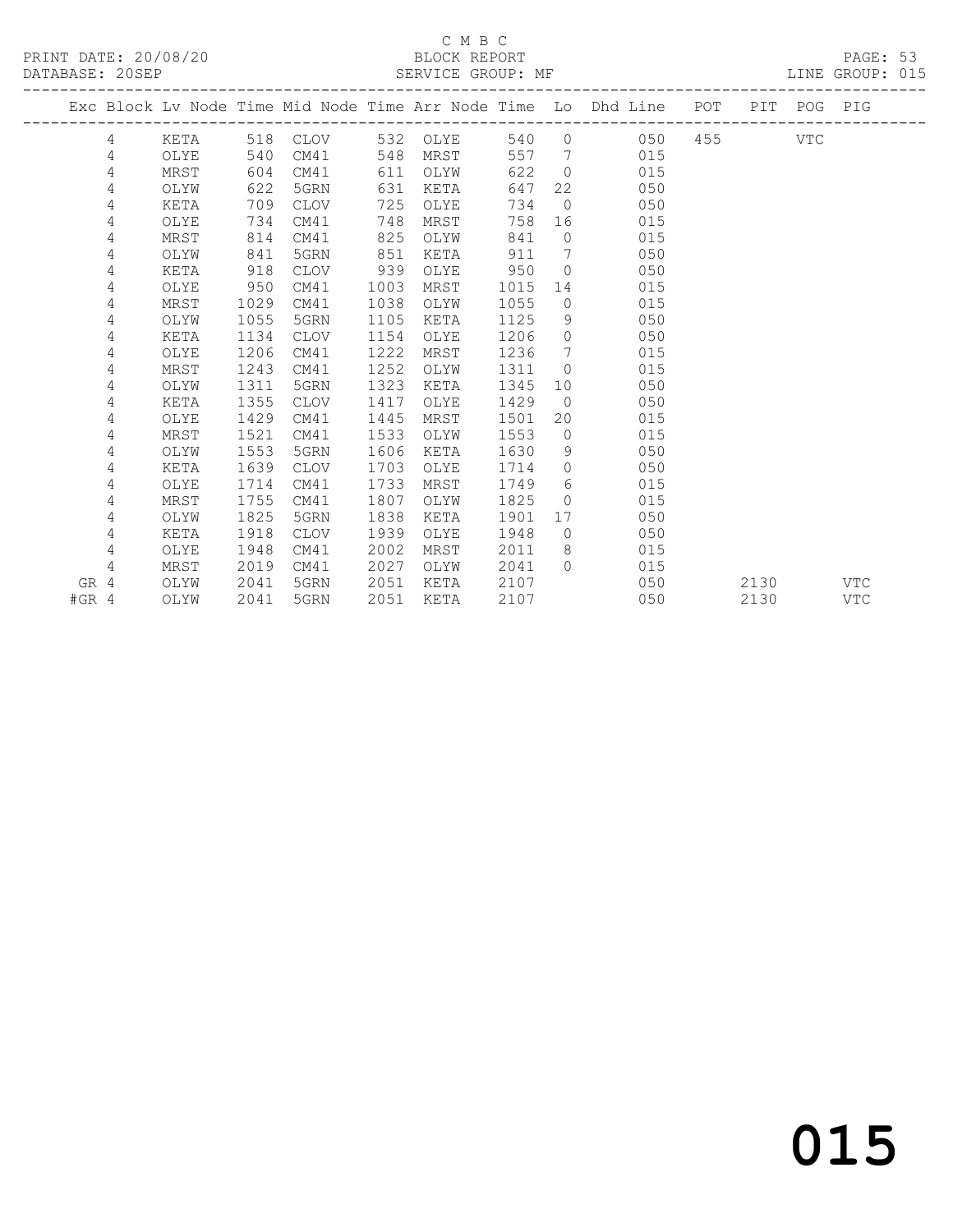### C M B C<br>BLOCK REPORT

PAGE: 54<br>LINE GROUP: 015

|         |   |      |      |             |      |          |      |                | Exc Block Lv Node Time Mid Node Time Arr Node Time Lo Dhd Line POT |     |      | PIT POG PIG |            |
|---------|---|------|------|-------------|------|----------|------|----------------|--------------------------------------------------------------------|-----|------|-------------|------------|
|         | 5 | MRST |      | 525 CM41    |      | 531 OLYW | 542  | $\circ$        | 015                                                                | 517 |      | VTC         |            |
|         | 5 | OLYW | 542  | 5GRN        | 551  | KETA     | 607  | - 9            | 050                                                                |     |      |             |            |
|         | 5 | KETA | 616  | <b>CLOV</b> | 632  | OLYE     | 640  | $\overline{0}$ | 050                                                                |     |      |             |            |
|         | 5 | OLYE | 640  | CM41        | 650  | MRST     | 659  | 15             | 015                                                                |     |      |             |            |
|         | 5 | MRST | 714  | CM41        | 722  | OLYW     | 736  | $\circ$        | 015                                                                |     |      |             |            |
|         | 5 | OLYW | 736  | 5GRN        | 745  | KETA     | 804  | 8              | 050                                                                |     |      |             |            |
|         | 5 | KETA | 812  | <b>CLOV</b> | 831  | OLYE     | 842  | $\overline{0}$ | 050                                                                |     |      |             |            |
|         | 5 | OLYE | 842  | CM41        | 855  | MRST     | 907  | 15             | 015                                                                |     |      |             |            |
|         | 5 | MRST | 922  | CM41        | 932  | OLYW     | 947  | $\overline{0}$ | 015                                                                |     |      |             |            |
|         | 5 | OLYW | 947  | 5GRN        | 958  | KETA     | 1017 | 10             | 050                                                                |     |      |             |            |
|         | 5 | KETA | 1027 | <b>CLOV</b> | 1048 | OLYE     | 1058 | $\overline{0}$ | 050                                                                |     |      |             |            |
|         | 5 | OLYE | 1058 | CM41        | 1112 | MRST     | 1124 | 11             | 015                                                                |     |      |             |            |
|         | 5 | MRST | 1135 | CM41        | 1144 | OLYW     | 1203 | $\overline{0}$ | 015                                                                |     |      |             |            |
|         | 5 | OLYW | 1203 | 5GRN        | 1215 | KETA     | 1237 | 18             | 050                                                                |     |      |             |            |
|         | 5 | KETA | 1255 | <b>CLOV</b> | 1317 | OLYE     | 1329 | $\overline{0}$ | 050                                                                |     |      |             |            |
|         | 5 | OLYE | 1329 | CM41        | 1345 | MRST     | 1359 | 16             | 015                                                                |     |      |             |            |
|         | 5 | MRST | 1415 | CM41        | 1424 | OLYW     | 1443 | $\overline{0}$ | 015                                                                |     |      |             |            |
|         | 5 | OLYW | 1443 | 5GRN        | 1455 | KETA     | 1518 | 7              | 050                                                                |     |      |             |            |
|         | 5 | KETA | 1525 | <b>CLOV</b> | 1547 | OLYE     | 1559 | $\overline{0}$ | 050                                                                |     |      |             |            |
|         | 5 | OLYE | 1559 | CM41        | 1615 | MRST     | 1631 | 21             | 015                                                                |     |      |             |            |
|         | 5 | MRST | 1652 | CM41        | 1704 | OLYW     | 1724 | $\overline{0}$ | 015                                                                |     |      |             |            |
|         | 5 | OLYW | 1724 | 5GRN        | 1737 | KETA     | 1801 | 11             | 050                                                                |     |      |             |            |
|         | 5 | KETA | 1812 | <b>CLOV</b> | 1834 | OLYE     | 1844 | $\overline{0}$ | 050                                                                |     |      |             |            |
|         | 5 | OLYE | 1844 | CM41        | 1858 | MRST     | 1908 | 18             | 015                                                                |     |      |             |            |
|         | 5 | MRST | 1926 | CM41        | 1936 | OLYW     | 1950 | $\overline{0}$ | 015                                                                |     |      |             |            |
|         | 5 | OLYW | 1950 | 5GRN        | 2001 | KETA     | 2020 | 8              | 050                                                                |     |      |             |            |
|         | 5 | KETA | 2028 | <b>CLOV</b> | 2049 | OLYE     | 2058 | $\circ$        | 050                                                                |     |      |             |            |
|         | 5 | OLYE | 2058 | CM41        | 2110 | MRST     | 2119 | 17             | 015                                                                |     |      |             |            |
|         | 5 | MRST | 2136 | CM41        | 2144 | OLYW     | 2158 | $\circ$        | 015                                                                |     |      |             |            |
| GR 5    |   | OLYW | 2158 | 5GRN        | 2208 | KETA     | 2224 | 2              | 050                                                                |     |      |             |            |
| $#GR$ 5 |   | OLYW | 2158 | 5GRN        | 2208 | KETA     | 2224 | 2              | 050                                                                |     |      |             |            |
| GR 5    |   | KETA | 2226 | <b>CLOV</b> | 2249 | OLYE     | 2258 | $\circ$        | 050                                                                |     |      |             |            |
| $#GR$ 5 |   | KETA | 2226 | <b>CLOV</b> | 2249 | OLYE     | 2258 | $\Omega$       | 050                                                                |     |      |             |            |
|         | 5 | OLYE | 2258 | CM41        | 2310 | MRST     | 2319 |                | 015                                                                |     | 2324 |             | <b>VTC</b> |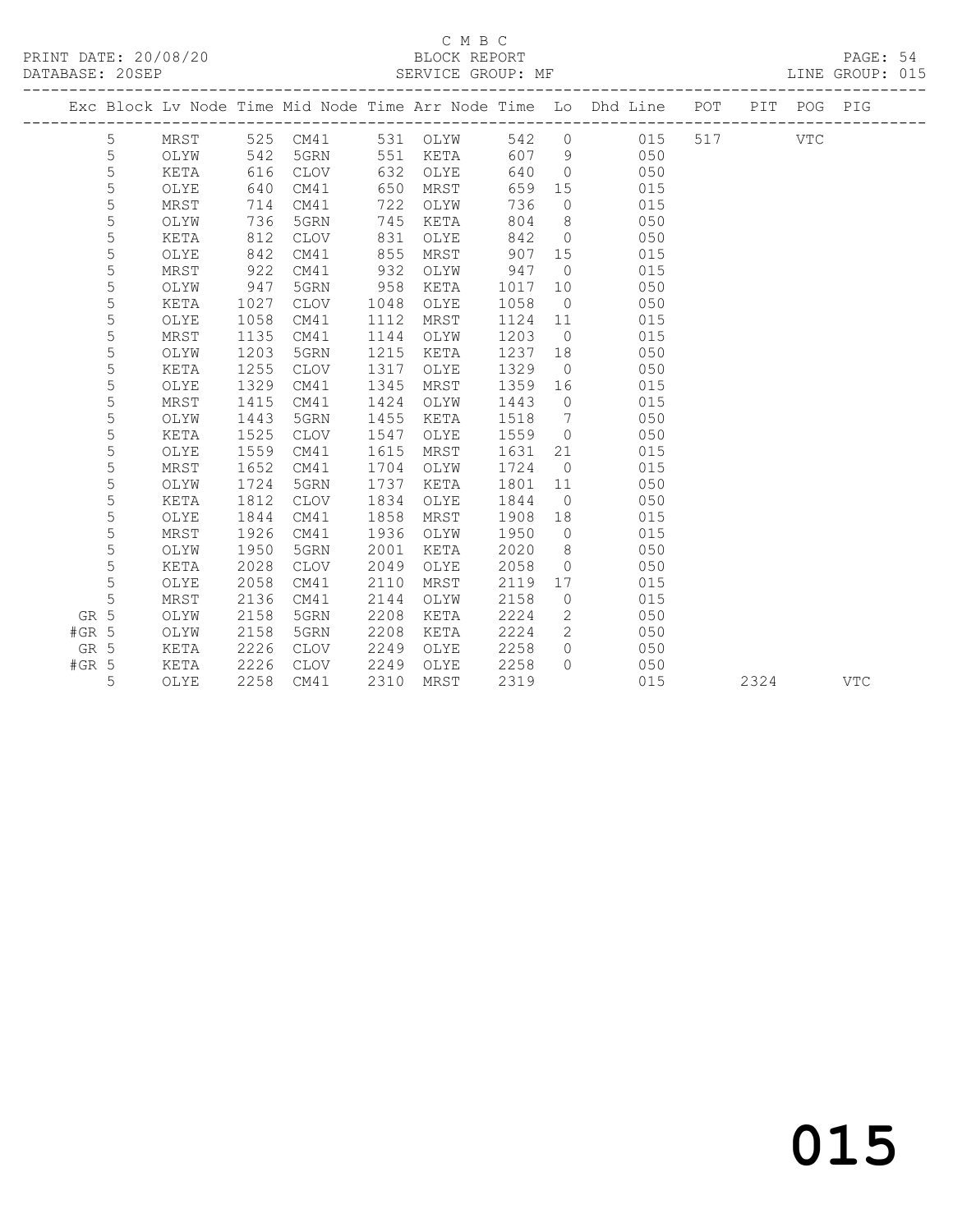# C M B C<br>BLOCK REPORT

PAGE: 55<br>LINE GROUP: 015

|               |            |              |                |                         |              |              |              |                              | Exc Block Lv Node Time Mid Node Time Arr Node Time Lo Dhd Line POT PIT POG PIG |     |            |            |
|---------------|------------|--------------|----------------|-------------------------|--------------|--------------|--------------|------------------------------|--------------------------------------------------------------------------------|-----|------------|------------|
|               |            |              |                |                         |              |              |              |                              |                                                                                |     |            |            |
|               | 6          | KETA         |                | 652 CLOV                |              | 708 OLYE     | 717          | $\circ$                      | 050                                                                            | 629 | <b>VTC</b> |            |
|               | $\epsilon$ | OLYE         | 717            | CM41                    | 728          | MRST         | 738          | $6\overline{6}$              | 015                                                                            |     |            |            |
|               | $\epsilon$ | MRST         | 744            | CM41                    |              | 753 OLYW     | 809          | $\overline{0}$               | 015                                                                            |     |            |            |
|               | $\epsilon$ | OLYW         | $844$<br>$346$ | 5GRN                    | 819          | KETA         | 839          | $5\phantom{0}$               | 050                                                                            |     |            |            |
|               | $\epsilon$ | KETA         |                | CLOV                    | 905          | OLYE         | 916          | $\overline{0}$               | 050                                                                            |     |            |            |
|               | 6          | OLYE         | 916            | CM41                    | 929          | MRST         | 941          | 15                           | 015                                                                            |     |            |            |
|               | $\epsilon$ | MRST         | 956            | CM41                    | 1005         | OLYW         | 1021         | $\circ$                      | 015                                                                            |     |            |            |
|               | $\epsilon$ | OLYW         | 1021           | 5GRN                    | 1032         | KETA         | 1051         | 8                            | 050                                                                            |     |            |            |
|               | $\epsilon$ | KETA         | 1059           | CLOV                    | 1120         | OLYE         | 1132         | $\overline{0}$               | 050                                                                            |     |            |            |
|               | $\epsilon$ | OLYE         | 1132           | CM41                    | 1148         | MRST         | 1200         | 9                            | 015                                                                            |     |            |            |
|               | 6          | MRST         | 1209           | CM41                    | 1218         | OLYW         | 1237         | $\overline{0}$               | 015                                                                            |     |            |            |
|               | $\epsilon$ | OLYW         | 1237           | 5GRN                    | 1249         | KETA         | 1311         | 14                           | 050                                                                            |     |            |            |
|               | 6          | KETA         | 1325           | $\mathtt{CLOV}$         | 1347         | OLYE         | 1359         | $\overline{0}$               | 050                                                                            |     |            |            |
|               | 6          | OLYE         | 1359           | CM41                    | 1415         | MRST         | 1431         | 11                           | 015                                                                            |     |            |            |
|               | $\epsilon$ | MRST         | 1442           | CM41                    | 1452         | OLYW         | 1511         | $\overline{0}$               | 015                                                                            |     |            |            |
|               | $\epsilon$ | OLYW         | 1511           | 5GRN                    | 1523         | KETA         | 1547         | 8 <sup>8</sup>               | 050                                                                            |     |            |            |
|               | $\epsilon$ | KETA         | 1555           | CLOV                    | 1618         | OLYE         | 1629         | $\overline{0}$               | 050                                                                            |     |            |            |
|               | $\epsilon$ | OLYE         | 1629           | CM41                    | 1647         | MRST         | 1703         | 21                           | 015                                                                            |     |            |            |
|               | $\epsilon$ | MRST         | 1724           | CM41                    | 1736         | OLYW         | 1755         | $\overline{0}$               | 015                                                                            |     |            |            |
|               | $\epsilon$ | OLYW         | 1755           | 5GRN                    | 1808         | KETA         | 1831         | 12                           | 050                                                                            |     |            |            |
|               | $\epsilon$ | KETA         | 1843           | $\mathtt{CLOV}$         | 1904<br>1928 | OLYE         | 1914         | $\overline{0}$               | 050                                                                            |     |            |            |
|               | $\epsilon$ | OLYE         | 1914           | CM41<br>CM41            | 1953         | MRST         | 1938         | $7\phantom{.0}\phantom{.0}7$ | 015<br>015                                                                     |     |            |            |
|               | 6          | MRST         | 1945           |                         |              | OLYW         | 2007         | $\overline{0}$               |                                                                                |     |            |            |
|               | 6          | OLYW         | 2007           | 5GRN                    | 2018         | KETA         | 2037         | 10<br>$\overline{0}$         | 050                                                                            |     |            |            |
| GR 6<br>#GR 6 |            | KETA<br>KETA | 2047<br>2047   | CLOV<br>$\mathtt{CLOV}$ | 2107<br>2107 | OLYE<br>OLYE | 2116<br>2116 | $\overline{0}$               | 050<br>050                                                                     |     |            |            |
|               | 6          |              | 2116           | CM41                    | 2128         | MRST         | 2137         | 20                           | 015                                                                            |     |            |            |
|               |            | OLYE<br>MRST | 2157           | CM41                    | 2205         | OLYW         | 2218         | $\overline{0}$               | 015                                                                            |     |            |            |
| GR 6          | 6          |              | 2218           | 5GRN                    | 2228         | KETA         | 2244         | 2                            | 050                                                                            |     |            |            |
| #GR 6         |            | OLYW<br>OLYW | 2218           | 5GRN                    | 2228         | KETA         | 2244         | $\overline{\phantom{a}}$     | 050                                                                            |     |            |            |
| GR 6          |            | KETA         | 2246           | CLOV                    | 2307         | OLYE         | 2316         | $\circ$                      | 050                                                                            |     |            |            |
| #GR 6         |            | KETA         | 2246           | $\mathtt{CLOV}$         | 2307         | OLYE         | 2316         | $\overline{0}$               | 050                                                                            |     |            |            |
|               | 6          | OLYE         | 2316           | CM41                    | 2325         | MRST         | 2334         | 12                           | 015                                                                            |     |            |            |
|               | $\epsilon$ | MRST         | 2346           | CM41                    | 2353         | OLYW         | 2404         | $\overline{0}$               | 015                                                                            |     |            |            |
| GR 6          |            | OLYW         | 2404           | 5GRN                    | 2412         | KETA         | 2428         | $\mathbf{2}$                 | 050                                                                            |     |            |            |
| #GR 6         |            | OLYW         | 2404           | 5GRN                    | 2412         | KETA         | 2428         | 2                            | 050                                                                            |     |            |            |
| GR 6          |            | KETA         | 2430           | LAAN                    | 2454         | OLYE         | 2500         | $\overline{0}$               | 050                                                                            |     |            |            |
| $#GR$ 6       |            | KETA         | 2430           | LAAN                    | 2454         | OLYE         | 2500         | $\overline{0}$               | 050                                                                            |     |            |            |
|               | $6\,$      | OLYE         | 2500           | CM41                    | 2507         | MRST         | 2515         | 9                            | 015                                                                            |     |            |            |
|               | $\sqrt{6}$ | MRST         | 2524           | CM41                    | 2531         | OLYW         | 2542         | $\overline{0}$               | 015                                                                            |     |            |            |
| GR 6          |            | OLYW         | 2542           | 5GRN                    | 2550         | KETA         | 2603         | 26                           | 15 050                                                                         |     |            |            |
| #GR 6         |            | OLYW         | 2542           | 5GRN                    | 2550         | KETA         | 2603         | 26                           | 15 050                                                                         |     |            |            |
|               | 6          | MRST         | 2644           |                         |              | HODM         | 2707         | $\overline{2}$               | N15                                                                            |     |            |            |
|               | 6          | HODM         | 2709           |                         |              | MRST         | 2739         |                              | N15                                                                            |     | 2744       | <b>VTC</b> |
|               |            |              |                |                         |              |              |              |                              |                                                                                |     |            |            |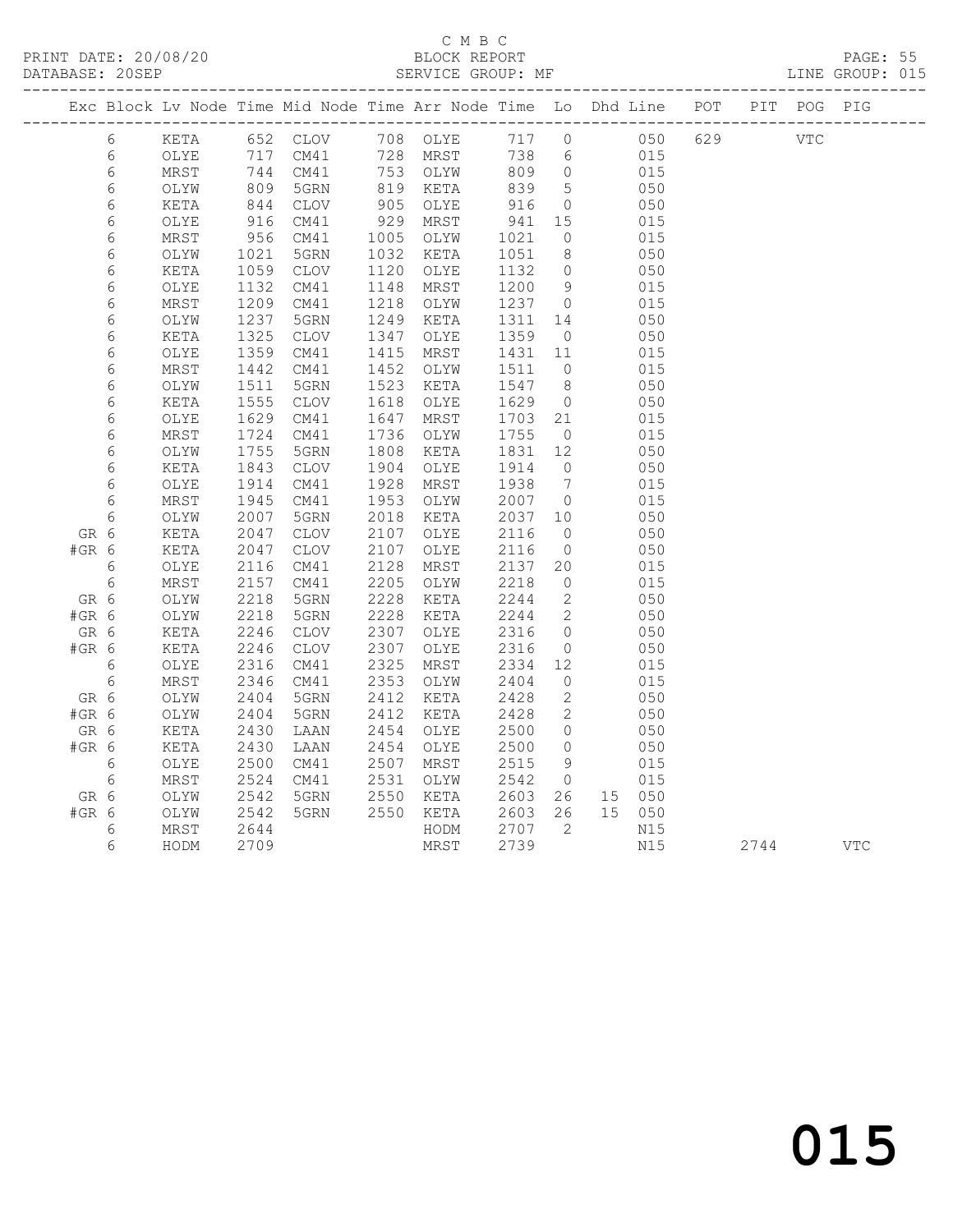# C M B C<br>BLOCK REPORT

PAGE: 56<br>LINE GROUP: 015

|   |      |      |             |      |      |       |                | Exc Block Lv Node Time Mid Node Time Arr Node Time Lo Dhd Line | POT | PIT  |     | POG PIG |
|---|------|------|-------------|------|------|-------|----------------|----------------------------------------------------------------|-----|------|-----|---------|
| 7 | MRST | 657  | CM41        | 705  | OLYW | 719 0 |                | 015                                                            | 649 |      | VTC |         |
| 7 | OLYW | 719  | 5GRN        | 728  | KETA | 745   | 12             | 050                                                            |     |      |     |         |
| 7 | KETA | 757  | CLOV        | 814  | OLYE | 825   | $\overline{0}$ | 050                                                            |     |      |     |         |
|   | OLYE | 825  | CM41        | 839  | MRST | 851   | 14             | 015                                                            |     |      |     |         |
|   | MRST | 905  | CM41        | 915  | OLYW | 930   | $\overline{0}$ | 015                                                            |     |      |     |         |
|   | OLYW | 930  | 5GRN        | 941  | KETA | 1000  | 10             | 050                                                            |     |      |     |         |
|   | KETA | 1010 | CLOV        | 1031 | OLYE | 1041  | $\overline{0}$ | 050                                                            |     |      |     |         |
|   | OLYE | 1041 | CM41        | 1055 | MRST | 1107  | 13             | 015                                                            |     |      |     |         |
| 7 | MRST | 1120 | CM41        | 1129 | OLYW | 1146  | $\Omega$       | 015                                                            |     |      |     |         |
|   | OLYW | 1146 | 5GRN        | 1156 | KETA | 1218  | 6              | 050                                                            |     |      |     |         |
|   | KETA | 1224 | <b>CLOV</b> | 1245 | OLYE | 1257  | $\Omega$       | 050                                                            |     |      |     |         |
|   | OLYE | 1257 | CM41        | 1313 | MRST | 1327  | 19             | 015                                                            |     |      |     |         |
| 7 | MRST | 1346 | CM41        | 1355 | OLYW | 1414  | $\Omega$       | 015                                                            |     |      |     |         |
| 7 | OLYW | 1414 | 5GRN        | 1426 | KETA | 1448  | 7              | 050                                                            |     |      |     |         |
| 7 | KETA | 1455 | CLOV        | 1517 | OLYE | 1529  | $\Omega$       | 050                                                            |     |      |     |         |
|   | OLYE | 1529 | CM41        | 1545 | MRST | 1601  | 20             | 015                                                            |     |      |     |         |
|   | MRST | 1621 | CM41        | 1633 | OLYW | 1653  | $\Omega$       | 015                                                            |     |      |     |         |
|   | OLYW | 1653 | 5GRN        | 1706 | KETA | 1730  | 9              | 050                                                            |     |      |     |         |
|   | KETA | 1739 | CLOV        | 1803 | OLYE | 1814  | $\Omega$       | 050                                                            |     |      |     |         |
|   | OLYE | 1814 | CM41        | 1831 | MRST | 1845  |                | 015                                                            |     | 1852 |     | VTC     |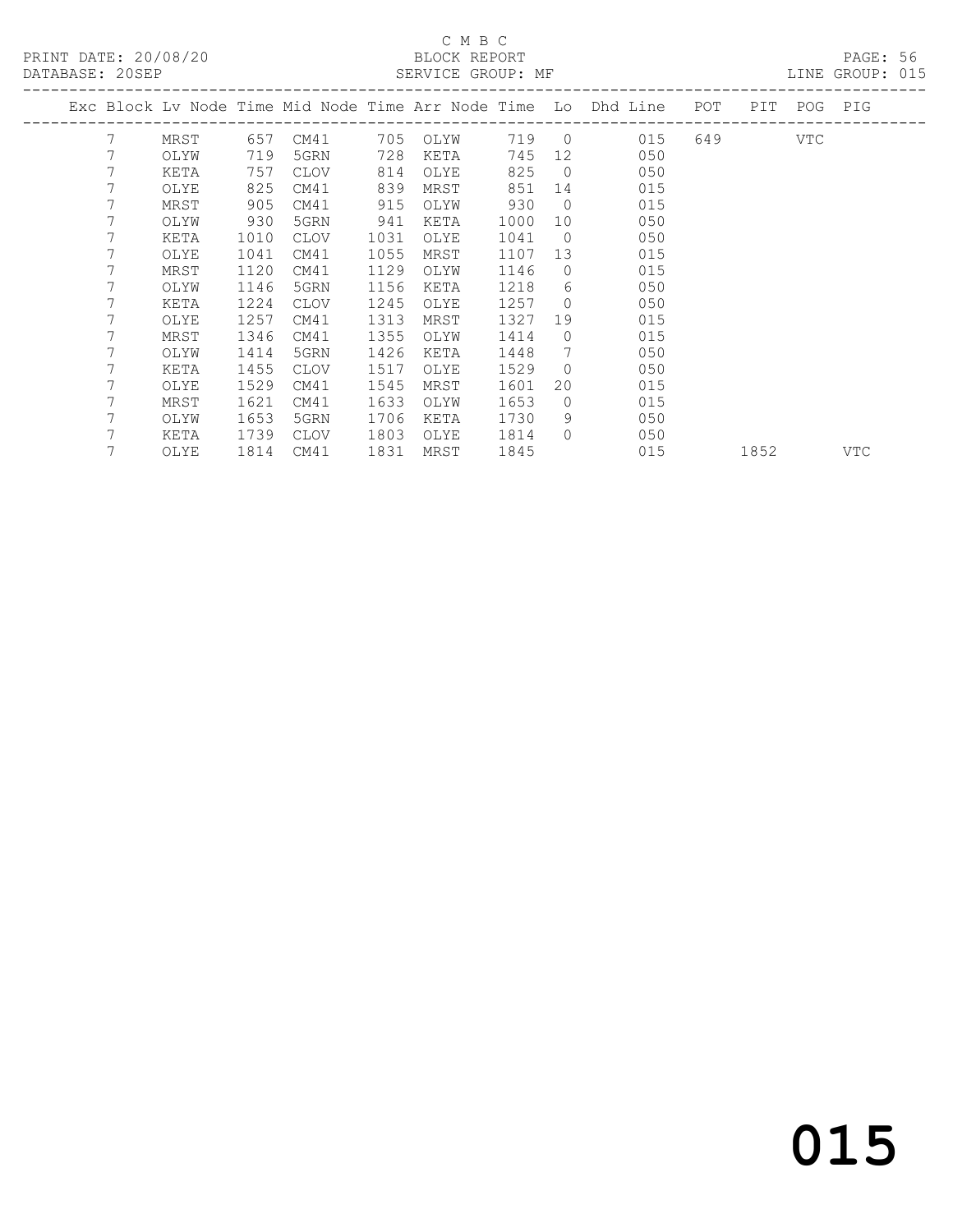### C M B C<br>BLOCK REPORT

PAGE: 57<br>LINE GROUP: 015

|         |         |              |                 |              |              |              |              |                    | Exc Block Lv Node Time Mid Node Time Arr Node Time Lo Dhd Line POT |      | PIT POG PIG |            |
|---------|---------|--------------|-----------------|--------------|--------------|--------------|--------------|--------------------|--------------------------------------------------------------------|------|-------------|------------|
|         | 8       | MRST         |                 |              |              |              |              |                    |                                                                    | VTC  |             |            |
|         | 8       | OLYW         |                 |              |              |              |              |                    | 050                                                                |      |             |            |
|         | $\,8\,$ | KETA         | 901             | CLOV         |              | 922 OLYE     | 933          | $\overline{0}$     | 050                                                                |      |             |            |
|         | $\,8\,$ | OLYE         |                 | CM41         |              | 946 MRST     | 958          | 14                 | 015                                                                |      |             |            |
|         | $\,8\,$ | MRST         | $933$<br>$1012$ | CM41         | 1021         | OLYW         | 1038         | $\overline{0}$     | 015                                                                |      |             |            |
|         | $\,8\,$ | OLYW         | 1038            | 5GRN         | 1048         | KETA         | 1108         | 8 <sup>8</sup>     | 050                                                                |      |             |            |
|         | 8       | KETA         | 1116            | CLOV         | 1137         | OLYE         | 1149         | $\overline{0}$     | 050                                                                |      |             |            |
|         | 8       | OLYE         | 1149            | CM41         | 1205         | MRST         | 1217 9       |                    | 015                                                                |      |             |            |
|         | 8       | MRST         | 1226            | CM41         | 1235         | OLYW         | 1254         | $\overline{0}$     | 015                                                                |      |             |            |
|         | $\,8\,$ | OLYW         | 1254            | 5GRN         | 1306         | KETA         | 1328         | 12                 | 050                                                                |      |             |            |
|         | $\,8\,$ | KETA         | 1340            | CLOV         | 1402         | OLYE         | 1414         | $\overline{0}$     | 050                                                                |      |             |            |
|         | $\,8\,$ | OLYE         | 1414            | CM41         | 1430         | MRST         | 1446         | 8 <sup>8</sup>     | 015                                                                |      |             |            |
|         | $\,8\,$ | MRST         | 1454            | CM41         | 1506         | OLYW         | 1525         | $\overline{0}$     | 015                                                                |      |             |            |
|         | $\,8\,$ | OLYW         | 1525            | 5GRN         | 1538         | KETA         | 1602         | 8 <sup>8</sup>     | 050                                                                |      |             |            |
|         | $\,8\,$ | KETA         | 1610            | CLOV         | 1633         | OLYE         | 1644         | $\overline{0}$     | 050                                                                |      |             |            |
|         | $\,8\,$ | OLYE         | 1644            | CM41         | 1703         | MRST         | 1719         | 21                 | 015                                                                |      |             |            |
|         | $\,8\,$ | MRST         | 1740            | CM41         | 1752         | OLYW         | 1810         | $\overline{0}$     | 015                                                                |      |             |            |
|         | $\,8\,$ | OLYW         | 1810            | 5GRN         | 1823         | KETA         | 1846         | 15                 | 050                                                                |      |             |            |
|         | 8       | KETA         | 1901            | CLOV         | 1922         | OLYE         | 1931         | $\overline{0}$     | 050                                                                |      |             |            |
|         | 8       | OLYE         | 1931            | CM41         | 1945         | MRST         | 1954         | 8 <sup>8</sup>     | 015                                                                |      |             |            |
|         | $\,8\,$ | MRST         | 2002            | CM41         | 2010         | OLYW         | 2024         | $\overline{0}$     | 015                                                                |      |             |            |
|         | 8       | OLYW         | 2024            | 5GRN         | 2035         | KETA         | 2054 13      |                    | 050                                                                |      |             |            |
| GR 8    |         | KETA         | 2107            | CLOV         | 2127         | OLYE         | 2136         | $\overline{0}$     | 050                                                                |      |             |            |
| #GR 8   |         | KETA         | 2107            | CLOV         | 2127         | OLYE         | 2136         | $\overline{0}$     | 050                                                                |      |             |            |
|         | 8       | OLYE         | 2136            | CM41         | 2148         | MRST         | 2157         | 25                 | 015                                                                |      |             |            |
|         | $\,8\,$ | MRST         | 2222            | CM41         | 2230         | OLYW         | 2243         | $\overline{0}$     | 015                                                                |      |             |            |
| GR 8    |         | OLYW         | 2243            | 5GRN         | 2253         | KETA         | 2309         | $\overline{2}$     | 050                                                                |      |             |            |
| #GR 8   |         | OLYW         | 2243            | 5GRN         | 2253         | KETA         | 2309         | $\overline{2}$     | 050                                                                |      |             |            |
| GR 8    |         | KETA         | 2311            | <b>CLOV</b>  | 2332         | OLYE         | 2341         | $\overline{0}$     | 050                                                                |      |             |            |
| #GR 8   |         | KETA         | 2311            | CLOV         | 2332         | OLYE         | 2341         | $\overline{O}$     | 050                                                                |      |             |            |
|         | $8\,$   | OLYE         | 2341            | CM41         | 2350         | MRST         | 2359         | 18                 | 015                                                                |      |             |            |
|         | 8       | MRST         | 2417            | CM41         | 2424         | OLYW         | 2435         | $\overline{0}$     | 015                                                                |      |             |            |
| GR 8    |         | OLYW         | 2435            | 5GRN         | 2443         | KETA         | 2459         | 2                  | 050                                                                |      |             |            |
| #GR 8   |         | OLYW         | 2435            | 5GRN         | 2443         | KETA         | 2459         | $\overline{2}$     | 050                                                                |      |             |            |
| GR 8    |         | KETA         | 2501            | LAAN         | 2525<br>2525 | OLYE         | 2531         | $\circ$<br>$\circ$ | 050                                                                |      |             |            |
| $#GR$ 8 |         | KETA         | 2501<br>2531    | LAAN<br>CM41 | 2538         | OLYE<br>MRST | 2531<br>2546 | $\circ$            | 050<br>015                                                         |      |             |            |
|         | 8<br>8  | OLYE<br>MRST | 2546            |              |              | HODM         | 2609         | $\overline{0}$     | N15                                                                |      |             |            |
|         | $\,8\,$ | HODM         | 2609            |              |              | MRST         | 2639         | $7\overline{ }$    | N15                                                                |      |             |            |
|         | $\,8\,$ | MRST         | 2646            |              |              | HODM         | 2733         | 6                  | N20                                                                |      |             |            |
|         | 8       | HODM         | 2739            |              |              | MRST         | 2828         |                    | N20                                                                | 2833 |             | <b>VTC</b> |
|         |         |              |                 |              |              |              |              |                    |                                                                    |      |             |            |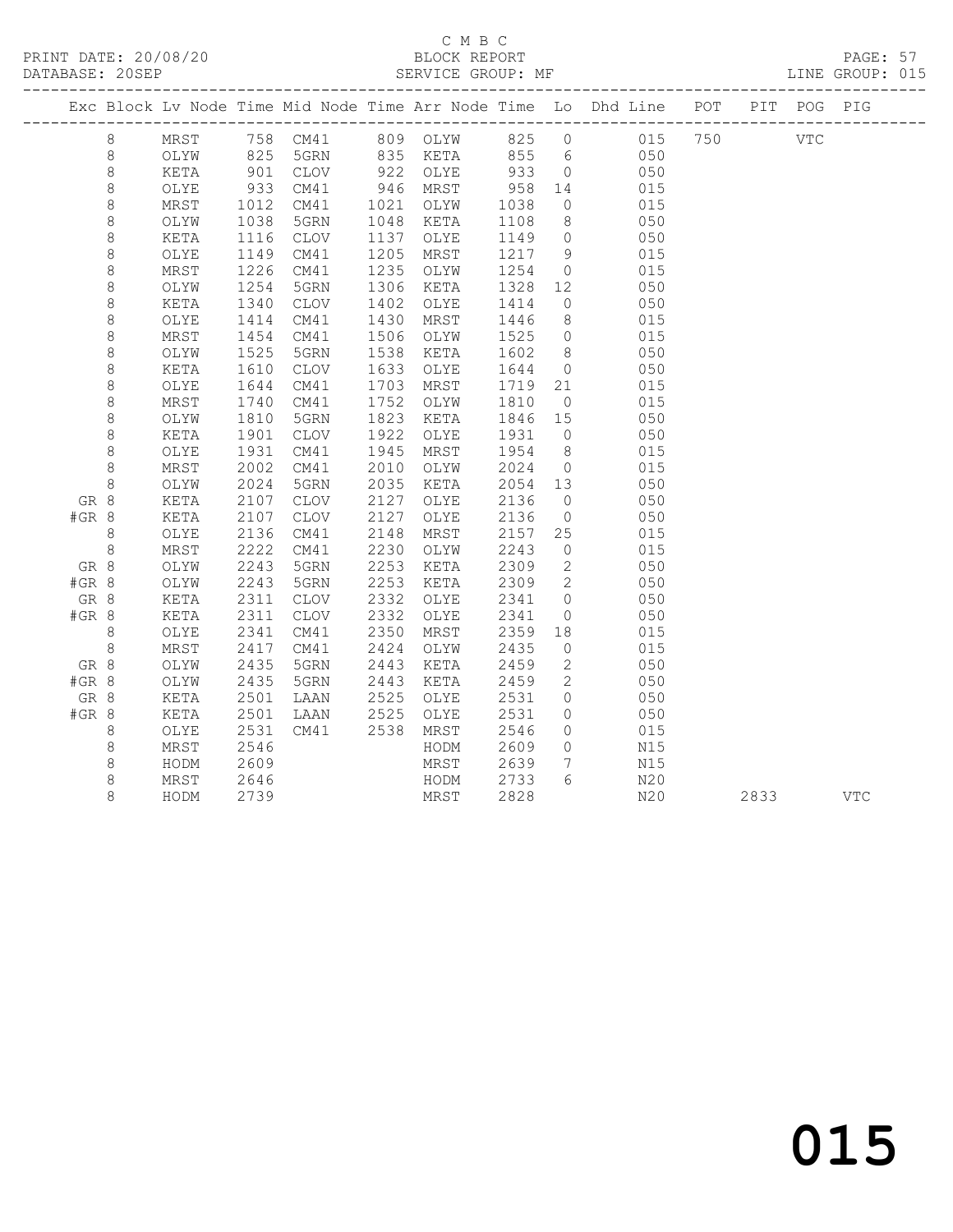# C M B C<br>BLOCK REPORT<br>SERVICE GROUP: MF

|         |                  |              |              |                                                                                |              | C M B C      |              |                 |                                              |            |      |      |            |              |  |
|---------|------------------|--------------|--------------|--------------------------------------------------------------------------------|--------------|--------------|--------------|-----------------|----------------------------------------------|------------|------|------|------------|--------------|--|
|         |                  |              |              | Exc Block Lv Node Time Mid Node Time Arr Node Time Lo Dhd Line POT PIT POG PIG |              |              |              |                 |                                              |            |      |      |            |              |  |
|         |                  |              |              |                                                                                |              |              |              |                 |                                              |            |      |      |            |              |  |
|         | 9                | KETA         |              | 1240 CLOV 1302 OLYE                                                            |              |              |              |                 | 1314 0 050 1210                              |            |      |      | <b>VTC</b> |              |  |
|         | 9                | OLYE         | 1314         | CM41                                                                           |              | 1330 MRST    |              |                 | 1344 17 015                                  |            |      |      |            |              |  |
|         | $\mathsf 9$      | MRST         | 1401         | CM41                                                                           |              | 1410 OLYW    | 1429<br>1503 |                 | $\begin{array}{c} 0 \\ 7 \end{array}$<br>015 |            |      |      |            |              |  |
|         | $\mathsf 9$      | OLYW         | 1429         | 5GRN                                                                           | 1441         | KETA         |              |                 |                                              | 050        |      |      |            |              |  |
|         | $\mathsf 9$      | KETA         | 1510         | CLOV                                                                           | 1532         | OLYE         | 1544         |                 | $0$ 050                                      |            |      |      |            |              |  |
|         | $\mathsf 9$      | OLYE         | 1544         | CM41                                                                           | 1600         | MRST         | 1616         |                 | 20                                           | 015        |      |      |            |              |  |
|         | $\mathsf 9$      | MRST         | 1636         | CM41                                                                           | 1648         | OLYW         | 1708         |                 | $\begin{array}{c} 0 \\ 9 \end{array}$<br>015 |            |      |      |            |              |  |
|         | 9                | OLYW         | 1708         | 5GRN                                                                           | 1721         | KETA         | 1745         |                 | $\overline{0}$                               | 050        |      |      |            |              |  |
|         | 9                | KETA         | 1754         | CLOV                                                                           | 1818         | OLYE         | 1829         |                 |                                              | 050        |      |      |            |              |  |
|         | 9                | OLYE         | 1829         | CM41                                                                           | 1846         | MRST         | 1900         |                 | $9 \left( \frac{1}{2} \right)$               | 015        |      |      |            |              |  |
|         | $\mathsf 9$      | MRST         | 1909         | CM41                                                                           | 1919         | OLYW         | 1933         | $\overline{0}$  | 015                                          |            |      |      |            |              |  |
|         | 9<br>$\mathsf 9$ | OLYW         | 1933         | 5GRN                                                                           | 1944         | KETA         | 2003         | $7\overline{ }$ | $\overline{0}$                               | 050<br>050 |      |      |            |              |  |
|         | 9                | KETA         | 2010         | CLOV                                                                           | 2031         | OLYE         | 2040         |                 |                                              | 015        |      |      |            |              |  |
|         | 9                | OLYE         | 2040<br>2116 | CM41                                                                           | 2052<br>2124 | MRST         | 2101         | $\circ$         | 15 and $\sim$                                |            |      |      |            |              |  |
| GR 9    |                  | MRST<br>OLYW | 2138         | CM41<br>5GRN                                                                   | 2148         | OLYW<br>KETA | 2138<br>2204 | $2^{\circ}$     | 015                                          | 050        |      |      |            |              |  |
| $#GR$ 9 |                  | OLYW         | 2138         | 5GRN                                                                           | 2148         | KETA         | 2204         |                 | $2 \qquad 050$                               |            |      |      |            |              |  |
| GR 9    |                  | KETA         | 2206         | CLOV                                                                           | 2229         | OLYE         | 2238         |                 | $\overline{0}$                               | 050        |      |      |            |              |  |
| $#GR$ 9 |                  | KETA         | 2206         | CLOV                                                                           | 2229         | OLYE         | 2238         |                 | $\overline{0}$                               | 050        |      |      |            |              |  |
|         | $\overline{9}$   | OLYE         | 2238         | CM41                                                                           | 2250         | MRST         | 2259         | 15              |                                              | 015        |      |      |            |              |  |
|         | $\mathsf 9$      | MRST         | 2314         | CM41                                                                           | 2321         | OLYW         | 2333         |                 | $\overline{0}$                               | 015        |      |      |            |              |  |
| GR 9    |                  | OLYW         | 2333         | 5GRN                                                                           | 2341         | KETA         | 2357         |                 | $\overline{2}$                               | 050        |      |      |            |              |  |
| $#GR$ 9 |                  | OLYW         | 2333         | 5GRN                                                                           | 2341         | KETA         | 2357         |                 | 2 050                                        |            |      |      |            |              |  |
| GR 9    |                  | KETA         | 2359         | LAAN                                                                           | 2423         | OLYE         | 2429         | $\overline{0}$  | 050                                          |            |      |      |            |              |  |
| #GR 9   |                  | KETA         | 2359         | LAAN                                                                           | 2423         | OLYE         | 2429         |                 | $\overline{0}$                               | 050        |      |      |            |              |  |
|         | 9                | OLYE         | 2429         | CM41                                                                           | 2436         | MRST         | 2444         |                 | $5^{\circ}$                                  | 015        |      |      |            |              |  |
|         | $\overline{9}$   | MRST         | 2449         | CM41                                                                           | 2456         | OLYW         | 2507         |                 | $\overline{0}$                               | 015        |      |      |            |              |  |
| GR 9    |                  | OLYW         | 2507         | 5GRN                                                                           | 2515         | KETA         | 2528         |                 | $\overline{2}$                               | 050        |      |      |            |              |  |
| $#GR$ 9 |                  | OLYW         | 2507         | 5GRN                                                                           | 2515         | KETA         | 2528         | $2^{\circ}$     |                                              | 050        |      |      |            |              |  |
| GR 9    |                  | KETA         | 2530         | LAAN                                                                           | 2554         | OLYE         | 2600         |                 | $\overline{0}$                               | 050        |      |      |            |              |  |
| $#GR$ 9 |                  | KETA         | 2530         | LAAN                                                                           | 2554         | OLYE         | 2600         |                 | $\overline{0}$                               | 050        |      |      |            |              |  |
|         | 9                | OLYE         | 2600         | CM41                                                                           | 2607         | MRST         | 2615         |                 | $\mathbf{1}$                                 | 015        |      |      |            |              |  |
|         | 9                | MRST         | 2616         |                                                                                |              | HODM         | 2639         | $\Omega$        |                                              | N15        |      |      |            |              |  |
|         | 9                | HODM         | 2639         |                                                                                |              | MRST         | 2709         |                 |                                              | N15        | 2714 |      |            | VTC          |  |
|         | 10               | MRST         |              | 1316 CM41 1325 OLYW                                                            |              |              |              |                 | 1344 0 015 1308                              |            |      |      | VTC        |              |  |
|         | 10               | OLYW         | 1344         | 5GRN                                                                           | 1356         | KETA         | 1418         | 7               |                                              | 050        |      |      |            |              |  |
|         | $10$             | KETA         | 1425         | $\mathtt{CLOV}$                                                                | 1447         | OLYE         | 1459         | 0               |                                              | 050        |      |      |            |              |  |
|         | 10               | OLYE         | 1459         | CM41                                                                           | 1515         | MRST         | 1531         | 20              |                                              | 015        |      |      |            |              |  |
|         | 10               | MRST         | 1551         | CM41                                                                           | 1603         | OLYW         | 1623         | 0               |                                              | 015        |      |      |            |              |  |
|         | 10               | OLYW         | 1623         | 5GRN                                                                           | 1636         | KETA         | 1700         | 9               |                                              | 050        |      |      |            |              |  |
|         | 10               | KETA         | 1709         | $\mathtt{CLOV}$                                                                | 1733         | OLYE         | 1744         | 0               |                                              | 050        |      |      |            |              |  |
|         | 10               | OLYE         | 1744         | CM41                                                                           | 1803         | MRST         | 1819         | 11              |                                              | 015        |      |      |            |              |  |
|         | 10               | MRST         | 1830         | CM41                                                                           | 1842         | OLYW         | 1858         | $\circ$         |                                              | 015        |      |      |            |              |  |
|         | $10$             | OLYW         | 1858         | 5GRN                                                                           | 1910         | KETA         | 1931         |                 |                                              | 050        |      | 1955 |            | $_{\rm VTC}$ |  |
|         |                  | MRST         |              | CM41                                                                           | 1519         |              | 1539         |                 |                                              | 015        | 1459 |      | <b>VTC</b> |              |  |
|         | 11<br>11         | OLYW         | 1507<br>1539 | 5GRN                                                                           | 1552         | OLYW<br>KETA | 1616         | 0<br>8          |                                              | 050        |      |      |            |              |  |
|         | 11               | KETA         | 1624         | <b>CLOV</b>                                                                    | 1648         | OLYE         | 1659         | 0               |                                              | 050        |      |      |            |              |  |
|         |                  |              |              |                                                                                |              |              |              |                 |                                              |            |      |      |            |              |  |

11 OLYE 1659 CM41 1718 MRST 1734 015 1741 VTC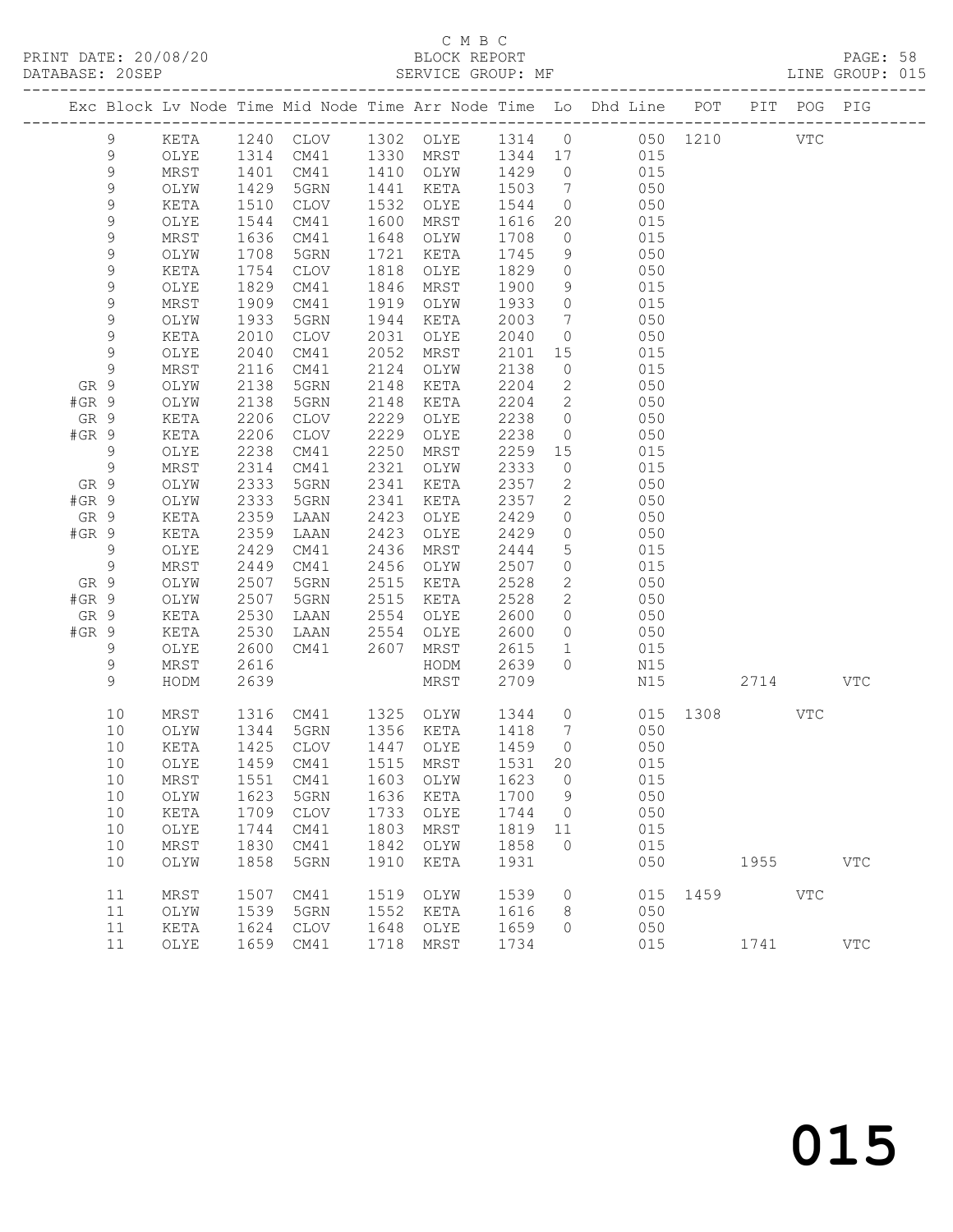|      |                                                                        | PRINT DATE: 20/08/20                                                                                                                                                                                                         |                                                                                                                                                                                        |                                                                                                                                          |                                                                                                                                                                      |                                                                                                                                          |                                                                                                                                                                                               | C M B C<br>BLOCK REPORT                                                                                                                                       |                                                                                         |                                                                                                                                                                                                                                                             |               |              |             | PAGE: 59                     |  |
|------|------------------------------------------------------------------------|------------------------------------------------------------------------------------------------------------------------------------------------------------------------------------------------------------------------------|----------------------------------------------------------------------------------------------------------------------------------------------------------------------------------------|------------------------------------------------------------------------------------------------------------------------------------------|----------------------------------------------------------------------------------------------------------------------------------------------------------------------|------------------------------------------------------------------------------------------------------------------------------------------|-----------------------------------------------------------------------------------------------------------------------------------------------------------------------------------------------|---------------------------------------------------------------------------------------------------------------------------------------------------------------|-----------------------------------------------------------------------------------------|-------------------------------------------------------------------------------------------------------------------------------------------------------------------------------------------------------------------------------------------------------------|---------------|--------------|-------------|------------------------------|--|
| VTCT |                                                                        |                                                                                                                                                                                                                              | 29ST 29 AV STATION                                                                                                                                                                     |                                                                                                                                          | EAKY EARLES & KINGSWAY<br>Vancouver Trolley Depot<br>----------------------------                                                                                    |                                                                                                                                          |                                                                                                                                                                                               | 63LP 63 LOOP                                                                                                                                                  |                                                                                         | GRBY GRANVILLE & BROADWAY<br>MARINGS & COMMERCIAL MANA HASTINGS & NANAIMO (NASTINGS & NANAIMO KYEA KINGSWAY & EARLES (NASTINGS ARABINGS & NANAIMO (NASTINGS ARABINGS ARABINGS ARABINGS ARABINGS ARABINGS ARABINGS ANANAIMO (NASTINGS ARABINGS ARABINGS ARAB |               |              |             |                              |  |
|      |                                                                        |                                                                                                                                                                                                                              |                                                                                                                                                                                        |                                                                                                                                          |                                                                                                                                                                      |                                                                                                                                          |                                                                                                                                                                                               |                                                                                                                                                               |                                                                                         | Exc Block Lv Node Time Mid Node Time Arr Node Time Lo Dhd Line POT PIT POG PIG                                                                                                                                                                              |               |              |             |                              |  |
|      | GR 1<br>$#GR$ 1<br>GR 1<br>$#GR$ 1                                     | $\mathbf{1}$<br>$\mathbf{1}$<br>$\mathbf{1}$<br>$\mathbf{1}$<br>$\mathbf{1}$<br>$\mathbf{1}$<br>$\mathbf{1}$<br>$\mathbf{1}$<br>$\mathbf{1}$<br>$\mathbf{1}$<br>$\mathbf{1}$<br>$\mathbf{1}$<br>$\mathbf{1}$<br>29ST<br>29ST | NAST<br><b>HANA</b><br>29ST<br>63LP<br>29ST<br>63LP<br>29ST<br>63LP<br>29ST<br>63LP<br>29ST<br>63LP<br>63LP                                                                            | 551<br>611<br>728<br>900<br>1040<br>1218<br>1359<br>1540<br>1720<br>1858<br>2031<br>2031                                                 | REBY 600 29ST<br>HACO<br>GRBY<br>HACO<br>GRBY<br>HACO<br>GRBY<br>HACO<br>GRBY<br>HACO<br>GRBY<br>GRBY<br>2206 HACO 2228 63LP 2315<br>2206 HACO 2228 63LP 2315        |                                                                                                                                          |                                                                                                                                                                                               | 631 63LP 714<br>1106 29ST 1204<br>1244 63LP 1346 13<br>1748 29ST 1847 11<br>1920 63LP 2015<br>2054 29ST 2146 20<br>2054 29ST 2146 20<br>2054 29ST 2146 20     | 13<br>16                                                                                | EAKY 448 REBY 500 NAHA 509 5 016 421 VTCT<br>1 12 13 14 NABY 522 NAST 527 5<br>1971 - 132 NABY 537 HANA 546 5<br>605 6 016<br>14 016<br>016<br>016<br>14 016<br>016<br>016<br>016<br>016<br>16 016<br>20 016<br>016<br>016                                  | 016 2321 VTCT |              | 2321 VTCT   |                              |  |
|      |                                                                        | 2<br>$\mathbf{2}$<br>$\mathbf{2}$<br>$\mathbf{2}$<br>$\mathbf{2}$<br>$\mathbf{2}$<br>$\mathbf{2}$<br>$\mathbf{2}$<br>$\mathbf{2}$<br>2                                                                                       | EAKY<br>63LP<br>29ST<br>63LP<br>29ST<br>63LP<br>29ST<br>63LP<br>29ST<br>63LP                                                                                                           | 757<br>942<br>1118<br>1301<br>1438<br>1618                                                                                               | 522 HACO<br>635 GRBY<br>HACO<br>GRBY<br>HACO<br>GRBY<br>HACO<br>GRBY<br>1803 HACO<br>1944 GRBY<br>HACO                                                               | 1329<br>1503                                                                                                                             | 1144 63LP<br>29ST                                                                                                                                                                             | $659$ $29ST$ $744$ $13$<br>822 63LP 918<br>1008 29ST 1103 15<br>1246 15<br>1428 10<br>63LP 1609 9<br>1646 29ST 1749 14<br>1828 63LP 1925 19<br>2009 29ST 2101 | 24                                                                                      | HACO 543 63LP 625 10 016<br>016<br>016<br>016<br>016<br>016<br>016<br>016<br>016<br>016                                                                                                                                                                     |               | 455 VTCT     | 2130 VTCT   |                              |  |
|      | GR 3<br>$#GR$ 3<br>GR 3<br>#GR 3<br>GR 3<br>$#GR$ 3<br>GR 3<br>$#GR$ 3 | 3<br>3<br>3<br>3<br>3<br>$\mathsf S$<br>3<br>3<br>$\mathfrak{Z}$<br>$\mathsf S$                                                                                                                                              | 63LP<br>29ST<br>63LP<br><b>29ST</b><br>63LP<br>29ST<br>63LP<br>29ST<br>63LP<br><b>29ST</b><br>63LP<br>63LP<br><b>29ST</b><br><b>29ST</b><br>63LP<br>63LP<br><b>29ST</b><br><b>29ST</b> | 521<br>631<br>747<br>920<br>1103<br>1242<br>1419<br>1602<br>1742<br>1922<br>2049<br>2049<br>2227<br>2227<br>2345<br>2345<br>2504<br>2504 | GRBY<br>HACO<br>GRBY<br>HACO<br>GRBY<br>HACO<br>GRBY<br>HACO<br>GRBY<br>HACO<br>GRBY<br>${\tt GRBY}$<br>HACO<br>HACO<br>${\tt GRBY}$<br>${\tt GRBY}$<br>HACO<br>HACO | 544<br>651<br>814<br>946<br>1130<br>1308<br>1447<br>1627<br>1810<br>1944<br>2112<br>2112<br>2249<br>2249<br>2404<br>2404<br>2523<br>2523 | 29ST<br>63LP<br><b>29ST</b><br>63LP<br><b>29ST</b><br>63LP<br><b>29ST</b><br>63LP<br><b>29ST</b><br>63LP<br><b>29ST</b><br><b>29ST</b><br>63LP<br>63LP<br>29ST<br><b>29ST</b><br>63LP<br>63LP | 623<br>737<br>907<br>1044<br>1228<br>1410<br>1549<br>1733<br>1906<br>2038<br>2204<br>2204<br>2336<br>2336<br>2448<br>2448<br>2610<br>2610                     | 8<br>10<br>13<br>19<br>14<br>9<br>13<br>9<br>16<br>11<br>23<br>23<br>9<br>9<br>16<br>16 | 016<br>016<br>016<br>016<br>016<br>016<br>016<br>016<br>016<br>016<br>016<br>016<br>016<br>016<br>016<br>016<br>016<br>016                                                                                                                                  | 513           | 2616<br>2616 | <b>VTCT</b> | <b>VTCT</b><br>$_{\rm VTCT}$ |  |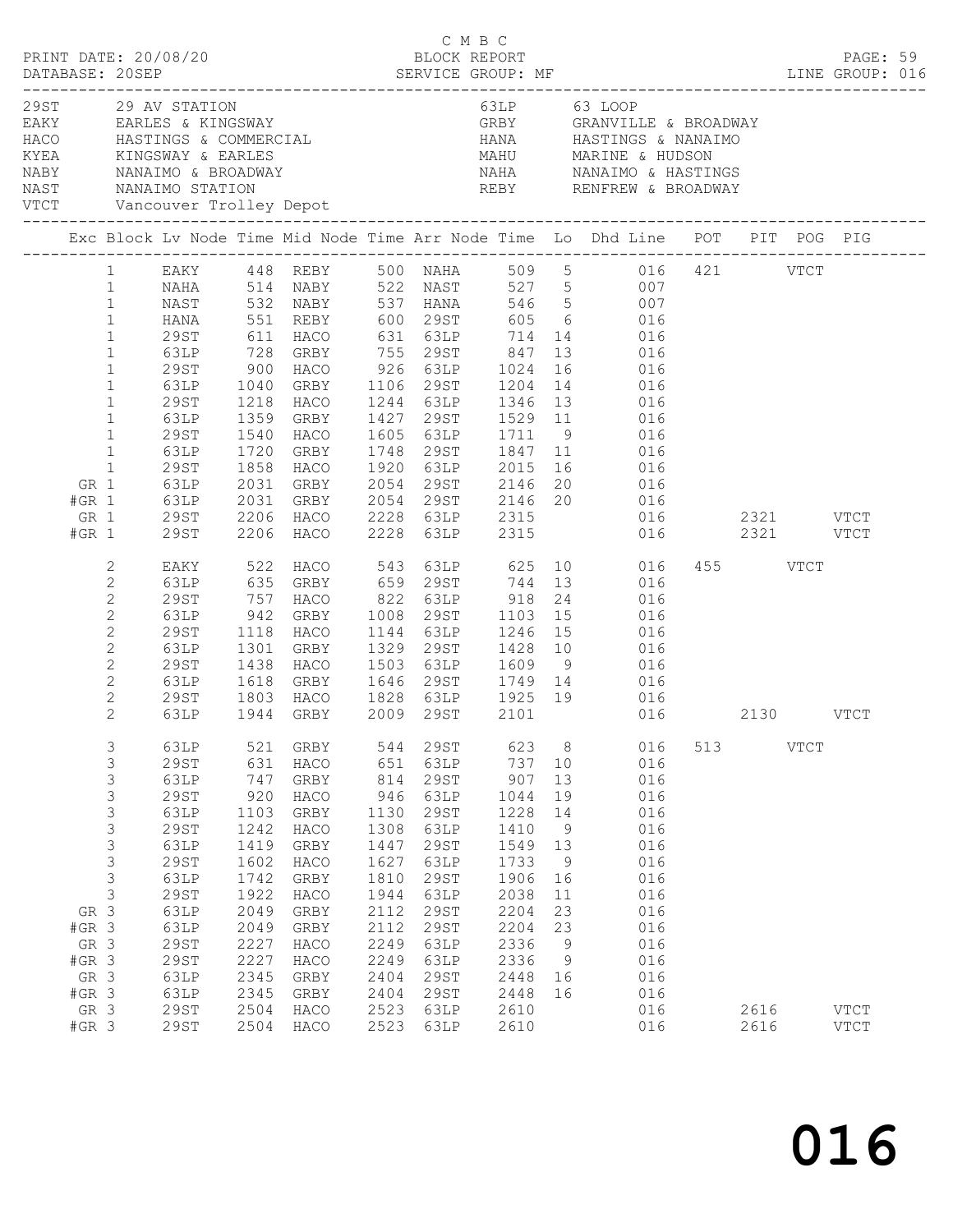# C M B C<br>BLOCK REPORT

PAGE: 60<br>LINE GROUP: 016

|         |                |             |       |                                  |      |             |         |                 | Exc Block Lv Node Time Mid Node Time Arr Node Time Lo Dhd Line POT PIT POG PIG |           |               |             |
|---------|----------------|-------------|-------|----------------------------------|------|-------------|---------|-----------------|--------------------------------------------------------------------------------|-----------|---------------|-------------|
|         | $\overline{4}$ | EAKY        |       |                                  |      |             |         |                 | 539 HACO 600 63LP 642 13 016                                                   | 512       | $_{\rm VTCT}$ |             |
|         | $\overline{4}$ | 63LP        | 655   | GRBY                             |      | 720 29ST    | 806 13  |                 | 016                                                                            |           |               |             |
|         | 4              | <b>29ST</b> | $819$ | HACO                             |      | 844 63LP    | 943     | 10              | 016                                                                            |           |               |             |
|         | 4              | 63LP        | 953   | GRBY                             | 1019 | 29ST        | 1115    | 15              | 016                                                                            |           |               |             |
|         | 4              | 29ST        | 1130  | HACO                             | 1156 | 63LP        | 1258    | 14              | 016                                                                            |           |               |             |
|         | 4              | 63LP        | 1312  | GRBY                             | 1340 | 29ST        | 1442    | 16              | 016                                                                            |           |               |             |
|         | 4              | <b>29ST</b> | 1458  | HACO                             | 1523 | 63LP        | 1629    | 9               | 016                                                                            |           |               |             |
|         | 4              | 63LP        | 1638  | GRBY                             | 1706 | 29ST        | 1809    | 14              | 016                                                                            |           |               |             |
|         | 4              | <b>29ST</b> | 1823  | HACO                             | 1846 | 63LP        | 1943    | 18              | 016                                                                            |           |               |             |
|         | $\overline{4}$ | 63LP        | 2001  | GRBY                             | 2024 | 29ST        | 2116    | 9               | 016                                                                            |           |               |             |
| GR 4    |                | 29ST        | 2125  | HACO                             | 2147 | 63LP        | 2238    | 16              | 016                                                                            |           |               |             |
| $#GR$ 4 |                | 29ST        | 2125  | HACO                             | 2147 | 63LP        | 2238    | 16              | 016                                                                            |           |               |             |
| GR 4    |                | 63LP        | 2254  | GRBY                             | 2314 | 29ST        | 2359    | $5\overline{)}$ | 016                                                                            |           |               |             |
| $#GR$ 4 |                | 63LP        | 2254  | GRBY                             | 2314 | 29ST        | 2359    | 5               | 016                                                                            |           |               |             |
| GR 4    |                | 29ST        | 2404  | HACO                             | 2423 | 63LP        | 2510    |                 | 016                                                                            | 2516      |               | VTCT        |
| $#GR$ 4 |                | 29ST        | 2404  | HACO                             | 2423 | 63LP        | 2510    |                 | 016                                                                            | 2516      | <b>VTCT</b>   |             |
|         |                |             |       |                                  |      |             |         |                 |                                                                                |           |               |             |
|         | 5              | EAKY        | 505   | HACO                             | 526  | 63LP        | 608     | 9               | 016                                                                            | 438 VTCT  |               |             |
|         | $\mathsf S$    | 63LP        | 617   | GRBY                             | 641  | 29ST        | 724     | 13              | 016                                                                            |           |               |             |
|         | 5              | <b>29ST</b> | 737   | HACO                             | 802  | 63LP        | 858     | 20              | 016                                                                            |           |               |             |
|         | 5              | 63LP        | 918   | GRBY                             | 944  | 29ST        | 1039    | 15              | 016                                                                            |           |               |             |
|         | 5              | <b>29ST</b> | 1054  | HACO                             | 1120 | 63LP        | 1222    | 15              | 016                                                                            |           |               |             |
|         | 5              | 63LP        | 1237  | GRBY                             | 1305 | 29ST        | 1404 14 |                 | 016                                                                            |           |               |             |
|         | $\mathsf S$    | <b>29ST</b> | 1418  | HACO                             | 1443 | 63LP        | 1549    | $\overline{7}$  | 016                                                                            |           |               |             |
|         | 5              | 63LP        | 1556  | GRBY                             | 1626 | 29ST        | 1729 14 |                 | 016                                                                            |           |               |             |
|         | 5              | 29ST        | 1743  | HACO                             | 1810 | 63LP        | 1909    |                 | 016                                                                            | 1915 VTCT |               |             |
|         |                |             |       |                                  |      |             |         |                 |                                                                                |           |               |             |
|         | 6              | EAKY        | 556   | HACO                             | 620  | 63LP        | 703     |                 | 016                                                                            | 529 VTCT  |               |             |
|         | 6              | 63LP        | 719   | GRBY                             | 745  | 29ST        | 837     | 13              | 016                                                                            |           |               |             |
|         | 6              | 29ST        | 850   | HACO                             | 916  | 63LP        | 1014    | 15              | 016                                                                            |           |               |             |
|         | 6              | 63LP        | 1029  | GRBY                             | 1055 | 29ST        | 1152    | 14              | 016                                                                            |           |               |             |
|         | 6              | 29ST        | 1206  | HACO                             | 1232 | 63LP        | 1334    | 14              | 016                                                                            |           |               |             |
|         | 6              | 63LP        | 1348  | GRBY                             | 1416 | 29ST        | 1518 11 |                 | 016                                                                            |           |               |             |
|         | 6              | 29ST        | 1529  | HACO                             | 1554 | 63LP        | 1700    | 8 <sup>8</sup>  | 016                                                                            |           |               |             |
|         | 6              | 63LP        | 1708  | GRBY                             | 1736 | 29ST        | 1839    |                 | 016                                                                            | 1910 VTCT |               |             |
|         |                |             |       |                                  |      |             |         |                 |                                                                                |           |               |             |
|         | 7              | 63LP        | 551   | GRBY                             |      | 614 29ST    | 653     |                 | 8<br>016                                                                       | 543 VTCT  |               |             |
|         | 7              | 29ST        | 701   | HACO                             |      | 722 63LP    | 813 13  |                 | 016                                                                            |           |               |             |
|         | 7              | 63LP        |       | 826 GRBY                         |      | 854 29ST    | 947 13  |                 | 016                                                                            |           |               |             |
|         | $\overline{7}$ |             |       | 29ST 1000 HACO 1026 63LP 1126 13 |      |             |         |                 | 016                                                                            |           |               |             |
|         | 7              | 63LP        | 1139  | <b>GRBY</b>                      | 1206 | 29ST        | 1304    | 14              | 016                                                                            |           |               |             |
|         | 7              | 29ST        | 1318  | HACO                             | 1343 | 63LP        | 1447    | 9               | 016                                                                            |           |               |             |
|         | 7              | 63LP        | 1456  | GRBY                             | 1526 | <b>29ST</b> | 1629    | 13              | 016                                                                            |           |               |             |
|         | 7              | <b>29ST</b> | 1642  | HACO                             | 1710 | 63LP        | 1816    | 14              | 016                                                                            |           |               |             |
|         | 7              | 63LP        | 1830  | GRBY                             | 1858 | <b>29ST</b> | 1952    | 9               | 016                                                                            |           |               |             |
|         | 7              | <b>29ST</b> | 2001  | HACO                             | 2023 | 63LP        | 2117    | 15              | 016                                                                            |           |               |             |
| GR 7    |                | 63LP        | 2132  | GRBY                             | 2153 | <b>29ST</b> | 2242    | 5               | 016                                                                            |           |               |             |
| $#GR$ 7 |                | 63LP        | 2132  | GRBY                             | 2153 | <b>29ST</b> | 2242    | 5               | 016                                                                            |           |               |             |
| GR 7    |                | <b>29ST</b> | 2247  | HACO                             | 2309 | 63LP        | 2356    | 19              | 016                                                                            |           |               |             |
| #GR 7   |                | 29ST        | 2247  | HACO                             | 2309 | 63LP        | 2356    | 19              | 016                                                                            |           |               |             |
| GR 7    |                | 63LP        | 2415  | GRBY                             | 2434 | KYEA        | 2521    |                 | 016                                                                            | 2543      |               | <b>VTCT</b> |
| #GR 7   |                | 63LP        | 2415  | GRBY                             | 2434 | KYEA        | 2521    |                 | 016                                                                            | 2543      |               | <b>VTCT</b> |
|         |                |             |       |                                  |      |             |         |                 |                                                                                |           |               |             |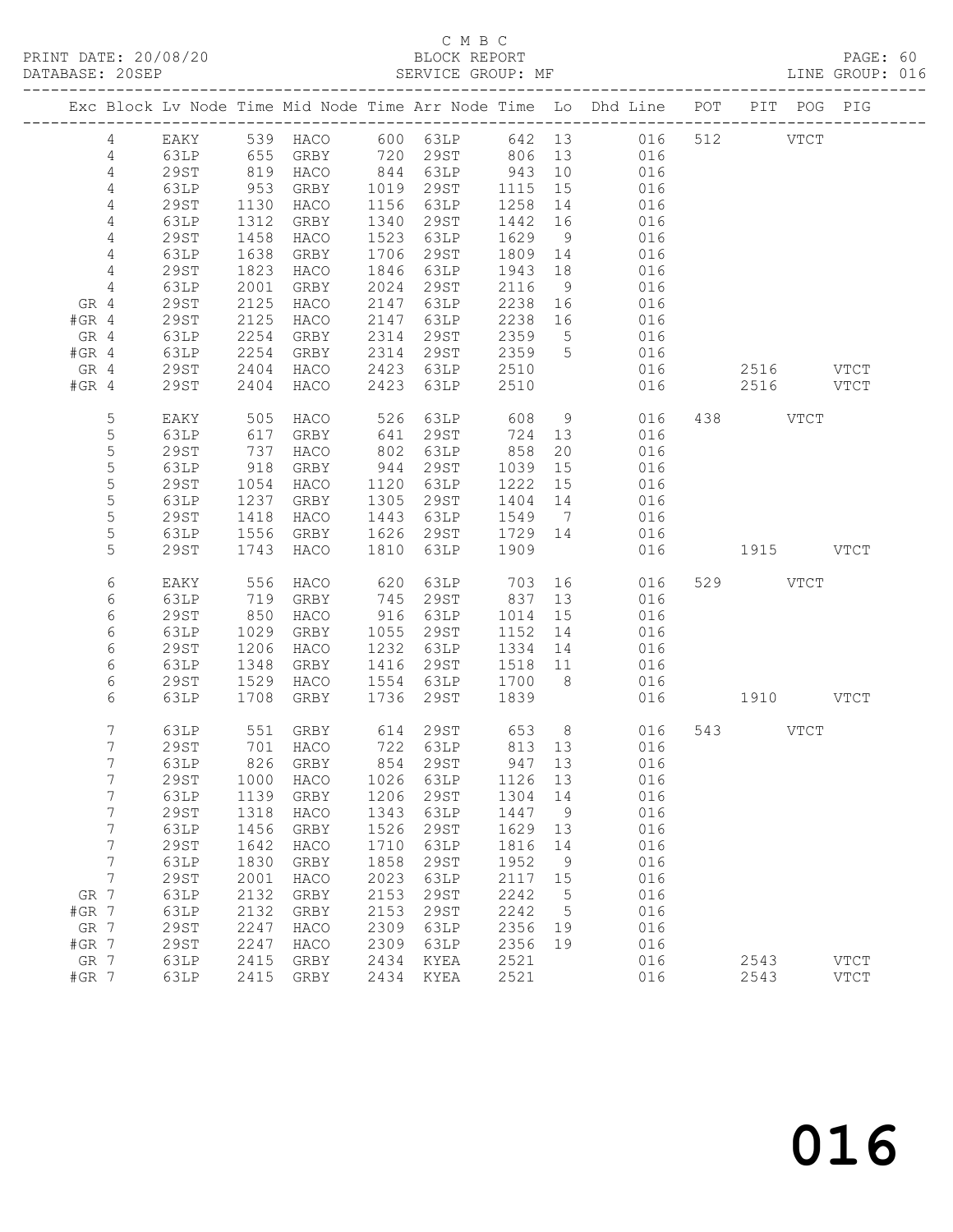### C M B C<br>BLOCK REPORT

PAGE: 61<br>LINE GROUP: 016

|             |             |      |                          |      |                                                     |         |    | Exc Block Lv Node Time Mid Node Time Arr Node Time Lo Dhd Line POT PIT POG PIG |             |           |             |
|-------------|-------------|------|--------------------------|------|-----------------------------------------------------|---------|----|--------------------------------------------------------------------------------|-------------|-----------|-------------|
| 8           |             |      |                          |      |                                                     |         |    | GRBY 559 GRBY 559 29ST 638 13 016 542 VTCT                                     |             |           |             |
| 8           | 29ST        |      | 651 HACO 711 63LP 801 15 |      |                                                     |         |    | 016                                                                            |             |           |             |
| $\,8\,$     | 63LP        | 816  | GRBY                     |      | 844 29ST                                            | 937 13  |    | 016                                                                            |             |           |             |
| $\,8\,$     | 29ST        | 950  | HACO                     |      | 1016 63LP                                           | 1114    | 13 | 016                                                                            |             |           |             |
| $\,8\,$     | 63LP        | 1127 | GRBY                     |      | 1154 29ST                                           | 1252 14 |    | 016                                                                            |             |           |             |
| $\,8\,$     | 29ST        | 1306 | HACO                     |      | 1331 63LP                                           | 1435 14 |    | 016                                                                            |             |           |             |
| $\,8\,$     | 63LP        | 1449 | GRBY                     | 1517 | 29ST                                                | 1619 14 |    | 016                                                                            |             |           |             |
| $\,8\,$     | 29ST        | 1633 | HACO                     |      | 1658 63LP                                           | 1805 13 |    | 016                                                                            |             |           |             |
| $\,8\,$     | 63LP        | 1818 | GRBY                     |      | 1846 29ST                                           | 1940    |    | 016                                                                            |             | 2009 VTCT |             |
| $\mathsf 9$ | EAKY        |      | 616 HACO                 | 641  | 63LP 724 13                                         |         |    | 016                                                                            |             | 546 VTCT  |             |
| 9           | 63LP        | 737  | GRBY                     | 804  | 29ST                                                | 857     | 13 | 016                                                                            |             |           |             |
| 9           | 29ST        | 910  | HACO                     |      | 936 63LP                                            | 1034 17 |    | 010                                                                            |             |           |             |
| $\mathsf 9$ | 63LP        | 1051 | GRBY                     | 1118 | 29ST                                                | 1216    | 14 |                                                                                |             |           |             |
| $\mathsf 9$ | 29ST        | 1230 | HACO                     |      | 1256 63LP                                           | 1358 11 |    | 016                                                                            |             |           |             |
| 9           | 63LP        | 1409 | GRBY                     | 1437 | 29ST                                                | 1539 12 |    | 016                                                                            |             |           |             |
| 9           | 29ST        | 1551 | HACO                     |      | 1616 63LP<br>1616 63LP 1722 10<br>1800 29ST 1856 14 | 1722 10 |    | 016                                                                            |             |           |             |
| 9           | 63LP        |      | 1732 GRBY                |      |                                                     |         |    | 016                                                                            |             |           |             |
| 9           | 29ST        |      | 1910 HACO                | 1932 | 63LP                                                | 2027    |    | 016                                                                            |             | 2033 VTCT |             |
| 10          | MAHU        | 602  | GRBY                     |      |                                                     |         | 1  | 010                                                                            |             | 600 VTCT  |             |
| 10          | 63LP        | 609  | GRBY                     |      | 63LP 608<br>632 29ST 714                            | 714 14  |    | 016                                                                            |             |           |             |
| 10          | 29ST        | 728  | HACO                     |      | 751 63LP                                            | 845     | 11 | 016                                                                            |             |           |             |
| 10          | 63LP        | 856  | GRBY                     |      | 923 29ST                                            | 1017 13 |    | 016                                                                            |             |           |             |
| 10          | 29ST        | 1030 | HACO                     |      | 1056 63LP                                           | 1159 14 |    | 016                                                                            |             |           |             |
| 10          | 63LP        |      | 1213 GRBY                | 1241 | 29ST                                                | 1340 14 |    | 016                                                                            |             |           |             |
| 10          | 29ST        | 1354 | HACO                     |      | 1419 63LP                                           | 1525 11 |    | 016                                                                            |             |           |             |
| 10          | 63LP        | 1536 | GRBY                     |      | 1606 29ST 1709 14                                   |         |    | 016                                                                            |             |           |             |
| 10          | 29ST        | 1723 | HACO                     | 1750 | 63LP                                                | 1853    |    | 016                                                                            | 1859 VTCT   |           |             |
| 11          | GRBY        | 624  | GRBY                     | 624  | 29ST                                                | 703     |    | $7\overline{ }$<br>016                                                         |             | 607 VTCT  |             |
| 11          | 29ST        | 710  | HACO                     | 732  | 63LP                                                | 825 11  |    | 016                                                                            |             |           |             |
| 11          | 63LP        | 836  | GRBY                     | 904  | 29ST                                                | 957     | 13 | 016                                                                            |             |           |             |
| 11          | 29ST        | 1010 | HACO                     |      | 1036 63LP                                           | 1136    | 14 | 016                                                                            |             |           |             |
| 11          | 63LP        | 1150 | GRBY                     | 1218 | 29ST                                                | 1316 14 |    | 016                                                                            |             |           |             |
| 11          | 29ST        | 1330 | HACO                     | 1355 | 63LP 1501 15                                        |         |    | 016                                                                            |             |           |             |
| 11          | 63LP        | 1516 | GRBY                     | 1546 | 29ST 1649 13                                        |         |    | 016                                                                            |             |           |             |
| 11          | 29ST        |      | 1702 HACO                |      | 1730 63LP                                           | 1836    |    | 016                                                                            | $1842$ VTCT |           |             |
|             |             |      |                          |      |                                                     |         |    | 12 EAKY 636 HACO 701 63LP 751 15 016 606 VTCT                                  |             |           |             |
| 12          | 63LP        | 806  | GRBY                     | 834  | 29ST                                                | 927     | 13 | 016                                                                            |             |           |             |
| 12          | 29ST        | 940  | HACO                     | 1006 | 63LP                                                | 1104    | 11 | 016                                                                            |             |           |             |
| 12          | 63LP        | 1115 | GRBY                     | 1142 | 29ST                                                | 1240    | 14 | 016                                                                            |             |           |             |
| 12          | 29ST        | 1254 | HACO                     | 1319 | 63LP                                                | 1423    | 16 | 016                                                                            |             |           |             |
| 12          | 63LP        | 1439 | GRBY                     | 1507 | 29ST                                                | 1609    | 14 | 016                                                                            |             |           |             |
| 12          | <b>29ST</b> | 1623 | HACO                     | 1648 | 63LP                                                | 1755    | 10 | 016                                                                            |             |           |             |
| 12          | 63LP        | 1805 | GRBY                     | 1833 | 29ST                                                | 1928    | 18 | 016                                                                            |             |           |             |
| 12          | <b>29ST</b> | 1946 | HACO                     | 2008 | 63LP                                                | 2102    | 12 | 016                                                                            |             |           |             |
| GR 12       | 63LP        | 2114 | GRBY                     | 2135 | 29ST                                                | 2224    |    | 016                                                                            |             | 2251      | <b>VTCT</b> |
| #GR 12      | 63LP        | 2114 | GRBY                     | 2135 | 29ST                                                | 2224    |    | 016                                                                            |             | 2251      | <b>VTCT</b> |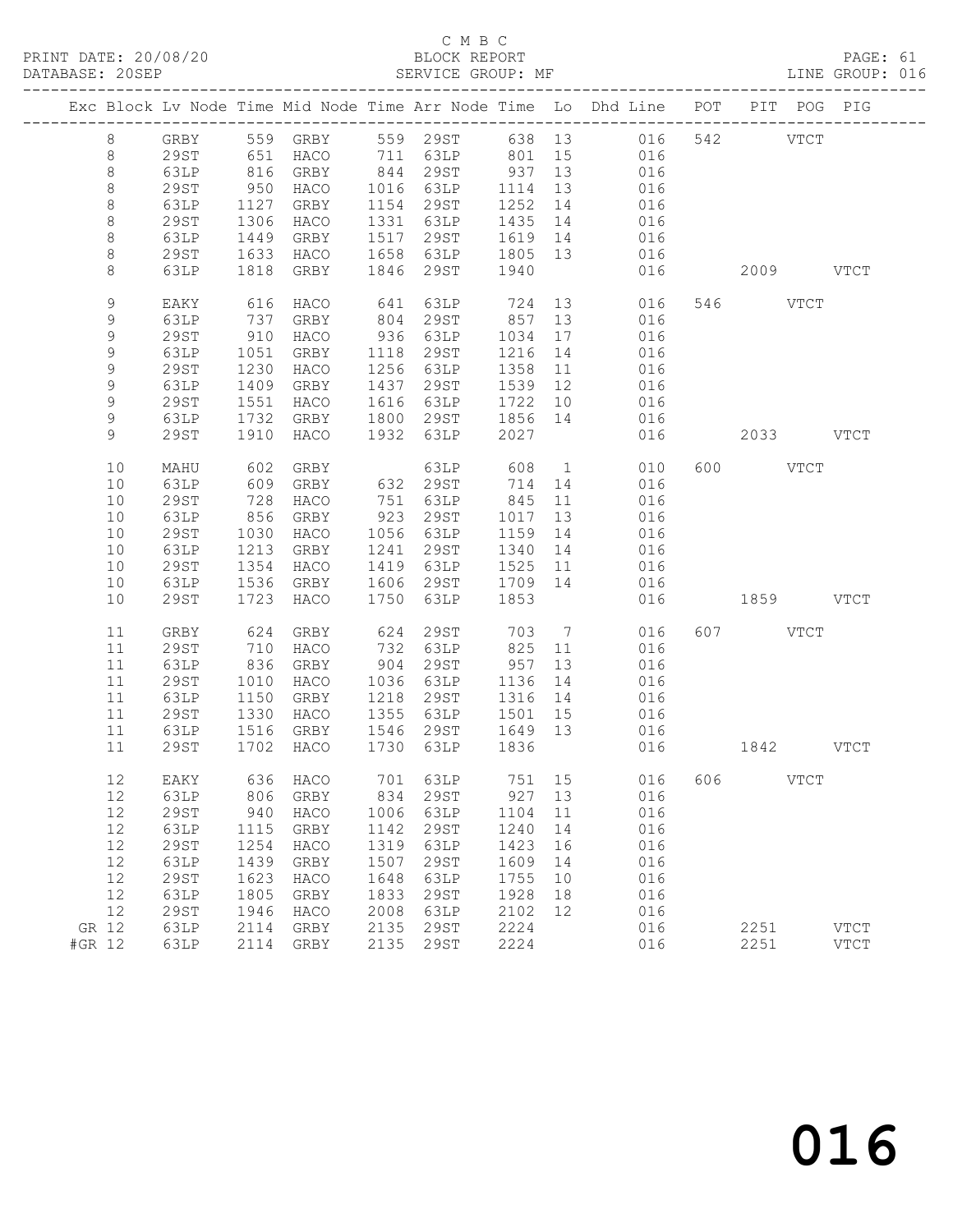## C M B C<br>BLOCK REPORT

PAGE: 62<br>LINE GROUP: 016

|        |       |             |              |           |      |                                                       |                      |                 | Exc Block Lv Node Time Mid Node Time Arr Node Time Lo Dhd Line POT PIT POG PIG |           |      |      |
|--------|-------|-------------|--------------|-----------|------|-------------------------------------------------------|----------------------|-----------------|--------------------------------------------------------------------------------|-----------|------|------|
|        | 13    |             |              |           |      |                                                       |                      |                 | MAHU 615 GRBY 63LP 621 6 010                                                   | 613 VTCT  |      |      |
|        | 13    | 63LP        |              |           |      |                                                       |                      |                 | 016                                                                            |           |      |      |
|        | 13    | 29ST        |              |           |      |                                                       |                      |                 | 016                                                                            |           |      |      |
|        | 13    | 63LP        | 930          | GRBY      |      | 956 29ST                                              | 1051                 | 15              | 016                                                                            |           |      |      |
|        | 13    | <b>29ST</b> | 1106         | HACO      |      | 1132 63LP                                             | 1234                 | 15              | 016                                                                            |           |      |      |
|        | 13    | 63LP        | 1249         | GRBY      |      | 1317 29ST                                             | 1416 12              |                 | 016                                                                            |           |      |      |
|        | 13    | 29ST        | 1428         | HACO      |      | 1453 63LP                                             | 1559                 | $7\overline{)}$ |                                                                                |           |      |      |
|        | 13    | 63LP        | 1606         | GRBY      |      | 1636 29ST                                             | 1739 14              |                 | $016$<br>$016$                                                                 |           |      |      |
|        | 13    | <b>29ST</b> | 1753         | HACO      |      | 1818 63LP                                             | 1915                 | 14              | 016                                                                            |           |      |      |
|        | 13    | 63LP        | 1929         | GRBY      |      |                                                       |                      |                 | 016                                                                            |           |      |      |
|        | GR 13 | 29ST        | 2105         | HACO      |      | 1954 29ST 2046 19<br>2127 63LP 2218 18                |                      |                 | 016                                                                            |           |      |      |
| #GR 13 |       | 29ST        | 2105         | HACO      |      |                                                       |                      |                 | 016                                                                            |           |      |      |
|        | GR 13 | 63LP        | 2236         | GRBY      |      | 2127 63LP 2218 18<br>2256 29ST 2341                   |                      |                 | 016                                                                            | 2406 VTCT |      |      |
| #GR 13 |       | 63LP        |              | 2236 GRBY |      | 2256 29ST                                             | 2341                 |                 | 016                                                                            | 2406      |      | VTCT |
|        |       |             |              |           |      |                                                       |                      |                 |                                                                                |           |      |      |
|        | 14    | MAHU        | 635          | GRBY      |      | 63LP                                                  |                      |                 | 641 3<br>010                                                                   | 633 VTCT  |      |      |
|        | 14    | 63LP        | 644          | GRBY      |      | 709 29ST                                              | 755 13               |                 | 016                                                                            |           |      |      |
|        | 14    | 29ST        | 808          | HACO      |      | 833 63LP                                              | 932                  |                 | 016                                                                            | 938 VTCT  |      |      |
|        |       |             |              |           |      |                                                       |                      |                 |                                                                                |           |      |      |
|        | 15    | EAKY        | 715          | HACO      |      | 742 63LP                                              | 835                  | 11              | 016                                                                            | 645       | VTCT |      |
|        | 15    | 63LP        | 846          | GRBY      |      | 914 29ST                                              | 1007                 | 13              | 016                                                                            |           |      |      |
|        | 15    | 29ST        | 1020         | HACO      |      | 1046 63LP                                             | 1146                 | 16              | 016                                                                            |           |      |      |
|        | 15    | 63LP        | 1202         | GRBY      |      | 1230 29ST                                             | 1328                 | 14              | 016                                                                            |           |      |      |
|        | 15    | 29ST        | 1342         | HACO      |      | 1407 63LP                                             | 1513                 | 13              | 016                                                                            |           |      |      |
|        | 15    | 63LP        | 1526         | GRBY      |      | 1556 29ST                                             | 1659                 | 13              | 016                                                                            |           |      |      |
|        | 15    | 29ST        | 1712         | HACO      |      | 1740 63LP                                             | 1844                 | 14              | 016                                                                            |           |      |      |
|        | 15    | 63LP        | 1858         | GRBY      |      | 1924 29ST                                             | 2016 15              |                 | 016                                                                            |           |      |      |
|        | GR 15 | <b>29ST</b> | 2031         | HACO      |      | 2053 63LP                                             | 2147                 | $5\overline{)}$ | 016                                                                            |           |      |      |
| #GR 15 |       | <b>29ST</b> | 2031         | HACO      |      | 2053 63LP                                             | 2147 5               |                 | 016                                                                            |           |      |      |
| GR 15  |       | 63LP        | 2152         | GRBY      |      | 2213 29ST                                             | 2302                 | $5\overline{)}$ | 016                                                                            |           |      |      |
| #GR 15 |       | 63LP        |              | GRBY      |      |                                                       |                      | $5^{\circ}$     | 016                                                                            |           |      |      |
|        | GR 15 | 29ST        | 2152<br>2307 | HACO      |      | 2213    29ST         2302<br>2328    63LP        2413 |                      |                 | 016                                                                            | 2419 VTCT |      |      |
| #GR 15 |       | 29ST        | 2307         | HACO      | 2328 | 63LP                                                  | 2413                 |                 | 016                                                                            | 2419 VTCT |      |      |
|        |       |             |              |           |      |                                                       |                      |                 |                                                                                |           |      |      |
|        | 16    | MAHU        | 650          | GRBY      |      | 63LP                                                  | 656                  | $5^{\circ}$     | 010                                                                            | 648 — 100 | VTCT |      |
|        | 16    | 63LP        | 701          | GRBY      |      | 727 29ST<br>855 63LP                                  | 817                  | 12              | 016                                                                            |           |      |      |
|        | 16    | 29ST        | 829          | HACO      |      |                                                       | 953                  | 12              | 016                                                                            |           |      |      |
|        | 16    | 63LP        | 1005         | GRBY      |      | 1031 29ST                                             | 1127                 | 15              | 016                                                                            |           |      |      |
|        | 16    | 29ST        | 1142         | HACO      |      | 1208 63LP                                             | 1310                 | 14              | 016                                                                            |           |      |      |
|        | 16    | 63LP        | 1324         | GRBY      |      | 1352 29ST                                             | $\overline{1454}$ 15 |                 | 016                                                                            |           |      |      |
|        | 16    | 29ST        | 1509         | HACO      |      | 1534 63LP 1640 8<br>1716 29ST 1819 14                 |                      |                 | 016                                                                            |           |      |      |
|        | 16    | 63LP        | 1648         | GRBY      |      |                                                       |                      |                 | 016                                                                            |           |      |      |
|        | 16    | 29ST        |              | 1833 HACO |      | 1856 63LP 1953                                        |                      |                 | 016 1959 VTCT                                                                  |           |      |      |
|        |       |             |              |           |      |                                                       |                      |                 |                                                                                |           |      |      |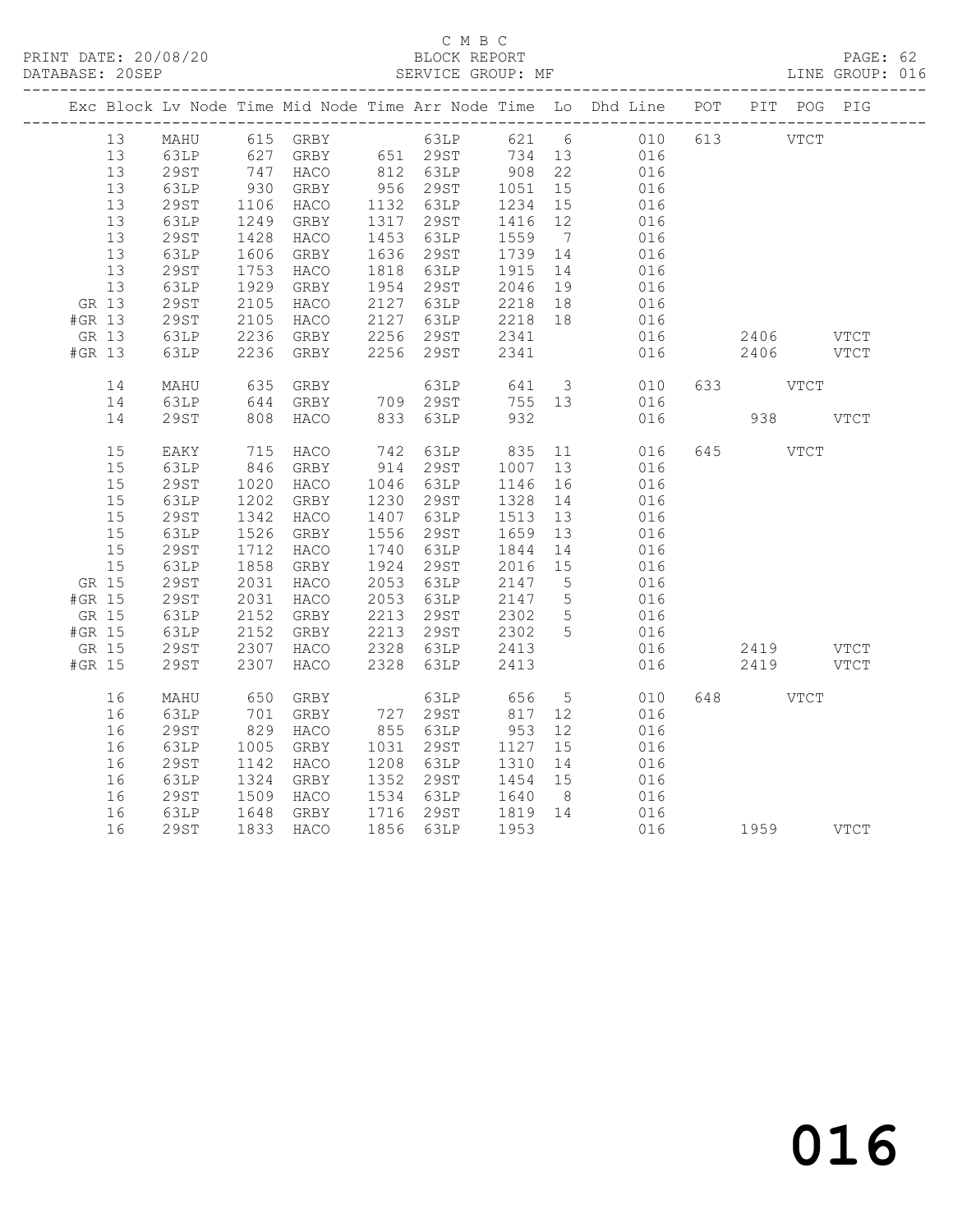# C M B C<br>BLOCK REPORT

PAGE: 63<br>LINE GROUP: 016

|        |       |             |      |                |      |           |         |    | Exc Block Lv Node Time Mid Node Time Arr Node Time Lo Dhd Line POT PIT POG PIG |     |               |             |
|--------|-------|-------------|------|----------------|------|-----------|---------|----|--------------------------------------------------------------------------------|-----|---------------|-------------|
|        | 17    | MAHU        |      |                |      |           |         |    |                                                                                |     | 655 VTCT      |             |
|        | 17    |             |      |                |      |           |         |    | 657 GRBY 63LP 703 6 010                                                        |     |               |             |
|        |       | 63LP        |      |                |      |           |         |    | 016                                                                            |     |               |             |
|        | 17    | 29ST        |      |                |      |           |         |    | 016<br>016                                                                     |     |               |             |
|        | 17    | 63LP        | 1017 | GRBY 1043 29ST |      |           | 1140 14 |    |                                                                                |     |               |             |
|        | 17    | 29ST        | 1154 | HACO           | 1220 | 63LP      | 1322    | 14 | 016                                                                            |     |               |             |
|        | 17    | 63LP        | 1336 | GRBY           |      | 1404 29ST | 1506 13 |    | 016                                                                            |     |               |             |
|        | 17    | 29ST        | 1519 | HACO           | 1544 | 63LP      | 1650 8  |    | 016                                                                            |     |               |             |
|        | 17    | 63LP        | 1658 | GRBY           |      | 1726 29ST | 1829 16 |    | 016                                                                            |     |               |             |
|        | 17    | 29ST        | 1845 | HACO           | 1908 | 63LP      | 2005    | 11 | 016                                                                            |     |               |             |
|        | 17    | 63LP        | 2016 | GRBY           | 2039 | 29ST      | 2131    | 14 | 016                                                                            |     |               |             |
|        | GR 17 | 29ST        | 2145 | HACO           | 2207 | 63LP      | 2258 17 |    | 016                                                                            |     |               |             |
| #GR 17 |       | 29ST        | 2145 | HACO           | 2207 | 63LP      | 2258 17 |    | 016                                                                            |     |               |             |
|        | GR 17 | 63LP        | 2315 | GRBY           | 2335 | 29ST      | 2419 15 |    | 016                                                                            |     |               |             |
| #GR 17 |       | 63LP        | 2315 | GRBY           | 2335 | 29ST      | 2419 15 |    | 016                                                                            |     |               |             |
|        | GR 17 | 29ST        | 2434 | HACO           |      | 2453 63LP | 2540    |    | 016                                                                            |     | 2546 VTCT     |             |
| #GR 17 |       | 29ST        | 2434 | HACO           | 2453 | 63LP      | 2540    |    | 016                                                                            |     | 2546 VTCT     |             |
|        | 18    | MAHU        | 744  |                |      |           |         |    |                                                                                |     | 010 742 VTCT  |             |
|        | 18    | 63LP        |      |                |      |           |         |    | 016                                                                            |     |               |             |
|        | 18    | 29ST        |      |                |      |           |         |    | 016                                                                            |     | 1100 VTCT     |             |
|        | 19    | MAHU        | 849  | GRBY           |      | 63LP      | 855     |    | 11 010                                                                         |     | 847 VTCT      |             |
|        | 19    | 63LP        | 906  | GRBY           |      | 933 29ST  | 1027 15 |    | 016                                                                            |     |               |             |
|        | 19    | 29ST        | 1042 | HACO           |      | 1108 63LP | 1211    | 14 | 016                                                                            |     |               |             |
|        | 19    | 63LP        | 1225 | GRBY           |      | 1253 29ST | 1352 14 |    | 016                                                                            |     |               |             |
|        | 19    | 29ST        | 1406 | HACO           | 1431 | 63LP      | 1537 9  |    | 016                                                                            |     |               |             |
|        | 19    | 63LP        | 1546 | GRBY           | 1616 | 29ST      | 1719 14 |    | 016                                                                            |     |               |             |
|        | 19    | 29ST        | 1733 | HACO           | 1800 | 63LP      | 1903 10 |    | 016                                                                            |     |               |             |
|        | 19    | 63LP        | 1913 | GRBY           | 1939 | 29ST      | 2031    | 16 | 016                                                                            |     |               |             |
| GR 19  |       | 29ST        | 2047 | HACO           | 2109 | 63LP      | 2203    | 13 | 016                                                                            |     |               |             |
| #GR 19 |       | 29ST        | 2047 | HACO           | 2109 | 63LP      | 2203    | 13 | 016                                                                            |     |               |             |
| GR 19  |       | 63LP        | 2216 | GRBY           | 2237 | 29ST      | 2322    | 11 | 016                                                                            |     |               |             |
| #GR 19 |       | 63LP        | 2216 | GRBY           | 2237 | 29ST      | 2322 11 |    | 016                                                                            |     |               |             |
| GR 19  |       | 29ST        | 2333 | HACO           | 2354 | 63LP      | 2441 5  |    | 016                                                                            |     |               |             |
| #GR 19 |       | 29ST        | 2333 | HACO           | 2354 | 63LP      | 2441 5  |    | 016                                                                            |     |               |             |
|        | GR 19 | 63LP        | 2446 | GRBY           | 2505 | KYEA 2552 |         |    | 016                                                                            |     | 2614 VTCT     |             |
| #GR 19 |       | 63LP        | 2446 | GRBY           |      | 2505 KYEA | 2552    |    |                                                                                | 016 | 2614 VTCT     |             |
|        | 20    | 63LP        |      | 1429 GRBY      |      |           |         |    | 1457 29ST 1559 14 016 1421 VTCT                                                |     |               |             |
|        |       |             |      |                |      |           |         |    | 20  29ST  1613  HACO  1638  63LP  1745  9  016                                 |     |               |             |
|        | 20    | 63LP        | 1754 | GRBY           | 1822 | 29ST      | 1917 17 |    | 016                                                                            |     |               |             |
|        | 20    | 29ST        | 1934 | HACO           | 1956 | 63LP      | 2050    |    | 016                                                                            |     | 2056 VTCT     |             |
|        | 21    | <b>29ST</b> | 1448 | HACO           | 1513 | 63LP      |         |    |                                                                                |     | 016 1404 VTCT |             |
|        |       |             |      |                |      |           | 1619    | 9  |                                                                                |     |               |             |
|        | 21    | 63LP        | 1628 | GRBY           | 1656 | 29ST      | 1759 14 |    | 016                                                                            |     |               |             |
|        | 21    | 29ST        | 1813 | HACO           | 1837 | 63LP      | 1934    |    | 016                                                                            |     | 1940 VTCT     |             |
|        | 22    | 63LP        | 1506 | GRBY           | 1536 | 29ST      | 1639 13 |    | 016                                                                            |     | 1458 VTCT     |             |
|        | 22    | <b>29ST</b> | 1652 | HACO           | 1720 | 63LP      | 1826    | 16 | 016                                                                            |     |               |             |
|        | 22    | 63LP        | 1842 | GRBY           | 1910 | 29ST      | 2004    | 12 | 016                                                                            |     |               |             |
|        | 22    | <b>29ST</b> | 2016 | HACO           | 2038 | 63LP      | 2132    |    | 016                                                                            |     | 2138          | <b>VTCT</b> |
|        |       |             |      |                |      |           |         |    |                                                                                |     |               |             |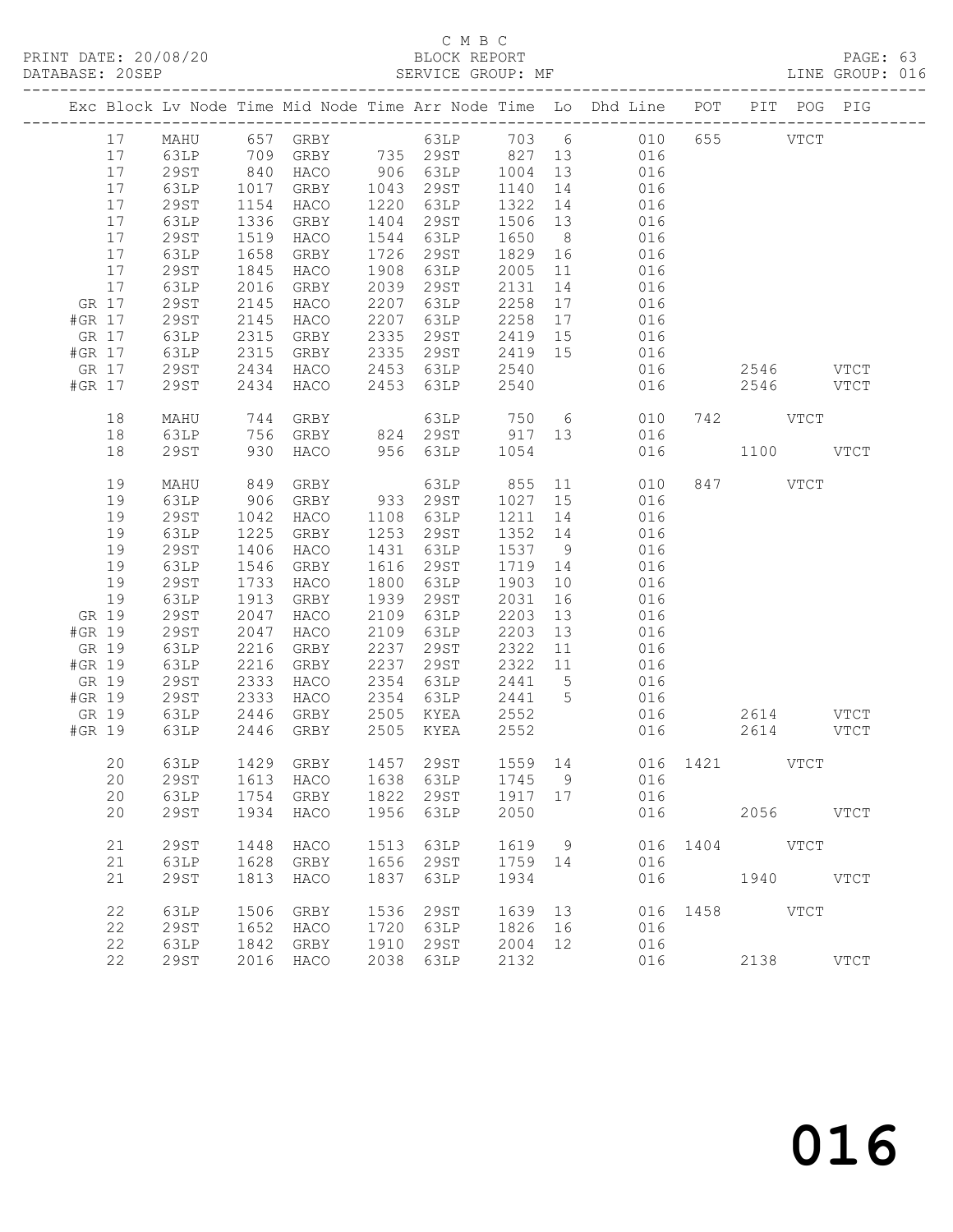|                |                |              |      |                                                                                                                                                                    |           |                                                                                              |                | PAGE: 64<br>LINE GROUP: 017                                                                                                                                                                                                                        |           |  |  |
|----------------|----------------|--------------|------|--------------------------------------------------------------------------------------------------------------------------------------------------------------------|-----------|----------------------------------------------------------------------------------------------|----------------|----------------------------------------------------------------------------------------------------------------------------------------------------------------------------------------------------------------------------------------------------|-----------|--|--|
|                |                |              |      |                                                                                                                                                                    |           |                                                                                              |                |                                                                                                                                                                                                                                                    |           |  |  |
|                |                |              |      |                                                                                                                                                                    |           |                                                                                              |                |                                                                                                                                                                                                                                                    |           |  |  |
|                | 1              |              |      | MRST 512 CBYN 536 RORI                                                                                                                                             |           |                                                                                              |                | 541 0 017 504 VTCT                                                                                                                                                                                                                                 |           |  |  |
|                | $\mathbf{1}$   | RORI         |      |                                                                                                                                                                    |           |                                                                                              |                |                                                                                                                                                                                                                                                    |           |  |  |
|                | $\mathbf{1}$   | MRST         |      |                                                                                                                                                                    |           |                                                                                              |                |                                                                                                                                                                                                                                                    |           |  |  |
|                | $\mathbf{1}$   | RORI         |      |                                                                                                                                                                    |           |                                                                                              |                | 512 CBYN 536 RORI 541 0 017<br>541 BYCA 557 MRST 624 26 017<br>650 CBYN 717 RORI 722 0 017<br>722 BYCA 739 MRST 808 18 017<br>826 CBYN 900 RORI 907 0 017<br>907 BYCA 928 MRST 959 24 017<br>1023 CBYN 1057 RORI 1104 0 017<br>1104 BYCA 1125 MRST |           |  |  |
|                | $\mathbf{1}$   | MRST         |      |                                                                                                                                                                    |           |                                                                                              |                |                                                                                                                                                                                                                                                    |           |  |  |
|                | $\mathbf{1}$   | RORI         |      |                                                                                                                                                                    |           |                                                                                              |                |                                                                                                                                                                                                                                                    |           |  |  |
|                | $\mathbf 1$    | MRST         |      |                                                                                                                                                                    |           |                                                                                              |                |                                                                                                                                                                                                                                                    |           |  |  |
|                | $\mathbf{1}$   | RORI         |      |                                                                                                                                                                    |           |                                                                                              |                |                                                                                                                                                                                                                                                    |           |  |  |
|                | $\mathbf 1$    | $\tt MRST$   |      |                                                                                                                                                                    |           |                                                                                              |                |                                                                                                                                                                                                                                                    |           |  |  |
|                | $\mathbf 1$    | RORI         |      |                                                                                                                                                                    |           |                                                                                              |                |                                                                                                                                                                                                                                                    |           |  |  |
|                | $\mathbf{1}$   | MRST         | 1417 | CBYN                                                                                                                                                               | 1455 RORI | $\begin{array}{rrrr} 1501 & 0 \\ 1501 & 0 \\ 1604 & 13 \\ 1701 & 0 \\ 1804 & 16 \end{array}$ |                | 017                                                                                                                                                                                                                                                |           |  |  |
|                | $\mathbf 1$    | RORI         | 1501 | BYCA                                                                                                                                                               | 1524 MRST |                                                                                              |                | $\frac{1}{017}$                                                                                                                                                                                                                                    |           |  |  |
|                | $\mathbf{1}$   | MRST         | 1617 | CBYN                                                                                                                                                               | 1653 RORI |                                                                                              |                | 017                                                                                                                                                                                                                                                |           |  |  |
|                | $\mathbf 1$    | RORI         | 1701 | BYCA                                                                                                                                                               | 1726 MRST |                                                                                              |                | 017                                                                                                                                                                                                                                                |           |  |  |
|                | $\mathbf{1}$   | MRST         | 1820 | CBYN                                                                                                                                                               |           |                                                                                              | $\overline{0}$ | 017                                                                                                                                                                                                                                                |           |  |  |
|                | $\mathbf{1}$   | RORI         |      | 1900 BYCA                                                                                                                                                          |           |                                                                                              | 12             | 017                                                                                                                                                                                                                                                |           |  |  |
|                | $\mathbf{1}$   | MRST         | 2002 | CBYN                                                                                                                                                               |           |                                                                                              | $\overline{0}$ | 017<br>017                                                                                                                                                                                                                                         |           |  |  |
|                | $\mathbf{1}$   | RORI         |      | 2036 BYCA                                                                                                                                                          |           | 1854 RORI 1900<br>1920 MRST 1950<br>2031 RORI 2036<br>2055 MRST 2124                         | 21             |                                                                                                                                                                                                                                                    |           |  |  |
|                | $\mathbf{1}$   | MRST         |      |                                                                                                                                                                    |           | 2211 RORI 2216<br>2234 MRST 2302                                                             |                | $\begin{array}{ccc} 0 & \quad & 017 \\ 8 & \quad & 017 \end{array}$                                                                                                                                                                                |           |  |  |
| GR 1           |                | RORI         |      |                                                                                                                                                                    |           |                                                                                              |                |                                                                                                                                                                                                                                                    |           |  |  |
| $#GR$ 1        |                | RORI         |      |                                                                                                                                                                    |           |                                                                                              |                | 2234 MRST 2302 8 017<br>2334 RORI 2340 0 017                                                                                                                                                                                                       |           |  |  |
| $\overline{1}$ |                | MRST         |      |                                                                                                                                                                    |           |                                                                                              |                |                                                                                                                                                                                                                                                    |           |  |  |
| GR 1           |                | RORI<br>RORI |      |                                                                                                                                                                    |           |                                                                                              |                |                                                                                                                                                                                                                                                    |           |  |  |
| $#GR$ 1        |                |              |      | 2030 BICA<br>2145 CBYN<br>2216 BYCA<br>2310 CBYN<br>2340 BYCA<br>2340 BYCA                                                                                         |           | 2358 MRST 2426<br>2358 MRST 2426                                                             |                |                                                                                                                                                                                                                                                    |           |  |  |
|                | 2              | MRST         | 542  |                                                                                                                                                                    |           |                                                                                              |                | CBYN 606 RORI 611 0 017                                                                                                                                                                                                                            | 534 VTCT  |  |  |
|                | $\mathbf{2}$   | RORI         |      |                                                                                                                                                                    |           |                                                                                              |                | 017                                                                                                                                                                                                                                                |           |  |  |
|                | $\mathbf{2}$   | MRST         |      | 342 USIN 606 ROKI 611 0<br>611 BYCA 627 MRST 654 14<br>708 CBYN 737 RORI 742 0<br>742 BYCA 801 MRST 834 12<br>846 CBYN 920 RORI 927 0<br>927 BYCA 948 MRST 1019 19 |           |                                                                                              |                | 017                                                                                                                                                                                                                                                |           |  |  |
|                | $\mathbf{2}$   | RORI         |      |                                                                                                                                                                    |           | $\begin{array}{r} \n 72 \\  834 \\  927 \\  1019 \\  1119\n \end{array}$                     |                | 017                                                                                                                                                                                                                                                |           |  |  |
|                | $\mathbf{2}$   | MRST         |      |                                                                                                                                                                    |           |                                                                                              |                | 017                                                                                                                                                                                                                                                |           |  |  |
|                | $\mathbf{2}$   | RORI         |      |                                                                                                                                                                    |           |                                                                                              |                | 017                                                                                                                                                                                                                                                |           |  |  |
|                | $\mathbf{2}$   | MRST         | 1038 | CBYN                                                                                                                                                               | 1112 RORI |                                                                                              | $\overline{0}$ | 017                                                                                                                                                                                                                                                |           |  |  |
|                | $\overline{c}$ | RORI         |      | 1119 BYCA                                                                                                                                                          | 1140 MRST | 1215                                                                                         | 22             | 017                                                                                                                                                                                                                                                |           |  |  |
|                | $\mathbf{2}$   | MRST         | 1237 | CBYN                                                                                                                                                               | 1314 RORI | 1320 0<br>1420 17                                                                            |                | 017                                                                                                                                                                                                                                                |           |  |  |
|                | $\mathbf{2}$   | RORI         | 1320 | BYCA                                                                                                                                                               | 1342 MRST |                                                                                              |                | 017                                                                                                                                                                                                                                                |           |  |  |
|                | $\overline{c}$ | MRST         | 1437 | CBYN                                                                                                                                                               |           | 1515 RORI 1521 0<br>1544 MRST 1624 13                                                        | $\overline{0}$ | 017                                                                                                                                                                                                                                                |           |  |  |
|                | $\mathbf{2}$   | RORI         |      | 1521 BYCA                                                                                                                                                          |           |                                                                                              |                | 017                                                                                                                                                                                                                                                |           |  |  |
|                | $\mathbf{2}$   | MRST         | 1637 | CBYN                                                                                                                                                               |           | 1713 RORI 1721 0<br>1746 MRST 1824                                                           |                | $017$<br>$017$                                                                                                                                                                                                                                     |           |  |  |
|                | $\overline{2}$ | RORI         |      | 1721 BYCA                                                                                                                                                          |           |                                                                                              |                |                                                                                                                                                                                                                                                    | 1831 VTCT |  |  |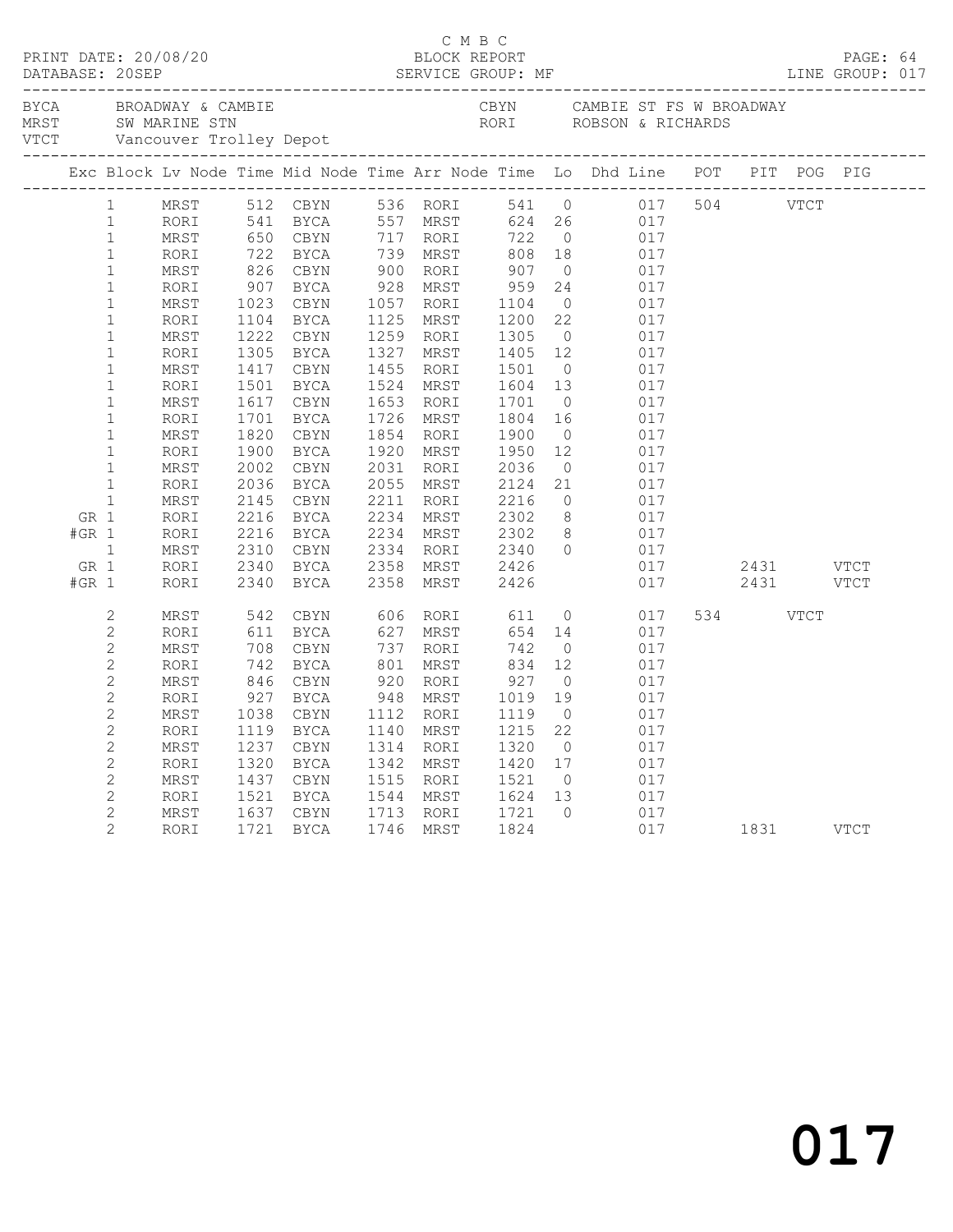# C M B C<br>BLOCK REPORT

|                        | DATABASE: 20SEP |              |                   |                            |              | SERVICE GROUP: MF    |              |                |                                                                                |          |           | LINE GROUP: 017 |  |
|------------------------|-----------------|--------------|-------------------|----------------------------|--------------|----------------------|--------------|----------------|--------------------------------------------------------------------------------|----------|-----------|-----------------|--|
|                        |                 |              |                   |                            |              |                      |              |                | Exc Block Lv Node Time Mid Node Time Arr Node Time Lo Dhd Line POT PIT POG PIG |          |           |                 |  |
|                        | 3               | MRST         |                   |                            |              |                      |              |                | 556 CBYN 621 RORI 626 0 017 548 VTCT                                           |          |           |                 |  |
|                        | 3               | RORI         | 626               |                            |              | BYCA 642 MRST        |              | 709 16         | 017                                                                            |          |           |                 |  |
|                        | 3               | MRST         | 725               | CBYN                       |              | 757 RORI             | 803          | $\overline{0}$ | 017                                                                            |          |           |                 |  |
|                        | $\mathsf S$     | RORI         | 725<br>803<br>908 | BYCA                       |              | 824 MRST<br>942 RORI | 855<br>948   | 13             | 017                                                                            |          |           |                 |  |
|                        | $\mathsf S$     | MRST         |                   | CBYN                       |              |                      |              | $\overline{0}$ | 017                                                                            |          |           |                 |  |
|                        | $\mathsf S$     | RORI         | 948               | BYCA                       |              | 1009 MRST            | 1041         | 27             | 017                                                                            |          |           |                 |  |
|                        | 3               | MRST         | 1108              | CBYN                       | 1142         | RORI                 | 1149         | $\overline{0}$ | 017                                                                            |          |           |                 |  |
|                        | $\mathsf S$     | RORI         | 1149              | BYCA                       |              | 1210 MRST            | 1245         | 22             | 017                                                                            |          |           |                 |  |
|                        | $\mathsf 3$     | MRST         | 1307              | CBYN                       | 1344         | RORI                 | 1350         | $\overline{0}$ | 017                                                                            |          |           |                 |  |
|                        | 3               | RORI         | 1350              | BYCA                       | 1412         | MRST                 | 1450 17      |                | 017                                                                            |          |           |                 |  |
|                        | 3               | MRST         | 1507              | CBYN                       | 1545         | RORI                 | 1551         | $\overline{0}$ | 017                                                                            |          |           |                 |  |
|                        | $\mathsf S$     | RORI         | 1551              | BYCA                       | 1614         | MRST                 | 1654 13      |                | 017                                                                            |          |           |                 |  |
|                        | $\mathsf 3$     | MRST         | 1707              | CBYN                       | 1743         | RORI                 | 1750         | $\overline{0}$ | 017                                                                            |          |           |                 |  |
|                        | $\mathsf 3$     | RORI         | 1750              | BYCA                       | 1813         | MRST                 | 1847 15      |                | 017                                                                            |          |           |                 |  |
|                        | $\mathsf S$     | MRST         | 1902              | CBYN                       | 1935         | RORI                 | 1941         | $\overline{0}$ | 017                                                                            |          |           |                 |  |
|                        | 3               | RORI         | 1941              | BYCA                       | 2000         | MRST                 | 2029         | 13             | 017                                                                            |          |           |                 |  |
|                        | 3               | MRST         | 2042              | CBYN                       | 2111         | RORI                 | 2116         | $\overline{0}$ | 017                                                                            |          |           |                 |  |
| GR 3                   |                 | RORI         | 2116              | BYCA                       | 2135         | MRST                 | 2204         | 21             | 017                                                                            |          |           |                 |  |
| $#GR$ 3                |                 | RORI         | 2116              | BYCA                       | 2135         | MRST                 | 2204         | 21             | 017                                                                            |          |           |                 |  |
|                        | 3               | MRST         | 2225              | CBYN                       | 2251         | RORI                 | 2256         | $\overline{0}$ | 017                                                                            |          |           |                 |  |
| GR 3<br>$#GR$ 3        |                 | RORI         | 2256              | BYCA                       | 2314         | MRST                 | 2342 13      |                | 017                                                                            |          |           |                 |  |
|                        |                 | RORI         | 2256              | BYCA                       | 2314         | MRST                 | 2342 13      |                | 017                                                                            |          |           |                 |  |
|                        | $\mathcal{E}$   | MRST         | 2355              | CBYN<br>BYCA               | 2419<br>2442 | RORI                 | 2425<br>2508 | $\overline{0}$ | 017<br>017                                                                     |          | 2513 VTCT |                 |  |
| GR 3<br>$#GR$ 3        |                 | RORI<br>RORI | 2425<br>2425      | BYCA                       | 2442         | MRST<br>MRST         | 2508         |                | 017                                                                            |          | 2513 VTCT |                 |  |
|                        |                 |              |                   |                            |              |                      |              |                |                                                                                |          |           |                 |  |
|                        | 4               | MRST         | 620               | CBYN                       | 647          | RORI                 | 652          | $\overline{0}$ | 017                                                                            | 612 VTCT |           |                 |  |
|                        | 4               | RORI         | 652               | BYCA                       | 708          | MRST                 | 737          | 18             | 017                                                                            |          |           |                 |  |
|                        | 4               | MRST         | 755               | CBYN                       |              | 829 RORI             | 836          | $\overline{0}$ | 017                                                                            |          |           |                 |  |
|                        | 4               | RORI         | 836               | BYCA                       | 857          | MRST                 | 928          | 25             | 017                                                                            |          |           |                 |  |
|                        | 4               | MRST         | 953               | CBYN                       | 1027         | RORI                 | 1033         | $\overline{0}$ | 017                                                                            |          |           |                 |  |
|                        | 4               | RORI         | 1033              | BYCA                       | 1054         | MRST                 | 1127         | 25             | 017                                                                            |          |           |                 |  |
|                        | 4               | MRST         | 1152              | CBYN                       | 1228         | RORI                 | 1235         | $\overline{0}$ | 017                                                                            |          |           |                 |  |
|                        | 4               | RORI         | 1235              | BYCA                       | 1257         | MRST                 | 1332         | 20             | 017                                                                            |          |           |                 |  |
|                        | 4               | MRST         | 1352              | CBYN                       | 1429         | RORI                 | 1435         | $\overline{0}$ | 017                                                                            |          |           |                 |  |
|                        | 4               | RORI         | 1435              | BYCA                       | 1459         | MRST                 | 1539         | 18             | 017                                                                            |          |           |                 |  |
|                        | 4               | MRST         | 1557<br>1641      | CBYN                       |              | 1635 RORI            | 1641         | $\overline{0}$ | 017                                                                            |          |           |                 |  |
|                        | 4               | RORI         |                   | BYCA                       |              | 1707 MRST            | 1746 11      |                | 017                                                                            |          |           |                 |  |
|                        | 4               |              |                   |                            |              |                      |              |                | MRST 1757 CBYN 1833 RORI 1840 0 017                                            |          |           |                 |  |
|                        | 4               | RORI         | 1840              | BYCA                       | 1900         | MRST                 | 1931         | 11             | 017                                                                            |          |           |                 |  |
|                        | 4               | MRST         | 1942              | CBYN                       | 2011         | RORI                 | 2016         | $\overline{0}$ | 017                                                                            |          |           |                 |  |
|                        | 4               | RORI         | 2016              | <b>BYCA</b>                | 2035         | MRST                 | 2104         | 18             | 017                                                                            |          |           |                 |  |
|                        | 4               | MRST         | 2122              | CBYN                       | 2151         | RORI                 | 2156         | $\overline{0}$ | 017                                                                            |          |           |                 |  |
| GR 4                   |                 | RORI         | 2156              | <b>BYCA</b>                | 2215<br>2215 | MRST                 | 2244<br>2244 | 6<br>6         | 017                                                                            |          |           |                 |  |
| $#GR$ 4                |                 | RORI         | 2156              | BYCA                       |              | MRST                 |              |                | 017                                                                            |          |           |                 |  |
| $\overline{4}$<br>GR 4 |                 | MRST         | 2250<br>2320      | CBYN                       | 2314<br>2338 | RORI                 | 2320         | $\overline{0}$ | 017<br>017                                                                     |          |           |                 |  |
| $#GR$ 4                |                 | RORI<br>RORI | 2320              | <b>BYCA</b><br><b>BYCA</b> | 2338         | MRST<br>MRST         | 2406<br>2406 | 22<br>22       | 017                                                                            |          |           |                 |  |
| $\overline{4}$         |                 |              | 2428              |                            | 2452         |                      |              | $\overline{0}$ |                                                                                |          |           |                 |  |
| GR 4                   |                 | MRST<br>RORI | 2458              | CBYN<br>BYCA               | 2515         | RORI<br>MRST         | 2458<br>2541 |                | 017<br>017                                                                     | 2546     |           | <b>VTCT</b>     |  |
| $#GR$ 4                |                 | RORI         | 2458              | BYCA                       | 2515         | MRST                 | 2541         |                | 017                                                                            | 2546     |           | <b>VTCT</b>     |  |
|                        |                 |              |                   |                            |              |                      |              |                |                                                                                |          |           |                 |  |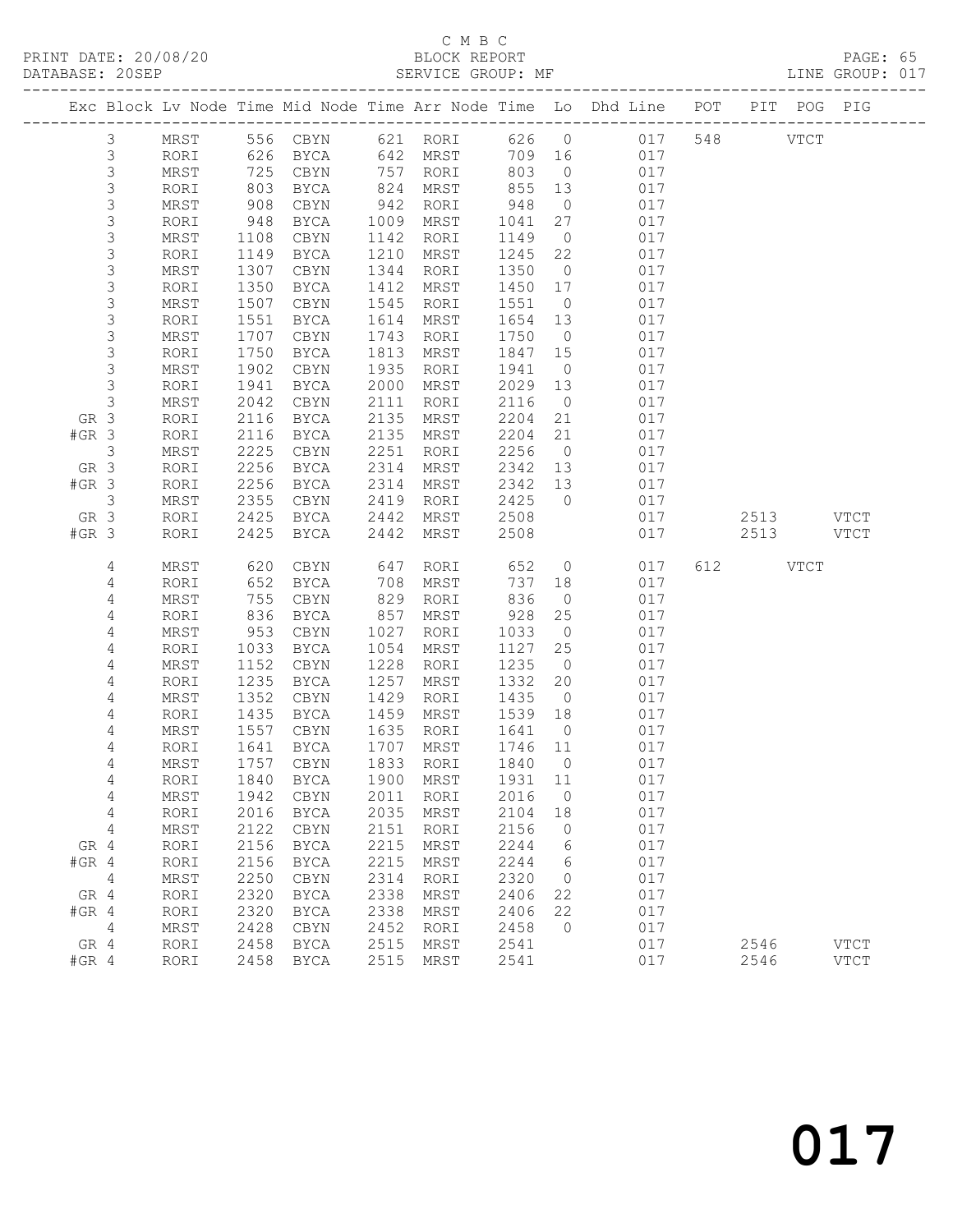#### C M B C<br>BLOCK REPORT SERVICE GROUP: MF

|  |                       |              |              |                            |              |              |              |                | Exc Block Lv Node Time Mid Node Time Arr Node Time Lo Dhd Line POT |     | PIT POG PIG            |             |
|--|-----------------------|--------------|--------------|----------------------------|--------------|--------------|--------------|----------------|--------------------------------------------------------------------|-----|------------------------|-------------|
|  | $5\phantom{.0}$       | MRST         |              | 608 CBYN                   |              | 634 RORI     | 639 0        |                | 017                                                                |     | 600 000<br><b>VTCT</b> |             |
|  | $\mathsf S$           | RORI         | $0 -$<br>746 | BYCA                       |              | 655 MRST     | 722 24       |                | 017                                                                |     |                        |             |
|  | $\mathsf S$           | MRST         |              | CBYN                       | 818          | RORI         | 825          | $\overline{0}$ | 017                                                                |     |                        |             |
|  | $\mathsf S$           | RORI         | 825          | BYCA                       | 846          | MRST         | 917          | 21             | 017                                                                |     |                        |             |
|  | 5                     | MRST         | 938          | CBYN                       | 1012         | RORI         | 1018         | $\overline{0}$ | 017                                                                |     |                        |             |
|  | $\mathsf S$           | RORI         | 1018         | BYCA                       | 1039         | MRST         | 1111         | 27             | 017                                                                |     |                        |             |
|  | $\mathsf S$           | MRST         | 1138         | CBYN                       | 1213         | RORI         | 1220         | $\overline{0}$ | 017                                                                |     |                        |             |
|  | $\mathsf S$           | RORI         | 1220         | BYCA                       | 1242         | MRST         | 1317         | 20             | 017                                                                |     |                        |             |
|  | 5                     | MRST         | 1337         | CBYN                       | 1414         | RORI         | 1420         | $\overline{0}$ | 017                                                                |     |                        |             |
|  | 5                     | RORI         | 1420         | BYCA                       | 1442         | MRST         | 1520         | 17             | 017                                                                |     |                        |             |
|  | $\mathsf S$           | MRST         | 1537         | CBYN                       | 1615         | RORI         | 1621         | $\overline{0}$ | 017                                                                |     |                        |             |
|  | 5                     | RORI         | 1621         | BYCA                       | 1647         | MRST         | 1726         | 11             | 017                                                                |     |                        |             |
|  | 5                     | MRST         | 1737         | CBYN                       | 1813         | RORI         | 1820         | $\overline{0}$ | 017                                                                |     |                        |             |
|  | 5                     | RORI         | 1820         | BYCA                       | 1843         | MRST         | 1914         |                | 017                                                                |     | 1920 VTCT              |             |
|  | 6                     | MRST         | 640          | CBYN                       | 707          | RORI         | 712          | $\overline{0}$ | 017                                                                |     | 632 VTCT               |             |
|  | 6                     | RORI         | 712          | BYCA                       | 728          | MRST         | 757          | 18             | 017                                                                |     |                        |             |
|  | 6                     | MRST         | 815          | CBYN                       | 850          | RORI         | 857          | $\overline{0}$ | 017                                                                |     |                        |             |
|  | 6                     | RORI         | 857          | BYCA                       | 918          | MRST         | 949          | 19             | 017                                                                |     |                        |             |
|  | 6                     | MRST         | 1008         | CBYN                       | 1042         | RORI         | 1048         | $\overline{0}$ | 017                                                                |     |                        |             |
|  | 6                     | RORI         | 1048         | BYCA                       | 1109         | MRST         | 1142         | 25             | 017                                                                |     |                        |             |
|  | 6                     | MRST         | 1207         | CBYN                       | 1243         | RORI         | 1250         | $\overline{0}$ | 017                                                                |     |                        |             |
|  | 6                     | RORI         | 1250         | BYCA                       | 1312         | MRST         | 1347         | 20             | 017                                                                |     |                        |             |
|  | 6                     | MRST         | 1407         | CBYN                       | 1444         | RORI         | 1450         | $\overline{0}$ | 017                                                                |     |                        |             |
|  | 6                     | RORI         | 1450         | BYCA                       | 1514         | MRST         | 1554         | 13             | 017                                                                |     |                        |             |
|  | 6                     | MRST         | 1607         | $\tt CBYN$                 | 1644         | RORI         | 1651         | $\overline{0}$ | 017                                                                |     |                        |             |
|  | 6                     | RORI         | 1651         | BYCA                       | 1717         | MRST         | 1756         | 11             | 017                                                                |     |                        |             |
|  | 6                     | MRST         | 1807         | CBYN                       | 1843         | RORI         | 1850         |                | 017                                                                |     | 1918 VTCT              |             |
|  | $\boldsymbol{7}$      | MRST         | 716          | CBYN                       | 747          | RORI         | 752          | $\overline{0}$ | 017                                                                |     | 708 VTCT               |             |
|  | 7                     | RORI         | 752          | BYCA                       | 812          | MRST         | 845          | 12             | 017                                                                |     |                        |             |
|  | 7                     | MRST         | 857          | CBYN                       | 931          | RORI         | 937          | $\overline{0}$ | 017                                                                |     |                        |             |
|  | 7                     | RORI         | 937          | BYCA                       | 958          | MRST         | 1030         | 23             | 017                                                                |     |                        |             |
|  | 7                     | MRST         | 1053         | CBYN                       | 1127         | RORI         | 1134         | $\overline{0}$ | 017                                                                |     |                        |             |
|  | 7                     | RORI         | 1134         | BYCA                       | 1155         | MRST         | 1230         | 22             | 017                                                                |     |                        |             |
|  | 7                     | MRST         | 1252         | CBYN                       | 1329         | RORI         | 1335         | $\overline{0}$ | 017                                                                |     |                        |             |
|  | 7                     | RORI         | 1335         | BYCA                       | 1357         | MRST         | 1435         | 12             | 017                                                                |     |                        |             |
|  | 7                     | MRST         | 1447         | CBYN                       | 1525         | RORI         | 1531         | $\overline{0}$ | 017                                                                |     |                        |             |
|  | 7                     | RORI         | 1531         | BYCA                       | 1554         | MRST         | 1634 14      |                | 017                                                                |     |                        |             |
|  | 7                     | MRST         |              | 1648 CBYN 1724 RORI 1731 0 |              |              |              |                | 017                                                                |     |                        |             |
|  | 7<br>$\boldsymbol{7}$ | RORI         | 1731<br>1846 | <b>BYCA</b>                | 1754         | MRST<br>RORI | 1832         | 14             | 017                                                                |     |                        |             |
|  | 7                     | MRST<br>RORI | 1926         | CBYN<br>BYCA               | 1920<br>1946 | MRST         | 1926<br>2016 | $\circ$        | 017<br>017                                                         |     | 2022                   | <b>VTCT</b> |
|  |                       |              |              |                            |              |              |              |                |                                                                    |     |                        |             |
|  | 8                     | MRST         | 736          | CBYN                       | 808          | RORI         | 814          | $\circ$        | 017                                                                | 728 | <b>VTCT</b>            |             |
|  | 8                     | RORI         | 814          | <b>BYCA</b>                | 835          | MRST         | 906          | 17             | 017                                                                |     |                        |             |
|  | 8                     | MRST         | 923          | CBYN                       | 957          | RORI         | 1003         | 0              | 017                                                                |     |                        |             |
|  | 8                     | RORI         | 1003         | BYCA                       | 1024         | MRST         | 1056         | 27             | 017                                                                |     |                        |             |
|  | 8                     | MRST         | 1123         | CBYN                       | 1158         | RORI         | 1205         | $\overline{0}$ | 017                                                                |     |                        |             |
|  | 8                     | RORI         | 1205         | <b>BYCA</b>                | 1227         | <b>MRST</b>  | 1302         | 20             | 017                                                                |     |                        |             |
|  | 8                     | MRST         | 1322         | CBYN                       | 1359         | RORI         | 1405         | 0              | 017                                                                |     |                        |             |
|  | 8                     | RORI         | 1405         | BYCA                       | 1427         | MRST         | 1505         | 12             | 017                                                                |     |                        |             |
|  | 8                     | MRST         | 1517         | CBYN                       | 1555         | RORI         | 1601         | $\overline{0}$ | 017                                                                |     |                        |             |
|  | 8                     | RORI         | 1601         | BYCA                       | 1625         | MRST         | 1704         | 13             | 017                                                                |     |                        |             |
|  | 8                     | MRST         | 1717         | CBYN                       | 1753         | RORI         | 1800         | $\Omega$       | 017                                                                |     |                        |             |
|  | 8                     | RORI         | 1800         | BYCA                       | 1823         | MRST         | 1855         |                | 017                                                                |     | 1902                   | <b>VTCT</b> |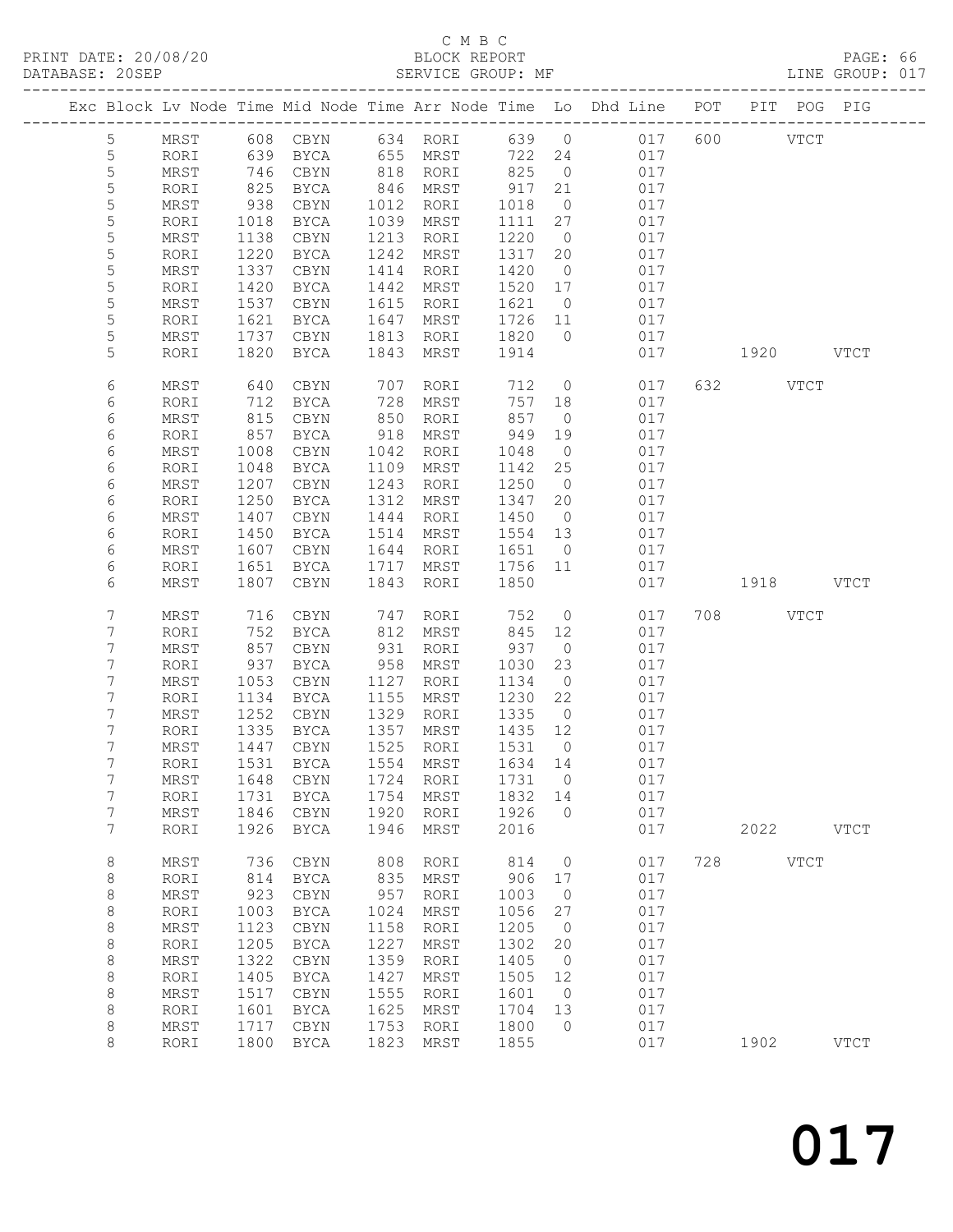#### C M B C<br>BLOCK REPORT

PAGE: 67<br>LINE GROUP: 017

|        |             |      |      |                                     |      |             |         |                          | Exc Block Lv Node Time Mid Node Time Arr Node Time Lo Dhd Line POT PIT POG PIG |      |               |             |
|--------|-------------|------|------|-------------------------------------|------|-------------|---------|--------------------------|--------------------------------------------------------------------------------|------|---------------|-------------|
|        |             |      |      |                                     |      |             |         |                          |                                                                                |      |               |             |
|        | 9           | MRST |      |                                     |      |             |         |                          |                                                                                |      |               |             |
|        | 9           | RORI |      |                                     |      |             |         |                          | 017                                                                            |      |               |             |
|        | $\mathsf 9$ | MRST |      | 658 CBYN                            |      | 727 RORI    | 732     | $\overline{0}$           |                                                                                |      |               |             |
|        | $\mathsf 9$ | RORI | 732  | BYCA                                |      | 751 MRST    | 824 12  |                          | 017                                                                            |      |               |             |
|        | 9           | MRST |      | 836 CBYN                            |      | 910 RORI    | 917     | $\bigcirc$               | 017                                                                            |      |               |             |
|        | 9           | RORI |      | 917 BYCA                            |      | 938 MRST    | 1009    |                          | 017                                                                            |      | 1016 VTCT     |             |
|        | 10          | MRST | 630  | CBYN                                |      | 657 RORI    | 702     |                          | $\overline{0}$<br>017                                                          |      | 622 VTCT      |             |
|        | 10          | RORI | 702  | BYCA                                |      | 718 MRST    | 747     | 18                       | 017                                                                            |      |               |             |
|        | 10          | MRST | 805  | CBYN                                |      | 840 RORI    | 847 0   |                          | 017                                                                            |      |               |             |
|        | 10          | RORI | 847  | BYCA                                | 908  | MRST        | 939     |                          | 017                                                                            |      | 946 VTCT      |             |
|        | 21          | MRST | 1427 | CBYN                                |      | 1505 RORI   | 1511 0  |                          |                                                                                |      | 017 1419 VTCT |             |
|        | 21          | RORI | 1511 | BYCA                                |      | 1534 MRST   | 1614 13 |                          | 017                                                                            |      |               |             |
|        | 21          | MRST | 1627 | CBYN                                |      | 1703 RORI   | 1711 0  |                          | 017                                                                            |      |               |             |
|        | 21          | RORI | 1711 | BYCA                                |      | 1736 MRST   | 1814    | 18                       | 017                                                                            |      |               |             |
|        | 21          | MRST | 1832 | CBYN                                | 1906 | RORI        | 1912    | $\overline{0}$           | 017                                                                            |      |               |             |
|        | 21          | RORI | 1912 | BYCA                                |      | 1932 MRST   | 2002    | 20                       | 017                                                                            |      |               |             |
|        | 21          | MRST | 2022 | CBYN                                |      | 2051 RORI   | 2056    | $\overline{0}$           | 017                                                                            |      |               |             |
|        | GR 21       | RORI | 2056 | BYCA                                |      | 2115 MRST   | 2144    | 21                       | 017                                                                            |      |               |             |
| #GR 21 |             | RORI | 2056 | BYCA                                |      | 2115 MRST   | 2144    | 21                       | 017                                                                            |      |               |             |
|        | 21          | MRST | 2205 | CBYN                                | 2231 | RORI        | 2236    | $\overline{0}$           | 017                                                                            |      |               |             |
| GR 21  |             | RORI | 2236 | BYCA                                |      | 2254 MRST   | 2322    | 8 <sup>8</sup>           | 017                                                                            |      |               |             |
| #GR 21 |             | RORI | 2236 | BYCA                                | 2254 | MRST        | 2322    | 8 <sup>8</sup>           | 017                                                                            |      |               |             |
|        | 21          | MRST | 2330 | CBYN                                | 2354 | RORI        | 2400    | $\overline{0}$           | 017                                                                            |      |               |             |
| GR 21  |             | RORI | 2400 | BYCA                                | 2417 | MRST        | 2443    | 15                       | 017                                                                            |      |               |             |
| #GR 21 |             | RORI | 2400 | BYCA                                | 2417 | MRST        | 2443 15 |                          | 017                                                                            |      |               |             |
|        | 21          | MRST | 2458 | CBYN                                | 2520 | RORI        | 2526    | $\overline{0}$           | 017                                                                            |      |               |             |
| GR 21  |             | RORI | 2526 | BYCA                                | 2543 | MRST        | 2609    |                          |                                                                                | 017  | 2614 VTCT     |             |
| #GR 21 |             | RORI | 2526 | BYCA                                | 2543 | MRST        | 2609    |                          |                                                                                | 017  | 2614 VTCT     |             |
|        | 22          | MRST | 1457 | CBYN                                |      | 1535 RORI   | 1541 0  |                          |                                                                                |      | 017 1449 VTCT |             |
|        | 22          | RORI | 1541 | BYCA                                |      | 1604 MRST   | 1644 13 |                          | 017                                                                            |      |               |             |
|        | 22          | MRST | 1657 | CBYN                                |      | 1733 RORI   | 1740 0  |                          | 017                                                                            |      |               |             |
|        | 22          | RORI | 1740 | BYCA                                | 1803 | MRST        | 1841    |                          |                                                                                |      | 017 1848 VTCT |             |
|        | 23          | MRST | 1527 | CBYN                                |      |             |         |                          | 1605 RORI 1611 0 017 1519 VTCT                                                 |      |               |             |
|        | 23          | RORI | 1611 | BYCA                                |      | 1635 MRST   | 1714 13 |                          | 017                                                                            |      |               |             |
|        | 23          | MRST |      | 1727 CBYN                           |      | 1803 RORI   | 1810    | $\overline{0}$           | 017                                                                            |      |               |             |
|        |             |      |      | 23 RORI 1810 BYCA 1833 MRST 1905 12 |      |             |         |                          | 017                                                                            |      |               |             |
|        | 23          | MRST | 1917 | CBYN                                | 1950 | RORI        | 1956    | $\overline{\phantom{0}}$ | 017                                                                            |      |               |             |
|        | 23          | RORI | 1956 | BYCA                                | 2015 | MRST        | 2044    | 18                       | 017                                                                            |      |               |             |
|        | 23          | MRST | 2102 | CBYN                                | 2131 | RORI        | 2136    | $\circ$                  | 017                                                                            |      |               |             |
| GR 23  |             | RORI | 2136 | BYCA                                | 2155 | MRST        | 2224    |                          | 017                                                                            |      | 2229          | <b>VTCT</b> |
| #GR 23 |             | RORI | 2136 | BYCA                                | 2155 | <b>MRST</b> | 2224    |                          | 017                                                                            |      | 2229          | <b>VTCT</b> |
|        | 25          | MRST | 1547 | CBYN                                | 1625 | RORI        | 1631    | $\overline{0}$           | 017                                                                            | 1539 | <b>VTCT</b>   |             |
|        | 25          | RORI | 1631 | BYCA                                | 1657 | MRST        | 1736    | 11                       | 017                                                                            |      |               |             |
|        | 25          | MRST | 1747 | CBYN                                | 1823 | RORI        | 1830    | $\overline{0}$           | 017                                                                            |      |               |             |
|        | 25          | RORI | 1830 | BYCA                                | 1850 | MRST        | 1921    |                          | 017                                                                            |      | 1927          | <b>VTCT</b> |
|        |             |      |      |                                     |      |             |         |                          |                                                                                |      |               |             |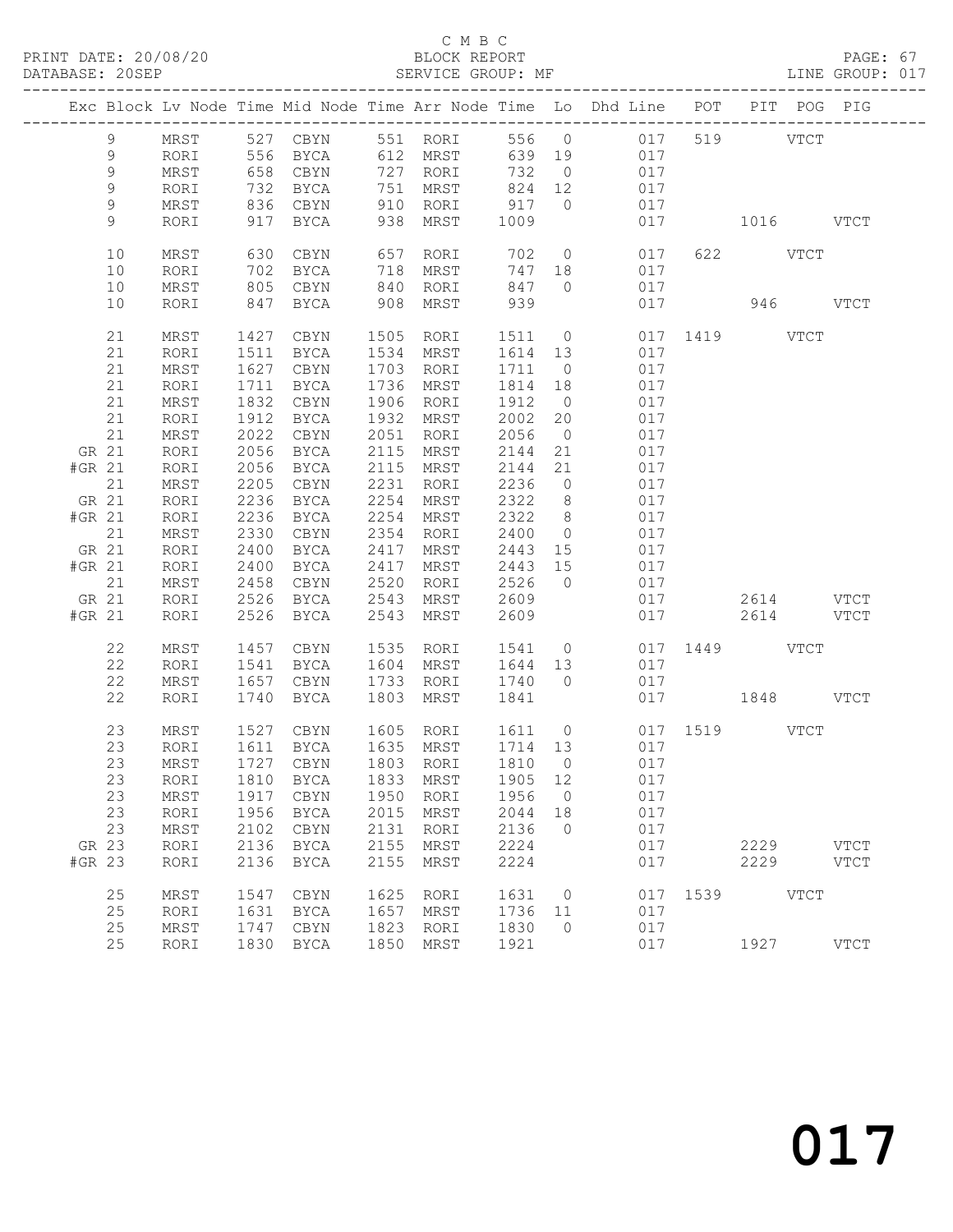|                 | PRINT DATE: 20/08/20                                                                                                                                                                                         |                                                                                                                                                                                                                       |                                                                                                                                                 |                                                                                                                                              |                                                                                                                                         | C M B C<br>BLOCK REPORT                                                                                                                                                            |                                                                                                                                                  |                                                                                                                   | LINE GROUP: 019                                                                                                                                                                                                                                                                                                                                                                                                                                                                                                                 |     |                       |             | PAGE: 68 |  |
|-----------------|--------------------------------------------------------------------------------------------------------------------------------------------------------------------------------------------------------------|-----------------------------------------------------------------------------------------------------------------------------------------------------------------------------------------------------------------------|-------------------------------------------------------------------------------------------------------------------------------------------------|----------------------------------------------------------------------------------------------------------------------------------------------|-----------------------------------------------------------------------------------------------------------------------------------------|------------------------------------------------------------------------------------------------------------------------------------------------------------------------------------|--------------------------------------------------------------------------------------------------------------------------------------------------|-------------------------------------------------------------------------------------------------------------------|---------------------------------------------------------------------------------------------------------------------------------------------------------------------------------------------------------------------------------------------------------------------------------------------------------------------------------------------------------------------------------------------------------------------------------------------------------------------------------------------------------------------------------|-----|-----------------------|-------------|----------|--|
|                 |                                                                                                                                                                                                              | OA41 OAK & 41 AV<br>PNHM PENDER & HAMILTON<br>ULP1 UNIVERSITY LOOP                                                                                                                                                    |                                                                                                                                                 | CLOV CLOVERLEAF<br>GR41 GRANVILLE & 41 AV<br>JOKY JOYCE & KINGSWAY<br>KYJO KINGSWAY & JOYCE                                                  |                                                                                                                                         |                                                                                                                                                                                    | HRPN                                                                                                                                             |                                                                                                                   | CMHA CAMBIE & HASTINGS<br>HRPN HOMER & PENDER<br>MTST METROTOWN STATION                                                                                                                                                                                                                                                                                                                                                                                                                                                         |     |                       |             |          |  |
|                 |                                                                                                                                                                                                              |                                                                                                                                                                                                                       |                                                                                                                                                 |                                                                                                                                              |                                                                                                                                         |                                                                                                                                                                                    |                                                                                                                                                  |                                                                                                                   | Exc Block Lv Node Time Mid Node Time Arr Node Time Lo Dhd Line POT PIT POG PIG                                                                                                                                                                                                                                                                                                                                                                                                                                                  |     |                       |             |          |  |
|                 | $\mathbf{1}$<br>$\mathbf{1}$<br>$\mathbf{1}$<br>$\mathbf{1}$<br>$\mathbf{1}$<br>$\mathbf{1}$<br>$\mathbf{1}$<br>$\mathbf{1}$<br>$\mathbf{1}$<br>$\mathbf{1}$<br>$\mathbf{1}$<br>$\mathbf{1}$<br>$\mathbf{1}$ | STLP<br>MTST<br>STLP<br>MTST<br>STLP<br>MTST<br>STLP<br>MTST<br>STLP<br>MTST<br>STLP                                                                                                                                  | 1020<br>2041                                                                                                                                    |                                                                                                                                              |                                                                                                                                         |                                                                                                                                                                                    |                                                                                                                                                  |                                                                                                                   | 1 KYJO 450 MTST 500 5 019 425 VTCT<br>1 MTST 505 KYBY 530 STLP 551 5 019<br>STLP 556 KYBY 623 MTST 648 7 019<br>MTST 655 KYBY 723 STLP 749 6 019<br>STLP 755 KYBY 825 MTST 859 6 019<br>905 KYBY 942 STLP 1010 10 019<br>KYBY 1050 MTST 1125 15 019<br>1140 KYBY 1215 STLP 1247 5 019<br>1252 KYBY 1326 MTST 1405 10 019<br>1415 KYBY 1453 STLP 1524 9 019<br>1533 KYBY 1607 MTST 1649 11 019<br>1700 KYBY 1740 STLP 1814 7 019<br>1821 KYBY 1853 MTST 1933 13 019<br>1946 KYBY 2016 STLP 2041 0 019<br>PNGR 2051 019 2123 VTCT |     |                       |             |          |  |
|                 |                                                                                                                                                                                                              |                                                                                                                                                                                                                       |                                                                                                                                                 |                                                                                                                                              |                                                                                                                                         |                                                                                                                                                                                    |                                                                                                                                                  |                                                                                                                   |                                                                                                                                                                                                                                                                                                                                                                                                                                                                                                                                 |     |                       |             |          |  |
|                 | $\mathbf{2}$<br>$\mathbf{2}$<br>$\overline{c}$<br>$\mathbf{2}$<br>$\mathbf{2}$<br>$\mathbf{2}$<br>$\mathbf{2}$<br>$\overline{c}$<br>$\overline{c}$<br>2<br>$\overline{2}$<br>$\overline{2}$<br>$2^{\circ}$   | KYJO<br>MTST<br>STLP<br>MTST<br>STLP<br>MTST<br>STLP<br>MTST<br>STLP<br>MTST<br>MTST                                                                                                                                  | 513                                                                                                                                             | 625 KYBY 652 MTST<br>1105 KYBY 1138 MTST 1217 12<br>STLP 1632 KYBY 1707 MTST 1750 13<br>1803 KYBY<br>STLP 1917 KYBY 1948 MTST 2022           |                                                                                                                                         | 1841 STLP                                                                                                                                                                          |                                                                                                                                                  |                                                                                                                   | MTST 523 5 019<br>717 10 019<br>019<br>1229 KYBY 1306 STLP 1338 6 019<br>1344 KYBY 1418 MTST 1500 11 019<br>1511 KYBY 1550 STLP 1622 10 019<br>019<br>019<br>1908 9 019<br>019                                                                                                                                                                                                                                                                                                                                                  |     | 448 VTCT<br>2053 VTCT |             |          |  |
| GR 3<br>$#GR$ 3 | 3<br>3<br>3<br>3<br>$\mathfrak{Z}$<br>3<br>$\mathsf S$<br>$\mathsf S$<br>3<br>3<br>$\mathsf S$<br>3<br>3<br>3<br>3<br>$\mathsf 3$<br>3                                                                       | KYBY<br>MTST<br>STLP<br>$\mathtt{MTST}$<br>STLP<br>$\mathtt{MTST}$<br>${\tt STLP}$<br>MTST<br>STLP<br>MTST<br>${\tt STLP}$<br>$\mathtt{MTST}$<br>${\tt STLP}$<br>MTST<br>${\tt STLP}$<br>MTST<br>STLP<br>STLP<br>MTST | 528<br>558<br>658<br>801<br>920<br>1039<br>1152<br>1316<br>1433<br>1600<br>1720<br>1857<br>2007<br>2123<br>2218<br>2329<br>2421<br>2421<br>2531 | KYJO<br>KYBY<br>KYBY<br>KYBY<br>KYBY<br>KYBY<br>KYBY<br>KYBY<br>KYBY<br>KYBY<br>KYBY<br>KYBY<br>KYBY<br>KYBY<br>KYBY<br>KYBY<br>KYBY<br>KYBY | 543<br>624<br>725<br>837<br>951<br>1114<br>1226<br>1353<br>1507<br>1638<br>1755<br>1931<br>2036<br>2153<br>2247<br>2354<br>2502<br>2502 | MTST<br>${\tt STLP}$<br>MTST<br>STLP<br>MTST<br>${\tt STLP}$<br>MTST<br>STLP<br>MTST<br>${\tt STLP}$<br>$MTST$<br>STLP<br>$MTST$<br>STLP<br>$MTST$<br>STLP<br>MTST<br>MTST<br>JOKY | 553<br>647<br>752<br>906<br>1026<br>1146<br>1306<br>1424<br>1549<br>1713<br>1840<br>1957<br>2107<br>2218<br>2317<br>2421<br>2526<br>2526<br>2539 | 5<br>11<br>9<br>14<br>13<br>6<br>10<br>9<br>11<br>7<br>17<br>10<br>16<br>$\circ$<br>12<br>0<br>5<br>5<br>$\Omega$ | 019<br>019<br>019<br>019<br>019<br>019<br>019<br>019<br>019<br>019<br>019<br>019<br>019<br>019<br>019<br>019<br>019<br>019<br>019                                                                                                                                                                                                                                                                                                                                                                                               | 506 |                       | <b>VTCT</b> |          |  |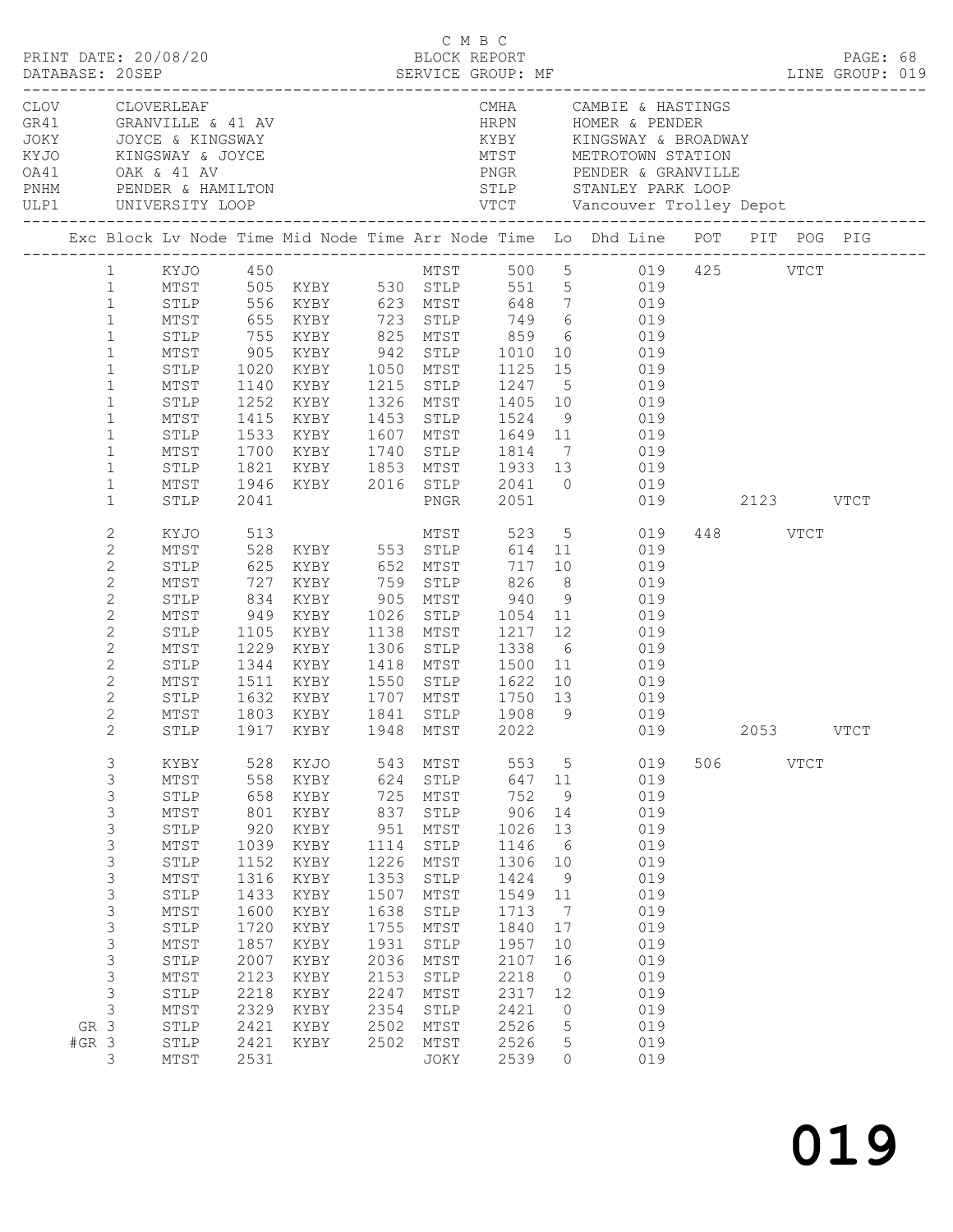#### C M B C<br>BLOCK REPORT SERVICE GROUP: MF

|                       |                         |              |               |              |                            |              |                      | Exc Block Lv Node Time Mid Node Time Arr Node Time Lo Dhd Line POT PIT POG PIG |     |               |             |
|-----------------------|-------------------------|--------------|---------------|--------------|----------------------------|--------------|----------------------|--------------------------------------------------------------------------------|-----|---------------|-------------|
| $\mathfrak{Z}$        | JOKY 2539               |              |               |              | GR41 2556                  |              |                      |                                                                                |     | 041 2606 VTCT |             |
| 4                     | KYJO                    | 528          |               |              | MTST                       | 538 5        |                      | 019                                                                            |     | 503 VTCT      |             |
| 4                     | MTST                    | 543          | KYBY 609 STLP |              |                            | 632          | $6\overline{6}$      | 019                                                                            |     |               |             |
| 4                     | STLP                    | 638          | KYBY          |              | 705 MTST                   | 732          | 9                    | 019                                                                            |     |               |             |
| $\overline{4}$        | MTST                    | 741          | KYBY          | 817          | STLP                       | 846          | 10                   | 019                                                                            |     |               |             |
| $\overline{4}$        | STLP                    | 856          | KYBY          | 927          | MTST                       | 1002         | 12                   | 019                                                                            |     |               |             |
| 4                     | MTST                    | 1014         | KYBY          | 1050         | STLP                       | 1118         | 10                   | 019                                                                            |     |               |             |
| 4<br>4                | STLP<br>MTST            | 1128<br>1253 | KYBY<br>KYBY  | 1202<br>1330 | MTST<br>STLP               | 1242<br>1401 | 11<br>8 <sup>8</sup> | 019<br>019                                                                     |     |               |             |
| 4                     | STLP                    | 1409         | KYBY          | 1443         | MTST                       | 1525 11      |                      | 019                                                                            |     |               |             |
| 4                     | MTST                    | 1536         | KYBY          | 1614         | STLP                       | 1649         | $\overline{7}$       | 019                                                                            |     |               |             |
| 4                     | STLP                    | 1656         | KYBY          | 1731         | MTST                       | 1816 15      |                      | 019                                                                            |     |               |             |
| 4                     | MTST                    | 1831         | KYBY          | 1907         | STLP                       | 1933 10      |                      | 019                                                                            |     |               |             |
| 4                     | STLP                    | 1943         | KYBY          | 2012         | MTST                       | 2044         |                      | 019                                                                            |     | 2115 VTCT     |             |
| 5                     | CMHA                    | 553          | PNGR          | 557          | STLP                       | 605          | $5\overline{)}$      | 019                                                                            |     | 519 VTCT      |             |
| 5                     | STLP                    | 610          | KYBY          | 637          | MTST                       | 702 10       |                      | 019                                                                            |     |               |             |
| 5                     | MTST                    | 712          | KYBY          | 741          | STLP                       | 808          | $\overline{7}$       | 019                                                                            |     |               |             |
| 5<br>5                | STLP<br>MTST            | 815<br>927   | KYBY          | 845<br>1004  | MTST                       | 919<br>1032  | 8 <sup>8</sup><br>12 | 019<br>019                                                                     |     |               |             |
| $\mathsf S$           | STLP                    | 1044         | KYBY<br>KYBY  | 1114         | STLP<br>MTST               | 1151         | 13                   | 019                                                                            |     |               |             |
| 5                     | MTST                    | 1204         | KYBY          | 1241         | STLP                       | 1313         | 5                    | 019                                                                            |     |               |             |
| 5                     | STLP                    | 1318         | KYBY          | 1352         | MTST                       | 1434 15      |                      | 019                                                                            |     |               |             |
| 5                     | MTST                    | 1449         | KYBY          | 1528         | STLP                       | 1559         | 9                    | 019                                                                            |     |               |             |
| $\mathsf S$           | STLP                    | 1608         | KYBY          | 1643         | MTST                       | 1726 12      |                      | 019                                                                            |     |               |             |
| 5                     | MTST                    | 1738         | KYBY          | 1816         | STLP                       | 1846         | 6                    | 019                                                                            |     |               |             |
| 5                     | STLP                    | 1852         | KYBY          | 1924         | MTST                       | 2000 11      |                      | 019                                                                            |     |               |             |
| 5                     | MTST                    | 2011         | KYBY          | 2041         | STLP                       | 2106         | $\bigcirc$           | 019                                                                            |     |               |             |
| 5                     | STLP                    | 2106         |               |              | PNGR                       | 2116         |                      | 019                                                                            |     | 2146 VTCT     |             |
| 6                     | KYJO                    | 555          |               |              | MTST                       | 605          | $5\phantom{.0}$      | 019                                                                            |     | 530 VTCT      |             |
| 6                     | MTST                    | 610          | KYBY 636      |              | STLP                       | 659          | 9                    | 019                                                                            |     |               |             |
| 6                     | STLP                    | 708          | KYBY          | 735          | MTST                       | 804          | $\overline{7}$       | 019                                                                            |     |               |             |
| 6                     | MTST                    | 811          | KYBY          | 847          | STLP                       | 916          | 16                   | 019                                                                            |     |               |             |
| 6<br>6                | STLP<br>MTST            | 932<br>1051  | KYBY<br>KYBY  | 1002<br>1126 | MTST<br>STLP               | 1037<br>1158 | 14<br>6              | 019<br>019                                                                     |     |               |             |
| 6                     | STLP                    | 1204         | KYBY          | 1238         | MTST                       | 1317 12      |                      | 019                                                                            |     |               |             |
| 6                     | MTST                    |              | 1329 KYBY     | 1405         | STLP                       | 1436         | 9                    | 019                                                                            |     |               |             |
| 6                     | ${\tt STLP}$            |              |               |              | 1445 KYBY 1519 MTST 1601 9 |              |                      | 019                                                                            |     |               |             |
| 6                     | MTST                    | 1610         | KYBY          | 1650         | STLP                       | 1726         | 6                    | 019                                                                            |     |               |             |
| 6                     | STLP                    | 1732         | KYBY          | 1807         | MTST                       | 1851         | 18                   | 019                                                                            |     |               |             |
| 6                     | MTST                    | 1909         | KYBY          | 1943         | ${\tt STLP}$               | 2009         | 10                   | 019                                                                            |     |               |             |
| 6                     | STLP                    | 2019         | KYBY          | 2048         | MTST                       | 2119         |                      | 019                                                                            |     | 2150          | <b>VTCT</b> |
| 7                     | KYBY                    | 608          | KYJO          | 623          | MTST                       | 633          | 5                    | 019                                                                            | 546 | <b>VTCT</b>   |             |
| 7                     | MTST                    | 638          | KYBY          | 705          | STLP                       | 729          | $7\phantom{.0}$      | 019                                                                            |     |               |             |
| 7                     | STLP                    | 736          | KYBY          | 805          | MTST                       | 836          | 6                    | 019                                                                            |     |               |             |
| 7                     | MTST                    | 842          | KYBY          | 919          | STLP                       | 947          | - 9                  | 019                                                                            |     |               |             |
| 7                     | STLP                    | 956          | KYBY          | 1026         | MTST                       | 1101         | 14                   | 019                                                                            |     |               |             |
| $\boldsymbol{7}$<br>7 | MTST<br>$\texttt{STLP}$ | 1115<br>1228 | KYBY<br>KYBY  | 1150<br>1302 | STLP<br>MTST               | 1222<br>1341 | 6<br>12              | 019<br>019                                                                     |     |               |             |
| 7                     | MTST                    | 1353         | KYBY          | 1429         | STLP                       | 1500         | 9                    | 019                                                                            |     |               |             |
| 7                     | STLP                    | 1509         | KYBY          | 1543         | MTST                       | 1625         | 11                   | 019                                                                            |     |               |             |
| 7                     | MTST                    | 1636         | KYBY          | 1716         | STLP                       | 1750         | 9                    | 019                                                                            |     |               |             |
| 7                     | STLP                    | 1759         | KYBY          | 1831         | MTST                       | 1911         | 9                    | 019                                                                            |     |               |             |
| $7\overline{ }$       | MTST                    | 1920         | KYBY          | 1954         | STLP                       | 2020 11      |                      | 019                                                                            |     |               |             |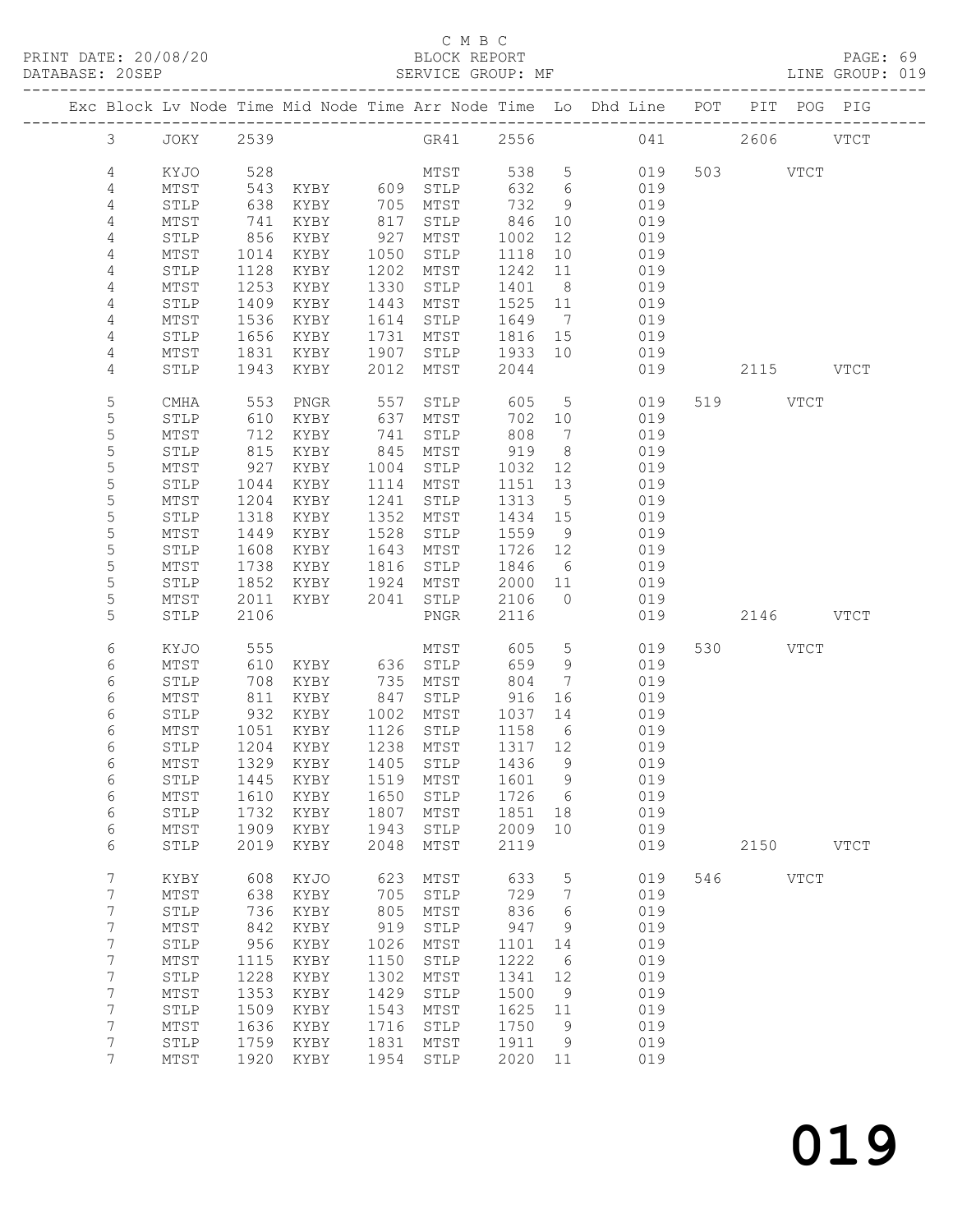#### C M B C<br>BLOCK REPORT

PAGE: 70<br>LINE GROUP: 019

|       |                 |              |      | Exc Block Lv Node Time Mid Node Time Arr Node Time Lo Dhd Line POT PIT POG PIG |      |          |      |                              |       |     |           |      |             |
|-------|-----------------|--------------|------|--------------------------------------------------------------------------------|------|----------|------|------------------------------|-------|-----|-----------|------|-------------|
|       | $7\overline{ }$ | STLP         |      | 2031 KYBY 2100 MTST                                                            |      |          | 2131 |                              | 019   |     |           | 2202 | <b>VTCT</b> |
|       | $\,8\,$         | KYJO         | 615  |                                                                                |      | MTST     | 625  | $5\overline{)}$              | 019   |     | 550 VTCT  |      |             |
|       | 8               | MTST         | 630  | KYBY                                                                           |      | 656 STLP | 719  | 9                            | 019   |     |           |      |             |
|       | $\,8\,$         | STLP         | 728  | KYBY                                                                           | 755  | MTST     | 824  | 6                            | 019   |     |           |      |             |
|       | $\,8\,$         | MTST         | 830  | KYBY                                                                           | 907  | STLP     | 935  | 9                            | 019   |     |           |      |             |
|       | $\,8\,$         | STLP         | 944  | KYBY                                                                           | 1014 | MTST     | 1049 | 14                           | 019   |     |           |      |             |
|       | 8               | MTST         | 1103 | KYBY                                                                           | 1138 | STLP     | 1210 | 6                            | 019   |     |           |      |             |
|       | $\,8\,$         | STLP         | 1216 | KYBY                                                                           | 1250 | MTST     | 1329 | 12                           | 019   |     |           |      |             |
|       | $\,8\,$         | MTST         | 1341 | KYBY                                                                           | 1417 | STLP     | 1448 | 9                            | 019   |     |           |      |             |
|       | $\,8\,$         | STLP         | 1457 | KYBY                                                                           | 1531 | MTST     | 1613 | 10                           | 019   |     |           |      |             |
|       | 8               | MTST         | 1623 | KYBY                                                                           | 1703 | STLP     | 1739 | 5                            | 019   |     |           |      |             |
|       | 8               | STLP         | 1744 | KYBY                                                                           | 1819 | MTST     | 1903 |                              | 019   |     | 1938 VTCT |      |             |
|       | 9               | CMHA         | 630  | PNGR                                                                           | 634  | STLP     | 643  | 6                            | 019   |     | 556 VTCT  |      |             |
|       | $\mathsf 9$     | STLP         | 649  | KYBY                                                                           | 716  | MTST     | 743  | - 8                          | 019   |     |           |      |             |
|       | 9               | MTST         | 751  | KYBY                                                                           | 827  | STLP     | 856  | 12                           | 019   |     |           |      |             |
|       | 9               | STLP         | 908  | KYBY                                                                           | 939  | MTST     | 1014 | 13                           | 019   |     |           |      |             |
|       | 9               | MTST         | 1027 | KYBY                                                                           | 1102 | STLP     | 1134 | 6                            | 019   |     |           |      |             |
|       | $\mathsf 9$     | STLP         | 1140 | KYBY                                                                           | 1214 | MTST     | 1254 | 11                           | 019   |     |           |      |             |
|       | 9               | MTST         | 1305 | KYBY                                                                           | 1342 | STLP     | 1413 | 8 <sup>8</sup>               | 019   |     |           |      |             |
|       | 9               | STLP         | 1421 | KYBY                                                                           | 1455 | MTST     | 1537 | 11                           | 019   |     |           |      |             |
|       | 9               | MTST         | 1548 | KYBY                                                                           | 1626 | STLP     | 1701 | $7\phantom{.0}\phantom{.0}7$ | 019   |     |           |      |             |
|       | $\mathsf 9$     | STLP         | 1708 | KYBY                                                                           | 1743 | MTST     | 1828 | 15                           | 019   |     |           |      |             |
|       | 9               | MTST         | 1843 | KYBY                                                                           | 1919 | STLP     | 1945 | 10                           | 019   |     |           |      |             |
|       | 9               | STLP         | 1955 | KYBY                                                                           | 2024 | MTST     | 2056 | $7\phantom{.0}$              | 019   |     |           |      |             |
|       | $\mathsf 9$     | MTST         | 2103 | KYBY                                                                           | 2133 | STLP     | 2158 | $\circ$                      | 019   |     |           |      |             |
|       | $\mathsf 9$     | STLP         | 2158 | KYBY                                                                           | 2227 | MTST     | 2257 | 8                            | 019   |     |           |      |             |
|       | 9               | MTST         | 2305 | KYBY                                                                           | 2331 | STLP     | 2355 | $\circ$                      | 019   |     |           |      |             |
| GR 9  |                 | STLP         | 2355 | KYBY                                                                           | 2432 | MTST     | 2457 | $7\phantom{.0}$              | 019   |     |           |      |             |
| #GR 9 |                 | STLP         | 2355 | KYBY                                                                           | 2432 | MTST     | 2457 | 7                            | 019   |     |           |      |             |
|       | 9               | MTST         | 2504 | KYBY                                                                           | 2526 | PNHM     | 2534 | 5                            | 3 019 |     |           |      |             |
| GR 9  |                 | <b>HRPN</b>  | 2542 |                                                                                |      | ULP1     | 2620 |                              | 014   |     | 2650      |      | VTCT        |
| #GR 9 |                 | <b>HRPN</b>  | 2542 | CLOV                                                                           | 2559 | ULP1     | 2620 |                              | 014   |     | 2650      |      | <b>VTCT</b> |
|       | 10              | KYJO         | 632  |                                                                                |      | MTST     | 642  | $5\phantom{.0}$              | 019   | 606 |           | VTCT |             |
|       | 10              | MTST         | 647  | KYBY                                                                           |      | 714 STLP | 738  | $7\overline{ }$              | 019   |     |           |      |             |
|       | 10              | STLP         | 745  | KYBY                                                                           |      | 815 MTST | 849  | 5                            | 019   |     |           |      |             |
|       | 10              | MTST         | 854  | KYBY                                                                           |      | 931 STLP | 959  | 9                            | 019   |     |           |      |             |
|       | 10              |              |      | STLP 1008 KYBY 1038 MTST 1113 14                                               |      |          |      |                              | 019   |     |           |      |             |
|       | 10              | MTST         | 1127 | KYBY                                                                           | 1202 | STLP     | 1234 | 6                            | 019   |     |           |      |             |
|       | 10              | STLP         | 1240 | KYBY                                                                           | 1314 | MTST     | 1353 | 10                           | 019   |     |           |      |             |
|       | 10              | MTST         | 1403 | KYBY                                                                           | 1441 | STLP     | 1512 | 9                            | 019   |     |           |      |             |
|       | 10              | STLP         | 1521 | KYBY                                                                           | 1555 | MTST     | 1637 | 11                           | 019   |     |           |      |             |
|       | 10              | MTST         | 1648 | KYBY                                                                           | 1728 | STLP     | 1802 | 8                            | 019   |     |           |      |             |
|       | 10              | ${\tt STLP}$ | 1810 | KYBY                                                                           | 1842 | MTST     | 1922 | 14                           | 019   |     |           |      |             |
|       | 10              | MTST         | 1936 | KYBY                                                                           | 2006 | STLP     | 2031 | 10                           | 019   |     |           |      |             |
|       | 10              | STLP         | 2041 | KYBY                                                                           | 2110 | MTST     | 2141 | 5                            | 019   |     |           |      |             |
|       | 10              | MTST         | 2146 | KYBY                                                                           | 2213 | STLP     | 2237 | $\circ$                      | 019   |     |           |      |             |
|       | 10              | STLP         | 2237 | KYBY                                                                           | 2306 | MTST     | 2335 |                              | 019   |     | 2402      |      | <b>VTCT</b> |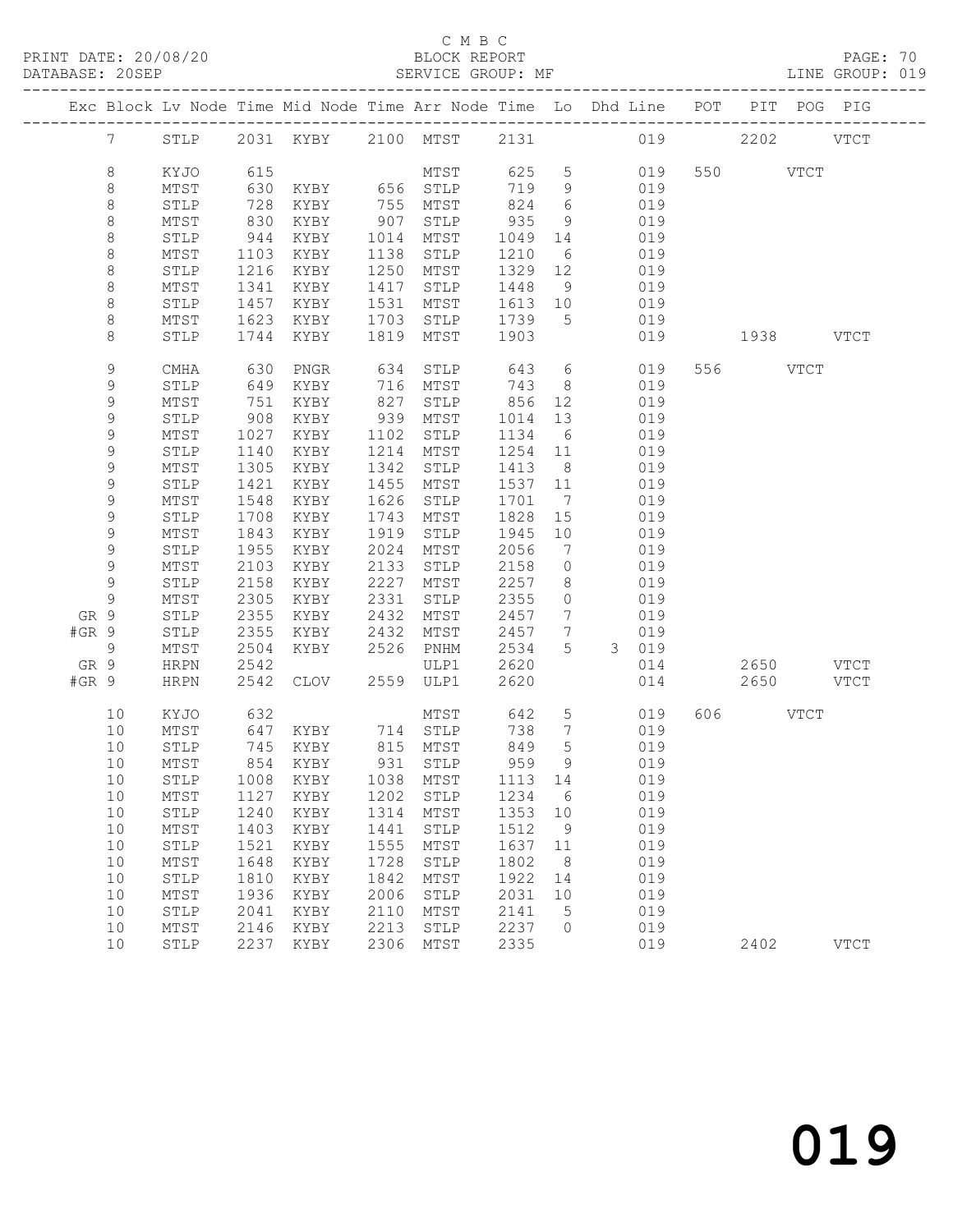### C M B C

| DATABASE: 20SEP |          |                         |              | SERVICE GROUP: MF |      |                |                                                    |                 | LINE GROUP: 019                                                                                 |           |           |             |  |
|-----------------|----------|-------------------------|--------------|-------------------|------|----------------|----------------------------------------------------|-----------------|-------------------------------------------------------------------------------------------------|-----------|-----------|-------------|--|
|                 |          |                         |              |                   |      |                |                                                    |                 | Exc Block Lv Node Time Mid Node Time Arr Node Time Lo Dhd Line POT PIT POG PIG                  |           |           |             |  |
|                 | 11       |                         |              |                   |      |                |                                                    |                 | KYJO 645 MTST 655 8 019 619 VTCT                                                                |           |           |             |  |
|                 | 11       | MTST                    |              |                   |      |                |                                                    |                 | 703 KYBY 732 STLP 759 6 019                                                                     |           |           |             |  |
|                 | 11       | STLP                    |              |                   |      |                |                                                    |                 | 805 KYBY 835 MTST 909 7 019<br>916 KYBY 953 STLP 1021 11 019<br>1032 KYBY 1102 MTST 1139 14 019 |           |           |             |  |
|                 | 11       | MTST                    |              |                   |      |                |                                                    |                 |                                                                                                 |           |           |             |  |
|                 | 11       | STLP                    | 1032         |                   |      |                |                                                    |                 |                                                                                                 |           |           |             |  |
|                 | 11       | MTST                    | 1153         | KYBY              |      | 1228 STLP      | 1300                                               | 5 <sup>5</sup>  | 019                                                                                             |           |           |             |  |
|                 | 11       | STLP                    | 1305         | KYBY              |      | 1339 MTST      | 1421 17                                            |                 | 019                                                                                             |           |           |             |  |
|                 | 11       | MTST                    | 1438         | KYBY              |      | 1517 STLP      | 1548 8                                             |                 | 019                                                                                             |           |           |             |  |
|                 | 11       | STLP                    | 1556         | KYBY              |      | 1631 MTST      | 1714 12                                            |                 | 019                                                                                             |           |           |             |  |
|                 | 11       | MTST                    | 1726         | KYBY              |      | 1804 STLP 1834 |                                                    |                 | 8 019                                                                                           |           |           |             |  |
|                 | 11       | STLP                    | 1842         | KYBY              |      | 1914 MTST 1950 |                                                    |                 | 019                                                                                             |           | 2025 VTCT |             |  |
|                 |          |                         |              |                   |      |                |                                                    |                 |                                                                                                 |           |           |             |  |
|                 | 12       | KYJO                    | 702          |                   |      | MTST           | 712                                                |                 | $6\overline{6}$<br>019                                                                          | 634 VTCT  |           |             |  |
|                 | 12       | MTST                    | 718          | KYBY 750 STLP     |      |                | 817 8                                              |                 | 019                                                                                             |           |           |             |  |
|                 | 12       | ${\tt STLP}$            | 825          | KYBY              |      | 855 MTST       | 929                                                | 9               | 019                                                                                             |           |           |             |  |
|                 | 12       | MTST                    | 938<br>1056  | KYBY              |      | 1015 STLP      | 1043                                               | 13              | 019                                                                                             |           |           |             |  |
|                 | 12       | STLP                    |              | KYBY              |      | 1126 MTST      | 1203 14                                            |                 | 019                                                                                             |           |           |             |  |
|                 | 12       | MTST                    | 1217         | KYBY              | 1254 | STLP           | 1326                                               | $5\overline{)}$ | 019                                                                                             |           |           |             |  |
|                 | 12       | STLP                    | 1331         | KYBY              | 1405 | MTST           | 1447 13                                            |                 | 019                                                                                             |           |           |             |  |
|                 | 12       | $\mathtt{MTST}$         | 1500         | KYBY              | 1539 | STLP           | 1611                                               | 9               | 019                                                                                             |           |           |             |  |
|                 | 12       | $\texttt{STLP}$         | 1620         | KYBY              | 1655 | MTST           | 1738 12                                            |                 | 019                                                                                             |           |           |             |  |
|                 | 12       | MTST                    | 1750         | KYBY              | 1828 | STLP           | 1858                                               | $7\overline{ }$ | 019                                                                                             |           |           |             |  |
|                 | 12       | $\texttt{STLP}$         | 1905         | KYBY              |      | 1936 MTST      | 2010                                               | 13              | 019                                                                                             |           |           |             |  |
|                 | 12       | MTST                    | 2023         | KYBY              | 2053 | STLP           | 2118                                               | $\overline{0}$  | 019                                                                                             |           |           |             |  |
|                 | 12       | STLP                    | 2118         | KYBY              | 2147 | MTST           | 2218                                               | 8 <sup>8</sup>  | 019                                                                                             |           |           |             |  |
|                 | 12       | MTST                    | 2226         | KYBY              | 2253 | STLP           |                                                    |                 | 2317 0 019                                                                                      |           |           |             |  |
|                 | 12       | STLP                    | 2317         | KYBY 2346         |      | MTST           | 2415                                               | 5 <sup>5</sup>  | 019                                                                                             |           |           |             |  |
|                 | 12       | MTST                    | 2420         |                   |      | JOKY           | 2428                                               | $\bigcirc$      | 019                                                                                             |           |           |             |  |
|                 | 12       | JOKY                    | 2428         | OA41 2443 OA41    |      |                | 2443                                               |                 | 041                                                                                             | 2453 VTCT |           |             |  |
|                 | 13       | KYJO                    | 716          |                   |      | MTST           | 726                                                | $7\overline{ }$ | 019                                                                                             | 648 VTCT  |           |             |  |
|                 | 13       | MTST                    | 733          | KYBY 808 STLP     |      |                | 836                                                | 8 <sup>8</sup>  | 019                                                                                             |           |           |             |  |
|                 | 13       | STLP                    | 844          | KYBY 915 MTST     |      |                | 950                                                | 12              | 019                                                                                             |           |           |             |  |
|                 | 13       | MTST                    | 1002         | KYBY              | 1038 | STLP           | 1106                                               | 11              | 019                                                                                             |           |           |             |  |
|                 | 13       | STLP                    | 1117         | KYBY              |      | 1150 MTST      | 1229                                               | 12              | 019                                                                                             |           |           |             |  |
|                 | 13       | MTST                    | 1241         | KYBY              | 1318 | STLP           | 1350                                               | $7\overline{ }$ | 019                                                                                             |           |           |             |  |
|                 | 13       | STLP                    |              | KYBY              |      | 1431 MTST      | 1513 11                                            |                 | 019                                                                                             |           |           |             |  |
|                 | 13       | MTST                    | 1357<br>1524 | KYBY              |      | 1602 STLP      | $\begin{array}{cc}\n1 & 7 \\ 1 & 637\n\end{array}$ |                 | 019                                                                                             |           |           |             |  |
|                 |          |                         |              |                   |      |                |                                                    |                 | 13 STLP 1644 KYBY 1719 MTST 1804 12 019                                                         |           |           |             |  |
|                 | 13       | MTST                    | 1816         | KYBY              | 1854 | STLP           | 1921                                               | 10              | 019                                                                                             |           |           |             |  |
|                 | 13       | STLP                    | 1931         | KYBY              | 2000 | MTST           | 2032                                               | 11              | 019                                                                                             |           |           |             |  |
|                 | 13       | MTST                    | 2043         | KYBY              | 2113 | STLP           | 2138                                               | $\overline{0}$  | 019                                                                                             |           |           |             |  |
|                 | 13       | STLP                    | 2138         | KYBY              | 2207 | MTST           | 2237                                               | 10              | 019                                                                                             |           |           |             |  |
|                 | 13       | MTST                    | 2247         | KYBY              | 2313 | STLP           | 2337                                               | $\overline{0}$  | 019                                                                                             |           |           |             |  |
|                 | 13       | ${\tt STLP}$            | 2337         | KYBY              | 2406 | ${\tt MTST}$   | 2431                                               | 5               | 019                                                                                             |           |           |             |  |
|                 | 13       |                         | 2436         |                   | 2500 | ${\tt STLP}$   | 2527                                               | $\overline{0}$  | 019                                                                                             |           |           |             |  |
|                 |          | MTST                    |              | KYBY              |      |                |                                                    |                 |                                                                                                 |           |           |             |  |
|                 | GR 13    | ${\tt STLP}$            | 2527         | KYBY              | 2608 | MTST           | 2632                                               | $5\phantom{.0}$ | 019                                                                                             |           |           |             |  |
| #GR 13          |          | STLP                    | 2527         | KYBY              | 2608 | MTST           | 2632                                               | 5               | 019                                                                                             |           |           |             |  |
|                 | 13<br>13 | $\mathtt{MTST}$<br>JOKY | 2637<br>2645 |                   |      | JOKY<br>GR41   | 2645<br>2702                                       | $\Omega$        | 019<br>041                                                                                      |           | 2712 VTCT |             |  |
|                 |          |                         |              |                   |      |                |                                                    |                 |                                                                                                 |           |           |             |  |
|                 | 14       | KYJO                    | 605          |                   |      | MTST           | 615                                                | 5               | 019                                                                                             | 540 VTCT  |           |             |  |
|                 | 14       | MTST                    | 620          | KYBY              |      | 646 STLP       | 709                                                | 9               | 019                                                                                             |           |           |             |  |
|                 | 14       | STLP                    | 718          | KYBY              | 745  | MTST           | 814                                                | 7               | 019                                                                                             |           |           |             |  |
|                 | 14       | MTST                    | 821          | KYBY              | 857  | STLP           | 926                                                | 5               | 019                                                                                             |           |           |             |  |
|                 | 14       | STLP                    | 931          |                   |      | PNGR           | 943                                                |                 | 019                                                                                             | 1018      |           | <b>VTCT</b> |  |

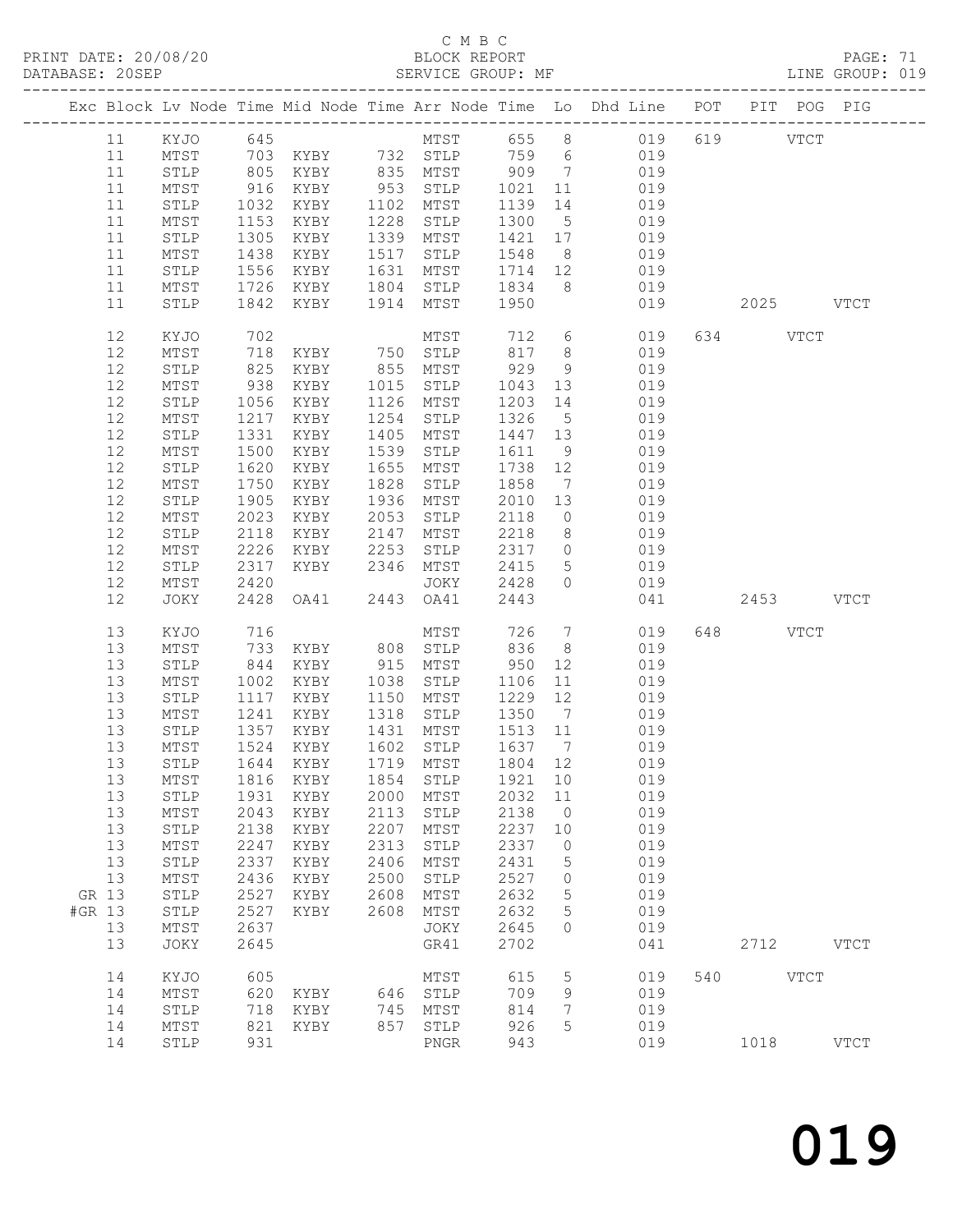## C M B C<br>BLOCK REPORT

PAGE: 72<br>LINE GROUP: 019

|        |    |      |      |      |      | Exc Block Ly Node Time Mid Node Time Arr Node Time Lo Dhd Line |      |          |     | POT  | PIT. | POG  | PIG  |
|--------|----|------|------|------|------|----------------------------------------------------------------|------|----------|-----|------|------|------|------|
|        | 15 | KYJO | 1400 |      |      | MTST                                                           | 1417 | 10       | 019 | 1327 |      | VTCT |      |
|        | 15 | MTST | 1427 | KYBY | 1505 | STLP                                                           | 1536 | 9        | 019 |      |      |      |      |
|        | 15 | STLP | 1545 | KYBY | 1619 | MTST                                                           | 1701 | 11       | 019 |      |      |      |      |
|        | 15 | MTST | 1712 | KYBY | 1752 | STLP                                                           | 1826 | 5        | 019 |      |      |      |      |
|        | 15 | STLP | 1831 | KYBY | 1903 | MTST                                                           | 1939 | 18       | 019 |      |      |      |      |
|        | 15 | MTST | 1957 | KYBY | 2027 | STLP                                                           | 2052 | $\Omega$ | 019 |      |      |      |      |
|        | 15 | STLP | 2052 | KYBY | 2121 | MTST                                                           | 2152 | 14       | 019 |      |      |      |      |
|        | 15 | MTST | 2206 | KYBY | 2233 | STLP                                                           | 2257 | $\Omega$ | 019 |      |      |      |      |
|        | 15 | STLP | 2257 | KYBY | 2326 | MTST                                                           | 2355 | 5.       | 019 |      |      |      |      |
|        | 15 | MTST | 2400 | KYBY | 2424 | STLP                                                           | 2451 | $\Omega$ | 019 |      |      |      |      |
| GR 15  |    | STLP | 2451 | KYBY | 2532 | MTST                                                           | 2556 | 5        | 019 |      |      |      |      |
| #GR 15 |    | STLP | 2451 | KYBY | 2532 | MTST                                                           | 2556 | 5.       | 019 |      |      |      |      |
|        | 15 | MTST | 2601 |      |      | JOKY                                                           | 2609 | $\Omega$ | 019 |      |      |      |      |
|        | 15 | JOKY | 2609 |      |      | GR41                                                           | 2626 |          | 041 |      | 2636 |      | VTCT |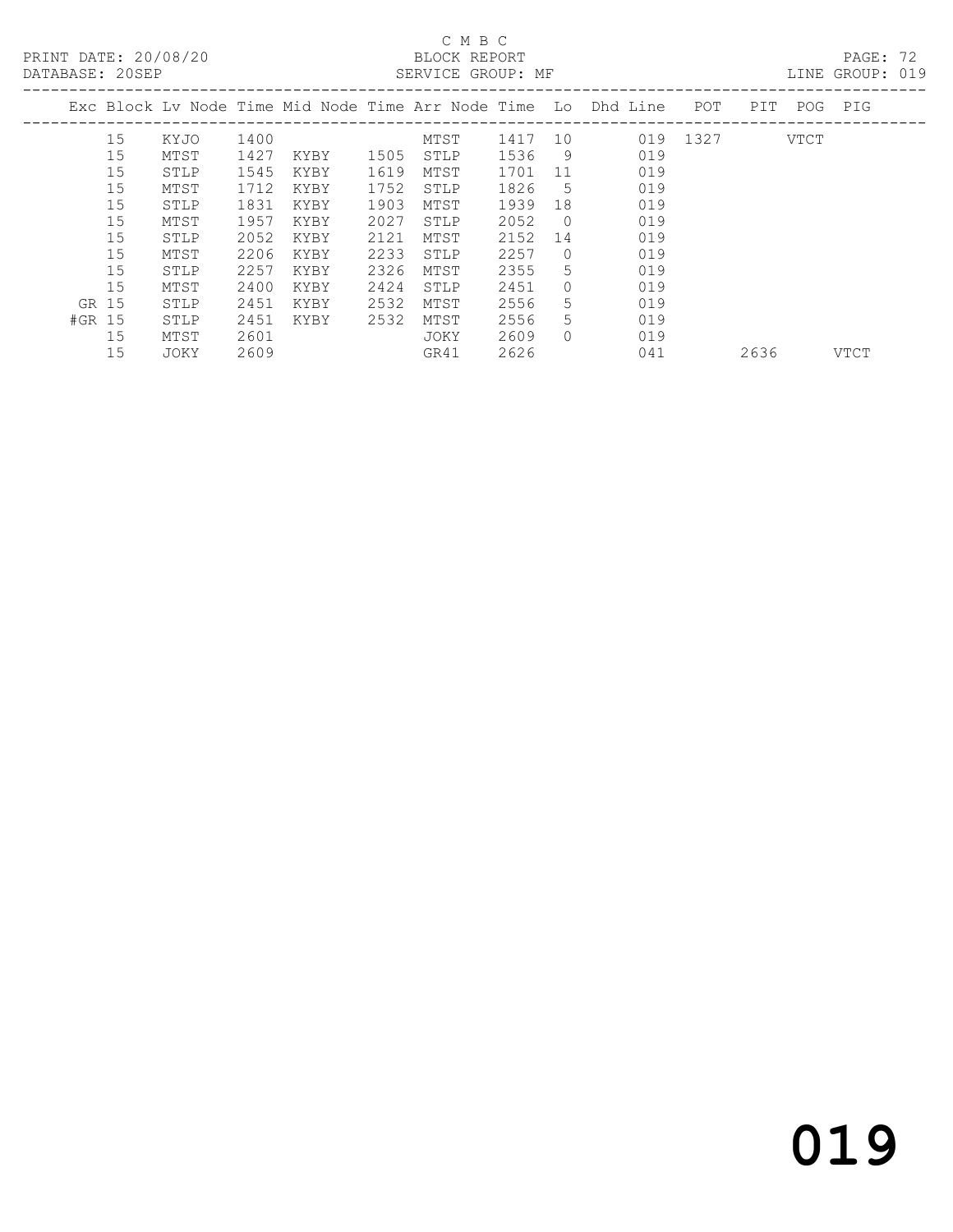|                 |                              |              |              |                                                                               |              |              |                        |         | 41 M AV & BRUCE ST AND AN AVENUE LOOP ALLEY THE MANUSCULP OF THE MANUSCULP OF THE MANUSCULP AND BE A AVENUE LOOP AND BYST BROADWAY STN AND HARRISON LOOP TO THE MANUSCULP OF THE MANUSCULP OF THE MANUSCULP OF THE MANUSCULP O |          |             |  |
|-----------------|------------------------------|--------------|--------------|-------------------------------------------------------------------------------|--------------|--------------|------------------------|---------|--------------------------------------------------------------------------------------------------------------------------------------------------------------------------------------------------------------------------------|----------|-------------|--|
|                 |                              |              |              |                                                                               |              |              |                        |         | Exc Block Lv Node Time Mid Node Time Arr Node Time Lo Dhd Line POT PIT POG PIG                                                                                                                                                 |          |             |  |
|                 |                              |              |              |                                                                               |              |              |                        |         | 1 VI41 451 BYST 500 RORI 521 0 020 431 VTCT                                                                                                                                                                                    |          |             |  |
|                 | $\mathbf{1}$                 | RORI         |              |                                                                               |              |              |                        |         | RORI 521 BYST 546 54LP 558 15 020<br>54LP 613 BYST 627 RORI 648 0 020<br>RORI 648 BYST 715 HALP 735 8 020<br>HALP 743 BYST 806 RORI 834 0 020                                                                                  |          |             |  |
|                 | $\mathbf{1}$                 | 54LP<br>RORI |              |                                                                               |              |              |                        |         |                                                                                                                                                                                                                                |          |             |  |
|                 | $\,1$                        |              |              |                                                                               |              |              |                        |         |                                                                                                                                                                                                                                |          |             |  |
|                 | $\mathbf{1}$                 |              |              |                                                                               |              |              |                        |         |                                                                                                                                                                                                                                |          |             |  |
|                 | $1\,$                        | RORI         |              |                                                                               |              |              |                        |         | 834 BYST 908 HALP 933 18 020<br>951 BYST 1014 RORI 1046 5 020<br>1051 BYST 1127 HALP 1152 15 020                                                                                                                               |          |             |  |
|                 | $\mathbf 1$                  | HALP         |              |                                                                               |              |              |                        |         |                                                                                                                                                                                                                                |          |             |  |
|                 | $\mathbf 1$<br>$\mathbf 1$   | RORI<br>HALP |              | 1207 BYST 1229 RORI                                                           |              |              | 1302                   |         | $\begin{array}{ccc} & 5 & & 020 \\ 15 & & 020 \\ & 5 & & 020 \end{array}$                                                                                                                                                      |          |             |  |
|                 | $\mathbf 1$                  | RORI         |              | 1307 BYST                                                                     |              | 1346 HALP    |                        |         | 1412 10 020                                                                                                                                                                                                                    |          |             |  |
|                 | $\mathbf 1$                  | HALP         |              | 1422 BYST 1446 RORI                                                           |              |              |                        |         |                                                                                                                                                                                                                                |          |             |  |
|                 | $\,1$                        | RORI         |              | 1524 BYST                                                                     |              | 1605 54LP    |                        |         | 1519 5 020<br>1628 8 020<br>1732 0 020                                                                                                                                                                                         |          |             |  |
|                 | $\mathbf 1$                  | 54LP         |              | 1636 BYST 1655 RORI                                                           |              |              | 1732                   |         |                                                                                                                                                                                                                                |          |             |  |
|                 | $\mathbf 1$                  | RORI         |              | 1732 BYST                                                                     |              | 1812 HALP    |                        |         | 1840 11<br>020                                                                                                                                                                                                                 |          |             |  |
|                 | $\mathbf{1}$                 | HALP         | 1851         | BYST                                                                          |              | 1913 RORI    | 1942                   |         | $0\qquad \qquad 020$                                                                                                                                                                                                           |          |             |  |
|                 | $\mathbf{1}$                 | RORI         |              | 1942 BYST                                                                     |              | 2017 HALP    | 2039                   |         | $\begin{array}{ccc} 14 & \hspace{1.5cm} & 020 \\ 0 & \hspace{1.5cm} & 020 \end{array}$                                                                                                                                         |          |             |  |
|                 | $\mathbf{1}$                 | HALP         |              | 2053 BYST                                                                     |              | 2112 RORI    | 2139                   |         |                                                                                                                                                                                                                                |          |             |  |
| GR 1            |                              | RORI         |              | 2139 BYST                                                                     |              | 2213 HALP    | 2235                   |         | 18 020                                                                                                                                                                                                                         |          |             |  |
| $#GR$ 1         |                              | RORI         |              | 2139 BYST                                                                     |              | 2213 HALP    | 2235                   |         | 18 020                                                                                                                                                                                                                         |          |             |  |
| $\overline{1}$  |                              | HALP<br>RORI |              | 2253 BYST 2310 RORI<br>2334 BYST 2403 HALP                                    |              |              | 2334<br>2423           |         | $\begin{array}{ccc} 0 & 020 \\ 10 & 020 \end{array}$                                                                                                                                                                           |          |             |  |
| GR 1<br>$#GR$ 1 |                              | RORI         |              | 2334 BYST 2403 HALP                                                           |              |              | 2423                   |         | 10<br>020                                                                                                                                                                                                                      |          |             |  |
|                 | $\overline{1}$               | HALP         |              | 2433 BYST                                                                     | 2450         | RORI         |                        |         | $0 \qquad \qquad 020$                                                                                                                                                                                                          |          |             |  |
| GR 1            |                              | RORI         |              |                                                                               |              |              |                        |         |                                                                                                                                                                                                                                |          |             |  |
| $#GR$ 1         |                              | RORI         |              | 2512 BYST      2539   41VI<br>2512   BYST       2539   41VI                   |              |              | 2512 0<br>2548<br>2548 |         |                                                                                                                                                                                                                                |          |             |  |
|                 | 2                            | 41BR         | 446          |                                                                               |              |              | HALP 454               |         | 5 020                                                                                                                                                                                                                          | 429 VTCT |             |  |
|                 | $\mathbf{2}$                 | HALP         |              | 459 BYST 517 RORI 538 0<br>538 BYST 603 HALP 621 6<br>627 BYST 645 RORI 710 0 |              |              |                        |         | 020                                                                                                                                                                                                                            |          |             |  |
|                 | $\mathbf{2}$                 | RORI         |              |                                                                               |              |              |                        |         | 020                                                                                                                                                                                                                            |          |             |  |
|                 | $\mathbf{2}$                 | HALP         |              |                                                                               |              |              |                        |         | $0$ 020                                                                                                                                                                                                                        |          |             |  |
|                 | $\overline{2}$               | RORI         |              | 710 BYST 739 54LP                                                             |              |              |                        |         | 755 19 020                                                                                                                                                                                                                     |          |             |  |
|                 | $\overline{2}$               | 54LP         |              | 814 BYST 835 RORI 906 5                                                       |              |              |                        |         | 020                                                                                                                                                                                                                            |          |             |  |
|                 | $\sqrt{2}$                   | RORI         | 911          | BYST                                                                          | 946          | HALP         | 1011                   | 10      | 020                                                                                                                                                                                                                            |          |             |  |
|                 | $\sqrt{2}$                   | HALP<br>RORI | 1021<br>1121 | BYST<br>BYST                                                                  | 1044<br>1157 | RORI<br>HALP | 1116<br>1222           | 5<br>13 | 020<br>020                                                                                                                                                                                                                     |          |             |  |
|                 | $\overline{c}$<br>$\sqrt{2}$ | HALP         | 1235         | BYST                                                                          | 1257         | RORI         | 1330                   | 5       | 020                                                                                                                                                                                                                            |          |             |  |
|                 | $\sqrt{2}$                   | RORI         | 1335         | <b>BYST</b>                                                                   | 1414         | HALP         | 1440                   | 24      | 020                                                                                                                                                                                                                            |          |             |  |
|                 | $\sqrt{2}$                   | HALP         | 1504         | BYST                                                                          | 1529         | RORI         | 1604                   | 5       | 020                                                                                                                                                                                                                            |          |             |  |
|                 | $\mathbf{2}$                 | RORI         | 1609         | BYST                                                                          | 1652         | HALP         | 1721                   | 23      | 020                                                                                                                                                                                                                            |          |             |  |
|                 | $\sqrt{2}$                   | HALP         | 1744         | BYST                                                                          | 1807         | RORI         | 1841                   | 0       | 020                                                                                                                                                                                                                            |          |             |  |
|                 | $\sqrt{2}$                   | RORI         | 1841         | BYST                                                                          | 1917         | HALP         | 1940                   | 13      | 020                                                                                                                                                                                                                            |          |             |  |
|                 | $\sqrt{2}$                   | HALP         | 1953         | BYST                                                                          | 2013         | RORI         | 2042                   | $\circ$ | 020                                                                                                                                                                                                                            |          |             |  |
|                 | $\sqrt{2}$                   | RORI         | 2042         | BYST                                                                          | 2116         | HALP         | 2138                   | 14      | 020                                                                                                                                                                                                                            |          |             |  |
|                 | $\mathbf{2}$                 | HALP         | 2152         | BYST                                                                          | 2210         | RORI         | 2236                   | $\circ$ | 020                                                                                                                                                                                                                            |          |             |  |
| GR 2            |                              | RORI         | 2236         | BYST                                                                          | 2307         | HALP         | 2329                   | 11      | 020                                                                                                                                                                                                                            |          |             |  |
| $#GR$ 2         |                              | RORI         | 2236         | BYST                                                                          | 2307         | HALP         | 2329                   | 11      | 020                                                                                                                                                                                                                            |          |             |  |
| GR 2            | $\mathbf{2}$                 | HALP<br>RORI | 2340<br>2417 | BYST<br>BYST                                                                  | 2355<br>2444 | RORI<br>41VI | 2417<br>2453           | 0       | 020<br>020                                                                                                                                                                                                                     | 2510     | <b>VTCT</b> |  |
| $#GR$ 2         |                              | RORI         | 2417         | BYST                                                                          | 2444         | 41VI         | 2453                   |         | 020                                                                                                                                                                                                                            | 2510     | <b>VTCT</b> |  |
|                 |                              |              |              |                                                                               |              |              |                        |         |                                                                                                                                                                                                                                |          |             |  |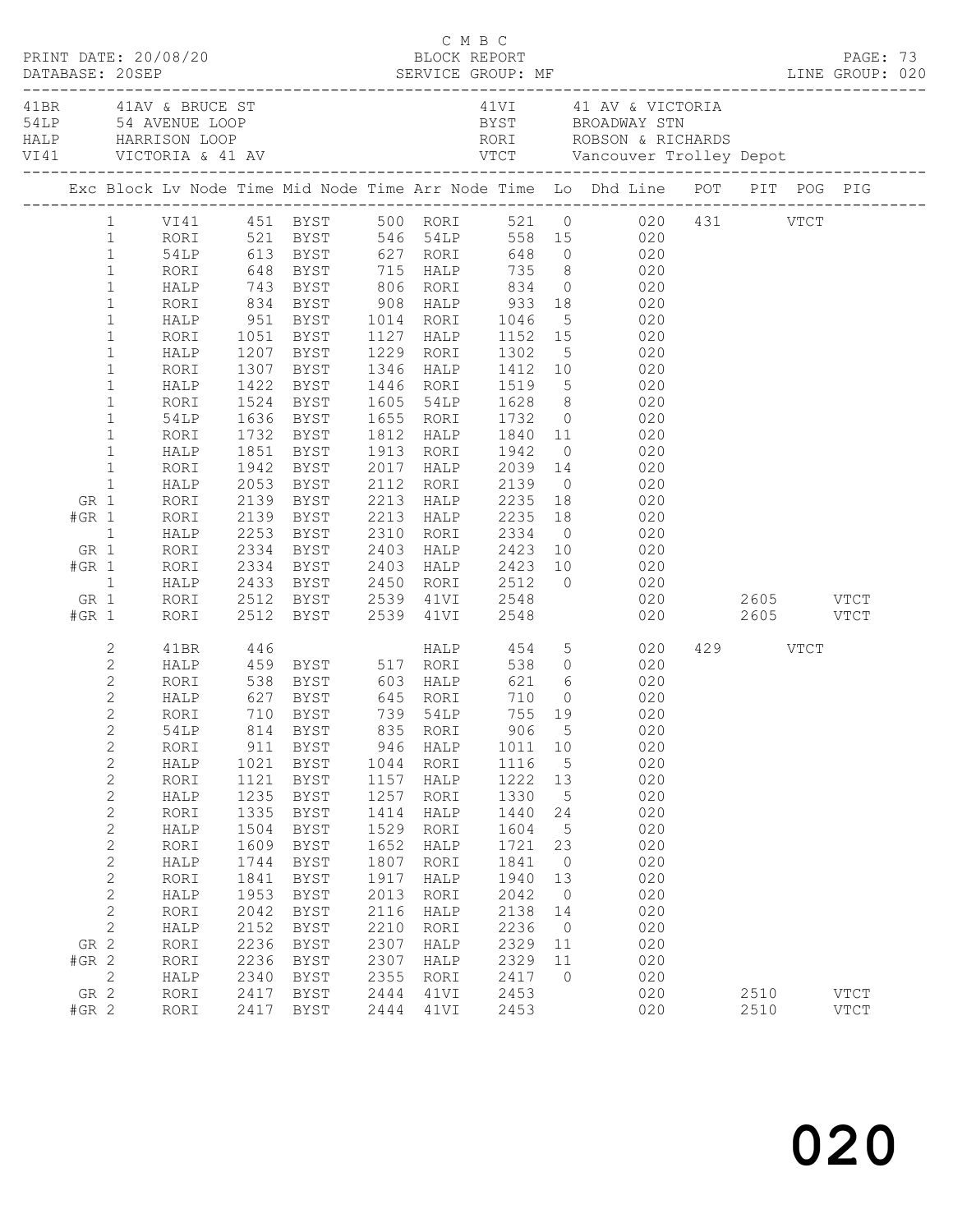#### C M B C

| DATABASE: 20SEP |               |              |                                                     | SERVICE GROUP: MF                                                                                         |      |                            |                   |                 | LINE GROUP: 020                                                                |           |           |             |  |
|-----------------|---------------|--------------|-----------------------------------------------------|-----------------------------------------------------------------------------------------------------------|------|----------------------------|-------------------|-----------------|--------------------------------------------------------------------------------|-----------|-----------|-------------|--|
|                 |               |              |                                                     |                                                                                                           |      |                            |                   |                 | Exc Block Lv Node Time Mid Node Time Arr Node Time Lo Dhd Line POT PIT POG PIG |           |           |             |  |
|                 | $\mathcal{S}$ | 41BR 507     |                                                     |                                                                                                           |      |                            |                   |                 | HALP 515 5 020 450 VTCT                                                        |           |           |             |  |
|                 | 3             |              |                                                     | HALP 520 BYST 538 RORI                                                                                    |      |                            |                   |                 | 559 0 020                                                                      |           |           |             |  |
|                 | 3             | RORI         |                                                     | 559 BYST 624 HALP                                                                                         |      |                            | 642 10            |                 | 020                                                                            |           |           |             |  |
|                 | $\mathsf S$   | HALP         | 652                                                 | BYST                                                                                                      |      | 710    RORI<br>806    HALP | 735<br>830        | $\overline{0}$  | 020                                                                            |           |           |             |  |
|                 | $\mathsf S$   | RORI         | 735                                                 | BYST                                                                                                      |      |                            |                   | 6               | 020                                                                            |           |           |             |  |
|                 | $\mathsf S$   | HALP         | 836                                                 | BYST                                                                                                      |      | 900 RORI                   | 931               | $5\overline{)}$ | 020                                                                            |           |           |             |  |
|                 | 3             | RORI         | 936                                                 | BYST                                                                                                      |      | 1011 HALP                  | 1036              | 15              | 020                                                                            |           |           |             |  |
|                 | $\mathsf S$   | HALP         | 1051                                                | BYST                                                                                                      |      | 1114 RORI                  | 1146              | $5\overline{)}$ | 020                                                                            |           |           |             |  |
|                 | $\mathsf S$   | RORI         | 1151                                                | BYST                                                                                                      | 1228 | HALP                       | 1253 13           |                 | 020                                                                            |           |           |             |  |
|                 | 3             | HALP         | 1306                                                | BYST                                                                                                      |      | 1329 RORI                  | 1402              | $5^{\circ}$     | 020                                                                            |           |           |             |  |
|                 | 3             | RORI         | 1407                                                | BYST                                                                                                      | 1447 | 54LP                       | 1510              | $\overline{7}$  | 020                                                                            |           |           |             |  |
|                 | 3             | 54LP         | 1517                                                | BYST                                                                                                      |      | 1537 RORI                  | 1612              | $5\overline{)}$ | 020                                                                            |           |           |             |  |
|                 | $\mathsf S$   | RORI         | 1617                                                | BYST                                                                                                      |      | 1700 54LP                  | 1723 14           |                 | 020                                                                            |           |           |             |  |
|                 | 3             | 54LP         | 1737                                                | BYST                                                                                                      |      | 1755 RORI                  | 1832              |                 | 020<br>$\overline{0}$                                                          |           |           |             |  |
|                 | 3             | RORI         | 1832                                                | BYST                                                                                                      |      | 1908 HALP 1931 5           |                   |                 | 020                                                                            |           |           |             |  |
|                 | 3             | HALP         | 1936                                                |                                                                                                           |      | 41VI                       | 1945              |                 | 020                                                                            |           | 2005 VTCT |             |  |
|                 | 4             | VI41         | 558                                                 | BYST 607 RORI                                                                                             |      |                            | 628               | $\overline{0}$  | 020                                                                            | 538 VTCT  |           |             |  |
|                 | 4             | RORI         | 628                                                 | BYST                                                                                                      |      | 653 54LP                   | 707               | 8 <sup>8</sup>  | 020                                                                            |           |           |             |  |
|                 | 4             | 54LP         | $\begin{array}{c}\n 1 \\  800 \\  29\n \end{array}$ | BYST                                                                                                      |      | 732 RORI                   | 800               | $\overline{0}$  | 020                                                                            |           |           |             |  |
|                 | 4             | RORI         |                                                     | BYST                                                                                                      |      | 832 54LP                   | 851               | 17              | 020                                                                            |           |           |             |  |
|                 | 4             | 54LP         | 908                                                 | BYST                                                                                                      |      | 927 RORI                   | 958               | 5               | 020                                                                            |           |           |             |  |
|                 | 4             | RORI         | 1003                                                | BYST                                                                                                      |      | 1039 HALP                  | 1104              | 18              | 020                                                                            |           |           |             |  |
|                 | 4             | HALP         | 1122                                                | BYST                                                                                                      |      | 1144 RORI                  | 1217              | $5^{\circ}$     | 020                                                                            |           |           |             |  |
|                 | 4             | RORI         | 1222                                                | BYST                                                                                                      |      | 1301 HALP                  | 1327 9            |                 | 020                                                                            |           |           |             |  |
|                 | 4             | HALP         | 1336                                                | BYST                                                                                                      |      | 1359 RORI                  | 1432              | $5\overline{)}$ | 020                                                                            |           |           |             |  |
|                 | 4             | RORI         | 1437                                                | BYST                                                                                                      |      | 1518 HALP                  | 1545 18           |                 | 020                                                                            |           |           |             |  |
|                 | 4             | HALP         | 1603                                                | BYST                                                                                                      | 1627 | RORI                       | 1703              | 5               | 020                                                                            |           |           |             |  |
|                 | 4             | RORI         | 1708                                                | BYST                                                                                                      |      | 1750 HALP                  | 1819              | 5               | 020                                                                            |           |           |             |  |
|                 | 4             | HALP         | 1824                                                |                                                                                                           |      | 41VI                       | 1833              |                 | 020                                                                            | 1855 VTCT |           |             |  |
|                 | 5             | 41BR         | 545                                                 | $\begin{array}{ll}\n\text{HALP}\n\text{BYST} & 617 \text{ RORI}\n\text{BYST} & 703 \text{ }\n\end{array}$ |      |                            | 554               | $5\overline{)}$ | 020                                                                            | 528 VTCT  |           |             |  |
|                 | 5             | HALP         | 559                                                 |                                                                                                           |      |                            | 638               | $\overline{0}$  | 020                                                                            |           |           |             |  |
|                 | 5             | RORI         | 638                                                 |                                                                                                           |      |                            | 721               | 8               | 020                                                                            |           |           |             |  |
|                 | 5             | HALP         | 729                                                 | BYST                                                                                                      |      | 751 RORI                   | 819               | $\circ$         | 020                                                                            |           |           |             |  |
|                 | 5             | RORI         | 819                                                 | BYST                                                                                                      |      | 853 HALP                   | 918               | 17              | 020                                                                            |           |           |             |  |
|                 | 5             | HALP         | 935                                                 | BYST                                                                                                      |      | 959 RORI                   | 1030 5<br>1136 16 | $5^{\circ}$     | 020                                                                            |           |           |             |  |
|                 | 5             | RORI         |                                                     | 1035 BYST                                                                                                 |      | 1111 HALP                  |                   |                 | 020                                                                            |           |           |             |  |
|                 | 5             |              |                                                     |                                                                                                           |      |                            |                   |                 | HALP 1152 BYST 1214 RORI 1247 5 020                                            |           |           |             |  |
|                 | 5             | RORI         | 1252                                                | BYST                                                                                                      | 1331 | HALP                       | 1357              | 9               | 020                                                                            |           |           |             |  |
|                 | 5             | HALP         | 1406                                                | BYST                                                                                                      | 1429 | RORI                       | 1502              | 5               | 020                                                                            |           |           |             |  |
|                 | 5             | RORI         | 1507                                                | BYST                                                                                                      | 1548 | 54LP                       | 1611              | 9               | 020                                                                            |           |           |             |  |
|                 | 5             | 54LP         | 1620                                                | <b>BYST</b>                                                                                               | 1639 | RORI                       | 1716              | $\overline{0}$  | 020                                                                            |           |           |             |  |
|                 | 5             | RORI         | 1716                                                | <b>BYST</b>                                                                                               | 1756 | HALP                       | 1825              | 14              | 020                                                                            |           |           |             |  |
|                 | 5             | ${\tt HALP}$ | 1839                                                | BYST                                                                                                      | 1901 | RORI                       | 1930              | $\overline{0}$  | 020                                                                            |           |           |             |  |
|                 | $\mathsf S$   | RORI         | 1930                                                | BYST                                                                                                      | 2005 | HALP                       | 2027              | 11              | 020                                                                            |           |           |             |  |
|                 | 5             | HALP         | 2038                                                | <b>BYST</b>                                                                                               | 2058 | RORI                       | 2125              | $\overline{0}$  | 020                                                                            |           |           |             |  |
| GR 5            |               | RORI         | 2125                                                | BYST                                                                                                      | 2159 | HALP                       | 2221              | 17              | 020                                                                            |           |           |             |  |
| $#GR$ 5         |               | RORI         | 2125                                                | <b>BYST</b>                                                                                               | 2159 | HALP                       | 2221              | 17              | 020                                                                            |           |           |             |  |
| $5\overline{)}$ |               | HALP         | 2238                                                | <b>BYST</b>                                                                                               | 2255 | RORI                       | 2319              | $\overline{0}$  | 020                                                                            |           |           |             |  |
| GR 5            |               | RORI         | 2319                                                | BYST                                                                                                      | 2348 | HALP                       | 2408              | $7\phantom{.0}$ | 020                                                                            |           |           |             |  |
| $#GR$ 5         |               | RORI         | 2319                                                | <b>BYST</b>                                                                                               | 2348 | HALP                       | 2408              | $7\phantom{.0}$ | 020                                                                            |           |           |             |  |
|                 | 5             | HALP         | 2415                                                | <b>BYST</b>                                                                                               | 2430 | RORI                       | 2452              | $\Omega$        | 020                                                                            |           |           |             |  |
| GR 5            |               | RORI         | 2452                                                | BYST                                                                                                      | 2519 | 41VI                       | 2528              |                 | 020                                                                            | 2545      |           | <b>VTCT</b> |  |
| $#GR$ 5         |               | RORI         | 2452                                                | BYST                                                                                                      | 2519 | 41VI                       | 2528              |                 | 020                                                                            | 2545      |           | <b>VTCT</b> |  |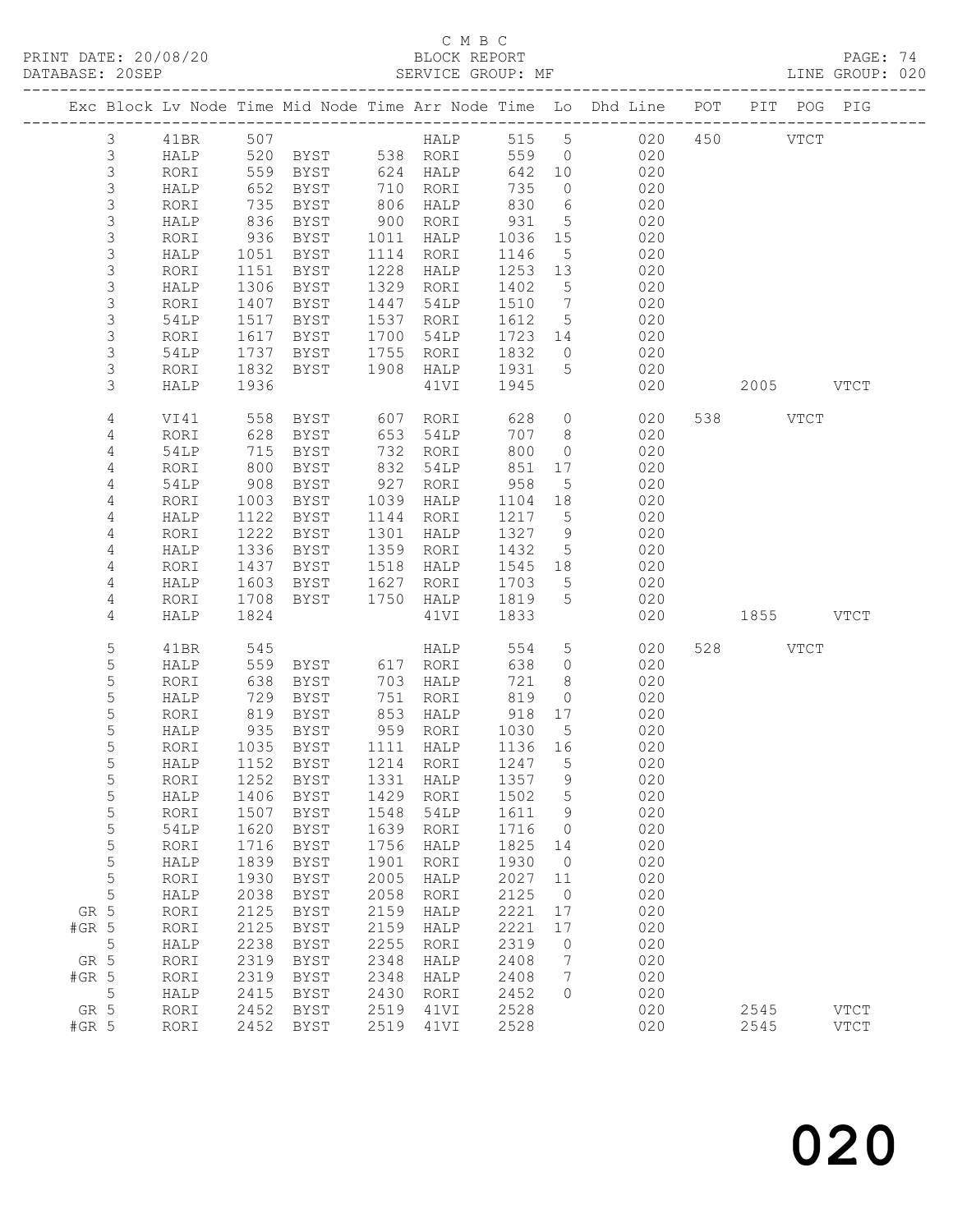#### C M B C<br>BLOCK REPORT

PAGE: 75<br>LINE GROUP: 020

|         |            |      |      |               |      |          |       |                 | Exc Block Lv Node Time Mid Node Time Arr Node Time Lo Dhd Line POT PIT POG PIG |     |             |             |
|---------|------------|------|------|---------------|------|----------|-------|-----------------|--------------------------------------------------------------------------------|-----|-------------|-------------|
|         | $6\,$      | 41BR | 605  |               |      | HALP     | 614   | 5 <sup>5</sup>  | 020                                                                            | 546 | <b>VTCT</b> |             |
|         | 6          | HALP | 619  | BYST 637 RORI |      |          | 700   | $\circ$         | 020                                                                            |     |             |             |
|         | $\epsilon$ | RORI | 700  | BYST          |      | 729 HALP | 751   | 8               | 020                                                                            |     |             |             |
|         | 6          | HALP | 759  | BYST          | 823  | RORI     | 853   | $\circ$         | 020                                                                            |     |             |             |
|         | 6          | RORI | 853  | BYST          | 927  | HALP     | 952   | 14              | 020                                                                            |     |             |             |
|         | 6          | HALP | 1006 | BYST          | 1029 | RORI     | 1101  | 5               | 020                                                                            |     |             |             |
|         | 6          | RORI | 1106 | BYST          | 1142 | HALP     | 1207  | 15              | 020                                                                            |     |             |             |
|         | 6          | HALP | 1222 | <b>BYST</b>   | 1244 | RORI     | 1317  | $5\overline{)}$ | 020                                                                            |     |             |             |
|         | 6          | RORI | 1322 | BYST          | 1401 | HALP     | 1427  | 12              | 020                                                                            |     |             |             |
|         | 6          | HALP | 1439 | BYST          | 1504 | RORI     | 1537  | 5               | 020                                                                            |     |             |             |
|         | 6          | RORI | 1542 | BYST          | 1623 | 54LP     | 1646  | 15              | 020                                                                            |     |             |             |
|         | 6          | 54LP | 1701 | BYST          | 1719 | RORI     | 1756  | $\overline{0}$  | 020                                                                            |     |             |             |
|         | 6          | RORI | 1756 | BYST          | 1835 | HALP     | 1903  | 5               | 020                                                                            |     |             |             |
|         | 6          | HALP | 1908 |               |      | 41VI     | 1917  |                 | 020                                                                            |     | 1937 VTCT   |             |
|         |            |      |      |               |      |          |       |                 |                                                                                |     |             |             |
|         | 7          | 41BR | 640  |               |      | 54LP     | 644   | $5\phantom{.0}$ | 020                                                                            | 621 | <b>VTCT</b> |             |
|         | 7          | 54LP | 649  | BYST          |      | 703 RORI | 728   | $\circ$         | 020                                                                            |     |             |             |
|         | 7          | RORI | 728  | BYST          | 758  | 54LP     | 814   | 18              | 020                                                                            |     |             |             |
|         | 7          | 54LP | 832  | BYST          | 852  | RORI     | 923   | 5               | 020                                                                            |     |             |             |
|         | 7          | RORI | 928  | BYST          | 1003 | HALP     | 1028  | 8 <sup>8</sup>  | 020                                                                            |     |             |             |
|         | 7          | HALP | 1036 | BYST          | 1059 | RORI     | 1131  | $5\overline{)}$ | 020                                                                            |     |             |             |
|         | 7          | RORI | 1136 | BYST          | 1213 | HALP     | 1238  | 18              | 020                                                                            |     |             |             |
|         | 7          | HALP | 1256 | BYST          | 1319 | RORI     | 1352  | 5               | 020                                                                            |     |             |             |
|         | 7          | RORI | 1357 | BYST          | 1436 | HALP     | 1502  | 19              | 020                                                                            |     |             |             |
|         | 7          | HALP | 1521 | <b>BYST</b>   | 1546 | RORI     | 1621  | $5\overline{)}$ | 020                                                                            |     |             |             |
|         | 7          | RORI | 1626 | BYST          | 1709 | HALP     | 1738  | 24              | 020                                                                            |     |             |             |
|         | 7          | HALP | 1802 | <b>BYST</b>   | 1825 | RORI     | 1859  | $\overline{0}$  | 020                                                                            |     |             |             |
|         | 7          | RORI | 1859 | BYST          | 1935 | HALP     | 1958  | 10              | 020                                                                            |     |             |             |
|         | 7          | HALP | 2008 | <b>BYST</b>   | 2028 | RORI     | 2057  | $\overline{0}$  | 020                                                                            |     |             |             |
|         | 7          | RORI | 2057 | BYST          | 2131 | HALP     | 2153  | 14              | 020                                                                            |     |             |             |
|         | 7          | HALP | 2207 | <b>BYST</b>   | 2225 | RORI     | 2251  | $\overline{0}$  | 020                                                                            |     |             |             |
| GR 7    |            | RORI | 2251 | BYST          | 2322 | HALP     | 2344  | 11              | 020                                                                            |     |             |             |
| $#GR$ 7 |            | RORI | 2251 | <b>BYST</b>   | 2322 | HALP     | 2344  | 11              | 020                                                                            |     |             |             |
|         | 7          | HALP | 2355 | BYST          | 2410 | RORI     | 2432  | $\overline{0}$  | 020                                                                            |     |             |             |
| GR 7    |            | RORI | 2432 | BYST          | 2505 | HALP     | 2522  | 5               | 020                                                                            |     |             |             |
| $#GR$ 7 |            | RORI | 2432 | BYST          | 2505 | HALP     | 2522  | 5               | 020                                                                            |     |             |             |
|         | 7          | HALP | 2527 |               |      | 41VI     | 2533  |                 | 020                                                                            |     | 2550 VTCT   |             |
|         | 8          | 41BR | 650  |               |      | HALP     | 659   | 5               | 020                                                                            |     | 629 VTCT    |             |
|         | 8          | HALP |      | 704 BYST      |      | 723 RORI | 750 0 |                 | 020                                                                            |     |             |             |
|         | 8          | RORI | 750  | <b>BYST</b>   | 822  | HALP     | 847   | 7               | 020                                                                            |     |             |             |
|         | 8          | HALP | 854  | <b>BYST</b>   | 918  | RORI     | 949   | 5               | 020                                                                            |     |             |             |
|         | 8          | RORI | 954  | <b>BYST</b>   | 1029 | HALP     | 1054  | 12              | 020                                                                            |     |             |             |
|         | $\,8\,$    | HALP | 1106 | <b>BYST</b>   | 1129 | RORI     | 1201  | 5               | 020                                                                            |     |             |             |
|         | $\,8\,$    | RORI | 1206 | <b>BYST</b>   | 1245 | HALP     | 1311  | 15              | 020                                                                            |     |             |             |
|         | 8          | HALP | 1326 | <b>BYST</b>   | 1349 | RORI     | 1422  | 5               | 020                                                                            |     |             |             |
|         | 8          | RORI | 1427 | <b>BYST</b>   | 1507 | 54LP     | 1530  | 14              | 020                                                                            |     |             |             |
|         | $\,8\,$    | 54LP | 1544 | <b>BYST</b>   | 1603 | RORI     | 1639  | 5               | 020                                                                            |     |             |             |
|         | $\,8\,$    | RORI | 1644 | <b>BYST</b>   | 1726 | HALP     | 1755  | 5               | 020                                                                            |     |             |             |
|         | 8          | HALP | 1800 |               |      | 41VI     | 1809  |                 | 020                                                                            |     | 1833        | <b>VTCT</b> |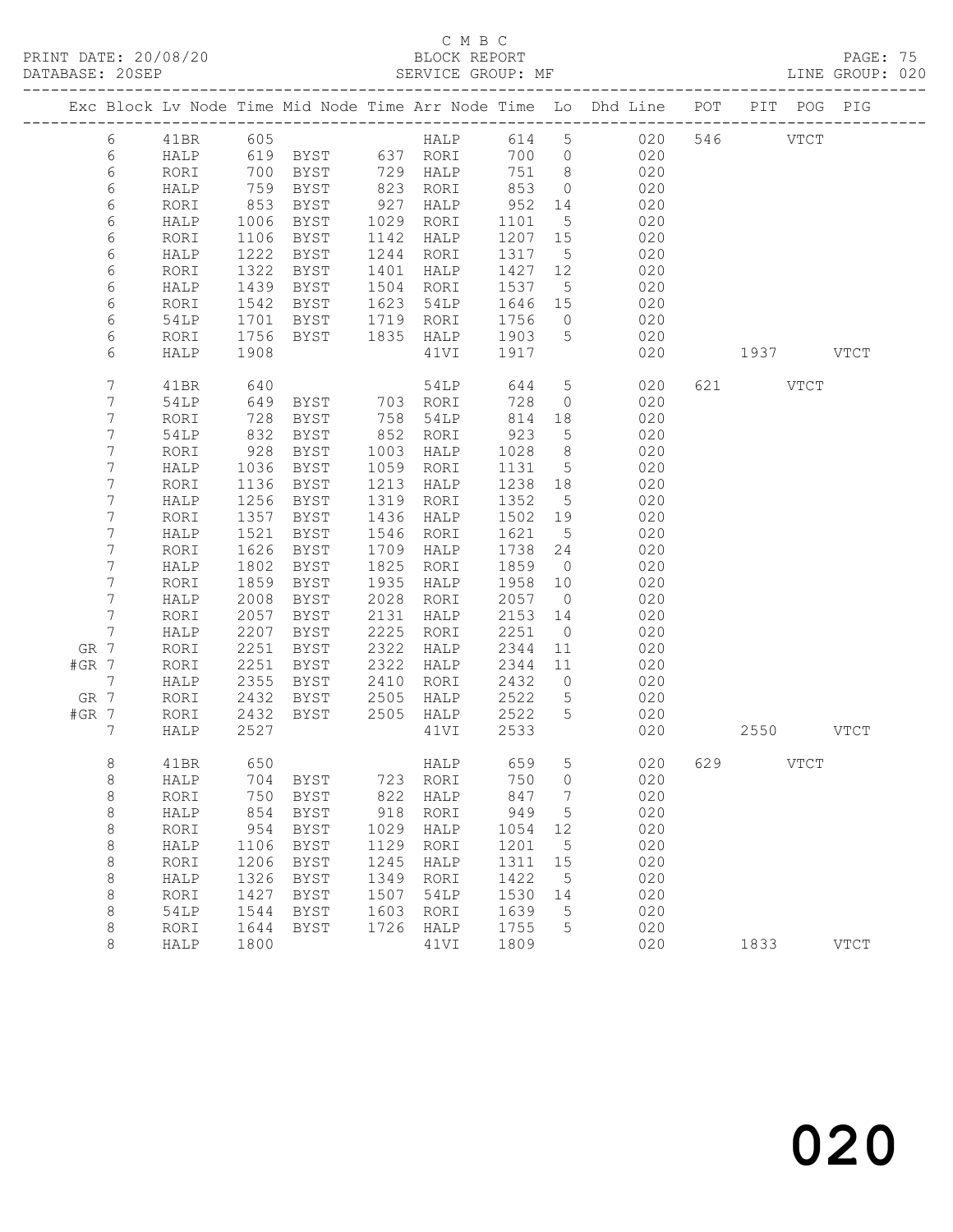#### C M B C<br>BLOCK REPORT

PAGE: 76<br>LINE GROUP: 020

|             |      |      |                   |      |                                         |         |                 | Exc Block Lv Node Time Mid Node Time Arr Node Time Lo Dhd Line POT |                |             | PIT POG PIG |               |
|-------------|------|------|-------------------|------|-----------------------------------------|---------|-----------------|--------------------------------------------------------------------|----------------|-------------|-------------|---------------|
| 9           | 41BR |      |                   |      |                                         |         |                 |                                                                    |                |             |             |               |
| 9           | 54LP |      |                   |      |                                         |         |                 |                                                                    |                |             |             |               |
| 9           | RORI | 826  | BYST 900 54LP     |      |                                         | 919 9   |                 | 020                                                                |                |             |             |               |
| 9           | 54LP | 928  | BYST              |      | 947 RORI                                | 1018    | $5^{\circ}$     | 020                                                                |                |             |             |               |
| 9           | RORI | 1023 | BYST              |      | 1059 HALP                               | 1124 13 |                 | 020                                                                |                |             |             |               |
| 9           | HALP | 1137 | BYST              |      | 1159 RORI                               | 1232    | $5\overline{)}$ | 020                                                                |                |             |             |               |
| 9           | RORI | 1237 | BYST              |      | 1316 HALP                               | 1342 14 |                 | 020                                                                |                |             |             |               |
| 9           | HALP | 1356 | BYST              |      | 1419 RORI                               | 1452    | $5^{\circ}$     | 020                                                                |                |             |             |               |
| $\mathsf 9$ | RORI | 1457 | BYST              |      | 1538 HALP                               | 1605 18 |                 | 020                                                                |                |             |             |               |
| $\mathsf 9$ | HALP | 1623 | BYST              |      | 1647 RORI                               | 1724 0  |                 | 020                                                                |                |             |             |               |
| 9           | RORI | 1724 |                   |      | BYST 1804 HALP 1833 5                   |         |                 | 020                                                                |                |             |             |               |
| 9           | HALP | 1838 |                   |      | 41VI 1847                               |         |                 | 020                                                                |                | 1909 VTCT   |             |               |
| 10          | 41BR | 525  |                   |      | HALP                                    | 534     | $5\overline{)}$ | 020                                                                |                | 508 VTCT    |             |               |
| 10          | HALP | 539  | BYST 557 RORI     |      |                                         | 618     | $\overline{0}$  | 020                                                                |                |             |             |               |
| 10          | RORI | 618  | BYST              |      | 643 HALP                                | 701     | 16              | 020                                                                |                |             |             |               |
| 10          | HALP | 717  | BYST              |      | 738 RORI                                | 806     | $\overline{0}$  | 020                                                                |                |             |             |               |
| 10          | RORI | 806  | BYST              |      | 838 HALP                                | 903     | 10              | 020                                                                |                |             |             |               |
| 10          | HALP | 913  | BYST              |      | 937 RORI                                | 1008    | $5\overline{)}$ | 020                                                                |                |             |             |               |
| 10          | RORI | 1013 |                   |      | BYST 1049 HALP                          | 1114 5  |                 | 020                                                                |                |             |             |               |
| 10          | HALP | 1119 |                   |      | 41VI                                    | 1129    |                 | 020                                                                |                | 1152 VTCT   |             |               |
| 11          | 41BR | 623  |                   |      | HALP                                    | 632     | 5 <sup>5</sup>  | 020                                                                |                | 604 VTCT    |             |               |
| 11          | HALP | 637  | BYST 655 RORI     |      |                                         | 720     | $\overline{0}$  | 020                                                                |                |             |             |               |
| 11          | RORI | 720  | BYST              |      | 750 HALP                                | 812     | 5               | 020                                                                |                |             |             |               |
| 11          | HALP | 817  |                   |      | BYST 843 RORI 914<br>BYST 954 HALP 1019 | 914     | $5\overline{)}$ | 020                                                                |                |             |             |               |
| 11          | RORI | 919  |                   |      |                                         |         | $5\overline{)}$ | 020                                                                |                |             |             |               |
| 11          | HALP | 1024 |                   |      | 41VI 1034                               |         |                 | 020                                                                |                | $1057$ VTCT |             |               |
| 12          | 41BR | 652  |                   |      | 54LP                                    | 657     | $5\overline{)}$ | 020                                                                |                | 631 VTCT    |             |               |
| 12          | 54LP | 702  | BYST 717 RORI     |      |                                         | 744     | $\overline{0}$  | 020                                                                |                |             |             |               |
| 12          | RORI | 744  | BYST              |      | 815 54LP                                | 832 19  |                 | 020                                                                |                |             |             |               |
| 12          | 54LP | 851  | BYST 910 RORI     |      |                                         | 941     | $5^{\circ}$     | 020                                                                |                |             |             |               |
| 12          | RORI | 946  | BYST              |      | 1021 HALP                               | 1046    | $5\overline{)}$ | 020                                                                |                |             |             |               |
| 12          | HALP | 1051 |                   |      | 41VI                                    | 1101    |                 | 020                                                                |                | 1124 VTCT   |             |               |
| 13          | 41BR | 717  |                   |      | 54LP 722                                |         | 5 <sup>5</sup>  | 020                                                                |                | 656 VTCT    |             |               |
| 13          | 54LP | 727  | BYST 745 RORI     |      |                                         | 813     | $\overline{0}$  | 020                                                                |                |             |             |               |
| 13          | RORI |      | 813 BYST 845 54LP |      |                                         | 904     | $5\overline{)}$ | 020                                                                |                |             |             |               |
|             |      |      |                   |      |                                         |         |                 | 13 54LP 909 41VI 914 020                                           |                | 937         |             | <b>VTCT</b>   |
| 14          | 41BR | 745  |                   |      | 54LP                                    | 750     | 5               | 020                                                                | 722            | <b>VTCT</b> |             |               |
| 14          | 54LP | 755  | BYST              |      | 815 RORI                                | 845     | $\circledcirc$  | 020                                                                |                |             |             |               |
| 14          | RORI | 845  | BYST              | 919  | 54LP                                    | 938     | 5               | 020                                                                |                |             |             |               |
| 14          | 54LP | 943  |                   |      | 41VI                                    | 948     |                 | 020                                                                |                |             | 1011 VTCT   |               |
| 20          | 41BR | 1223 |                   |      | HALP                                    | 1236    | 10              | 020                                                                | $1200$ $V$ TCT |             |             |               |
| 20          | HALP | 1246 | BYST              | 1309 | RORI                                    | 1342    | 5               | 020                                                                |                |             |             |               |
| 20          | RORI | 1347 | <b>BYST</b>       | 1426 | <b>54LP</b>                             | 1448    | 12              | 020                                                                |                |             |             |               |
| 20          | 54LP | 1500 | BYST              | 1520 | RORI                                    | 1555    | 5               | 020                                                                |                |             |             |               |
| 20          | RORI | 1600 | BYST              | 1643 | 54LP                                    | 1706    | 13              | 020                                                                |                |             |             |               |
| 20          | 54LP | 1719 | BYST              | 1737 | RORI                                    | 1814    | $\overline{0}$  | 020                                                                |                |             |             |               |
| 20          | RORI | 1814 | BYST              | 1852 | HALP                                    | 1917    | 5               | 020                                                                |                |             |             |               |
| 20          | HALP | 1922 |                   |      | 41VI                                    | 1931    |                 | 020                                                                |                |             | 1951        | $_{\rm VTCT}$ |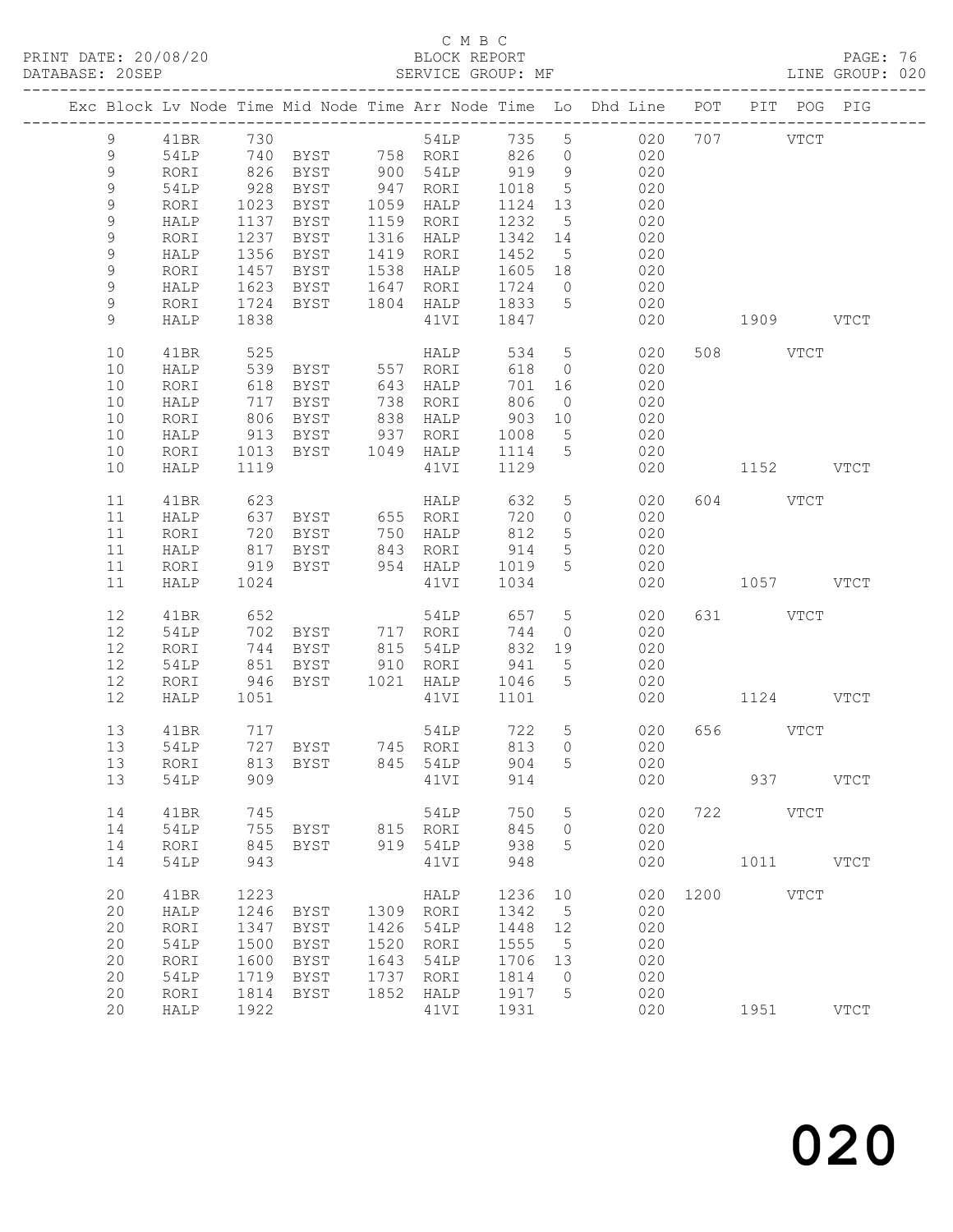#### C M B C<br>BLOCK REPORT

| DATABASE: 20SEP |        |    |              |              |                                  |      | SERVICE GROUP: MF                  |         |                              | LINE GROUP: 020                                                                |               |      |           |             |  |
|-----------------|--------|----|--------------|--------------|----------------------------------|------|------------------------------------|---------|------------------------------|--------------------------------------------------------------------------------|---------------|------|-----------|-------------|--|
|                 |        |    |              |              |                                  |      |                                    |         |                              | Exc Block Lv Node Time Mid Node Time Arr Node Time Lo Dhd Line POT PIT POG PIG |               |      |           |             |  |
|                 |        |    |              |              |                                  |      |                                    |         |                              |                                                                                |               |      |           |             |  |
|                 |        | 21 | HALP         |              |                                  |      |                                    |         |                              | 1316 BYST 1339 RORI 1412 5 020                                                 |               |      |           |             |  |
|                 |        | 21 | RORI         |              |                                  |      | 1417 BYST 1457 HALP 1524 23        |         |                              | 020                                                                            |               |      |           |             |  |
|                 |        | 21 | HALP         |              | 1547 BYST 1611 RORI              |      |                                    | 1647 5  |                              | 020                                                                            |               |      |           |             |  |
|                 |        | 21 | RORI         | 1652         | BYST                             |      | 1734 HALP                          | 1803 13 |                              | 020                                                                            |               |      |           |             |  |
|                 |        | 21 | HALP         | 1816         | BYST                             |      | 1838 RORI                          | 1908    | $\overline{0}$               | 020                                                                            |               |      |           |             |  |
|                 |        | 21 | RORI         | 1908         | BYST                             |      | 1944 HALP                          | 2007    | 16                           | 020                                                                            |               |      |           |             |  |
|                 |        | 21 | HALP         | 2023         | BYST                             |      | 2043 RORI                          | 2110    | $\overline{0}$               | 020                                                                            |               |      |           |             |  |
|                 | GR 21  |    | RORI         | 2110         | BYST                             |      | 2144 HALP                          | 2206    | 17                           | $020$                                                                          |               |      |           |             |  |
|                 | #GR 21 |    | RORI         | 2110         | BYST                             |      | 2144 HALP                          | 2206 17 |                              | 020                                                                            |               |      |           |             |  |
|                 |        | 21 | HALP         | 2223         | BYST                             |      | 2240 RORI                          | 2304    | $\overline{0}$               | 020                                                                            |               |      |           |             |  |
|                 | GR 21  |    | RORI         |              |                                  |      |                                    | 2353    | 5 <sup>5</sup>               | 020                                                                            |               |      |           |             |  |
|                 | #GR 21 |    | RORI         | 2304<br>2304 | BYST 2333 HALP<br>BYST 2333 HALP |      |                                    | 2353    | 5 <sup>5</sup>               | $\frac{1}{020}$                                                                |               |      |           |             |  |
|                 |        | 21 | HALP         | 2358         |                                  |      | 41VI                               | 2407    |                              | 020                                                                            |               |      | 2424 VTCT |             |  |
|                 |        | 22 | 41BR         | 1327         |                                  |      | HALP                               | 1340    | $6\overline{6}$              |                                                                                | 020 1304 VTCT |      |           |             |  |
|                 |        | 22 | HALP         | 1346         |                                  |      |                                    | 1442    | 5 <sup>5</sup>               | 020                                                                            |               |      |           |             |  |
|                 |        | 22 | RORI         | 1447         | <b>BYST</b>                      |      | 1528 54LP                          | 1551 9  |                              | 020                                                                            |               |      |           |             |  |
|                 |        | 22 | 54LP         | 1600         | BYST                             |      | 1619 RORI                          | 1655    | $5\overline{)}$              | 020                                                                            |               |      |           |             |  |
|                 |        | 22 | RORI         | 1700         | <b>BYST</b>                      |      | 1742 HALP                          | 1811 15 |                              | 020                                                                            |               |      |           |             |  |
|                 |        | 22 | HALP         | 1826         | <b>BYST</b>                      |      | 1848 RORI                          | 1918    | $\overline{0}$               | 020                                                                            |               |      |           |             |  |
|                 |        | 22 | RORI         | 1918         | BYST                             |      | 1954 HALP                          | 2017    | $5\overline{)}$              | 020                                                                            |               |      |           |             |  |
|                 |        | 22 | HALP         | 2022         |                                  |      | 41VI                               | 2031    |                              |                                                                                | 020           |      | 2051 VTCT |             |  |
|                 |        | 23 | 41BR         | 1356         |                                  |      | HALP                               | 1409 5  |                              |                                                                                | 020 1333 VTCT |      |           |             |  |
|                 |        | 23 | HALP         | 1414         |                                  |      |                                    | 1511 5  |                              | 020                                                                            |               |      |           |             |  |
|                 |        | 23 | RORI         | 1516         | BYST 1557 HALP                   |      |                                    | 1626 12 |                              | 020                                                                            |               |      |           |             |  |
|                 |        | 23 | HALP         | 1638         | BYST                             |      | 1701 RORI                          | 1740    | $\overline{0}$               | 020                                                                            |               |      |           |             |  |
|                 |        | 23 | RORI         | 1740         | BYST                             |      | 1820 HALP                          | 1848 18 |                              | 020                                                                            |               |      |           |             |  |
|                 |        | 23 | HALP         | 1906         | BYST                             |      | 1928 RORI                          | 1957    | $\overline{0}$               | 020                                                                            |               |      |           |             |  |
|                 |        | 23 | RORI         | 1957         | BYST                             |      | 2032 HALP                          | 2054 13 |                              | 020                                                                            |               |      |           |             |  |
|                 |        | 23 | HALP         | 2107         | BYST                             |      | 2126 RORI                          | 2153    | $\overline{0}$               | 020                                                                            |               |      |           |             |  |
|                 | GR 23  |    | RORI         |              |                                  |      |                                    | 2249    | 5 <sup>5</sup>               | 020                                                                            |               |      |           |             |  |
|                 | #GR 23 |    | RORI         | 2153<br>2153 |                                  |      |                                    | 2249    | $5\overline{)}$              | 020                                                                            |               |      |           |             |  |
|                 |        | 23 | HALP         | 2254         |                                  |      | 41VI                               | 2303    |                              |                                                                                | 020 2320 VTCT |      |           |             |  |
|                 |        | 24 | 41BR         | 1413         |                                  |      |                                    |         |                              | HALP 1426 5 020 1347 VTCT<br>RORI 1528 5 020                                   |               |      |           |             |  |
|                 |        | 24 | HALP         |              |                                  |      | 1415<br>1431 BYST 1455 RORI 1528 5 |         |                              |                                                                                |               |      |           |             |  |
|                 |        |    |              |              |                                  |      |                                    |         |                              | 24 RORI 1533 BYST 1614 HALP 1643 22 020                                        |               |      |           |             |  |
|                 |        | 24 | HALP         | 1705         | BYST                             | 1728 | RORI                               | 1805    | $\overline{0}$               | 020                                                                            |               |      |           |             |  |
|                 |        | 24 | RORI         | 1805         | BYST                             | 1843 | HALP                               | 1908 14 |                              | 020                                                                            |               |      |           |             |  |
|                 |        | 24 | ${\tt HALP}$ | 1922         | BYST                             | 1943 | RORI                               | 2012    | $\overline{0}$               | 020                                                                            |               |      |           |             |  |
|                 |        | 24 | RORI         | 2012         | <b>BYST</b>                      | 2047 | HALP                               | 2109    | 13                           | 020                                                                            |               |      |           |             |  |
|                 |        | 24 | ${\tt HALP}$ | 2122         | <b>BYST</b>                      | 2141 | RORI                               | 2208    | $\overline{0}$               | 020                                                                            |               |      |           |             |  |
|                 | GR 24  |    | RORI         | 2208         | <b>BYST</b>                      | 2239 | HALP                               | 2301    | $\overline{7}$               | 020                                                                            |               |      |           |             |  |
|                 | #GR 24 |    | RORI         | 2208         | BYST                             | 2239 | HALP                               | 2301    | $7\phantom{.0}\phantom{.0}7$ | 020                                                                            |               |      |           |             |  |
|                 |        | 24 | ${\tt HALP}$ | 2308         | <b>BYST</b>                      | 2325 | RORI                               | 2349    | $\overline{0}$               | 020                                                                            |               |      |           |             |  |
|                 | GR 24  |    | RORI         | 2349         | BYST                             | 2418 | HALP                               | 2438    | 16                           | 020                                                                            |               |      |           |             |  |
|                 | #GR 24 |    | RORI         | 2349         | <b>BYST</b>                      | 2418 | HALP                               | 2438    | 16                           | 020                                                                            |               |      |           |             |  |
|                 | 24     |    | ${\tt HALP}$ | 2454         | <b>BYST</b>                      | 2511 | RORI                               | 2533    | $\overline{0}$               | 020                                                                            |               |      |           |             |  |
|                 | GR 24  |    | RORI         | 2533         | BYST                             | 2606 | HALP                               | 2623    | 5                            | 020                                                                            |               |      |           |             |  |
|                 | #GR 24 |    | RORI         | 2533         | BYST                             | 2606 | HALP                               | 2623    | 5                            | 020                                                                            |               |      |           |             |  |
|                 |        | 24 | HALP         | 2628         |                                  |      | 41VI                               | 2634    |                              | 020                                                                            |               | 2651 |           | <b>VTCT</b> |  |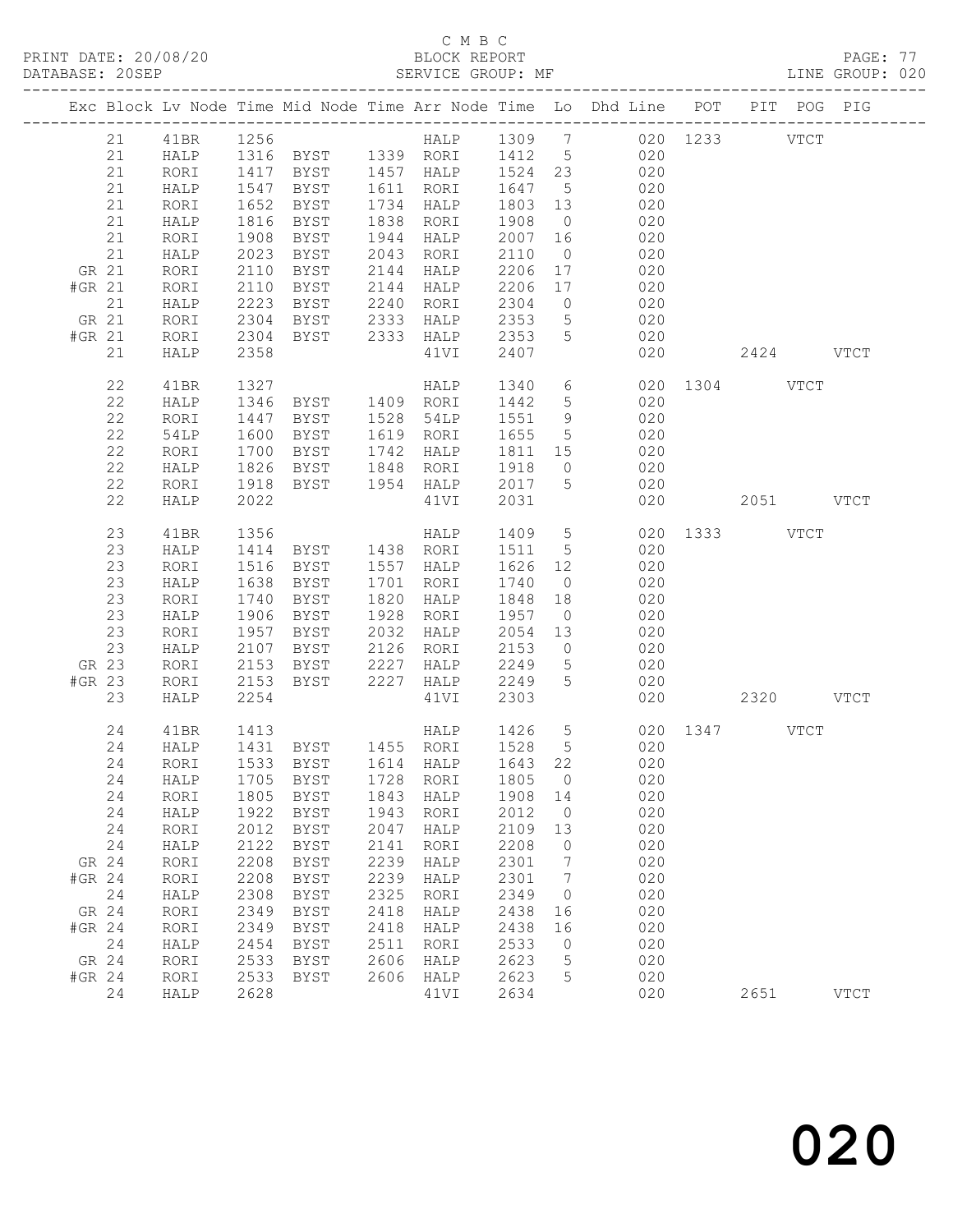#### C M B C<br>BLOCK REPORT

PAGE: 78<br>LINE GROUP: 020

|        |    |      |      |                |      |           |        |                | Exc Block Lv Node Time Mid Node Time Arr Node Time Lo Dhd Line POT |           |           | PIT POG PIG |      |
|--------|----|------|------|----------------|------|-----------|--------|----------------|--------------------------------------------------------------------|-----------|-----------|-------------|------|
|        | 25 | 41BR | 1424 |                |      |           |        |                | HALP 1437 11 020 1358 VTCT                                         |           |           |             |      |
|        | 25 | HALP | 1448 | BYST 1513      |      | RORI      | 1546   |                | $5\degree$<br>020                                                  |           |           |             |      |
|        | 25 | RORI | 1551 | BYST           | 1632 | HALP      | 1701   | 22             | 020                                                                |           |           |             |      |
|        | 25 | HALP | 1723 | BYST           | 1746 | RORI      | 1823   | $\overline{0}$ | 020                                                                |           |           |             |      |
|        | 25 | RORI | 1823 | BYST           | 1901 | HALP      | 1926   |                | 020<br>11                                                          |           |           |             |      |
|        | 25 | HALP | 1937 | BYST           | 1958 | RORI      | 2027   | $\overline{0}$ | 020                                                                |           |           |             |      |
|        | 25 | RORI | 2027 | BYST           | 2102 | HALP      | 2124   | 12             | 020                                                                |           |           |             |      |
|        | 25 | HALP | 2136 | BYST           | 2155 | RORI      | 2222   | $\overline{0}$ | 020                                                                |           |           |             |      |
| GR 25  |    | RORI | 2222 | BYST           | 2253 | HALP      | 2315   | 10             | 020                                                                |           |           |             |      |
| #GR 25 |    | RORI | 2222 | BYST           | 2253 | HALP      | 2315   | 10             | 020                                                                |           |           |             |      |
|        | 25 | HALP | 2325 | BYST           | 2340 | RORI      | 2402   | $\overline{0}$ | 020                                                                |           |           |             |      |
| GR 25  |    | RORI | 2402 | BYST           | 2435 | HALP      | 2452   | 22             | 020                                                                |           |           |             |      |
| #GR 25 |    | RORI | 2402 | BYST           | 2435 | HALP      | 2452   | 22             | 020                                                                |           |           |             |      |
|        | 25 | HALP | 2514 | BYST           | 2531 | RORI      | 2553   |                | $\Omega$<br>020                                                    |           |           |             |      |
| GR 25  |    | RORI | 2553 | BYST           | 2620 | 41VI      | 2629   |                |                                                                    | 020       | 2646 VTCT |             |      |
| #GR 25 |    | RORI | 2553 | BYST           | 2620 | 41VI      | 2629   |                | 020                                                                |           | 2646      |             | VTCT |
|        | 26 | 41BR | 1509 |                |      | HALP      | 1522 8 |                | 020                                                                | 1443 VTCT |           |             |      |
|        | 26 | HALP | 1530 | BYST 1555 RORI |      |           | 1630   | 5              | 020                                                                |           |           |             |      |
|        | 26 | RORI | 1635 | BYST           |      | 1717 54LP | 1740   | 18             | 020                                                                |           |           |             |      |
|        | 26 | 54LP | 1758 | BYST           | 1816 | RORI      | 1850   | $\bigcirc$     | 020                                                                |           |           |             |      |
|        | 26 | RORI | 1850 | BYST           | 1926 | HALP      | 1949   | 5              | 020                                                                |           |           |             |      |
|        | 26 | HALP | 1954 |                |      | 41VI      | 2003   |                | 020                                                                |           | 2023      |             | VTCT |
|        | 27 | 41BR | 1628 |                |      | HALP      | 1641   | 5              | 020                                                                | 1602 160  |           | VTCT        |      |
|        | 27 | HALP | 1646 | BYST           | 1709 | RORI      | 1748   | $\circ$        | 020                                                                |           |           |             |      |
|        | 27 | RORI | 1748 | BYST           | 1827 | HALP      | 1855   | 5              | 020                                                                |           |           |             |      |
|        | 27 | HALP | 1900 |                |      | 41VI      | 1909   |                | 020                                                                | 1929      |           |             | VTCT |
|        |    |      |      |                |      |           |        |                |                                                                    |           |           |             |      |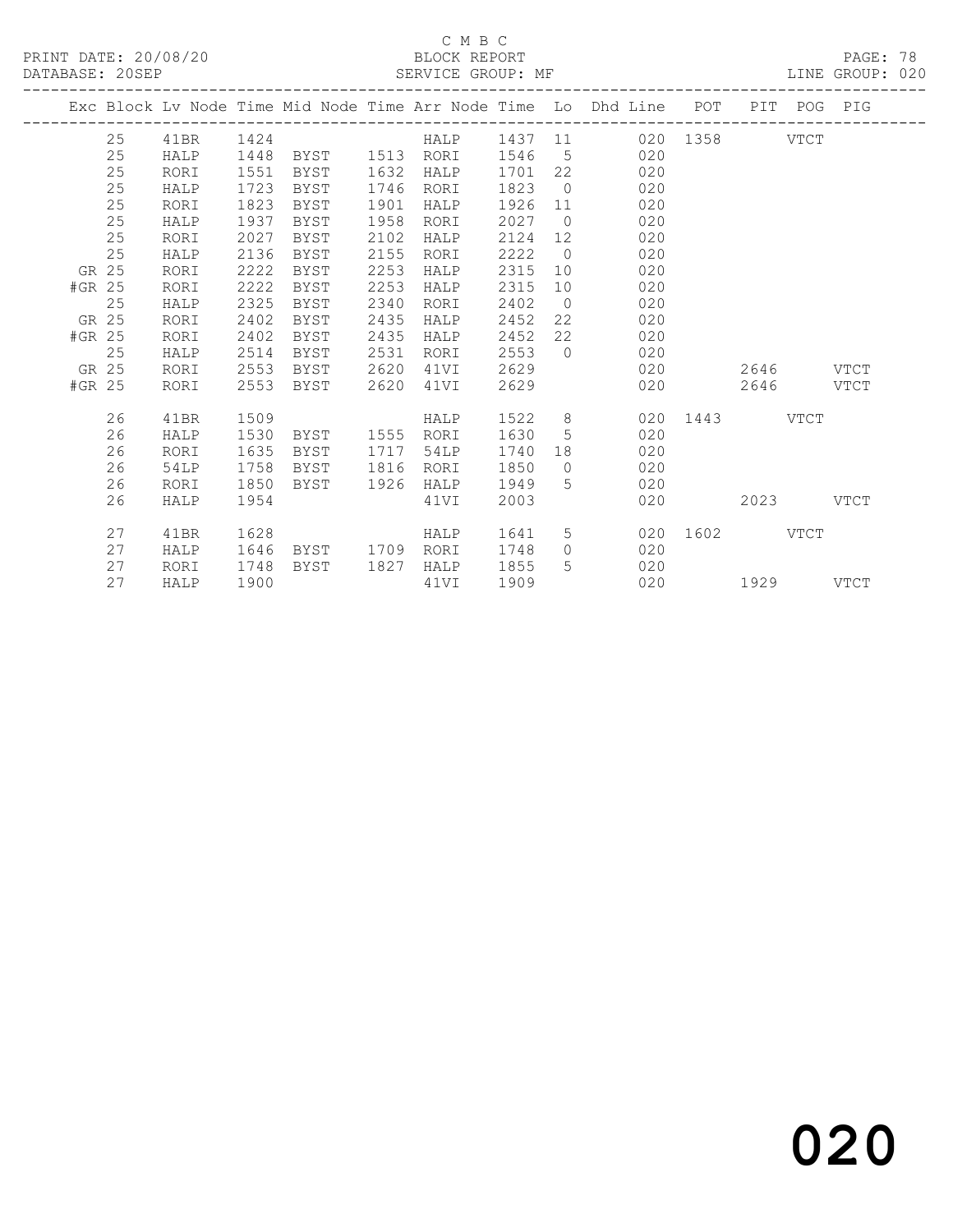|                                                                                                                                                                                                                                                  |                              |              |              |                                                                                                          |              |              | C M B C      |       |   | LINE GROUP: 022                                                                                                                           |         | PAGE: 79   |  |
|--------------------------------------------------------------------------------------------------------------------------------------------------------------------------------------------------------------------------------------------------|------------------------------|--------------|--------------|----------------------------------------------------------------------------------------------------------|--------------|--------------|--------------|-------|---|-------------------------------------------------------------------------------------------------------------------------------------------|---------|------------|--|
| 16BA 16 AV & BALACLAVA ST                                                                                                                                                                                                                        |                              |              |              |                                                                                                          |              |              |              |       |   | 25GR KING EDWARD & GRANVILLE<br>A10N ALMA & 10 AV NORTH<br>BUB4 BURRARD STATION                                                           |         |            |  |
| 63LP 63 LOOP<br>BUB3 BURRARD STATION<br>CLBY CLARK & BROADWAY                                                                                                                                                                                    |                              |              |              |                                                                                                          |              |              |              |       |   |                                                                                                                                           |         |            |  |
|                                                                                                                                                                                                                                                  |                              |              |              |                                                                                                          |              |              |              |       |   |                                                                                                                                           |         |            |  |
|                                                                                                                                                                                                                                                  |                              |              |              |                                                                                                          |              |              |              |       |   | CLOV CLOVERLEAF                                                                                                                           |         |            |  |
| CLARA & BROADWAY<br>CMJA CAMBIE & JACOMBS<br>GEGR GEORGIA ST & GRANVILLE ST<br>HACO HASTINGS & COMMERCIAL<br>KN41 KNIGHT & 41 AV<br>KNLP KNIGHT STREET LOOP<br>MDBY MACDONALD & BROADWAY<br>NAST NANAIMO STATION<br>PENDER & MAIN<br>SYNA SEYMOU |                              |              |              |                                                                                                          |              |              |              |       |   | DULP WB W 41 AV FS DUNBAR ST<br>GRBY GRANVILLE & BROADWAY<br>HODM HOWE & DUNSMUIR<br>KN63 KNIGHT & 63 AV                                  |         |            |  |
|                                                                                                                                                                                                                                                  |                              |              |              |                                                                                                          |              |              |              |       |   |                                                                                                                                           |         |            |  |
|                                                                                                                                                                                                                                                  |                              |              |              |                                                                                                          |              |              |              |       |   |                                                                                                                                           |         |            |  |
|                                                                                                                                                                                                                                                  |                              |              |              |                                                                                                          |              |              |              |       |   |                                                                                                                                           |         |            |  |
|                                                                                                                                                                                                                                                  |                              |              |              |                                                                                                          |              |              |              |       |   | KTLP KOOTENAY LOOP<br>MRST SW MARINE STN<br>PNHM PENDER & HAMILTON                                                                        |         |            |  |
|                                                                                                                                                                                                                                                  |                              |              |              |                                                                                                          |              |              |              |       |   |                                                                                                                                           |         |            |  |
|                                                                                                                                                                                                                                                  |                              |              |              |                                                                                                          |              |              |              |       |   | REBY RENFREW & BROADWAY                                                                                                                   |         |            |  |
|                                                                                                                                                                                                                                                  |                              |              |              |                                                                                                          |              |              |              |       |   |                                                                                                                                           |         |            |  |
|                                                                                                                                                                                                                                                  |                              |              |              |                                                                                                          |              |              |              |       |   |                                                                                                                                           |         |            |  |
| Exc Block Lv Node Time Mid Node Time Arr Node Time Lo Dhd Line POT PIT POG PIG                                                                                                                                                                   |                              |              |              |                                                                                                          |              |              |              |       |   |                                                                                                                                           |         |            |  |
|                                                                                                                                                                                                                                                  |                              |              |              |                                                                                                          |              |              |              |       |   | 1 KN41 454 CLBY<br>1 KNLP 504 CLBY 520 BUB3 539 5 022 440 VTC<br>1 BUB3 544 CLBY 602 KNLP 615 5 022<br>1 BUB3 544 CLBY 602 KNLP 615 5 022 |         |            |  |
|                                                                                                                                                                                                                                                  |                              |              |              |                                                                                                          |              |              |              |       |   |                                                                                                                                           |         |            |  |
|                                                                                                                                                                                                                                                  |                              |              |              |                                                                                                          |              |              |              |       |   |                                                                                                                                           |         |            |  |
|                                                                                                                                                                                                                                                  |                              |              |              | 1 KNLP 620 CLBY 637 BUB3 658 5 022                                                                       |              |              |              |       |   |                                                                                                                                           |         |            |  |
|                                                                                                                                                                                                                                                  | $\mathbf{1}$                 | BUB3         |              |                                                                                                          |              |              |              |       |   |                                                                                                                                           |         |            |  |
|                                                                                                                                                                                                                                                  | $\mathbf{1}$                 | KNLP         |              |                                                                                                          |              |              |              |       |   |                                                                                                                                           |         |            |  |
|                                                                                                                                                                                                                                                  | $\mathbf{1}$                 | BUB3         |              | 703 CLBY 726 KNLP 742 10 022<br>752 CLBY 815 BUB3 842 5 022<br>847 CLBY 913 KNLP 932 14 022              |              |              |              |       |   |                                                                                                                                           |         |            |  |
|                                                                                                                                                                                                                                                  | $\mathbf{1}$                 | KNLP         |              | 946 CLBY 1006 BUB3 1032 5 022                                                                            |              |              |              |       |   |                                                                                                                                           |         |            |  |
|                                                                                                                                                                                                                                                  | $\mathbf{1}$                 | BUB3         |              | 1037 CLBY 1103 KNLP 1122 19 022<br>1141 CLBY 1201 BUB3 1229 5 022<br>1234 CLBY 1303 KNLP 1324 17 022     |              |              |              |       |   |                                                                                                                                           |         |            |  |
|                                                                                                                                                                                                                                                  | $\mathbf{1}$                 | KNLP         |              |                                                                                                          |              |              |              |       |   |                                                                                                                                           |         |            |  |
|                                                                                                                                                                                                                                                  | $\mathbf{1}$                 | BUB3         |              |                                                                                                          |              |              |              |       |   |                                                                                                                                           |         |            |  |
|                                                                                                                                                                                                                                                  | $\mathbf{1}$                 | KNLP         |              | 1341 CLBY 1400 BUB3 1428 5 022                                                                           |              |              |              |       |   |                                                                                                                                           |         |            |  |
|                                                                                                                                                                                                                                                  | $\mathbf{1}$                 | BUB3         |              | 1433 CLBY 1502 KNLP 1525 13 022                                                                          |              |              |              |       |   |                                                                                                                                           |         |            |  |
|                                                                                                                                                                                                                                                  | $\mathbf{1}$                 | KNLP         |              | 1538 CLBY 1559 BUB3 1626 5 022<br>1631 CLBY 1702 KN63 1724 022                                           |              |              |              |       |   |                                                                                                                                           |         |            |  |
|                                                                                                                                                                                                                                                  | $\mathbf{1}$                 | BUB3         |              |                                                                                                          |              |              |              |       |   | 022 1735 VTC                                                                                                                              |         |            |  |
|                                                                                                                                                                                                                                                  | $\mathbf{2}$                 | KN41         |              | 516 CLBY 642 BUB3 601 5 022<br>526 CLBY 542 BUB3 601 5 022<br>606 CLBY 624 KNLP 638 5 022<br>22 21 5 022 |              |              |              |       |   | KNLP $521 \t 5 \t 022$                                                                                                                    | 502 VTC |            |  |
|                                                                                                                                                                                                                                                  | $\mathbf{2}$                 | KNLP         |              |                                                                                                          |              |              |              |       |   |                                                                                                                                           |         |            |  |
|                                                                                                                                                                                                                                                  | $\mathbf{2}$                 | BUB3         |              |                                                                                                          |              |              |              |       |   |                                                                                                                                           |         |            |  |
|                                                                                                                                                                                                                                                  | $\mathbf{2}$                 | KNLP         |              |                                                                                                          |              |              |              |       |   |                                                                                                                                           |         |            |  |
|                                                                                                                                                                                                                                                  | $\overline{2}$               | BUB3         |              | 726 CLBY 749 KNLP                                                                                        |              |              |              | 805 7 |   | 022                                                                                                                                       |         |            |  |
|                                                                                                                                                                                                                                                  | $2^{\circ}$                  | KNLP         |              | 812 CLBY 835 BUB3 902 5                                                                                  |              |              |              |       |   | 022                                                                                                                                       |         |            |  |
|                                                                                                                                                                                                                                                  | $\mathbf{2}$                 | BUB3         | 907          | CLBY                                                                                                     | 933          | KNLP         | 952          | 18    |   | 022                                                                                                                                       |         |            |  |
|                                                                                                                                                                                                                                                  | $\mathbf{2}$                 | KNLP         | 1010         | CLBY                                                                                                     | 1030         | BUB3         | 1056         |       | 5 | 022                                                                                                                                       |         |            |  |
|                                                                                                                                                                                                                                                  | $\mathbf{2}$                 | BUB3         | 1101         | ${\tt CLBY}$                                                                                             | 1128         | KNLP         | 1147         | 18    |   | 022                                                                                                                                       |         |            |  |
|                                                                                                                                                                                                                                                  | $\mathbf{2}$<br>$\mathbf{2}$ | KNLP<br>BUB3 | 1205<br>1258 | CLBY<br>${\tt CLBY}$                                                                                     | 1225<br>1327 | BUB3<br>KNLP | 1253<br>1348 | 13    | 5 | 022<br>022                                                                                                                                |         |            |  |
|                                                                                                                                                                                                                                                  | $\mathbf{2}$                 |              | 1401         | ${\tt CLBY}$                                                                                             | 1420         | BUB3         | 1448         |       |   | 022                                                                                                                                       |         |            |  |
|                                                                                                                                                                                                                                                  | $\mathbf{2}$                 | KNLP<br>BUB3 | 1453         | ${\tt CLBY}$                                                                                             | 1522         | KNLP         | 1545         | 13    | 5 | 022                                                                                                                                       |         |            |  |
|                                                                                                                                                                                                                                                  | $\mathbf{2}$                 | KNLP         | 1558         | ${\tt CLBY}$                                                                                             | 1619         | BUB3         | 1647         |       | 5 | 022                                                                                                                                       |         |            |  |
|                                                                                                                                                                                                                                                  | $\overline{2}$               | BUB3         | 1652         | CLBY                                                                                                     | 1725         | KN63         | 1747         |       |   | 022                                                                                                                                       | 1758    | <b>VTC</b> |  |
|                                                                                                                                                                                                                                                  |                              |              |              |                                                                                                          |              |              |              |       |   |                                                                                                                                           |         |            |  |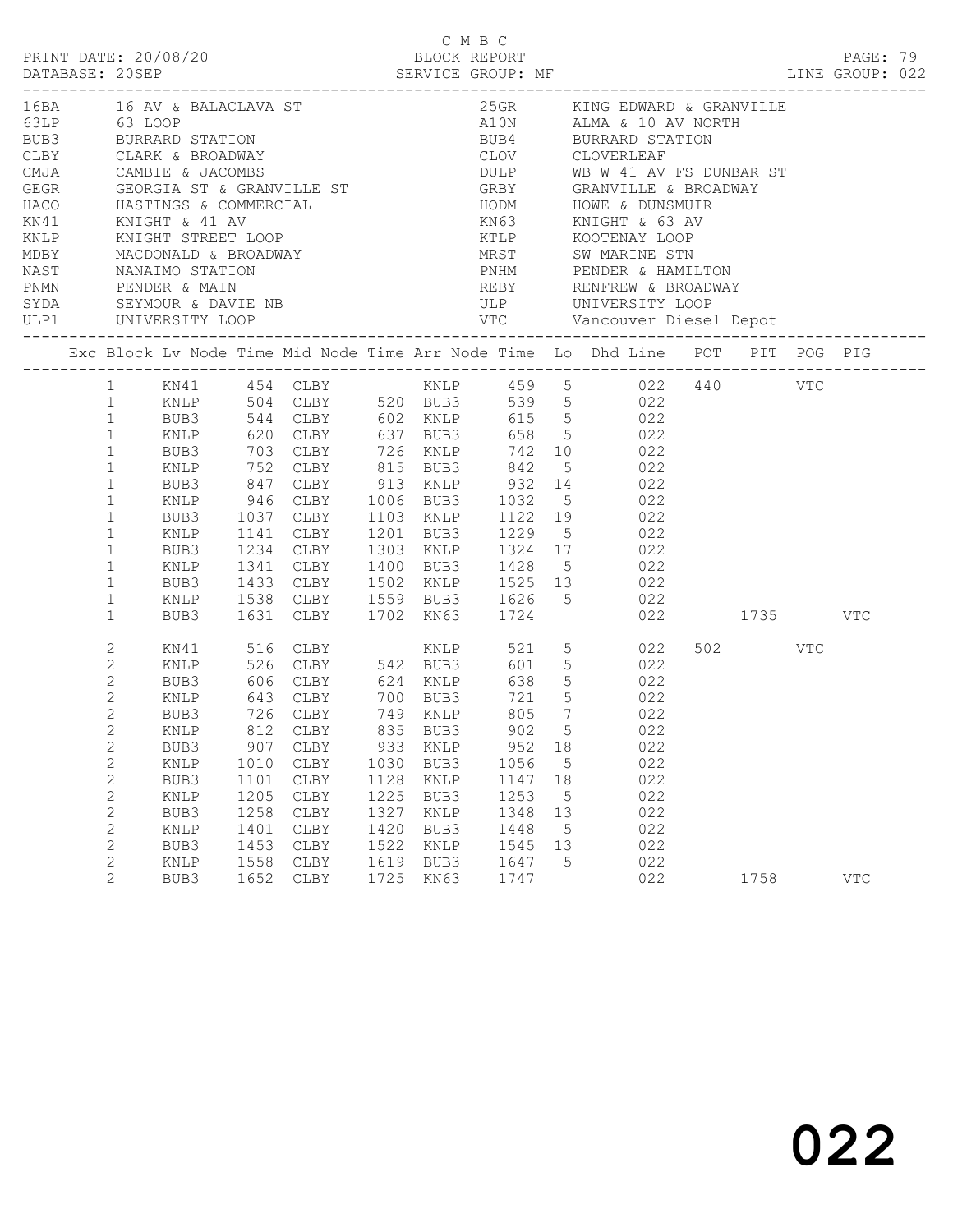# C M B C<br>BLOCK REPORT

|                |              |                                                                                                     |                                              |              |              |              |                              | Exc Block Lv Node Time Mid Node Time Arr Node Time Lo Dhd Line POT |         | PIT POG PIG |            |
|----------------|--------------|-----------------------------------------------------------------------------------------------------|----------------------------------------------|--------------|--------------|--------------|------------------------------|--------------------------------------------------------------------|---------|-------------|------------|
| $\mathcal{S}$  |              |                                                                                                     | KN41 533 CLBY KNLP<br>KNLP 543 CLBY 600 BUB3 |              |              |              |                              | 538 5 022                                                          | 519 VTC |             |            |
| $\mathsf 3$    |              |                                                                                                     |                                              |              |              | 621 5        |                              | 022                                                                |         |             |            |
| 3              | BUB3         | 626                                                                                                 | CLBY                                         |              | 644 KNLP     | 700 8        |                              | 022                                                                |         |             |            |
| $\mathfrak{S}$ | KNLP         | 708                                                                                                 | CLBY                                         |              | 726 BUB3     | 752          | $5\overline{)}$              | 022                                                                |         |             |            |
| 3              | BUB3         | 757                                                                                                 | CLBY                                         | 821          | KNLP         | 838          | 14                           | 022                                                                |         |             |            |
| $\mathsf S$    | KNLP         | $\begin{array}{c} \n \overline{\phantom{0}} \\  852 \\  \overline{\phantom{0}} \\  2\n \end{array}$ | CLBY                                         |              | 915 BUB3     | 944          | $5\overline{)}$              | 022                                                                |         |             |            |
| 3              | BUB3         | 949                                                                                                 | CLBY                                         | 1015         | KNLP         | 1034         | 20                           | 022                                                                |         |             |            |
| $\mathsf S$    | KNLP         | 1054                                                                                                | CLBY                                         |              | 1115 BUB3    | 1141         | $5^{\circ}$                  | 022                                                                |         |             |            |
| 3              | BUB3         | 1146                                                                                                | CLBY                                         | 1213         | KNLP         | 1234         | 19                           | 022                                                                |         |             |            |
| $\mathsf S$    | KNLP         | 1253                                                                                                | CLBY                                         | 1313         | BUB3         | 1341         | $5^{\circ}$                  | 022                                                                |         |             |            |
| 3              | BUB3         | 1346                                                                                                | CLBY                                         | 1415         | KNLP         | 1436 14      |                              | 022                                                                |         |             |            |
| 3              | KNLP         | 1450                                                                                                | CLBY                                         | 1509         | BUB3         | 1537 5       |                              | 022                                                                |         |             |            |
| 3              | BUB3         | 1542                                                                                                | CLBY                                         | 1611         | KNLP         | 1635 11      |                              | 022                                                                |         |             |            |
| $\mathsf S$    | KNLP         | 1646                                                                                                | CLBY                                         |              | 1706 BUB3    | 1736         | $5^{\circ}$                  | 022                                                                |         |             |            |
| 3              | BUB3         | 1741                                                                                                | CLBY                                         |              | 1812 KN63    | 1835         |                              | 022                                                                | 1846    |             | <b>VTC</b> |
| 4              | KN41         | 553                                                                                                 | CLBY                                         |              | KNLP         | 558          | $5\phantom{.0}$              | 022                                                                | 539     | VTC         |            |
| 4              | KNLP         | 603                                                                                                 | CLBY                                         |              | 620 BUB3     | 641          | $5\phantom{.0}$              | 022                                                                |         |             |            |
| 4              | BUB3         | 646                                                                                                 | CLBY                                         | 707          | KNLP         | 723          | 8                            | 022                                                                |         |             |            |
| 4              | KNLP         | 731                                                                                                 | CLBY                                         | 753          | BUB3         | 822          | $5\phantom{.0}$              | 022                                                                |         |             |            |
| 4              | BUB3         | 827                                                                                                 | CLBY                                         | 853          | KNLP         | 912          | $7\phantom{.0}\phantom{.0}7$ | 022                                                                |         |             |            |
| 4              | KNLP         | 919                                                                                                 | CLBY                                         | 940          | BUB3         | 1008         | $5\overline{)}$              | 022                                                                |         |             |            |
| 4              | BUB3         | 1013                                                                                                | CLBY                                         | 1039         | KNLP         | 1058         | 19                           | 022                                                                |         |             |            |
| 4              | KNLP         | 1117                                                                                                | CLBY                                         | 1137         | BUB3         | 1205         | $5^{\circ}$                  | 022                                                                |         |             |            |
| 4              | BUB3         | 1210                                                                                                | CLBY                                         | 1239         | KNLP         | 1300         | 18                           | 022                                                                |         |             |            |
| $\overline{4}$ | KNLP         | 1318                                                                                                | CLBY                                         | 1337         | BUB3         | 1405         | $5^{\circ}$                  | 022                                                                |         |             |            |
| 4              | BUB3         | 1410                                                                                                | CLBY                                         | 1439         | KNLP         | 1502 15      |                              | 022                                                                |         |             |            |
| 4              | KNLP         | 1517                                                                                                | CLBY                                         | 1538         | BUB3         | 1605         | $5^{\circ}$                  | 022                                                                |         |             |            |
| 4              | BUB3         | 1610                                                                                                | CLBY                                         | 1641         | KNLP         | 1705         | 9                            | 022                                                                |         |             |            |
| 4              | KNLP         | 1714                                                                                                | CLBY                                         |              | 1734 BUB3    | 1804         | 6                            | 022                                                                |         |             |            |
| 4              | BUB3         | 1810                                                                                                | CLBY                                         |              | 1840 KN63    | 1902         |                              | 022                                                                | 1913    |             | <b>VTC</b> |
| 5              | KN41         | 628                                                                                                 | CLBY                                         |              | KNLP         | 633          | 5                            | 022                                                                | 611 VTC |             |            |
| 5              | KNLP         | 638                                                                                                 | CLBY                                         |              | 655 BUB3     | 716          | 5                            | 022                                                                |         |             |            |
| 5              | BUB3         | 721                                                                                                 | CLBY                                         | 744          | KNLP         | 800          | $\overline{7}$               | 022                                                                |         |             |            |
| 5              | KNLP         | 807                                                                                                 | CLBY                                         | 830          | BUB3         | 857          | 5                            | 022                                                                |         |             |            |
| 5              | BUB3         | 902                                                                                                 | CLBY                                         |              | 928 KNLP     | 947          | 11                           | 022                                                                |         |             |            |
| 5              | KNLP         | 958                                                                                                 | CLBY                                         |              | 1018 BUB3    | 1044         | $5^{\circ}$                  | 022                                                                |         |             |            |
| 5              | BUB3         |                                                                                                     | 1049 CLBY                                    |              | 1115 KNLP    | 1134 19      |                              | 022                                                                |         |             |            |
| 5              |              |                                                                                                     | KNLP 1153 CLBY 1213 BUB3 1241 5              |              |              |              |                              | 022                                                                |         |             |            |
| 5              | BUB3         | 1246                                                                                                | CLBY                                         | 1315         | KNLP         | 1336         | 15                           | 022                                                                |         |             |            |
| 5              | KNLP         | 1351                                                                                                | CLBY                                         | 1410         | BUB3         | 1438         | 5                            | 022<br>022                                                         |         |             |            |
| $\mathsf S$    | BUB3         | 1443                                                                                                | CLBY                                         | 1512         | KNLP         | 1535         | 16                           |                                                                    |         |             |            |
| 5<br>5         | KNLP<br>BUB3 | 1551                                                                                                | CLBY<br>${\tt CLBY}$                         | 1612<br>1718 | BUB3         | 1640         | 5                            | 022<br>022                                                         |         |             |            |
| 5              |              | 1645<br>1753                                                                                        |                                              | 1813         | KNLP         | 1741<br>1842 | 12<br>8                      | 022                                                                |         |             |            |
| 5              | KNLP<br>BUB3 | 1850                                                                                                | CLBY<br>CLBY                                 | 1917         | BUB3<br>KN63 | 1936         |                              | 022                                                                | 1947    |             | <b>VTC</b> |
|                |              |                                                                                                     |                                              |              |              |              |                              |                                                                    |         |             |            |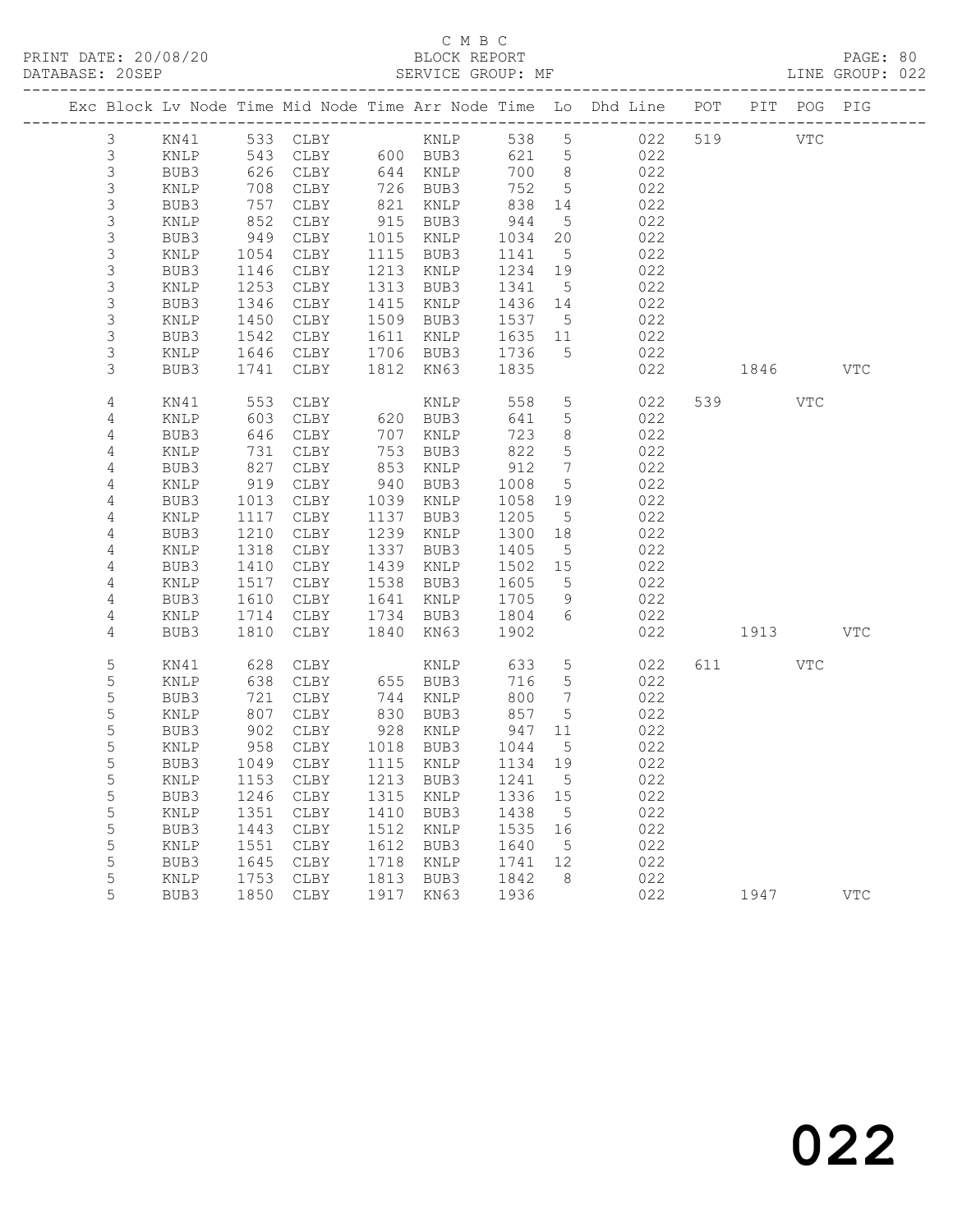#### C M B C<br>BLOCK REPORT

|  |                |      |      |                   |      |               |         |                 | Exc Block Lv Node Time Mid Node Time Arr Node Time Lo Dhd Line POT PIT POG PIG |         |     |            |
|--|----------------|------|------|-------------------|------|---------------|---------|-----------------|--------------------------------------------------------------------------------|---------|-----|------------|
|  | 6              | PNMN |      | 631 CLBY 643 CMJA |      |               |         |                 | 708 5 022                                                                      | 601 VTC |     |            |
|  | 6              | CMJA | 713  |                   |      | BUB3          | 807 5   |                 | 022                                                                            |         |     |            |
|  | 6              | BUB3 | 812  | CLBY              |      | 837 KNLP      | 855     | 9               | 022                                                                            |         |     |            |
|  | 6              | KNLP | 904  | CLBY              | 927  | BUB3          | 956     | $5^{\circ}$     | 022                                                                            |         |     |            |
|  | 6              | BUB3 | 1001 | CLBY              | 1027 | KNLP          | 1046    | 20              | 022                                                                            |         |     |            |
|  | 6              | KNLP | 1106 | CLBY              | 1127 | BUB3          | 1153    | $5^{\circ}$     | 022                                                                            |         |     |            |
|  | 6              | BUB3 | 1158 | CLBY              | 1225 | KNLP          | 1246    | 19              | 022                                                                            |         |     |            |
|  | 6              | KNLP | 1305 | CLBY              | 1325 | BUB3          | 1353    | $5^{\circ}$     | 022                                                                            |         |     |            |
|  | 6              | BUB3 | 1358 | CLBY              | 1427 | KNLP          | 1448    | 16              | 022                                                                            |         |     |            |
|  | 6              | KNLP | 1504 | CLBY              | 1525 | BUB3          | 1551    | $5^{\circ}$     | 022                                                                            |         |     |            |
|  | 6              | BUB3 | 1556 | CLBY              | 1626 | KNLP          | 1650    | 10              | 022                                                                            |         |     |            |
|  | 6              | KNLP | 1700 | CLBY              | 1720 | BUB3          | 1750    | $5^{\circ}$     | 022                                                                            |         |     |            |
|  | 6              | BUB3 | 1755 | CLBY              | 1825 | KN63          | 1848    |                 | 022                                                                            | 1859    |     | <b>VTC</b> |
|  |                |      |      |                   |      |               |         |                 |                                                                                |         |     |            |
|  | $7\phantom{.}$ | KN41 | 638  | CLBY              |      | $\verb KNLP $ | 645     | $5\phantom{.0}$ | 022                                                                            | 621 7   | VTC |            |
|  | 7              | KNLP | 650  | CLBY              |      | 708 BUB3      | 731     | 5               | 022                                                                            |         |     |            |
|  | 7              | BUB3 | 736  | CLBY              | 800  | KNLP          | 817     | 8               | 022                                                                            |         |     |            |
|  | 7              | KNLP | 825  | CLBY              | 848  | BUB3          | 915     | $5\phantom{.0}$ | 022                                                                            |         |     |            |
|  | 7              | BUB3 | 920  | CLBY              | 946  | KNLP          | 1005    | 16              | 022                                                                            |         |     |            |
|  | 7              | KNLP | 1021 | CLBY              | 1042 | BUB3          | 1108    | $5^{\circ}$     | 022                                                                            |         |     |            |
|  | 7              | BUB3 | 1113 | CLBY              | 1140 | KNLP          | 1159 18 |                 | 022                                                                            |         |     |            |
|  | 7              | KNLP | 1217 | CLBY              | 1237 | BUB3          | 1305    | 5               | 022                                                                            |         |     |            |
|  | $\overline{7}$ | BUB3 | 1310 | CLBY              | 1339 | KNLP          | 1400    | 11              | 022                                                                            |         |     |            |
|  | 7              | KNLP | 1411 | CLBY              | 1430 | BUB3          | 1458    | $5^{\circ}$     | 022                                                                            |         |     |            |
|  | 7              | BUB3 | 1503 | CLBY              | 1532 | KNLP          | 1555    | 10              | 022                                                                            |         |     |            |
|  | 7              | KNLP | 1605 | CLBY              | 1626 | BUB3          | 1654    | $5\phantom{0}$  | 022                                                                            |         |     |            |
|  | 7              | BUB3 | 1659 | CLBY              | 1732 | KNLP          | 1755    | 10              | 022                                                                            |         |     |            |
|  | 7              | KNLP | 1805 | CLBY              | 1825 | BUB3          | 1854    | 8 <sup>8</sup>  | 022                                                                            |         |     |            |
|  | 7              | BUB3 | 1902 | CLBY              | 1929 | KNLP          | 1948    | 8 <sup>8</sup>  | 022                                                                            |         |     |            |
|  | 7              | KNLP | 1956 | CLBY              | 2012 | BUB3          | 2033    | 6               | 022                                                                            |         |     |            |
|  | 7              | BUB3 | 2039 | CLBY              | 2104 | KNLP          | 2122    | 6               | 022                                                                            |         |     |            |
|  | 7              | KNLP | 2128 |                   |      | BUB3          | 2203    | 6               | 022                                                                            |         |     |            |
|  | 7              | BUB3 | 2209 | CLBY              |      | 2231 KNLP     | 2248    | 13              | 022                                                                            |         |     |            |
|  | 7              | KNLP | 2301 |                   |      | BUB3          | 2333    | 6               | 022                                                                            |         |     |            |
|  | 7              | BUB3 |      | 2339 CLBY         |      | 2401 KN63     | 2417    |                 | 022                                                                            | 2426    |     | <b>VTC</b> |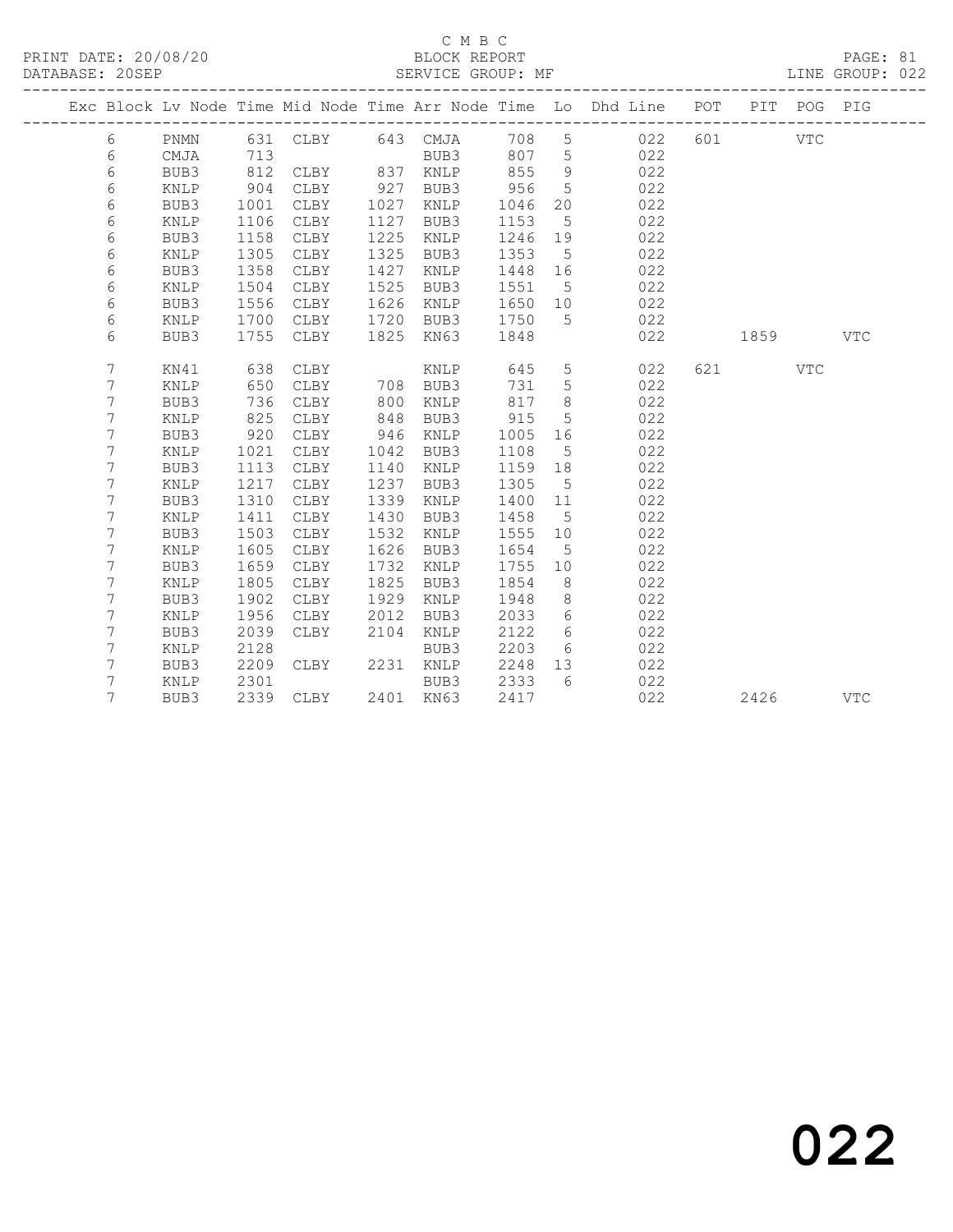# C M B C<br>BLOCK REPORT

|       |             |              |              | Exc Block Lv Node Time Mid Node Time Arr Node Time Lo Dhd Line POT |              |                      |              |                                  |            |     |            | PIT POG PIG |            |
|-------|-------------|--------------|--------------|--------------------------------------------------------------------|--------------|----------------------|--------------|----------------------------------|------------|-----|------------|-------------|------------|
|       | 8           |              |              | KN41 644 CLBY KNLP 651 5                                           |              |                      |              |                                  | 022        | 627 | <b>VTC</b> |             |            |
|       | 8           | KNLP         |              | 656 CLBY 714 BUB3                                                  |              |                      | 737 5        |                                  | 022        |     |            |             |            |
|       | $\,8\,$     | BUB3         | 742          | CLBY                                                               |              | 806 KNLP             | 824 8        |                                  | 022        |     |            |             |            |
|       | 8           | KNLP         | 832          | CLBY                                                               |              | 855 BUB3             | 922          | $5^{\circ}$                      | 022        |     |            |             |            |
|       | $\,8\,$     | BUB3         | 927          | CLBY                                                               |              | 953 KNLP             | 1012         | 20                               | 022        |     |            |             |            |
|       | 8           | KNLP         | 1032         | CLBY                                                               |              | 1053 BUB3            | 1119         | $5\overline{)}$                  | 022        |     |            |             |            |
|       | 8           | BUB3         | 1124         | CLBY                                                               |              | 1151 KNLP            | 1210 19      |                                  | 022        |     |            |             |            |
|       | 8           | KNLP         | 1229         | CLBY                                                               |              | 1249 BUB3            | 1317         | $5^{\circ}$                      | 022        |     |            |             |            |
|       | $\,8\,$     | BUB3         | 1322         | CLBY                                                               |              | 1351 KNLP            | 1412         | 9                                | 022        |     |            |             |            |
|       | $\,8\,$     | KNLP         | 1421         | CLBY                                                               | 1440         | BUB3                 | 1508         | $5\overline{)}$                  | 022        |     |            |             |            |
|       | 8<br>8      | BUB3<br>KNLP | 1513<br>1612 | CLBY<br>CLBY                                                       | 1542<br>1633 | KNLP<br>BUB3         | 1605<br>1701 | $\overline{7}$<br>$5^{\circ}$    | 022<br>022 |     |            |             |            |
|       | $\,8\,$     | BUB3         | 1706         | CLBY                                                               |              | 1739 KNLP            | 1802 16      |                                  | 022        |     |            |             |            |
|       | $\,8\,$     | KNLP         | 1818         | CLBY                                                               |              | 1840 BUB3            | 1906         | 8 <sup>8</sup>                   | 022        |     |            |             |            |
|       | 8           | BUB3         | 1914         | CLBY                                                               | 1941         | KNLP                 | 2000 11      |                                  | 022        |     |            |             |            |
|       | 8           | KNLP         | 2011         | CLBY 2027 BUB3                                                     |              |                      | 2048         | 6                                | 022        |     |            |             |            |
|       | $\,8\,$     | BUB3         | 2054         | CLBY                                                               |              | 2119 KNLP            | 2137 6       |                                  | 022        |     |            |             |            |
|       | 8           | KNLP         | 2143         |                                                                    |              | BUB3                 | 2218         | 6                                | 022        |     |            |             |            |
|       | 8           | BUB3         | 2224         | CLBY                                                               |              | 2246 KNLP            | 2303 13      |                                  | 022        |     |            |             |            |
|       | 8           | KNLP         | 2316         |                                                                    |              | BUB3                 | 2348         | 12                               | 022        |     |            |             |            |
| GR 8  |             | BUB3         | 2400         | CLBY 2421 KNLP                                                     |              |                      | 2436         | $5^{\circ}$                      | 022        |     |            |             |            |
| #GR 8 |             | BUB3         | 2400         | CLBY                                                               |              | 2421 KNLP            | 2436 5       |                                  | 022        |     |            |             |            |
|       | 8           | KNLP         | 2441         | CLBY                                                               |              | 2453 BUB3            | 2512 10      |                                  | 24 022     |     |            |             |            |
|       | 8           | MRST         | 2546         |                                                                    |              | HODM                 | 2633 16      |                                  | N20        |     |            |             |            |
|       | 8           | HODM         | 2649         |                                                                    |              | MRST                 | 2738         | 8 <sup>8</sup>                   | N20        |     |            |             |            |
|       | $\,8\,$     | MRST         | 2746         |                                                                    |              | HODM                 | 2833 6       |                                  | N20        |     |            |             |            |
|       | 8           | HODM         | 2839         |                                                                    |              | MRST                 | 2928         |                                  | N20        |     | 2933       |             | VTC        |
|       | 9           | KN41         |              | 649 CLBY                                                           |              | KNLP                 | 656          | $5\overline{)}$                  | 022        |     | 632 VTC    |             |            |
|       | 9           | KNLP         | 701          | CLBY                                                               |              | 719 BUB3<br>811 KNLP | 742          | $5^{\circ}$                      | 022        |     |            |             |            |
|       | 9           | BUB3         | 747          | CLBY                                                               |              | 811 KNLP             | 828          | 12                               | 022        |     |            |             |            |
|       | 9           | KNLP         | 840          | CLBY                                                               |              | 903 BUB3             | 932          | $5^{\circ}$                      | 022        |     |            |             |            |
|       | 9           | BUB3         | 937          | CLBY                                                               |              | 1003 KNLP            | 1022         | 21                               | 022        |     |            |             |            |
|       | 9           | KNLP         | 1043         | CLBY                                                               | 1104         | BUB3                 | 1130         | 5 <sup>5</sup>                   | 022        |     |            |             |            |
|       | $\mathsf 9$ | BUB3         | 1135         | CLBY                                                               | 1202         | KNLP                 | 1223 18      |                                  | 022        |     |            |             |            |
|       | 9           | KNLP         | 1241         | CLBY                                                               | 1301         | BUB3                 | 1329         | $5^{\circ}$                      | 022        |     |            |             |            |
|       | 9           | BUB3         | 1334         | CLBY                                                               |              | 1403 KNLP            | 1424         | 12                               | 022        |     |            |             |            |
|       | 9           | KNLP         | 1436         | CLBY                                                               |              | 1455 BUB3            | 1523         | $5^{\circ}$                      | 022        |     |            |             |            |
|       | $\mathsf 9$ | BUB3         | 1528         | CLBY                                                               |              | 1557 KNLP            | 1620 12      |                                  | 022        |     |            |             |            |
|       | 9           |              |              | KNLP 1632 CLBY 1652 BUB3 1722 5                                    |              |                      |              |                                  | 022        |     |            |             |            |
|       | 9<br>9      | BUB3<br>KNLP | 1727<br>1830 | CLBY<br>CLBY                                                       | 1800<br>1852 | KNLP<br>BUB3         | 1823<br>1918 | $\overline{7}$<br>8 <sup>8</sup> | 022<br>022 |     |            |             |            |
|       | 9           | BUB3         | 1926         | CLBY                                                               | 1953         | KNLP                 | 2012         | 15                               | 022        |     |            |             |            |
|       | 9           | KNLP         | 2027         | CLBY                                                               | 2043         | BUB3                 | 2103         | 6                                | 022        |     |            |             |            |
|       | 9           | BUB3         | 2109         | CLBY                                                               | 2133         | KNLP                 | 2151         | 7                                | 022        |     |            |             |            |
|       | 9           | KNLP         | 2158         |                                                                    |              | BUB3                 | 2233         | 6                                | 022        |     |            |             |            |
|       | 9           | BUB3         |              | 2239 CLBY                                                          |              | 2301 KN63            | 2317         |                                  | 022        |     | 2326       |             | <b>VTC</b> |
|       |             |              |              |                                                                    |              |                      |              |                                  |            |     |            |             |            |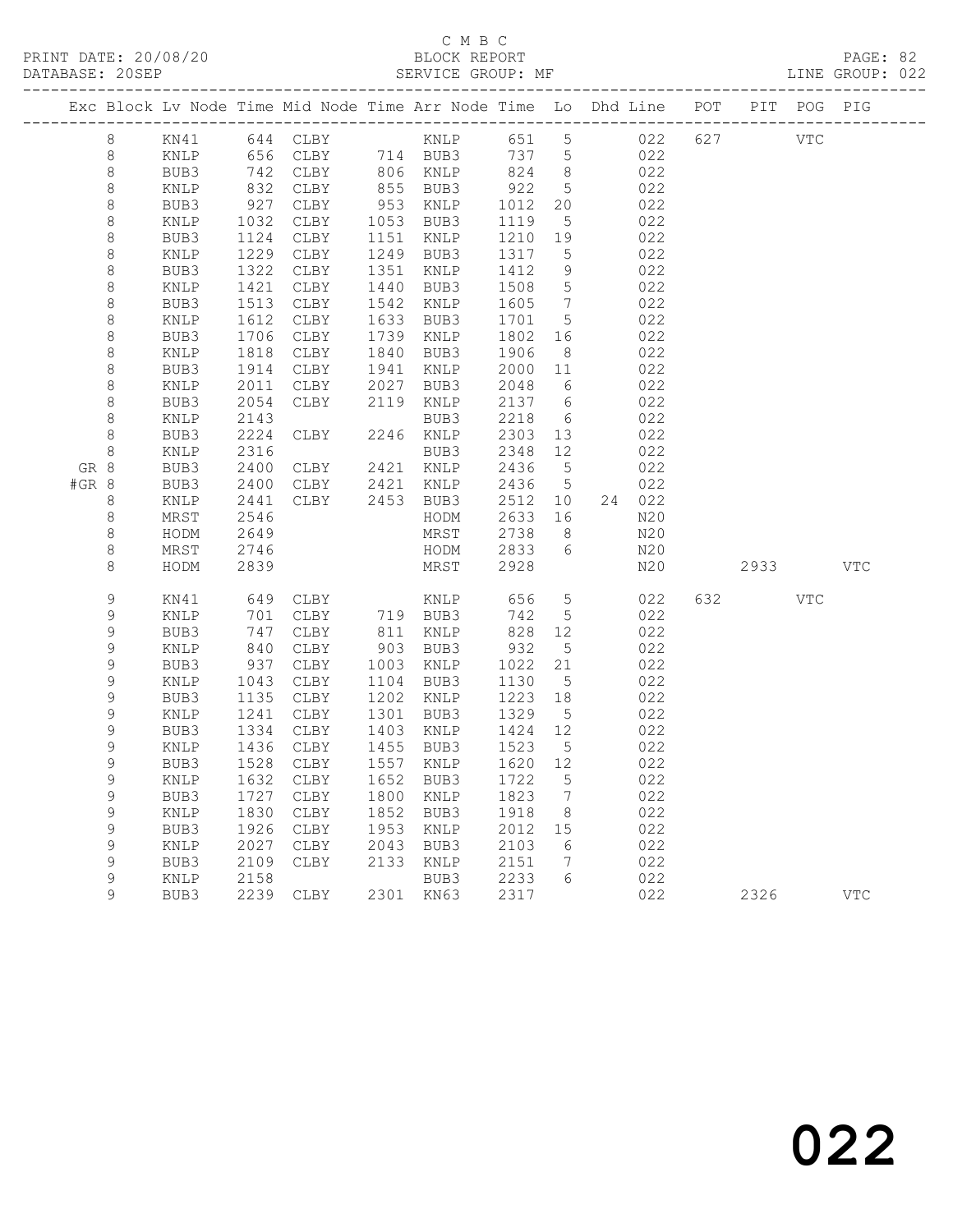#### C M B C<br>BLOCK REPORT

|        |       |                 |            |          |      |                      |         |                 | Exc Block Lv Node Time Mid Node Time Arr Node Time Lo Dhd Line POT PIT POG PIG |         |            |              |            |
|--------|-------|-----------------|------------|----------|------|----------------------|---------|-----------------|--------------------------------------------------------------------------------|---------|------------|--------------|------------|
|        | 10    | KN41            |            | 730 CLBY |      |                      |         |                 | KNLP 737 5 022 713                                                             |         |            | $_{\rm VTC}$ |            |
|        | 10    | KNLP            |            | 742 CLBY |      | 805 BUB3             | 832     | $5\overline{)}$ | 022                                                                            |         |            |              |            |
|        | 10    | BUB3            |            | CLBY     |      |                      | 922 12  |                 | 022                                                                            |         |            |              |            |
|        | 10    | $\texttt{KNLP}$ | 837<br>934 | CLBY     |      | 903 KNLP<br>954 BUB3 | 1020    | $5\overline{)}$ | 022                                                                            |         |            |              |            |
|        | 10    | BUB3            | 1025       | CLBY     |      | 1051 KNLP            | 1110 19 |                 | 022                                                                            |         |            |              |            |
|        | 10    |                 | 1129       |          | 1149 |                      | 1217    |                 |                                                                                |         |            |              |            |
|        |       | KNLP            |            | CLBY     |      | BUB3                 |         | $5^{\circ}$     | 022                                                                            |         |            |              |            |
|        | 10    | BUB3            | 1222       | CLBY     | 1251 | KNLP                 | 1312    | 18              | 022                                                                            |         |            |              |            |
|        | 10    | $\texttt{KNLP}$ | 1330       | CLBY     | 1349 | BUB3                 | 1417    | $5^{\circ}$     | 022                                                                            |         |            |              |            |
|        | 10    | BUB3            | 1422       | CLBY     | 1451 | KNLP                 | 1514    | 10              | 022                                                                            |         |            |              |            |
|        | 10    | KNLP            | 1524       | CLBY     | 1545 | BUB3                 | 1612    | $5\overline{)}$ | 022                                                                            |         |            |              |            |
|        | 10    | BUB3            | 1617       | CLBY     | 1648 | KNLP                 | 1712    | 10              | 022                                                                            |         |            |              |            |
|        | 10    | $\texttt{KNLP}$ | 1722       | CLBY     | 1742 | BUB3                 | 1812    | $6\overline{6}$ | 022                                                                            |         |            |              |            |
|        | 10    | BUB3            | 1818       | CLBY     | 1848 | KNLP                 | 1910    | 12              | 022                                                                            |         |            |              |            |
|        | 10    | KNLP            | 1922       | CLBY     | 1940 | BUB3                 | 2003    | $6\overline{6}$ | 022                                                                            |         |            |              |            |
|        | 10    | BUB3            | 2009       | CLBY     | 2034 | KNLP                 | 2052    | 20              | 022                                                                            |         |            |              |            |
|        | 10    | $\texttt{KNLP}$ | 2112       |          |      | BUB3                 | 2148    | $6\overline{6}$ | 022                                                                            |         |            |              |            |
|        | 10    | BUB3            | 2154       | CLBY     |      | 2218 KNLP            | 2236    | 10              | 022                                                                            |         |            |              |            |
|        | 10    | KNLP            | 2246       |          |      | BUB3                 | 2318    | $6\overline{6}$ | 022                                                                            |         |            |              |            |
|        | 10    | BUB3            | 2324       | CLBY     | 2346 | KNLP                 | 2403    | $\overline{7}$  | 022                                                                            |         |            |              |            |
|        | 10    | $\texttt{KNLP}$ | 2410       | CLBY     | 2423 | BUB3                 | 2442 17 |                 | 022                                                                            |         |            |              |            |
|        | GR 10 | BUB3            | 2459       | CLBY     | 2520 | KNLP                 | 2535    | $5\overline{)}$ | 022                                                                            |         |            |              |            |
| #GR 10 |       | BUB3            | 2459       | CLBY     | 2520 | KNLP                 | 2535    | $5\overline{)}$ | 022                                                                            |         |            |              |            |
|        | 10    | KNLP            | 2540       | CLBY     | 2552 | BUB3                 | 2611    | 13              | 5 022                                                                          |         |            |              |            |
|        | 10    | HODM            | 2629       |          |      | MRST                 | 2712    | $\overline{4}$  | N8                                                                             |         |            |              |            |
|        | 10    |                 | 2716       |          |      |                      | 2803    | 6               |                                                                                |         |            |              |            |
|        | 10    | MRST            | 2809       |          |      | HODM<br>MRST         | 2858    |                 | N20<br>N20                                                                     |         | 2903       |              | <b>VTC</b> |
|        |       | HODM            |            |          |      |                      |         |                 |                                                                                |         |            |              |            |
|        |       |                 | 620        |          |      |                      |         | $5\overline{)}$ |                                                                                |         | 603 VTC    |              |            |
|        | 11    | KN41            |            | CLBY     |      | KNLP                 | 625     |                 | 022                                                                            |         |            |              |            |
|        | 11    | KNLP            | 630        | CLBY     |      | 647 BUB3             | 708     | $5\overline{)}$ | 022                                                                            |         |            |              |            |
|        | 11    | BUB3            | 713        | CLBY     |      | 736 KNLP             | 752     | 10              | 022                                                                            |         |            |              |            |
|        | 11    | KNLP            | 802        | CLBY     | 825  | BUB3                 | 852     | 5               | 022                                                                            |         |            |              |            |
|        | 11    | BUB3            | 857        | CLBY     | 923  | KN63                 | 940     |                 | 022                                                                            |         | 951        |              | <b>VTC</b> |
|        |       |                 |            |          |      |                      |         |                 |                                                                                |         |            |              |            |
|        | 12    | KN41            | 636        | CLBY     |      | KNLP                 | 643     | $5\phantom{.0}$ | 022                                                                            |         | 619        | VTC          |            |
|        | 12    | KNLP            | 648        | CLBY     |      | 705 BUB3             | 726     | $5\phantom{.0}$ | 022                                                                            |         |            |              |            |
|        | 12    | BUB3            | 731        | CLBY     |      | 755 KNLP             | 812     | 6               | 022                                                                            |         |            |              |            |
|        | 12    | KNLP            | 818        | CLBY     |      | 841 BUB3             | 908     | 5               | 022                                                                            |         |            |              |            |
|        | 12    | BUB3            |            | 913 CLBY |      | 939 KN63             | 956     |                 | 022                                                                            |         | 1007       |              | <b>VTC</b> |
|        |       |                 |            |          |      |                      |         |                 |                                                                                |         |            |              |            |
|        | 13    | KN41            |            | 651 CLBY |      | KNLP                 | 658 5   |                 |                                                                                | 022 634 |            | VTC          |            |
|        | 13    | KNLP            | 703        | CLBY     |      | 721 BUB3             | 747     | 5               | 022                                                                            |         |            |              |            |
|        | 13    | BUB3            | 752        | CLBY     | 816  | KN63                 | 832     |                 | 022                                                                            |         | 843        |              | <b>VTC</b> |
|        |       |                 |            |          |      |                      |         |                 |                                                                                |         |            |              |            |
|        | 14    | KN41            | 702        | CLBY     |      | <b>KNLP</b>          | 709     | 5               | 022                                                                            | 645     |            | VTC          |            |
|        | 14    | $\texttt{KNLP}$ | 714        | CLBY     |      | 734 BUB3             | 802     | 5               | 022                                                                            |         |            |              |            |
|        | 14    | BUB3            | 807        | CLBY     | 832  | KN63                 | 848     |                 | 022                                                                            |         |            | 859          | <b>VTC</b> |
|        |       |                 |            |          |      |                      |         |                 |                                                                                |         |            |              |            |
|        | 15    | KN41            | 712        | CLBY     |      | KNLP                 | 719     | 5               | 022                                                                            | 655     | <b>VTC</b> |              |            |
|        | 15    | KNLP            | 724        | CLBY     |      | 744 BUB3             | 812     | 5               | 022                                                                            |         |            |              |            |
|        | 15    | BUB3            | 817        | CLBY     | 843  | KN63                 | 900     |                 | 022                                                                            |         |            | 911 7        | <b>VTC</b> |
|        |       |                 |            |          |      |                      |         |                 |                                                                                |         |            |              |            |
|        | 16    | KN41            | 714        | CLBY     |      | <b>KNLP</b>          | 721     | 5               | 022                                                                            | 657     |            | <b>VTC</b>   |            |
|        | 16    | KNLP            | 726        | CLBY     | 748  | BUB3                 | 817     | 5               | 022                                                                            |         |            |              |            |
|        | 16    | BUB3            | 822        | CLBY     | 848  | KN63                 | 905     |                 | 022                                                                            |         |            | 916          | <b>VTC</b> |
|        |       |                 |            |          |      |                      |         |                 |                                                                                |         |            |              |            |
|        | 17    | KN41            | 719        | CLBY     | 730  | BUB3                 | 757     | 5               | 022                                                                            | 702     | <b>VTC</b> |              |            |
|        | 17    | BUB3            | 802        |          | 827  | KN63                 | 843     |                 | 022                                                                            |         | 854        |              | <b>VTC</b> |
|        |       |                 |            | CLBY     |      |                      |         |                 |                                                                                |         |            |              |            |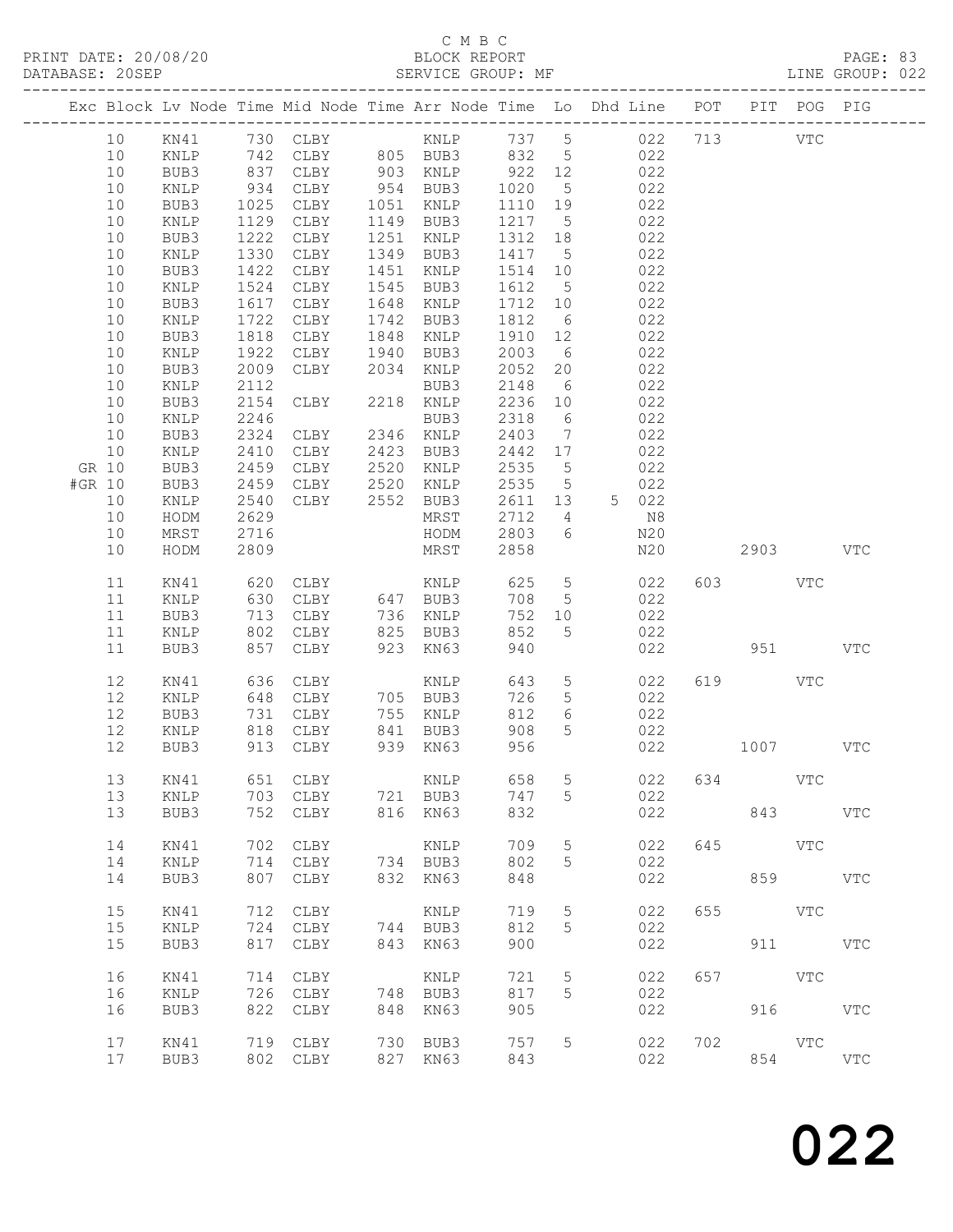#### C M B C<br>BLOCK REPORT SERVICE GROUP: MF

|                 |          |                         |              | Exc Block Lv Node Time Mid Node Time Arr Node Time Lo Dhd Line POT |              |                                  |              |                                    |    |            |     |                 | PIT POG PIG |            |
|-----------------|----------|-------------------------|--------------|--------------------------------------------------------------------|--------------|----------------------------------|--------------|------------------------------------|----|------------|-----|-----------------|-------------|------------|
|                 | 18       | KN41                    |              |                                                                    |              |                                  |              |                                    |    |            |     | 707 VTC         |             |            |
|                 | 18       | KNLP                    |              |                                                                    |              |                                  |              |                                    |    |            |     |                 |             |            |
|                 | 18       | BUB3                    |              |                                                                    |              |                                  |              |                                    |    |            |     | 926 VTC         |             |            |
|                 |          |                         | 733          |                                                                    |              |                                  |              |                                    |    |            |     |                 |             |            |
|                 | 19<br>19 | KN41<br>$\texttt{KNLP}$ |              | CLBY<br>747 CLBY                                                   |              | KNLP<br>BUB3<br>KNLP<br>810 BUB3 | 740<br>837   | $7\overline{ }$<br>$5\overline{)}$ |    | 022<br>022 |     | 716 VTC         |             |            |
|                 | 19       | BUB3                    |              | 842 CLBY                                                           |              | 908 KN63                         | 925          |                                    |    | 022        |     |                 | 936 000     | <b>VTC</b> |
|                 |          |                         |              |                                                                    |              |                                  |              |                                    |    |            |     |                 |             |            |
|                 | 20       | KN41                    |              |                                                                    |              |                                  | 750          | $\overline{7}$                     |    | 022        |     | 726 VTC         |             |            |
|                 | 20       | KNLP                    |              |                                                                    |              |                                  | 847          | 5                                  |    | 022        |     |                 |             |            |
|                 | 20       | BUB3                    |              | 743 CLBY<br>757 CLBY<br>852 CLBY                                   |              | KNLP<br>820 BUB3<br>918 KN63     | 935          |                                    |    | 022        |     |                 | 946 940     | <b>VTC</b> |
| FR 31           |          | ULP                     | 1349         | $25$ GR                                                            |              | 1414 NAST                        | 1439         | 13                                 |    |            |     | 20 025 1321 VTC |             |            |
| FR 31           |          | PNMN                    | 1512         | CLBY                                                               |              | 1528 CMJA                        | 1601         | $6\overline{6}$                    |    | 022        |     |                 |             |            |
| #FR 31          |          | PNMN                    | 1512         | CLBY                                                               |              | 1528 CMJA                        | 1601         | $6\overline{6}$                    |    |            |     | 022 1442 VTC    |             |            |
|                 | 31       | CMJA                    | 1607         |                                                                    |              | BUB3                             | 1708         | $5^{\circ}$                        |    | 022        |     |                 |             |            |
|                 | 31       | BUB3                    | 1713         | CLBY                                                               |              | 1746 KN63                        | 1808         |                                    |    |            | 022 | 1819            |             | <b>VTC</b> |
|                 |          |                         |              |                                                                    |              |                                  |              |                                    |    |            |     |                 |             |            |
|                 | 32       | KN41                    | 1413         | CLBY                                                               |              | KNLP                             | 1422         | $7\overline{ }$                    |    |            |     | 022 1351 VTC    |             |            |
|                 | 32       | KNLP                    | 1429         | CLBY                                                               |              | 1448 BUB3                        | 1516         | $5\overline{)}$                    |    | 022        |     |                 |             |            |
|                 | 32       | BUB3                    | 1521         | CLBY                                                               |              | 1550 KNLP                        | 1613 12      |                                    |    | 022        |     |                 |             |            |
|                 | 32<br>32 | KNLP                    | 1625<br>1720 | CLBY                                                               |              | 1645 BUB3<br>1753 KN63           | 1715<br>1815 | $5^{\circ}$                        |    | 022        |     | 022 1826        |             | <b>VTC</b> |
|                 |          | BUB3                    |              | CLBY                                                               |              |                                  |              |                                    |    |            |     |                 |             |            |
|                 | 33       | KN41                    | 1425         | CLBY                                                               |              | KNLP                             | 1434         | 9                                  |    | 022        |     | 1403 VTC        |             |            |
|                 | 33       | KNLP                    | 1443         | CLBY                                                               |              | 1502 BUB3                        | 1530         | $5\overline{)}$                    |    | 022        |     |                 |             |            |
|                 | 33       | BUB3                    | 1535         | CLBY                                                               |              | 1604 KNLP                        | 1628         | 11                                 |    | 022        |     |                 |             |            |
|                 | 33       | KNLP                    |              | 1639 CLBY                                                          |              | 1659 BUB3                        | 1729         | $5^{\circ}$                        |    | 022        |     |                 |             |            |
|                 | 33       | BUB3                    | 1734         | CLBY                                                               |              | 1805 KN63                        | 1828         |                                    |    |            |     | 022 1839 VTC    |             |            |
|                 | 34       | KN41                    | 1443         | CLBY                                                               |              | KNLP                             | 1452         | 5 <sup>5</sup>                     |    |            |     | 022 1421 VTC    |             |            |
|                 | 34       | KNLP                    | 1457         | CLBY                                                               |              | 1516 BUB3                        | 1544         | $5\overline{)}$                    |    | 022        |     |                 |             |            |
|                 | 34       | BUB3                    | 1549         | CLBY                                                               |              | 1619 KNLP                        | 1643         | 10                                 |    | 022        |     |                 |             |            |
|                 | 34       | KNLP                    | 1653         | CLBY                                                               |              | 1713 BUB3                        | 1743         | $5\overline{)}$                    |    | 022        |     |                 |             |            |
|                 | 34       | BUB3                    | 1748         | CLBY                                                               | 1818         | KNLP                             | 1841         | $7\phantom{.0}\phantom{.0}7$       |    | 022        |     |                 |             |            |
|                 | 34       | KNLP                    | 1848         | CLBY                                                               | 1909         | BUB3                             | 1933         | $6\overline{6}$                    |    | 022        |     |                 |             |            |
|                 | 34       | BUB3                    |              | 1939 CLBY                                                          |              | 2004 KNLP 2023 19                |              |                                    |    | 022        |     |                 |             |            |
|                 | 34       | KNLP                    | 2042         |                                                                    |              | BUB3                             | 2118         | $6\overline{6}$                    |    | 022        |     |                 |             |            |
|                 | 34       | BUB3                    |              | 2124 CLBY 2148 KNLP                                                |              |                                  | 2206         | $\overline{7}$                     |    | 022        |     |                 |             |            |
|                 |          |                         |              | 34 KNLP 2213 BUB3 2248 6                                           |              |                                  |              |                                    |    | 022        |     |                 |             |            |
|                 | 34       | BUB3                    | 2254         | CLBY                                                               | 2316         | KNLP                             | 2333         | 7                                  |    | 022        |     |                 |             |            |
|                 | 34       | KNLP                    | 2340         | CLBY                                                               | 2353         | BUB3                             | 2412         | 17                                 |    | 022        |     |                 |             |            |
| GR 34<br>#GR 34 |          | BUB3                    | 2429<br>2429 | CLBY                                                               | 2450<br>2450 | KNLP                             | 2505<br>2505 | 5                                  |    | 022<br>022 |     |                 |             |            |
|                 | 34       | BUB3<br>KNLP            | 2510         | CLBY<br>CLBY                                                       | 2522         | KNLP<br>BUB3                     | 2541         | 5<br>11                            | 24 | 022        |     |                 |             |            |
|                 | 34       | MRST                    | 2616         |                                                                    |              | HODM                             | 2703         | 6                                  |    | N20        |     |                 |             |            |
|                 | 34       | HODM                    | 2709         |                                                                    |              | MRST                             | 2758         | 18                                 |    | N20        |     |                 |             |            |
|                 | 34       | MRST                    | 2816         |                                                                    |              | HODM                             | 2903         | 6                                  |    | N20        |     |                 |             |            |
|                 | 34       | HODM                    | 2909         |                                                                    |              | MRST                             | 2958         |                                    |    | N20        |     | 3003            |             | <b>VTC</b> |
|                 |          |                         |              |                                                                    |              |                                  |              |                                    |    |            |     |                 |             |            |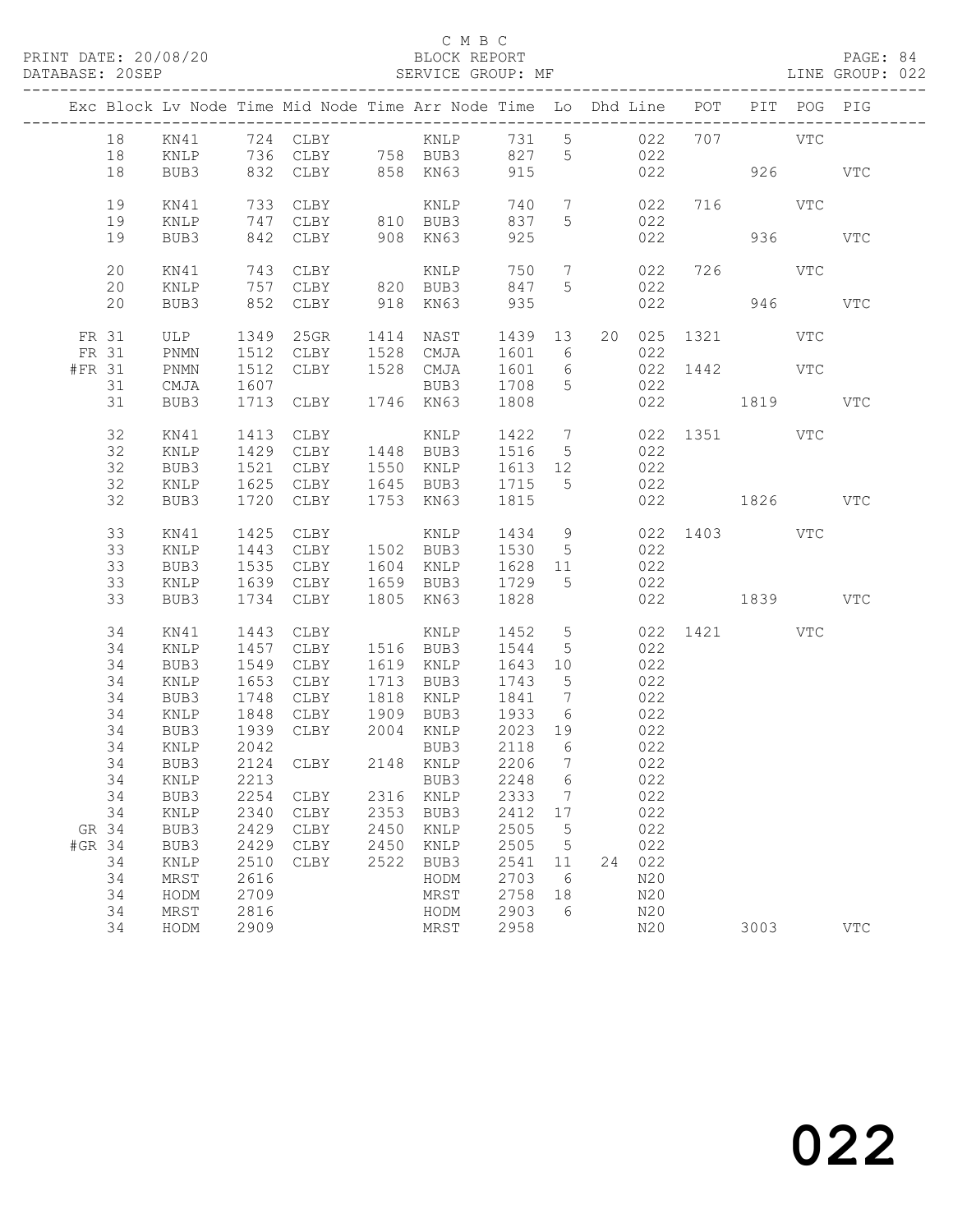#### C M B C<br>BLOCK REPORT

|    |                 |      |                                 |      |             |      |                 | Exc Block Lv Node Time Mid Node Time Arr Node Time Lo Dhd Line POT PIT POG PIG |                                                                                                                                                                                                                                 |            |            |
|----|-----------------|------|---------------------------------|------|-------------|------|-----------------|--------------------------------------------------------------------------------|---------------------------------------------------------------------------------------------------------------------------------------------------------------------------------------------------------------------------------|------------|------------|
| 35 | KN41            |      | 1457 CLBY                       |      | KNLP 1506   |      |                 | 5 022 1435                                                                     |                                                                                                                                                                                                                                 | <b>VTC</b> |            |
| 35 | KNLP            |      | 1511 CLBY 1532 BUB3             |      |             | 1558 | 5 <sup>5</sup>  | 022                                                                            |                                                                                                                                                                                                                                 |            |            |
| 35 | BUB3            | 1603 | CLBY                            |      | 1634 KNLP   | 1658 | 9               | 022                                                                            |                                                                                                                                                                                                                                 |            |            |
| 35 | KNLP            | 1707 | CLBY                            |      | 1727 BUB3   | 1757 | $5\overline{)}$ | 022                                                                            |                                                                                                                                                                                                                                 |            |            |
|    |                 |      |                                 |      |             |      |                 |                                                                                |                                                                                                                                                                                                                                 |            |            |
| 35 | BUB3            | 1802 | CLBY                            |      | 1832 KNLP   | 1854 | 9               | 022                                                                            |                                                                                                                                                                                                                                 |            |            |
| 35 | KNLP            | 1903 | CLBY                            | 1924 | BUB3        | 1948 | 6               | 022                                                                            |                                                                                                                                                                                                                                 |            |            |
| 35 | BUB3            | 1954 | CLBY                            |      | 2019 KNLP   | 2038 | 19              | 022                                                                            |                                                                                                                                                                                                                                 |            |            |
| 35 | KNLP            | 2057 |                                 |      | BUB3        | 2133 | 6               | 022                                                                            |                                                                                                                                                                                                                                 |            |            |
| 35 | BUB3            | 2139 | CLBY                            |      | 2203 KNLP   | 2221 | 10              | 022                                                                            |                                                                                                                                                                                                                                 |            |            |
| 35 | KNLP            | 2231 |                                 |      | BUB3        | 2303 | 6               | 022                                                                            |                                                                                                                                                                                                                                 |            |            |
| 35 | BUB3            | 2309 | CLBY                            |      | 2331 KN63   | 2347 |                 | 022                                                                            | 2356                                                                                                                                                                                                                            |            | VTC        |
|    |                 |      |                                 |      |             |      |                 |                                                                                |                                                                                                                                                                                                                                 |            |            |
| 36 | KN41            | 1514 | CLBY                            |      | KNLP        | 1523 |                 | 8                                                                              | 022 1452 VTC                                                                                                                                                                                                                    |            |            |
| 36 | KNLP            | 1531 | CLBY                            |      | 1552 BUB3   | 1619 | $5\overline{)}$ | 022                                                                            |                                                                                                                                                                                                                                 |            |            |
| 36 | BUB3            | 1624 | CLBY                            |      | 1655 KNLP   | 1719 | 13              | 022                                                                            |                                                                                                                                                                                                                                 |            |            |
| 36 | KNLP            | 1732 | CLBY                            |      | 1752 BUB3   | 1822 | 6               | 022                                                                            |                                                                                                                                                                                                                                 |            |            |
| 36 | BUB3            | 1828 | CLBY                            | 1858 | KN63        | 1920 |                 | 022                                                                            | 1931 — 1931 — 1932 — 1933 — 1934 — 1935 — 1936 — 1937 — 1938 — 1938 — 1938 — 1938 — 1938 — 1938 — 1938 — 1938 — 1938 — 1938 — 1939 — 1939 — 1939 — 1939 — 1939 — 1939 — 1939 — 1939 — 1939 — 1939 — 1939 — 1939 — 1939 — 1939 — |            | <b>VTC</b> |
|    |                 |      |                                 |      |             |      |                 |                                                                                |                                                                                                                                                                                                                                 |            |            |
| 37 | KN41            | 1530 | CLBY                            |      | KNLP        | 1539 | $5\overline{)}$ |                                                                                | 022 1508 VTC                                                                                                                                                                                                                    |            |            |
| 37 | KNLP            | 1544 | CLBY                            |      | 1605 BUB3   | 1633 | $5\overline{)}$ | 022                                                                            |                                                                                                                                                                                                                                 |            |            |
| 37 | BUB3            | 1638 | CLBY                            | 1709 | KNLP        | 1733 | 10              | 022                                                                            |                                                                                                                                                                                                                                 |            |            |
| 37 | KNLP            | 1743 | CLBY                            | 1803 | BUB3        | 1832 | 6               | 022                                                                            |                                                                                                                                                                                                                                 |            |            |
| 37 | BUB3            | 1838 | CLBY                            | 1905 | KNLP        | 1926 | 11              | 022                                                                            |                                                                                                                                                                                                                                 |            |            |
| 37 | KNLP            | 1937 | CLBY                            | 1955 | BUB3        | 2018 | 6               | 022                                                                            |                                                                                                                                                                                                                                 |            |            |
| 37 | BUB3            | 2024 | CLBY                            | 2049 | KN63        | 2106 |                 | 022                                                                            | 2115                                                                                                                                                                                                                            |            | <b>VTC</b> |
|    |                 |      |                                 |      |             |      |                 |                                                                                |                                                                                                                                                                                                                                 |            |            |
| 50 | DULP            | 505  | MDBY                            | 518  | BUB4        | 535  | $5\overline{)}$ | 002                                                                            | 452                                                                                                                                                                                                                             | VTC        |            |
| 50 | BUB4            | 540  | MDBY                            |      | 559 DULP    | 610  | 8               | 002                                                                            |                                                                                                                                                                                                                                 |            |            |
| 50 | $\texttt{DULP}$ | 618  | MDBY                            | 632  | BUB4        | 649  | $5\phantom{.0}$ | 002                                                                            |                                                                                                                                                                                                                                 |            |            |
| 50 | BUB4            | 654  | MDBY                            | 713  | 16BA        | 719  | $5\phantom{.0}$ | 002                                                                            |                                                                                                                                                                                                                                 |            |            |
| 50 | 16BA            | 724  | MDBY                            | 729  | BUB4        | 750  | $5\phantom{.0}$ | 002                                                                            |                                                                                                                                                                                                                                 |            |            |
| 50 | BUB4            | 755  | MDBY                            | 814  | DULP        | 828  | 17              | 002                                                                            |                                                                                                                                                                                                                                 |            |            |
| 50 | DULP            | 845  | MDBY                            | 902  | BUB4        | 926  | $5\phantom{.0}$ | 002                                                                            |                                                                                                                                                                                                                                 |            |            |
| 50 | BUB4            | 931  | MDBY                            | 951  | 16BA        | 959  | $6\overline{6}$ | 002                                                                            |                                                                                                                                                                                                                                 |            |            |
| 50 | 16BA            | 1005 | MDBY                            | 1010 | BUB4        | 1032 | $5\phantom{.0}$ | 002                                                                            |                                                                                                                                                                                                                                 |            |            |
| 50 | BUB4            | 1037 | MDBY                            | 1057 | DULP        | 1110 | 8               | 002                                                                            |                                                                                                                                                                                                                                 |            |            |
| 50 | DULP            | 1118 | MDBY                            |      | 1132 BUB4   | 1154 | $5\overline{)}$ | 002                                                                            |                                                                                                                                                                                                                                 |            |            |
| 50 | BUB4            |      | 1159 MDBY                       |      | 1219 16BA   | 1227 | $\overline{7}$  | 002                                                                            |                                                                                                                                                                                                                                 |            |            |
| 50 | 16BA            |      | 1234 MDBY                       |      | 1239 BUB4   | 1301 | 5               | 002                                                                            |                                                                                                                                                                                                                                 |            |            |
| 50 |                 |      | BUB4 1306 MDBY 1326 DULP 1340 6 |      |             |      |                 | 002                                                                            |                                                                                                                                                                                                                                 |            |            |
| 50 | DULP            | 1346 | MDBY                            | 1400 | BUB4        | 1424 | 5               | 002                                                                            |                                                                                                                                                                                                                                 |            |            |
| 50 | BUB4            | 1429 | MDBY                            | 1449 | 16BA        | 1457 | 9               | 002                                                                            |                                                                                                                                                                                                                                 |            |            |
| 50 | 16BA            | 1506 | MDBY                            | 1511 | BUB4        | 1535 | 5               | 002                                                                            |                                                                                                                                                                                                                                 |            |            |
| 50 | BUB4            | 1540 | MDBY                            | 1601 | <b>DULP</b> | 1616 | 12              | 002                                                                            |                                                                                                                                                                                                                                 |            |            |
| 50 | DULP            | 1628 | MDBY                            | 1644 | BUB4        | 1710 | 5               | 002                                                                            |                                                                                                                                                                                                                                 |            |            |
|    |                 |      | MDBY                            |      |             |      |                 | 002                                                                            |                                                                                                                                                                                                                                 |            |            |
| 50 | BUB4            | 1715 |                                 | 1739 | 16BA        | 1748 | 16              |                                                                                |                                                                                                                                                                                                                                 |            |            |
| 50 | 16BA            | 1804 | MDBY                            | 1809 | BUB4        | 1834 | 5               | 002                                                                            |                                                                                                                                                                                                                                 |            |            |
| 50 | BUB4            | 1839 | MDBY                            | 1900 | 16BA        | 1907 | 10              | 002                                                                            |                                                                                                                                                                                                                                 |            |            |
| 50 | 16BA            | 1917 | MDBY                            | 1921 | BUB4        | 1942 | 5               | 002                                                                            |                                                                                                                                                                                                                                 |            |            |
| 50 | BUB4            | 1947 | MDBY                            | 2007 | <b>DULP</b> | 2020 | 12              | 002                                                                            |                                                                                                                                                                                                                                 |            |            |
| 50 | DULP            | 2032 | MDBY                            | 2046 | BUB4        | 2104 | 5               | 002                                                                            |                                                                                                                                                                                                                                 |            |            |
| 50 | BUB4            | 2109 | MDBY                            | 2126 | <b>DULP</b> | 2139 | 10              | 002                                                                            |                                                                                                                                                                                                                                 |            |            |
| 50 | DULP            | 2149 | MDBY                            | 2202 | BUB4        | 2220 | $7\phantom{.0}$ | 002                                                                            |                                                                                                                                                                                                                                 |            |            |
| 50 | BUB4            | 2227 | MDBY                            | 2244 | <b>DULP</b> | 2257 | 10              | 002                                                                            |                                                                                                                                                                                                                                 |            |            |
| 50 | DULP            | 2307 | MDBY                            | 2317 | BUB4        | 2334 | 14              | 002                                                                            |                                                                                                                                                                                                                                 |            |            |
| 50 | BUB4            | 2348 | MDBY                            | 2405 | DULP        | 2417 |                 | 002                                                                            | 2427                                                                                                                                                                                                                            |            | <b>VTC</b> |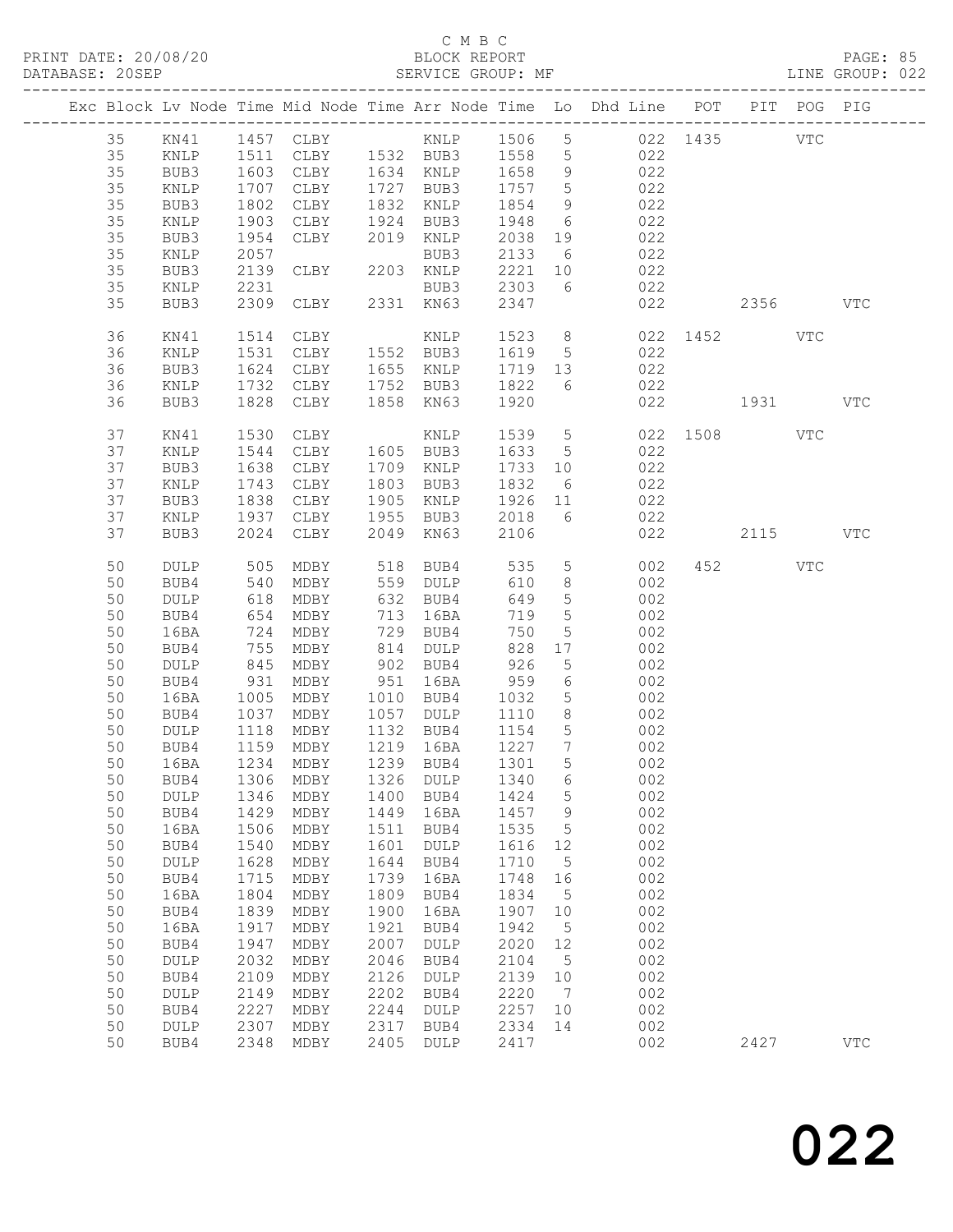# C M B C<br>BLOCK REPORT

LINE GROUP: 022

|          |              |                                                                                                            |              |      |                        |              |                              | Exc Block Lv Node Time Mid Node Time Arr Node Time Lo Dhd Line POT PIT POG PIG |     |      |            |            |
|----------|--------------|------------------------------------------------------------------------------------------------------------|--------------|------|------------------------|--------------|------------------------------|--------------------------------------------------------------------------------|-----|------|------------|------------|
| 51       | DULP         |                                                                                                            | 525 MDBY     |      | 538 BUB4               | 555 5        |                              | 002                                                                            | 512 | VTC  |            |            |
| 51       | BUB4         | 600                                                                                                        | MDBY         |      | 619 DULP               | 630 14       |                              | 002                                                                            |     |      |            |            |
| 51       | DULP         | 644<br>644<br>721                                                                                          | MDBY         |      | 658 BUB4<br>740 16BA   | 716          | $5^{\circ}$                  | 002                                                                            |     |      |            |            |
| 51       | BUB4         |                                                                                                            | MDBY         |      |                        | 746          | 8 <sup>8</sup>               | 002                                                                            |     |      |            |            |
| 51       | 16BA         |                                                                                                            | MDBY         |      | 759 BUB4<br>847 16BA   | 822          | 5                            | 002                                                                            |     |      |            |            |
| 51       | BUB4         | $\frac{1}{827}$                                                                                            | MDBY         |      |                        | 855          | 10                           | 002                                                                            |     |      |            |            |
| 51       | 16BA         | 905<br>938                                                                                                 | MDBY         |      | 910 BUB4<br>958 DULP   | 933          | $5\overline{)}$              | 002                                                                            |     |      |            |            |
| 51       | BUB4         |                                                                                                            | MDBY         |      |                        | 1011         | $7\overline{ }$              | 002                                                                            |     |      |            |            |
| 51       | DULP         | 1018<br>1059                                                                                               | MDBY         |      | 1032 BUB4              | 1054         | 5                            | 002                                                                            |     |      |            |            |
| 51       | BUB4         |                                                                                                            | MDBY         |      | 1119 16BA              | 1127         | $7\phantom{.0}$              | 002                                                                            |     |      |            |            |
| 51       | 16BA         | $1134$<br>$1206$                                                                                           | MDBY         |      | 1139 BUB4              | 1201         | 5                            | 002                                                                            |     |      |            |            |
| 51       | BUB4         |                                                                                                            | MDBY         |      | 1226 DULP              | 1240         | 8 <sup>8</sup>               | 002                                                                            |     |      |            |            |
| 51       | DULP         | 1248<br>1329                                                                                               | MDBY         |      | 1302 BUB4              | 1324         | $5\overline{)}$              | 002                                                                            |     |      |            |            |
| 51       | BUB4         |                                                                                                            | MDBY         |      | 1349 16BA              | 1357         | $5\overline{)}$              | 002                                                                            |     |      |            |            |
| 51       | 16BA         | $1402$<br>$1436$                                                                                           | MDBY         |      | 1407 BUB4              | 1431         | $5\overline{)}$              | 002                                                                            |     |      |            |            |
| 51       | BUB4         |                                                                                                            | MDBY         |      | 1456 DULP              | 1510         | 10                           | 002                                                                            |     |      |            |            |
| 51<br>51 | DULP         | 1520<br>1605                                                                                               | MDBY<br>MDBY |      | 1535 BUB4<br>1626 16BA | 1600<br>1634 | $5\overline{)}$<br>9         | 002<br>002                                                                     |     |      |            |            |
| 51       | BUB4<br>16BA |                                                                                                            | MDBY         |      | 1648 BUB4              | 1715         | $5\overline{)}$              | 002                                                                            |     |      |            |            |
| 51       | BUB4         | 1643<br>1720                                                                                               | MDBY         |      | 1744 DULP              | 1758         |                              | 002                                                                            |     | 1813 |            | <b>VTC</b> |
|          |              |                                                                                                            |              |      |                        |              |                              |                                                                                |     |      |            |            |
| 52       | DULP         | 604                                                                                                        | MDBY         |      | 618 BUB4               | 635          | $5\overline{)}$              | 002                                                                            | 551 |      | <b>VTC</b> |            |
| 52       | BUB4         | 640                                                                                                        | MDBY         |      | 659 DULP               | 712          | 6                            | 002                                                                            |     |      |            |            |
| 52       | DULP         | 718                                                                                                        | MDBY         |      |                        | 754          | $5\overline{)}$              | 002                                                                            |     |      |            |            |
| 52       | BUB4         | $752$<br>836                                                                                               | MDBY         |      | 733 BUB4<br>818 16BA   | 826          | 10                           | 002                                                                            |     |      |            |            |
| 52       | 16BA         |                                                                                                            | MDBY         |      | 841 BUB4               | 905          | $5\overline{)}$              | 002                                                                            |     |      |            |            |
| 52       | BUB4         | 910                                                                                                        | MDBY         |      | 930 16BA               | 938          | 13                           | 002                                                                            |     |      |            |            |
| 52       | 16BA         | 951                                                                                                        | MDBY         |      | 956 BUB4<br>1043 DULP  | 1018         | $5\overline{)}$              | 002                                                                            |     |      |            |            |
| 52       | BUB4         | 1023                                                                                                       | MDBY         |      |                        | 1056         | $7\phantom{.0}$              | 002                                                                            |     |      |            |            |
| 52       | DULP         | 1103                                                                                                       | MDBY         |      | 1117 BUB4              | 1139         | $5\overline{)}$              | 002                                                                            |     |      |            |            |
| 52       | BUB4         | 1144                                                                                                       | MDBY         |      | 1204 16BA              | 1212         | $7\phantom{.0}\phantom{.0}7$ | 002                                                                            |     |      |            |            |
| 52       | 16BA         | 1219                                                                                                       | MDBY         |      | 1224 BUB4              | 1246         | $5\overline{)}$              | 002                                                                            |     |      |            |            |
| 52       | BUB4         | 1251                                                                                                       | MDBY         |      | 1311 DULP              | 1325         | 6                            | 002                                                                            |     |      |            |            |
| 52       | <b>DULP</b>  | 1331                                                                                                       | MDBY         |      | 1345 BUB4              | 1409         | $5\overline{)}$              | 002                                                                            |     |      |            |            |
| 52       | BUB4         | 1414                                                                                                       | MDBY         |      | 1434 16BA              | 1442         | 13                           | 002                                                                            |     |      |            |            |
| 52       | 16BA         | 1455                                                                                                       | MDBY         |      | 1500 BUB4              | 1524         | 5                            | 002                                                                            |     |      |            |            |
| 52       | BUB4         | 1529                                                                                                       | MDBY         |      | 1549 DULP              | 1604         | 14                           | 002                                                                            |     |      |            |            |
| 52       | DULP         | 1618                                                                                                       | MDBY         |      | 1634 BUB4              | 1700         | $5^{\circ}$                  | 002                                                                            |     |      |            |            |
| 52       | BUB4         | 1705                                                                                                       | MDBY         |      | 1728 16BA              | 1737 11      |                              | 002                                                                            |     |      |            |            |
| 52       | 16BA         | 1748                                                                                                       | MDBY         |      | 1753 BUB4              | 1820         | $5\overline{)}$              | 002                                                                            |     |      |            |            |
| 52       | BUB4         | 1825                                                                                                       | MDBY         | 1848 | 16BA                   | 1855         |                              | 002                                                                            |     | 1918 |            | <b>VTC</b> |
| 53       |              |                                                                                                            |              |      |                        | 708          |                              |                                                                                | 626 |      | <b>VTC</b> |            |
| 53       | 16BA<br>BUB4 | 645<br>713                                                                                                 | MDBY<br>MDBY |      | 650 BUB4               | 745 16       | $5\overline{)}$              | 002<br>002                                                                     |     |      |            |            |
| 53       | DULP         |                                                                                                            | MDBY         |      | 732 DULP<br>818 BUB4   | 842          | $5^{\circ}$                  | 002                                                                            |     |      |            |            |
| 53       | BUB4         | $\begin{array}{c} \n \overline{\phantom{0}} \\  801 \\  \overline{\phantom{0}} \\  7\n \end{array}$<br>847 | MDBY         |      | 907 16BA               | 915          |                              | 002                                                                            |     | 936  |            | <b>VTC</b> |
|          |              |                                                                                                            |              |      |                        |              |                              |                                                                                |     |      |            |            |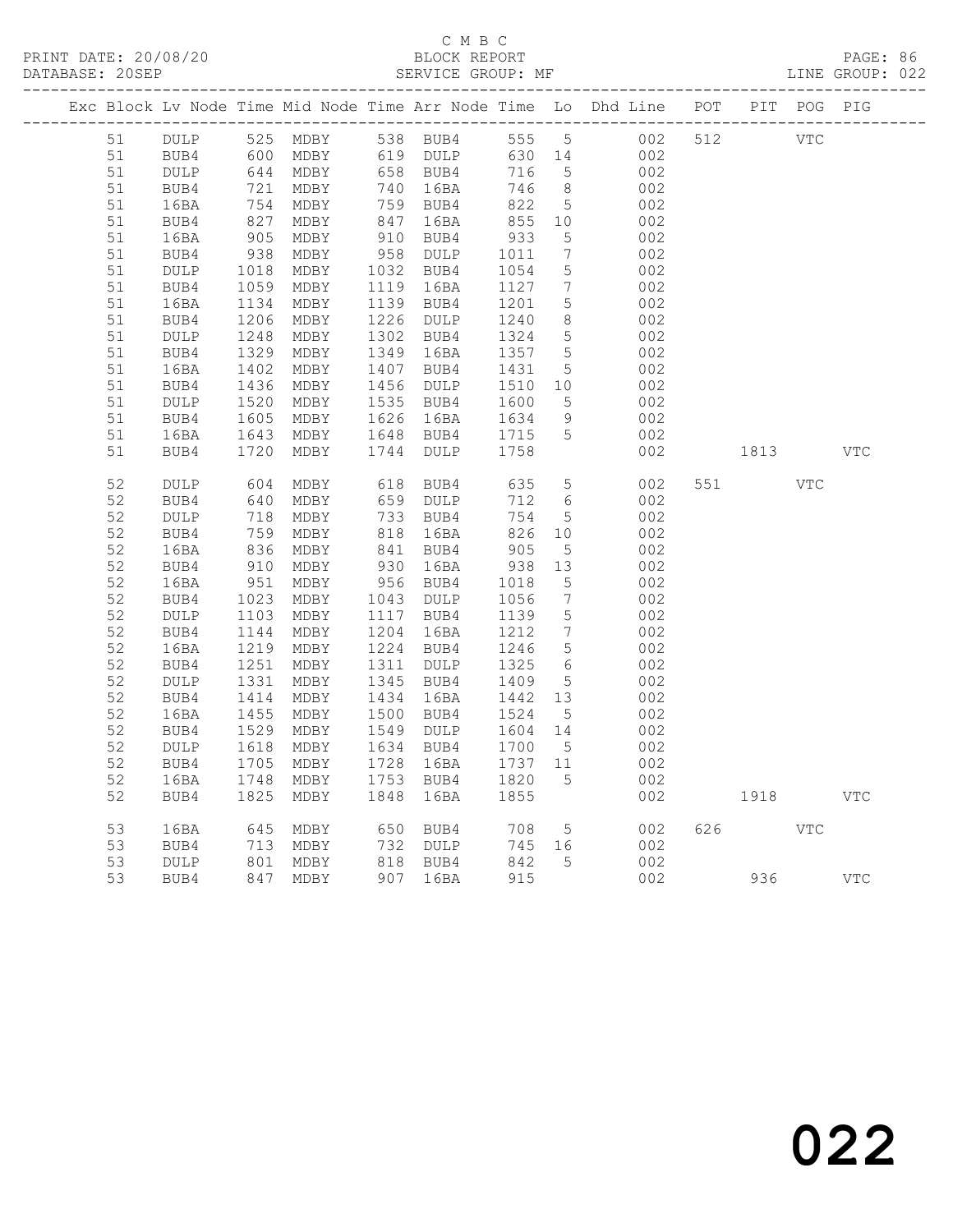## C M B C<br>BLOCK REPORT

|          |                 |                            |                        |      |                        |                               |                              | Exc Block Lv Node Time Mid Node Time Arr Node Time Lo Dhd Line POT PIT POG PIG |     |      |            |              |
|----------|-----------------|----------------------------|------------------------|------|------------------------|-------------------------------|------------------------------|--------------------------------------------------------------------------------|-----|------|------------|--------------|
| 54       | 16BA            |                            | 700 MDBY               |      |                        |                               |                              | 105 BUB4 123 5 002<br>147 DULP 800 14 002                                      | 641 | VTC  |            |              |
| 54       | BUB4            |                            | 728 MDBY               |      | 747 DULP               | 800 14                        |                              | 002                                                                            |     |      |            |              |
| 54       | DULP            |                            | 814 MDBY<br>900 MDBY   |      | 831 BUB4<br>920 16BA   | 855                           | 5                            | 002                                                                            |     |      |            |              |
| 54       | BUB4            |                            |                        |      |                        | $928$<br>$1003$               | 8 <sup>8</sup>               | 002                                                                            |     |      |            |              |
| 54       | 16BA            | $936$<br>$1008$            | MDBY                   |      | 941 BUB4               |                               | $5\overline{)}$              | 002                                                                            |     |      |            |              |
| 54       | BUB4            |                            | MDBY                   |      | 1028 DULP              | 1041                          | $7\overline{ }$              | 002                                                                            |     |      |            |              |
| 54       | DULP            | $1048$<br>$1129$<br>$1204$ | MDBY                   |      | 1102 BUB4              | 1124                          | $5\overline{)}$              | 002                                                                            |     |      |            |              |
| 54       | BUB4            |                            | MDBY                   |      | 1149 16BA              | 1157<br>1231                  | $\overline{7}$               | 002                                                                            |     |      |            |              |
| 54<br>54 | 16BA<br>BUB4    | 1236                       | MDBY<br>MDBY           |      | 1209 BUB4<br>1256 DULP |                               | 5<br>$6\overline{6}$         | 002<br>002                                                                     |     |      |            |              |
| 54       | $\texttt{DULP}$ | $1230$<br>$1316$           | MDBY                   |      | 1330 BUB4              | 1310<br>1354                  | $5\overline{)}$              | 002                                                                            |     |      |            |              |
| 54       | BUB4            |                            | MDBY                   |      | 1419 16BA              |                               |                              | 002                                                                            |     |      |            |              |
| 54       | 16BA            | 1359<br>1443               | MDBY                   |      | 1448 BUB4              | $1427$ $16$<br>1512 =<br>1512 | $5\overline{)}$              | 002                                                                            |     |      |            |              |
| 54       | BUB4            |                            | MDBY                   |      | 1537 DULP              | 1552 17                       |                              | 002                                                                            |     |      |            |              |
| 54       | DULP            | 1517<br>1609               | MDBY                   |      | 1625 BUB4              | 1650                          | $5\overline{)}$              | 002                                                                            |     |      |            |              |
| 54       | BUB4            |                            | MDBY                   |      | 1717 16BA              | 1726                          | 8 <sup>8</sup>               | 002                                                                            |     |      |            |              |
| 54       | 16BA            | 1655<br>1734               | MDBY                   |      | 1739 BUB4              | 1806                          | $5\overline{)}$              | 002                                                                            |     |      |            |              |
| 54       | BUB4            | 1811                       | MDBY                   |      | 1834 DULP              | 1847 11                       |                              | 002                                                                            |     |      |            |              |
| 54       | DULP            |                            |                        |      | 1913 BUB4              |                               | $5\overline{)}$              | 002                                                                            |     |      |            |              |
| 54       | BUB4            |                            | 1858 MDBY<br>1939 MDBY |      | 1959 16BA              | 1934 5<br>2005 14             |                              | 002                                                                            |     |      |            |              |
| 54       | 16BA            | 2019                       | MDBY                   |      | 2023 BUB4              | 2042<br>2117                  | 5                            | 002                                                                            |     |      |            |              |
| 54       | BUB4            | 2047                       | MDBY                   | 2104 | DULP                   |                               |                              | 002                                                                            |     | 2128 |            | <b>VTC</b>   |
| 55       | 16BA            | 714                        | MDBY                   |      | 719 BUB4               | 738                           | 5 <sup>5</sup>               | 002                                                                            | 655 |      | <b>VTC</b> |              |
| 55       | BUB4            | $\frac{1}{829}$            | MDBY                   |      | $802$ DULP             |                               |                              | 002                                                                            |     |      |            |              |
| 55       | DULP            |                            | MDBY                   |      | 846 BUB4               | 816 13<br>910 5               |                              | 002                                                                            |     |      |            |              |
| 55       | BUB4            | 915                        | MDBY                   |      | 935 DULP               | 948 15                        |                              | 002                                                                            |     |      |            |              |
| 55       | $\texttt{DULP}$ | 1003                       | MDBY                   |      | 1017 BUB4              | 1039                          | $5\overline{)}$              | 002                                                                            |     |      |            |              |
| 55       | BUB4            |                            | MDBY                   |      | 1104 16BA              | 1112                          | $7\phantom{.0}\phantom{.0}7$ | 002                                                                            |     |      |            |              |
| 55       | 16BA            | 1119                       | MDBY                   |      | 1124 BUB4              | 1146<br>1225                  | $5\overline{)}$              | 002                                                                            |     |      |            |              |
| 55       | BUB4            | $\frac{1044}{1119}$        | MDBY                   |      | 1211 DULP              |                               | 8 <sup>8</sup>               | 002                                                                            |     |      |            |              |
| 55       | DULP            |                            | MDBY                   |      | 1247 BUB4              | 1309<br>1342                  | $5\overline{)}$              | 002                                                                            |     |      |            |              |
| 55       | BUB4            | $1233$<br>$1314$           | MDBY                   |      | 1334 16BA              |                               | $5\overline{)}$              | 002                                                                            |     |      |            |              |
| 55       | 16BA            | 1347<br>134/1421           | MDBY                   |      | 1352 BUB4              | 1416<br>1455                  | $5\overline{)}$              | 002                                                                            |     |      |            |              |
| 55       | BUB4            |                            | MDBY                   |      | 1441 DULP              | 1455                          | 6                            | 002                                                                            |     |      |            |              |
| 55       | DULP            | 1501<br>1545               | MDBY                   |      | 1516 BUB4              | 1540                          | $5\phantom{.0}$              | 002                                                                            |     |      |            |              |
| 55       | BUB4            |                            | MDBY                   |      | 1606 16BA<br>1630 BUB4 | 1614<br>1655                  | 9<br>$5\overline{)}$         | 002                                                                            |     |      |            |              |
| 55<br>55 | 16BA<br>BUB4    | 1623<br>1700               | MDBY<br>MDBY           |      | 1723 DULP              | 1738                          | $6\overline{6}$              | 002<br>002                                                                     |     |      |            |              |
| 55       | DULP            | 1744                       | MDBY                   |      | 1800 BUB4              | 1827                          | $5\overline{)}$              | 002                                                                            |     |      |            |              |
| 55       | BUB4            | 1832                       | MDBY                   |      | 1853 DULP              | 1906                          | $7\overline{ }$              | 002                                                                            |     |      |            |              |
| 55       | DULP            | 1992<br>1913               | MDBY                   |      | 1928 BUB4              | 1949                          | $5\overline{)}$              | 002                                                                            |     |      |            |              |
| 55       | BUB4            |                            | MDBY                   |      |                        |                               |                              | 002                                                                            |     |      |            |              |
| 55       | 16BA            | 1954<br>2034               | MDBY                   |      | 2014 16BA<br>2038 BUB4 | 2020 14<br>2057 5             |                              | 002                                                                            |     |      |            |              |
| 55       | BUB4            |                            | 2102 MDBY              |      | 2119 DULP              | 2132                          |                              | 002                                                                            |     | 2142 |            | $_{\rm VTC}$ |
|          |                 |                            |                        |      |                        |                               |                              |                                                                                |     |      |            |              |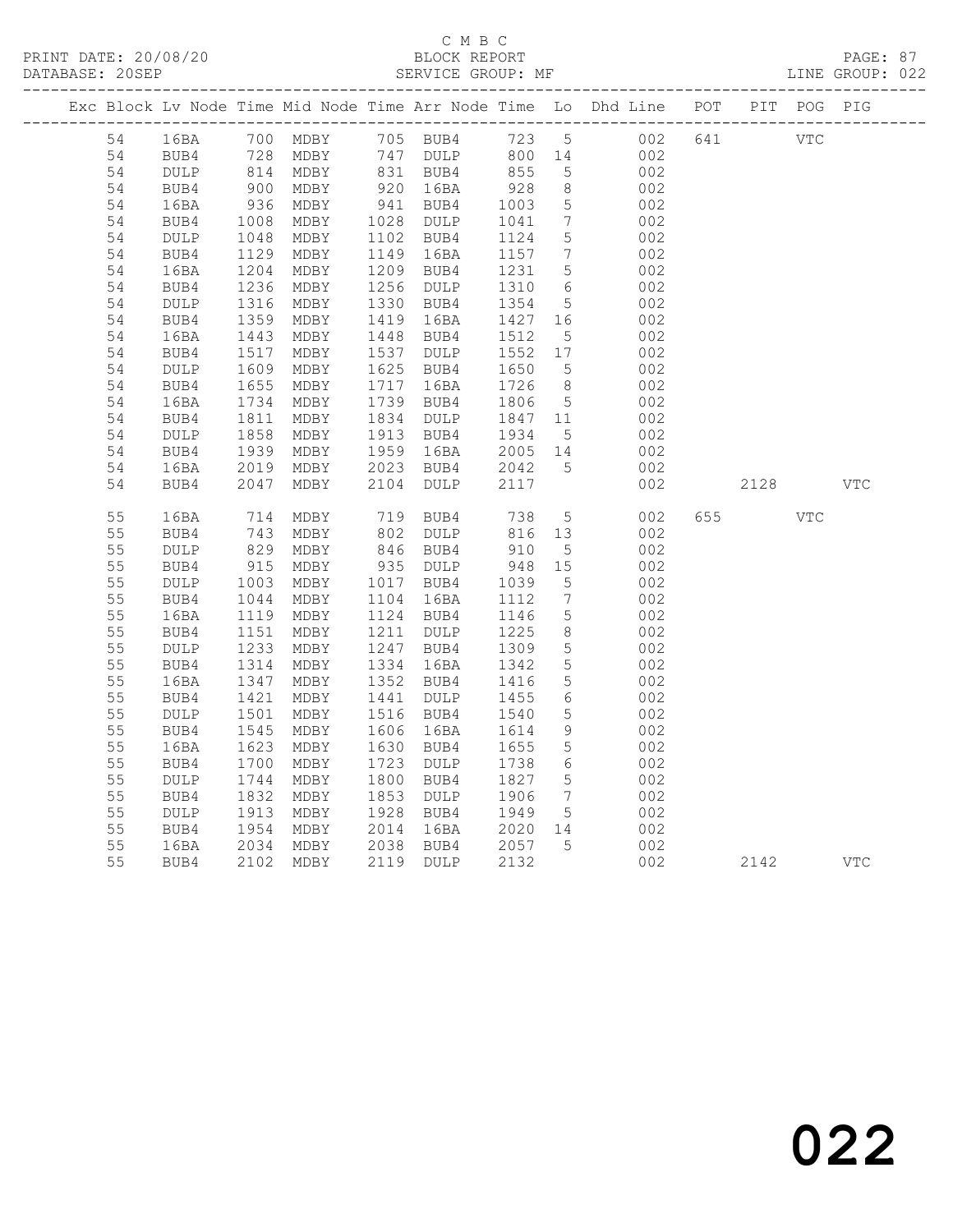#### C M B C<br>BLOCK REPORT

|  |    |      |             |          |      |                                        |            |                 | Exc Block Lv Node Time Mid Node Time Arr Node Time Lo Dhd Line POT                                        |     |            | PIT POG PIG  |              |
|--|----|------|-------------|----------|------|----------------------------------------|------------|-----------------|-----------------------------------------------------------------------------------------------------------|-----|------------|--------------|--------------|
|  | 56 |      |             |          |      |                                        |            |                 | 16BA 720 MDBY 725 BUB4 746 5 002<br>BUB4 751 MDBY 810 16BA 818 13 002<br>16BA 831 MDBY 836 BUB4 900 5 002 | 659 |            | $_{\rm VTC}$ |              |
|  | 56 |      |             |          |      |                                        |            |                 |                                                                                                           |     |            |              |              |
|  | 56 |      |             |          |      | 836 BUB4                               | 900        |                 |                                                                                                           |     |            |              |              |
|  | 56 | BUB4 | 905         | MDBY     | 925  | DULP                                   | 938        | 10              | 002                                                                                                       |     |            |              |              |
|  | 56 | DULP |             | MDBY     |      | 1003 BUB4                              | 1025       | 5 <sup>5</sup>  | 002                                                                                                       |     |            |              |              |
|  | 56 | BUB4 | 948<br>1030 | MDBY     | 1050 | 16BA                                   | 1058       | $6\overline{6}$ | 002                                                                                                       |     |            |              |              |
|  | 56 | 16BA | 1104        | MDBY     | 1109 | BUB4                                   | 1131       | 5 <sup>5</sup>  | 002                                                                                                       |     |            |              |              |
|  | 56 | BUB4 | 1136        | MDBY     | 1156 | DULP                                   | 1210       | 8 <sup>8</sup>  | 002                                                                                                       |     |            |              |              |
|  | 56 | DULP | 1218        | MDBY     | 1232 | BUB4                                   | 1254       | $5\overline{)}$ | 002                                                                                                       |     |            |              |              |
|  | 56 | BUB4 | 1259        | MDBY     | 1319 | 16BA                                   | 1327 5     |                 | 002                                                                                                       |     |            |              |              |
|  | 56 | 16BA | 1332        | MDBY     | 1337 | BUB4                                   | 1401       | $5\overline{)}$ | 002                                                                                                       |     |            |              |              |
|  | 56 | BUB4 | 1406        | MDBY     | 1426 | DULP                                   | 1440 11    |                 | 002                                                                                                       |     |            |              |              |
|  | 56 | DULP | 1451        | MDBY     |      | 1506 BUB4                              | 1530       | 5 <sup>5</sup>  | 002                                                                                                       |     |            |              |              |
|  | 56 | BUB4 | 1535        | MDBY     | 1556 | 16BA                                   | 1604       | 9               | 002                                                                                                       |     |            |              |              |
|  | 56 | 16BA | 1613        | MDBY     |      | 1620 BUB4                              | 1645       | 5 <sup>5</sup>  | 002                                                                                                       |     |            |              |              |
|  | 56 | BUB4 | 1650        | MDBY     | 1712 | DULP                                   | 1727       |                 | 002                                                                                                       |     | 1742       |              | <b>VTC</b>   |
|  | 57 | DULP | 730         |          |      |                                        |            | 5 <sup>5</sup>  | 002                                                                                                       |     | 715 VTC    |              |              |
|  | 57 | BUB4 |             | 811 MDBY |      | MDBY 745 BUB4 806<br>MDBY 831 16BA 839 |            |                 | 002                                                                                                       |     | 900 — 100  |              | <b>VTC</b>   |
|  | 58 | 16BA | 747         | MDBY     | 753  | BUB4                                   | 814        | 5 <sub>5</sub>  | 002                                                                                                       | 726 | <b>VTC</b> |              |              |
|  | 58 | BUB4 |             | MDBY     |      | DULP                                   |            | 9               | 002                                                                                                       |     |            |              |              |
|  | 58 | DULP | 819<br>901  | MDBY     |      | 839 DULP<br>918 BUB4                   | 852<br>941 | 5 <sup>5</sup>  | 002                                                                                                       |     |            |              |              |
|  | 58 | BUB4 | 946         | MDBY     | 1006 | 16BA                                   | 1014       | $5\overline{)}$ | 002                                                                                                       |     |            |              |              |
|  | 58 | 16BA | 1019        | MDBY     |      | 1024 BUB4                              | 1046       | $5\overline{)}$ | 002                                                                                                       |     |            |              |              |
|  | 58 | BUB4 | 1051        | MDBY     | 1111 | DULP                                   | 1124       | 9               | 002                                                                                                       |     |            |              |              |
|  | 58 | DULP | 1133        | MDBY     | 1147 | BUB4                                   | 1209       | $5\overline{)}$ | 002                                                                                                       |     |            |              |              |
|  | 58 | BUB4 | 1214        | MDBY     | 1234 | 16BA                                   | 1242       | $7\overline{ }$ | 002                                                                                                       |     |            |              |              |
|  | 58 | 16BA | 1249        | MDBY     | 1254 | BUB4                                   | 1316       | $5\overline{)}$ | 002                                                                                                       |     |            |              |              |
|  | 58 | BUB4 | 1321        | MDBY     | 1341 | DULP                                   | 1355       | 6               | 002                                                                                                       |     |            |              |              |
|  | 58 | DULP | 1401        | MDBY     | 1415 | BUB4                                   | 1439       | 5 <sup>5</sup>  | 002                                                                                                       |     |            |              |              |
|  | 58 | BUB4 | 1444        | MDBY     | 1504 | 16BA                                   | 1512 13    |                 | 002                                                                                                       |     |            |              |              |
|  | 58 | 16BA | 1525        | MDBY     | 1530 | BUB4                                   | 1555       | 5 <sup>5</sup>  | 002                                                                                                       |     |            |              |              |
|  | 58 | BUB4 | 1600        | MDBY     | 1621 | DULP                                   | 1636       | 11              | 002                                                                                                       |     |            |              |              |
|  | 58 | DULP | 1647        | MDBY     | 1703 | BUB4                                   | 1730       | $5\overline{)}$ | 002                                                                                                       |     |            |              |              |
|  | 58 | BUB4 | 1735        | MDBY     | 1758 | 16BA                                   | 1806       | 13              | 002                                                                                                       |     |            |              |              |
|  | 58 | 16BA | 1819        | MDBY     |      | 1824 BUB4                              | 1849       | $5\overline{)}$ | 002                                                                                                       |     |            |              |              |
|  | 58 | BUB4 | 1854        | MDBY     |      | 1915 16BA                              | 1922 10    |                 | 002                                                                                                       |     |            |              |              |
|  | 58 | 16BA | 1932        | MDBY     |      | 1936 BUB4                              | 1957 5     |                 | 002                                                                                                       |     |            |              |              |
|  | 58 |      |             |          |      | BUB4 2002 MDBY 2019 DULP               | 2032 8     |                 | 002                                                                                                       |     |            |              |              |
|  | 58 | DULP | 2040        | MDBY     | 2054 | BUB4                                   | 2112       | 5               | 002                                                                                                       |     |            |              |              |
|  | 58 | BUB4 | 2117        | MDBY     | 2134 | DULP                                   | 2147       |                 | 002                                                                                                       |     | 2157       |              | $_{\rm VTC}$ |
|  | 59 | 16BA | 758         | MDBY     | 803  | BUB4                                   | 826        | 5               | 002                                                                                                       | 737 |            | <b>VTC</b>   |              |
|  | 59 | BUB4 | 831         | MDBY     | 851  | DULP                                   | 904        | 11              | 002                                                                                                       |     |            |              |              |
|  | 59 | DULP | 915         | MDBY     | 932  | BUB4                                   | 955        | 5               | 002                                                                                                       |     |            |              |              |
|  | 59 | BUB4 | 1000        | MDBY     | 1020 | 16BA                                   | 1028       | 6               | 002                                                                                                       |     |            |              |              |
|  | 59 | 16BA | 1034        | MDBY     | 1039 | BUB4                                   | 1101       | $\mathsf S$     | 002                                                                                                       |     |            |              |              |
|  | 59 | BUB4 | 1106        | MDBY     | 1126 | DULP                                   | 1139       | 9               | 002                                                                                                       |     |            |              |              |
|  | 59 | DULP | 1148        | MDBY     | 1202 | BUB4                                   | 1224       | 5               | 002                                                                                                       |     |            |              |              |
|  | 59 | BUB4 | 1229        | MDBY     | 1249 | 16BA                                   | 1257       | 5               | 002                                                                                                       |     |            |              |              |
|  | 59 | 16BA | 1302        | MDBY     | 1307 | BUB4                                   | 1331       | $\mathsf S$     | 002                                                                                                       |     |            |              |              |
|  | 59 | BUB4 | 1336        | MDBY     | 1356 | DULP                                   | 1410       | 5               | 002                                                                                                       |     |            |              |              |
|  | 59 | DULP | 1415        | MDBY     | 1429 | BUB4                                   | 1453       | 5               | 002                                                                                                       |     |            |              |              |
|  | 59 | BUB4 | 1458        | MDBY     | 1518 | 16BA                                   | 1526       | 9               | 002                                                                                                       |     |            |              |              |
|  | 59 | 16BA | 1535        | MDBY     | 1540 | BUB4                                   | 1605       | 5               | 002                                                                                                       |     |            |              |              |
|  | 59 | BUB4 | 1610        | MDBY     | 1631 | DULP                                   | 1646 11    |                 | 002                                                                                                       |     |            |              |              |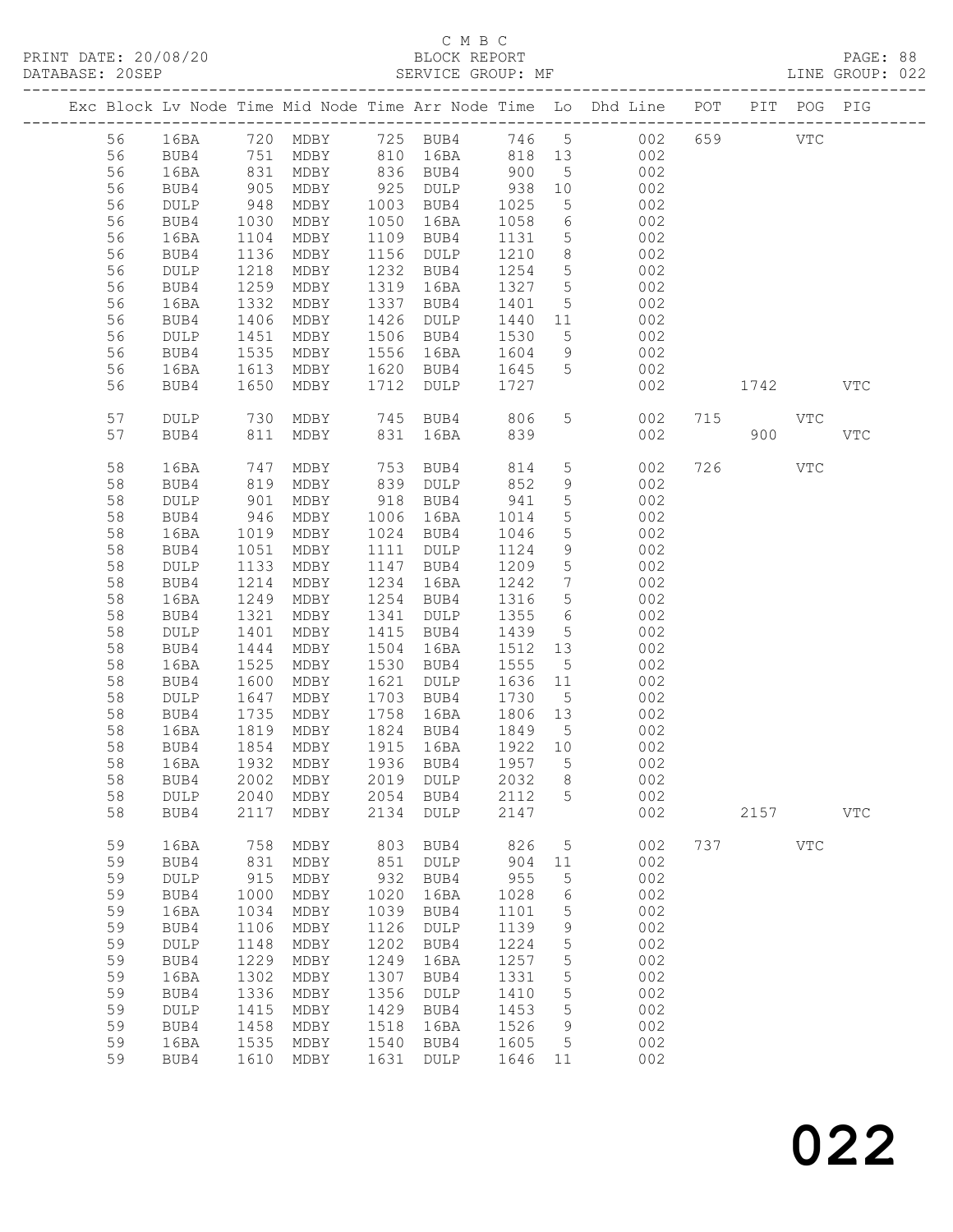#### C M B C<br>BLOCK REPORT

|  |    |                 |      |                          |      |                                                                       |         |                              | Exc Block Lv Node Time Mid Node Time Arr Node Time Lo Dhd Line POT |          |            | PIT POG PIG |            |
|--|----|-----------------|------|--------------------------|------|-----------------------------------------------------------------------|---------|------------------------------|--------------------------------------------------------------------|----------|------------|-------------|------------|
|  | 59 |                 |      |                          |      |                                                                       |         |                              | DULP 1657 MDBY 1713 BUB4 1740 5 002                                |          |            |             |            |
|  | 59 | BUB4            |      | 1745 MDBY 1808 16BA 1816 |      |                                                                       |         |                              |                                                                    | 002 1839 |            |             | VTC        |
|  |    |                 |      |                          |      |                                                                       |         |                              |                                                                    |          |            |             |            |
|  |    |                 |      |                          |      |                                                                       |         |                              |                                                                    |          |            |             |            |
|  | 60 | <b>DULP</b>     | 545  | MDBY                     |      | 558 BUB4                                                              | 615     | $5\overline{)}$              | 002                                                                |          | 532 VTC    |             |            |
|  | 60 | BUB4            | 620  | MDBY                     |      | 639 DULP                                                              | 650     | $7\phantom{.0}\phantom{.0}7$ | 002                                                                |          |            |             |            |
|  | 60 | $\texttt{DULP}$ | 657  | MDBY                     |      | 711 BUB4                                                              | 729     | $5\phantom{.0}$              | 002                                                                |          |            |             |            |
|  | 60 | BUB4            | 734  | MDBY                     |      | 753 16BA                                                              | 801     | 8                            | 002                                                                |          |            |             |            |
|  | 60 | 16BA            | 809  | MDBY                     |      | 814 BUB4                                                              | 838     | 5 <sup>5</sup>               | 002                                                                |          |            |             |            |
|  | 60 | BUB4            | 843  | MDBY                     |      | 903 DULP                                                              | 916     |                              | 002                                                                |          | 929        |             | <b>VTC</b> |
|  |    |                 |      |                          |      |                                                                       |         |                              |                                                                    |          |            |             |            |
|  | 61 | DULP            |      | 628 MDBY                 |      | 642 BUB4                                                              | 700     |                              | 5 <sub>1</sub><br>002                                              |          | 615 VTC    |             |            |
|  | 61 | BUB4            | 705  | MDBY                     |      | 724 DULP                                                              | 737     | 12                           | 002                                                                |          |            |             |            |
|  | 61 | DULP            | 749  | MDBY                     |      | 806 BUB4                                                              | 830     | 5 <sup>5</sup>               | 002                                                                |          |            |             |            |
|  | 61 | BUB4            |      | 835 MDBY                 |      | 855 16BA                                                              | 903     |                              | 002                                                                |          | 924        |             | <b>VTC</b> |
|  |    |                 |      |                          |      |                                                                       |         |                              |                                                                    |          |            |             |            |
|  | 62 | 16BA            | 735  | MDBY                     |      | 741 BUB4                                                              | 802     | 5 <sup>5</sup>               | 002                                                                |          | 714 VTC    |             |            |
|  | 62 | BUB4            | 807  | MDBY                     | 827  | DULP                                                                  | 841     |                              | 002                                                                |          | 856        |             | <b>VTC</b> |
|  |    |                 |      |                          |      |                                                                       |         |                              |                                                                    |          |            |             |            |
|  | 63 | DULP            | 708  | MDBY                     | 723  | BUB4                                                                  | 742     | $5\phantom{.0}$              | 002                                                                | 655      | <b>VTC</b> |             |            |
|  | 63 | BUB4            | 747  | MDBY                     |      | 806 16BA                                                              | 814     | $7\phantom{.0}$              | 002                                                                |          |            |             |            |
|  | 63 | 16BA            | 821  | MDBY                     |      | 826 BUB4                                                              | 850     | $5\phantom{.0}$              | 002                                                                |          |            |             |            |
|  | 63 | BUB4            | 855  | MDBY                     |      | 915 DULP                                                              | 928     | $5\phantom{.0}$              | 002                                                                |          |            |             |            |
|  | 63 | DULP            | 933  | MDBY                     |      | 948 BUB4                                                              | 1010    | $5\phantom{.0}$              | 002                                                                |          |            |             |            |
|  | 63 | BUB4            | 1015 | MDBY                     |      | 1035 16BA                                                             | 1043    | 6                            | 002                                                                |          |            |             |            |
|  | 63 | 16BA            | 1049 | MDBY                     |      | 1054 BUB4                                                             | 1116    | $5\phantom{.0}$              | 002                                                                |          |            |             |            |
|  | 63 | BUB4            | 1121 | MDBY                     |      | 1141 DULP                                                             | 1154    | 9                            | 002                                                                |          |            |             |            |
|  |    |                 |      |                          |      | 1217 BUB4                                                             |         |                              |                                                                    |          |            |             |            |
|  | 63 | DULP            | 1203 | MDBY                     |      |                                                                       | 1239    | $5\overline{)}$              | 002                                                                |          |            |             |            |
|  | 63 | BUB4            | 1244 | MDBY                     |      | 1304 16BA                                                             | 1312    | 5                            | 002                                                                |          |            |             |            |
|  | 63 | 16BA            | 1317 | MDBY                     |      | 1322 BUB4                                                             | 1346    | $5\overline{)}$              | 002                                                                |          |            |             |            |
|  | 63 | BUB4            | 1351 | MDBY                     |      | 1411 DULP                                                             | 1425 14 |                              | 002                                                                |          |            |             |            |
|  | 63 | DULP            | 1439 | MDBY                     |      | 1454 BUB4                                                             | 1518    | 5 <sup>5</sup>               | 002                                                                |          |            |             |            |
|  | 63 | BUB4            | 1523 | MDBY                     |      | 1543 16BA                                                             | 1551 12 |                              | 002                                                                |          |            |             |            |
|  | 63 | 16BA            | 1603 | MDBY                     |      | 1610 BUB4                                                             | 1635 5  |                              | 002                                                                |          |            |             |            |
|  | 63 | BUB4            | 1640 | MDBY                     |      | 1702 DULP                                                             | 1717 13 |                              | 002                                                                |          |            |             |            |
|  | 63 | DULP            | 1730 | MDBY                     |      | 1746 BUB4                                                             | 1813 5  |                              | 002                                                                |          |            |             |            |
|  | 63 | BUB4            |      | 1818 MDBY                | 1841 | <b>DULP</b>                                                           | 1854    |                              | 002                                                                |          | 1907 VTC   |             |            |
|  |    |                 |      |                          |      |                                                                       |         |                              |                                                                    |          |            |             |            |
|  | 64 | 16BA            | 710  | MDBY                     |      | 715    BUB4            734       5<br>758    16BA           806    11 |         |                              | 002                                                                |          | 651 VTC    |             |            |
|  | 64 | BUB4            |      | 739 MDBY                 |      |                                                                       |         |                              | 002                                                                |          |            |             |            |
|  |    |                 |      |                          |      |                                                                       |         |                              | 64 16BA 817 MDBY 822 BUB4 846 5 002                                |          |            |             |            |
|  | 64 | BUB4            |      | 851 MDBY                 |      | 911 16BA                                                              | 919     |                              | 002                                                                |          | 940        |             | <b>VTC</b> |
|  |    |                 |      |                          |      |                                                                       |         |                              |                                                                    |          |            |             |            |
|  | 65 | 16BA            | 743  | MDBY                     | 749  | BUB4                                                                  | 810     | $5\phantom{.0}$              | 002                                                                |          | 722 VTC    |             |            |
|  | 65 | BUB4            | 815  | MDBY                     | 835  | 16BA                                                                  | 843     | 8                            | 002                                                                |          |            |             |            |
|  | 65 | 16BA            | 851  | MDBY                     | 856  | BUB4                                                                  | 920     | 5                            | 002                                                                |          |            |             |            |
|  | 65 | BUB4            | 925  | MDBY                     | 945  | DULP                                                                  | 958     |                              | 002                                                                |          | 1011 \     |             | <b>VTC</b> |
|  |    |                 |      |                          |      |                                                                       |         |                              |                                                                    |          |            |             |            |
|  | 66 | 16BA            | 732  | MDBY                     | 737  | BUB4                                                                  | 758     | 5                            | 002                                                                | 711      | <b>VTC</b> |             |            |
|  | 66 | BUB4            | 803  | MDBY                     | 823  | 16BA                                                                  | 831     | 15                           | 002                                                                |          |            |             |            |
|  | 66 | 16BA            | 846  | MDBY                     | 851  | BUB4                                                                  | 915     | 5                            | 002                                                                |          |            |             |            |
|  | 66 | BUB4            | 920  | MDBY                     | 940  | 16BA                                                                  | 948     |                              | 002                                                                |          | 1009       |             | <b>VTC</b> |
|  |    |                 |      |                          |      |                                                                       |         |                              |                                                                    |          |            |             |            |
|  | 67 | DULP            | 740  | MDBY                     | 755  | BUB4                                                                  | 818     | 5                            | 002                                                                |          | 725 VTC    |             |            |
|  | 67 | BUB4            |      | 823 MDBY                 |      | 843 16BA                                                              | 851     |                              | 002                                                                |          | 912        |             | <b>VTC</b> |
|  |    |                 |      |                          |      |                                                                       |         |                              |                                                                    |          |            |             |            |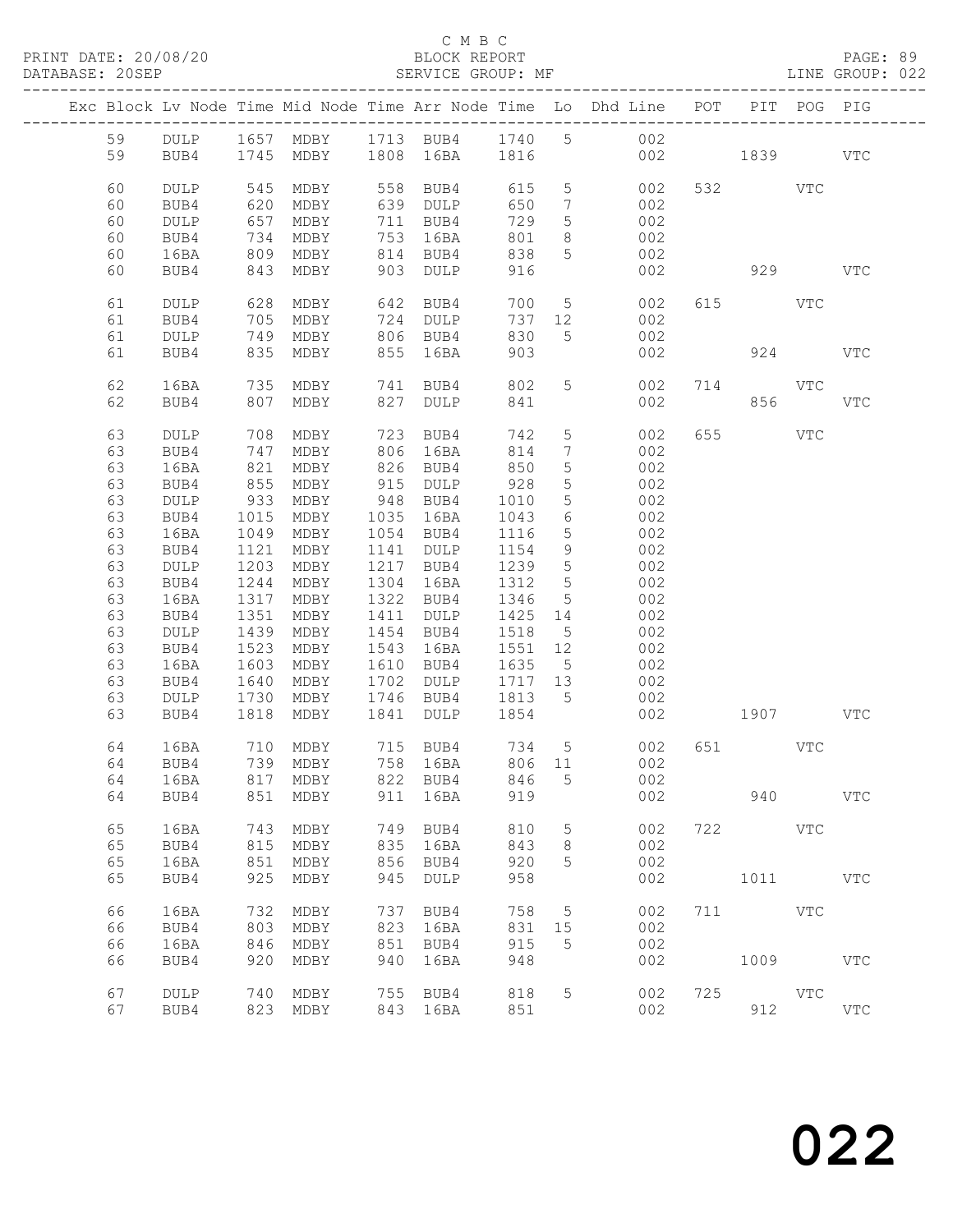### C M B C

| DATABASE: 20SEP |    |                       |                    |                |      | SERVICE GROUP: MF                                                              |         |                              |             |     |              |            |            | LINE GROUP: 022 |  |
|-----------------|----|-----------------------|--------------------|----------------|------|--------------------------------------------------------------------------------|---------|------------------------------|-------------|-----|--------------|------------|------------|-----------------|--|
|                 |    | --------------------- |                    |                |      | Exc Block Lv Node Time Mid Node Time Arr Node Time Lo Dhd Line POT PIT POG PIG |         |                              |             |     |              |            |            |                 |  |
|                 | 68 |                       |                    |                |      | 16BA 805 MDBY 810 BUB4 834 5 002 744 VTC                                       |         |                              |             |     |              |            |            |                 |  |
|                 | 68 | BUB4                  |                    |                |      | 839 MDBY 859 16BA 907 13 002                                                   |         |                              |             |     |              |            |            |                 |  |
|                 | 68 | 16BA                  |                    |                |      |                                                                                |         | 5 <sup>5</sup>               | 002         |     |              |            |            |                 |  |
|                 | 68 | BUB4                  | 920<br>953<br>1033 |                |      | MDBY 925 BUB4 948<br>MDBY 1013 DULP 1026                                       |         | $7\overline{ }$              |             | 002 |              |            |            |                 |  |
|                 | 68 | DULP                  |                    | MDBY           |      | 1047 BUB4                                                                      | 1109    | $5\overline{)}$              |             | 002 |              |            |            |                 |  |
|                 | 68 | BUB4                  | 1114               | MDBY           |      | 1134 16BA                                                                      | 1142    | $7\phantom{.0}\phantom{.0}7$ | 002         |     |              |            |            |                 |  |
|                 | 68 | 16BA                  | 1149               | MDBY           |      | 1154 BUB4                                                                      | 1216    | $5\overline{)}$              |             | 002 |              |            |            |                 |  |
|                 | 68 | BUB4                  | 1221               | MDBY           |      | 1241 DULP                                                                      | 1255    | $6\overline{6}$              |             | 002 |              |            |            |                 |  |
|                 | 68 | DULP                  | 1301               | MDBY           |      | 1315 BUB4                                                                      | 1339    | $5\overline{)}$              |             | 002 |              |            |            |                 |  |
|                 | 68 | BUB4                  | 1344               | MDBY           |      | 1404 16BA                                                                      | 1412    | $5\overline{)}$              |             | 002 |              |            |            |                 |  |
|                 | 68 | 16BA                  | 1417               | MDBY           |      | 1422 BUB4                                                                      | 1446    | $5\overline{)}$              |             | 002 |              |            |            |                 |  |
|                 | 68 | BUB4                  | 1451               | MDBY           |      | 1511 DULP                                                                      | 1525 15 |                              |             | 002 |              |            |            |                 |  |
|                 | 68 | DULP                  | 1540               | MDBY           |      | 1555 BUB4                                                                      | 1620    | $5\overline{)}$              |             | 002 |              |            |            |                 |  |
|                 | 68 | BUB4                  | 1625               | MDBY           |      | 1646 16BA                                                                      | 1654    | 9                            |             | 002 |              |            |            |                 |  |
|                 | 68 | 16BA                  | 1703               | MDBY           |      | 1708 BUB4                                                                      | 1735    | $5\overline{)}$              | 002         |     |              |            |            |                 |  |
|                 | 68 | BUB4                  | 1740               | MDBY           |      | 1803 DULP                                                                      | 1817 9  |                              |             | 002 |              |            |            |                 |  |
|                 | 68 | DULP                  | 1826               | MDBY           |      | 1841 BUB4                                                                      | 1904    | 5 <sup>5</sup>               |             | 002 |              |            |            |                 |  |
|                 | 68 | BUB4                  | 1909               | MDBY           | 1929 | 16BA                                                                           | 1936 11 |                              | 002         |     |              |            |            |                 |  |
|                 | 68 | 16BA                  | 1947               |                |      | MDBY 1951 BUB4                                                                 | 2012    | 5 <sup>5</sup>               | 002         |     |              |            |            |                 |  |
|                 | 68 | BUB4                  | 2017               | MDBY           |      | 2034 DULP                                                                      | 2047    |                              |             | 002 |              | 2058 70    |            | VTC             |  |
|                 | 70 | DULP                  | 1427               | MDBY           |      | 1442 BUB4                                                                      | 1506    |                              | $5^{\circ}$ |     | 002 1410     |            | <b>VTC</b> |                 |  |
|                 | 70 | BUB4                  | 1511               | MDBY           |      | 1531 16BA                                                                      | 1539 16 |                              |             | 002 |              |            |            |                 |  |
|                 | 70 | 16BA                  | 1555               | MDBY           |      | 1600 BUB4                                                                      | 1625    | $5\overline{)}$              |             | 002 |              |            |            |                 |  |
|                 | 70 | BUB4                  | 1630               | MDBY           |      | 1652 DULP                                                                      | 1707 10 |                              |             | 002 |              |            |            |                 |  |
|                 | 70 | DULP                  | 1717               | MDBY           |      | 1733 BUB4                                                                      | 1800    | $5\overline{)}$              |             | 002 |              |            |            |                 |  |
|                 | 70 | BUB4                  | 1805               | MDBY           | 1828 | 16BA                                                                           | 1835 24 |                              |             | 002 |              |            |            |                 |  |
|                 | 70 | 16BA                  | 1859               | MDBY           |      | 1904 BUB4                                                                      | 1927    | $5\overline{)}$              |             | 002 |              |            |            |                 |  |
|                 | 70 | BUB4                  | 1932               | MDBY           |      | 1952 DULP                                                                      | 2005 11 |                              |             | 002 |              |            |            |                 |  |
|                 | 70 | DULP                  | 2016               | MDBY           |      | 2030 BUB4                                                                      | 2049    | 5 <sup>5</sup>               |             | 002 |              |            |            |                 |  |
|                 | 70 | BUB4                  | 2054               | MDBY           | 2111 | DULP                                                                           | 2124 11 |                              |             | 002 |              |            |            |                 |  |
|                 | 70 | DULP                  | 2135               | MDBY           | 2148 | BUB4                                                                           | 2206    | $6\overline{6}$              |             | 002 |              |            |            |                 |  |
|                 | 70 | BUB4                  | 2212               | MDBY           | 2229 | DULP                                                                           | 2242    | 10                           |             | 002 |              |            |            |                 |  |
|                 | 70 | DULP                  | 2252               | MDBY           | 2302 | BUB4                                                                           | 2319    | 11                           |             | 002 |              |            |            |                 |  |
|                 | 70 | BUB4                  | 2330               | MDBY           | 2347 | <b>DULP</b>                                                                    | 2359    | 13                           |             | 002 |              |            |            |                 |  |
|                 | 70 | DULP                  | 2412               | MDBY           | 2422 | BUB4                                                                           | 2439    | 25                           | 002         |     |              |            |            |                 |  |
|                 | 70 | BUB4                  | 2504               | MDBY 2521 DULP |      |                                                                                | 2533    | $\overline{7}$               |             | 002 |              |            |            |                 |  |
|                 | 70 | <b>DULP</b>           | 2540               |                |      | GEGR                                                                           | 2606    | $\mathcal{S}$                |             | N22 |              |            |            |                 |  |
|                 | 70 | GEGR 2609             |                    |                |      | DULP 2634 6                                                                    |         |                              |             | N22 |              |            |            |                 |  |
|                 | 70 | DULP                  | 2640               |                |      | GEGR                                                                           | 2706    | $\mathcal{S}$                |             | N22 |              |            |            |                 |  |
|                 | 70 | GEGR                  | 2709               |                |      | DULP                                                                           | 2734    |                              |             | N22 |              | 2744       |            | <b>VTC</b>      |  |
|                 | 71 | 16BA                  | 1431               | MDBY           | 1436 | BUB4                                                                           | 1500    | 5                            |             |     | 002 1405 VTC |            |            |                 |  |
|                 | 71 | BUB4                  | 1505               | MDBY           |      | 1525 DULP                                                                      | 1540    | 9                            |             | 002 |              |            |            |                 |  |
|                 | 71 | DULP                  | 1549               | MDBY           | 1605 | BUB4                                                                           | 1630    | 5                            |             | 002 |              |            |            |                 |  |
|                 | 71 | BUB4                  | 1635               | MDBY           | 1657 | 16BA                                                                           | 1706    | $7\phantom{.0}$              |             | 002 |              |            |            |                 |  |
|                 | 71 | 16BA                  |                    | 1713 MDBY      | 1718 | BUB4                                                                           | 1745    | 5                            |             | 002 |              |            |            |                 |  |
|                 | 71 | BUB4                  | 1750               | MDBY           | 1813 | DULP                                                                           | 1827    |                              |             | 002 |              | 1840       |            | <b>VTC</b>      |  |
| SD 72           |    | GRBY                  | 1504               | REBY           |      | 63LP                                                                           | 1535 11 |                              |             |     | 13 016 1439  |            | <b>VTC</b> |                 |  |
| SD 72           |    | $\texttt{DULP}$       | 1559               | MDBY           |      | 1615 BUB4                                                                      | 1640    | $5\overline{)}$              |             | 002 |              |            |            |                 |  |
| $#SD$ 72        |    | DULP                  | 1559               | MDBY           | 1615 | BUB4                                                                           | 1640    | $5^{\circ}$                  |             |     | 002 1542     | <b>VTC</b> |            |                 |  |
|                 | 72 | BUB4                  | 1645               | MDBY           | 1707 | 16BA                                                                           | 1716    | $\overline{7}$               |             | 002 |              |            |            |                 |  |
|                 | 72 | 16BA                  | 1723               | MDBY           | 1728 | BUB4                                                                           | 1755    | $5\overline{)}$              |             | 002 |              |            |            |                 |  |
|                 | 72 | BUB4                  | 1800               | MDBY           | 1823 | DULP                                                                           | 1836    | $5\overline{)}$              |             | 002 |              |            |            |                 |  |
|                 | 72 | DULP                  | 1841               | MDBY           | 1856 | BUB4                                                                           | 1919    | $5^{\circ}$                  |             | 002 |              |            |            |                 |  |
|                 | 72 | BUB4                  |                    | 1924 MDBY      |      | 1944 16BA                                                                      | 1951 11 |                              |             | 002 |              |            |            |                 |  |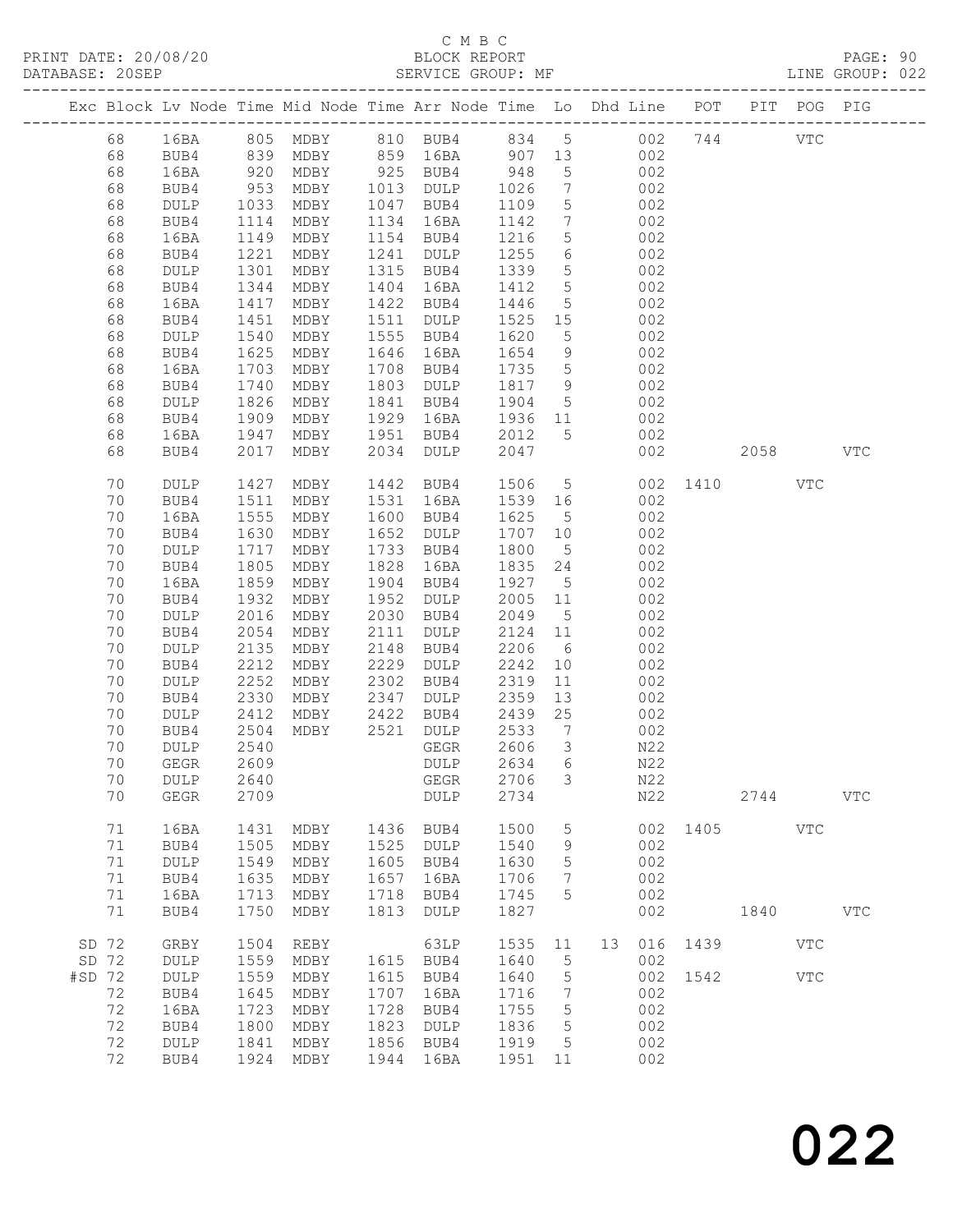#### C M B C<br>
PRINT DATE: 20/08/20<br>
BLOCK REPORT

DATABASE: 20SEP SERVICE GROUP: MF LINE GROUP: 022

|    |                 |      | Exc Block Lv Node Time Mid Node Time Arr Node Time Lo Dhd Line POT             |      |                             |                          |                         |     |       |                     | PIT      | POG        | PIG        |
|----|-----------------|------|--------------------------------------------------------------------------------|------|-----------------------------|--------------------------|-------------------------|-----|-------|---------------------|----------|------------|------------|
|    |                 |      | 12 16BA 2002 MDBY 2006 BUB4 2027 5 002<br>12 BUB4 2032 MDBY 2049 DULP 2102 002 |      |                             |                          |                         |     |       |                     |          |            |            |
|    |                 |      |                                                                                |      |                             |                          |                         |     |       | 002                 | 2113     |            | VTC        |
| 73 | DULP            | 1510 | MDBY                                                                           |      | 1525 BUB4                   |                          |                         |     |       | 1550 5 002 1453 VTC |          |            |            |
| 73 | BUB4            | 1555 | MDBY                                                                           |      | 1616 16BA                   | 1624 10<br>1705 5        |                         |     | 002   |                     |          |            |            |
| 73 | 16BA            | 1634 | MDBY                                                                           |      | 1639 BUB4                   |                          |                         |     | 002   |                     |          |            |            |
| 73 | BUB4            | 1710 | MDBY                                                                           |      | 1733 DULP                   | 1748 14                  |                         | 002 |       |                     |          |            |            |
| 73 | DULP            | 1802 | MDBY                                                                           |      | 1817 BUB4                   | 1842                     | $5\overline{)}$         | 002 |       |                     |          |            |            |
| 73 | BUB4            | 1847 | MDBY                                                                           | 1908 | DULP                        | 1921 7<br>$1921$<br>2004 |                         |     | 002   |                     |          |            |            |
| 73 | DULP            | 1928 | MDBY                                                                           |      | 1943 BUB4                   |                          | $5\overline{)}$         |     | 002   |                     |          |            |            |
| 73 | BUB4            | 2009 | MDBY                                                                           | 2026 | DULP                        | 2039 11                  |                         | 002 |       |                     |          |            |            |
| 73 | DULP            | 2050 | MDBY                                                                           | 2104 | BUB4                        | 2122                     | $5\overline{)}$         | 002 |       |                     |          |            |            |
| 73 | BUB4            | 2127 | MDBY                                                                           |      | 2144 DULP<br>2217 BUB4      | 2157 7                   |                         |     | 002   |                     |          |            |            |
| 73 | DULP            | 2204 | MDBY                                                                           |      |                             | 2235                     | $\overline{7}$          |     | 002   |                     |          |            |            |
| 73 | BUB4            | 2242 | MDBY                                                                           | 2259 | DULP                        | 2312 12                  |                         |     | 002   |                     |          |            |            |
| 73 | DULP            | 2324 | MDBY                                                                           |      | 2334 BUB4                   | 2351                     | 15                      | 002 |       |                     |          |            |            |
| 73 | BUB4            | 2406 | MDBY                                                                           |      | 2423 DULP                   | 2435                     | $\overline{7}$          |     | 002   |                     |          |            |            |
| 73 | DULP            | 2442 |                                                                                |      |                             |                          |                         |     | 002   |                     |          |            |            |
| 73 | BUB4            | 2534 | MDBY 2452 BUB4<br>MDBY 2551 DULP                                               |      | BUB4 2509 25<br>DULP 2603 7 |                          | $7\overline{ }$         |     | $002$ |                     |          |            |            |
| 73 | DULP            | 2610 |                                                                                |      | GEGR 2636                   |                          | $\overline{\mathbf{3}}$ | N22 |       |                     |          |            |            |
| 73 | GEGR            | 2639 |                                                                                |      | DULP                        | 2704                     |                         |     | N22   |                     | 2714 VTC |            |            |
| 74 | 16BA            | 1515 |                                                                                |      | MDBY 1520 BUB4 1545         |                          |                         |     |       | 5 002 1449 VTC      |          |            |            |
| 74 | BUB4            | 1550 |                                                                                |      | MDBY 1611 DULP 1626 11      |                          |                         | 002 |       |                     |          |            |            |
| 74 | DULP            | 1637 |                                                                                |      | MDBY 1653 BUB4 1720 5       |                          |                         | 002 |       |                     |          |            |            |
| 74 | BUB4            | 1725 | MDBY                                                                           | 1749 | 16BA                        | 1758                     |                         |     | 002   | 1821                |          |            | VTC        |
| 75 | 16BA            | 1545 |                                                                                |      | MDBY 1550 BUB4 1615 5       |                          |                         |     |       | 002 1519 VTC        |          |            |            |
| 75 | BUB4            | 1620 | MDBY                                                                           |      | 1641 DULP                   | 1656 11                  |                         | 002 |       |                     |          |            |            |
| 75 | DULP            | 1707 | MDBY                                                                           |      | 1723 BUB4                   | 1750                     | $5\overline{)}$         |     | 002   |                     |          |            |            |
| 75 | BUB4            | 1755 | MDBY                                                                           | 1818 | 16BA                        | 1826 18                  |                         |     | 002   |                     |          |            |            |
| 75 | 16BA            | 1844 | MDBY                                                                           | 1849 | BUB4                        | 1912                     | $5^{\circ}$             | 002 |       |                     |          |            |            |
| 75 | BUB4            | 1917 | MDBY                                                                           | 1937 | DULP                        | 1950 11                  |                         | 002 |       |                     |          |            |            |
| 75 | DULP            | 2001 | MDBY                                                                           | 2015 | BUB4                        | 2034                     | $5\overline{)}$         |     | 002   |                     |          |            |            |
| 75 | BUB4            | 2039 | MDBY                                                                           | 2056 | DULP                        | 2109 11                  |                         |     | 002   |                     |          |            |            |
| 75 | DULP            | 2120 | MDBY                                                                           | 2134 | BUB4                        | 2152 5                   |                         | 002 |       |                     |          |            |            |
| 75 | BUB4            | 2157 | MDBY                                                                           |      | 2214 DULP 2227 11           |                          |                         | 002 |       |                     |          |            |            |
| 75 | DULP            | 2238 | MDBY                                                                           | 2248 | BUB4 2305                   |                          | $\overline{7}$          |     | 002   |                     |          |            |            |
| 75 | BUB4            |      | 2312 MDBY                                                                      |      | 2329 DULP 2341              |                          |                         |     | 002   |                     | 2351     |            | <b>VTC</b> |
|    |                 |      |                                                                                |      |                             |                          |                         |     |       |                     |          |            |            |
| 76 | DULP            | 1530 | MDBY                                                                           | 1545 | BUB4                        | 1610                     | 5                       |     | 002   | 1513                |          | <b>VTC</b> |            |
| 76 | BUB4            | 1615 | MDBY                                                                           | 1636 | 16BA                        | 1644                     | 9                       |     | 002   |                     |          |            |            |
| 76 | 16BA            | 1653 | MDBY                                                                           | 1658 | BUB4                        | 1725                     | 5                       |     | 002   |                     |          |            |            |
| 76 | BUB4            | 1730 | MDBY                                                                           | 1753 | <b>DULP</b>                 | 1807                     | 10                      |     | 002   |                     |          |            |            |
| 76 | $\texttt{DULP}$ | 1817 | MDBY                                                                           | 1832 | BUB4                        | 1857                     | 5                       |     | 002   |                     |          |            |            |
| 76 | BUB4            | 1902 | MDBY                                                                           | 1922 | <b>DULP</b>                 | 1935                     | 8                       |     | 002   |                     |          |            |            |
| 76 | DULP            | 1943 | MDBY                                                                           | 1958 | BUB4                        | 2019                     | 5                       |     | 002   |                     |          |            |            |
| 76 | BUB4            | 2024 | MDBY                                                                           | 2041 | <b>DULP</b>                 | 2054                     | 11                      |     | 002   |                     |          |            |            |
| 76 | DULP            | 2105 | MDBY                                                                           | 2119 | BUB4                        | 2137                     | 5                       |     | 002   |                     |          |            |            |
| 76 | BUB4            | 2142 | MDBY                                                                           | 2159 | $\texttt{DULP}$             | 2212                     | 7                       |     | 002   |                     |          |            |            |
| 76 | DULP            | 2219 | MDBY                                                                           | 2232 | BUB4                        | 2250                     | 7                       |     | 002   |                     |          |            |            |
| 76 | BUB4            | 2257 | MDBY                                                                           | 2314 | <b>DULP</b>                 | 2327                     | 14                      |     | 002   |                     |          |            |            |
| 76 | $\texttt{DULP}$ | 2341 | MDBY                                                                           | 2351 | BUB4                        | 2408                     | 27                      |     | 002   |                     |          |            |            |
| 76 | BUB4            | 2435 | MDBY                                                                           | 2452 | $\texttt{DULP}$             | 2504                     | 11                      |     | 002   |                     |          |            |            |
| 76 | DULP            | 2515 | MDBY                                                                           | 2525 | BUB4                        | 2542                     | 19                      | 24  | 002   |                     |          |            |            |
| 76 | MRST            | 2625 |                                                                                |      | HODM                        | 2704                     | 5                       |     | N8    |                     |          |            |            |
| 76 | HODM            | 2709 |                                                                                |      | MRST                        | 2752                     | 3                       |     | N8    |                     |          |            |            |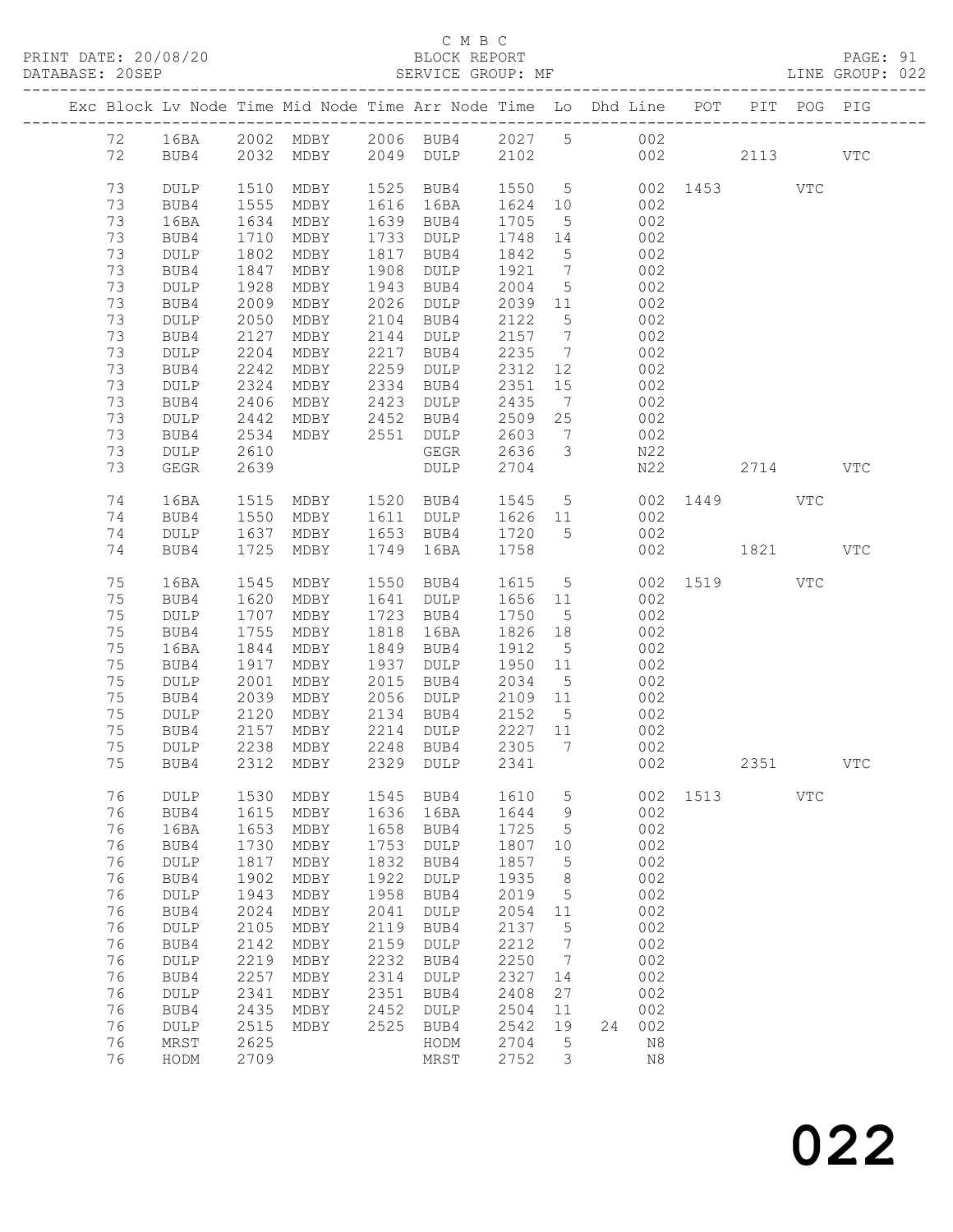#### C M B C C M B C C M B C C M B C C M B C C M B C C M B C C M B C C M B C C M B C C M B C C M B C C M B C C M B C C M B C C M B C C M B C C M B C C M B C C M B C C M B C C M B C C M B C C M B C C M B C C M B C C M B C C M B

| DATABASE: 20SEP |    |      |      |      |      | SERVICE GROUP: MF                                                  |        |                |                |     |          |          |      | LINE GROUP: 022 |  |
|-----------------|----|------|------|------|------|--------------------------------------------------------------------|--------|----------------|----------------|-----|----------|----------|------|-----------------|--|
|                 |    |      |      |      |      | Exc Block Lv Node Time Mid Node Time Arr Node Time Lo Dhd Line POT |        |                |                |     |          | PIT      |      | POG PIG         |  |
|                 | 76 | MRST | 2755 |      |      | HODM                                                               | 2834 5 |                |                | N8  |          |          |      |                 |  |
|                 | 76 | HODM | 2839 |      |      | MRST                                                               | 2922   |                | N <sub>8</sub> |     |          |          | 2927 | VTC             |  |
| OF 97           |    | NAST | 2306 | PNHM | 2332 | HODM                                                               | 2336   | $\circ$        |                |     | 007 2239 |          | VTC  |                 |  |
| OF 97           |    | HODM | 2336 | CLOV | 2348 | ULP1                                                               | 2409   | $\mathcal{B}$  | 24             | 014 |          |          |      |                 |  |
| OF 97           |    | HODM | 2436 | CLOV | 2448 | ULP1                                                               | 2509   | 4              | 24             | 014 |          |          |      |                 |  |
| OF 97           |    | HODM | 2537 | CLOV | 2549 | ULP1                                                               | 2610   |                |                | 014 |          | 2627     |      | <b>VTC</b>      |  |
| OF 98           |    | SYDA | 2330 | HACO | 2348 | KTLP                                                               | 2358   | $7\phantom{0}$ | 25             |     | 014 2308 |          | VTC  |                 |  |
| OF 98           |    | SYDA | 2430 | HACO | 2448 | KTLP                                                               | 2458   | 7              | 25             | 014 |          |          |      |                 |  |
| OF 98           |    | SYDA | 2530 | HACO | 2548 | KTLP                                                               | 2558   |                |                | 014 |          | 2626 200 |      | VTC             |  |
| OF 99           |    | ULP1 | 2135 | A10N | 2146 | GRBY                                                               | 2157   | $7\phantom{0}$ | 36             |     | 014 2111 |          | VTC  |                 |  |
| OF 99           |    | ULP1 | 2240 | A10N | 2251 | GRBY                                                               | 2300   | $\Omega$       | 36             | 014 |          |          |      |                 |  |
| OF 99           |    | ULP1 | 2336 | A10N | 2347 | GRBY                                                               | 2356   | $\bigcap$      | - 8            | 014 |          |          |      |                 |  |
| OF 99           |    | HODM | 2404 | CLOV | 2416 | ULP1                                                               | 2437   | $\overline{4}$ | 24             | 014 |          |          |      |                 |  |
| OF 99           |    | HODM | 2505 | CLOV | 2517 | ULP1                                                               | 2538   |                |                | 014 |          | 2555     |      | VTC             |  |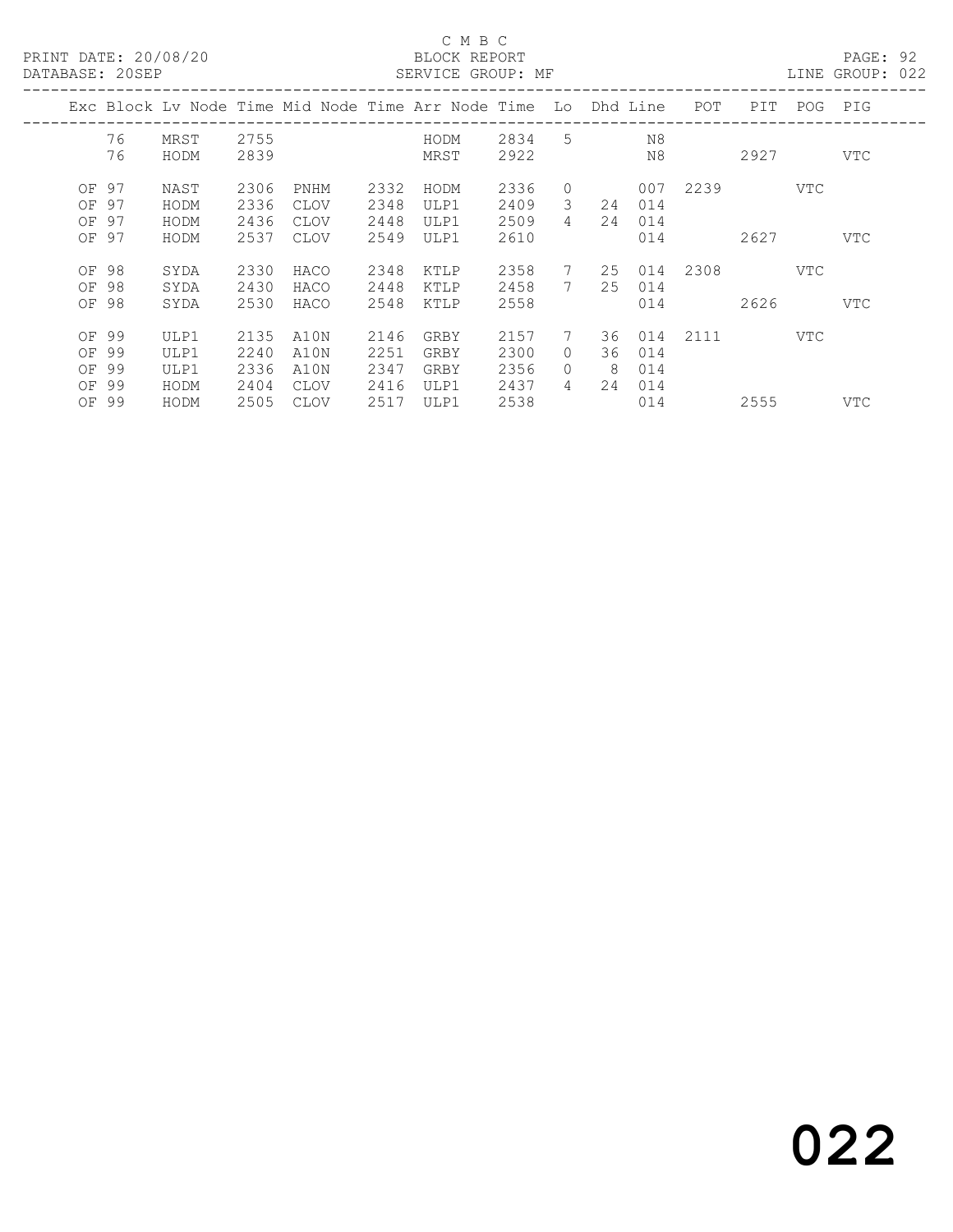|  |                                                                                                                                          |                                                                                   |                                                                          |                                                                                                                                                                                                                                                                                                                                                                     |                                                                   |                                                                         | C M B C                                                                   |                                                                |                  |                                                                    |     |                         |            | PAGE: 93<br>LINE GROUP: 025 |  |
|--|------------------------------------------------------------------------------------------------------------------------------------------|-----------------------------------------------------------------------------------|--------------------------------------------------------------------------|---------------------------------------------------------------------------------------------------------------------------------------------------------------------------------------------------------------------------------------------------------------------------------------------------------------------------------------------------------------------|-------------------------------------------------------------------|-------------------------------------------------------------------------|---------------------------------------------------------------------------|----------------------------------------------------------------|------------------|--------------------------------------------------------------------|-----|-------------------------|------------|-----------------------------|--|
|  |                                                                                                                                          |                                                                                   |                                                                          | 22BD 22 AV & BOUNDARY<br>BW05 BRENTWOOD STN BAY5<br>DU25 DUNBAR & KING EDWARD<br>HODM HOWE & DUNSMUIR                                                                                                                                                                                                                                                               |                                                                   |                                                                         | 25GR KING EDWARD & GRANVILLE<br>MRST SW MARINE STN                        |                                                                |                  |                                                                    |     |                         |            |                             |  |
|  |                                                                                                                                          |                                                                                   |                                                                          | Exc Block Lv Node Time Mid Node Time Arr Node Time Lo Dhd Line POT PIT POG PIG                                                                                                                                                                                                                                                                                      |                                                                   |                                                                         |                                                                           |                                                                |                  |                                                                    |     |                         |            |                             |  |
|  | $1 \qquad \qquad$<br>1<br>$\mathbf{1}$<br>$\mathbf{1}$<br>$\,1$<br>$\mathbf{1}$<br>$1\,$<br>$\mathbf{1}$<br>$\mathbf{1}$<br>$\mathbf{1}$ | BW05                                                                              | 1234                                                                     | 22BD 512 25GR 536 ULP 555 6 025 444 VTC<br>ULP 601 25GR 620 BW05 657 7 025<br>BW05 704 25GR 748 ULP 817 10 025<br>ULP 827 25GR 855 BW05 938 15 025<br>BW05 953 25GR 1038 ULP 1104 13 025<br>ULP 1117 25GR 1141 BW05 1224<br>25GR 1322 ULP 1346<br>ULP 1400 25GR 1426 BW05 1516 10 025<br>BW05 1526 25GR 1613 ULP 1641 12 025<br>ULP 1653 25GR 1724 BW05 1818 10 025 |                                                                   |                                                                         |                                                                           |                                                                | 10 025<br>14 025 |                                                                    |     |                         |            |                             |  |
|  | $\mathbf{1}$<br>$\mathbf{2}$<br>2                                                                                                        |                                                                                   |                                                                          | BW05 1828 25GR 1913 ULP 1937<br>22BD 527 25GR 551 ULP 610 6 025<br>ULP 616 25GR 636 BW05 713 5 025<br>718 25GR 809 ULP 840 11 025                                                                                                                                                                                                                                   |                                                                   |                                                                         |                                                                           |                                                                |                  |                                                                    |     | 025 1959 VTC<br>459 VTC |            |                             |  |
|  | $\mathbf{2}$<br>$\mathbf{2}$<br>$\mathbf{2}$<br>$\mathbf{2}$<br>$\mathbf{2}$<br>2<br>$\mathbf{2}$                                        | BW05<br>BW05<br>ULP                                                               | 1425                                                                     | ULP 851 25GR 919 BW05 1001 12 025<br>BW05 1013 25GR 1058 ULP 1124 15 025<br>ULP 1139 25GR 1203 BW05 1249 11 025<br>1300 25GR 1348 ULP 1412 13 025<br>25GR 1454 BW05 1545 9 025                                                                                                                                                                                      |                                                                   |                                                                         |                                                                           |                                                                |                  | 025                                                                |     |                         |            |                             |  |
|  | 2<br>3                                                                                                                                   | BW05                                                                              | 543                                                                      | BW05 1554 25GR 1645 ULP 1713 8<br>ULP 1721 25GR 1752 BW05 1844<br>25GR 616 ULP 635 10 025                                                                                                                                                                                                                                                                           |                                                                   |                                                                         |                                                                           |                                                                |                  |                                                                    |     | 025 1921 VTC<br>507 VTC |            |                             |  |
|  | $\mathsf 3$<br>3<br>3<br>3<br>$\mathcal{S}$<br>3<br>3<br>3<br>3<br>3<br>3<br>3<br>3<br>3                                                 | BW05<br>BW05<br>ULP<br>BW05<br>$_{\rm ULP}$<br>BW05<br>ULP<br>BW05<br>ULP<br>MRST | 1335<br>1504<br>1642<br>1816<br>1946<br>2104<br>2223<br>2338<br>2516     | ULP 645 25GR 707 BW05 747 10 025<br>BW05 757 25GR 852 ULP 919 12 025<br>ULP 931 25GR 955 BW05 1036 13 025<br>1049 25GR 1134 ULP 1159 15<br>ULP 1214 25GR 1239 BW05 1325 10<br>25GR<br>25GR<br>25GR<br>25GR<br>25GR<br>25GR<br>25GR<br>25GR                                                                                                                          | 1422<br>1535<br>1733<br>1845<br>2026<br>2129<br>2301<br>2358      | ULP<br>BW05<br>ULP<br>BW05<br>ULP<br>BW05<br>ULP<br>BW05<br>HODM        | 1450<br>1630<br>1801<br>1932<br>2048<br>2209<br>2323<br>2434<br>2603      | 14<br>12<br>15<br>14<br>16<br>14<br>15<br>19<br>6              | 025<br>23        | 025<br>025<br>025<br>025<br>025<br>025<br>025<br>025<br>025<br>N20 |     |                         |            |                             |  |
|  | 3<br>4<br>4<br>4<br>4<br>4<br>4<br>4<br>4<br>4                                                                                           | HODM<br>BW05<br>ULP<br>BW05<br>ULP<br>BW05<br>ULP<br>BW05<br>ULP<br>BW05          | 2609<br>550<br>703<br>816<br>947<br>1100<br>1226<br>1355<br>1526<br>1706 | 25GR<br>25GR<br>25GR<br>25GR<br>25GR<br>25GR<br>25GR<br>25GR<br>25GR                                                                                                                                                                                                                                                                                                | 626<br>725<br>910<br>1011<br>1146<br>1251<br>1442<br>1559<br>1757 | MRST<br>ULP<br>BW05<br>ULP<br>BW05<br>ULP<br>BW05<br>ULP<br>BW05<br>ULP | 2658<br>646<br>809<br>936<br>1052<br>1210<br>1337<br>1512<br>1655<br>1825 | 17<br>$7\phantom{.0}$<br>11<br>8<br>16<br>18<br>14<br>11<br>12 |                  | N20<br>025<br>025<br>025<br>025<br>025<br>025<br>025<br>025<br>025 | 514 | 2703                    | <b>VTC</b> | $_{\rm VTC}$                |  |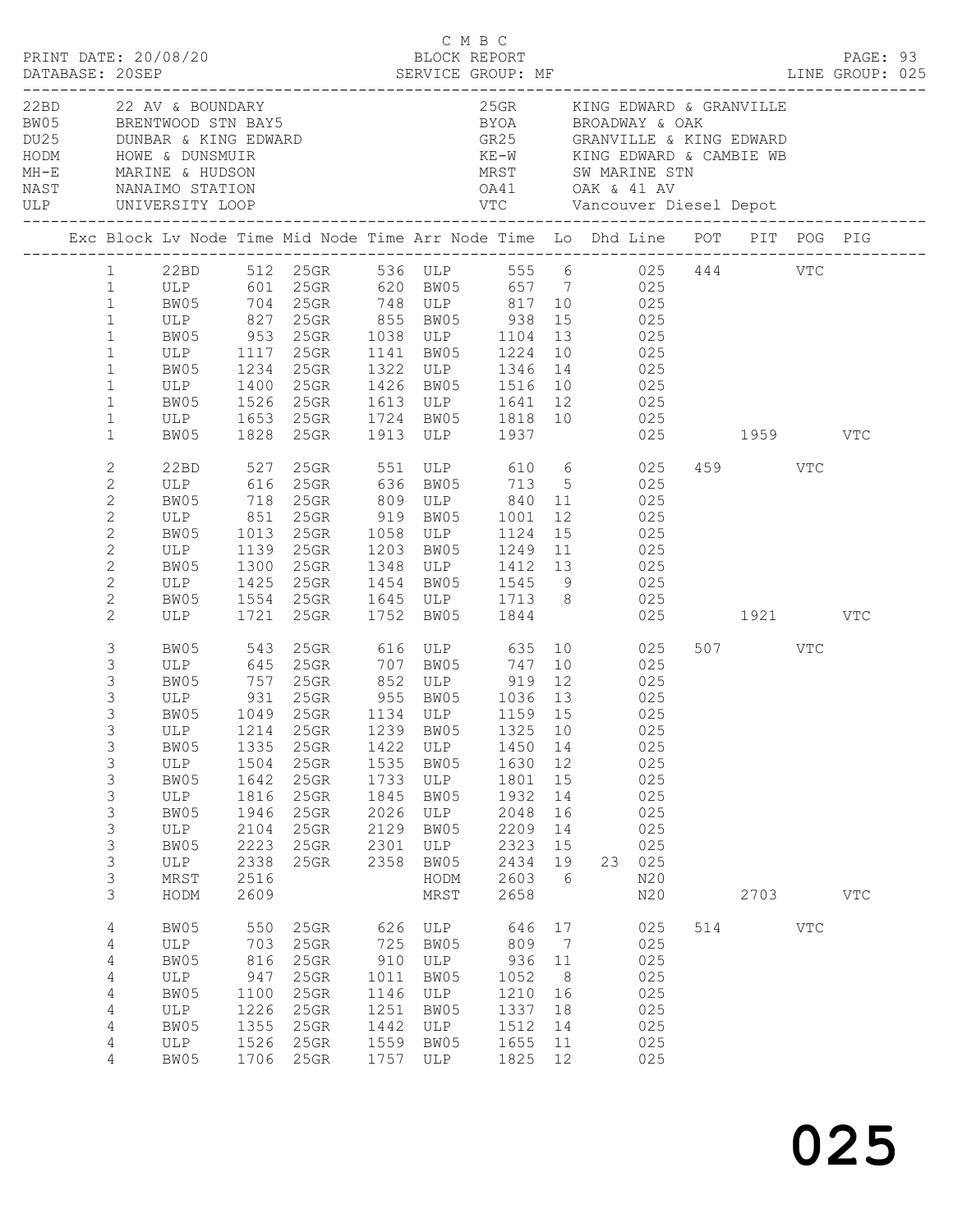#### C M B C<br>BLOCK REPORT

PAGE: 94<br>LINE GROUP: 025

|  |                  |             |              |                    |              |                                      |                    |                 | Exc Block Lv Node Time Mid Node Time Arr Node Time Lo Dhd Line POT         |     |          | PIT POG PIG |            |
|--|------------------|-------------|--------------|--------------------|--------------|--------------------------------------|--------------------|-----------------|----------------------------------------------------------------------------|-----|----------|-------------|------------|
|  |                  |             |              |                    |              |                                      |                    |                 |                                                                            |     |          |             |            |
|  |                  |             |              |                    |              |                                      |                    |                 | 4 ULP 1837 25GR 1905 BW05 1949 9 025<br>4 BW05 1958 25GR 2038 ULP 2100 025 | 025 | 2121 VTC |             |            |
|  | 5                | ULP         | 545          | $25$ GR            |              | 604 BW05                             | 639                | 9               | 025                                                                        |     | 523 VTC  |             |            |
|  | 5                | BW05        | 648          | 25GR               |              | 727 ULP                              | 754 10             |                 | 025                                                                        |     |          |             |            |
|  | $\mathsf S$      | ULP         | 804          | 25GR               |              | $831$ BW05                           | 917                | 14              | 025                                                                        |     |          |             |            |
|  | 5                | BW05        | 931          | $25$ GR            |              | 1016 ULP                             | 1042               | 11              | 025                                                                        |     |          |             |            |
|  | 5                | ULP         | 1053         | 25GR               |              | 1117 BW05                            | 1159               | 12              | 025                                                                        |     |          |             |            |
|  | 5                | BW05        | 1211         | $25$ GR            |              | 1258 ULP                             | 1322               | 10              | 025                                                                        |     |          |             |            |
|  | $\mathsf S$<br>5 | ULP         | 1332         | 25GR               | 1357         | BW05<br>ULP                          | 1445 13<br>1615 19 |                 | 025<br>025                                                                 |     |          |             |            |
|  | 5                | BW05<br>ULP | 1458<br>1634 | $25$ GR<br>$25$ GR | 1545<br>1705 | BW05                                 | 1800               |                 | 025                                                                        |     | 1845 VTC |             |            |
|  |                  |             |              |                    |              |                                      |                    |                 |                                                                            |     |          |             |            |
|  | 6                | $25$ GR     | 543          | NAST               |              | 601 BW05                             | 620                |                 | 8 025                                                                      |     | 531 VTC  |             |            |
|  | 6                | BW05        | 628          | 25GR               | 707          | ULP                                  | 732 10             |                 | 025                                                                        |     |          |             |            |
|  | 6                | ULP         | 742          | $25$ GR            | 807          | BW05                                 | 852                | 9               | 025                                                                        |     |          |             |            |
|  | 6                | BW05        | 901          | 25GR               | 951          | ULP                                  | 1017               | 12              | 025                                                                        |     |          |             |            |
|  | 6                | ULP         | 1029         | 25GR               | 1053         | BW05                                 | 1134               | 14              | 025                                                                        |     |          |             |            |
|  | 6<br>6           | BW05<br>ULP | 1148<br>1312 | $25$ GR<br>25GR    | 1234<br>1337 | ULP                                  | 1258<br>1424       | 14<br>12        | 025<br>025                                                                 |     |          |             |            |
|  | 6                | BW05        | 1436         | 25GR               | 1523         | BW05<br>ULP                          | 1553               | 11              | 025                                                                        |     |          |             |            |
|  | 6                | ULP         | 1604         | $25$ GR            | 1635         | BW05                                 | 1731               | 10              | 025                                                                        |     |          |             |            |
|  | 6                | BW05        | 1741         | $25$ GR            | 1829         | ULP                                  | 1856 12            |                 | 025                                                                        |     |          |             |            |
|  | 6                | ULP         |              | 1908 25GR          | 1936         | BW05                                 | 2018               |                 | 025                                                                        |     | 2050 70  |             | VTC        |
|  |                  |             |              |                    |              |                                      |                    |                 |                                                                            |     |          |             |            |
|  | $7\phantom{.}$   | KE-W        | 637          | DU25               | 649<br>740   | ULP 701                              |                    | 17              | 025                                                                        |     | 621 VTC  |             |            |
|  | 7                | ULP         | 718          | $25$ GR            |              | BW05                                 | 824                | 10              | 025                                                                        |     |          |             |            |
|  | 7                | BW05        | 834          | $25$ GR            | 928          | ULP                                  | 954                | 11              | 025                                                                        |     |          |             |            |
|  | 7                | ULP         | 1005         | $25$ GR            | 1029         | BW05                                 | 1110               | 14              | 025                                                                        |     |          |             |            |
|  | 7                | BW05        | 1124         | $25$ GR            | 1210         | ULP                                  | 1234               | 16              | 025                                                                        |     |          |             |            |
|  | 7<br>7           | ULP<br>BW05 | 1250<br>1415 | $25$ GR<br>$25$ GR | 1315<br>1502 | BW05<br>ULP                          | 1403<br>1532       | 12<br>20        | 025<br>025                                                                 |     |          |             |            |
|  | 7                | ULP         | 1552         | $25$ GR            | 1623         | BW05                                 | 1719 14            |                 | 025                                                                        |     |          |             |            |
|  | 7                | BW05        | 1733         | 25GR               | 1821         | ULP                                  | 1848               |                 | 025                                                                        |     | 1912     |             | VTC        |
|  |                  |             |              |                    |              |                                      |                    |                 |                                                                            |     |          |             |            |
|  | 8                | NAST        | 633          | 25GR               | 651          |                                      |                    |                 | ULP 713 15 025                                                             |     | 610 VTC  |             |            |
|  | 8                | ULP         | 728          | 25GR               |              | 750 BW05 834 15                      |                    |                 | 025                                                                        |     |          |             |            |
|  | 8                | BW05        | 849          | 25GR               |              | 939 ULP 1005 12<br>1041 BW05 1122 14 |                    |                 | 025                                                                        |     |          |             |            |
|  | 8                | ULP         |              | 1017 25GR          |              | 1041 BW05                            |                    |                 | 025                                                                        |     |          |             |            |
|  | 8                |             |              |                    |              |                                      |                    |                 | BW05 1136 25GR 1222 ULP 1246 16 025                                        |     |          |             |            |
|  | 8                | ULP         | 1302         | 25GR               | 1327         | BW05                                 | 1414 12            |                 | 025                                                                        |     |          |             |            |
|  | $\,8\,$<br>8     | BW05<br>ULP | 1426<br>1558 | $25$ GR<br>25GR    | 1513<br>1629 | ULP<br>BW05                          | 1543 15<br>1725    |                 | 025<br>025                                                                 |     | 1815     |             | <b>VTC</b> |
|  |                  |             |              |                    |              |                                      |                    |                 |                                                                            |     |          |             |            |
|  | 9                | 25GR        | 612          | NAST               | 630          | BW05                                 | 649                | $5\overline{)}$ | 025                                                                        | 600 |          | VTC         |            |
|  | 9                | BW05        | 654          | 25GR               | 738          | ULP                                  | 807                | 8               | 025                                                                        |     |          |             |            |
|  | $\mathsf 9$      | ULP         | 815          | 25GR               | 843          | BW05                                 | 927                | 11              | 025                                                                        |     |          |             |            |
|  | $\mathsf 9$      | BW05        | 938          | 25GR               | 1023         | ULP                                  | 1049               | 16              | 025                                                                        |     |          |             |            |
|  | 9                | ULP         | 1105         | 25GR               | 1129         | BW05                                 | 1212               | 10              | 025                                                                        |     |          |             |            |
|  | 9                | BW05        | 1222         | 25GR               | 1310         | ULP                                  | 1334               | 8 <sup>8</sup>  | 025                                                                        |     |          |             |            |
|  | $\mathsf 9$      | ULP         | 1342         | 25GR               | 1407         | BW05                                 | 1455               | 13              | 025                                                                        |     |          |             |            |
|  | $\mathsf 9$<br>9 | BW05        | 1508<br>1640 | 25GR<br>25GR       | 1555<br>1711 | ULP                                  | 1625<br>1806       | 15              | 025<br>025                                                                 |     |          |             |            |
|  | 9                | ULP<br>BW05 | 1815         | 25GR               | 1903         | BW05<br>ULP                          | 1929               | 9<br>14         | 025                                                                        |     |          |             |            |
|  | $\mathsf 9$      | ULP         | 1943         | 25GR               | 2009         | BW05                                 | 2050               | 8 <sup>8</sup>  | 025                                                                        |     |          |             |            |
|  | $\mathsf 9$      | BW05        | 2058         | 25GR               | 2136         | ULP                                  | 2158               | 6               | 025                                                                        |     |          |             |            |
|  | 9                | ULP         | 2204         | 25GR               | 2229         | BW05                                 | 2309 15            |                 | 025                                                                        |     |          |             |            |
|  |                  |             |              |                    |              |                                      |                    |                 |                                                                            |     |          |             |            |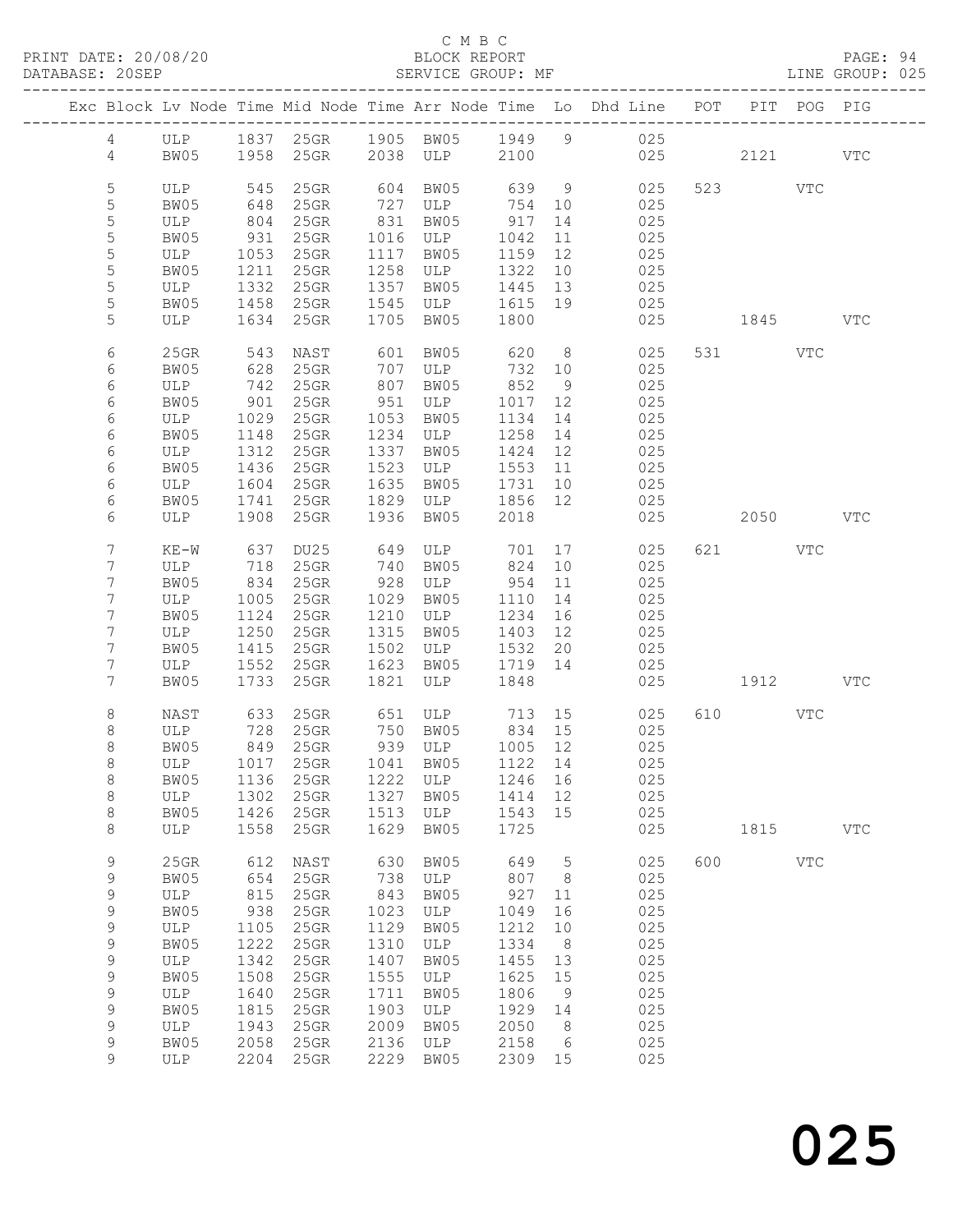#### C M B C<br>BLOCK REPORT

| DATABASE: 20SEP |    |                                |                                                                                                                  | SERVICE GROUP: MF |      |                                                |         |    |                                                                                |          |      | LINE GROUP: 025 |
|-----------------|----|--------------------------------|------------------------------------------------------------------------------------------------------------------|-------------------|------|------------------------------------------------|---------|----|--------------------------------------------------------------------------------|----------|------|-----------------|
|                 |    |                                |                                                                                                                  |                   |      |                                                |         |    | Exc Block Lv Node Time Mid Node Time Arr Node Time Lo Dhd Line POT PIT POG PIG |          |      |                 |
|                 |    |                                |                                                                                                                  |                   |      |                                                |         |    | 9 BW05 2324 25GR 2401 ULP 2422 025 2443 VTC                                    |          |      |                 |
|                 | 10 | $KE-W$                         | 627                                                                                                              |                   |      |                                                |         |    | DU25 639 ULP 651 17 025                                                        | 611 VTC  |      |                 |
|                 | 10 |                                |                                                                                                                  |                   |      | 25GR 730 BW05 814 8<br>25GR 916 ULP 942 13     |         |    | 025                                                                            |          |      |                 |
|                 | 10 | ULP 708<br>BW05 822            |                                                                                                                  |                   |      |                                                |         |    | $025$                                                                          |          |      |                 |
|                 | 10 | ULP                            | 955                                                                                                              | 25GR 1019 BW05    |      |                                                | 1100 12 |    | 025                                                                            |          |      |                 |
|                 | 10 | BW05                           | 1112                                                                                                             | $25$ GR           |      | 1158 ULP                                       | 1222 16 |    | 025                                                                            |          |      |                 |
|                 | 10 | ULP                            | 1238                                                                                                             | $25$ GR           |      | 1303 BW05                                      | 1351 14 |    | 025                                                                            |          |      |                 |
|                 | 10 | BW05                           |                                                                                                                  | $1405$ 25GR       |      | 1452 ULP                                       | 1522 17 |    | 025                                                                            |          |      |                 |
|                 | 10 | ULP 1539 25GR                  |                                                                                                                  |                   |      | 1611 BW05                                      | 1708    |    | 025                                                                            | 1758 VTC |      |                 |
|                 | 11 | $25$ GR                        | 628                                                                                                              |                   |      |                                                |         |    |                                                                                | 616 VTC  |      |                 |
|                 | 11 | BW05                           | 710                                                                                                              |                   |      |                                                |         |    | NAST 646 BW05 705 5 025<br>25GR 759 ULP 828 11 025                             |          |      |                 |
|                 | 11 | ULP                            | 839                                                                                                              | $25$ GR           |      | 907 BW05                                       | 950     | 13 | 025                                                                            |          |      |                 |
|                 | 11 | BW05                           | 1003                                                                                                             | 25GR              |      | 1048 ULP                                       | 1114    | 14 | 025                                                                            |          |      |                 |
|                 | 11 | ULP                            | 1128                                                                                                             | $25$ GR           |      | 1152 BW05                                      | 1235 12 |    | 025                                                                            |          |      |                 |
|                 | 11 | BW05                           | 11247                                                                                                            | $25$ GR           |      | 1335 ULP                                       | 1359 9  |    | 025                                                                            |          |      |                 |
|                 | 11 | ULP                            | 1408                                                                                                             | 25GR              |      | 1434 BW05                                      | 1524 8  |    | 025                                                                            |          |      |                 |
|                 | 11 | BW05                           | 1532                                                                                                             | $25$ GR           |      | 1621 ULP                                       |         |    | 1649 10 025                                                                    |          |      |                 |
|                 | 11 | ULP                            | 1659                                                                                                             | $25$ GR           |      | 1730 BW05                                      | 1824 14 |    | 025                                                                            |          |      |                 |
|                 | 11 | BW05                           | $1000$<br>$1838$                                                                                                 | $25$ GR           |      | 1923 ULP                                       | 1947 8  |    | 025                                                                            |          |      |                 |
|                 |    | ULP                            |                                                                                                                  | 1955 25GR         |      |                                                |         |    |                                                                                |          |      |                 |
|                 | 11 |                                |                                                                                                                  |                   | 2021 | BW05                                           | 2102    |    | 025                                                                            |          | 2132 | <b>VTC</b>      |
|                 | 12 | 25GR                           | 644                                                                                                              | NAST              |      | 703 BW05<br>819 ULP                            |         |    | 723 5<br>025                                                                   | 632 88   | VTC  |                 |
|                 | 12 | BW05                           | 728                                                                                                              | $25$ GR           |      |                                                | 850 15  |    | 025                                                                            |          |      |                 |
|                 | 12 | ULP                            | 905                                                                                                              | 25GR              |      | 931 BW05                                       | 1013 12 |    | 025                                                                            |          |      |                 |
|                 | 12 | BW05                           | 1025                                                                                                             | 25GR 1110 ULP     |      |                                                | 1135 16 |    | 025                                                                            |          |      |                 |
|                 | 12 | ULP                            | 1151                                                                                                             | 25GR              |      | 1215 BW05                                      | 1301    | 11 | 025                                                                            |          |      |                 |
|                 | 12 | BW05                           | $\begin{array}{c}\n\perp \\ \perp \\ \perp \\ \end{array}$ $\begin{array}{c}\n1312 \\ \therefore \\ \end{array}$ | 25GR              |      | 1400 ULP                                       | 1424 15 |    | 025                                                                            |          |      |                 |
|                 | 12 | ULP                            | 1439                                                                                                             | 25GR              |      | 1508 BW05                                      | 1559 11 |    | 025                                                                            |          |      |                 |
|                 | 12 | BW05                           | 1610                                                                                                             | 25GR              |      | 1701 ULP                                       | 1730 6  |    | 025                                                                            |          |      |                 |
|                 | 12 | ULP                            | 1736                                                                                                             | $25$ GR           |      | 1807 BW05 1857 15                              |         |    | 025                                                                            |          |      |                 |
|                 | 12 | BW05                           | 1912                                                                                                             | 25GR              | 1953 | ULP                                            | 2015    |    | 025                                                                            | 2037     |      | VTC             |
|                 | 13 | NAST                           | 703                                                                                                              | 25GR              |      | 722 ULP 749 9                                  |         |    | 025                                                                            | 636 VTC  |      |                 |
|                 | 13 | ULP                            | 758                                                                                                              |                   |      |                                                |         |    | 25GR 825 BW05 911 12 025                                                       |          |      |                 |
|                 | 13 |                                |                                                                                                                  |                   |      |                                                |         |    | 025                                                                            |          |      |                 |
|                 | 13 | BW05 923 25GR<br>ULP 1041 25GR |                                                                                                                  |                   |      | 25GR 1008 ULP 1034 7<br>25GR 1105 BW05 1147 12 |         |    | 025                                                                            |          |      |                 |
|                 |    |                                |                                                                                                                  |                   |      |                                                |         |    | 13 BW05 1159 25GR 1246 ULP 1310 12 025                                         |          |      |                 |
|                 | 13 | ULP                            | 1322                                                                                                             | 25GR              | 1347 | BW05                                           | 1434 13 |    | 025                                                                            |          |      |                 |
|                 | 13 |                                | 1447                                                                                                             |                   |      | 1534 ULP                                       | 1604 18 |    | 025                                                                            |          |      |                 |
|                 | 13 | BW05                           | 1622                                                                                                             | 25GR<br>$25$ GR   | 1653 | BW05                                           | 1748    |    | 025                                                                            |          | 1833 | <b>VTC</b>      |
|                 |    | ULP                            |                                                                                                                  |                   |      |                                                |         |    |                                                                                |          |      |                 |
|                 | 14 | BW05                           | 737                                                                                                              | 25GR              | 829  | ULP                                            | 859     | 20 | 025                                                                            | 701 VTC  |      |                 |
|                 | 14 | ULP                            | 919                                                                                                              | $25$ GR           | 943  | BW05                                           | 1025    | 12 | 025                                                                            |          |      |                 |
|                 | 14 | BW05                           | 1037                                                                                                             | 25GR              | 1122 | ULP                                            | 1147    | 15 | 025                                                                            |          |      |                 |
|                 | 14 | ULP                            | 1202                                                                                                             | 25GR              | 1227 | BW05                                           | 1313    | 12 | 025                                                                            |          |      |                 |
|                 | 14 | BW05                           | 1325                                                                                                             | 25GR              | 1412 | ULP                                            | 1440    | 17 | 025                                                                            |          |      |                 |
|                 | 14 | ULP                            | 1457                                                                                                             | 25GR              | 1528 | BW05                                           | 1623    | 11 | 025                                                                            |          |      |                 |
|                 | 14 | BW05                           | 1634                                                                                                             | 25GR              | 1725 | ULP                                            | 1753    | 13 | 025                                                                            |          |      |                 |
|                 | 14 | ULP                            | 1806                                                                                                             | 25GR              | 1835 | BW05                                           | 1922    | 12 | 025                                                                            |          |      |                 |
|                 | 14 | BW05                           | 1934                                                                                                             | 25GR              | 2014 | ULP                                            | 2036    |    | 025                                                                            |          | 2057 | $_{\rm VTC}$    |
|                 |    |                                |                                                                                                                  |                   |      |                                                |         |    |                                                                                |          |      |                 |
|                 | 20 | BW05                           | 533                                                                                                              | 25GR              | 606  | ULP                                            | 625 7   |    | 025                                                                            | 457 VTC  |      |                 |
|                 | 20 | ULP                            | 632                                                                                                              | $25$ GR           |      | 653 BW05                                       | 732 15  |    | 025                                                                            |          |      |                 |
|                 | 20 | BW05                           |                                                                                                                  | 747 25GR          |      | 840 ULP                                        | 909     |    | 025                                                                            | 932      |      | $_{\rm VTC}$    |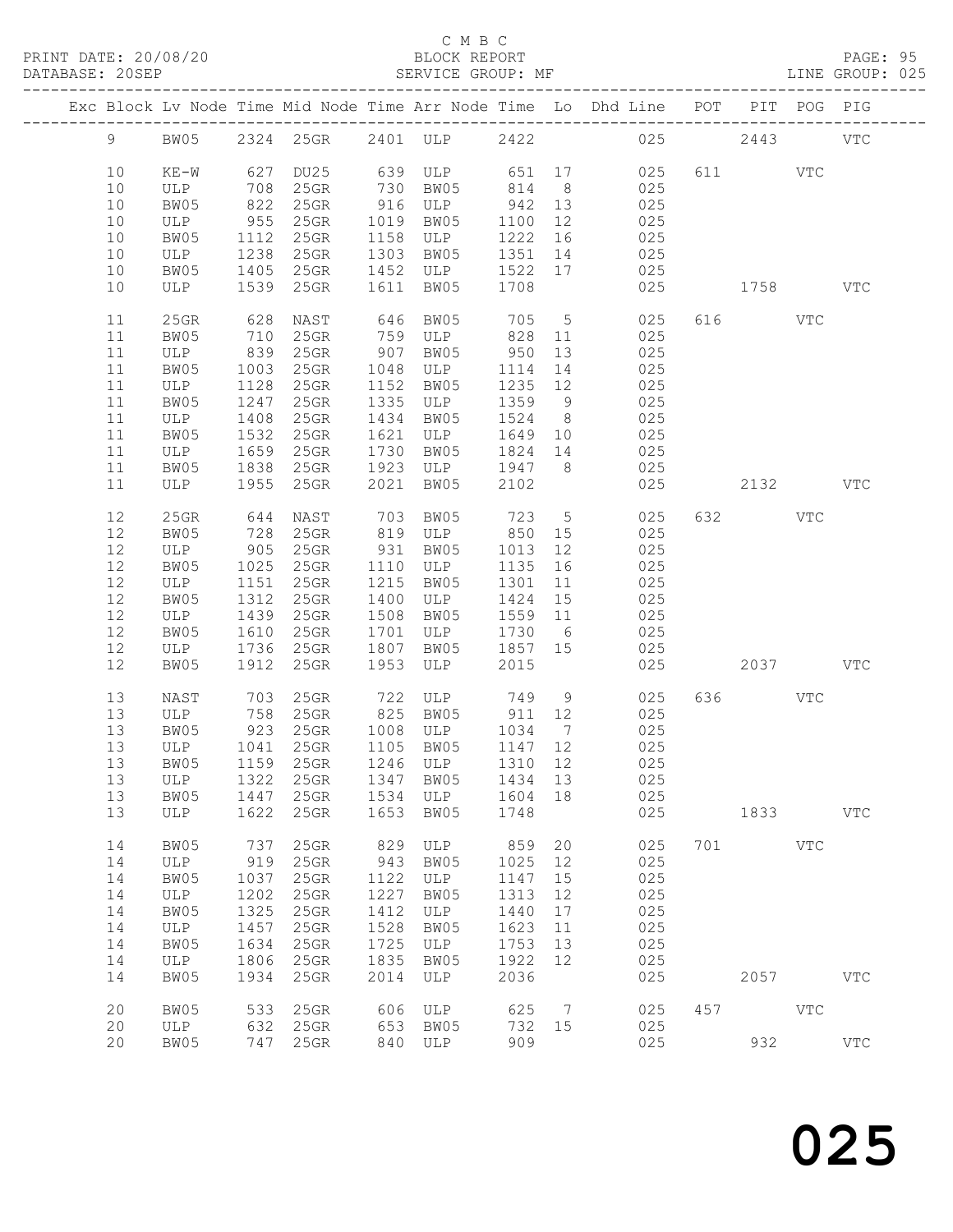#### C M B C<br>BLOCK REPORT

PAGE: 96<br>LINE GROUP: 025

|          |              |            |                      |            |                                            |                |                | Exc Block Lv Node Time Mid Node Time Arr Node Time Lo Dhd Line POT PIT POG PIG |     |                    |     |            |
|----------|--------------|------------|----------------------|------------|--------------------------------------------|----------------|----------------|--------------------------------------------------------------------------------|-----|--------------------|-----|------------|
|          |              |            |                      |            |                                            |                |                |                                                                                |     |                    |     |            |
| 21       | 22BD         |            |                      |            | 547 25GR 611 ULP 630 9                     |                |                | 025                                                                            |     | 519 VTC            |     |            |
| 21       |              |            |                      |            | ULP 639 25GR 701 BW05                      | 741 12         |                | 025                                                                            |     |                    |     |            |
| 21       | BW05         |            | 753 25GR             |            | 846 ULP                                    | 915            |                | 025                                                                            |     | 938 VTC            |     |            |
| 22       | BW05         |            | 600 25GR             |            | 636 ULP                                    |                |                | 656 17 025                                                                     |     | 524 VTC            |     |            |
| 22       | ULP          | 713        | $25$ GR              |            | 735 BW05                                   | 819            | 9              | 025                                                                            |     |                    |     |            |
| 22       | BW05         | 828        | $25$ GR              | 922        | ULP                                        | 948            |                | 025                                                                            |     | 1011 VTC           |     |            |
|          |              |            |                      |            |                                            |                |                |                                                                                |     |                    |     |            |
| 23       | 22BD         |            | 557 25GR<br>651 25GR |            | 621 ULP<br>713 RW05<br>621 ULP<br>713 BW05 | 640 11         |                | 025                                                                            |     | 529 VTC            |     |            |
| 23       | ULP          |            |                      |            | 858 ULP                                    | 755            | 8 <sup>8</sup> | 025                                                                            |     |                    |     |            |
| 23<br>23 | BW05<br>ULP  | 803<br>939 | $25$ GR<br>$25$ GR   |            | 1003 BW05                                  | 925 14<br>1044 |                | 025<br>025                                                                     |     | 1124 VTC           |     |            |
|          |              |            |                      |            |                                            |                |                |                                                                                |     |                    |     |            |
| 24       | BW05         |            | 619 25GR             |            | 656 ULP                                    |                |                | 718 12 025                                                                     |     | 543 VTC            |     |            |
| 24       | ULP          | 730        | $25$ GR              |            | 755 BW05                                   | 840            |                | 025                                                                            |     | 920                |     | <b>VTC</b> |
|          |              |            |                      |            |                                            |                |                |                                                                                |     |                    |     |            |
| 25       | NAST         |            | 643 25GR             |            | 701 ULP 723 13<br>701 ULP<br>801 BW05      |                |                | 025                                                                            |     | 620 VTC            |     |            |
| 25<br>25 | ULP<br>BW05  |            | 736 25GR<br>855 25GR |            | 945 ULP 1011                               | 846 9          |                | 025<br>025                                                                     |     | 1034 VTC           |     |            |
|          |              |            |                      |            |                                            |                |                |                                                                                |     |                    |     |            |
| 26       | BW05         | 610        | 25GR                 |            | 646 ULP 706 17                             |                |                | 025                                                                            |     | 534 VTC            |     |            |
| 26       | ULP          |            | 723 25GR             |            | 745 BW05                                   | 829 11         |                | 025                                                                            |     |                    |     |            |
| 26       | BW05         | 840        | $25$ GR              |            | 934 ULP                                    | 1000           |                | 025                                                                            |     | 1023               |     | VTC        |
|          |              |            |                      |            |                                            |                |                |                                                                                |     |                    |     |            |
| 27<br>27 | NAST<br>ULP  |            | 653 25GR<br>747 25GR |            | 712 ULP 737 10<br>813 BW05 859 9           |                |                | 025<br>025                                                                     |     | 626 VTC            |     |            |
| 27       | BW05         |            | 908 25GR             | 956        | ULP 1022                                   |                |                | 025                                                                            |     | 1045 VTC           |     |            |
|          |              |            |                      |            |                                            |                |                |                                                                                |     |                    |     |            |
| 28       | NAST         |            | 713 25GR             |            | 732 ULP 759 11                             |                |                | 025                                                                            |     | 646 VTC            |     |            |
| 28       | ULP          |            | 810 25GR             |            | 837 BW05                                   | 923            |                | 025                                                                            |     | 1003               |     | VTC        |
| 29       | NAST         |            | 721 25GR             |            | 743 ULP 812 9                              |                |                | 025                                                                            |     | 654 VTC            |     |            |
| 29       | ULP          |            | 821 25GR             |            | 849 BW05 933 13                            |                |                | 025                                                                            |     |                    |     |            |
| 29       | BW05         |            | 946 25GR             |            | 1031 ULP 1057                              |                |                | 025                                                                            |     | 1119 VTC           |     |            |
|          |              |            |                      |            |                                            |                |                |                                                                                |     |                    |     |            |
| 30       | NAST         |            | 728 25GR             |            |                                            |                |                | 754 ULP 823 10 025                                                             |     | 701 VTC            |     |            |
| 30       | ULP          |            | 833 25GR             |            | 901 BW05                                   | 944            |                | 025                                                                            |     | 1024               |     | VTC        |
| 31       | $25$ GR      |            | 719 NAST             |            | 739 BW05                                   | 801 8          |                | 025                                                                            |     | 705 VTC            |     |            |
|          |              |            | 31 BW05 809 25GR     |            | 904 ULP                                    |                |                | 931 000<br>025                                                                 |     |                    | 954 | VTC        |
|          |              |            |                      |            |                                            |                |                |                                                                                |     |                    |     |            |
| 32       | NAST         |            | 738 25GR             |            | 804 ULP                                    | 833 12         |                | 025                                                                            | 711 | <b>STATE STATE</b> |     |            |
| 32       | ULP          |            | 845 25GR             | 913        | BW05                                       | 955            |                | 025                                                                            |     | 1035               |     | <b>VTC</b> |
| 33       | NAST         | 746        | 25GR                 | 814        | ULP                                        | 845            | 14             | 025                                                                            | 719 | <b>VTC</b>         |     |            |
| 33       | ULP          | 859        | $25$ GR              | 925        | BW05                                       | 1007           |                | 025                                                                            |     | 1047               |     | <b>VTC</b> |
|          |              |            |                      |            |                                            |                |                |                                                                                |     |                    |     |            |
| 34       | NAST         |            | 756 25GR             | 824        | ULP                                        | 854 17         |                | 025                                                                            | 729 | VTC                |     |            |
| 34       | ULP          | 911        | $25$ GR              | 937        | BW05                                       | 1019           |                | 025                                                                            |     | 1059               |     | <b>VTC</b> |
|          |              |            |                      |            |                                            |                |                |                                                                                |     |                    |     |            |
| 35<br>35 | 25GR<br>BW05 | 553<br>638 | NAST<br>25GR         | 611<br>717 | BW05<br>ULP                                | 630<br>742 11  | 8 <sup>8</sup> | 025<br>025                                                                     | 541 | <b>VTC</b>         |     |            |
| 35       | ULP          | 753        | $25$ GR              | 819        | BW05                                       | 905            | 9              | 025                                                                            |     |                    |     |            |
| 35       | BW05         | 914        | 25GR                 | 1002       | ULP                                        | 1028           |                | 025                                                                            |     | 1051               |     | <b>VTC</b> |
|          |              |            |                      |            |                                            |                |                |                                                                                |     |                    |     |            |
| 36       | NAST         |            | 806 25GR             | 834        | ULP                                        | 904 21         |                | 025                                                                            |     | 736 VTC            |     |            |
| 36       | ULP          |            | 925 25GR             | 949        | BW05                                       | 1031           |                | 025                                                                            |     | 1111               |     | <b>VTC</b> |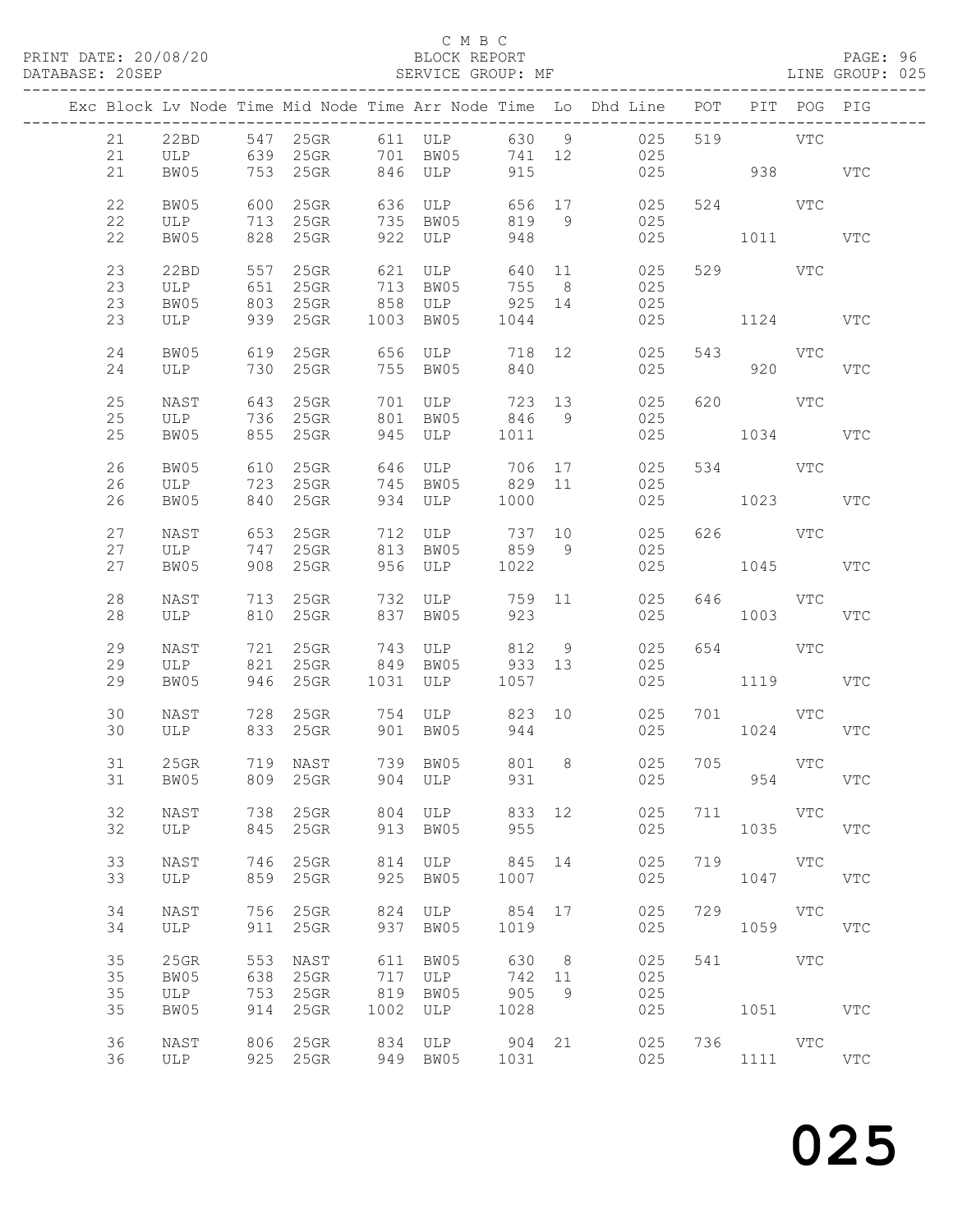#### C M B C

DATABASE: 20SEP SERVICE GROUP: MF LINE GROUP: 025

|                                       |                                                                      |                                                                                          |                                                                                              | Exc Block Lv Node Time Mid Node Time Arr Node Time Lo Dhd Line POT              |                                                          |                                                                 |                                                                                                     |                                  |     |                                                                      |                              | PIT POG PIG        |            |            |
|---------------------------------------|----------------------------------------------------------------------|------------------------------------------------------------------------------------------|----------------------------------------------------------------------------------------------|---------------------------------------------------------------------------------|----------------------------------------------------------|-----------------------------------------------------------------|-----------------------------------------------------------------------------------------------------|----------------------------------|-----|----------------------------------------------------------------------|------------------------------|--------------------|------------|------------|
|                                       | 37                                                                   |                                                                                          |                                                                                              | 37 BW05 1345 25GR 1432 ULP 1500 14 025 1305 VTC<br>ULP 1514 25GR 1547 BW05 1643 |                                                          |                                                                 |                                                                                                     |                                  |     | 025                                                                  | 1733                         |                    |            | VTC        |
|                                       | 40<br>40<br>40                                                       | ULP 1351<br>BW05<br>ULP                                                                  | 1518                                                                                         | 25GR<br>$25$ GR<br>1646 25GR                                                    | 1416 BW05<br>1717 BW05                                   | 1605 ULP                                                        | 1633 13<br>1812                                                                                     |                                  |     | 025<br>025                                                           | 1504 14 025 1323 VTC<br>1857 |                    |            | VTC        |
|                                       | 41<br>41<br>41<br>41<br>41<br>41<br>41<br>41                         | ULP 1420<br>BW05<br>ULP<br>BW05<br>ULP<br>BW05<br>ULP<br>BW05                            | 1546<br>1714<br>1848<br>2008<br>2124<br>2354                                                 | $25$ GR<br>25GR<br>25GR<br>25GR<br>$25$ GR<br>$25$ GR<br>2238 25GR<br>25GR      | 1447 BW05<br>1745<br>1933<br>2034<br>2202<br>$2300$ BW05 | 1637 ULP<br>BW05<br>ULP<br>BW05<br>ULP<br>GR25                  | 1538 8<br>1705 9<br>1837 11<br>1957 11<br>2115 9<br>2224 14<br>2340 14<br>2431                      |                                  |     | 025<br>025<br>025<br>025<br>025<br>025<br>025                        | 025 1352 VTC                 | 2442               |            | <b>VTC</b> |
|                                       | 42<br>42<br>42<br>42<br>42                                           | ULP 1432 2001<br>PMO5 1602 25GR<br>ULP<br>BW05<br>ULP                                    | 1729<br>1902<br>2023                                                                         | 25GR<br>$25$ GR<br>$25$ GR                                                      | 1501 BW05<br>1800<br>1943<br>2049                        | 1653 ULP<br>BW05<br>ULP<br>BW05                                 | 1552 10<br>1722 7<br>1850 12<br>2005 18<br>2130                                                     |                                  | 025 | 025<br>025                                                           | 025 1404 VTC<br>025 2200     |                    |            | VTC        |
|                                       | 43<br>43<br>43                                                       | 25GR<br>BW05<br>ULP                                                                      | 1440<br>1540                                                                                 | NAST<br>$25$ GR<br>1706 25GR                                                    | 1508<br>1737                                             | BW05<br>1629 ULP 1657 9<br>BW05                                 | 1531 9<br>1831                                                                                      |                                  |     | 025                                                                  | 025 1426 VTC<br>025 1908     |                    |            | VTC        |
|                                       | 44<br>44<br>44<br>44<br>44<br>44<br>44<br>44<br>44<br>44<br>44<br>44 | ULP<br>BW05<br>ULP<br>BW05<br>ULP<br>BW05<br>ULP<br>BW05<br>MRST<br>HODM<br>MRST<br>HODM | 1445<br>1618<br>1744<br>1922<br>2040<br>2153<br>2306<br>2425<br>2531<br>2629<br>2725<br>2809 | $25$ GR<br>25GR<br>$25$ GR<br>$25$ GR<br>25GR<br>25GR<br>25GR                   | 1514 BW05<br>1815<br>2003 ULP<br>2105 BW05<br>2328 BW05  | 1709 ULP<br>BW05<br>GR25<br>HODM<br>MRST<br>HODM 2804 5<br>MRST | 1609 9<br>1738 6<br>1905<br>2025 15<br>2145<br>2253 13<br>2408<br>2502<br>2618 11<br>2718 7<br>2852 | 17<br>8 <sup>8</sup><br>17<br>14 | N8  | 025<br>025<br>025<br>025<br>025<br>025<br>15 025<br>N20<br>N20<br>N8 | 025 1417 VTC                 | 2857               |            | <b>VTC</b> |
|                                       | 45<br>45                                                             | BW05<br>ULP                                                                              | 1626<br>1756                                                                                 | 45 ULP 1452 25GR 1521 BW05 1616 10 025 1424<br>25GR<br>25GR                     | 1717 ULP<br>1825                                         | BW05                                                            | 1746 10<br>1912                                                                                     |                                  |     | 025<br>025                                                           |                              | 1947               | VTC        | VTC        |
|                                       | 46<br>46                                                             | ULP<br>BW05                                                                              | 1508<br>1650                                                                                 | 25GR<br>25GR                                                                    | 1541<br>1741                                             | BW05<br>ULP                                                     | 1637<br>1809                                                                                        | 13                               |     | 025                                                                  | 025 1440                     | 1833               | VTC        | VTC        |
|                                       | 47<br>47<br>47                                                       | ULP<br>BW05<br>ULP                                                                       | 1520<br>1658<br>1827                                                                         | 25GR<br>25GR<br>25GR                                                            | 1553<br>1749<br>1855                                     | BW05<br>ULP<br>BW05                                             | 1649 9<br>1817 10<br>1939                                                                           |                                  |     | 025<br>025<br>025                                                    | 1449                         | <b>VTC</b><br>2011 |            | <b>VTC</b> |
| SD <sub>48</sub><br>SD 48<br>$#SD$ 48 | 48                                                                   | $MH-E$<br>ULP<br>ULP<br>BW05                                                             | 1522<br>1616<br>1616<br>1757                                                                 | OA41<br>25GR<br>$25$ GR<br>25GR                                                 | 1534<br>1647<br>1647<br>1845                             | BYOA<br>BW05<br>BW05<br>ULP                                     | 1546 9<br>1742 15<br>1742<br>1911                                                                   | 15                               | 21  | 025<br>025<br>025                                                    | 017 1520<br>1545             | 1933               | VTC<br>VTC | <b>VTC</b> |
|                                       | 49<br>49                                                             | ULP<br>BW05                                                                              | 1532                                                                                         | $25$ GR<br>1717 25GR                                                            | 1605 BW05<br>1805 ULP                                    |                                                                 | 1701 16<br>1832 15                                                                                  |                                  |     | 025                                                                  | 025 1501                     |                    | VTC        |            |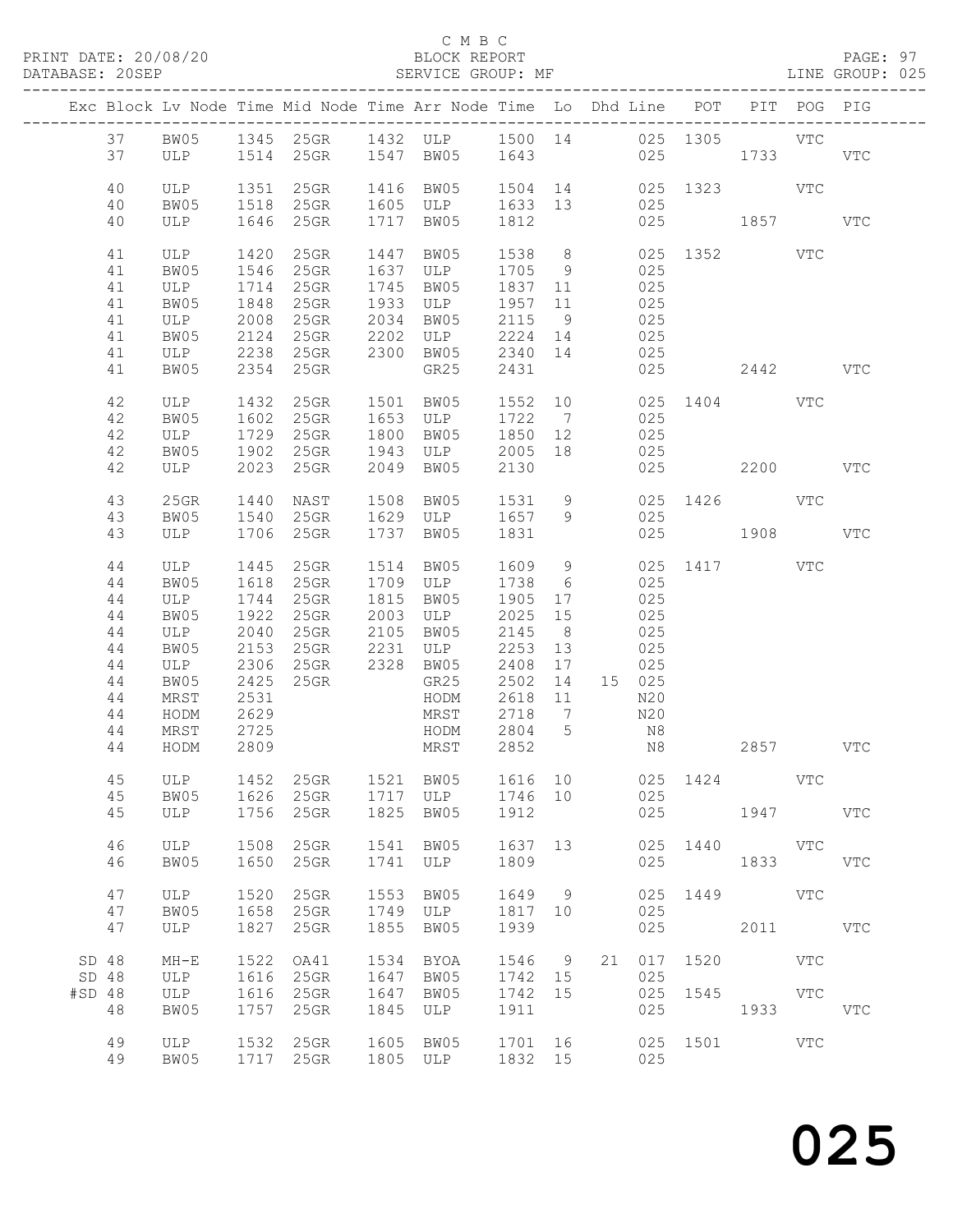#### C M B C<br>BLOCK REPORT

PAGE: 98<br>LINE GROUP: 025

|  |    |      |      |         |      | Exc Block Lv Node Time Mid Node Time Arr Node Time Lo Dhd Line |         |               | ________________ |     | POT  | PIT  | POG | PIG        |
|--|----|------|------|---------|------|----------------------------------------------------------------|---------|---------------|------------------|-----|------|------|-----|------------|
|  | 49 | ULP  | 1847 | 25GR    |      | 1915 BW05                                                      | 1959 12 |               |                  | 025 |      |      |     |            |
|  | 49 | BW05 | 2011 | 25GR    |      | GR25                                                           | 2050    |               |                  | 025 |      | 2102 |     | <b>VTC</b> |
|  | 50 | ULP  | 1545 | 25GR    | 1617 | BW05                                                           | 1714    | 11            |                  | 025 | 1514 |      | VTC |            |
|  | 50 | BW05 | 1725 | $25$ GR | 1813 | <b>ULP</b>                                                     | 1840    | 17            |                  | 025 |      |      |     |            |
|  | 50 | ULP  | 1857 | $25$ GR | 1925 | BW05                                                           | 2007    | 20            |                  | 025 |      |      |     |            |
|  | 50 | BW05 | 2027 | 25GR    | 2105 | ULP                                                            | 2127    | 7             |                  | 025 |      |      |     |            |
|  | 50 | ULP  | 2134 | $25$ GR | 2159 | BW05                                                           | 2239    | 15            |                  | 025 |      |      |     |            |
|  | 50 | BW05 | 2254 | $25$ GR | 2331 | ULP                                                            | 2352    | 16            |                  | 025 |      |      |     |            |
|  | 50 | ULP  | 2408 | 25GR    | 2428 | NAST                                                           | 2445    | 27            | 13               | 025 |      |      |     |            |
|  | 50 | MRST | 2525 |         |      | HODM                                                           | 2604    | 5             |                  | N8  |      |      |     |            |
|  | 50 | HODM | 2609 |         |      | MRST                                                           | 2652    | $\mathcal{S}$ |                  | N8  |      |      |     |            |
|  | 50 | MRST | 2655 |         |      | HODM                                                           | 2734    | 5             |                  | N8  |      |      |     |            |
|  | 50 | HODM | 2739 |         |      | MRST                                                           | 2822    | 3             |                  | N8  |      |      |     |            |
|  | 50 | MRST | 2825 |         |      | HODM                                                           | 2904    | 5             |                  | N8  |      |      |     |            |
|  | 50 | HODM | 2909 |         |      | MRST                                                           | 2952    |               |                  | N8  |      | 2957 |     | VTC        |
|  | 51 | ULP  | 1610 | 25GR    | 1641 | BW05                                                           | 1736    | 13            |                  | 025 | 1539 |      | VTC |            |
|  | 51 | BW05 | 1749 | $25$ GR | 1837 | ULP                                                            | 1903    | 16            |                  | 025 |      |      |     |            |
|  | 51 | ULP  | 1919 | $25$ GR | 1947 | BW05                                                           | 2029    | 14            |                  | 025 |      |      |     |            |
|  | 51 | BW05 | 2043 | 25GR    |      | GR25                                                           | 2121    |               |                  | 025 |      | 2132 |     | <b>VTC</b> |
|  | 52 | ULP  | 1628 | 25GR    | 1659 | BW05                                                           | 1754    | 11            |                  | 025 | 1557 |      | VTC |            |
|  | 52 | BW05 | 1805 | $25$ GR | 1853 | ULP                                                            | 1919    | 13            |                  | 025 |      |      |     |            |
|  | 52 | ULP  | 1932 | $25$ GR | 1958 | BW05                                                           | 2039    |               |                  | 025 |      | 2111 |     | VTC        |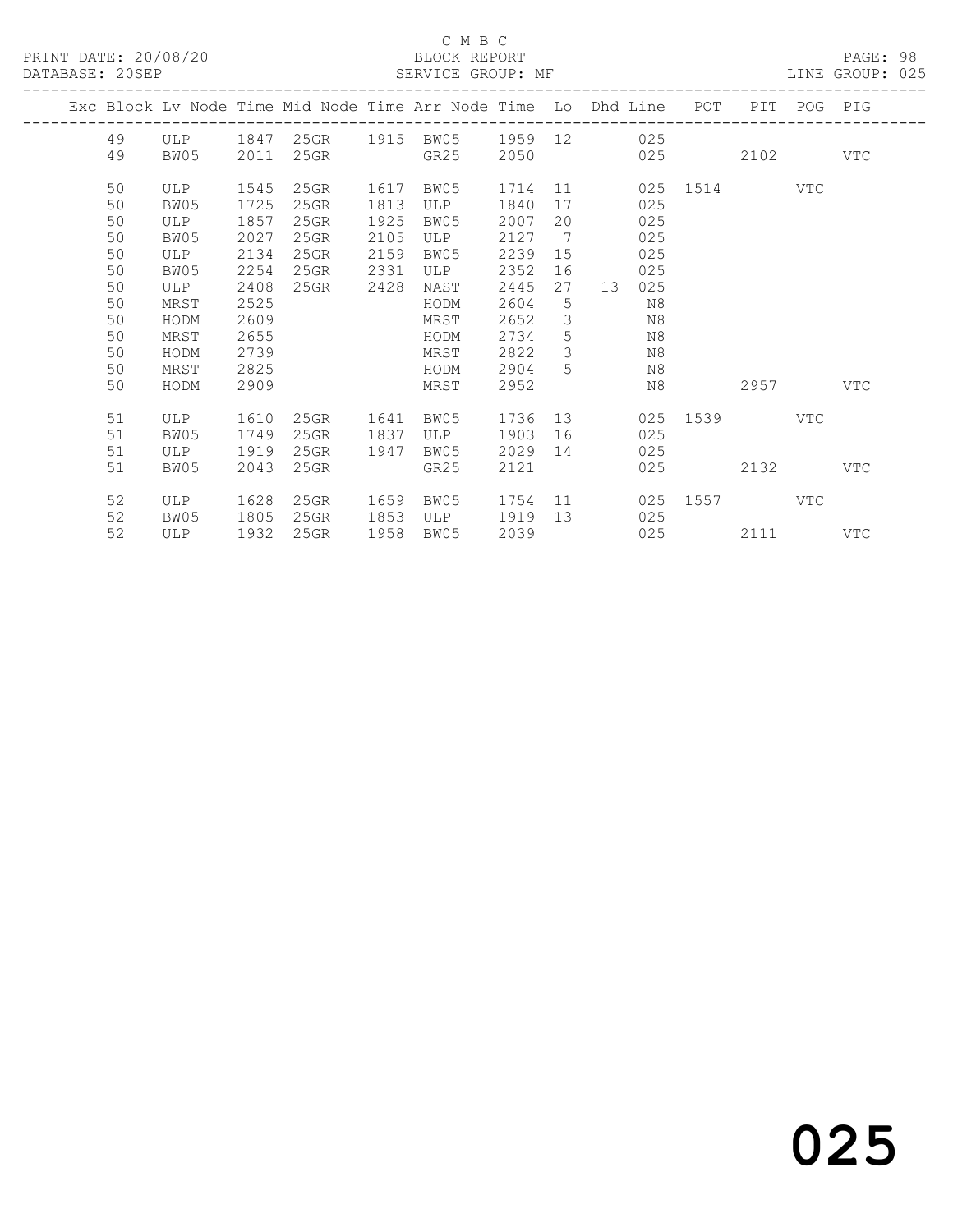|    |    | PRINT DATE: 20/08/20            |      |                              |      | C M B C | BLOCK REPORT   |                 |                                                                                                                                                 |         | PAGE: 99   |  |
|----|----|---------------------------------|------|------------------------------|------|---------|----------------|-----------------|-------------------------------------------------------------------------------------------------------------------------------------------------|---------|------------|--|
|    |    | 16GR 16 AV & GRANVILLE          |      | VTC Vancouver Diesel Depot   |      |         |                |                 | 29ST 29 AV STATION<br>BYMN BROADWAY & MAIN BYOA BROADWAY & MAIN BYOA BROADWAY & OAK<br>BYRE BROADWAY & RENFREW ULP UNIVERSITY LOOP              |         |            |  |
|    |    |                                 |      |                              |      |         |                |                 | Exc Block Lv Node Time Mid Node Time Arr Node Time Lo Dhd Line POT PIT POG PIG                                                                  |         |            |  |
|    |    |                                 |      |                              |      |         |                |                 | 81 ULP 601 16GR 619 29ST 645 6 033 539 VTC<br>81 29ST 651 16GR 717 ULP 738 5 033                                                                |         |            |  |
|    |    |                                 |      |                              |      |         |                |                 |                                                                                                                                                 |         |            |  |
| 81 |    |                                 |      |                              |      |         |                |                 | ULP 743 16GR 804 29ST 833 5 033                                                                                                                 |         |            |  |
| 81 |    |                                 |      |                              |      |         |                |                 | 29<br>ST 838 16GR 915 ULP 942 15 033<br>ULP 957 16GR 1019 29<br>ST 1056 16GR 1124 ULP 1146 11 033                                               |         |            |  |
| 81 |    |                                 |      |                              |      |         |                |                 |                                                                                                                                                 |         |            |  |
| 81 |    |                                 |      |                              |      |         |                |                 |                                                                                                                                                 |         |            |  |
| 81 |    | ULP 1157 16GR                   |      |                              |      |         | 1219 29ST 1248 |                 | 8 033                                                                                                                                           |         |            |  |
| 81 |    |                                 |      | 1256 16GR                    |      |         |                |                 | 29ST 1256 16GR 1324 ULP 1346 11 033<br>ULP 1357 16GR 1420 29ST 1452 14 033<br>29ST 1506 16GR 1536 ULP 1600 5 033                                |         |            |  |
| 81 |    |                                 |      |                              |      |         |                |                 |                                                                                                                                                 |         |            |  |
| 81 |    |                                 |      |                              |      |         |                |                 |                                                                                                                                                 |         |            |  |
| 81 |    | ULP 1605 16GR                   |      |                              |      |         |                |                 | 1632 29ST 1710 16 033                                                                                                                           |         |            |  |
| 81 |    | 29ST                            |      |                              |      |         |                |                 | 1726 16GR 1759 ULP 1824 10 033                                                                                                                  |         |            |  |
| 81 |    |                                 |      | ULP 1834 16GR 1856 29ST 1924 |      |         |                |                 | 033 1949 VTC                                                                                                                                    |         |            |  |
| 82 |    | 29ST                            |      |                              |      |         |                |                 | 619 16GR 645 ULP 704 6 033                                                                                                                      | 554 VTC |            |  |
| 82 |    |                                 |      |                              |      |         |                |                 |                                                                                                                                                 |         |            |  |
| 82 |    |                                 |      |                              |      |         |                |                 | ULP 710 16GR 730 29ST 756 14 033<br>29ST 810 16GR 844 ULP 912 16 033<br>ULP 928 16GR 950 29ST 1017 9 033<br>29ST 1026 16GR 1054 ULP 1116 11 033 |         |            |  |
| 82 |    |                                 |      |                              |      |         |                |                 |                                                                                                                                                 |         |            |  |
| 82 |    |                                 |      |                              |      |         |                |                 |                                                                                                                                                 |         |            |  |
| 82 |    | ULP                             |      | 1127 16GR                    |      |         |                |                 | 1149 29ST 1216 10 033                                                                                                                           |         |            |  |
| 82 |    | 29ST                            | 1226 | 16GR                         |      |         |                |                 | 1254 ULP 1316 12 033<br>1350 29ST 1420 18 033<br>1507 ULP 1532 12 033                                                                           |         |            |  |
| 82 |    | ULP                             |      |                              |      |         |                |                 |                                                                                                                                                 |         |            |  |
| 82 |    | 29ST                            |      | 1328 16GR<br>1438 16GR       |      |         |                |                 |                                                                                                                                                 |         |            |  |
| 82 |    | ULP                             |      | 1544 16GR                    |      |         |                |                 | 1611 29ST 1648 14 033                                                                                                                           |         |            |  |
| 82 |    | 29ST                            | 1702 | 16GR                         |      |         |                |                 | 1735 ULP 1800 15 033<br>1841 29ST 1911 14 033<br>1951 ULP 2010 19 033                                                                           |         |            |  |
| 82 |    | ULP 1815 16GR<br>29ST 1925 16GR |      |                              |      |         |                |                 |                                                                                                                                                 |         |            |  |
| 82 |    |                                 |      |                              |      |         |                |                 |                                                                                                                                                 |         |            |  |
| 82 |    | ULP 2029                        |      | 16GR                         |      |         |                |                 | 2051 29ST 2117 9 033                                                                                                                            |         |            |  |
| 82 |    | 29ST                            |      |                              |      |         |                |                 | 2126 16GR 2151 ULP 2209 20 033                                                                                                                  |         |            |  |
| 82 |    |                                 |      | ULP 2229 16GR 2251 29ST 2312 |      |         |                |                 | 033 2333 VTC                                                                                                                                    |         |            |  |
|    | 83 |                                 |      |                              |      |         |                |                 | ULP 629 16GR 649 29ST 715 7 033 607 VTC                                                                                                         |         |            |  |
| 83 |    | 29ST                            | 722  | 16GR                         | 751  | ULP     | 816            | 11              | 033                                                                                                                                             |         |            |  |
| 83 |    | ULP                             | 827  | 16GR                         | 849  | 29ST    | 918            | $5\overline{)}$ | 033                                                                                                                                             |         |            |  |
| 83 |    | 29ST                            | 923  | 16GR                         | 954  | ULP     | 1017           | 10              | 033                                                                                                                                             |         |            |  |
| 83 |    | ULP                             | 1027 | 16GR                         | 1049 | 29ST    | 1116           | 10              | 033                                                                                                                                             |         |            |  |
| 83 |    | 29ST                            | 1126 | 16GR                         | 1154 | ULP     | 1216           | 11              | 033                                                                                                                                             |         |            |  |
| 83 |    | ULP                             | 1227 | 16GR                         | 1249 | 29ST    | 1318           | 8               | 033                                                                                                                                             |         |            |  |
| 83 |    | 29ST                            | 1326 | 16GR                         | 1354 | ULP     | 1416           | 10              | 033                                                                                                                                             |         |            |  |
| 83 |    | ULP                             | 1426 | 16GR                         | 1450 | 29ST    | 1524           | 8               | 033                                                                                                                                             |         |            |  |
| 83 |    | 29ST                            | 1532 | 16GR                         | 1602 | ULP     | 1626           | 10              | 033                                                                                                                                             |         |            |  |
| 83 |    | ULP                             | 1636 | 16GR                         | 1703 | 29ST    | 1739           | 17              | 033                                                                                                                                             |         |            |  |
| 83 |    | 29ST                            | 1756 | 16GR                         | 1828 | ULP     | 1850           | 19              | 033                                                                                                                                             |         |            |  |
| 83 |    | ULP                             |      | 1909 16GR                    | 1931 | 29ST    | 1958           |                 | 033                                                                                                                                             | 2019    | <b>VTC</b> |  |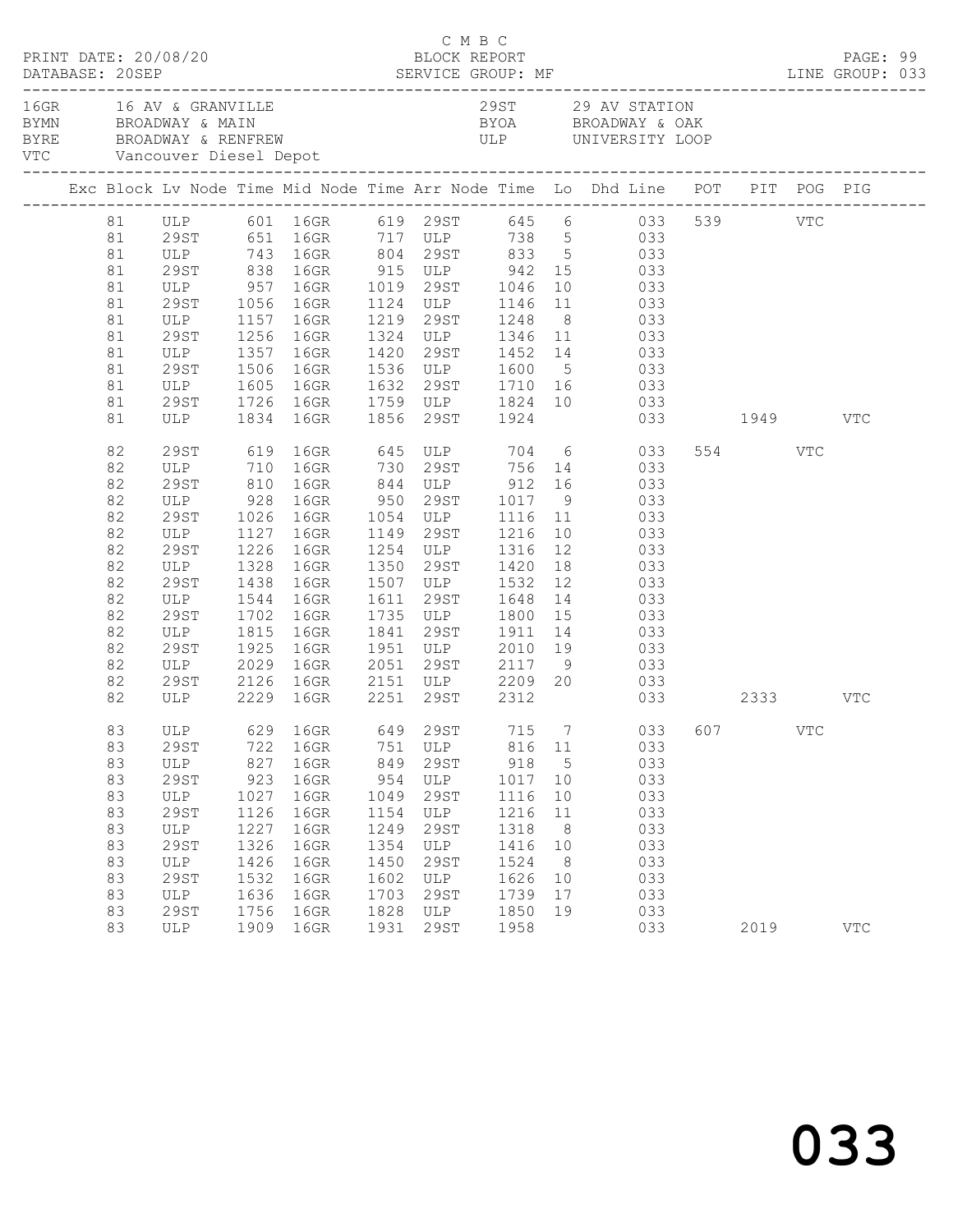#### C M B C<br>BLOCK REPORT SERVICE GROUP: MF

|          |             |              |                                                            |      |                                                             |                      |                      | Exc Block Lv Node Time Mid Node Time Arr Node Time Lo Dhd Line POT PIT POG PIG |     |         |            |              |
|----------|-------------|--------------|------------------------------------------------------------|------|-------------------------------------------------------------|----------------------|----------------------|--------------------------------------------------------------------------------|-----|---------|------------|--------------|
| 84       |             |              | --------<br>29ST 637 16GR 703 ULP<br>--- 730 16GR 751 29ST |      | 703 ULP                                                     |                      |                      | 724 6 033                                                                      |     | 612 VTC |            |              |
| 84       |             |              |                                                            |      |                                                             | 820 8                |                      | 033                                                                            |     |         |            |              |
| 84       | 29ST        |              | 828 16GR                                                   |      | 905 ULP 932 10                                              |                      |                      | 033                                                                            |     |         |            |              |
| 84       | ULP         | 942          | 16GR                                                       |      | 1004 29ST 1031 10                                           |                      |                      | 033                                                                            |     |         |            |              |
| 84       | 29ST        | 1041         | 16GR                                                       |      | 1109 ULP 1131 11<br>1204 29ST 1233 8                        |                      |                      | 033                                                                            |     |         |            |              |
| 84       | ULP         | 1142         | 16GR                                                       |      | 1309 ULP 1331 12                                            |                      |                      | 033                                                                            |     |         |            |              |
| 84       | 29ST        | 1241         | 16GR                                                       |      | 1405 29ST 1435 18                                           |                      |                      | 033                                                                            |     |         |            |              |
| 84       | ULP         | 1343<br>1453 | 16GR                                                       |      | $1522$ ULP $1547$                                           |                      |                      | 033                                                                            |     |         |            |              |
| 84<br>84 | 29ST<br>ULP | 1554         | 16GR<br>16GR                                               | 1621 |                                                             | 1659 15              | $\overline{7}$       | 033<br>033                                                                     |     |         |            |              |
| 84       | 29ST        | 1714         | 16GR                                                       | 1747 | 29ST<br>ULP                                                 | 1812                 |                      | 033                                                                            |     | 1836    |            | $_{\rm VTC}$ |
|          |             |              |                                                            |      |                                                             |                      |                      |                                                                                |     |         |            |              |
| 85       | 29ST        | 713          | 16GR                                                       |      | 739 ULP 804                                                 |                      | 6                    | 033                                                                            | 648 |         | <b>VTC</b> |              |
| 85       | ULP         | 810          | 16GR                                                       |      | 832 29ST                                                    | 901                  | $5\overline{)}$      | 033                                                                            |     |         |            |              |
| 85       | <b>29ST</b> | 906          | 16GR                                                       |      | 940 ULP                                                     | 1003                 | 9                    | 033                                                                            |     |         |            |              |
| 85       | ULP         | 1012         | 16GR                                                       |      | 1034 29ST                                                   | 1101 10              |                      | 033                                                                            |     |         |            |              |
| 85       | 29ST        | 1111         | 16GR                                                       |      | 1139 ULP                                                    | 1201<br>1303         | 11                   | 033                                                                            |     |         |            |              |
| 85<br>85 | ULP         | 1212         | 16GR                                                       |      | 1234 29ST                                                   |                      | 8 <sup>8</sup><br>11 | 033                                                                            |     |         |            |              |
| 85       | 29ST<br>ULP | 1311<br>1412 | 16GR<br>16GR                                               |      | 1339 ULP 1401 11<br>1435 29ST 1507 12                       |                      |                      | 033<br>033                                                                     |     |         |            |              |
| 85       | 29ST        | 1519         | 16GR                                                       |      |                                                             |                      |                      | 033                                                                            |     |         |            |              |
| 85       | ULP         | 1626         | 16GR                                                       | 1653 | 1549 ULP 1613 13<br>1653 29ST 1729<br>29ST                  | 1729                 |                      | 033                                                                            |     | 1759    |            | $_{\rm VTC}$ |
|          |             |              |                                                            |      |                                                             |                      |                      |                                                                                |     |         |            |              |
| 86       | 29ST        | 731          | 16GR                                                       | 802  | ULP                                                         | 830 12               |                      | 033                                                                            | 706 |         | <b>VTC</b> |              |
| 86       | ULP         | 842          | 16GR                                                       |      | 904 29ST                                                    | 933                  | $5\overline{)}$      | 033                                                                            |     |         |            |              |
| 86       | <b>29ST</b> | 938          | 16GR                                                       |      | 1009 ULP                                                    | 1032 10              |                      | 033                                                                            |     |         |            |              |
| 86       | ULP         | 1042         | 16GR                                                       |      | 1104 29ST 1131 10                                           |                      |                      | 033                                                                            |     |         |            |              |
| 86       | <b>29ST</b> | 1141         | 16GR                                                       |      | 1209 ULP                                                    | 1231<br>1231<br>1333 | 11                   | 033                                                                            |     |         |            |              |
| 86       | ULP         | 1242         | 16GR                                                       |      | 1304 29ST<br>1304<br>1409 ULP 1431 10<br>1540 14<br>1540 14 |                      | 8 <sup>8</sup>       | 033                                                                            |     |         |            |              |
| 86       | 29ST        | 1341         | 16GR                                                       |      |                                                             |                      |                      | 033                                                                            |     |         |            |              |
| 86       | ULP         | 1441         | 16GR                                                       |      | 1505 2552<br>1624 ULP 1648 8<br>1759 12                     |                      |                      | 033                                                                            |     |         |            |              |
| 86       | <b>29ST</b> | 1554         | 16GR                                                       |      |                                                             |                      |                      | 033                                                                            |     |         |            |              |
| 86       | ULP         | 1656         | 16GR                                                       |      |                                                             |                      |                      | 033                                                                            |     |         |            |              |
| 86       | <b>29ST</b> | 1811         | 16GR                                                       | 1843 | ULP                                                         | 1905                 |                      | 033                                                                            |     | 1927    |            | $_{\rm VTC}$ |
| 87       | 29ST        | 743          | 16GR                                                       |      | 814 ULP                                                     | 842 15               |                      | 033                                                                            | 718 |         | <b>VTC</b> |              |
| 87       | ULP         | 857          | 16GR                                                       |      | 919 29ST                                                    | 948                  | 8 <sup>8</sup>       | 033                                                                            |     |         |            |              |
| 87       | 29ST        | 956          | 16GR                                                       |      | 1024 ULP                                                    | 1047 10              |                      | 033                                                                            |     |         |            |              |
| 87       | ULP         | 1057         | 16GR                                                       |      | 1119 29ST                                                   | 1146                 | 10                   | 033                                                                            |     |         |            |              |
| 87       | <b>29ST</b> | 1156         | 16GR                                                       |      | 1224 ULP                                                    | 1246                 | 12                   | 033                                                                            |     |         |            |              |
| 87       | ULP         | 1258         | 16GR                                                       | 1320 | 29ST                                                        | 1349                 | 20                   | 033                                                                            |     |         |            |              |
| 87       | 29ST        | 1409         | 16GR                                                       |      | 1437 ULP                                                    | 1501                 | 13                   | 033                                                                            |     |         |            |              |
| 87       | ULP         | 1514         | 16GR                                                       |      | 1542 29ST 1617 13<br>1700 ULP 1724 15                       |                      |                      | 033                                                                            |     |         |            |              |
| 87       | 29ST        | 1630         | 16GR                                                       |      |                                                             |                      |                      | 033                                                                            |     |         |            |              |
| 87       | ULP         |              | 1739 16GR                                                  |      | 1805 29ST 1837                                              |                      |                      | 033 1907 VTC                                                                   |     |         |            |              |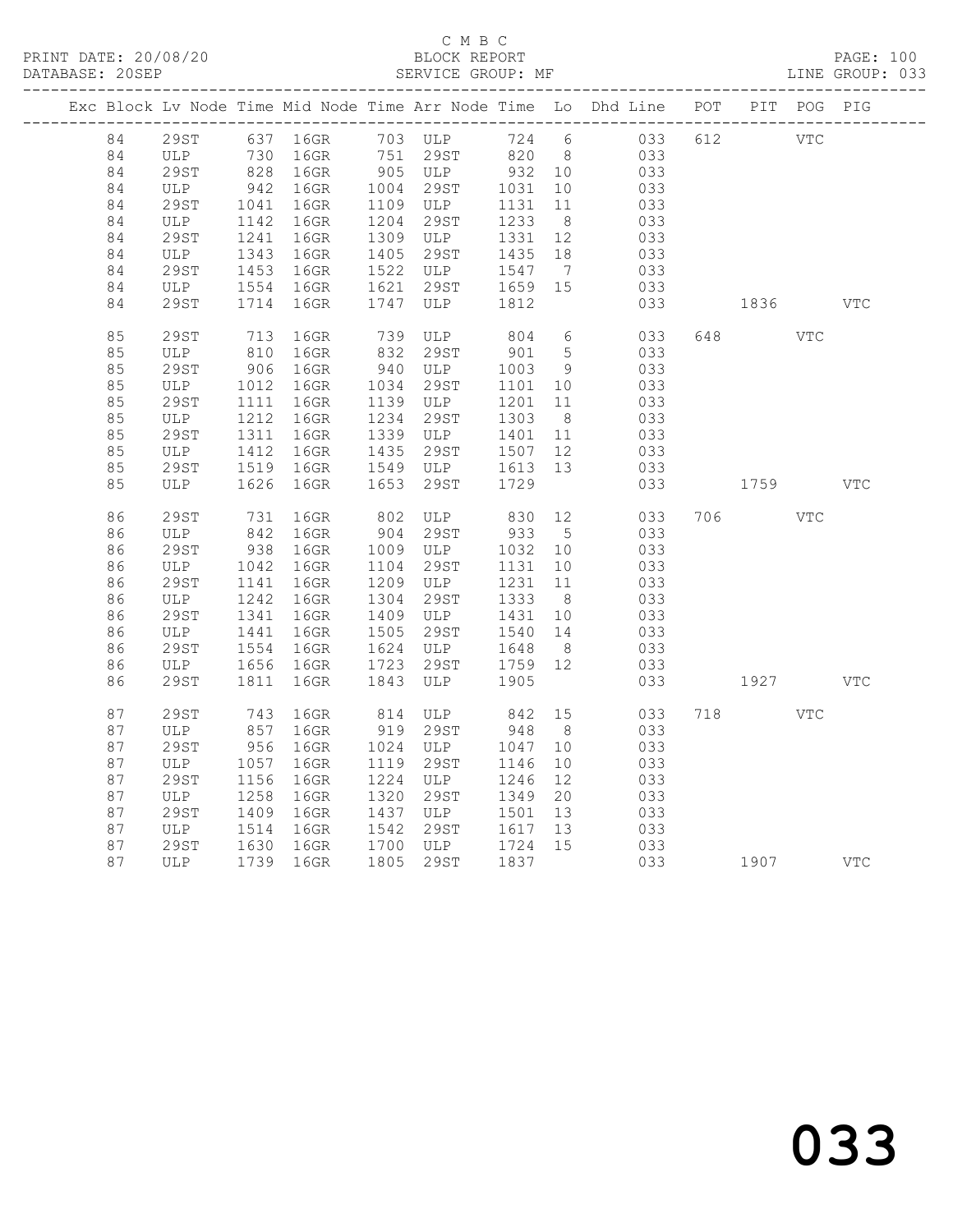#### C M B C<br>BLOCK REPORT SERVICE GROUP: MF

|        |                                        |                                                        |                                              |                                                           |                      | Exc Block Lv Node Time Mid Node Time Arr Node Time Lo Dhd Line POT PIT POG PIG                                       |                                                                 |                      |            |                                        |          |                                          |            |
|--------|----------------------------------------|--------------------------------------------------------|----------------------------------------------|-----------------------------------------------------------|----------------------|----------------------------------------------------------------------------------------------------------------------|-----------------------------------------------------------------|----------------------|------------|----------------------------------------|----------|------------------------------------------|------------|
|        | 88<br>88<br>88<br>88<br>88<br>88<br>88 | 29ST<br>ULP 913<br>29ST<br>ULP<br>29ST<br>ULP<br>29ST  | 1011<br>1112<br>1211<br>1312<br>1423         | 16GR 935 29ST<br>16GR<br>16GR<br>16GR<br>16GR             | 1134<br>1334         | 800 16GR 834 ULP 902 11 033 732 VTC<br>16GR 1039 ULP<br>29ST<br>1239 ULP<br>29ST<br>1452 ULP                         | 1002 9<br>1102 10<br>1201<br>1301<br>1404<br>1517 7             | 10<br>11<br>19       | 033<br>033 | 033<br>033<br>033<br>033               |          |                                          |            |
|        | 88<br>88<br>88<br>88<br>88<br>88<br>88 | ULP<br>29ST<br>ULP<br>29ST<br>ULP<br>29ST<br>ULP       | 1524<br>1640<br>1749<br>1900<br>1959<br>2056 | 16GR<br>16GR<br>16GR<br>16GR<br>16GR<br>16GR<br>2159 16GR | 1815<br>2021<br>2221 | 1552 29ST<br>1711 ULP<br>29ST<br>1926 ULP<br>29ST<br>2121 ULP<br>29ST                                                | 1628<br>1736 13<br>1847<br>1945 14<br>2047 9<br>2139 20<br>2242 | 12<br>13             | 033        | 033<br>033<br>033<br>033<br>033<br>033 |          | 2303                                     | <b>VTC</b> |
|        | 90<br>90<br>90                         | 29ST<br>ULP<br>29ST                                    | 559<br>752                                   | 16GR<br>659 16GR<br>16GR                                  |                      | 625 ULP 644<br>719 29ST<br>824 ULP                                                                                   | $745$<br>$745$<br>$85$                                          | 15                   |            | 033<br>033<br>033                      |          | 534 VTC<br>915                           | VTC        |
|        | 91<br>91<br>91                         | 29ST<br>ULP<br>29ST                                    | 702<br>757<br>853                            | 16GR<br>16GR<br>16GR                                      | 728                  | ULP<br>819 29ST<br>927 ULP                                                                                           | 752<br>848<br>950                                               | $5\overline{)}$<br>5 |            | 033<br>033<br>033                      |          | 637 VTC<br>1013                          | <b>VTC</b> |
|        | 92<br>92                               | ULP<br>29ST                                            |                                              | 721 16GR<br>818 16GR                                      | 741                  | 29ST<br>855 ULP                                                                                                      | 809<br>922                                                      | 9                    |            | 033                                    | 033      | 657 VTC<br>945                           | <b>VTC</b> |
|        | 93<br>93<br>93                         | ULP<br>29ST<br>ULP                                     | 1454<br>1606<br>1708                         | 16GR<br>16GR<br>16GR                                      | 1518                 | 29ST 1553 13<br>1636 ULP<br>1735 29ST                                                                                | 1700 8<br>1809                                                  |                      |            | 033                                    |          | 033 1426 VTC<br>033 1839                 | <b>VTC</b> |
|        | 94<br>94<br>94<br>94                   | 29ST<br>ULP<br>29ST<br>ULP                             | 1354<br>1458<br>1618<br>1718                 | 16GR<br>16GR<br>16GR<br>16GR                              | 1422<br>1745         | ULP<br>1530 29ST<br>1648 ULP<br>29ST                                                                                 | 1446 12<br>1605 13<br>1712 6<br>1819                            |                      |            | 033<br>033                             |          | 033 1326 VTC<br>033 1849                 | VTC        |
| #SD 95 | SD 95<br>SD 95<br>95<br>95<br>95<br>95 | BYRE<br>ULP 1616<br>ULP<br>29ST<br>29ST<br>ULP<br>29ST | 1519<br>1616<br>1956<br>2059<br>2156         | BYMN<br>16GR<br>16GR<br>$1738$ 16GR<br>16GR<br>16GR       | 2121<br>2221         | 1537 BYOA<br>1643 29ST<br>1643 29ST<br>1811 ULP<br>95 ULP 1849 16GR 1911 29ST 1939 17 033<br>2021 ULP<br>29ST<br>ULP | 1721<br>1721 17<br>1836 13<br>2039 20<br>2145<br>2239           | 11<br>20             | 17 / 17    | 033<br>033<br>033<br>033<br>033        |          | 1548 7 21 009 1447 VTC<br>$033$ 1545 VTC |            |
|        | 95<br>96                               | ULP<br>ULP                                             | 2259<br>1534                                 | 16GR<br>16GR<br>16GR                                      | 2321<br>1602         | 29ST<br>29ST                                                                                                         | 2342<br>1638                                                    | 11                   |            | 033                                    | 033 1503 | 2403<br><b>VTC</b>                       | <b>VTC</b> |
|        | 96<br>96<br>97                         | <b>29ST</b><br>ULP<br><b>29ST</b>                      | 1649<br>1801<br>1543                         | 16GR<br>16GR<br>16GR                                      | 1827                 | 1722 ULP<br>29ST<br>1613 ULP                                                                                         | 1748<br>1857<br>1637                                            | 13<br>9              |            | 033<br>033                             |          | 1927<br>033 1515 VTC                     | VTC        |
|        | 97                                     | ULP                                                    |                                              | 1646 16GR                                                 |                      | 1713 29ST                                                                                                            | 1749                                                            |                      |            | 033                                    |          | 1819                                     | <b>VTC</b> |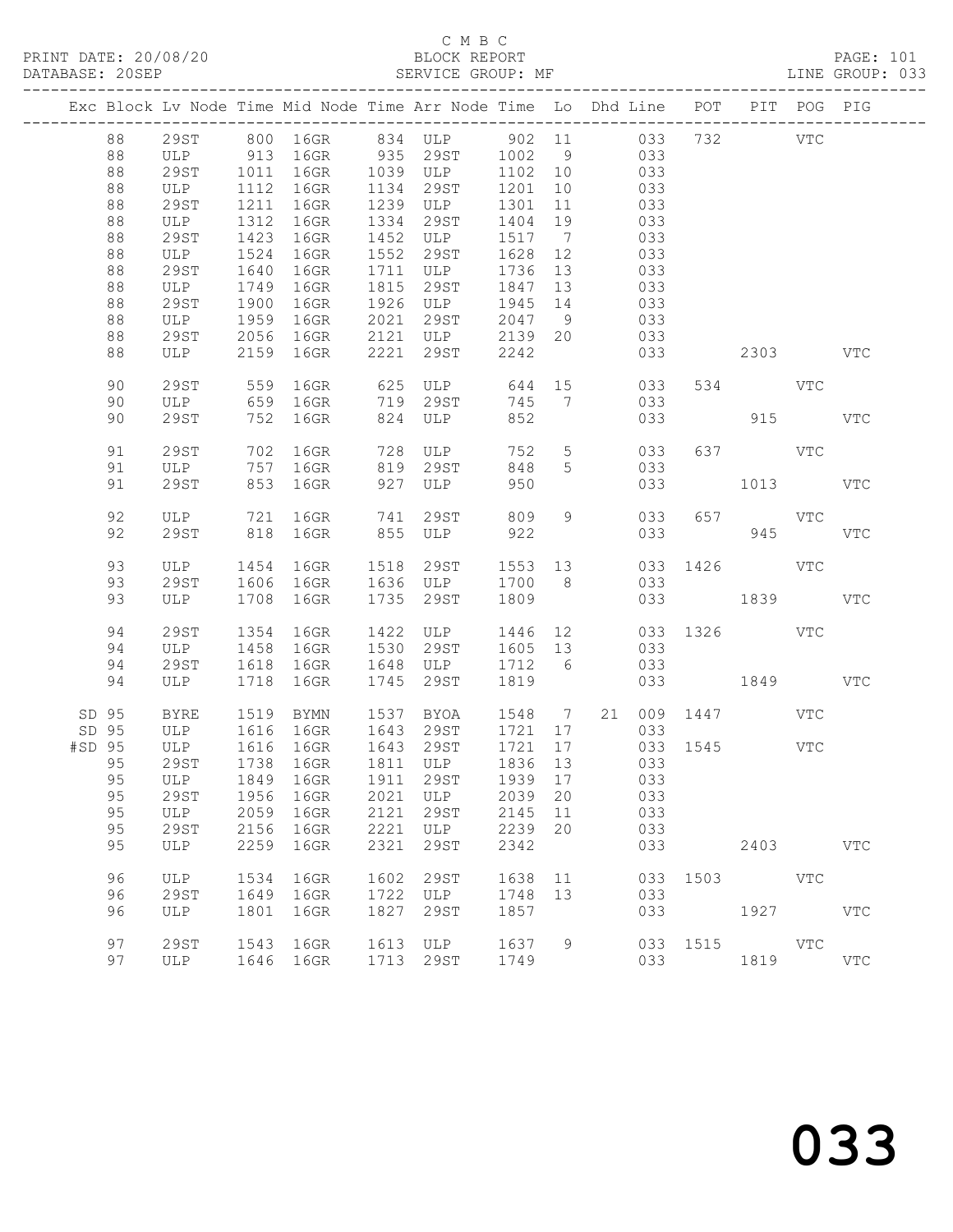| PRINT DATE: 20/08/20 |                                                                                                                                                          |                                                                                                                                                                                                              |                                                                                                                                                            |                                                                                                                                                                                                                                                                                                                      |                                                                                                                                      | C M B C<br>BLOCK REPORT                                                                                                                                        |                                                                                                                                                 |                                                                                                                                |                                                                                                                                                                                                                                                                                                         |                  | PAGE: 102   |
|----------------------|----------------------------------------------------------------------------------------------------------------------------------------------------------|--------------------------------------------------------------------------------------------------------------------------------------------------------------------------------------------------------------|------------------------------------------------------------------------------------------------------------------------------------------------------------|----------------------------------------------------------------------------------------------------------------------------------------------------------------------------------------------------------------------------------------------------------------------------------------------------------------------|--------------------------------------------------------------------------------------------------------------------------------------|----------------------------------------------------------------------------------------------------------------------------------------------------------------|-------------------------------------------------------------------------------------------------------------------------------------------------|--------------------------------------------------------------------------------------------------------------------------------|---------------------------------------------------------------------------------------------------------------------------------------------------------------------------------------------------------------------------------------------------------------------------------------------------------|------------------|-------------|
| 41 CR 41 AV & CROWN  |                                                                                                                                                          |                                                                                                                                                                                                              |                                                                                                                                                            |                                                                                                                                                                                                                                                                                                                      |                                                                                                                                      |                                                                                                                                                                |                                                                                                                                                 |                                                                                                                                | 41FR 41 AV & FRASER                                                                                                                                                                                                                                                                                     |                  |             |
|                      |                                                                                                                                                          |                                                                                                                                                                                                              |                                                                                                                                                            |                                                                                                                                                                                                                                                                                                                      |                                                                                                                                      |                                                                                                                                                                |                                                                                                                                                 |                                                                                                                                | Exc Block Lv Node Time Mid Node Time Arr Node Time Lo Dhd Line POT PIT POG PIG                                                                                                                                                                                                                          |                  |             |
|                      | 60                                                                                                                                                       | JOST                                                                                                                                                                                                         |                                                                                                                                                            |                                                                                                                                                                                                                                                                                                                      |                                                                                                                                      |                                                                                                                                                                |                                                                                                                                                 |                                                                                                                                | 410A 411 41FR 417 JOST 430 5<br>430 5 041 401 VTCT 60<br>41CR 514 41GR 524 JOST 545 9 041<br>554 41GR 616 41CR 628 14 041                                                                                                                                                                               |                  |             |
|                      | 60<br>60<br>60<br>60<br>60                                                                                                                               | 41CR<br>JOST<br>41CR<br>JOST<br>41CR                                                                                                                                                                         | 900                                                                                                                                                        | 41GR 930 41CR 945                                                                                                                                                                                                                                                                                                    |                                                                                                                                      |                                                                                                                                                                |                                                                                                                                                 |                                                                                                                                | 11 041                                                                                                                                                                                                                                                                                                  |                  |             |
|                      | 60<br>60<br>60<br>60                                                                                                                                     | JOST<br>41CR<br>JOST<br>41CR                                                                                                                                                                                 | 1323                                                                                                                                                       | 1235 41GR<br>41GR                                                                                                                                                                                                                                                                                                    |                                                                                                                                      | 1337 JOST                                                                                                                                                      |                                                                                                                                                 |                                                                                                                                | 956 41GR 1008 JOST 1036 15 041<br>1051 41GR 1118 41CR 1133 7 041<br>1140 41GR 1153 JOST 1223 12 041<br>1302 41CR 1317 6 041                                                                                                                                                                             |                  |             |
|                      | 60<br>60<br>60<br>60                                                                                                                                     | JOST<br>41CR<br>JOST<br>41CR                                                                                                                                                                                 | 1618                                                                                                                                                       | 1420 41GR<br>1514 41GR<br>41GR<br>1719 41GR                                                                                                                                                                                                                                                                          |                                                                                                                                      |                                                                                                                                                                |                                                                                                                                                 |                                                                                                                                | 1337 JOST 1408 12 041<br>1450 41CR 1507 7 041<br>1533 JOST 1610 8 041<br>1648 41CR 1705 14 041                                                                                                                                                                                                          |                  |             |
|                      | 60<br>60<br>60<br>60                                                                                                                                     | JOST<br>41CR<br>JOST<br>41CR                                                                                                                                                                                 | 2008<br>2055                                                                                                                                               | 1819 41GR<br>1909 41GR<br>41GR<br>41GR                                                                                                                                                                                                                                                                               | 1921                                                                                                                                 |                                                                                                                                                                |                                                                                                                                                 |                                                                                                                                | 1733 JOST 1808 11 041<br>1847 41CR 1901 8 041<br>1921 JOST 1951 17 041<br>2033 41CR 2046 9 041<br>2106 JOST 2135 5 041                                                                                                                                                                                  |                  |             |
|                      | 60                                                                                                                                                       | JOST                                                                                                                                                                                                         | 2140                                                                                                                                                       | OA41                                                                                                                                                                                                                                                                                                                 |                                                                                                                                      | 2201 OA41 2201                                                                                                                                                 |                                                                                                                                                 |                                                                                                                                | 041 2211 VTCT                                                                                                                                                                                                                                                                                           |                  |             |
|                      | 61<br>61<br>61<br>61<br>61<br>61<br>61<br>61<br>61<br>61<br>61<br>61<br>61<br>61<br>61<br>61<br>61<br>61<br>61<br>61<br>61<br>61<br>61<br>61<br>61<br>61 | 410A<br>JOST<br>41CR<br>JOST<br>41CR<br>JOST<br>41CR<br>JOST<br>JOST<br>41CR<br>JOST<br>41CR<br>JOST<br>41CR<br>JOST<br>41CR<br>JOST<br>41CR<br>JOST<br>41CR<br>JOST<br>41CR<br>JOST<br>41CR<br>JOST<br>41CR | 430<br>454<br>1135<br>1223<br>1321<br>1420<br>1520<br>1616<br>1718<br>1821<br>1922<br>2010<br>2104<br>2147<br>2234<br>2318<br>2407<br>2449<br>2539<br>2614 | 41GR 516 41CR<br>544 41GR 554<br>624 41GR 646<br>712 41GR 723<br>757 41GR 833 41CR 850 6<br>856 41GR 908 JOST 937 13<br>950 41GR 1017 41CR 1032 8<br>41GR<br>$41$ GR<br>41GR<br>41GR<br>$41$ GR<br>$41$ GR<br>$41$ GR<br>$41$ GR<br>$41$ GR<br>41GR<br>41GR<br>41GR<br>$41$ GR<br>$41$ GR<br>41GR<br>41GR<br>$41$ GR | 1202<br>1237<br>1348<br>1434<br>1551<br>1634<br>1748<br>1835<br>1948<br>2021<br>2129<br>2158<br>2258<br>2329<br>2426<br>2459<br>2556 | <b>JOST</b><br>41CR<br>JOST<br>41CR<br>JOST<br>41CR<br>JOST<br>41CR<br>JOST<br>41CR<br>JOST<br>41CR<br>JOST<br>41CR<br>JOST<br>41CR<br>JOST<br>41CR<br>$41$ GR | 1217<br>1308 13<br>1403<br>1507<br>1608<br>1708<br>1805<br>1907<br>2001<br>2050<br>2142<br>2224<br>2311<br>2351<br>2438<br>2521<br>2608<br>2621 | 6<br>17<br>13<br>8 <sup>8</sup><br>10<br>16<br>15<br>9<br>14<br>$5\overline{)}$<br>10<br>$\overline{7}$<br>16<br>11<br>18<br>6 | 41FR 436 JOST 449 5 041<br>528 16 041<br>JOST 617 7 041<br>41CR 658 14 041<br>751 6 041<br>6 041<br>041<br>041<br>61   41CR   1040   41GR   1052   JOST   1122   13   041<br>041<br>041<br>041<br>041<br>041<br>041<br>041<br>041<br>041<br>041<br>041<br>041<br>041<br>041<br>041<br>041<br>041<br>041 | 420 VTCT<br>2631 | <b>VTCT</b> |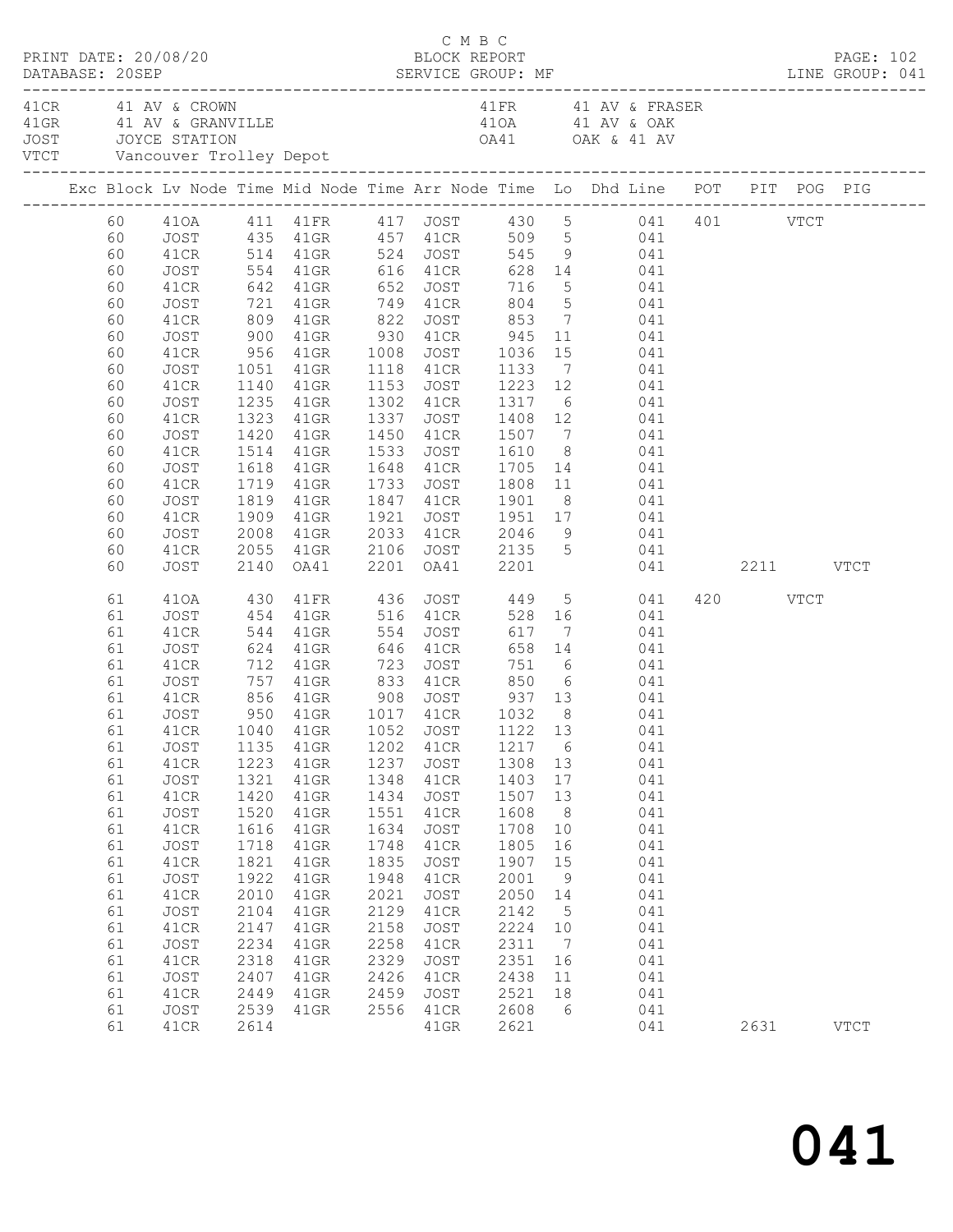#### C M B C<br>BLOCK REPORT

| DATABASE: 20SEP |    | ------------------- |                   |                |      | SERVICE GROUP: MF                          |         |                 |                                                                                |     |               | LINE GROUP: 041 |
|-----------------|----|---------------------|-------------------|----------------|------|--------------------------------------------|---------|-----------------|--------------------------------------------------------------------------------|-----|---------------|-----------------|
|                 |    |                     |                   |                |      |                                            |         |                 | Exc Block Lv Node Time Mid Node Time Arr Node Time Lo Dhd Line POT PIT POG PIG |     |               |                 |
|                 | 62 |                     |                   |                |      |                                            |         |                 | 410A 445 41FR 451 JOST 504 5 041 435 VTCT                                      |     |               |                 |
|                 | 62 | JOST 509            |                   |                |      |                                            |         |                 | 41GR 531 41CR 543 15 041                                                       |     |               |                 |
|                 | 62 | 41CR                |                   |                |      | 41GR 608 JOST                              | 632     |                 | 7 041                                                                          |     |               |                 |
|                 | 62 | JOST                | 558<br>639<br>727 | 41GR           |      |                                            | 713 14  |                 | 041                                                                            |     |               |                 |
|                 | 62 | 41CR                |                   | $41$ GR        |      | 701 41CR<br>738 JOST                       | 806     |                 | $\frac{1}{7}$ 041                                                              |     |               |                 |
|                 | 62 | JOST                | 813               | 41GR           |      | 848 41CR                                   | 905     |                 | 6 041                                                                          |     |               |                 |
|                 | 62 | 41CR                | 911               | 41GR           | 923  | JOST                                       | 951     | 15              | 041                                                                            |     |               |                 |
|                 | 62 | JOST                |                   | 41GR           |      | 1033 41CR                                  | 1048    | 8 <sup>8</sup>  | 041                                                                            |     |               |                 |
|                 | 62 | 41CR                | 1006<br>1056      | 41GR           | 1108 | JOST                                       | 1138 12 |                 | 041                                                                            |     |               |                 |
|                 | 62 | JOST                | 1150              | 41GR           | 1217 | 41CR                                       | 1232    |                 | 6 041                                                                          |     |               |                 |
|                 | 62 | 41CR                | 1238              | 41GR           | 1252 | JOST                                       | 1323    |                 | 13 041                                                                         |     |               |                 |
|                 | 62 | JOST                |                   | 41GR           | 1403 | 41CR                                       | 1418    |                 | 041                                                                            |     |               |                 |
|                 | 62 |                     | 1336<br>1433      |                | 1449 |                                            | 1522    |                 | $\begin{array}{c} 15 \\ 12 \end{array}$<br>041                                 |     |               |                 |
|                 |    | 41CR                | 1534              | 41GR           |      | JOST                                       |         |                 | 1622 10 041                                                                    |     |               |                 |
|                 | 62 | JOST                |                   | 41GR           |      | 1605 41CR                                  |         |                 |                                                                                |     |               |                 |
|                 | 62 | 41CR                | 1632              | 41GR           | 1649 | JOST                                       | 1723    | 9               | 041                                                                            |     |               |                 |
|                 | 62 | JOST                | 1732              | 41GR 1802 41CR |      |                                            | 1819 5  |                 | 041                                                                            |     |               |                 |
|                 | 62 | 41CR                | 1824              |                |      | $41$ GR                                    | 1838    |                 |                                                                                |     | 041 1848 VTCT |                 |
|                 | 63 | 410A                | 458               | 41FR 504       |      | JOST 517 7                                 |         |                 | 041                                                                            |     | 448 VTCT      |                 |
|                 | 63 | JOST                |                   | 41GR           |      |                                            |         |                 | 558 15 041                                                                     |     |               |                 |
|                 | 63 | 41CR                | 524<br>613<br>652 | $41$ GR        |      |                                            | 647     | $5\overline{)}$ | 041                                                                            |     |               |                 |
|                 | 63 | JOST                |                   | $41$ GR        |      | 717 41CR                                   | 730 10  |                 | 041                                                                            |     |               |                 |
|                 | 63 | 41CR                | 740               | 41GR           |      | 752 JOST                                   | 821     | $7\overline{ }$ | 041                                                                            |     |               |                 |
|                 | 63 | JOST                | 828<br>926        | $41$ GR        | 901  | 41CR                                       | 918     | 8 <sup>8</sup>  | 041                                                                            |     |               |                 |
|                 | 63 | 41CR                |                   | 41GR           | 938  | JOST                                       | 1006 15 |                 | 041                                                                            |     |               |                 |
|                 | 63 | JOST                | 1021              | 41GR           |      | 1048 41CR                                  | 1103 7  |                 | 041                                                                            |     |               |                 |
|                 | 63 | 41CR                | 1110              | 41GR           | 1123 | JOST                                       | 1153 12 |                 | 041                                                                            |     |               |                 |
|                 | 63 | JOST                | 1205              | 41GR           | 1232 | 41CR                                       | 1247    | 6               | 041                                                                            |     |               |                 |
|                 | 63 | 41CR                | 1253              | 41GR           | 1307 | JOST                                       | 1338 13 |                 | 041                                                                            |     |               |                 |
|                 | 63 | JOST                | 1351              | 41GR           |      | 1420 41CR                                  | 1437    | 10              | 041                                                                            |     |               |                 |
|                 | 63 | 41CR                | 1447              | 41GR           | 1503 | JOST                                       | 1541    | $\overline{7}$  | 041                                                                            |     |               |                 |
|                 | 63 | JOST                | 1548              | 41GR           | 1619 | 41CR                                       | 1636 13 |                 | 041                                                                            |     |               |                 |
|                 | 63 | 41CR                | 1649              | 41GR           | 1703 | JOST                                       | 1738    | 8 <sup>8</sup>  | 041                                                                            |     |               |                 |
|                 | 63 | JOST                | 1746              | 41GR           |      | 1816 41CR                                  | 1832    |                 | $7 \qquad 041$                                                                 |     |               |                 |
|                 | 63 | 41CR                | 1839              | 41GR           | 1851 | JOST                                       |         |                 | 1921 16 041                                                                    |     |               |                 |
|                 | 63 | JOST                | 1937              | 41GR           |      | 2003 41CR                                  | 2016    | 9               | 041                                                                            |     |               |                 |
|                 | 63 | 41CR                |                   |                |      |                                            | 2105 5  |                 | 041                                                                            |     |               |                 |
|                 | 63 | JOST                |                   |                |      | 2025 41GR 2036 JOST<br>2110 0A41 2131 0A41 | 2131    |                 | 041                                                                            |     | 2141 VTCT     |                 |
|                 | 64 | 41CR                | 529               | 41GR           | 539  | <b>JOST</b>                                | 600     | 9               | 041                                                                            | 457 | <b>VTCT</b>   |                 |
|                 | 64 | JOST                | 609               | 41GR           | 631  | 41CR                                       | 643     | 15              | 041                                                                            |     |               |                 |
|                 | 64 | 41CR                | 658               | 41GR           | 708  | <b>JOST</b>                                | 734     | 9               | 041                                                                            |     |               |                 |
|                 |    |                     |                   |                | 817  |                                            | 834     | 7               | 041                                                                            |     |               |                 |
|                 | 64 | JOST                | 743               | 41GR           |      | 41CR                                       |         |                 |                                                                                |     |               |                 |
|                 | 64 | 41CR                | 841               | 41GR           | 853  | JOST                                       | 922     | 12              | 041                                                                            |     |               |                 |
|                 | 64 | JOST                | 934               | 41GR           | 1001 | 41CR                                       | 1016    | 10              | 041                                                                            |     |               |                 |
|                 | 64 | 41CR                | 1026              | 41GR           | 1038 | JOST                                       | 1106    | 14              | 041                                                                            |     |               |                 |
|                 | 64 | JOST                | 1120              | 41GR           | 1147 | 41CR                                       | 1202    | 6               | 041                                                                            |     |               |                 |
|                 | 64 | 41CR                | 1208              | 41GR           | 1222 | JOST                                       | 1253    | 13              | 041                                                                            |     |               |                 |
|                 | 64 | JOST                | 1306              | 41GR           | 1333 | 41CR                                       | 1348    | 17              | 041                                                                            |     |               |                 |
|                 | 64 | 41CR                | 1405              | 41GR           | 1419 | <b>JOST</b>                                | 1452    | 13              | 041                                                                            |     |               |                 |
|                 | 64 | JOST                | 1505              | 41GR           | 1536 | 41CR                                       | 1553    | 8               | 041                                                                            |     |               |                 |
|                 | 64 | 41CR                | 1601              | 41GR           | 1619 | JOST                                       | 1654    | 9               | 041                                                                            |     |               |                 |
|                 | 64 | JOST                | 1703              | 41GR           | 1733 | 41CR                                       | 1750    | 16              | 041                                                                            |     |               |                 |
|                 | 64 | 41CR                | 1806              | 41GR           | 1820 | <b>JOST</b>                                | 1852    | 14              | 041                                                                            |     |               |                 |
|                 | 64 | JOST                | 1906              | 41GR           | 1933 | 41CR                                       | 1947    | 8               | 041                                                                            |     |               |                 |
|                 | 64 | 41CR                | 1955              | 41GR           | 2006 | JOST                                       | 2036    | 5               | 041                                                                            |     |               |                 |
|                 | 64 | JOST                | 2041              | OA41           | 2102 | OA41                                       | 2102    |                 | 041                                                                            |     | 2112          | <b>VTCT</b>     |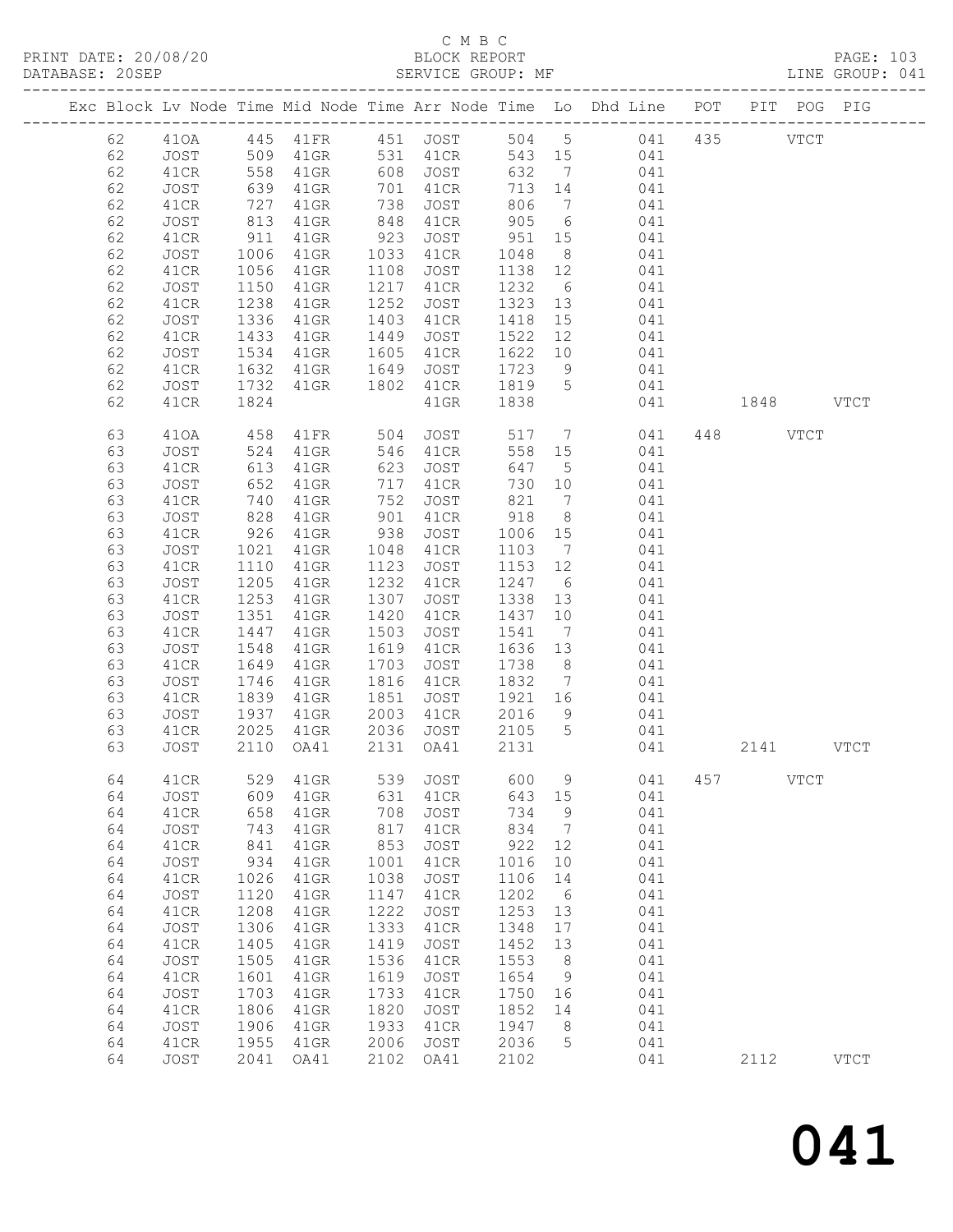#### C M B C<br>
PRINT DATE: 20/08/20<br>
BLOCK REPOI

 65 41CR 755 41GR 807 JOST 836 8 041 65 JOST 844 41GR 915 41CR 930 11 041 65 41CR 941 41GR 953 JOST 1021 15 041

| DATABASE: 20SEP      | PRINT DATE: 20/08/20         |                          |                                |                          | BLOCK REPORT<br>SERVICE GROUP: MF |                                  |     |                                                                    |     |     |      | PAGE: 104<br>LINE GROUP: 041 |  |
|----------------------|------------------------------|--------------------------|--------------------------------|--------------------------|-----------------------------------|----------------------------------|-----|--------------------------------------------------------------------|-----|-----|------|------------------------------|--|
|                      |                              |                          |                                |                          |                                   |                                  |     | Exc Block Ly Node Time Mid Node Time Arr Node Time Lo Dhd Line POT |     | PIT |      | POG PTG                      |  |
| 65<br>65<br>65<br>65 | 410A<br>JOST<br>41CR<br>JOST | 513<br>539<br>628<br>707 | 41 FR<br>41GR<br>41GR<br>41 GR | 519<br>601<br>638<br>732 | JOST<br>41CR<br>JOST<br>41 C.R    | 532 7<br>613 15<br>702<br>745 10 | - 5 | 041<br>041<br>041<br>041                                           | 503 |     | VTCT |                              |  |

| 65 | <b>JOST</b> | 1036 | 41GR | 1103 | 41CR        | 1118 | 7               | 041 |     |      |             |             |  |
|----|-------------|------|------|------|-------------|------|-----------------|-----|-----|------|-------------|-------------|--|
| 65 | 41CR        | 1125 | 41GR | 1138 | <b>JOST</b> | 1208 | 12              | 041 |     |      |             |             |  |
| 65 | <b>JOST</b> | 1220 | 41GR | 1247 | 41CR        | 1302 | 6               | 041 |     |      |             |             |  |
| 65 | 41CR        | 1308 | 41GR | 1322 | <b>JOST</b> | 1353 | 13              | 041 |     |      |             |             |  |
| 65 | <b>JOST</b> | 1406 | 41GR | 1435 | 41CR        | 1452 | $\mathsf 9$     | 041 |     |      |             |             |  |
| 65 | 41CR        | 1501 | 41GR | 1517 | <b>JOST</b> | 1555 | 8               | 041 |     |      |             |             |  |
| 65 | JOST        | 1603 | 41GR | 1633 | 41CR        | 1650 | 14              | 041 |     |      |             |             |  |
| 65 | 41CR        | 1704 | 41GR | 1718 | <b>JOST</b> | 1753 | $\,8\,$         | 041 |     |      |             |             |  |
| 65 | <b>JOST</b> | 1801 | 41GR | 1831 | 41CR        | 1847 | $7\phantom{.0}$ | 041 |     |      |             |             |  |
| 65 | 41CR        | 1854 | 41GR | 1906 | <b>JOST</b> | 1936 | 17              | 041 |     |      |             |             |  |
| 65 | <b>JOST</b> | 1953 | 41GR | 2018 | 41CR        | 2031 | $\mathsf 9$     | 041 |     |      |             |             |  |
| 65 | 41CR        | 2040 | 41GR | 2051 | JOST        | 2120 | 14              | 041 |     |      |             |             |  |
| 65 | JOST        | 2134 | 41GR | 2159 | 41CR        | 2212 | 5               | 041 |     |      |             |             |  |
| 65 | 41CR        | 2217 | 41GR | 2228 | JOST        | 2254 | 12              | 041 |     |      |             |             |  |
| 65 | JOST        | 2306 | 41GR | 2326 | 41CR        | 2338 | 11              | 041 |     |      |             |             |  |
| 65 | 41CR        | 2349 | 41GR | 2359 | JOST        | 2421 | 16              | 041 |     |      |             |             |  |
| 65 | JOST        | 2437 | 41GR | 2456 | 41CR        | 2508 | 5               | 041 |     |      |             |             |  |
| 65 | 41CR        | 2513 | 41GR | 2523 | JOST        | 2552 | 5               | 041 |     |      |             |             |  |
| 65 | <b>JOST</b> | 2557 | OA41 | 2612 | OA41        | 2612 |                 | 041 |     | 2622 |             | <b>VTCT</b> |  |
|    |             |      |      |      |             |      |                 |     |     |      |             |             |  |
| 66 | 410A        | 703  | 41FR | 711  | <b>JOST</b> | 724  | 8               | 041 | 653 |      | <b>VTCT</b> |             |  |
| 66 | JOST        | 732  | 41GR | 804  | 41CR        | 819  | $\overline{5}$  | 041 |     |      |             |             |  |
| 66 | 41CR        | 824  | 41GR | 837  | JOST        | 908  | 10              | 041 |     |      |             |             |  |
| 66 | JOST        | 918  | 41GR | 945  | 41CR        | 1000 | 11              | 041 |     |      |             |             |  |
| 66 | 41CR        | 1011 | 41GR | 1023 | JOST        | 1051 | 15              | 041 |     |      |             |             |  |
| 66 | JOST        | 1106 | 41GR | 1133 | 41CR        | 1148 | $7\phantom{.0}$ | 041 |     |      |             |             |  |
| 66 | 41CR        | 1155 | 41GR | 1208 | JOST        | 1238 | 13              | 041 |     |      |             |             |  |
| 66 | JOST        | 1251 | 41GR | 1318 | 41CR        | 1333 | 18              | 041 |     |      |             |             |  |
| 66 | 41CR        | 1351 | 41GR | 1405 | JOST        | 1437 | 13              | 041 |     |      |             |             |  |
| 66 | JOST        | 1450 | 41GR | 1521 | 41CR        | 1538 | 8               | 041 |     |      |             |             |  |
| 66 | 41CR        | 1546 | 41GR | 1604 | <b>JOST</b> | 1639 | 9               | 041 |     |      |             |             |  |
| 66 | JOST        | 1648 | 41GR | 1718 | 41CR        | 1735 | 14              | 041 |     |      |             |             |  |
| 66 | 41CR        | 1749 | 41GR | 1803 | <b>JOST</b> | 1838 | 13              | 041 |     |      |             |             |  |
| 66 | JOST        | 1851 | 41GR | 1918 | 41CR        | 1932 | $\,8\,$         | 041 |     |      |             |             |  |
| 66 | 41CR        | 1940 | 41GR | 1951 | JOST        | 2021 | $17$            | 041 |     |      |             |             |  |
| 66 | JOST        | 2038 | 41GR | 2103 | 41CR        | 2116 | 5               | 041 |     |      |             |             |  |
| 66 | 41CR        | 2121 |      |      | $41$ GR     | 2132 |                 | 041 |     | 2142 |             | <b>VTCT</b> |  |
|    |             |      |      |      |             |      |                 |     |     |      |             |             |  |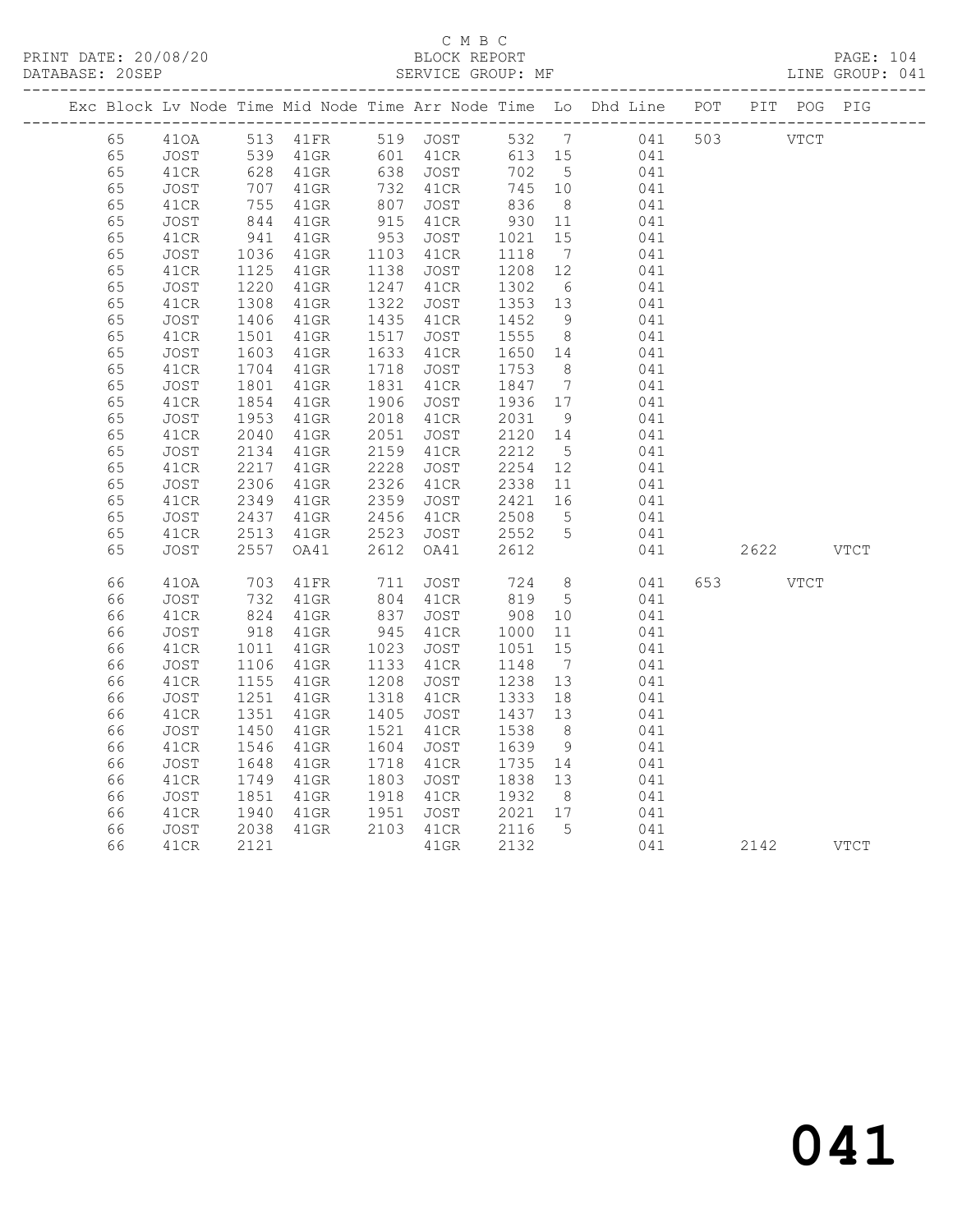# C M B C<br>BLOCK REPORT<br>SERVICE GROUP

LINE GROUP: 041

|    |      |      |         |      |      |      |     | Exc Block Lv Node Time Mid Node Time Arr Node Time Lo Dhd Line | POT  | PIT. | POG  | PIG  |
|----|------|------|---------|------|------|------|-----|----------------------------------------------------------------|------|------|------|------|
| 67 | 41CR | 1336 | 41GR    | 1350 | JOST | 1422 | 13  | 041                                                            | 1300 |      | VTCT |      |
| 67 | JOST | 1435 | 41GR    | 1505 | 41CR | 1522 | 8   | 041                                                            |      |      |      |      |
| 67 | 41CR | 1530 | $41$ GR | 1549 | JOST | 1625 | 8   | 041                                                            |      |      |      |      |
| 67 | JOST | 1633 | $41$ GR | 1703 | 41CR | 1720 | 14  | 041                                                            |      |      |      |      |
| 67 | 41CR | 1734 | 41GR    | 1748 | JOST | 1823 | 12  | 041                                                            |      |      |      |      |
| 67 | JOST | 1835 | 41GR    | 1903 | 41CR | 1917 | - 7 | 041                                                            |      |      |      |      |
| 67 | 41CR | 1924 | $41$ GR | 1936 | JOST | 2006 | 17  | 041                                                            |      |      |      |      |
| 67 | JOST | 2023 | $41$ GR | 2048 | 41CR | 2101 | 14  | 041                                                            |      |      |      |      |
| 67 | 41CR | 2115 | 41GR    | 2126 | JOST | 2155 | 9   | 041                                                            |      |      |      |      |
| 67 | JOST | 2204 | 41GR    | 2228 | 41CR | 2241 | 7   | 041                                                            |      |      |      |      |
| 67 | 41CR | 2248 | $41$ GR | 2259 | JOST | 2321 | 15  | 041                                                            |      |      |      |      |
| 67 | JOST | 2336 | 41GR    | 2356 | 41CR | 2408 | 11  | 041                                                            |      |      |      |      |
| 67 | 41CR | 2419 | 41GR    | 2429 | JOST | 2451 | 18  | 041                                                            |      |      |      |      |
| 67 | JOST | 2509 | 41GR    | 2526 | 41CR | 2538 | 5.  | 041                                                            |      |      |      |      |
| 67 | 41CR | 2543 |         |      | 41GR | 2550 |     | 041                                                            |      | 2600 |      | VTCT |
|    |      |      |         |      |      |      |     |                                                                |      |      |      |      |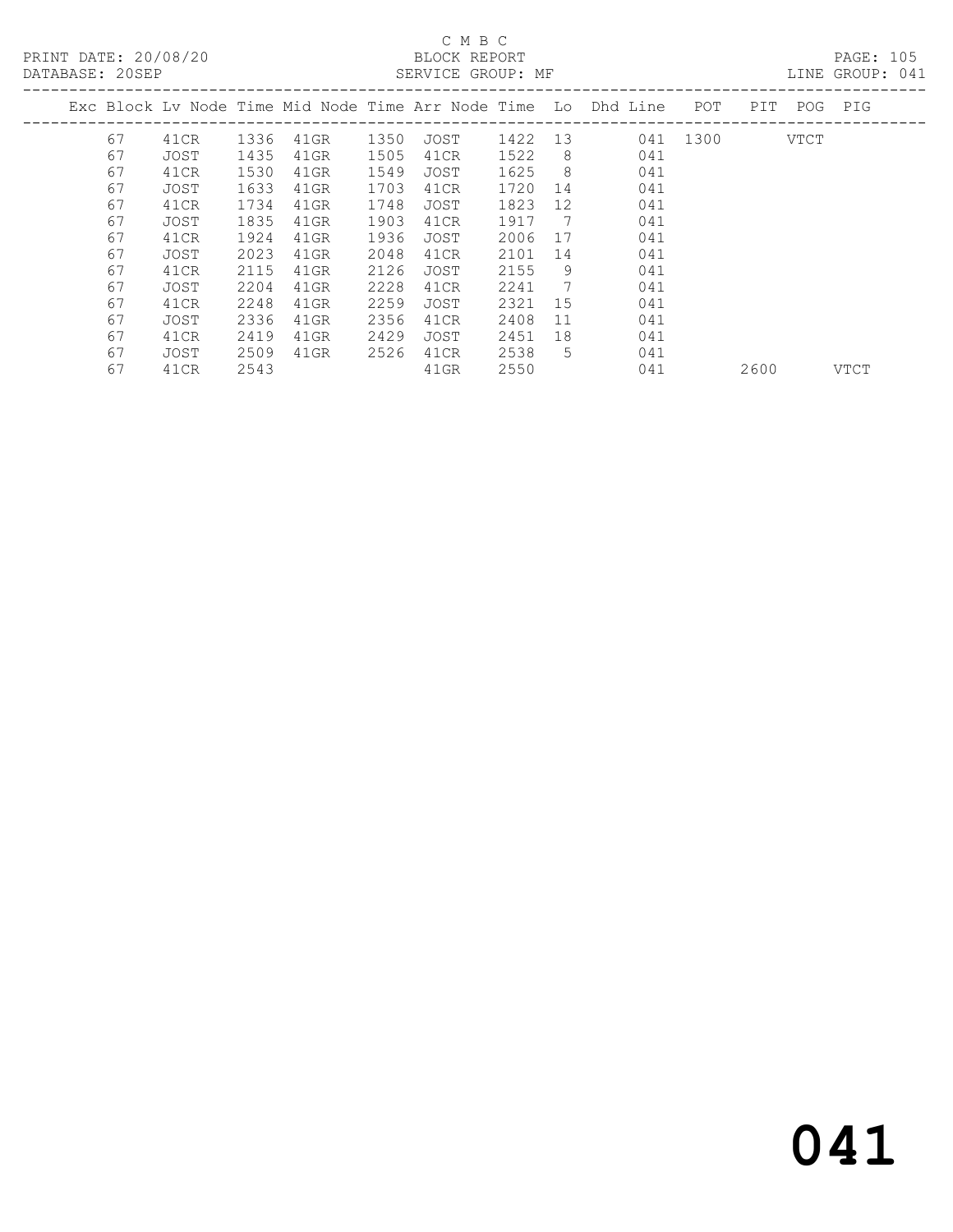|  | DATABASE: 20SEP                                                                                                                                                                                                                                                              | PRINT DATE: 20/08/20                                                                                                        |                                                                                                                         |                                                                                                                                                                              | C M B C<br>BLOCK REPORT                                                                                                                                                                           |                                                                                                                          |                                                                                       |                                                                                                                                                                                                                                                                                                                                                                                                                                                                                                                                                                                                                                                             |          |                              | PAGE: 106         |
|--|------------------------------------------------------------------------------------------------------------------------------------------------------------------------------------------------------------------------------------------------------------------------------|-----------------------------------------------------------------------------------------------------------------------------|-------------------------------------------------------------------------------------------------------------------------|------------------------------------------------------------------------------------------------------------------------------------------------------------------------------|---------------------------------------------------------------------------------------------------------------------------------------------------------------------------------------------------|--------------------------------------------------------------------------------------------------------------------------|---------------------------------------------------------------------------------------|-------------------------------------------------------------------------------------------------------------------------------------------------------------------------------------------------------------------------------------------------------------------------------------------------------------------------------------------------------------------------------------------------------------------------------------------------------------------------------------------------------------------------------------------------------------------------------------------------------------------------------------------------------------|----------|------------------------------|-------------------|
|  |                                                                                                                                                                                                                                                                              | 16GR 16 AV & GRANVILLE<br>4 FIE 4 AV & FIR<br>VTC Vancouver Diesel Depot                                                    |                                                                                                                         | ULP UNIVERSITY LOOP                                                                                                                                                          |                                                                                                                                                                                                   |                                                                                                                          |                                                                                       | 29ST 29 AV STATION<br>4 FIW 4 AV & FIR<br>VCST VANCOUVER COLLEGE STATION                                                                                                                                                                                                                                                                                                                                                                                                                                                                                                                                                                                    |          |                              |                   |
|  |                                                                                                                                                                                                                                                                              |                                                                                                                             |                                                                                                                         |                                                                                                                                                                              |                                                                                                                                                                                                   |                                                                                                                          |                                                                                       | Exc Block Lv Node Time Mid Node Time Arr Node Time Lo Dhd Line POT PIT POG PIG                                                                                                                                                                                                                                                                                                                                                                                                                                                                                                                                                                              |          |                              |                   |
|  | $\mathbf{1}$<br>$\mathbf{1}$<br>$\mathbf 1$<br>$\mathbf{1}$<br>$\mathbf 1$<br>$\mathbf 1$<br>$\mathbf 1$<br>$\mathbf{1}$<br>$\mathbf 1$                                                                                                                                      | ULP<br>VCST                                                                                                                 | 1054                                                                                                                    |                                                                                                                                                                              | ULP 804 4FIE VCST 841<br>VCST 848 4FIW ULP 925<br>ULP 932 4FIE VCST 1005<br>VCST 1011 4FIW ULP 1045<br>4FIE VCST 1126<br>VCST 1133 4FIW ULP 1208<br>ULP 1214 4FIE VCST 1249<br>1257 4FIW ULP 1333 |                                                                                                                          | 8 <sup>8</sup>                                                                        | 1 VCST 615 4FIW ULP 642 5 084 549 VTC<br>1 ULP 647 4FIE VCST 719 9 084<br>VCST 728 4FIW ULP 759 5 084<br>$7 \hspace{1.5cm} 084$<br>$\begin{array}{ccc} 7 & \phantom{0} & \phantom{0} & \phantom{0} & \phantom{0} & \phantom{0} & \phantom{0} & \phantom{0} & \phantom{0} & \phantom{0} & \phantom{0} & \phantom{0} & \phantom{0} & \phantom{0} & \phantom{0} & \phantom{0} & \phantom{0} & \phantom{0} & \phantom{0} & \phantom{0} & \phantom{0} & \phantom{0} & \phantom{0} & \phantom{0} & \phantom{0} & \phantom{0} & \phantom{0} & \phantom{0} & \phantom{0} & \phantom{0} & \phantom{0} &$<br>9 084<br>7 084<br>$6\overline{6}$<br>084<br>084<br>7 084 |          |                              |                   |
|  | $\mathbf 1$<br>$\mathbf 1$<br>$\mathbf{1}$<br>$\mathbf 1$<br>$\mathbf 1$<br>$\mathbf 1$                                                                                                                                                                                      | ULP<br>VCST<br>ULP<br>VCST<br>VCST                                                                                          | 1340<br>1421                                                                                                            | 1505 4FIE<br>1727 4FIW                                                                                                                                                       | 4 FIE VCST 1415<br>ULP 1805                                                                                                                                                                       |                                                                                                                          |                                                                                       | 6 084<br>084<br>084<br>9 084                                                                                                                                                                                                                                                                                                                                                                                                                                                                                                                                                                                                                                | 084 1829 |                              | VTC               |
|  | $\mathbf{2}$<br>$\mathbf{2}$<br>$\mathbf{2}$<br>$\mathbf{2}$<br>$\mathbf{2}$<br>$\mathbf{2}$<br>$\mathbf{2}$<br>$\mathbf{2}$<br>$\mathbf{2}$<br>$\mathbf{2}$<br>$\mathbf{2}$<br>$\mathbf{2}$<br>$\mathbf{2}$<br>$\mathbf{2}$<br>$\mathbf{2}$<br>$\mathbf{2}$<br>$\mathbf{2}$ | ULP<br>VCST<br>ULP<br>VCST<br>ULP<br>VCST<br>ULP<br>VCST<br>VCST<br>VCSI 1999 FEIN<br>ULP 1516 4FIE<br>ULP<br>VCST<br>ULP   | 810<br>1106<br>1650<br>1741<br>1828                                                                                     | ULP 652 4FIE<br>VCST 733 4FIW<br>$4$ FIE<br>854 4FIW  <br>940 4FIE<br>$4$ $F$ $I$ $W$<br>4FIE<br>1145    4FIW<br>1226 4FIE<br>1309 4FIW<br>1433 4FIW<br>4FIE<br>4FIW<br>4FIE | VCST 724 9<br>ULP<br>VCST 847<br>ULP 931<br>VCST 1013<br>1021 4FIW ULP 1055<br>VCST<br>ULP 1220<br>VCST 1301<br>VCST<br>ULP<br>VCST                                                               | 1138<br>1730 11<br>1818<br>1904                                                                                          | $7\overline{ }$<br>9<br>$6\overline{6}$<br>10<br>11                                   | 084<br>804 6 084<br>084<br>084<br>$\begin{array}{c c}\n\hline\n8 & 084\n\end{array}$<br>11 084<br>7<br>084<br>084<br>$8 - 1$<br>084<br>ULP 1345 7 084<br>ULP 1508 8 084<br>VCST 1555 10 084<br>VCST 1605 4FIW ULP 1640 10 084<br>084<br>084<br>084                                                                                                                                                                                                                                                                                                                                                                                                          |          | 628 VTC                      |                   |
|  | $\mathbf{2}$<br>3<br>3<br>3<br>3<br>$\mathsf 3$<br>$\mathsf 3$<br>$\mathsf 3$<br>3<br>$\mathsf S$<br>$\mathsf S$<br>$\mathsf 3$<br>3<br>3<br>$\mathsf S$<br>3                                                                                                                | VCST<br>ULP<br>VCST<br>ULP<br>VCST<br>ULP<br>VCST<br>ULP<br>VCST<br>ULP<br>VCST<br>ULP<br>VCST<br><b>ULP</b><br>VCST<br>ULP | 1915<br>658<br>739<br>816<br>900<br>948<br>1033<br>1117<br>1155<br>1240<br>1321<br>1404<br>1445<br>1531<br>1617<br>1703 | 4FIW<br>4FIE<br>4FIW<br>4FIE<br>4FIW<br>4FIE<br>4FIW<br>4FIE<br>4FIW<br>4FIE<br>4FIW<br>4FIE<br>4FIW<br>4FIE<br>4FIW<br>4FIE                                                 | ULP<br>VCST<br>ULP<br>VCST<br>ULP<br>VCST<br>ULP<br>VCST<br>ULP<br>VCST<br>ULP<br>VCST<br>ULP<br>VCST<br>ULP<br>VCST                                                                              | 1949<br>732<br>810<br>853<br>937<br>1021<br>1107<br>1149<br>1230<br>1315<br>1357<br>1439<br>1520<br>1610<br>1652<br>1743 | 7<br>6<br>7<br>11<br>12<br>10<br>6<br>10<br>6<br>$\overline{7}$<br>6<br>11<br>7<br>11 | 084<br>084<br>084<br>084<br>084<br>084<br>084<br>084<br>084<br>084<br>084<br>084<br>084<br>084<br>084<br>084                                                                                                                                                                                                                                                                                                                                                                                                                                                                                                                                                |          | 2011 2012<br>634 VTC<br>1810 | VTC<br><b>VTC</b> |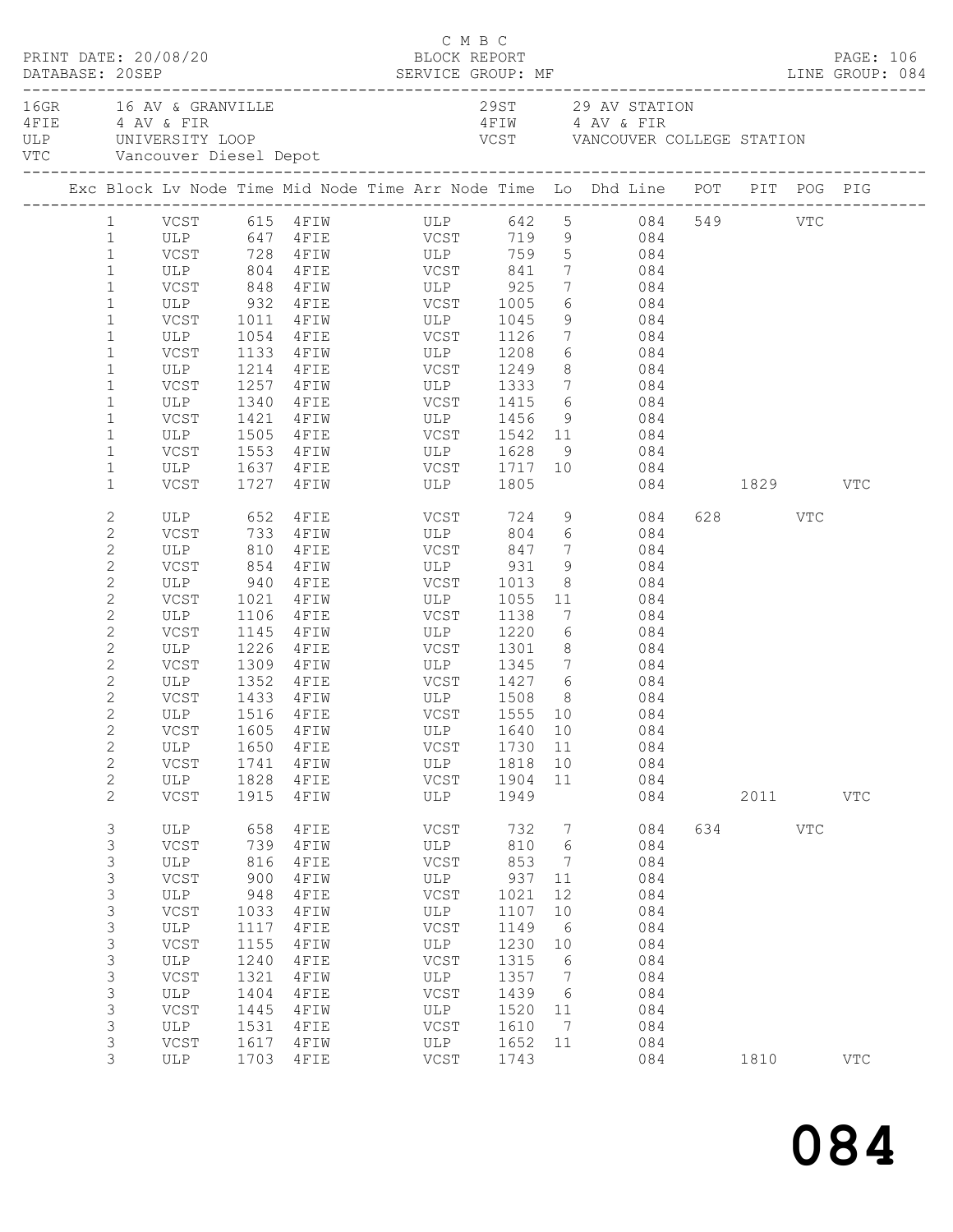#### C M B C<br>BLOCK REPORT SERVICE GROUP: MF

|                |             |              |                | Exc Block Lv Node Time Mid Node Time Arr Node Time Lo Dhd Line POT |              |                 |            |     |      | PIT POG PIG  |             |
|----------------|-------------|--------------|----------------|--------------------------------------------------------------------|--------------|-----------------|------------|-----|------|--------------|-------------|
| 4              | VCST        |              | 701 4FIW       | ULP                                                                | 730          | 5 <sup>5</sup>  | 084        | 629 |      | $_{\rm VTC}$ |             |
| 4              | ULP         | 735          | 4FIE           | VCST                                                               | 810          | 9               | 084        |     |      |              |             |
| $\overline{4}$ | VCST        | 819          | 4 F I W        | ULP                                                                | 856          | 13              | 084        |     |      |              |             |
| $\overline{4}$ | ULP         | 909          | 4FIE           | VCST                                                               | 942          | 5               | 084        |     |      |              |             |
| 4              | VCST        | 947          | 4FIW           | ULP                                                                | 1021         | 9               | 084        |     |      |              |             |
| 4              | ULP         | 1030         | 4FIE           | VCST                                                               | 1102         | $7\phantom{.0}$ | 084        |     |      |              |             |
| 4              | VCST        | 1109         | 4FIW           | ULP                                                                | 1143         | $7\phantom{.0}$ | 084        |     |      |              |             |
| 4              | ULP         | 1150         | 4FIE           | VCST                                                               | 1225         | 6               | 084        |     |      |              |             |
| 4              | VCST        | 1231         | 4FIW           | ULP                                                                | 1306         | 10              | 084        |     |      |              |             |
| 4<br>4         | ULP<br>VCST | 1316<br>1357 | 4FIE<br>4FIW   | VCST<br>ULP                                                        | 1351<br>1433 | 6<br>7          | 084<br>084 |     |      |              |             |
| 4              | ULP         | 1440         | 4FIE           | VCST                                                               | 1515         | 7               | 084        |     |      |              |             |
| 4              | VCST        | 1522         | 4FIW           | ULP                                                                | 1557         | 10              | 084        |     |      |              |             |
| 4              | ULP         | 1607         | 4FIE           | VCST                                                               | 1647         | 5               | 084        |     |      |              |             |
| $\overline{4}$ | VCST        | 1652         | 4 F I W        | ULP                                                                | 1730         | 11              | 084        |     |      |              |             |
| 4              | ULP         | 1741         | 4FIE           | VCST                                                               | 1818         | 12              | 084        |     |      |              |             |
| 4              | VCST        | 1830         | 4FIW           | ULP                                                                | 1905         | 9               | 084        |     |      |              |             |
| 4              | ULP         | 1914         | 4FIE           | VCST                                                               | 1946         | 5               | 084        |     |      |              |             |
| 4              | VCST        | 1951         | 4FIW           | ULP                                                                | 2022         | $\overline{7}$  | 084        |     |      |              |             |
| 4              | ULP         | 2029         | 4FIE           | VCST                                                               | 2100         | 11              | 084        |     |      |              |             |
| 4              | VCST        | 2111         | 4FIW           | ULP                                                                | 2141         | 18              | 084        |     |      |              |             |
| 4              | ULP         | 2159         | 4FIE           | VCST                                                               | 2228         | 5               | 084        |     |      |              |             |
| 4              | VCST        | 2233         | 4 F I W        | ULP                                                                | 2301         |                 | 084        |     | 2322 |              | VTC         |
| 5              | ULP         | 708          | 4FIE           | VCST                                                               | 743          | $7\phantom{.0}$ | 084        |     | 644  | VTC          |             |
| 5              | VCST        | 750          | 4FIW           | ULP                                                                | 821          | 6               | 084        |     |      |              |             |
| 5              | ULP         | 827          | 4 F I E        | VCST                                                               | 904          | 8               | 084        |     |      |              |             |
| 5              | VCST        | 912          | 4FIW           | ULP                                                                | 949          | $7\phantom{.0}$ | 084        |     |      |              |             |
| 5              | ULP         | 956          | 4FIE           | VCST                                                               | 1029         | 16              | 084        |     |      |              |             |
| 5<br>5         | VCST<br>ULP | 1045         | 4FIW           | ULP                                                                | 1119         | 10              | 084<br>084 |     |      |              |             |
| 5              | VCST        | 1129<br>1207 | 4FIE<br>4FIW   | VCST<br>ULP                                                        | 1201<br>1242 | - 6<br>10       | 084        |     |      |              |             |
| 5              | ULP         | 1252         | 4FIE           | VCST                                                               | 1327         | 6               | 084        |     |      |              |             |
| 5              | VCST        | 1333         | 4FIW           | ULP                                                                | 1409         | 7               | 084        |     |      |              |             |
| 5              | ULP         | 1416         | 4FIE           | VCST                                                               | 1451         | 6               | 084        |     |      |              |             |
| 5              | VCST        | 1457         | 4FIW           | ULP                                                                | 1532         | 11              | 084        |     |      |              |             |
| 5              | ULP         | 1543         | 4 F I E        | VCST                                                               | 1622         | $\overline{7}$  | 084        |     |      |              |             |
| 5              | VCST        | 1629         | 4 F I W        | ULP                                                                | 1706         | 10              | 084        |     |      |              |             |
| 5              | ULP         | 1716         | 4FIE           | VCST                                                               | 1755         | 8 <sup>8</sup>  | 084        |     |      |              |             |
| 5              |             |              | VCST 1803 4FIW | ULP 1840                                                           |              |                 | 084        |     | 1904 |              | ${\tt VTC}$ |
| 6              | <b>VCST</b> | 809          | 4FIW           | ULP                                                                | 846          | 6               | 084        | 737 |      | $_{\rm VTC}$ |             |
| 6              | ULP         | 852          | 4FIE           | ${\tt VCST}$                                                       | 927          | 9               | 084        |     |      |              |             |
| $\epsilon$     | VCST        | 936          | 4FIW           | ULP                                                                | 1010         | 8               | 084        |     |      |              |             |
| 6              | ULP         | 1018         | 4FIE           | VCST                                                               | 1050         | 7               | 084        |     |      |              |             |
| 6              | VCST        | 1057         | 4FIW           | ULP                                                                | 1131         | 6               | 084        |     |      |              |             |
| 6              | ULP         | 1137         | 4FIE           | VCST                                                               | 1212         | 7               | 084        |     |      |              |             |
| $\epsilon$     | VCST        | 1219<br>1304 | 4FIW           | ULP                                                                | 1254<br>1339 | 10              | 084<br>084 |     |      |              |             |
| 6<br>6         | ULP<br>VCST | 1345         | 4FIE<br>4FIW   | VCST<br>ULP                                                        | 1421         | 6<br>7          | 084        |     |      |              |             |
| 6              | ULP         | 1428         | 4FIE           | VCST                                                               | 1503         | 6               | 084        |     |      |              |             |
| $\epsilon$     | VCST        | 1509         | 4FIW           | ULP                                                                | 1544         | 11              | 084        |     |      |              |             |
| 6              | ULP         | 1555         | 4FIE           | VCST                                                               | 1634         | 7               | 084        |     |      |              |             |
| 6              | VCST        | 1641         | 4FIW           | ULP                                                                | 1718         | 11              | 084        |     |      |              |             |
| 6              | ULP         | 1729         | 16GR           | 1755<br>29ST                                                       | 1827         | 4               | 033        |     |      |              |             |
| $\epsilon$     | 29ST        | 1831         | 16GR           | 1859<br>$_{\rm ULP}$                                               | 1920         | 8               | 033        |     |      |              |             |
| 6              | ULP         | 1928         | 16GR           | 1950<br>29ST                                                       | 2017         | 9               | 033        |     |      |              |             |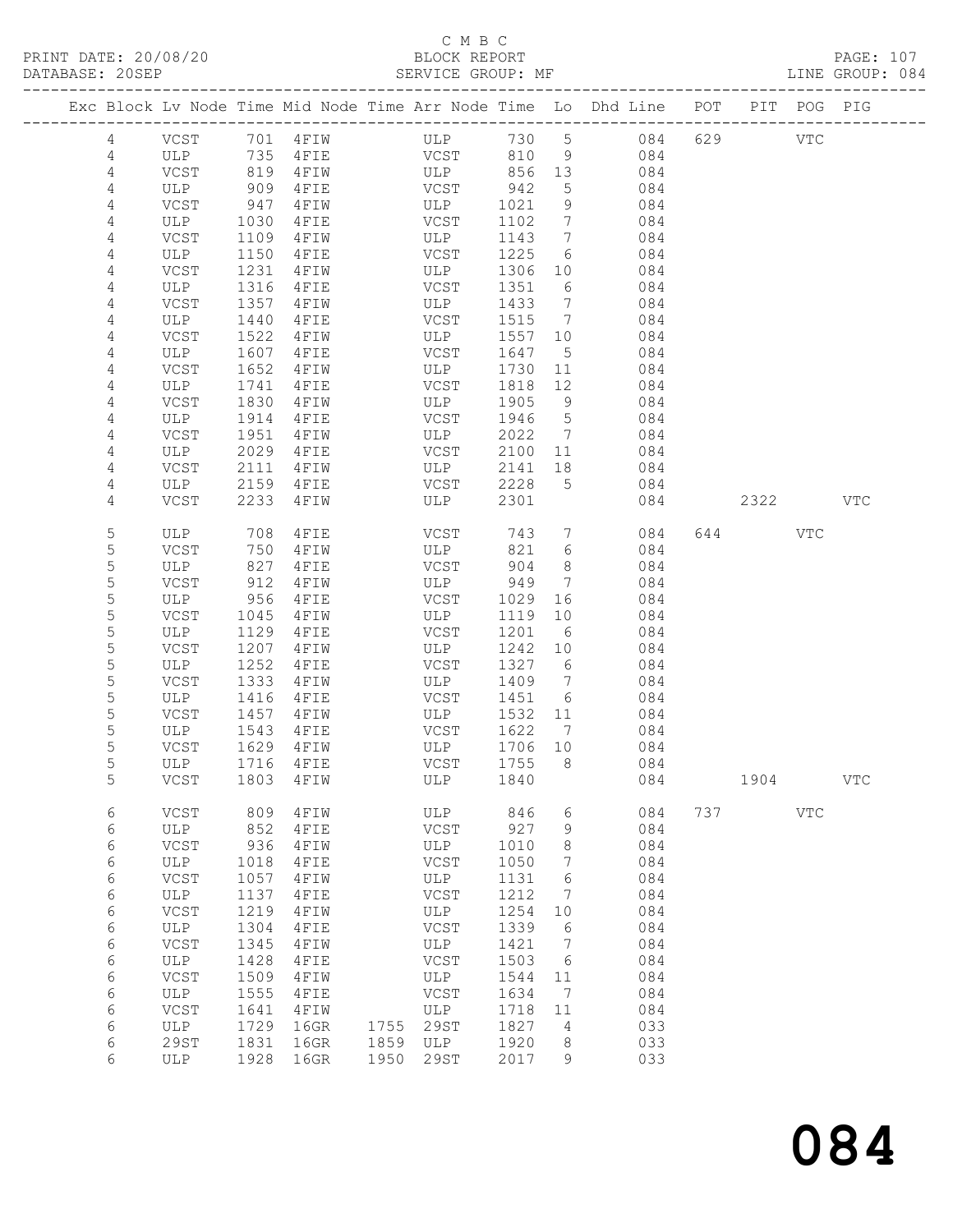#### C M B C<br>BLOCK REPORT SERVICE GROUP: MF

|                |             |              |                      | Exc Block Lv Node Time Mid Node Time Arr Node Time Lo Dhd Line POT      |                 |                               |               |              | PIT POG PIG |              |
|----------------|-------------|--------------|----------------------|-------------------------------------------------------------------------|-----------------|-------------------------------|---------------|--------------|-------------|--------------|
| 6              |             |              |                      |                                                                         |                 |                               |               |              |             |              |
| 6              |             |              |                      | 29ST 2026 16GR 2051 ULP 2109 20 033<br>ULP 2129 16GR 2151 29ST 2215 033 |                 |                               | 033           | 2236         |             | VTC          |
|                |             |              |                      |                                                                         |                 |                               |               |              |             |              |
| 7<br>7         | VCST<br>ULP | 828<br>917   | 4 F I W<br>4 F I E   | ULP 906<br>VCST                                                         | 950             | 6 <sup>6</sup>                | 11 084<br>084 | 756 VTC      |             |              |
| 7              | VCST        | 956          | 4 F I W              | ULP                                                                     | 1030            | 12                            | 084           |              |             |              |
| 7              | ULP         | 1042         | 4FIE                 | VCST                                                                    | 1114            | 7                             | 084           |              |             |              |
| 7              | VCST        | 1121         | 4 F I W              | ULP                                                                     | 1156            | 6                             | 084           |              |             |              |
| 7              | ULP         | 1202         | $4$ FIE              | VCST                                                                    | 1237 6          |                               | 084           |              |             |              |
| $\overline{7}$ | VCST        | 1243         | 4 F I W              | ULP                                                                     | 1318 10         |                               | 084           |              |             |              |
| 7              | ULP         | 1328         | $4$ FIE              | VCST                                                                    | 1403            | 6                             | 084           |              |             |              |
| 7<br>7         | VCST<br>ULP | 1409<br>1450 | 4 F I W<br>4FIE      | ULP<br>VCST                                                             | 1445<br>1527    | $5^{\circ}$<br>$\overline{7}$ | 084<br>084    |              |             |              |
| 7              | VCST        | 1534         | 4FIW                 | ULP                                                                     | 1609            | 10                            | 084           |              |             |              |
| 7              | ULP         | 1619         | 4FIE                 | VCST                                                                    | 1659            | 8 <sup>8</sup>                | 084           |              |             |              |
| 7              | VCST        | 1707         | 4 F I W              | ULP                                                                     | 1745            | 12                            | 084           |              |             |              |
| 7              | ULP         | 1757         | 4 F I E              | VCST                                                                    | 1834            | 11                            | 084           |              |             |              |
| 7              | VCST        | 1845         | 4 F I W              | ULP                                                                     | 1920 9          |                               | 084           |              |             |              |
| 7              | ULP         | 1929         | $4$ FIE              | VCST                                                                    | 2001 10         |                               | 084           |              |             |              |
| 7<br>7         | VCST<br>ULP | 2011<br>2049 | $4$ FIW              | ULP<br>VCST                                                             | 2041<br>2119 12 | 8 <sup>8</sup>                | 084<br>084    |              |             |              |
| 7 <sup>1</sup> | VCST        | 2131         | $4$ FIE<br>4 F I W   | ULP                                                                     | 2201            |                               | 084           | 2222         |             | <b>VTC</b>   |
|                |             |              |                      |                                                                         |                 |                               |               |              |             |              |
| 10             | ULP         | 556          | 4FIE                 | VCST                                                                    | 625             | 5 <sup>5</sup>                | 084           | 534 VTC      |             |              |
| 10             | VCST        | 630          | 4 F I W              | ULP                                                                     | 659             | $5\overline{)}$               | 084           |              |             |              |
| 10             | ULP         | 704          | 4 F I E              | VCST                                                                    | 738             | 6                             | 084           |              |             |              |
| 10<br>10       | VCST<br>ULP | 744<br>821   | 4 F I W<br>4FIE      | ULP<br>VCST                                                             | 815<br>858      | 6<br>8                        | 084<br>084    |              |             |              |
| 10             | VCST        | 906          | 4 F I W              | ULP                                                                     | 943             |                               |               | 084 1006 VTC |             |              |
|                |             |              |                      |                                                                         |                 |                               |               |              |             |              |
| 11             | VCST        | 600          | 4 F I W              | ULP                                                                     | 627             | $5\overline{)}$               | 084           | 534 VTC      |             |              |
| 11             | ULP         | 632          | 4FIE                 | VCST                                                                    | 701             | 6                             | 084           |              |             |              |
| 11<br>11       | VCST<br>ULP | 707<br>741   | 4 F I W<br>4FIE      | ULP<br>VCST                                                             | 736<br>817      | 5<br>6                        | 084<br>084    |              |             |              |
| 11             | VCST        | 823          | 4FIW                 | ULP                                                                     | 901             |                               | 084           |              | 924         | VTC          |
|                |             |              |                      |                                                                         |                 |                               |               |              |             |              |
| 12             | ULP 614     |              | 4 F I E              | VCST                                                                    | 643             | $7\phantom{.0}$               | 084           | 552 VTC      |             |              |
| 12             | VCST        | 650          | 4 F I W              | ULP<br>VCST                                                             | 719             | 5 <sup>5</sup>                | 084           |              |             |              |
| 12<br>12 VCST  | ULP         |              | 724 4FIE<br>805 4FIW |                                                                         | 759<br>838      | 6<br>$7\overline{ }$          | 084<br>084    |              |             |              |
| 12             | ULP         | 845          | 4FIE                 | ULP<br>VCST                                                             | 920 10          |                               | 084           |              |             |              |
| 12             | VCST        | 930          | 4FIW                 | ULP                                                                     | 1004            |                               | 084           | 1027         |             | $_{\rm VTC}$ |
|                |             |              |                      |                                                                         |                 |                               |               |              |             |              |
| 13             | ULP         | 641          | $4$ F I E            | VCST                                                                    | 713             | 5                             | 084           | 617          | <b>VTC</b>  |              |
| 13<br>13       | VCST        | 718<br>752   | 4FIW                 | ULP<br>VCST                                                             | 747<br>829      | 5                             | 084<br>084    |              |             |              |
| 13             | ULP<br>VCST | 838          | 4FIE<br>4FIW         | ULP                                                                     | 916             | 9<br>8                        | 084           |              |             |              |
| 13             | ULP         | 924          | 4FIE                 | VCST                                                                    | 957             | 6                             | 084           |              |             |              |
| 13             | VCST        | 1003         | 4FIW                 | ULP                                                                     | 1037            |                               | 084           | 1059         |             | $_{\rm VTC}$ |
| 14             | VCST        | 640          | 4FIW                 | ULP                                                                     | 709             | 9                             | 084           | 612          | VTC         |              |
| 14             | ULP         | 718          | 4FIE                 | $_{\rm VCST}$                                                           | 753             | 7                             | 084           |              |             |              |
| 14             | VCST        | 800          | 4FIW                 | ULP                                                                     | 833             | 6                             | 084           |              |             |              |
| 14             | ULP         | 839          | 4FIE                 | VCST                                                                    | 914             | 11                            | 084           |              |             |              |
| 14             | VCST        | 925          | 4FIW                 | ULP                                                                     | 959             | 7                             | 084           |              |             |              |
| 14             | ULP         |              | 1006 4FIE            | VCST                                                                    | 1039            |                               | 084           | 1105         |             | VTC          |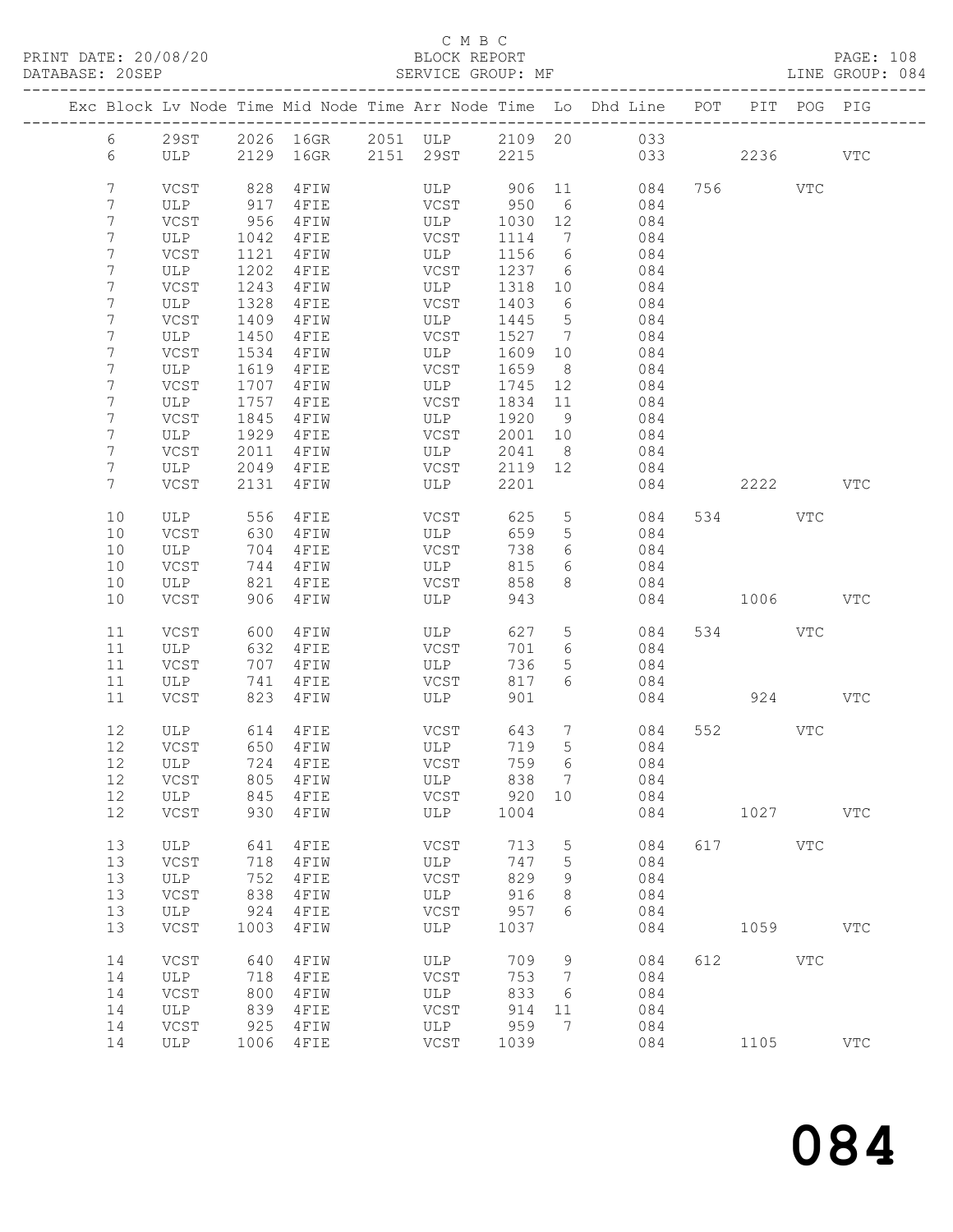### C M B C<br>BLOCK REPORT

#### SERVICE GROUP: MF

|    |          |      |               | Exc Block Lv Node Time Mid Node Time Arr Node Time Lo Dhd Line POT PIT POG PIG |         |                 |          |                |             |     |              |
|----|----------|------|---------------|--------------------------------------------------------------------------------|---------|-----------------|----------|----------------|-------------|-----|--------------|
| 15 |          |      | VCST 656 4FIW | ULP                                                                            | 725 5   |                 | 084      |                | 628 VTC     |     |              |
| 15 | ULP      | 730  | $4$ FIE       | <b>VCST</b>                                                                    | 805     | 9               | 084      |                |             |     |              |
| 15 | VCST     | 814  |               | 4FIW ULP 851                                                                   |         | 9               | 084      |                |             |     |              |
| 15 | ULP      | 900  | $4$ FIE       | VCST 935                                                                       |         | 6               | 084      |                |             |     |              |
| 15 | VCST     | 941  | 4 F I W       | ULP 1015                                                                       |         |                 |          | 084 1038       |             |     | <b>VTC</b>   |
|    |          |      |               |                                                                                |         |                 |          |                |             |     |              |
| 16 | ULP      | 712  | 4FIE          | VCST                                                                           | 747     |                 | 8<br>084 |                | 648 VTC     |     |              |
| 16 | VCST     | 755  | 4 F I W       | ULP                                                                            | 828     | 5 <sup>5</sup>  | 084      |                |             |     |              |
| 16 | ULP      | 833  | 4FIE          | VCST                                                                           | 910     | $7\overline{ }$ | 084      |                |             |     |              |
| 16 |          |      |               | $\begin{array}{c}\n\hline\n\downarrow \\ \hline\n\end{array}$ ULP              | 954     |                 | 084      |                |             |     | VTC          |
|    | VCST     | 917  | 4 F I W       |                                                                                |         |                 |          |                | 1017        |     |              |
| 17 | VCST     | 712  | 4FIW          | ULP                                                                            | 741 6   |                 | 084      |                | 640 VTC     |     |              |
| 17 | ULP      | 747  | 4FIE          | VCST                                                                           | 823 10  |                 | 084      |                |             |     |              |
|    |          |      |               | $$\mathbb{Z}_+^+$ ULP                                                          |         |                 |          |                |             |     |              |
| 17 | VCST     | 833  | 4 F I W       |                                                                                | 911     |                 | 084      |                | 934         |     | <b>VTC</b>   |
|    |          |      |               |                                                                                |         |                 |          |                |             |     |              |
| 18 | VCST     | 722  | 4 F I W       | ULP                                                                            | 753     | $5\overline{)}$ | 084      |                | 650 VTC     |     |              |
| 18 | ULP      | 758  | $4$ FIE       | VCST                                                                           | 835     | 8 <sup>8</sup>  | 084      |                |             |     |              |
| 18 | VCST     | 843  | 4 F I W       | ULP                                                                            | 921     |                 |          | 084 and $\sim$ |             | 944 | <b>VTC</b>   |
|    |          |      |               |                                                                                |         |                 |          |                |             |     |              |
| 30 | ULP      | 1458 | 4FIE          | <b>VCST</b>                                                                    |         |                 | 1535 11  | 084 1430 VTC   |             |     |              |
| 30 | VCST     | 1546 | 4 F I W       | ULP                                                                            | 1621 10 |                 | 084      |                |             |     |              |
| 30 | ULP      | 1631 | 4FIE          | VCST                                                                           | 1711 9  |                 | 084      |                |             |     |              |
| 30 | VCST     | 1720 | 4FIW          | ULP                                                                            | 1758    | 10              | 084      |                |             |     |              |
| 30 | ULP      | 1808 | 4FIE          | VCST                                                                           | 1844    | 16              | 084      |                |             |     |              |
| 30 | VCST     | 1900 | 4 F I W       | ULP                                                                            | 1934    | 15              | 084      |                |             |     |              |
| 30 | ULP      | 1949 | 4FIE          | VCST                                                                           | 2021 10 |                 | 084      |                |             |     |              |
| 30 | VCST     | 2031 | 4FIW          | ULP                                                                            | 2101 8  |                 | 084      |                |             |     |              |
| 30 | ULP      | 2109 | 4 F I E       | VCST                                                                           | 2139 22 |                 | 084      |                |             |     |              |
| 30 | VCST     | 2201 | 4 F I W       | ULP                                                                            | 2229 0  |                 | 084      |                |             |     |              |
| 30 | ULP      | 2229 | 4FIE          | VCST                                                                           | 2258    |                 |          | 084 2318       |             |     | VTC          |
| 31 | VCST     | 1503 | 4 F I W       | ULP                                                                            | 1538 11 |                 |          | 084 1430 VTC   |             |     |              |
| 31 | ULP      | 1549 | 4 F I E       | VCST                                                                           | 1628 7  |                 | 084      |                |             |     |              |
| 31 | VCST     | 1635 | 4 F I W       | ULP                                                                            | 1712 11 |                 | 084      |                |             |     |              |
| 31 | ULP      | 1723 | $4$ FIE       | VCST                                                                           | 1802 12 |                 | 084      |                |             |     |              |
| 31 | VCST     | 1814 | 4 F I W       | <b>ULP</b>                                                                     | 1851 7  |                 | 084      |                |             |     |              |
| 31 | ULP 1858 |      | 4FIE          | VCST                                                                           | 1931    |                 |          | 084 1954       |             |     | VTC          |
|    |          |      |               |                                                                                |         |                 |          |                |             |     |              |
| 32 | ULP      |      | 1511 4FIE     | VCST 1548 11 084 1443 VTC                                                      |         |                 |          |                |             |     |              |
| 32 |          |      |               | VCST 1559 4FIW ULP 1634 9 084                                                  |         |                 |          |                |             |     |              |
| 32 | ULP      | 1643 | 4FIE          | VCST                                                                           | 1723 10 |                 | 084      |                |             |     |              |
| 32 | VCST     | 1733 | 4 F I W       | ULP                                                                            | 1811    | $\overline{7}$  | 084      |                |             |     |              |
| 32 | ULP      | 1818 | 4FIE          | VCST                                                                           | 1854    |                 | 084      |                | 1921 / 1921 |     | <b>VTC</b>   |
|    |          |      |               |                                                                                |         |                 |          |                |             |     |              |
| 33 | VCST     | 1516 | 4FIW          | ULP                                                                            | 1551    | 10              | 084      | 1443 VTC       |             |     |              |
| 33 | ULP      | 1601 | 4FIE          | VCST                                                                           | 1641    | 6               | 084      |                |             |     |              |
| 33 | VCST     | 1647 | 4FIW          | ULP                                                                            | 1724    | $\overline{9}$  | 084      |                |             |     |              |
| 33 | ULP      | 1733 | 4FIE          | VCST                                                                           | 1810    |                 | 084      |                | 1837        |     | <b>VTC</b>   |
|    |          |      |               |                                                                                |         |                 |          |                |             |     |              |
| 34 | ULP      | 1524 | 4FIE          | VCST                                                                           | 1603    | 8 <sup>8</sup>  |          | 084 1453 VTC   |             |     |              |
| 34 | VCST     | 1611 | 4FIW          | ULP                                                                            | 1646 10 |                 | 084      |                |             |     |              |
| 34 | ULP      | 1656 |               | VCST                                                                           | 1736 12 |                 | 084      |                |             |     |              |
| 34 |          |      | 4FIE          | ULP                                                                            | 1825    |                 |          | 1849           |             |     | $_{\rm VTC}$ |
|    | VCST     | 1748 | 4FIW          |                                                                                |         |                 | 084      |                |             |     |              |
| 35 | VCST     | 1528 | 4FIW          | ULP                                                                            | 1603 10 |                 |          | 084 1455 VTC   |             |     |              |
| 35 | ULP      | 1613 | 4 F I E       | VCST                                                                           | 1653 6  |                 | 084      |                |             |     |              |
| 35 | VCST     |      | 1659 4FIW     | ULP                                                                            | 1737 12 |                 | 084      |                |             |     |              |
|    |          |      |               |                                                                                |         |                 |          |                |             |     |              |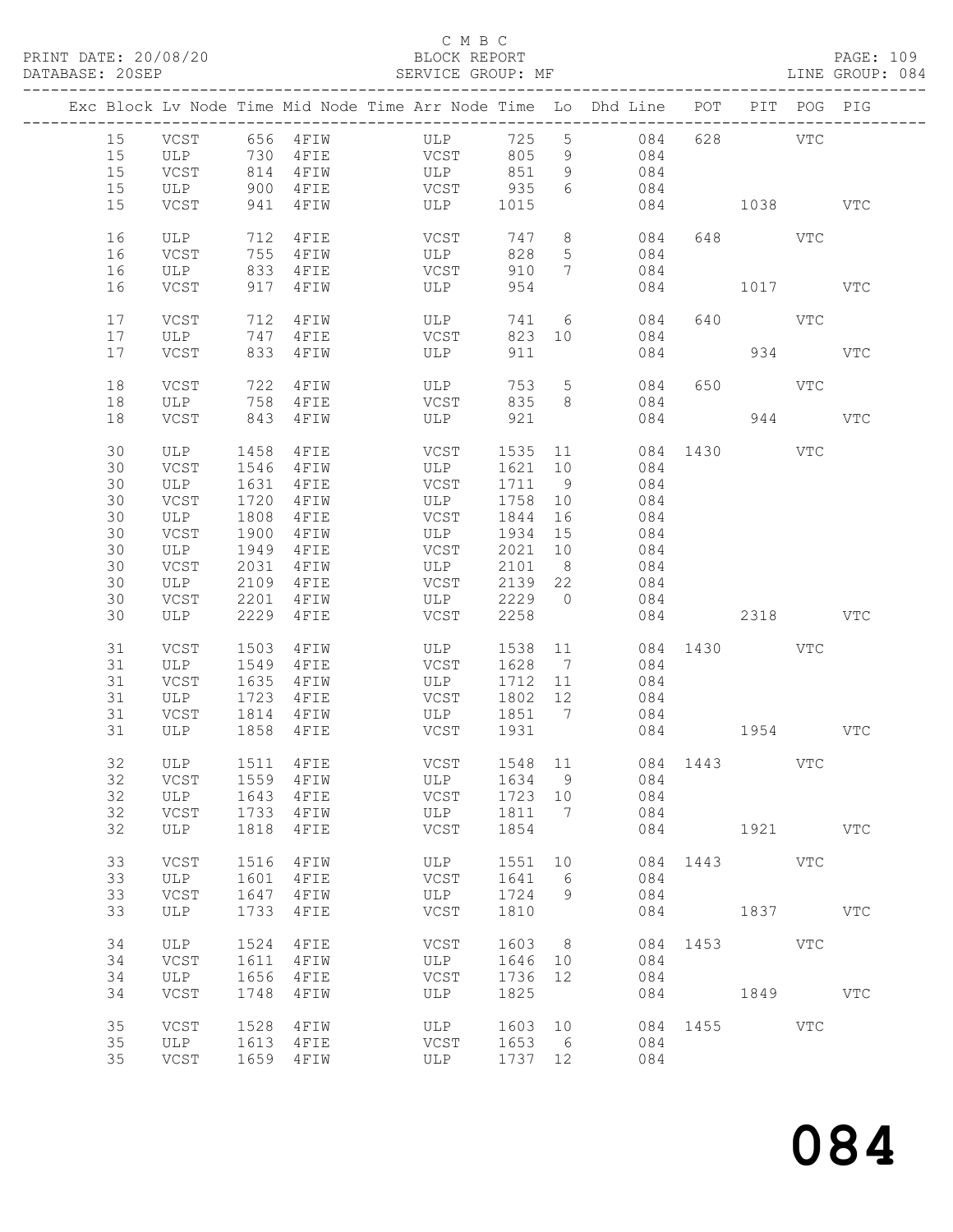# C M B C<br>BLOCK REPORT<br>CERVICE CROUP

LINE GROUP: 084

|  |    |            |      |      | Exc Block Lv Node Time Mid Node Time Arr Node Time Lo Dhd Line |      |     |     | POT  | PIT. | POG  | PIG        |
|--|----|------------|------|------|----------------------------------------------------------------|------|-----|-----|------|------|------|------------|
|  | 35 | <b>ULP</b> | 1749 | 4FIE | VCST                                                           | 1826 |     | 084 |      | 1853 |      | <b>VTC</b> |
|  | 36 | ULP        | 1537 | 4FIE | VCST                                                           | 1616 | 7   | 084 | 1506 |      | VTC  |            |
|  | 36 | VCST       | 1623 | 4FIW | ULP                                                            | 1700 | 9   | 084 |      |      |      |            |
|  | 36 | ULP        | 1709 | 4FIE | VCST                                                           | 1749 | 7   | 084 |      |      |      |            |
|  | 36 | VCST       | 1756 | 4FIW | <b>ULP</b>                                                     | 1833 | 10  | 084 |      |      |      |            |
|  | 36 | ULP        | 1843 | 4FIE | VCST                                                           | 1916 | 15  | 084 |      |      |      |            |
|  | 36 | VCST       | 1931 | 4FIW | ULP                                                            | 2002 | - 8 | 084 |      |      |      |            |
|  | 36 | <b>ULP</b> | 2010 | 4FIE | <b>VCST</b>                                                    | 2041 | 10  | 084 |      |      |      |            |
|  | 36 | VCST       | 2051 | 4FIW | <b>ULP</b>                                                     | 2121 | 8   | 084 |      |      |      |            |
|  | 36 | <b>ULP</b> | 2129 | 4FIE | <b>VCST</b>                                                    | 2159 |     | 084 |      | 2222 |      | <b>VTC</b> |
|  | 37 | VCST       | 1540 | 4FIW | ULP                                                            | 1615 | 10  | 084 | 1507 |      | VTC. |            |
|  | 37 | <b>ULP</b> | 1625 | 4FIE | VCST                                                           | 1705 | 9   | 084 |      |      |      |            |
|  | 37 | VCST       | 1714 | 4FIW | <b>ULP</b>                                                     | 1752 |     | 084 |      | 1816 |      | <b>VTC</b> |
|  |    |            |      |      |                                                                |      |     |     |      |      |      |            |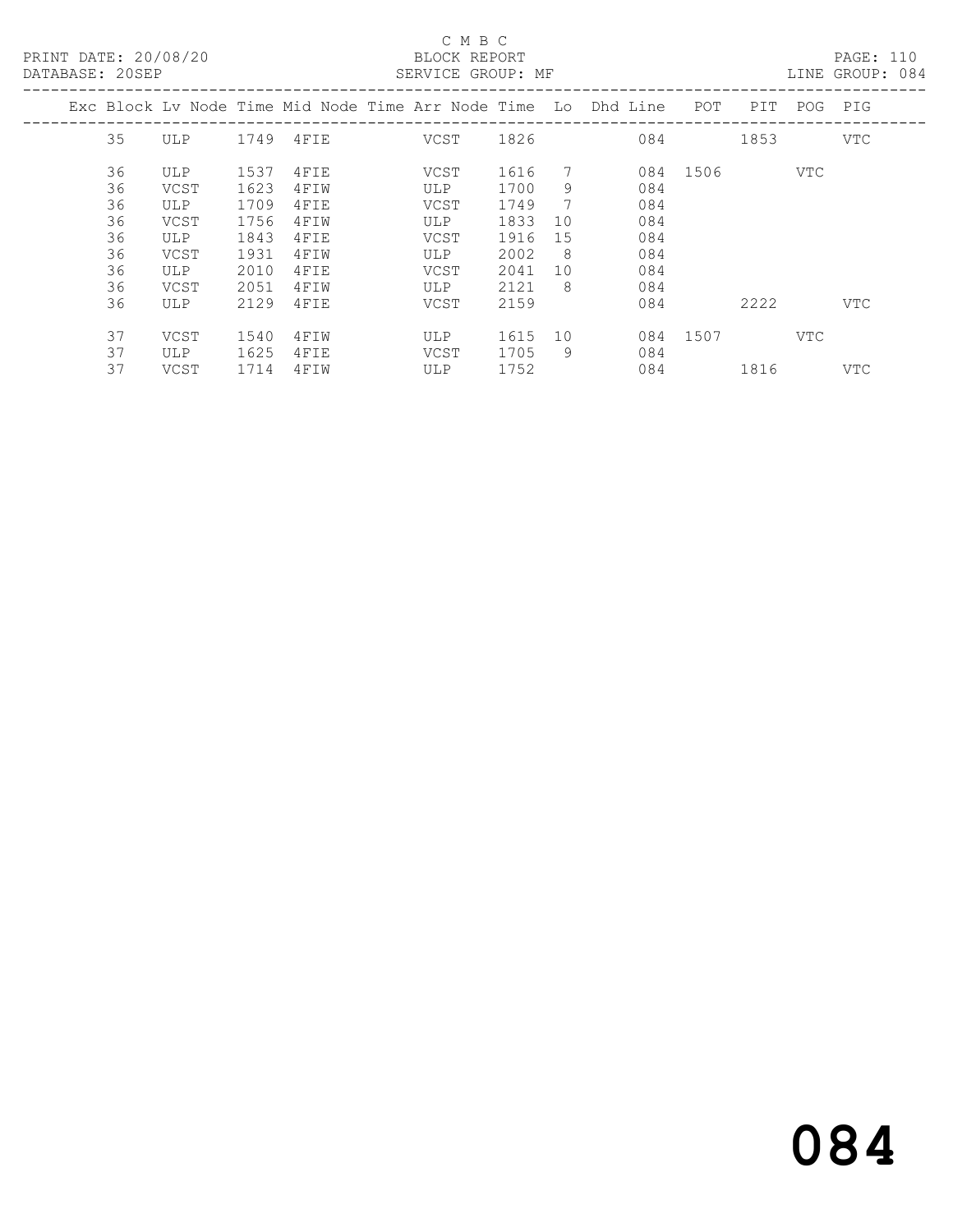|                |             |                           |                                  |      |                                                                                   |      |                | C M B C<br>PRINT DATE: 20/08/20 BLOCK REPORT PAGE: 111<br>DATABASE: 20SEP SERVICE GROUP: SAT LINE GROUP: 003 |               |             |
|----------------|-------------|---------------------------|----------------------------------|------|-----------------------------------------------------------------------------------|------|----------------|--------------------------------------------------------------------------------------------------------------|---------------|-------------|
|                |             |                           |                                  |      |                                                                                   |      |                |                                                                                                              |               |             |
|                |             |                           |                                  |      |                                                                                   |      |                | Exc Block Lv Node Time Mid Node Time Arr Node Time Lo Dhd Line POT PIT POG PIG                               |               |             |
| $\mathbf{1}$   |             |                           |                                  |      |                                                                                   |      |                | MRST 459 MNBY 520 WFST 533 0 003 451 VTCT                                                                    |               |             |
| $\mathbf{1}$   |             |                           | WFST 533 MNBY 546 MRST           |      |                                                                                   |      |                | 606 13<br>003                                                                                                |               |             |
| $\mathbf{1}$   |             |                           | MRST 619 MNBY 640 WFST           |      |                                                                                   |      |                | 653 0 003                                                                                                    |               |             |
| $\mathbf{1}$   | WFST        |                           | 653 MNBY<br>747 MNBY<br>825 MNBY |      | 706 MRST      727   20<br>810   WFST       825    0<br>839   MRST        904   10 |      |                | 727 20 003                                                                                                   |               |             |
| $\mathbf{1}$   | MRST        |                           |                                  |      |                                                                                   |      |                | 003                                                                                                          |               |             |
| $\mathbf{1}$   | WFST        |                           |                                  |      |                                                                                   |      |                | 003                                                                                                          |               |             |
| $\mathbf{1}$   | MRST        | 914                       | MNBY                             |      | 940 WFST 957 0                                                                    |      |                | 003                                                                                                          |               |             |
| $\mathbf{1}$   | WFST        | $957$<br>$1101$<br>$1150$ | MNBY                             |      |                                                                                   |      |                | 20 003                                                                                                       |               |             |
| $\mathbf{1}$   | MRST        |                           | MNBY                             |      |                                                                                   |      |                | 003                                                                                                          |               |             |
| $\mathbf{1}$   | WFST        |                           | MNBY                             |      |                                                                                   |      |                | 1131 WEST 1130 0003<br>1209 MRST 1240 19 003                                                                 |               |             |
| $\mathbf{1}$   | MRST        | 1259                      | MNBY                             |      | 1331 WFST 1353 0                                                                  |      |                | 003                                                                                                          |               |             |
| $\mathbf{1}$   | WFST        | 1353                      | MNBY                             |      | 1413 MRST 1446 13                                                                 |      |                | 003                                                                                                          |               |             |
| $\mathbf{1}$   | MRST        | 1459<br>1552              | MNBY                             |      | 1531 WFST 1552 0<br>1614 MRST 1647 18                                             |      |                | 003                                                                                                          |               |             |
| $\mathbf{1}$   | WFST        |                           | MNBY                             |      |                                                                                   |      |                | 003                                                                                                          |               |             |
| $\mathbf{1}$   | MRST        | 1705                      | MNBY                             | 1732 | WFST 1752                                                                         |      |                | $\overline{O}$<br>003                                                                                        |               |             |
| $\mathbf{1}$   | WFST        | 1752                      | MNBY                             | 1810 | MRST                                                                              |      |                | 1840 19<br>003                                                                                               |               |             |
| $\mathbf{1}$   | MRST        | 1859<br>1943              | MNBY                             |      |                                                                                   |      |                | 1925 WFST 1943 0 003<br>2001 MRST 2028 18 003                                                                |               |             |
| $\mathbf{1}$   | WFST        |                           | MNBY                             |      |                                                                                   |      |                |                                                                                                              |               |             |
| $\mathbf{1}$   | MRST        | 2046                      | MNBY                             | 2110 | WFST 2126                                                                         |      |                | $0\qquad \qquad 003$                                                                                         |               |             |
| $\mathbf{1}$   | WFST        | 2126                      | MNBY                             |      |                                                                                   |      |                | 2143 MRST 2208 22 003                                                                                        |               |             |
| $\mathbf{1}$   | MRST        | 2230<br>2310              | MNBY                             |      |                                                                                   |      |                |                                                                                                              |               |             |
| $\mathbf{1}$   | WFST        |                           | MNBY                             |      |                                                                                   |      |                |                                                                                                              | 003 2356 VTCT |             |
| $\mathbf{2}$   | MRST        | 519                       | MNBY 540 WFST                    |      |                                                                                   |      |                | 553 0<br>003                                                                                                 | 511 VTCT      |             |
| 2              | WFST        |                           | MNBY                             |      |                                                                                   | 626  |                | 8 003                                                                                                        |               |             |
| $\sqrt{2}$     | MRST        | 553<br>634                | MNBY                             |      | 606 MRST<br>655 WFST                                                              | 708  | $\overline{0}$ | 003                                                                                                          |               |             |
| $\mathbf{2}$   | WFST        | 708                       | MNBY                             | 721  | MRST                                                                              |      |                | 743 19<br>003                                                                                                |               |             |
| $\mathbf{2}$   | MRST        | 802                       | MNBY                             |      | 825 WFST 840                                                                      |      |                | $\overline{0}$<br>003                                                                                        |               |             |
| $\mathbf{2}$   | WFST        |                           |                                  |      |                                                                                   |      |                | 23                                                                                                           |               |             |
| $\mathbf{2}$   | MRST        |                           |                                  |      |                                                                                   |      |                | 840 MNBY 854 MRST 921 23 003<br>944 MNBY 1010 WFST 1028 0 003<br>1028 MNBY 1045 MRST 1114 11 003             |               |             |
| $\mathbf{2}$   | WFST        |                           |                                  |      |                                                                                   |      |                |                                                                                                              |               |             |
| $\mathbf{2}$   | MRST        |                           |                                  |      |                                                                                   |      |                | 1125 MNBY 1155 WFST 1214 0 003                                                                               |               |             |
| $\mathbf{2}$   | WFST        |                           | 1214 MNBY                        |      | 1234 MRST                                                                         |      |                | 1306 16 003                                                                                                  |               |             |
| $\mathbf{2}$   |             |                           | MRST 1322 MNBY 1354 WFST 1416 0  |      |                                                                                   |      |                | 003                                                                                                          |               |             |
| $\sqrt{2}$     | WFST        | 1416                      | MNBY                             | 1438 | MRST                                                                              | 1511 | 12             | 003                                                                                                          |               |             |
| $\mathbf{2}$   | MRST        | 1523                      | MNBY                             | 1555 | WFST                                                                              | 1616 | $\circ$        | 003                                                                                                          |               |             |
| $\mathbf{2}$   | WFST        | 1616                      | MNBY                             | 1637 | MRST                                                                              | 1708 | 20             | 003                                                                                                          |               |             |
| $\mathbf{2}$   | <b>MRST</b> | 1728                      | MNBY                             | 1755 | WFST                                                                              | 1815 | $\circ$        | 003                                                                                                          |               |             |
| $\mathbf{2}$   | WFST        | 1815                      | MNBY                             | 1833 | MRST                                                                              | 1903 | 26             | 003                                                                                                          |               |             |
| $\mathbf{2}$   | <b>MRST</b> | 1929                      | MNBY                             | 1955 | WFST                                                                              | 2011 | 0              | 003                                                                                                          |               |             |
| $\mathbf{2}$   | WFST        | 2011                      | MNBY                             | 2029 | MRST                                                                              | 2056 | 20             | 003                                                                                                          |               |             |
| $\mathbf{2}$   | MRST        | 2116                      | MNBY                             | 2140 | WFST                                                                              | 2156 | $\circ$        | 003                                                                                                          |               |             |
| $\mathbf 2$    | WFST        | 2156                      | MNBY                             | 2213 | MRST                                                                              | 2238 | 19             | 003                                                                                                          |               |             |
| 2              | MRST        | 2257                      | MNBY                             | 2321 | WFST                                                                              | 2337 | $\circ$        | 003                                                                                                          |               |             |
| $\overline{2}$ | WFST        | 2337                      | MNBY                             | 2354 | MRST                                                                              | 2418 |                | 003                                                                                                          | 2423          | <b>VTCT</b> |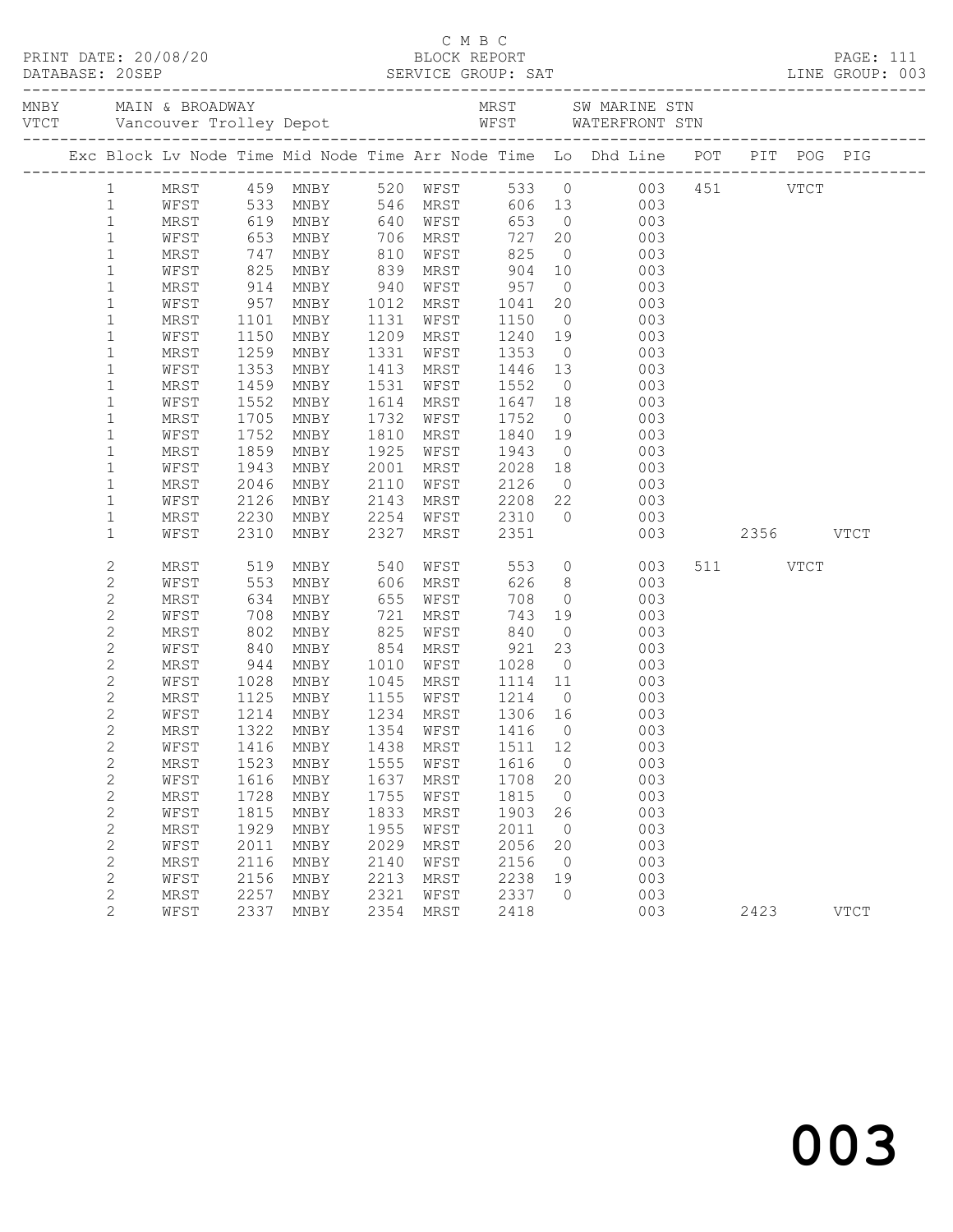|                |              |            |                     |            |              |            |                      | Exc Block Lv Node Time Mid Node Time Arr Node Time Lo Dhd Line POT |           | PIT POG PIG |             |
|----------------|--------------|------------|---------------------|------------|--------------|------------|----------------------|--------------------------------------------------------------------|-----------|-------------|-------------|
| $\mathfrak{Z}$ | MRST         |            | 539 MNBY            | 600        | WFST         |            | 613 0                | 003                                                                | 531 000   | <b>VTCT</b> |             |
| $\mathsf 3$    | WFST         | 613        | MNBY                |            | 626 MRST     | 647 16     |                      | 003                                                                |           |             |             |
| $\mathsf S$    | MRST         | 703        | MNBY                | 725        | WFST         | 738        | $\overline{0}$       | 003                                                                |           |             |             |
| 3              | WFST         | 738        | MNBY                | 751        | MRST         | 813        | 18                   | 003                                                                |           |             |             |
| $\mathsf S$    | MRST         | 831        | MNBY                | 855        | WFST         | 911        | $\overline{0}$       | 003                                                                |           |             |             |
| 3              | WFST         | 911        | MNBY                | 925        | MRST         | 952        | 21                   | 003                                                                |           |             |             |
| $\mathsf S$    | MRST         | 1013       | MNBY                | 1040       | WFST         | 1058       | $\overline{0}$       | 003                                                                |           |             |             |
| $\mathsf 3$    | WFST         | 1058       | MNBY                | 1115       | MRST         | 1144       | 16                   | 003                                                                |           |             |             |
| $\mathsf S$    | MRST         | 1200       | MNBY                | 1230       | WFST         | 1252       | $\overline{0}$       | 003                                                                |           |             |             |
| 3              | WFST         | 1252       | MNBY                | 1312       | MRST         | 1345       | 14                   | 003                                                                |           |             |             |
| $\mathsf S$    | MRST         | 1359       | MNBY                | 1431       | WFST         | 1451       | $\overline{0}$       | 003                                                                |           |             |             |
| $\mathsf 3$    | WFST         | 1451       | MNBY                | 1513       | MRST         | 1546       | 16                   | 003                                                                |           |             |             |
| 3              | MRST         | 1602       | MNBY                | 1631       | WFST         | 1652       | $\overline{0}$       | 003                                                                |           |             |             |
| 3              | WFST         | 1652       | MNBY                | 1712       | MRST         | 1743       | 16                   | 003                                                                |           |             |             |
| $\mathsf S$    | MRST         | 1759       | MNBY                | 1825       | WFST         | 1845       | $\overline{0}$       | 003                                                                |           |             |             |
| $\mathsf S$    | WFST         | 1845       | MNBY                | 1903       | MRST         | 1931       | 13                   | 003                                                                |           |             |             |
| $\mathsf S$    | MRST         | 1944       | MNBY                | 2010       | WFST         | 2026       | $\overline{0}$       | 003                                                                |           |             |             |
| 3              | WFST         | 2026       | MNBY                | 2043       | MRST         | 2109       | 22                   | 003                                                                |           |             |             |
| $\mathsf S$    | MRST         | 2131       | MNBY                | 2155       | WFST         | 2211       | $\overline{0}$       | 003                                                                |           |             |             |
| 3              | WFST         | 2211       | MNBY                | 2228       | MRST         | 2253       | 18                   | 003                                                                |           |             |             |
| 3              | MRST         | 2311       | MNBY                | 2335       | WFST         | 2351       | $\overline{0}$       | 003                                                                |           |             |             |
| 3              | WFST         | 2351       | MNBY                | 2408       | MRST         | 2431       |                      | 003                                                                | 2436 VTCT |             |             |
|                |              |            |                     |            |              |            |                      |                                                                    |           |             |             |
| 4              | MRST         | 559        | MNBY                | 620        | WFST         | 633        | $\overline{0}$       | 003                                                                | 551 VTCT  |             |             |
| 4              | WFST         | 633        | MNBY                | 646        | MRST         | 707        | 11                   | 003                                                                |           |             |             |
| 4              | MRST         | 718<br>755 | MNBY                | 740        | WFST         | 755        | $\overline{0}$       | 003                                                                |           |             |             |
| 4<br>4         | WFST         |            | MNBY                | 808        | MRST         | 831<br>927 | 13<br>$\overline{0}$ | 003                                                                |           |             |             |
| 4              | MRST<br>WFST | 844<br>927 | MNBY<br>MNBY        | 910<br>941 | WFST<br>MRST | 1010       | 16                   | 003<br>003                                                         |           |             |             |
| 4              | MRST         | 1026       | MNBY                | 1053       | WFST         | 1111       | $\overline{0}$       | 003                                                                |           |             |             |
| 4              | WFST         | 1111       | MNBY                | 1130       | MRST         | 1201       | 12                   | 003                                                                |           |             |             |
| 4              | MRST         | 1213       | MNBY                | 1243       | WFST         | 1305       | $\overline{0}$       | 003                                                                |           |             |             |
| 4              | WFST         | 1305       | MNBY                | 1325       | MRST         | 1358       | 13                   | 003                                                                |           |             |             |
| 4              | MRST         | 1411       | MNBY                | 1443       | WFST         | 1503       | $\overline{0}$       | 003                                                                |           |             |             |
| 4              | WFST         | 1503       | MNBY                | 1525       | MRST         | 1558       | 16                   | 003                                                                |           |             |             |
| 4              | MRST         | 1614       | MNBY                | 1643       | WFST         | 1704       | $\overline{0}$       | 003                                                                |           |             |             |
| 4              | WFST         | 1704       | MNBY                | 1724       | MRST         | 1755       | 19                   | 003                                                                |           |             |             |
| 4              | MRST         | 1814       | MNBY                | 1840       | WFST         | 1859       | $\overline{0}$       | 003                                                                |           |             |             |
| 4              | WFST         | 1859       | MNBY                | 1917       | MRST         | 1945       | 14                   | 003                                                                |           |             |             |
| 4              | MRST         |            | 1959 MNBY 2025 WFST |            |              | 2041 0     |                      | 003                                                                |           |             |             |
| 4              | WFST         | 2041       | <b>MNBY</b>         | 2058       | MRST         | 2124       | 22                   | 003                                                                |           |             |             |
| 4              | MRST         | 2146       | MNBY                | 2210       | WFST         | 2226       | 0                    | 003                                                                |           |             |             |
| 4              | WFST         | 2226       | MNBY                | 2243       | MRST         | 2308       | 17                   | 003                                                                |           |             |             |
| 4              | MRST         | 2325       | MNBY                | 2349       | WFST         | 2405       | 0                    | 003                                                                |           |             |             |
| 4              | WFST         | 2405       | MNBY                | 2422       | MRST         | 2445       | 7                    | 003                                                                |           |             |             |
| 4              | MRST         | 2452       | MNBY                | 2516       | WFST         | 2532       | $\circ$              | 003                                                                |           |             |             |
| 4              | WFST         | 2532       | MNBY                | 2549       | MRST         | 2612       |                      | 003                                                                | 2617      |             | <b>VTCT</b> |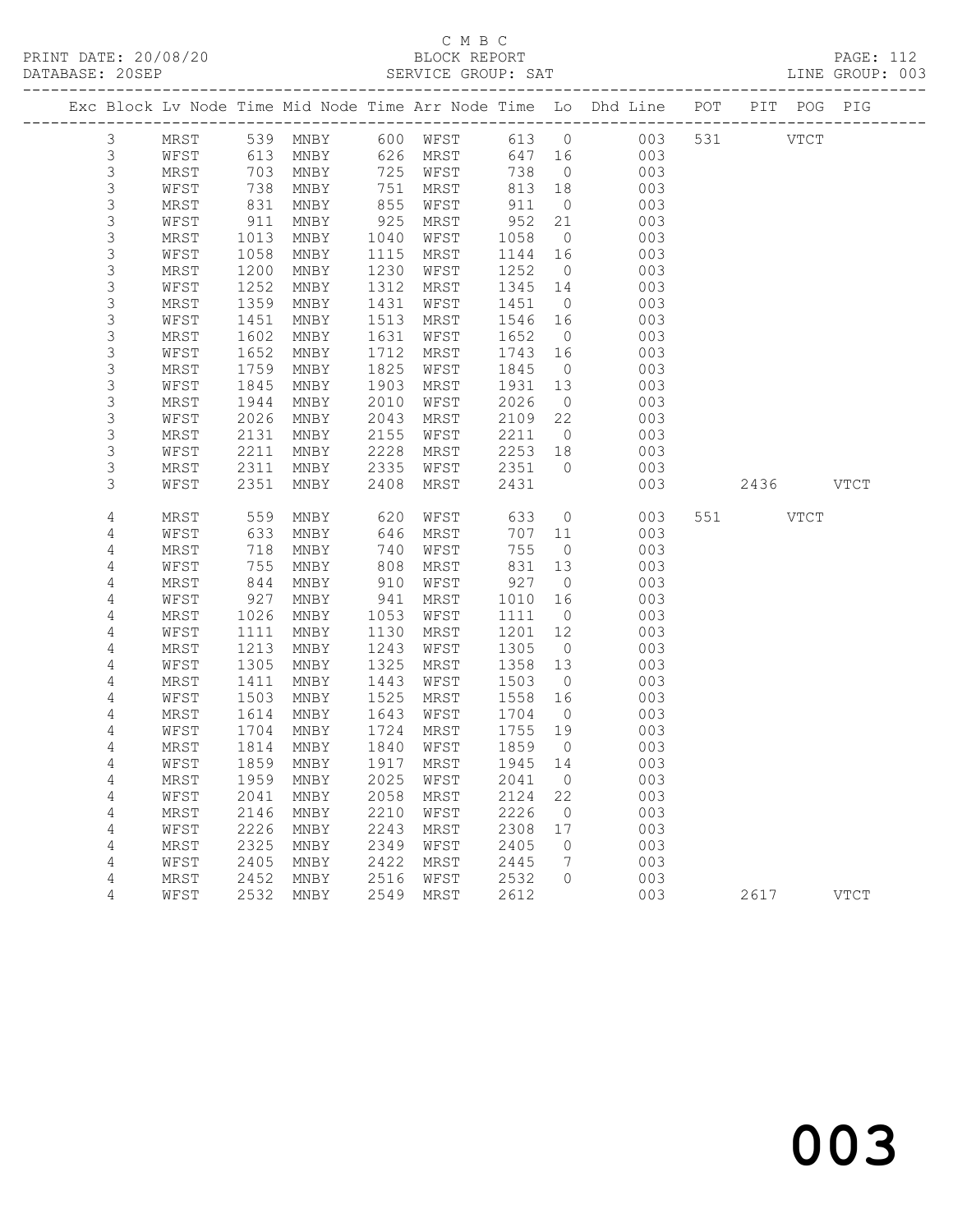### C M B C<br>BLOCK REPORT SERVICE GROUP: SAT

|                 |      |                 |                                |                                                                                                                               |          |        |                | Exc Block Lv Node Time Mid Node Time Arr Node Time Lo Dhd Line POT PIT POG PIG |     |           |  |
|-----------------|------|-----------------|--------------------------------|-------------------------------------------------------------------------------------------------------------------------------|----------|--------|----------------|--------------------------------------------------------------------------------|-----|-----------|--|
| $5\phantom{.0}$ | MRST |                 | 649 MNBY                       |                                                                                                                               | 710 WFST | 723 0  |                | 003                                                                            | 641 | VTCT      |  |
| $\mathsf S$     | WFST | 723             | MNBY                           | $\begin{array}{c} \n \stackrel{\frown}{\phantom{}_{340}}\\ \n 840 \\ \n \stackrel{\frown}{\phantom{}_{396}}\\ \n \end{array}$ | 736 MRST | 758 19 |                | 003                                                                            |     |           |  |
| 5               | MRST | $\frac{1}{817}$ | MNBY                           |                                                                                                                               | WFST     | 855    | $\overline{0}$ | 003                                                                            |     |           |  |
| 5               | WFST | 855             | MNBY                           | 909                                                                                                                           | MRST     | 936    | 23             | 003                                                                            |     |           |  |
| 5               | MRST | 959             | MNBY                           | 1025                                                                                                                          | WFST     | 1043   | $\overline{0}$ | 003                                                                            |     |           |  |
| 5               | WFST | 1043            | MNBY                           | 1100                                                                                                                          | MRST     | 1129   | 20             | 003                                                                            |     |           |  |
| 5               | MRST | 1149            | MNBY                           | 1219                                                                                                                          | WFST     | 1239   | $\overline{0}$ | 003                                                                            |     |           |  |
| 5               | WFST | 1239            | MNBY                           | 1259                                                                                                                          | MRST     | 1331   | 16             | 003                                                                            |     |           |  |
| 5               | MRST | 1347            | MNBY                           | 1419                                                                                                                          | WFST     | 1439   | $\overline{0}$ | 003                                                                            |     |           |  |
| 5               | WFST | 1439            | MNBY                           | 1501                                                                                                                          | MRST     | 1534   | 13             | 003                                                                            |     |           |  |
| 5               | MRST | 1547            | MNBY                           | 1619                                                                                                                          | WFST     | 1640   | $\bigcirc$     | 003                                                                            |     |           |  |
| 5               | WFST | 1640            | MNBY                           | 1700                                                                                                                          | MRST     | 1731   |                | 003                                                                            |     | 1736 VTCT |  |
| 6               | MRST | 732             | MNBY                           | 755                                                                                                                           | WFST     | 810    | $\overline{0}$ | 003                                                                            |     | 724 VTCT  |  |
| 6               | WFST | 810             | MNBY                           | 824                                                                                                                           | MRST     | 847    | 12             | 003                                                                            |     |           |  |
| 6               | MRST | 859             | $\operatorname{\texttt{MNBY}}$ | 925                                                                                                                           | WFST     | 942    | $\overline{0}$ | 003                                                                            |     |           |  |
| 6               | WFST | 942             | MNBY                           | 956                                                                                                                           | MRST     | 1025   | 14             | 003                                                                            |     |           |  |
| $\epsilon$      | MRST | 1039            | MNBY                           | 1107                                                                                                                          | WFST     | 1125   | $\overline{0}$ | 003                                                                            |     |           |  |
| $\epsilon$      | WFST | 1125            | MNBY                           | 1144                                                                                                                          | MRST     | 1215   | 20             | 003                                                                            |     |           |  |
| 6               | MRST | 1235            | MNBY                           | 1307                                                                                                                          | WFST     | 1329   | $\overline{0}$ | 003                                                                            |     |           |  |
| 6               | WFST | 1329            | MNBY                           | 1349                                                                                                                          | MRST     | 1422   | 13             | 003                                                                            |     |           |  |
| 6               | MRST | 1435            | MNBY                           | 1507                                                                                                                          | WFST     | 1528   | $\overline{0}$ | 003                                                                            |     |           |  |
| 6               | WFST | 1528            | MNBY                           | 1550                                                                                                                          | MRST     | 1624   | 16             | 003                                                                            |     |           |  |
| 6               | MRST | 1640            | MNBY                           | 1707                                                                                                                          | WFST     | 1727   | $\bigcirc$     | 003                                                                            |     |           |  |
| 6               | WFST | 1727            | MNBY                           | 1747                                                                                                                          | MRST     | 1818   |                | 003                                                                            |     | 1823 VTCT |  |
| $\overline{7}$  | MRST | 929             | MNBY                           | 955                                                                                                                           | WFST     | 1012   | $\overline{0}$ | 003                                                                            |     | 921 VTCT  |  |
| $\overline{7}$  | WFST | 1012            | MNBY                           | 1027                                                                                                                          | MRST     | 1056   | 17             | 003                                                                            |     |           |  |
| 7               | MRST | 1113            | MNBY                           | 1143                                                                                                                          | WFST     | 1202   | $\overline{0}$ | 003                                                                            |     |           |  |
| $\overline{7}$  | WFST | 1202            | MNBY                           | 1221                                                                                                                          | MRST     | 1252   | 19             | 003                                                                            |     |           |  |
| 7               | MRST | 1311            | MNBY                           | 1343                                                                                                                          | WFST     | 1405   | $\overline{0}$ | 003                                                                            |     |           |  |
| $\overline{7}$  | WFST | 1405            | MNBY                           | 1425                                                                                                                          | MRST     | 1458   | 13             | 003                                                                            |     |           |  |
| $\overline{7}$  | MRST | 1511            | MNBY                           | 1543                                                                                                                          | WFST     | 1604   | $\overline{0}$ | 003                                                                            |     |           |  |
| 7               | WFST | 1604            | MNBY                           | 1626                                                                                                                          | MRST     | 1658   | 18             | 003                                                                            |     |           |  |
| 7               | MRST | 1716            | MNBY                           | 1743                                                                                                                          | WFST     | 1803   | $\overline{0}$ | 003                                                                            |     |           |  |
| 7               | WFST | 1803            | MNBY                           | 1821                                                                                                                          | MRST     | 1851   | 24             | 003                                                                            |     |           |  |
| $\overline{7}$  | MRST | 1915            | MNBY                           | 1941                                                                                                                          | WFST     | 1957   | $\overline{0}$ | 003                                                                            |     |           |  |
| 7               | WFST | 1957            | MNBY                           | 2015                                                                                                                          | MRST     | 2042   | 19             | 003                                                                            |     |           |  |
| 7               | MRST | 2101            | MNBY                           | 2125                                                                                                                          | WFST     | 2141   | $\overline{0}$ | 003                                                                            |     |           |  |
| 7               | WFST | 2141            | MNBY                           | 2158                                                                                                                          | MRST     | 2223   | 20             | 003                                                                            |     |           |  |
| 7               | MRST | 2243            | MNBY                           | 2307                                                                                                                          | WFST     | 2323   | $\overline{0}$ | 003                                                                            |     |           |  |
| 7               | WFST | 2323            | MNBY                           | 2340                                                                                                                          | MRST     | 2404   | 18             | 003                                                                            |     |           |  |
| 7               | MRST | 2422            | MNBY                           | 2446                                                                                                                          | WFST     | 2502   | $\bigcirc$     | 003                                                                            |     |           |  |
| $\overline{7}$  | WFST | 2502            | MNBY                           | 2519                                                                                                                          | MRST     | 2542   |                | 003                                                                            |     | 2547 VTCT |  |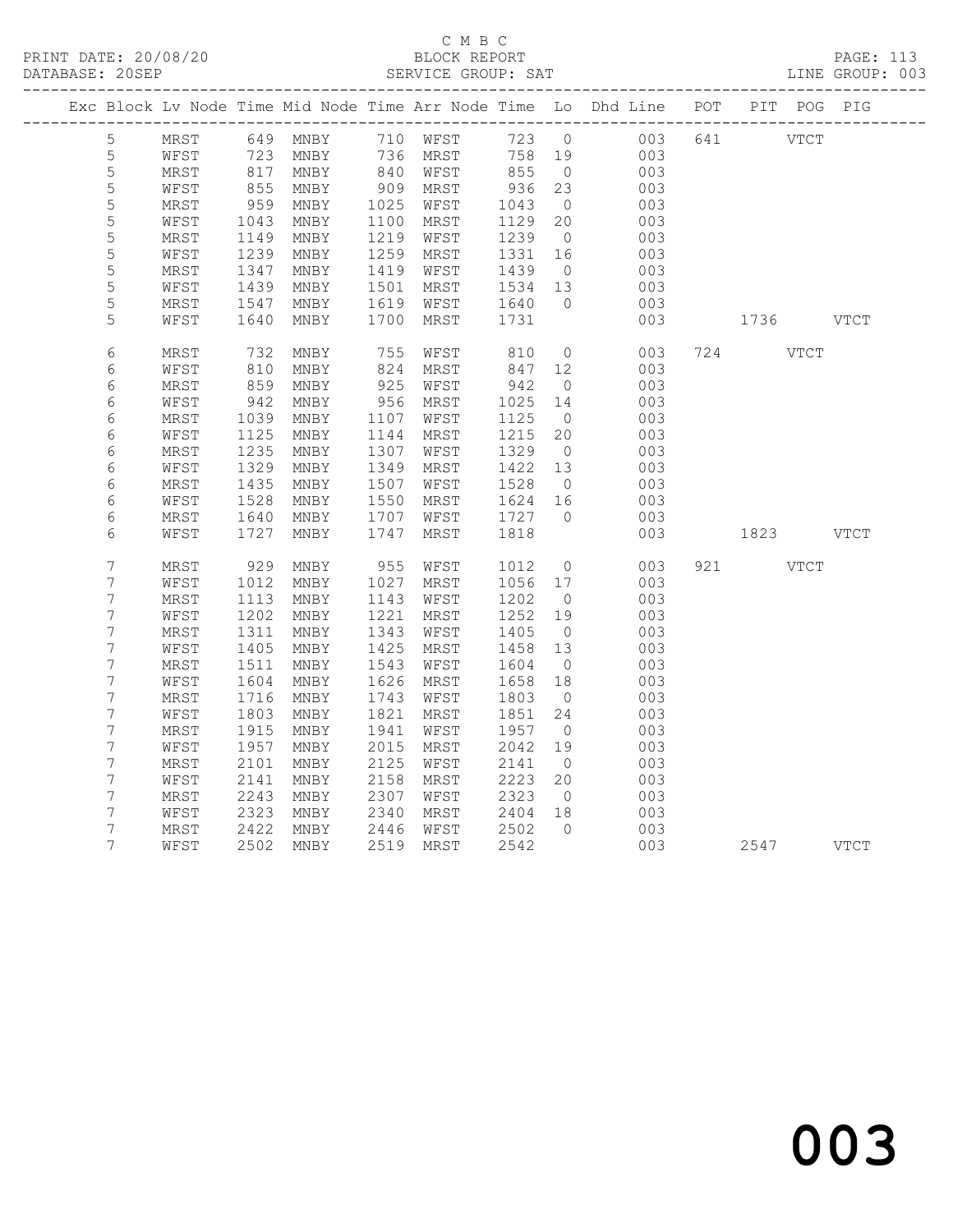|  |               |              |              |              |              |              |                 |                      | Exc Block Lv Node Time Mid Node Time Arr Node Time Lo Dhd Line POT |               |           | PIT POG PIG |  |
|--|---------------|--------------|--------------|--------------|--------------|--------------|-----------------|----------------------|--------------------------------------------------------------------|---------------|-----------|-------------|--|
|  | 8             | MRST         |              |              |              |              |                 |                      | 1051 MNBY 1119 WFST 1137 0 003 1043 VTCT                           |               |           |             |  |
|  | 8             | WFST         | 1137         | MNBY         |              | 1156 MRST    | 1227 20         |                      | 003                                                                |               |           |             |  |
|  | $\,8\,$       | MRST         | 1247         | MNBY         | 1319         | WFST         | 1341            | $\overline{0}$       | 003                                                                |               |           |             |  |
|  | $\,8\,$       | WFST         | 1341         | MNBY         | 1401         | MRST         | 1434            | 13                   | 003                                                                |               |           |             |  |
|  | 8             | MRST         | 1447         | MNBY         | 1519         | WFST         | 1540            | $\overline{0}$       | 003                                                                |               |           |             |  |
|  | $\,8\,$       | WFST         | 1540         | MNBY         | 1602         | MRST         | 1635 17         |                      | 003                                                                |               |           |             |  |
|  | $\,8\,$       | MRST         | 1652         | MNBY         | 1719         | WFST         | 1739            | $\overline{0}$       | 003                                                                |               |           |             |  |
|  | $\,8\,$       | WFST         | 1739         | MNBY         | 1759         | MRST         | 1830            | 14                   | 003                                                                |               |           |             |  |
|  | $\,8\,$       | MRST         | 1844         | MNBY         | 1910         | WFST         | 1928            | $\overline{0}$       | 003                                                                |               |           |             |  |
|  | $\,8\,$       | WFST         | 1928         | MNBY         | 1946         | MRST         | 2013            | 16                   | 003                                                                |               |           |             |  |
|  | $\,8\,$       | MRST         | 2029         | MNBY         | 2055         | WFST         | 2111            | $\overline{0}$       | 003                                                                |               |           |             |  |
|  | $\,8\,$       | WFST         | 2111         | MNBY         | 2128         | MRST         | 2153            | 23                   | 003                                                                |               |           |             |  |
|  | $\,8\,$       | MRST         | 2216         | MNBY         | 2240         | WFST         | 2256            | $\overline{0}$       | 003                                                                |               |           |             |  |
|  | $\,8\,$       | WFST         | 2256         | MNBY         | 2313         | MRST         | 2337 15         |                      | 003                                                                |               |           |             |  |
|  | $\,8\,$       | MRST         | 2352         | MNBY         | 2416         | WFST         | 2432            | $\overline{0}$       | 003                                                                |               |           |             |  |
|  | 8             | WFST         | 2432         | MNBY         | 2449         | MRST         | 2512            |                      | 003                                                                |               | 2517 VTCT |             |  |
|  |               |              |              |              |              |              |                 |                      |                                                                    |               |           |             |  |
|  | 9             | MRST         | 1137<br>1227 | MNBY         | 1207<br>1247 | WFST         | 1227            | $\overline{0}$       | 003                                                                | 003 1129 VTCT |           |             |  |
|  | 9<br>9        | WFST<br>MRST | 1335         | MNBY<br>MNBY | 1407         | MRST<br>WFST | 1319 16<br>1427 | $\overline{0}$       | 003                                                                |               |           |             |  |
|  | $\mathcal{G}$ |              | 1427         |              | 1449         |              | 1522            |                      |                                                                    |               |           |             |  |
|  | 9             | WFST<br>MRST | 1535         | MNBY<br>MNBY | 1607         | MRST         | 1628            | 13<br>$\overline{0}$ | 003<br>003                                                         |               |           |             |  |
|  | 9             | WFST         | 1628         | MNBY         | 1649         | WFST<br>MRST | 1720            | 24                   | 003                                                                |               |           |             |  |
|  | 9             | MRST         | 1744         | MNBY         | 1810         | WFST         | 1830            | $\bigcirc$           | 003                                                                |               |           |             |  |
|  | 9             | WFST         | 1830         | MNBY         | 1848         | MRST         | 1918            |                      | 003                                                                |               | 1923 VTCT |             |  |
|  |               |              |              |              |              |              |                 |                      |                                                                    |               |           |             |  |
|  | 10            | MRST         | 1225         | MNBY         | 1255         | WFST         | 1317            |                      | $\overline{0}$                                                     | 003 1217 VTCT |           |             |  |
|  | 10            | WFST         | 1317         | MNBY         | 1337         | MRST         | 1410            | 13                   | 003                                                                |               |           |             |  |
|  | 10            | MRST         | 1423         | MNBY         | 1455         | WFST         | 1515            | $\overline{0}$       | 003                                                                |               |           |             |  |
|  | 10            | WFST         | 1515         | MNBY         | 1537         | MRST         | 1611            | 15                   | 003                                                                |               |           |             |  |
|  | 10            | MRST         | 1626         | MNBY         | 1655         | WFST         | 1716            | $\overline{0}$       | 003                                                                |               |           |             |  |
|  | 10            | WFST         | 1716         | MNBY         | 1736         | MRST         | 1807            | 22                   | 003                                                                |               |           |             |  |
|  | 10            | MRST         | 1829         | MNBY         | 1855         | WFST         | 1914            | $\overline{0}$       | 003                                                                |               |           |             |  |
|  | 10            | WFST         | 1914         | MNBY         | 1932         | MRST         | 1959            | 15                   | 003                                                                |               |           |             |  |
|  | 10            | MRST         | 2014         | MNBY         | 2040         | WFST         | 2056            | $\overline{0}$       | 003                                                                |               |           |             |  |
|  | 10            | WFST         | 2056         | MNBY         | 2113         | MRST         | 2138            | 23                   | 003                                                                |               |           |             |  |
|  | 10            | MRST         | 2201         | MNBY         | 2225         | WFST         | 2241            | $\bigcirc$           | 003                                                                |               |           |             |  |
|  | 10            | WFST         | 2241         | MNBY         | 2258         | MRST         | 2323            |                      | 003                                                                |               | 2328 VTCT |             |  |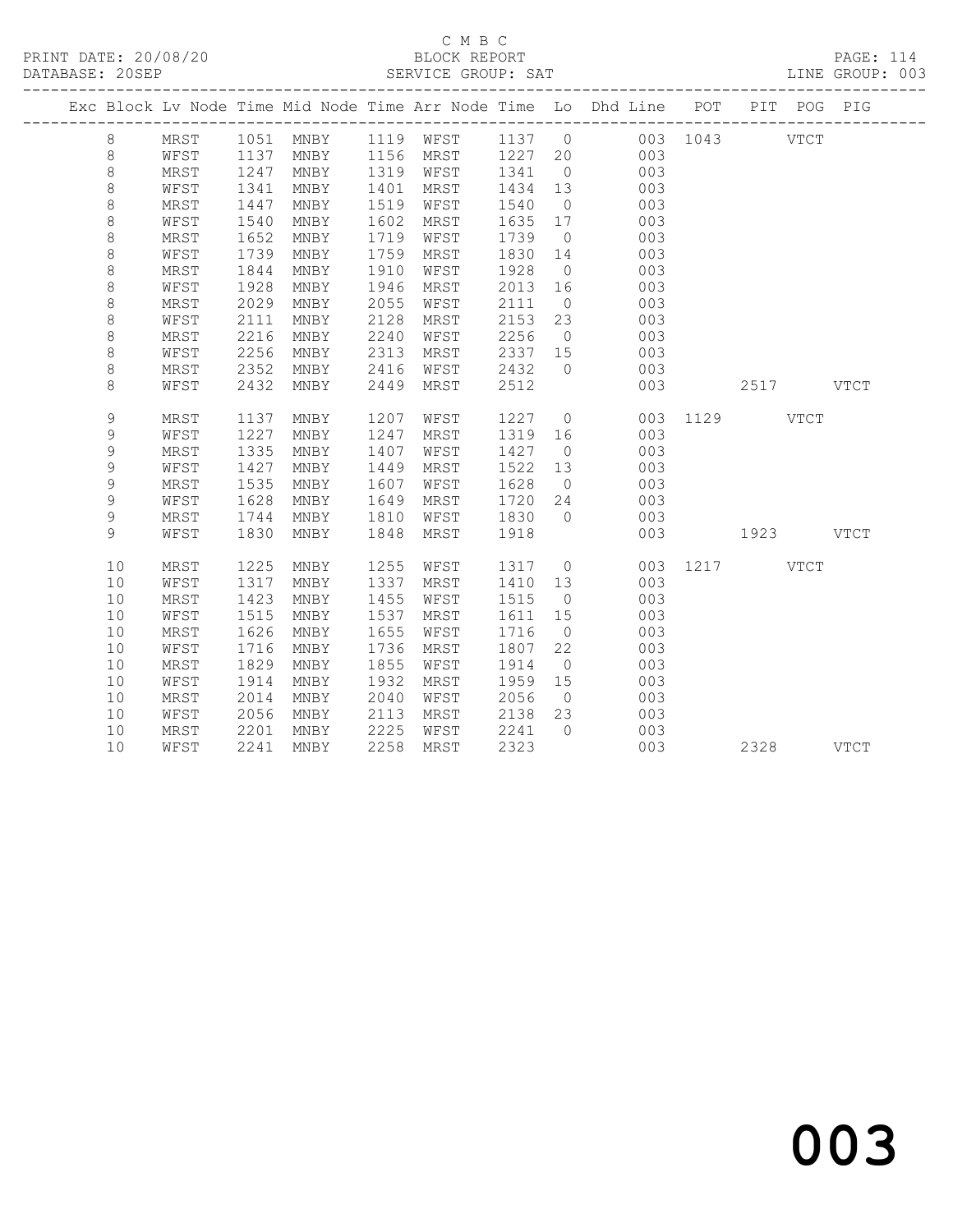|  |                                                                                                                |                                                                                                                                                                                                                             |                                                                                                                          |                                                                                                                                                                                                                                       |                                                                                                                           |                                                                                                                                                          | C M B C                                                                                                                   |                                                                                    |                                                                                                                                                                                                                                                                                                                                                                                                                        |               |          |               |
|--|----------------------------------------------------------------------------------------------------------------|-----------------------------------------------------------------------------------------------------------------------------------------------------------------------------------------------------------------------------|--------------------------------------------------------------------------------------------------------------------------|---------------------------------------------------------------------------------------------------------------------------------------------------------------------------------------------------------------------------------------|---------------------------------------------------------------------------------------------------------------------------|----------------------------------------------------------------------------------------------------------------------------------------------------------|---------------------------------------------------------------------------------------------------------------------------|------------------------------------------------------------------------------------|------------------------------------------------------------------------------------------------------------------------------------------------------------------------------------------------------------------------------------------------------------------------------------------------------------------------------------------------------------------------------------------------------------------------|---------------|----------|---------------|
|  |                                                                                                                |                                                                                                                                                                                                                             |                                                                                                                          | 5GRN 5 AV & GRANVILLE ST                                                                                                                                                                                                              |                                                                                                                           |                                                                                                                                                          |                                                                                                                           |                                                                                    | BLLP       BLANCA LOOP<br>CMHA        CAMBIE & HASTINGS<br>GRDM        GRANVILLE & DUNSMUIR                                                                                                                                                                                                                                                                                                                            |               |          |               |
|  |                                                                                                                |                                                                                                                                                                                                                             |                                                                                                                          |                                                                                                                                                                                                                                       |                                                                                                                           |                                                                                                                                                          |                                                                                                                           |                                                                                    | Exc Block Lv Node Time Mid Node Time Arr Node Time Lo Dhd Line POT PIT POG PIG                                                                                                                                                                                                                                                                                                                                         |               |          |               |
|  | 11<br>11<br>11<br>11<br>11<br>11<br>11<br>11<br>11<br>11<br>11<br>11<br>11<br>11<br>11<br>11<br>11             | ULP1<br>ETRE<br>ULP1<br>ETRE<br>ULP1<br>ETRE<br>ULP1<br>${\tt ETRE}$<br>ULP1<br>CMHA<br>ULP1<br>CMHA<br>ULP1                                                                                                                | 924<br>1031<br>1144<br>1424<br>1545<br>1717<br>1844<br>1957<br>2047<br>2321                                              | 5GRN<br>CLOV<br>5GRN<br>1300 CLOV<br>5GRN<br>CLOV<br>5GRN<br>CLOV<br>5GRN<br>CLOV<br>2140 5GRN<br>2226 CLOV<br>5GRN                                                                                                                   |                                                                                                                           | 1457 ETRE                                                                                                                                                | 1535                                                                                                                      |                                                                                    | BLLP 530 5GRN 548 ETRE 615 5 004 500 VTCT<br>ETRE 620 CLOV 648 BLLP 703 21 004<br>BLLP 724 5GRN 742 ETRE 809 5 004<br>ETRE 814 CLOV 844 ULP1 907 17 004<br>950 ETRE 1021 10 004<br>1337 ULP1 1409 15 004<br>10 004<br>1623 ULP1 1658 19 004<br>1749 ETRE 1823 21 004<br>1919 ULP1 1949 8 004<br>2025 CMHA 2042 5 004<br>2101 ULP1 2127 13 004<br>2205 CMHA 2221 5 004<br>2240 ULP1 2306 15 004<br>2345 CMHA 2400 7 004 |               |          |               |
|  | 11<br>12<br>12<br>12<br>12<br>12<br>12<br>12<br>12                                                             | CMHA<br>BLLP<br><b>ETRE</b><br><b>BLLP</b><br>ETRE<br>ULP1<br>ETRE<br>ULP1<br>ETRE                                                                                                                                          | 2407<br>604<br>701<br>$\begin{array}{c} 801 \\ 904 \\ 1020 \end{array}$<br>1130<br>1256                                  | CLOV<br>5GRN 622 ETRE 649 12<br>CLOV<br>5GRN<br>CLOV<br>5GRN<br>CLOV<br>5GRN                                                                                                                                                          |                                                                                                                           | 820 ETRE<br>1048 ETRE                                                                                                                                    | 2420 ULP1 2442<br>729 BLLP 744 17<br>849 15<br>936 ULP1 1002 18<br>1048 ETRE 1120 10<br>1206 ULP1 1237 19                 |                                                                                    | 004<br>004<br>004<br>004<br>004<br>004<br>1329 ETRE 1405 11 004                                                                                                                                                                                                                                                                                                                                                        | 004 2517 VTCT | 534 VTCT |               |
|  | 12<br>12<br>13<br>13<br>13<br>13<br>13<br>13<br>13<br>13<br>13<br>13<br>13<br>13<br>13<br>13<br>13<br>13<br>13 | ULP1<br>ETRE<br>PNHM<br>$\operatorname{BLLP}$<br>${\tt ETRE}$<br><b>BLLP</b><br>${\tt ETRE}$<br>ULP1<br>${\tt ETRE}$<br>ULP1<br>${\tt ETRE}$<br>ULP1<br>${\tt ETRE}$<br>ULP1<br><b>ETRE</b><br>ULP1<br>CMHA<br>ULP1<br>CMHA | 644<br>737<br>830<br>934<br>1047<br>1200<br>1326<br>1445<br>1613<br>1732<br>1856<br>2011<br>2119<br>2206<br>2301<br>2347 | 1701 CLOV<br>604 CLOV<br>5GRN<br>$\mathtt{CLOV}$<br>5GRN<br>$\mathtt{CLOV}$<br>5GRN<br>$\mathtt{CLOV}$<br>5GRN<br>$\mathop{\mathtt{CLOV}}$<br>5GRN<br><b>CLOV</b><br>5GRN<br>CLOV<br>5GRN<br>$\mathop{\mathtt{CLOV}}$<br>5GRN<br>CLOV | 702<br>805<br>850<br>1006<br>1117<br>1236<br>1359<br>1523<br>1645<br>1808<br>1927<br>2042<br>2145<br>2220<br>2325<br>2400 | <b>ETRE</b><br><b>BLLP</b><br>ETRE<br>ULP1<br>ETRE<br>ULP1<br>ETRE<br>ULP1<br><b>ETRE</b><br>ULP1<br><b>ETRE</b><br>ULP1<br>CMHA<br>ULP1<br>CMHA<br>ULP1 | 729<br>820<br>920<br>1032<br>1152<br>1307<br>1435<br>1557<br>1721<br>1840<br>1959<br>2108<br>2201<br>2246<br>2340<br>2422 | 8<br>10<br>14<br>15<br>8<br>19<br>10<br>16<br>11<br>16<br>12<br>11<br>5<br>15<br>7 | 1416 CLOV 1453 ULP1 1527 16 004<br>1543 5GRN 1615 ETRE 1651 10 004<br>1701 CLOV 1738 ULP1 1811 004 1851 VTCT<br>614 BLLP 629 15 004 529 VTCT<br>004<br>004<br>004<br>004<br>004<br>004<br>004<br>004<br>004<br>004<br>004<br>004<br>004<br>004<br>004<br>004                                                                                                                                                           |               | 2457     | $_{\rm VTCT}$ |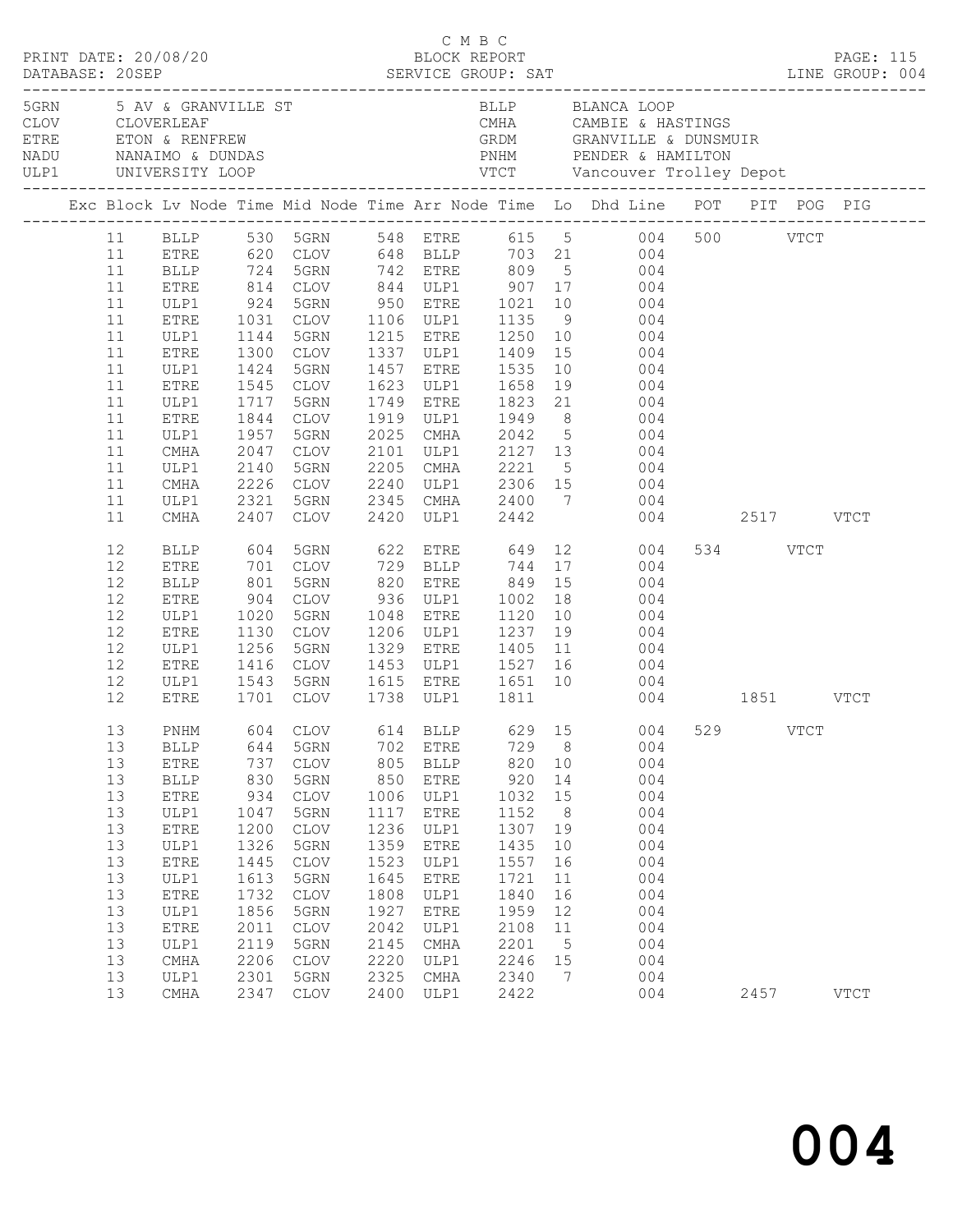|  |    |              |                                                                                          |                                  |      |              |         |                 | Exc Block Lv Node Time Mid Node Time Arr Node Time Lo Dhd Line POT PIT POG PIG |     |          |               |               |
|--|----|--------------|------------------------------------------------------------------------------------------|----------------------------------|------|--------------|---------|-----------------|--------------------------------------------------------------------------------|-----|----------|---------------|---------------|
|  | 14 | BLLP         |                                                                                          | 624 5GRN                         |      | 642 ETRE     |         |                 | 709 12<br>004                                                                  |     | 554      | $_{\rm VTCT}$ |               |
|  | 14 | ${\tt ETRE}$ |                                                                                          | CLOV                             |      | 749 BLLP     | 804     | 11              | 004                                                                            |     |          |               |               |
|  | 14 | <b>BLLP</b>  | $\begin{array}{c} \n \stackrel{\frown}{\phantom{}_{0}} \\  815 \\  \hline\n \end{array}$ | 5GRN                             |      | 835 ETRE     | 905     | 14              | 004                                                                            |     |          |               |               |
|  | 14 | ETRE         | 919                                                                                      | CLOV                             | 951  | ULP1         | 1017    | 15              | 004                                                                            |     |          |               |               |
|  | 14 | ULP1         | 1032                                                                                     | 5GRN                             | 1102 | ETRE         | 1137    | 8 <sup>8</sup>  | 004                                                                            |     |          |               |               |
|  | 14 | ETRE         | 1145                                                                                     | CLOV                             | 1221 | ULP1         | 1252    | 19              | 004                                                                            |     |          |               |               |
|  | 14 | ULP1         | 1311                                                                                     | 5GRN                             | 1344 | ETRE         | 1420    | 10              | 004                                                                            |     |          |               |               |
|  | 14 | ${\tt ETRE}$ | 1430                                                                                     | CLOV                             | 1508 | ULP1         | 1542    | 16              | 004                                                                            |     |          |               |               |
|  | 14 | ULP1         | 1558                                                                                     | 5GRN                             | 1630 | <b>ETRE</b>  | 1706    | 10              | 004                                                                            |     |          |               |               |
|  | 14 | ETRE         | 1716                                                                                     | CLOV                             | 1753 | ULP1         | 1826    | 10              | 004                                                                            |     |          |               |               |
|  | 14 | ULP1         | 1836                                                                                     | 5GRN                             | 1907 | <b>ETRE</b>  | 1939    | 9               | 004                                                                            |     |          |               |               |
|  | 14 | ETRE         | 1948                                                                                     | CLOV                             | 2021 | ULP1         | 2048    | 11              | 004                                                                            |     |          |               |               |
|  | 14 | ULP1         | 2059                                                                                     | 5GRN                             | 2125 | CMHA         | 2141    | $5\overline{)}$ | 004                                                                            |     |          |               |               |
|  | 14 | CMHA         | 2146                                                                                     | CLOV                             | 2200 | ULP1         | 2226    | 15              | 004                                                                            |     |          |               |               |
|  | 14 |              | 2241                                                                                     | 5GRN                             | 2305 | CMHA         | 2320    | 6               | 004                                                                            |     |          |               |               |
|  |    | ULP1         |                                                                                          |                                  |      |              |         |                 |                                                                                |     | 2441     |               |               |
|  | 14 | CMHA         | 2326                                                                                     | CLOV                             | 2340 | ULP1         | 2406    |                 | 004                                                                            |     |          |               | <b>VTCT</b>   |
|  | 15 | GRDM         | 612                                                                                      | NADU                             |      | ETRE         | 632     | 9               | 004                                                                            |     | 549      | <b>VTCT</b>   |               |
|  | 15 | ETRE         | 641                                                                                      | CLOV                             |      | 709 BLLP     | 724     | 19              | 004                                                                            |     |          |               |               |
|  | 15 | <b>BLLP</b>  | 743                                                                                      | 5GRN                             | 802  | ETRE         | 831     | 19              | 004                                                                            |     |          |               |               |
|  | 15 | ETRE         | 850                                                                                      | <b>CLOV</b>                      | 921  | ULP1         | 945     | 8 <sup>8</sup>  | 004                                                                            |     |          |               |               |
|  | 15 | ULP1         | 953                                                                                      | 5GRN                             | 1020 | ETRE         | 1052    | 10              | 004                                                                            |     |          |               |               |
|  | 15 | ETRE         | 1102                                                                                     | CLOV                             | 1136 | ULP1         | 1206    | 20              | 004                                                                            |     |          |               |               |
|  | 15 | ULP1         | 1226                                                                                     | 5GRN                             | 1259 | <b>ETRE</b>  | 1335    | 10              | 004                                                                            |     |          |               |               |
|  | 15 | ETRE         | 1345                                                                                     | $\mathtt{CLOV}$                  | 1422 | ULP1         | 1456    | 15              | 004                                                                            |     |          |               |               |
|  | 15 | ULP1         | 1511                                                                                     | 5GRN                             | 1543 | ETRE         | 1619    | 11              | 004                                                                            |     |          |               |               |
|  | 15 | ETRE         | 1630                                                                                     | CLOV                             | 1708 | ULP1         | 1742    | 13              | 004                                                                            |     |          |               |               |
|  | 15 | ULP1         | 1755                                                                                     | 5GRN                             | 1827 | ${\tt ETRE}$ | 1901    | 23              | 004                                                                            |     |          |               |               |
|  | 15 | ETRE         | 1924                                                                                     | CLOV                             | 1959 | ULP1         | 2028    | 11              | 004                                                                            |     |          |               |               |
|  | 15 | ULP1         | 2039                                                                                     | 5GRN                             | 2105 | CMHA         | 2121    | $5\overline{)}$ | 004                                                                            |     |          |               |               |
|  | 15 | CMHA         | 2126                                                                                     | CLOV                             | 2140 | ULP1         | 2206    | 14              | 004                                                                            |     |          |               |               |
|  | 15 | ULP1         | 2220                                                                                     | 5GRN                             | 2245 | CMHA         | 2301    | 5               | 004                                                                            |     |          |               |               |
|  | 15 | CMHA         | 2306                                                                                     | <b>CLOV</b>                      | 2320 | ULP1         | 2346    |                 | 004                                                                            |     | 2421     |               | <b>VTCT</b>   |
|  | 16 | <b>BLLP</b>  | 704                                                                                      | 5GRN                             | 722  | ETRE         | 749     | 6               | 004                                                                            |     | 631 VTCT |               |               |
|  | 16 | ETRE         | 755                                                                                      | CLOV                             | 825  | ULP1         | 848     | 6               | 004                                                                            |     |          |               |               |
|  | 16 | ULP1         | 854                                                                                      | 5GRN                             |      | 920 ETRE     | 951     | 11              | 004                                                                            |     |          |               |               |
|  | 16 | ETRE         | 1002                                                                                     | CLOV                             |      | 1036 ULP1    | 1103 12 |                 | 004                                                                            |     |          |               |               |
|  | 16 | ULP1         | 1115                                                                                     | 5GRN                             |      | 1146 ETRE    | 1221    | $\overline{9}$  | 004                                                                            |     |          |               |               |
|  | 16 |              |                                                                                          | ETRE 1230 CLOV 1307 ULP1 1338 16 |      |              |         |                 | 004                                                                            |     |          |               |               |
|  | 16 | ULP1         | 1354                                                                                     | 5GRN                             | 1427 | <b>ETRE</b>  | 1503    | 12              | 004                                                                            |     |          |               |               |
|  | 16 | <b>ETRE</b>  | 1515                                                                                     | <b>CLOV</b>                      | 1553 | ULP1         | 1627    | 16              | 004                                                                            |     |          |               |               |
|  | 16 | ULP1         | 1643                                                                                     | 5GRN                             | 1715 | ETRE         | 1751    | 14              | 004                                                                            |     |          |               |               |
|  | 16 | ETRE         | 1805                                                                                     | <b>CLOV</b>                      | 1841 | ULP1         | 1912    |                 | 004                                                                            |     | 1952     |               | <b>VTCT</b>   |
|  | 17 | GRDM         | 758                                                                                      | NADU                             |      | <b>ETRE</b>  | 818     | 15              | 004                                                                            | 735 |          | <b>VTCT</b>   |               |
|  | 17 | ETRE         | 833                                                                                      | <b>CLOV</b>                      | 904  | ULP1         | 928     | 10              | 004                                                                            |     |          |               |               |
|  | 17 | ULP1         | 938                                                                                      | 5GRN                             | 1005 | <b>ETRE</b>  | 1037    | $\overline{9}$  | 004                                                                            |     |          |               |               |
|  | 17 | ETRE         | 1046                                                                                     | <b>CLOV</b>                      | 1121 | ULP1         | 1150    | 21              | 004                                                                            |     |          |               |               |
|  | 17 | ULP1         | 1211                                                                                     | 5GRN                             | 1244 | <b>ETRE</b>  | 1320    | 10              | 004                                                                            |     |          |               |               |
|  | 17 | ETRE         | 1330                                                                                     | <b>CLOV</b>                      | 1407 | ULP1         | 1441    | 14              | 004                                                                            |     |          |               |               |
|  | 17 | ULP1         | 1455                                                                                     | 5GRN                             | 1527 | <b>ETRE</b>  | 1605    | 10              | 004                                                                            |     |          |               |               |
|  | 17 | ${\tt ETRE}$ | 1615                                                                                     | $\mathtt{CLOV}$                  | 1653 | ULP1         | 1728    |                 | 004                                                                            |     | 1808     |               | $_{\rm VTCT}$ |
|  |    |              |                                                                                          |                                  |      |              |         |                 |                                                                                |     |          |               |               |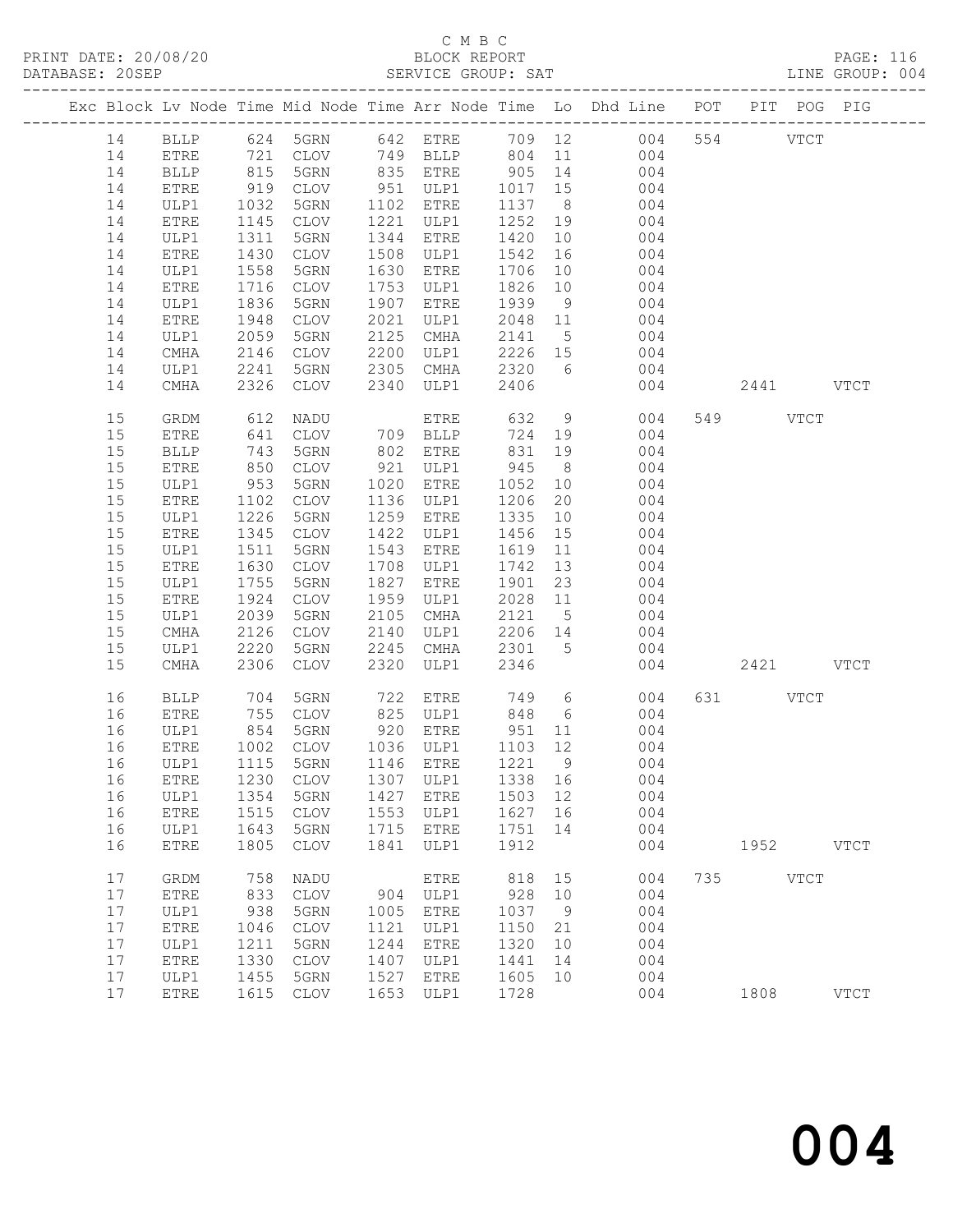|  |    |                    |      |      |      |              |         |                 | Exc Block Lv Node Time Mid Node Time Arr Node Time Lo Dhd Line POT                               | PIT POG PIG |  |
|--|----|--------------------|------|------|------|--------------|---------|-----------------|--------------------------------------------------------------------------------------------------|-------------|--|
|  | 18 | <b>BLLP</b>        |      |      |      |              |         |                 | 844 5GRN 905 ETRE 937 12 004<br>949 CLOV 1021 ULP1 1047 14 004<br>1101 5GRN 1132 ETRE 1207 8 004 | 811 VTCT    |  |
|  | 18 | <b>ETRE</b>        |      |      |      |              |         |                 |                                                                                                  |             |  |
|  | 18 | ULP1               |      |      |      | $1132$ ETRE  |         |                 | 004                                                                                              |             |  |
|  | 18 | ETRE               | 1215 | CLOV | 1251 | ULP1         | 1322 19 |                 | 004                                                                                              |             |  |
|  | 18 | ULP1               | 1341 | 5GRN | 1414 | ETRE         | 1450    | 10              | 004                                                                                              |             |  |
|  | 18 | ETRE               | 1500 | CLOV | 1538 | ULP1         | 1612    | 16              | $004$<br>$004$                                                                                   |             |  |
|  | 18 | ULP1               | 1628 | 5GRN | 1700 | ETRE         | 1736    | 11              |                                                                                                  |             |  |
|  | 18 | ETRE               | 1747 | CLOV | 1823 | ULP1         | 1855    | 21              | 004                                                                                              |             |  |
|  | 18 | ULP1               | 1916 | 5GRN | 1947 | <b>ETRE</b>  | 2019    |                 | 004                                                                                              | 2059 VTCT   |  |
|  | 19 | ULP1               | 909  | 5GRN | 935  | ETRE         | 1006    |                 | 11 \,<br>004                                                                                     | 830 VTCT    |  |
|  | 19 | <b>ETRE</b>        | 1017 | CLOV | 1051 | ULP1         | 1118    | 11              | 004                                                                                              |             |  |
|  | 19 | ULP1               | 1129 | 5GRN | 1200 | ETRE         | 1235    | 10              | 004                                                                                              |             |  |
|  | 19 | ETRE               | 1245 | CLOV | 1322 | ULP1         | 1353    | 16              | 004                                                                                              |             |  |
|  | 19 | ULP1               | 1409 | 5GRN | 1442 | ETRE         | 1520    | 10              | 004                                                                                              |             |  |
|  | 19 | <b>ETRE</b>        | 1530 | CLOV | 1608 | ULP1         | 1642    | 18              | 004                                                                                              |             |  |
|  | 19 | ULP1               | 1700 | 5GRN | 1732 | <b>ETRE</b>  | 1808    | 15              | 004                                                                                              |             |  |
|  | 19 | <b>ETRE</b>        | 1823 | CLOV | 1859 | ULP1         | 1930    | $\overline{7}$  | 004                                                                                              |             |  |
|  | 19 | ULP1               | 1937 | 5GRN | 2005 | CMHA         | 2022    |                 | 004                                                                                              | 2049 VTCT   |  |
|  | 20 | ULP1               | 1007 | 5GRN | 1035 | ETRE         | 1107 10 |                 | 004                                                                                              | 925 VTCT    |  |
|  | 20 | <b>ETRE</b>        | 1117 | CLOV | 1151 | ULP1         | 1221    | 20              | 004                                                                                              |             |  |
|  | 20 | ULP1               | 1241 | 5GRN | 1314 | ETRE         | 1350    | 10              | 004                                                                                              |             |  |
|  | 20 | ETRE               | 1400 | CLOV | 1437 | ULP1         | 1511    | 16              | 004                                                                                              |             |  |
|  | 20 | ULP1               | 1527 | 5GRN | 1559 | ETRE         | 1635    | 11              | 004                                                                                              |             |  |
|  | 20 | ${\tt ETRE}$       | 1646 | CLOV | 1723 | ULP1         | 1757    | 18              | 004                                                                                              |             |  |
|  | 20 | ULP1               | 1815 | 5GRN | 1847 | ETRE         | 1920    |                 | 004                                                                                              | 2006 VTCT   |  |
|  | 21 | ULP1               | 1157 | 5GRN | 1230 | ETRE         | 1306    | 9               | 004                                                                                              | 1115 VTCT   |  |
|  | 21 | <b>ETRE</b>        | 1315 | CLOV | 1352 | ULP1         | 1424    | 15              | 004                                                                                              |             |  |
|  | 21 | ULP1               | 1439 | 5GRN | 1512 | ${\tt ETRE}$ | 1550    | 10              | 004                                                                                              |             |  |
|  | 21 | <b>ETRE</b>        | 1600 | CLOV | 1638 | ULP1         | 1713    | 23              | 004                                                                                              |             |  |
|  | 21 | ULP1               | 1736 | 5GRN | 1808 | ETRE         | 1842    | 22              | 004                                                                                              |             |  |
|  | 21 | ETRE               | 1904 | CLOV | 1939 | ULP1         | 2008    | 9               | 004                                                                                              |             |  |
|  | 21 | ULP1               | 2017 | 5GRN | 2045 | CMHA         | 2102    | $5\overline{)}$ | 004                                                                                              |             |  |
|  | 21 | $\mathop{\rm CMA}$ | 2107 | CLOV | 2121 | ULP1         | 2147    | 13              | 004                                                                                              |             |  |
|  | 21 | ULP1               | 2200 | 5GRN | 2225 | CMHA         | 2241    | $5^{\circ}$     | 004                                                                                              |             |  |
|  | 21 | CMHA               | 2246 | CLOV | 2300 | ULP1         | 2326    | 24              | 004                                                                                              |             |  |
|  | 21 | ULP1               | 2350 | 5GRN | 2414 | CMHA         | 2429    |                 | 004                                                                                              | 2456 VTCT   |  |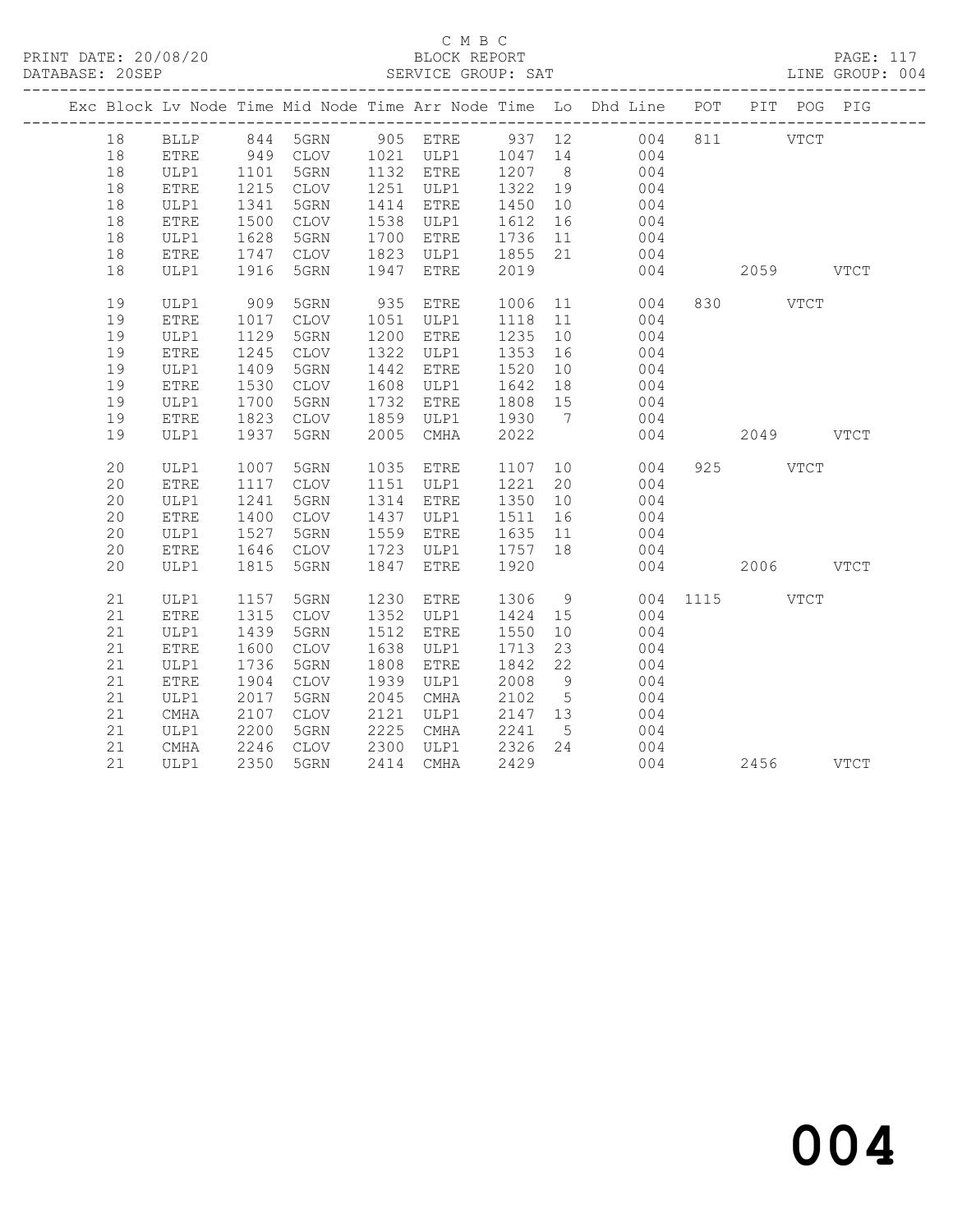| PRINT DATE: 20/08/20                         |                      |                      |              |      | СМВС<br>BLOCK REPORT      |                      |                                        |                                                                                                                                                                                                                                                                                                                        |      | PAGE: 118   |
|----------------------------------------------|----------------------|----------------------|--------------|------|---------------------------|----------------------|----------------------------------------|------------------------------------------------------------------------------------------------------------------------------------------------------------------------------------------------------------------------------------------------------------------------------------------------------------------------|------|-------------|
| BURO BURRARD & ROBSON                        |                      |                      |              |      |                           |                      |                                        | CADN NB CAMBIE ST NS DUNSMUIR<br>CADS SB CAMBIE ST NS DUNSMUIR<br>DADW DAVIE & DENMAN DAVIE & DENMAN DAVIE & DENMAN DAVIE & DENMAN DAVIE & MAINLAND<br>DAMW DAVIE & MAINLAND DAPF DAVIE NS PACIFIC<br>VTCT Vancouver Trolley Depot<br>---------------------------------                                                |      |             |
|                                              |                      |                      |              |      |                           |                      |                                        | Exc Block Lv Node Time Mid Node Time Arr Node Time Lo Dhd Line POT PIT POG PIG                                                                                                                                                                                                                                         |      |             |
| $\mathbf{1}$                                 | CADN                 |                      |              |      |                           |                      |                                        | 1 CADN 543 DADE 556 0 005 513 VTCT<br>1 DADE 556 DAPF 604 CADN 609 14 006                                                                                                                                                                                                                                              |      |             |
| $\mathbf{1}$<br>$\mathbf{1}$<br>$\mathbf{1}$ | DADE<br>CADN<br>DADE |                      |              |      |                           |                      |                                        |                                                                                                                                                                                                                                                                                                                        |      |             |
| $\mathbf{1}$<br>$\mathbf{1}$<br>$1\,$        | CADN<br>DADE<br>CADN |                      |              |      |                           |                      |                                        | 751<br>751<br>806 DAPF 815 CADN 823 12<br>835 DADE 851 0 005<br>851 DAPF 900 CADN 908 11 006                                                                                                                                                                                                                           |      |             |
| $\mathbf{1}$<br>$\mathbf{1}$<br>$\mathbf{1}$ | DADE<br>CADN<br>DADE |                      |              |      |                           |                      |                                        |                                                                                                                                                                                                                                                                                                                        |      |             |
| $\mathbf{1}$<br>$\mathbf{1}$<br>$1\,$        | CADN<br>DADE<br>CADN |                      |              |      |                           |                      |                                        | $\begin{tabular}{cccc} 851 & DAPF & 900 & CADN & 908 & 11 & 006 \\ 919 & DADE & 936 & 0 & 005 \\ 936 & DAPF & 946 & CADN & 954 & 9 & 006 \\ 1003 & DADE & 1021 & 0 & 006 \\ 1021 & DAPF & 1033 & CADN & 1041 & 19 & 006 \\ 1100 & DADE & 1121 & 0 & 005 \\ 1121 & DAPF & 1134 & CADN & 1143 & 14 & 006 \\ 1157 & 1134$ |      |             |
| $\mathbf{1}$<br>$1\,$<br>$\mathbf{1}$        | DADE<br>CADN<br>DADE |                      |              |      |                           |                      |                                        |                                                                                                                                                                                                                                                                                                                        |      |             |
| $\mathbf{1}$<br>$\mathbf{1}$<br>$\mathbf{1}$ | CADN<br>DADE<br>CADN |                      |              |      |                           |                      |                                        |                                                                                                                                                                                                                                                                                                                        |      |             |
| $\mathbf{1}$<br>$1\,$<br>$\mathbf{1}$        | DADE<br>CADN<br>DADE |                      |              |      |                           |                      |                                        |                                                                                                                                                                                                                                                                                                                        |      |             |
| $\mathbf{1}$<br>$\mathbf{1}$<br>$\mathbf{1}$ | CADN<br>DADE<br>CADN |                      |              |      |                           |                      |                                        |                                                                                                                                                                                                                                                                                                                        |      |             |
| $\mathbf{1}$<br>$\mathbf{1}$<br>$\mathbf{1}$ | DADE<br>CADN<br>DADE |                      |              |      |                           |                      |                                        | 005                                                                                                                                                                                                                                                                                                                    |      |             |
| 1<br>$\mathbf{1}$                            | DADE                 | 1920                 | DAPF         |      | 1933 CADN                 | 1943                 | 13                                     | CADN 1854 DADE 1920 0 005<br>006                                                                                                                                                                                                                                                                                       |      |             |
| $\mathbf{1}$<br>$\mathbf 1$<br>$\mathbf{1}$  | CADN<br>DADE<br>CADN | 1956<br>2020<br>2048 | DAPF         |      | DADE<br>2033 CADN<br>DADE | 2020<br>2041<br>2112 | $\overline{0}$<br>$7\phantom{.0}$<br>0 | 005<br>006<br>005                                                                                                                                                                                                                                                                                                      |      |             |
| $\mathbf{1}$<br>$\mathbf{1}$<br>$\mathbf{1}$ | DADE<br>CADN<br>DADE | 2112<br>2150<br>2212 | DAPF<br>DAPF | 2125 | CADN<br>DADE<br>2225 CADN | 2133<br>2212<br>2233 | 17<br>0<br>9                           | 006<br>005<br>006                                                                                                                                                                                                                                                                                                      |      |             |
| $\mathbf{1}$<br>$\mathbf{1}$                 | CADN<br><b>DADE</b>  | 2242<br>2300         | DAPF         |      | DADE<br>2313 CADN         | 2300<br>2319         | $\circ$                                | 005<br>006                                                                                                                                                                                                                                                                                                             | 2350 | <b>VTCT</b> |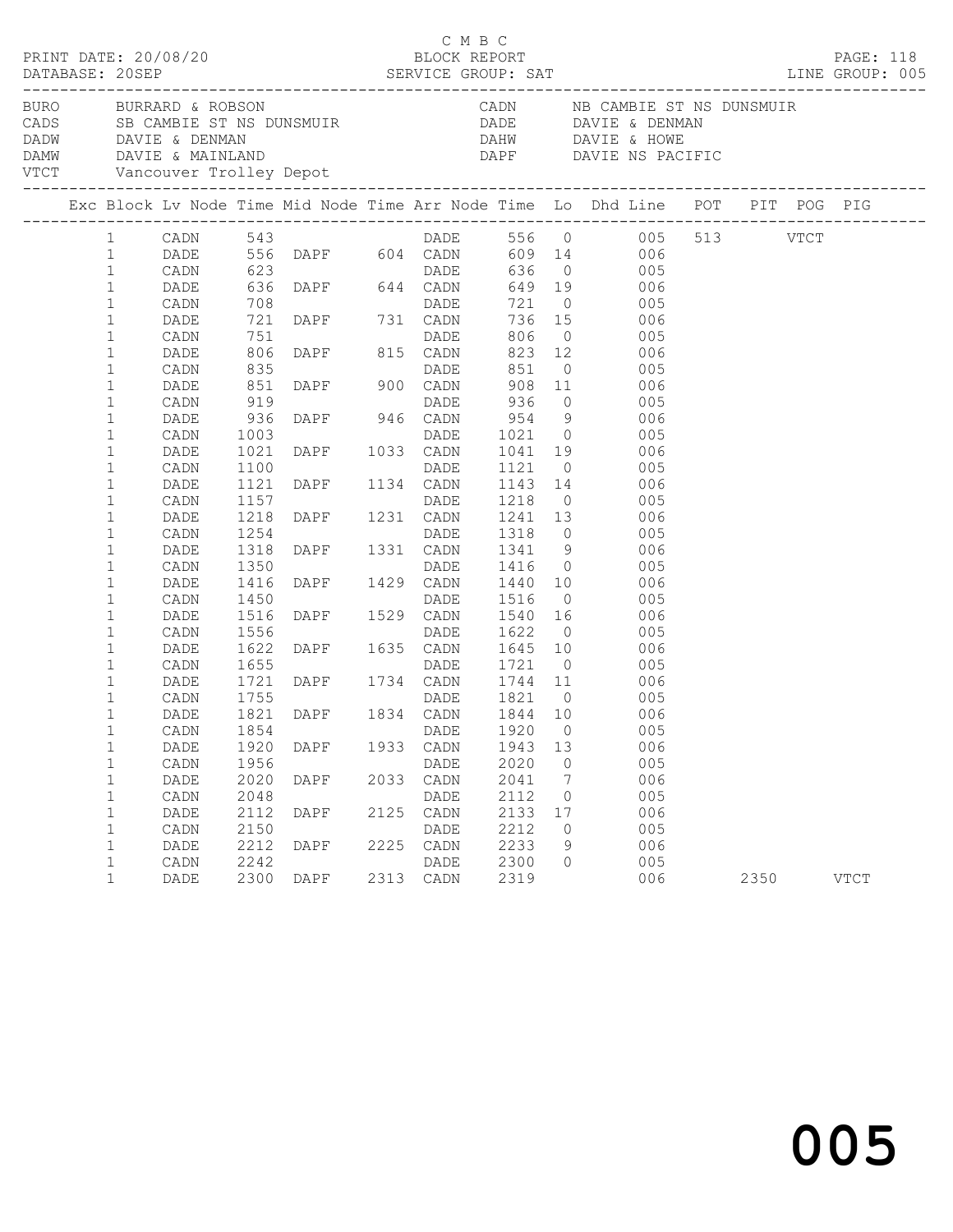### C M B C

DATABASE: 20SEP SERVICE GROUP: SAT LINE GROUP: 005 ------------------------------------------------------------------------------------------------- Exc Block Lv Node Time Mid Node Time Arr Node Time Lo Dhd Line POT PIT POG PIG ------------------------------------------------------------------------------------------------- 2 CADN 603 DADE 616 0 005 533 VTCT 2 DADE 616 DAPF 624 CADN 629 9 006 2 CADN 638<br>2 DADE 651 DAPF 701 CADN 706 15 006<br>2 DADE 651 DAPF 701 CADN 706 15 006 2 DADE 651 DAPF 701 CADN 706 15 006<br>2 DADE 736 DAPF 746 CADN 751 14 006<br>2 DADE 736 DAPF 746 CADN 751 14 006<br>2 DADE 821 DAPF 830 CADN 838 11 006<br>2 DADE 821 DAPF 830 CADN 838 11 006<br>2 CADN 849 DADE 906 0 005 2 CADN 721 DADE 736 0 005 2 DADE 736 DAPF 746 CADN 751 14 006 2 CADN 805 DADE 821 0 005 2 DADE 821 DAPF 830 CADN 838 11 006<br>2 CADN 849 DADE 906 0 005 2 DADE 821 DAPF 830 CADN 838 11 006<br>2 CADN 849 DADE 906 0 005<br>2 DADE 906 DAPF 915 CADN 924 10 006<br>2 CADN 934 DADE 951 0 005 2 DADE 906 DAPF 915 CADN 924 10 006<br>2 CADN 934 DADE 951 0 005 2 CADN 934 DADE 951 0 005 2 DADE 951 DAPF 1001 CADN 1009 7 006 2 CADN 1016 DADE 1036 0 005 2 DADE 1036 DAPF 1048 CADN 1056 19 006 2 CADN 1115 DADE 1136 0 005 2 DADE 1136 DAPF 1149 CADN 1158 8 006<br>2 CADN 1206 DADE 1230 0 005<br>2 DADE 1230 DAPF 1243 CADN 1253 13 006<br>2 CADN 1306 DADE 1330 0 005 2 CADN 1206 DADE 1230 0 005 2 DADE 1230 DAPF 1243 CADN 1253 13 006 2 CADN 1306 DADE 1330 0 005 2 DADE 1330 DAPF 1343 CADN 1354 16 006 2 CADN 1410 DADE 1436 0 005 2 DADE 1436 DAPF 1449 CADN 1500 10 006 2 CADN 1510 DADE 1536 0 005 2 DADE 1536 DAPF 1549 CADN 1559 14 006 2 CADN 1613 DADE 1639 0 005 2 DADE 1639 DAPF 1652 CADN 1702 10 006 2 CADN 1712 DADE 1738 0 005 2 DADE 1738 DAPF 1751 CADN 1801 13 006 2 CADN 1814 DADE 1840 0 005 2 DADE 1840 DAPF 1853 CADN 1903 11 006 2 CADN 1914 DADE 1940 0 005 2 DADE 1940 DAPF 1953 CADN 2001 15 006 2 CADN 2016 DADE 2040 0 005 2 DADE 2040 DAPF 2053 CADN 2101 11 006<br>2 CADN 2112 DADE 2136 0 005 2 CADN 2112 DADE 2136 0 005 2 DADE 2136 DAPF 2149 CADN 2157 17 006 2 CADN 2214 DADE 2236 0 005 2 DADE 2236 DAPF 2249 CADN 2257 12 006 2 CADN 2309 DADE 2327 0 005 2 DADE 2327 DAPF 2340 CADN 2346 11 006 2 CADN 2357 DADE 2414 0 005 2 CADN 2357 DADE 2414 0 005<br>2 DADE 2414 DAPF 2427 CADN 2433 5 006<br>2 CADN 2438 DADE 2455 0 005 2 CADN 2438 DADE 2455 0 005 2 CADN 2438<br>
2 DADE 2455 DAPF 2508 CADN 2514 6 006<br>
2 CADN 2520 DADE 2537 0 005<br>
2 DADE 2537 DAPF 2550 CADN 2556 006 2 CADN 2520 DADE 2537 0 005

2 DADE 2537 DAPF 2550 CADN 2556 006 2627 VTCT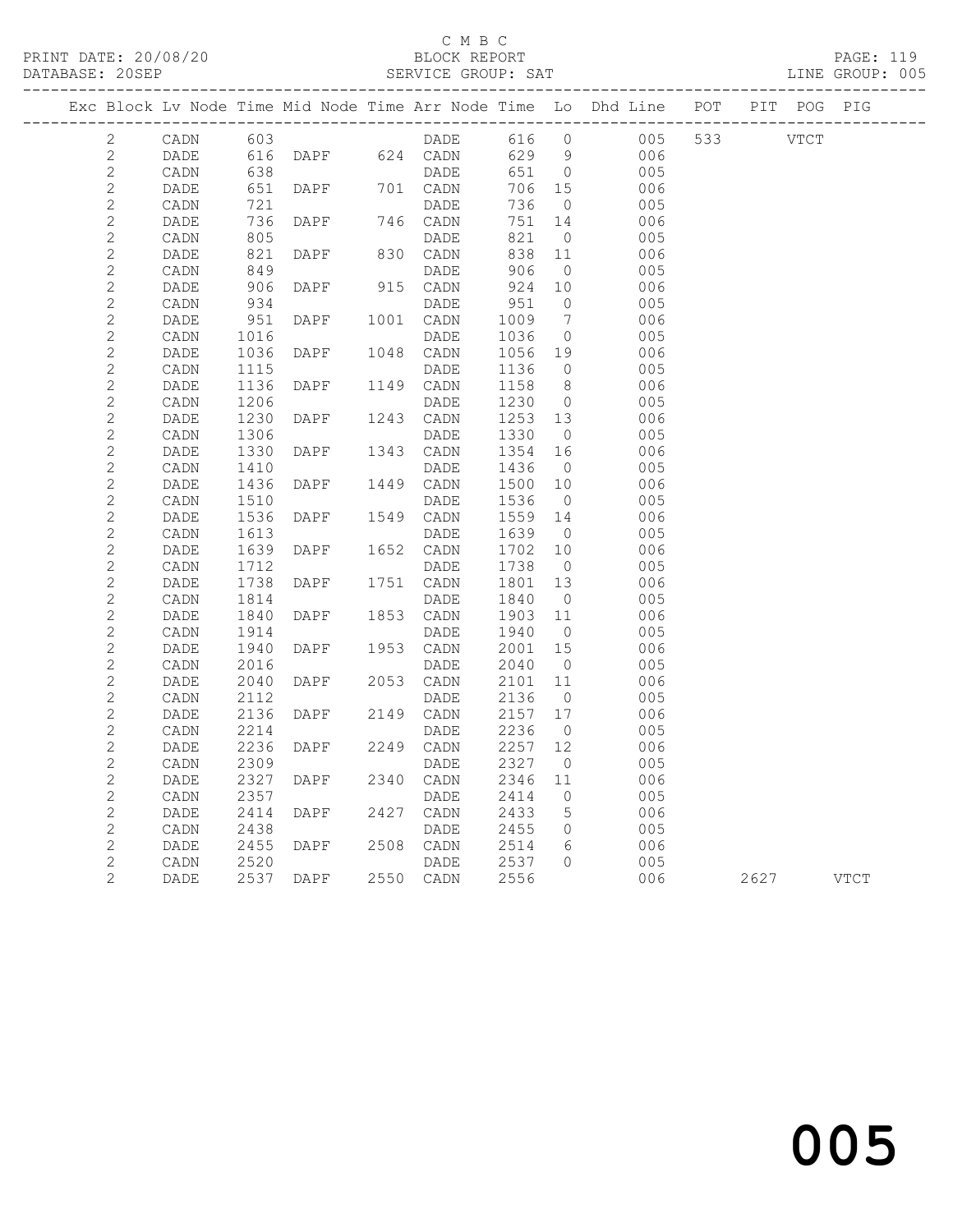### C M B C<br>BLOCK REPORT

#### SERVICE GROUP: SAT

|                            |              |              |               |      |              |              |                      | Exc Block Lv Node Time Mid Node Time Arr Node Time Lo Dhd Line POT PIT POG PIG |           |             |             |
|----------------------------|--------------|--------------|---------------|------|--------------|--------------|----------------------|--------------------------------------------------------------------------------|-----------|-------------|-------------|
| $\mathcal{E}$              | CADN         | 653          |               |      | DADE         | 706 0        |                      | 005                                                                            | 623       | <b>VTCT</b> |             |
| $\mathsf 3$                | DADE         | 706          | DAPF 716 CADN |      |              | 721 15       |                      | 006                                                                            |           |             |             |
| $\mathsf S$                | CADN         | 736          |               |      | DADE         | 751          | $\overline{0}$       | 005                                                                            |           |             |             |
| 3                          | DADE         | 751          | DAPF          |      | 801 CADN     | 806          | 14                   | 006                                                                            |           |             |             |
| 3                          | CADN         | 820          |               |      | DADE         | 836          | $\overline{0}$       | 005                                                                            |           |             |             |
| 3                          | DADE         | 836          | DAPF          |      | 845 CADN     | 853          | 11                   | 006                                                                            |           |             |             |
| $\mathsf S$                | CADN         | 904          |               |      | DADE         | 921          | $\circ$              | 005                                                                            |           |             |             |
| $\mathsf S$                | DADE         | 921          | <b>DAPF</b>   | 930  | CADN         | 939          | 9                    | 006                                                                            |           |             |             |
| $\mathsf S$                | CADN         | 948          |               |      | DADE         | 1006         | $\overline{0}$       | 005                                                                            |           |             |             |
| $\mathsf S$                | DADE         | 1006         | DAPF          | 1018 | CADN         | 1026         | 19                   | 006                                                                            |           |             |             |
| $\mathsf S$<br>$\mathsf 3$ | CADN         | 1045         |               | 1119 | DADE         | 1106         | $\overline{0}$       | 005                                                                            |           |             |             |
| $\mathsf S$                | DADE<br>CADN | 1106<br>1145 | DAPF          |      | CADN<br>DADE | 1128<br>1206 | 17<br>$\overline{0}$ | 006<br>005                                                                     |           |             |             |
| 3                          | DADE         | 1206         | DAPF          | 1219 | CADN         | 1229         | 13                   | 006                                                                            |           |             |             |
| $\mathsf S$                | CADN         | 1242         |               |      | DADE         | 1306         | $\overline{0}$       | 005                                                                            |           |             |             |
| $\mathsf 3$                | DADE         | 1306         | DAPF          | 1319 | CADN         | 1329         | 11                   | 006                                                                            |           |             |             |
| $\mathsf 3$                | CADN         | 1340         |               |      | DADE         | 1406         | $\overline{0}$       | 005                                                                            |           |             |             |
| $\mathsf S$                | DADE         | 1406         | DAPF          | 1419 | CADN         | 1430         | 10                   | 006                                                                            |           |             |             |
| $\mathsf S$                | CADN         | 1440         |               |      | DADE         | 1506         | $\overline{0}$       | 005                                                                            |           |             |             |
| $\mathsf S$                | DADE         | 1506         | DAPF          | 1519 | CADN         | 1530         | 9                    | 006                                                                            |           |             |             |
| $\mathsf 3$                | CADN         | 1539         |               |      | DADE         | 1605         | $\overline{0}$       | 005                                                                            |           |             |             |
| $\mathsf S$                | DADE         | 1605         | DAPF          | 1618 | CADN         | 1628         | 10                   | 006                                                                            |           |             |             |
| $\mathsf S$                | CADN         | 1638         |               |      | DADE         | 1704         | $\overline{0}$       | 005                                                                            |           |             |             |
| $\mathsf S$                | DADE         | 1704         | DAPF          |      | 1717 CADN    | 1727         | 11                   | 006                                                                            |           |             |             |
| 3                          | CADN         | 1738         |               |      | DADE         | 1804         | $\overline{0}$       | 005                                                                            |           |             |             |
| 3                          | DADE         | 1804         | DAPF          | 1817 | CADN         | 1827         |                      | 006                                                                            | 1858 VTCT |             |             |
| 4                          | CADN         | 1031         |               |      | DADE         | 1051         | $\overline{0}$       | 005                                                                            | 1001 VTCT |             |             |
| 4                          | DADE         | 1051         | DAPF          | 1103 | CADN         | 1111         | 19                   | 006                                                                            |           |             |             |
| 4                          | CADN         | 1130         |               |      | DADE         | 1151         | $\overline{0}$       | 005                                                                            |           |             |             |
| 4                          | DADE         | 1151         | DAPF          | 1204 | CADN         | 1213         | 17                   | 006                                                                            |           |             |             |
| 4                          | CADN         | 1230         |               |      | DADE         | 1254         | $\overline{0}$       | 005                                                                            |           |             |             |
| 4                          | DADE         | 1254         | DAPF          | 1307 | CADN         | 1317         | 13                   | 006                                                                            |           |             |             |
| 4                          | CADN         | 1330         |               |      | DADE         | 1354         | $\overline{0}$       | 005                                                                            |           |             |             |
| 4                          | DADE         | 1354         | DAPF          | 1407 | CADN         | 1418         | 12                   | 006                                                                            |           |             |             |
| 4                          | CADN         | 1430         |               |      | <b>DADE</b>  | 1456         | $\overline{0}$       | 005                                                                            |           |             |             |
| 4<br>4                     | DADE         | 1456         | DAPF          | 1509 | CADN         | 1520<br>1556 | 10<br>$\overline{0}$ | 006                                                                            |           |             |             |
| 4                          | CADN<br>DADE | 1530<br>1556 | DAPF          | 1609 | DADE<br>CADN | 1619         | 11                   | 005<br>006                                                                     |           |             |             |
| 4                          | CADN         | 1630         |               |      | DADE 1656 0  |              |                      | 005                                                                            |           |             |             |
| 4                          | DADE         | 1656         | DAPF          | 1709 | CADN         | 1719         | 10                   | 006                                                                            |           |             |             |
| 4                          | CADN         | 1729         |               |      | DADE         | 1755         | $\circ$              | 005                                                                            |           |             |             |
| 4                          | DADE         | 1755         | DAPF          | 1808 | CADN         | 1818         | 16                   | 006                                                                            |           |             |             |
| 4                          | CADN         | 1834         |               |      | DADE         | 1900         | $\overline{0}$       | 005                                                                            |           |             |             |
| 4                          | DADE         | 1900         | DAPF          | 1913 | CADN         | 1923         | 13                   | 006                                                                            |           |             |             |
| 4                          | CADN         | 1936         |               |      | DADE         | 2000         | $\overline{0}$       | 005                                                                            |           |             |             |
| 4                          | DADE         | 2000         | DAPF          | 2013 | CADN         | 2021         | 15                   | 006                                                                            |           |             |             |
| 4                          | CADN         | 2036         |               |      | DADE         | 2100         | $\circ$              | 005                                                                            |           |             |             |
| 4                          | DADE         | 2100         | DAPF          | 2113 | CADN         | 2121         | 17                   | 006                                                                            |           |             |             |
| 4                          | CADN         | 2138         |               |      | DADE         | 2200         | $\circ$              | 005                                                                            |           |             |             |
| 4                          | DADE         | 2200         | DAPF          | 2213 | CADN         | 2221         |                      | 006                                                                            | 2252      |             | <b>VTCT</b> |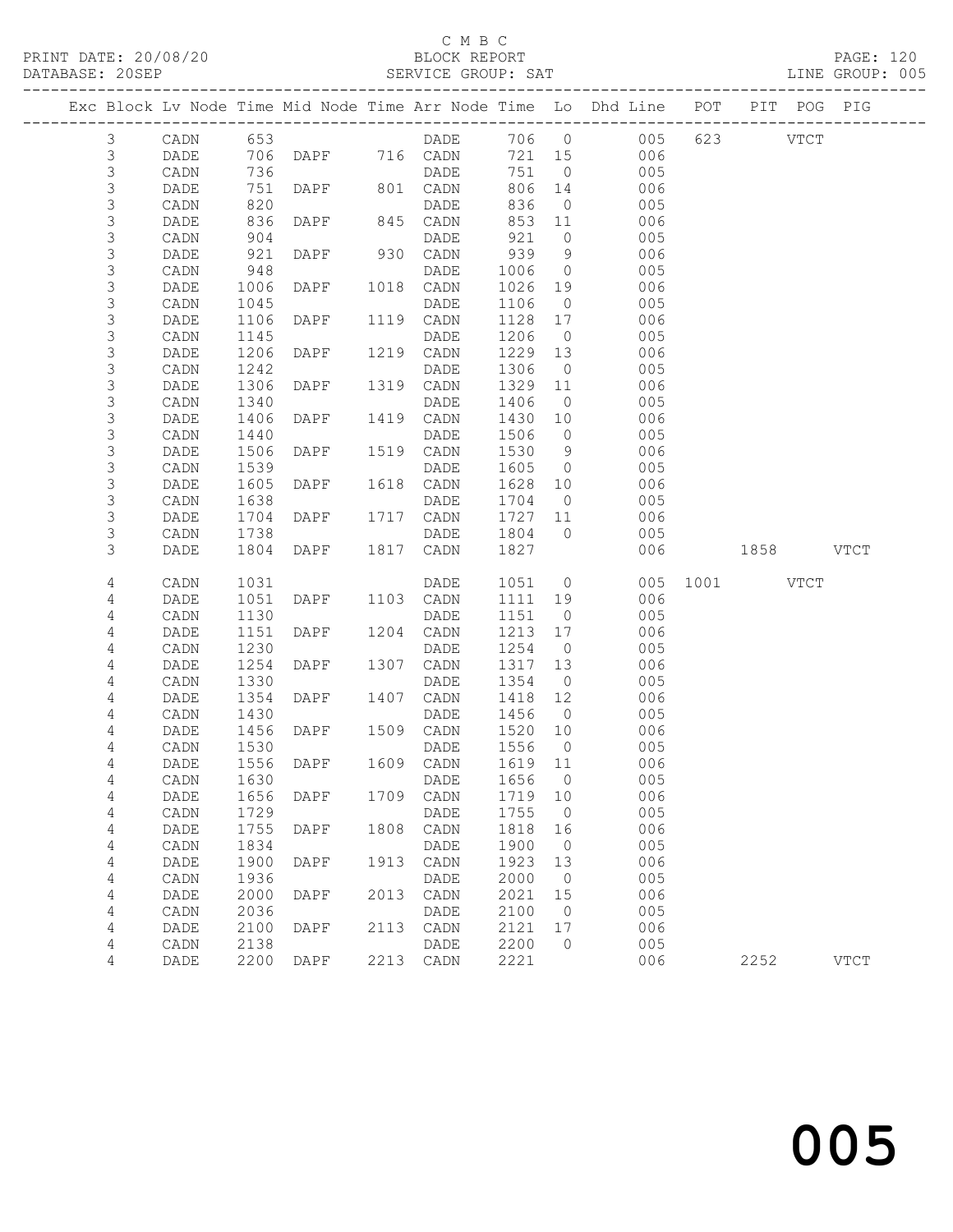### C M B C

| DATABASE: 20SEP |             |             |      |                 |      | SERVICE GROUP: SAT     |         |                          |                                                                                |               |      | LINE GROUP: 005 |  |
|-----------------|-------------|-------------|------|-----------------|------|------------------------|---------|--------------------------|--------------------------------------------------------------------------------|---------------|------|-----------------|--|
|                 |             |             |      |                 |      |                        |         |                          | Exc Block Lv Node Time Mid Node Time Arr Node Time Lo Dhd Line POT PIT POG PIG |               |      |                 |  |
|                 | 5           | CADN        | 1218 |                 |      |                        |         |                          | DADE 1242 0 005 1148 VTCT                                                      |               |      |                 |  |
|                 | 5           | DADE        | 1242 |                 |      | DAPF 1255 CADN 1305 13 |         |                          | 006                                                                            |               |      |                 |  |
|                 | 5           | CADN        | 1318 |                 |      | DADE                   | 1342 0  |                          | 005                                                                            |               |      |                 |  |
|                 | $\mathsf S$ | DADE        | 1342 | DAPF 1355 CADN  |      |                        | 1406 14 |                          | 006                                                                            |               |      |                 |  |
|                 | 5           | CADN        | 1420 |                 |      | DADE                   | 1446    | $\overline{0}$           | 005                                                                            |               |      |                 |  |
|                 | 5           | DADE        | 1446 | DAPF            |      | 1459 CADN              | 1510    | 10                       | 006                                                                            |               |      |                 |  |
|                 | 5           | CADN        | 1520 |                 |      | DADE                   | 1546    | $\overline{0}$           | 005                                                                            |               |      |                 |  |
|                 | 5           | DADE        | 1546 | DAPF            |      | 1559 CADN              | 1609 12 |                          | 006                                                                            |               |      |                 |  |
|                 | 5           | CADN        | 1621 |                 |      | DADE                   | 1647    | $\overline{0}$           | 005                                                                            |               |      |                 |  |
|                 | 5           | DADE        | 1647 | DAPF            |      | 1700 CADN              | 1710 11 |                          | 006                                                                            |               |      |                 |  |
|                 | 5           | CADN        | 1721 |                 |      | DADE                   | 1747    | $\overline{0}$           | 005                                                                            |               |      |                 |  |
|                 | 5           | DADE        | 1747 | DAPF            |      | 1800 CADN              | 1810 14 |                          | 006                                                                            |               |      |                 |  |
|                 | 5           | CADN        | 1824 |                 |      | DADE                   | 1850    | $\overline{0}$           | 005                                                                            |               |      |                 |  |
|                 | 5           | DADE        | 1850 | DAPF            |      | 1903 CADN              | 1913 11 |                          | 006                                                                            |               |      |                 |  |
|                 | 5           | CADN        | 1924 |                 |      | DADE                   | 1950    | $\overline{0}$           | 005                                                                            |               |      |                 |  |
|                 | 5           | DADE        | 1950 | DAPF            |      | 2003 CADN              | 2011    | 15                       | 006                                                                            |               |      |                 |  |
|                 | 5           | CADN        | 2026 |                 |      | DADE                   | 2050    | $\overline{0}$           | 005                                                                            |               |      |                 |  |
|                 | 5           | DADE        | 2050 | DAPF            |      | 2103 CADN              | 2111    | 13                       | 006                                                                            |               |      |                 |  |
|                 | 5           | CADN        | 2124 |                 |      | DADE                   | 2148    | $\overline{0}$           | 005                                                                            |               |      |                 |  |
|                 | 5           | DADE        | 2148 | DAPF            |      | 2201 CADN              | 2209 17 |                          | 006                                                                            |               |      |                 |  |
|                 | 5           | CADN        | 2226 |                 |      | DADE                   | 2248    | $\overline{0}$           | 005                                                                            |               |      |                 |  |
|                 | 5           | DADE        | 2248 | DAPF            |      | 2301 CADN              | 2309    | 15                       | 006                                                                            |               |      |                 |  |
|                 | 5           | CADN        | 2324 |                 |      | DADE                   | 2342    | $\overline{0}$           | 005                                                                            |               |      |                 |  |
|                 | 5           | DADE        | 2342 | DAPF            |      | 2355 CADN              | 2401    | 17                       | 006                                                                            |               |      |                 |  |
|                 | 5           | CADN        | 2418 | <b>DAPF</b>     |      | DADE                   | 2435    | $\overline{0}$           | 005                                                                            |               |      |                 |  |
|                 | 5           | DADE        | 2435 |                 |      | 2448 CADN              | 2454    | 6                        | 006                                                                            |               |      |                 |  |
|                 | 5           | CADN        | 2500 |                 |      | DADE                   | 2517    | $\bigcirc$               | 005                                                                            |               |      |                 |  |
|                 | 5           | DADE        | 2517 | DAPF 2530 CADN  |      |                        | 2536    |                          | 006                                                                            | 2607 VTCT     |      |                 |  |
|                 | 6           | CADN        | 1400 |                 |      | DADE                   | 1426    | $\overline{0}$           |                                                                                | 005 1330 VTCT |      |                 |  |
|                 | 6           | DADE        | 1426 | DAPF 1439 CADN  |      |                        | 1450    | 10                       | 006                                                                            |               |      |                 |  |
|                 | 6           | CADN        | 1500 |                 |      | DADE                   | 1526    | $\overline{0}$           | 005                                                                            |               |      |                 |  |
|                 | 6           | DADE        | 1526 | DAPF            |      | 1539 CADN              | 1550 14 |                          | 006                                                                            |               |      |                 |  |
|                 | 6           | CADN        | 1604 |                 |      | DADE                   | 1630    | $\overline{0}$           | 005                                                                            |               |      |                 |  |
|                 | 6           | DADE        | 1630 | DAPF 1643 CADN  |      |                        | 1653 11 |                          | 006                                                                            |               |      |                 |  |
|                 | 6           | CADN        | 1704 |                 |      | DADE                   | 1730    | $\overline{0}$           | 005                                                                            |               |      |                 |  |
|                 | 6           | DADE        | 1730 | DAPF 1743 CADN  |      |                        | 1753 11 |                          | 006                                                                            |               |      |                 |  |
|                 | 6           | CADN        | 1804 |                 |      | DADE                   | 1830    | $\overline{0}$           | 005                                                                            |               |      |                 |  |
|                 | 6           |             |      |                 |      |                        |         |                          | DADE 1830 DAPF 1843 CADN 1853 11 006                                           |               |      |                 |  |
|                 | 6           | CADN        | 1904 |                 |      | DADE                   | 1930    | $\overline{\phantom{0}}$ | 005                                                                            |               |      |                 |  |
|                 | 6           | DADE        | 1930 | DAPF            | 1943 | CADN                   | 1951    | 15                       | 006                                                                            |               |      |                 |  |
|                 | 6           | CADN        | 2006 |                 |      | DADE                   | 2030    | $\overline{0}$           | 005                                                                            |               |      |                 |  |
|                 | 6           | DADE        | 2030 | $\texttt{DAPF}$ | 2043 | CADN                   | 2051    | 9                        | 006                                                                            |               |      |                 |  |
|                 | 6           | CADN        | 2100 |                 |      | DADE                   | 2124    | 0                        | 005                                                                            |               |      |                 |  |
|                 | 6           | DADE        | 2124 | DAPF            | 2137 | CADN                   | 2145    | 17                       | 006                                                                            |               |      |                 |  |
|                 | 6           | CADN        | 2202 |                 |      | DADE                   | 2224    | 0                        | 005                                                                            |               |      |                 |  |
|                 | 6           | DADE        | 2224 | DAPF            | 2237 | CADN                   | 2245    | 9                        | 006                                                                            |               |      |                 |  |
|                 | 6           | CADN        | 2254 |                 |      | DADE                   | 2312    | 0                        | 005                                                                            |               |      |                 |  |
|                 | 6           | DADE        | 2312 | DAPF            | 2325 | CADN                   | 2331    | 8                        | 006                                                                            |               |      |                 |  |
|                 | 6           | CADN        | 2339 |                 |      | DADE                   | 2357    | $\Omega$                 | 005                                                                            |               |      |                 |  |
|                 | 6           | <b>DADE</b> | 2357 | DAPF            | 2410 | CADN                   | 2416    |                          | 006                                                                            |               | 2447 | <b>VTCT</b>     |  |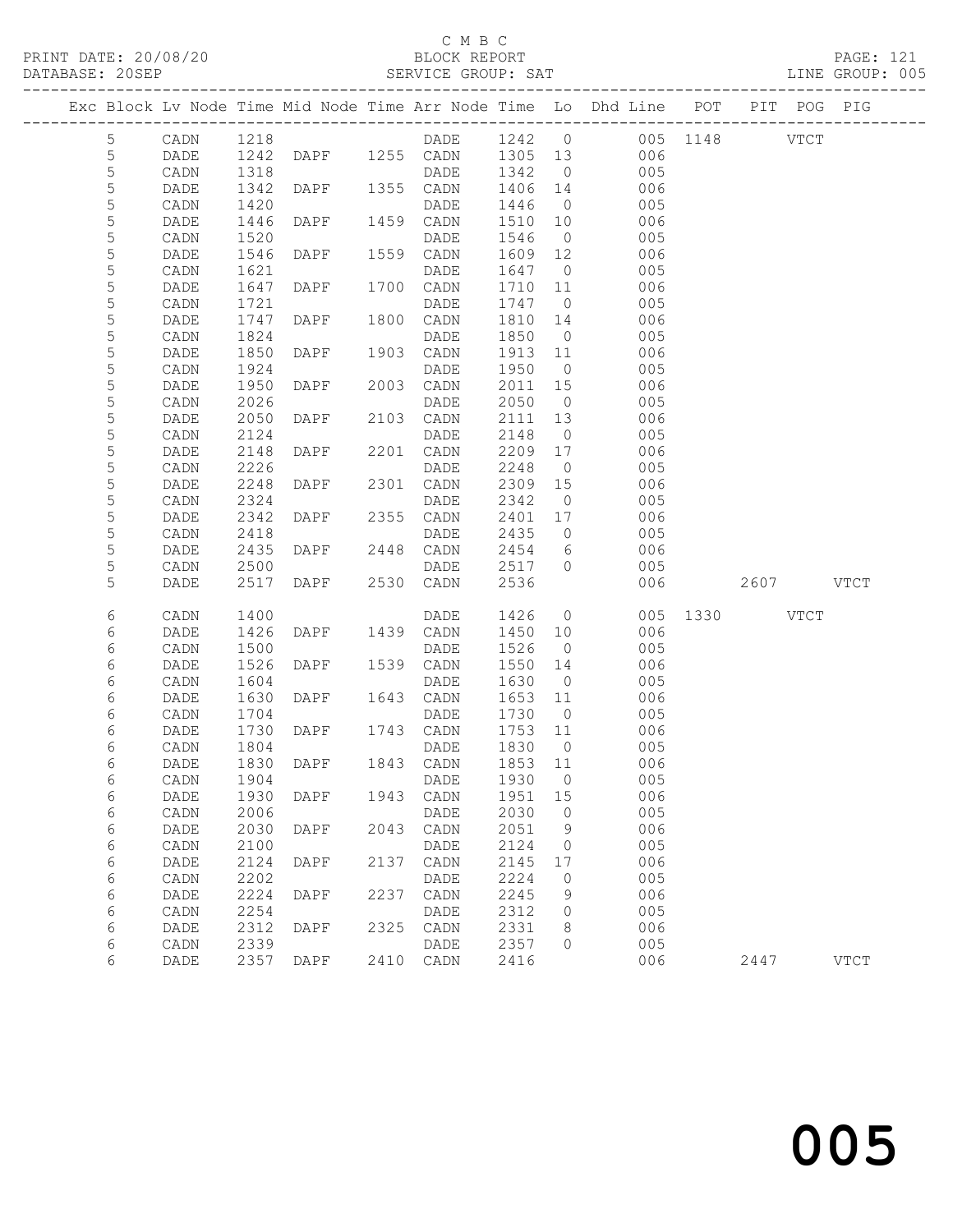### C M B C<br>BLOCK REPORT

|  |                  |                 |              |                                 |      |                   |                 |                              | Exc Block Lv Node Time Mid Node Time Arr Node Time Lo Dhd Line POT PIT POG PIG |           |             |
|--|------------------|-----------------|--------------|---------------------------------|------|-------------------|-----------------|------------------------------|--------------------------------------------------------------------------------|-----------|-------------|
|  | $7\phantom{.0}$  | CADN            | 1547         |                                 |      |                   |                 |                              | DADE 1613 0 005 1517 VTCT                                                      |           |             |
|  | $7\phantom{.0}$  | DADE            |              |                                 |      |                   |                 |                              | 1613 DAPF 1626 CADN 1636 11 006                                                |           |             |
|  | $7\phantom{.}$   | CADN            | 1647         |                                 |      | DADE              | 1713            | $\overline{0}$               | 005                                                                            |           |             |
|  | $\boldsymbol{7}$ | DADE            | 1713         | DAPF 1726 CADN                  |      |                   | 1736 10         |                              | 006                                                                            |           |             |
|  | $\boldsymbol{7}$ | CADN            | 1746         |                                 |      | DADE              | 1812            | $\overline{0}$               | 005                                                                            |           |             |
|  | 7                | DADE            | 1812         | DAPF 1825 CADN                  |      |                   | 1835            | 9                            | 006                                                                            |           |             |
|  | 7                | CADN            | 1844         |                                 |      | DADE              |                 |                              | 1910 0<br>005                                                                  |           |             |
|  | $\boldsymbol{7}$ | DADE            | 1910         | DAPF 1923 CADN                  |      |                   | 1933 13         |                              | 006                                                                            |           |             |
|  | $\boldsymbol{7}$ | CADN            |              | 1946<br>2010 DAPF 2023          |      | <b>DADE</b>       | 2010<br>2031    | $\overline{0}$               | 005                                                                            |           |             |
|  | $7\phantom{.}$   | DADE            |              |                                 |      | 2023 CADN         |                 |                              | 006                                                                            | 2102 VTCT |             |
|  | 20               | DAHW            | 528          |                                 |      | DADW              | 534             |                              | $\overline{0}$<br>006                                                          | 504 VTCT  |             |
|  | 20               | DADW            | 534<br>610   |                                 |      | CADS              | 549 21          |                              | 005                                                                            |           |             |
|  | 20               | CADS            |              | DAMW 615 DADW                   |      |                   | 623             | $\overline{0}$               | 006                                                                            |           |             |
|  | 20               | DADW            | 623          |                                 |      | CADS              | 638             | 13                           | 005                                                                            |           |             |
|  | 20               | CADS            | 651          | DAMW                            |      | 656 DADW          | 704             | $\overline{0}$               | 006                                                                            |           |             |
|  | 20               | DADW            | 704          |                                 |      | CADS              | 719 18          |                              | 005                                                                            |           |             |
|  | 20               | CADS            | 737          | <b>DAMW</b>                     |      | 742 DADW          | 750             | $\overline{0}$               | 006                                                                            |           |             |
|  | 20               | DADW            | 750          |                                 |      | CADS              | 808             | 14                           | 005                                                                            |           |             |
|  | 20               | CADS            | 822          | DAMW                            |      | 827 DADW          | 835             | $\overline{0}$               | 006                                                                            |           |             |
|  | 20               | DADW            | 835<br>907   |                                 |      | CADS              | 853             | 14                           | 005                                                                            |           |             |
|  | 20               | $\mathtt{CADS}$ |              | DAMW                            |      | 912 DADW          | 920             | $\overline{0}$               | 006                                                                            |           |             |
|  | 20               | DADW            | 920          |                                 |      | CADS              | 941             | $\overline{7}$               | 005                                                                            |           |             |
|  | 20               | CADS            | 948          | DAMW                            |      | 955 DADW          | 1005            | $\overline{0}$               | 006                                                                            |           |             |
|  | 20               | DADW            | 1005         |                                 |      | CADS              | 1026            | $7\phantom{.0}\phantom{.0}7$ | 005                                                                            |           |             |
|  | 20               | CADS            | 1033         | DAMW                            |      | 1040 DADW         | 1050            | $\overline{0}$               | 006                                                                            |           |             |
|  | 20               | DADW            | 1050         |                                 |      | CADS              | 1112 19         |                              | 005                                                                            |           |             |
|  | 20               | CADS            | 1131         | DAMW                            |      | 1138 DADW         | 1150            | $\overline{0}$               | 006                                                                            |           |             |
|  | 20               | DADW            | 1150<br>1219 |                                 |      | CADS<br>1226 DADW | 1212            | $\overline{7}$               | 005                                                                            |           |             |
|  | 20<br>20         | CADS            | 1238         | DAMW                            |      |                   | 1238<br>1302 17 | $\overline{0}$               | 006<br>005                                                                     |           |             |
|  | 20               | DADW<br>CADS    | 1319         | DAMW                            |      | CADS<br>1326 DADW | 1338            | $\overline{0}$               | 006                                                                            |           |             |
|  | 20               | DADW            | 1338         |                                 |      | CADS              | 1404            | 8 <sup>8</sup>               | 005                                                                            |           |             |
|  | 20               | CADS            | 1412         | DAMW                            |      | 1420 DADW         | 1432            | $\overline{0}$               | 006                                                                            |           |             |
|  | 20               | DADW            | 1432         |                                 |      | CADS              | 1500 12         |                              | 005                                                                            |           |             |
|  | 20               | CADS            | 1512         | DAMW                            |      | 1520 DADW         | 1532            | $\overline{0}$               | 006                                                                            |           |             |
|  | 20               | DADW            | 1532         |                                 |      | CADS              | 1558            | 8 <sup>8</sup>               | 005                                                                            |           |             |
|  | 20               | CADS            | 1606         | DAMW                            |      | 1614 DADW         | 1628            | $\overline{0}$               | 006                                                                            |           |             |
|  | 20               | DADW            | 1628         |                                 |      | CADS              | 1654 13         |                              | 005                                                                            |           |             |
|  | 20               |                 |              | CADS 1707 DAMW 1715 DADW 1727 0 |      |                   |                 |                              | 006                                                                            |           |             |
|  | 20               | DADW            | 1727         |                                 |      | CADS              | 1754            | 14                           | 005                                                                            |           |             |
|  | 20               | CADS            | 1808         | DAMW                            | 1816 | DADW              | 1827            | $\overline{0}$               | 006                                                                            |           |             |
|  | 20               | DADW            | 1827         |                                 |      | CADS              | 1854            | 12                           | 005                                                                            |           |             |
|  | 20               | CADS            | 1906         | DAMW                            | 1914 | DADW              | 1925            | $\overline{0}$               | 006                                                                            |           |             |
|  | 20               | DADW            | 1925         |                                 |      | CADS              | 1951            | 10                           | 005                                                                            |           |             |
|  | 20               | CADS            | 2001         | DAMW                            | 2008 | DADW              | 2019            | $\overline{0}$               | 006                                                                            |           |             |
|  | 20               | DADW            | 2019         |                                 |      | CADS              | 2045            | 16                           | 005                                                                            |           |             |
|  | 20               | CADS            | 2101         | DAMW                            | 2108 | DADW              | 2119            | $\circ$                      | 006                                                                            |           |             |
|  | 20               | DADW            | 2119         |                                 |      | CADS              | 2143            |                              | 005                                                                            | 2212      | <b>VTCT</b> |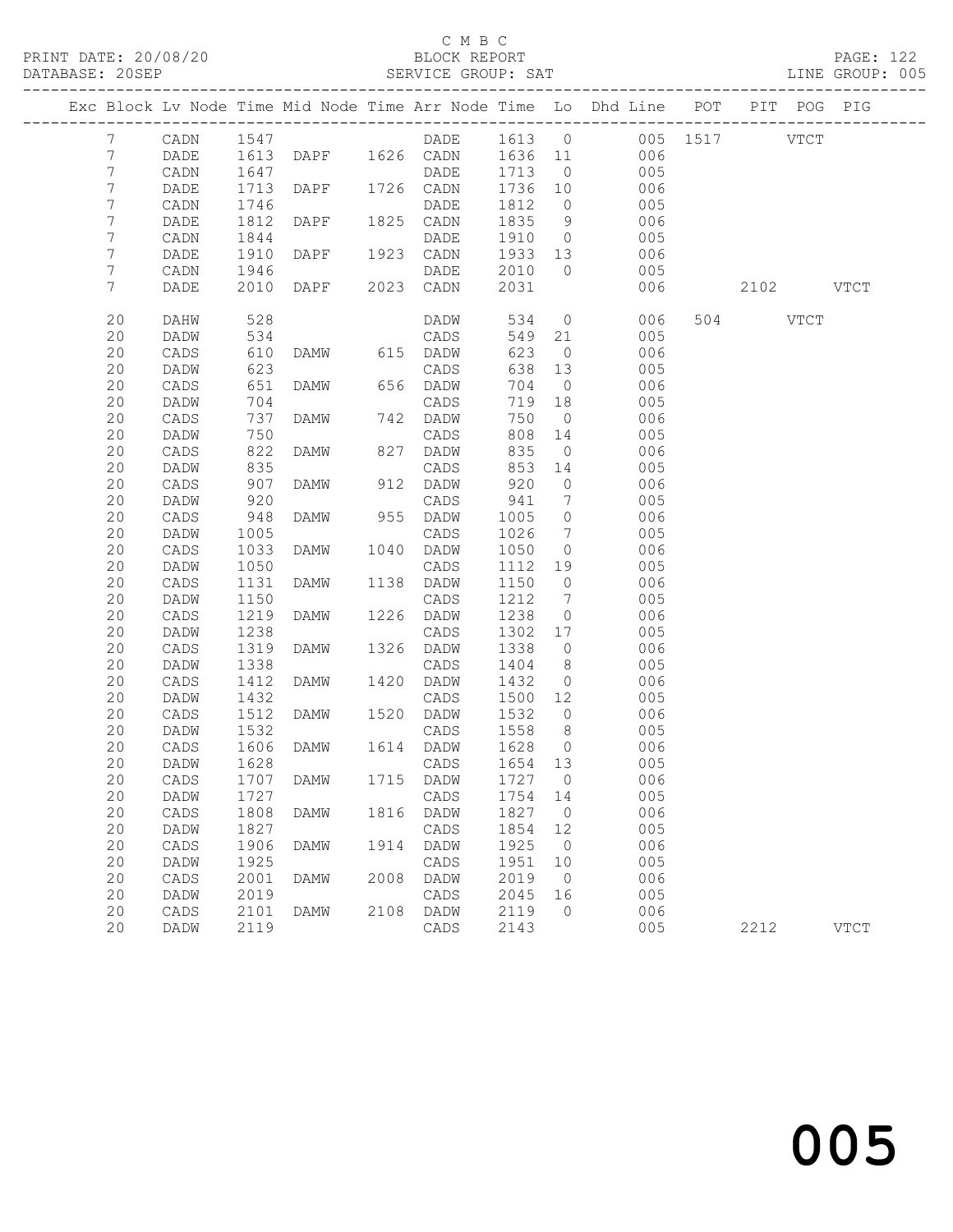### C M B C<br>BLOCK REPORT

SERVICE GROUP: SAT

PRINT DATE: 20/08/20 BLOCK REPORT PAGE: 123

|          |                 |                                                      |             |      |                   |              |                                  | Exc Block Lv Node Time Mid Node Time Arr Node Time Lo Dhd Line POT |           | PIT POG PIG |  |
|----------|-----------------|------------------------------------------------------|-------------|------|-------------------|--------------|----------------------------------|--------------------------------------------------------------------|-----------|-------------|--|
| 21       | DAHW            | 558<br>604                                           |             |      |                   |              |                                  | DADW 604 0 006 534 VTCT<br>CADS 619 11 005                         |           |             |  |
| 21       | DADW            |                                                      |             |      |                   |              |                                  |                                                                    |           |             |  |
| 21       | CADS            | 630                                                  |             |      | DAMW 635 DADW     | 643          | $\overline{0}$                   | 006                                                                |           |             |  |
| 21       | DADW            | 643                                                  |             |      | CADS              | 658          | 9                                | 005                                                                |           |             |  |
| 21       | CADS            | 707                                                  | DAMW        |      | 712 DADW          | 720          | $\overline{0}$                   | 006                                                                |           |             |  |
| 21       | DADW            | 720                                                  |             |      | CADS              | 735          | 17                               | 005                                                                |           |             |  |
| 21       | CADS            | 752                                                  | DAMW        |      | 757 DADW          | 805          | $\overline{0}$                   | 006                                                                |           |             |  |
| 21       | DADW            | 805                                                  |             |      | CADS              | 823          | 14                               | 005                                                                |           |             |  |
| 21       | CADS            | $837$<br>$850$                                       | DAMW        |      | 842 DADW          | 850          | $\overline{0}$                   | 006                                                                |           |             |  |
| 21       | DADW            |                                                      |             |      | CADS              | 908          | 10                               | 005                                                                |           |             |  |
| 21       | CADS            | 918                                                  | DAMW        |      | 925 DADW          | 935          | $\overline{0}$                   | 006                                                                |           |             |  |
| 21       | DADW            | 935                                                  |             |      | CADS              | 956          | $\overline{7}$                   | 005                                                                |           |             |  |
| 21       | CADS            | 1003                                                 | DAMW        |      | 1010 DADW         | 1020         | $\overline{0}$                   | 006                                                                |           |             |  |
| 21       | DADW            | 1020                                                 |             |      | CADS<br>1055 DADW | 1041         | $7\overline{ }$                  | 005                                                                |           |             |  |
| 21<br>21 | CADS            | 1048<br>1105                                         | DAMW        |      | CADS              | 1105<br>1127 | $\overline{0}$                   | 006<br>005                                                         |           |             |  |
| 21       | DADW<br>CADS    | 1143                                                 | DAMW        | 1150 | DADW              | 1202         | 16<br>$\overline{0}$             | 006                                                                |           |             |  |
| 21       | DADW            | 1202                                                 |             |      | CADS              | 1224         | $\overline{7}$                   | 005                                                                |           |             |  |
| 21       | CADS            | 1231                                                 | DAMW        |      | 1238 DADW         | 1250         | $\overline{0}$                   | 006                                                                |           |             |  |
| 21       | DADW            | 1250                                                 |             |      | CADS              | 1314 17      |                                  | 005                                                                |           |             |  |
| 21       | CADS            | 1331                                                 | DAMW        | 1338 | DADW              | 1350         | $\overline{0}$                   | 006                                                                |           |             |  |
| 21       | DADW            | 1350                                                 |             |      | CADS              | 1416 16      |                                  | 005                                                                |           |             |  |
| 21       | $\mathtt{CADS}$ | 1432                                                 | DAMW        |      | 1440 DADW         | 1452         | $\overline{0}$                   | 006                                                                |           |             |  |
| 21       | DADW            | 1452                                                 |             |      | CADS              | 1520 10      |                                  | 005                                                                |           |             |  |
| 21       | CADS            | 1530                                                 | DAMW        | 1538 | DADW              | 1552         | $\overline{0}$                   | 006                                                                |           |             |  |
| 21       | DADW            | 1552                                                 |             |      | CADS              | 1618 13      |                                  | 005                                                                |           |             |  |
| 21       | CADS            | 1631                                                 | DAMW        |      | 1639 DADW         | 1653 0       |                                  | 006                                                                |           |             |  |
| 21       | DADW            | 1653                                                 |             |      | CADS              | 1719 14      |                                  | 005                                                                |           |             |  |
| 21       | CADS            | 1733                                                 | DAMW        |      | 1741 DADW         | 1753         | $\overline{0}$                   | 006                                                                |           |             |  |
| 21       | DADW            | 1753                                                 |             |      | CADS              | 1820         |                                  | 005                                                                | 1849 VTCT |             |  |
|          |                 |                                                      |             |      |                   |              |                                  |                                                                    |           |             |  |
| 22       | CADS            | 722                                                  | DAMW        |      | 727 DADW          | 735          |                                  | $\overline{0}$<br>006                                              | 652 VTCT  |             |  |
| 22       | DADW            | 735                                                  |             |      | CADS              | 753          | 14                               | 005                                                                |           |             |  |
| 22       | CADS            | 807                                                  | DAMW        |      | 812 DADW          | 820          | $\overline{0}$                   | 006                                                                |           |             |  |
| 22<br>22 | DADW            | $\begin{array}{c} 0 \\ 820 \\ -2 \end{array}$<br>852 |             |      | CADS<br>857 DADW  | 838          | 14                               | 005                                                                |           |             |  |
| 22       | CADS<br>DADW    | 905                                                  | DAMW        |      | CADS              | 905<br>926   | $\overline{0}$<br>$\overline{7}$ | 006<br>005                                                         |           |             |  |
| 22       | CADS            |                                                      | <b>DAMW</b> |      | 940 DADW          | 950          | $\overline{0}$                   | 006                                                                |           |             |  |
| 22       | DADW            | 933<br>950                                           |             |      | CADS              | 1011         | $7\phantom{.0}\phantom{.0}7$     | 005                                                                |           |             |  |
| 22       | CADS 1018 DAMW  |                                                      |             |      | 1025 DADW 1035 0  |              |                                  | 006                                                                |           |             |  |
| 22       | DADW            | 1035                                                 |             |      | CADS              | 1057         | 19                               | 005                                                                |           |             |  |
| 22       | CADS            | 1116                                                 | DAMW        | 1123 | DADW              | 1135         | $\overline{0}$                   | 006                                                                |           |             |  |
| 22       | DADW            | 1135                                                 |             |      | CADS              | 1157         | 10                               | 005                                                                |           |             |  |
| 22       | CADS            | 1207                                                 | DAMW        | 1214 | DADW              | 1226         | $\circ$                          | 006                                                                |           |             |  |
| 22       | DADW            | 1226                                                 |             |      | CADS              | 1248         | $7\phantom{.0}$                  | 005                                                                |           |             |  |
| 22       | CADS            | 1255                                                 | DAMW        | 1302 | DADW              | 1314         | $\overline{0}$                   | 006                                                                |           |             |  |
| 22       | DADW            | 1314                                                 |             |      | CADS              | 1339         | 14                               | 005                                                                |           |             |  |
| 22       | $\mathtt{CADS}$ | 1353                                                 | DAMW        | 1400 | DADW              | 1412         | $\overline{0}$                   | 006                                                                |           |             |  |
| 22       | <b>DADW</b>     | 1412                                                 |             |      | CADS              | 1438         | 14                               | 005                                                                |           |             |  |
| 22       | CADS            | 1452                                                 | <b>DAMW</b> | 1500 | DADW              | 1512         | 0                                | 006                                                                |           |             |  |
| 22       | DADW            | 1512                                                 |             |      | CADS              | 1540         | 9                                | 005                                                                |           |             |  |
| 22       | $\mathtt{CADS}$ | 1549                                                 | DAMW        | 1557 | DADW              | 1611         | $\overline{0}$                   | 006                                                                |           |             |  |
| 22       | DADW            | 1611                                                 |             |      | CADS              | 1637         | 13                               | 005                                                                |           |             |  |
| 22       | $\mathtt{CADS}$ | 1650                                                 | <b>DAMW</b> | 1658 | DADW              | 1710         | $\overline{0}$                   | 006                                                                |           |             |  |
| 22       | DADW            | 1710                                                 |             |      | CADS              | 1736         | 15                               | 005                                                                |           |             |  |
| 22       | CADS            | 1751                                                 | DAMW        |      | 1759 DADW         | 1810         | $\circ$                          | 006                                                                |           |             |  |
| 22       | DADW            | 1810                                                 |             |      | CADS              | 1837         | 9                                | 005                                                                |           |             |  |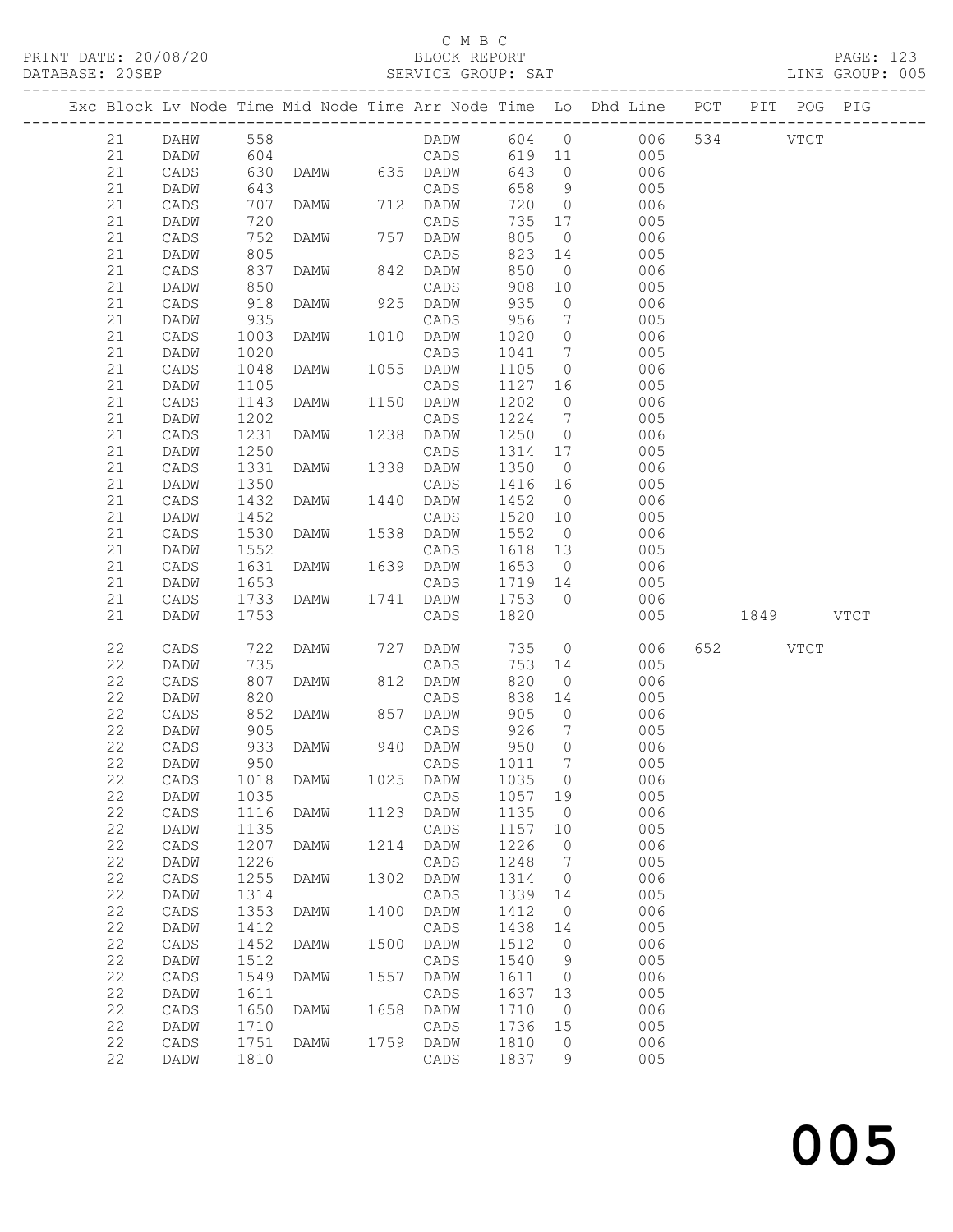### C M B C<br>BLOCK REPORT

#### SERVICE GROUP: SAT

|  |          |                 |              |                |      |                   |              |                      | Exc Block Lv Node Time Mid Node Time Arr Node Time Lo Dhd Line POT PIT POG PIG |               |           |               |
|--|----------|-----------------|--------------|----------------|------|-------------------|--------------|----------------------|--------------------------------------------------------------------------------|---------------|-----------|---------------|
|  | 22       | CADS            |              |                |      |                   |              |                      | 1846 DAMW 1854 DADW 1905 0 006                                                 |               |           |               |
|  | 22       | DADW            | 1905         |                |      |                   |              |                      | CADS 1931 005                                                                  |               | 2000 VTCT |               |
|  |          |                 |              |                |      |                   |              |                      |                                                                                |               |           |               |
|  | 23       | CADS            | 1103         | DAMW 1110 DADW |      |                   | 1120         |                      | $\overline{0}$                                                                 | 006 1033 VTCT |           |               |
|  | 23       | DADW            | 1120         |                |      | CADS              | 1142 13      |                      | 005                                                                            |               |           |               |
|  | 23       | CADS            | 1155         | <b>DAMW</b>    |      | 1202 DADW         | 1214         | $\circ$              | 006                                                                            |               |           |               |
|  | 23       | DADW            | 1214         |                |      | CADS              | 1236         | $\overline{7}$       | 005                                                                            |               |           |               |
|  | 23       | CADS            | 1243         | DAMW           | 1250 | DADW              | 1302         | $\overline{0}$       | 006                                                                            |               |           |               |
|  | 23       | DADW            | 1302         |                |      | CADS              | 1327         | 16                   | 005                                                                            |               |           |               |
|  | 23       | CADS            | 1343         | DAMW           | 1350 | DADW              | 1402         | $\overline{0}$       | 006                                                                            |               |           |               |
|  | 23       | DADW            | 1402         |                |      | CADS              | 1428         | 14                   | 005                                                                            |               |           |               |
|  | 23       | CADS            | 1442         | DAMW           | 1450 | DADW              | 1502         | $\overline{0}$       | 006                                                                            |               |           |               |
|  | 23<br>23 | DADW            | 1502         |                | 1548 | CADS              | 1530         | 10<br>$\overline{0}$ | 005<br>006                                                                     |               |           |               |
|  | 23       | CADS            | 1540<br>1602 | DAMW           |      | DADW              | 1602<br>1628 | 14                   |                                                                                |               |           |               |
|  | 23       | DADW<br>CADS    | 1642         | DAMW           |      | CADS<br>1650 DADW | 1702         | $\overline{0}$       | 005<br>006                                                                     |               |           |               |
|  | 23       | DADW            | 1702         |                |      | CADS              | 1728         | 14                   | 005                                                                            |               |           |               |
|  | 23       | CADS            | 1742         | DAMW           | 1750 | DADW              | 1801         | $\overline{0}$       | 006                                                                            |               |           |               |
|  | 23       | DADW            | 1801         |                |      | CADS              | 1828         | 8 <sup>8</sup>       | 005                                                                            |               |           |               |
|  | 23       | CADS            | 1836         | DAMW           |      | 1844 DADW         | 1855         | $\overline{0}$       | 006                                                                            |               |           |               |
|  | 23       | DADW            | 1855         |                |      | CADS              | 1922         | 14                   | 005                                                                            |               |           |               |
|  | 23       | CADS            | 1936         | DAMW           |      | 1944 DADW         | 1955         | $\overline{0}$       | 006                                                                            |               |           |               |
|  | 23       | DADW            | 1955         |                |      | CADS              | 2021         | 16                   | 005                                                                            |               |           |               |
|  | 23       | CADS            | 2037         | DAMW           |      | 2044 DADW         | 2055         | $\overline{0}$       | 006                                                                            |               |           |               |
|  | 23       | DADW            | 2055         |                |      | CADS              | 2119         | 18                   | 005                                                                            |               |           |               |
|  | 23       | CADS            | 2137         | DAMW           |      | 2144 DADW         | 2155         | $\overline{0}$       | 006                                                                            |               |           |               |
|  | 23       | DADW            | 2155         |                |      | CADS              | 2219         | 6                    | 005                                                                            |               |           |               |
|  | 23       | CADS            | 2225         | DAMW           |      | 2232 DADW         | 2243         | $\overline{0}$       | 006                                                                            |               |           |               |
|  | 23       | DADW            | 2243         |                |      | CADS              | 2305         | $7\overline{ }$      | 005                                                                            |               |           |               |
|  | 23       | CADS            | 2312         | DAMW           |      | 2319 DADW         | 2330         | $\circ$              | 006                                                                            |               |           |               |
|  | 23       | DADW            | 2330         |                |      | CADS              | 2352         |                      | 005                                                                            |               | 2421 VTCT |               |
|  | 24       | CADS            | 1422         | DAMW           | 1430 | DADW              | 1442         |                      | $\overline{0}$                                                                 | 006 1352 VTCT |           |               |
|  | 24       | <b>DADW</b>     | 1442         |                |      | CADS              | 1510         | 12                   | 005                                                                            |               |           |               |
|  | 24       | CADS            | 1522         | DAMW           | 1530 | DADW              | 1542         | $\overline{0}$       | 006                                                                            |               |           |               |
|  | 24       | DADW            | 1542         |                |      | CADS              | 1608         | 15                   | 005                                                                            |               |           |               |
|  | 24       | CADS            | 1623         | DAMW           |      | 1631 DADW         | 1645         | $\overline{0}$       | 006                                                                            |               |           |               |
|  | 24       | DADW            | 1645         |                |      | CADS              | 1711 13      |                      | 005                                                                            |               |           |               |
|  | 24       | CADS            | 1724         | DAMW           |      | 1732 DADW         | 1744 0       |                      | 006                                                                            |               |           |               |
|  | 24       | <b>DADW</b>     | 1744         |                |      | CADS 1811 15      |              |                      | 005                                                                            |               |           |               |
|  | 24       | $\mathtt{CADS}$ | 1826         | DAMW           | 1834 | DADW              | 1845         | $\circ$              | 006                                                                            |               |           |               |
|  | 24       | DADW            | 1845         |                |      | $\mathtt{CADS}$   | 1912         | 14                   | 005                                                                            |               |           |               |
|  | 24       | CADS            | 1926         | <b>DAMW</b>    | 1934 | DADW              | 1945         | $\circ$              | 006                                                                            |               |           |               |
|  | 24       | DADW            | 1945         |                |      | CADS              | 2011         | 14                   | 005                                                                            |               |           |               |
|  | 24       | $\mathtt{CADS}$ | 2025         | DAMW           | 2032 | DADW              | 2043         | $\circ$              | 006                                                                            |               |           |               |
|  | 24<br>24 | DADW            | 2043<br>2125 |                | 2132 | CADS              | 2107<br>2143 | 18                   | 005<br>006                                                                     |               |           |               |
|  | 24       | CADS<br>DADW    | 2143         | DAMW           |      | DADW<br>CADS      | 2207         | 0<br>6               | 005                                                                            |               |           |               |
|  | 24       | $\mathtt{CADS}$ | 2213         | DAMW           | 2220 | DADW              | 2231         | 0                    | 006                                                                            |               |           |               |
|  | 24       | DADW            | 2231         |                |      | $\mathtt{CADS}$   | 2253         |                      | 005                                                                            |               | 2322      | $_{\rm VTCT}$ |
|  |          |                 |              |                |      |                   |              |                      |                                                                                |               |           |               |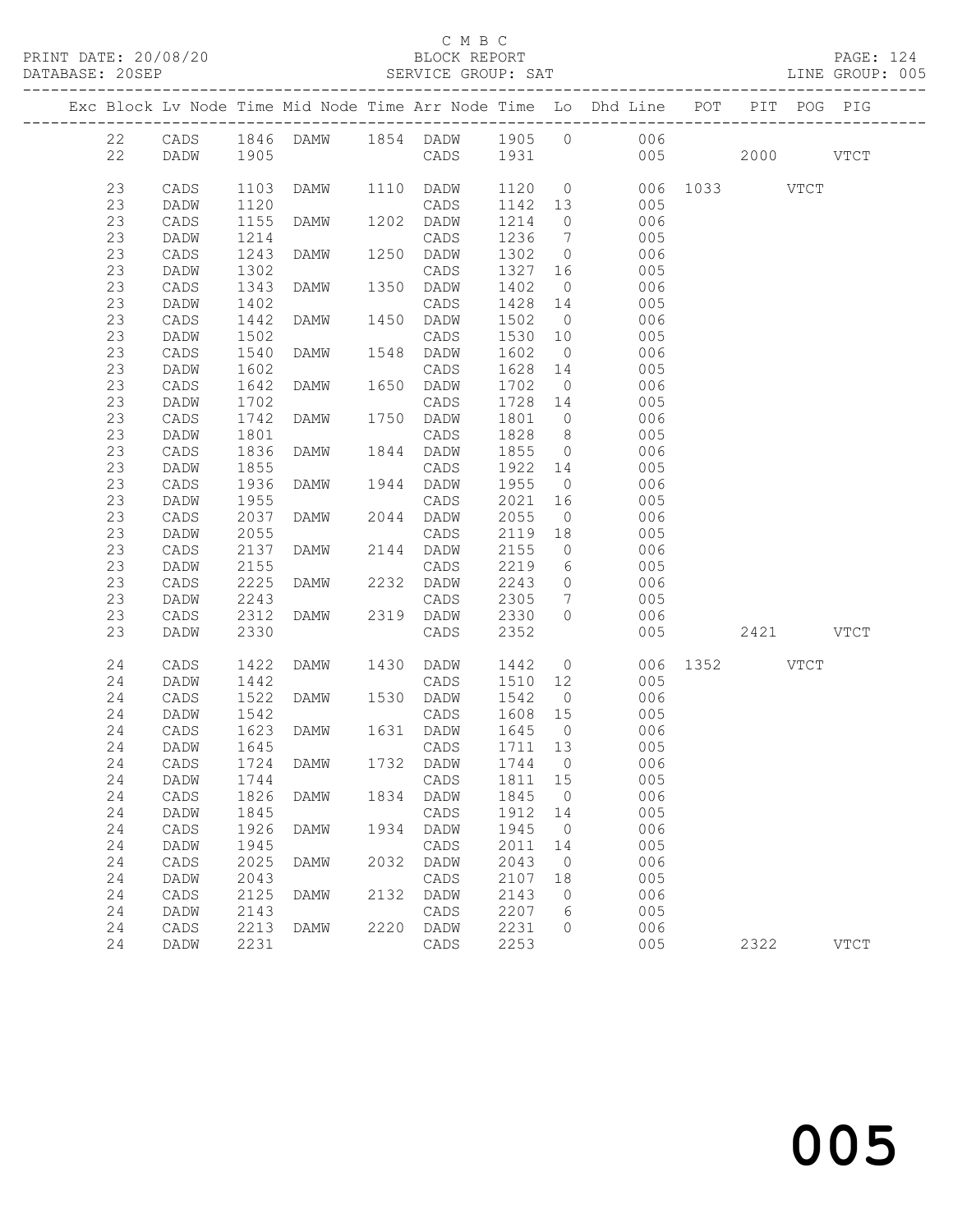### C M B C<br>BLOCK REPORT

|  |          |                 |              |             |      |                  |              |                 | Exc Block Lv Node Time Mid Node Time Arr Node Time Lo Dhd Line POT |           |           | PIT POG PIG   |
|--|----------|-----------------|--------------|-------------|------|------------------|--------------|-----------------|--------------------------------------------------------------------|-----------|-----------|---------------|
|  | 25       | CADS            |              |             |      |                  |              |                 | 1307 DAMW 1314 DADW 1326 0 006 1237 VTCT                           |           |           |               |
|  | 25       | DADW            | 1326         |             |      |                  |              |                 | CADS 1351 12 005                                                   |           |           |               |
|  | 25       | CADS            | 1403         | <b>DAMW</b> |      | 1410 DADW 1422   |              | $\overline{0}$  | 006                                                                |           |           |               |
|  | 25       | DADW            | 1422         |             |      | CADS             | 1448 14      |                 | 005                                                                |           |           |               |
|  | 25       | CADS            | 1502         | DAMW        |      | 1510 DADW        | 1522         | $\overline{0}$  | 006                                                                |           |           |               |
|  | 25       | DADW            | 1522         |             |      | CADS             | 1550         | $\overline{7}$  | 005                                                                |           |           |               |
|  | 25       | CADS            | 1557         | DAMW        |      | 1605 DADW        | 1619         | $\overline{0}$  | 006                                                                |           |           |               |
|  | 25       | DADW            | 1619         |             |      | CADS             | 1645         | 14              | 005                                                                |           |           |               |
|  | 25       | CADS            | 1659         | DAMW        |      | 1707 DADW        | 1719         | $\overline{0}$  | 006                                                                |           |           |               |
|  | 25       | DADW            | 1719         |             |      | CADS             | 1746 13      |                 | 005                                                                |           |           |               |
|  | 25       | CADS            | 1759         | DAMW        |      | 1807 DADW        | 1818         | $\overline{0}$  | 006                                                                |           |           |               |
|  | 25       | DADW            | 1818         |             |      | CADS             | 1845 11      |                 | 005                                                                |           |           |               |
|  | 25       | CADS            | 1856         | DAMW        |      | 1904 DADW        | 1915         | $\overline{0}$  | 006                                                                |           |           |               |
|  | 25       | DADW            | 1915         |             |      | CADS             | 1941         | 8 <sup>8</sup>  | 005                                                                |           |           |               |
|  | 25       | CADS            | 1949         | DAMW        |      | 1956 DADW        | 2007         | $\overline{0}$  | 006                                                                |           |           |               |
|  | 25       | DADW            | 2007         |             |      | CADS             | 2033         | 16              | 005                                                                |           |           |               |
|  | 25       | CADS            | 2049         | DAMW        |      | 2056 DADW        | 2107 0       |                 | 006                                                                |           |           |               |
|  | 25       | DADW            | 2107         |             |      | CADS             | 2131         | 18              | 005                                                                |           |           |               |
|  | 25       | CADS            | 2149         | DAMW        |      | 2156 DADW        | 2207 0       |                 | 006                                                                |           |           |               |
|  | 25       | DADW            | 2207         |             |      | CADS             | 2229         | 8 <sup>8</sup>  | 005                                                                |           |           |               |
|  | 25       | $\mathtt{CADS}$ | 2237         | DAMW        |      | 2244 DADW        | 2255         | $\overline{0}$  | 006                                                                |           |           |               |
|  | 25       | DADW            | 2255         |             |      | CADS             | 2317 14      |                 | 005                                                                |           |           |               |
|  | 25       | CADS            | 2331         | DAMW        |      | 2338 DADW        | 2349         | $\overline{0}$  | 006                                                                |           |           |               |
|  | 25       | DADW            | 2349         |             |      | CADS             | 2407         | $5\overline{)}$ | 005                                                                |           |           |               |
|  | 25       | CADS            | 2412         | DAMW        |      | 2419 DADW        | 2430         | $\overline{0}$  | 006                                                                |           |           |               |
|  | 25       | DADW            | 2430         |             |      | CADS             | 2448         | $5\overline{)}$ | 005                                                                |           |           |               |
|  | 25       | CADS            | 2453         | DAMW        |      | 2500 DADW        | 2511 0       |                 | 006                                                                |           |           |               |
|  | 25       | DADW            | 2511         |             |      | CADS             | 2529 13      |                 | 005                                                                |           |           |               |
|  | 25       | CADS            | 2542         | DAMW        |      | 2549 DADW        | 2600         | $\bigcirc$      | 006                                                                |           |           |               |
|  | 25       | DADW            | 2600         |             |      | BURO             | 2609         |                 | 005                                                                |           | 2635 VTCT |               |
|  | 26       | CADS            | 1614         | DAMW        |      | 1622 DADW        | 1636         |                 | $\overline{0}$<br>006                                              | 1544 VTCT |           |               |
|  | 26       | DADW            | 1636         |             |      | CADS             | 1702         | 14              | 005                                                                |           |           |               |
|  | 26       | CADS            | 1716         | DAMW        |      | 1724 DADW        | 1736         | $\overline{0}$  | 006                                                                |           |           |               |
|  | 26       | DADW            | 1736         |             |      | CADS             | 1803 14      |                 | 005                                                                |           |           |               |
|  | 26       | CADS            | 1817         | DAMW        |      | 1825 DADW        | 1836         | $\overline{0}$  | 006                                                                |           |           |               |
|  | 26       | DADW            | 1836         |             |      | CADS             | 1903 13      |                 | 005                                                                |           |           |               |
|  | 26       | CADS            | 1916<br>1935 | DAMW        |      | 1924 DADW        | 1935         | $\overline{0}$  | 006                                                                |           |           |               |
|  | 26       | DADW            |              |             |      | CADS             | 2001 12      |                 | 005                                                                |           |           |               |
|  |          |                 |              |             |      | 2020 DADW 2031 0 |              |                 | 006                                                                |           |           |               |
|  | 26       | DADW            | 2031         |             |      | CADS             | 2055         | 18              | 005                                                                |           |           |               |
|  | 26       | CADS            | 2113         | DAMW        | 2120 | DADW             | 2131         | $\overline{0}$  | 006                                                                |           |           |               |
|  | 26       | DADW            | 2131         |             |      | CADS             | 2155         | 6               | 005                                                                |           |           |               |
|  | 26       | $\mathtt{CADS}$ | 2201         | DAMW        | 2208 | DADW             | 2219         | $\overline{0}$  | 006                                                                |           |           |               |
|  | 26       | DADW            | 2219         |             |      | CADS             | 2241         | 11              | 005                                                                |           |           |               |
|  | 26       | CADS            | 2252         | DAMW        | 2259 | DADW             | 2310         | $\overline{0}$  | 006                                                                |           |           |               |
|  | 26       | DADW            | 2310         |             |      | CADS             | 2332         | 18              | 005                                                                |           |           |               |
|  | 26       | CADS            | 2350         | <b>DAMW</b> | 2357 | DADW             | 2408         | $\circ$         | 006                                                                |           |           |               |
|  | 26<br>26 | DADW            | 2408<br>2431 |             | 2438 | CADS             | 2426         | 5               | 005<br>006                                                         |           |           |               |
|  | 26       | CADS<br>DADW    | 2449         | DAMW        |      | DADW<br>CADS     | 2449<br>2507 | 0<br>5          | 005                                                                |           |           |               |
|  | 26       | CADS            | 2512         | DAMW        | 2519 | <b>DADW</b>      | 2530         | 0               | 006                                                                |           |           |               |
|  | 26       | DADW            | 2530         |             |      | <b>BURO</b>      | 2539         |                 | 005                                                                |           | 2605      | $_{\rm VTCT}$ |
|  |          |                 |              |             |      |                  |              |                 |                                                                    |           |           |               |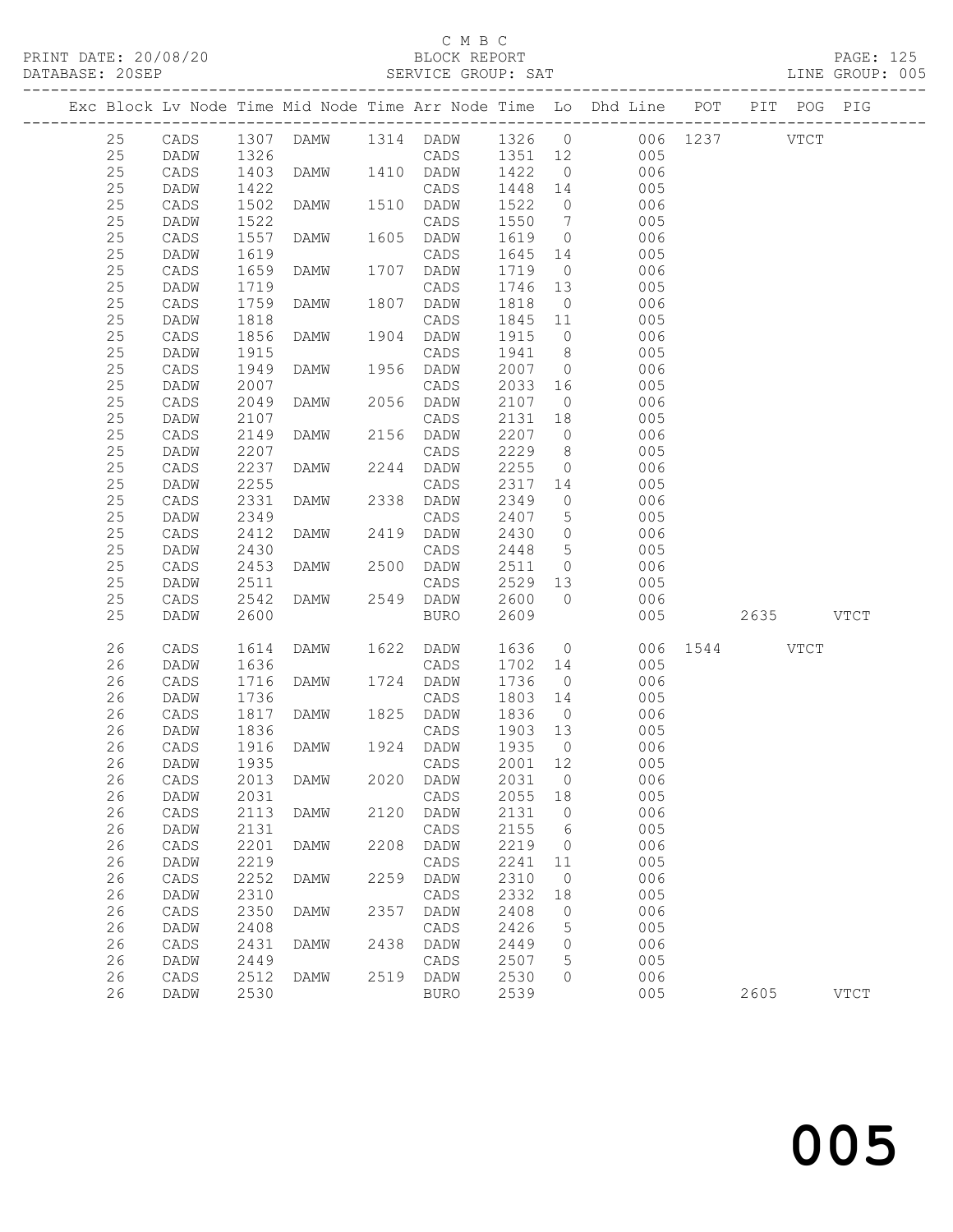| Exc Block Lv Node Time Mid Node Time Arr Node Time Lo Dhd Line POT PIT POG PIG |      |              |                                                                                                                      |            |             |                              |                 |                 |     |               |          |             |
|--------------------------------------------------------------------------------|------|--------------|----------------------------------------------------------------------------------------------------------------------|------------|-------------|------------------------------|-----------------|-----------------|-----|---------------|----------|-------------|
| 31                                                                             |      |              | GRDM 550 NADU 606 NAST 617 24 007 527 VTCT<br>NAST 641 PNHM 708 DULP 738 12 007<br>DULP 750 5GRN 812 NAST 849 12 007 |            |             |                              |                 |                 |     |               |          |             |
| 31                                                                             |      |              |                                                                                                                      |            |             |                              |                 |                 |     |               |          |             |
| 31                                                                             |      |              |                                                                                                                      |            |             |                              |                 |                 |     |               |          |             |
| 31                                                                             | NAST | 901          | PNHM                                                                                                                 |            |             | 930 DULP 1011 18             |                 |                 | 007 |               |          |             |
| 31                                                                             | DULP | 1029         | 5GRN                                                                                                                 |            | 1057 NAST   |                              |                 | 1140 16         | 007 |               |          |             |
| 31                                                                             | NAST |              | PNHM                                                                                                                 |            | 1228 DULP   |                              |                 |                 | 007 |               |          |             |
| 31                                                                             | DULP | 1156<br>1324 | 5GRN                                                                                                                 |            | 1357 NAST   | 1316 8<br>1445 12            |                 |                 | 007 |               |          |             |
| 31                                                                             | NAST | 1457         | PNHM                                                                                                                 |            |             | 1532 DULP 1623 17            |                 |                 | 007 |               |          |             |
| 31                                                                             | DULP | 1640         | 5GRN                                                                                                                 |            | 1712 NAST   |                              |                 | 1758 9          | 007 |               |          |             |
| 31                                                                             | NAST | 1807         | PNHM                                                                                                                 |            | 1841 DULP   | 1929                         |                 |                 |     | 007 1945 VTCT |          |             |
| 32                                                                             | DULP | 553          | 5GRN                                                                                                                 |            |             | 612 NAST 646 15              |                 |                 | 007 |               | 528 VTCT |             |
| 32                                                                             | NAST | 701          | PNHM                                                                                                                 | 728        |             | DULP 758                     |                 | $7\overline{ }$ | 007 |               |          |             |
| 32                                                                             | DULP | 805<br>916   | 5GRN                                                                                                                 |            |             | NAST 904 12<br>DULP 1026 16  |                 |                 | 007 |               |          |             |
| 32                                                                             | NAST |              | PNHM                                                                                                                 | 827<br>945 |             |                              |                 |                 | 007 |               |          |             |
| 32                                                                             | DULP | 1042         | 5GRN                                                                                                                 | 1112       | NAST        | 1155 16                      |                 |                 | 007 |               |          |             |
| 32                                                                             | NAST | 1211         | PNHM                                                                                                                 |            | 1243 DULP   | 1331                         | 9               |                 | 007 |               |          |             |
| 32                                                                             | DULP | 1340         | 5GRN                                                                                                                 |            | 1412 NAST   |                              |                 |                 | 007 |               |          |             |
| 32                                                                             | NAST | 1509         | PNHM                                                                                                                 |            | 1544 DULP   | 1500 9<br>1635 17            |                 |                 | 007 |               |          |             |
| 32                                                                             | DULP | 1652         | 5GRN                                                                                                                 | 1724       | NAST        | 1810 12                      |                 |                 | 007 |               |          |             |
| 32                                                                             | NAST | 1822         | PNHM                                                                                                                 |            |             | 1856 DULP 1943 9             |                 |                 | 007 |               |          |             |
| 32                                                                             | DULP | 1952         | 5GRN                                                                                                                 | 2019       |             | NAST 2101 8<br>DULP 2218 16  |                 |                 | 007 |               |          |             |
| 32                                                                             | NAST | 2109         | PNHM                                                                                                                 | 2137       |             |                              |                 |                 | 007 |               |          |             |
| 32                                                                             | DULP | 2234         | 5GRN                                                                                                                 | 2259       |             | DULP 2218 16<br>NAST 2337 13 |                 |                 | 007 |               |          |             |
| 32                                                                             | NAST | 2350         | PNHM                                                                                                                 | 2418       | <b>DULP</b> | 2456                         |                 |                 |     | 007 2511 VTCT |          |             |
| 33                                                                             | NAST | 600<br>711   | PNHM                                                                                                                 |            |             |                              |                 |                 | 007 |               | 525 VTCT |             |
| 33                                                                             | DULP |              | 5GRN                                                                                                                 |            |             |                              |                 | $3 \t10$        | 007 |               |          |             |
| 33                                                                             | NAST | 819          | PNHM                                                                                                                 |            |             | 846 DULP 921 11              |                 |                 | 007 |               |          |             |
| 33                                                                             | DULP | 932          | 5GRN                                                                                                                 |            |             | 957 NAST 1038 21             |                 |                 | 007 |               |          |             |
| 33                                                                             | NAST | 1059<br>1224 | PNHM                                                                                                                 |            | 1129 DULP   |                              |                 |                 |     |               |          |             |
| 33                                                                             | DULP |              | 5GRN                                                                                                                 |            | $1257$ NAST | 1215 9<br>1345 9             |                 | $007$<br>007    |     |               |          |             |
| 33                                                                             |      |              | NAST 1354 PNHM 1429 DULP 1520 20 007                                                                                 |            |             |                              |                 |                 |     |               |          |             |
| 33                                                                             | DULP | 1540         | 5GRN                                                                                                                 | 1612       | NAST        | 1700                         | 10              |                 | 007 |               |          |             |
| 33                                                                             | NAST | 1710         | PNHM                                                                                                                 | 1744       | <b>DULP</b> | 1832                         | 17              |                 | 007 |               |          |             |
| 33                                                                             | DULP | 1849         | 5GRN                                                                                                                 | 1919       | NAST        | 2004                         | $5\phantom{.0}$ |                 | 007 |               |          |             |
| 33                                                                             | NAST | 2009         | PNHM                                                                                                                 | 2037       | DULP        | 2118                         | 16              |                 | 007 |               |          |             |
| 33                                                                             | DULP | 2134         | 5GRN                                                                                                                 | 2159       | NAST        | 2238                         | 11              |                 | 007 |               |          |             |
| 33                                                                             | NAST | 2249         | PNHM                                                                                                                 | 2317       | <b>DULP</b> | 2358                         | 9               |                 | 007 |               |          |             |
| 33                                                                             | DULP | 2407         | 5GRN                                                                                                                 | 2429       | NAST        | 2507                         | $\circ$         |                 | 007 |               |          |             |
| 33                                                                             | NAST | 2507         | PNHM                                                                                                                 | 2530       | HODM        | 2534                         |                 |                 | 007 |               | 2558     | <b>VTCT</b> |
|                                                                                |      |              |                                                                                                                      |            |             |                              |                 |                 |     |               |          |             |

C M B C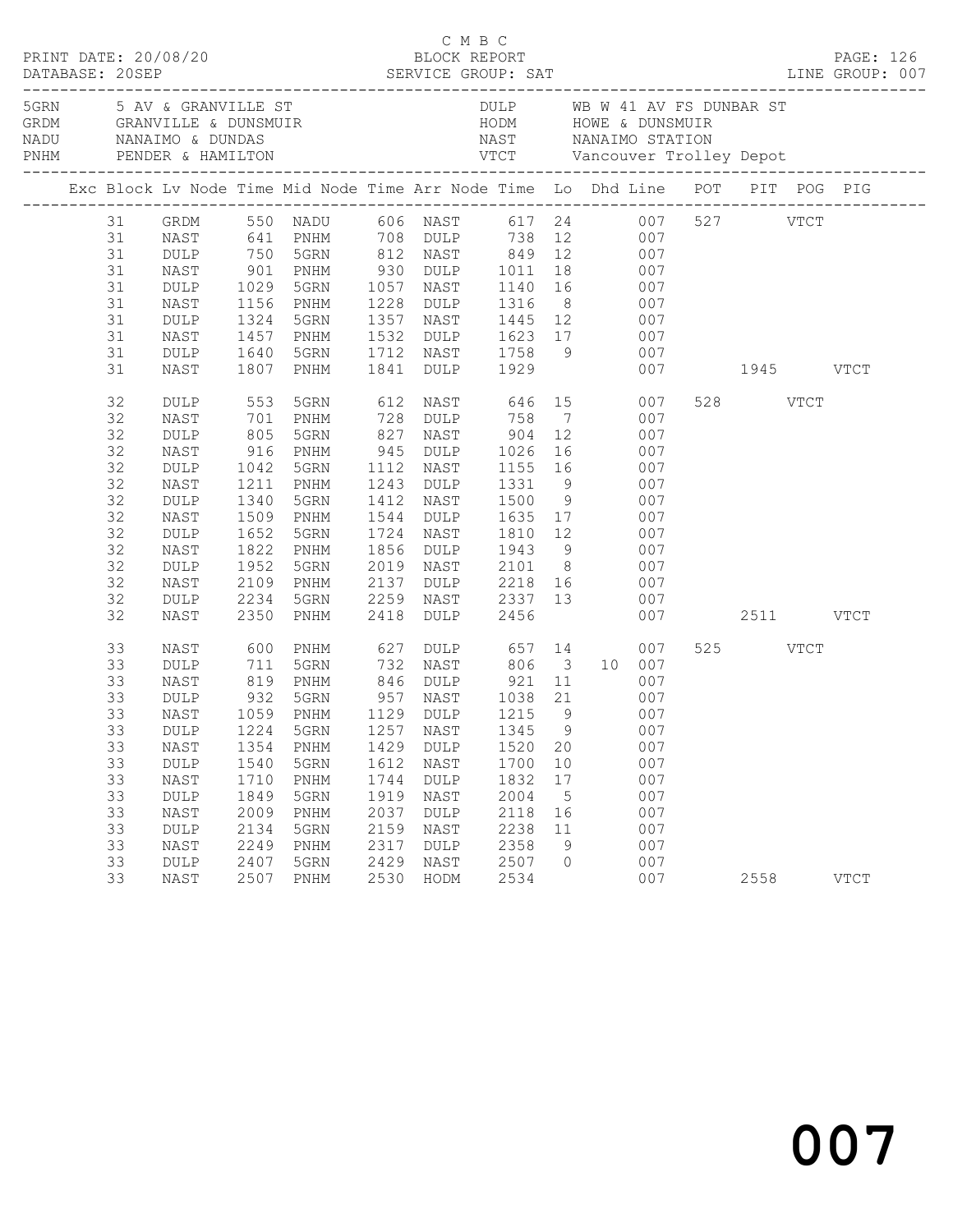| Exc Block Lv Node Time Mid Node Time Arr Node Time Lo Dhd Line POT |             |      |                              |      |             |         |                 |    |     |           | PIT POG PIG |             |
|--------------------------------------------------------------------|-------------|------|------------------------------|------|-------------|---------|-----------------|----|-----|-----------|-------------|-------------|
| 34                                                                 | PNHM        |      |                              |      |             |         |                 |    | 007 | 532 VTCT  |             |             |
| 34                                                                 | DULP        |      |                              |      |             |         |                 |    | 007 |           |             |             |
| 34                                                                 | NAST        | 804  | PNHM                         | 831  | DULP        | 906     | 11              |    | 007 |           |             |             |
| 34                                                                 | DULP        | 917  | 5GRN                         | 942  | NAST        | 1023    | 21              |    | 007 |           |             |             |
| 34                                                                 | NAST        | 1044 | PNHM                         | 1114 | DULP        | 1159    | 10              |    | 007 |           |             |             |
| 34                                                                 | DULP        | 1209 | 5GRN                         | 1242 | NAST        | 1330    | 8 <sup>8</sup>  |    | 007 |           |             |             |
| 34                                                                 | NAST        | 1338 | PNHM                         | 1413 | DULP        | 1504    | 12              |    | 007 |           |             |             |
| 34                                                                 | DULP        | 1516 | 5GRN                         | 1548 | NAST        | 1636    | 10              |    | 007 |           |             |             |
| 34                                                                 | NAST        | 1646 | PNHM                         | 1720 | DULP        | 1809    | 12              |    | 007 |           |             |             |
| 34                                                                 | DULP        | 1821 | 5GRN                         | 1851 | NAST        | 1936    | 13              |    | 007 |           |             |             |
| 34                                                                 | NAST        | 1949 | PNHM                         | 2017 | DULP        | 2058    | 16              |    | 007 |           |             |             |
| 34                                                                 | DULP        | 2114 | 5GRN                         | 2139 | NAST        | 2218    | 11              |    | 007 |           |             |             |
| 34                                                                 | NAST        | 2229 | PNHM                         | 2257 | DULP        | 2338    |                 |    | 007 | 2353 VTCT |             |             |
|                                                                    |             |      |                              |      |             |         |                 |    |     |           |             |             |
| 35                                                                 | DULP        | 613  | 5GRN                         | 632  | NAST        | 706     |                 | 15 | 007 | 548 VTCT  |             |             |
| 35                                                                 | NAST        | 721  | PNHM                         | 748  | DULP        | 818     | 16              |    | 007 |           |             |             |
| 35                                                                 | DULP        | 834  | 5GRN                         | 857  | NAST        | 934     | 12              |    | 007 |           |             |             |
| 35                                                                 | NAST        | 946  | PNHM                         | 1015 | DULP        | 1056    | 14              |    | 007 |           |             |             |
| 35                                                                 | DULP        | 1110 | 5GRN                         | 1142 | NAST        | 1229    | 9               |    | 007 |           |             |             |
| 35                                                                 | NAST        | 1238 | PNHM                         | 1313 | DULP        | 1401    | 9               |    | 007 |           |             |             |
| 35                                                                 | <b>DULP</b> | 1410 | 5GRN                         | 1442 | NAST        | 1530 15 |                 |    | 007 |           |             |             |
| 35                                                                 | NAST        | 1545 | PNHM                         | 1620 | DULP        | 1711    |                 |    | 007 | 1732 VTCT |             |             |
| 36                                                                 | NAST        | 621  | PNHM                         | 648  | DULP        | 718     |                 | 13 | 007 | 546 VTCT  |             |             |
| 36                                                                 | DULP        | 731  | 5GRN                         | 752  | NAST        | 826     | 12              | 10 | 007 |           |             |             |
| 36                                                                 | NAST        | 848  | PNHM                         | 915  | DULP        | 953     | 8               |    | 007 |           |             |             |
| 36                                                                 | DULP        | 1001 | 5GRN                         | 1027 | NAST        | 1110    | 19              |    | 007 |           |             |             |
| 36                                                                 | NAST        | 1129 | PNHM                         | 1159 | DULP        | 1246    | 8 <sup>8</sup>  |    | 007 |           |             |             |
| 36                                                                 | DULP        | 1254 | 5GRN                         | 1327 | NAST        | 1415    | 18              |    | 007 |           |             |             |
| 36                                                                 | NAST        | 1433 | PNHM                         | 1508 | DULP        | 1559    | 17              |    | 007 |           |             |             |
| 36                                                                 | DULP        | 1616 | 5GRN                         | 1648 | NAST        | 1736    | 16              |    | 007 |           |             |             |
| 36                                                                 | NAST        | 1752 | PNHM                         | 1826 | DULP        | 1914    | 15              |    | 007 |           |             |             |
| 36                                                                 | DULP        | 1929 | 5GRN                         | 1959 | NAST        | 2043    | $6\overline{6}$ |    | 007 |           |             |             |
| 36                                                                 | NAST        | 2049 | PNHM                         | 2117 | DULP        | 2158    | 16              |    | 007 |           |             |             |
| 36                                                                 | DULP        | 2214 | 5GRN                         | 2239 | NAST        | 2317    | 12              |    | 007 |           |             |             |
| 36                                                                 | NAST        | 2329 | PNHM                         | 2357 | DULP        | 2435    |                 |    | 007 | 2450 VTCT |             |             |
| 37                                                                 | <b>DULP</b> | 633  | 5GRN                         | 652  | NAST        | 726     | 8 <sup>8</sup>  |    | 007 | 607 VTCT  |             |             |
| 37                                                                 | NAST        | 734  | PNHM                         |      | 801 DULP    | 834 13  |                 |    | 007 |           |             |             |
| 37                                                                 |             |      | DULP 847 5GRN 912 NAST 952 8 |      |             |         |                 |    | 007 |           |             |             |
| 37                                                                 | NAST        | 1000 | PNHM                         | 1029 | DULP        | 1111    | 14              |    | 007 |           |             |             |
| 37                                                                 | DULP        | 1125 | 5GRN                         | 1157 | NAST        | 1244    | 9               |    | 007 |           |             |             |
| 37                                                                 | NAST        | 1253 | PNHM                         | 1328 | DULP        | 1417    | 8 <sup>8</sup>  |    | 007 |           |             |             |
| 37                                                                 | DULP        | 1425 | 5GRN                         | 1457 | NAST        | 1545    | 12              |    | 007 |           |             |             |
| 37                                                                 | NAST        | 1557 | PNHM                         | 1632 | DULP        | 1723    | 10              |    | 007 |           |             |             |
| 37                                                                 | DULP        | 1733 | 5GRN                         | 1806 | NAST        | 1851    | 16              |    | 007 |           |             |             |
| 37                                                                 | NAST        | 1907 | PNHM                         | 1936 | DULP        | 2021    | 11              |    | 007 |           |             |             |
| 37                                                                 | DULP        | 2032 | 5GRN                         | 2059 | NAST        | 2140    | 9               |    | 007 |           |             |             |
| 37                                                                 | NAST        | 2149 | PNHM                         | 2217 | <b>DULP</b> | 2258    | 17              |    | 007 |           |             |             |
| 37                                                                 | DULP        | 2315 | 5GRN                         | 2339 | NAST        | 2417    |                 |    | 007 | 2448      |             | <b>VTCT</b> |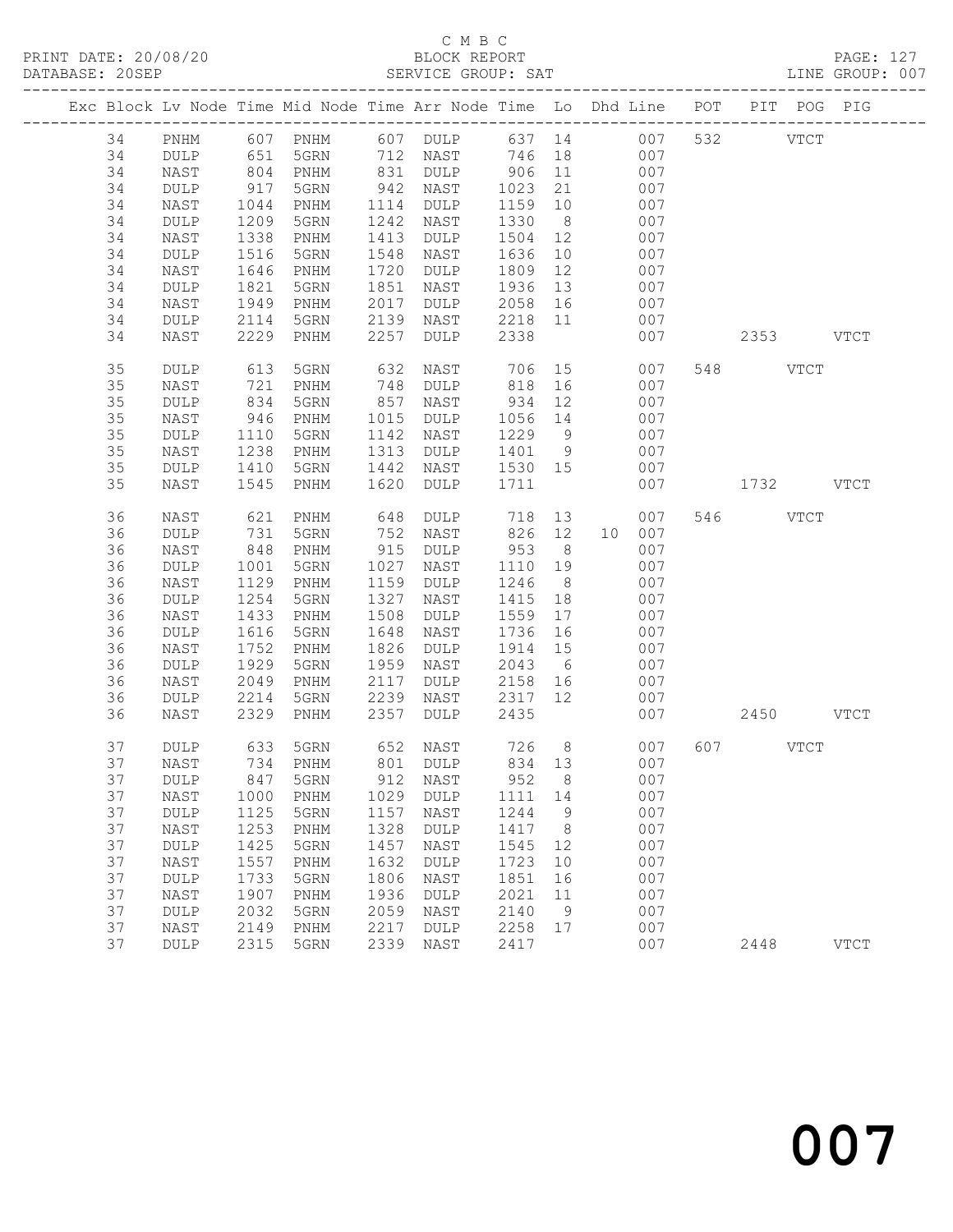## C M B C<br>BLOCK REPORT

| DATABASE: 20SEP |    |                 |      |                   |      | SERVICE GROUP: SAT   |           |                |                                                                                |               | LINE GROUP: 007 |
|-----------------|----|-----------------|------|-------------------|------|----------------------|-----------|----------------|--------------------------------------------------------------------------------|---------------|-----------------|
|                 |    |                 |      |                   |      |                      |           |                | Exc Block Lv Node Time Mid Node Time Arr Node Time Lo Dhd Line POT PIT POG PIG |               |                 |
|                 | 38 |                 |      |                   |      |                      |           |                | NAST 749 PNHM 816 DULP 851 11 007 712 VTCT                                     |               |                 |
|                 | 38 | DULP            | 902  |                   |      | 5GRN 927 NAST 1007 8 |           |                | 007                                                                            |               |                 |
|                 | 38 | NAST            | 1015 |                   |      | PNHM 1044 DULP       |           |                | 1126 14<br>007                                                                 |               |                 |
|                 | 38 | DULP            | 1140 | 5GRN              |      | 1212 NAST            | 1259      | 9              | 007                                                                            |               |                 |
|                 | 38 | NAST            | 1308 | PNHM              | 1343 | DULP                 | 1432      | 8 <sup>8</sup> | 007                                                                            |               |                 |
|                 | 38 | DULP            | 1440 | 5GRN              | 1512 | NAST                 | 1600      | 9              | 007                                                                            |               |                 |
|                 | 38 |                 |      |                   | 1644 |                      | 1735      | 13             | 007                                                                            |               |                 |
|                 |    | NAST            | 1609 | PNHM              |      | DULP                 |           |                |                                                                                |               |                 |
|                 | 38 | DULP            | 1748 | 5GRN              | 1821 | NAST                 | 1906      | 22             | 007                                                                            |               |                 |
|                 | 38 | NAST            | 1928 | PNHM              | 1956 | DULP                 | 2039      | 15             | 007                                                                            |               |                 |
|                 | 38 | DULP            | 2054 | 5GRN              | 2119 | NAST                 | 2158      | 11             | 007                                                                            |               |                 |
|                 | 38 | NAST            | 2209 | PNHM              | 2237 | DULP                 | 2318 17   |                | 007                                                                            |               |                 |
|                 | 38 | DULP            | 2335 | 5GRN              | 2359 | NAST                 | 2437 0    |                | 007                                                                            |               |                 |
|                 | 38 | NAST            | 2437 | PNHM              | 2500 | DULP                 | 2541      |                | 007                                                                            | 2555 VTCT     |                 |
|                 | 39 | DULP            | 819  | 5GRN              | 842  | NAST                 | 919       |                | 12 and $\overline{a}$<br>007                                                   | 753 VTCT      |                 |
|                 | 39 | NAST            | 931  | PNHM              | 1000 | DULP                 | 1041      | 16             | 007                                                                            |               |                 |
|                 | 39 | DULP            | 1057 | 5GRN              | 1127 | NAST                 | 1210      | 13             | 007                                                                            |               |                 |
|                 | 39 | NAST            | 1223 | PNHM              | 1258 | DULP                 | 1346      | 9              | 007                                                                            |               |                 |
|                 | 39 | DULP            | 1355 | 5GRN              | 1427 | NAST                 | 1515      | 18             | 007                                                                            |               |                 |
|                 | 39 | NAST            | 1533 | PNHM              | 1608 | DULP                 | 1659      | 20             | 007                                                                            |               |                 |
|                 | 39 | $\texttt{DULP}$ | 1719 | 5GRN              | 1751 | NAST                 | 1837      | 10             | 007                                                                            |               |                 |
|                 | 39 | NAST            | 1847 | PNHM              | 1916 | DULP                 | 2001      | 11             | 007                                                                            |               |                 |
|                 | 39 | $\texttt{DULP}$ | 2012 | 5GRN              | 2039 | NAST                 | 2120      | 9              | 007                                                                            |               |                 |
|                 | 39 | NAST            | 2129 | PNHM              | 2157 | DULP                 | 2238 17   |                | 007                                                                            |               |                 |
|                 | 39 | DULP            | 2255 | 5GRN              | 2319 | NAST                 | 2357 10   |                | 007                                                                            |               |                 |
|                 | 39 | NAST            | 2407 | PNHM              | 2430 | DULP                 | 2511      |                | 007                                                                            | 2525 VTCT     |                 |
|                 |    |                 |      |                   |      |                      |           |                |                                                                                |               |                 |
|                 | 40 | NAST            | 833  | PNHM              | 900  | DULP                 | 938       | 8 <sup>8</sup> | 007                                                                            | 756 VTCT      |                 |
|                 | 40 | DULP            | 946  | 5GRN              |      | 1012 NAST            | 1055 19   |                | 007                                                                            |               |                 |
|                 | 40 | NAST            | 1114 | PNHM              | 1144 | DULP                 | 1230      | 9              | 007                                                                            |               |                 |
|                 | 40 | $\texttt{DULP}$ | 1239 | 5GRN              | 1312 | NAST                 | 1400      | 9              | 007                                                                            |               |                 |
|                 | 40 | NAST            | 1409 | PNHM              | 1444 | DULP                 | 1535      | 17             | 007                                                                            |               |                 |
|                 | 40 | DULP            | 1552 | 5GRN              | 1624 | NAST                 | 1712 10   |                | 007                                                                            |               |                 |
|                 | 40 | NAST            | 1722 | PNHM              | 1756 | DULP                 | 1844      |                |                                                                                | 007 1900 VTCT |                 |
|                 | 41 | DULP            | 1014 | 5GRN              | 1042 | NAST                 |           |                | 1125 19<br>007                                                                 | 948 VTCT      |                 |
|                 | 41 | NAST            | 1144 | PNHM              |      | 1214 DULP            | 1301 8    |                | 007                                                                            |               |                 |
|                 | 41 | DULP            | 1309 | 5GRN              |      | 1342 NAST            | $1430$ 15 |                | 007                                                                            |               |                 |
|                 |    |                 |      |                   |      |                      |           |                |                                                                                |               |                 |
|                 |    |                 |      |                   |      |                      |           |                | 41 NAST 1445 PNHM 1520 DULP 1611 17 007                                        |               |                 |
|                 | 41 | DULP            | 1628 | 5GRN              | 1700 | NAST                 | 1746      |                | 007                                                                            | 1821 VTCT     |                 |
|                 | 42 | NAST            | 1029 | PNHM              | 1059 | DULP                 | 1144      | 11             | 007                                                                            | 952 VTCT      |                 |
|                 | 42 | DULP            | 1155 | 5GRN              | 1227 | NAST                 | 1314      | 9              | 007                                                                            |               |                 |
|                 | 42 | NAST            | 1323 | PNHM              | 1358 | DULP                 | 1449      | 15             | 007                                                                            |               |                 |
|                 | 42 | DULP            | 1504 | 5GRN              | 1536 | NAST                 | 1624      | 10             | 007                                                                            |               |                 |
|                 | 42 | NAST            | 1634 | PNHM              | 1708 | DULP                 | 1758      | 8              | 007                                                                            |               |                 |
|                 | 42 | <b>DULP</b>     | 1806 | 5GRN              | 1836 | NAST                 | 1921      |                | 007                                                                            | 1956 VTCT     |                 |
|                 | 43 | NAST            | 1421 | PNHM              | 1456 | DULP                 | 1547      | 17             | 007                                                                            | 1344 VTCT     |                 |
|                 | 43 | DULP            | 1604 | 5GRN              | 1636 | NAST                 | 1724      | 13             | 007                                                                            |               |                 |
|                 | 43 | NAST            | 1737 | PNHM              | 1811 | DULP                 | 1859      | 10             | 007                                                                            |               |                 |
|                 | 43 | DULP            | 1909 | 5GRN              | 1939 | NAST                 | 2023      | 6              | 007                                                                            |               |                 |
|                 | 43 | NAST            | 2029 | PNHM              | 2057 | DULP                 | 2138      | 16             | 007                                                                            |               |                 |
|                 | 43 | DULP            | 2154 | 5GRN              | 2219 | NAST                 | 2257      | 12             | 007                                                                            |               |                 |
|                 | 43 | NAST            | 2309 | $\texttt{PNHM}{}$ | 2337 | DULP                 | 2418      | 19             | 007                                                                            |               |                 |
|                 | 43 | <b>DULP</b>     | 2437 | 5GRN              | 2459 | NAST                 | 2537      |                | 007                                                                            | 2608 VTCT     |                 |
|                 |    |                 |      |                   |      |                      |           |                |                                                                                |               |                 |
|                 | 44 | DULP            | 1452 | 5GRN              |      | 1524 NAST            | 1612      | 9              |                                                                                | 007 1426 VTCT |                 |

and 2007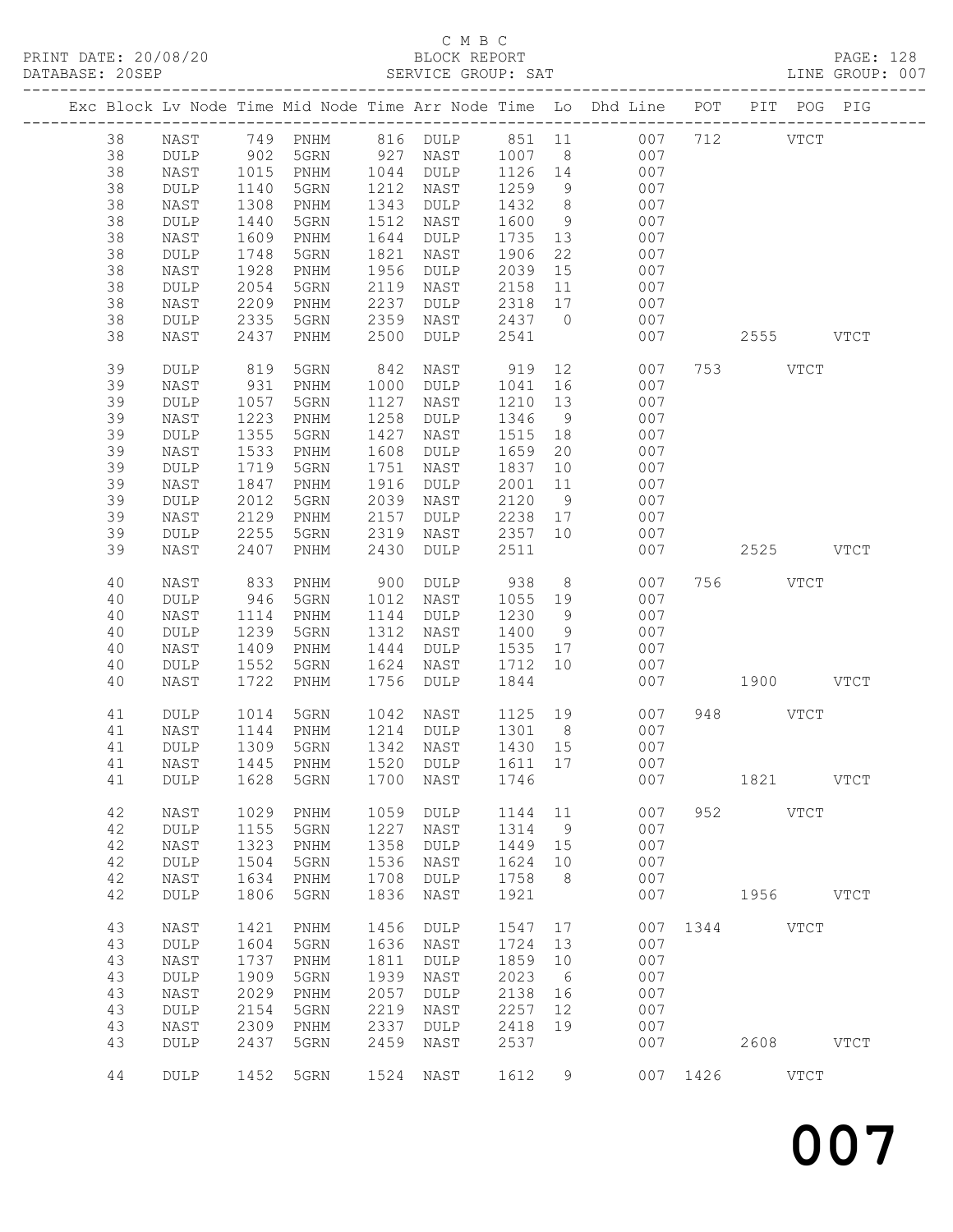## C M B C<br>BLOCK REPORT

PAGE: 129<br>LINE GROUP: 007

|                |                             |                      |                      |                      |                             |                      |           | Exc Block Lv Node Time Mid Node Time Arr Node Time (Lo) Dhd Line | POT  | PIT  |             | POG PIG     |
|----------------|-----------------------------|----------------------|----------------------|----------------------|-----------------------------|----------------------|-----------|------------------------------------------------------------------|------|------|-------------|-------------|
| 44             | NAST                        | 1621                 | PNHM                 | 1656                 | <b>DULP</b>                 | 1747                 |           | 007                                                              |      | 1808 |             | <b>VTCT</b> |
| 45<br>45       | NAST<br>DULP                | 1521<br>1704         | PNHM<br>5GRN         | 1556<br>1736         | <b>DULP</b><br>NAST         | 1647<br>1822         | -17       | 007<br>007                                                       | 1444 | 1857 | <b>VTCT</b> | VTCT        |
| 46<br>46<br>46 | DULP<br>NAST<br><b>DULP</b> | 1528<br>1658<br>1836 | 5GRN<br>PNHM<br>5GRN | 1600<br>1732<br>1906 | NAST<br><b>DULP</b><br>NAST | 1648<br>1821<br>1951 | 10<br>-15 | 007<br>007<br>007                                                | 1502 | 2026 | VTCT        | VTCT        |
|                |                             |                      |                      |                      |                             |                      |           |                                                                  |      |      |             |             |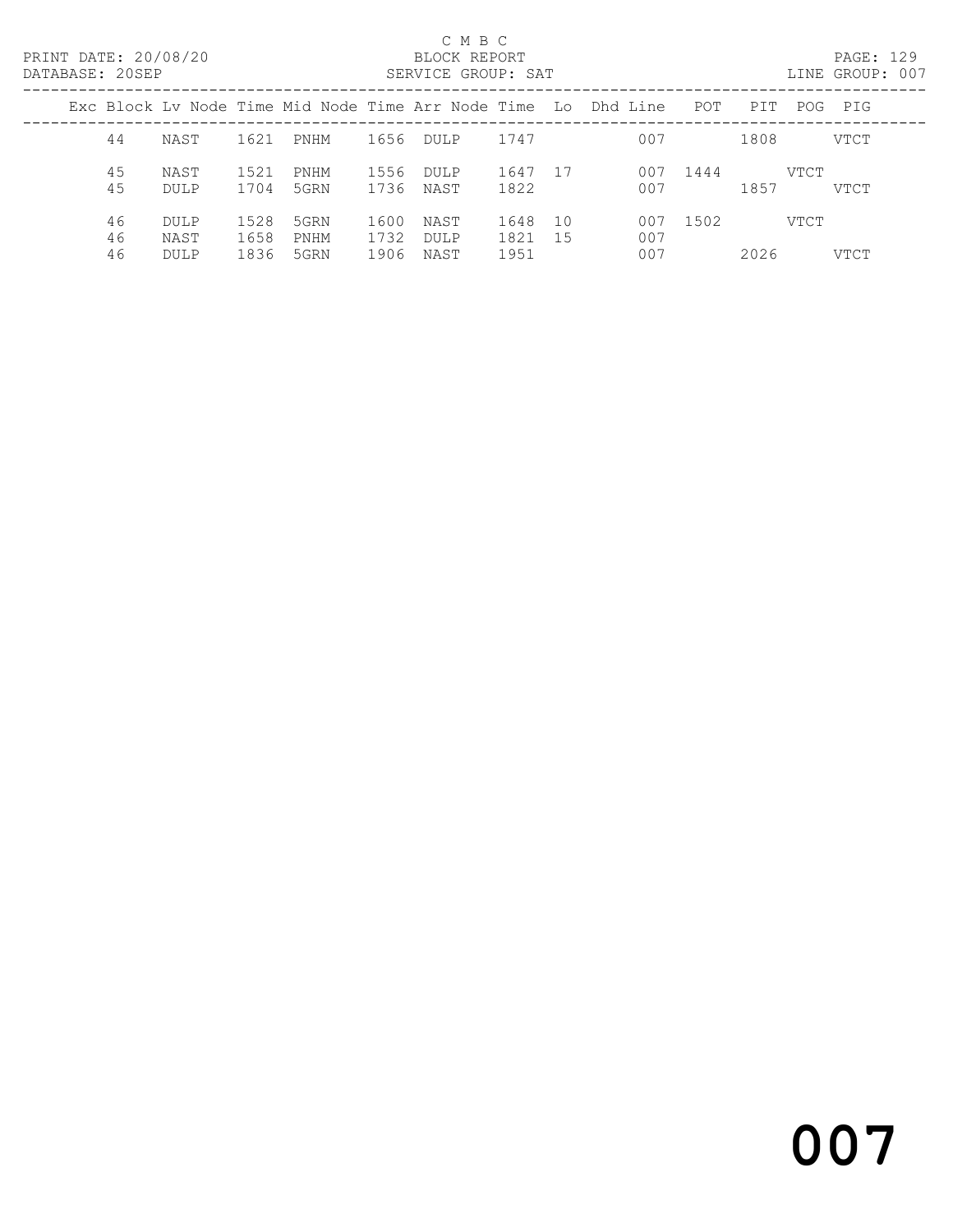|                | 1 F41S 456 BYKY FRTE 503 0 008 440 VTCT<br>1 FRTE 503 0 008 440 VTCT<br>1 FRTE 503 BYKY 522 WFST 534 0 008<br>1 WFST 534 BYKY 547 FRTE 604 19 008<br>1 FRTE 623 BYKY 642 WFST 656 0 008<br>1 FRTE 739 BYKY 710 FRTE 729 10 008<br>1 FRTE 739 BYK |                                                                                                                                                                                                                                                           |           |                                                           |                                                                                                                                                                         |               |          |  |  |
|----------------|--------------------------------------------------------------------------------------------------------------------------------------------------------------------------------------------------------------------------------------------------|-----------------------------------------------------------------------------------------------------------------------------------------------------------------------------------------------------------------------------------------------------------|-----------|-----------------------------------------------------------|-------------------------------------------------------------------------------------------------------------------------------------------------------------------------|---------------|----------|--|--|
|                |                                                                                                                                                                                                                                                  |                                                                                                                                                                                                                                                           |           |                                                           |                                                                                                                                                                         |               |          |  |  |
|                |                                                                                                                                                                                                                                                  |                                                                                                                                                                                                                                                           |           |                                                           |                                                                                                                                                                         |               |          |  |  |
|                |                                                                                                                                                                                                                                                  |                                                                                                                                                                                                                                                           |           |                                                           |                                                                                                                                                                         |               |          |  |  |
|                |                                                                                                                                                                                                                                                  |                                                                                                                                                                                                                                                           |           |                                                           |                                                                                                                                                                         |               |          |  |  |
|                |                                                                                                                                                                                                                                                  |                                                                                                                                                                                                                                                           |           |                                                           |                                                                                                                                                                         |               |          |  |  |
|                |                                                                                                                                                                                                                                                  |                                                                                                                                                                                                                                                           |           |                                                           |                                                                                                                                                                         |               |          |  |  |
|                |                                                                                                                                                                                                                                                  |                                                                                                                                                                                                                                                           |           |                                                           |                                                                                                                                                                         |               |          |  |  |
|                |                                                                                                                                                                                                                                                  |                                                                                                                                                                                                                                                           |           |                                                           |                                                                                                                                                                         |               |          |  |  |
|                |                                                                                                                                                                                                                                                  |                                                                                                                                                                                                                                                           |           |                                                           | 1000 FKIE 1032 10 008<br>1115 WFST 1135 0 008<br>1154 FRTE 1223 22 008<br>1315 WFST 1337 0 008<br>1358 FRTE 1427 16 008<br>1515 WFST 1537 0 008<br>1558 FRTE 1537 0 008 |               |          |  |  |
| $\mathbf 1$    | WFST                                                                                                                                                                                                                                             | 1135 BYKY                                                                                                                                                                                                                                                 |           |                                                           |                                                                                                                                                                         |               |          |  |  |
| $\mathbf 1$    | FRTE                                                                                                                                                                                                                                             | 1245 BYKY                                                                                                                                                                                                                                                 |           |                                                           |                                                                                                                                                                         |               |          |  |  |
| $\mathbf{1}$   | WFST                                                                                                                                                                                                                                             | 1337 BYKY<br>1443 BYKY                                                                                                                                                                                                                                    |           |                                                           |                                                                                                                                                                         |               |          |  |  |
| $\mathbf 1$    | FRTE                                                                                                                                                                                                                                             |                                                                                                                                                                                                                                                           |           |                                                           |                                                                                                                                                                         |               |          |  |  |
| $\mathbf{1}$   | WFST                                                                                                                                                                                                                                             | 1537 BYKY<br>1641 BYKY                                                                                                                                                                                                                                    |           |                                                           | 1558 FRTE 1628 13 008<br>1711 WFST 1731 0 008                                                                                                                           |               |          |  |  |
| $\mathbf{1}$   | FRTE                                                                                                                                                                                                                                             |                                                                                                                                                                                                                                                           |           |                                                           |                                                                                                                                                                         |               |          |  |  |
| $\mathbf 1$    | WFST                                                                                                                                                                                                                                             | 1731 BYKY 1752 FRTE 1820<br>1825 BYKY 1752 41FR 1838                                                                                                                                                                                                      |           |                                                           | $\frac{1}{5}$<br>008                                                                                                                                                    |               |          |  |  |
| $\mathbf{1}$   | FRTE                                                                                                                                                                                                                                             |                                                                                                                                                                                                                                                           |           |                                                           |                                                                                                                                                                         | 008 1854 VTCT |          |  |  |
| $\mathbf{2}$   | F41S                                                                                                                                                                                                                                             | 516 BYKY                                                                                                                                                                                                                                                  |           | FRTE 523                                                  | $\overline{0}$<br>008                                                                                                                                                   |               | 500 VTCT |  |  |
| $\mathbf{2}$   | FRTE                                                                                                                                                                                                                                             | 516 BYKY 542 WFST 554 0<br>523 BYKY 542 WFST 554 0<br>554 BYKY 607 FRTE 624 17<br>641 BYKY 700 WFST 715 0<br>715 BYKY 730 FRTE 750 17<br>807 BYKY 830 WFST 846 0<br>846 BYKY 830 WFST 846 0<br>846 BYKY 901 FRTE 925 9<br>934 BYKY 1000 WFST 1019 0<br>10 |           |                                                           | 008                                                                                                                                                                     |               |          |  |  |
| $\mathbf{2}$   | WFST                                                                                                                                                                                                                                             |                                                                                                                                                                                                                                                           |           |                                                           | 008                                                                                                                                                                     |               |          |  |  |
| $\mathbf{2}$   | FRTE                                                                                                                                                                                                                                             |                                                                                                                                                                                                                                                           |           |                                                           | $\begin{array}{ccc} 0 & \hspace{1.5cm} & 008 \\ 17 & \hspace{1.5cm} & 008 \end{array}$                                                                                  |               |          |  |  |
| $\overline{c}$ | WFST                                                                                                                                                                                                                                             |                                                                                                                                                                                                                                                           |           |                                                           |                                                                                                                                                                         |               |          |  |  |
| $\mathbf{2}$   | FRTE                                                                                                                                                                                                                                             |                                                                                                                                                                                                                                                           |           |                                                           | $\begin{array}{ccc} 0 & \hspace{1.5cm} & 008 \\ 9 & \hspace{1.5cm} & 008 \end{array}$                                                                                   |               |          |  |  |
| $\mathbf{2}$   | WFST                                                                                                                                                                                                                                             |                                                                                                                                                                                                                                                           |           |                                                           |                                                                                                                                                                         |               |          |  |  |
| $\mathbf{2}$   | FRTE                                                                                                                                                                                                                                             |                                                                                                                                                                                                                                                           |           |                                                           | $\begin{array}{ccc} 0 & 008 \\ 14 & 008 \end{array}$                                                                                                                    |               |          |  |  |
| $\overline{c}$ | WFST                                                                                                                                                                                                                                             |                                                                                                                                                                                                                                                           |           |                                                           |                                                                                                                                                                         |               |          |  |  |
| $\mathbf{2}$   | FRTE                                                                                                                                                                                                                                             | 1117 BYKY                                                                                                                                                                                                                                                 |           |                                                           | 008                                                                                                                                                                     |               |          |  |  |
| $\overline{c}$ | WFST                                                                                                                                                                                                                                             | 1205 BYKY                                                                                                                                                                                                                                                 | 1226 FRTE |                                                           | 008                                                                                                                                                                     |               |          |  |  |
| $\mathbf{2}$   | FRTE                                                                                                                                                                                                                                             | 1313 BYKY                                                                                                                                                                                                                                                 |           |                                                           | 008                                                                                                                                                                     |               |          |  |  |
| $\mathbf{2}$   | WFST                                                                                                                                                                                                                                             | 1407 BYKY                                                                                                                                                                                                                                                 |           |                                                           | 008                                                                                                                                                                     |               |          |  |  |
| $\mathbf{2}$   | FRTE                                                                                                                                                                                                                                             | 1513 BYKY                                                                                                                                                                                                                                                 |           | 1545 WFST 1607 0<br>1545 WFST 1607 0<br>1628 FRTE 1656 15 | 008                                                                                                                                                                     |               |          |  |  |
| $\mathbf{2}$   | WFST                                                                                                                                                                                                                                             | 1607 BYKY                                                                                                                                                                                                                                                 |           |                                                           | 008                                                                                                                                                                     |               |          |  |  |
| $\mathbf{2}$   | FRTE                                                                                                                                                                                                                                             | 1711 BYKY                                                                                                                                                                                                                                                 |           | 1740 WFST 1800                                            | $\overline{O}$<br>008                                                                                                                                                   |               |          |  |  |
| $\overline{c}$ | WFST                                                                                                                                                                                                                                             |                                                                                                                                                                                                                                                           |           |                                                           | 1800 BYKY 1821 FRTE 1846 14 008<br>1900 BYKY 1925 WFST 1942 0 008<br>1942 BYKY 2000 FRTE 2023 5 008<br>2028 BYKY 41FR 2040 008                                          |               |          |  |  |
| $\mathbf{2}$   | FRTE                                                                                                                                                                                                                                             |                                                                                                                                                                                                                                                           |           |                                                           |                                                                                                                                                                         |               |          |  |  |
| $\mathbf{2}$   | WFST                                                                                                                                                                                                                                             |                                                                                                                                                                                                                                                           |           |                                                           | $\begin{array}{cccc} 5 & 008 & & 2056 & & \text{VTCT} \end{array}$                                                                                                      |               |          |  |  |
| $\overline{2}$ | FRTE                                                                                                                                                                                                                                             |                                                                                                                                                                                                                                                           |           |                                                           |                                                                                                                                                                         |               |          |  |  |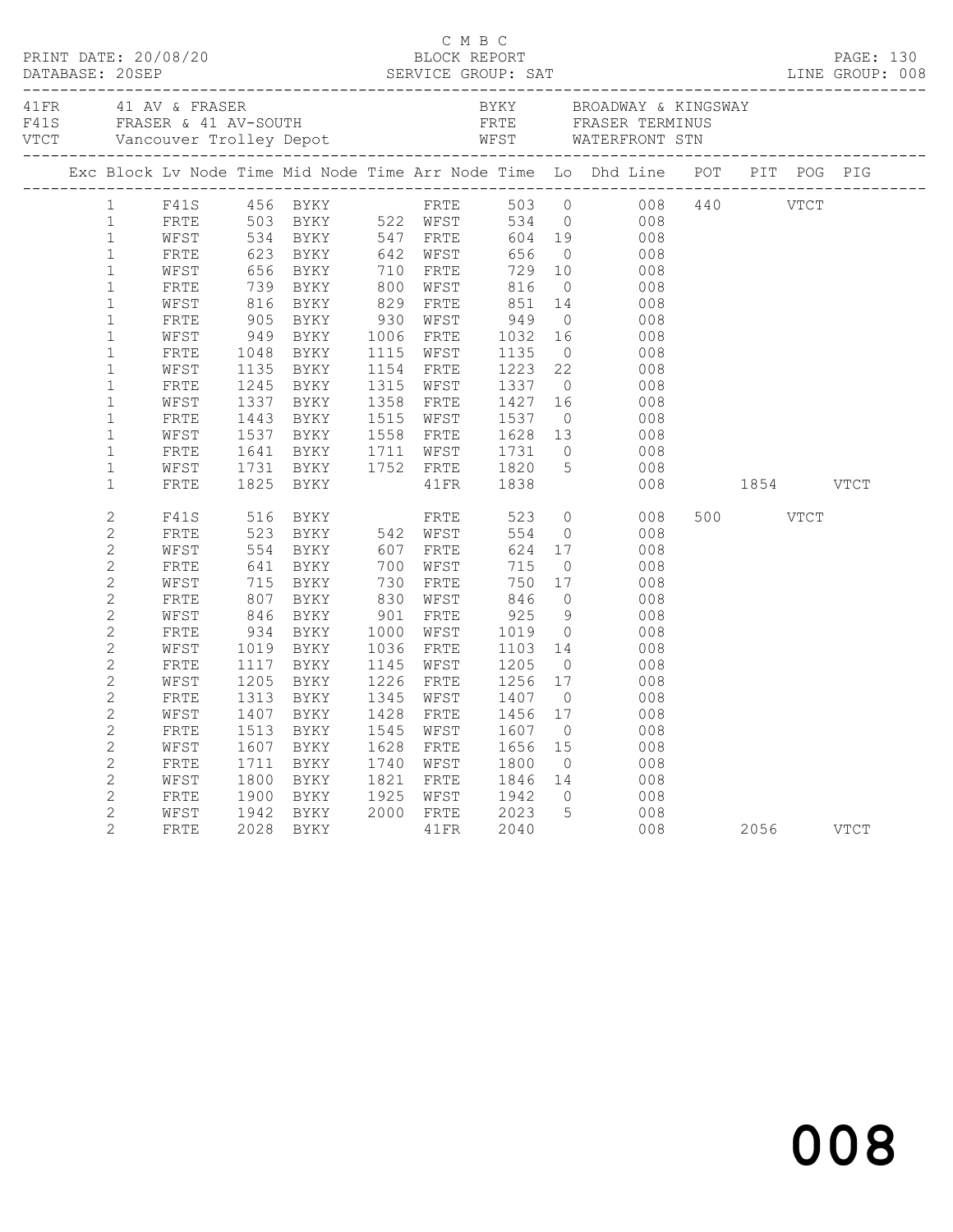# C M B C

| DATABASE: 20SEP | ------------------------------ |              |              |                                            |              | SERVICE GROUP: SAT   |                 |                | LINE GROUP: 008                                                                |          |           |             |  |
|-----------------|--------------------------------|--------------|--------------|--------------------------------------------|--------------|----------------------|-----------------|----------------|--------------------------------------------------------------------------------|----------|-----------|-------------|--|
|                 |                                |              |              |                                            |              |                      |                 |                | Exc Block Lv Node Time Mid Node Time Arr Node Time Lo Dhd Line POT PIT POG PIG |          |           |             |  |
|                 | $\mathcal{S}$                  |              |              |                                            |              | F41S 536 BYKY FRTE   |                 |                | 543 0 008 520 VTCT                                                             |          |           |             |  |
|                 | $\mathfrak{Z}$                 | FRTE         | 543          |                                            |              | BYKY 602 WFST        |                 |                | 614 0<br>008                                                                   |          |           |             |  |
|                 | 3                              | WFST         | 614          | BYKY 628 FRTE                              |              |                      |                 | 647 23         | 008                                                                            |          |           |             |  |
|                 | $\mathsf S$                    | FRTE         | 710          | BYKY                                       |              | 731 WFST<br>800 FRTE | 747 0           |                | 008                                                                            |          |           |             |  |
|                 | $\mathsf S$                    | WFST         | 747          | BYKY                                       |              | 800 FRTE             | 822             | 14             | 008                                                                            |          |           |             |  |
|                 | 3                              | FRTE         | 836          | BYKY                                       |              | 900 WFST             | 917             |                | $\overline{0}$<br>008                                                          |          |           |             |  |
|                 | 3                              | WFST         | 917          | BYKY                                       | 934          | FRTE                 | 958             | 20             | 008                                                                            |          |           |             |  |
|                 | $\mathsf S$                    | FRTE         | 1018         | BYKY                                       | 1045         | WFST                 | 1105            | $\overline{0}$ | 008                                                                            |          |           |             |  |
|                 | $\mathsf 3$                    | WFST         | 1105         | BYKY                                       | 1124         | FRTE                 | 1153 21         |                | 008                                                                            |          |           |             |  |
|                 | 3                              | <b>FRTE</b>  | 1214         | BYKY                                       | 1245         | WFST                 | 1307            | $\overline{0}$ | 008                                                                            |          |           |             |  |
|                 | 3                              | WFST         | 1307         | BYKY                                       | 1328         | FRTE                 | 1357            | 16             | 008                                                                            |          |           |             |  |
|                 | $\mathsf S$                    | FRTE         | 1413         | BYKY                                       | 1445         | WFST                 | 1507 0          |                | 008                                                                            |          |           |             |  |
|                 | $\ensuremath{\mathsf{3}}$      | WFST         | 1507         | BYKY                                       | 1528         | FRTE                 | 1558            | 19             | 008                                                                            |          |           |             |  |
|                 | 3                              | FRTE         | 1617         | BYKY                                       | 1647         | WFST                 | 1707 0          |                | 008                                                                            |          |           |             |  |
|                 | $\mathsf S$                    | WFST         | 1707         | BYKY                                       | 1728         | FRTE                 | 1757            | 16             | 008                                                                            |          |           |             |  |
|                 | 3                              | FRTE         | 1813         | BYKY                                       | 1840         | WFST                 | 1859            | $\overline{0}$ | 008                                                                            |          |           |             |  |
|                 | $\mathsf S$                    | WFST         | 1859         | BYKY                                       | 1918         | FRTE                 | 1942            | 18             | 008                                                                            |          |           |             |  |
|                 | 3                              | FRTE         | 2000         | BYKY                                       | 2025         | WFST                 | 2042            | $\overline{0}$ | 008                                                                            |          |           |             |  |
|                 | 3                              | WFST         | 2042         | BYKY                                       | 2100         | FRTE                 | 2121            | 13             | 008                                                                            |          |           |             |  |
|                 | 3                              | FRTE         | 2134         | BYKY                                       | 2156         | WFST                 | 2212            | $\overline{0}$ | 008                                                                            |          |           |             |  |
|                 | 3                              | WFST         | 2212         | BYKY                                       | 2228         | FRTE                 | 2250 16         |                | 008                                                                            |          |           |             |  |
|                 | 3<br>3                         | FRTE         | 2306         | BYKY                                       | 2327         | WFST                 | 2342            | $\overline{0}$ | 008                                                                            |          |           |             |  |
|                 | 3                              | WFST<br>FRTE | 2342<br>2439 | BYKY                                       | 2358         | FRTE                 | 2420 19<br>2514 | $\overline{0}$ | 008<br>008                                                                     |          |           |             |  |
|                 | 3                              | WFST         |              | 2439 BYKY 2500 WFST<br>2514 BYKY 2530 FRTE |              |                      | 2551 0          |                | 008                                                                            |          |           |             |  |
|                 | 3                              | FRTE         | 2551         | BYKY                                       |              | 41 FR                | 2603            |                | 008                                                                            |          | 2619 VTCT |             |  |
|                 | 4                              | F41S         | 556          | BYKY                                       |              | FRTE                 | 603             | $\overline{0}$ | 008                                                                            | 540 VTCT |           |             |  |
|                 | 4                              | FRTE         | 603          | BYKY                                       |              | 622 WFST             | 636             | $\overline{0}$ | 008                                                                            |          |           |             |  |
|                 | 4                              | WFST         | 636          | BYKY                                       |              | 650 FRTE             | 709             | 15             | 008                                                                            |          |           |             |  |
|                 | 4                              | FRTE         | 724          | BYKY                                       | 745          | WFST                 | 801             | $\overline{0}$ | 008                                                                            |          |           |             |  |
|                 | 4                              | WFST         | 801          | BYKY                                       | 814          | FRTE                 | 836             | 15             | 008                                                                            |          |           |             |  |
|                 | 4                              | FRTE         | 851          | BYKY                                       | 915          | WFST                 | 932             | $\overline{0}$ | 008                                                                            |          |           |             |  |
|                 | 4                              | WFST         | 932          | BYKY                                       | 949          | FRTE                 | 1013            | 20             | 008                                                                            |          |           |             |  |
|                 | 4                              | <b>FRTE</b>  | 1033         | BYKY                                       | 1100         | WFST                 | 1120            | $\overline{0}$ | 008                                                                            |          |           |             |  |
|                 | 4                              | WFST         | 1120         | BYKY                                       | 1139         | FRTE                 | 1208            | 22             | 008                                                                            |          |           |             |  |
|                 | 4                              | FRTE         | 1230         | BYKY                                       |              | 1300 WFST            | 1322            | $\overline{0}$ | 008                                                                            |          |           |             |  |
|                 | 4                              | WFST         | 1322         | BYKY                                       |              | 1343 FRTE            | 1412 16         |                | 008                                                                            |          |           |             |  |
|                 | 4                              |              |              |                                            |              |                      |                 |                | FRTE 1428 BYKY 1500 WFST 1522 0 008                                            |          |           |             |  |
|                 | 4                              | WFST         | 1522         | BYKY                                       | 1543         | FRTE                 | 1613            | 16             | 008                                                                            |          |           |             |  |
|                 | 4                              | FRTE         | 1629         | BYKY                                       | 1659         | WFST                 | 1719            | $\overline{0}$ | 008                                                                            |          |           |             |  |
|                 | 4                              | WFST         | 1719         | BYKY                                       | 1740         | FRTE                 | 1808            | 19             | 008                                                                            |          |           |             |  |
|                 | 4                              | FRTE         | 1827         | BYKY                                       | 1854         | WFST                 | 1913            | $\overline{0}$ | 008                                                                            |          |           |             |  |
|                 | 4                              | WFST         | 1913         | <b>BYKY</b>                                | 1932         | FRTE                 | 1956            | 21             | 008                                                                            |          |           |             |  |
|                 | 4                              | FRTE         | 2017         | <b>BYKY</b>                                | 2040         | WFST                 | 2056            | $\overline{0}$ | 008                                                                            |          |           |             |  |
|                 | 4                              | WFST         | 2056         | BYKY                                       | 2114         | FRTE                 | 2135            | 15             | 008                                                                            |          |           |             |  |
|                 | 4                              | FRTE         | 2150<br>2228 | BYKY                                       | 2212<br>2244 | WFST                 | 2228            | $\overline{0}$ | 008<br>008                                                                     |          |           |             |  |
|                 | 4                              | WFST         | 2322         | BYKY                                       | 2343         | FRTE                 | 2306            | 16<br>$\circ$  |                                                                                |          |           |             |  |
|                 | 4<br>4                         | FRTE<br>WFST | 2358         | BYKY<br>BYKY                               | 2414         | WFST<br>FRTE         | 2358<br>2435    | $\circ$        | 008<br>008                                                                     |          |           |             |  |
|                 | 4                              | FRTE         | 2435         | BYKY                                       |              | 41FR                 | 2447            |                | 008                                                                            | 2503     |           | <b>VTCT</b> |  |
|                 |                                |              |              |                                            |              |                      |                 |                |                                                                                |          |           |             |  |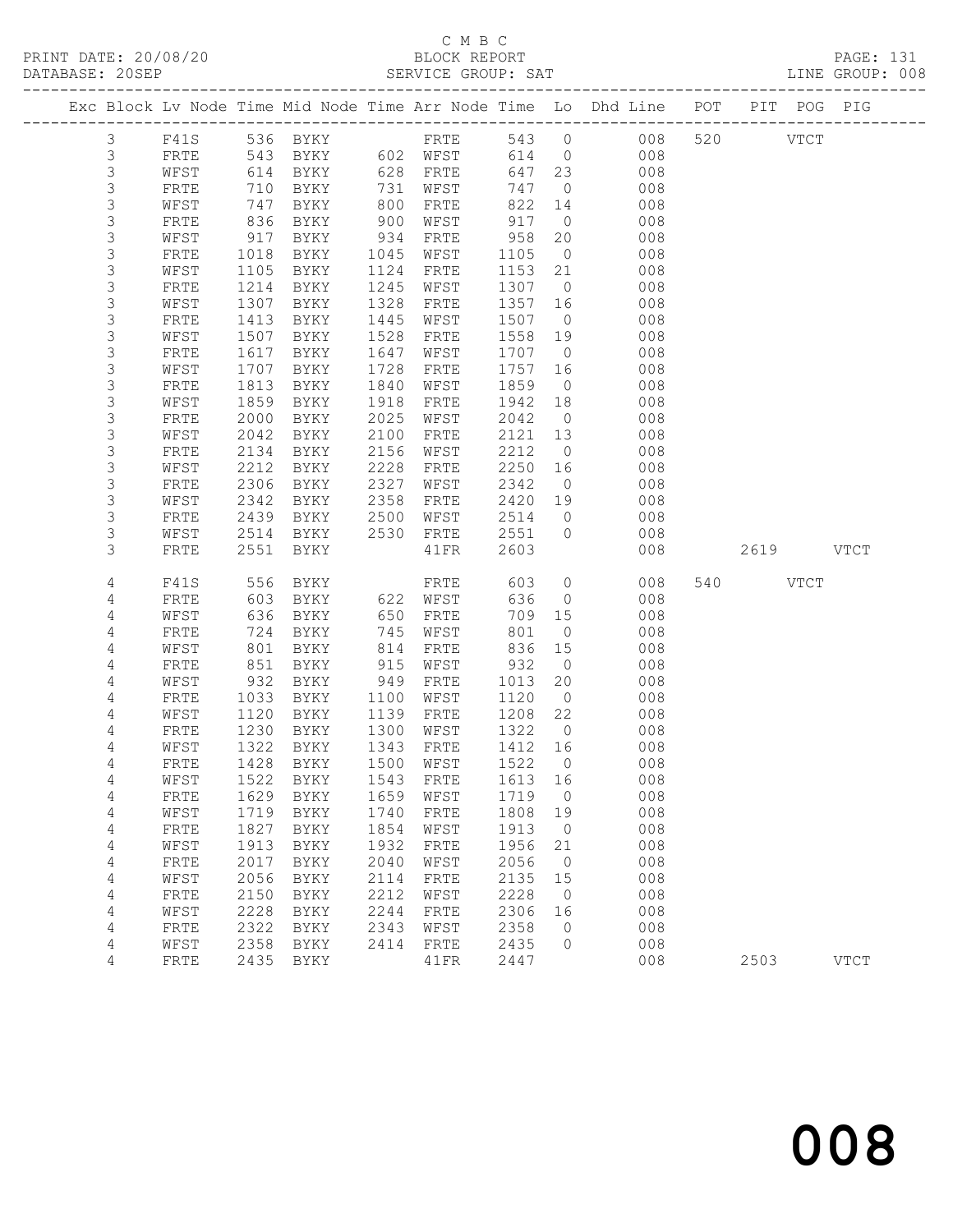### C M B C<br>BLOCK REPORT SERVICE GROUP: SAT

PRINT DATE: 20/08/20 BLOCK REPORT PAGE: 132

|                |              |              |                             |              |              |                 |                | Exc Block Lv Node Time Mid Node Time Arr Node Time Lo Dhd Line POT PIT POG PIG |          |           |             |
|----------------|--------------|--------------|-----------------------------|--------------|--------------|-----------------|----------------|--------------------------------------------------------------------------------|----------|-----------|-------------|
| 5              | F41S         |              |                             |              |              |                 |                | 635 BYKY FRTE 642 12 008                                                       | 618 VTCT |           |             |
| $\overline{5}$ | FRTE         |              | 654 BYKY 715 WFST           |              |              | 730             | $\overline{0}$ | 008                                                                            |          |           |             |
| 5              | WFST         | 730          | BYKY                        |              | 745 FRTE     | 805 17          |                | 008                                                                            |          |           |             |
| 5              | FRTE         | 822          | BYKY                        | 845          | WFST         | 901             | $\circ$        | 008                                                                            |          |           |             |
| 5              | WFST         | 901          | BYKY                        | 916          | FRTE         | 940             | 9              | 008                                                                            |          |           |             |
| 5              | FRTE         | 949          | BYKY                        | 1015         | WFST         | 1034            | $\overline{0}$ | 008                                                                            |          |           |             |
| 5              | WFST         | 1034         | BYKY                        | 1051         | FRTE         | 1118            | 14             | 008                                                                            |          |           |             |
| 5              | FRTE         | 1132         | BYKY                        | 1200         | WFST         | 1222            | $\overline{0}$ | 008                                                                            |          |           |             |
| 5              | WFST         | 1222         | BYKY                        | 1243         | FRTE         | 1313 15         |                | 008                                                                            |          |           |             |
| 5              | FRTE         | 1328         | BYKY                        | 1400         | WFST         | 1422            | $\overline{0}$ | 008                                                                            |          |           |             |
| 5              | WFST         | 1422         | BYKY                        | 1443         | FRTE         | 1511 14         |                | 008                                                                            |          |           |             |
| 5              | FRTE         | 1525         | BYKY                        | 1557         | WFST         | 1619            | $\overline{0}$ | 008                                                                            |          |           |             |
| 5<br>5         | WFST         | 1619<br>1727 | BYKY                        | 1640<br>1756 | FRTE         | 1709 18<br>1816 | $\overline{0}$ | 008<br>008                                                                     |          |           |             |
| 5              | ${\tt FRTE}$ | 1816         | BYKY                        | 1836         | WFST         | 1901            | 14             | 008                                                                            |          |           |             |
| 5              | WFST<br>FRTE | 1915         | BYKY<br>BYKY                | 1940         | FRTE<br>WFST | 1957            | $\overline{0}$ | 008                                                                            |          |           |             |
| 5              | WFST         | 1957         | BYKY                        | 2015         | FRTE         | 2038            | 10             | 008                                                                            |          |           |             |
| 5              | FRTE         | 2048         | BYKY                        | 2110         | WFST         | 2126            | $\overline{0}$ | 008                                                                            |          |           |             |
| 5              | WFST         | 2126         | BYKY                        | 2144         | FRTE         | 2205 15         |                | 008                                                                            |          |           |             |
| 5              | FRTE         | 2220         | BYKY                        | 2242         | WFST         | 2258            | $\overline{0}$ | 008                                                                            |          |           |             |
| 5              | WFST         | 2258         | BYKY                        |              | 2314 FRTE    | 2336            | $5^{\circ}$    | 008                                                                            |          |           |             |
| 5              | FRTE         | 2341         | BYKY                        |              | 41FR         | 2353            |                | 008                                                                            |          | 2409 VTCT |             |
|                |              |              |                             |              |              |                 |                |                                                                                |          |           |             |
| 6              | F41S         | 734          | BYKY                        |              | FRTE         | 742             | 10             | 008                                                                            | 717 VTCT |           |             |
| 6              | FRTE         | 752          | BYKY                        |              | 815 WFST     | 831             | $\overline{0}$ | 008                                                                            |          |           |             |
| 6              | WFST         | 831          | BYKY                        | 844          | FRTE         | 908 12          |                | 008                                                                            |          |           |             |
| 6              | FRTE         | 920          | BYKY                        | 945          | WFST         | 1004            | $\overline{0}$ | 008                                                                            |          |           |             |
| 6              | WFST         | 1004         | BYKY                        | 1021         | FRTE         | 1047 15         |                | 008                                                                            |          |           |             |
| 6              | FRTE         | 1102         | BYKY                        | 1130         | WFST         | 1150            | $\overline{0}$ | 008                                                                            |          |           |             |
| 6              | WFST         | 1150         | BYKY                        | 1211         | FRTE         | 1241 17         |                | 008                                                                            |          |           |             |
| 6              | ${\tt FRTE}$ | 1258         | BYKY                        | 1330         | WFST         | 1352            | $\overline{0}$ | 008                                                                            |          |           |             |
| 6              | WFST         | 1352         | BYKY                        | 1413         | FRTE         | 1441 17         |                | 008                                                                            |          |           |             |
| 6              | FRTE         | 1458         | BYKY                        | 1530         | WFST         | 1552            | $\overline{0}$ | 008                                                                            |          |           |             |
| 6              | WFST         | 1552         | BYKY                        | 1613         | FRTE         | 1641            | 14             | 008                                                                            |          |           |             |
| 6              | FRTE         | 1655         | BYKY                        | 1725         | WFST         | 1745            | $\overline{0}$ | 008                                                                            |          |           |             |
| 6              | WFST         | 1745         | BYKY                        | 1806         | FRTE         | 1831 14         |                | 008                                                                            |          |           |             |
| 6              | FRTE         | 1845         | BYKY                        | 1910         | WFST         | 1927            | $\overline{0}$ | 008                                                                            |          |           |             |
| 6              | WFST         | 1927         | BYKY                        | 1946         | FRTE         | 2010 22         |                | 008                                                                            |          |           |             |
| 6              | FRTE         |              | 2032 BYKY                   |              | 2055 WFST    | 2111            | $\overline{0}$ | 008                                                                            |          |           |             |
| 6              | WFST         |              | 2111 BYKY 2129 FRTE 2150 15 |              |              |                 |                | 008                                                                            |          |           |             |
| 6              | FRTE         | 2205         | BYKY                        | 2227         | WFST         | 2243            | 0              | 008                                                                            |          |           |             |
| 6              | WFST         | 2243         | BYKY                        | 2259         | FRTE         | 2321            | 18             | 008                                                                            |          |           |             |
| 6              | FRTE         | 2339         | BYKY                        | 2400<br>2431 | WFST         | 2415<br>2452    | $\overline{0}$ | 008<br>008                                                                     |          |           |             |
| 6<br>6         | WFST         | 2415         | BYKY                        | 2530         | FRTE         |                 | 17<br>0        | 008                                                                            |          |           |             |
|                | FRTE         | 2509         | BYKY                        | 2600         | WFST         | 2544<br>2621    | 0              | 008                                                                            |          |           |             |
| 6<br>6         | WFST<br>FRTE | 2544<br>2621 | BYKY<br>BYKY                |              | FRTE<br>41FR | 2633            |                | 008                                                                            | 2649     |           | <b>VTCT</b> |
|                |              |              |                             |              |              |                 |                |                                                                                |          |           |             |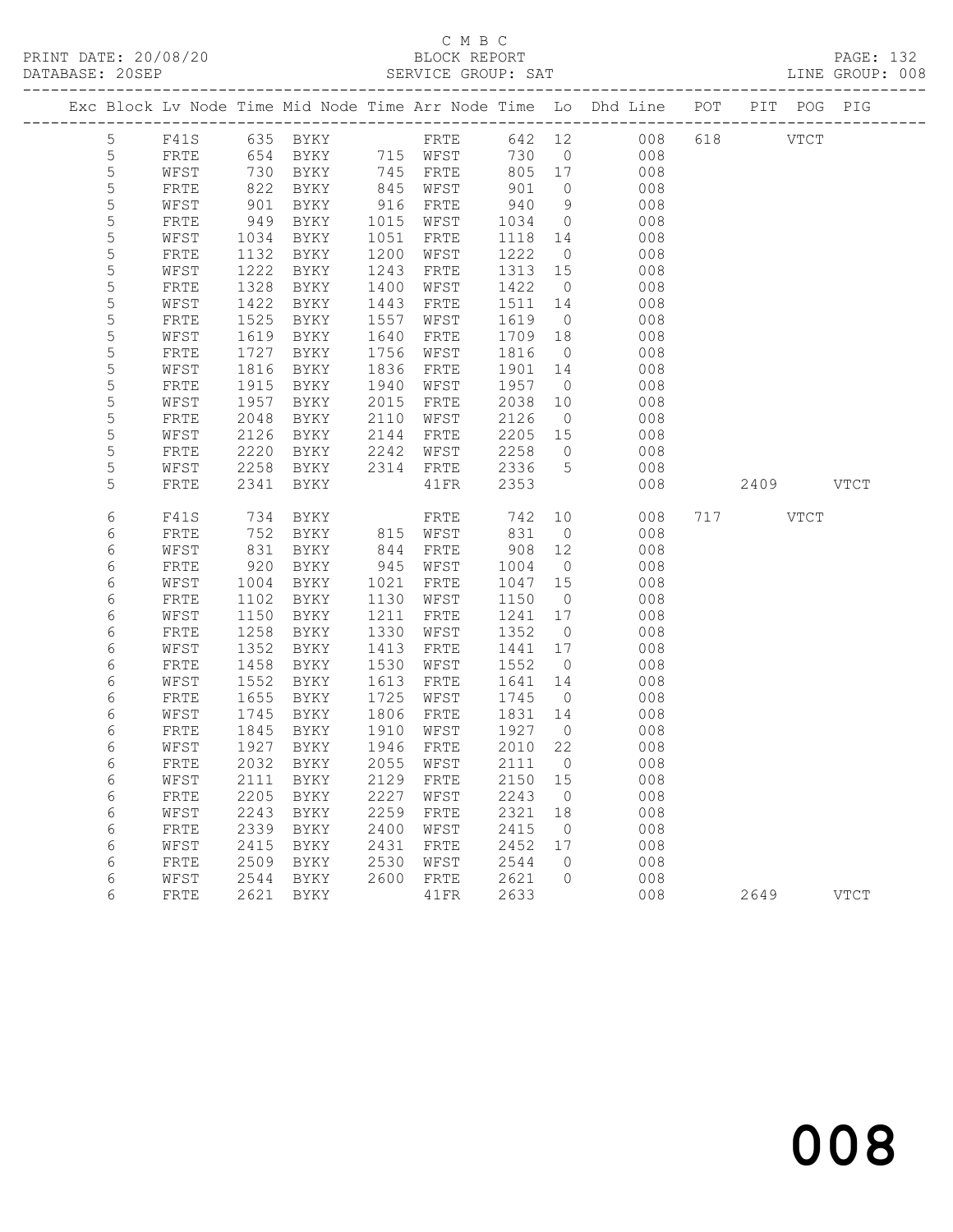### C M B C<br>BLOCK REPORT SERVICE GROUP: SAT

|  |                    |                      |              |              |              |              |              |                      | Exc Block Lv Node Time Mid Node Time Arr Node Time Lo Dhd Line POT PIT POG PIG |     |               |  |
|--|--------------------|----------------------|--------------|--------------|--------------|--------------|--------------|----------------------|--------------------------------------------------------------------------------|-----|---------------|--|
|  | $7^{\circ}$        |                      |              |              |              |              |              |                      | F41S 944 BYKY FRTE 954 9 008                                                   | 927 | <b>VTCT</b>   |  |
|  | $7\overline{ }$    | FRTE                 |              |              |              |              |              |                      | 1003 BYKY 1030 WFST 1050 0 008                                                 |     |               |  |
|  | 7                  | WFST                 | 1050         | <b>BYKY</b>  |              | 1109 FRTE    | 1138 21      |                      | 008                                                                            |     |               |  |
|  | $\overline{7}$     | ${\tt FRTE}$         | 1159         | BYKY         | 1230         | WFST         | 1252         | $\overline{0}$       | 008                                                                            |     |               |  |
|  | $\overline{7}$     | WFST                 | 1252         | BYKY         | 1313         | FRTE         | 1342         | 16                   | 008                                                                            |     |               |  |
|  | 7                  | FRTE                 | 1358         | BYKY         | 1430         | WFST         | 1452         | $\overline{0}$       | 008                                                                            |     |               |  |
|  | $\overline{7}$     | WFST                 | 1452         | BYKY         | 1513         | FRTE         | 1543         | 22                   | 008                                                                            |     |               |  |
|  | 7                  | FRTE                 | 1605         | BYKY         | 1635         | WFST         | 1655         | $\overline{0}$       | 008                                                                            |     |               |  |
|  | 7                  | WFST                 | 1655         | BYKY         | 1716         | FRTE         | 1745 11      |                      | 008                                                                            |     |               |  |
|  | $\overline{7}$     | ${\tt FRTE}$         | 1756         | BYKY         | 1825         | WFST         | 1845         | $\overline{0}$       | 008                                                                            |     |               |  |
|  | 7                  | WFST                 | 1845         | BYKY         | 1904         | FRTE         | 1928         | 17                   | 008                                                                            |     |               |  |
|  | 7                  | FRTE                 | 1945         | BYKY         | 2010         | WFST         | 2027         | $\overline{0}$       | 008                                                                            |     |               |  |
|  | $\boldsymbol{7}$   | WFST                 | 2027         | BYKY         | 2045         | FRTE         | 2108         | 11                   | 008                                                                            |     |               |  |
|  | 7                  | FRTE                 | 2119         | BYKY         | 2141         | WFST         | 2157         | $\overline{0}$       | 008                                                                            |     |               |  |
|  | 7                  | WFST                 | 2157         | BYKY         | 2213         | FRTE         | 2235         | 16                   | 008                                                                            |     |               |  |
|  | $7\phantom{.0}$    | FRTE                 | 2251         | BYKY         | 2312         | WFST         | 2327         | $\overline{0}$       | 008                                                                            |     |               |  |
|  | 7                  | WFST                 | 2327         | BYKY         |              | 2343 FRTE    | 2405         | $\overline{0}$       | 008                                                                            |     |               |  |
|  | 7                  | <b>FRTE</b>          | 2405         | BYKY         |              | 41FR         | 2417         |                      | 008                                                                            |     | 2433 VTCT     |  |
|  |                    |                      |              |              |              |              |              |                      |                                                                                |     |               |  |
|  | $\,8\,$            | F41S                 | 1130         | BYKY         |              | FRTE         | 1142         |                      | 5 <sub>1</sub>                                                                 |     | 008 1112 VTCT |  |
|  | $\,8\,$            | FRTE                 | 1147         | BYKY         |              | 1215 WFST    | 1237         | $\overline{0}$       | 008                                                                            |     |               |  |
|  | $\,8\,$            | WFST                 | 1237         | BYKY         | 1258         | FRTE         | 1328         | 15                   | 008                                                                            |     |               |  |
|  | $\,8\,$            | FRTE                 | 1343         | BYKY         | 1415         | WFST         | 1437         | $\overline{0}$       | 008                                                                            |     |               |  |
|  | $\,8\,$            | WFST                 | 1437         | BYKY         | 1458         | FRTE         | 1526         | 15                   | 008                                                                            |     |               |  |
|  | $\,8\,$            | ${\tt FRTE}$         | 1541         | BYKY         | 1611         | WFST         | 1631         | $\overline{0}$       | 008                                                                            |     |               |  |
|  | 8                  | WFST                 | 1631         | BYKY         | 1652         | FRTE         | 1721         | 20                   | 008                                                                            |     |               |  |
|  | $\,8\,$            | FRTE                 | 1741         | BYKY         | 1810         | WFST         | 1830         | $\overline{0}$       | 008                                                                            |     |               |  |
|  | $\,8\,$            | WFST                 | 1830         | BYKY         | 1850<br>1955 | FRTE         | 1915<br>2012 | 15                   | 008                                                                            |     |               |  |
|  | $\,8\,$            | FRTE                 | 1930         | BYKY         |              | WFST         |              | $\overline{0}$       | 008                                                                            |     |               |  |
|  | $\,8\,$<br>$\,8\,$ | WFST                 | 2012<br>2103 | BYKY<br>BYKY | 2030<br>2125 | FRTE         | 2053<br>2141 | 10<br>$\overline{0}$ | 008<br>008                                                                     |     |               |  |
|  | $\,8\,$            | FRTE<br>WFST         | 2141         | BYKY         | 2159         | WFST         | 2220         | 15                   | 008                                                                            |     |               |  |
|  | $\,8\,$            | FRTE                 | 2235         | BYKY         | 2257         | FRTE<br>WFST | 2313         | $\overline{0}$       | 008                                                                            |     |               |  |
|  |                    |                      | 2313         |              | 2329         |              | 2351         |                      |                                                                                |     |               |  |
|  | $\,8\,$<br>$\,8\,$ | WFST<br>${\tt FRTE}$ | 2409         | BYKY         | 2430         | FRTE<br>WFST | 2445         | 18<br>$\overline{0}$ | 008<br>008                                                                     |     |               |  |
|  | $\,8\,$            | WFST                 |              | BYKY         |              | 2501 FRTE    | 2522         | $\overline{0}$       | 008                                                                            |     |               |  |
|  | 8                  | ${\tt FRTE}$         | 2445<br>2522 | BYKY<br>BYKY |              | 41FR         | 2534         |                      | 008                                                                            |     | 2550 VTCT     |  |
|  |                    |                      |              |              |              |              |              |                      |                                                                                |     |               |  |
|  | 9                  | F41S                 | 1526         | BYKY         |              | FRTE         |              |                      | 1540 13                                                                        |     | 008 1508 VTCT |  |
|  | 9                  | FRTE                 | 1553         | BYKY         |              | 1623 WFST    | 1643         | $\overline{0}$       | 008                                                                            |     |               |  |
|  | 9                  | WFST                 | 1643         | BYKY         |              | 1704 FRTE    | 1733 11      |                      | 008                                                                            |     |               |  |
|  | 9                  | <b>FRTE</b>          |              | 1744 BYKY    |              | 41FR         | 1757         |                      | 008                                                                            |     | 1816 VTCT     |  |
|  |                    |                      |              |              |              |              |              |                      |                                                                                |     |               |  |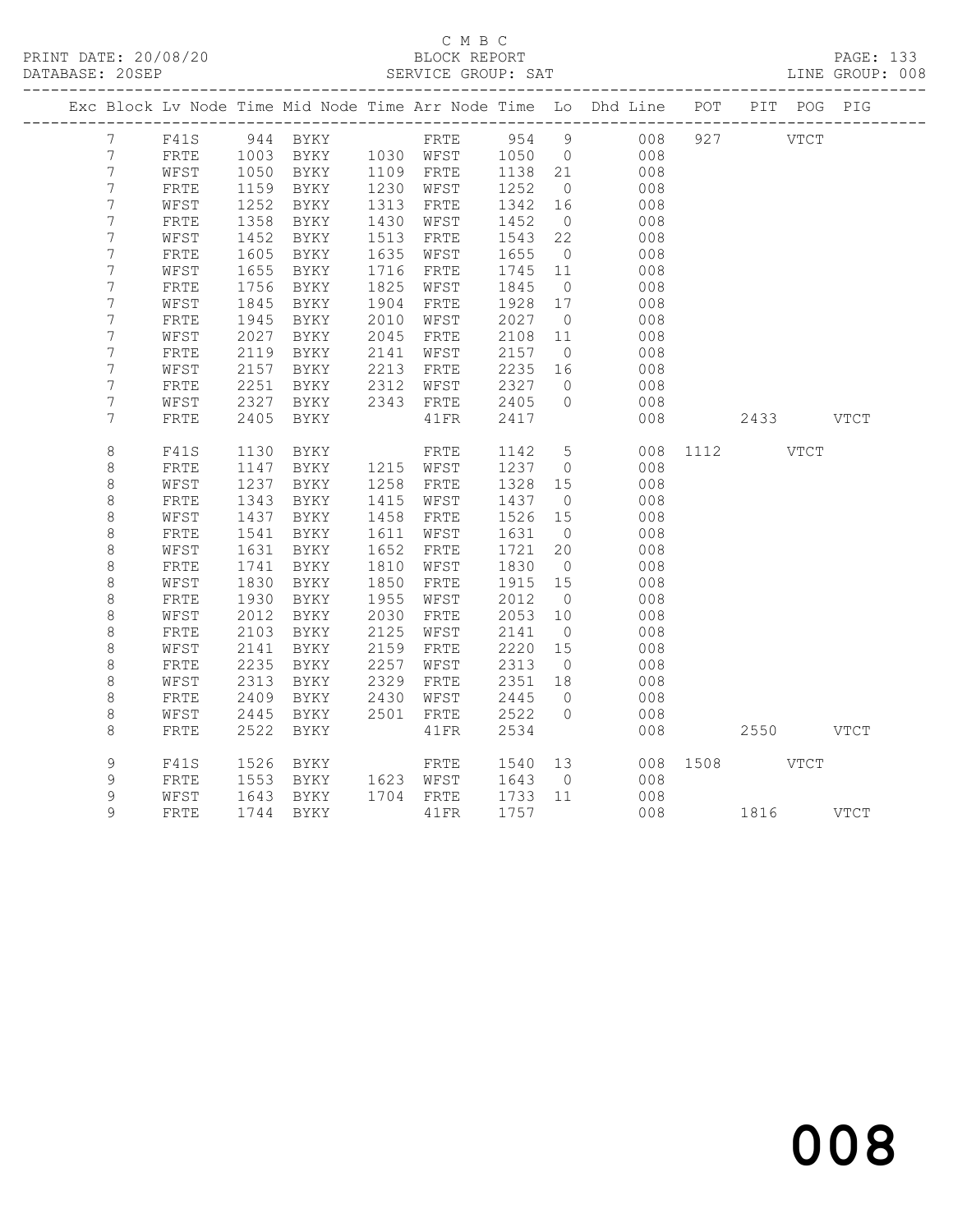|                              | PRINT DATE: 20/08/20                                                                                            |              |                       |      | C M B C<br>BLOCK REPORT |      |                |                                                                                                                                                                                                                                                                                                                                   |         | PAGE: 134  |
|------------------------------|-----------------------------------------------------------------------------------------------------------------|--------------|-----------------------|------|-------------------------|------|----------------|-----------------------------------------------------------------------------------------------------------------------------------------------------------------------------------------------------------------------------------------------------------------------------------------------------------------------------------|---------|------------|
|                              | 10 FI 10 AV & FIR<br>VTC Vancouver Diesel Depot                                                                 |              |                       |      |                         |      |                | AL10 ALMA & 10 AV<br>ALIU ALMA & IU AV<br>BDLP BOUNDARY LOOP BYAL BROADWAY & ALMA<br>BYKY BROADWAY & KINGSWAY BYAN BYON BROADWAY & MAIN<br>BYOA BROADWAY & OAK BYST BROADWAY STN<br>GREY GRANVILLE & BROADWAY<br>THE GRANDWAY STN GROADWAY STN GROADWAY STN G<br>BYST         BROADWAY STN<br>GRCO         GRANDVIEW & COMMERCIAL |         |            |
|                              |                                                                                                                 |              |                       |      |                         |      |                | Exc Block Lv Node Time Mid Node Time Arr Node Time Lo Dhd Line POT PIT POG PIG                                                                                                                                                                                                                                                    |         |            |
|                              |                                                                                                                 |              |                       |      |                         |      |                | 1 10FI 441 BYKY 453 BDLP 507 7 009 422 VTC                                                                                                                                                                                                                                                                                        |         |            |
|                              |                                                                                                                 |              |                       |      |                         |      |                |                                                                                                                                                                                                                                                                                                                                   |         |            |
|                              |                                                                                                                 |              |                       |      |                         |      |                |                                                                                                                                                                                                                                                                                                                                   |         |            |
|                              | 1 BDLP 514 BYOA 536 AL10 550 6 009<br>1 BYAL 556 BYKY 615 BDLP 629 5 009<br>1 BDLP 634 BYOA 656 AL10 710 10 009 |              |                       |      |                         |      |                |                                                                                                                                                                                                                                                                                                                                   |         |            |
| $\mathbf{1}$                 | <b>BYAL</b>                                                                                                     |              | 720 BYKY 741 BDLP 757 |      |                         |      |                | 24 009                                                                                                                                                                                                                                                                                                                            |         |            |
| $\mathbf{1}$                 | BDLP                                                                                                            |              |                       |      |                         |      |                |                                                                                                                                                                                                                                                                                                                                   |         |            |
| $\mathbf{1}$                 | BYAL                                                                                                            |              |                       |      |                         |      |                | 821 BYOA 847 AL10 904 14 009<br>918 BYKY 944 BDLP 1003 24 009<br>1027 BYOA 1057 AL10 1117 9 009                                                                                                                                                                                                                                   |         |            |
| $\mathbf{1}$                 | BDLP                                                                                                            |              |                       |      |                         |      |                |                                                                                                                                                                                                                                                                                                                                   |         |            |
| $\mathbf{1}$                 | BYAL                                                                                                            |              |                       |      |                         |      |                | 1126 BYKY 1157 BDLP 1218 7 009                                                                                                                                                                                                                                                                                                    |         |            |
| $\mathbf{1}$                 | BDLP                                                                                                            | 1225         |                       |      |                         |      |                | BYOA 1257 AL10 1317 11 009                                                                                                                                                                                                                                                                                                        |         |            |
| $\mathbf{1}$                 | BYAL                                                                                                            | 1328<br>1420 |                       |      |                         |      |                | BYKY 1403 GRCO 1414 6 009<br>BYOA 1443 AL10 1505 5 009                                                                                                                                                                                                                                                                            |         |            |
| $\mathbf{1}$                 | GRCO                                                                                                            |              |                       |      |                         |      |                |                                                                                                                                                                                                                                                                                                                                   |         |            |
| $\mathbf{1}$                 | BYAL                                                                                                            | 1510         |                       |      |                         |      |                | BYKY 1544 GRCO 1555 6 009                                                                                                                                                                                                                                                                                                         |         |            |
| $\mathbf{1}$                 | GRCO                                                                                                            | 1601         |                       |      |                         |      |                | BYOA 1623 AL10 1641 13 009                                                                                                                                                                                                                                                                                                        |         |            |
| $\mathbf{1}$                 | BYAL                                                                                                            | 1654         |                       |      |                         |      |                | 1654 BYKY 1724 GRCO 1736 18 009<br>1754 BYOA 1814 AL10 1833 9 009<br>1842 BYKY 1910 GRCO 1920 21 009                                                                                                                                                                                                                              |         |            |
| $\mathbf{1}$                 | GRCO                                                                                                            |              |                       |      |                         |      |                |                                                                                                                                                                                                                                                                                                                                   |         |            |
| $\mathbf 1$                  | BYAL                                                                                                            |              |                       |      |                         |      |                |                                                                                                                                                                                                                                                                                                                                   |         |            |
| $\mathbf{1}$                 | GRCO                                                                                                            | 1941         |                       |      |                         |      |                | BYOA 2001 AL10 2018 8 009                                                                                                                                                                                                                                                                                                         |         |            |
| $\mathbf{1}$                 | BYAL                                                                                                            | 2026         |                       |      |                         |      |                | BYKY 2051 BDLP 2108 12 009<br>BYOA 2144 AL10 2201 10 009<br>BYKY 2234 GRCO 2243 5 009                                                                                                                                                                                                                                             |         |            |
| $\mathbf{1}$                 | BDLP                                                                                                            | 2120<br>2211 |                       |      |                         |      |                |                                                                                                                                                                                                                                                                                                                                   |         |            |
| $\mathbf{1}$                 | BYAL                                                                                                            |              |                       |      |                         |      |                |                                                                                                                                                                                                                                                                                                                                   |         |            |
| $\mathbf{1}$                 | GRCO                                                                                                            |              |                       |      |                         |      |                | 2248 BYOA 2306 AL10 2321 5 009                                                                                                                                                                                                                                                                                                    |         |            |
| $\mathbf{1}$<br>$\mathbf{1}$ | BYAL<br>GRCO                                                                                                    | 2326         | 2419 BYOA 2434 AL10   |      |                         | 2446 |                | BYKY 2349 GRCO 2358 21 009<br>009 2506 VTC                                                                                                                                                                                                                                                                                        |         |            |
|                              |                                                                                                                 |              |                       |      |                         |      |                |                                                                                                                                                                                                                                                                                                                                   |         |            |
| 2                            |                                                                                                                 |              |                       |      |                         |      |                | 10FI 501 BYKY 513 BDLP 527 7 009                                                                                                                                                                                                                                                                                                  | 442 VTC |            |
| $\mathbf{2}$<br>$\mathbf{2}$ | BDLP                                                                                                            |              |                       |      |                         |      |                | 534 BYOA 556 AL10 610 6 009                                                                                                                                                                                                                                                                                                       |         |            |
| 2                            | BYAL<br>BDLP                                                                                                    |              |                       |      |                         |      |                |                                                                                                                                                                                                                                                                                                                                   |         |            |
| $\mathbf{2}$                 |                                                                                                                 |              |                       |      |                         |      |                | BYAL 750 BYKY 811 BDLP 827 22 009                                                                                                                                                                                                                                                                                                 |         |            |
| $\mathbf{2}$                 | <b>BDLP</b>                                                                                                     | 849          | BYOA                  | 917  | AL10                    | 934  | 13             | 009                                                                                                                                                                                                                                                                                                                               |         |            |
| $\mathbf{2}$                 | BYAL                                                                                                            | 947          | BYKY                  | 1014 | BDLP                    | 1033 | 13             | 009                                                                                                                                                                                                                                                                                                                               |         |            |
| $\mathbf{2}$                 | <b>BDLP</b>                                                                                                     | 1046         | BYOA                  | 1117 | AL10                    | 1137 | 9              | 009                                                                                                                                                                                                                                                                                                                               |         |            |
| 2                            | <b>BYAL</b>                                                                                                     | 1146         | BYKY                  | 1218 | <b>BDLP</b>             | 1240 | 25             | 009                                                                                                                                                                                                                                                                                                                               |         |            |
| $\mathbf{2}$                 | <b>BDLP</b>                                                                                                     | 1305         | BYOA                  | 1337 | AL10                    | 1359 | 12             | 009                                                                                                                                                                                                                                                                                                                               |         |            |
| $\mathbf{2}$                 | <b>BYAL</b>                                                                                                     | 1411         | BYKY                  | 1445 | <b>BDLP</b>             | 1508 | 18             | 009                                                                                                                                                                                                                                                                                                                               |         |            |
| $\mathbf{2}$                 | <b>BDLP</b>                                                                                                     | 1526         | BYOA                  | 1558 | AL10                    | 1619 | $\overline{7}$ | 009                                                                                                                                                                                                                                                                                                                               |         |            |
| 2                            | BYAL                                                                                                            | 1626         | BYKY                  | 1700 | <b>BDLP</b>             | 1722 | 10             | 009                                                                                                                                                                                                                                                                                                                               |         |            |
| $\mathbf{2}$                 | <b>BDLP</b>                                                                                                     | 1732         | BYOA                  | 1802 | AL10                    | 1822 | $\overline{7}$ | 009                                                                                                                                                                                                                                                                                                                               |         |            |
| 2                            | <b>BYAL</b>                                                                                                     | 1829         | BYKY                  | 1857 | <b>BDLP</b>             | 1915 | 12             | 009                                                                                                                                                                                                                                                                                                                               |         |            |
| 2                            | <b>BDLP</b>                                                                                                     | 1927         |                       |      | GRBY                    | 1958 |                | 009                                                                                                                                                                                                                                                                                                                               | 2015    | <b>VTC</b> |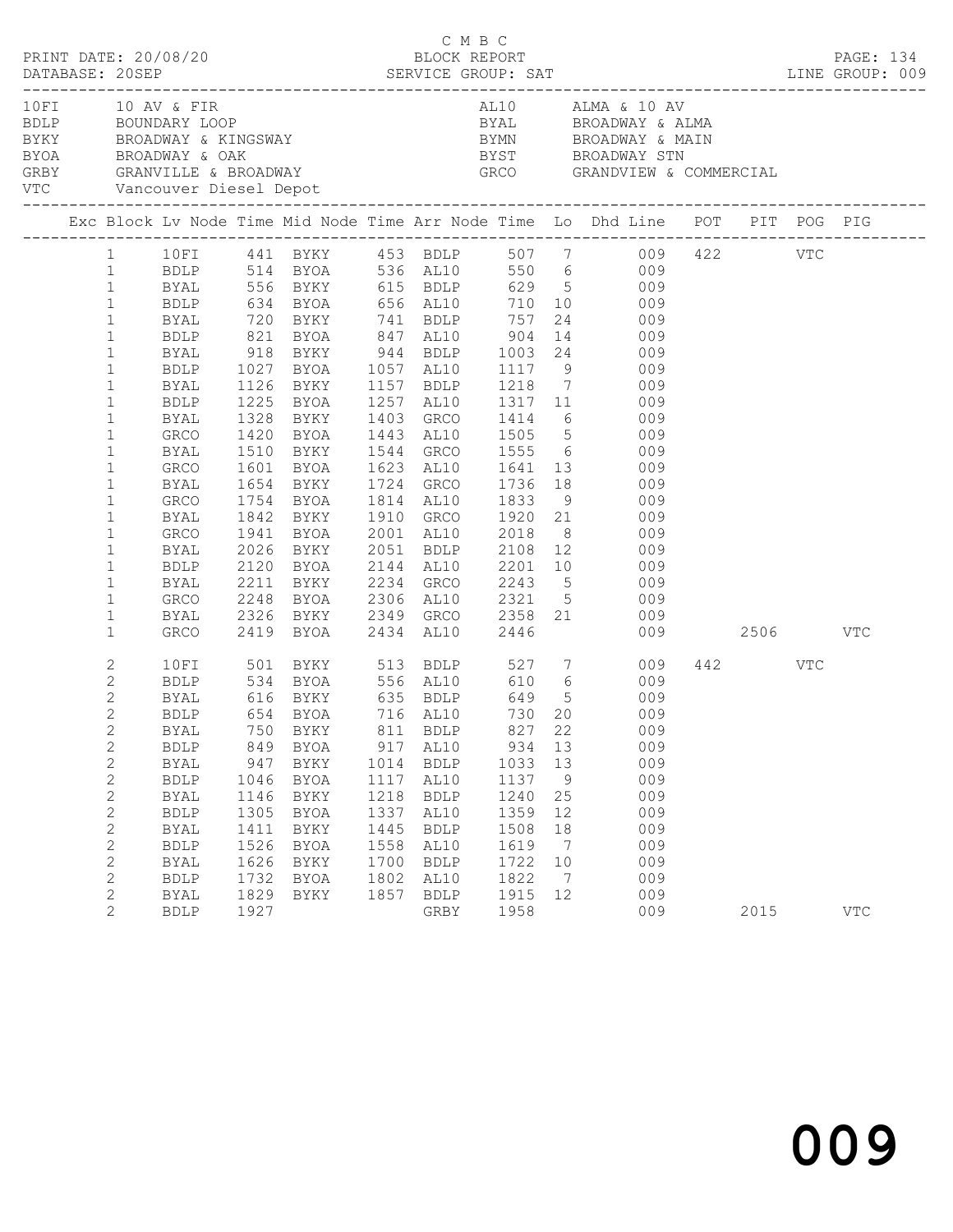### C M B C<br>BLOCK REPORT SERVICE GROUP: SAT

|                |              |      |      |      |                   |         |                              | Exc Block Lv Node Time Mid Node Time Arr Node Time Lo Dhd Line POT |     |             | PIT POG PIG |            |
|----------------|--------------|------|------|------|-------------------|---------|------------------------------|--------------------------------------------------------------------|-----|-------------|-------------|------------|
| 3              | BYAL         |      |      |      | 514 BYKY 533 BDLP |         |                              | 547 6<br>009                                                       | 449 |             | VTC         |            |
| 3              | BDLP         | 553  |      |      | BYOA 615 AL10     |         | 629 5                        | 009                                                                |     |             |             |            |
| $\mathsf S$    | <b>BYAL</b>  | 634  | BYKY |      | 653 BDLP          | 707 16  |                              | 009                                                                |     |             |             |            |
| $\mathsf S$    | <b>BDLP</b>  | 723  | BYOA |      | 745 AL10          | 759     | 20                           | 009                                                                |     |             |             |            |
| $\mathsf S$    | <b>BYAL</b>  | 819  | BYKY |      | 841 BDLP          | 858     | 21                           | 009                                                                |     |             |             |            |
| $\mathsf S$    | <b>BDLP</b>  | 919  | BYOA | 947  | AL10              | 1005    | 12                           | 009                                                                |     |             |             |            |
| $\mathsf S$    | BYAL         | 1017 | BYKY | 1045 | GRCO              | 1056    | 9                            | 009                                                                |     |             |             |            |
| $\mathsf S$    | GRCO         | 1105 | BYOA | 1127 | AL10              | 1147    | 9                            | 009                                                                |     |             |             |            |
| $\mathsf S$    | BYAL         | 1156 | BYKY | 1228 | GRCO              | 1239    | $5\overline{)}$              | 009                                                                |     |             |             |            |
| $\mathsf S$    | GRCO         | 1244 | BYOA | 1307 | AL10              | 1327 18 |                              | 009                                                                |     |             |             |            |
| 3              | BYAL         | 1345 | BYKY | 1419 | GRCO              | 1430    | $7\phantom{.0}\phantom{.0}7$ | 009                                                                |     |             |             |            |
| $\mathsf S$    | GRCO         | 1437 | BYOA | 1500 | AL10              | 1522    | $5\overline{)}$              | 009                                                                |     |             |             |            |
| $\mathsf S$    | BYAL         | 1527 | BYKY | 1601 | GRCO              | 1612    | $6\overline{6}$              | 009                                                                |     |             |             |            |
| $\mathsf S$    | ${\tt GRCO}$ | 1618 | BYOA | 1640 | AL10              | 1701 11 |                              | 009                                                                |     |             |             |            |
| 3              | BYAL         | 1712 | BYKY | 1742 | GRCO              | 1754    | $\overline{7}$               | 009                                                                |     |             |             |            |
| 3              | GRCO         | 1801 | BYMN | 1812 | GRBY              | 1825    |                              | 009                                                                |     | 1845   1840 |             | VTC        |
|                |              |      |      |      |                   |         |                              |                                                                    |     |             |             |            |
| 4              | 10FI         | 543  | BYKY | 555  | BDLP              | 609     | $5\overline{)}$              | 009                                                                |     | 524         | VTC         |            |
| 4              | <b>BDLP</b>  | 614  | BYOA |      | 636 AL10          | 650     | 15                           | 009                                                                |     |             |             |            |
| 4              | BYAL         | 705  | BYKY | 726  | GRCO              | 734     | 10                           | 009                                                                |     |             |             |            |
| 4              | GRCO         | 744  | BYOA | 800  | AL10              | 814     | 20                           | 009                                                                |     |             |             |            |
| 4              | <b>BYAL</b>  | 834  | BYKY | 856  | GRCO              | 905     | $\overline{7}$               | 009                                                                |     |             |             |            |
| 4              | ${\tt GRCO}$ | 912  | BYOA | 932  | AL10              | 949     | 8 <sup>8</sup>               | 009                                                                |     |             |             |            |
| 4              | BYAL         | 957  | BYKY | 1024 | GRCO              | 1035    | 10                           | 009                                                                |     |             |             |            |
| $\sqrt{4}$     | GRCO         | 1045 | BYOA | 1107 | AL10              | 1127    | 9                            | 009                                                                |     |             |             |            |
| 4              | BYAL         | 1136 | BYKY | 1207 | GRCO              | 1218    | $6\overline{6}$              | 009                                                                |     |             |             |            |
| $\sqrt{4}$     | GRCO         | 1224 | BYOA | 1247 | AL10              | 1307    | 12                           | 009                                                                |     |             |             |            |
| 4              | BYAL         | 1319 | BYKY | 1354 | <b>BDLP</b>       | 1417    | 19                           | 009                                                                |     |             |             |            |
| 4              | <b>BDLP</b>  | 1436 | BYOA | 1508 | AL10              | 1530    | 5                            | 009                                                                |     |             |             |            |
| 4              | BYAL         | 1535 | BYKY | 1609 | <b>BDLP</b>       | 1631    | 22                           | 009                                                                |     |             |             |            |
| 4              | <b>BDLP</b>  | 1653 | BYOA | 1723 | AL10              | 1744    | 9                            | 009                                                                |     |             |             |            |
| 4              | BYAL         | 1753 | BYKY | 1821 | GRCO              | 1831    | 11                           | 009                                                                |     |             |             |            |
| 4              | GRCO         | 1842 | BYOA | 1902 | AL10              | 1921    | 20                           | 009                                                                |     |             |             |            |
| 4              | BYAL         | 1941 | BYKY | 2007 | GRCO              | 2017    | 24                           | 009                                                                |     |             |             |            |
| 4              | GRCO         | 2041 | BYOA | 2059 | AL10              | 2116    | 11                           | 009                                                                |     |             |             |            |
| 4              | <b>BYAL</b>  | 2127 | BYKY | 2150 | <b>BDLP</b>       | 2207    | 10                           | 009                                                                |     |             |             |            |
| $\sqrt{4}$     | <b>BDLP</b>  | 2217 | BYOA | 2241 | AL10              | 2256    | 15                           | 009                                                                |     |             |             |            |
| 4              | BYAL         | 2311 | BYKY | 2334 | GRCO              | 2343    | $5\overline{)}$              | 009                                                                |     |             |             |            |
| 4              | GRCO         | 2348 | BYOA | 2403 | AL10              | 2418    | 6                            | 009                                                                |     |             |             |            |
| $\overline{4}$ | BYAL         | 2424 | BYKY | 2446 | GRCO              | 2454    | 18                           | 009                                                                |     |             |             |            |
| 4              | GRCO         | 2512 | BYMN | 2522 | GRBY              | 2529    |                              | 009                                                                |     | 2544        |             | <b>VTC</b> |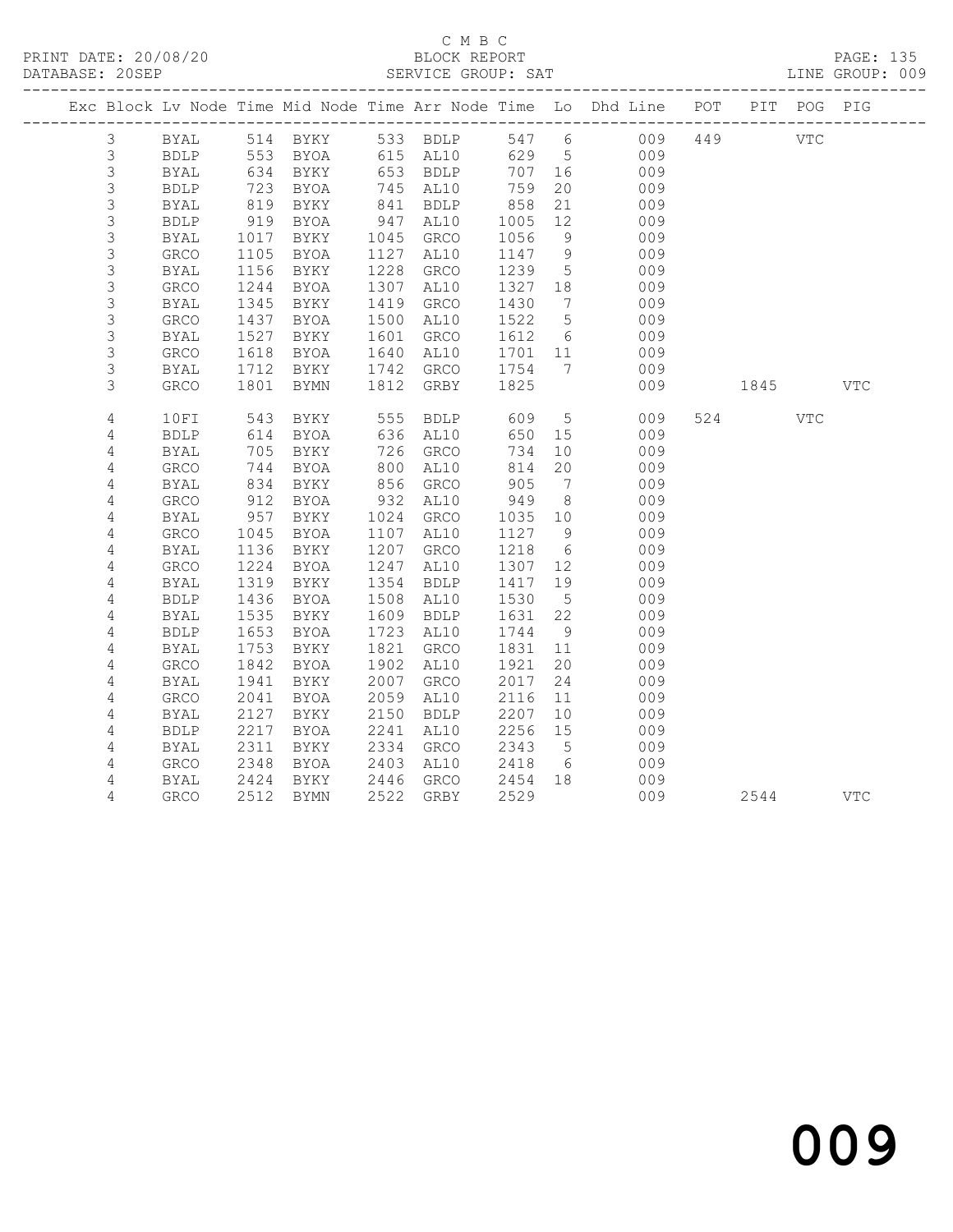# C M B C<br>BLOCK REPORT

PRINT DATE: 20/08/20 BLOCK REPORT PAGE: 136 SERVICE GROUP: SAT

|  |                  |                     |              |                                  |              |                     |              |                       | Exc Block Lv Node Time Mid Node Time Arr Node Time Lo Dhd Line POT |     |         | PIT POG PIG |            |
|--|------------------|---------------------|--------------|----------------------------------|--------------|---------------------|--------------|-----------------------|--------------------------------------------------------------------|-----|---------|-------------|------------|
|  |                  |                     |              |                                  |              |                     |              |                       |                                                                    |     |         |             |            |
|  | 5                | 10FI                |              |                                  |              |                     |              |                       | 632 BYKY 644 BDLP 658 10 009                                       |     | 613 VTC |             |            |
|  | $5\phantom{.0}$  | BDLP                |              | 708 BYOA                         |              | 730 AL10            | 744 20       |                       | 009                                                                |     |         |             |            |
|  | $\mathsf S$      | BYAL                | 804          | BYKY                             |              | 826 GRCO            | 835          | 9                     | 009                                                                |     |         |             |            |
|  | $\mathsf S$      | GRCO                | 844          | BYOA                             | 902          | AL10                | 919          | 14                    | 009                                                                |     |         |             |            |
|  | $\mathsf S$      | BYAL                | 933          | BYKY                             | 959          | GRCO                | 1010         | 15                    | 009                                                                |     |         |             |            |
|  | $\mathsf S$      | GRCO                | 1025         | BYOA                             | 1047         | AL10                | 1107         | 9                     | 009                                                                |     |         |             |            |
|  | $\mathsf S$      | BYAL                | 1116         | BYKY                             | 1147         | GRCO                | 1158         | $\overline{7}$        | 009                                                                |     |         |             |            |
|  | 5                | GRCO                | 1205         | BYOA                             | 1227         | AL10                | 1247         | 15                    | 009                                                                |     |         |             |            |
|  | $\mathsf S$      | BYAL                | 1302         | BYKY                             | 1337         | BDLP                | 1400         | 19                    | 009                                                                |     |         |             |            |
|  | 5<br>5           | <b>BDLP</b><br>BYAL | 1419<br>1519 | BYOA<br>BYKY                     | 1451<br>1553 | AL10<br><b>BDLP</b> | 1513<br>1615 | $6\overline{6}$<br>20 | 009<br>009                                                         |     |         |             |            |
|  | 5                | <b>BDLP</b>         | 1635         | BYOA                             | 1705         | AL10                | 1726         | $5^{\circ}$           | 009                                                                |     |         |             |            |
|  | $\mathsf S$      | BYAL                | 1731         | BYKY                             | 1759         | GRCO                | 1809         | 9                     | 009                                                                |     |         |             |            |
|  | 5                | GRCO                | 1818         | BYOA                             | 1838         | AL10                | 1857         | 14                    | 009                                                                |     |         |             |            |
|  | $\mathsf S$      | BYAL                | 1911         | BYKY                             | 1938         | GRCO                | 1948         | 23                    | 009                                                                |     |         |             |            |
|  | $\mathsf S$      | GRCO                | 2011         | BYOA                             | 2031         | AL10                | 2048         | 9                     | 009                                                                |     |         |             |            |
|  | $\mathsf S$      | BYAL                | 2057         | BYKY                             | 2120         | BDLP                | 2137         | 13                    | 009                                                                |     |         |             |            |
|  | $\mathsf S$      | <b>BDLP</b>         | 2150         | BYOA                             | 2214         | AL10                | 2229         | 11                    | 009                                                                |     |         |             |            |
|  | 5                | BYAL                | 2240         | BYKY                             | 2303         | GRCO                | 2312         | $5\overline{)}$       | 009                                                                |     |         |             |            |
|  | $\mathsf S$      | GRCO                | 2317         | BYOA                             | 2332         | AL10                | 2347         | $\overline{7}$        | 009                                                                |     |         |             |            |
|  | 5                | BYAL                | 2354         | BYKY                             | 2416         | GRCO                | 2424 17      |                       | 009                                                                |     |         |             |            |
|  | $\mathsf S$      | GRCO                | 2441         | BYOA                             | 2456         | 10FI                | 2501         | $5^{\circ}$           | 009                                                                |     |         |             |            |
|  | 5                | 10FI                | 2506         | BYKY                             | 2519         | GRCO                | 2527 14      |                       | 009                                                                |     |         |             |            |
|  | 5                | GRCO                | 2541         | <b>BYMN</b>                      | 2549         | GRBY                | 2556         |                       | 009                                                                |     | 2611    |             | <b>VTC</b> |
|  |                  |                     |              |                                  |              |                     |              |                       |                                                                    |     |         |             |            |
|  | 6                | BYAL                | 650          | BYKY                             |              | 711 BDLP            | 727          |                       | 26<br>009                                                          |     | 622     | VTC         |            |
|  | 6                | <b>BDLP</b>         | 753          | BYOA                             |              | 817 AL10            | 831          | 18                    | 009                                                                |     |         |             |            |
|  | 6                | <b>BYAL</b>         | 849          | BYKY                             |              | 913 BDLP            | 932          | 15                    | 009                                                                |     |         |             |            |
|  | 6<br>6           | BDLP<br>BYAL        | 947<br>1046  | BYOA<br>BYKY                     | 1017<br>1117 | AL10<br>BDLP        | 1036<br>1138 | 10<br>8 <sup>8</sup>  | 009<br>009                                                         |     |         |             |            |
|  | 6                | <b>BDLP</b>         | 1146         | BYOA                             | 1217         | AL10                | 1237         | 16                    | 009                                                                |     |         |             |            |
|  | 6                | BYAL                | 1253         | BYKY                             | 1328         | GRCO                | 1339         | $5\overline{)}$       | 009                                                                |     |         |             |            |
|  | 6                | GRCO                | 1344         | BYOA                             | 1407         | AL10                | 1429         | 6                     | 009                                                                |     |         |             |            |
|  | 6                | BYAL                | 1435         | BYKY                             | 1509         | GRCO                | 1520         | $\overline{7}$        | 009                                                                |     |         |             |            |
|  | 6                | GRCO                | 1527         | BYOA                             | 1550         | AL10                | 1611         | $6\overline{6}$       | 009                                                                |     |         |             |            |
|  | 6                | BYAL                | 1617         | BYKY                             | 1650         | GRCO                | 1702         | 8 <sup>8</sup>        | 009                                                                |     |         |             |            |
|  | 6                | GRCO                | 1710         | BYOA                             | 1732         | AL10                | 1753         | 12                    | 009                                                                |     |         |             |            |
|  | 6                | BYAL                | 1805         | BYKY                             | 1833         | BDLP                | 1855         | 24                    | 009                                                                |     |         |             |            |
|  | 6                | BDLP                |              | 1919 BYOA                        |              | 1946 AL10           | 2004         | $\overline{7}$        | 009                                                                |     |         |             |            |
|  | 6                |                     |              | BYAL 2011 BYKY 2036 GRCO 2046 25 |              |                     |              |                       | 009                                                                |     |         |             |            |
|  | 6                | <b>GRCO</b>         | 2111         | BYOA                             | 2129         | AL10                | 2146         | 11                    | 009                                                                |     |         |             |            |
|  | 6                | <b>BYAL</b>         | 2157         | BYKY                             | 2220         | BDLP                | 2237         | 20                    | 009                                                                |     |         |             |            |
|  | 6                | <b>BDLP</b>         | 2257         | BYOA                             | 2318         | AL10                | 2333         | $\overline{7}$        | 009                                                                |     |         |             |            |
|  | 6                | <b>BYAL</b>         | 2340         | BYKY                             | 2402         | BDLP                | 2417         | $6\overline{6}$       | 009                                                                |     |         |             |            |
|  | 6                | <b>BDLP</b>         | 2423         | BYST                             | 2431         | GRBY                | 2445         |                       | 009                                                                |     | 2500    |             | <b>VTC</b> |
|  | $\boldsymbol{7}$ | BYAL                | 735          | BYKY                             | 756          | GRCO                | 804          | 10                    | 009                                                                | 707 |         | VTC         |            |
|  | $\boldsymbol{7}$ | GRCO                | 814          | BYOA                             | 832          | AL10                | 846          | 18                    | 009                                                                |     |         |             |            |
|  | $7\phantom{.0}$  | <b>BYAL</b>         | 904          | BYKY                             | 928          | GRCO                | 937          | $5\phantom{.0}$       | 009                                                                |     |         |             |            |
|  | $7\phantom{.0}$  | GRCO                | 942          | BYOA                             | 1002         | AL10                | 1020         | $\overline{7}$        | 009                                                                |     |         |             |            |
|  | $\boldsymbol{7}$ | <b>BYAL</b>         | 1027         | <b>BYKY</b>                      | 1055         | <b>BDLP</b>         | 1114         | 12                    | 009                                                                |     |         |             |            |
|  | $7\phantom{.0}$  | <b>BDLP</b>         | 1126         | BYOA                             | 1157         | AL10                | 1217         | 8                     | 009                                                                |     |         |             |            |
|  | $7\phantom{.}$   | <b>BYAL</b>         | 1225         | BYKY                             | 1258         | <b>BDLP</b>         | 1321         | 24                    | 009                                                                |     |         |             |            |
|  | 7                | <b>BDLP</b>         | 1345         | BYOA                             | 1417         | AL10                | 1439         | $5^{\circ}$           | 009                                                                |     |         |             |            |
|  | $7\phantom{.0}$  | <b>BYAL</b>         | 1444         | BYKY                             | 1518         | <b>BDLP</b>         | 1541         | 19                    | 009                                                                |     |         |             |            |
|  | $7\phantom{.0}$  | <b>BDLP</b>         | 1600         | BYOA                             | 1631         | AL10                | 1652         | 11                    | 009                                                                |     |         |             |            |
|  | $7\phantom{.0}$  | <b>BYAL</b>         |              | 1703 BYKY                        | 1733         | BDLP                | 1755         | 9                     | 009                                                                |     |         |             |            |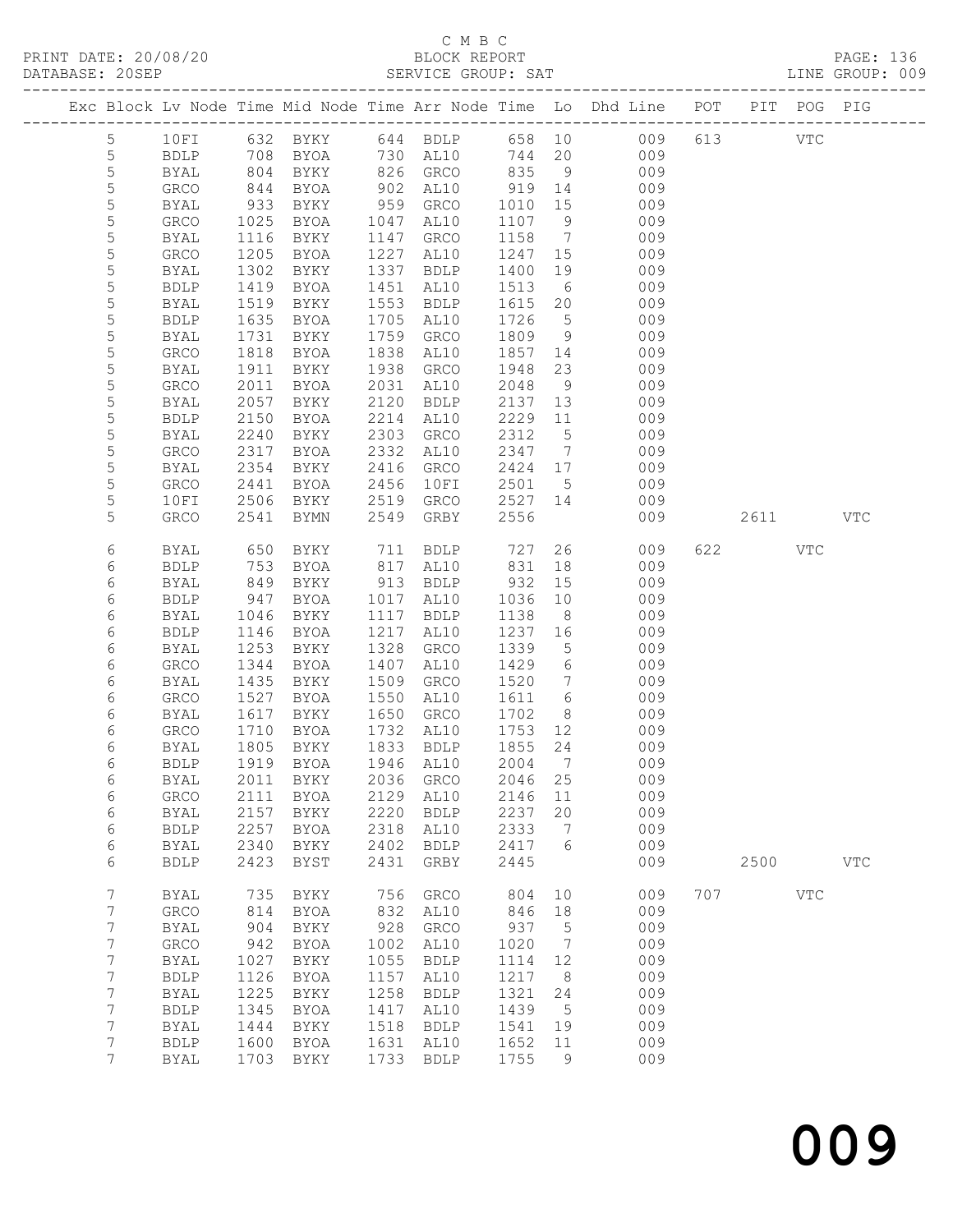### C M B C<br>BLOCK REPORT SERVICE GROUP: SAT

|  |                            |                             |              |                                    |              |                     |              |                                   | Exc Block Lv Node Time Mid Node Time Arr Node Time Lo Dhd Line POT |      |          | PIT POG PIG |              |
|--|----------------------------|-----------------------------|--------------|------------------------------------|--------------|---------------------|--------------|-----------------------------------|--------------------------------------------------------------------|------|----------|-------------|--------------|
|  | $7\overline{ }$            | <b>BDLP</b>                 | 1804         |                                    |              | GRBY 1836           |              |                                   |                                                                    | 009  | 1856     |             | <b>VTC</b>   |
|  | $\,8\,$                    | 10FI                        |              | 923 BYKY 938 BDLP 957 10           |              |                     |              |                                   | 009                                                                |      | 904 VTC  |             |              |
|  | 8                          | BDLP                        | 1007         | BYOA                               |              | 1037 AL10           | 1056         | 10                                | 009                                                                |      |          |             |              |
|  | $\,8\,$                    | BYAL                        | 1106         | BYKY                               |              | 1137 BDLP           | 1158         | 8 <sup>8</sup>                    | 009                                                                |      |          |             |              |
|  | $\,8\,$                    | <b>BDLP</b>                 | 1206         | BYOA                               |              | 1237 AL10           | 1257 14      |                                   | 009                                                                |      |          |             |              |
|  | $\,8\,$                    | BYAL                        | 1311         | BYKY                               | 1346         | GRCO                | 1357         | 6                                 | 009                                                                |      |          |             |              |
|  | 8                          | GRCO                        | 1403         | BYOA                               | 1426         | AL10                | 1448         | $5\overline{)}$                   | 009                                                                |      |          |             |              |
|  | $\,8\,$                    | BYAL                        | 1453         | BYKY                               | 1527         | GRCO                | 1538         | $6\overline{6}$                   | 009                                                                |      |          |             |              |
|  | $\,8\,$                    | GRCO                        | 1544         | BYOA                               | 1607         | AL10                | 1628         | 8 <sup>8</sup>                    | 009                                                                |      |          |             |              |
|  | $\,8\,$                    | BYAL                        | 1636         | BYKY                               | 1707         | GRCO                | 1719         | 9                                 | 009                                                                |      |          |             |              |
|  | 8                          | GRCO                        | 1728         | BYOA                               | 1750         | AL10                | 1810         |                                   | 009                                                                |      | 1835 VTC |             |              |
|  | 9                          | 10FI                        | 933          | BYKY                               | 949          | GRCO                | 1000         | $5\overline{)}$                   | 009                                                                |      | 914      | <b>VTC</b>  |              |
|  | 9                          | GRCO                        | 1005         | BYOA                               | 1027         | AL10                | 1046         | 10                                | 009                                                                |      |          |             |              |
|  | 9                          | BYAL                        | 1056         | BYKY                               | 1127         | GRCO                | 1138         | $\overline{7}$                    | 009                                                                |      |          |             |              |
|  | 9                          | GRCO                        | 1145         | BYOA                               | 1207         | AL10                | 1227         | 8 <sup>8</sup>                    | 009                                                                |      |          |             |              |
|  | 9                          | BYAL                        | 1235         | BYKY                               | 1308         | GRCO                | 1319         | $5\phantom{.0}$                   | 009                                                                |      |          |             |              |
|  | $\mathsf 9$<br>$\mathsf 9$ | GRCO                        | 1324<br>1418 | BYOA<br>BYKY                       | 1347<br>1452 | AL10                | 1409         | 9<br>$7\phantom{.0}\phantom{.0}7$ | 009                                                                |      |          |             |              |
|  | 9                          | BYAL<br>GRCO                | 1510         | BYOA                               | 1533         | GRCO<br>AL10        | 1503<br>1554 | 6                                 | 009<br>009                                                         |      |          |             |              |
|  | 9                          | BYAL                        | 1600         | BYKY                               | 1634         | GRCO                | 1646         | 6                                 | 009                                                                |      |          |             |              |
|  | 9                          | GRCO                        | 1652         | BYOA                               |              | 1714 AL10           | 1735         |                                   | 009                                                                |      | 1800     |             | VTC          |
|  |                            |                             |              |                                    |              |                     |              |                                   |                                                                    |      |          |             |              |
|  | 10                         | BYAL                        | 1007         | BYKY                               | 1034         | BDLP                | 1053         |                                   | 13<br>009                                                          |      | 937      | VTC         |              |
|  | 10                         | <b>BDLP</b>                 | 1106         | BYOA                               |              | 1137 AL10           | 1157         | 9                                 | 009                                                                |      |          |             |              |
|  | 10<br>10                   | BYAL                        | 1206<br>1325 | BYKY                               | 1238<br>1357 | BDLP                | 1300         | 25<br>8 <sup>8</sup>              | 009                                                                |      |          |             |              |
|  | 10                         | <b>BDLP</b><br>BYAL         | 1427         | BYOA<br>BYKY                       | 1501         | AL10<br>BDLP        | 1419<br>1524 | 19                                | 009<br>009                                                         |      |          |             |              |
|  | 10                         | <b>BDLP</b>                 | 1543         | BYOA                               | 1614         | AL10                | 1635         | 11                                | 009                                                                |      |          |             |              |
|  | 10                         | BYAL                        | 1646         | BYKY                               | 1716         | BDLP                | 1738         | 20                                | 009                                                                |      |          |             |              |
|  | 10                         | <b>BDLP</b>                 | 1758         | BYOA                               | 1826         | AL10                | 1845         | 10                                | 009                                                                |      |          |             |              |
|  | 10                         | BYAL                        | 1855         | BYKY                               | 1923         | BDLP                | 1941         | 8 <sup>8</sup>                    | 009                                                                |      |          |             |              |
|  | 10                         | <b>BDLP</b>                 | 1949         | BYOA                               | 2014         | AL10                | 2032         | 9                                 | 009                                                                |      |          |             |              |
|  | 10                         | BYAL                        | 2041         | BYKY                               | 2106         | GRCO                | 2116         | 25                                | 009                                                                |      |          |             |              |
|  | 10                         | GRCO                        | 2141         | BYOA                               | 2159         | AL10                | 2216         | 10                                | 009                                                                |      |          |             |              |
|  | 10                         | BYAL                        | 2226         | BYKY                               |              | 2249 BDLP           | 2306         | 20                                | 009                                                                |      |          |             |              |
|  | 10                         | <b>BDLP</b>                 | 2326         | BYOA                               |              | 2347 AL10           | 2402         | $\overline{7}$                    | 009                                                                |      |          |             |              |
|  | 10                         | <b>BYAL</b>                 | 2409         | BYKY                               |              | 2431 BDLP           | 2446         | $5\overline{)}$                   | 009                                                                |      |          |             |              |
|  |                            |                             |              | 10 BDLP 2451 BYOA 2511 10FI 2516 5 | 2534         |                     |              |                                   | 009                                                                |      |          |             |              |
|  | 10<br>10                   | 10FI<br><b>BDLP</b>         | 2521<br>2554 | BYKY<br><b>BYST</b>                | 2602         | <b>BDLP</b><br>GRBY | 2549<br>2615 | 5                                 | 009<br>009                                                         |      | 2630     |             | $_{\rm VTC}$ |
|  |                            |                             |              |                                    |              |                     |              |                                   |                                                                    |      |          |             |              |
|  | 11                         | <b>BYAL</b>                 | 1037         | BYKY                               | 1105         | GRCO                | 1116         | 9                                 | 009                                                                | 1007 |          | <b>VTC</b>  |              |
|  | 11                         | ${\tt GRCO}$                | 1125         | <b>BYOA</b>                        | 1147         | AL10                | 1207         | 8                                 | 009                                                                |      |          |             |              |
|  | 11                         | <b>BYAL</b>                 | 1215         | BYKY                               | 1248         | GRCO                | 1259         | 5                                 | 009                                                                |      |          |             |              |
|  | 11                         | GRCO                        | 1304         | BYOA                               | 1327         | AL10                | 1349         | 12                                | 009                                                                |      |          |             |              |
|  | 11<br>11                   | <b>BYAL</b><br>${\tt GRCO}$ | 1401<br>1453 | BYKY<br><b>BYOA</b>                | 1435<br>1516 | GRCO<br>AL10        | 1446<br>1537 | 7<br>6                            | 009<br>009                                                         |      |          |             |              |
|  | 11                         | BYAL                        | 1543         | BYKY                               | 1617         | GRCO                | 1629         | - 6                               | 009                                                                |      |          |             |              |
|  | 11                         | ${\tt GRCO}$                | 1635         | BYOA                               | 1657         | AL10                | 1718         | 23                                | 009                                                                |      |          |             |              |
|  | 11                         | <b>BYAL</b>                 | 1741         | BYKY                               | 1809         | <b>BDLP</b>         | 1831         | 18                                | 009                                                                |      |          |             |              |
|  | 11                         | ${\tt BDLP}$                | 1849         | <b>BYOA</b>                        | 1916         | AL10                | 1935         | 21                                | 009                                                                |      |          |             |              |
|  | 11                         | <b>BYAL</b>                 | 1956         | BYKY                               | 2021         | <b>BDLP</b>         | 2038         | 12                                | 009                                                                |      |          |             |              |
|  | 11                         | ${\tt BDLP}$                | 2050         | <b>BYOA</b>                        | 2114         | AL10                | 2131         | 11                                | 009                                                                |      |          |             |              |
|  | 11                         | <b>BYAL</b>                 | 2142         | BYKY                               | 2205         | GRCO                | 2214         | 23                                | 009                                                                |      |          |             |              |
|  | 11                         | GRCO                        | 2237         | <b>BYMN</b>                        | 2247         | GRBY                | 2257         |                                   | 009                                                                |      | 2312     |             | <b>VTC</b>   |
|  |                            |                             |              |                                    |              |                     |              |                                   |                                                                    |      |          |             |              |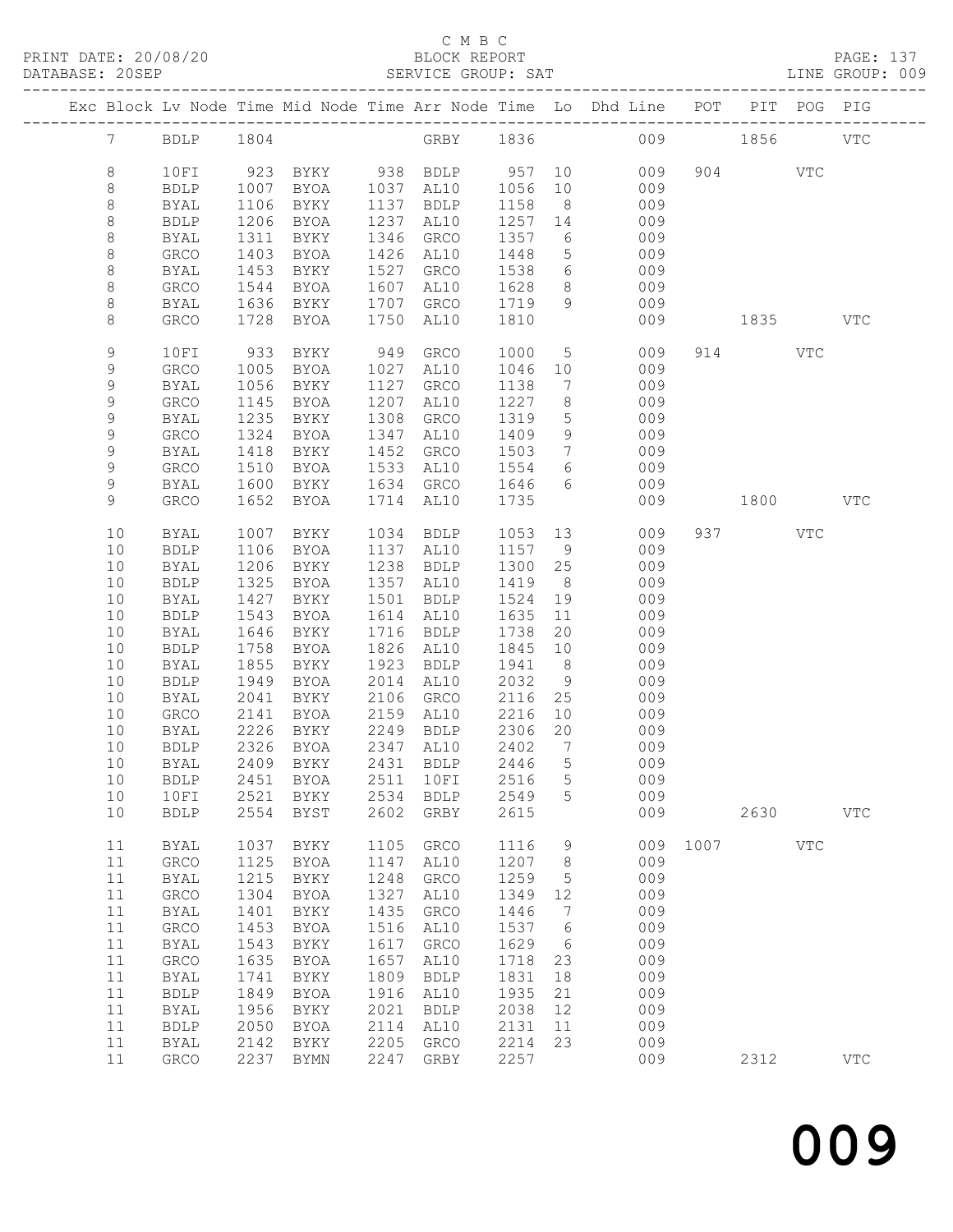### C M B C<br>BLOCK REPORT SERVICE GROUP: SAT

|  |    |             |      |             |      |                             |      |                 | Exc Block Lv Node Time Mid Node Time Arr Node Time Lo Dhd Line POT |              | PIT POG PIG |            |
|--|----|-------------|------|-------------|------|-----------------------------|------|-----------------|--------------------------------------------------------------------|--------------|-------------|------------|
|  | 12 | 10FI        |      |             |      | 1153 BYKY 1213 BDLP 1235 10 |      |                 |                                                                    | 009 1134 VTC |             |            |
|  | 12 | <b>BDLP</b> | 1245 | BYOA        | 1317 | AL10                        | 1339 |                 | 14 \,<br>009                                                       |              |             |            |
|  | 12 | <b>BYAL</b> | 1353 | BYKY        | 1427 | <b>BDLP</b>                 | 1450 |                 | 009<br>19                                                          |              |             |            |
|  | 12 | <b>BDLP</b> | 1509 | BYOA        | 1541 | AL10                        | 1602 | $\overline{7}$  | 009                                                                |              |             |            |
|  | 12 | BYAL        | 1609 | BYKY        | 1643 | <b>BDLP</b>                 | 1705 | 9               | 009                                                                |              |             |            |
|  | 12 | <b>BDLP</b> | 1714 |             |      | GRBY                        | 1748 |                 | 009                                                                | 1808         |             | VTC        |
|  | 13 | <b>BYAL</b> | 1243 | BYKY        | 1318 | BDLP                        | 1341 |                 |                                                                    | 009 1213     | VTC         |            |
|  | 13 | <b>BDLP</b> | 1402 | BYOA        | 1434 | AL10                        | 1456 | $6\overline{6}$ | 009                                                                |              |             |            |
|  | 13 | <b>BYAL</b> | 1502 | BYKY        | 1536 | <b>BDLP</b>                 | 1558 | 19              | 009                                                                |              |             |            |
|  | 13 | <b>BDLP</b> | 1617 | BYOA        | 1648 | AL10                        | 1709 | 13              | 009                                                                |              |             |            |
|  | 13 | <b>BYAL</b> | 1722 | BYKY        | 1750 | <b>BDLP</b>                 | 1812 | 11              | 009                                                                |              |             |            |
|  | 13 | <b>BDLP</b> | 1823 | BYOA        | 1850 | AL10                        | 1909 | 17              | 009                                                                |              |             |            |
|  | 13 | BYAL        | 1926 | BYKY        | 1952 | <b>BDLP</b>                 | 2009 | 10              | 009                                                                |              |             |            |
|  | 13 | <b>BDLP</b> | 2019 | BYOA        | 2044 | AL10                        | 2102 | 10              | 009                                                                |              |             |            |
|  | 13 | <b>BYAL</b> | 2112 | BYKY        | 2135 | GRCO                        | 2144 | 27              | 009                                                                |              |             |            |
|  | 13 | <b>GRCO</b> | 2211 | <b>BYOA</b> | 2229 | AL10                        | 2241 | 16              | 009                                                                |              |             |            |
|  | 13 | BYAL        | 2257 | BYKY        | 2320 | <b>BDLP</b>                 | 2337 | 20              | 009                                                                |              |             |            |
|  | 13 | <b>BDLP</b> | 2357 | <b>BYOA</b> | 2418 | AL10                        | 2433 | 6               | 009                                                                |              |             |            |
|  | 13 | BYAL        | 2439 | BYKY        | 2501 | <b>BDLP</b>                 | 2516 | $5\overline{)}$ | 009                                                                |              |             |            |
|  | 13 | <b>BDLP</b> | 2521 | <b>BYOA</b> | 2541 | 10FI                        | 2546 | 5               | 009                                                                |              |             |            |
|  | 13 | 10FI        | 2551 | BYKY        | 2604 | <b>BDLP</b>                 | 2619 | 5 <sup>1</sup>  | 009                                                                |              |             |            |
|  | 13 | <b>BDLP</b> | 2624 | BYST        | 2632 | GRBY                        | 2645 |                 | 009                                                                | 2700         |             | <b>VTC</b> |
|  | 14 | <b>BYAL</b> | 1336 | BYKY        | 1411 | <b>BDLP</b>                 | 1434 |                 | 18                                                                 | 009 1306     | <b>VTC</b>  |            |
|  | 14 | <b>BDLP</b> | 1452 | <b>BYOA</b> | 1524 | AL10                        | 1545 | $\overline{7}$  | 009                                                                |              |             |            |
|  | 14 | BYAL        | 1552 | BYKY        | 1626 | <b>BDLP</b>                 | 1648 | 23              | 009                                                                |              |             |            |
|  | 14 | <b>BDLP</b> | 1711 | BYOA        | 1741 | AL10                        | 1801 | 16              | 009                                                                |              |             |            |
|  | 14 | BYAL        | 1817 | BYKY        | 1845 | GRCO                        | 1855 | 16              | 009                                                                |              |             |            |
|  | 14 | <b>GRCO</b> | 1911 | BYOA        | 1931 | AL10                        | 1950 |                 | 009                                                                | 2012         |             | VTC        |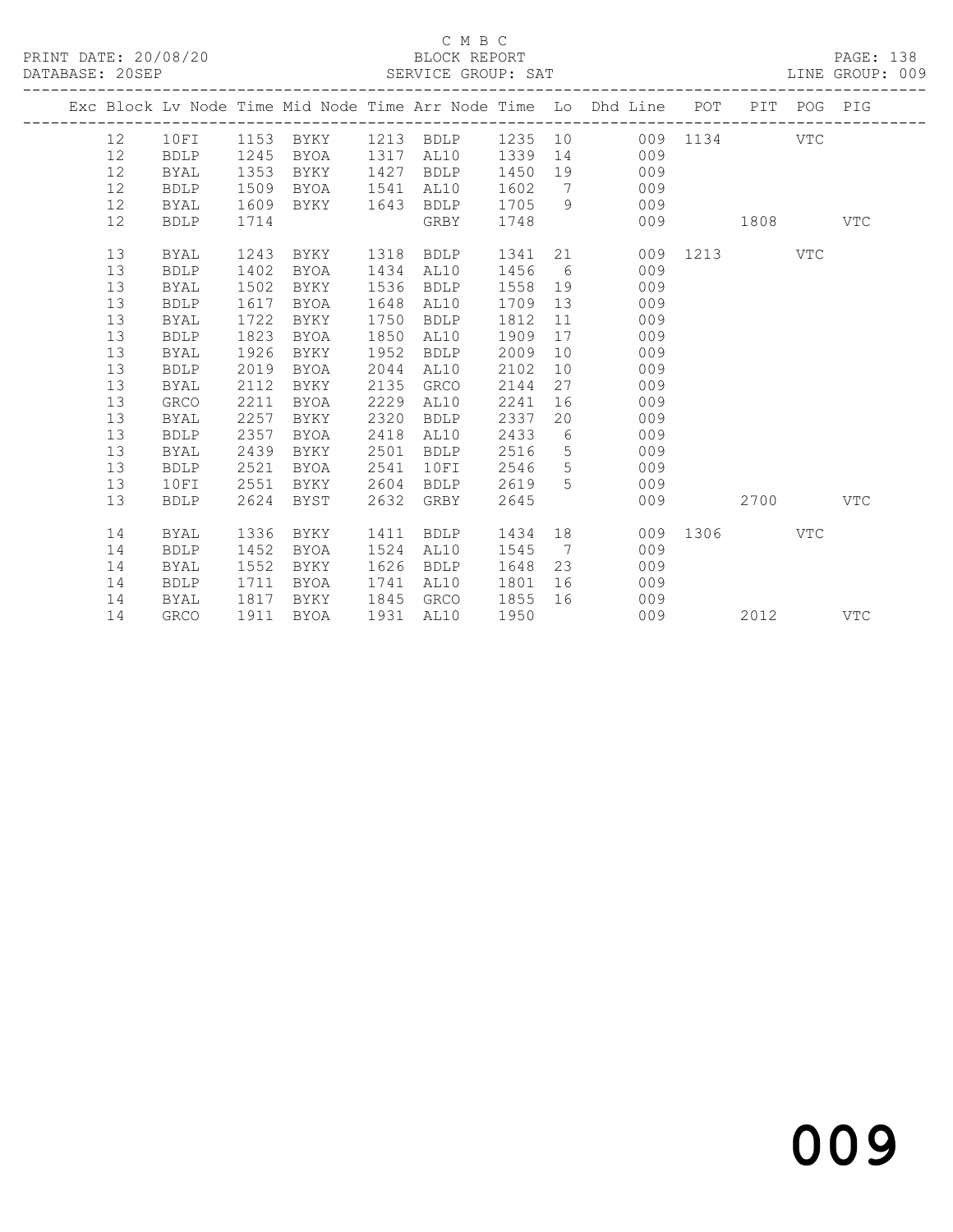|  |                   |            |  |  |                                                        | Exc Block Lv Node Time Mid Node Time Arr Node Time Lo Dhd Line POT PIT POG PIG<br>11 11 12 GRBY 1981 MRST 1400 20 010<br>11 11 1608 GRBY 1988 MRST 553 GRBY 516 RTHA 508 0 010 425<br>11 1608 GRBY 516 RTHA 628 0 010 425<br>11 1608 GRBY 616 RTHA 628 0 010<br>11 11 628 GRBY 640 MRST 700 9 010<br>11 11 747 GRBY 640 MR |          |  |  |
|--|-------------------|------------|--|--|--------------------------------------------------------|----------------------------------------------------------------------------------------------------------------------------------------------------------------------------------------------------------------------------------------------------------------------------------------------------------------------------|----------|--|--|
|  | $1 \qquad \qquad$ |            |  |  |                                                        |                                                                                                                                                                                                                                                                                                                            |          |  |  |
|  | $\mathbf{1}$      |            |  |  |                                                        |                                                                                                                                                                                                                                                                                                                            |          |  |  |
|  | $\mathbf{1}$      |            |  |  |                                                        |                                                                                                                                                                                                                                                                                                                            |          |  |  |
|  | $\mathbf{1}$      |            |  |  |                                                        |                                                                                                                                                                                                                                                                                                                            |          |  |  |
|  | $\mathbf{1}$      |            |  |  |                                                        |                                                                                                                                                                                                                                                                                                                            |          |  |  |
|  | $\mathbf{1}$      |            |  |  |                                                        |                                                                                                                                                                                                                                                                                                                            |          |  |  |
|  | $1\,$             |            |  |  |                                                        |                                                                                                                                                                                                                                                                                                                            |          |  |  |
|  | $1\,$             |            |  |  |                                                        |                                                                                                                                                                                                                                                                                                                            |          |  |  |
|  | $\mathbf{1}$      |            |  |  |                                                        |                                                                                                                                                                                                                                                                                                                            |          |  |  |
|  | $\mathbf 1$       |            |  |  |                                                        |                                                                                                                                                                                                                                                                                                                            |          |  |  |
|  | $\mathbf 1$       |            |  |  |                                                        |                                                                                                                                                                                                                                                                                                                            |          |  |  |
|  | $1\,$             |            |  |  |                                                        |                                                                                                                                                                                                                                                                                                                            |          |  |  |
|  | $\mathbf 1$       |            |  |  |                                                        |                                                                                                                                                                                                                                                                                                                            |          |  |  |
|  | $\mathbf 1$       |            |  |  |                                                        |                                                                                                                                                                                                                                                                                                                            |          |  |  |
|  | $\mathbf 1$       |            |  |  |                                                        |                                                                                                                                                                                                                                                                                                                            |          |  |  |
|  | $\mathbf 1$       |            |  |  |                                                        |                                                                                                                                                                                                                                                                                                                            |          |  |  |
|  | $\mathbf 1$       |            |  |  |                                                        |                                                                                                                                                                                                                                                                                                                            |          |  |  |
|  | $\mathbf 1$       |            |  |  |                                                        |                                                                                                                                                                                                                                                                                                                            |          |  |  |
|  | $\mathbf{1}$      |            |  |  |                                                        |                                                                                                                                                                                                                                                                                                                            |          |  |  |
|  | $\mathbf{1}$      |            |  |  |                                                        |                                                                                                                                                                                                                                                                                                                            |          |  |  |
|  | $\mathbf{1}$      |            |  |  |                                                        |                                                                                                                                                                                                                                                                                                                            |          |  |  |
|  | $\mathbf 1$       |            |  |  |                                                        |                                                                                                                                                                                                                                                                                                                            |          |  |  |
|  | $\mathbf 1$       |            |  |  |                                                        | 2354 GRBY 2422 RIHA 2435 0 010<br>2435 GRBY 2452 MRST 2516 010                                                                                                                                                                                                                                                             |          |  |  |
|  | $\mathbf 1$       | RIHA       |  |  |                                                        |                                                                                                                                                                                                                                                                                                                            |          |  |  |
|  | $\mathbf{2}$      | MRST       |  |  | 453 GRBY 516 RIHA 528                                  | $0$ $010$                                                                                                                                                                                                                                                                                                                  | 445 VTCT |  |  |
|  | $\overline{c}$    | RIHA       |  |  |                                                        | $559$ 12                                                                                                                                                                                                                                                                                                                   |          |  |  |
|  | $\overline{c}$    | MRST       |  |  |                                                        |                                                                                                                                                                                                                                                                                                                            |          |  |  |
|  | $\mathbf{2}$      | RIHA       |  |  |                                                        |                                                                                                                                                                                                                                                                                                                            |          |  |  |
|  | $\mathbf{2}$      | MRST       |  |  |                                                        |                                                                                                                                                                                                                                                                                                                            |          |  |  |
|  | $\mathbf{2}$      | RIHA       |  |  |                                                        |                                                                                                                                                                                                                                                                                                                            |          |  |  |
|  | $\mathbf{2}$      | $\tt MRST$ |  |  |                                                        |                                                                                                                                                                                                                                                                                                                            |          |  |  |
|  | $\overline{c}$    | RIHA       |  |  |                                                        | 453 GRBY 516 RIHA 528 0 010<br>528 GRBY 539 MRST 559 12 010<br>611 GRBY 635 RIHA 648 0 010<br>648 GRBY 700 MRST 721 15 010<br>736 GRBY 802 RIHA 817 0 010<br>817 GRBY 830 MRST 854 10 010<br>904 GRBY 932 RIHA 947 0 010<br>947 GRBY 932 RIHA 947 0                                                                        |          |  |  |
|  | $\mathbf{2}$      | MRST       |  |  |                                                        |                                                                                                                                                                                                                                                                                                                            |          |  |  |
|  | $\mathbf{2}$      | RIHA       |  |  |                                                        |                                                                                                                                                                                                                                                                                                                            |          |  |  |
|  | $\mathbf{2}$      | MRST       |  |  |                                                        |                                                                                                                                                                                                                                                                                                                            |          |  |  |
|  | $\mathbf{2}$      | RIHA       |  |  |                                                        |                                                                                                                                                                                                                                                                                                                            |          |  |  |
|  | $\mathbf{2}$      | MRST       |  |  | 1452 GRBY 1530 RIHA 1547 0<br>1547 GRBY 1608 MRST 1644 | $0$ $010$<br>$010$ $1649$ VTCT                                                                                                                                                                                                                                                                                             |          |  |  |
|  | $\overline{2}$    | RIHA       |  |  |                                                        |                                                                                                                                                                                                                                                                                                                            |          |  |  |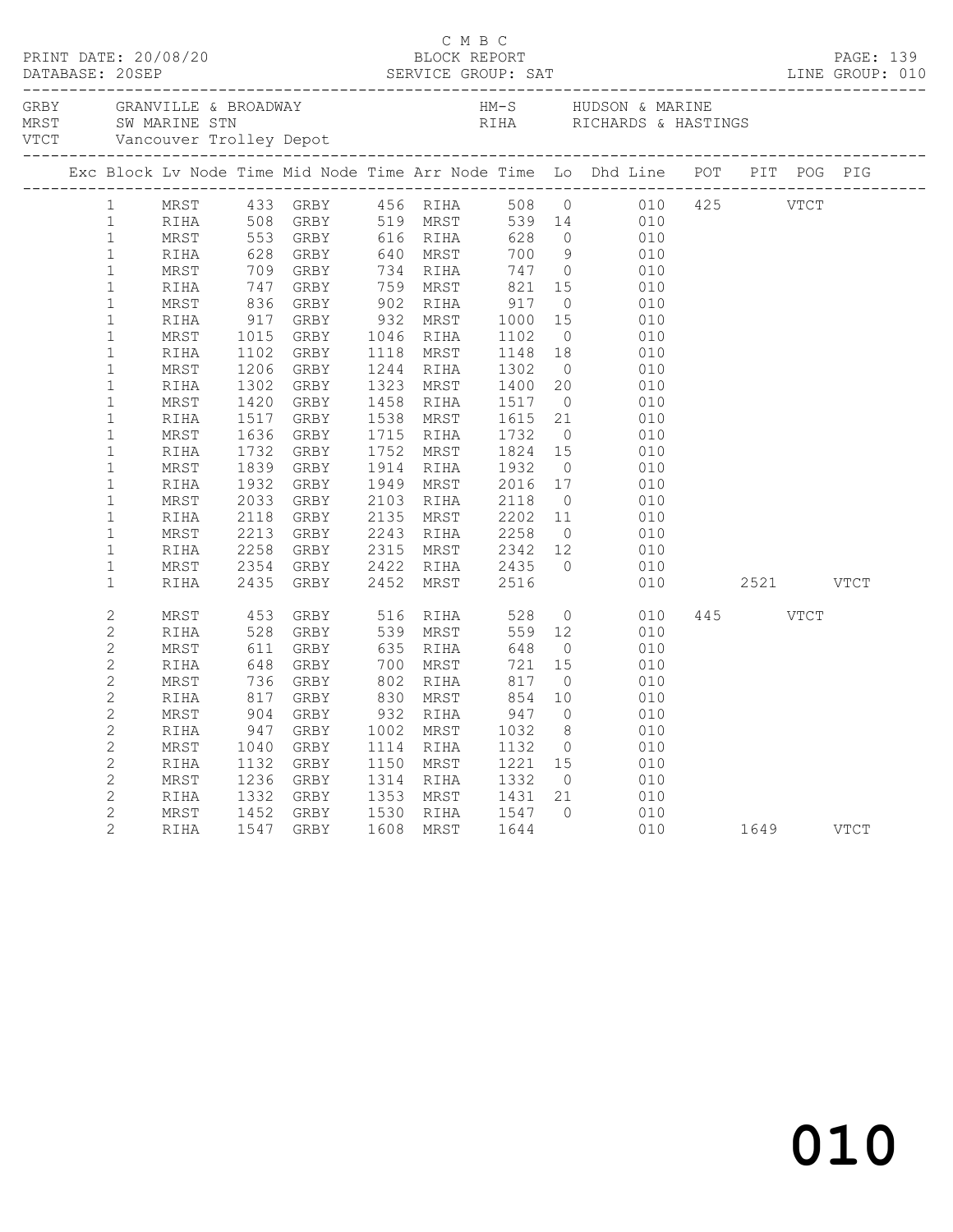### C M B C<br>BLOCK REPORT SERVICE GROUP: SAT

|                            |              |              |              |              |                     |              |                      | Exc Block Lv Node Time Mid Node Time Arr Node Time Lo Dhd Line POT |     |        | PIT POG PIG |             |
|----------------------------|--------------|--------------|--------------|--------------|---------------------|--------------|----------------------|--------------------------------------------------------------------|-----|--------|-------------|-------------|
| 3                          | MRST         | 513          | GRBY         |              | 536 RIHA            | 548          | $\circ$              | 010                                                                |     | 505    | <b>VTCT</b> |             |
| 3                          | RIHA         | 548          | GRBY         | 559          | MRST                | 619          | 6                    | 010                                                                |     |        |             |             |
| $\mathsf 3$                | MRST         | 625          | GRBY         | 649          | RIHA                | 702          | $\overline{0}$       | 010                                                                |     |        |             |             |
| $\mathfrak{Z}$             | RIHA         | 702          | GRBY         | 714          | MRST                | 736          | 15                   | 010                                                                |     |        |             |             |
| $\mathfrak{Z}$             | MRST         | 751          | GRBY         | 817          | RIHA                | 832          | $\overline{0}$       | 010                                                                |     |        |             |             |
| $\mathfrak{Z}$             | RIHA         | 832          | GRBY         | 847          | MRST                | 915          | 17                   | 010                                                                |     |        |             |             |
| $\mathsf 3$                | MRST         | 932          | GRBY         | 1001         | RIHA                | 1017         | $\overline{0}$       | 010                                                                |     |        |             |             |
| $\mathsf 3$                | RIHA         | 1017         | GRBY         | 1031         | MRST                | 1101         | 9                    | 010                                                                |     |        |             |             |
| $\mathfrak{Z}$             | MRST         | 1110         | GRBY         | 1144         | RIHA                | 1202         | $\overline{0}$       | 010                                                                |     |        |             |             |
| $\mathsf 3$                | RIHA         | 1202         | GRBY         | 1220         | MRST                | 1254         | 11                   | 010                                                                |     |        |             |             |
| $\mathsf 3$                | MRST         | 1305         | GRBY         | 1343         | RIHA                | 1402         | $\overline{0}$       | 010                                                                |     |        |             |             |
| $\mathsf 3$<br>3           | RIHA         | 1402         | GRBY         | 1423<br>1600 | MRST                | 1501<br>1617 | 21                   | 010<br>010                                                         |     |        |             |             |
| 3                          | MRST<br>RIHA | 1522<br>1617 | GRBY<br>GRBY | 1637         | RIHA<br>MRST        | 1710         | $\overline{0}$<br>11 | 010                                                                |     |        |             |             |
| $\mathsf 3$                | MRST         | 1721         | GRBY         | 1800         | RIHA                | 1817         | $\overline{0}$       | 010                                                                |     |        |             |             |
| 3                          | RIHA         | 1817         | GRBY         | 1837         | MRST                | 1906         |                      | 010                                                                |     | 1911 \ |             | <b>VTCT</b> |
|                            |              |              |              |              |                     |              |                      |                                                                    |     |        |             |             |
| 4                          | MRST         | 533          | GRBY         | 556          | RIHA                | 608          | $\overline{0}$       | 010                                                                | 525 |        | <b>VTCT</b> |             |
| 4                          | RIHA         | 608          | GRBY         | 619          | MRST                | 639          | 15                   | 010                                                                |     |        |             |             |
| 4                          | MRST         | 654          | GRBY         | 719          | RIHA                | 732          | $\overline{0}$       | 010                                                                |     |        |             |             |
| 4                          | RIHA         | 732          | GRBY         | 744          | MRST                | 806          | 15                   | 010                                                                |     |        |             |             |
| 4                          | MRST         | 821<br>902   | GRBY         | 847          | RIHA                | 902<br>945   | $\overline{0}$       | 010<br>010                                                         |     |        |             |             |
| 4<br>$\overline{4}$        | RIHA<br>MRST | 1001         | GRBY<br>GRBY | 917<br>1031  | MRST<br>RIHA        | 1047         | 16<br>$\overline{0}$ | 010                                                                |     |        |             |             |
| 4                          | RIHA         | 1047         | GRBY         | 1102         | MRST                | 1132         | 19                   | 010                                                                |     |        |             |             |
| 4                          | MRST         | 1151         | GRBY         | 1229         | RIHA                | 1247         | $\overline{0}$       | 010                                                                |     |        |             |             |
| 4                          | RIHA         | 1247         | GRBY         | 1305         | MRST                | 1339         | 11                   | 010                                                                |     |        |             |             |
| 4                          | MRST         | 1350         | GRBY         | 1428         | RIHA                | 1447         | $\overline{0}$       | 010                                                                |     |        |             |             |
| 4                          | RIHA         | 1447         | GRBY         | 1508         | MRST                | 1546         | 21                   | 010                                                                |     |        |             |             |
| 4                          | MRST         | 1607         | GRBY         | 1645         | RIHA                | 1702         | $\overline{0}$       | 010                                                                |     |        |             |             |
| 4                          | RIHA         | 1702         | GRBY         | 1722         | MRST                | 1755         | 12                   | 010                                                                |     |        |             |             |
| 4                          | MRST         | 1807         | GRBY         | 1844         | RIHA                | 1902         | $\overline{0}$       | 010                                                                |     |        |             |             |
| 4                          | RIHA         | 1902         | GRBY         | 1919         | MRST                | 1946         | 12                   | 010                                                                |     |        |             |             |
| 4                          | MRST         | 1958         | GRBY         | 2029         | RIHA                | 2045         | $\overline{0}$       | 010                                                                |     |        |             |             |
| 4                          | RIHA         | 2045         | GRBY         | 2102         | MRST                | 2129         |                      | 010                                                                |     | 2134   |             | <b>VTCT</b> |
| 5                          | MRST         | 640          | GRBY         | 704          | RIHA                | 717          | $\overline{0}$       | 010                                                                | 632 |        | VTCT        |             |
| 5                          | RIHA         | 717          | GRBY         | 729          | MRST                | 751          | 15                   | 010                                                                |     |        |             |             |
| 5                          | MRST         |              | 806 GRBY     |              | 832 RIHA            | 847          | $\overline{0}$       | 010                                                                |     |        |             |             |
| 5                          | <b>RIHA</b>  |              | 847 GRBY     |              | 902 MRST            | 930 16       |                      | 010                                                                |     |        |             |             |
| 5                          | MRST         | 946          | GRBY         | 1016         | RIHA                | 1032         | $\circ$              | 010                                                                |     |        |             |             |
| 5                          | RIHA         | 1032         | GRBY         | 1047         | MRST                | 1117         | 19                   | 010                                                                |     |        |             |             |
| $\mathsf S$<br>$\mathsf S$ | MRST         | 1136<br>1232 | GRBY         | 1214         | RIHA                | 1232         | 0                    | 010<br>010                                                         |     |        |             |             |
| $\mathsf S$                | RIHA<br>MRST | 1335         | GRBY<br>GRBY | 1250<br>1413 | MRST<br><b>RIHA</b> | 1324<br>1432 | 11<br>$\circ$        | 010                                                                |     |        |             |             |
| 5                          | RIHA         | 1432         | GRBY         | 1453         | MRST                | 1531         | 21                   | 010                                                                |     |        |             |             |
| 5                          | MRST         | 1552         | GRBY         | 1630         | RIHA                | 1647         | 0                    | 010                                                                |     |        |             |             |
| $\mathsf S$                | RIHA         | 1647         | GRBY         | 1707         | MRST                | 1740         | 11                   | 010                                                                |     |        |             |             |
| $\mathsf S$                | MRST         | 1751         | GRBY         | 1829         | RIHA                | 1847         | $\overline{0}$       | 010                                                                |     |        |             |             |
| $\mathsf S$                | RIHA         | 1847         | GRBY         | 1905         | MRST                | 1934         | 10                   | 010                                                                |     |        |             |             |
| $\mathsf S$                | MRST         | 1944         | GRBY         | 2015         | RIHA                | 2031         | $\circ$              | 010                                                                |     |        |             |             |
| $\mathsf S$                | RIHA         | 2031         | GRBY         | 2048         | MRST                | 2115         | 18                   | 010                                                                |     |        |             |             |
| $\mathsf S$                | MRST         | 2133         | GRBY         | 2203         | RIHA                | 2218         | $\circ$              | 010                                                                |     |        |             |             |
| 5                          | RIHA         | 2218         | ${\tt GRBY}$ | 2235         | MRST                | 2302         | 22                   | 010                                                                |     |        |             |             |
| 5                          | MRST         | 2324         | GRBY         | 2352         | RIHA                | 2405         | 0                    | 010                                                                |     |        |             |             |
| 5<br>5                     | RIHA         | 2405<br>2454 | ${\tt GRBY}$ | 2422<br>2522 | MRST                | 2446<br>2535 | 8                    | 010<br>010                                                         |     |        |             |             |
|                            | MRST         |              | GRBY         |              | RIHA                |              | 0                    |                                                                    |     |        |             |             |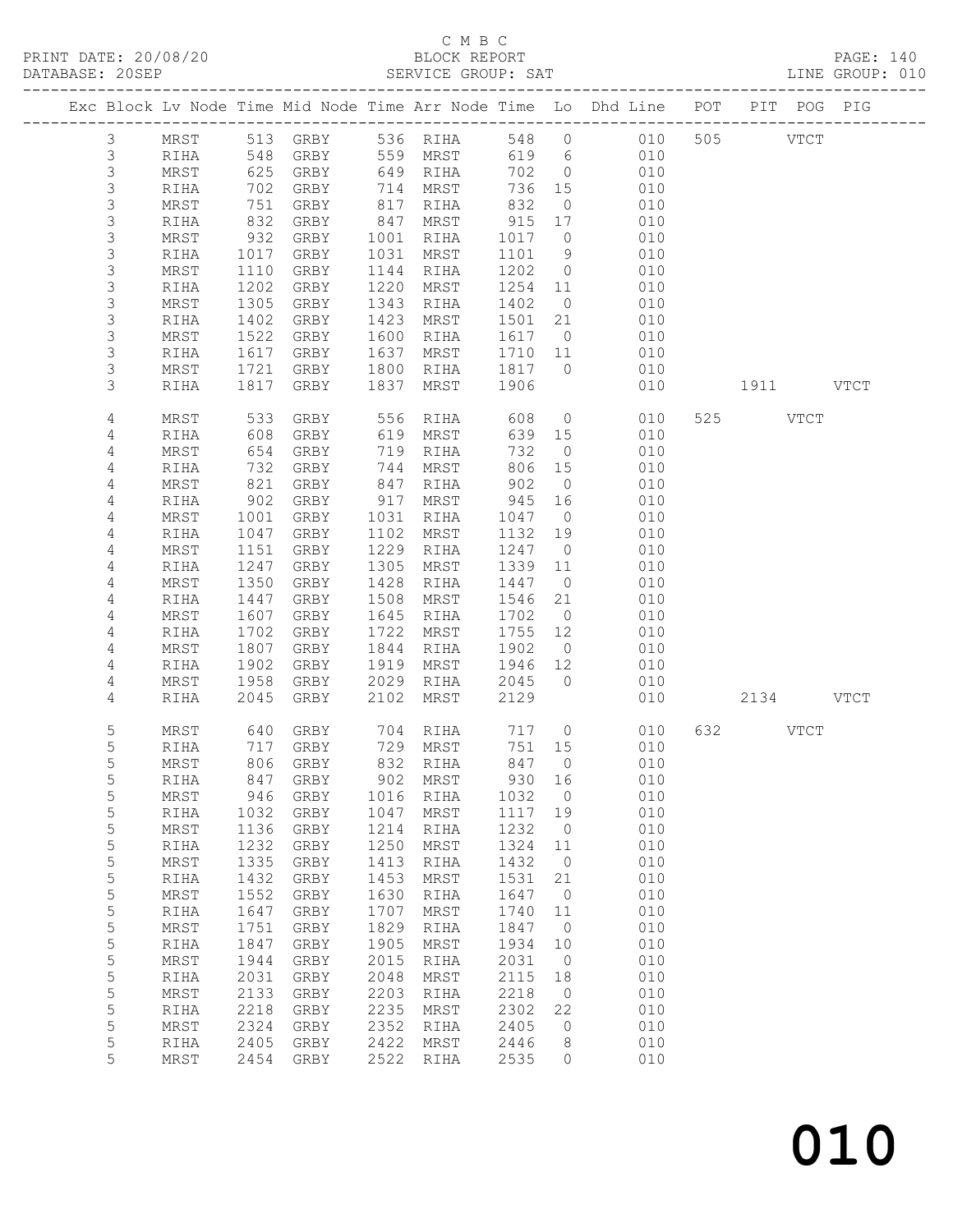| DATABASE: 20SEP |         |              |              | --------------------------                                                     |              |               | SERVICE GROUP: SAT                                     |                |                      |              |  |           | LINE GROUP: 010 |  |
|-----------------|---------|--------------|--------------|--------------------------------------------------------------------------------|--------------|---------------|--------------------------------------------------------|----------------|----------------------|--------------|--|-----------|-----------------|--|
|                 |         |              |              | Exc Block Lv Node Time Mid Node Time Arr Node Time Lo Dhd Line POT PIT POG PIG |              |               |                                                        |                |                      |              |  |           |                 |  |
|                 |         |              |              | 5 RIHA 2535 GRBY 2552 HM-S 2609 010 2611 VTCT                                  |              |               |                                                        |                |                      |              |  |           |                 |  |
|                 | 6       | MRST         |              | 723 GRBY 749 RIHA 802 0                                                        |              |               |                                                        |                |                      | 010 715 VTCT |  |           |                 |  |
|                 | 6       | RIHA         | 802          | GRBY                                                                           |              |               |                                                        |                |                      | 010          |  |           |                 |  |
|                 | 6       | MRST         | 849          | GRBY                                                                           |              | .<br>917 RIHA | 814 MRST       836   13<br>917   RIHA        932     0 |                |                      | 010          |  |           |                 |  |
|                 | 6       | RIHA         | 932          | GRBY                                                                           |              | 947 MRST      | 1017                                                   | 13             |                      | 010          |  |           |                 |  |
|                 | 6       | MRST         | 1030         | GRBY                                                                           | 1101         | RIHA          | 1117                                                   | $\overline{0}$ |                      | 010          |  |           |                 |  |
|                 | 6       | RIHA         | 1117         | GRBY                                                                           |              | 1133 MRST     | 1203 18                                                |                |                      | 010          |  |           |                 |  |
|                 | 6       | MRST         | 1221         | GRBY                                                                           |              | 1259 RIHA     | 1317 0                                                 |                |                      | 010          |  |           |                 |  |
|                 | 6       | RIHA         | 1317         | GRBY                                                                           | 1338         | MRST          | 1415                                                   | 22             |                      | 010          |  |           |                 |  |
|                 | 6       | MRST         | 1437         | GRBY                                                                           | 1515         | RIHA          | 1532                                                   | $\overline{0}$ |                      | 010          |  |           |                 |  |
|                 | 6       | RIHA         | 1532         | GRBY                                                                           | 1553         | MRST          | 1630 21                                                |                |                      | 010          |  |           |                 |  |
|                 | 6       | MRST         | 1651         | GRBY                                                                           |              | 1730 RIHA     | 1747                                                   | $\overline{0}$ |                      | 010          |  |           |                 |  |
|                 | 6       | RIHA         | 1747         | GRBY                                                                           | 1807         | MRST          | 1836                                                   | 18             |                      | 010          |  |           |                 |  |
|                 | 6       | MRST         | 1854         | GRBY                                                                           | 1929         | RIHA          | 1947                                                   | $\overline{0}$ |                      | 010          |  |           |                 |  |
|                 | 6       | RIHA         | 1947         | GRBY                                                                           | 2004         | MRST          | 2031                                                   | 22             |                      | 010          |  |           |                 |  |
|                 | 6       | MRST         | 2053         | GRBY                                                                           | 2123         | RIHA          | 2138                                                   | $\overline{0}$ |                      | 010          |  |           |                 |  |
|                 | 6<br>6  | RIHA         | 2138<br>2239 | GRBY                                                                           | 2155         | MRST          | 2222 17<br>2320                                        | $\overline{0}$ |                      | 010<br>010   |  |           |                 |  |
|                 | 6       | MRST<br>RIHA | 2320         | GRBY<br>GRBY                                                                   | 2307<br>2337 | RIHA<br>MRST  | 2402 22                                                |                |                      | 010          |  |           |                 |  |
|                 | 6       | MRST         | 2424         | GRBY                                                                           |              | 2452 RIHA     | 2505                                                   | $\bigcirc$     |                      | 010          |  |           |                 |  |
|                 | 6       | RIHA         | 2505         | GRBY                                                                           | 2522         | HM-S          | 2539                                                   |                |                      | 010          |  | 2541 VTCT |                 |  |
|                 |         |              |              |                                                                                |              |               |                                                        |                |                      |              |  |           |                 |  |
|                 | 7       | MRST         | 917          | GRBY                                                                           |              | 946 RIHA      | 1002                                                   | $\overline{0}$ |                      | 010          |  | 909 VTCT  |                 |  |
|                 | 7       | RIHA         | 1002         | GRBY                                                                           |              | 1016 MRST     | 1046                                                   | 9              |                      | 010          |  |           |                 |  |
|                 | 7       | MRST         | 1055         | GRBY                                                                           |              | 1129 RIHA     | 1147                                                   | $\overline{0}$ |                      | 010          |  |           |                 |  |
|                 | 7       | RIHA         | 1147         | GRBY                                                                           | 1205         | MRST          | 1236                                                   | 15             |                      | 010          |  |           |                 |  |
|                 | 7       | MRST         | 1251         | GRBY                                                                           | 1329         | RIHA          | 1347                                                   | $\overline{0}$ |                      | 010          |  |           |                 |  |
|                 | 7       | RIHA         | 1347         | GRBY                                                                           |              | 1408 MRST     | 1446                                                   | 21             |                      | 010          |  |           |                 |  |
|                 | 7       | MRST         | 1507         | GRBY                                                                           |              | 1545 RIHA     | 1602                                                   | $\overline{0}$ |                      | 010          |  |           |                 |  |
|                 | 7       | RIHA         | 1602         | GRBY                                                                           |              | 1622 MRST     | 1657                                                   | 9              |                      | 010          |  |           |                 |  |
|                 | 7       | MRST         | 1706         | GRBY                                                                           |              | 1745 RIHA     | 1802                                                   | $\overline{0}$ |                      | 010          |  |           |                 |  |
|                 | 7       | RIHA         | 1802         | GRBY                                                                           |              | 1822 MRST     | 1851                                                   | 23             |                      | 010          |  |           |                 |  |
|                 | 7       | MRST         | 1914         | GRBY                                                                           |              | 1946 RIHA     | 2002                                                   | $\overline{0}$ |                      | 010          |  |           |                 |  |
|                 | 7       | RIHA         | 2002         | GRBY                                                                           | 2019         | MRST          | 2046                                                   |                |                      | 010 00       |  | 2051 VTCT |                 |  |
|                 | 8       | MRST         | 1125         | GRBY                                                                           |              | 1159 RIHA     |                                                        |                | 1217 0 010 1117 VTCT |              |  |           |                 |  |
|                 | 8       | RIHA         |              | 1217 GRBY                                                                      |              |               | 1235 MRST 1309 11                                      |                |                      | 010          |  |           |                 |  |
|                 | 8       |              |              | MRST 1320 GRBY 1358 RIHA 1417 0 010                                            |              |               |                                                        |                |                      |              |  |           |                 |  |
|                 | 8       | RIHA         | 1417         | GRBY                                                                           | 1438         | MRST          | 1516                                                   | 21             |                      | 010          |  |           |                 |  |
|                 | $\,8\,$ | $\tt MRST$   | 1537         | GRBY                                                                           | 1615         | RIHA          | 1632                                                   | $\overline{0}$ |                      | 010          |  |           |                 |  |
|                 | $\,8\,$ | RIHA         | 1632         | GRBY                                                                           | 1652         | MRST          | 1725                                                   | 11             |                      | 010          |  |           |                 |  |
|                 | 8       | MRST         | 1736         | GRBY                                                                           | 1814         | RIHA          | 1832                                                   | $\overline{0}$ |                      | 010          |  |           |                 |  |
|                 | $\,8\,$ | RIHA         | 1832         | GRBY                                                                           | 1850         | MRST          | 1919                                                   | 10             |                      | 010          |  |           |                 |  |
|                 | $\,8\,$ | MRST         | 1929         | GRBY                                                                           | 2001         | RIHA          | 2017                                                   | $\overline{0}$ |                      | 010          |  |           |                 |  |
|                 | $\,8\,$ | RIHA         | 2017         | GRBY                                                                           | 2034         | MRST          | 2101                                                   | 12             |                      | 010          |  |           |                 |  |
|                 | 8       | MRST         | 2113         | GRBY                                                                           | 2143         | RIHA          | 2158                                                   | $\overline{0}$ |                      | 010          |  |           |                 |  |
|                 | 8       | RIHA         | 2158         | GRBY                                                                           | 2215         | MRST          | 2242                                                   | 17             |                      | 010          |  |           |                 |  |
|                 | 8<br>8  | MRST<br>RIHA | 2259         | GRBY<br>2340 GRBY                                                              | 2327<br>2357 | RIHA<br>MRST  | 2340<br>2422                                           | $\overline{0}$ |                      | 010<br>010   |  | 2427      | VTCT            |  |
|                 |         |              |              |                                                                                |              |               |                                                        |                |                      |              |  |           |                 |  |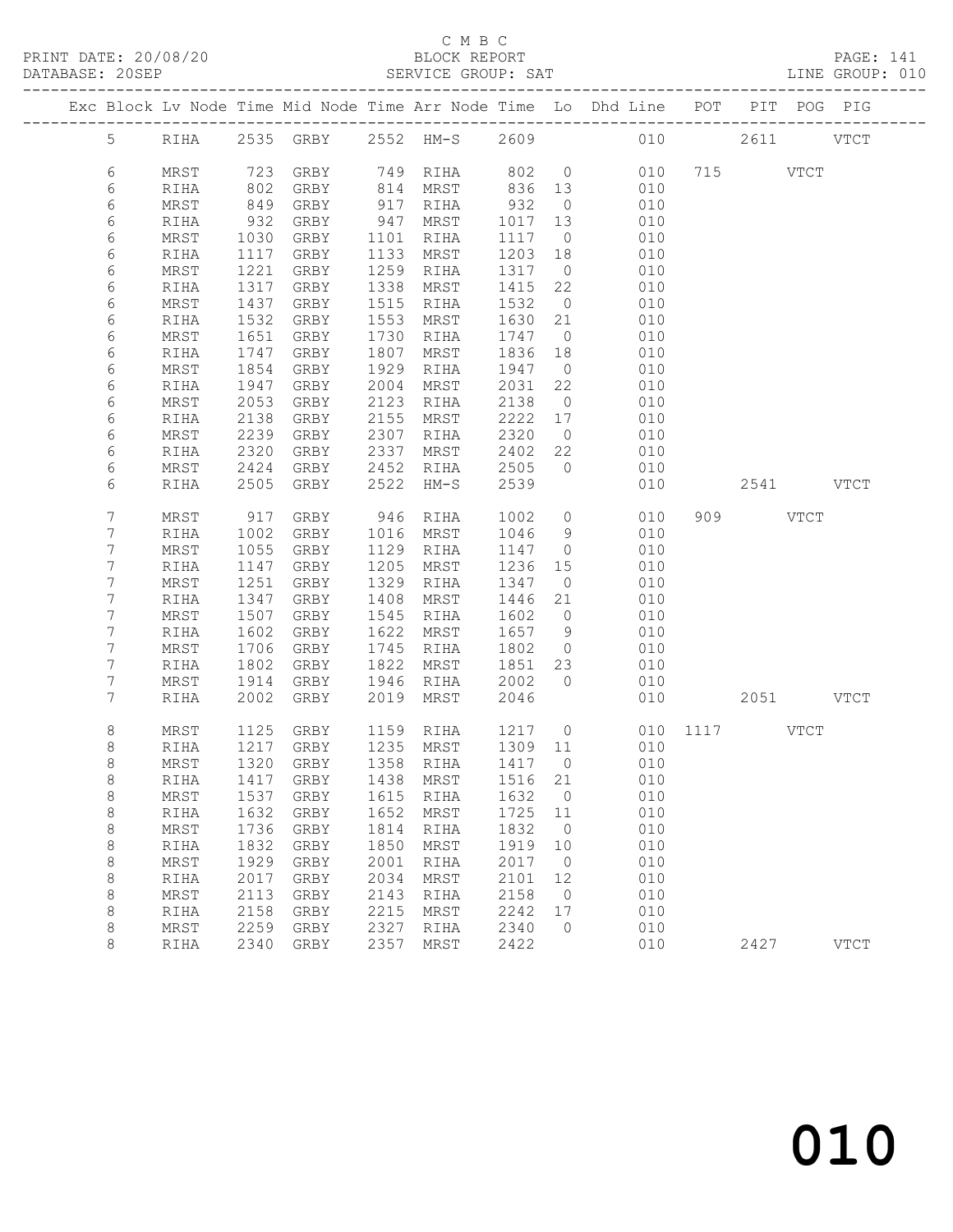#### C M B C<br>BLOCK REPORT DATABASE: 20SEP SERVICE GROUP: SAT LINE GROUP: 010

|   |      |                 |      |      |      |                              |            |                    |     |                                                                                 | TIME GRAAL: AIA |
|---|------|-----------------|------|------|------|------------------------------|------------|--------------------|-----|---------------------------------------------------------------------------------|-----------------|
|   |      |                 |      |      |      |                              |            |                    | POT | PIT<br>POG                                                                      | PIG             |
| 9 | MRST | 1405            | GRBY |      | RIHA | 1502                         | $\bigcirc$ |                    |     | VTCT                                                                            |                 |
| 9 | RIHA | 1502            | GRBY | 1523 | MRST | 1600                         | 21         | 010                |     |                                                                                 |                 |
| 9 | MRST | 1621            | GRBY |      | RIHA | 1717                         | $\bigcap$  | 010                |     |                                                                                 |                 |
| 9 | RIHA | 1717            | GRBY | 1737 | MRST | 1809                         | 13         | 010                |     |                                                                                 |                 |
| 9 | MRST | 1822            | GRBY |      | RIHA | 1917                         | $\Omega$   | 010                |     |                                                                                 |                 |
| 9 | RIHA | 1917            | GRBY | 1934 | MRST | 2001                         | 14         | 010                |     |                                                                                 |                 |
| 9 | MRST | 2015            | GRBY |      | RIHA | 2100                         | $\Omega$   | 010                |     |                                                                                 |                 |
| 9 | RIHA | 2100            | GRBY | 2117 | MRST | 2144                         | 9          | 010                |     |                                                                                 |                 |
| 9 | MRST | 2153            | GRBY | 2223 | RIHA | 2238                         | 0          | 010                |     |                                                                                 |                 |
|   |      | DAIADAJL. ZVJEF |      |      |      | 1443<br>1700<br>1859<br>2045 |            | SERVICE GRUUF. SAI |     | Exc Block Lv Node Time Mid Node Time Arr Node Time  Lo  Dhd Line  .<br>010 1357 |                 |

9 RIHA 2238 GRBY 2255 MRST 2322 010 2327 VTCT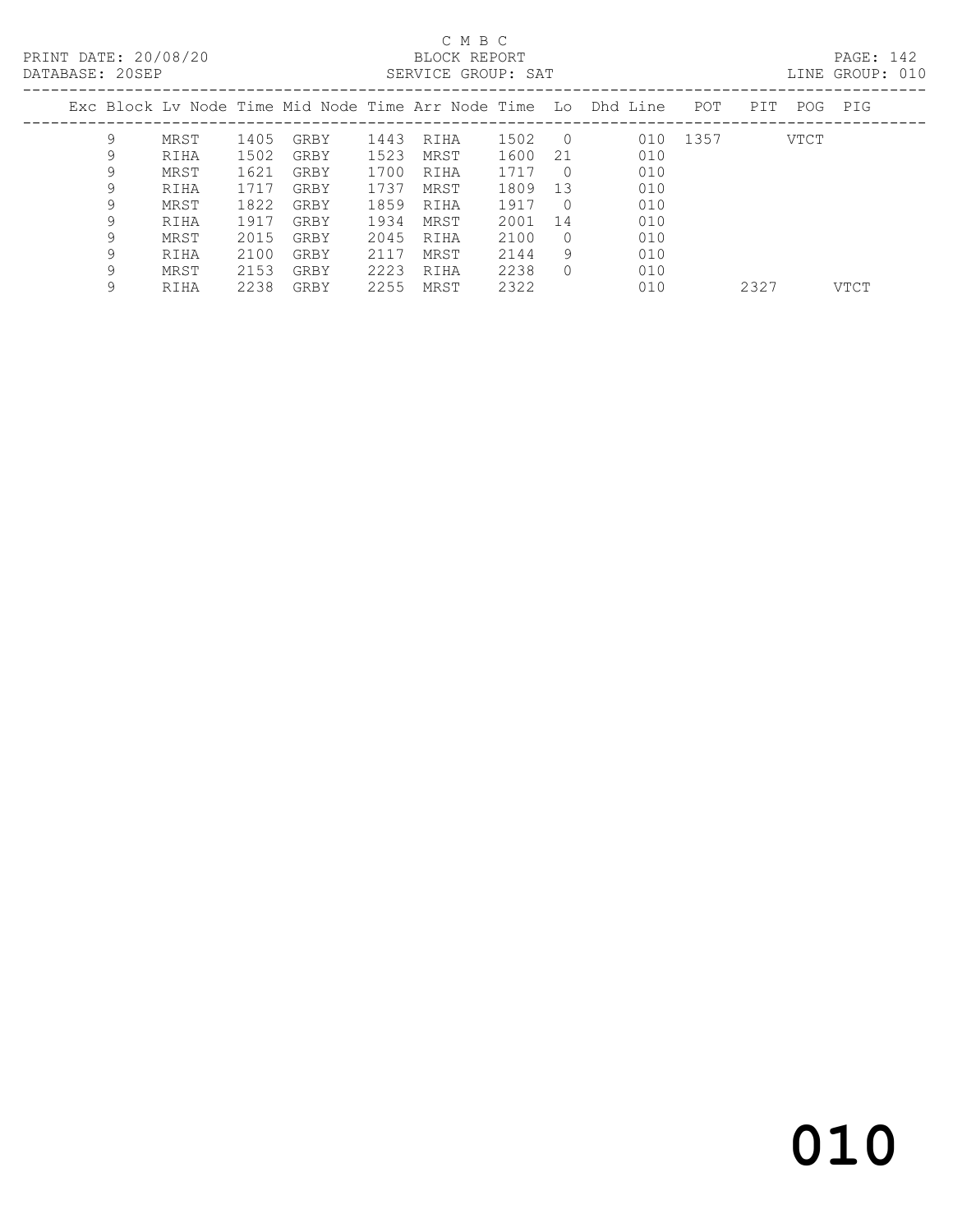|                           |                                                                                  |                                                                                                                      |                                                                                 |                                                                                                                             |                                                                                 | C M B C                                                                              |                                                                                 |                                                      |                                                                                                                                                                                                                                                                                                                                                                                                                                                 |     |      |             |             |
|---------------------------|----------------------------------------------------------------------------------|----------------------------------------------------------------------------------------------------------------------|---------------------------------------------------------------------------------|-----------------------------------------------------------------------------------------------------------------------------|---------------------------------------------------------------------------------|--------------------------------------------------------------------------------------|---------------------------------------------------------------------------------|------------------------------------------------------|-------------------------------------------------------------------------------------------------------------------------------------------------------------------------------------------------------------------------------------------------------------------------------------------------------------------------------------------------------------------------------------------------------------------------------------------------|-----|------|-------------|-------------|
|                           |                                                                                  |                                                                                                                      |                                                                                 |                                                                                                                             |                                                                                 |                                                                                      |                                                                                 |                                                      |                                                                                                                                                                                                                                                                                                                                                                                                                                                 |     |      |             |             |
|                           |                                                                                  |                                                                                                                      |                                                                                 |                                                                                                                             |                                                                                 |                                                                                      |                                                                                 |                                                      | Exc Block Lv Node Time Mid Node Time Arr Node Time Lo Dhd Line POT PIT POG PIG                                                                                                                                                                                                                                                                                                                                                                  |     |      |             |             |
| #GR 61<br>GR 61<br>#GR 61 | 61<br>61<br>61<br>61<br>61<br>61<br>61<br>61<br>61<br>61<br>61<br>61<br>61<br>61 | HRPN<br>ULP1<br>HRPN<br>ULP1<br>KTLP<br>ULP1<br>KTLP<br>ULP1<br>KTLP<br>ULP1<br>KTLP<br>ULP1<br>KTLP<br>ULP1<br>KTLP | 435<br>508<br>604<br>656<br>1146<br>1734<br>1854                                | 405 5GRN 424 HRPN 435<br>5GRN<br>5GRN<br>1316 CLOV<br>1440 5GRN<br>1605 CLOV<br>5GRN<br>CLOV                                |                                                                                 | 1938 ULP1                                                                            | 2002                                                                            |                                                      | GR 61 ULP1 300 5GRN 319 HRPN 330 0 014 230 VTCT<br>ULP1 300 5GRN 319 HRPN 330 0 014 230 VTCT<br>HRPN 330 ULP1 357 8 014<br>HRPN 330 CLOV 339 ULP1 357 8 014<br>$0$ $014$<br>716 KTLP 747 16 014<br>803 CLOV 837 ULP1 857 13 014<br>910 5GRN 935 KTLP 1014 15 014<br>1029 CLOV 1112 ULP1 1136 10 014<br>1215 KTLP 1303 13 014<br>1404 ULP1 1431 9 014<br>1509 KTLP 1556 9 014<br>1654 ULP1 1721 13 014<br>1800 KTLP 1843 11 014<br>014 2042 VTCT |     |      |             |             |
| GR 62<br>#GR 62           | 62<br>62<br>62<br>62<br>62<br>62<br>62<br>62<br>62<br>62<br>62                   | ULP1<br>ULP1<br>HRPN<br>ULP1<br>KTLP<br>ULP1<br>KTLP<br>ULP1<br>KTLP<br>ULP1<br>KTLP<br>ULP1<br>ULP1                 | 330<br>330<br>400<br>435<br>530<br>625<br>733<br>1641                           | ULP1<br>5GRN 454 KTLP<br>CLOV 559 ULP1<br>5GRN<br>CLOV<br>1350 5GRN<br>5GRN                                                 | 1709                                                                            | $645$ KTLP<br>1419 KTLP<br>KTLP                                                      | 523<br>615<br>714<br>1506 8<br>1754                                             |                                                      | 5GRN 349 HRPN 400 0 014 300 VTCT<br>5GRN 349 HRPN 400 0 014 300 VTCT<br>427 8 014<br>$\begin{array}{ccc}7 & 014 \\ 10 & 014 \end{array}$<br>$19$ $014$<br>805 ULP1 823 17 014<br>840 5GRN 903 KTLP 941 7 014<br>948 CLOV 1027 ULP1 1050 8 014<br>1058 5GRN 1125 KTLP 1211 15 014<br>1226 CLOV 1313 ULP1 1339 11 014<br>014<br>62 KTLP 1514 CLOV 1604 ULP1 1631 10 014<br>014                                                                    |     | 1837 |             | <b>VTCT</b> |
|                           | 63<br>63<br>63<br>63<br>63<br>63<br>63<br>63<br>63<br>63<br>63                   | GRBY<br>KTLP<br>ULP1<br>KTLP<br>ULP1<br>KTLP<br>ULP1<br>KTLP<br>ULP1<br>KTLP<br>ULP1                                 | 515<br>549<br>640<br>748<br>855<br>1003<br>1122<br>1256<br>1420<br>1544<br>1712 | HACO<br>$\mathtt{CLOV}$<br>5GRN<br><b>CLOV</b><br>5GRN<br><b>CLOV</b><br>5GRN<br><b>CLOV</b><br>5GRN<br><b>CLOV</b><br>5GRN | 535<br>618<br>700<br>820<br>918<br>1044<br>1150<br>1344<br>1449<br>1634<br>1739 | KTLP<br>ULP1<br>KTLP<br>ULP1<br>KTLP<br>ULP1<br>KTLP<br>ULP1<br>KTLP<br>ULP1<br>KTLP | 544<br>634<br>731<br>839<br>956<br>1108<br>1239<br>1410<br>1536<br>1701<br>1823 | 5<br>6<br>17<br>16<br>7<br>14<br>17<br>10<br>8<br>11 | 014<br>014<br>014<br>014<br>014<br>014<br>014<br>014<br>014<br>014<br>014                                                                                                                                                                                                                                                                                                                                                                       | 500 | 1906 | <b>VTCT</b> | <b>VTCT</b> |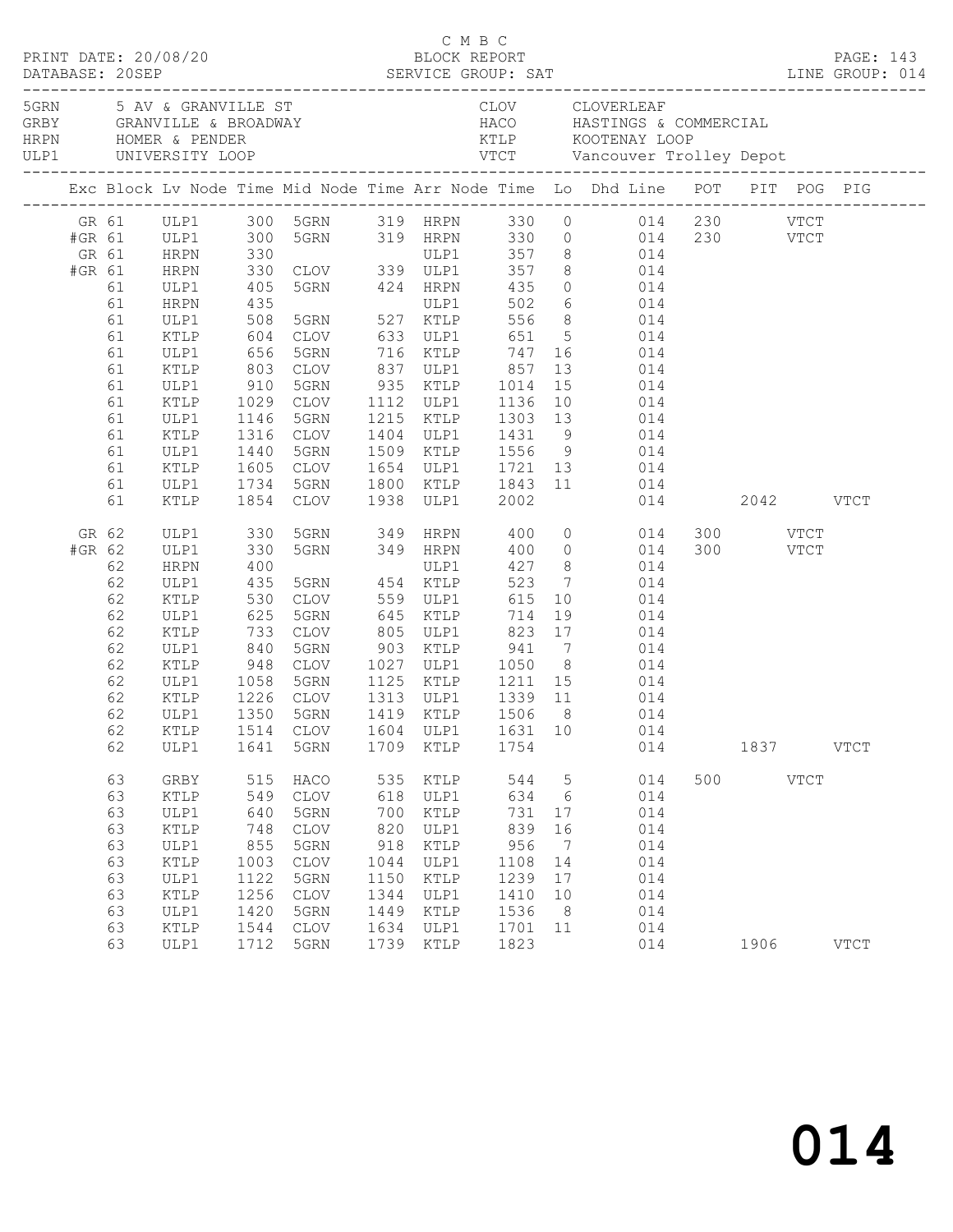## C M B C<br>BLOCK REPORT

| DATABASE: 20SEP |    |                 |                                                                                   |                           |      | SERVICE GROUP: SAT                                                 |         |                 |                                                                                |               | LINE GROUP: 014 |
|-----------------|----|-----------------|-----------------------------------------------------------------------------------|---------------------------|------|--------------------------------------------------------------------|---------|-----------------|--------------------------------------------------------------------------------|---------------|-----------------|
|                 |    |                 |                                                                                   |                           |      |                                                                    |         |                 | Exc Block Lv Node Time Mid Node Time Arr Node Time Lo Dhd Line POT PIT POG PIG |               |                 |
|                 |    | 64 HRPN 517     |                                                                                   |                           |      | ULP1                                                               |         |                 | 544 10 014 445 VTCT                                                            |               |                 |
|                 | 64 | ULP1            | 554                                                                               |                           |      | 5GRN 614 KTLP                                                      |         |                 | 643 5 014                                                                      |               |                 |
|                 | 64 | KTLP            | 648<br>741<br>848                                                                 |                           |      | CLOV 718 ULP1 736 5<br>5GRN 802 KTLP 835 13<br>CLOV 925 ULP1 948 6 |         |                 | 014                                                                            |               |                 |
|                 | 64 | ULP1            |                                                                                   |                           |      |                                                                    |         |                 | 014                                                                            |               |                 |
|                 | 64 | $\texttt{KTLP}$ |                                                                                   |                           |      |                                                                    |         |                 | 014                                                                            |               |                 |
|                 | 64 | ULP1            | 954                                                                               | 5GRN                      |      | 1019 KTLP                                                          | 1058    | $7\overline{ }$ | 014                                                                            |               |                 |
|                 | 64 | KTLP            | 1105                                                                              | CLOV                      |      | 1149 ULP1                                                          | 1213 17 |                 | 014                                                                            |               |                 |
|                 | 64 | ULP1            | 1230                                                                              | 5GRN                      |      | 1259 KTLP                                                          | 1348 8  |                 | 014                                                                            |               |                 |
|                 | 64 | KTLP            | 1356                                                                              | CLOV                      | 1444 | ULP1                                                               | 1511 10 |                 | 014                                                                            |               |                 |
|                 | 64 | ULP1            | 1521                                                                              | 5GRN                      |      | 1549 KTLP                                                          | 1637 8  |                 | 014                                                                            |               |                 |
|                 | 64 | KTLP            | 1645                                                                              | CLOV                      |      | 1732 ULP1                                                          | 1758 12 |                 | 014                                                                            |               |                 |
|                 | 64 | ULP1            | 1810                                                                              | 5GRN                      |      | 1836 KTLP                                                          | 1917    |                 | 014                                                                            | 2000 VTCT     |                 |
|                 | 65 | ULP1            | 539                                                                               | 5GRN                      | 559  | KTLP                                                               | 628     |                 | 5 <sub>5</sub><br>014                                                          | 504 VTCT      |                 |
|                 | 65 | KTLP            | 633                                                                               | CLOV                      |      | 703 ULP1                                                           | 721     | $5\overline{)}$ | 014                                                                            |               |                 |
|                 | 65 | ULP1            | 726                                                                               | 5GRN                      |      | 746 KTLP                                                           |         | 16              | 014                                                                            |               |                 |
|                 | 65 | KTLP            | $\begin{array}{c} \n \overline{\phantom{0}} \\  833 \\  \hline\n 1\n \end{array}$ | CLOV                      |      | $140$<br>909 ULP1                                                  | 81/929  | 11              | 014                                                                            |               |                 |
|                 | 65 | ULP1            | 940                                                                               | 5GRN                      |      | 1005 KTLP                                                          | 1044    | 9               | 014                                                                            |               |                 |
|                 | 65 | KTLP            | 1053                                                                              | CLOV                      |      | 1137 ULP1                                                          | 1201 19 |                 | 014                                                                            |               |                 |
|                 | 65 | ULP1            | 1220                                                                              | 5GRN                      |      | 1249 KTLP                                                          | 1338    | 8 <sup>8</sup>  | 014                                                                            |               |                 |
|                 | 65 | $\texttt{KTLP}$ | 1346                                                                              | CLOV                      |      | 1434 ULP1                                                          | 1501 9  |                 | 014                                                                            |               |                 |
|                 | 65 | ULP1            | 1510                                                                              | 5GRN                      |      | 1539 KTLP                                                          | 1626    | 9               | 014                                                                            |               |                 |
|                 | 65 | KTLP            | 1635                                                                              | CLOV                      | 1722 | ULP1                                                               | 1748    |                 |                                                                                | 014 1828 VTCT |                 |
|                 | 66 | GRBY            | 545                                                                               | HACO                      | 605  | KTLP                                                               | 614 5   |                 | 014                                                                            | 530 VTCT      |                 |
|                 | 66 | KTLP            | 619                                                                               | CLOV                      |      | 648 ULP1                                                           | 706     | 5 <sup>5</sup>  | 014                                                                            |               |                 |
|                 | 66 | ULP1            | 711                                                                               | 5GRN                      |      | 731 KTLP                                                           | 802     | 16              | 014                                                                            |               |                 |
|                 | 66 | KTLP            | 818                                                                               | CLOV                      |      | 854 ULP1                                                           | 914     | 11              | 014                                                                            |               |                 |
|                 | 66 | ULP1            | 925                                                                               | 5GRN                      |      | 950 KTLP                                                           | 1029    | 12              | 014                                                                            |               |                 |
|                 | 66 | KTLP            | 1041                                                                              | CLOV                      |      | 1124 ULP1                                                          | 1148    | 22              | 014                                                                            |               |                 |
|                 | 66 | ULP1            | 1210                                                                              | 5GRN                      |      | 1239 KTLP                                                          | 1328    | 8 <sup>8</sup>  | 014                                                                            |               |                 |
|                 | 66 | KTLP            | 1336                                                                              | CLOV                      |      | 1424 ULP1                                                          | 1451 9  |                 | 014                                                                            |               |                 |
|                 | 66 | ULP1            | 1500                                                                              | 5GRN                      |      | 1529 KTLP                                                          | 1616    | 9               | 014                                                                            |               |                 |
|                 | 66 | KTLP            | 1625                                                                              | CLOV                      |      | 1714 ULP1                                                          | 1740 18 |                 | 014                                                                            |               |                 |
|                 | 66 | ULP1            | 1758                                                                              | 5GRN                      | 1824 | KTLP                                                               | 1907    |                 |                                                                                | 014 1950 VTCT |                 |
|                 | 67 | ULP1            | 610                                                                               | 5GRN                      |      |                                                                    |         |                 |                                                                                | 535 VTCT      |                 |
|                 | 67 | KTLP            |                                                                                   | 718 CLOV                  |      |                                                                    |         |                 |                                                                                |               |                 |
|                 |    |                 |                                                                                   | 67 ULP1 825 5GRN 848 KTLP |      |                                                                    |         |                 | 926 7 014                                                                      |               |                 |
|                 | 67 | KTLP            | 933                                                                               | CLOV                      | 1012 | ULP1                                                               | 1035    | 11              | 014                                                                            |               |                 |
|                 | 67 | ULP1            | 1046                                                                              | 5GRN                      | 1113 | KTLP                                                               | 1159    | 17              | 014                                                                            |               |                 |
|                 | 67 | KTLP            | 1216                                                                              | <b>CLOV</b>               | 1303 | ULP1                                                               | 1329    | 11              | 014                                                                            |               |                 |
|                 | 67 | ULP1            | 1340                                                                              | 5GRN                      | 1409 | KTLP                                                               | 1456    | 8 <sup>8</sup>  | 014                                                                            |               |                 |
|                 | 67 | KTLP            | 1504                                                                              | CLOV                      | 1554 | ULP1                                                               | 1621    | 10              | 014                                                                            |               |                 |
|                 | 67 | ULP1            | 1631                                                                              | 5GRN                      | 1659 | KTLP                                                               | 1746    | 16              | 014                                                                            |               |                 |
|                 | 67 | KTLP            | 1802                                                                              | CLOV                      | 1847 | ULP1                                                               | 1912    | 8 <sup>8</sup>  | 014                                                                            |               |                 |
|                 | 67 | ULP1            | 1920                                                                              | 5GRN                      | 1945 | <b>HRPN</b>                                                        | 2000    | $\overline{0}$  | 014                                                                            |               |                 |
|                 | 67 | <b>HRPN</b>     | 2000                                                                              |                           |      | ULP1                                                               | 2040    | 10              | 014                                                                            |               |                 |
|                 | 67 | ULP1            | 2050                                                                              | 5GRN                      | 2115 | <b>HRPN</b>                                                        | 2132    | $\overline{0}$  | 014                                                                            |               |                 |
|                 | 67 | <b>HRPN</b>     | 2132                                                                              | $\mathtt{CLOV}$           | 2149 | ULP1                                                               | 2210    | 10              | 014                                                                            |               |                 |
|                 | 67 | ULP1            | 2220                                                                              | 5GRN                      | 2245 | <b>HRPN</b>                                                        | 2259    | $\overline{0}$  | 014                                                                            |               |                 |
|                 | 67 | <b>HRPN</b>     | 2259                                                                              | <b>CLOV</b>               | 2316 | ULP1                                                               | 2336    | 20              | 014                                                                            |               |                 |
|                 | 67 | ULP1            | 2356                                                                              | 5GRN                      | 2421 | <b>HRPN</b>                                                        | 2434    | $\overline{0}$  | 014                                                                            |               |                 |
|                 | 67 | <b>HRPN</b>     | 2434                                                                              | $\mathtt{CLOV}$           | 2450 | ULP1                                                               | 2510    |                 | 014                                                                            | 2540          | <b>VTCT</b>     |
|                 |    |                 |                                                                                   |                           |      |                                                                    |         |                 |                                                                                |               |                 |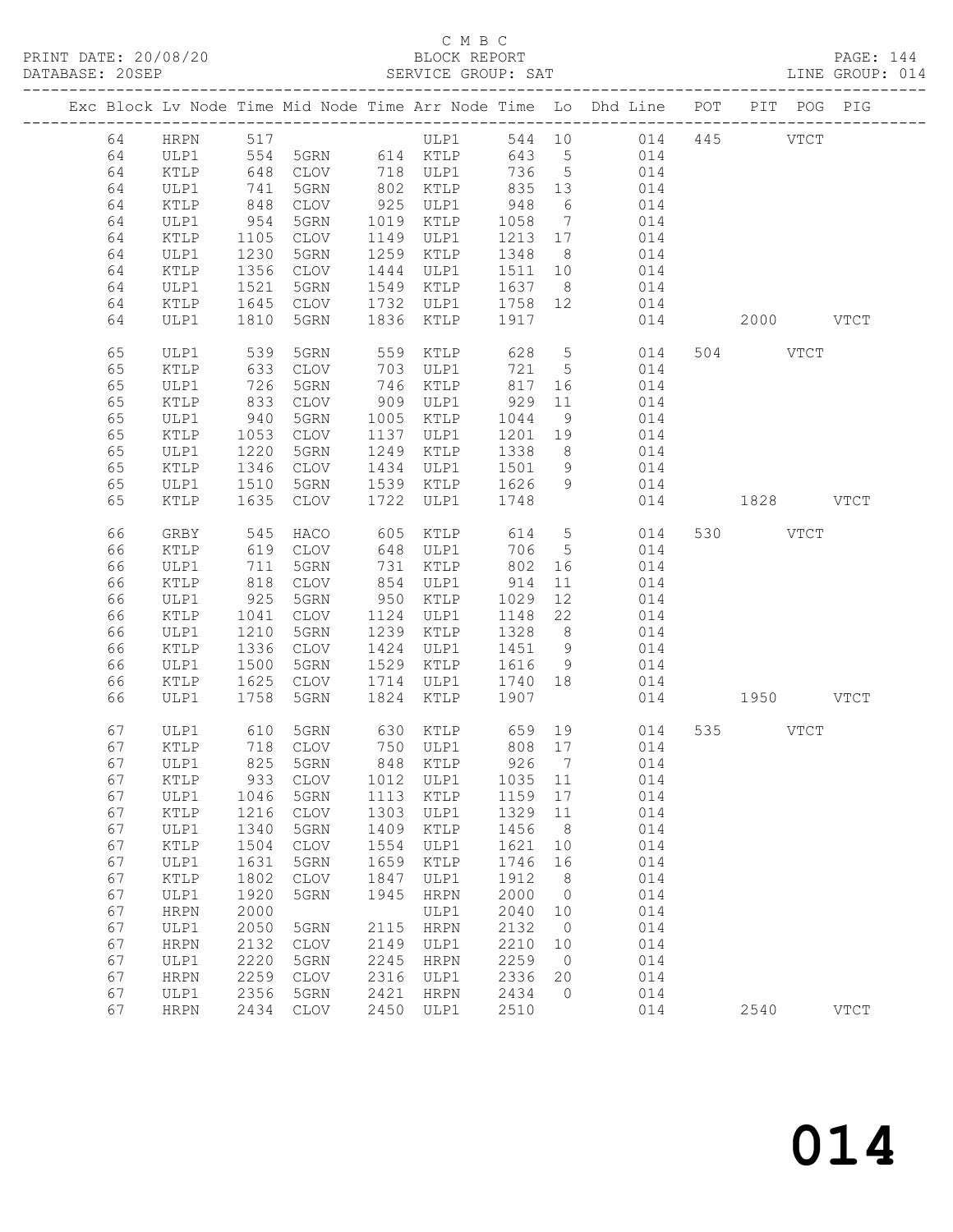|    |                                     |      |                            |      |                                                                                                                                                                                                                                              |         |                | Exc Block Lv Node Time Mid Node Time Arr Node Time Lo Dhd Line POT PIT POG PIG |     |           |             |             |
|----|-------------------------------------|------|----------------------------|------|----------------------------------------------------------------------------------------------------------------------------------------------------------------------------------------------------------------------------------------------|---------|----------------|--------------------------------------------------------------------------------|-----|-----------|-------------|-------------|
| 68 | GRBY                                |      |                            |      |                                                                                                                                                                                                                                              |         |                | 628 HACO 648 KTLP 657 6 014                                                    |     | 613 VTCT  |             |             |
| 68 | KTLP                                |      | 703 CLOV<br>810 5GRN       |      | 735 ULP1     753  17<br>833  KTLP      908  10                                                                                                                                                                                               |         |                | 014                                                                            |     |           |             |             |
| 68 | ULP1                                |      |                            |      | $\begin{array}{ccccc} \text{753} & \text{C} & \text{C} & \text{C} & \text{C} & \text{C} \\ 833 & \text{KTLP} & \text{C} & \text{C} & \text{C} & \text{C} \\ \text{775} & \text{775} & \text{C} & \text{C} & \text{C} & \text{C} \end{array}$ |         |                | 014                                                                            |     |           |             |             |
| 68 | KTLP                                | 918  | CLOV                       |      | 955 ULP1                                                                                                                                                                                                                                     | 1018    | 16             | 014                                                                            |     |           |             |             |
| 68 | ULP1                                | 1034 | 5GRN                       | 1101 | KTLP                                                                                                                                                                                                                                         | 1147    | 18             | 014                                                                            |     |           |             |             |
| 68 | KTLP                                | 1205 | CLOV                       | 1251 | ULP1                                                                                                                                                                                                                                         | 1316    | 14             | 014                                                                            |     |           |             |             |
| 68 | ULP1                                | 1330 | 5GRN                       | 1359 | KTLP                                                                                                                                                                                                                                         | 1446    | 8 <sup>8</sup> | 014                                                                            |     |           |             |             |
| 68 | KTLP                                | 1454 | CLOV                       | 1544 | ULP1                                                                                                                                                                                                                                         | 1611    | 10             | 014                                                                            |     |           |             |             |
| 68 | ULP1                                | 1621 | 5GRN                       | 1649 | KTLP                                                                                                                                                                                                                                         | 1736    | 13             | 014                                                                            |     |           |             |             |
| 68 | KTLP                                | 1749 | CLOV                       | 1834 | ULP1                                                                                                                                                                                                                                         | 1859    | 6              | 014                                                                            |     |           |             |             |
| 68 | ULP1                                | 1905 | 5GRN                       | 1930 | HRPN                                                                                                                                                                                                                                         | 1945    | $\overline{0}$ | 014                                                                            |     |           |             |             |
| 68 | <b>HRPN</b>                         | 1945 |                            |      | ULP1                                                                                                                                                                                                                                         | 2025 10 |                | 014                                                                            |     |           |             |             |
| 68 | ULP1                                | 2035 | 5GRN                       |      | 2100 HRPN                                                                                                                                                                                                                                    | 2117    | $\overline{0}$ | 014                                                                            |     |           |             |             |
| 68 | <b>HRPN</b>                         | 2117 | CLOV                       | 2134 | ULP1                                                                                                                                                                                                                                         | 2155    |                | 014                                                                            |     |           | 2235 VTCT   |             |
| 69 | ULP1                                | 755  | 5GRN                       | 818  | KTLP                                                                                                                                                                                                                                         | 853     | 10             | 014                                                                            |     | 716 VTCT  |             |             |
| 69 | KTLP                                | 903  | <b>CLOV</b>                | 940  | ULP1                                                                                                                                                                                                                                         | 1003    | 18             | 014                                                                            |     |           |             |             |
| 69 | ULP1                                | 1021 | 5GRN                       | 1048 | KTLP                                                                                                                                                                                                                                         | 1131    | 10             | 014                                                                            |     |           |             |             |
| 69 | KTLP                                | 1141 | CLOV                       | 1225 | ULP1                                                                                                                                                                                                                                         | 1250    | 20             | 014                                                                            |     |           |             |             |
| 69 | ULP1                                | 1310 | 5GRN                       | 1339 | KTLP                                                                                                                                                                                                                                         | 1426    | 8 <sup>8</sup> | 014                                                                            |     |           |             |             |
| 69 | KTLP                                | 1434 | CLOV                       | 1524 | ULP1                                                                                                                                                                                                                                         | 1551    | 10             | 014                                                                            |     |           |             |             |
| 69 | ULP1                                | 1601 | 5GRN                       | 1629 | KTLP                                                                                                                                                                                                                                         | 1717    | 9              | 014                                                                            |     |           |             |             |
| 69 | KTLP                                | 1726 | CLOV                       | 1811 | ULP1                                                                                                                                                                                                                                         | 1836    | 14             | 014                                                                            |     |           |             |             |
| 69 | ULP1                                | 1850 | 5GRN                       | 1915 | HRPN                                                                                                                                                                                                                                         | 1930    | $\overline{0}$ | 014                                                                            |     |           |             |             |
| 69 | <b>HRPN</b>                         | 1930 |                            |      | ULP1                                                                                                                                                                                                                                         | 2010    | 10             | 014                                                                            |     |           |             |             |
| 69 | ULP1                                | 2020 | 5GRN                       | 2045 | HRPN                                                                                                                                                                                                                                         | 2101    | $\overline{0}$ | 014                                                                            |     |           |             |             |
| 69 | <b>HRPN</b>                         | 2101 | CLOV                       | 2118 | ULP1                                                                                                                                                                                                                                         | 2139    | 21             | 014                                                                            |     |           |             |             |
| 69 | ULP1                                | 2200 | 5GRN                       | 2225 | HRPN                                                                                                                                                                                                                                         | 2239    | $\overline{0}$ | 014                                                                            |     |           |             |             |
| 69 | <b>HRPN</b>                         | 2239 | CLOV                       | 2256 | ULP1                                                                                                                                                                                                                                         | 2316    | 9              | 014                                                                            |     |           |             |             |
| 69 | ULP1                                | 2325 | 5GRN                       | 2350 | HRPN                                                                                                                                                                                                                                         | 2404    | $\overline{0}$ | 014                                                                            |     |           |             |             |
| 69 | <b>HRPN</b>                         | 2404 | CLOV                       | 2420 | ULP1                                                                                                                                                                                                                                         | 2440    | 16             | 014                                                                            |     |           |             |             |
| 69 | ULP1                                | 2456 | 5GRN                       | 2521 | HRPN                                                                                                                                                                                                                                         | 2534    | $\bigcirc$     | 014                                                                            |     |           |             |             |
| 69 | <b>HRPN</b>                         | 2534 | CLOV                       | 2550 | ULP1                                                                                                                                                                                                                                         | 2610    |                | 014                                                                            |     |           | 2640 VTCT   |             |
| 70 | GRBY                                | 929  | HACO                       | 955  | KTLP                                                                                                                                                                                                                                         | 1007 9  |                | 014                                                                            |     | 909 — 100 | <b>VTCT</b> |             |
| 70 | KTLP                                | 1016 | CLOV                       |      | 1057 ULP1                                                                                                                                                                                                                                    | 1121    | 13             | 014                                                                            |     |           |             |             |
| 70 | ULP1                                | 1134 | 5GRN                       | 1203 | KTLP                                                                                                                                                                                                                                         | 1251    | 15             | 014                                                                            |     |           |             |             |
| 70 | KTLP                                | 1306 | CLOV                       |      | 1354 ULP1                                                                                                                                                                                                                                    | 1420    | 10             | 014                                                                            |     |           |             |             |
| 70 | ULP1                                | 1430 | 5GRN                       |      | 1459 KTLP                                                                                                                                                                                                                                    | 1546    | 8 <sup>8</sup> | 014                                                                            |     |           |             |             |
|    | 70 KTLP 1554 CLOV 1644 ULP1 1711 12 |      |                            |      |                                                                                                                                                                                                                                              |         |                | 014                                                                            |     |           |             |             |
| 70 | ULP1                                | 1723 | 5GRN                       | 1749 | KTLP                                                                                                                                                                                                                                         | 1833    | 8              | 014                                                                            |     |           |             |             |
| 70 | KTLP                                | 1841 | <b>CLOV</b>                | 1925 | ULP1                                                                                                                                                                                                                                         | 1949    | 17             | 014                                                                            |     |           |             |             |
| 70 | ULP1                                | 2006 | 5GRN                       | 2031 | HRPN                                                                                                                                                                                                                                         | 2047    | $\overline{0}$ | 014                                                                            |     |           |             |             |
| 70 | <b>HRPN</b>                         | 2047 |                            |      | ULP1                                                                                                                                                                                                                                         | 2127    | 13             | 014                                                                            |     |           |             |             |
| 70 | ULP1                                | 2140 | 5GRN                       | 2205 | HRPN                                                                                                                                                                                                                                         | 2219    | $\circ$        | 014                                                                            |     |           |             |             |
| 70 | <b>HRPN</b>                         | 2219 | <b>CLOV</b>                | 2236 | ULP1                                                                                                                                                                                                                                         | 2256    |                | 014                                                                            |     | 2331      |             | <b>VTCT</b> |
| 71 | ULP1                                | 1008 | 5GRN                       | 1035 | KTLP                                                                                                                                                                                                                                         | 1118    | 11             | 014                                                                            | 926 |           | <b>VTCT</b> |             |
| 71 | KTLP                                | 1129 | $\ensuremath{\text{CLOV}}$ | 1213 | ULP1                                                                                                                                                                                                                                         | 1238    | 12             | 014                                                                            |     |           |             |             |
| 71 | ULP1                                | 1250 | 5GRN                       | 1319 | <b>KTLP</b>                                                                                                                                                                                                                                  | 1406    | - 8            | 014                                                                            |     |           |             |             |
| 71 | KTLP                                | 1414 | <b>CLOV</b>                | 1504 | ULP1                                                                                                                                                                                                                                         | 1531    | 10             | 014                                                                            |     |           |             |             |
| 71 | ULP1                                | 1541 | 5GRN                       | 1609 | KTLP                                                                                                                                                                                                                                         | 1657    | 8              | 014                                                                            |     |           |             |             |
| 71 | $\verb KTLP $                       | 1705 | CLOV                       | 1752 | ULP1                                                                                                                                                                                                                                         | 1817    |                | 014                                                                            |     | 1857      |             | <b>VTCT</b> |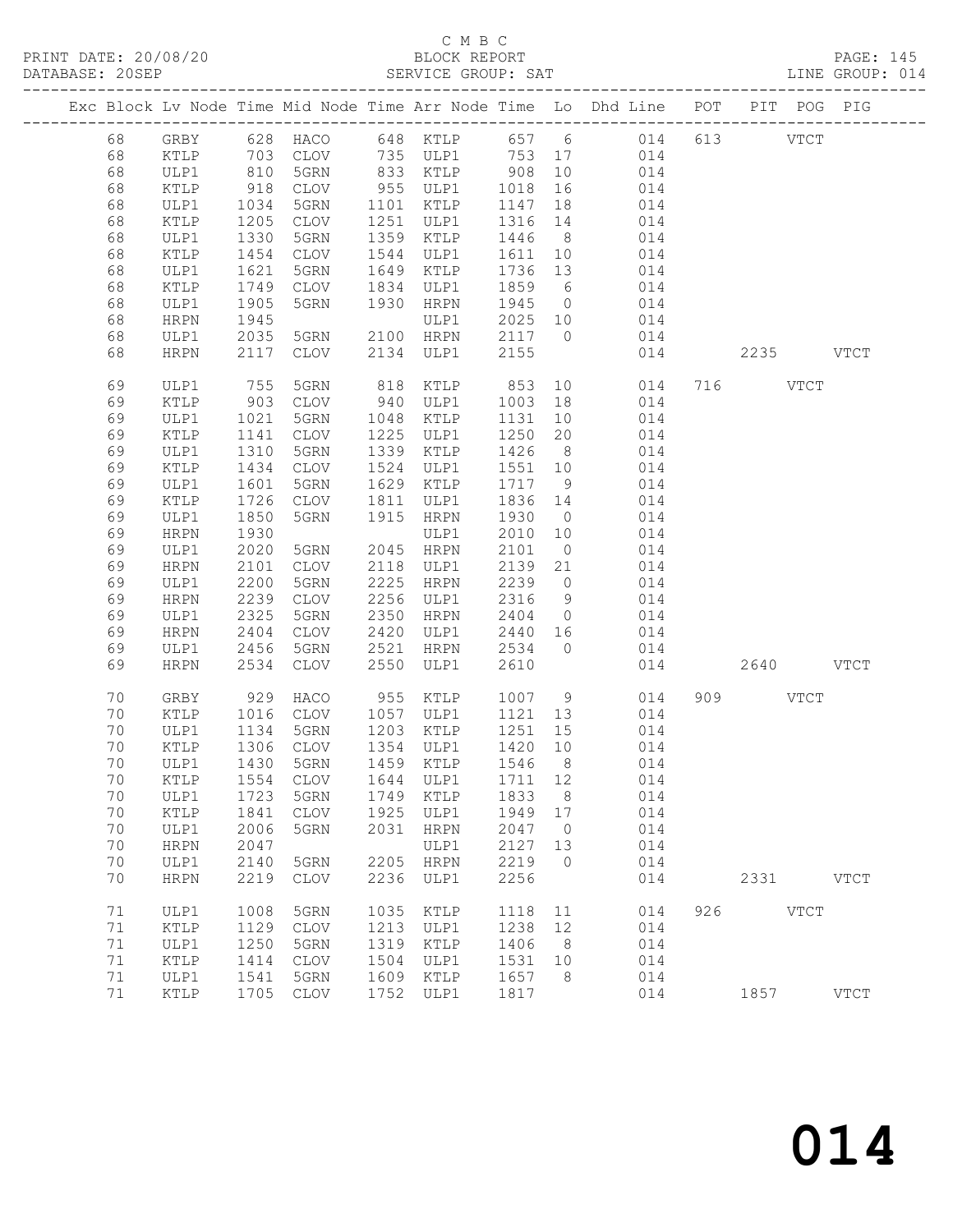### C M B C<br>BLOCK REPORT

PAGE: 146<br>LINE GROUP: 014

|    |                 |      |                 |      |           |         |                | ---------------------------                                                    |               |      |             |             |
|----|-----------------|------|-----------------|------|-----------|---------|----------------|--------------------------------------------------------------------------------|---------------|------|-------------|-------------|
|    |                 |      |                 |      |           |         |                | Exc Block Lv Node Time Mid Node Time Arr Node Time Lo Dhd Line POT PIT POG PIG |               |      |             |             |
| 73 | GRBY            |      |                 |      |           |         |                | 1028 HACO 1055 KTLP 1107 10 014 1004 VTCT                                      |               |      |             |             |
| 73 | KTLP            |      | 1117 CLOV       |      | 1201 ULP1 |         |                | 1226 14<br>014                                                                 |               |      |             |             |
| 73 | ULP1            | 1240 | 5GRN            |      | 1309 KTLP | 1356 10 |                |                                                                                |               |      |             |             |
| 73 | KTLP            | 1406 | CLOV            |      | 1454 ULP1 | 1521 10 |                | 014                                                                            |               |      |             |             |
|    |                 |      |                 |      |           |         |                | 014                                                                            |               |      |             |             |
| 73 | ULP1            | 1531 | 5GRN            |      | 1559 KTLP | 1647    | 8 <sup>8</sup> | 014                                                                            |               |      |             |             |
| 73 | KTLP            | 1655 | CLOV            |      | 1742 ULP1 | 1808 14 |                | 014                                                                            |               |      |             |             |
| 73 | ULP1            | 1822 | 5GRN            | 1848 | KTLP      | 1929    |                | 014                                                                            | 2012 VTCT     |      |             |             |
| 74 | GRBY            | 1059 | HACO            | 1128 | KTLP      | 1142    |                | 11                                                                             | 014 1035 VTCT |      |             |             |
| 74 | KTLP            | 1153 | CLOV            |      | 1239 ULP1 | 1304    |                | 014                                                                            |               |      |             |             |
|    |                 |      |                 |      |           |         | 16             |                                                                                |               |      |             |             |
| 74 | ULP1            | 1320 | 5GRN            |      | 1349 KTLP | 1436    | 8 <sup>8</sup> | 014                                                                            |               |      |             |             |
| 74 | KTLP            | 1444 | CLOV            |      | 1534 ULP1 | 1601    | 10             | 014                                                                            |               |      |             |             |
| 74 | ULP1            | 1611 | 5GRN            |      | 1639 KTLP | 1726 12 |                | 014                                                                            |               |      |             |             |
| 74 | KTLP            | 1738 | CLOV            | 1823 | ULP1      | 1848    |                |                                                                                | 014 1928 VTCT |      |             |             |
| 75 | ULP1            | 1110 | 5GRN            | 1138 | KTLP      | 1227    | 9              |                                                                                | 014 1028 VTCT |      |             |             |
| 75 | KTLP            | 1236 | CLOV            | 1323 | ULP1      | 1349    | 11             | 014                                                                            |               |      |             |             |
| 75 | ULP1            | 1400 | 5GRN            | 1429 | KTLP      | 1516    | 8 <sup>8</sup> | 014                                                                            |               |      |             |             |
|    |                 |      |                 |      |           |         |                |                                                                                |               |      |             |             |
| 75 | KTLP            | 1524 | CLOV            | 1614 | ULP1      | 1641    | 11             | 014                                                                            |               |      |             |             |
| 75 | ULP1            | 1652 | 5GRN            | 1719 | KTLP      | 1804    | 10             | 014                                                                            |               |      |             |             |
| 75 | $\texttt{KTLP}$ | 1814 | CLOV            | 1859 | ULP1      | 1924    | 11             | 014                                                                            |               |      |             |             |
| 75 | ULP1            | 1935 | 5GRN            | 2000 | HRPN      | 2016    | $\overline{0}$ | 014                                                                            |               |      |             |             |
| 75 | HRPN            | 2016 |                 |      | ULP1      | 2056    | 9              | 014                                                                            |               |      |             |             |
| 75 | ULP1            | 2105 | 5GRN            |      | 2130 HRPN | 2147    | $\overline{0}$ | 014                                                                            |               |      |             |             |
| 75 | HRPN            | 2147 | CLOV            | 2204 | ULP1      | 2225    | 15             | 014                                                                            |               |      |             |             |
| 75 | ULP1            | 2240 | 5GRN            | 2305 | HRPN      | 2319    | $\overline{0}$ | 014                                                                            |               |      |             |             |
| 75 | <b>HRPN</b>     | 2319 | CLOV            | 2336 | ULP1      | 2356    |                | 014                                                                            |               |      | 2431 VTCT   |             |
|    |                 |      |                 |      |           |         |                |                                                                                |               |      |             |             |
| 76 | GRBY            | 1148 | HACO            |      | 1220 KTLP | 1237    | 9              |                                                                                | 014 1124 VTCT |      |             |             |
| 76 | KTLP            | 1246 | CLOV            |      | 1334 ULP1 | 1400    | 10             | 014                                                                            |               |      |             |             |
| 76 | ULP1            | 1410 | 5GRN            | 1439 | KTLP      | 1526    | 8 <sup>8</sup> | 014                                                                            |               |      |             |             |
| 76 | KTLP            | 1534 | CLOV            | 1624 | ULP1      | 1651    | 11             | 014                                                                            |               |      |             |             |
| 76 | ULP1            | 1702 | 5GRN            | 1729 | KTLP      | 1814    | 13             | 014                                                                            |               |      |             |             |
| 76 | $\texttt{KTLP}$ | 1827 | CLOV            | 1911 | ULP1      | 1935    | 15             | 014                                                                            |               |      |             |             |
| 76 | ULP1            | 1950 | 5GRN            | 2015 | HRPN      | 2031    | $\overline{0}$ | 014                                                                            |               |      |             |             |
| 76 | HRPN            | 2031 |                 |      | ULP1      | 2111    | 9              | 014                                                                            |               |      |             |             |
| 76 | ULP1            | 2120 | 5GRN            |      | 2145 HRPN | 2202    | $\overline{0}$ | 014                                                                            |               |      |             |             |
| 76 | HRPN            | 2202 | CLOV            |      | 2219 ULP1 | 2240    | 21             | 014                                                                            |               |      |             |             |
| 76 | ULP1            | 2301 | 5GRN            |      | 2326 HRPN | 2340    | $\overline{0}$ | 014                                                                            |               |      |             |             |
| 76 | <b>HRPN</b>     | 2340 | <b>CLOV</b>     | 2357 | ULP1      | 2417    | 9              | 014                                                                            |               |      |             |             |
| 76 | ULP1            | 2426 | 5GRN            | 2451 | HRPN      | 2504    | 0              | 014                                                                            |               |      |             |             |
| 76 | HRPN            | 2504 | CLOV            | 2520 | ULP1      | 2540    |                | 014                                                                            |               | 2610 |             | <b>VTCT</b> |
|    |                 |      |                 |      |           |         |                |                                                                                |               |      |             |             |
| 77 | ULP1            | 1158 | 5GRN            | 1227 | KTLP      | 1315    | 11             | 014                                                                            | 1116          |      | <b>VTCT</b> |             |
| 77 | KTLP            | 1326 | $\mathtt{CLOV}$ | 1414 | ULP1      | 1441    | 9              | 014                                                                            |               |      |             |             |
| 77 | ULP1            | 1450 | 5GRN            | 1519 | KTLP      | 1606    | 9              | 014                                                                            |               |      |             |             |
| 77 | KTLP            | 1615 | CLOV            | 1704 | ULP1      | 1730    | 16             | 014                                                                            |               |      |             |             |
| 77 | ULP1            | 1746 | 5GRN            | 1812 | KTLP      | 1855    |                | 014                                                                            |               | 1938 |             | <b>VTCT</b> |
|    |                 |      |                 |      |           |         |                |                                                                                |               |      |             |             |
| 78 | ULP1            | 1300 | 5GRN            | 1329 | KTLP      | 1416    | 8              | 014                                                                            | 1218          |      | <b>VTCT</b> |             |
| 78 | KTLP            | 1424 | <b>CLOV</b>     | 1514 | ULP1      | 1541    | 10             | 014                                                                            |               |      |             |             |
| 78 | ULP1            | 1551 | 5GRN            | 1619 | KTLP      | 1707    | 8              | 014                                                                            |               |      |             |             |
| 78 | KTLP            | 1715 | CLOV            | 1800 | ULP1      | 1825    | 10             | 014                                                                            |               |      |             |             |
| 78 | ULP1            | 1835 | 5GRN            | 1901 | KTLP      | 1942    |                | 014                                                                            |               | 2025 |             | <b>VTCT</b> |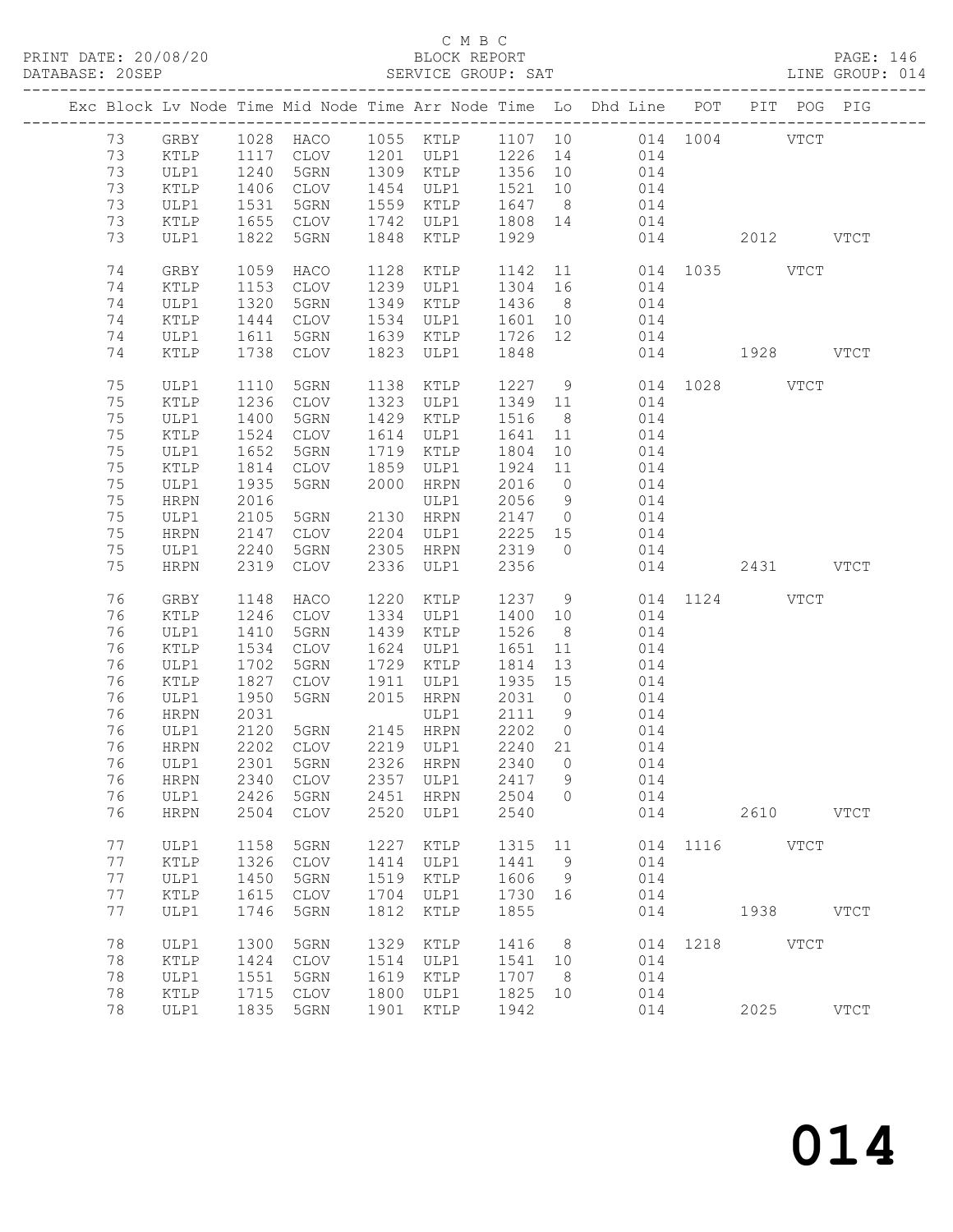|  |                                                                                                                                                                                                                                                                                                                                                                                                                        |                                                                                                                                                                                                                              |                                                                              |                                                                                                                                                                                                                                                    |      |                                                                                                                                      |                                                                                                                                                                            |                                       | 3<br>SGRN 5 AV & GRANVILLE ST CLOV CLOVERLEAF<br>CAMBIE & 41 AV HODM HOWE & DUNSMUIR<br>KETA KEEFER & TAYLOR LAAN LAMEY'S MILL RD & ANDERSON<br>MRST SW MARINE STN OLYE EB W2 AV FS ASH ST<br>OLYW WB W2 AV FS CAMBIE ST VTC Vancouver D                                                                                                                                                                                                                                                                                                                                                                                                                                                                                                                                                                                                                                                                                                                                                                                                                            |          |  |
|--|------------------------------------------------------------------------------------------------------------------------------------------------------------------------------------------------------------------------------------------------------------------------------------------------------------------------------------------------------------------------------------------------------------------------|------------------------------------------------------------------------------------------------------------------------------------------------------------------------------------------------------------------------------|------------------------------------------------------------------------------|----------------------------------------------------------------------------------------------------------------------------------------------------------------------------------------------------------------------------------------------------|------|--------------------------------------------------------------------------------------------------------------------------------------|----------------------------------------------------------------------------------------------------------------------------------------------------------------------------|---------------------------------------|---------------------------------------------------------------------------------------------------------------------------------------------------------------------------------------------------------------------------------------------------------------------------------------------------------------------------------------------------------------------------------------------------------------------------------------------------------------------------------------------------------------------------------------------------------------------------------------------------------------------------------------------------------------------------------------------------------------------------------------------------------------------------------------------------------------------------------------------------------------------------------------------------------------------------------------------------------------------------------------------------------------------------------------------------------------------|----------|--|
|  |                                                                                                                                                                                                                                                                                                                                                                                                                        |                                                                                                                                                                                                                              |                                                                              |                                                                                                                                                                                                                                                    |      |                                                                                                                                      |                                                                                                                                                                            |                                       | Exc Block Lv Node Time Mid Node Time Arr Node Time Lo Dhd Line POT PIT POG PIG                                                                                                                                                                                                                                                                                                                                                                                                                                                                                                                                                                                                                                                                                                                                                                                                                                                                                                                                                                                      |          |  |
|  | $\mathbf 1$<br>$\mathbf{1}$<br>$\,1$<br>$1\,$<br>$\mathbf 1$<br>$1\,$<br>$\mathbf 1$<br>$\mathbf{1}$<br>$\mathbf 1$<br>$\mathbf 1$<br>$\mathbf 1$<br>$\mathbf 1$<br>$\mathbf 1$<br>$\mathbf{1}$<br>$\mathbf{1}$<br>$\mathbf 1$<br>$\mathbf{1}$<br>$\mathbf 1$<br>$\mathbf 1$<br>$\mathbf 1$<br>$\mathbf 1$<br>$\mathbf 1$<br>$\mathbf 1$<br>$\mathbf{1}$<br>$\mathbf 1$<br>$\mathbf{1}$<br>$\mathbf 1$<br>$\mathbf{1}$ | OLYE<br>MRST<br>OLYW<br>KETA<br>OLYE<br>MRST<br>OLYW<br>KETA<br>OLYE<br>MRST<br>OLYW<br>KETA<br>OLYE<br>MRST<br>OLYW<br>KETA<br>OLYE<br>MRST<br>OLYW<br>KETA<br>OLYE<br>MRST<br>OLYW<br>KETA<br>OLYE<br>MRST<br>OLYW<br>KETA | 1029<br>1245<br>1327<br>1401<br>1443<br>1516<br>1632<br>1746<br>1830<br>2002 | 600 CM41<br>906 CLOV<br>932 CM41<br>1004 CM41<br>5GRN<br>1102 CLOV<br>1132 CM41<br>1213 CM41<br>5GRN<br>1327 CLOV<br>CM41<br>CM41<br>5GRN<br>1559 CLOV<br>CM41<br>1717 CM41<br>1746 5GRN<br>5GRN<br>CLOV<br>1900 CM41<br>1939 CM41<br>5GRN<br>CLOV | 1758 | 923 OLYE<br>945 MRST<br>1012 OLYW<br>1040 KETA<br>1453 OLYW<br>1649 MRST<br>1725 OLYW<br>KETA<br>1849 OLYE<br>1915 MRST<br>1947 OLYW | 1223 OLYW 1245<br>1257 KETA 1318<br>1350 OLYE 1401<br>1453 OLYW 1516<br>1528 KETA 1550<br>1622 OLYE 1632<br>1700<br>1746<br>1820<br>1900<br>1924<br>2002<br>2011 KETA 2028 | 9<br>$\overline{0}$<br>$\overline{0}$ | 1 MRST 447 CM41 453 OLYW 504 0 015 439 VTC<br>1 OLYW 504 5GRN 512 KETA 526 10 050 VTC<br>1 KETA 536 CLOV 552 OLYE 600 0 050<br>609 MRST 616 10 015<br>626 CM41 633 OLYW 644 0 015<br>644 5GRN 653 KETA 707 9 050<br>716 CLOV 732 OLYE 740 0 050<br>740 CM41 749 MRST 756 9 015<br>805 CM41 812 OLYW 824 0 015<br>824 5GRN 833 KETA 849 17 050<br>932 0 050<br>956 8 015<br>1029 0 015<br>1040 KETA 1057 5 050<br>1123 OLYE 1132 0 050<br>1149 MRST 1200 13 015<br>$0$ 015<br>9 050<br>0 050<br>1418 MRST 1430 13 015<br>$\begin{matrix} 0 & 0 & 0 & 0 \\ 0 & 0 & 0 & 0 \\ 0 & 0 & 0 & 0 \\ 0 & 0 & 0 & 0 \\ 0 & 0 & 0 & 0 \\ 0 & 0 & 0 & 0 \\ 0 & 0 & 0 & 0 \\ 0 & 0 & 0 & 0 \\ 0 & 0 & 0 & 0 \\ 0 & 0 & 0 & 0 \\ 0 & 0 & 0 & 0 \\ 0 & 0 & 0 & 0 \\ 0 & 0 & 0 & 0 & 0 \\ 0 & 0 & 0 & 0 & 0 \\ 0 & 0 & 0 & 0 & 0 \\ 0 & 0 & 0 & 0 & 0 \\ 0 & 0 & 0 & 0$<br>050<br>$\begin{matrix} 0 & 0.50 \\ 0 & 0.50 \end{matrix}$<br>17 015<br>015<br>$10$ $050$<br>$0 \qquad \qquad 050$<br>$\begin{array}{ccc} 15 & \quad & 015 \\ 0 & \quad & 015 \end{array}$<br>7 050<br>050 |          |  |
|  | $\mathbf{1}$                                                                                                                                                                                                                                                                                                                                                                                                           | OLYE                                                                                                                                                                                                                         |                                                                              | 2035 CLOV<br>2101 CM41                                                                                                                                                                                                                             |      |                                                                                                                                      | 2052 OLYE 2101<br>2113 MRST 2122                                                                                                                                           |                                       | 015                                                                                                                                                                                                                                                                                                                                                                                                                                                                                                                                                                                                                                                                                                                                                                                                                                                                                                                                                                                                                                                                 | 2127 VTC |  |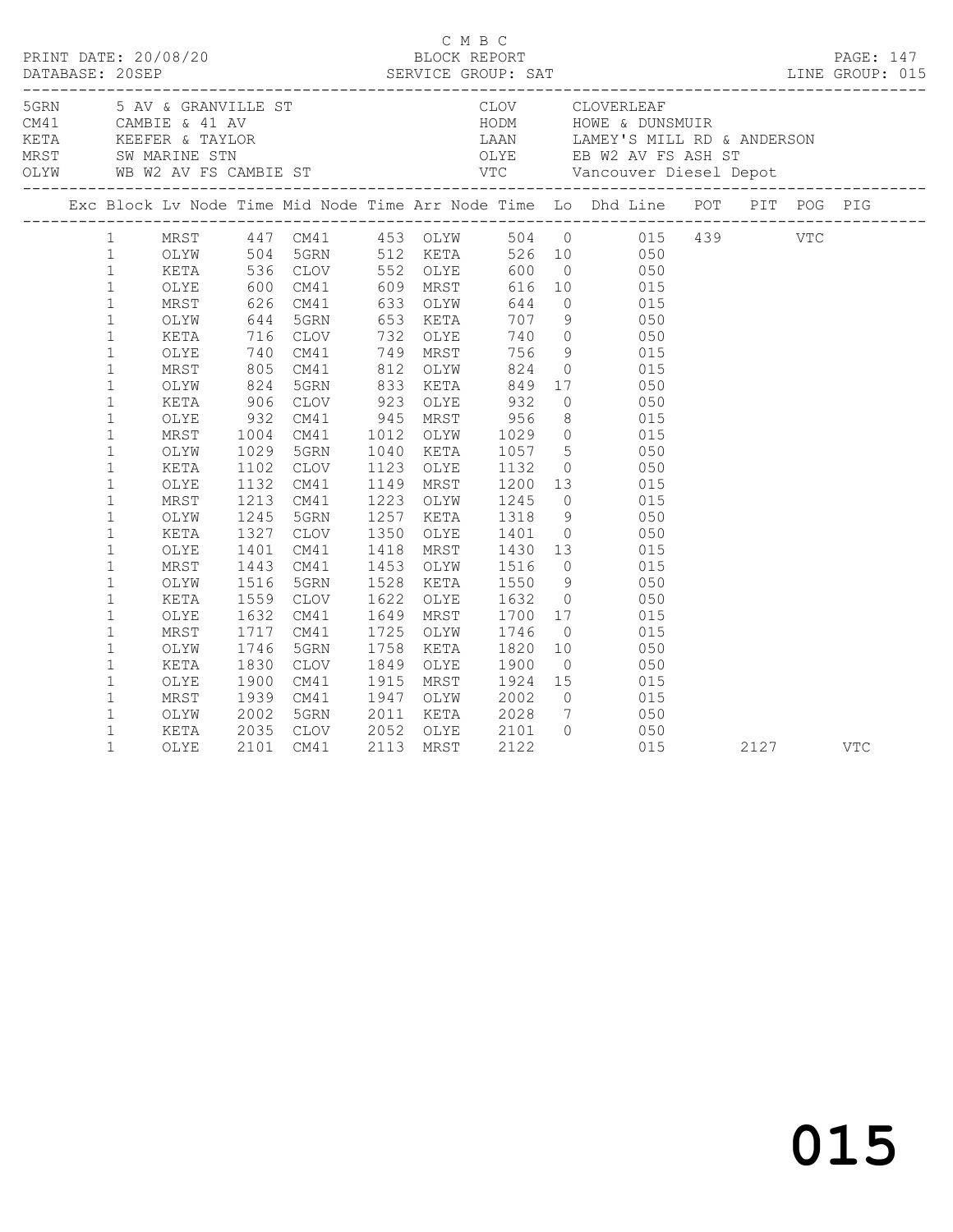#### C M B C<br>BLOCK REPORT SERVICE GROUP: SAT

 2 KETA 815 CLOV 831 OLYE 839 0 050 2 OLYE 839 CM41 851 MRST 900 15 015 2 MRST 915 CM41 923 OLYW 938 0 015 2 OLYW 938 5GRN 949 KETA 1005 6 050

| Exc Block Ly Node Time Mid Node Time Arr Node Time Lo Dhd Line |      |     |          |     |      |     |          |     | POT | PTT | POG  | PIG |
|----------------------------------------------------------------|------|-----|----------|-----|------|-----|----------|-----|-----|-----|------|-----|
|                                                                | KETA |     | 456 CLOV | 512 | OLYE | 520 | $\cup$ 0 | 050 | 426 |     | VTC. |     |
|                                                                | OLYE | 520 | CM41     | 529 | MRST | 536 | -11      | 015 |     |     |      |     |
|                                                                | MRST | 547 | CM41     | 553 | OLYW | 604 | $\Omega$ | 015 |     |     |      |     |
|                                                                | OLYW | 604 | 5GRN     | 613 | KETA | 627 | 9        | 050 |     |     |      |     |
|                                                                | KETA | 636 | CLOV     | 652 | OLYE | 700 | $\Omega$ | 050 |     |     |      |     |
|                                                                | OLYE | 700 | CM41     | 709 | MRST | 716 | 10       | 015 |     |     |      |     |
|                                                                | MRST | 726 | CM41     | 733 | OLYW | 744 | $\Omega$ | 015 |     |     |      |     |
|                                                                | OLYW | 744 | 5GRN     | 753 | KETA | 808 | 7        | 050 |     |     |      |     |

| 2 | KETA | 1011 | <b>CLOV</b> | 1032 | OLYE | 1041 | $\Omega$ | 050 |      |     |  |
|---|------|------|-------------|------|------|------|----------|-----|------|-----|--|
| 2 | OLYE | 1041 | CM41        | 1056 | MRST | 1107 | 8        | 015 |      |     |  |
| 2 | MRST | 1115 | CM41        | 1124 | OLYW | 1145 | $\Omega$ | 015 |      |     |  |
| 2 | OLYW | 1145 | 5GRN        | 1157 | KETA | 1216 | 11       | 050 |      |     |  |
| 2 | KETA | 1227 | <b>CLOV</b> | 1250 | OLYE | 1301 | $\circ$  | 050 |      |     |  |
| 2 | OLYE | 1301 | CM41        | 1318 | MRST | 1330 | 12       | 015 |      |     |  |
| 2 | MRST | 1342 | CM41        | 1352 | OLYW | 1416 | $\Omega$ | 015 |      |     |  |
| 2 | OLYW | 1416 | 5GRN        | 1428 | KETA | 1450 | 9        | 050 |      |     |  |
| 2 | KETA | 1459 | <b>CLOV</b> | 1522 | OLYE | 1532 | $\circ$  | 050 |      |     |  |
| 2 | OLYE | 1532 | CM41        | 1549 | MRST | 1600 | 14       | 015 |      |     |  |
| 2 | MRST | 1614 | CM41        | 1623 | OLYW | 1646 | $\circ$  | 015 |      |     |  |
| 2 | OLYW | 1646 | 5GRN        | 1658 | KETA | 1720 | 9        | 050 |      |     |  |
| 2 | KETA | 1729 | <b>CLOV</b> | 1749 | OLYE | 1800 | $\Omega$ | 050 |      |     |  |
| 2 | OLYE | 1800 | CM41        | 1816 | MRST | 1825 | 11       | 015 |      |     |  |
| 2 | MRST | 1836 | CM41        | 1844 | OLYW | 1902 | $\circ$  | 015 |      |     |  |
| 2 | OLYW | 1902 | 5GRN        | 1912 | KETA | 1933 | 6        | 050 |      |     |  |
| 2 | KETA | 1939 | <b>CLOV</b> | 1958 | OLYE | 2007 | $\Omega$ | 050 |      |     |  |
| 2 | OLYE | 2007 | CM41        | 2021 | MRST | 2030 | 27       | 015 |      |     |  |
| 2 | MRST | 2057 | CM41        | 2105 | OLYW | 2119 | $\circ$  | 015 |      |     |  |
| 2 | OLYW | 2119 | 5GRN        | 2127 | KETA | 2143 | 12       | 050 |      |     |  |
| 2 | KETA | 2155 | <b>CLOV</b> | 2212 | OLYE | 2221 | $\Omega$ | 050 |      |     |  |
| 2 | OLYE | 2221 | CM41        | 2231 | MRST | 2240 |          | 015 | 2245 | VTC |  |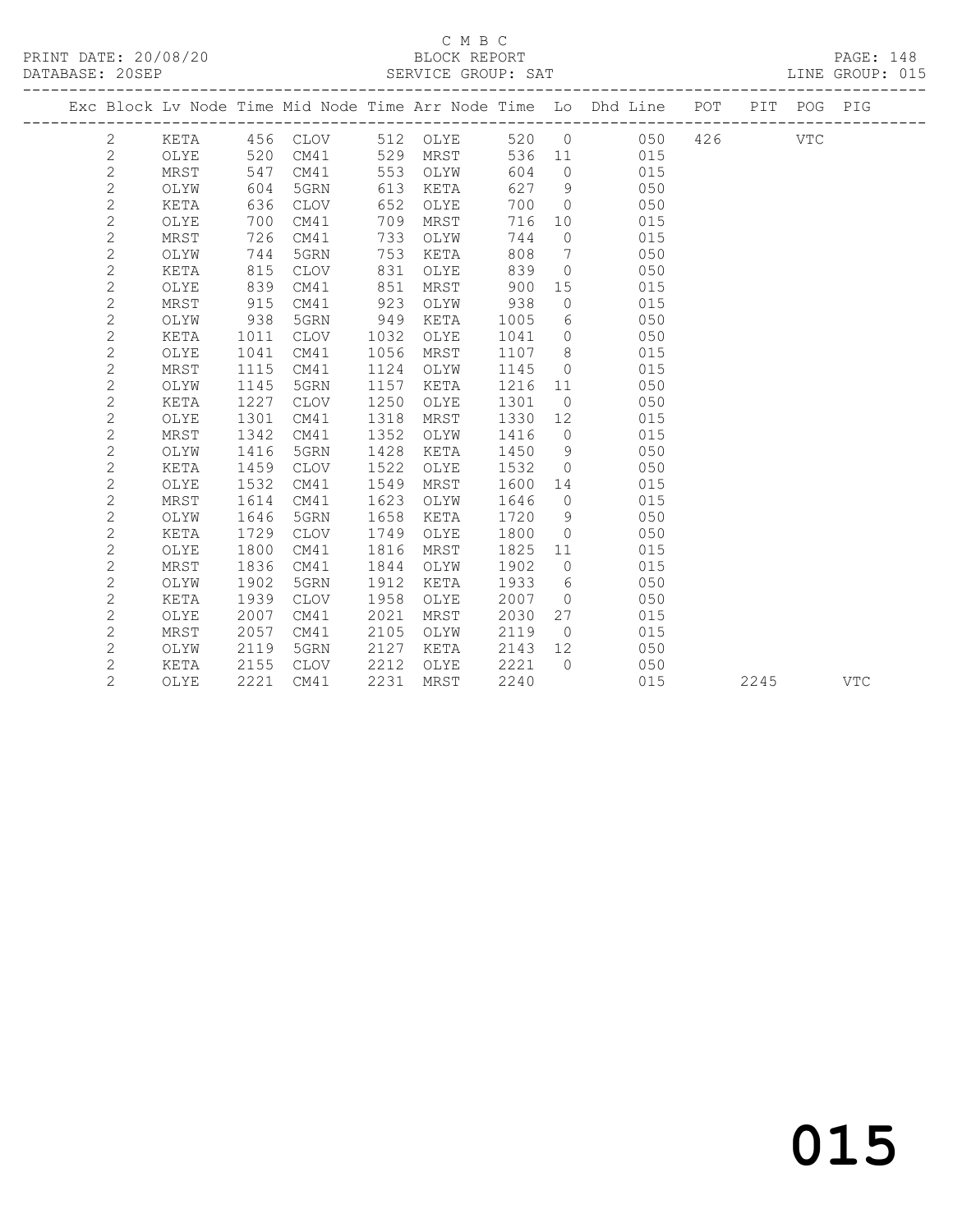### C M B C<br>BLOCK REPORT

| PRINT DATE: 20/08/20<br>DATABASE: 20SEP |                |      |      |                   |      |          |      |                |                                                                                |  |            | BLOCK REPORT BLOGK REPORT PAGE: 149<br>SERVICE GROUP: SAT LINE GROUP: 015 |
|-----------------------------------------|----------------|------|------|-------------------|------|----------|------|----------------|--------------------------------------------------------------------------------|--|------------|---------------------------------------------------------------------------|
|                                         |                |      |      |                   |      |          |      |                | Exc Block Lv Node Time Mid Node Time Arr Node Time Lo Dhd Line POT PIT POG PIG |  |            |                                                                           |
|                                         | 3              | MRST |      | 507 CM41 513 OLYW |      |          |      |                | 524 0 015 459                                                                  |  | <b>VTC</b> |                                                                           |
|                                         | $\mathcal{S}$  | OLYW | 524  | 5GRN              |      | 532 KETA |      |                | 546 10 050                                                                     |  |            |                                                                           |
|                                         | 3              | KETA | 556  | CLOV              | 612  | OLYE     | 620  |                | $\overline{0}$<br>050                                                          |  |            |                                                                           |
|                                         | 3              | OLYE | 620  | CM41              | 629  | MRST     | 636  |                | 015<br>10                                                                      |  |            |                                                                           |
|                                         | 3              | MRST | 646  | CM41              | 653  | OLYW     | 704  | $\Omega$       | 015                                                                            |  |            |                                                                           |
|                                         | $\mathfrak{Z}$ | OLYW | 704  | 5GRN              | 713  | KETA     | 727  | 9              | 050                                                                            |  |            |                                                                           |
|                                         | $\mathfrak{Z}$ | KETA | 736  | CLOV              | 752  | OLYE     | 800  | $\circ$        | 050                                                                            |  |            |                                                                           |
|                                         | 3              | OLYE | 800  | CM41              | 810  | MRST     | 817  | 6              | 015                                                                            |  |            |                                                                           |
|                                         | 3              | MRST | 823  | CM41              | 831  | OLYW     | 844  | $\overline{0}$ | 015                                                                            |  |            |                                                                           |
|                                         | 3              | OLYW | 844  | 5GRN              | 853  | KETA     | 909  | 14             | 050                                                                            |  |            |                                                                           |
|                                         | 3              | KETA | 923  | <b>CLOV</b>       | 940  | OLYE     | 949  | $\overline{0}$ | 050                                                                            |  |            |                                                                           |
|                                         | 3              | OLYE | 949  | CM41              | 1002 | MRST     | 1013 |                | $7\overline{ }$<br>015                                                         |  |            |                                                                           |
|                                         | 3              | MRST | 1020 | CM41              | 1028 | OLYW     | 1045 |                | $\overline{0}$<br>015                                                          |  |            |                                                                           |
|                                         | 3              | OLYW | 1045 | 5GRN              | 1056 | KETA     | 1114 |                | 050                                                                            |  |            |                                                                           |
|                                         | 3              | KETA | 1130 | <b>CLOV</b>       | 1151 | OLYE     | 1201 | $\overline{0}$ | 050                                                                            |  |            |                                                                           |
|                                         | 3              | OLYE | 1201 | CM41              | 1218 | MRST     | 1230 | 13             | 015                                                                            |  |            |                                                                           |
|                                         | 3              | MRST | 1243 | CM41              | 1253 | OLYW     | 1315 | $\overline{0}$ | 015                                                                            |  |            |                                                                           |
|                                         | $\mathsf 3$    | OLYW | 1315 | 5GRN              | 1327 | KETA     | 1348 | 9              | 050                                                                            |  |            |                                                                           |
|                                         | 3              | KETA | 1357 | $\mathtt{CLOV}$   | 1420 | OLYE     | 1431 | $\overline{0}$ | 050                                                                            |  |            |                                                                           |
|                                         | 3              | OLYE | 1431 | CM41              | 1448 | MRST     | 1500 | 13             | 015                                                                            |  |            |                                                                           |
|                                         | 3              | MRST | 1513 | CM41              | 1523 | OLYW     | 1546 | $\overline{0}$ | 015                                                                            |  |            |                                                                           |
|                                         | 3              | OLYW | 1546 | 5GRN              | 1558 | KETA     | 1620 | 9              | 050                                                                            |  |            |                                                                           |
|                                         | 3              | KETA | 1629 | <b>CLOV</b>       | 1652 | OLYE     | 1702 |                | $\overline{0}$<br>050                                                          |  |            |                                                                           |
|                                         | 3              | OLYE | 1702 | CM41              | 1719 | MRST     | 1730 |                | 19<br>015                                                                      |  |            |                                                                           |
|                                         | 3              | MRST | 1749 | CM41              | 1757 | OLYW     | 1816 |                | 015<br>$\overline{0}$                                                          |  |            |                                                                           |
|                                         | 3              | OLYW | 1816 | 5GRN              | 1828 | KETA     | 1849 | 15             | 050                                                                            |  |            |                                                                           |
|                                         | 3              | KETA | 1904 | <b>CLOV</b>       | 1923 | OLYE     | 1932 | $\overline{0}$ | 050                                                                            |  |            |                                                                           |
|                                         | 3              | OLYE | 1932 | CM41              | 1946 | MRST     | 1955 | 22             | 015                                                                            |  |            |                                                                           |
|                                         | $\mathsf 3$    | MRST | 2017 | CM41              | 2025 | OLYW     | 2040 | $\overline{0}$ | 015                                                                            |  |            |                                                                           |
|                                         | 3              | OLYW | 2040 | 5GRN              | 2049 | KETA     | 2106 | 9              | 050                                                                            |  |            |                                                                           |
|                                         | 3              | KETA | 2115 | <b>CLOV</b>       | 2132 | OLYE     | 2141 |                | $0$ 050                                                                        |  |            |                                                                           |
|                                         | 3              | OLYE | 2141 | CM41              | 2153 | MRST     | 2202 | 15             | 015                                                                            |  |            |                                                                           |
|                                         | 3              | MRST | 2217 | CM41              | 2225 | OLYW     | 2239 |                | 0 015                                                                          |  |            |                                                                           |
|                                         | 3              | OLYW | 2239 | 5GRN              | 2247 | KETA     | 2303 |                | 050                                                                            |  | 2325       | <b>VTC</b>                                                                |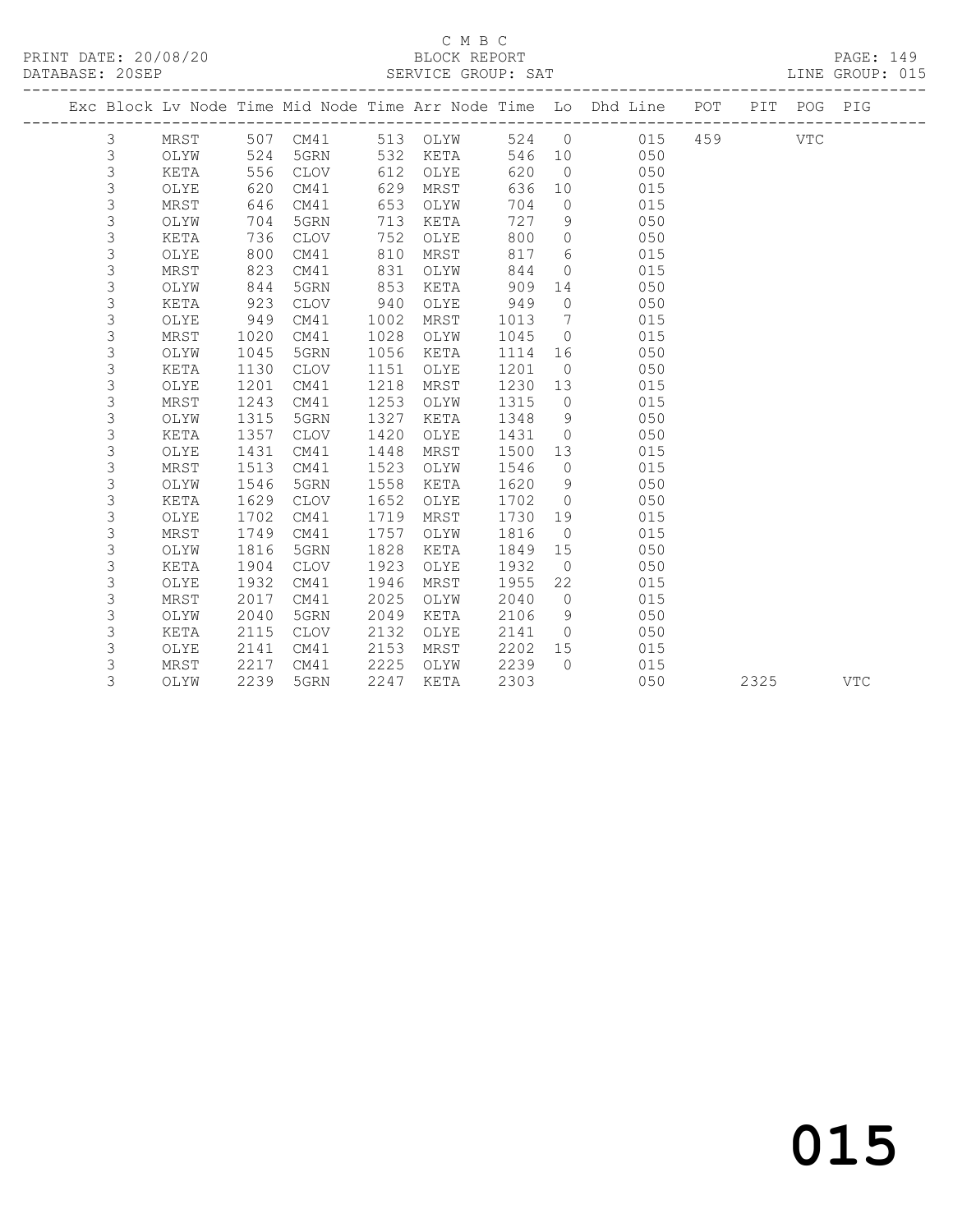### C M B C

| DATABASE: 20SEP |                |               |                   |                      |      | SERVICE GROUP: SAT     |            |                     |                                                                                |        |     | LINE GROUP: 015 |  |
|-----------------|----------------|---------------|-------------------|----------------------|------|------------------------|------------|---------------------|--------------------------------------------------------------------------------|--------|-----|-----------------|--|
|                 |                |               |                   |                      |      |                        |            |                     | Exc Block Lv Node Time Mid Node Time Arr Node Time Lo Dhd Line POT PIT POG PIG |        |     |                 |  |
|                 | 4              |               |                   |                      |      | KETA 516 CLOV 532 OLYE |            |                     | 540 0 050 446 VTC                                                              |        |     |                 |  |
|                 | 4              | OLYE          | 540               |                      |      | CM41 549 MRST          |            |                     | 556 11 015                                                                     |        |     |                 |  |
|                 | 4              | MRST          | 607<br>624<br>656 | CM41                 |      | 613 OLYW               | 624        | $\overline{0}$      | 015                                                                            |        |     |                 |  |
|                 | $\overline{4}$ | OLYW          |                   | 5GRN                 |      | 633 KETA               |            | 647 9               | 050                                                                            |        |     |                 |  |
|                 | 4              | KETA          |                   | CLOV                 |      | 712 OLYE               | 720        | $\overline{0}$      | 050                                                                            |        |     |                 |  |
|                 | 4              | OLYE          | 720               | CM41                 |      | 729 MRST               | 736        | 10                  | 015                                                                            |        |     |                 |  |
|                 | 4              | MRST          | 746               | CM41                 |      | 753 OLYW               | 804        | $\overline{0}$      | 015                                                                            |        |     |                 |  |
|                 | 4              | OLYW          | 746<br>804<br>850 | 5GRN                 |      | 813 KETA<br>906 OLYE   | 829<br>915 | 21                  | 050                                                                            |        |     |                 |  |
|                 | 4<br>4         | KETA<br>OLYE  | 915               | CLOV<br>CM41         | 927  | MRST                   | 936 11     | $\overline{0}$      | 050<br>015                                                                     |        |     |                 |  |
|                 | 4              | MRST          | 947               | CM41                 | 955  | OLYW                   | 1012       | $\overline{0}$      | 015                                                                            |        |     |                 |  |
|                 | 4              | OLYW          | 1012              | 5GRN                 | 1023 | KETA                   | 1040       | $5\overline{)}$     | 050                                                                            |        |     |                 |  |
|                 | 4              | KETA          | 1045              | CLOV                 |      | 1106 OLYE              | 1115       | $\overline{0}$      | 050                                                                            |        |     |                 |  |
|                 | 4              | OLYE          | 1115              | CM41                 | 1131 | MRST                   |            |                     | 1142 16<br>015                                                                 |        |     |                 |  |
|                 | 4              | MRST          | 1158              | CM41                 | 1208 | OLYW                   | 1230       | $\overline{0}$      | 015                                                                            |        |     |                 |  |
|                 | 4              | OLYW          | 1230              | 5GRN                 | 1242 | KETA                   | 1303       | 9                   | 050                                                                            |        |     |                 |  |
|                 | 4              | KETA          | 1312              | CLOV                 | 1335 | OLYE                   | 1346       | $\overline{0}$      | 050                                                                            |        |     |                 |  |
|                 | 4              | OLYE          | 1346              | CM41                 | 1403 | MRST                   | 1415 13    |                     | 015                                                                            |        |     |                 |  |
|                 | 4              | MRST          | 1428              | CM41                 | 1438 | OLYW                   | 1501       | $\overline{0}$      | 015                                                                            |        |     |                 |  |
|                 | 4              | OLYW          | 1501              | 5GRN                 | 1513 | KETA                   | 1535       | 9                   | 050                                                                            |        |     |                 |  |
|                 | 4              | KETA          | 1544              | CLOV                 | 1607 | OLYE                   | 1617       | $\overline{0}$      | 050                                                                            |        |     |                 |  |
|                 | 4              | OLYE          | 1617              | CM41                 | 1634 | MRST                   | 1645 17    |                     | 015                                                                            |        |     |                 |  |
|                 | 4              | MRST          | 1702              | CM41                 | 1710 | OLYW                   | 1731       | $\overline{0}$      | 015                                                                            |        |     |                 |  |
|                 | 4              | OLYW          | 1731              | 5GRN                 | 1743 | KETA                   | 1805       | 9                   | 050                                                                            |        |     |                 |  |
|                 | 4              | KETA          | 1814              | CLOV                 | 1834 | OLYE                   | 1845       | $\overline{0}$      | 050                                                                            |        |     |                 |  |
|                 | 4              | OLYE          | 1845              | CM41                 | 1900 | MRST                   | 1909 13    |                     | 015                                                                            |        |     |                 |  |
|                 | 4              | MRST          | 1922              | CM41                 | 1930 | OLYW 1947 0            |            |                     | 015                                                                            |        |     |                 |  |
|                 | 4              | OLYW          | 1947              | 5GRN                 | 1957 | KETA                   | 2017       |                     | 050                                                                            | 2041 \ |     | <b>VTC</b>      |  |
|                 | 5              | MRST          | 527               | CM41                 |      | 533 OLYW               | 544        |                     | $\overline{0}$<br>015                                                          | 519    | VTC |                 |  |
|                 | 5              | OLYW          | 544               | 5GRN                 |      | 552 KETA               | 606        | 10                  | 050                                                                            |        |     |                 |  |
|                 | 5              | KETA          | 616               | CLOV                 | 632  | OLYE                   | 640        | $\overline{0}$      | 050                                                                            |        |     |                 |  |
|                 | 5              | OLYE          | 640               | CM41                 | 649  | MRST                   | 656        | 10                  | 015                                                                            |        |     |                 |  |
|                 | 5              | MRST          | 706               | CM41                 | 713  | OLYW                   | 724        | $\overline{0}$      | 015                                                                            |        |     |                 |  |
|                 | 5<br>5         | OLYW          | 724<br>756        | 5GRN                 | 733  | KETA                   | 747<br>820 | 9<br>$\overline{0}$ | 050<br>050                                                                     |        |     |                 |  |
|                 | 5              | KETA<br>OLYE  |                   | CLOV                 | 812  | OLYE<br>830 MRST       | 837        | 21                  | 015                                                                            |        |     |                 |  |
|                 | 5              | MRST          |                   | 820 CM41<br>858 CM41 |      | 906 OLYW               | 921        | $\overline{0}$      | 015                                                                            |        |     |                 |  |
|                 | 5              | OLYW          |                   | 921 5GRN             |      | 932 KETA               |            | 948 8               | 050                                                                            |        |     |                 |  |
|                 | 5              | KETA          | 956               | CLOV                 | 1014 | OLYE                   | 1023       | $\overline{0}$      | 050                                                                            |        |     |                 |  |
|                 | 5              | OLYE          | 1023              | CM41                 | 1038 | MRST                   | 1049 11    |                     | 015                                                                            |        |     |                 |  |
|                 | 5              | MRST          | 1100              | CM41                 | 1109 | OLYW                   | 1130       | $\overline{0}$      | 015                                                                            |        |     |                 |  |
|                 | 5              | OLYW          | 1130              | 5GRN                 | 1142 | KETA                   | 1201       | 11                  | 050                                                                            |        |     |                 |  |
|                 | 5              | KETA          | 1212              | <b>CLOV</b>          | 1235 | OLYE                   | 1246       | $\overline{0}$      | 050                                                                            |        |     |                 |  |
|                 | $\mathsf S$    | $\verb OLYE $ | 1246              | CM41                 | 1303 | MRST                   | 1315       | 12                  | 015                                                                            |        |     |                 |  |
|                 | $\mathsf S$    | MRST          | 1327              | CM41                 | 1337 | OLYW                   | 1401       | $\overline{0}$      | 015                                                                            |        |     |                 |  |
|                 | 5              | OLYW          | 1401              | 5GRN                 | 1413 | KETA                   | 1435       | 8                   | 050                                                                            |        |     |                 |  |
|                 | 5              | KETA          | 1443              | <b>CLOV</b>          | 1506 | OLYE                   | 1517       | $\overline{0}$      | 050                                                                            |        |     |                 |  |
|                 | 5              | OLYE          | 1517              | CM41                 | 1534 | MRST                   | 1545       | 14                  | 015                                                                            |        |     |                 |  |
|                 | $\mathsf S$    | MRST          | 1559              | CM41                 | 1608 | OLYW                   | 1631       | $\overline{0}$      | 015                                                                            |        |     |                 |  |
|                 | 5              | OLYW          | 1631              | 5GRN                 | 1643 | KETA                   | 1705       | 10                  | 050                                                                            |        |     |                 |  |
|                 | 5              | KETA          | 1715              | <b>CLOV</b>          | 1735 | OLYE                   | 1745       | $\overline{0}$      | 050                                                                            |        |     |                 |  |
|                 | 5              | OLYE          | 1745              | CM41                 | 1802 | MRST                   | 1811       | 9                   | 015                                                                            |        |     |                 |  |
|                 | 5              | MRST          | 1820              | CM41                 | 1828 | OLYW                   | 1847       | $\circ$             | 015                                                                            |        |     |                 |  |
|                 | 5              | OLYW          | 1847              | 5GRN                 | 1858 | KETA                   | 1919       |                     | 050                                                                            | 1943   |     | <b>VTC</b>      |  |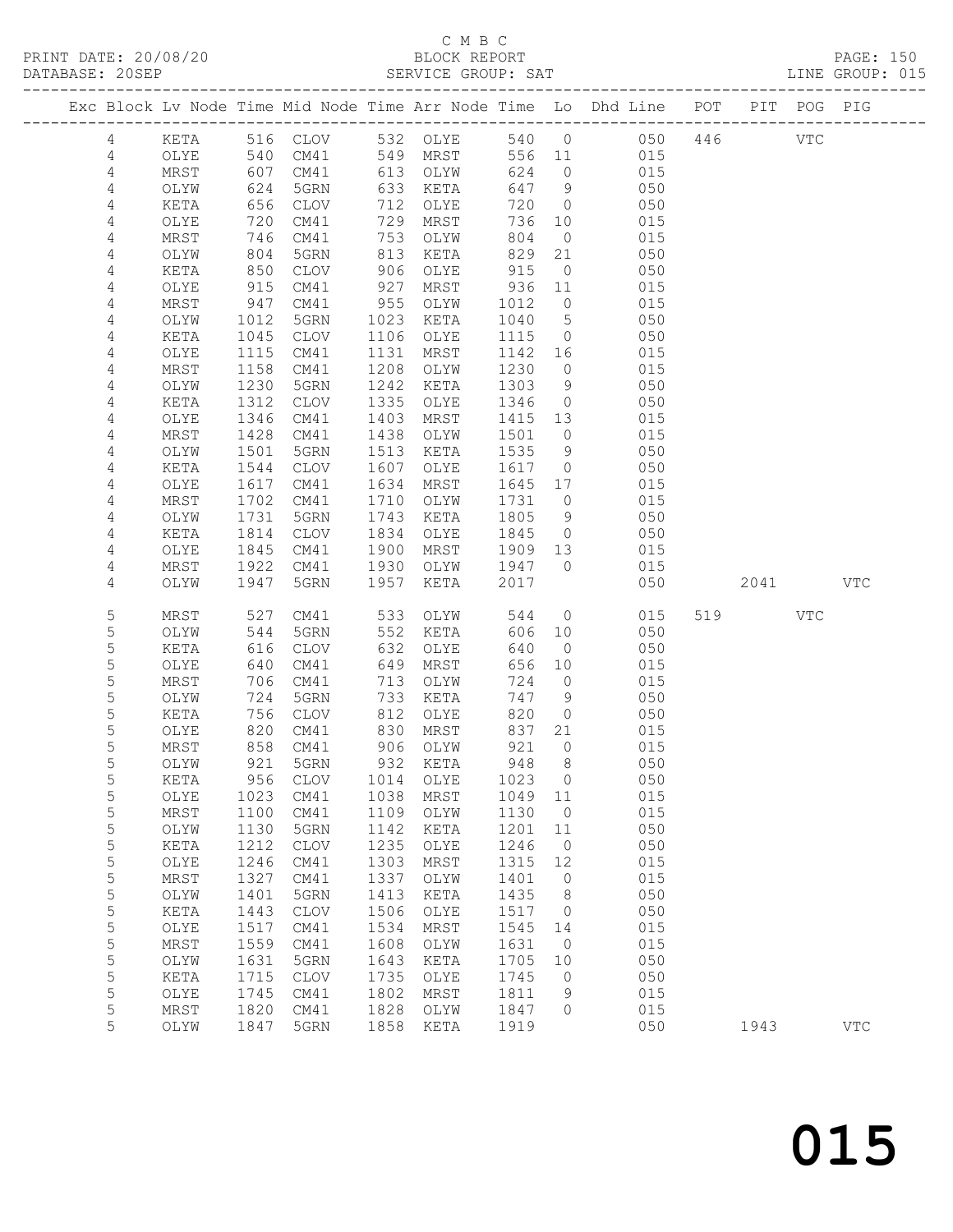#### C M B C<br>BLOCK REPORT SERVICE GROUP: SAT

PRINT DATE: 20/08/20 BLOCK REPORT PAGE: 151

|                  |      |      |                            |              |                   |                 |                 | Exc Block Lv Node Time Mid Node Time Arr Node Time Lo Dhd Line POT |      | PIT POG PIG |            |
|------------------|------|------|----------------------------|--------------|-------------------|-----------------|-----------------|--------------------------------------------------------------------|------|-------------|------------|
| 6                | KETA |      |                            |              |                   |                 |                 | 833 CLOV 849 OLYE 858 0 050 803 VTC                                |      |             |            |
| 6                | OLYE | 858  | CM41                       | 910          | MRST 919 13       |                 |                 | 015                                                                |      |             |            |
| 6                | MRST | 932  | CM41                       | 940          | OLYW              | 955             | $\overline{0}$  | 015                                                                |      |             |            |
| 6                | OLYW | 955  | 5GRN                       | 1006         | KETA              | 1022            | $6\overline{6}$ | 050                                                                |      |             |            |
| $\sqrt{6}$       | KETA | 1028 | CLOV                       | 1049         | OLYE              | 1058            | $\overline{0}$  | 050                                                                |      |             |            |
| 6                | OLYE | 1058 | CM41                       | 1113         | MRST              | 1124            | 20              | 015                                                                |      |             |            |
| 6                | MRST | 1144 | CM41                       | 1153         | OLYW              | 1215            | $\overline{0}$  | 015                                                                |      |             |            |
| 6                | OLYW | 1215 | 5GRN                       | 1227         | KETA              | 1246            | 11              | 050                                                                |      |             |            |
| 6                | KETA | 1257 | CLOV                       | 1320         | OLYE              | 1331            | $\overline{0}$  | 050                                                                |      |             |            |
| 6                | OLYE | 1331 | CM41                       | 1348         | MRST              | 1400            | 12              | 015                                                                |      |             |            |
| 6                | MRST | 1412 | CM41                       | 1422         | OLYW              | 1446            | $\overline{0}$  | 015                                                                |      |             |            |
| 6                | OLYW | 1446 | 5GRN                       | 1458         | KETA              | 1520            | 9               | 050                                                                |      |             |            |
| 6                | KETA | 1529 | CLOV                       | 1552         | OLYE              | 1602            | $\overline{0}$  | 050                                                                |      |             |            |
| 6                | OLYE | 1602 | CM41                       | 1619         | MRST              | 1630 17         |                 | 015                                                                |      |             |            |
| 6                | MRST | 1647 | CM41                       | 1655         | OLYW              | 1716            | $\overline{0}$  | 015                                                                |      |             |            |
| 6                | OLYW | 1716 | 5GRN                       | 1728         | KETA              | 1750            | 9               | 050                                                                |      |             |            |
| $\epsilon$       | KETA | 1759 | CLOV                       | 1819         | OLYE              | 1830            | $\overline{0}$  | 050                                                                |      |             |            |
| 6                | OLYE | 1830 | CM41                       | 1845         | MRST              | 1854 13         |                 | 015                                                                |      |             |            |
| 6                | MRST | 1907 | CM41                       | 1915         | OLYW              | 1932            | $\overline{0}$  | 015                                                                |      |             |            |
| 6                | OLYW | 1932 | 5GRN                       | 1942         | KETA              | 2003            | 12              | 050                                                                |      |             |            |
| 6                | KETA | 2015 | CLOV                       | 2034         | OLYE              | 2043            | $\overline{0}$  | 050                                                                |      |             |            |
| $\sqrt{6}$       | OLYE | 2043 | CM41                       | 2055         | MRST              | 2104            | 33              | 015                                                                |      |             |            |
| 6                | MRST | 2137 | CM41                       | 2145         | OLYW              | 2159            | $\overline{0}$  | 015                                                                |      |             |            |
| 6                | OLYW | 2159 | 5GRN                       | 2207         | KETA              | 2223            | $\overline{2}$  | 050                                                                |      |             |            |
| 6                | KETA | 2225 | CLOV                       | 2251         | OLYE              | 2300            | $\overline{0}$  | 050                                                                |      |             |            |
| $\sqrt{6}$       | OLYE | 2300 | CM41                       | 2310         | MRST              | 2319            | 25              | 015                                                                |      |             |            |
| 6                | MRST | 2344 | CM41                       | 2351         | OLYW              | 2402            | $\overline{0}$  | 015                                                                |      |             |            |
| 6                | OLYW | 2402 | 5GRN                       | 2410         | KETA              | 2425            | $\overline{2}$  | 050                                                                |      |             |            |
| 6                | KETA | 2427 | LAAN                       | 2454         | OLYE              | 2500            | $\overline{0}$  | 050                                                                |      |             |            |
| 6                | OLYE | 2500 | CM41 2508                  |              | MRST              | 2517            | 29              | 015                                                                |      |             |            |
| 6                | MRST | 2546 |                            |              | HODM              | 2609            | $\overline{0}$  | N15                                                                |      |             |            |
| 6                | HODM | 2609 |                            |              | MRST              | 2639            | $\overline{7}$  | N15                                                                |      |             |            |
| 6                | MRST | 2646 |                            |              | HODM              | 2733            | 6               | N20                                                                |      |             |            |
| 6                | HODM | 2739 |                            |              | MRST              | 2828            |                 | N20                                                                | 2833 |             | <b>VTC</b> |
|                  |      |      |                            |              |                   |                 |                 |                                                                    |      |             |            |
| 7                | MRST | 841  |                            |              | CM41 849 OLYW 904 |                 |                 | $\overline{0}$<br>015                                              |      | VTC         |            |
| 7                | OLYW | 904  | 5GRN                       |              | 915 KETA          | 931             | 8 <sup>8</sup>  | 050                                                                |      |             |            |
| 7                | KETA | 939  | CLOV                       | 1021         | 957 OLYE          | 1006<br>1032 19 | $\overline{0}$  | 050                                                                |      |             |            |
| 7                | OLYE | 1006 | CM41                       |              | MRST              |                 |                 | 015                                                                |      |             |            |
| 7                | MRST |      | 1051 CM41 1059 OLYW 1116 0 |              |                   |                 |                 | 015                                                                |      |             |            |
| 7                | OLYW | 1116 | 5GRN                       | 1128         | KETA              | 1146            | 11              | 050                                                                |      |             |            |
| 7                | KETA | 1157 | CLOV                       | 1220         | OLYE              | 1231            | $\overline{0}$  | 050                                                                |      |             |            |
| 7                | OLYE | 1231 | CM41                       | 1248         | MRST              | 1300            | 11              | 015                                                                |      |             |            |
| 7                | MRST | 1311 | CM41                       | 1321<br>1357 | OLYW              | 1345            | $\overline{0}$  | 015                                                                |      |             |            |
| 7                | OLYW | 1345 | 5GRN                       |              | KETA              | 1418            | 9               | 050                                                                |      |             |            |
| 7                | KETA | 1427 | CLOV                       | 1450         | OLYE              | 1501            | $\overline{0}$  | 050                                                                |      |             |            |
| $\boldsymbol{7}$ | OLYE | 1501 | CM41                       | 1518         | MRST              | 1529            | 14              | 015                                                                |      |             |            |
| 7                | MRST | 1543 | CM41                       | 1553         | OLYW              | 1616            | $\overline{0}$  | 015                                                                |      |             |            |
| 7<br>7           | OLYW | 1616 | 5GRN                       | 1628         | KETA              | 1650            | 11              | 050                                                                |      |             |            |
| 7                | KETA | 1701 | CLOV                       | 1721<br>1748 | OLYE              | 1731            | $\overline{0}$  | 050                                                                |      |             | <b>VTC</b> |
|                  | OLYE | 1731 | CM41                       |              | MRST              | 1757            |                 | 015                                                                | 1803 |             |            |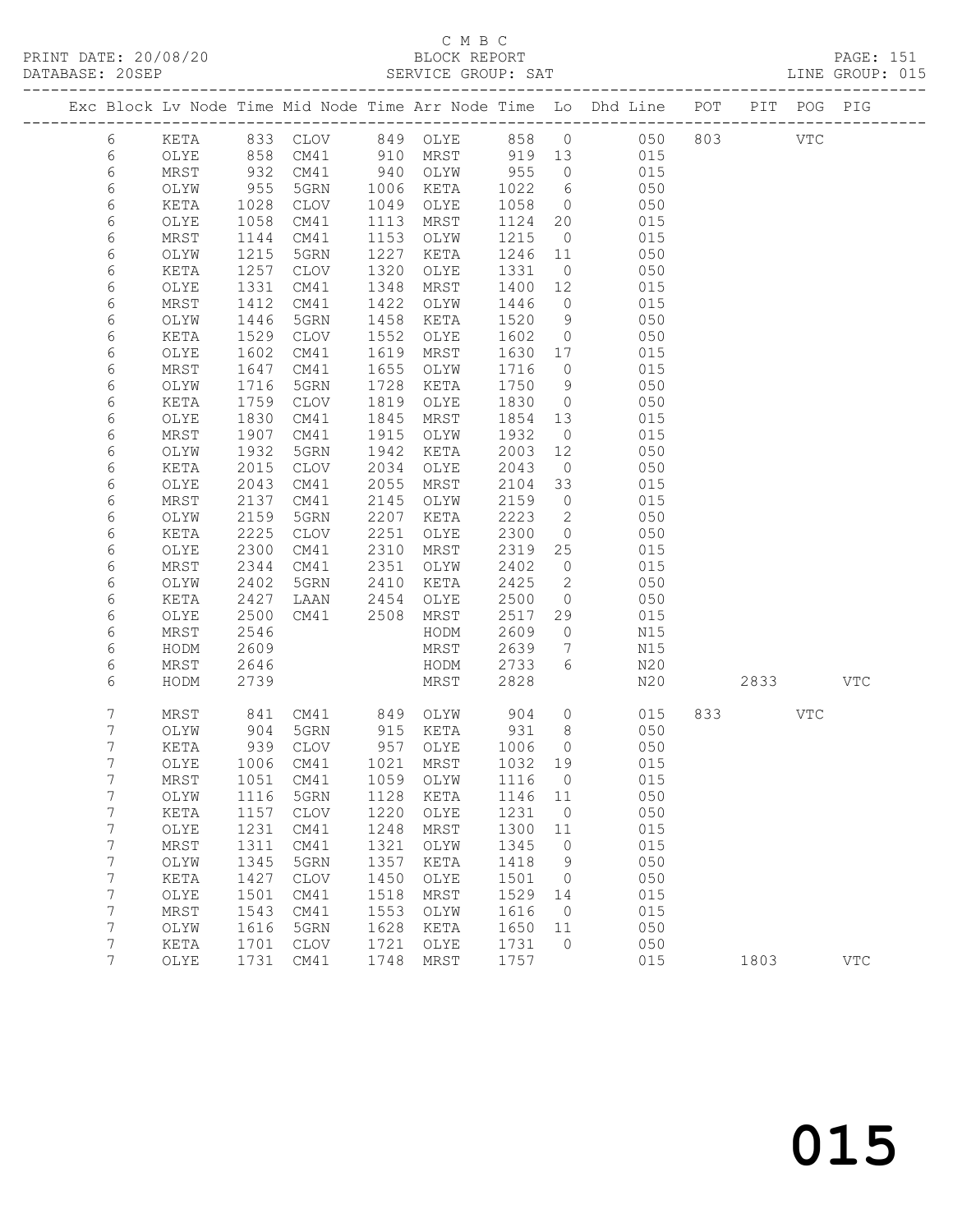### C M B C

| PRINT DATE: 20/08/20<br>DATABASE: 20SEP |   |      |      |             |      | BLOCK REPORT<br>SERVICE GROUP: SAT |         |                |                                                                    |     |     | PAGE: 152<br>LINE GROUP: 015 |  |
|-----------------------------------------|---|------|------|-------------|------|------------------------------------|---------|----------------|--------------------------------------------------------------------|-----|-----|------------------------------|--|
|                                         |   |      |      |             |      |                                    |         |                | Exc Block Ly Node Time Mid Node Time Arr Node Time Lo Dhd Line POT | PIT |     | POG PIG                      |  |
|                                         | 8 | MRST | 1036 | CM41        | 1044 | OLYW                               | 1101 0  |                | 015 1028                                                           |     | VTC |                              |  |
|                                         | 8 | OLYW | 1101 | 5GRN        | 1113 | KETA                               | 1131 14 |                | 050                                                                |     |     |                              |  |
|                                         | 8 | KETA | 1145 | CLOV        | 1206 | OLYE                               | 1216    | $\bigcirc$     | 050                                                                |     |     |                              |  |
|                                         | 8 | OLYE | 1216 | CM41        | 1233 | MRST                               | 1245    | 11             | 015                                                                |     |     |                              |  |
|                                         | 8 | MRST | 1256 | CM41        | 1306 | OLYW                               | 1330    | $\Omega$       | 015                                                                |     |     |                              |  |
|                                         | 8 | OLYW | 1330 | 5GRN        | 1342 | KETA                               | 1403    | 9              | 050                                                                |     |     |                              |  |
|                                         | 8 | KETA | 1412 | <b>CLOV</b> | 1435 | OLYE                               | 1446    | $\Omega$       | 050                                                                |     |     |                              |  |
|                                         | 8 | OLYE | 1446 | CM41        | 1503 | MRST                               | 1515    | 13             | 015                                                                |     |     |                              |  |
|                                         | 8 | MRST | 1528 | CM41        | 1538 | OLYW                               | 1601    | $\Omega$       | 015                                                                |     |     |                              |  |
|                                         | 8 | OLYW | 1601 | 5GRN        | 1613 | KETA                               | 1635    | 9              | 050                                                                |     |     |                              |  |
|                                         | 8 | KETA | 1644 | <b>CLOV</b> | 1707 | OLYE                               | 1717    | $\overline{0}$ | 050                                                                |     |     |                              |  |
|                                         | 8 | OLYE | 1717 | CM41        | 1734 | MRST                               | 1745    | 19             | 015                                                                |     |     |                              |  |
|                                         | 8 | MRST | 1804 | CM41        | 1812 | OLYW                               | 1831    | $\bigcirc$     | 015                                                                |     |     |                              |  |
|                                         | 8 | OLYW | 1831 | 5GRN        | 1842 | KETA                               | 1903    | 18             | 050                                                                |     |     |                              |  |
|                                         |   |      |      |             |      |                                    |         |                |                                                                    |     |     |                              |  |

 8 MRST 2036 CM41 2044 OLYW 2059 0 015 8 OLYW 2059 5GRN 2108 KETA 2125 10 050 8 KETA 2135 CLOV 2152 OLYE 2201 0 050 8 OLYE 2201 CM41 2211 MRST 2220 24 015 8 MRST 2244 CM41 2251 OLYW 2302 0 015

8 KETA 2327 CLOV 2351 OLYE 2400 0 050

 8 MRST 2625 HODM 2704 5 N8 8 HODM 2709 MRST 2752 33 N8 8 MRST 2825 HODM 2904 5 N8

 8 KETA 1921 CLOV 1940 OLYE 1949 0 050 8 OLYE 1949 CM41 2003 MRST 2012 24 015

8 OLYW 2302 5GRN 2310 KETA 2325 2 050

 8 OLYE 2400 CM41 2408 MRST 2417 29 015 8 MRST 2446 CM41 2453 OLYW 2502 0 015 8 OLYW 2502 5GRN 2510 KETA 2525 2 050 8 KETA 2527 LAAN 2554 OLYE 2600 0 050 8 OLYE 2600 CM41 2608 MRST 2617 8 015

8 HODM 2909 MRST 2952 N8 2957 VTC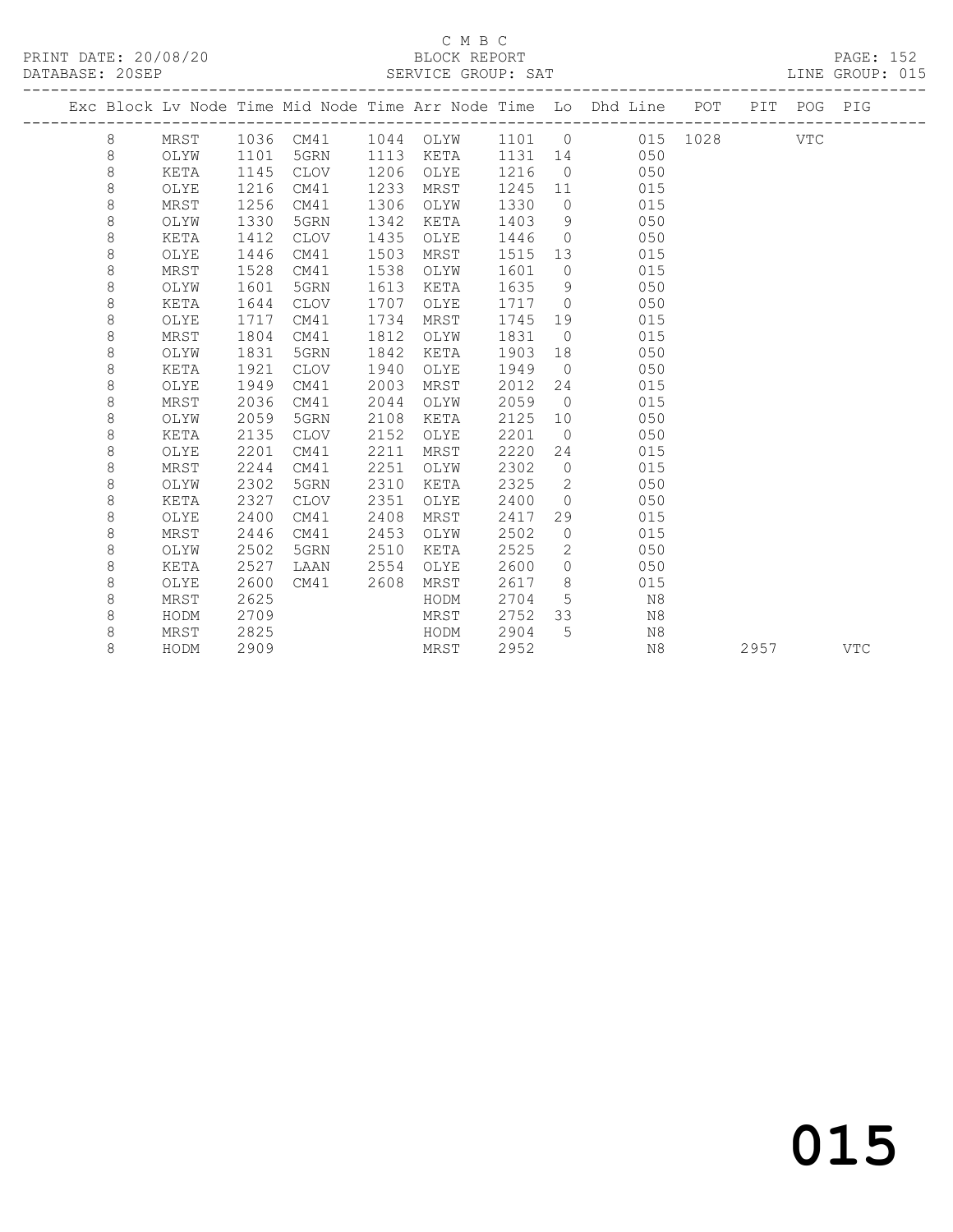### C M B C<br>BLOCK REPORT

#### SERVICE GROUP: SAT

|               |                 |              |              |              |                            |              |                     | Exc Block Lv Node Time Mid Node Time Arr Node Time Lo Dhd Line POT |      | PIT POG PIG |     |            |
|---------------|-----------------|--------------|--------------|--------------|----------------------------|--------------|---------------------|--------------------------------------------------------------------|------|-------------|-----|------------|
| $\mathcal{G}$ | KETA            |              |              |              |                            |              |                     | 1117 CLOV 1138 OLYE 1147 0 050 1047                                |      | <b>VTC</b>  |     |            |
| $\mathcal{G}$ | OLYE            | 1147         | CM41         |              | 1204 MRST                  | 1215 13      |                     | 015                                                                |      |             |     |            |
| 9             | MRST            | 1228         | CM41         |              | 1238 OLYW                  | 1300         | $\overline{0}$      | 015                                                                |      |             |     |            |
| 9             | OLYW            | 1300         | 5GRN         | 1312         | KETA                       | 1333         | 9                   | 050                                                                |      |             |     |            |
| 9             | KETA            | 1342         | CLOV         | 1405         | OLYE                       | 1416         | $\overline{0}$      | 050                                                                |      |             |     |            |
| 9             | OLYE            | 1416         | CM41         | 1433         | MRST                       | 1445         | 13                  | 015                                                                |      |             |     |            |
| 9             | MRST            | 1458         | CM41         | 1508         | OLYW                       | 1531         | $\overline{0}$      | 015                                                                |      |             |     |            |
| 9             | OLYW            | 1531         | 5GRN         | 1543         | KETA                       | 1605         | 9                   | 050                                                                |      |             |     |            |
| $\mathsf 9$   | KETA            | 1614         | CLOV         | 1637         | OLYE                       | 1647         | $\overline{0}$      | 050                                                                |      |             |     |            |
| 9             | OLYE            | 1647         | CM41         | 1704         | MRST                       | 1715         | 19                  | 015                                                                |      |             |     |            |
| 9             | MRST            | 1734         | CM41         | 1742         | OLYW                       | 1801         | $\overline{0}$      | 015                                                                |      |             |     |            |
| 9             | OLYW            | 1801         | 5GRN         | 1813         | KETA                       | 1834         | 12                  | 050                                                                |      |             |     |            |
| 9             | KETA            | 1846         | CLOV         | 1905         | OLYE                       | 1916         | $\overline{0}$      | 050                                                                |      |             |     |            |
| 9             | OLYE            | 1916         | CM41         | 1931         | MRST                       | 1940         | 18                  | 015                                                                |      |             |     |            |
| 9             | MRST            | 1958         | CM41         | 2006         | OLYW                       | 2021         | $\overline{0}$      | 015                                                                |      |             |     |            |
| 9             | OLYW            | 2021         | 5GRN         | 2030         | KETA                       | 2047         | 8 <sup>8</sup>      | 050                                                                |      |             |     |            |
| 9             | KETA            | 2055         | CLOV         | 2112         | OLYE                       | 2121         | $\overline{0}$      | 050                                                                |      |             |     |            |
| 9             | OLYE            | 2121         | CM41         | 2133         | MRST                       | 2142         | 15                  | 015                                                                |      |             |     |            |
| 9<br>9        | MRST            | 2157         | CM41         | 2205<br>2227 | OLYW                       | 2219         | $\overline{0}$<br>2 | 015<br>050                                                         |      |             |     |            |
| 9             | OLYW<br>KETA    | 2219<br>2245 | 5GRN<br>CLOV | 2321         | KETA<br>OLYE               | 2243<br>2330 | $\overline{0}$      | 050                                                                |      |             |     |            |
| 9             | OLYE            | 2330         | CM41         | 2340         | MRST                       | 2349         | 25                  | 015                                                                |      |             |     |            |
| 9             | MRST            | 2414         | CM41         | 2421         | OLYW                       | 2432         | $\overline{0}$      | 015                                                                |      |             |     |            |
| 9             | OLYW            | 2432         | 5GRN         | 2440         | KETA                       | 2455         | 2                   | 050                                                                |      |             |     |            |
| 9             | KETA            | 2457         | LAAN         |              | 2524 OLYE                  | 2530         | $\overline{0}$      | 050                                                                |      |             |     |            |
| 9             | OLYE            | 2530         | CM41         |              | 2538 MRST                  | 2547         | 8 <sup>8</sup>      | 015                                                                |      |             |     |            |
| 9             | MRST            | 2555         |              |              | HODM                       | 2634         | 15                  | N8                                                                 |      |             |     |            |
| 9             | HODM            | 2649         |              |              | MRST                       | 2732         | 14                  | N8                                                                 |      |             |     |            |
| 9             | MRST            | 2746         |              |              | HODM                       | 2833         | 6                   | N20                                                                |      |             |     |            |
| 9             | HODM            | 2839         |              |              | MRST                       | 2928         |                     | N20                                                                |      | 2933        |     | <b>VTC</b> |
|               |                 |              |              |              |                            |              |                     |                                                                    |      |             |     |            |
| 10            | MRST            | 1129         | CM41         |              | 1138 OLYW                  | 1200         | $\overline{0}$      | 015                                                                | 1121 |             | VTC |            |
| 10            | OLYW            | 1200         | 5GRN         | 1212         | KETA                       | 1231         | 11                  | 050                                                                |      |             |     |            |
| 10            | KETA            | 1242         | CLOV         | 1305         | OLYE                       | 1316         | $\overline{0}$      | 050                                                                |      |             |     |            |
| 10            | OLYE            | 1316         | CM41         | 1333         | MRST                       | 1345         | 12                  | 015                                                                |      |             |     |            |
| 10<br>10      | MRST<br>OLYW    | 1357<br>1431 | CM41<br>5GRN | 1407<br>1443 | OLYW<br>KETA               | 1431<br>1505 | $\overline{0}$<br>9 | 015<br>050                                                         |      |             |     |            |
| 10            | KETA            | 1514         | CLOV         | 1537         | OLYE                       | 1547         | $\overline{0}$      | 050                                                                |      |             |     |            |
| 10            | OLYE            |              | 1547 CM41    |              | 1604 MRST                  | 1615 16      |                     | 015                                                                |      |             |     |            |
| 10            | MRST            |              |              |              | 1631 CM41 1640 OLYW 1701 0 |              |                     | 015                                                                |      |             |     |            |
| 10            | OLYW            | 1701         | 5GRN         | 1713         | KETA                       | 1735         | 9                   | 050                                                                |      |             |     |            |
| 10            | KETA            | 1744         | <b>CLOV</b>  | 1804         | OLYE                       | 1815         | $\circ$             | 050                                                                |      |             |     |            |
| 10            | OLYE            | 1815         | CM41         | 1831         | MRST                       | 1840         | 11                  | 015                                                                |      |             |     |            |
| 10            | MRST            | 1851         | CM41         | 1859         | OLYW                       | 1917         | $\circ$             | 015                                                                |      |             |     |            |
| 10            | OLYW            | 1917         | 5GRN         | 1927         | KETA                       | 1948         | 9                   | 050                                                                |      |             |     |            |
| 10            | KETA            | 1957         | CLOV         | 2016         | OLYE                       | 2025         | $\circ$             | 050                                                                |      |             |     |            |
| 10            | OLYE            | 2025         | CM41         | 2039         | MRST                       | 2048         | 29                  | 015                                                                |      |             |     |            |
| 10            | $\tt MRST$      | 2117         | CM41         | 2125         | OLYW                       | 2139         | $\circ$             | 015                                                                |      |             |     |            |
| 10            | OLYW            | 2139         | 5GRN         | 2147         | KETA                       | 2203         | 2                   | 050                                                                |      |             |     |            |
| 10            | KETA            | 2205         | CLOV         | 2231         | OLYE                       | 2240         | $\circ$             | 050                                                                |      |             |     |            |
| 10            | $\mathtt{OLYE}$ | 2240         | CM41         | 2250         | MRST                       | 2259         | 15                  | 015                                                                |      |             |     |            |
| 10            | MRST            | 2314         | CM41         | 2321         | OLYW                       | 2332         | $\circ$             | 015                                                                |      |             |     |            |
| 10            | OLYW            | 2332         | 5GRN         | 2340         | KETA                       | 2355         | 2                   | 050                                                                |      |             |     |            |
| 10            | KETA            | 2357         | LAAN         | 2424         | OLYE                       | 2430         | 0                   | 050                                                                |      |             |     |            |
| 10            | OLYE            | 2430<br>2516 | CM41         | 2438<br>2523 | MRST                       | 2447<br>2532 | 29                  | 015<br>015                                                         |      |             |     |            |
| 10<br>10      | MRST<br>OLYW    | 2532         | CM41<br>5GRN | 2540         | OLYW<br>KETA               | 2555         | $\circ$<br>6        | 15 050                                                             |      |             |     |            |
|               |                 |              |              |              |                            |              |                     |                                                                    |      |             |     |            |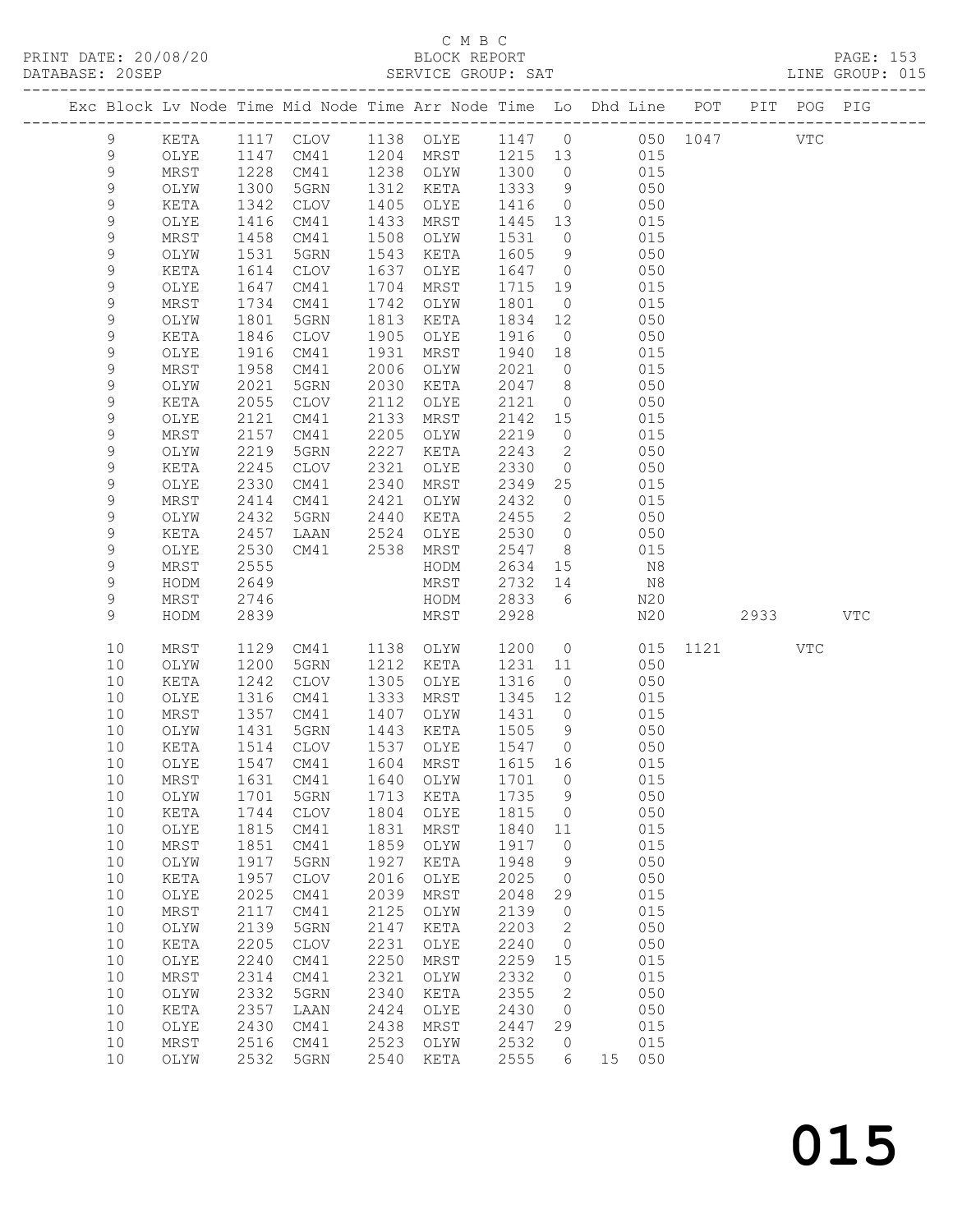| PRINT DATE: 20/08/20<br>DATABASE: 20SEP |    |              |              |  | C M B C<br>BLOCK REPORT | SERVICE GROUP: SAT |                                                                                |      | PAGE: 154<br>LINE GROUP: 015 |  |
|-----------------------------------------|----|--------------|--------------|--|-------------------------|--------------------|--------------------------------------------------------------------------------|------|------------------------------|--|
|                                         |    |              |              |  |                         |                    | Exc Block Ly Node Time Mid Node Time Arr Node Time Lo Dhd Line POT PIT POG PIG |      |                              |  |
|                                         | 10 | MRST<br>HODM | 2616<br>2639 |  | HODM<br>MRST            | 2639 0<br>2709     | N15<br>N15                                                                     | 2714 | VTC.                         |  |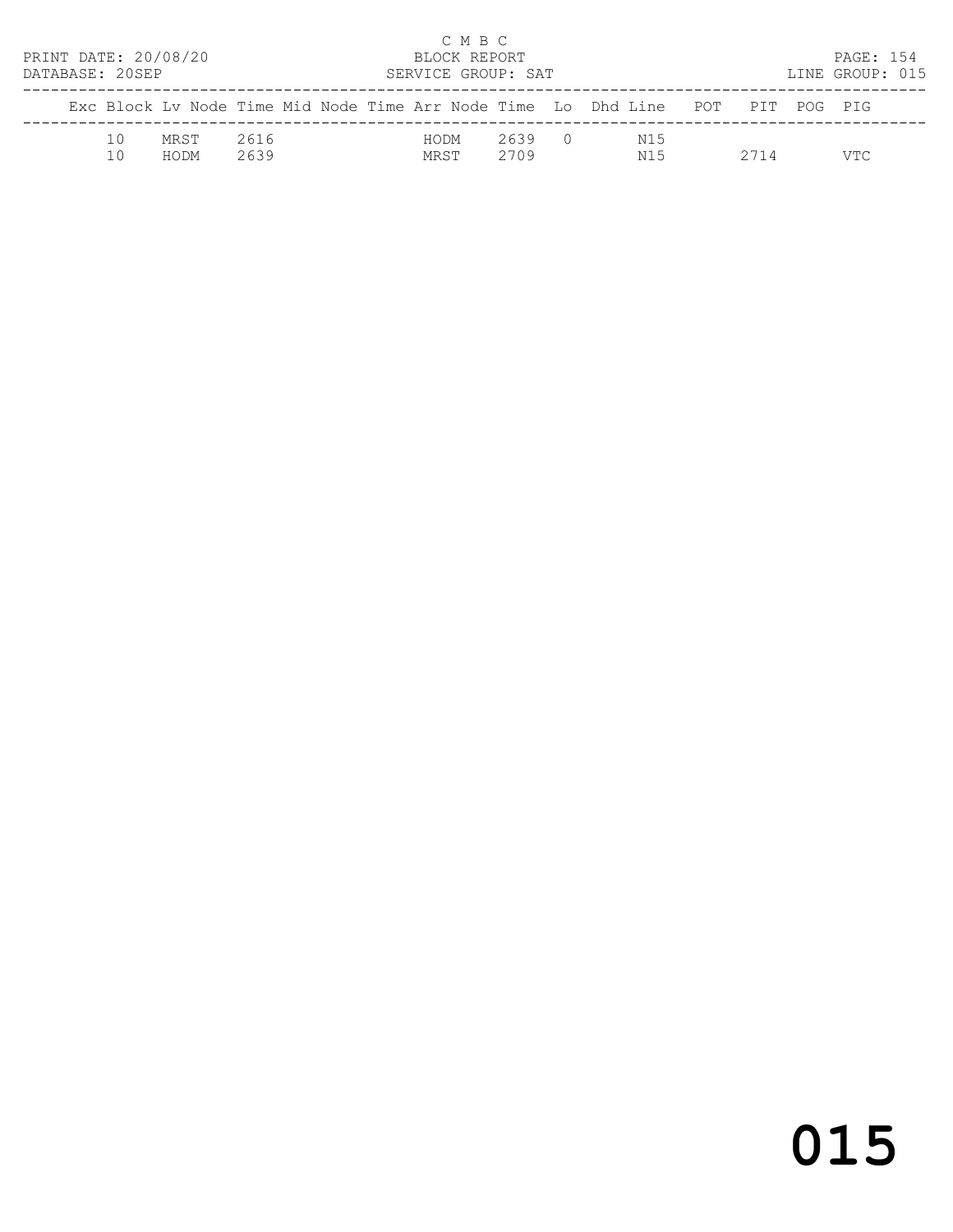|  |                                                                                             | PRINT DATE: 20/08/20                                                                               |                                                                           |                                                                                                                                     |                                                                           | C M B C<br>BLOCK REPORT                                                      |                                                                            |                                                   |                                                                                                                                                                                                                                                                                                                                                                                                                                   |                  | <b>PAGE: 155</b> |
|--|---------------------------------------------------------------------------------------------|----------------------------------------------------------------------------------------------------|---------------------------------------------------------------------------|-------------------------------------------------------------------------------------------------------------------------------------|---------------------------------------------------------------------------|------------------------------------------------------------------------------|----------------------------------------------------------------------------|---------------------------------------------------|-----------------------------------------------------------------------------------------------------------------------------------------------------------------------------------------------------------------------------------------------------------------------------------------------------------------------------------------------------------------------------------------------------------------------------------|------------------|------------------|
|  |                                                                                             | 29ST 29 AV STATION                                                                                 |                                                                           |                                                                                                                                     |                                                                           |                                                                              |                                                                            |                                                   | 63LP 63 LOOP<br>EAKY EARLES & KINGSWAY<br>HACO HASTINGS & COMMERCIAL GRBY GRANVILLE & BROADWAY<br>HACO HASTINGS & COMMERCIAL HANA HASTINGS & NANAIMO<br>KYEA KINGSWAY & EARLES MAHU MARINE & HUDSON<br>NABY NANAIMO & BROADWAY NAST NANAIMO STATION                                                                                                                                                                               |                  |                  |
|  |                                                                                             |                                                                                                    |                                                                           |                                                                                                                                     |                                                                           |                                                                              |                                                                            |                                                   | Exc Block Lv Node Time Mid Node Time Arr Node Time Lo Dhd Line POT PIT POG PIG                                                                                                                                                                                                                                                                                                                                                    |                  |                  |
|  | 11<br>11<br>11<br>11<br>11<br>11<br>11<br>11<br>11<br>11<br>11<br>11                        | 29ST<br>63LP<br>29ST<br>63LP<br>29ST<br>63LP<br>29ST                                               |                                                                           | 1058 HACO 1123 63LP 1220<br>29ST 1422 HACO<br>63LP 1605 GRBY<br>1746 HACO<br>2335 HACO                                              |                                                                           | 2355 63LP 2447                                                               |                                                                            | 20                                                | 11 EAKY 530 HACO 552 63LP 631 16 016 503 VTCT<br>63LP 647 GRBY 709 29ST 747 15 016<br>29ST 802 HACO 824 63LP 913 13 016<br>63LP 926 GRBY 951 29ST 1043 15 016<br>016<br>1240 GRBY 1308 29ST 1406 16 016<br>1422 HACO 1448 63LP 1551 14 016<br>1605 GRBY 1632 29ST 1731 15 016<br>1811 63LP 1907 13 016<br>1920 GRBY 1945 29ST 2038 9 016<br>2047 HACO 2109 63LP 2201 13 016<br>2214 GRBY 2236 29ST 2325 10 016<br>$016$ 2452 VTCT |                  |                  |
|  | 12<br>12<br>12<br>12<br>$12$<br>12<br>12<br>12<br>12<br>12<br>12<br>12<br>$12 \overline{ }$ | 63LP<br>29ST<br>63LP<br>29ST<br>63LP<br>29ST<br>63LP<br>29ST<br>29ST                               | 938<br>1110<br>1758                                                       | GRBY 1003 29ST 1055 15<br>HACO<br>1249 GRBY<br>1434 HACO<br>1617 GRBY<br>HACO<br>1936 GRBY<br>2107 HACO<br>2405 HACO 2425 63LP 2517 |                                                                           |                                                                              |                                                                            |                                                   | HACO 612 63LP 651 12 016<br>GRBY 725 29ST 805 12 016<br>EAKY 550 HACO 612 63LP 651 12 ULD<br>63LP 703 GRBY 725 29ST 805 12 016<br>29ST 817 HACO 839 63LP 928 10 016<br>016<br>1135 63LP 1232 17 016<br>1318 29ST 1418 16 016<br>1500 63LP 1603 14 016<br>1644 29ST 1743 15 016<br>1823 63LP 1919 17 016<br>2001 29ST 2053 14 016<br>2129 63LP 2221 13 016<br>63LP 2234 GRBY 2256 29ST 2345 20 016<br>016 2522 VTCT                | 523 VTCT         |                  |
|  | 13<br>13<br>13<br>13<br>13<br>13<br>13<br>13<br>13<br>13<br>13                              | NAST<br>29ST<br>63LP<br><b>29ST</b><br>63LP<br>29ST<br>63LP<br>29ST<br>63LP<br><b>29ST</b><br>63LP | 613<br>733<br>846<br>1011<br>1146<br>1325<br>1510<br>1657<br>1834<br>2011 | HACO<br>GRBY<br>HACO<br>GRBY<br>HACO<br>GRBY<br>HACO<br>GRBY<br>HACO<br>GRBY                                                        | 632<br>755<br>909<br>1038<br>1212<br>1354<br>1536<br>1722<br>1857<br>2034 | 63LP<br>29ST<br>63LP<br>29ST<br>63LP<br>29ST<br>63LP<br>29ST<br>63LP<br>29ST | 711<br>837<br>1000<br>1130<br>1312<br>1454<br>1637<br>1819<br>1953<br>2123 | 22<br>9<br>11<br>16<br>13<br>16<br>20<br>15<br>18 | 537 NABY 542 HANA 548 0 007<br>13 HANA 548 REBY 557 29ST 602 11 016<br>016<br>016<br>016<br>016<br>016<br>016<br>016<br>016<br>016<br>016                                                                                                                                                                                                                                                                                         | 502 VTCT<br>2156 | <b>VTCT</b>      |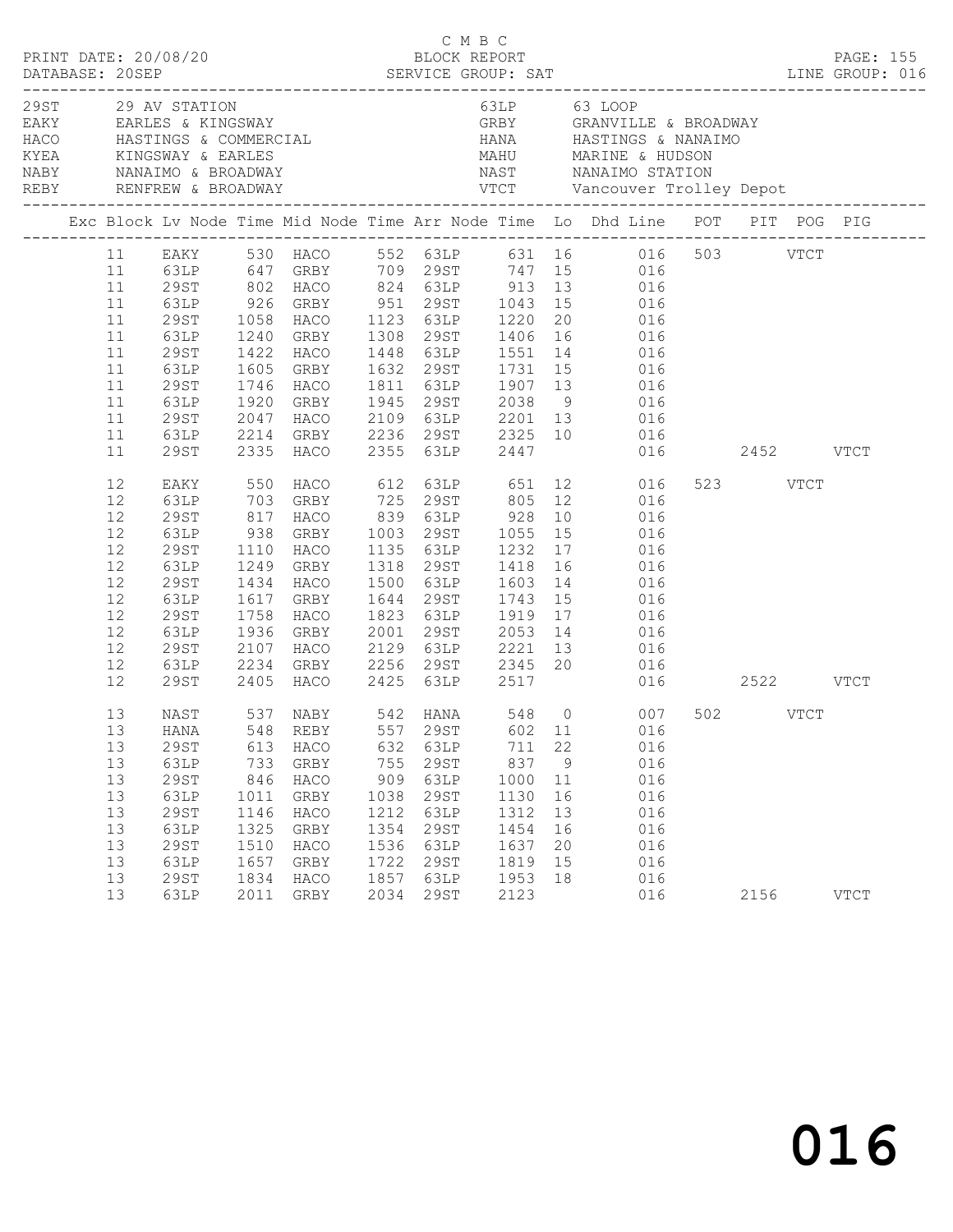### C M B C

| DATABASE: 20SEP |    |             |                 |                                                          |      | SERVICE GROUP: SAT                                                           |         |                |                                                                                |               | LINE GROUP: 016 |
|-----------------|----|-------------|-----------------|----------------------------------------------------------|------|------------------------------------------------------------------------------|---------|----------------|--------------------------------------------------------------------------------|---------------|-----------------|
|                 |    |             |                 |                                                          |      |                                                                              |         |                | Exc Block Lv Node Time Mid Node Time Arr Node Time Lo Dhd Line POT PIT POG PIG |               |                 |
|                 |    |             |                 |                                                          |      |                                                                              |         |                | 14 EAKY 510 HACO 532 63LP 611 16 016 443 VTCT                                  |               |                 |
|                 | 14 | 63LP        |                 |                                                          |      |                                                                              |         |                | 627 GRBY 649 29ST 727 5 016                                                    |               |                 |
|                 | 14 | 29ST        |                 | HACO                                                     |      |                                                                              |         |                | 016                                                                            |               |                 |
|                 | 14 | 63LP        | 732<br>855      | GRBY                                                     |      | 751 63LP 835 20<br>318 29ST 1008 14                                          |         |                | 016                                                                            |               |                 |
|                 | 14 | 29ST        | 1022            | HACO                                                     |      | 1047 63LP                                                                    | 1143    |                | 14 016<br>11 016                                                               |               |                 |
|                 | 14 | 63LP        | 1154            | GRBY                                                     |      | 1222 29ST                                                                    | 1318    | 16             | 016                                                                            |               |                 |
|                 | 14 | 29ST        | 1334            | HACO                                                     |      | 1400 63LP                                                                    | 1504    | 13             | 016                                                                            |               |                 |
|                 | 14 | 63LP        | 1517            | GRBY                                                     |      | 1544 29ST                                                                    | 1643 15 |                | 016                                                                            |               |                 |
|                 | 14 | 29ST        | 1658            | HACO                                                     |      | 1723 63LP                                                                    | 1820 15 |                | 016                                                                            |               |                 |
|                 | 14 | 63LP        | 1835            | GRBY                                                     |      | 1900 29ST                                                                    | 1953 10 |                | 016                                                                            |               |                 |
|                 |    | 29ST        | 2003            |                                                          | 2025 |                                                                              | 2117 14 |                |                                                                                |               |                 |
|                 | 14 |             |                 | HACO                                                     |      | 63LP                                                                         |         |                | 016                                                                            |               |                 |
|                 | 14 | 63LP        | 2131            | GRBY                                                     |      | 2154 29ST<br>$2310$ 63LP $2402$ 12                                           | 2243 5  |                | $016$<br>$016$                                                                 |               |                 |
|                 | 14 | 29ST        | 2248            | HACO                                                     |      |                                                                              |         |                |                                                                                |               |                 |
|                 | 14 | 63LP        | 2414            | GRBY                                                     |      | 2433 KYEA                                                                    | 2523    |                | 016                                                                            | 2549 VTCT     |                 |
|                 | 15 | GRBY        | 605<br>647      | GRBY                                                     |      | 605     29ST              641        6<br>706     63LP            748     14 |         |                | 016                                                                            | 550 VTCT      |                 |
|                 | 15 | 29ST        |                 | HACO                                                     |      |                                                                              |         |                | 016                                                                            |               |                 |
|                 | 15 | 63LP        | 802             | GRBY                                                     |      | 824 29ST                                                                     | 907 9   |                | 016                                                                            |               |                 |
|                 | 15 | 29ST        | 916             | HACO                                                     |      | 939 63LP                                                                     | 1032 14 |                | 016                                                                            |               |                 |
|                 | 15 | 63LP        | 1046<br>1222    | GRBY 1113 29ST                                           |      |                                                                              | 1206 16 |                | 016                                                                            |               |                 |
|                 | 15 | 29ST        |                 | HACO                                                     |      | 1248 63LP                                                                    | 1351 12 |                | 016                                                                            |               |                 |
|                 | 15 | 63LP        | 1403            | GRBY                                                     |      | 1430 29ST                                                                    | 1530 16 |                | 016                                                                            |               |                 |
|                 | 15 | 29ST        | 1546            | HACO                                                     |      | 1612 63LP                                                                    |         |                | 1713 20 016                                                                    |               |                 |
|                 | 15 | 63LP        | 1733            | GRBY                                                     | 1758 | 29ST                                                                         | 1855    |                |                                                                                | 016 1929 VTCT |                 |
|                 | 16 | 63LP        | 607             | GRBY                                                     |      | 629 29ST 707                                                                 |         |                | 10<br>016                                                                      | 559 VTCT      |                 |
|                 | 16 | 29ST        | 717             | HACO                                                     |      | 736 63LP 820                                                                 |         |                | 21 016                                                                         |               |                 |
|                 | 16 | 63LP        |                 | GRBY                                                     |      | 904 29ST                                                                     | 954     | 16             | 016                                                                            |               |                 |
|                 | 16 | 29ST        | $841$<br>$1010$ | HACO                                                     |      | 1033 63LP                                                                    | 1129 16 |                | 016                                                                            |               |                 |
|                 | 16 | 63LP        | 1145            | GRBY                                                     |      | 1212 29ST                                                                    | 1306 16 |                | $\begin{array}{c} 016 \\ 016 \end{array}$                                      |               |                 |
|                 | 16 | 29ST        | 1322            | HACO                                                     |      | 1348 63LP                                                                    | 1452 13 |                | 016                                                                            |               |                 |
|                 | 16 | 63LP        | 1505            | GRBY                                                     |      | 1532 29ST                                                                    | 1631 15 |                | 016                                                                            |               |                 |
|                 | 16 | 29ST        | 1646            | HACO                                                     |      | 1711 63LP                                                                    | 1808    |                |                                                                                | 016 1816 VTCT |                 |
|                 | 17 | EAKY        |                 | 629 HACO                                                 |      | 651 63LP 730 17                                                              |         |                | 016                                                                            | 600 VTCT      |                 |
|                 | 17 |             |                 |                                                          |      |                                                                              |         |                |                                                                                |               |                 |
|                 |    | 63LP        | 747             |                                                          |      | GRBY 809 29ST 852 9                                                          |         |                | 016                                                                            |               |                 |
|                 | 17 | 29ST        |                 | 901 HACO 924 63LP 1017 17<br>1034 GRBY 1101 29ST 1154 16 |      |                                                                              |         |                | 016<br>016                                                                     |               |                 |
|                 | 17 | 63LP        |                 |                                                          |      |                                                                              |         |                |                                                                                |               |                 |
|                 |    |             |                 |                                                          |      |                                                                              |         |                | 17 29ST 1210 HACO 1236 63LP 1337 12 016                                        |               |                 |
|                 | 17 | 63LP        |                 | 1349 GRBY                                                | 1418 | 29ST                                                                         | 1518 16 |                | 016                                                                            |               |                 |
|                 | 17 | 29ST        | 1534            | HACO                                                     | 1600 | 63LP                                                                         | 1701    | 20             | 016                                                                            |               |                 |
|                 | 17 | 63LP        | 1721            | GRBY                                                     | 1746 | 29ST                                                                         | 1843    | 18             | 016                                                                            |               |                 |
|                 | 17 | <b>29ST</b> | 1901            | HACO                                                     | 1925 | 63LP                                                                         | 2019    | 22             | 016                                                                            |               |                 |
|                 | 17 | 63LP        | 2041            | GRBY                                                     | 2104 | 29ST                                                                         | 2153    | 14             | 016                                                                            |               |                 |
|                 | 17 | 29ST        | 2207            | HACO                                                     | 2229 | 63LP                                                                         | 2321    | 23             | 016                                                                            |               |                 |
|                 | 17 | 63LP        | 2344            | GRBY                                                     | 2403 | 29ST                                                                         | 2451    | 14             | 016                                                                            |               |                 |
|                 | 17 | <b>29ST</b> | 2505            | HACO                                                     | 2525 | 63LP                                                                         | 2617    |                | 016                                                                            | 2622 VTCT     |                 |
|                 | 18 | EAKY        | 659             | HACO                                                     | 721  | 63LP                                                                         | 805     | 22             | 016                                                                            | 629 VTCT      |                 |
|                 | 18 | 63LP        | 827             | GRBY                                                     | 850  | 29ST                                                                         | 938     | 8 <sup>8</sup> | 016                                                                            |               |                 |
|                 | 18 | <b>29ST</b> | 946             | HACO                                                     | 1009 | 63LP                                                                         | 1103    | 18             | 016                                                                            |               |                 |
|                 | 18 | 63LP        | 1121            | GRBY                                                     | 1148 | 29ST                                                                         | 1242    | 16             | 016                                                                            |               |                 |
|                 | 18 | <b>29ST</b> | 1258            | HACO                                                     | 1324 | 63LP                                                                         | 1428    | 11             | 016                                                                            |               |                 |
|                 | 18 | 63LP        | 1439            | GRBY                                                     | 1506 | 29ST                                                                         | 1606    | 16             | 016                                                                            |               |                 |
|                 | 18 | <b>29ST</b> | 1622            | HACO                                                     | 1648 | 63LP                                                                         | 1747    | 17             | 016                                                                            |               |                 |
|                 | 18 | 63LP        | 1804            | GRBY                                                     | 1829 | 29ST                                                                         | 1923    | 9              | 016                                                                            |               |                 |
|                 | 18 | <b>29ST</b> | 1932            |                                                          | 1956 | 63LP                                                                         | 2050    |                |                                                                                |               |                 |
|                 |    |             |                 | HACO                                                     |      |                                                                              |         | 21             | 016                                                                            |               |                 |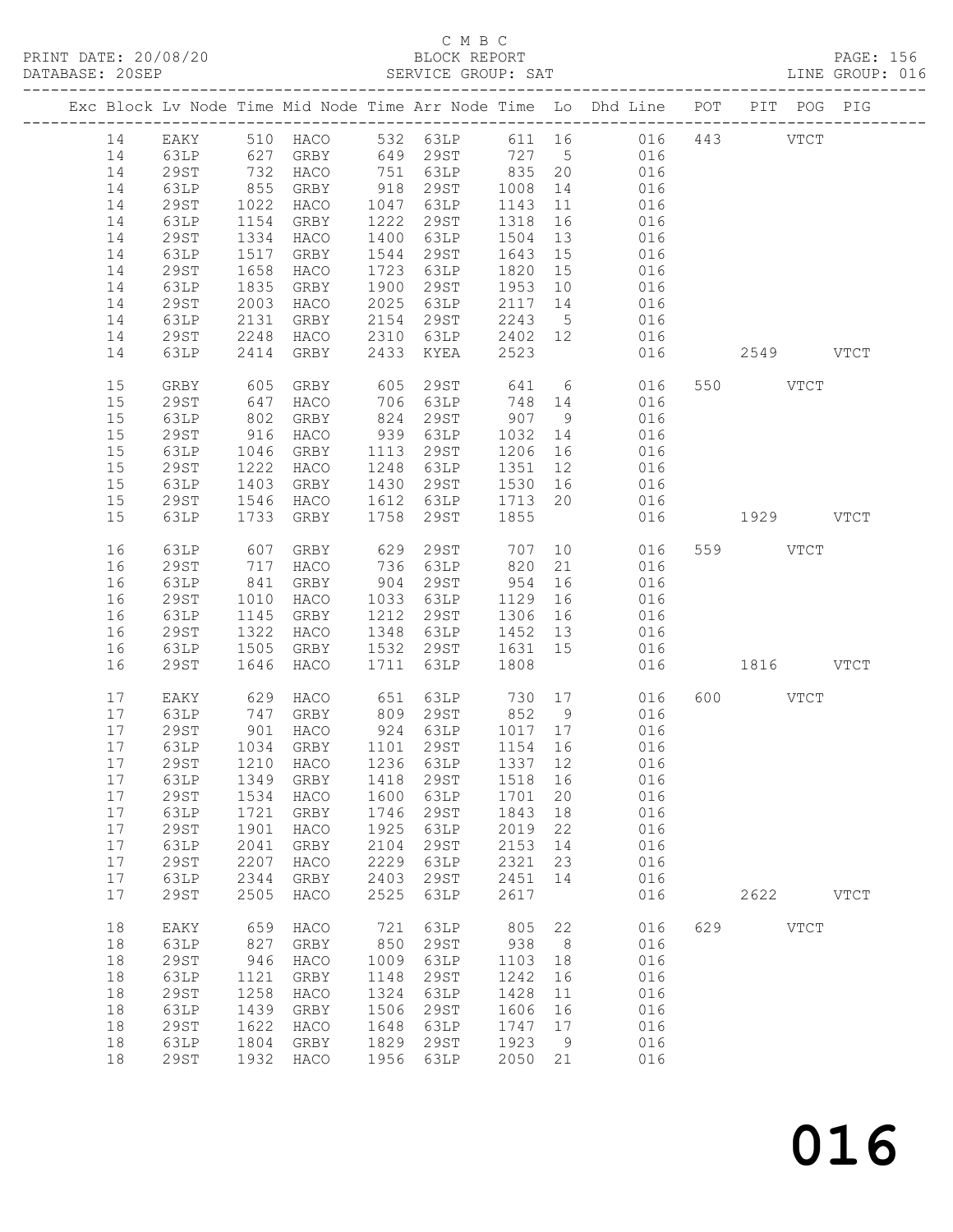### C M B C<br>BLOCK REPORT

| DATABASE: 20SEP |             |                 |                        |      | SERVICE GROUP: SAT                                         |         |    | LINE GROUP: 016                                                                |               |          |           |             |  |
|-----------------|-------------|-----------------|------------------------|------|------------------------------------------------------------|---------|----|--------------------------------------------------------------------------------|---------------|----------|-----------|-------------|--|
|                 |             |                 |                        |      |                                                            |         |    | Exc Block Lv Node Time Mid Node Time Arr Node Time Lo Dhd Line POT PIT POG PIG |               |          |           |             |  |
|                 |             |                 |                        |      |                                                            |         |    | 18 63LP 2111 GRBY 2134 29ST 2223 5 016                                         |               |          |           |             |  |
| 18              |             |                 |                        |      |                                                            |         |    | 29ST 2228 HACO 2250 63LP 2342 016 2347 VTCT                                    |               |          |           |             |  |
| 19              | MAHU        | 655             | GRBY                   |      |                                                            |         |    | $63LP$ $701$ $17$ $010$<br>$293TP$ $822$ $9$ $016$                             |               | 653 VTCT |           |             |  |
| 19              | 63LP        | 718             |                        |      | GRBY 740 29ST 822 9                                        |         |    |                                                                                |               |          |           |             |  |
| 19              | 29ST        | 831             | HACO                   |      | 854 63LP 945 14                                            |         |    | 016                                                                            |               |          |           |             |  |
| 19              | 63LP        | 959             | GRBY                   |      | 1026 29ST 1118 16                                          |         |    | 016                                                                            |               |          |           |             |  |
| 19              | 29ST        |                 |                        |      | 1200 63LP                                                  | 1300 13 |    | 016                                                                            |               |          |           |             |  |
| 19              | 63LP        |                 | 1134 HACO<br>1313 GRBY |      | 1342 29ST 1442 16                                          |         |    | 016<br>016                                                                     |               |          |           |             |  |
| 19              | 29ST        | 1458            | HACO                   |      | 1524 63LP 1627 13                                          |         |    | 016                                                                            |               |          |           |             |  |
| 19              | 63LP        | 1640            | GRBY                   |      | 1706 29ST 1807 15                                          |         |    | 016                                                                            |               |          |           |             |  |
| 19              | 29ST        |                 | 1822 HACO              |      | 1845 63LP 1941                                             |         |    |                                                                                | 016 1949 VTCT |          |           |             |  |
|                 |             |                 |                        |      |                                                            |         |    |                                                                                |               |          |           |             |  |
| 20              | EAKY        | 744             | HACO                   |      | 806 63LP 850                                               |         |    | 17 016                                                                         |               | 714 VTCT |           |             |  |
| 20              | 63LP        | 907             | GRBY                   |      | 930 29ST                                                   | 1020    | 14 | 016                                                                            |               |          |           |             |  |
| 20              | 29ST        | $103 -$<br>1216 | HACO                   |      | 1059 63LP                                                  |         |    | 1155  21  016<br>1342  16  016                                                 |               |          |           |             |  |
| 20              | 63LP        |                 | GRBY                   |      | 1244 29ST                                                  | 1342 16 |    | 016                                                                            |               |          |           |             |  |
| 20              | 29ST        | 1358            | HACO                   |      | 1424 63LP 1528 13                                          |         |    | 016                                                                            |               |          |           |             |  |
| 20              | 63LP        | 1541            | GRBY                   |      | 1608 29ST                                                  | 1707 15 |    | 016                                                                            |               |          |           |             |  |
| 20              | 29ST        | 1722            | HACO                   |      |                                                            |         |    | 1747 63LP 1844 21 016<br>1930 29ST 2023 9 016                                  |               |          |           |             |  |
| 20              | 63LP        | 1905            | GRBY                   |      |                                                            |         |    | 016                                                                            |               |          |           |             |  |
| 20              | 29ST        | 2032            | HACO                   |      | 2054 63LP                                                  | 2146    |    | 016                                                                            |               |          | 2151 VTCT |             |  |
| 21              | MAHU        |                 |                        |      |                                                            |         |    | 15 010 749 VTCT                                                                |               |          |           |             |  |
| 21              | 63LP        |                 |                        |      |                                                            |         |    | 016                                                                            |               |          |           |             |  |
| 21              | 29ST        | 931             | HACO                   |      | 954 63LP 1048                                              |         | 21 | 016                                                                            |               |          |           |             |  |
| 21              | 63LP        | 1109            |                        |      | GRBY 1136 29ST 1230                                        |         | 16 | 016                                                                            |               |          |           |             |  |
| 21              | 29ST        | 1246            | HACO                   |      | 1312 63LP                                                  | 1415    | 12 | 016                                                                            |               |          |           |             |  |
| 21              | 63LP        | 1427            | GRBY                   |      | 1454 29ST                                                  | 1554 16 |    | $016$<br>$016$                                                                 |               |          |           |             |  |
| 21              | 29ST        | 1610            | HACO                   |      | 1636 63LP                                                  | 1737 13 |    |                                                                                |               |          |           |             |  |
| 21              | 63LP        | 1750            | GRBY                   |      | 1815 29ST 1909 8                                           |         |    | 016                                                                            |               |          |           |             |  |
| 21              | 29ST        | 1917            | HACO                   |      |                                                            |         |    | 1941 63LP 2035 21 016                                                          |               |          |           |             |  |
| 21              | 63LP        | 2056            | GRBY                   |      | 2119 29ST                                                  | 2208    |    |                                                                                | 016 2236 VTCT |          |           |             |  |
| 22              | MAHU        | 858             | GRBY                   |      | 63LP 904 15                                                |         |    | 010                                                                            |               | 856 VTCT |           |             |  |
| 22              | 63LP        | 919             |                        |      |                                                            |         |    | GRBY 942 29ST 1032 14 016                                                      |               |          |           |             |  |
| 22              | 29ST        |                 |                        |      |                                                            |         |    |                                                                                |               |          |           |             |  |
| 22              | 63LP        |                 |                        |      | 1046 HACO 1111 63LP 1207 21<br>1228 GRBY 1256 29ST 1354 16 |         |    | $016$<br>$016$                                                                 |               |          |           |             |  |
|                 |             |                 |                        |      |                                                            |         |    | 22  29ST  1410  HACO  1436  63LP  1540  13  016                                |               |          |           |             |  |
| 22              | 63LP        |                 | 1553 GRBY              | 1620 | 29ST                                                       | 1719 15 |    | 016                                                                            |               |          |           |             |  |
| 22              | 29ST        |                 | 1734 HACO              |      | 1759 63LP 1856                                             |         |    | 016                                                                            |               |          | 1904 VTCT |             |  |
| 23              | MAHU        | 928             | GRBY                   |      | 63LP                                                       | 934     | 16 | 010                                                                            |               | 926 VTCT |           |             |  |
| 23              | 63LP        | 950             | GRBY                   | 1015 | 29ST                                                       | 1107    | 15 | 016                                                                            |               |          |           |             |  |
| 23              | 29ST        | 1122            | HACO                   | 1148 | 63LP                                                       | 1248    | 13 | 016                                                                            |               |          |           |             |  |
| 23              | 63LP        | 1301            | GRBY                   | 1330 | 29ST                                                       | 1430    | 16 | 016                                                                            |               |          |           |             |  |
| 23              | <b>29ST</b> | 1446            | HACO                   | 1512 | 63LP                                                       | 1615    | 13 | 016                                                                            |               |          |           |             |  |
| 23              | 63LP        | 1628            | GRBY                   | 1654 | 29ST                                                       | 1755    | 15 | 016                                                                            |               |          |           |             |  |
| 23              | <b>29ST</b> | 1810            | HACO                   | 1835 | 63LP                                                       | 1931    | 20 | 016                                                                            |               |          |           |             |  |
| 23              | 63LP        | 1951            | GRBY                   | 2016 | 29ST                                                       | 2108    | 19 | 016                                                                            |               |          |           |             |  |
| 23              | <b>29ST</b> | 2127            | HACO                   | 2149 | 63LP                                                       | 2241    | 13 | 016                                                                            |               |          |           |             |  |
| 23              | 63LP        |                 | 2254 GRBY              | 2316 | 29ST                                                       | 2405    |    | 016                                                                            |               |          | 2431      | <b>VTCT</b> |  |
|                 |             |                 |                        |      |                                                            |         |    |                                                                                |               |          |           |             |  |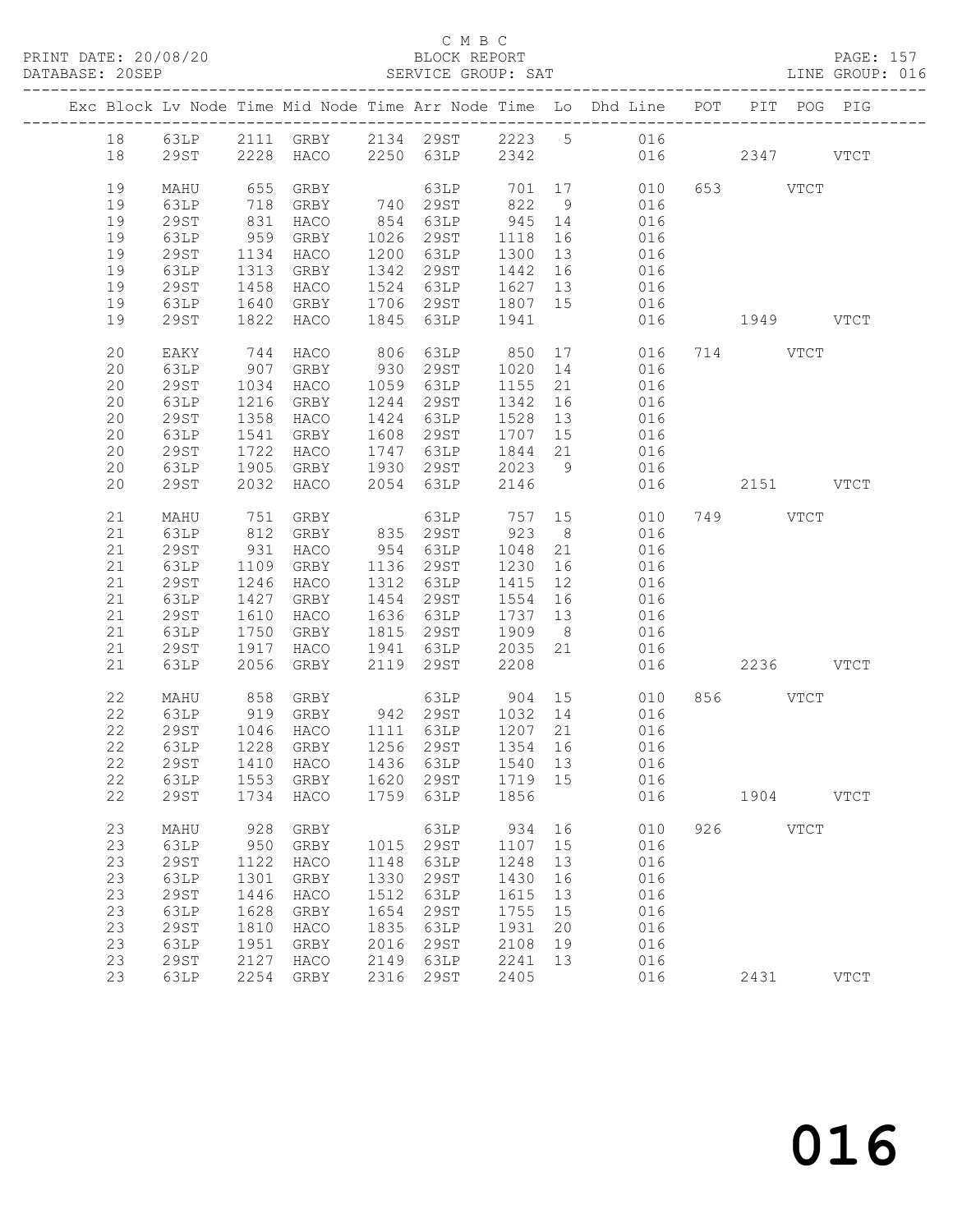#### C M B C<br>BLOCK REPORT SERVICE GROUP: SAT

|  |    |             |      |          |      |           |      |                              | Exc Block Lv Node Time Mid Node Time Arr Node Time Lo Dhd Line POT |           |      | PIT POG PIG |             |
|--|----|-------------|------|----------|------|-----------|------|------------------------------|--------------------------------------------------------------------|-----------|------|-------------|-------------|
|  | 24 | EAKY        |      | 955 HACO |      | 1021 63LP |      |                              | 1117 16<br>016                                                     |           | 923  | <b>VTCT</b> |             |
|  | 24 | 63LP        | 1133 | GRBY     | 1200 | 29ST      | 1254 | 16                           | 016                                                                |           |      |             |             |
|  | 24 | <b>29ST</b> | 1310 | HACO     | 1336 | 63LP      | 1440 | 13                           | 016                                                                |           |      |             |             |
|  | 24 | 63LP        | 1453 | GRBY     | 1520 | 29ST      | 1619 | 15                           | 016                                                                |           |      |             |             |
|  | 24 | 29ST        | 1634 | HACO     | 1700 | 63LP      | 1759 | 20                           | 016                                                                |           |      |             |             |
|  | 24 | 63LP        | 1819 | GRBY     | 1844 | 29ST      | 1938 | 9                            | 016                                                                |           |      |             |             |
|  | 24 | <b>29ST</b> | 1947 | HACO     | 2011 | 63LP      | 2105 |                              | 016                                                                |           | 2110 |             | <b>VTCT</b> |
|  | 25 | MAHU        | 1002 | GRBY     |      | 63LP      | 1008 | 14                           | 010                                                                | 1000      |      | <b>VTCT</b> |             |
|  | 25 | 63LP        | 1022 | GRBY     | 1049 | 29ST      | 1142 | 16                           | 016                                                                |           |      |             |             |
|  | 25 | <b>29ST</b> | 1158 | HACO     | 1224 | 63LP      | 1325 | 12                           | 016                                                                |           |      |             |             |
|  | 25 | 63LP        | 1337 | GRBY     | 1406 | 29ST      | 1506 | 16                           | 016                                                                |           |      |             |             |
|  | 25 | 29ST        | 1522 | HACO     | 1548 | 63LP      | 1649 | 20                           | 016                                                                |           |      |             |             |
|  | 25 | 63LP        | 1709 | GRBY     | 1734 | 29ST      | 1831 | 15                           | 016                                                                |           |      |             |             |
|  | 25 | <b>29ST</b> | 1846 | HACO     | 1909 | 63LP      | 2005 | 21                           | 016                                                                |           |      |             |             |
|  | 25 | 63LP        | 2026 | GRBY     | 2049 | 29ST      | 2138 | 9                            | 016                                                                |           |      |             |             |
|  | 25 | 29ST        | 2147 | HACO     | 2209 | 63LP      | 2301 | 12                           | 016                                                                |           |      |             |             |
|  | 25 | 63LP        | 2313 | GRBY     | 2335 | 29ST      | 2423 | 12                           | 016                                                                |           |      |             |             |
|  | 25 | <b>29ST</b> | 2435 | HACO     | 2455 | 63LP      | 2547 |                              | 016                                                                |           | 2552 |             | <b>VTCT</b> |
|  | 26 | MAHU        | 1035 | GRBY     |      | 63LP      | 1041 | 16                           | 010                                                                | 1033 VTCT |      |             |             |
|  | 26 | 63LP        | 1057 | GRBY     | 1124 | 29ST      | 1218 | 16                           | 016                                                                |           |      |             |             |
|  | 26 | 29ST        | 1234 | HACO     | 1300 | 63LP      | 1403 | 12                           | 016                                                                |           |      |             |             |
|  | 26 | 63LP        | 1415 | GRBY     | 1442 | 29ST      | 1542 | 16                           | 016                                                                |           |      |             |             |
|  | 26 | 29ST        | 1558 | HACO     | 1624 | 63LP      | 1725 |                              | 016                                                                |           | 1733 |             | <b>VTCT</b> |
|  | 28 | MAHU        | 1145 | GRBY     |      | 63LP      | 1151 | 15                           | 010                                                                | 1143      |      | <b>VTCT</b> |             |
|  | 28 | 63LP        | 1206 | GRBY     | 1234 | 29ST      | 1330 | 16                           | 016                                                                |           |      |             |             |
|  | 28 | <b>29ST</b> | 1346 | HACO     | 1412 | 63LP      | 1516 | 13                           | 016                                                                |           |      |             |             |
|  | 28 | 63LP        | 1529 | GRBY     | 1556 | 29ST      | 1655 | 15                           | 016                                                                |           |      |             |             |
|  | 28 | <b>29ST</b> | 1710 | HACO     | 1735 | 63LP      | 1832 | 18                           | 016                                                                |           |      |             |             |
|  | 28 | 63LP        | 1850 | GRBY     | 1915 | 29ST      | 2008 | 9                            | 016                                                                |           |      |             |             |
|  | 28 | <b>29ST</b> | 2017 | HACO     | 2039 | 63LP      | 2131 | 20                           | 016                                                                |           |      |             |             |
|  | 28 | 63LP        | 2151 | GRBY     | 2214 | 29ST      | 2303 | $7\phantom{.0}\phantom{.0}7$ | 016                                                                |           |      |             |             |
|  | 28 | 29ST        | 2310 | HACO     | 2330 | 63LP      | 2422 | 22                           | 016                                                                |           |      |             |             |
|  | 28 | 63LP        | 2444 | GRBY     | 2503 | KYEA      | 2553 |                              | 016                                                                |           | 2619 |             | <b>VTCT</b> |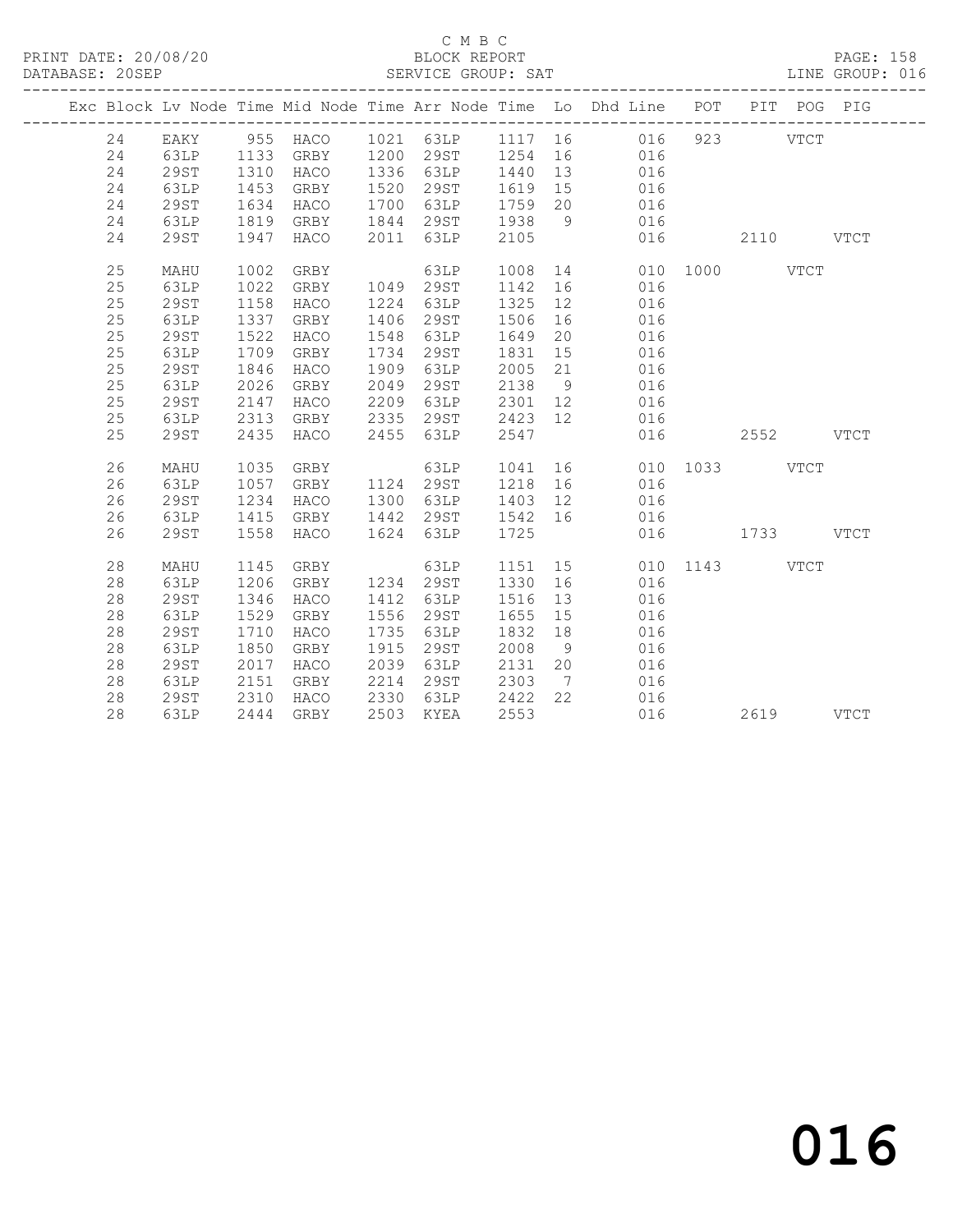| DATABASE: 20SEP                  |                |              |                  | $\begin{array}{cccc}\n\texttt{CRINT} & \texttt{DATE:} & 20/08/20 & \texttt{C} & \texttt{M} & \texttt{B} & \texttt{C}\n\end{array}$                                                                                            |              |                                        |                      |                      |                                                                                                       |            |          | PAGE: 159   |  |
|----------------------------------|----------------|--------------|------------------|-------------------------------------------------------------------------------------------------------------------------------------------------------------------------------------------------------------------------------|--------------|----------------------------------------|----------------------|----------------------|-------------------------------------------------------------------------------------------------------|------------|----------|-------------|--|
|                                  |                |              |                  | EXAMBLE STRING AND THE CHANNER CONST SAN ARTINE STRING ON THE CONST SAN ARRIVE STRING ON THE CONST SAN ARRIVE TO UP OF THE PROOF OF THE CONSTRUCT STRING ON THE STRING ON THE CONSTRUCT STRING ON THE CONSTRUCT STRING ON THE |              |                                        |                      |                      | CBYN CAMBIE ST FS W BROADWAY                                                                          |            |          |             |  |
|                                  |                |              |                  | Exc Block Lv Node Time Mid Node Time Arr Node Time Lo Dhd Line POT PIT POG PIG                                                                                                                                                |              |                                        |                      |                      |                                                                                                       |            |          |             |  |
|                                  |                |              |                  | 1 MRST 519 CBYN 543 RORI 548 0 017 511 VTCT<br>1 RORI 548 BYCA 603 MRST 626 10 017<br>1 MRST 636 CBYN 700 RORI 705 0 017                                                                                                      |              |                                        |                      |                      |                                                                                                       |            |          |             |  |
|                                  |                |              |                  |                                                                                                                                                                                                                               |              |                                        |                      |                      |                                                                                                       |            |          |             |  |
|                                  |                |              |                  |                                                                                                                                                                                                                               |              |                                        |                      |                      |                                                                                                       |            |          |             |  |
| $\mathbf{1}$                     |                | RORI         |                  | 705 BYCA 720 MRST                                                                                                                                                                                                             |              |                                        |                      |                      | 743 5 017                                                                                             |            |          |             |  |
| $\mathbf{1}$                     |                | MRST         |                  | 748 CBYN 814 RORI 821<br>821 BYCA 837 MRST 904<br>917 CBYN 945 RORI 953                                                                                                                                                       |              |                                        |                      |                      | 0 017                                                                                                 |            |          |             |  |
| $\mathbf{1}$                     |                | RORI         |                  |                                                                                                                                                                                                                               |              | BYCA 837 MRST 904<br>CBYN 945 RORI 953 |                      |                      | $\begin{array}{ccc} 13 & \hspace{1.5cm} & 017 \\ \hspace{1.5cm} 0 & \hspace{1.5cm} & 017 \end{array}$ |            |          |             |  |
| $\mathbf{1}$<br>$\mathbf{1}$     |                | MRST<br>RORI | 953              | BYCA                                                                                                                                                                                                                          |              | 1011 MRST 1040                         |                      |                      | 17 017                                                                                                |            |          |             |  |
| $\mathbf{1}$                     |                | MRST         | 1057             | CBYN                                                                                                                                                                                                                          |              | 1130 RORI                              | 1138                 | $\overline{0}$       | 017                                                                                                   |            |          |             |  |
| $\mathbf{1}$                     |                | RORI         | 1138             | BYCA                                                                                                                                                                                                                          |              | 1200 MRST                              |                      |                      |                                                                                                       |            |          |             |  |
| $\mathbf{1}$                     |                | MRST         | 1246             | CBYN                                                                                                                                                                                                                          |              | 1323 RORI                              |                      |                      | 1232  14  017<br>1331  0  017                                                                         |            |          |             |  |
| $\mathbf{1}$                     |                | RORI         | 1331             | BYCA                                                                                                                                                                                                                          |              | 1353 MRST 1429 17                      |                      |                      | 017                                                                                                   |            |          |             |  |
| 1                                |                | MRST         | 1446             | CBYN                                                                                                                                                                                                                          |              | 1521 RORI 1529                         |                      | $\overline{0}$       | 017                                                                                                   |            |          |             |  |
| $\mathbf{1}$                     |                | RORI         | 1529             | BYCA                                                                                                                                                                                                                          |              | 1551 MRST                              | 1626 20<br>1726 0    |                      | $\begin{array}{ccc} 20 & \quad & 017 \\ \quad 0 & \quad & 017 \end{array}$                            |            |          |             |  |
| $\mathbf{1}$                     |                | MRST         | 1646             | CBYN                                                                                                                                                                                                                          |              | 1720 RORI                              |                      |                      |                                                                                                       |            |          |             |  |
| $\mathbf{1}$                     |                | RORI         |                  | 1726 BYCA                                                                                                                                                                                                                     |              | 1747 MRST                              | 1820 10              |                      | 017                                                                                                   |            |          |             |  |
| $\mathbf{1}$                     |                | MRST         | 1830             | CBYN                                                                                                                                                                                                                          |              | 1901 RORI                              | 1907                 |                      | 0 0 17                                                                                                |            |          |             |  |
| $\mathbf{1}$                     |                | RORI         | 1907             | BYCA                                                                                                                                                                                                                          |              | 1925 MRST                              | 1953 12<br>2037 0    |                      | $\begin{array}{c} 017 \\ 017 \end{array}$                                                             |            |          |             |  |
| 1<br>$\mathbf{1}$                |                | MRST<br>RORI | 2005<br>2037     | CBYN<br>BYCA                                                                                                                                                                                                                  |              | 2031 RORI<br>2054 MRST                 | 2121 20              |                      | 017                                                                                                   | 017        |          |             |  |
| 1                                |                | MRST         | 2141             | CBYN                                                                                                                                                                                                                          |              | 2205 RORI                              | 2210                 | $\overline{0}$       | 017                                                                                                   |            |          |             |  |
| $\mathbf{1}$                     |                | RORI         | 2210             | BYCA                                                                                                                                                                                                                          | 2225         | MRST                                   |                      |                      |                                                                                                       |            |          |             |  |
| 1                                |                | MRST         |                  | CBYN                                                                                                                                                                                                                          |              | 2325 RORI                              |                      |                      | 2251 10 017<br>2330 0 017<br>2409 22 017                                                              |            |          |             |  |
| $\mathbf{1}$                     |                | RORI         | $2301$<br>$2330$ | BYCA                                                                                                                                                                                                                          | 2345         | MRST                                   |                      |                      |                                                                                                       |            |          |             |  |
| 1                                |                | MRST         | 2431             | CBYN                                                                                                                                                                                                                          |              | 2455 RORI 2500                         |                      |                      | $0$ 017                                                                                               |            |          |             |  |
| $\mathbf{1}$                     |                | RORI         | 2500             | BYCA                                                                                                                                                                                                                          | 2517         | MRST                                   | 2541                 |                      | 017 2546 VTCT                                                                                         |            |          |             |  |
| 2                                |                | MRST         |                  | 539 CBYN                                                                                                                                                                                                                      |              | 603 RORI 608                           |                      |                      | $\overline{0}$                                                                                        | 017        | 531 VTCT |             |  |
| 2                                |                | RORI         |                  | 608 BYCA                                                                                                                                                                                                                      |              | 623 MRST                               |                      |                      | 646 20 017                                                                                            |            |          |             |  |
| 2                                |                | MRST         | 706              |                                                                                                                                                                                                                               |              | CBYN 731 RORI                          | 736                  |                      | $0\qquad \qquad 017$                                                                                  |            |          |             |  |
| $\overline{c}$<br>$\overline{c}$ |                | RORI<br>MRST |                  | 736 BYCA<br>832 CBYN                                                                                                                                                                                                          |              | 751 MRST<br>900 RORI                   | 814<br>908<br>814 18 | $\overline{0}$       | $\begin{array}{c} 017 \\ 017 \end{array}$                                                             |            |          |             |  |
|                                  | $\overline{2}$ |              |                  | RORI 908 BYCA                                                                                                                                                                                                                 |              | 926 MRST                               |                      |                      | 955 17 017                                                                                            |            |          |             |  |
| 2                                |                | MRST         | 1012             | CBYN                                                                                                                                                                                                                          |              | 1045 RORI                              | 1053                 | $\overline{0}$       |                                                                                                       | 017        |          |             |  |
| $\overline{c}$                   |                | RORI         | 1053             | BYCA                                                                                                                                                                                                                          | 1112         | MRST                                   | 1141 11              |                      |                                                                                                       | 017        |          |             |  |
| $\mathbf{2}$                     |                | MRST         | 1152             | CBYN                                                                                                                                                                                                                          | 1227         | RORI                                   | 1235                 | $\overline{0}$       |                                                                                                       | 017        |          |             |  |
| $\overline{c}$                   |                | RORI         | 1235             | BYCA                                                                                                                                                                                                                          | 1257         | MRST                                   | 1331                 | 13                   |                                                                                                       | 017        |          |             |  |
| $\overline{c}$                   |                | MRST         | 1344             | CBYN                                                                                                                                                                                                                          | 1421         | RORI                                   | 1429                 | 0                    |                                                                                                       | 017        |          |             |  |
| $\overline{c}$                   |                | RORI         | 1429             | BYCA                                                                                                                                                                                                                          | 1451         | MRST                                   | 1527                 | 17                   |                                                                                                       | 017        |          |             |  |
| $\mathbf{2}$                     |                | MRST         | 1544             | CBYN                                                                                                                                                                                                                          | 1619         | RORI                                   | 1627                 | $\overline{0}$       |                                                                                                       | 017        |          |             |  |
| $\overline{c}$                   |                | RORI         | 1627             | BYCA                                                                                                                                                                                                                          | 1649         | MRST                                   | 1723                 | 22                   |                                                                                                       | 017        |          |             |  |
| $\overline{c}$                   |                | MRST         | 1745             | CBYN                                                                                                                                                                                                                          | 1819         | RORI                                   | 1825                 | $\overline{0}$       |                                                                                                       | 017        |          |             |  |
| 2<br>$\mathbf{2}$                |                | RORI         | 1825<br>1935     | BYCA                                                                                                                                                                                                                          | 1845         | MRST                                   | 1915<br>2007         | 20<br>$\overline{0}$ |                                                                                                       | 017<br>017 |          |             |  |
| 2                                |                | MRST<br>RORI | 2007             | CBYN<br><b>BYCA</b>                                                                                                                                                                                                           | 2001<br>2024 | RORI<br>MRST                           | 2051                 | 10                   |                                                                                                       | 017        |          |             |  |
| 2                                |                | MRST         | 2101             | CBYN                                                                                                                                                                                                                          | 2126         | RORI                                   | 2131                 | $\overline{0}$       |                                                                                                       | 017        |          |             |  |
| 2                                |                | RORI         | 2131             | BYCA                                                                                                                                                                                                                          | 2149         | MRST                                   | 2216                 | 25                   |                                                                                                       | 017        |          |             |  |
| $\mathbf{2}$                     |                | MRST         | 2241             | CBYN                                                                                                                                                                                                                          | 2305         | RORI                                   | 2310                 | $\overline{0}$       |                                                                                                       | 017        |          |             |  |
| $\mathbf{2}$                     |                | RORI         | 2310             | BYCA                                                                                                                                                                                                                          | 2325         | MRST                                   | 2349                 | 12                   |                                                                                                       | 017        |          |             |  |
| $\mathbf{2}$                     |                | MRST         | 2401             | CBYN                                                                                                                                                                                                                          | 2425         | RORI                                   | 2430                 | $\circ$              |                                                                                                       | 017        |          |             |  |
| 2                                |                | RORI         | 2430             | BYCA                                                                                                                                                                                                                          | 2447         | MRST                                   | 2511                 |                      |                                                                                                       | 017        | 2516     | <b>VTCT</b> |  |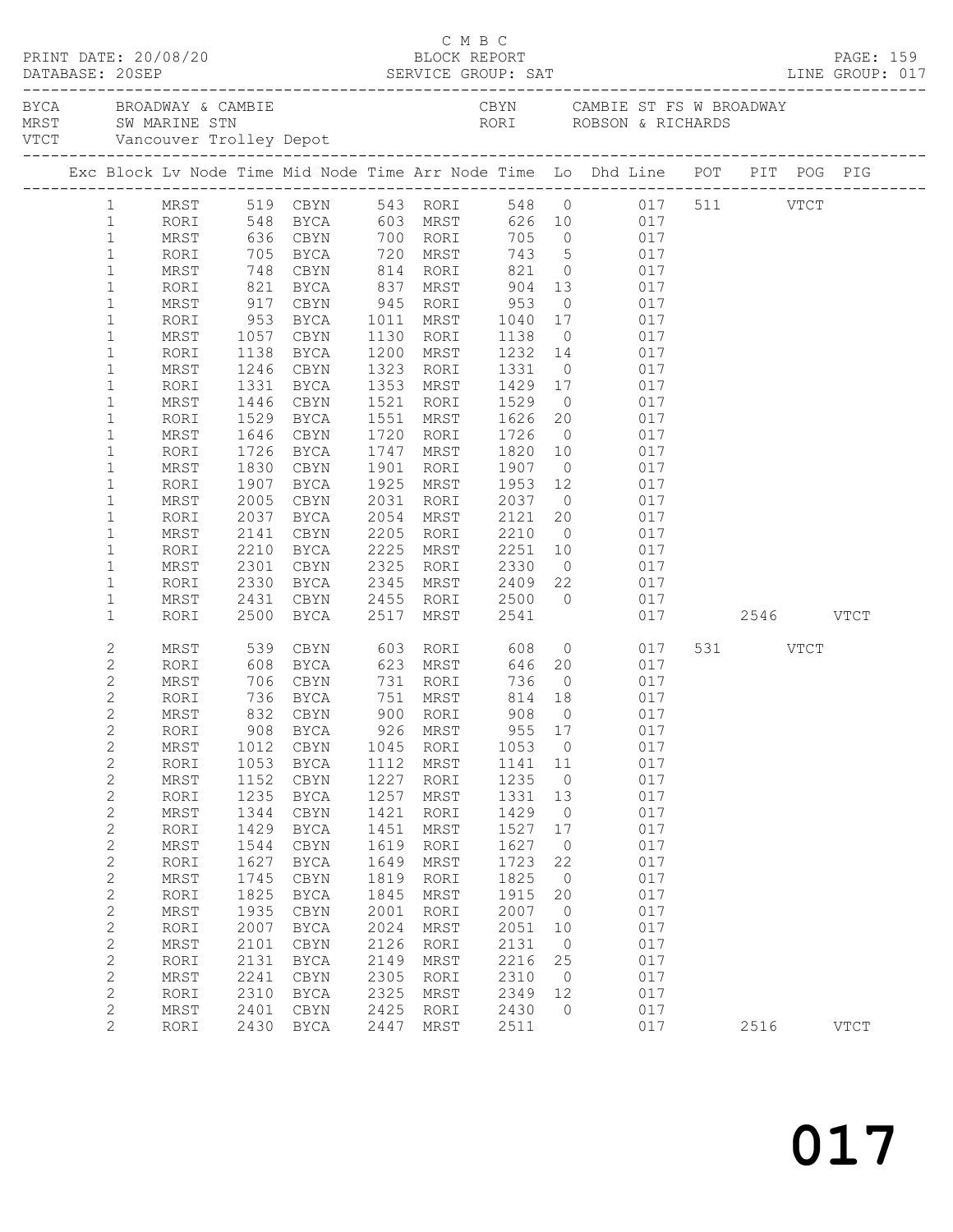### C M B C<br>BLOCK REPORT

| DATABASE: 20SEP |             |                    |                  |             |      | SERVICE GROUP: SAT   |         |                |                                                                                |               | LINE GROUP: 017 |  |
|-----------------|-------------|--------------------|------------------|-------------|------|----------------------|---------|----------------|--------------------------------------------------------------------------------|---------------|-----------------|--|
|                 |             | ------------------ |                  |             |      |                      |         |                | Exc Block Lv Node Time Mid Node Time Arr Node Time Lo Dhd Line POT PIT POG PIG |               |                 |  |
|                 | 3           |                    |                  |             |      |                      |         |                | MRST 559 CBYN 623 RORI 628 0 017 551 VTCT                                      |               |                 |  |
|                 | 3           | RORI               | 628              |             |      | BYCA 643 MRST        |         |                | 706 15<br>017                                                                  |               |                 |  |
|                 | 3           | MRST               | 721              | CBYN        |      | 746 RORI             | 751     | $\overline{0}$ | 017                                                                            |               |                 |  |
|                 | $\mathsf S$ | RORI               | 751              | BYCA        |      |                      | 829     | 18             | 017                                                                            |               |                 |  |
|                 | $\mathsf S$ | MRST               | 847              | CBYN        |      | 806 MRST<br>915 RORI | 923     | $\overline{0}$ | 017                                                                            |               |                 |  |
|                 | $\mathsf S$ | RORI               | 923              | BYCA        |      | 941 MRST             | 1010    | 17             | 017                                                                            |               |                 |  |
|                 | 3           | MRST               | 1027             | CBYN        | 1100 | RORI                 | 1108    | $\overline{0}$ | 017                                                                            |               |                 |  |
|                 | $\mathsf S$ | RORI               | 1108             | BYCA        |      | 1128 MRST            | 1200 18 |                | 017                                                                            |               |                 |  |
|                 | $\mathsf 3$ | MRST               | 1218             | CBYN        | 1255 | RORI                 | 1303    | $\overline{0}$ | 017                                                                            |               |                 |  |
|                 | 3           | RORI               | 1303             | BYCA        | 1325 | MRST                 | 1400 15 |                | 017                                                                            |               |                 |  |
|                 | 3           | MRST               | 1415             | CBYN        | 1451 | RORI                 | 1459    | $\overline{0}$ | 017                                                                            |               |                 |  |
|                 | $\mathsf S$ | RORI               | 1459             | BYCA        | 1521 | MRST                 | 1557 19 |                | 017                                                                            |               |                 |  |
|                 | $\mathsf 3$ | MRST               | 1616             | CBYN        |      | 1650 RORI            | 1656    | $\overline{0}$ | 017                                                                            |               |                 |  |
|                 | 3           | RORI               | 1656             | BYCA        | 1718 | MRST                 | 1752    | 22             | 017                                                                            |               |                 |  |
|                 | $\mathsf S$ | MRST               | 1814             | CBYN        | 1847 | RORI                 | 1853    | $\overline{0}$ | 017                                                                            |               |                 |  |
|                 | 3           | RORI               | 1853             | BYCA        | 1911 | MRST                 | 1941 9  |                | 017                                                                            |               |                 |  |
|                 | $\mathsf S$ | MRST               | 1950             | CBYN        | 2016 | RORI                 | 2022    | $\overline{0}$ | 017                                                                            |               |                 |  |
|                 | 3           | RORI               | 2022             | BYCA        | 2039 | MRST                 | 2106 15 |                | 017                                                                            |               |                 |  |
|                 | 3           | MRST               | 2121             | CBYN 2146   |      | RORI                 | 2151    | $\overline{0}$ | 017                                                                            |               |                 |  |
|                 | 3           | RORI               | 2151             | BYCA        | 2209 | MRST                 | 2236    |                | 017                                                                            | 2241 VTCT     |                 |  |
|                 | 4           | MRST               | 619              | CBYN        | 643  | RORI                 | 648     |                | $\overline{0}$<br>017                                                          | 611 VTCT      |                 |  |
|                 | 4           | RORI               | 648              | BYCA        |      | 703 MRST             | 726     | $\overline{7}$ | 017                                                                            |               |                 |  |
|                 | 4           | MRST               |                  | CBYN        |      | 759 RORI             | 806     | $\overline{0}$ | 017                                                                            |               |                 |  |
|                 | 4           | RORI               | $^{7}$ 33<br>806 | BYCA        |      | 821 MRST             | 846     | 16             | 017                                                                            |               |                 |  |
|                 | 4           | MRST               | 902              | CBYN        | 930  | RORI                 | 938     | $\overline{0}$ | 017                                                                            |               |                 |  |
|                 | 4           | RORI               | 938              | BYCA        |      | 956 MRST             | 1025    | 17             | 017                                                                            |               |                 |  |
|                 | 4           | MRST               | 1042             | CBYN        | 1115 | RORI                 | 1123    | $\overline{0}$ | 017                                                                            |               |                 |  |
|                 | 4           | RORI               | 1123             | BYCA        |      | 1143 MRST            | 1215 17 |                | 017                                                                            |               |                 |  |
|                 | 4           | MRST               | 1232             | CBYN        |      | 1309 RORI            | 1317    | $\overline{0}$ | 017                                                                            |               |                 |  |
|                 | 4           | RORI               | 1317             | BYCA        |      | 1339 MRST            | 1414    | 17             | 017                                                                            |               |                 |  |
|                 | 4           | MRST               | 1431             | CBYN        | 1506 | RORI                 | 1514    | $\overline{0}$ | 017                                                                            |               |                 |  |
|                 | 4           | RORI               | 1514             | BYCA        |      | 1536 MRST            | 1611 20 |                | 017                                                                            |               |                 |  |
|                 | 4           | MRST               | 1631             | CBYN        |      | 1705 RORI            | 1711 0  |                | 017                                                                            |               |                 |  |
|                 | 4           | RORI               |                  | 1711 BYCA   | 1733 | MRST                 | 1807    |                |                                                                                | 017 1812 VTCT |                 |  |
|                 | 5           | MRST               | 651              | CBYN        |      | 716 RORI<br>736 MRST | 721 0   |                | 017                                                                            | 643 VTCT      |                 |  |
|                 | 5           | RORI               |                  | $721$ BYCA  |      |                      | 759 19  |                | 017                                                                            |               |                 |  |
|                 | 5           |                    |                  |             |      |                      |         |                | MRST 818 CBYN 844 RORI 851 0 017                                               |               |                 |  |
|                 | 5           | RORI               | 851              | BYCA        | 907  | MRST                 | 934     | 9              | 017                                                                            |               |                 |  |
|                 | 5           | MRST               | 943              | CBYN        | 1015 | RORI                 | 1023    | $\overline{0}$ | 017                                                                            |               |                 |  |
|                 | 5           | RORI               | 1023             | BYCA        | 1041 | MRST                 | 1110    | 15             | 017                                                                            |               |                 |  |
|                 | 5           | MRST               | 1125             | CBYN        | 1159 | RORI                 | 1207    | $\overline{0}$ | 017                                                                            |               |                 |  |
|                 | 5           | RORI               | 1207             | BYCA        | 1229 | MRST                 | 1303    | 12             | 017                                                                            |               |                 |  |
|                 | $\mathsf S$ | MRST               | 1315             | CBYN        | 1352 | RORI                 | 1400    | $\overline{0}$ | 017                                                                            |               |                 |  |
|                 | $\mathsf S$ | RORI               | 1400             | BYCA        | 1422 | MRST                 | 1458    | 17             | 017                                                                            |               |                 |  |
|                 | 5           | MRST               | 1515             | CBYN        | 1550 | RORI                 | 1558    | $\overline{0}$ | 017                                                                            |               |                 |  |
|                 | 5           | RORI               | 1558             | BYCA        | 1620 | MRST                 | 1655    | 21             | 017                                                                            |               |                 |  |
|                 | 5           | MRST               | 1716             | CBYN        | 1750 | RORI                 | 1756    | $\overline{0}$ | 017                                                                            |               |                 |  |
|                 | $\mathsf S$ | RORI               | 1756             | BYCA        | 1816 | MRST                 | 1846    | 18             | 017                                                                            |               |                 |  |
|                 | 5           | MRST               | 1904             | CBYN        | 1931 | RORI                 | 1937    | $\overline{0}$ | 017                                                                            |               |                 |  |
|                 | 5           | RORI               | 1937             | <b>BYCA</b> | 1955 | MRST                 | 2023    | 18             | 017                                                                            |               |                 |  |
|                 | 5           | MRST               | 2041             | $\tt CBYN$  | 2106 | RORI                 | 2111    | $\overline{0}$ | 017                                                                            |               |                 |  |
|                 | 5           | RORI               | 2111             | <b>BYCA</b> | 2129 | MRST                 | 2156    | 25             | 017                                                                            |               |                 |  |
|                 | 5           | MRST               | 2221             | $\tt CBYN$  | 2245 | RORI                 | 2250    | $\overline{0}$ | 017                                                                            |               |                 |  |
|                 | 5           | RORI               | 2250             | BYCA        | 2305 | MRST                 | 2331    |                | 017                                                                            | 2336          | <b>VTCT</b>     |  |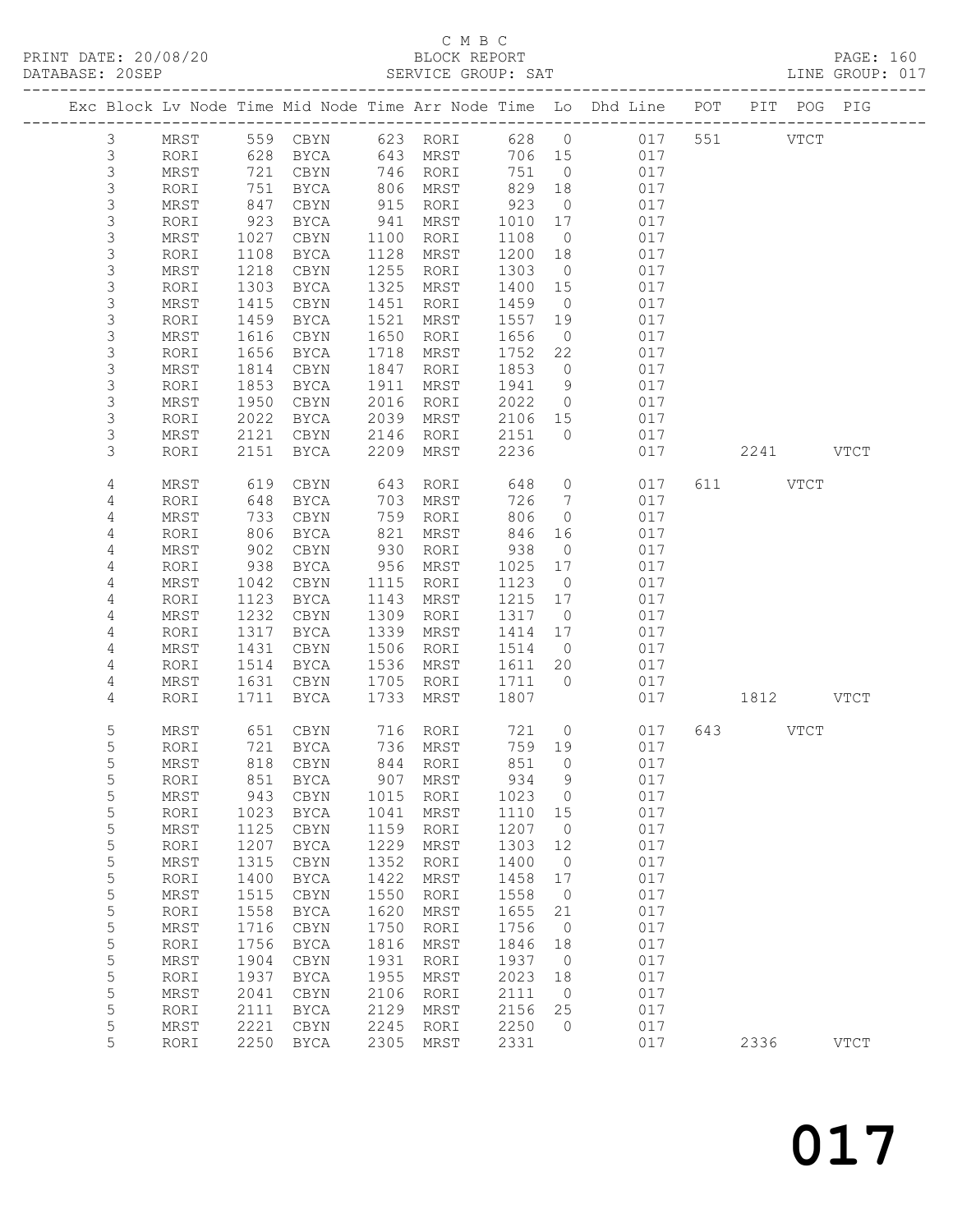#### C M B C<br>BLOCK REPORT SERVICE GROUP: SAT

|                  |      |      |             |      |           |       |                | Exc Block Lv Node Time Mid Node Time Arr Node Time Lo Dhd Line POT PIT POG PIG |         |           |      |
|------------------|------|------|-------------|------|-----------|-------|----------------|--------------------------------------------------------------------------------|---------|-----------|------|
| 6                | MRST |      | 803 CBYN    |      | 829 RORI  | 836 0 |                |                                                                                | 017 755 | VTCT      |      |
| $\epsilon$       | RORI | 836  | <b>BYCA</b> | 852  | MRST      | 919   | 9              | 017                                                                            |         |           |      |
| 6                | MRST | 928  | CBYN        |      | 1000 RORI | 1008  | $\overline{0}$ | 017                                                                            |         |           |      |
| 6                | RORI | 1008 | BYCA        | 1026 | MRST      | 1055  | 17             | 017                                                                            |         |           |      |
| $\epsilon$       | MRST | 1112 | CBYN        | 1145 | RORI      | 1153  | $\overline{0}$ | 017                                                                            |         |           |      |
| 6                | RORI | 1153 | BYCA        | 1215 | MRST      | 1247  | 13             | 017                                                                            |         |           |      |
| $\epsilon$       | MRST | 1300 | $\tt CBYN$  | 1337 | RORI      | 1345  | $\overline{0}$ | 017                                                                            |         |           |      |
| $\epsilon$       | RORI | 1345 | BYCA        | 1407 | MRST      | 1443  | 18             | 017                                                                            |         |           |      |
| 6                | MRST | 1501 | CBYN        | 1536 | RORI      | 1544  | $\overline{0}$ | 017                                                                            |         |           |      |
| $\epsilon$       | RORI | 1544 | BYCA        | 1606 | MRST      | 1641  | 20             | 017                                                                            |         |           |      |
| 6                | MRST | 1701 | $\tt CBYN$  | 1735 | RORI      | 1741  | $\overline{0}$ | 017                                                                            |         |           |      |
| 6                | RORI | 1741 | BYCA        | 1801 | MRST      | 1831  | 14             | 017                                                                            |         |           |      |
| 6                | MRST | 1845 | CBYN        | 1916 | RORI      | 1922  | $\overline{0}$ | 017                                                                            |         |           |      |
| 6                | RORI | 1922 | <b>BYCA</b> | 1940 | MRST      | 2008  | 13             | 017                                                                            |         |           |      |
| $\epsilon$       | MRST | 2021 | $\tt CBYN$  | 2047 | RORI      | 2053  | $\overline{0}$ | 017                                                                            |         |           |      |
| 6                | RORI | 2053 | BYCA        | 2110 | MRST      | 2137  | 24             | 017                                                                            |         |           |      |
| $\epsilon$       | MRST | 2201 | $\tt CBYN$  | 2225 | RORI      | 2230  | $\overline{0}$ | 017                                                                            |         |           |      |
| $\epsilon$       | RORI | 2230 | BYCA        | 2245 | MRST      | 2311  | 20             | 017                                                                            |         |           |      |
| 6                | MRST | 2331 | CBYN        | 2355 | RORI      | 2400  | $\overline{0}$ | 017                                                                            |         |           |      |
| $\epsilon$       | RORI | 2400 | BYCA        | 2417 | MRST      | 2441  | 22             | 017                                                                            |         |           |      |
| $\epsilon$       | MRST | 2503 | CBYN        | 2527 | RORI      | 2532  | $\overline{0}$ | 017                                                                            |         |           |      |
| 6                | RORI | 2532 | BYCA        | 2547 | MRST      | 2611  |                | 017                                                                            |         | 2616      | VTCT |
| 7                | MRST | 957  | $\tt CBYN$  | 1030 | RORI      | 1038  | $\overline{0}$ | 017                                                                            |         | 949 VTCT  |      |
| $\boldsymbol{7}$ | RORI | 1038 | BYCA        | 1057 | MRST      | 1126  | 13             | 017                                                                            |         |           |      |
| 7                | MRST | 1139 | $\tt CBYN$  | 1213 | RORI      | 1221  | $\overline{0}$ | 017                                                                            |         |           |      |
| $\overline{7}$   | RORI | 1221 | <b>BYCA</b> | 1243 | MRST      | 1317  | 12             | 017                                                                            |         |           |      |
| 7                | MRST | 1329 | CBYN        | 1406 | RORI      | 1414  | $\overline{0}$ | 017                                                                            |         |           |      |
| 7                | RORI | 1414 | <b>BYCA</b> | 1436 | MRST      | 1512  | 17             | 017                                                                            |         |           |      |
| 7                | MRST | 1529 | CBYN        | 1604 | RORI      | 1612  | $\overline{0}$ | 017                                                                            |         |           |      |
| $\boldsymbol{7}$ | RORI | 1612 | BYCA        | 1634 | MRST      | 1708  | 22             | 017                                                                            |         |           |      |
| $\boldsymbol{7}$ | MRST | 1730 | $\tt CBYN$  | 1804 | RORI      | 1810  | $\overline{0}$ | 017                                                                            |         |           |      |
| $\overline{7}$   | RORI | 1810 | BYCA        | 1830 | MRST      | 1900  | 19             | 017                                                                            |         |           |      |
| 7                | MRST | 1919 | CBYN        | 1946 | RORI      | 1952  | $\bigcirc$     | 017                                                                            |         |           |      |
| 7                | RORI | 1952 | BYCA        | 2010 | MRST      | 2038  |                | 017                                                                            |         | 2043 VTCT |      |
| $\,8\,$          | MRST | 1206 | CBYN        | 1241 | RORI      | 1249  | $\circ$        | 017                                                                            |         | 1158 VTCT |      |
| $\,8\,$          | RORI | 1249 | <b>BYCA</b> | 1311 | MRST      | 1345  | 16             | 017                                                                            |         |           |      |
| $\,8\,$          | MRST | 1401 | CBYN        | 1436 | RORI      | 1444  | $\overline{0}$ | 017                                                                            |         |           |      |
| $\,8\,$          | RORI | 1444 | BYCA        | 1506 | MRST      | 1542  | 19             | 017                                                                            |         |           |      |
| $\,8\,$          | MRST | 1601 | $\tt CBYN$  | 1636 | RORI      | 1642  | $\overline{0}$ | 017                                                                            |         |           |      |
| $\,8\,$          | RORI | 1642 | BYCA        | 1704 | MRST      | 1738  | 22             | 017                                                                            |         |           |      |
| 8                | MRST | 1800 | CBYN        | 1833 | RORI      | 1839  | $\bigcirc$     | 017                                                                            |         |           |      |
| 8                | RORI | 1839 | BYCA        | 1857 | MRST      | 1927  |                | 017                                                                            |         | 1932      | VTCT |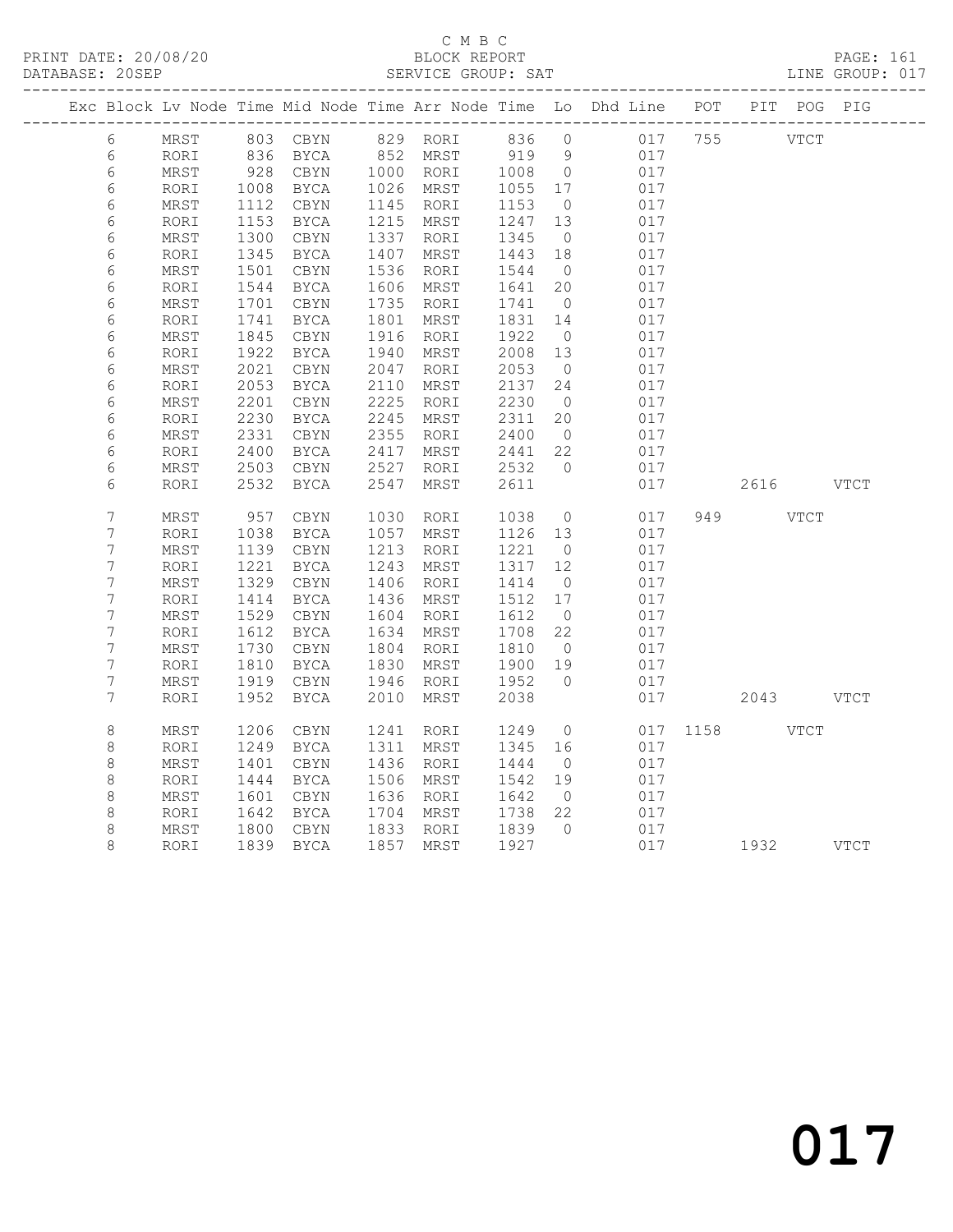| PRINT DATE: 20/08/20         |                                                                                                                                                                                                                            |                                                                                                                      |                                                                                | DATABASE: 20SEP SERVICE GROUP: SAT                                                          |                                                                                 | C M B C<br>BLOCK REPORT                                                              |                                                                                 |                                                    | LINE GROUP: 019                                                                                                                                                                                                                                                                                                                                                                   |     |                  |             | PAGE: 162   |
|------------------------------|----------------------------------------------------------------------------------------------------------------------------------------------------------------------------------------------------------------------------|----------------------------------------------------------------------------------------------------------------------|--------------------------------------------------------------------------------|---------------------------------------------------------------------------------------------|---------------------------------------------------------------------------------|--------------------------------------------------------------------------------------|---------------------------------------------------------------------------------|----------------------------------------------------|-----------------------------------------------------------------------------------------------------------------------------------------------------------------------------------------------------------------------------------------------------------------------------------------------------------------------------------------------------------------------------------|-----|------------------|-------------|-------------|
| VTCT Vancouver Trolley Depot |                                                                                                                                                                                                                            |                                                                                                                      |                                                                                | CLOV CLOVERLEAF<br>GR41 GRANVILLE & 41 AV<br>JOKY JOYCE & KINGSWAY<br>KYJO KINGSWAY & JOYCE |                                                                                 |                                                                                      | HRPN                                                                            |                                                    | CMHA CAMBIE & HASTINGS<br>HRPN HOMER & PENDER<br>MTST METROTOWN STATION                                                                                                                                                                                                                                                                                                           |     |                  |             |             |
|                              |                                                                                                                                                                                                                            |                                                                                                                      |                                                                                |                                                                                             |                                                                                 |                                                                                      |                                                                                 |                                                    | Exc Block Lv Node Time Mid Node Time Arr Node Time Lo Dhd Line POT PIT POG PIG                                                                                                                                                                                                                                                                                                    |     |                  |             |             |
|                              | $\mathbf{1}$<br>$\mathbf{1}$<br>$\mathbf{1}$<br>$\mathbf{1}$<br>$\mathbf{1}$<br>$\mathbf{1}$<br>$\mathbf{1}$<br>$\mathbf{1}$                                                                                               | MTST<br>MTST<br>STLP<br>MTST<br>STLP<br>MTST<br>STLP<br>MTST                                                         |                                                                                | 1714 KYBY 1750 MTST 1827                                                                    |                                                                                 |                                                                                      |                                                                                 |                                                    | 1 KYJO 443 MTST 450 5 019 420 VTCT<br>1 MTST 455 KYBY 518 PNBU 533 5 019<br>1 PNBU 538 KYBY 552 MTST 614 5 019<br>1 MTST 619 KYBY 643 STLP 704 10 019<br>STLP 714 KYBY 736 MTST 801 16 019<br>817 KYBY 846 STLP 911 6 019<br>917 KYBY 945 MTST 1017 18 019<br>1035 KYBY 1110 STLP 1142 6 019<br>1148 KYBY 1220 MTST 1259 8 019<br>1307 KYBY 1347 STLP 1420 5 019<br>019 1900 VTCT |     |                  |             |             |
|                              | $\mathbf{1}$<br>2<br>$\mathbf{2}$<br>2<br>$\overline{c}$<br>$\mathbf{2}$<br>$\mathbf{2}$<br>$\mathbf{2}$<br>$\mathbf{2}$<br>$\overline{c}$<br>$\overline{c}$<br>2<br>$\overline{2}$<br>$\mathbf{2}$<br>$\overline{2}$<br>2 | STLP<br>KYJO<br>MTST<br>PNBU<br>MTST<br>STLP<br>MTST<br>STLP<br>MTST<br>STLP<br>MTST<br>STLP<br>MTST<br>STLP<br>STLP | 648<br>2020                                                                    | 606 KYBY 620 MTST<br>1755 KYBY<br>KYBY                                                      | 2050                                                                            | 1830 MTST<br>MTST                                                                    | 2117                                                                            |                                                    | 510 MTST 517 5 019<br>522 KYBY 545 PNBU 601 5 019<br>642 6 019<br>KYBY 713 STLP 734 10 019<br>1056 KYBY 1134 STLP 1206 11 019<br>1217 KYBY 1250 MTST 1331 16 019<br>1347 KYBY 1427 STLP 1500 5 019<br>1505 KYBY 1542 MTST 1625 13 019<br>1638 KYBY 1719 STLP 1746 9 019<br>1905 16 019<br>MTST 1921 KYBY 1956 STLP 2020 0 019<br>019                                              |     | 445 VTCT<br>2150 |             | <b>VTCT</b> |
|                              | $\ensuremath{\mathsf{3}}$<br>3<br>$\ensuremath{\mathsf{3}}$<br>3<br>3<br>3<br>3<br>3<br>3<br>3<br>3                                                                                                                        | KYBY<br>MTST<br>STLP<br>MTST<br>STLP<br>$\mathtt{MTST}$<br>STLP<br>MTST<br>STLP<br>$\mathtt{MTST}$<br>STLP           | 535<br>604<br>659<br>755<br>856<br>959<br>1114<br>1239<br>1357<br>1527<br>1644 | KYJO<br>KYBY<br>KYBY<br>KYBY<br>KYBY<br>KYBY<br>KYBY<br>KYBY<br>KYBY<br>KYBY<br>KYBY        | 550<br>628<br>721<br>822<br>922<br>1034<br>1145<br>1319<br>1431<br>1608<br>1720 | MTST<br>STLP<br>MTST<br>STLP<br>MTST<br>STLP<br>MTST<br>STLP<br>MTST<br>STLP<br>MTST | 557<br>649<br>744<br>847<br>951<br>1105<br>1222<br>1352<br>1516<br>1639<br>1759 | 7<br>10<br>11<br>9<br>8<br>9<br>17<br>5<br>11<br>5 | 019<br>019<br>019<br>019<br>019<br>019<br>019<br>019<br>019<br>019<br>019                                                                                                                                                                                                                                                                                                         | 509 | 1840             | <b>VTCT</b> | <b>VTCT</b> |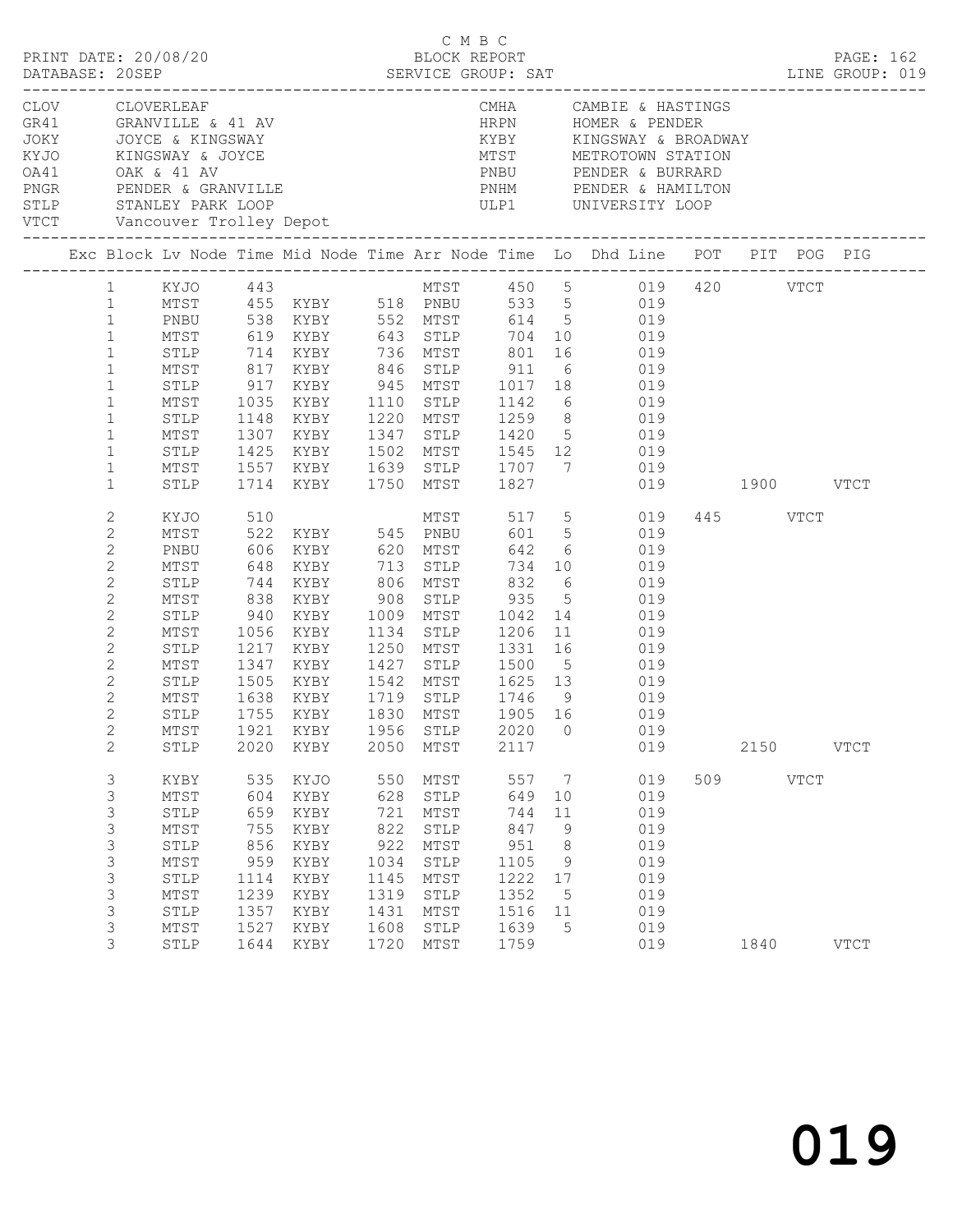|                  |              |              |                   |              |                            |              |                      | Exc Block Lv Node Time Mid Node Time Arr Node Time Lo Dhd Line POT PIT POG PIG |     |           |             |             |
|------------------|--------------|--------------|-------------------|--------------|----------------------------|--------------|----------------------|--------------------------------------------------------------------------------|-----|-----------|-------------|-------------|
| 4                | KYJO         | 537          |                   |              | MTST                       | 544 5        |                      | 019                                                                            |     | 512       | <b>VTCT</b> |             |
| 4                | MTST         |              | 549 KYBY 613 STLP |              |                            | 634          | 10                   | 019                                                                            |     |           |             |             |
| $\sqrt{4}$       | STLP         | 644          | KYBY              |              | 706 MTST                   | 729          | 15                   | 019                                                                            |     |           |             |             |
| 4                | MTST         | 744          | KYBY              | 810          | STLP                       | 835          | 9                    | 019                                                                            |     |           |             |             |
| 4                | STLP         | 844          | KYBY              | 910          | MTST                       | 939          | 10                   | 019                                                                            |     |           |             |             |
| 4                | MTST         | 949          | KYBY              | 1022         | STLP                       | 1053         | 9                    | 019                                                                            |     |           |             |             |
| 4                | STLP         | 1102         | KYBY              | 1133         | MTST                       | 1210         | 19                   | 019                                                                            |     |           |             |             |
| 4                | MTST         | 1229         | KYBY              | 1309         | STLP                       | 1342         | $5\phantom{.0}$      | 019                                                                            |     |           |             |             |
| 4                | STLP         | 1347         | KYBY              | 1421         | MTST                       | 1506         | 10                   | 019                                                                            |     |           |             |             |
| 4                | MTST         | 1516         | KYBY              | 1557         | STLP                       | 1628         | $5^{\circ}$          | 019                                                                            |     |           |             |             |
| $\overline{4}$   | STLP         | 1633         | KYBY              | 1710         | MTST                       | 1751         | 16                   | 019                                                                            |     |           |             |             |
| 4                | MTST         | 1807         | KYBY              | 1848         | STLP                       | 1913         | $5^{\circ}$          | 019                                                                            |     |           |             |             |
| 4                | STLP         | 1918         |                   |              | PNGR                       | 1932         |                      | 019                                                                            |     | 2004 VTCT |             |             |
| 5                | CMHA         | 557          | PNGR              | 600          | STLP                       | 609          | $5\overline{)}$      | 019                                                                            |     | 523 VTCT  |             |             |
| 5                | STLP         | 614          | KYBY              | 636          | MTST                       | 659          | 16                   | 019                                                                            |     |           |             |             |
| 5                | MTST         | 715          | KYBY              | 741          | STLP                       | 806          | $5\phantom{.0}$      | 019                                                                            |     |           |             |             |
| 5                | STLP         | 811          | KYBY              | 836          | MTST                       | 903          | 11                   | 019                                                                            |     |           |             |             |
| $\mathsf S$      | MTST         | 914          | KYBY              | 946          | STLP                       | 1017         | 11                   | 019                                                                            |     |           |             |             |
| 5                | STLP         | 1028         | KYBY              | 1057         | MTST                       | 1131         | 8 <sup>8</sup>       | 019                                                                            |     |           |             |             |
| 5                | MTST         | 1139         | KYBY              | 1219         | STLP                       | 1251         | 6                    | 019                                                                            |     |           |             |             |
| 5                | STLP         | 1257         | KYBY              | 1330         | MTST                       | 1414         | 12                   | 019                                                                            |     |           |             |             |
| 5                | MTST         | 1426         | KYBY              | 1507         | STLP                       | 1540         | 5                    | 019                                                                            |     |           |             |             |
| 5                | STLP         | 1545         | KYBY              | 1622         | MTST                       | 1705         | 12                   | 019                                                                            |     |           |             |             |
| 5                | MTST         | 1717         | KYBY              | 1758         | STLP                       | 1825         | 8 <sup>8</sup>       | 019                                                                            |     |           |             |             |
| 5                | STLP         | 1833         | KYBY              | 1906         | MTST                       | 1938         | 13                   | 019                                                                            |     |           |             |             |
| $\mathsf S$<br>5 | MTST         | 1951<br>2050 | KYBY              | 2026<br>2120 | STLP                       | 2050         | $\overline{0}$       | 019                                                                            |     |           |             |             |
| 5                | STLP<br>MTST | 2201         | KYBY<br>KYBY      | 2233         | MTST<br>STLP               | 2149<br>2256 | 12<br>$\overline{0}$ | 019<br>019                                                                     |     |           |             |             |
| 5                | STLP         | 2256         | KYBY              | 2326         | MTST                       | 2355         | 5                    | 019                                                                            |     |           |             |             |
| 5                | MTST         | 2400         | KYBY              | 2425         | STLP                       | 2449         | $\circ$              | 019                                                                            |     |           |             |             |
| 5                | STLP         | 2449         | KYBY              | 2527         | MTST                       | 2552         | 8                    | 019                                                                            |     |           |             |             |
| 5                | MTST         | 2600         |                   |              | JOKY                       | 2608         | $\circ$              | 019                                                                            |     |           |             |             |
| 5                | JOKY         | 2608         |                   |              | GR41                       | 2627         |                      | 041                                                                            |     | 2637 VTCT |             |             |
|                  |              |              |                   |              |                            |              |                      |                                                                                |     |           |             |             |
| 6<br>6           | CMHA<br>STLP | 616<br>633   | PNGR<br>KYBY      | 619          | STLP<br>655 MTST           | 628<br>718   | $5^{\circ}$<br>14    | 019<br>019                                                                     | 542 |           | VTCT        |             |
| 6                | MTST         | 732          | KYBY              | 758          | STLP                       | 823          | 9                    | 019                                                                            |     |           |             |             |
| 6                | STLP         | 832          | KYBY              |              | 858 MTST                   | 926 11       |                      | 019                                                                            |     |           |             |             |
| 6                | ${\tt MTST}$ |              |                   |              | 937 KYBY 1010 STLP 1041 10 |              |                      | 019                                                                            |     |           |             |             |
| 6                | STLP         | 1051         | KYBY              | 1121         | MTST                       | 1157         | 11                   | 019                                                                            |     |           |             |             |
| 6                | MTST         | 1208         | KYBY              | 1249         | STLP                       | 1321         | 6                    | 019                                                                            |     |           |             |             |
| 6                | STLP         | 1327         | KYBY              | 1401         | MTST                       | 1446         | 11                   | 019                                                                            |     |           |             |             |
| 6                | MTST         | 1457         | KYBY              | 1538         | STLP                       | 1609         | 5                    | 019                                                                            |     |           |             |             |
| 6                | STLP         | 1614         | KYBY              | 1651         | MTST                       | 1732         | 15                   | 019                                                                            |     |           |             |             |
| 6                | MTST         | 1747         | KYBY              | 1828         | STLP                       | 1853         | 11                   | 019                                                                            |     |           |             |             |
| 6                | STLP         | 1904         | KYBY              | 1936         | MTST                       | 2006         | 15                   | 019                                                                            |     |           |             |             |
| 6                | MTST         | 2021         | KYBY              | 2054         | STLP                       | 2118         | $\circ$              | 019                                                                            |     |           |             |             |
| 6                | STLP         | 2118         | KYBY              | 2148         | MTST                       | 2217         |                      | 019                                                                            |     | 2250      |             | <b>VTCT</b> |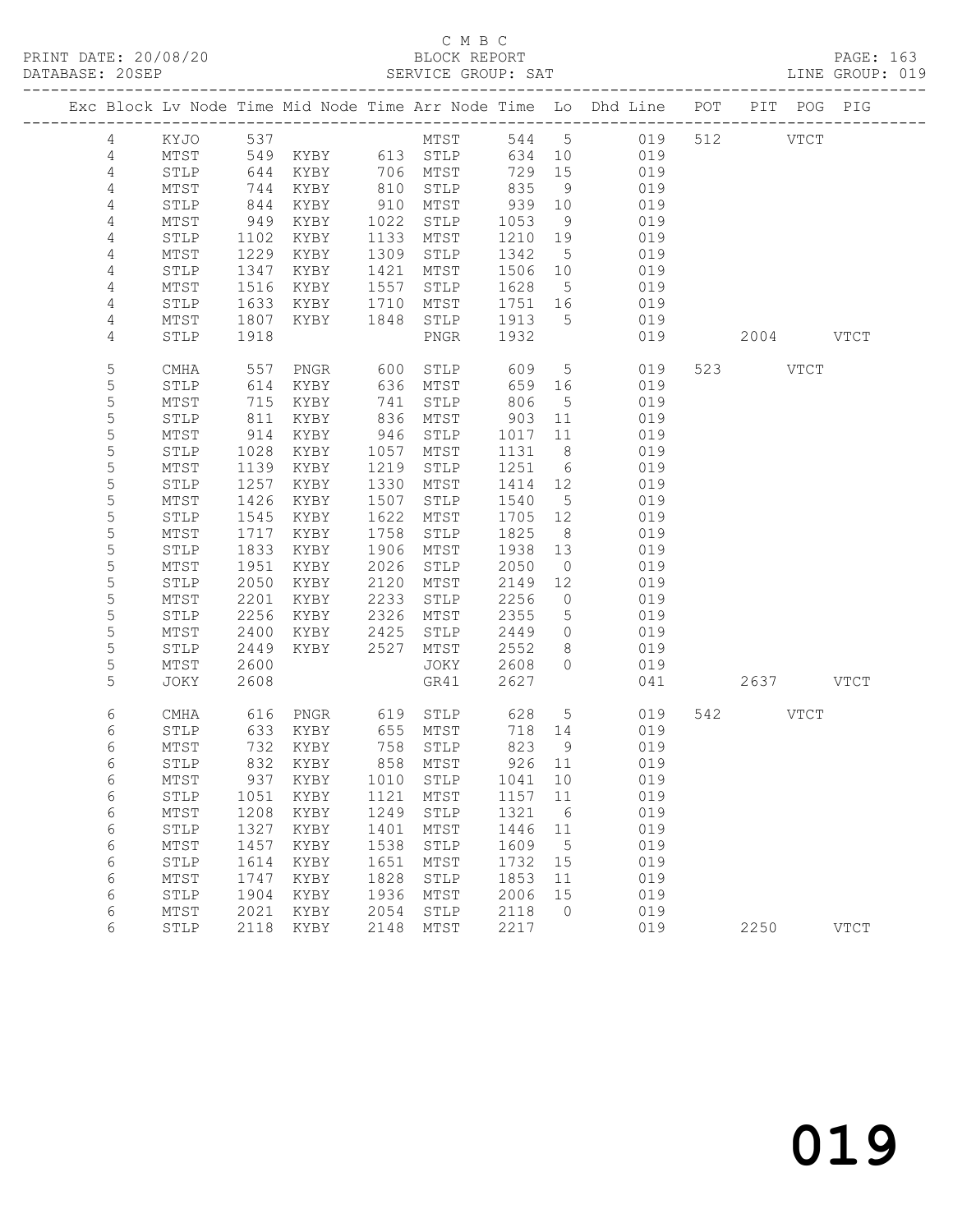|                 |                 |      |                                 |      |              |         |                 | Exc Block Lv Node Time Mid Node Time Arr Node Time Lo Dhd Line POT PIT POG PIG |     |             |             |
|-----------------|-----------------|------|---------------------------------|------|--------------|---------|-----------------|--------------------------------------------------------------------------------|-----|-------------|-------------|
| $7\phantom{.}$  | KYJO            | 621  |                                 |      |              |         |                 | MTST 628 5 019                                                                 |     | 556 VTCT    |             |
| 7               | MTST            |      |                                 |      |              | 719 10  |                 | 019                                                                            |     |             |             |
| 7               | $\texttt{STLP}$ | 729  | KYBY                            |      | 751 MTST     | 816     | 13              | 019                                                                            |     |             |             |
| 7               | MTST            | 829  | KYBY                            | 858  | STLP         | 923     | 6               | 019                                                                            |     |             |             |
| 7               | STLP            | 929  | KYBY                            | 957  | MTST         | 1029    | 18              | 019                                                                            |     |             |             |
| 7               | MTST            | 1047 | KYBY                            | 1122 | STLP         | 1154    | $5^{\circ}$     | 019                                                                            |     |             |             |
| 7               | STLP            | 1159 | KYBY                            | 1232 | MTST         | 1313    | 14              | 019                                                                            |     |             |             |
| 7               | MTST            | 1327 | KYBY                            | 1407 | STLP         | 1440    | $5\overline{)}$ | 019                                                                            |     |             |             |
| 7               | STLP            | 1445 | KYBY                            | 1522 | MTST         | 1605    | 11              | 019                                                                            |     |             |             |
| 7               | MTST            | 1616 | KYBY                            | 1659 | STLP         | 1726    | 8 <sup>8</sup>  | 019                                                                            |     |             |             |
| $7\overline{ }$ | STLP            | 1734 | KYBY                            | 1810 | MTST         | 1847    |                 | 019                                                                            |     | 1920 VTCT   |             |
| 8               | KYJO            | 649  |                                 |      | MTST         | 656     | $\overline{7}$  | 019                                                                            |     | 624 VTCT    |             |
| 8               | MTST            | 703  | KYBY                            | 728  | STLP         | 751     | $5^{\circ}$     | 019                                                                            |     |             |             |
| 8               | STLP            | 756  | KYBY                            | 821  | MTST         | 848     | 13              | 019                                                                            |     |             |             |
| 8               | MTST            | 901  | KYBY                            | 933  | STLP         | 1004    | 12              | 019                                                                            |     |             |             |
| 8               | STLP            | 1016 | KYBY                            | 1045 | MTST         | 1119    | 10              | 019                                                                            |     |             |             |
| 8               | MTST            | 1129 | KYBY                            | 1209 | STLP         | 1241    | 6               | 019                                                                            |     |             |             |
| 8               | STLP            | 1247 | KYBY                            | 1320 | MTST         | 1402 15 |                 | 019                                                                            |     |             |             |
| 8               | MTST            | 1417 | KYBY                            | 1457 | STLP         | 1530    | $5^{\circ}$     | 019                                                                            |     |             |             |
| 8               | STLP            | 1535 | KYBY                            | 1612 | MTST         | 1655 12 |                 | 019                                                                            |     |             |             |
| 8               | MTST            | 1707 | KYBY                            | 1748 | STLP         | 1815    | $5^{\circ}$     | 019                                                                            |     |             |             |
| 8               | STLP            | 1820 |                                 |      | PNGR         | 1834    |                 | 019                                                                            |     | 1909 VTCT   |             |
| 9               | KYJO            | 747  |                                 |      | MTST         | 756     | 11              | 019                                                                            |     | 722 VTCT    |             |
| 9               | MTST            | 807  | KYBY                            | 834  | STLP         | 859     | 6               | 019                                                                            |     |             |             |
| $\mathsf 9$     | STLP            | 905  | KYBY                            | 933  | MTST         | 1005    | 18              | 019                                                                            |     |             |             |
| $\mathsf 9$     | MTST            | 1023 | KYBY                            | 1058 | STLP         | 1129    | 8 <sup>8</sup>  | 019                                                                            |     |             |             |
| 9               | STLP            | 1137 | KYBY                            | 1209 | MTST         | 1248 11 |                 | 019                                                                            |     |             |             |
| 9               | MTST            | 1259 | KYBY                            | 1339 | STLP         | 1412    | 5               | 019                                                                            |     |             |             |
| $\mathsf 9$     | STLP            | 1417 | KYBY                            | 1451 | MTST         | 1536    | 10              | 019                                                                            |     |             |             |
| $\mathsf 9$     | MTST            | 1546 | KYBY                            | 1628 | STLP         | 1659    | $5\overline{)}$ | 019                                                                            |     |             |             |
| 9               | STLP            | 1704 | KYBY                            | 1740 | MTST         | 1819    | 12              | 019                                                                            |     |             |             |
| 9               | MTST            | 1831 | KYBY                            | 1911 | STLP         | 1935    | 16              | 019                                                                            |     |             |             |
| $\mathsf 9$     | STLP            | 1951 | KYBY                            | 2021 | MTST         | 2050    | 10              | 019                                                                            |     |             |             |
| $\mathsf 9$     | MTST            | 2100 | KYBY                            | 2133 | STLP         | 2157    | $\overline{0}$  | 019                                                                            |     |             |             |
| 9               | STLP            | 2157 | KYBY                            | 2227 | MTST         | 2256    | $7\overline{ }$ | 019                                                                            |     |             |             |
| $\mathsf 9$     | MTST            | 2303 | KYBY                            | 2331 | STLP         | 2354    | $\overline{0}$  | 019                                                                            |     |             |             |
| 9               | STLP            | 2354 | KYBY                            | 2427 | MTST         | 2454    | 6               | 019                                                                            |     |             |             |
| 9               |                 |      | MTST 2500 KYBY 2525 PNHM 2535 5 |      |              |         |                 | 3 019                                                                          |     |             |             |
| 9               | <b>HRPN</b>     | 2543 | <b>CLOV</b>                     | 2559 | ULP1         | 2619    |                 | 014                                                                            |     | 2649        | <b>VTCT</b> |
| 10              | CMHA            | 802  | PNGR                            | 805  | STLP         | 816     | 5               | 019                                                                            | 724 | <b>VTCT</b> |             |
| 10              | STLP            | 821  | KYBY                            | 847  | MTST         | 915     | 11              | 019                                                                            |     |             |             |
| 10              | $\mathtt{MTST}$ | 926  | KYBY                            | 958  | STLP         | 1029    | 10              | 019                                                                            |     |             |             |
| 10              | STLP            | 1039 | KYBY                            | 1109 | MTST         | 1145    | 13              | 019                                                                            |     |             |             |
| 10              | MTST            | 1158 | KYBY                            | 1239 | STLP         | 1311    | 6               | 019                                                                            |     |             |             |
| 10              | STLP            | 1317 | KYBY                            | 1350 | MTST         | 1434    | 12              | 019                                                                            |     |             |             |
| 10              | MTST            | 1446 | KYBY                            | 1527 | STLP         | 1600    | 5               | 019                                                                            |     |             |             |
| 10              | STLP            | 1605 | KYBY                            | 1642 | MTST         | 1723    | 14              | 019                                                                            |     |             |             |
| 10              | MTST            | 1737 | KYBY                            | 1818 | STLP         | 1843    | 5               | 019                                                                            |     |             |             |
| 10              | STLP            | 1848 |                                 |      | ${\tt PNGR}$ | 1902    |                 | 019                                                                            |     | 1934        | <b>VTCT</b> |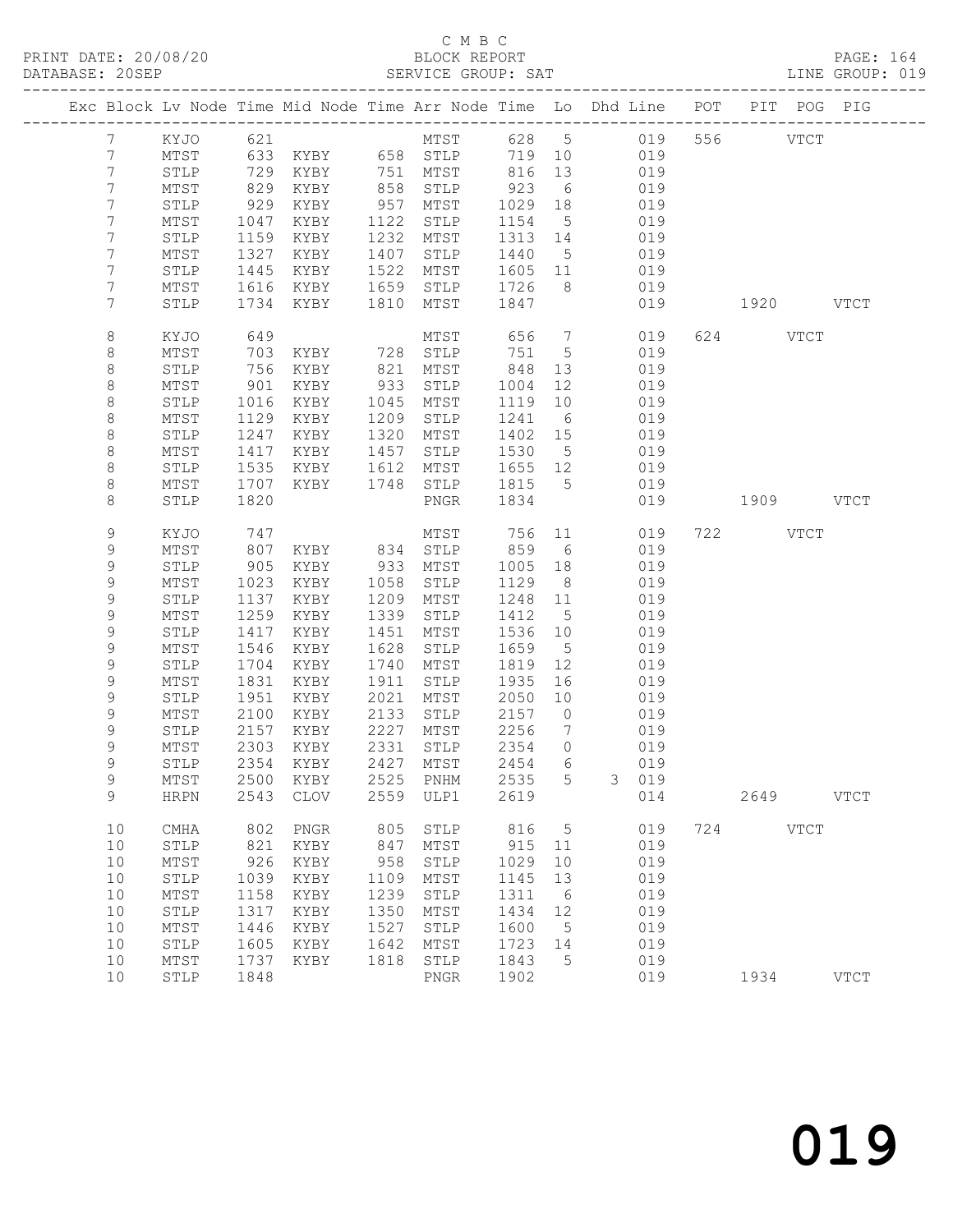### C M B C<br>BLOCK REPORT

PRINT DATE: 20/08/20 BLOCK REPORT PAGE: 165 SERVICE GROUP: SAT

|    |    |                 |              |           |      |                         |                 |                 | Exc Block Lv Node Time Mid Node Time Arr Node Time Lo Dhd Line POT PIT POG PIG |               |             |
|----|----|-----------------|--------------|-----------|------|-------------------------|-----------------|-----------------|--------------------------------------------------------------------------------|---------------|-------------|
|    | 11 | KYJO 835        |              |           |      |                         |                 |                 | MTST 845 5 019                                                                 | 805 VTCT      |             |
|    | 11 | MTST            |              |           |      | 850 KYBY 920 STLP 947 5 |                 |                 | 019                                                                            |               |             |
|    | 11 | STLP            | 952          |           |      | KYBY 1021 MTST 1054 14  |                 |                 | 019                                                                            |               |             |
|    | 11 | MTST            | 1108         | KYBY      |      | 1146 STLP               | 1218            | 9               | 019                                                                            |               |             |
|    |    |                 |              |           |      |                         |                 |                 |                                                                                |               |             |
|    | 11 | STLP            | 1227         | KYBY      |      | 1300 MTST               | 1342 15         |                 | 019                                                                            |               |             |
|    | 11 | MTST            | 1357         | KYBY      | 1437 | STLP                    | 1510            | $5\overline{)}$ | 019                                                                            |               |             |
|    | 11 | STLP            | 1515         | KYBY      | 1552 | MTST                    | 1635 13         |                 | 019                                                                            |               |             |
|    | 11 | MTST            | 1648         | KYBY      | 1729 | STLP                    | 1756            | 9               | 019                                                                            |               |             |
|    | 11 | STLP            | 1805         | KYBY      | 1840 | MTST                    | 1915 21         |                 | 019                                                                            |               |             |
|    | 11 | MTST            | 1936         | KYBY      | 2011 | STLP                    | 2035            | $\overline{0}$  | 019                                                                            |               |             |
|    | 11 | STLP            | 2035         | KYBY      | 2105 | MTST                    | 2134            | $7\overline{ }$ | 019                                                                            |               |             |
|    | 11 | MTST            | 2141         | KYBY      | 2213 | STLP                    | 2236            | $\overline{0}$  | 019                                                                            |               |             |
|    | 11 | STLP            | 2236         | KYBY      | 2306 | MTST                    | 2335            |                 | 019                                                                            | $2408$ VTCT   |             |
|    | 12 | CMHA            | 942          | PNGR      | 945  | STLP                    | 958             |                 | $6\overline{6}$<br>019                                                         | 904 VTCT      |             |
|    | 12 |                 |              | KYBY      |      | 1033 MTST               | 1107            |                 | 019                                                                            |               |             |
|    |    | STLP            | 1004         |           |      |                         |                 | 13              |                                                                                |               |             |
|    | 12 | MTST            | 1120         | KYBY      | 1158 | STLP                    | 1230            | $\overline{7}$  | 019                                                                            |               |             |
|    | 12 | STLP            | 1237         | KYBY      |      | 1310 MTST               | 1352 15         |                 | 019                                                                            |               |             |
|    | 12 | MTST            | 1407         | KYBY      | 1447 | STLP                    | 1520            | 5 <sup>5</sup>  | 019                                                                            |               |             |
|    | 12 | STLP            | 1525         | KYBY      | 1602 | MTST                    | 1645 12         |                 | 019                                                                            |               |             |
|    | 12 | MTST            | 1657         | KYBY      | 1738 | STLP                    | 1805 12         |                 | 019                                                                            |               |             |
|    | 12 | STLP            | 1817         | KYBY      |      | 1852 MTST               | 1927            |                 | 019                                                                            | $2000$ $VTCT$ |             |
|    | 13 | KYJO            | 949          |           |      | MTST                    | 1001            | 10              | 019                                                                            | 919 VTCT      |             |
|    | 13 | MTST            | 1011         | KYBY      |      | 1046 STLP               | 1117 9          |                 | 019                                                                            |               |             |
|    | 13 | $\texttt{STLP}$ | 1126         | KYBY      |      | 1157 MTST               | 1234 15         |                 | 019                                                                            |               |             |
|    | 13 | MTST            | 1249         | KYBY      | 1329 | STLP                    | 1402            | $5\overline{)}$ | 019                                                                            |               |             |
|    | 13 | STLP            | 1407         | KYBY      | 1441 | MTST                    | 1526 10         |                 | 019                                                                            |               |             |
|    | 13 | MTST            | 1536         | KYBY      | 1618 | STLP                    | 1649            | $5\overline{)}$ | 019                                                                            |               |             |
|    | 13 | STLP            | 1654         | KYBY      | 1730 | MTST                    | 1809            | 8 <sup>8</sup>  | 019                                                                            |               |             |
|    | 13 |                 |              |           |      |                         |                 |                 |                                                                                |               |             |
|    |    | MTST            | 1817         | KYBY      | 1858 | STLP                    | 1923 13<br>2035 |                 | 019                                                                            |               |             |
|    | 13 | STLP            |              | 1936 KYBY | 2006 | MTST                    |                 |                 | 019                                                                            | 2108 VTCT     |             |
|    | 14 | KYJO            | 1130         |           |      | MTST                    | 1144 5          |                 |                                                                                | 019 1100 VTCT |             |
|    | 14 | MTST            |              | 1149 KYBY |      | 1229 STLP               | 1301            | 6               | 019                                                                            |               |             |
|    | 14 | STLP            | 1307         | KYBY      | 1340 | MTST                    | 1424 12         |                 | 019                                                                            |               |             |
|    | 14 | MTST            | 1436         | KYBY      | 1517 | STLP                    | 1550            | $5^{\circ}$     | 019                                                                            |               |             |
|    | 14 | STLP            | 1555         | KYBY      | 1632 | MTST                    | 1713 14         |                 | 019                                                                            |               |             |
|    | 14 | MTST            |              | 1727 KYBY |      | 1808 STLP               | 1833 15         |                 | 019                                                                            |               |             |
|    |    |                 |              |           |      |                         |                 |                 | 14 STLP 1848 KYBY 1921 MTST 1953 15 019                                        |               |             |
|    | 14 | MTST            | 2008         | KYBY      | 2041 | STLP                    | 2105            | $\overline{0}$  | 019                                                                            |               |             |
|    | 14 |                 |              |           | 2135 |                         | 2204 17         |                 | 019                                                                            |               |             |
|    | 14 | STLP            | 2105<br>2221 | KYBY      | 2253 | MTST                    | 2316            | $\overline{0}$  | 019                                                                            |               |             |
|    |    | MTST            |              | KYBY      |      | STLP                    |                 |                 |                                                                                |               |             |
|    | 14 | STLP            | 2316         | KYBY      | 2346 | MTST                    | 2415            | 16              | 019                                                                            |               |             |
|    | 14 | MTST            | 2431         | KYBY      | 2456 | STLP                    | 2520            | $\overline{0}$  | 019                                                                            |               |             |
|    | 14 | STLP            | 2520         | KYBY      | 2557 | MTST                    | 2622            | 8               | 019                                                                            |               |             |
|    | 14 | MTST            | 2630         |           |      | JOKY                    | 2638            | $\overline{0}$  | 019                                                                            |               |             |
|    | 14 | JOKY            | 2638         |           |      | GR41                    | 2657            |                 | 041                                                                            | 2707 VTCT     |             |
| 15 |    | CMHA            | 1145         | PNGR      | 1148 | STLP                    | 1202            | 8 <sup>8</sup>  |                                                                                | 019 1107 VTCT |             |
|    | 15 | STLP            | 1210         | KYBY      | 1243 | MTST                    | 1324            | 13              | 019                                                                            |               |             |
|    | 15 | MTST            | 1337         | KYBY      | 1417 | STLP                    | 1450            | $5\phantom{.0}$ | 019                                                                            |               |             |
|    | 15 | STLP            | 1455         | KYBY      | 1532 | MTST                    | 1615            | 11              | 019                                                                            |               |             |
|    | 15 | MTST            | 1626         | KYBY      | 1709 | STLP                    | 1736            | 8               | 019                                                                            |               |             |
|    | 15 | STLP            | 1744         | KYBY      | 1820 | MTST                    | 1857            | 9               | 019                                                                            |               |             |
|    | 15 |                 | 1906         |           | 1941 | STLP                    | 2005            | 5               | 019                                                                            |               |             |
|    |    | MTST            |              | KYBY      |      |                         |                 |                 |                                                                                |               |             |
|    | 15 | STLP            | 2010         |           |      | PNGR                    | 2022            |                 | 019                                                                            | 2054          | <b>VTCT</b> |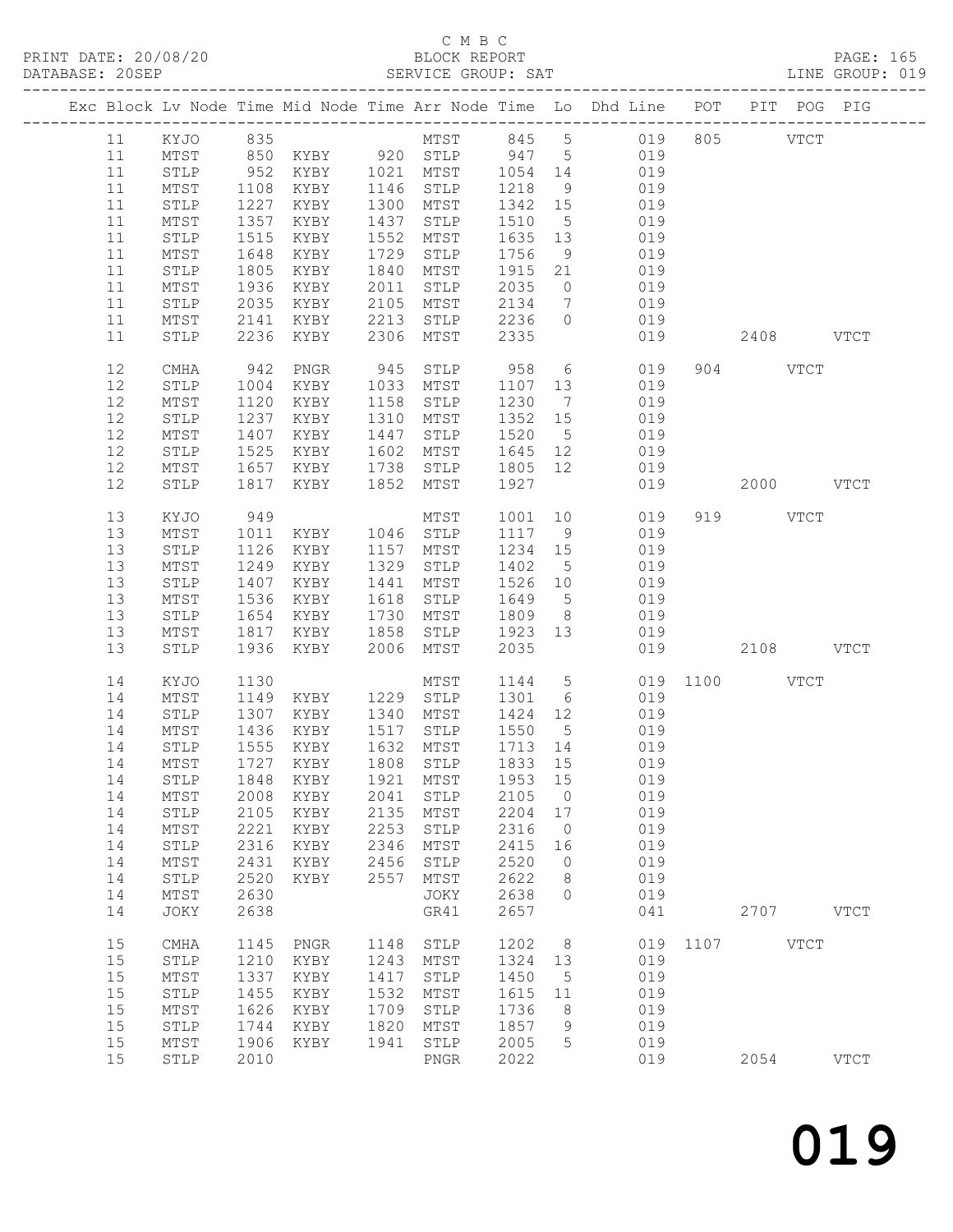### C M B C<br>BLOCK REPORT

PAGE: 166<br>LINE GROUP: 019

|    |      |      |                |      |             |        |                 | Exc Block Lv Node Time Mid Node Time Arr Node Time Lo Dhd Line POT PIT POG PIG |               |           |           |  |
|----|------|------|----------------|------|-------------|--------|-----------------|--------------------------------------------------------------------------------|---------------|-----------|-----------|--|
| 16 | KYJO | 1155 |                |      | MTST 1209 9 |        |                 |                                                                                | 019 1125 VTCT |           |           |  |
| 16 | MTST | 1218 | KYBY 1259 STLP |      |             | 1331 6 |                 | 019                                                                            |               |           |           |  |
| 16 | STLP | 1337 | KYBY           | 1411 | MTST        | 1456   | 10              | 019                                                                            |               |           |           |  |
| 16 | MTST | 1506 | KYBY           | 1547 | STLP        | 1618   | $5\overline{)}$ | 019                                                                            |               |           |           |  |
| 16 | STLP | 1623 | KYBY           | 1700 | MTST        | 1741   | 16              | 019                                                                            |               |           |           |  |
| 16 | MTST | 1757 | KYBY           | 1838 | STLP        | 1903   | 16              | 019                                                                            |               |           |           |  |
| 16 | STLP | 1919 | KYBY           | 1951 | MTST        | 2021   | 19              | 019                                                                            |               |           |           |  |
| 16 | MTST | 2040 | KYBY           | 2113 | STLP        | 2137   | $\overline{0}$  | 019                                                                            |               |           |           |  |
| 16 | STLP | 2137 | KYBY           | 2207 | MTST        | 2236   | 8               | 019                                                                            |               |           |           |  |
| 16 | MTST | 2244 | KYBY           | 2312 | STLP        | 2335   | $\bigcirc$      | 019                                                                            |               |           |           |  |
| 16 | STLP | 2335 | KYBY           | 2405 | MTST        | 2433   | $\bigcirc$      | 019                                                                            |               |           |           |  |
| 16 | MTST | 2433 |                |      | JOKY        | 2441   | $\bigcap$       | 019                                                                            |               |           |           |  |
| 16 | JOKY | 2441 | OA41           | 2457 | OA41        | 2457   |                 | 041                                                                            |               |           | 2507 VTCT |  |
| 17 | KYJO | 1254 |                |      | MTST        | 1308   | 9               |                                                                                | 019 1221 VTCT |           |           |  |
| 17 | MTST | 1317 | KYBY           | 1357 | STLP        | 1430   | 5               | 019                                                                            |               |           |           |  |
| 17 | STLP | 1435 | KYBY           | 1512 | MTST        | 1555   | 11              | 019                                                                            |               |           |           |  |
| 17 | MTST | 1606 | KYBY           | 1649 | STLP        | 1716   | 8               | 019                                                                            |               |           |           |  |
| 17 | STLP | 1724 | KYBY           | 1800 | MTST        | 1837   | 9               | 019                                                                            |               |           |           |  |
| 17 | MTST | 1846 | KYBY           | 1926 | STLP        | 1950   | 16              | 019                                                                            |               |           |           |  |
| 17 | STLP | 2006 | KYBY           | 2036 | MTST        | 2103   | 17              | 019                                                                            |               |           |           |  |
| 17 | MTST | 2120 | KYBY           | 2153 | STLP        | 2217   | $\overline{0}$  | 019                                                                            |               |           |           |  |
| 17 | STLP | 2217 | KYBY           | 2247 | MTST        | 2316   | 11              | 019                                                                            |               |           |           |  |
| 17 | MTST | 2327 | KYBY           | 2355 | STLP        | 2419   | $\bigcirc$      | 019                                                                            |               |           |           |  |
| 17 | STLP | 2419 | KYBY           | 2457 | MTST        | 2524   | 6               | 019                                                                            |               |           |           |  |
| 17 | MTST | 2530 |                |      | JOKY        | 2538   | $\Omega$        | 019                                                                            |               |           |           |  |
| 17 | JOKY | 2538 |                |      | GR41        | 2557   |                 | 041                                                                            |               | 2607 VTCT |           |  |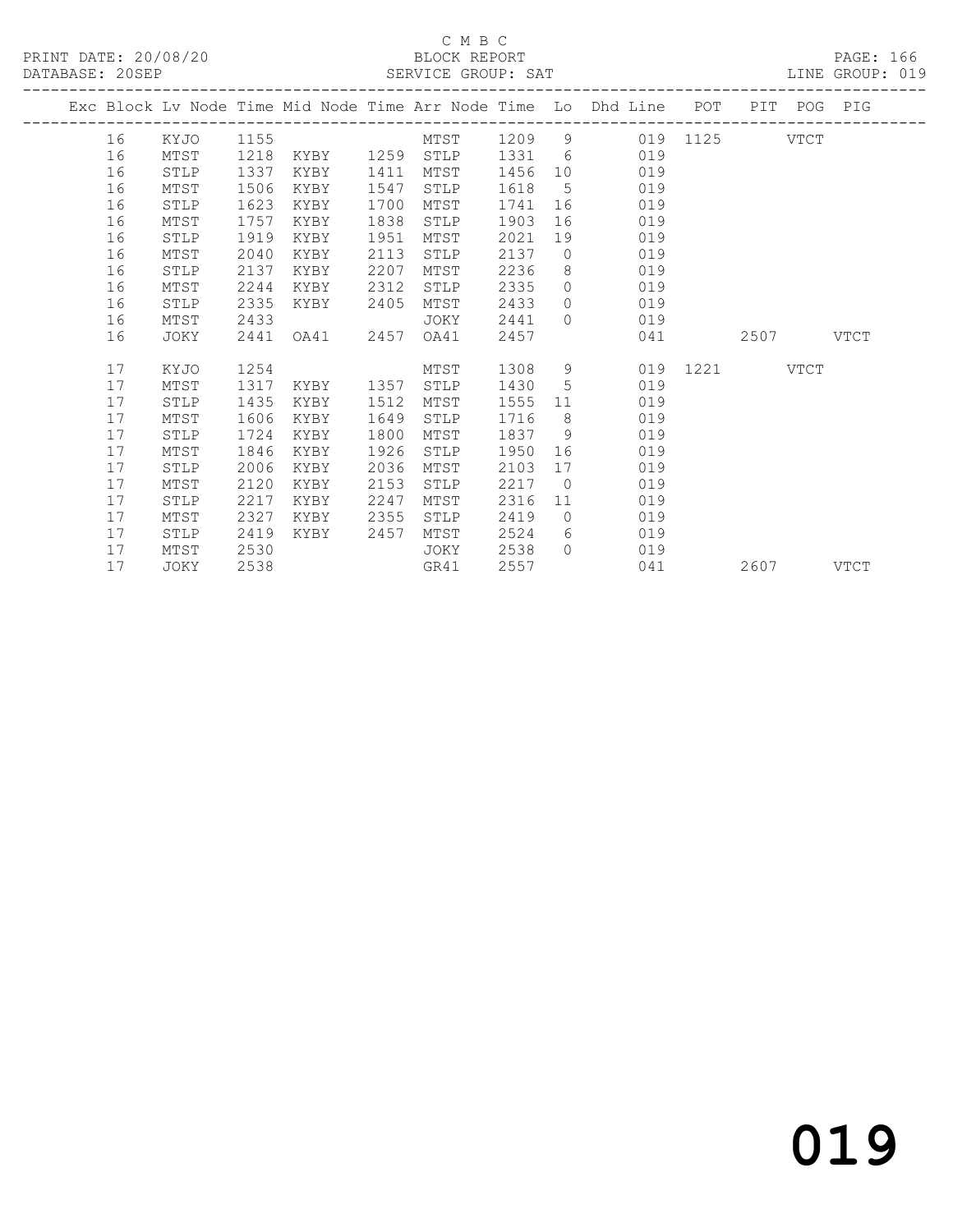|                            |              |      |                                                           |      |                        |                              |                 | 41BR 41AV & BRUCE ST 41VI 41 AV & VICTORIA<br>BYST BROADWAY STN HALP HARRISON LOOP<br>RORI ROBSON & RICHARDS VTCT Vancouver Trolley Depot |               |          |             |  |
|----------------------------|--------------|------|-----------------------------------------------------------|------|------------------------|------------------------------|-----------------|-------------------------------------------------------------------------------------------------------------------------------------------|---------------|----------|-------------|--|
|                            |              |      |                                                           |      |                        |                              |                 | Exc Block Lv Node Time Mid Node Time Arr Node Time Lo Dhd Line POT PIT POG PIG                                                            |               |          |             |  |
|                            |              |      |                                                           |      |                        |                              |                 | 1 41BR 448<br>HALP 501 BYST 516 RORI 536 0 620 428 VTCT<br>1 RORI 536 BYST 600 HALP 616 17 020<br>1 HALP 633 BYST 651 RORI 713 0 020      |               |          |             |  |
|                            |              |      |                                                           |      |                        |                              |                 |                                                                                                                                           |               |          |             |  |
|                            |              |      |                                                           |      |                        |                              |                 |                                                                                                                                           |               |          |             |  |
|                            |              |      |                                                           |      |                        |                              |                 |                                                                                                                                           |               |          |             |  |
| $1\,$                      | RORI         |      | 713 BYST 737 HALP 755 20                                  |      |                        |                              |                 | 020                                                                                                                                       |               |          |             |  |
| $\mathbf{1}$               | HALP         |      |                                                           |      |                        |                              |                 |                                                                                                                                           |               |          |             |  |
| $\mathbf 1$                | RORI         |      | 815 BYST       836   RORI<br>907   BYST        937   HALP |      |                        | $902$<br>$1000$              |                 | $\begin{array}{ccc} & 5 & & 020 \\ 18 & & 020 \end{array}$                                                                                |               |          |             |  |
| $\mathbf 1$                | HALP         |      | 1018 BYST 1042 RORI                                       |      |                        | 1111                         |                 | $\frac{1}{5}$ 020                                                                                                                         |               |          |             |  |
| $\mathbf 1$                | RORI         |      | 1116 BYST                                                 |      | 1151 HALP              | 1216 14                      |                 | 020                                                                                                                                       |               |          |             |  |
| $\mathbf 1$                | HALP         |      | 1230 BYST                                                 |      | 1254 RORI              |                              |                 | 1327 5 020                                                                                                                                |               |          |             |  |
| $\mathbf 1$                | RORI         |      |                                                           |      |                        |                              |                 | 1332 BYST 1409 HALP 1437 16 020<br>1453 BYST 1518 RORI 1550 5 020                                                                         |               |          |             |  |
| $\mathbf{1}$               | HALP         |      |                                                           |      |                        |                              |                 |                                                                                                                                           |               |          |             |  |
| $\mathbf 1$                | RORI         |      | 1555 BYST 1634 HALP 1702 5                                |      |                        |                              |                 | 020                                                                                                                                       |               |          |             |  |
| $\mathbf 1$                | HALP         | 1707 |                                                           |      | 41VI 1716              |                              |                 |                                                                                                                                           | 020 1738 VTCT |          |             |  |
| 2                          | 41BR         | 508  |                                                           |      | HALP 516 5             |                              |                 | 020                                                                                                                                       |               | 448 VTCT |             |  |
| $\mathbf{2}$               | HALP         |      | 521 BYST 536 RORI                                         |      |                        |                              |                 | 556 0<br>020                                                                                                                              |               |          |             |  |
| $\mathbf{2}$               | RORI         |      | 556 BYST 620 HALP                                         |      |                        | 636                          |                 | 020                                                                                                                                       |               |          |             |  |
| $\sqrt{2}$                 | HALP         |      |                                                           |      |                        |                              |                 | 020<br>$\begin{array}{c} 0 \\ 20 \end{array}$                                                                                             |               |          |             |  |
| $\sqrt{2}$                 | RORI         |      | 830 BYST 851 RORI                                         |      |                        | 917                          |                 | 020<br>5 <sub>1</sub>                                                                                                                     |               |          |             |  |
| $\sqrt{2}$                 | HALP         |      |                                                           |      |                        |                              |                 | 020                                                                                                                                       |               |          |             |  |
| $\mathbf{2}$               | RORI         |      | 922 BYST 952 HALP                                         |      |                        | 1015                         | 15              | 020                                                                                                                                       |               |          |             |  |
| $\overline{c}$             | HALP         | 1030 | BYST                                                      |      | 1054 RORI<br>1203 HALP | 1123<br>1228                 |                 | $\frac{5}{13}$<br>020                                                                                                                     |               |          |             |  |
| $\sqrt{2}$<br>$\mathbf{2}$ | RORI         |      | 1128 BYST<br>1241 BYST                                    |      | 1306 RORI              | 1340                         |                 | 020<br>5 <sup>1</sup><br>020                                                                                                              |               |          |             |  |
| $\mathbf{2}$               | HALP<br>RORI | 1345 | BYST                                                      |      | 1422 HALP              | 1450                         |                 | 17<br>020                                                                                                                                 |               |          |             |  |
| $\mathbf{2}$               | HALP         |      | 1507 BYST                                                 |      | 1530 RORI              |                              |                 | 020                                                                                                                                       |               |          |             |  |
| $\mathbf{2}$               | RORI         |      | 1607 BYST                                                 |      | 1646 HALP              | 1602<br>1712                 | 12              | $\frac{5}{10}$<br>020                                                                                                                     |               |          |             |  |
| $\mathbf{2}$               | HALP         |      | 1724 BYST                                                 |      | 1746 RORI              | 1816                         |                 | $\overline{O}$<br>020                                                                                                                     |               |          |             |  |
| $\mathbf{2}$               | RORI         |      | 1816 BYST 1854 HALP 1918 22                               |      |                        |                              |                 | 020                                                                                                                                       |               |          |             |  |
| $\mathbf{2}$               | HALP         | 1940 | BYST                                                      |      |                        |                              |                 | 020                                                                                                                                       |               |          |             |  |
| $\overline{c}$             | RORI         |      | 2028 BYST                                                 |      | 2000 RORI<br>2103 HALP | 2028 0<br>2123 17<br>2123 17 |                 | 020                                                                                                                                       |               |          |             |  |
| $\overline{c}$             |              |      |                                                           |      |                        |                              |                 | HALP 2140 BYST 2158 RORI 2226 0 020                                                                                                       |               |          |             |  |
| 2                          | RORI         |      | 2226 BYST                                                 |      | 2257 HALP              | 2316                         | 5               | 020                                                                                                                                       |               |          |             |  |
| $\mathbf{2}$               | HALP         | 2321 |                                                           |      | 41VI                   | 2329                         |                 | 020                                                                                                                                       |               | 2348     | <b>VTCT</b> |  |
| 3                          | 41BR         | 528  |                                                           |      | HALP                   | 536                          | $5\phantom{.0}$ | 020                                                                                                                                       |               | 508 VTCT |             |  |
| 3                          | HALP         | 541  | BYST                                                      |      | 556 RORI               | 616                          | $\overline{0}$  | 020                                                                                                                                       |               |          |             |  |
| $\mathsf S$                | RORI         | 616  | BYST                                                      | 640  | HALP                   | 656                          | 21              | 020                                                                                                                                       |               |          |             |  |
| $\mathfrak{Z}$             | HALP         | 717  | BYST                                                      | 736  | RORI                   | 800                          | $\overline{0}$  | 020                                                                                                                                       |               |          |             |  |
| $\mathsf 3$                | RORI         | 800  | BYST                                                      | 827  | HALP                   | 848                          | 11              | 020                                                                                                                                       |               |          |             |  |
| $\mathsf 3$                | HALP         | 859  | BYST                                                      | 921  | RORI                   | 948                          | $5^{\circ}$     | 020                                                                                                                                       |               |          |             |  |
| $\mathsf 3$                | RORI         | 953  | BYST                                                      | 1025 | HALP                   | 1048                         | 18              | 020                                                                                                                                       |               |          |             |  |
| $\mathsf 3$                | HALP         | 1106 | BYST                                                      | 1130 | RORI                   | 1202                         | 5               | 020                                                                                                                                       |               |          |             |  |
| $\mathfrak{Z}$             | RORI         | 1207 | BYST                                                      | 1243 | HALP                   | 1309                         | 20              | 020                                                                                                                                       |               |          |             |  |
| $\mathsf 3$                | HALP         | 1329 | BYST                                                      | 1354 | RORI                   | 1428                         | $5^{\circ}$     | 020                                                                                                                                       |               |          |             |  |
| $\mathsf S$                | RORI         | 1433 | BYST                                                      | 1511 | HALP                   | 1540                         | 15              | 020                                                                                                                                       |               |          |             |  |
| $\mathsf 3$                | HALP         | 1555 | BYST                                                      | 1618 | RORI                   | 1650                         | $5^{\circ}$     | 020                                                                                                                                       |               |          |             |  |
| $\mathfrak{Z}$             | RORI         | 1655 | BYST                                                      | 1733 | HALP                   | 1758                         | 18              | 020                                                                                                                                       |               |          |             |  |
| $\mathsf 3$                | HALP         | 1816 | BYST                                                      | 1838 | RORI                   | 1907                         | $\overline{0}$  | 020                                                                                                                                       |               |          |             |  |
| $\mathsf 3$<br>$\mathsf S$ | RORI         | 1907 | BYST                                                      | 1942 | HALP                   | 2005                         | 20              | 020                                                                                                                                       |               |          |             |  |
| 3                          | HALP         | 2025 | BYST                                                      | 2045 | RORI                   | 2113<br>2203                 | 0<br>5          | 020<br>020                                                                                                                                |               |          |             |  |
|                            | RORI         | 2113 | BYST                                                      | 2144 | HALP                   |                              |                 |                                                                                                                                           |               |          |             |  |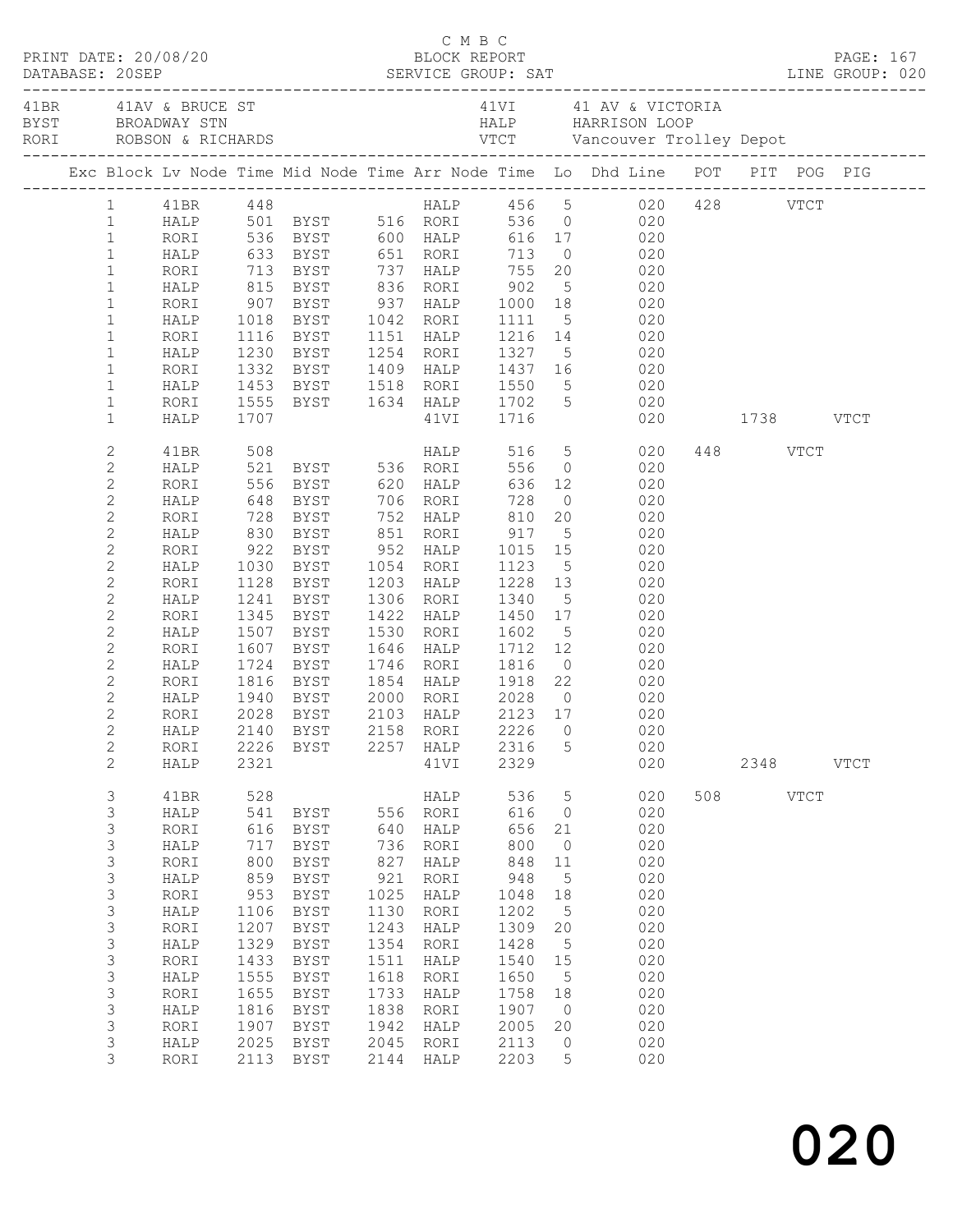|  |                |              |      |               |      |              |         |                 | Exc Block Lv Node Time Mid Node Time Arr Node Time Lo Dhd Line POT |     |           | PIT POG PIG |               |
|--|----------------|--------------|------|---------------|------|--------------|---------|-----------------|--------------------------------------------------------------------|-----|-----------|-------------|---------------|
|  | $\mathfrak{Z}$ | HALP         | 2208 |               |      | 41VI         |         |                 | 2216 020                                                           |     | 2235      |             | <b>VTCT</b>   |
|  | 4              | 41BR         | 547  |               |      | <b>HALP</b>  | 555 5   |                 | 020                                                                |     | 527 VTCT  |             |               |
|  | 4              | HALP         | 600  | BYST 616 RORI |      |              | 636     | $\overline{0}$  | 020                                                                |     |           |             |               |
|  | 4              | RORI         | 636  | BYST          |      | 700 HALP     | 717     | 15              | 020                                                                |     |           |             |               |
|  |                |              |      |               |      | 751 RORI     | 815     | $\overline{0}$  | 020                                                                |     |           |             |               |
|  | 4              | HALP         | 732  | BYST          |      |              |         |                 |                                                                    |     |           |             |               |
|  | 4              | RORI         | 815  | BYST          |      | 844 HALP     | 905     | 9               | 020                                                                |     |           |             |               |
|  | 4              | HALP         | 914  | BYST          |      | 936 RORI     | 1003    | $5\overline{)}$ | 020                                                                |     |           |             |               |
|  | $\overline{4}$ | RORI         | 1008 | BYST          | 1041 | HALP         | 1106    | 12              | 020                                                                |     |           |             |               |
|  | 4              | HALP         | 1118 | BYST          | 1142 | RORI         | 1214    | $5\overline{)}$ | 020                                                                |     |           |             |               |
|  | $\overline{4}$ | RORI         | 1219 | BYST          | 1255 | HALP         | 1321    | 21              | 020                                                                |     |           |             |               |
|  | 4              | HALP         | 1342 | BYST          | 1406 | RORI         | 1440    | $5\overline{)}$ | 020                                                                |     |           |             |               |
|  | 4              | RORI         | 1445 | BYST          | 1523 | HALP         | 1552    | 15              | 020                                                                |     |           |             |               |
|  | 4              | HALP         | 1607 | BYST          | 1630 | RORI         | 1702    | $-5$            | 020                                                                |     |           |             |               |
|  | $\sqrt{4}$     | RORI         | 1707 | BYST          | 1745 | HALP         | 1810    | 18              | 020                                                                |     |           |             |               |
|  | 4              | HALP         | 1828 | BYST          | 1850 | RORI         | 1919    | $\overline{0}$  | 020                                                                |     |           |             |               |
|  | 4              | RORI         | 1919 | BYST          |      | 1954 HALP    | 2017    | $5\phantom{.0}$ | 020                                                                |     |           |             |               |
|  | 4              | HALP         | 2022 |               |      | 41VI         | 2030    |                 | 020                                                                |     | 2049 VTCT |             |               |
|  |                |              |      |               |      |              |         |                 |                                                                    |     |           |             |               |
|  | 5              | 41BR         | 607  |               |      | HALP         | 615     | 5 <sup>5</sup>  | 020                                                                |     | 547 VTCT  |             |               |
|  | 5              | HALP         | 620  | BYST 636 RORI |      |              | 656     | $\circ$         | 020                                                                |     |           |             |               |
|  | 5              | RORI         | 656  | BYST          | 720  | HALP         | 738     | 9               | 020                                                                |     |           |             |               |
|  | 5              | HALP         | 747  | BYST          |      | 806 RORI     | 830     | $\circ$         | 020                                                                |     |           |             |               |
|  | 5              | RORI         | 830  | BYST          |      | 859 HALP     | 920     | 9               | 020                                                                |     |           |             |               |
|  | 5              | HALP         | 929  | BYST          | 951  | RORI         | 1018    | $5\phantom{.0}$ | 020                                                                |     |           |             |               |
|  | 5              | RORI         | 1023 | BYST          | 1056 | HALP         | 1121    | 9               | 020                                                                |     |           |             |               |
|  | $\mathsf S$    | HALP         | 1130 | BYST          | 1154 | RORI         | 1226    | $5\overline{)}$ | 020                                                                |     |           |             |               |
|  | 5              | RORI         | 1231 | BYST          | 1307 | HALP         | 1336    | 18              | 020                                                                |     |           |             |               |
|  | 5              | HALP         | 1354 | BYST          | 1418 | RORI         | 1452    | $5^{\circ}$     | 020                                                                |     |           |             |               |
|  | 5              | RORI         | 1457 | BYST          | 1535 | HALP         | 1604    | 15              | 020                                                                |     |           |             |               |
|  | 5              | HALP         | 1619 | BYST          | 1642 | RORI         | 1714    | $5^{\circ}$     | 020                                                                |     |           |             |               |
|  | 5              | RORI         | 1719 | BYST          | 1757 | HALP         | 1822    | 19              | 020                                                                |     |           |             |               |
|  | 5              | HALP         | 1841 | BYST          | 1903 | RORI         | 1931    | $\overline{0}$  | 020                                                                |     |           |             |               |
|  | 5              | RORI         | 1931 | BYST          | 2006 | HALP         | 2026    | 16              | 020                                                                |     |           |             |               |
|  | 5              | HALP         | 2042 | BYST          | 2100 | RORI         | 2128    | $\overline{0}$  | 020                                                                |     |           |             |               |
|  | 5              | RORI         | 2128 | BYST          | 2159 | HALP         | 2218 11 |                 | 020                                                                |     |           |             |               |
|  | 5              | HALP         | 2229 | BYST          | 2246 | RORI         | 2311    | $\overline{0}$  | 020                                                                |     |           |             |               |
|  | 5              | RORI         | 2311 | BYST          | 2338 | HALP         | 2357    | $5^{\circ}$     | 020                                                                |     |           |             |               |
|  | 5              | HALP         | 2402 |               |      | 41VI         | 2410    |                 | 020                                                                |     | 2428 VTCT |             |               |
|  |                |              |      |               |      |              |         |                 |                                                                    |     |           |             |               |
|  | 6              | 41BR         | 646  |               |      | ${\tt HALP}$ | 654     | 8               | 020                                                                | 626 |           | <b>VTCT</b> |               |
|  | 6              | HALP         | 702  | BYST          | 721  | RORI         | 743     | 0               | 020                                                                |     |           |             |               |
|  | 6              | RORI         | 743  | <b>BYST</b>   | 809  | HALP         | 829     | 16              | 020                                                                |     |           |             |               |
|  | 6              | HALP         | 845  | <b>BYST</b>   | 906  | RORI         | 932     | 5               | 020                                                                |     |           |             |               |
|  | 6              | RORI         | 937  | <b>BYST</b>   | 1009 | HALP         | 1032    | 10              | 020                                                                |     |           |             |               |
|  | 6              | HALP         | 1042 | <b>BYST</b>   | 1106 | RORI         | 1137    | 5               | 020                                                                |     |           |             |               |
|  | 6              | RORI         | 1142 | <b>BYST</b>   | 1217 | HALP         | 1243    | 10              | 020                                                                |     |           |             |               |
|  | $\epsilon$     | HALP         | 1253 | <b>BYST</b>   | 1318 | RORI         | 1352    | 5               | 020                                                                |     |           |             |               |
|  | 6              | RORI         | 1357 | <b>BYST</b>   | 1434 | HALP         | 1502    | 17              | 020                                                                |     |           |             |               |
|  | 6              | HALP         | 1519 | <b>BYST</b>   | 1542 | RORI         | 1614    | 5               | 020                                                                |     |           |             |               |
|  | 6              | RORI         | 1619 | <b>BYST</b>   | 1658 | HALP         | 1724    | 14              | 020                                                                |     |           |             |               |
|  | $\epsilon$     | ${\tt HALP}$ | 1738 | <b>BYST</b>   | 1800 | RORI         | 1829    | 0               | 020                                                                |     |           |             |               |
|  | 6              | RORI         | 1829 | <b>BYST</b>   | 1907 | HALP         | 1931    | 5               | 020                                                                |     |           |             |               |
|  | 6              | HALP         | 1936 |               |      | 41VI         | 1945    |                 | 020                                                                |     | 2004      |             | $_{\rm VTCT}$ |
|  |                |              |      |               |      |              |         |                 |                                                                    |     |           |             |               |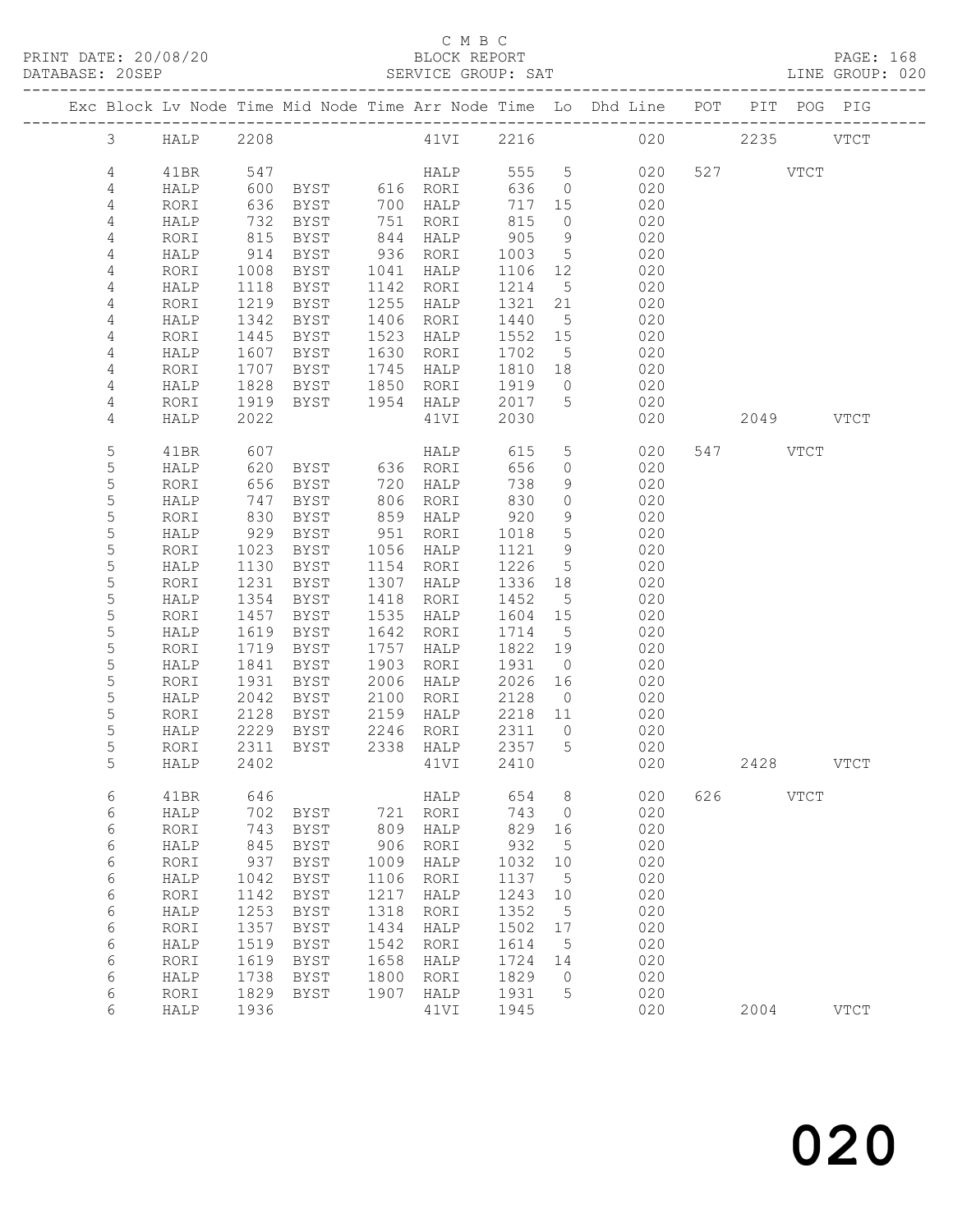|             |   |      |      |                            |      |           |       |                 | Exc Block Lv Node Time Mid Node Time Arr Node Time Lo Dhd Line POT PIT POG PIG | -------------- |             |             |             |
|-------------|---|------|------|----------------------------|------|-----------|-------|-----------------|--------------------------------------------------------------------------------|----------------|-------------|-------------|-------------|
|             | 7 | 41BR | 745  |                            |      | HALP      | 753 7 |                 | 020                                                                            |                | 725         | <b>VTCT</b> |             |
|             | 7 | HALP | 800  | BYST 821 RORI              |      |           | 847   | $5^{\circ}$     | 020                                                                            |                |             |             |             |
|             | 7 | RORI | 852  | BYST                       |      | 921 HALP  | 942   | 14              | 020                                                                            |                |             |             |             |
|             | 7 | HALP | 956  | BYST                       | 1018 | RORI      | 1046  | $5\overline{)}$ | 020                                                                            |                |             |             |             |
|             | 7 | RORI | 1051 | BYST                       | 1126 | HALP      | 1151  | 15              | 020                                                                            |                |             |             |             |
|             | 7 | HALP | 1206 | <b>BYST</b>                | 1230 | RORI      | 1303  | 5               | 020                                                                            |                |             |             |             |
|             | 7 | RORI | 1308 | BYST                       | 1344 | HALP      | 1413  | 15              | 020                                                                            |                |             |             |             |
|             | 7 | HALP | 1428 | <b>BYST</b>                | 1454 | RORI      | 1526  | $5\overline{)}$ | 020                                                                            |                |             |             |             |
|             | 7 | RORI | 1531 | BYST                       | 1610 | HALP      | 1638  | 19              | 020                                                                            |                |             |             |             |
|             | 7 | HALP | 1657 | BYST                       | 1719 | RORI      | 1750  | 5               | 020                                                                            |                |             |             |             |
|             | 7 | RORI | 1755 | <b>BYST</b>                | 1833 | HALP      | 1858  | 10              | 020                                                                            |                |             |             |             |
|             | 7 | HALP | 1908 | BYST                       | 1930 | RORI      | 1958  | $\overline{0}$  | 020                                                                            |                |             |             |             |
| 7           |   | RORI | 1958 | BYST                       | 2033 | HALP      | 2053  | 19              | 020                                                                            |                |             |             |             |
| 7           |   | HALP | 2112 | BYST                       | 2130 | RORI      | 2158  | $\overline{0}$  | 020                                                                            |                |             |             |             |
| 7           |   | RORI | 2158 | <b>BYST</b>                | 2229 | HALP      | 2248  | 11              | 020                                                                            |                |             |             |             |
|             | 7 | HALP | 2259 | BYST                       | 2316 | RORI      | 2341  | $\overline{0}$  | 020                                                                            |                |             |             |             |
| 7           |   | RORI | 2341 | BYST                       | 2408 | HALP      | 2427  | 15              | 020                                                                            |                |             |             |             |
|             | 7 | HALP | 2442 | BYST                       | 2459 | RORI      | 2524  | 10              | 020                                                                            |                |             |             |             |
| 7           | 7 | RORI | 2534 | BYST                       |      | 2605 HALP | 2622  | $5^{\circ}$     | 020                                                                            |                |             |             |             |
|             |   | HALP | 2627 |                            |      | 41VI      | 2634  |                 | 020                                                                            |                | 2652 VTCT   |             |             |
| 8           |   | 41BR | 930  |                            |      | HALP      | 939   | 5               | 020                                                                            | 908            | <b>VTCT</b> |             |             |
| 8           |   | HALP | 944  | BYST                       |      | 1006 RORI | 1034  | $5\overline{)}$ | 020                                                                            |                |             |             |             |
| $\,8\,$     |   | RORI | 1039 | BYST                       | 1114 | HALP      | 1139  | 15              | 020                                                                            |                |             |             |             |
| 8           |   | HALP | 1154 | BYST                       | 1218 | RORI      | 1249  | 5               | 020                                                                            |                |             |             |             |
| 8           |   | RORI | 1254 | BYST                       | 1330 | HALP      | 1359  | 17              | 020                                                                            |                |             |             |             |
| 8           |   | HALP | 1416 | <b>BYST</b>                | 1442 | RORI      | 1514  | 5               | 020                                                                            |                |             |             |             |
| 8           |   | RORI | 1519 | BYST                       | 1558 | HALP      | 1626  | 19              | 020                                                                            |                |             |             |             |
| 8           |   | HALP | 1645 | BYST                       | 1707 | RORI      | 1738  | $5\overline{)}$ | 020                                                                            |                |             |             |             |
| 8           |   | RORI | 1743 | BYST                       | 1821 | HALP      | 1846  | $5\overline{)}$ | 020                                                                            |                |             |             |             |
| 8           |   | HALP | 1851 |                            |      | 41VI      | 1900  |                 | 020                                                                            |                | 1922 VTCT   |             |             |
|             | 9 | 41BR | 947  |                            |      | HALP      | 956   | 10              | 020                                                                            |                | 924         | VTCT        |             |
|             | 9 | HALP | 1006 | BYST                       | 1030 | RORI      | 1059  | $5^{\circ}$     | 020                                                                            |                |             |             |             |
| 9           |   | RORI | 1104 | BYST                       | 1139 | HALP      | 1204  | 14              | 020                                                                            |                |             |             |             |
|             | 9 | HALP | 1218 | BYST                       | 1242 | RORI      | 1315  | $5^{\circ}$     | 020                                                                            |                |             |             |             |
| $\mathsf 9$ |   | RORI | 1320 | BYST                       | 1356 | HALP      | 1425  | 15              | 020                                                                            |                |             |             |             |
| 9           |   | HALP | 1440 | BYST                       |      | 1506 RORI | 1538  | $5^{\circ}$     | 020                                                                            |                |             |             |             |
| 9           |   | RORI | 1543 | BYST                       |      | 1622 HALP | 1650  | 18              | 020                                                                            |                |             |             |             |
|             | 9 | HALP |      | 1708 BYST 1732 RORI 1802 5 |      |           |       |                 | 020                                                                            |                |             |             |             |
| $\mathsf 9$ |   | RORI | 1807 | <b>BYST</b>                | 1845 | HALP      | 1909  | 14              | 020                                                                            |                |             |             |             |
| 9           |   | HALP | 1923 | <b>BYST</b>                | 1945 | RORI      | 2013  | $\circ$         | 020                                                                            |                |             |             |             |
| 9           |   | RORI | 2013 | <b>BYST</b>                | 2048 | HALP      | 2108  | 19              | 020                                                                            |                |             |             |             |
| $\mathsf 9$ |   | HALP | 2127 | <b>BYST</b>                | 2145 | RORI      | 2213  | $\overline{0}$  | 020                                                                            |                |             |             |             |
| $\mathsf 9$ |   | RORI | 2213 | <b>BYST</b>                | 2244 | HALP      | 2303  | 19              | 020                                                                            |                |             |             |             |
| 9           |   | HALP | 2322 | <b>BYST</b>                | 2339 | RORI      | 2404  | $\mathbf 0$     | 020                                                                            |                |             |             |             |
| $\mathsf 9$ |   | RORI | 2404 | BYST                       | 2435 | HALP      | 2452  | 5               | 020                                                                            |                |             |             |             |
|             | 9 | HALP | 2457 |                            |      | 41VI      | 2504  |                 | 020                                                                            |                | 2522        |             | <b>VTCT</b> |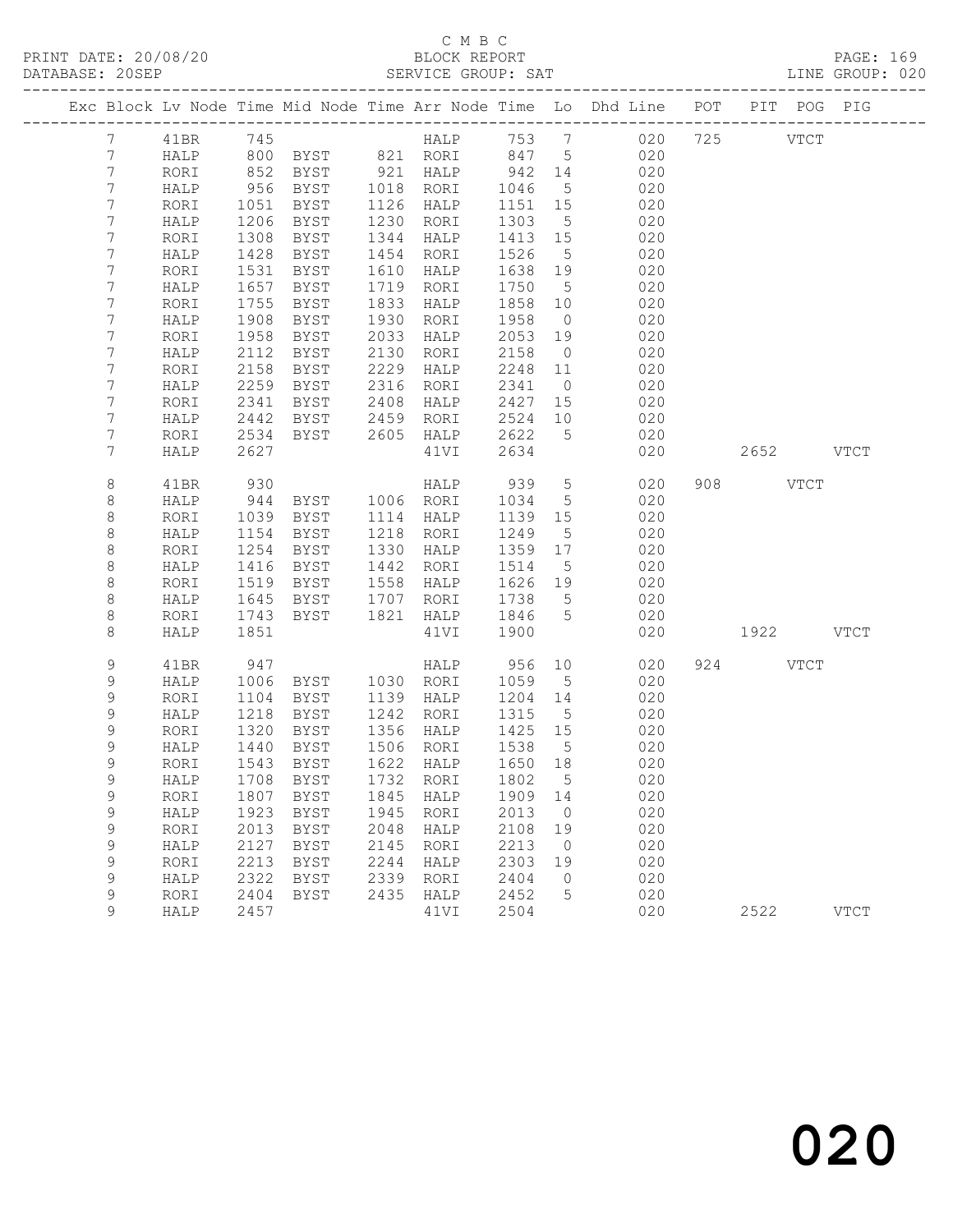|  |    |              |                                      |                                                                    |                             |                         |                 | Exc Block Lv Node Time Mid Node Time Arr Node Time Lo Dhd Line POT PIT POG PIG |               |           |  |
|--|----|--------------|--------------------------------------|--------------------------------------------------------------------|-----------------------------|-------------------------|-----------------|--------------------------------------------------------------------------------|---------------|-----------|--|
|  | 10 | 41BR         |                                      |                                                                    |                             |                         |                 |                                                                                |               |           |  |
|  | 10 | <b>HALP</b>  |                                      |                                                                    |                             |                         |                 |                                                                                |               |           |  |
|  | 10 | RORI         |                                      |                                                                    |                             |                         |                 |                                                                                |               |           |  |
|  | 10 | HALP         |                                      | 1305 BYST 1330 RORI<br>1409 BYST 1447 HALP                         |                             | 1404 5<br>1514 17       |                 | 020                                                                            |               |           |  |
|  | 10 | RORI         |                                      |                                                                    | 1447 HALP                   |                         |                 | 020                                                                            |               |           |  |
|  | 10 | HALP         | 1531<br>1631                         | BYST                                                               | 1554 RORI                   | 1626 5<br>1734 17       |                 | 020                                                                            |               |           |  |
|  | 10 | RORI         |                                      | BYST                                                               | 1709 HALP                   |                         |                 | 020                                                                            |               |           |  |
|  | 10 | HALP         | 1751<br>1842                         | BYST                                                               |                             | 1842 0<br>1943 12       |                 | 020                                                                            |               |           |  |
|  | 10 | RORI         |                                      | BYST                                                               | 1813 RUNI<br>1919 HALP      |                         |                 | 020                                                                            |               |           |  |
|  | 10 | HALP         | 1955<br>2043                         | BYST                                                               | 2015 RORI<br>2114 HALP      | 2043 0<br>2134 21       |                 | 020                                                                            |               |           |  |
|  | 10 | RORI         |                                      | BYST                                                               |                             |                         |                 | 020                                                                            |               |           |  |
|  | 10 | HALP         | 2155<br>2241                         | BYST 2213 RORI 2241 0<br>BYST 2312 HALP 2331 5                     |                             |                         |                 | 020                                                                            |               |           |  |
|  | 10 | RORI         |                                      |                                                                    |                             |                         |                 | 020                                                                            |               |           |  |
|  | 10 | HALP         | 2336                                 |                                                                    | 41VI                        | 2344                    |                 | 020                                                                            |               | 2403 VTCT |  |
|  | 11 | 41BR         | 1127                                 |                                                                    |                             |                         |                 | 020 1104 VTCT                                                                  |               |           |  |
|  | 11 | HALP         | 1127<br>1142                         |                                                                    | HALP 1137 5<br>RORI 1237 5  |                         |                 | 020                                                                            |               |           |  |
|  | 11 | RORI         | 1242<br>1404                         | BYST 1318 HALP<br>BYST 1430 RORT                                   |                             | 1347 17                 |                 | 020                                                                            |               |           |  |
|  | 11 | HALP         |                                      |                                                                    |                             | 1502                    | $5^{\circ}$     | 020                                                                            |               |           |  |
|  | 11 | RORI         |                                      | BYST 1545 HALP                                                     |                             |                         |                 | 020                                                                            |               |           |  |
|  | 11 | HALP         |                                      | <b>BYST</b>                                                        | 1655 RORI                   | 1614 19<br>1726 5       | $5\overline{)}$ | 020                                                                            |               |           |  |
|  | 11 | RORI         | 1507<br>1507<br>1633<br>1731<br>1853 | BYST                                                               | 1809 HALP                   | 1834 19                 |                 | 020                                                                            |               |           |  |
|  | 11 | HALP         |                                      | BYST                                                               | 1915 RORI                   | 1943                    | $\overline{0}$  | 020                                                                            |               |           |  |
|  | 11 | RORI         | $\frac{1943}{2057}$                  | BYST                                                               | 2018 HALP<br>2115 RORI      | 2038<br>2143<br>2038 19 |                 | 020                                                                            |               |           |  |
|  | 11 | HALP         |                                      | BYST                                                               |                             |                         | $\overline{0}$  | 020                                                                            |               |           |  |
|  | 11 | RORI         | $2143$<br>$2244$                     | BYST                                                               | 2214 HALP                   | 2233 11                 |                 | 020                                                                            |               |           |  |
|  | 11 | ${\tt HALP}$ |                                      | BYST                                                               | 2301 RORI                   | 2326                    | $\overline{0}$  | 020                                                                            |               |           |  |
|  | 11 | RORI         |                                      |                                                                    | 2353 HALP 2412              |                         | $5^{\circ}$     | 020                                                                            |               |           |  |
|  | 11 | HALP         |                                      | 2326 BYST<br>2326 BYST<br>2417 BYST<br>2504 BYST<br>BYST 2434 RORI |                             | 2459 5                  |                 | 020                                                                            |               |           |  |
|  | 11 | RORI         |                                      | BYST 2535 HALP 2552 5                                              |                             |                         |                 | 020                                                                            |               |           |  |
|  | 11 | HALP         | 2557                                 |                                                                    | 41VI                        | 2604                    |                 | 020                                                                            |               | 2622 VTCT |  |
|  | 12 | 41BR         | 1254                                 |                                                                    | HALP 1305 12                |                         |                 |                                                                                | 020 1231 VTCT |           |  |
|  | 12 | HALP         |                                      | 1317 BYST 1342 RORI 1416                                           |                             |                         | $5\overline{)}$ | 020                                                                            |               |           |  |
|  | 12 | RORI         | 1421<br>1543                         | BYST 1459 HALP                                                     |                             | 1526 17                 |                 | 020                                                                            |               |           |  |
|  | 12 | HALP         |                                      | BYST 1606 RORI                                                     |                             | 1638                    | $5^{\circ}$     | 020                                                                            |               |           |  |
|  | 12 | RORI         | 1643<br>1804                         | BYST                                                               | 1721 HALP                   | 1746 18                 |                 | 020                                                                            |               |           |  |
|  | 12 | HALP         |                                      | BYST                                                               | 1826 RORI                   | 1855                    | $\overline{0}$  | 020                                                                            |               |           |  |
|  | 12 | RORI         | 1855                                 | BYST                                                               | 1932 HALP                   | 1956 14                 |                 | 020                                                                            |               |           |  |
|  | 12 | HALP         | 2010                                 | BYST                                                               | 2030 RORI                   | 2058                    | $\overline{0}$  | 020                                                                            |               |           |  |
|  | 12 | RORI         | 2058                                 | BYST                                                               | 2129 HALP                   | 2149<br>2256<br>2149    | 21              | 020                                                                            |               |           |  |
|  | 12 | HALP         | 2210                                 | BYST                                                               | 2228 RORI                   |                         | $\overline{0}$  | 020                                                                            |               |           |  |
|  | 12 | RORI         | 2256<br>2352                         | BYST                                                               | 2327 HALP                   | 2346<br>2434            | 6               | 020                                                                            |               |           |  |
|  | 12 | HALP         |                                      | BYST                                                               | 2409 RORI                   |                         | $\overline{0}$  | 020                                                                            |               |           |  |
|  | 12 | RORI         | 2434<br>2527                         | BYST                                                               | 2505 HALP 2522<br>41VI 2534 |                         | 5 <sup>5</sup>  | 020                                                                            |               |           |  |
|  | 12 | HALP         | 2527                                 |                                                                    | 41VI                        | 2534                    |                 | 020                                                                            |               | 2552 VTCT |  |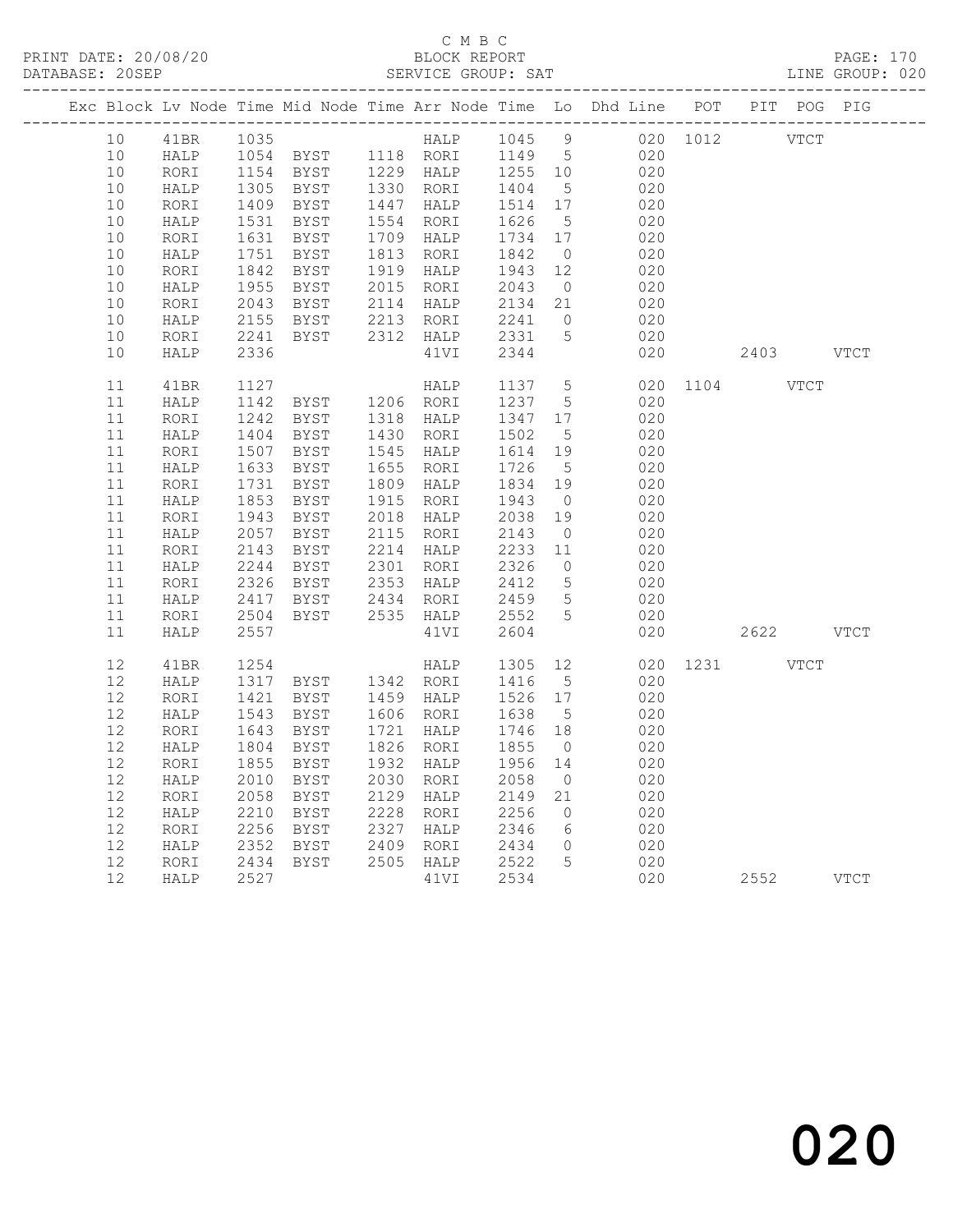|  |                                                                                                                                                                          | PRINT DATE: 20/08/20                                                                 |                                                                      | DATABASE: 20SEP<br>DATABASE: 20SEP<br>SERVICE GROUP: SAT                                                 | BLOCK REPORT                                                   |                                              | C M B C |                                                          | LINE GROUP: 022                                                                                                                                                                                                                          |      | PAGE: 171  |
|--|--------------------------------------------------------------------------------------------------------------------------------------------------------------------------|--------------------------------------------------------------------------------------|----------------------------------------------------------------------|----------------------------------------------------------------------------------------------------------|----------------------------------------------------------------|----------------------------------------------|---------|----------------------------------------------------------|------------------------------------------------------------------------------------------------------------------------------------------------------------------------------------------------------------------------------------------|------|------------|
|  |                                                                                                                                                                          |                                                                                      |                                                                      | VTC Vancouver Diesel Depot                                                                               |                                                                |                                              |         |                                                          | 16BA 16 AV & BALACLAVA ST BUB3 BURRARD STATION<br>BUB4 BURRARD STATION<br>DULP WB W 41 AV FS DUNBAR ST GEGR GEORGIA ST & GRANVILLE ST<br>HODM HOWE & DUNSMUIR<br>KN63 KNIGHT & 63 AV KNIGHT & MIGHT & 41 AV<br>MAS KNIGHT & 63 AV KNIP K |      |            |
|  |                                                                                                                                                                          |                                                                                      |                                                                      |                                                                                                          |                                                                |                                              |         |                                                          | Exc Block Lv Node Time Mid Node Time Arr Node Time Lo Dhd Line POT PIT POG PIG                                                                                                                                                           |      |            |
|  | $\mathbf{1}$<br>$\mathbf{1}$<br>$\mathbf{1}$<br>$\mathbf{1}$<br>$\mathbf 1$<br>$\mathbf{1}$<br>$\mathbf{1}$<br>$\mathbf 1$<br>$\mathbf 1$<br>$\mathbf{1}$<br>$\mathbf 1$ | KNLP<br>BUB3<br>KNLP<br>BUB3<br>KNLP<br>BUB3<br>KNLP<br>BUB3<br>KNLP<br>BUB3<br>KNLP | 755<br>841<br>925<br>1013<br>1102<br>1210<br>1302<br>1408            | 713 CLBY<br>CLBY<br>CLBY<br>CLBY<br>CLBY<br>CLBY<br>CLBY<br>CLBY<br>CLBY                                 | 816 KNLP<br>859<br>948<br>1033<br>1127<br>1230<br>1328<br>1430 | BUB3<br>KNLP<br>BUB3<br>KNLP<br>BUB3<br>KNLP |         | 729 BUB3 750<br>920<br>1057<br>1148<br>1257<br>BUB3 1457 | 1 KN41 534 CLBY KNLP 539 5 022 518 VTC<br>544 CLBY 600 BUB3 619 5 022<br>624 CLBY 643 KNLP 656 17 022<br>5 022<br>829 12 022<br>5 022<br>1007 6 022<br>5 022<br>22 022<br>5 022<br>1349 19 022<br>5 022                                  |      |            |
|  | $\mathbf{1}$<br>$\mathbf 1$<br>$\mathbf 1$<br>$\mathbf 1$<br>$\mathbf 1$<br>$\mathbf 1$<br>$\mathbf 1$<br>$\mathbf 1$<br>$\mathbf 1$                                     | BUB3<br>KNLP<br>BUB3<br>KNLP<br>BUB3<br>KNLP<br>BUB3<br>KNLP<br>BUB3                 | 1502<br>1612<br>1702<br>1757<br>1846<br>1947<br>2031<br>2119<br>2201 | CLBY<br>CLBY<br>CLBY<br>CLBY<br>CLBY<br>CLBY<br>CLBY<br>EUBY 2223 KNLP<br>BUB3<br>CLBY 2223 KNLP<br>BUB3 | 1529<br>1632<br>1728<br>1818<br>1909<br>2004                   | KNLP                                         |         | BUB3 2026<br>2155                                        | KNLP 1550 22 022<br>BUB3 1657 5 022<br>KNLP 1748 9 022<br>BUB3 1841 5 022<br>1929 18 022<br>5 022<br>2053 KNLP 2110 9 022<br>6 022<br>2239 11 022                                                                                        |      |            |
|  | $\mathbf 1$<br>$\mathbf{1}$                                                                                                                                              | KNLP<br>BUB3                                                                         | 2250                                                                 | 2331 CLBY 2353 KN63 2409                                                                                 |                                                                |                                              |         | BUB3 2324                                                | 7 022<br>022                                                                                                                                                                                                                             | 2417 | <b>VTC</b> |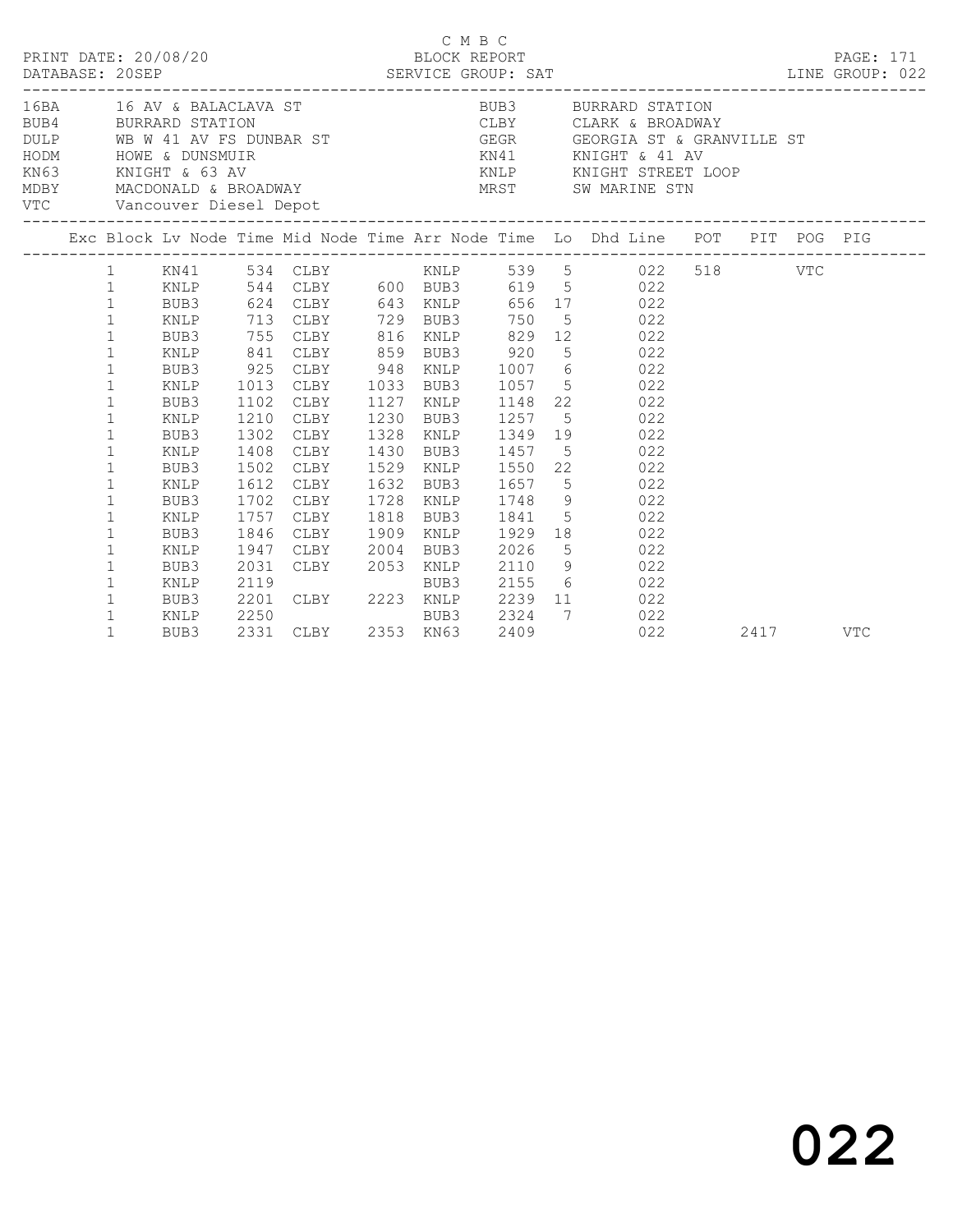### C M B C<br>BLOCK REPORT

PAGE: 172<br>LINE GROUP: 022

|  |                              |                 |              | Exc Block Lv Node Time Mid Node Time Arr Node Time Lo Dhd Line POT |              |              |              |                                   |   |            |     |      | PIT POG PIG |              |
|--|------------------------------|-----------------|--------------|--------------------------------------------------------------------|--------------|--------------|--------------|-----------------------------------|---|------------|-----|------|-------------|--------------|
|  | 2                            | KN41            |              | 555 CLBY                                                           |              | KNLP         | 600          | 5 <sup>5</sup>                    |   | 022        | 539 |      | <b>VTC</b>  |              |
|  | $\mathbf{2}$                 | KNLP            | 605          | CLBY                                                               |              | 621 BUB3     | 640          | $5\overline{)}$                   |   | 022        |     |      |             |              |
|  | $\sqrt{2}$                   | BUB3            | 645          | CLBY                                                               |              | 704 KNLP     | 717          | 9                                 |   | 022        |     |      |             |              |
|  | $\mathbf{2}$                 | KNLP            | 726          | CLBY                                                               |              | 744 BUB3     | 805          | $5\overline{)}$                   |   | 022        |     |      |             |              |
|  | $\mathbf{2}$                 | BUB3            | 810          | CLBY                                                               |              | 831 KNLP     | 846          | $7\phantom{.0}\,$                 |   | 022        |     |      |             |              |
|  | $\mathbf{2}$                 | KNLP            | 853          | CLBY                                                               |              | 914 BUB3     | 935          | $5\overline{)}$                   |   | 022        |     |      |             |              |
|  | $\mathbf{2}$                 | BUB3            | 940          | CLBY                                                               | 1004         | KNLP         | 1024         | 17                                |   | 022        |     |      |             |              |
|  | $\mathbf{2}$                 | KNLP            | 1041         | CLBY                                                               | 1101         | BUB3         | 1127         | $5^{\circ}$                       |   | 022        |     |      |             |              |
|  | $\mathbf{2}$                 | BUB3            | 1132         | CLBY                                                               | 1157         | KNLP         | 1218         | 22                                |   | 022        |     |      |             |              |
|  | $\mathbf{2}$                 | KNLP            | 1240         | CLBY                                                               | 1300         | BUB3         | 1327         | $5^{\circ}$                       |   | 022        |     |      |             |              |
|  | $\mathbf{2}$                 | BUB3            | 1332         | CLBY                                                               | 1359         | KNLP         | 1420         | 20                                |   | 022        |     |      |             |              |
|  | $\mathbf{2}$<br>$\mathbf{2}$ | KNLP<br>BUB3    | 1440<br>1532 | CLBY<br>CLBY                                                       | 1502<br>1559 | BUB3<br>KNLP | 1527<br>1620 | $5\overline{)}$<br>$\overline{7}$ |   | 022<br>022 |     |      |             |              |
|  | $\mathbf{2}$                 | KNLP            | 1627         | CLBY                                                               | 1647         | BUB3         | 1712         | $5\overline{)}$                   |   | 022        |     |      |             |              |
|  | $\mathbf{2}$                 | BUB3            | 1717         | CLBY                                                               | 1743         | KNLP         | 1803         | 9                                 |   | 022        |     |      |             |              |
|  | $\mathbf{2}$                 | KNLP            | 1812         | CLBY                                                               | 1833         | BUB3         | 1856         | $5\overline{)}$                   |   | 022        |     |      |             |              |
|  | $\mathbf{2}$                 | BUB3            | 1901         | CLBY                                                               | 1924         | KNLP         | 1944         | 17                                |   | 022        |     |      |             |              |
|  | $\mathbf{2}$                 | KNLP            | 2001         | CLBY                                                               | 2018         | BUB3         | 2040         | 6                                 |   | 022        |     |      |             |              |
|  | $\mathbf{2}$                 | BUB3            | 2046         | CLBY                                                               | 2108         | KNLP         | 2125         | 10                                |   | 022        |     |      |             |              |
|  | $\mathbf{2}$                 | KNLP            | 2135         |                                                                    |              | BUB3         | 2209         | $\overline{7}$                    |   | 022        |     |      |             |              |
|  | $\mathbf{2}$                 | BUB3            | 2216         | CLBY                                                               |              | 2238 KNLP    | 2254         | 11                                |   | 022        |     |      |             |              |
|  | $\mathbf 2$                  | KNLP            | 2305         |                                                                    |              | BUB3         | 2339         | $\overline{7}$                    |   | 022        |     |      |             |              |
|  | $\mathbf{2}$                 | BUB3            | 2346         | CLBY 2408 KNLP                                                     |              |              | 2424         | 9                                 |   | 022        |     |      |             |              |
|  | $\mathbf{2}$                 | KNLP            | 2433         | CLBY 2448 BUB3                                                     |              |              | 2514         | 8 <sup>8</sup>                    |   | 24 022     |     |      |             |              |
|  | $\mathbf{2}$                 | MRST            | 2546         |                                                                    |              | HODM         | 2633         | 16                                |   | N20        |     |      |             |              |
|  | $\mathbf{2}$                 | HODM            | 2649         |                                                                    |              | MRST         | 2738         | 17                                |   | N20        |     |      |             |              |
|  | $\mathbf{2}$<br>$\mathbf{2}$ | MRST<br>HODM    | 2755<br>2839 |                                                                    |              | HODM<br>MRST | 2834<br>2922 | $5\phantom{0}$                    |   | N8<br>N8   |     | 2927 |             | $_{\rm VTC}$ |
|  |                              |                 |              |                                                                    |              |              |              |                                   |   |            |     |      |             |              |
|  | 3                            | CLBY            | 602          |                                                                    |              | KNLP         | 614          | 11                                |   | 022        | 537 |      | VTC         |              |
|  | 3                            | KNLP            | 625          | CLBY 641 BUB3                                                      |              |              | 700          | $\overline{7}$                    |   | 022        |     |      |             |              |
|  | 3                            | BUB3            | 707          | CLBY                                                               | 726          | KNLP         | 739          | 17                                |   | 022        |     |      |             |              |
|  | $\mathsf S$                  | KNLP            | 756          | CLBY                                                               | 814          | BUB3         | 835          | $5\overline{)}$                   |   | 022        |     |      |             |              |
|  | $\mathsf 3$                  | BUB3            | 840          | CLBY                                                               | 902          | KNLP         | 919          | 14                                |   | 022        |     |      |             |              |
|  | 3<br>3                       | KNLP<br>BUB3    | 933<br>1021  | CLBY<br>CLBY                                                       | 954<br>1045  | BUB3<br>KNLP | 1016<br>1106 | $5\overline{)}$<br>19             |   | 022<br>022 |     |      |             |              |
|  | 3                            | KNLP            | 1125         | CLBY                                                               | 1145         | BUB3         | 1212         | $5^{\circ}$                       |   | 022        |     |      |             |              |
|  | 3                            | BUB3            | 1217         | CLBY                                                               | 1243         | KNLP         | 1304         | 19                                |   | 022        |     |      |             |              |
|  | 3                            | KNLP            | 1323         | CLBY                                                               | 1345         | BUB3         | 1412         | $5^{\circ}$                       |   | 022        |     |      |             |              |
|  | 3                            | BUB3            | 1417         | CLBY                                                               | 1444         | KNLP         | 1505         | 20                                |   | 022        |     |      |             |              |
|  | 3                            | KNLP            | 1525         | CLBY                                                               | 1547         | BUB3         | 1612         | 5                                 |   | 022        |     |      |             |              |
|  | 3                            | BUB3            | 1617         | CLBY                                                               | 1643         | KNLP         | 1703         | 9                                 |   | 022        |     |      |             |              |
|  | 3                            | KNLP            | 1712         | CLBY                                                               | 1732         | BUB3         | 1757         | 5                                 |   | 022        |     |      |             |              |
|  | 3                            | BUB3            | 1802         | CLBY                                                               | 1828         | KNLP         | 1848         | 12                                |   | 022        |     |      |             |              |
|  | $\mathsf S$                  | $\texttt{KNLP}$ | 1900         | ${\tt CLBY}$                                                       | 1919         | BUB3         | 1941         | 5                                 |   | 022        |     |      |             |              |
|  | 3                            | BUB3            | 1946         | ${\tt CLBY}$                                                       | 2009         | KNLP         | 2029         | 5                                 |   | 022        |     |      |             |              |
|  | 3                            | KNLP            | 2034         |                                                                    |              | BUB3         | 2110         | 6                                 |   | 022        |     |      |             |              |
|  | 3                            | BUB3            | 2116         | CLBY                                                               | 2138         | KNLP         | 2155         | 10                                |   | 022        |     |      |             |              |
|  | $\mathsf S$                  | KNLP            | 2205         |                                                                    |              | BUB3         | 2239         | 7                                 |   | 022        |     |      |             |              |
|  | 3<br>3                       | BUB3<br>KNLP    | 2246<br>2338 | CLBY<br>${\tt CLBY}$                                               | 2308<br>2353 | KNLP<br>BUB3 | 2324<br>2419 | 14<br>12                          |   | 022<br>022 |     |      |             |              |
|  | 3                            | BUB3            | 2431         | CLBY                                                               | 2454         | KN63         | 2508         | 11                                | 6 | 022        |     |      |             |              |
|  | 3                            | MRST            | 2525         |                                                                    |              | HODM         | 2604         | 5                                 |   | N8         |     |      |             |              |
|  | 3                            | HODM            | 2609         |                                                                    |              | MRST         | 2652         | 3                                 |   | $\rm N8$   |     |      |             |              |
|  | 3                            | MRST            | 2655         |                                                                    |              | HODM         | 2734         | 5                                 |   | $\rm N8$   |     |      |             |              |
|  | 3                            | HODM            | 2739         |                                                                    |              | MRST         | 2822         |                                   |   | N8         |     | 2827 |             | $_{\rm VTC}$ |
|  |                              |                 |              |                                                                    |              |              |              |                                   |   |            |     |      |             |              |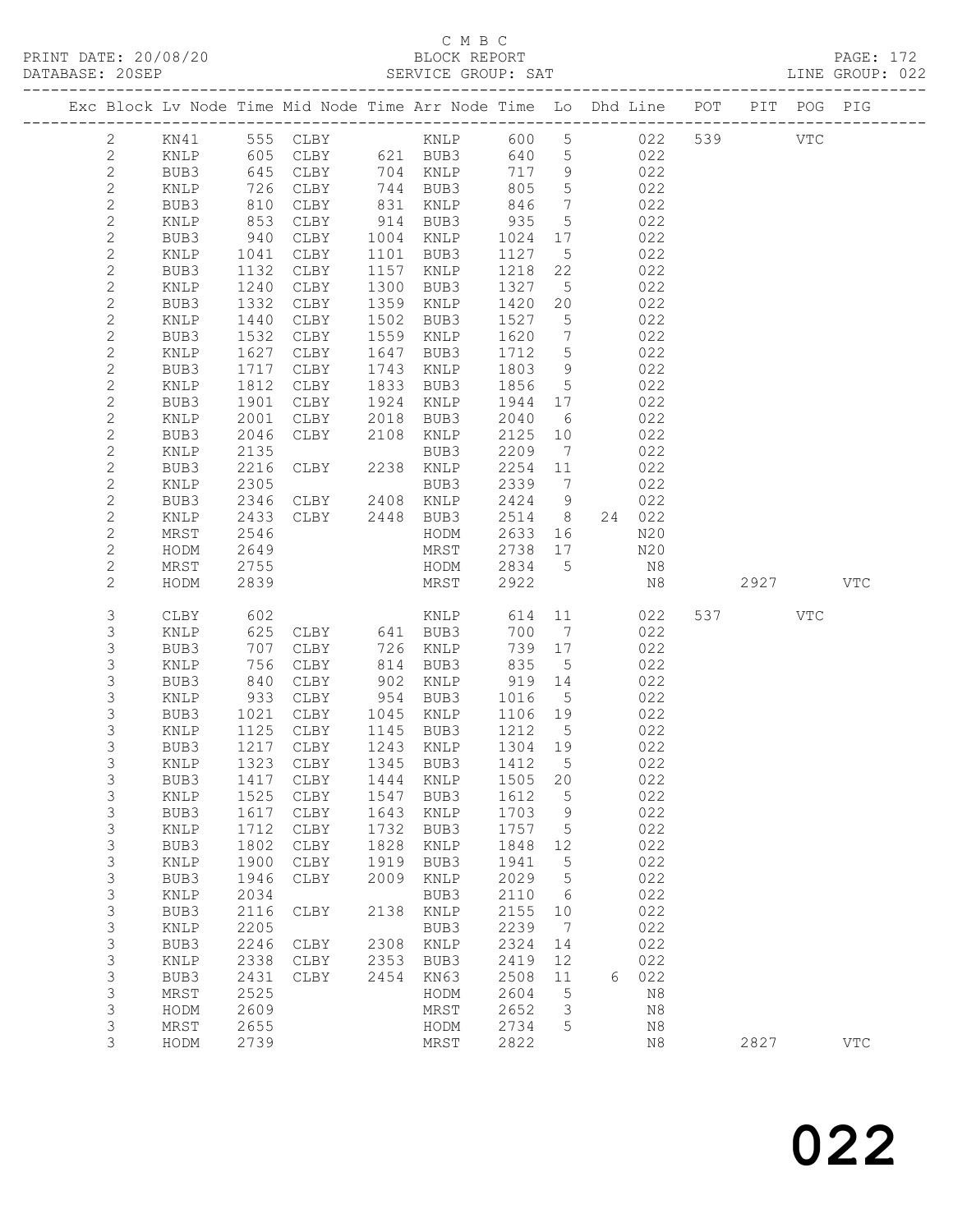|                |              |              |                 |              |              |                 |                 | Exc Block Lv Node Time Mid Node Time Arr Node Time Lo Dhd Line POT PIT POG PIG |     |      |              |            |
|----------------|--------------|--------------|-----------------|--------------|--------------|-----------------|-----------------|--------------------------------------------------------------------------------|-----|------|--------------|------------|
| 4              | BUB3         |              | 604 CLBY        |              | 623 KNLP     | 636 7           |                 | 022                                                                            | 533 |      | $_{\rm VTC}$ |            |
| 4              | KNLP         | 643          | CLBY            |              | 659 BUB3     | 720 5           |                 | 022                                                                            |     |      |              |            |
| $\overline{4}$ | BUB3         | 725          | CLBY            |              | 744 KNLP     | 757 14          |                 | 022                                                                            |     |      |              |            |
| 4              | KNLP         | 811          | CLBY            | 829          | BUB3         | 850             | $5\overline{)}$ | 022                                                                            |     |      |              |            |
| 4              | BUB3         | 855          | CLBY            | 918          | KNLP         | 935             | 12              | 022                                                                            |     |      |              |            |
| 4              | KNLP         | 947          | CLBY            | 1007         | BUB3         | 1031            | $5\overline{)}$ | 022                                                                            |     |      |              |            |
| 4              | BUB3         | 1036         | CLBY            | 1100         | KNLP         | 1121            | 19              | 022                                                                            |     |      |              |            |
| 4              | KNLP         | 1140         | CLBY            | 1200         | BUB3         | 1227            | $5\overline{)}$ | 022                                                                            |     |      |              |            |
| 4              | BUB3         | 1232         | CLBY            | 1258         | KNLP         | 1319            | 19              | 022                                                                            |     |      |              |            |
| 4              | KNLP         | 1338         | CLBY            | 1400         | BUB3         | 1427            | $5^{\circ}$     | 022                                                                            |     |      |              |            |
| 4              | BUB3         | 1432         | CLBY            | 1459         | KNLP         | 1520            | 20              | 022                                                                            |     |      |              |            |
| 4              | KNLP         | 1540         | CLBY            | 1602         | BUB3         | 1627            | $5^{\circ}$     | 022                                                                            |     |      |              |            |
| 4              | BUB3         | 1632         | CLBY            | 1658         | KNLP         | 1718            | 9               | 022                                                                            |     |      |              |            |
| 4              | KNLP         | 1727         | CLBY            | 1747         | BUB3         | 1812            | $5\overline{)}$ | 022                                                                            |     |      |              |            |
| 4              | BUB3         | 1817         | CLBY            | 1843         | KNLP         | 1903            | 12              | 022                                                                            |     |      |              |            |
| $\overline{4}$ | KNLP         | 1915         | CLBY            | 1934         | BUB3         | 1956            | $5\overline{)}$ | 022                                                                            |     |      |              |            |
| $\overline{4}$ | BUB3         | 2001         | CLBY            | 2024         | KNLP         | 2044            | $5\overline{)}$ | 022                                                                            |     |      |              |            |
| 4              | KNLP         | 2049         |                 |              | BUB3         | 2125            | 6               | 022                                                                            |     |      |              |            |
| $\overline{4}$ | BUB3         | 2131         | CLBY            |              | 2153 KNLP    | 2210            | 10              | 022                                                                            |     |      |              |            |
| 4              | KNLP         | 2220         |                 |              | BUB3         | 2254            | $\overline{7}$  | 022                                                                            |     |      |              |            |
| 4              | BUB3         | 2301         | CLBY            |              | 2323 KN63    | 2339            |                 | 022                                                                            |     | 2350 |              | <b>VTC</b> |
| 5              | KN41         | 648          | CLBY            |              | KNLP         | 653             | $5\overline{)}$ | 022                                                                            |     | 632  | VTC          |            |
| 5              | KNLP         | 658          | CLBY            |              | 714 BUB3     | 735             | $5\overline{)}$ | 022                                                                            |     |      |              |            |
| $\mathsf S$    | BUB3         | 740          | CLBY            | 801          | KNLP         | 814             | 12              | 022                                                                            |     |      |              |            |
| 5              | KNLP         | 826          | CLBY            | 844          | BUB3         | 905             | $5^{\circ}$     | 022                                                                            |     |      |              |            |
| 5              | BUB3         | 910          | CLBY            | 933          | KNLP         | 952             | 8 <sup>8</sup>  | 022                                                                            |     |      |              |            |
| 5              | KNLP         | 1000         | CLBY            | 1020         | BUB3         | 1044            | $5\overline{)}$ | 022                                                                            |     |      |              |            |
| $\mathsf S$    | BUB3         | 1049         | CLBY            | 1113         | KNLP         | 1134            | 21              | 022                                                                            |     |      |              |            |
| 5              | KNLP         | 1155         | CLBY            | 1215         | BUB3         | 1242            | 5               | 022                                                                            |     |      |              |            |
| 5              | BUB3         | 1247         | CLBY            | 1313         | KNLP         | 1334            | 19              | 022                                                                            |     |      |              |            |
| 5              | KNLP         | 1353         | CLBY            | 1415         | BUB3         | 1442            | $5\overline{)}$ | 022                                                                            |     |      |              |            |
| $\mathsf S$    | BUB3         | 1447         | CLBY            | 1514         | KNLP         | 1535            | 20              | 022                                                                            |     |      |              |            |
| 5              | KNLP         | 1555         | CLBY            | 1617         | BUB3         | 1642            | $5\overline{)}$ | 022                                                                            |     |      |              |            |
| 5              | BUB3         | 1647         | CLBY            | 1713         | KNLP         | 1733            | 8               | 022                                                                            |     |      |              |            |
| 5<br>5         | KNLP         | 1741<br>1831 | CLBY            | 1801<br>1854 | BUB3         | 1826<br>1914 18 | $5\overline{)}$ | 022                                                                            |     |      |              |            |
| 5              | BUB3<br>KNLP | 1932         | CLBY<br>CLBY    | 1949         | KNLP<br>BUB3 | 2011            | $5^{\circ}$     | 022<br>022                                                                     |     |      |              |            |
| 5              | BUB3         | 2016         | CLBY            | 2039         | KNLP         | 2059            | 5               | 022                                                                            |     |      |              |            |
| 5              | KNLP 2104    |              |                 |              | BUB3 2140 6  |                 |                 | 022                                                                            |     |      |              |            |
| 5              | BUB3         | 2146         | CLBY            | 2208         | KNLP         | 2225            | 10              | 022                                                                            |     |      |              |            |
| 5              | KNLP         | 2235         |                 |              | BUB3         | 2309            | 7               | 022                                                                            |     |      |              |            |
| 5              | BUB3         | 2316         | CLBY            | 2338         | KNLP         | 2354            | 9               | 022                                                                            |     |      |              |            |
| $\mathsf S$    | KNLP         | 2403         | CLBY            | 2418         | BUB3         | 2444            | 12              | 022                                                                            |     |      |              |            |
| 5              | BUB3         | 2456         | CLBY            | 2519         | KNLP         | 2533            | 5               | 022                                                                            |     |      |              |            |
| 5              | KNLP         | 2538         | $\texttt{CLBY}$ | 2553         | BUB3         | 2619            | 5               | 022<br>5                                                                       |     |      |              |            |
| 5              | HODM         | 2629         |                 |              | MRST         | 2712            | 4               | N8                                                                             |     |      |              |            |
| 5              | MRST         | 2716         |                 |              | HODM         | 2803            | 6               | N20                                                                            |     |      |              |            |
| 5              | HODM         | 2809         |                 |              | MRST         | 2858            |                 | N20                                                                            |     | 2903 |              | <b>VTC</b> |
|                |              |              |                 |              |              |                 |                 |                                                                                |     |      |              |            |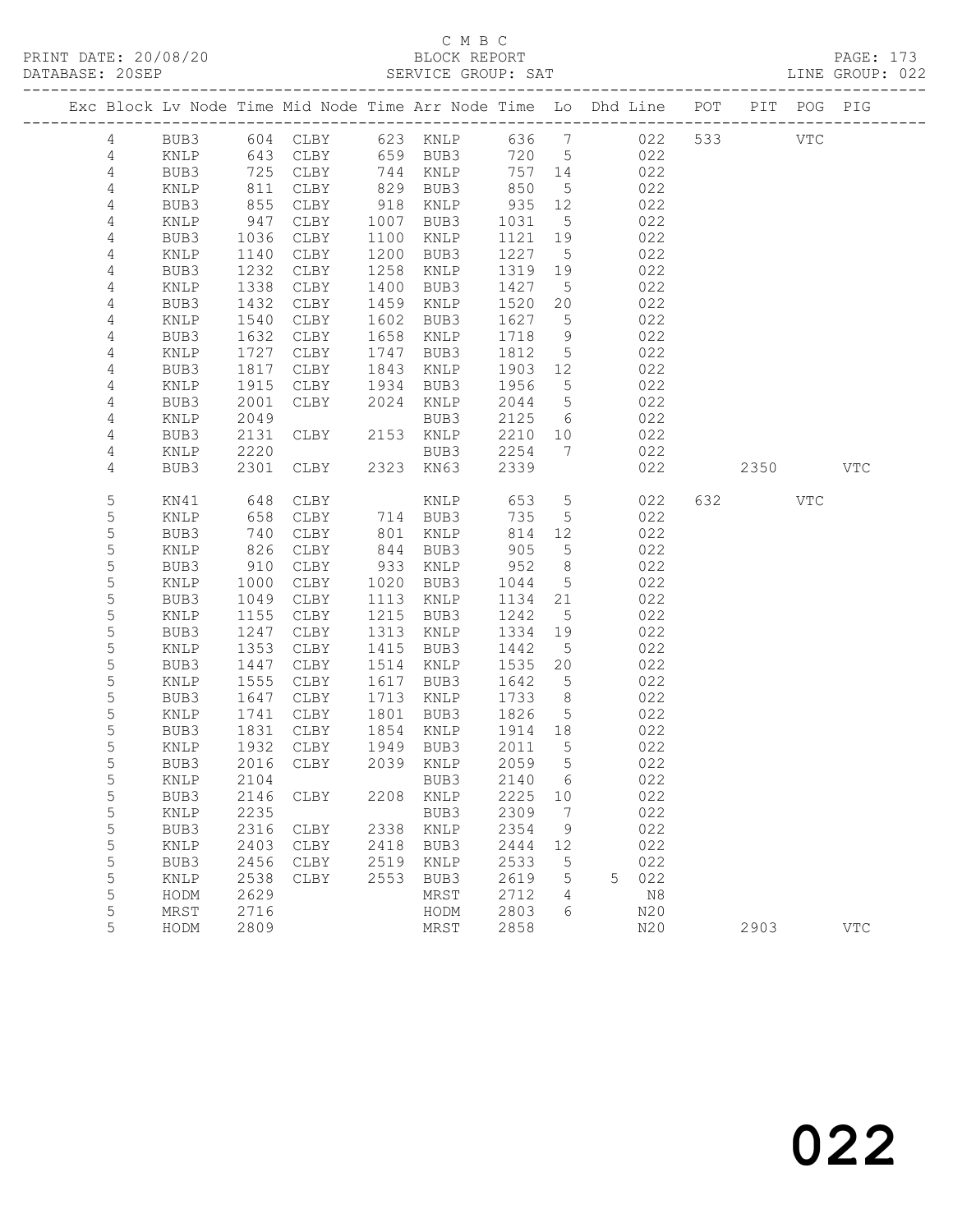### C M B C<br>BLOCK REPORT

| Exc Block Lv Node Time Mid Node Time Arr Node Time Lo Dhd Line POT PIT POG PIG |                                                   |      |                |      |                                             |           |                 |                 |                         |  |  |  |
|--------------------------------------------------------------------------------|---------------------------------------------------|------|----------------|------|---------------------------------------------|-----------|-----------------|-----------------|-------------------------|--|--|--|
|                                                                                |                                                   |      |                |      | 6 BUB3 659 CLBY 718 KNLP 731 10 022 628 VTC |           |                 |                 |                         |  |  |  |
| 6                                                                              | KNLP                                              | 741  | CLBY           |      | 759 BUB3                                    |           |                 | 820 5 022       |                         |  |  |  |
| 6                                                                              | BUB3                                              | 825  | CLBY           | 847  | KNLP                                        | 902       |                 | $5^{\circ}$     | 022                     |  |  |  |
| 6                                                                              | KNLP                                              | 907  | CLBY           | 928  | BUB3                                        | 949       |                 | $6\overline{6}$ | 022                     |  |  |  |
| 6                                                                              | BUB3                                              | 955  | CLBY           | 1019 | KNLP                                        | 1039 16   |                 |                 | 022                     |  |  |  |
| 6                                                                              | KNLP                                              | 1055 | CLBY           | 1115 | BUB3                                        | 1142      | 5 <sup>5</sup>  |                 | 022                     |  |  |  |
| 6                                                                              | BUB3                                              | 1147 | CLBY           | 1212 | KNLP                                        | 1233      | 20              |                 | 022                     |  |  |  |
| 6                                                                              | KNLP                                              | 1253 | CLBY           | 1315 | BUB3                                        | 1342      |                 | $5^{\circ}$     | 022                     |  |  |  |
| 6                                                                              | BUB3                                              | 1347 | CLBY           | 1414 | KNLP                                        | 1435      | 20              |                 | 022                     |  |  |  |
| 6                                                                              | KNLP                                              | 1455 | CLBY           | 1517 | BUB3                                        | 1542      | 5               |                 | 022                     |  |  |  |
| 6                                                                              | BUB3                                              | 1547 | CLBY           | 1614 | KNLP                                        | 1635      | $7\overline{ }$ |                 | 022                     |  |  |  |
| 6                                                                              | KNLP                                              | 1642 | CLBY           | 1702 | BUB3                                        | 1727      | 5               |                 | 022                     |  |  |  |
| 6                                                                              | BUB3                                              | 1732 | CLBY           | 1758 | KNLP                                        | 1818      | 9               |                 | 022                     |  |  |  |
| 6                                                                              | KNLP                                              | 1827 | CLBY           | 1848 | BUB3                                        | 1911      | 5 <sup>5</sup>  |                 | 022                     |  |  |  |
| 6                                                                              | BUB3                                              | 1916 | CLBY           | 1939 | KNLP                                        | 1959      |                 | 17              | 022                     |  |  |  |
| 6                                                                              | KNLP                                              | 2016 | CLBY           | 2033 | BUB3                                        | 2055      | 6               |                 | 022                     |  |  |  |
| 6                                                                              | BUB3                                              | 2101 | CLBY           | 2123 | KNLP                                        | 2140      |                 | 10              | 022                     |  |  |  |
| 6                                                                              | KNLP                                              | 2150 |                |      | BUB3                                        | 2224      | $\overline{7}$  |                 | 022                     |  |  |  |
| 6                                                                              | BUB3                                              | 2231 | CLBY           |      | 2253 KNLP                                   | 2309      | 14              |                 | 022                     |  |  |  |
| 6                                                                              | KNLP                                              | 2323 |                |      | BUB3                                        | 2357      | $5^{\circ}$     |                 | 022                     |  |  |  |
| 6                                                                              | BUB3                                              | 2402 | CLBY           |      | 2425 KNLP                                   | 2439 24   |                 |                 | 022                     |  |  |  |
| 6                                                                              | KNLP                                              | 2503 | CLBY 2518 BUB3 |      |                                             | 2544 8    |                 | 24 022          |                         |  |  |  |
| 6                                                                              | MRST                                              | 2616 |                |      | HODM                                        | 2703 6    |                 |                 | N20                     |  |  |  |
| $\epsilon$                                                                     | $\Gamma$ $\cap$ $\Gamma$ $\cap$ $\Gamma$ $\Gamma$ |      | 2700           |      | MDCH                                        | $2750$ 10 |                 |                 | $\lambda$ $\cap$ $\cap$ |  |  |  |

| 6<br>6<br>6<br>6<br>6                               | KNLP<br>MRST<br>HODM<br>MRST<br>HODM                                                 | 2503<br>2616<br>2709<br>2816<br>2909                                               | CLBY                                                                                 | 2518                                                                        | BUB3<br>HODM<br>MRST<br>HODM<br>MRST                                                               | 2544<br>2703<br>2758<br>2903<br>2958                                                | 8<br>6<br>18<br>6                                      | 24 | 022<br>N20<br>N20<br>N20<br>N20                                           |     | 3003 |            | VTC        |
|-----------------------------------------------------|--------------------------------------------------------------------------------------|------------------------------------------------------------------------------------|--------------------------------------------------------------------------------------|-----------------------------------------------------------------------------|----------------------------------------------------------------------------------------------------|-------------------------------------------------------------------------------------|--------------------------------------------------------|----|---------------------------------------------------------------------------|-----|------|------------|------------|
| 7<br>7<br>7<br>7<br>7<br>7<br>7<br>7<br>7<br>7<br>7 | KN41<br>KNLP<br>BUB3<br>KNLP<br>BUB3<br>KNLP<br>BUB3<br>KNLP<br>BUB3<br>KNLP<br>BUB3 | 909<br>919<br>1007<br>1110<br>1202<br>1308<br>1402<br>1510<br>1602<br>1657<br>1747 | CLBY<br>CLBY<br>CLBY<br>CLBY<br>CLBY<br>CLBY<br>CLBY<br>CLBY<br>CLBY<br>CLBY<br>CLBY | 940<br>1031<br>1130<br>1228<br>1330<br>1429<br>1532<br>1628<br>1717<br>1813 | KNLP<br>BUB3<br><b>KNLP</b><br>BUB3<br>KNLP<br>BUB3<br><b>KNLP</b><br>BUB3<br>KNLP<br>BUB3<br>KNLP | 914<br>1002<br>1052<br>1157<br>1249<br>1357<br>1450<br>1557<br>1648<br>1742<br>1833 | 5<br>5<br>18<br>5<br>19<br>5<br>20<br>5<br>9<br>5<br>9 |    | 022<br>022<br>022<br>022<br>022<br>022<br>022<br>022<br>022<br>022<br>022 | 853 |      | <b>VTC</b> |            |
| 7<br>7                                              | KNLP<br>BUB3                                                                         | 1842<br>1931                                                                       | CLBY<br>CLBY                                                                         | 1903<br>1954                                                                | BUB3<br>KN63                                                                                       | 1926<br>2014                                                                        | 5                                                      |    | 022<br>022                                                                |     | 2025 |            | <b>VTC</b> |
| 8<br>8<br>8<br>8<br>8<br>8<br>8                     | KN41<br>KNLP<br>BUB3<br>KNLP<br>BUB3<br>KNLP<br>BUB3                                 | 1014<br>1026<br>1117<br>1225<br>1317<br>1425<br>1517                               | CLBY<br>CLBY<br>CLBY<br>CLBY<br>CLBY<br>CLBY<br>CLBY                                 | 1046<br>1142<br>1245<br>1343<br>1447<br>1544                                | KNLP<br>BUB3<br><b>KNLP</b><br>BUB3<br><b>KNLP</b><br>BUB3<br>KN63                                 | 1021<br>1112<br>1203<br>1312<br>1404<br>1512<br>1605                                | 5<br>5<br>22<br>5<br>21<br>5                           |    | 022<br>022<br>022<br>022<br>022<br>022<br>022                             | 958 | 1616 | <b>VTC</b> | <b>VTC</b> |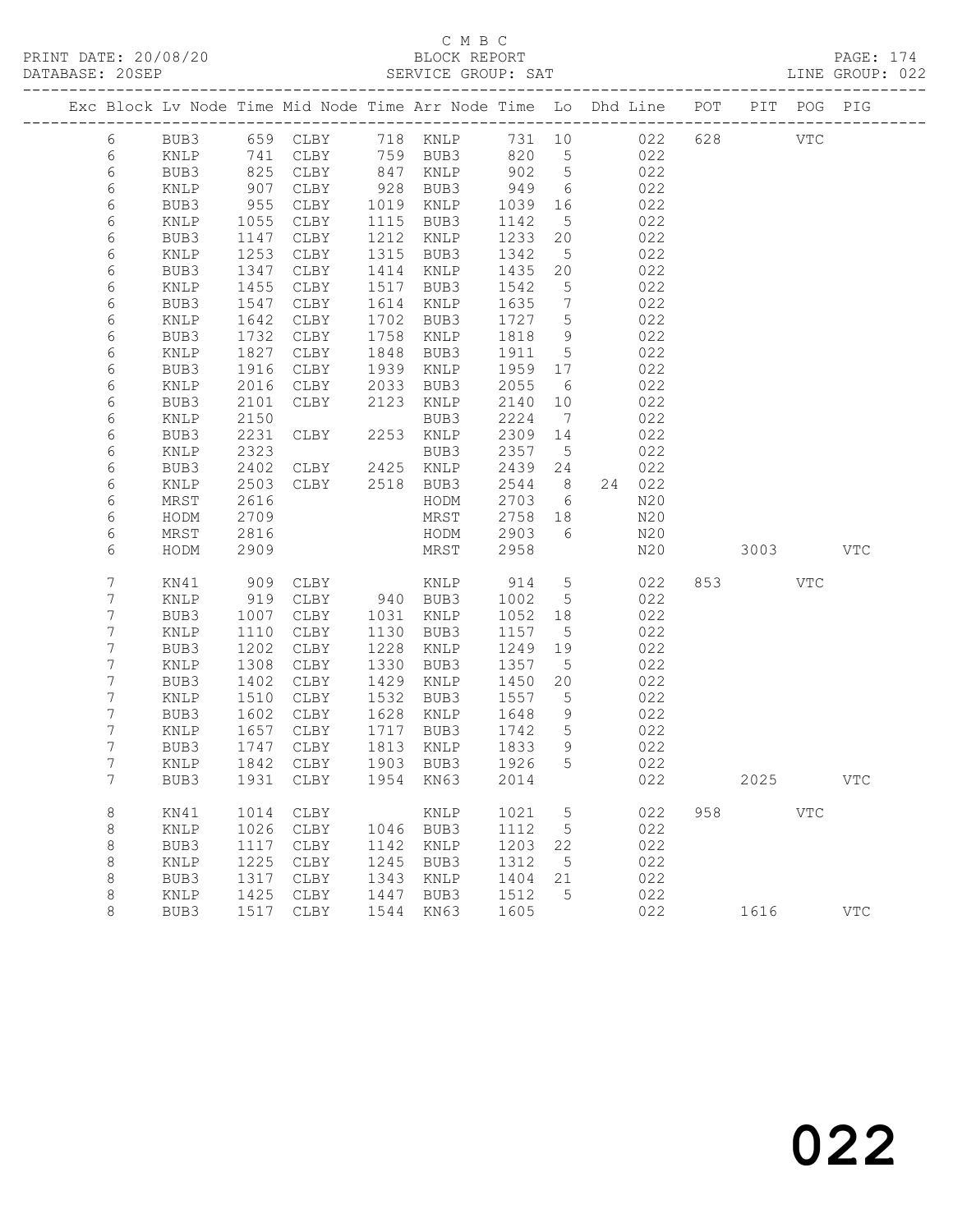### C M B C<br>BLOCK REPORT

| PRINT DATE: 20/08/20<br>DATABASE: 20SEP |    |             |      |          |      | A VALUE SERVICE SANT SERVICE GROUP: SAT |      |                 |                                                                                |     |      |     | PAGE: 175<br>LINE GROUP: 022 |
|-----------------------------------------|----|-------------|------|----------|------|-----------------------------------------|------|-----------------|--------------------------------------------------------------------------------|-----|------|-----|------------------------------|
|                                         |    |             |      |          |      |                                         |      |                 | Exc Block Lv Node Time Mid Node Time Arr Node Time Lo Dhd Line POT PIT POG PIG |     |      |     |                              |
|                                         | 40 | DULP        |      | 542 MDBY |      | 554 BUB4                                |      |                 | 610 15<br>002                                                                  | 525 |      | VTC |                              |
|                                         | 40 | BUB4        | 625  | MDBY     | 639  | DULP                                    | 649  | 11              | 002                                                                            |     |      |     |                              |
|                                         | 40 | <b>DULP</b> | 700  | MDBY     | 712  | BUB4                                    | 730  | 15              | 002                                                                            |     |      |     |                              |
|                                         | 40 | BUB4        | 745  | MDBY     | 802  | <b>DULP</b>                             | 812  | 8 <sup>8</sup>  | 002                                                                            |     |      |     |                              |
|                                         | 40 | <b>DULP</b> | 820  | MDBY     | 832  | BUB4                                    | 850  | $5\overline{)}$ | 002                                                                            |     |      |     |                              |
|                                         | 40 | BUB4        | 855  | MDBY     | 912  | DULP                                    | 924  | 11              | 002                                                                            |     |      |     |                              |
|                                         | 40 | <b>DULP</b> | 935  | MDBY     | 950  | BUB4                                    | 1010 | $5\overline{)}$ | 002                                                                            |     |      |     |                              |
|                                         | 40 | BUB4        | 1015 | MDBY     | 1034 | 16BA                                    | 1039 | 15              | 002                                                                            |     |      |     |                              |
|                                         | 40 | 16BA        | 1054 | MDBY     | 1059 | BUB4                                    | 1120 | $5\overline{)}$ | 002                                                                            |     |      |     |                              |
|                                         | 40 | BUB4        | 1125 | MDBY     | 1144 | <b>DULP</b>                             | 1156 | 15              | 002                                                                            |     |      |     |                              |
|                                         | 40 | DULP        | 1211 | MDBY     | 1227 | BUB4                                    | 1250 | 5               | 002                                                                            |     |      |     |                              |
|                                         | 40 | BUB4        | 1255 | MDBY     | 1317 | <b>DULP</b>                             | 1331 | 18              | 002                                                                            |     |      |     |                              |
|                                         | 40 | DULP        | 1349 | MDBY     | 1405 | BUB4                                    | 1430 | $5^{\circ}$     | 002                                                                            |     |      |     |                              |
|                                         | 40 | BUB4        | 1435 | MDBY     | 1457 | DULP                                    | 1512 | 14              | 002                                                                            |     |      |     |                              |
|                                         | 40 | DULP        | 1526 | MDBY     | 1542 | BUB4                                    | 1610 | $5^{\circ}$     | 002                                                                            |     |      |     |                              |
|                                         | 40 | BUB4        | 1615 | MDBY     | 1639 | <b>DULP</b>                             | 1654 | 12              | 002                                                                            |     |      |     |                              |
|                                         | 40 | DULP        | 1706 | MDBY     | 1722 | BUB4                                    | 1750 | $5^{\circ}$     | 002                                                                            |     |      |     |                              |
|                                         | 40 | BUB4        | 1755 | MDBY     | 1819 | <b>DULP</b>                             | 1834 | 15              | 002                                                                            |     |      |     |                              |
|                                         | 40 | <b>DULP</b> | 1849 | MDBY     | 1904 | BUB4                                    | 1930 | $5^{\circ}$     | 002                                                                            |     |      |     |                              |
|                                         | 40 | BUB4        | 1935 | MDBY     | 1957 | 16BA                                    | 2002 | 12              | 002                                                                            |     |      |     |                              |
|                                         | 40 | 16BA        | 2014 | MDBY     | 2018 | BUB4                                    | 2040 | $5^{\circ}$     | 002                                                                            |     |      |     |                              |
|                                         | 40 | BUB4        | 2045 | MDBY     | 2105 | <b>DULP</b>                             | 2119 | 10              | 002                                                                            |     |      |     |                              |
|                                         | 40 | <b>DULP</b> | 2129 | MDBY     | 2143 | BUB4                                    | 2205 | $5^{\circ}$     | 002                                                                            |     |      |     |                              |
|                                         | 40 | BUB4        | 2210 | MDBY     | 2228 | <b>DULP</b>                             | 2240 | 20              | 002                                                                            |     |      |     |                              |
|                                         | 40 | <b>DULP</b> | 2300 | MDBY     | 2313 | BUB4                                    | 2335 | $5\phantom{.0}$ | 002                                                                            |     |      |     |                              |
|                                         | 40 | BUB4        | 2340 | MDBY     | 2358 | <b>DULP</b>                             | 2410 | 17              | 002                                                                            |     |      |     |                              |
|                                         | 40 | <b>DULP</b> | 2427 | MDBY     | 2440 | BUB4                                    | 2500 | $5\phantom{.0}$ | 002                                                                            |     |      |     |                              |
|                                         | 40 | BUB4        | 2505 | MDBY     | 2523 | <b>DULP</b>                             | 2535 | 5               | 002                                                                            |     |      |     |                              |
|                                         | 40 | DULP        | 2540 |          |      | GEGR                                    | 2606 | $\mathcal{S}$   | N22                                                                            |     |      |     |                              |
|                                         | 40 | <b>GEGR</b> | 2609 |          |      | <b>DULP</b>                             | 2634 | $6\phantom{.}6$ | N22                                                                            |     |      |     |                              |
|                                         | 40 | <b>DULP</b> | 2640 |          |      | GEGR                                    | 2706 | $\mathcal{E}$   | N22                                                                            |     |      |     |                              |
|                                         | 40 | <b>GEGR</b> | 2709 |          |      | <b>DULP</b>                             | 2734 |                 | N22                                                                            |     | 2744 |     | <b>VTC</b>                   |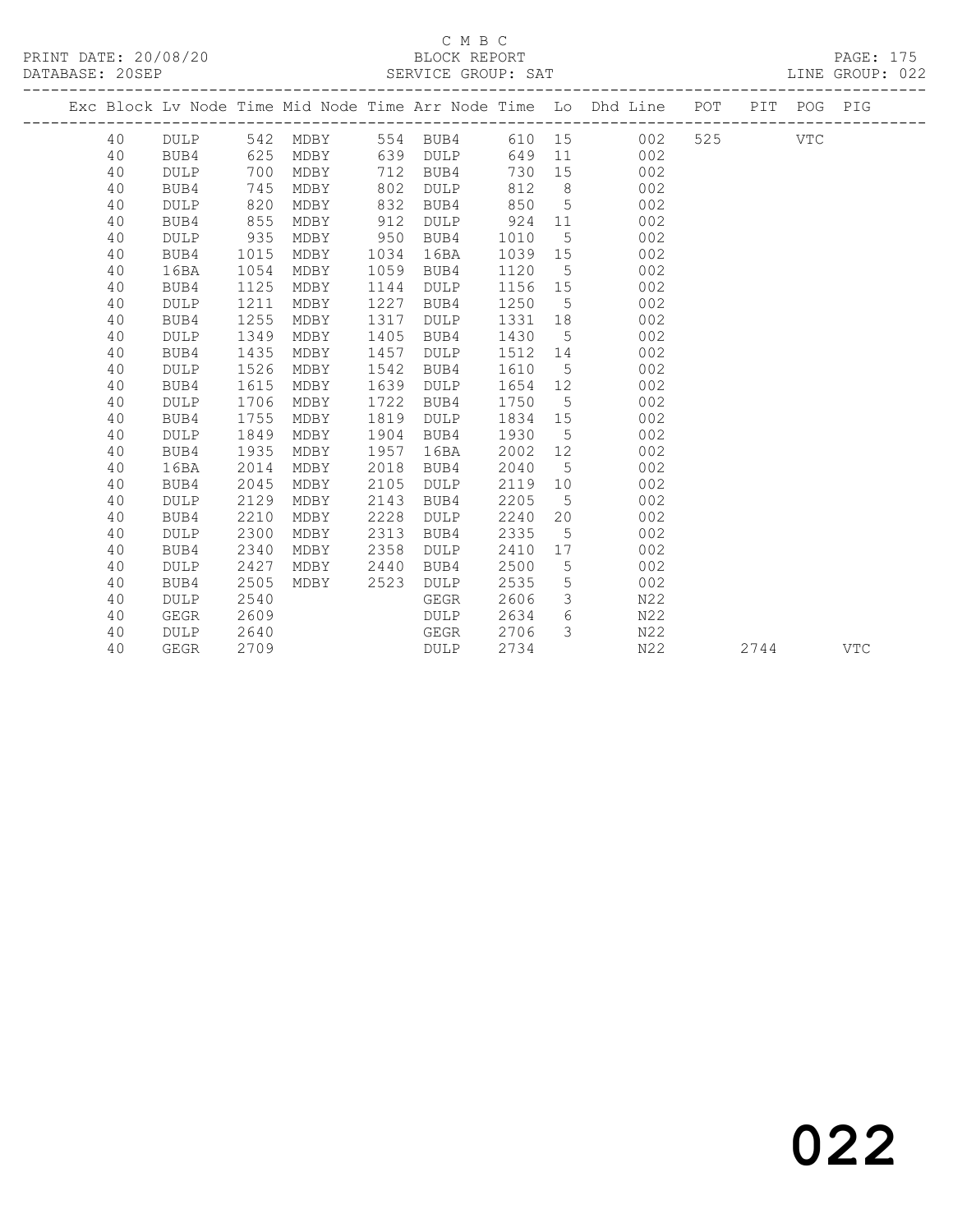|  |    |             |      |          |      |             |         |                 | Exc Block Lv Node Time Mid Node Time Arr Node Time Lo Dhd Line POT |     |      | PIT POG PIG |            |
|--|----|-------------|------|----------|------|-------------|---------|-----------------|--------------------------------------------------------------------|-----|------|-------------|------------|
|  | 41 | DULP        |      | 602 MDBY |      | 614 BUB4    |         |                 | 630 15<br>002                                                      | 545 |      | VTC         |            |
|  | 41 | BUB4        | 645  | MDBY     | 659  | DULP        | 709     |                 | 002<br>11 — 1                                                      |     |      |             |            |
|  | 41 | <b>DULP</b> | 720  | MDBY     | 732  | BUB4        | 750     |                 | 002<br>15                                                          |     |      |             |            |
|  | 41 | BUB4        | 805  | MDBY     | 822  | DULP        | 832     | 8 <sup>8</sup>  | 002                                                                |     |      |             |            |
|  | 41 | <b>DULP</b> | 840  | MDBY     | 852  | BUB4        | 910     | $5^{\circ}$     | 002                                                                |     |      |             |            |
|  | 41 | BUB4        | 915  | MDBY     | 932  | DULP        | 944     | 10              | 002                                                                |     |      |             |            |
|  | 41 | <b>DULP</b> | 954  | MDBY     | 1009 | BUB4        | 1030    | 5               | 002                                                                |     |      |             |            |
|  | 41 | BUB4        | 1035 | MDBY     | 1054 | 16BA        | 1059 14 |                 | 002                                                                |     |      |             |            |
|  | 41 | 16BA        | 1113 | MDBY     | 1118 | BUB4        | 1140    | 5               | 002                                                                |     |      |             |            |
|  | 41 | BUB4        | 1145 | MDBY     | 1206 | DULP        | 1218    | 13              | 002                                                                |     |      |             |            |
|  | 41 | <b>DULP</b> | 1231 | MDBY     | 1247 | BUB4        | 1310    | 5               | 002                                                                |     |      |             |            |
|  | 41 | BUB4        | 1315 | MDBY     | 1337 | DULP        | 1351    | 18              | 002                                                                |     |      |             |            |
|  | 41 | <b>DULP</b> | 1409 | MDBY     | 1425 | BUB4        | 1450    | 5               | 002                                                                |     |      |             |            |
|  | 41 | BUB4        | 1455 | MDBY     | 1517 | DULP        | 1532    |                 | 002<br>14                                                          |     |      |             |            |
|  | 41 | <b>DULP</b> | 1546 | MDBY     | 1602 | BUB4        | 1630    | 5 <sub>1</sub>  | 002                                                                |     |      |             |            |
|  | 41 | BUB4        | 1635 | MDBY     | 1659 | <b>DULP</b> | 1714    | 14              | 002                                                                |     |      |             |            |
|  | 41 | <b>DULP</b> | 1728 | MDBY     | 1744 | BUB4        | 1810    | $5^{\circ}$     | 002                                                                |     |      |             |            |
|  | 41 | BUB4        | 1815 | MDBY     | 1839 | DULP        | 1854    | 15              | 002                                                                |     |      |             |            |
|  | 41 | <b>DULP</b> | 1909 | MDBY     | 1924 | BUB4        | 1950    | $5\phantom{0}$  | 002                                                                |     |      |             |            |
|  | 41 | BUB4        | 1955 | MDBY     | 2017 | 16BA        | 2022    | 12              | 002                                                                |     |      |             |            |
|  | 41 | 16BA        | 2034 | MDBY     | 2038 | BUB4        | 2100    | 10              | 002                                                                |     |      |             |            |
|  | 41 | BUB4        | 2110 | MDBY     | 2128 | DULP        | 2140    | 19              | 002                                                                |     |      |             |            |
|  | 41 | <b>DULP</b> | 2159 | MDBY     | 2213 | BUB4        | 2235    | $5^{\circ}$     | 002                                                                |     |      |             |            |
|  | 41 | BUB4        | 2240 | MDBY     | 2258 | <b>DULP</b> | 2310    | 22              | 002                                                                |     |      |             |            |
|  | 41 | <b>DULP</b> | 2332 | MDBY     | 2345 | BUB4        | 2405    | 5               | 002                                                                |     |      |             |            |
|  | 41 | BUB4        | 2410 | MDBY     | 2428 | <b>DULP</b> | 2440    | 17              | 002                                                                |     |      |             |            |
|  | 41 | <b>DULP</b> | 2457 | MDBY     | 2510 | BUB4        | 2530    | $5\overline{)}$ | 002                                                                |     |      |             |            |
|  | 41 | BUB4        | 2535 | MDBY     | 2553 | DULP        | 2605    | 5               | 002                                                                |     |      |             |            |
|  | 41 | DULP        | 2610 |          |      | GEGR        | 2636    | $\mathcal{E}$   | N22                                                                |     |      |             |            |
|  | 41 | GEGR        | 2639 |          |      | DULP        | 2704    |                 | N22                                                                |     | 2714 |             | <b>VTC</b> |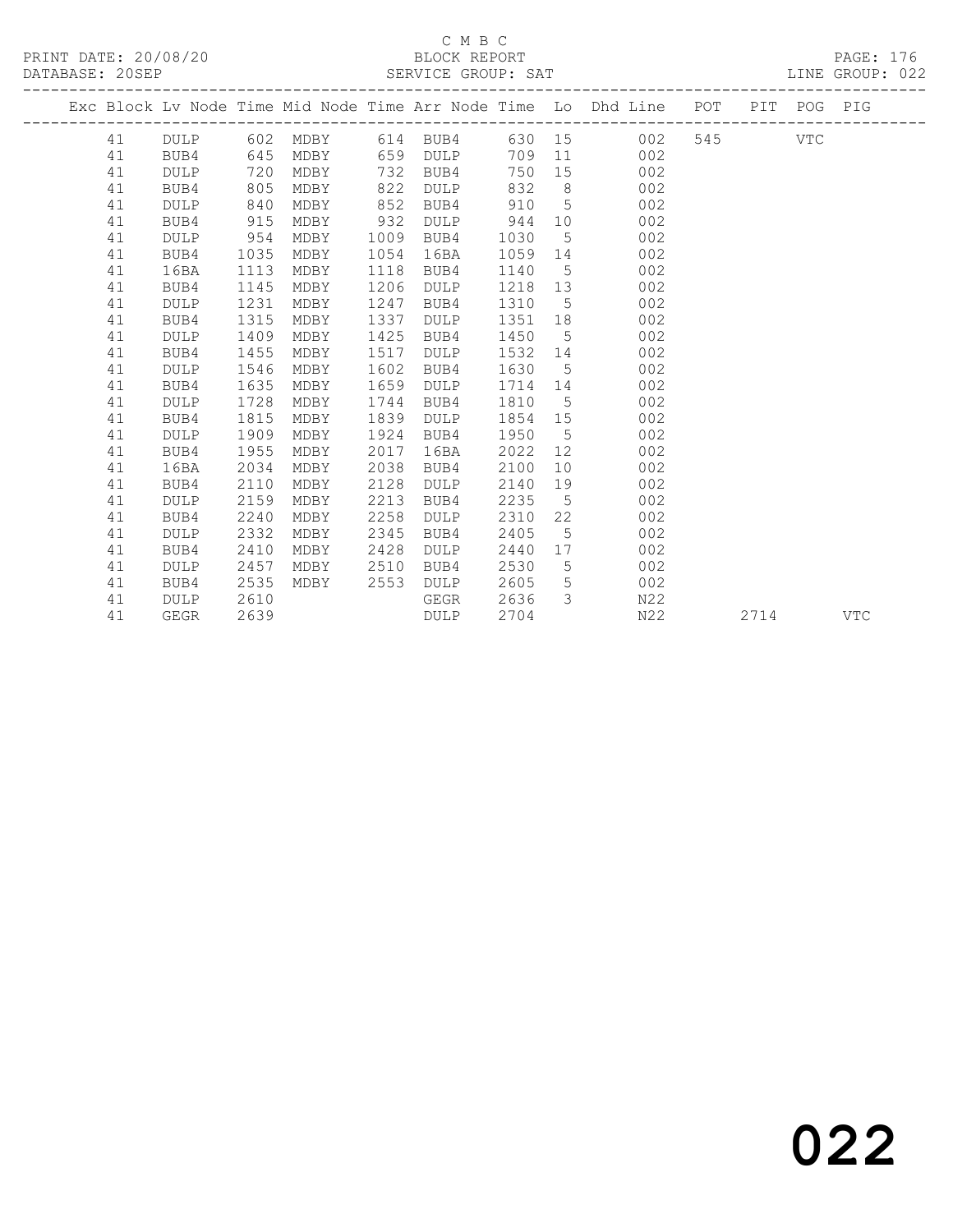#### C M B C<br>BLOCK REPORT SERVICE GROUP: SAT

-------------------------------------------------------------------------------------------------

PRINT DATE: 20/08/20 BLOCK REPORT PAGE: 177

|  |    |             |      |      |      |                        |         |                 | Exc Block Lv Node Time Mid Node Time Arr Node Time Lo Dhd Line | POT   | PIT  | POG PIG |            |
|--|----|-------------|------|------|------|------------------------|---------|-----------------|----------------------------------------------------------------|-------|------|---------|------------|
|  | 42 |             |      |      |      | BUB4 605 MDBY 619 DULP |         |                 | 629 11<br>002                                                  | 534 7 |      | VTC     |            |
|  | 42 | <b>DULP</b> | 640  | MDBY |      | 652 BUB4               |         |                 | 710 15<br>002                                                  |       |      |         |            |
|  | 42 | BUB4        | 725  | MDBY | 741  | DULP                   | 751 9   |                 | 002                                                            |       |      |         |            |
|  | 42 | <b>DULP</b> | 800  | MDBY | 812  | BUB4                   | 830     | $5\overline{)}$ | 002                                                            |       |      |         |            |
|  | 42 | BUB4        | 835  | MDBY | 852  | DULP                   | 904     | 11              | 002                                                            |       |      |         |            |
|  | 42 | <b>DULP</b> | 915  | MDBY | 930  | BUB4                   | 950     | 5 <sup>5</sup>  | 002                                                            |       |      |         |            |
|  | 42 | BUB4        | 955  | MDBY | 1014 | 16BA                   | 1019 15 |                 | 002                                                            |       |      |         |            |
|  | 42 | 16BA        | 1034 | MDBY | 1039 | BUB4                   | 1100    | $5\degree$      | 002                                                            |       |      |         |            |
|  | 42 | BUB4        | 1105 | MDBY | 1124 | DULP                   | 1136 15 |                 | 002                                                            |       |      |         |            |
|  | 42 | DULP        | 1151 | MDBY | 1207 | BUB4                   | 1230    | $5^{\circ}$     | 002                                                            |       |      |         |            |
|  | 42 | BUB4        | 1235 | MDBY | 1257 | 16BA                   | 1302    | 9               | 002                                                            |       |      |         |            |
|  | 42 | 16BA        | 1311 | MDBY | 1316 | BUB4                   | 1340    | $5^{\circ}$     | 002                                                            |       |      |         |            |
|  | 42 | BUB4        | 1345 | MDBY | 1407 | 16BA                   | 1412    | 18              | 002                                                            |       |      |         |            |
|  | 42 | 16BA        | 1430 | MDBY | 1435 | BUB4                   | 1500    | $5^{\circ}$     | 002                                                            |       |      |         |            |
|  | 42 | BUB4        | 1505 | MDBY | 1527 | 16BA                   | 1532 15 |                 | 002                                                            |       |      |         |            |
|  | 42 | 16BA        | 1547 | MDBY | 1552 | BUB4                   | 1620 5  |                 | 002                                                            |       |      |         |            |
|  | 42 | BUB4        | 1625 | MDBY | 1649 | 16BA                   | 1654 13 |                 | 002                                                            |       |      |         |            |
|  | 42 | 16BA        | 1707 | MDBY | 1712 | BUB4                   | 1740    |                 | $5^{\circ}$<br>002                                             |       |      |         |            |
|  | 42 | BUB4        | 1745 | MDBY | 1809 | 16BA                   | 1814    |                 | 002<br>16                                                      |       |      |         |            |
|  | 42 | 16BA        | 1830 | MDBY | 1834 | BUB4                   | 1900    | $5\overline{)}$ | 002                                                            |       |      |         |            |
|  | 42 | BUB4        | 1905 | MDBY | 1927 | DULP                   | 1941    | 13              | 002                                                            |       |      |         |            |
|  | 42 | <b>DULP</b> | 1954 | MDBY | 2008 | BUB4                   | 2030    | 5 <sup>5</sup>  | 002                                                            |       |      |         |            |
|  | 42 | BUB4        | 2035 | MDBY | 2055 | 16BA                   | 2100    |                 | 002<br>24                                                      |       |      |         |            |
|  | 42 | 16BA        | 2124 | MDBY | 2128 | BUB4                   | 2150    | $5\overline{)}$ | 002                                                            |       |      |         |            |
|  | 42 | BUB4        | 2155 | MDBY | 2213 | 16BA                   | 2218    | 6               | 002                                                            |       |      |         |            |
|  | 42 | 16BA        | 2224 | MDBY | 2228 | BUB4                   | 2250    | 5 <sup>5</sup>  | 002                                                            |       |      |         |            |
|  | 42 | BUB4        | 2255 | MDBY | 2313 | 16BA                   | 2318    | 6               | 002                                                            |       |      |         |            |
|  | 42 | 16BA        | 2324 | MDBY | 2328 | BUB4                   | 2350    | 5 <sup>5</sup>  | 002                                                            |       |      |         |            |
|  | 42 | BUB4        | 2355 | MDBY | 2413 | 16BA                   | 2418    | 8               | 002                                                            |       |      |         |            |
|  | 42 | 16BA        | 2426 | MDBY | 2430 | BUB4                   | 2450    | 5               | 002                                                            |       |      |         |            |
|  | 42 | BUB4        | 2455 | MDBY | 2513 | 16BA                   | 2518    |                 | 002                                                            |       | 2544 |         | <b>VTC</b> |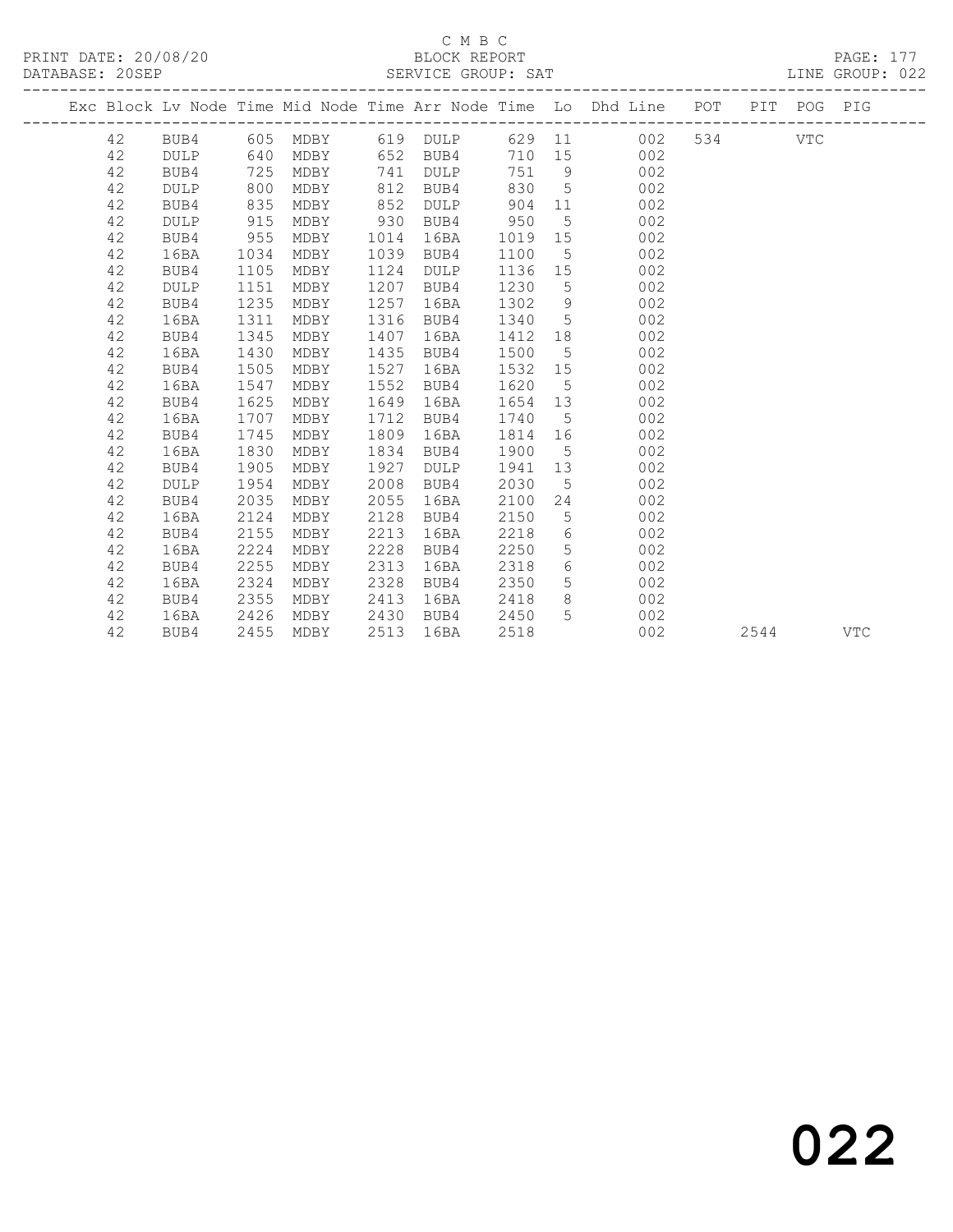|          |              |                       |                                    |              |                      |                  |                                  | Exc Block Lv Node Time Mid Node Time Arr Node Time Lo Dhd Line POT                                          |         | PIT POG PIG |            |
|----------|--------------|-----------------------|------------------------------------|--------------|----------------------|------------------|----------------------------------|-------------------------------------------------------------------------------------------------------------|---------|-------------|------------|
| 43       |              |                       |                                    |              |                      |                  |                                  | DULP 620 MDBY 632 BUB4 650 15 002<br>BUB4 705 MDBY 719 DULP 729 11 002<br>DULP 740 MDBY 752 BUB4 810 10 002 | 603 VTC |             |            |
| 43       |              |                       |                                    |              |                      |                  |                                  |                                                                                                             |         |             |            |
| 43       |              |                       |                                    |              |                      |                  |                                  |                                                                                                             |         |             |            |
| 43       | BUB4         | 820                   | MDBY                               |              | 837 DULP             | 847 8            |                                  | 002                                                                                                         |         |             |            |
| 43       | DULP         | 855<br>935            | MDBY                               |              | 910 BUB4<br>954 16BA | 930              | $5\overline{)}$                  | 002                                                                                                         |         |             |            |
| 43       | BUB4         |                       | MDBY                               |              |                      | 959 15           |                                  | 002                                                                                                         |         |             |            |
| 43       | 16BA         | 1014                  | MDBY                               |              | 1019 BUB4            | 1040             | 5 <sup>5</sup>                   | 002                                                                                                         |         |             |            |
| 43       | BUB4         | 1045                  | MDBY                               |              | 1104 DULP            | 1116 15          |                                  | 002                                                                                                         |         |             |            |
| 43       | DULP         | 1131                  | MDBY                               |              | 1147 BUB4            | 1210             | $5^{\circ}$                      | 002                                                                                                         |         |             |            |
| 43       | BUB4         | 1215                  | MDBY                               |              | 1236 16BA            | 1241 11          |                                  | 002                                                                                                         |         |             |            |
| 43       | 16BA         | 1252                  | MDBY                               |              | 1257 BUB4            | 1320             | $5\overline{)}$                  | 002                                                                                                         |         |             |            |
| 43       | BUB4         | 1325                  | MDBY                               |              | 1347 16BA            | 1352 18          |                                  | 002                                                                                                         |         |             |            |
| 43       | 16BA         | 1410                  | MDBY                               |              | 1415 BUB4            | 1440             | $5\overline{)}$                  | 002                                                                                                         |         |             |            |
| 43       | BUB4         | 1445                  | MDBY                               |              | 1507 16BA            | 1512 15          |                                  | 002                                                                                                         |         |             |            |
| 43       | 16BA         | 1527                  | MDBY                               |              | 1532 BUB4            | 1600             | $5\overline{)}$                  | 002                                                                                                         |         |             |            |
| 43       | BUB4         | 1605                  | MDBY                               | 1629         | 16BA                 | 1634 13          |                                  | 002                                                                                                         |         |             |            |
| 43       | 16BA         | 1647                  | MDBY                               |              | 1652 BUB4            | 1720             | $5\overline{)}$                  | 002                                                                                                         |         |             |            |
| 43       | BUB4         |                       | MDBY                               | 1749         | 16BA                 | 1754 16          |                                  | 002                                                                                                         |         |             |            |
| 43       | 16BA         | $\frac{1}{2}$<br>1810 | MDBY                               |              | 1814 BUB4            | 1840             | $5\overline{)}$                  | 002                                                                                                         |         |             |            |
| 43       | BUB4         | 1845                  | MDBY                               | 1909         | DULP                 | 1924             | $\overline{7}$                   | 002                                                                                                         |         |             |            |
| 43       | DULP         | 1931                  | MDBY                               | 1946         | BUB4                 | 2010             | $5\overline{)}$                  | 002                                                                                                         |         |             |            |
| 43       | BUB4         | 2015                  | MDBY                               | 2035         | 16BA                 | 2040 14          |                                  | 002                                                                                                         |         |             |            |
| 43       | 16BA         | 2054                  | MDBY                               |              | 2058 BUB4            | 2120             | 5 <sup>5</sup>                   | 002<br>002                                                                                                  |         |             |            |
| 43       | BUB4         | 2125                  | MDBY                               | 2143         | 16BA                 | 2148             | $6\overline{6}$                  |                                                                                                             |         |             |            |
| 43       | 16BA         | 2154                  | MDBY                               |              | 2158 BUB4            | 2220             | $5\overline{)}$                  | 002                                                                                                         |         |             |            |
| 43       | BUB4         | 2225                  | MDBY                               | 2243         | 16BA                 | 2248             | $6\overline{6}$                  | 002                                                                                                         |         |             |            |
| 43       | 16BA         | 2254                  | MDBY                               |              | $2258$ BUB4          | 2320             | 5 <sup>5</sup>                   | 002<br>002                                                                                                  |         |             |            |
| 43       | BUB4         | 2325                  | MDBY                               | 2343         | 16BA                 | 2348             | 8 <sup>8</sup>                   |                                                                                                             |         |             |            |
| 43       | 16BA         | 2356                  | MDBY                               |              | 2400 BUB4            | 2420<br>2448     | 5 <sup>5</sup><br>8 <sup>8</sup> | 002<br>002                                                                                                  |         |             |            |
| 43<br>43 | BUB4<br>16BA | 2425<br>2456          | MDBY 2443 16BA<br>MDBY 2500 BUB4   |              |                      | 2520 5           |                                  | 002                                                                                                         |         |             |            |
| 43       | BUB4         | 2525                  | MDBY                               | 2543         | 16BA                 | 2548 25          |                                  | 31 002                                                                                                      |         |             |            |
| 43       | MRST         | 2644                  |                                    |              | HODM                 | 2707             | $\overline{2}$                   | N15                                                                                                         |         |             |            |
| 43       | HODM         | 2709                  |                                    |              | MRST                 | 2739             |                                  | N15                                                                                                         | 2744    |             | <b>VTC</b> |
|          |              |                       |                                    |              |                      |                  |                                  |                                                                                                             |         |             |            |
| 44       | 16BA         | 817                   |                                    |              | MDBY 822 BUB4 840 5  |                  |                                  | 002                                                                                                         | 752 VTC |             |            |
| 44       | BUB4         | 845                   |                                    |              | MDBY 902 16BA 907 8  |                  |                                  | 002                                                                                                         |         |             |            |
| 44       | 16BA         | 915                   | MDBY                               |              | 920 BUB4             | 940 5<br>1016 18 | $5^{\circ}$                      | 002                                                                                                         |         |             |            |
| 44       | BUB4         |                       | 945 MDBY                           |              | 1004 DULP            |                  |                                  | 002                                                                                                         |         |             |            |
|          |              |                       | 44 DULP 1034 MDBY 1049 BUB4 1110 5 |              |                      |                  |                                  | 002                                                                                                         |         |             |            |
| 44       | BUB4         | 1115                  | MDBY                               | 1134         | 16BA                 | 1139             | 13                               | 002                                                                                                         |         |             |            |
| 44       | 16BA         | 1152                  | MDBY                               | 1157         | BUB4                 | 1220             | 5                                | 002                                                                                                         |         |             |            |
| 44       | BUB4         | 1225                  | MDBY                               | 1246         | DULP                 | 1258             | 11                               | 002                                                                                                         |         |             |            |
| 44       | DULP         | 1309                  | MDBY                               | 1326         | BUB4                 | 1350             | $\overline{5}$                   | 002                                                                                                         |         |             |            |
| 44       | BUB4         | 1355                  | MDBY                               | 1417         | DULP                 | 1432             | 17                               | 002                                                                                                         |         |             |            |
| 44       | DULP         | 1449                  | MDBY                               | 1505         | BUB4                 | 1530             | 5                                | 002                                                                                                         |         |             |            |
| 44       | BUB4         | 1535                  | MDBY                               | 1559         | $\texttt{DULP}$      | 1614             | 12                               | 002                                                                                                         |         |             |            |
| 44       | DULP         | 1626                  | MDBY                               | 1642         | BUB4                 | 1710             | $5\phantom{.0}$                  | 002                                                                                                         |         |             |            |
| 44       | BUB4         | 1715                  | MDBY                               | 1739         | DULP                 | 1754             | 15                               | 002                                                                                                         |         |             |            |
| 44       | DULP         | 1809                  | MDBY                               | 1824         | BUB4                 | 1850             | 5                                | 002                                                                                                         |         |             |            |
| 44       | BUB4         | 1855                  | MDBY                               | 1919         | 16BA                 | 1924             | 8                                | 002                                                                                                         |         |             |            |
| 44       | 16BA         | 1932                  | MDBY                               | 1936         | BUB4                 | 2000             | $5\phantom{.0}$                  | 002                                                                                                         |         |             |            |
| 44       | BUB4         | 2005                  | MDBY                               | 2025         | DULP                 | 2039             | 20                               | 002                                                                                                         |         |             |            |
| 44       | DULP         | 2059                  | MDBY                               | 2113         | BUB4                 | 2135             | $-5$                             | 002                                                                                                         |         |             |            |
| 44       | BUB4         | 2140                  | MDBY                               | 2158         | $\texttt{DULP}$      | 2210             | 20                               | 002                                                                                                         |         |             |            |
| 44<br>44 | DULP         | 2230<br>2310          | MDBY                               | 2243<br>2328 | BUB4                 | 2305<br>2340     | $5\overline{)}$<br>22            | 002<br>002                                                                                                  |         |             |            |
|          | BUB4         |                       | MDBY                               |              | DULP                 |                  |                                  |                                                                                                             |         |             |            |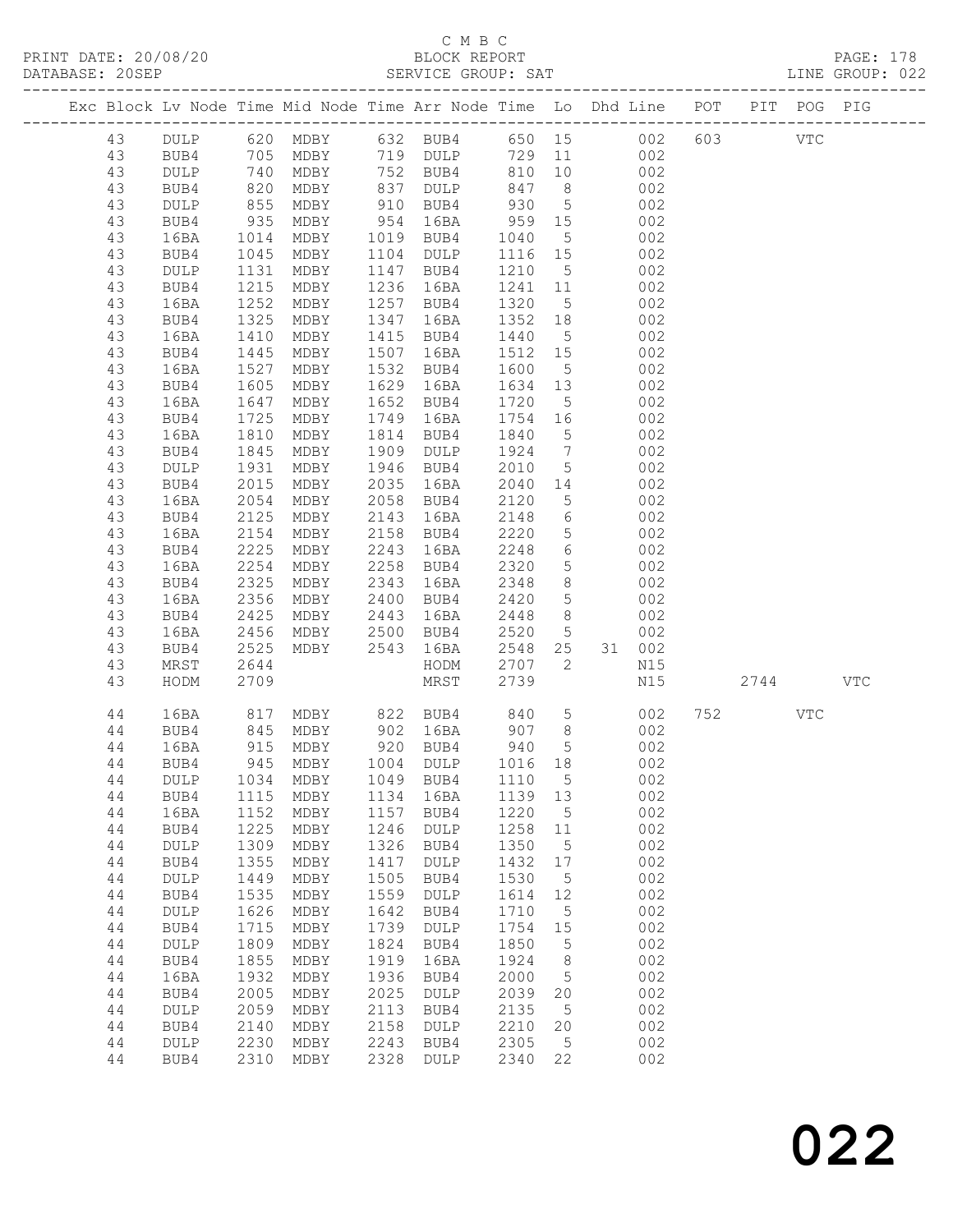|  |          |              |                  |                          |              |                 |                 |                 | Exc Block Lv Node Time Mid Node Time Arr Node Time Lo Dhd Line POT |     | PIT      | POG        | PIG          |
|--|----------|--------------|------------------|--------------------------|--------------|-----------------|-----------------|-----------------|--------------------------------------------------------------------|-----|----------|------------|--------------|
|  | 44       | DULP         |                  |                          |              |                 |                 |                 | 2402 MDBY 2415 BUB4 2435 5 002                                     |     |          |            |              |
|  | 44       | BUB4         |                  | 2440 MDBY 2458 DULP 2510 |              |                 |                 |                 | 002                                                                |     | 2520     |            | <b>VTC</b>   |
|  |          |              |                  |                          |              |                 |                 |                 |                                                                    |     |          |            |              |
|  | 45       | 16BA         | 837              | MDBY                     |              | 842 BUB4 900 5  |                 |                 | 002                                                                |     | 812      | VTC        |              |
|  | 45       | BUB4         | 905              | MDBY                     | 922          | 16BA            | 927             | 8 <sup>8</sup>  | 002                                                                |     |          |            |              |
|  | 45       | 16BA         | 935              | MDBY                     |              | 940 BUB4        | 1000            | $5\overline{)}$ | 002                                                                |     |          |            |              |
|  | 45       | BUB4         | 1005             | MDBY                     | 1024         | DULP            | 1036            | 16              | 002                                                                |     |          |            |              |
|  | 45       | DULP         | 1052             | MDBY                     |              | 1108 BUB4       | 1130            | 5 <sup>5</sup>  | 002                                                                |     |          |            |              |
|  | 45       | BUB4         | 1135             | MDBY                     |              | 1156 16BA       | 1201            | 11              | 002                                                                |     |          |            |              |
|  | 45       | 16BA         | 1212             | MDBY                     | 1217         | BUB4            | 1240            | $5\overline{)}$ | 002                                                                |     |          |            |              |
|  | 45       | BUB4         | 1245             | MDBY                     | 1307         | DULP            | 1321            | 8 <sup>8</sup>  | 002                                                                |     |          |            |              |
|  | 45       | DULP         | 1329             | MDBY                     | 1345         | BUB4            | 1410            | $5\overline{)}$ | 002                                                                |     |          |            |              |
|  | 45       | BUB4         | 1415             | MDBY                     | 1437         | DULP            | 1452 17         |                 | 002                                                                |     |          |            |              |
|  | 45       | DULP         | 1509             | MDBY                     | 1525         | BUB4            | 1550            | $5\overline{)}$ | 002                                                                |     |          |            |              |
|  | 45       | BUB4         | 1555             | MDBY                     | 1619         | DULP            | 1634 12         |                 | 002                                                                |     |          |            |              |
|  | 45       | DULP         | 1646             | MDBY                     | 1702         | BUB4            | 1730            | 5 <sup>5</sup>  | 002                                                                |     |          |            |              |
|  | 45       | BUB4         | 1735             | MDBY                     |              | 1759 DULP       | 1814 15         |                 | 002                                                                |     |          |            |              |
|  | 45       | DULP         | 1829             | MDBY                     | 1844         | BUB4            | 1910            | $5^{\circ}$     | 002                                                                |     |          |            |              |
|  | 45       | BUB4         | 1915             | MDBY                     | 1937         | 16BA            | 1942 10         |                 | 002                                                                |     |          |            |              |
|  | 45       | 16BA         | 1952             | MDBY                     | 1956         | BUB4            | 2020            | $5\overline{)}$ | 002                                                                |     |          |            |              |
|  | 45       | BUB4         | 2025             | MDBY                     | 2045         | DULP            | 2059            |                 | 002                                                                |     | 2109 VTC |            |              |
|  | 46       | 16BA         | 857              | MDBY                     |              | 902 BUB4        | 920<br>954      | 5 <sup>5</sup>  | 002                                                                |     | 832 VTC  |            |              |
|  | 46       | BUB4         | 925              | MDBY                     |              | $942$ DULP      |                 | 20              | 002                                                                |     |          |            |              |
|  | 46       | DULP         | 1014             | MDBY                     |              | 1029 BUB4       | 1050            | $5^{\circ}$     | 002                                                                |     |          |            |              |
|  | 46       | BUB4         | 1055             | MDBY                     | 1114         | 16BA            | 1119            | 13              | 002                                                                |     |          |            |              |
|  | 46       | 16BA         | 1132             | MDBY                     |              | 1137 BUB4       | 1200            | $5\overline{)}$ | 002                                                                |     |          |            |              |
|  | 46       | BUB4         | 1205             | MDBY                     | 1226         | DULP            | 1238 11         |                 | 002                                                                |     |          |            |              |
|  | 46       | DULP         | 1249             | MDBY                     | 1306         | BUB4            | 1330            | $5\overline{)}$ | 002                                                                |     |          |            |              |
|  | 46       | BUB4         | 1335             | MDBY                     | 1357         | DULP            | 1412            | 17              | 002                                                                |     |          |            |              |
|  | 46       | DULP         | 1429             | MDBY                     | 1445         | BUB4            | 1510            | $5\overline{)}$ | 002                                                                |     |          |            |              |
|  | 46       | BUB4         | $\frac{1}{1515}$ | MDBY                     | 1537         | DULP            | 1552            | 14              | 002                                                                |     |          |            |              |
|  | 46       | DULP         | 1606             | MDBY                     | 1622         | BUB4            | 1650            | $5\overline{)}$ | 002                                                                |     |          |            |              |
|  | 46       | BUB4         | 1655<br>1749     | MDBY                     | 1719<br>1804 | DULP            | 1734 15<br>1830 |                 | 002                                                                |     |          |            |              |
|  | 46<br>46 | DULP<br>BUB4 | 1835             | MDBY<br>MDBY             | 1859         | BUB4<br>16BA    | 1904 6          | $5\overline{)}$ | 002<br>002                                                         |     |          |            |              |
|  | 46       | 16BA         | 1910             | MDBY                     | 1914         | BUB4            | 1940            | $5^{\circ}$     | 002                                                                |     |          |            |              |
|  | 46       | BUB4         | 1945             | MDBY                     | 2007         | DULP            | 2021 13         |                 | 002                                                                |     |          |            |              |
|  | 46       | <b>DULP</b>  |                  | 2034 MDBY                |              | 2048 BUB4       | 2110            |                 | 002                                                                |     | 2136     |            | <b>VTC</b>   |
|  |          |              |                  |                          |              |                 |                 |                 |                                                                    |     |          |            |              |
|  | 47       | 16BA         | 955              | MDBY                     | 1000         | BUB4            | 1020            | 5               | 002                                                                | 930 |          | <b>VTC</b> |              |
|  | 47       | BUB4         | 1025             | MDBY                     | 1044         | $\texttt{DULP}$ | 1056            | 16              | 002                                                                |     |          |            |              |
|  | 47       | DULP         | 1112             | MDBY                     | 1128         | BUB4            | 1150            | 5               | 002                                                                |     |          |            |              |
|  | 47       | BUB4         | 1155             | MDBY                     | 1216         | 16BA            | 1221            | 11              | 002                                                                |     |          |            |              |
|  | 47       | 16BA         | 1232             | MDBY                     | 1237         | BUB4            | 1300            | $\mathsf S$     | 002                                                                |     |          |            |              |
|  | 47       | BUB4         | 1305             | MDBY                     | 1327         | 16BA            | 1332            | 18              | 002                                                                |     |          |            |              |
|  | 47       | 16BA         | 1350             | MDBY                     | 1355         | BUB4            | 1420            | 5               | 002                                                                |     |          |            |              |
|  | 47       | BUB4         | 1425             | MDBY                     | 1447         | 16BA            | 1452            | 18              | 002                                                                |     |          |            |              |
|  | 47       | 16BA         | 1510             | MDBY                     | 1515         | BUB4            | 1540            | 5               | 002                                                                |     |          |            |              |
|  | 47       | BUB4         | 1545             | MDBY                     | 1609         | 16BA            | 1614            | 13              | 002                                                                |     |          |            |              |
|  | 47       | 16BA         | 1627             | MDBY                     | 1632         | BUB4            | 1700            | 5               | 002<br>002                                                         |     |          |            |              |
|  | 47<br>47 | BUB4<br>16BA | 1705<br>1750     | MDBY<br>MDBY             | 1729<br>1754 | 16BA<br>BUB4    | 1734<br>1820    | 16<br>5         | 002                                                                |     |          |            |              |
|  | 47       | BUB4         | 1825             | MDBY                     | 1849         | $\texttt{DULP}$ | 1904            |                 | 002                                                                |     | 1914     |            | $_{\rm VTC}$ |
|  |          |              |                  |                          |              |                 |                 |                 |                                                                    |     |          |            |              |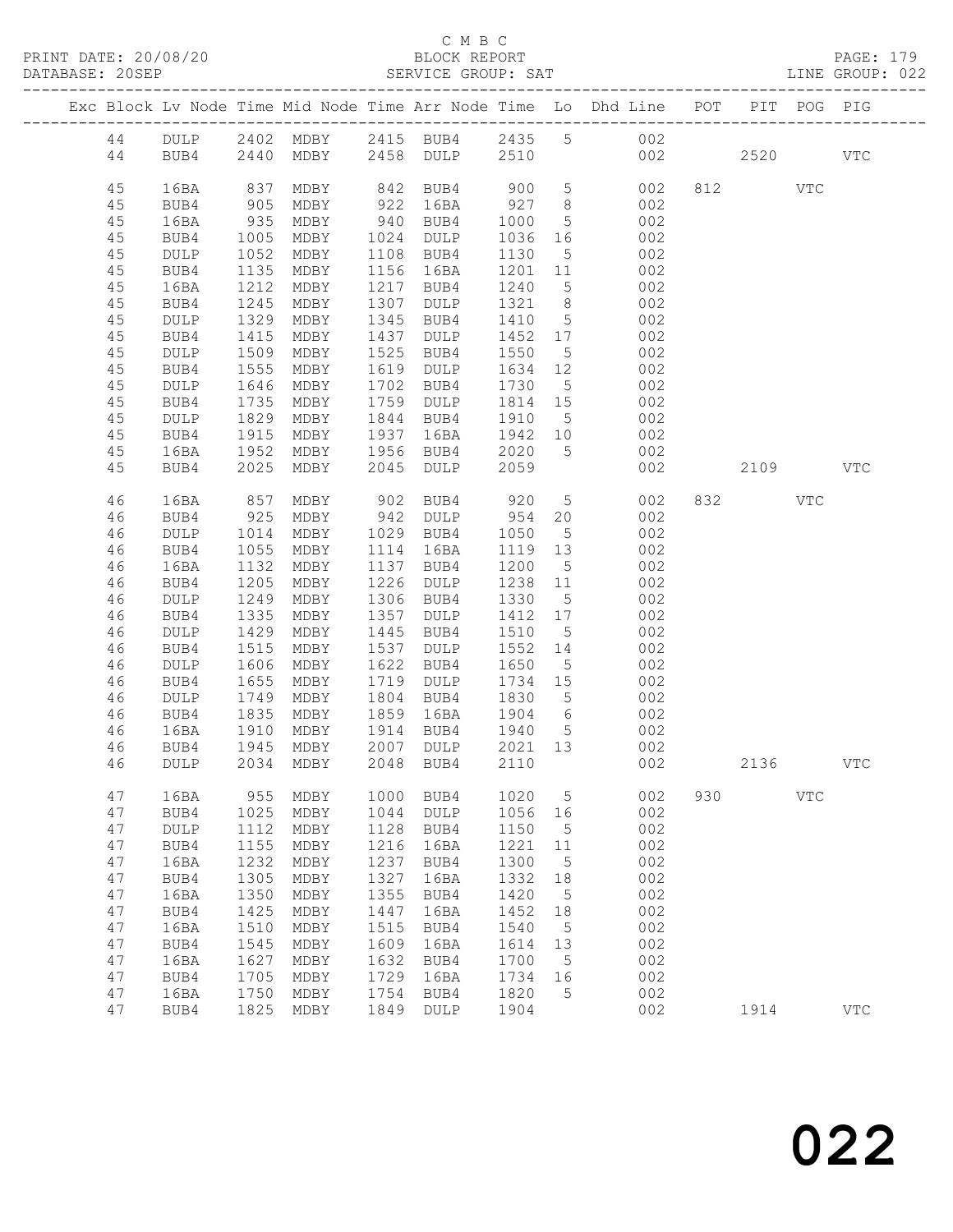#### C M B C<br>BLOCK REPORT DATABASE: 20SEP SERVICE GROUP: SAT LINE GROUP: 022

| DAIADAOL. ZUJLE |    |             |      |      |      | DERVICE GROUP. DAI |      |     |                                                                      |          |     |         | LIND URVUE. UZZ |
|-----------------|----|-------------|------|------|------|--------------------|------|-----|----------------------------------------------------------------------|----------|-----|---------|-----------------|
|                 |    |             |      |      |      |                    |      |     | Exc Block Lv Node Time Mid Node Time Arr Node Time  Lo Dhd Line  POT |          | PIT | POG PIG |                 |
|                 | 48 | 16BA        | 1330 | MDBY | 1335 | BUB4               | 1400 | - 5 |                                                                      | 002 1305 |     | VTC     |                 |
|                 | 48 | BUB4        | 1405 | MDBY | 1427 | 16BA               | 1432 | 18  | 002                                                                  |          |     |         |                 |
|                 | 48 | 16BA        | 1450 | MDBY | 1455 | BUB4               | 1520 | - 5 | 002                                                                  |          |     |         |                 |
|                 | 48 | BUB4        | 1525 | MDBY | 1547 | 16BA               | 1552 | 15  | 002                                                                  |          |     |         |                 |
|                 | 48 | 16BA        | 1607 | MDBY | 1612 | BUB4               | 1640 | .5  | 002                                                                  |          |     |         |                 |
|                 | 48 | BUB4        | 1645 | MDBY | 1709 | 16BA               | 1714 | -16 | 002                                                                  |          |     |         |                 |
|                 | 48 | 16BA        | 1730 | MDBY | 1734 | BUB4               | 1800 | -5  | 002                                                                  |          |     |         |                 |
|                 | 48 | BUB4        | 1805 | MDBY | 1829 | 16BA               | 1834 | -16 | 002                                                                  |          |     |         |                 |
|                 | 48 | 16BA        | 1850 | MDBY | 1854 | BUB4               | 1920 | -5  | 002                                                                  |          |     |         |                 |
|                 | 48 | BUB4        | 1925 | MDBY | 1947 | DULP               | 2001 | 13  | 002                                                                  |          |     |         |                 |
|                 | 48 | <b>DULP</b> | 2014 | MDBY | 2028 | BUB4               | 2050 | 5.  | 002                                                                  |          |     |         |                 |
|                 |    |             |      |      |      |                    |      |     |                                                                      |          |     |         |                 |

48 BUB4 2055 MDBY 2115 16BA 2120 002 2146 VTC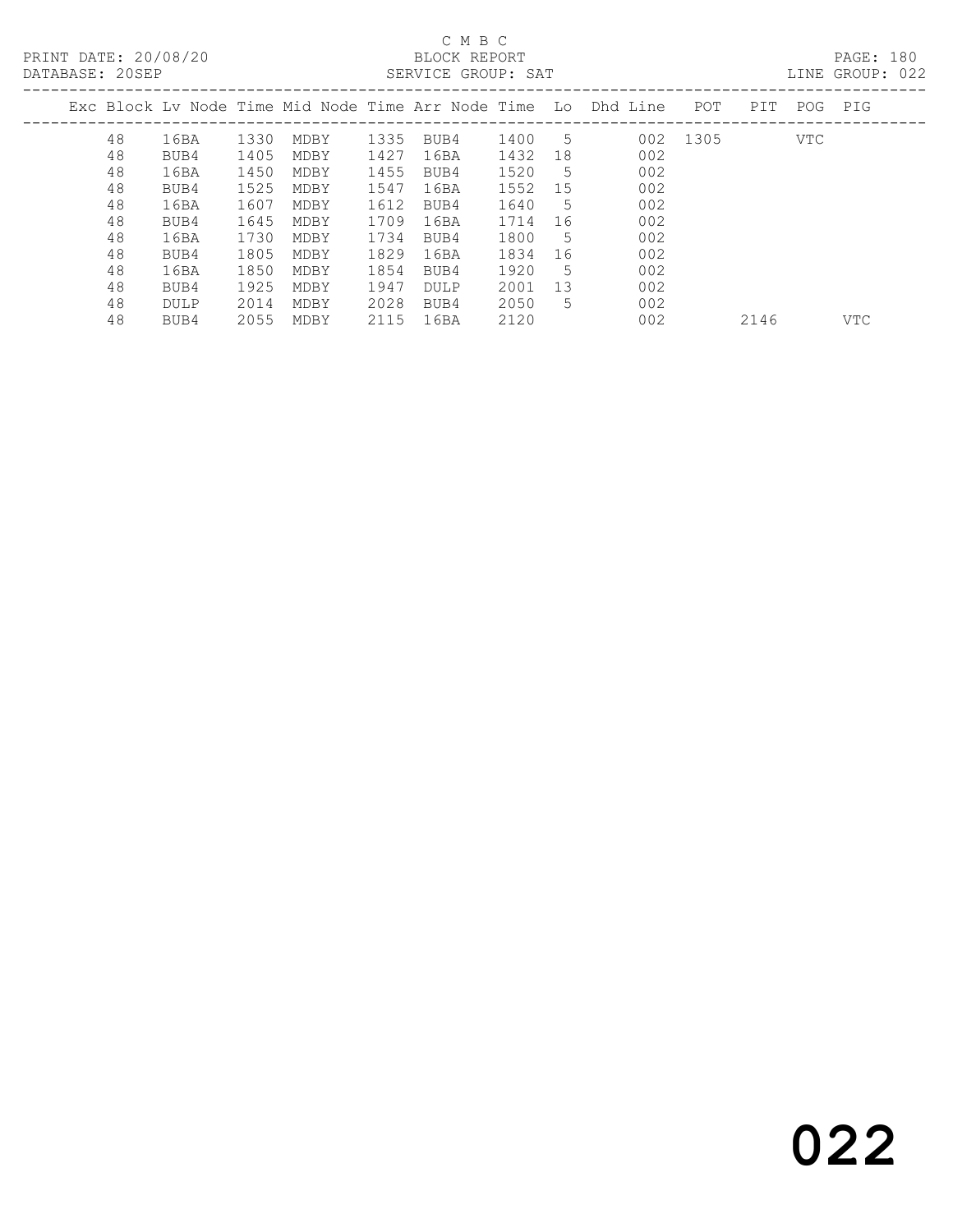| PRINT DATE: 20/08/20<br>DATABASE: 20SEP                                                                                                                                                            |                                                                                                |                                                                                                      |                                                                                                                                                                                                                                                                                                                                              |                                                                                      | C M B C                                                                                         | BLOCK REPORT                                                                                            |                                                                                      |                                     |                                                                                            |                         | <b>PAGE: 181</b> |  |
|----------------------------------------------------------------------------------------------------------------------------------------------------------------------------------------------------|------------------------------------------------------------------------------------------------|------------------------------------------------------------------------------------------------------|----------------------------------------------------------------------------------------------------------------------------------------------------------------------------------------------------------------------------------------------------------------------------------------------------------------------------------------------|--------------------------------------------------------------------------------------|-------------------------------------------------------------------------------------------------|---------------------------------------------------------------------------------------------------------|--------------------------------------------------------------------------------------|-------------------------------------|--------------------------------------------------------------------------------------------|-------------------------|------------------|--|
|                                                                                                                                                                                                    | 22BD 22 AV & BOUNDARY                                                                          |                                                                                                      | XXXV VOORGEN VIC CONSULTER AND A VIRGUES OF THE SERVE TO THE SERVE OF THE SERVE OF THE SERVE OF THE SERVE OF THE SERVE OF THE SERVE OF THE SERVE OF THE SERVE OF THE SERVE OF THE SERVE OF THE SERVE OF THE SERVE OF THE SERVE                                                                                                               |                                                                                      |                                                                                                 | 25DU KING EDWARD & DUNBAR                                                                               |                                                                                      |                                     |                                                                                            |                         |                  |  |
|                                                                                                                                                                                                    |                                                                                                |                                                                                                      | Exc Block Lv Node Time Mid Node Time Arr Node Time Lo Dhd Line POT PIT POG PIG                                                                                                                                                                                                                                                               |                                                                                      |                                                                                                 |                                                                                                         |                                                                                      |                                     |                                                                                            |                         |                  |  |
| $\mathbf{1}$<br>$\mathbf{1}$<br>$\mathbf{1}$<br>$\mathbf{1}$<br>$\mathbf{1}$<br>$\mathbf{1}$<br>$\mathbf{1}$<br>$\mathbf{1}$<br>$\mathbf{1}$                                                       | ULP 1718 25GR                                                                                  |                                                                                                      | 1 22BD 600 25GR 624 ULP 643 10 025 530 VTC<br>1 ULP 653 25GR 712 BW05 744 14 025<br>99 5 758 758 758 834 ULP 854 15<br>ULP 909 25GR 929 BW05 1008 9 025<br>25GR 1059 ULP 1124 14 025<br>ULP 1138 25GR 1201 BW05 1248 13<br>BW05 1301 25GR 1346 ULP 1413 17 025<br>ULP 1430 25GR 1453 BW05 1542 13 025<br>BW05 1555 25GR 1640 ULP 1705 13 025 |                                                                                      |                                                                                                 | 1743 BW05 1830 18                                                                                       |                                                                                      | 025<br>025                          |                                                                                            |                         |                  |  |
| $\mathbf{1}$<br>$1\,$<br>$\mathbf{1}$<br>$\mathbf{1}$                                                                                                                                              | BW05                                                                                           |                                                                                                      | BW05 1848 25GR 1931 ULP 1957 16 025<br>ULP 2013 25GR 2035 BW05 2112 9 025<br>BW05 2121 25GR 2200 ULP 2222 15 025<br>ULP 2237 25GR 2259 BW05 2336 18 025<br>2354 25GR                                                                                                                                                                         |                                                                                      |                                                                                                 | GR25 2430                                                                                               |                                                                                      |                                     |                                                                                            | 025 2442 VTC            |                  |  |
| $\overline{c}$<br>$\mathbf{2}$<br>$\overline{c}$<br>$\mathbf{2}$<br>$\mathbf{2}$<br>$\mathbf{2}$<br>$\mathbf{2}$<br>$\mathbf{2}$<br>$\mathbf{2}$<br>$\mathbf{2}$<br>$\mathbf{2}$<br>$\overline{2}$ | ULP<br>BW05<br>ULP<br>BW05<br>ULP<br>BW05 1534 25GR<br>ULP 1658 25GR                           | 1410                                                                                                 | 22BD 540 25GR 604 ULP 623 15 025<br>ULP 638 25GR 657 BW05 728 18 025<br>BW05 746 25GR 822 ULP 842 15<br>1249  25GR  1333  ULP  1400  10<br>25GR 1433 BW05 1522 12 025<br>25GR 1621 ULP 1646 12 025<br>25GR 1723 BW05 1810 14 025<br>BW05 1824 25GR 1907 ULP 1933 10 025<br>ULP 1943 25GR 2005 BW05 2046                                      |                                                                                      |                                                                                                 |                                                                                                         |                                                                                      | 025<br>025<br>$025$<br>$025$<br>025 |                                                                                            | 510 VTC<br>025 2121 VTC |                  |  |
| 3<br>3<br>3<br>3<br>3<br>3<br>3<br>3<br>3<br>3<br>3<br>3<br>3<br>3<br>3                                                                                                                            | ULP<br>BW05<br>ULP<br>BW05<br>ULP<br>BW05<br>ULP<br>BW05<br>ULP<br>BW05<br>ULP<br>MRST<br>HODM | 1042<br>1201<br>1327<br>1448<br>1619<br>1747<br>1905<br>2020<br>2137<br>2254<br>2408<br>2516<br>2609 | ULP 813 25GR 833 BW05 909 9 025 751 VTC<br>BW05 918 25GR 1002 ULP 1027 15 025<br>25GR<br>25GR<br>25GR<br>25GR<br>25GR<br>25GR<br>$25$ GR<br>25GR<br>25GR<br>25GR<br>25GR                                                                                                                                                                     | 1104<br>1245<br>1350<br>1534<br>1643<br>1831<br>1929<br>2100<br>2159<br>2330<br>2429 | BW05<br>ULP<br>BW05<br>ULP<br>BW05<br>ULP<br>BW05<br>ULP<br>BW05<br>ULP<br>NAST<br>HODM<br>MRST | 1146 15<br>1312<br>1439<br>1601<br>1731<br>1857<br>2012<br>2124<br>2236<br>2352<br>2446<br>2603<br>2658 | 15<br>9<br>18<br>16<br>8 <sup>8</sup><br>8 <sup>8</sup><br>13<br>18<br>16<br>17<br>6 |                                     | 025<br>025<br>025<br>025<br>025<br>025<br>025<br>025<br>025<br>025<br>13 025<br>N20<br>N20 | 2703                    | $_{\rm VTC}$     |  |
| $\overline{4}$<br>4<br>4<br>4<br>4<br>4                                                                                                                                                            | BW05<br>ULP<br>BW05<br>ULP<br>BW05<br>ULP                                                      | 732<br>833<br>942<br>1105<br>1225                                                                    | 25GR<br>25GR<br>25GR<br>25GR<br>25GR<br>1350 25GR                                                                                                                                                                                                                                                                                            | 808<br>853<br>1025<br>1128<br>1309<br>1413                                           | ULP<br>BW05<br>ULP<br>BW05<br>ULP<br>BW05                                                       | 828<br>932<br>1050<br>1211<br>1336<br>1502 11                                                           | $5\overline{)}$<br>10<br>15<br>14<br>14                                              |                                     | 025<br>025<br>025<br>025<br>025<br>025                                                     | 657 VTC                 |                  |  |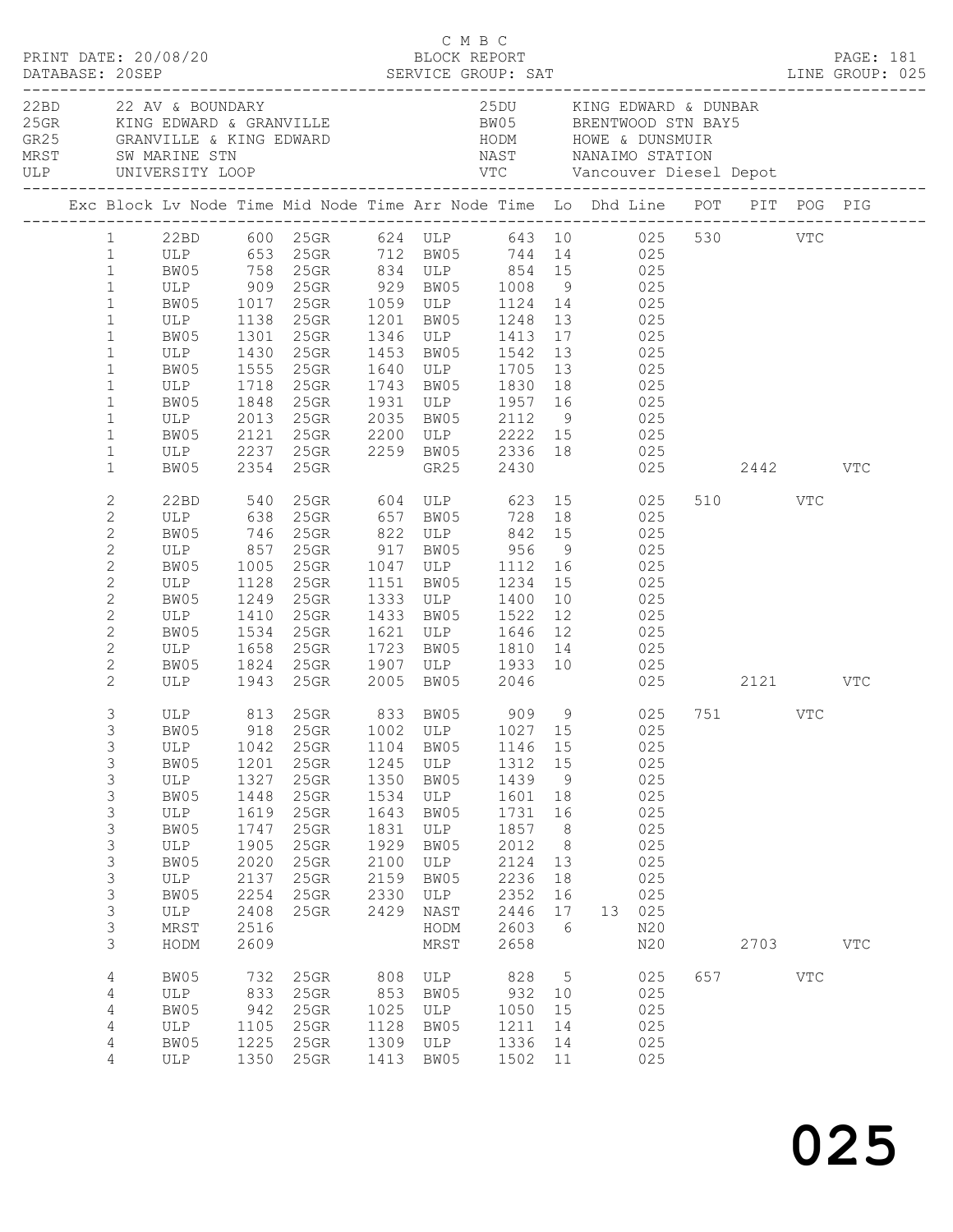| PRINT DATE: 20/08/20<br>DATABASE: 20SEP |                                                  |              |                       |      | C M B C<br>BLOCK REPORT                                                                               |                      |                 | SERVICE GROUP: SAT LINE GROUP: 025                                             |     |          |              | PAGE: 182    |
|-----------------------------------------|--------------------------------------------------|--------------|-----------------------|------|-------------------------------------------------------------------------------------------------------|----------------------|-----------------|--------------------------------------------------------------------------------|-----|----------|--------------|--------------|
|                                         |                                                  |              |                       |      |                                                                                                       |                      |                 | Exc Block Lv Node Time Mid Node Time Arr Node Time Lo Dhd Line POT PIT POG PIG |     |          |              |              |
|                                         |                                                  |              |                       |      |                                                                                                       |                      |                 | 4 BW05 1513 25GR 1600 ULP 1625 14 025                                          |     |          |              |              |
|                                         |                                                  |              |                       |      |                                                                                                       |                      |                 | 4 ULP 1639 25GR 1703 BW05 1751 025 1826 VTC                                    |     |          |              |              |
| 5                                       | BW05                                             |              |                       |      |                                                                                                       |                      |                 | 620 25GR 655 ULP 714 8 025                                                     |     | 545 VTC  |              |              |
| 5                                       |                                                  |              | ULP 722 25GR 741 BW05 |      |                                                                                                       | 813 13               |                 | 025                                                                            |     |          |              |              |
| 5                                       | BW05                                             |              | 826 25GR              |      | 904 ULP 926 16                                                                                        |                      |                 | 025                                                                            |     |          |              |              |
| 5                                       |                                                  |              |                       |      |                                                                                                       |                      |                 | 025                                                                            |     |          |              |              |
| 5                                       |                                                  |              |                       |      | ULP 942 25GR 1004 BW05 1046 16<br>BW05 1102 25GR 1145 ULP 1210 16                                     |                      |                 | 025                                                                            |     |          |              |              |
| 5                                       | ULP 1226 25GR                                    |              |                       |      | 1249 BW05                                                                                             | $\frac{-1}{1336}$ 13 |                 | 025                                                                            |     |          |              |              |
| 5                                       | BW05                                             |              | 1349 25GR             |      | 1434 ULP 1500 19                                                                                      |                      |                 | 025                                                                            |     |          |              |              |
| 5                                       |                                                  |              |                       |      |                                                                                                       |                      |                 |                                                                                |     |          |              |              |
| $\mathsf S$                             | ULP 1519 25GR<br>BW05 1645 25GR<br>ULP 1804 25GR |              |                       |      |                                                                                                       |                      |                 | 1543 BW05 1631 14 025<br>1729 ULP 1756 8 025<br>1829 BW05 1912 14 025          |     |          |              |              |
| 5                                       |                                                  |              |                       |      |                                                                                                       |                      |                 |                                                                                |     |          |              |              |
| 5                                       | BW05                                             |              | 1926 25GR             |      | 2006 ULP 2030                                                                                         |                      |                 | 025                                                                            |     | 2052 VTC |              |              |
| 6                                       |                                                  |              |                       |      |                                                                                                       |                      |                 |                                                                                |     | 550 VTC  |              |              |
| 6                                       |                                                  |              |                       |      |                                                                                                       |                      |                 | 22BD 620 25GR 644 ULP 703 5 025<br>ULP 708 25GR 727 BW05 759 9 025             |     |          |              |              |
| 6                                       | BW05                                             | 808          | 25GR                  |      | 844 ULP 904 17                                                                                        |                      |                 | 025                                                                            |     |          |              |              |
|                                         |                                                  |              |                       |      |                                                                                                       |                      |                 |                                                                                |     |          |              |              |
| 6                                       | ULP                                              | 921          | 25GR                  |      | 941 BW05                                                                                              | 1020                 | 8 <sup>8</sup>  | 025                                                                            |     |          |              |              |
| 6                                       | BW05                                             | 1028<br>1150 | 25GR                  |      | 1111 ULP 1136 14<br>1213 BW05 1300 13                                                                 |                      |                 | $025$<br>$025$                                                                 |     |          |              |              |
| 6                                       | ULP                                              |              | $25$ GR               |      |                                                                                                       |                      |                 | 025                                                                            |     |          |              |              |
| 6                                       | BW05                                             | 1313         | 25GR                  |      | 1358 ULP 1425 15                                                                                      |                      |                 |                                                                                |     |          |              |              |
| 6                                       | ULP 1440                                         |              |                       |      | 25GR 1503 BW05 1552 13                                                                                |                      |                 | 025                                                                            |     |          |              |              |
| 6                                       |                                                  |              |                       |      |                                                                                                       |                      |                 | BW05 1605 25GR 1650 ULP 1715 13 025<br>ULP 1728 25GR 1753 BW05 1840 025        |     |          |              |              |
| 6                                       |                                                  |              |                       |      |                                                                                                       |                      |                 | 025 1915 VTC                                                                   |     |          |              |              |
| $\overline{7}$                          | BW05                                             |              |                       |      |                                                                                                       |                      |                 | 633 25GR 708 ULP 727 6 025                                                     |     | 558 VTC  |              |              |
| 7                                       | ULP                                              | 733<br>834   | $25$ GR               |      | 752 BW05<br>916 ULP                                                                                   | 824 10               |                 | 025                                                                            |     |          |              |              |
| $\overline{7}$                          | BW05                                             |              | $25$ GR               |      |                                                                                                       | 941 13               |                 | 025                                                                            |     |          |              |              |
| 7                                       | ULP                                              | 954          | $25$ GR               |      | 1016 BW05                                                                                             | 1058 16              |                 | 025                                                                            |     |          |              |              |
| 7                                       | BW05                                             | 1114         | $25$ GR               |      | 1157 ULP 1222 16                                                                                      |                      |                 | 025                                                                            |     |          |              |              |
| 7                                       | ULP 1238<br>BW05 1400                            |              | 25GR                  |      | 1301 BW05                                                                                             | 1348 12              |                 | 025                                                                            |     |          |              |              |
| 7                                       |                                                  |              |                       |      |                                                                                                       |                      |                 | 025                                                                            |     |          |              |              |
| 7                                       |                                                  |              |                       |      | ULP 1238 25GR 1301 BW05 1348 12<br>BW05 1400 25GR 1446 ULP 1513 16<br>ULP 1529 25GR 1553 BW05 1641 14 |                      |                 | $025$                                                                          |     |          |              |              |
| 7                                       | BW05                                             |              | 1655 25GR             |      | 1738 ULP 1805 11                                                                                      |                      |                 | 025                                                                            |     |          |              |              |
| 7                                       | ULP                                              |              | 1816 25GR             |      | 1841 BW05 1924 14                                                                                     |                      |                 | 025                                                                            |     |          |              |              |
| $7\phantom{.}$                          |                                                  |              |                       |      | BW05 1938 25GR 2018 ULP 2042 16                                                                       |                      |                 | 025                                                                            |     |          |              |              |
| 7                                       | ULP                                              | 2058         | 25GR                  | 2120 | BW05                                                                                                  | 2157                 |                 | 025                                                                            |     | 2227     |              | $_{\rm VTC}$ |
| 8                                       | BW05                                             | 648          | 25GR                  | 723  | ULP                                                                                                   | 742                  | 11              | 025                                                                            | 613 |          | $_{\rm VTC}$ |              |
| 8                                       | ULP                                              | 753          | 25GR                  | 813  | BW05                                                                                                  | 849                  | $7\phantom{.0}$ | 025                                                                            |     |          |              |              |
| 8                                       | BW05                                             | 856          | 25GR                  | 940  | ULP                                                                                                   | 1005                 | 13              | 025                                                                            |     |          |              |              |
| 8                                       | ULP                                              | 1018         | 25GR                  | 1040 | BW05                                                                                                  | 1120                 | 18              | 025                                                                            |     |          |              |              |
| 8                                       | BW05                                             | 1138         | 25GR                  | 1221 | ULP                                                                                                   | 1248                 | 15              | 025                                                                            |     |          |              |              |
| 8                                       | ULP                                              | 1303         | 25GR                  | 1326 | BW05                                                                                                  | 1415                 | 9               | 025                                                                            |     |          |              |              |
| 8                                       | BW05                                             | 1424         | 25GR                  | 1510 | ULP                                                                                                   | 1537                 | 12              | 025                                                                            |     |          |              |              |
| 8                                       | ULP                                              | 1549         | 25GR                  | 1613 | BW05                                                                                                  | 1701                 | 14              | 025                                                                            |     |          |              |              |
| 8                                       | BW05                                             | 1715         | 25GR                  | 1758 | ULP                                                                                                   | 1825                 | 15              | 025                                                                            |     |          |              |              |
| 8                                       |                                                  |              |                       | 1905 | BW05                                                                                                  | 1948                 | 17              | 025                                                                            |     |          |              |              |
|                                         | ULP                                              | 1840         | 25GR                  |      |                                                                                                       |                      |                 |                                                                                |     |          |              |              |

8 BW05 2005 25GR 2045 ULP 2109 025 2129 VTC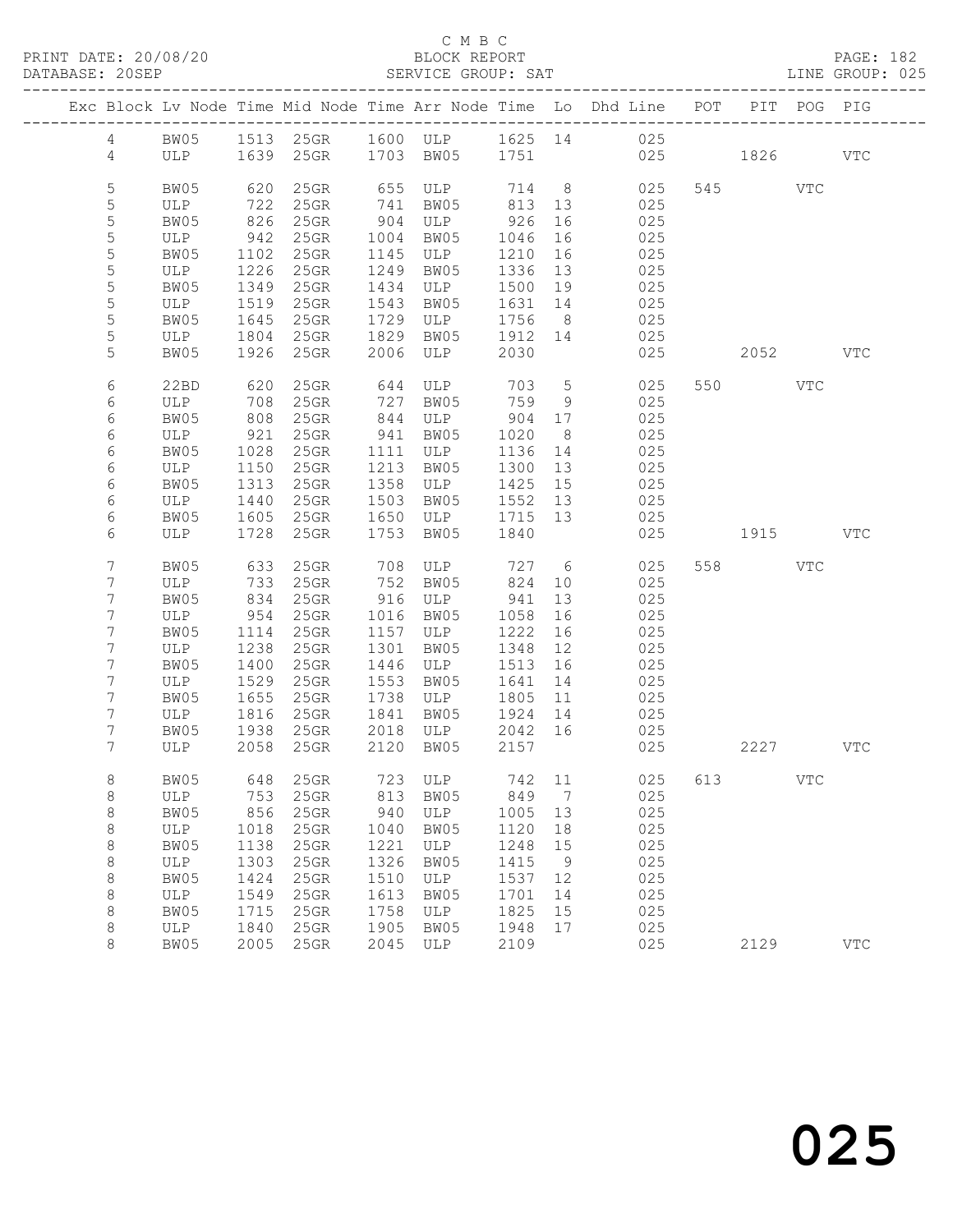# C M B C<br>BLOCK REPORT

PAGE: 183<br>LINE GROUP: 025

| Exc Block Lv Node Time Mid Node Time Arr Node Time Lo Dhd Line POT PIT POG PIG |                      |                   |                            |      |             |         |                |               |     |      |              |              |
|--------------------------------------------------------------------------------|----------------------|-------------------|----------------------------|------|-------------|---------|----------------|---------------|-----|------|--------------|--------------|
| 9                                                                              | BW05                 |                   | 703 25GR 738 ULP 757 6 025 |      |             |         |                |               | 628 |      | <b>VTC</b>   |              |
| 9                                                                              | ULP                  | 803               | 25GR                       |      | 823 BW05    |         |                | 859 8 025     |     |      |              |              |
| $\mathsf 9$                                                                    |                      |                   | $25$ GR                    |      | 951 ULP     | 1016 14 |                | 025           |     |      |              |              |
| $\mathsf 9$                                                                    | BW05 907<br>ULP 1030 |                   | $25$ GR                    | 1052 | BW05        | 1132    | 18             | 025           |     |      |              |              |
| 9                                                                              | BW05                 | 1150              | 25GR                       | 1233 | ULP         | 1300 15 |                | 025           |     |      |              |              |
|                                                                                |                      | 1315              | $25$ GR                    | 1338 |             |         |                |               |     |      |              |              |
| 9<br>9                                                                         | ULP                  |                   |                            | 1522 | BW05        | 1427    | 9              | 025           |     |      |              |              |
|                                                                                | BW05                 | 1436              | 25GR                       |      | ULP         | 1549 10 |                | 025           |     |      |              |              |
| 9                                                                              | ULP                  | $\frac{1}{1559}$  | 25GR                       | 1623 | BW05        | 1711    | 13             | 025           |     |      |              |              |
| 9                                                                              | BW05                 | 1724              | 25GR                       | 1808 | ULP         | 1834    |                | 025           |     | 1856 |              | <b>VTC</b>   |
| 10                                                                             | ULP                  | 743               | 25GR                       | 803  | BW05        | 839     | $\overline{7}$ | 025           |     | 721  | VTC          |              |
| 10                                                                             | BW05                 | 846               | 25GR                       | 928  | ULP         | 953     | 13             | 025           |     |      |              |              |
| 10                                                                             | ULP                  | 1006              | 25GR                       | 1028 | BW05        | 1108    | 18             | 025           |     |      |              |              |
| 10                                                                             | BW05                 | 1126              | 25GR                       | 1209 | ULP         | 1236    | 14             | 025           |     |      |              |              |
| 10                                                                             | ULP                  | 1250              | 25GR                       | 1313 | BW05        | 1400    | 12             | 025           |     |      |              |              |
| 10                                                                             | BW05                 | 1412              | 25GR                       | 1458 | ULP         | 1525    | 14             | 025           |     |      |              |              |
| 10                                                                             | ULP                  | 1539              | 25GR                       | 1603 | BW05        | 1651    | 14             | 025           |     |      |              |              |
| 10                                                                             | BW05                 | 1705              | 25GR                       | 1748 | ULP         | 1815    | 13             | 025           |     |      |              |              |
| 10                                                                             | ULP                  | 1828              | 25GR                       | 1853 | BW05        | 1936    | 14             | 025           |     |      |              |              |
| 10                                                                             | BW05                 | 1950              | 25GR                       | 2030 | ULP         | 2054    | 19             | 025           |     |      |              |              |
| 10                                                                             | ULP                  | 2113              | 25GR                       | 2135 | BW05        | 2212    | 10             | 025           |     |      |              |              |
| 10                                                                             | BW05                 | 2222              | 25GR                       | 2300 | ULP         | 2322    | 16             | 025           |     |      |              |              |
| 10                                                                             | ULP                  | 2338              | 25GR                       | 2359 | BW05        | 2433    |                | 025           |     | 2503 |              | <b>VTC</b>   |
| 11                                                                             | BW05                 | 818               | 25GR                       | 854  | ULP 914     |         |                | 025           |     | 743  | VTC          |              |
| 11                                                                             | ULP                  | 930               | 25GR                       | 952  | BW05        | 1034    | 16             | 025           |     |      |              |              |
| 11                                                                             | BW05                 | 1050              | $25$ GR                    | 1133 | ULP         | 1158    | 16             | 025           |     |      |              |              |
| 11                                                                             | ULP                  | 1214              | $25$ GR                    | 1237 | BW05        | 1324    | 13             | 025           |     |      |              |              |
| 11                                                                             | BW05                 | $\frac{12}{1337}$ | $25$ GR                    | 1422 | ULP         | 1448    | 12             | 025           |     |      |              |              |
| 11                                                                             | ULP                  | 1500              | 25GR                       | 1523 | BW05        | 1612    | 13             | 025           |     |      |              |              |
| 11                                                                             | BW05                 | 1625              | 25GR                       | 1710 | ULP         | 1735    | 17             | 025           |     |      |              |              |
| 11                                                                             | ULP                  | 1752              | 25GR                       | 1817 | BW05        | 1903    | 10             | 025           |     |      |              |              |
| 11                                                                             | BW05                 | 1913              | 25GR                       | 1954 | ULP         | 2020    | 23             | 025           |     |      |              |              |
| 11                                                                             | ULP                  | 2043              | 25GR                       | 2105 |             | 2142    | 10             | 025           |     |      |              |              |
| 11                                                                             |                      | 2152              | $25$ GR                    | 2230 | BW05        | 2252    |                | 025           |     |      |              |              |
|                                                                                | BW05                 | 2307              | $25$ GR                    | 2329 | ULP<br>BW05 | 2406    | 15             |               |     |      |              |              |
| 11<br>11                                                                       | ULP                  | 2424              |                            |      | GR25        | 2500    | 18<br>16       | 025<br>15 025 |     |      |              |              |
| 11                                                                             | BW05                 | 2531              | 25GR                       |      |             | 2618    | 11             |               |     |      |              |              |
|                                                                                | MRST                 |                   |                            |      | HODM        |         |                | N20           |     |      |              |              |
| 11                                                                             | HODM                 | 2629              |                            |      | MRST        | 2718    | $\overline{7}$ | N20           |     |      |              |              |
| $11\,$                                                                         | MRST                 | 2725              |                            |      | HODM        | 2804 5  |                | $_{\rm N8}$   |     |      |              |              |
| 11                                                                             | HODM                 | 2809              |                            |      | MRST        | 2852    |                | N8            |     | 2857 |              | $_{\rm VTC}$ |
| 12                                                                             | 25DU                 | 629               | NAST                       | 651  | BW05        | 706     | 11             | 025           | 607 |      | $_{\rm VTC}$ |              |
| 12                                                                             | BW05                 | 717               | 25GR                       | 753  | ULP         | 813     | 10             | 025           |     |      |              |              |
| 12                                                                             | ULP                  | 823               | 25GR                       | 843  | BW05        | 919     | 11             | 025           |     |      |              |              |
| 12                                                                             | BW05                 | 930               | 25GR                       | 1013 | ULP         | 1038    | 16             | 025           |     |      |              |              |
| 12                                                                             | ULP                  | 1054              | 25GR                       | 1116 | BW05        | 1158    | 15             | 025           |     |      |              |              |
| 12                                                                             | BW05                 | 1213              | 25GR                       | 1257 | ULP         | 1324    | 15             | 025           |     |      |              |              |
| 12                                                                             | ULP                  | 1339              | 25GR                       | 1402 | BW05        | 1451    | 10             | 025           |     |      |              |              |
| 12                                                                             | BW05                 | 1501              | 25GR                       | 1548 | ULP         | 1613    | 16             | 025           |     |      |              |              |
| 12                                                                             | ULP                  | 1629              | 25GR                       | 1653 | BW05        | 1741    | 19             | 025           |     |      |              |              |
| 12                                                                             | BW05                 | 1800              | 25GR                       | 1843 | ULP         | 1909    | 8              | 025           |     |      |              |              |
| 12                                                                             | ULP                  | 1917              | 25GR                       | 1941 | BW05        | 2024    |                | 025           |     | 2059 |              | <b>VTC</b>   |
|                                                                                |                      |                   |                            |      |             |         |                |               |     |      |              |              |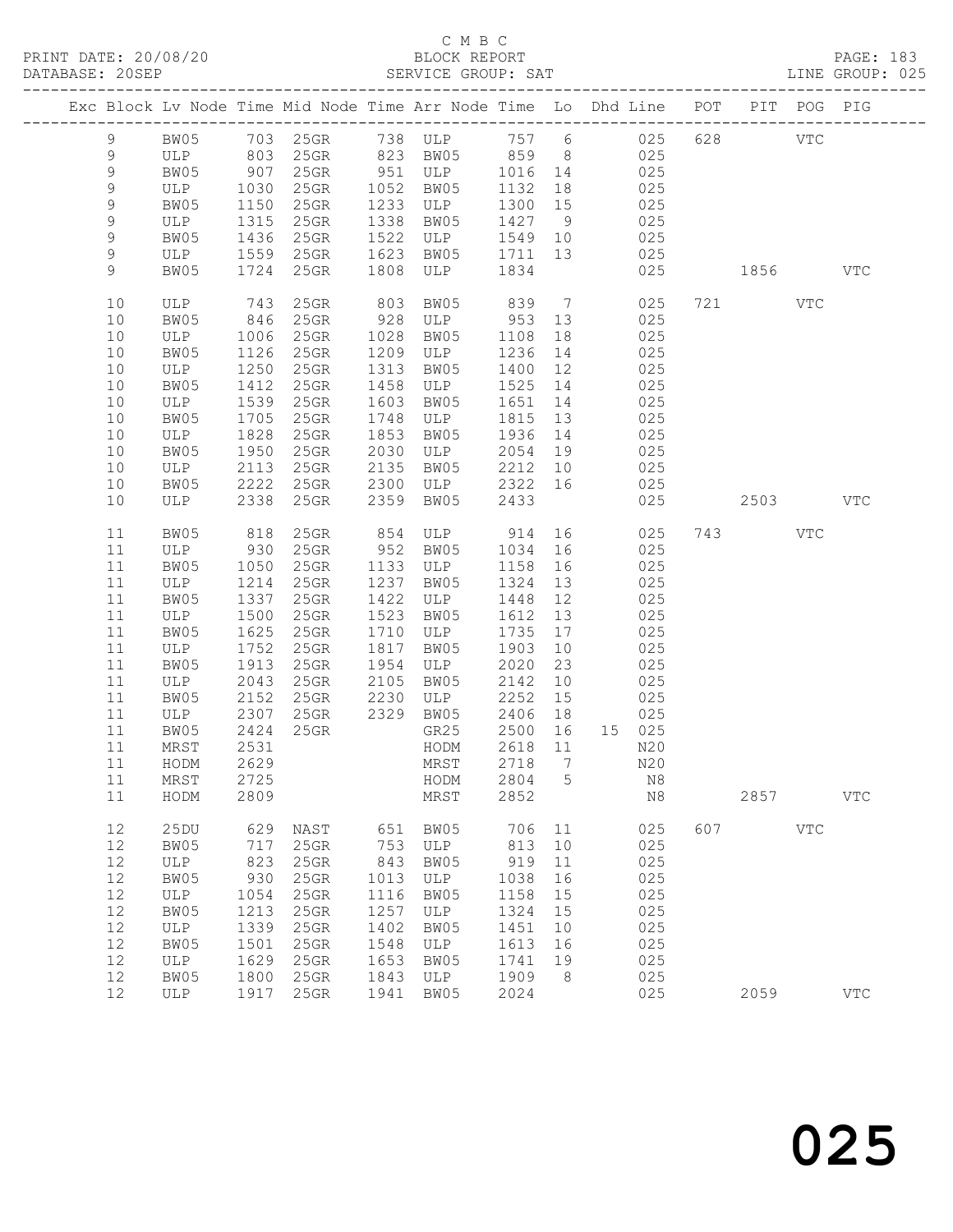#### C M B C<br>BLOCK REPORT SERVICE GROUP: SAT

|  |    |            |      |         |      |            |         |                 | Exc Block Lv Node Time Mid Node Time Arr Node Time Lo Dhd Line POT |          |      | PIT POG PIG |              |
|--|----|------------|------|---------|------|------------|---------|-----------------|--------------------------------------------------------------------|----------|------|-------------|--------------|
|  | 13 | BW05       | 1040 | 25GR    |      | 1123 ULP   | 1148 14 |                 |                                                                    | 025 1005 |      | <b>VTC</b>  |              |
|  | 13 | ULP        | 1202 | 25GR    | 1225 | BW05       | 1312    | 13              | 025                                                                |          |      |             |              |
|  | 13 | BW05       | 1325 | 25GR    | 1410 | ULP        | 1436    | 14              | 025                                                                |          |      |             |              |
|  | 13 | ULP        | 1450 | 25GR    | 1513 | BW05       | 1602    | 13              | 025                                                                |          |      |             |              |
|  | 13 | BW05       | 1615 | 25GR    | 1700 | ULP        | 1725    | 15              | 025                                                                |          |      |             |              |
|  | 13 | ULP        | 1740 | 25GR    | 1805 | BW05       | 1851    | 10              | 025                                                                |          |      |             |              |
|  | 13 | BW05       | 1901 | 25GR    | 1942 | ULP        | 2008    | 20              | 025                                                                |          |      |             |              |
|  | 13 | ULP        | 2028 | 25GR    | 2050 | BW05       | 2127    |                 | 025                                                                |          | 2202 |             | $_{\rm VTC}$ |
|  |    |            |      |         |      |            |         |                 |                                                                    |          |      |             |              |
|  | 14 | ULP        | 845  | 25GR    | 905  | BW05       | 944     | 9               | 025                                                                | 823      |      | <b>VTC</b>  |              |
|  | 14 | BW05       | 953  | 25GR    | 1035 | ULP        | 1100    | 17              | 025                                                                |          |      |             |              |
|  | 14 | ULP        | 1117 | 25GR    | 1140 | BW05       | 1223    | 14              | 025                                                                |          |      |             |              |
|  | 14 | BW05       | 1237 | 25GR    | 1321 | ULP        | 1348    | 12              | 025                                                                |          |      |             |              |
|  | 14 | ULP        | 1400 | 25GR    | 1423 | BW05       | 1512    | 12              | 025                                                                |          |      |             |              |
|  | 14 | BW05       | 1524 | 25GR    | 1611 | ULP        | 1636    | 12              | 025                                                                |          |      |             |              |
|  | 14 | ULP        | 1648 | $25$ GR | 1713 | BW05       | 1800    | 12              | 025                                                                |          |      |             |              |
|  | 14 | BW05       | 1812 | 25GR    | 1855 | ULP        | 1921    | 10              | 025                                                                |          |      |             |              |
|  | 14 | ULP        | 1931 | 25GR    | 1953 | BW05       | 2034    | 17              | 025                                                                |          |      |             |              |
|  | 14 | BW05       | 2051 | 25GR    | 2130 | ULP        | 2152    | 15              | 025                                                                |          |      |             |              |
|  | 14 | ULP        | 2207 | 25GR    | 2229 | BW05       | 2306    | 18              | 025                                                                |          |      |             |              |
|  | 14 | BW05       | 2324 | 25GR    | 2400 | <b>ULP</b> | 2422    |                 | 025                                                                |          | 2442 |             | <b>VTC</b>   |
|  | 15 | 25GR       | 1443 | NAST    | 1510 | BW05       | 1532    | 12              | 025                                                                | 1429     |      | <b>VTC</b>  |              |
|  | 15 | BW05       | 1544 | 25GR    | 1631 | ULP        | 1656    | 12              | 025                                                                |          |      |             |              |
|  | 15 | ULP        | 1708 | 25GR    | 1733 | BW05       | 1820    | 16              | 025                                                                |          |      |             |              |
|  | 15 | BW05       | 1836 | 25GR    | 1919 | ULP        | 1945    | 13              | 025                                                                |          |      |             |              |
|  | 15 | ULP        | 1958 | 25GR    | 2020 | BW05       | 2057    |                 | 025                                                                |          | 2132 |             | <b>VTC</b>   |
|  |    |            |      |         |      |            |         |                 |                                                                    |          |      |             |              |
|  | 16 | $25$ GR    | 1533 | NAST    | 1559 | BW05       | 1621    | 14              | 025                                                                | 1519     |      | <b>VTC</b>  |              |
|  | 16 | BW05       | 1635 | 25GR    | 1720 | ULP        | 1745    |                 | 025                                                                |          | 1807 |             | $_{\rm VTC}$ |
|  | 17 | 25GR       | 1633 | NAST    | 1659 | BW05       | 1721    | 14              | 025                                                                | 1619     |      | <b>VTC</b>  |              |
|  | 17 | BW05       | 1735 | $25$ GR | 1819 | ULP        | 1845    | $7\phantom{.0}$ | 025                                                                |          |      |             |              |
|  | 17 | <b>ULP</b> | 1852 | 25GR    | 1917 | BW05       | 2000    |                 | 025                                                                |          | 2035 |             | <b>VTC</b>   |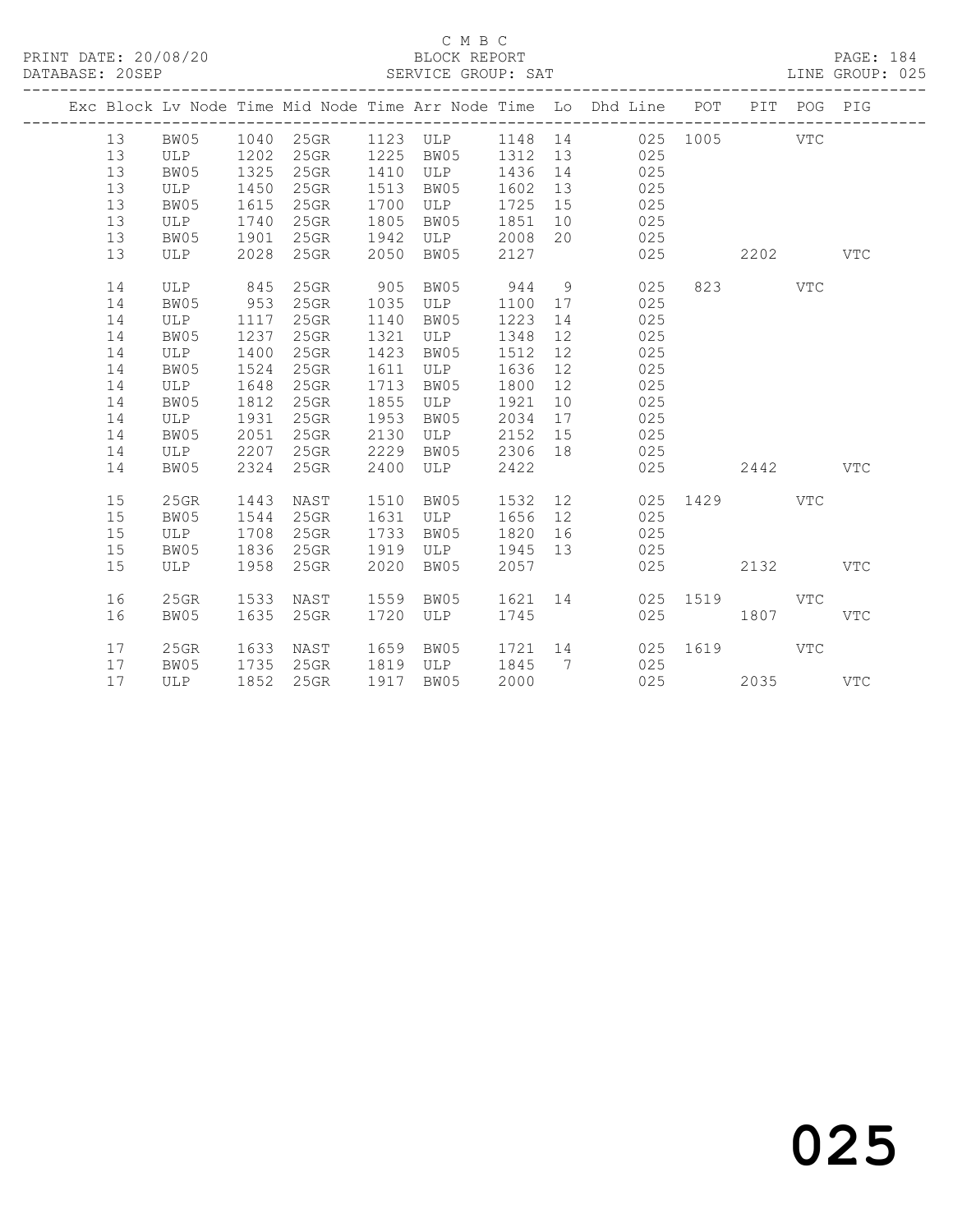|  |                 | PRINT DATE: 20/08/20 |      |                                                                                                             |      |                                            |               |                 |   |                                                                                         |              |            |              |  |
|--|-----------------|----------------------|------|-------------------------------------------------------------------------------------------------------------|------|--------------------------------------------|---------------|-----------------|---|-----------------------------------------------------------------------------------------|--------------|------------|--------------|--|
|  | DATABASE: 20SEP |                      |      |                                                                                                             |      |                                            |               |                 |   |                                                                                         |              |            |              |  |
|  |                 |                      |      |                                                                                                             |      |                                            |               |                 |   |                                                                                         |              |            |              |  |
|  |                 |                      |      |                                                                                                             |      |                                            |               |                 |   |                                                                                         |              |            |              |  |
|  |                 |                      |      |                                                                                                             |      |                                            |               |                 |   |                                                                                         |              |            |              |  |
|  |                 |                      |      |                                                                                                             |      |                                            |               |                 |   |                                                                                         |              |            |              |  |
|  |                 |                      |      | Exc Block Lv Node Time Mid Node Time Arr Node Time Lo Dhd Line POT PIT POG PIG                              |      |                                            |               |                 |   |                                                                                         |              |            |              |  |
|  |                 |                      |      | 1 29ST 700 16GR 724 ULP 742 18 033 635 VTC                                                                  |      |                                            |               |                 |   |                                                                                         |              |            |              |  |
|  | $\mathbf{1}$    |                      |      |                                                                                                             |      |                                            |               |                 |   |                                                                                         |              |            |              |  |
|  | $\mathbf{1}$    |                      |      | ULP 800 16GR 819 29ST 843 21 033<br>29ST 904 16GR 931 ULP 955 13 033<br>ULP 1008 16GR 1029 29ST 1057 24 033 |      |                                            |               |                 |   |                                                                                         |              |            |              |  |
|  | $\mathbf{1}$    |                      |      |                                                                                                             |      |                                            |               |                 |   |                                                                                         |              |            |              |  |
|  | $\mathbf{1}$    | 29ST                 | 1121 | 16GR                                                                                                        | 1151 | ULP 1213                                   |               | 15              |   | 033                                                                                     |              |            |              |  |
|  | $\mathbf{1}$    | ULP                  | 1228 | 16GR                                                                                                        | 1250 | 29ST                                       | 1322          | 19              |   | 033                                                                                     |              |            |              |  |
|  | $\mathbf{1}$    | 29ST                 | 1341 | 16GR                                                                                                        |      | 1417 ULP                                   | 1439          | 19              |   |                                                                                         |              |            |              |  |
|  | $\mathbf{1}$    | ULP                  | 1458 | 16GR                                                                                                        | 1520 | 29ST                                       | 1552          |                 |   | $\begin{array}{ccc} 19 & \hspace{1.5cm} 033 \\ 24 & \hspace{1.5cm} 033 \end{array}$     |              |            |              |  |
|  | $\mathbf{1}$    | 29ST                 | 1616 | 16GR                                                                                                        | 1647 |                                            | ULP 1710      | 16              |   | 033                                                                                     |              |            |              |  |
|  | $\mathbf{1}$    | ULP                  | 1726 | 16GR                                                                                                        | 1747 | 29ST                                       | 1818          | $6\overline{6}$ |   | 033                                                                                     |              |            |              |  |
|  | $\mathbf{1}$    | 29ST                 | 1824 | 16GR                                                                                                        | 1851 | ULP                                        | 1913          |                 |   |                                                                                         |              |            |              |  |
|  | $\mathbf{1}$    | ULP                  | 1927 | 16GR                                                                                                        | 1948 |                                            | $29ST$ $2014$ |                 |   | $\begin{array}{ccc} 14 & \hspace{1.5cm} & 033 \\ 13 & \hspace{1.5cm} & 033 \end{array}$ |              |            |              |  |
|  | $\mathbf{1}$    | 29ST                 | 2027 | 16GR                                                                                                        |      | 2053 ULP 2112 15 033                       |               |                 |   |                                                                                         |              |            |              |  |
|  | $\mathbf{1}$    | ULP                  | 2127 | 16GR                                                                                                        | 2147 | 29ST                                       | 2213          |                 |   |                                                                                         | 033 2236 VTC |            |              |  |
|  |                 |                      |      |                                                                                                             |      |                                            |               |                 |   |                                                                                         |              |            |              |  |
|  | $\mathbf{2}$    | 29ST                 | 730  | 16GR 754 ULP 812 18 033                                                                                     |      |                                            |               |                 |   |                                                                                         | 705 VTC      |            |              |  |
|  | $\mathbf{2}$    | ULP                  | 830  | 16GR                                                                                                        |      | 849 29ST 915                               |               |                 | 9 | 033                                                                                     |              |            |              |  |
|  | $\mathbf{2}$    | 29ST                 | 924  | 16GR 951 ULP 1015 15                                                                                        |      |                                            |               |                 |   | 033                                                                                     |              |            |              |  |
|  | $\mathbf{2}$    | ULP                  | 1030 | 16GR                                                                                                        | 1052 | 29ST                                       | 1120          | 27              |   |                                                                                         |              |            |              |  |
|  | $\overline{c}$  | 29ST                 | 1147 | 16GR                                                                                                        | 1220 | ULP                                        | 1242          | 16              |   | 033<br>033                                                                              |              |            |              |  |
|  | $\sqrt{2}$      | ULP                  | 1258 | 16GR                                                                                                        | 1320 | 29ST                                       | 1352          | 19              |   | 033                                                                                     |              |            |              |  |
|  | $\mathbf{2}$    | 29ST                 | 1411 | 16GR                                                                                                        | 1447 | ULP                                        | 1510          | 16              |   | 033                                                                                     |              |            |              |  |
|  | $\mathbf{2}$    | ULP                  | 1526 | 16GR                                                                                                        | 1548 | 29ST                                       | 1622          | 26              |   |                                                                                         |              |            |              |  |
|  | $\overline{c}$  | 29ST                 | 1648 | 16GR                                                                                                        |      | 1718 ULP                                   | 1741 15       |                 |   | 033<br>033                                                                              |              |            |              |  |
|  | $\mathbf{2}$    | ULP                  | 1756 | 16GR                                                                                                        | 1817 | 29ST                                       | 1847          |                 |   | $\frac{15}{9}$ 033                                                                      |              |            |              |  |
|  | $\mathbf{2}$    | 29ST                 | 1856 | 16GR                                                                                                        | 1923 |                                            | ULP 1942      | 15              |   | 033                                                                                     |              |            |              |  |
|  | $\mathbf{2}$    | ULP                  | 1957 | 16GR                                                                                                        | 2018 | 29ST                                       | 2044          | 13              |   | 033                                                                                     |              |            |              |  |
|  | $\mathbf{2}$    |                      | 2057 | 16GR                                                                                                        |      |                                            |               |                 |   |                                                                                         |              |            |              |  |
|  | $\mathbf{2}$    | 29ST<br>ULP          |      | 2157 16GR                                                                                                   | 2217 | 2123 ULP 2142 15<br>2217 29ST 2243<br>29ST | 2243          |                 |   | 033<br>033                                                                              | 2306 VTC     |            |              |  |
|  |                 |                      |      |                                                                                                             |      |                                            |               |                 |   |                                                                                         |              |            |              |  |
|  | 3               | ULP                  | 700  | 16GR 719                                                                                                    |      |                                            |               |                 |   | 29ST 740 20 033                                                                         | 638 VTC      |            |              |  |
|  | $\mathsf S$     |                      |      |                                                                                                             |      |                                            |               |                 |   |                                                                                         |              |            |              |  |
|  | 3               | 29ST 800<br>ULP 849  |      | 16GR 824 ULP 844 5<br>16GR 909 29ST 935 9                                                                   |      |                                            |               |                 |   | $\begin{array}{ccc} 5 & 033 \\ 9 & 033 \end{array}$                                     |              |            |              |  |
|  | 3               | 29ST                 |      | 944 16GR 1011 ULP 1035 25 033                                                                               |      |                                            |               |                 |   |                                                                                         |              |            |              |  |
|  | 3               | ULP                  | 1100 | 16GR                                                                                                        | 1122 | 29ST                                       | 1150          | 25              |   | 033                                                                                     |              |            |              |  |
|  | 3               | 29ST                 | 1215 | 16GR                                                                                                        | 1249 | ULP                                        | 1311          | 17              |   | 033                                                                                     |              |            |              |  |
|  | $\mathsf S$     | ULP                  | 1328 | 16GR                                                                                                        | 1350 | 29ST                                       | 1422          | 21              |   | 033                                                                                     |              |            |              |  |
|  | $\mathsf S$     | 29ST                 | 1443 | 16GR                                                                                                        | 1517 | ULP                                        | 1540          | 15              |   | 033                                                                                     |              |            |              |  |
|  | 3               | ULP                  | 1555 | 16GR                                                                                                        | 1617 | 29ST                                       | 1651          | 28              |   | 033                                                                                     |              |            |              |  |
|  | $\mathsf S$     | <b>29ST</b>          | 1719 | 16GR                                                                                                        | 1749 | ULP                                        | 1811          | 16              |   | 033                                                                                     |              |            |              |  |
|  | $\mathsf S$     | ULP                  | 1827 | 16GR                                                                                                        | 1848 | 29ST                                       | 1917          | 9               |   | 033                                                                                     |              |            |              |  |
|  | $\mathsf S$     | 29ST                 | 1926 | 16GR                                                                                                        | 1953 | ULP                                        | 2012          | 15              |   | 033                                                                                     |              |            |              |  |
|  | 3               | ULP                  | 2027 | 16GR                                                                                                        | 2048 | 29ST                                       | 2114          | 13              |   | 033                                                                                     |              |            |              |  |
|  | $\mathfrak{S}$  | <b>29ST</b>          | 2127 | 16GR                                                                                                        | 2153 |                                            | 2212          | 15              |   | 033                                                                                     |              |            |              |  |
|  | 3               | ULP                  | 2227 | 16GR                                                                                                        | 2247 | ULP<br>29ST                                | 2313          |                 |   | 033                                                                                     | 2336         |            |              |  |
|  |                 |                      |      |                                                                                                             |      |                                            |               |                 |   |                                                                                         |              |            | $_{\rm VTC}$ |  |
|  | 4               | ULP                  | 730  | 16GR                                                                                                        | 749  | 29ST                                       | 812           | 14              |   | 033                                                                                     | 708          | <b>VTC</b> |              |  |
|  | 4               | <b>29ST</b>          | 826  | 16GR                                                                                                        | 851  | ULP                                        | 914           | 15              |   | 033                                                                                     |              |            |              |  |
|  | $\sqrt{4}$      | ULP                  | 929  | 16GR                                                                                                        | 949  | 29ST                                       | 1016          | 8               |   | 033                                                                                     |              |            |              |  |
|  | 4               | 29ST                 | 1024 | 16GR                                                                                                        | 1053 | ULP                                        | 1115          | 13              |   | 033                                                                                     |              |            |              |  |
|  | 4               | ULP                  | 1128 | 16GR                                                                                                        | 1150 | 29ST                                       | 1222          | 22              |   | 033                                                                                     |              |            |              |  |
|  | 4               | <b>29ST</b>          | 1244 | 16GR                                                                                                        | 1318 | ULP                                        | 1340          | 18              |   | 033                                                                                     |              |            |              |  |
|  | 4               | ULP                  | 1358 | 16GR                                                                                                        | 1420 | 29ST                                       | 1452          | 21              |   | 033                                                                                     |              |            |              |  |
|  | 4               | 29ST                 | 1513 | 16GR                                                                                                        | 1547 | ULP                                        | 1610          | 14              |   | 033                                                                                     |              |            |              |  |
|  |                 |                      |      |                                                                                                             |      |                                            |               |                 |   |                                                                                         |              |            |              |  |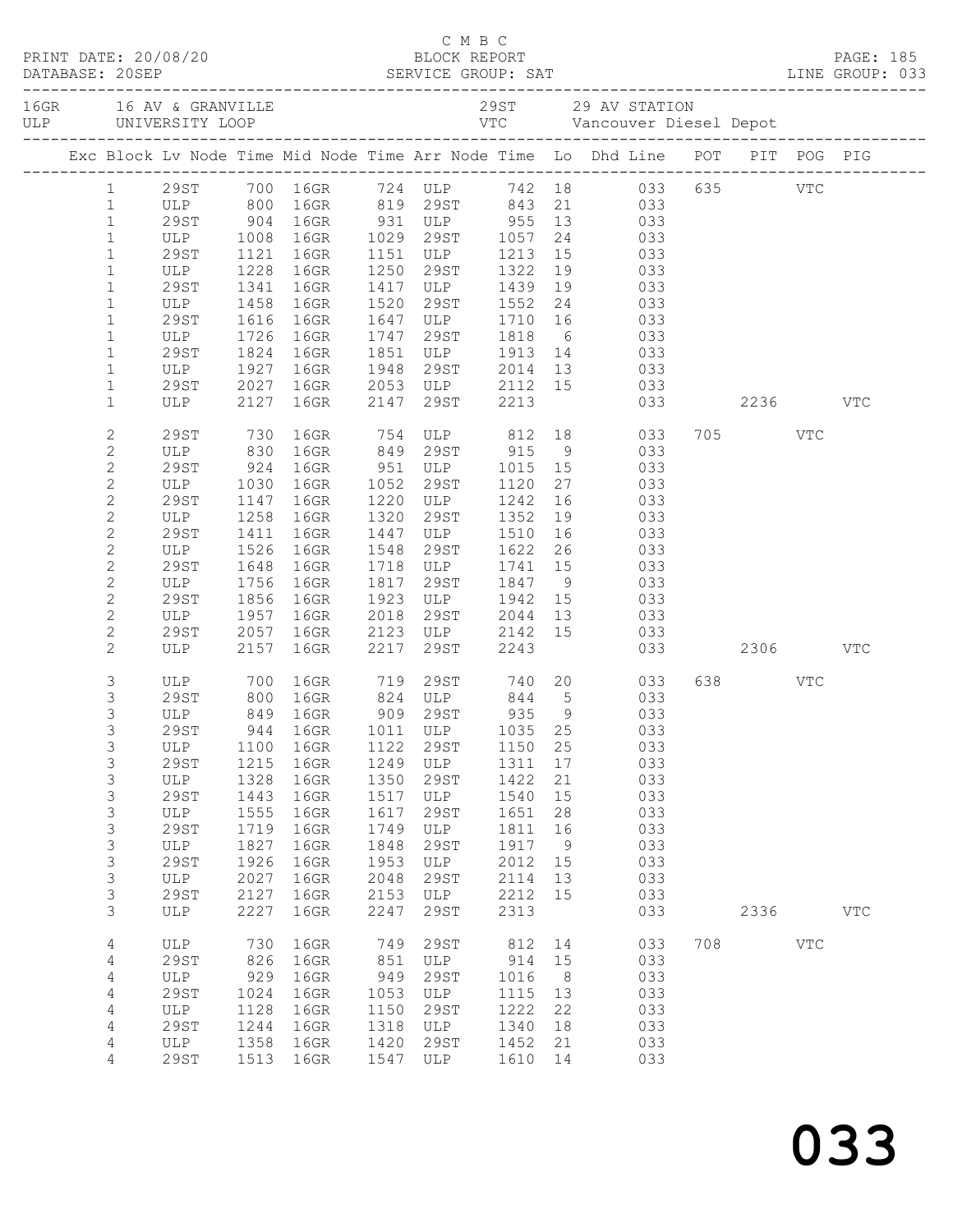PRINT DATE: 20/08/20 BLOCK REPORT<br>
DATABASE: 20SEP

# C M B C<br>BLOCK REPORT

PAGE: 186<br>LINE GROUP: 033

| uninunui. 2001 |   |            |      |      |      | DERATOR GROOT. DAI |      |    |                                                                |     |      |     | DIND GIVOU. UJJ |
|----------------|---|------------|------|------|------|--------------------|------|----|----------------------------------------------------------------|-----|------|-----|-----------------|
|                |   |            |      |      |      |                    |      |    | Exc Block Lv Node Time Mid Node Time Arr Node Time Lo Dhd Line | POT | PIT  | POG | PIG             |
|                | 4 | <b>ULP</b> | 1624 | 16GR |      | 1646 29ST 1720     |      |    | 033                                                            |     | 1743 |     | VTC             |
|                | 5 | 29ST       | 846  | 16GR | 911  | <b>ULP</b>         | 934  | 14 | 033                                                            | 821 |      | VTC |                 |
|                | 5 | ULP        | 948  | 16GR | 1009 | 29ST               | 1037 | 15 | 033                                                            |     |      |     |                 |
|                | 5 | 29ST       | 1052 | 16GR | 1122 | <b>ULP</b>         | 1144 | 14 | 033                                                            |     |      |     |                 |
|                | 5 | ULP        | 1158 | 16GR | 1220 | 29ST               | 1252 | 19 | 033                                                            |     |      |     |                 |
|                | 5 | 29ST       | 1311 | 16GR | 1347 | ULP                | 1409 | 19 | 033                                                            |     |      |     |                 |
|                | 5 | ULP        | 1428 | 16GR | 1450 | 29ST               | 1522 | 23 | 033                                                            |     |      |     |                 |
|                | 5 | 29ST       | 1545 | 16GR | 1617 | <b>ULP</b>         | 1640 | 16 | 033                                                            |     |      |     |                 |
|                | 5 | ULP        | 1656 | 16GR | 1717 | 29ST               | 1748 | 5  | 033                                                            |     |      |     |                 |
|                | 5 | 29ST       | 1753 | 16GR | 1820 | ULP                | 1842 | 15 | 033                                                            |     |      |     |                 |
|                | 5 | ULP        | 1857 | 16GR | 1918 | 29ST               | 1944 | 13 | 033                                                            |     |      |     |                 |
|                | 5 | 29ST       | 1957 | 16GR | 2023 | ULP.               | 2042 | 15 | 033                                                            |     |      |     |                 |
|                | 5 | ULP        | 2057 | 16GR | 2117 | 29ST               | 2143 | 14 | 033                                                            |     |      |     |                 |
|                | 5 | 29ST       | 2157 | 16GR | 2223 | ULP                | 2242 | 15 | 033                                                            |     |      |     |                 |
|                | 5 | <b>ULP</b> | 2257 | 16GR | 2317 | 29ST               | 2343 |    | 033                                                            |     | 2406 |     | VTC             |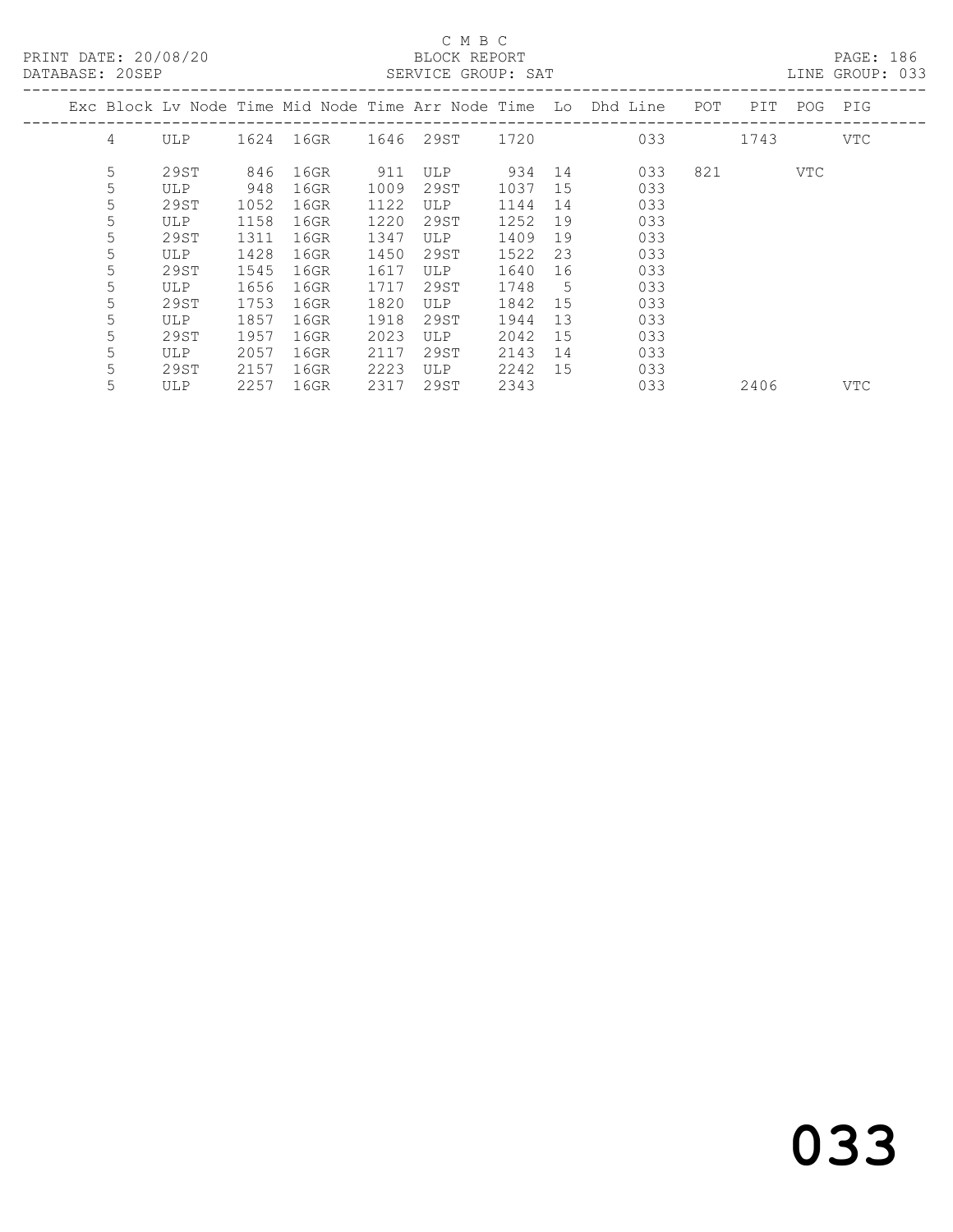| PRINT DATE: 20/08/20                                                                                           |                                                                                                                                                      |                                                                                                    |                                                                                                                                                                    |                                                                                                    | C M B C<br>BLOCK REPORT                                                                                  |                                                                                         |                                                               |                                                                                                                                                                                                                                                                                                                                                                                                                                                                                                                      |                  | PAGE: 187   |
|----------------------------------------------------------------------------------------------------------------|------------------------------------------------------------------------------------------------------------------------------------------------------|----------------------------------------------------------------------------------------------------|--------------------------------------------------------------------------------------------------------------------------------------------------------------------|----------------------------------------------------------------------------------------------------|----------------------------------------------------------------------------------------------------------|-----------------------------------------------------------------------------------------|---------------------------------------------------------------|----------------------------------------------------------------------------------------------------------------------------------------------------------------------------------------------------------------------------------------------------------------------------------------------------------------------------------------------------------------------------------------------------------------------------------------------------------------------------------------------------------------------|------------------|-------------|
| 41 CR 41 AV & CROWN                                                                                            |                                                                                                                                                      |                                                                                                    |                                                                                                                                                                    |                                                                                                    |                                                                                                          |                                                                                         |                                                               | 41 FR 41 AV & FRASER<br>41 GRAND AND A STRAIN AND A SURVEY OF THE MANUSCRIP ON A SURVEY OF THE MANUSCRIP OF A STRAIN AND A SURVEY OF THE MANUSCRIP OF A SURVEY OF THE MANUSCRIP OF A SURVEY OF THE MANUSCRIP OF A SURVEY OF THE MANUSCRIP OF THE MANUS                                                                                                                                                                                                                                                               |                  |             |
|                                                                                                                |                                                                                                                                                      |                                                                                                    |                                                                                                                                                                    |                                                                                                    |                                                                                                          |                                                                                         |                                                               | Exc Block Lv Node Time Mid Node Time Arr Node Time Lo Dhd Line POT PIT POG PIG                                                                                                                                                                                                                                                                                                                                                                                                                                       |                  |             |
| 60<br>60<br>60<br>60<br>60<br>60<br>60<br>60<br>60<br>60<br>60<br>60<br>60<br>60<br>60<br>60<br>60<br>60<br>60 | JOST<br>41CR<br>JOST<br>41CR<br>JOST<br>41CR<br>JOST<br>41CR<br>JOST<br>41CR<br>JOST<br>41CR<br>JOST<br>41CR<br>JOST<br>41CR<br>JOST<br>41CR         | 850<br>1218<br>1322<br>1420<br>2006                                                                | 41GR 917 41CR<br>41GR<br>41GR<br>41GR<br>1520 41GR<br>1619 41GR<br>1722 41GR<br>1819 41GR<br>1911 41GR<br>1819 41GR<br>41GR                                        | 1922                                                                                               | 1336 JOST 1409<br>1449 41CR 1503<br>1534 JOST 1608<br>1649 41CR 1702<br>1735 JOST                        | 930                                                                                     |                                                               | 41CR 516 41GR 524 JOST 545 9 041<br>554 41GR 615 41CR 626 5 041<br>631 41GR 639 JOST 701 8 041<br>709 41GR 731 41CR 743 15 041<br>758 41GR 808 JOST 833 17 041<br>11 041<br>941 41GR 952 JOST 1020 15 041<br>1035 41GR 1102 41CR 1116 8 041<br>1124 41GR 1136 JOST 1206 12 041<br>1249 41CR 1303 19 041<br>$\begin{array}{cc} 11 & \hspace{1.5cm} 041 \\ 17 & \hspace{1.5cm} 041 \end{array}$<br>11 041<br>20 041<br>1735 JOST 1808 11 041<br>1849 41CR 1902 9 041<br>1922 JOST 1951 15 041<br>2033 41CR 2045 12 041 |                  |             |
| 60                                                                                                             | JOST                                                                                                                                                 |                                                                                                    |                                                                                                                                                                    |                                                                                                    |                                                                                                          |                                                                                         |                                                               | 2057 41GR 2107 JOST 2136 5 041<br>2141 0A41 2207 0A41 2207 041<br>041 2217 VTCT                                                                                                                                                                                                                                                                                                                                                                                                                                      |                  |             |
| 61<br>61<br>61<br>61<br>61<br>61<br>61<br>61<br>61<br>61<br>61<br>61<br>61<br>61<br>61<br>61<br>61<br>61<br>61 | 410A<br>JOST<br>41CR<br>JOST<br>41CR<br>JOST<br>41CR<br>JOST<br>JOST<br>41CR<br>JOST<br>41CR<br>JOST<br>41CR<br>JOST<br>41CR<br>JOST<br>41CR<br>JOST | 445<br>510<br>1120<br>1222<br>1319<br>1421<br>1520<br>1621<br>1719<br>1809<br>1904<br>1957<br>2041 | 41FR 452<br>41GR<br>546 41GR<br>625 41GR<br>716 41GR 724<br>41GR<br>41GR<br>41GR<br>$41$ GR<br>$41$ GR<br>$41$ GR<br>$41$ GR<br>$41$ GR<br>$41$ GR<br>41GR<br>OA41 | 554<br>646<br>1149<br>1236<br>1349<br>1436<br>1549<br>1635<br>1749<br>1821<br>1933<br>2007<br>2107 | 531 41CR<br>JOST<br>41CR<br>JOST<br>41CR<br>JOST<br>41CR<br>JOST<br>41CR<br>JOST<br>41CR<br>JOST<br>OA41 | 1203 19<br>1309<br>1403<br>1508<br>1603<br>1708<br>1802<br>1853<br>1946<br>2036<br>2107 | 10<br>18<br>12<br>18<br>11<br>$\overline{7}$<br>11<br>11<br>5 | JOST 503 7 041<br>541 5 041<br>JOST 615 10 041<br>41CR 657 19 041<br>748 5 041<br>753 41GR 817 41CR 829 14 041<br>843 41GR 853 JOST 918 17 041<br>935 41GR 1002 41CR 1015 10 041<br>041<br>041<br>041<br>041<br>041<br>041<br>041<br>041<br>041<br>041<br>041                                                                                                                                                                                                                                                        | 435 VTCT<br>2117 | <b>VTCT</b> |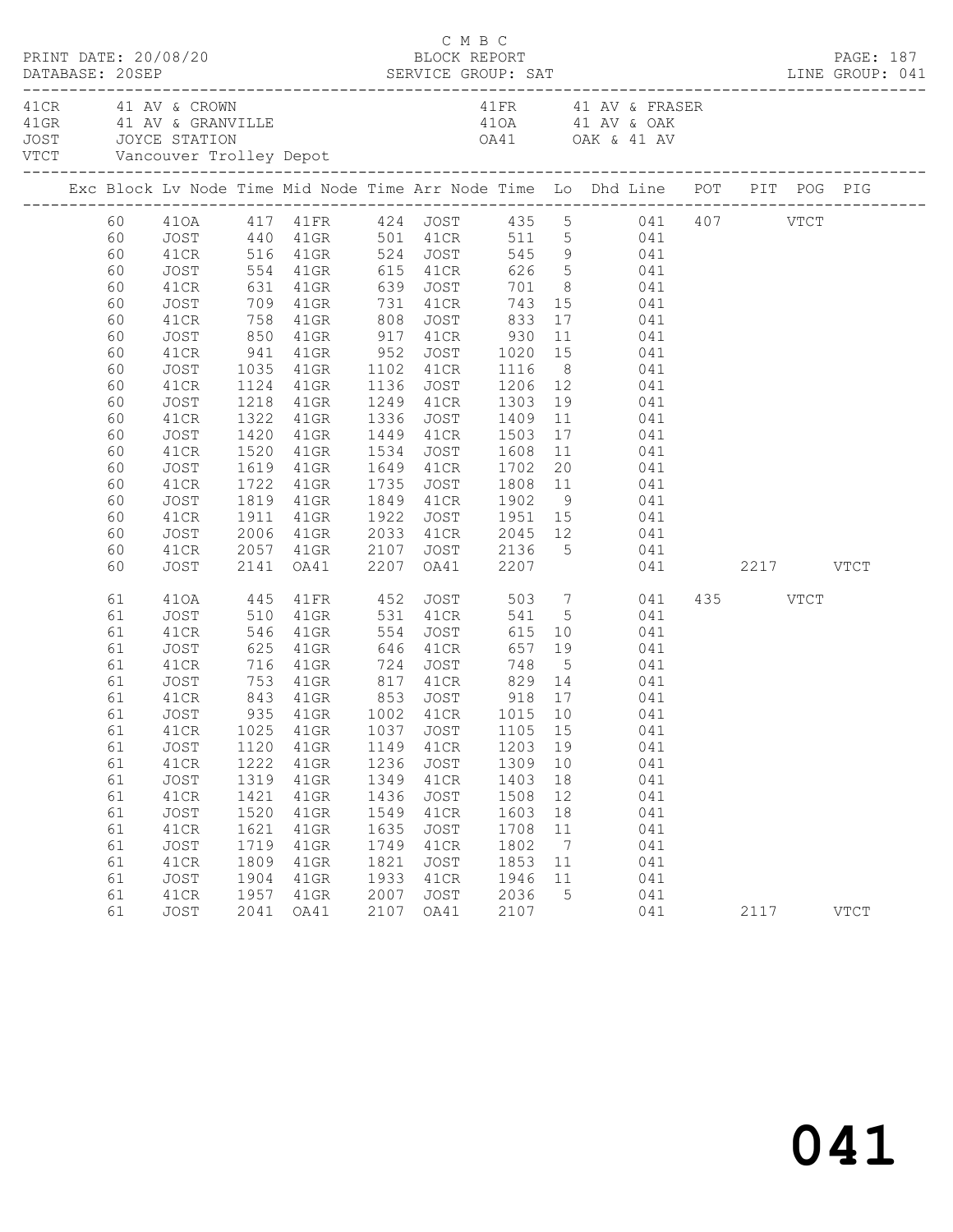#### C M B C<br>BLOCK REPORT SERVICE GROUP: SAT

PRINT DATE: 20/08/20 BLOCK REPORT PAGE: 188

|  |          |              |              |                   |                   |              |                             |                 | Exc Block Lv Node Time Mid Node Time Arr Node Time Lo Dhd Line POT PIT POG PIG |           |             |             |
|--|----------|--------------|--------------|-------------------|-------------------|--------------|-----------------------------|-----------------|--------------------------------------------------------------------------------|-----------|-------------|-------------|
|  | 63       |              |              |                   |                   |              |                             |                 | 410A 458 41FR 505 JOST 516 8 041 448                                           |           | <b>VTCT</b> |             |
|  | 63       | JOST         |              | 524 41GR 545 41CR |                   |              |                             |                 | 556 5 041                                                                      |           |             |             |
|  | 63       | 41CR         | 601          | 41GR              |                   | 609 JOST     | 630 10                      |                 | 041                                                                            |           |             |             |
|  | 63       | JOST         | 640          | 41GR              | 701               | 41CR         | 713                         | 17              | 041                                                                            |           |             |             |
|  | 63       | 41CR         | 730<br>808   | 41GR              |                   | JOST         | 803                         | $5\overline{)}$ | 041                                                                            |           |             |             |
|  | 63       | JOST         |              | 41GR              | $\frac{132}{832}$ | 41CR         | 844                         | 14              | 041                                                                            |           |             |             |
|  | 63       | 41CR         | 858          | 41GR              | 908               | JOST         | 933                         | 17              | 041                                                                            |           |             |             |
|  | 63       | JOST         | 950          | 41GR              | 1017              | 41CR         | 1030                        | 10              | 041                                                                            |           |             |             |
|  | 63       | 41CR         | 1040         | 41GR              | 1052              | JOST         | 1121                        | 14              | 041                                                                            |           |             |             |
|  | 63       | JOST         | 1135         | 41GR              | 1204              | 41CR         | 1218                        | 19              | 041                                                                            |           |             |             |
|  | 63       | 41CR         | 1237         | 41GR              | 1251              | JOST         | 1324                        | 10              | 041                                                                            |           |             |             |
|  | 63       | JOST         | 1334         | 41GR              | 1404              | 41CR         | 1418                        | 18              | 041                                                                            |           |             |             |
|  | 63       | 41CR         | 1436         | 41GR              | 1450              | JOST         | 1523 12                     |                 | 041                                                                            |           |             |             |
|  | 63       | JOST         | 1535         | 41GR              | 1604              | 41CR         | 1618                        | 19              | 041                                                                            |           |             |             |
|  | 63       | 41CR         | 1637         | 41GR              | 1650              | JOST         | 1723 11                     |                 | 041                                                                            |           |             |             |
|  | 63       | JOST         | 1734         | 41GR              | 1804              | 41CR         | 1817                        | $\overline{7}$  | 041                                                                            |           |             |             |
|  | 63       | 41CR         | 1824         | $41$ GR           | 1836              | JOST         | 1908 13                     |                 | 041                                                                            |           |             |             |
|  | 63       | JOST         | 1921         | 41GR              | 1948              | 41CR         | 2000 14                     |                 | 041                                                                            |           |             |             |
|  | 63       | 41CR         | 2014         | 41GR              | 2024              | JOST         | 2051 11                     |                 | 041                                                                            |           |             |             |
|  | 63       | JOST         | 2102         | 41GR              | 2129              | 41CR         | 2141                        | 6               | 041                                                                            |           |             |             |
|  | 63       | 41CR         | 2147         | 41GR              | 2157              | JOST         | 2223 10                     |                 | 041                                                                            |           |             |             |
|  | 63       | JOST         | 2233         | $41$ GR           | 2258              | 41CR         | 2309                        | 9               | 041                                                                            |           |             |             |
|  | 63       | 41CR         | 2318         | $41$ GR           | 2327              | JOST         | 2352                        | 14              | 041                                                                            |           |             |             |
|  | 63       | JOST         | 2406         | 41GR              | 2428              | 41CR         |                             |                 | 2439 12<br>041                                                                 |           |             |             |
|  | 63       | 41CR         | 2451         | 41GR              | 2459              | JOST         | 2522<br>$2522$ 14<br>2604 5 |                 | 041                                                                            |           |             |             |
|  | 63       | JOST         | 2536         | 41GR              |                   | 2555 41CR    |                             |                 | 041                                                                            |           |             |             |
|  | 63       | 41CR         | 2609         |                   |                   | $41$ GR      | 2617                        |                 | 041                                                                            | 2627 VTCT |             |             |
|  | 64       | 410A         | 512          | 41FR              | 519               | JOST         | 530                         | 9               | 041                                                                            | 502 VTCT  |             |             |
|  | 64       | JOST         | 539<br>616   | $41$ GR           | 600               | 41CR         | 611                         | 5 <sup>5</sup>  | 041                                                                            |           |             |             |
|  | 64       | 41CR         |              | 41GR              | 624               | JOST         | 645                         | 9               | 041                                                                            |           |             |             |
|  | 64       | JOST         | 654          | 41GR              | 716               | 41CR         | 728 15                      |                 | 041                                                                            |           |             |             |
|  | 64       | 41CR         | 743          | 41GR              | 753               | JOST         | 818                         | $5\overline{)}$ | 041                                                                            |           |             |             |
|  | 64       | JOST         | 823<br>911   | 41GR              | 848               | 41CR         | 900<br>950                  | 11              | 041                                                                            |           |             |             |
|  | 64       | 41CR         |              | 41GR              | 922               | JOST         |                             | 15              | 041                                                                            |           |             |             |
|  | 64       | JOST         | 1005         | 41GR              | 1032              | 41CR         | 1045                        | 10              | 041                                                                            |           |             |             |
|  | 64       | 41CR         | 1055         | 41GR              | 1107              | JOST         | 1136                        | 14              | 041                                                                            |           |             |             |
|  | 64       | JOST         | 1150         | 41GR              |                   | 1219 41CR    | 1233 19                     |                 | 041                                                                            |           |             |             |
|  | 64       | 41CR         |              | 1252 41GR         |                   | 1306 JOST    | 1339 10                     |                 | 041                                                                            |           |             |             |
|  | 64       |              |              |                   |                   |              |                             |                 | JOST 1349 41GR 1419 41CR 1433 17 041                                           |           |             |             |
|  | 64       | 41CR         | 1450         | $41$ GR           | 1504              | JOST         | 1538 12                     |                 | 041                                                                            |           |             |             |
|  | 64       | JOST         | 1550         | 41GR              | 1619              | 41CR         | 1633                        | 19              | 041                                                                            |           |             |             |
|  | 64       | 41CR         | 1652         | 41GR              | 1705              | JOST         | 1738                        | 11              | 041                                                                            |           |             |             |
|  | 64       | JOST         | 1749         | $41$ GR           | 1819              | 41CR         | 1832                        | $\overline{7}$  | 041<br>041                                                                     |           |             |             |
|  | 64       | 41CR         | 1839         | 41GR              | 1851<br>2003      | JOST         | 1923<br>2015                | 13<br>14        |                                                                                |           |             |             |
|  | 64<br>64 | JOST<br>41CR | 1936<br>2029 | 41GR<br>41GR      | 2039              | 41CR<br>JOST | 2106                        | 5               | 041<br>041                                                                     |           |             |             |
|  | 64       | JOST         | 2111         | OA41              | 2137              | OA41         | 2137                        |                 | 041                                                                            | 2147      |             | <b>VTCT</b> |
|  |          |              |              |                   |                   |              |                             |                 |                                                                                |           |             |             |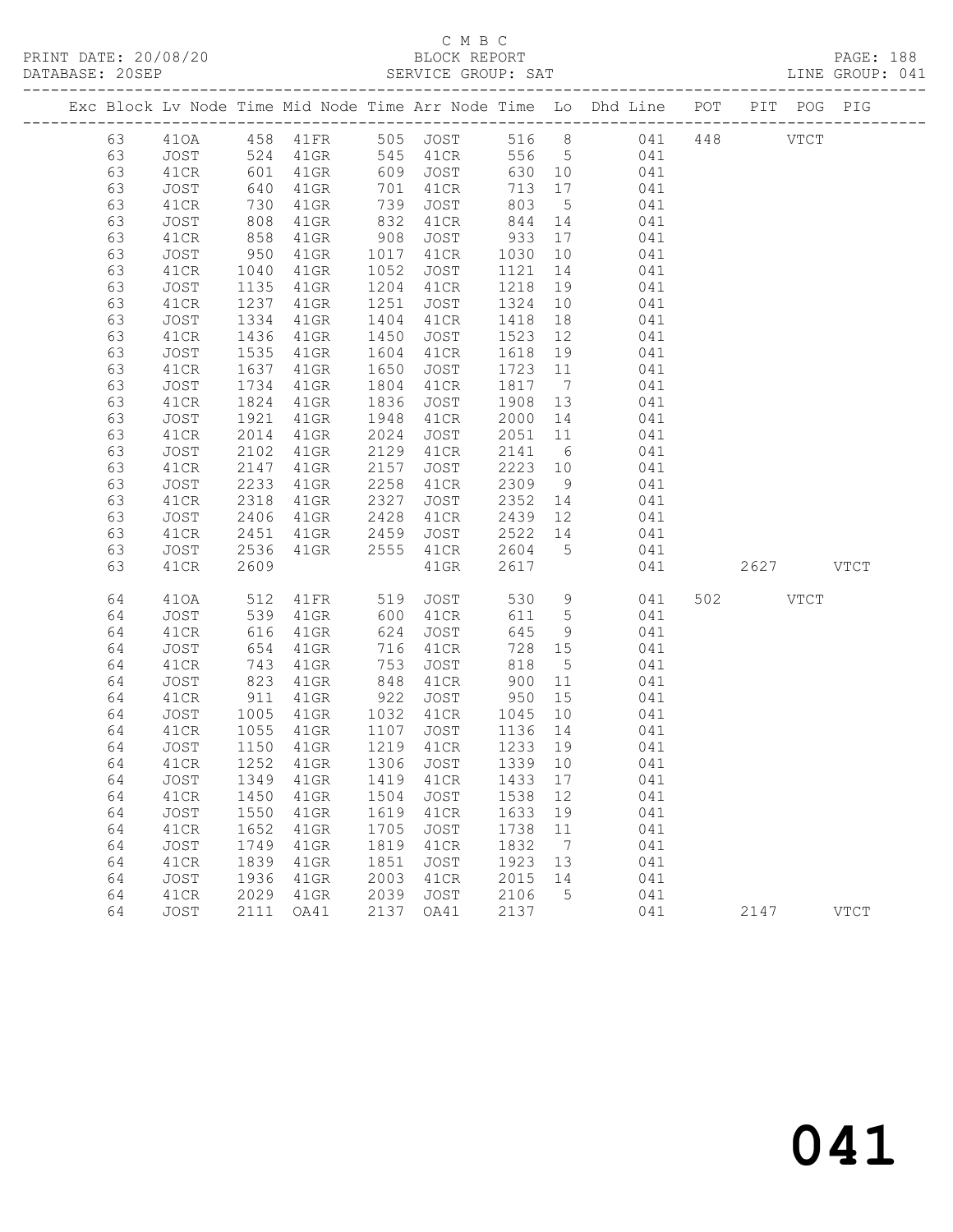#### C M B C<br>BLOCK REPORT SERVICE GROUP: SAT

|  |    |             |                        |         |      |                                           |                                                    |                 | Exc Block Lv Node Time Mid Node Time Arr Node Time Lo Dhd Line POT |           | PIT POG PIG |  |
|--|----|-------------|------------------------|---------|------|-------------------------------------------|----------------------------------------------------|-----------------|--------------------------------------------------------------------|-----------|-------------|--|
|  | 65 |             |                        |         |      |                                           |                                                    |                 |                                                                    |           |             |  |
|  | 65 |             |                        |         |      |                                           |                                                    |                 |                                                                    |           |             |  |
|  | 65 | 41CR        | 531                    | $41$ GR |      | 539 JOST                                  |                                                    |                 | 600 9 041                                                          |           |             |  |
|  | 65 | JOST        | 609<br>646             | $41$ GR |      | 630 41CR<br>654 JOST                      | 641 5                                              |                 | 041                                                                |           |             |  |
|  | 65 | 41CR        |                        | 41GR    |      |                                           | 716                                                | 8 <sup>8</sup>  | 041                                                                |           |             |  |
|  | 65 | JOST        | 724                    | $41$ GR |      | 746 41CR                                  | 758 15                                             |                 | 041                                                                |           |             |  |
|  | 65 | 41CR        | $813$<br>905           | 41GR    | 823  | JOST                                      | 848                                                | 17              | 041                                                                |           |             |  |
|  | 65 | JOST        |                        | 41GR    |      | 932 41CR                                  | 945                                                | 11              | 041                                                                |           |             |  |
|  | 65 | 41CR        | 956                    | $41$ GR | 1007 | JOST                                      | 1035 15                                            |                 | 041                                                                |           |             |  |
|  | 65 | JOST        | 1050<br>1138           | 41GR    |      | 1117 41CR                                 | 1131                                               | $7\overline{)}$ | 041                                                                |           |             |  |
|  | 65 | 41CR        | 1138                   | 41GR    |      | 1151 JOST                                 | 1222 11                                            |                 | 041                                                                |           |             |  |
|  | 65 | JOST        | 1233                   | $41$ GR |      | 1304 41CR                                 | 1318                                               | 18              | $041$<br>$041$                                                     |           |             |  |
|  | 65 | 41CR        | 1336                   | 41GR    |      | 1351 JOST                                 | 1423 12                                            |                 | 041                                                                |           |             |  |
|  | 65 | JOST        | $14 -$<br>1536<br>1534 | 41GR    |      | 1504 41CR<br>41CR 1518 18<br>JOST 1623 11 |                                                    |                 | 041                                                                |           |             |  |
|  | 65 | 41CR        |                        | 41GR    | 1550 |                                           |                                                    |                 | 041                                                                |           |             |  |
|  | 65 | JOST        | 1634                   | 41GR    |      | 1704 41CR                                 |                                                    |                 | 1717 6 041                                                         |           |             |  |
|  | 65 | 41CR        | 1723                   |         |      | $41$ GR                                   | 1736                                               |                 | 041                                                                | 1746 VTCT |             |  |
|  | 66 | 41CR        | 701                    | 41GR    | 709  | JOST                                      | 733                                                |                 | $6\overline{6}$<br>041                                             |           | VTCT        |  |
|  | 66 | <b>JOST</b> | 739                    | 41GR    |      | 801 41CR                                  | 813                                                |                 | 15 041                                                             |           |             |  |
|  | 66 | 41CR        | 828                    | 41GR    | 838  | JOST                                      |                                                    | 17              | 041                                                                |           |             |  |
|  | 66 | JOST        | 920                    | $41$ GR |      | 947 41CR                                  | $\begin{array}{c} 903 \\ 1000 \end{array}$<br>1000 | 10              | 041                                                                |           |             |  |
|  | 66 | 41CR        | 1010                   | 41GR    | 1022 | JOST                                      | 1050                                               | 15              | 041                                                                |           |             |  |
|  | 66 | JOST        |                        | 41GR    |      | 1132 41CR                                 | 1146                                               | $\overline{7}$  | 041                                                                |           |             |  |
|  | 66 | 41CR        | $112$<br>1153<br>1248  | 41GR    | 1206 | JOST                                      | 1237                                               | 11              | 041                                                                |           |             |  |
|  | 66 | JOST        | 1248                   | $41$ GR |      | 1319 41CR                                 | 1333                                               | 18              | 041                                                                |           |             |  |
|  | 66 | 41CR        | 1351                   | $41$ GR | 1406 | JOST                                      | 1438                                               | 12              | 041                                                                |           |             |  |
|  | 66 | JOST        | 1450                   | $41$ GR |      | 1519 41CR                                 | 1533                                               | 18              | 041                                                                |           |             |  |
|  | 66 | 41CR        | 1551                   | 41GR    | 1605 | JOST                                      | 1638 11                                            |                 | 041                                                                |           |             |  |
|  | 66 | <b>JOST</b> | 1649                   | 41GR    | 1719 | 41CR                                      | 1732                                               | $\overline{7}$  | 041                                                                |           |             |  |
|  | 66 | 41CR        | 1739                   | 41GR    | 1751 | JOST                                      | 1823 11                                            |                 | 041                                                                |           |             |  |
|  | 66 | JOST        | 1834                   | $41$ GR | 1904 | 41CR                                      | 1917                                               | 9               | 041                                                                |           |             |  |
|  | 66 | 41CR        | 1926                   | 41GR    | 1937 | JOST                                      | 2006 15                                            |                 | 041                                                                |           |             |  |
|  | 66 | <b>JOST</b> | 2021                   | 41GR    | 2048 | 41CR                                      | 2100 17                                            |                 | 041                                                                |           |             |  |
|  | 66 | 41CR        | 2117                   | $41$ GR | 2127 | JOST                                      | 2156 7                                             |                 | 041                                                                |           |             |  |
|  | 66 | JOST        | 2203                   | $41$ GR | 2228 | 41CR                                      | 2239                                               | 9               | 041                                                                |           |             |  |
|  | 66 | 41CR        | 2248                   | $41$ GR | 2257 | JOST                                      | 2322                                               |                 | $14$ 041                                                           |           |             |  |
|  | 66 | JOST        | 2336                   | 41GR    | 2358 | 41CR                                      | 2409                                               | 12              | 041                                                                |           |             |  |
|  | 66 | 41CR        | 2421                   | 41GR    | 2429 | JOST 2452 14                              |                                                    |                 | 041                                                                |           |             |  |
|  | 66 | JOST        | 2506                   | 41GR    |      | 2525 41CR                                 | 2534 5                                             |                 | 041                                                                |           |             |  |
|  | 66 | 41CR        | 2539                   |         |      | $41$ GR                                   | 2547                                               |                 | 041                                                                | 2557 VTCT |             |  |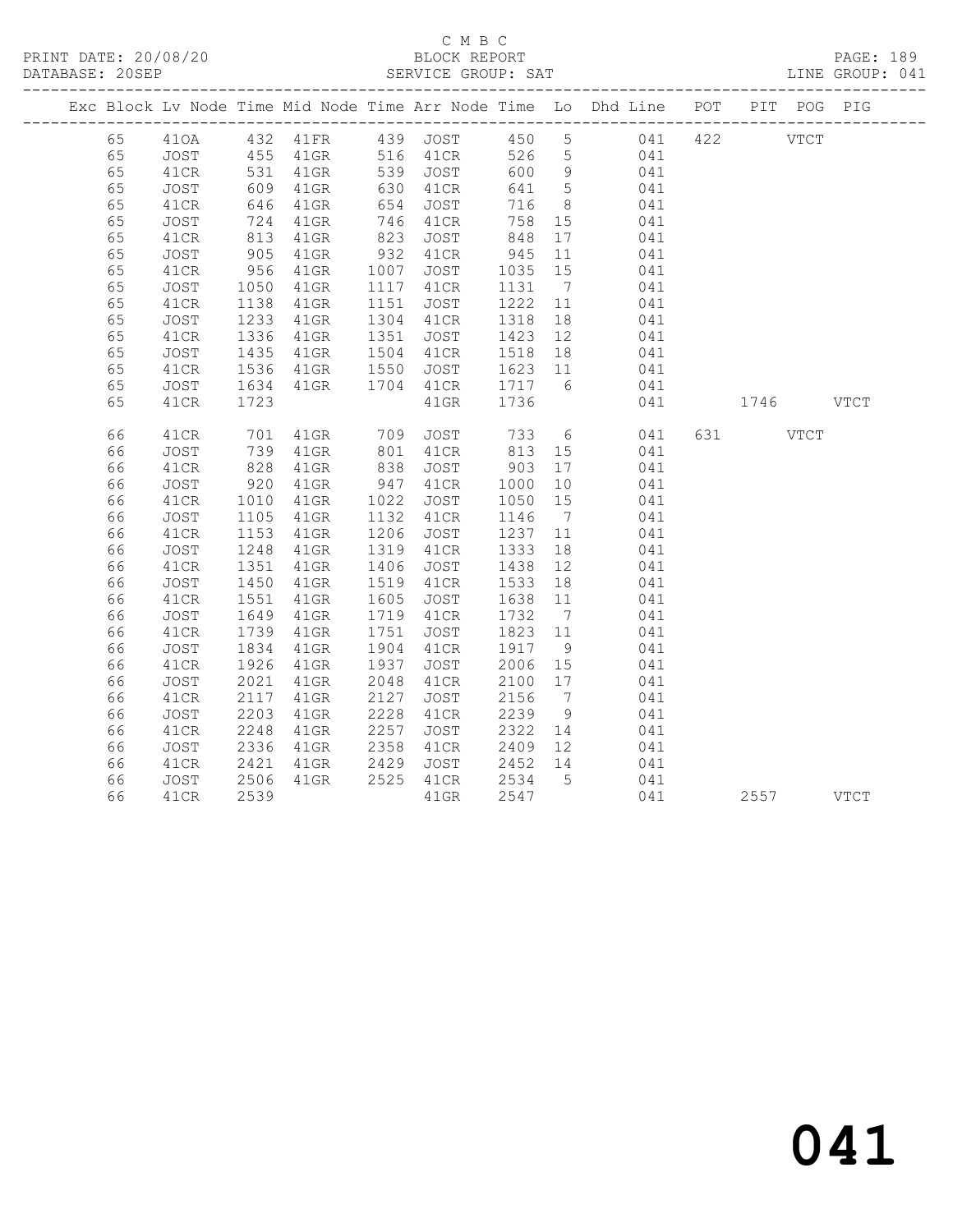#### C M B C<br>BLOCK REPORT SERVICE GROUP: SAT

|    |             |      |         |      |             |      |                 | Exc Block Lv Node Time Mid Node Time Arr Node Time Lo Dhd Line POT |      |      | PIT POG PIG |             |
|----|-------------|------|---------|------|-------------|------|-----------------|--------------------------------------------------------------------|------|------|-------------|-------------|
| 67 | 410A        | 804  | 41FR    | 812  | JOST        | 826  | 11              | 041                                                                | 754  |      | <b>VTCT</b> |             |
| 67 | <b>JOST</b> | 837  | $41$ GR | 902  | 41CR        | 914  | 12              | 041                                                                |      |      |             |             |
| 67 | 41CR        | 926  | 41GR    | 937  | JOST        | 1005 | 15              | 041                                                                |      |      |             |             |
| 67 | JOST        | 1020 | $41$ GR | 1047 | 41CR        | 1101 | 8 <sup>8</sup>  | 041                                                                |      |      |             |             |
| 67 | 41CR        | 1109 | $41$ GR | 1121 | JOST        | 1151 | 14              | 041                                                                |      |      |             |             |
| 67 | <b>JOST</b> | 1205 | 41GR    | 1234 | 41CR        | 1248 | 19              | 041                                                                |      |      |             |             |
| 67 | 41CR        | 1307 | 41GR    | 1321 | JOST        | 1354 | 10              | 041                                                                |      |      |             |             |
| 67 | <b>JOST</b> | 1404 | 41GR    | 1434 | 41CR        | 1448 | 17              | 041                                                                |      |      |             |             |
| 67 | 41CR        | 1505 | 41GR    | 1519 | JOST        | 1553 | 12              | 041                                                                |      |      |             |             |
| 67 | <b>JOST</b> | 1605 | $41$ GR | 1634 | 41CR        | 1648 | 19              | 041                                                                |      |      |             |             |
| 67 | 41CR        | 1707 | $41$ GR | 1720 | JOST        | 1753 | 11              | 041                                                                |      |      |             |             |
| 67 | JOST        | 1804 | $41$ GR | 1834 | 41CR        | 1847 | $\overline{7}$  | 041                                                                |      |      |             |             |
| 67 | 41CR        | 1854 | 41GR    | 1906 | <b>JOST</b> | 1938 | 13              | 041                                                                |      |      |             |             |
| 67 | <b>JOST</b> | 1951 | 41GR    | 2018 | 41CR        | 2030 | 12              | 041                                                                |      |      |             |             |
| 67 | 41CR        | 2042 | $41$ GR | 2052 | <b>JOST</b> | 2121 | 11              | 041                                                                |      |      |             |             |
| 67 | JOST        | 2132 | $41$ GR | 2159 | 41CR        | 2211 | 6               | 041                                                                |      |      |             |             |
| 67 | 41CR        | 2217 | $41$ GR | 2227 | JOST        | 2253 | 13              | 041                                                                |      |      |             |             |
| 67 | JOST        | 2306 | $41$ GR | 2328 | 41CR        | 2339 | 12              | 041                                                                |      |      |             |             |
| 67 | 41CR        | 2351 | $41$ GR | 2359 | JOST        | 2422 | 14              | 041                                                                |      |      |             |             |
| 67 | <b>JOST</b> | 2436 | $41$ GR | 2458 | 41CR        | 2509 | $5\phantom{.0}$ | 041                                                                |      |      |             |             |
| 67 | 41CR        | 2514 | 41GR    | 2522 | JOST        | 2551 | -5              | 041                                                                |      |      |             |             |
| 67 | <b>JOST</b> | 2556 | OA41    | 2613 | OA41        | 2613 |                 | 041                                                                |      | 2623 |             | <b>VTCT</b> |
| 68 | 41CR        | 1207 | $41$ GR | 1221 | JOST        | 1254 | 9               | 041                                                                | 1134 |      | <b>VTCT</b> |             |
| 68 | JOST        | 1303 | 41GR    | 1334 | 41CR        | 1348 | 18              | 041                                                                |      |      |             |             |
| 68 | 41CR        | 1406 | $41$ GR | 1421 | JOST        | 1453 | 12              | 041                                                                |      |      |             |             |
| 68 | <b>JOST</b> | 1505 | 41GR    | 1534 | 41CR        | 1548 | 18              | 041                                                                |      |      |             |             |
| 68 | 41CR        | 1606 | 41GR    | 1620 | <b>JOST</b> | 1653 | 11              | 041                                                                |      |      |             |             |
| 68 | JOST        | 1704 | 41GR    | 1734 | 41CR        | 1747 | $\overline{7}$  | 041                                                                |      |      |             |             |
| 68 | 41CR        | 1754 | $41$ GR | 1806 | JOST        | 1838 | 11              | 041                                                                |      |      |             |             |
| 68 | JOST        | 1849 | 41GR    | 1918 | 41CR        | 1931 | 11              | 041                                                                |      |      |             |             |
| 68 | 41CR        | 1942 | 41GR    | 1952 | JOST        | 2021 | 15              | 041                                                                |      |      |             |             |
| 68 | JOST        | 2036 | $41$ GR | 2103 | 41CR        | 2115 | 5               | 041                                                                |      |      |             |             |
| 68 | 41CR        | 2120 |         |      | $41$ GR     | 2130 |                 | 041                                                                |      | 2140 |             | <b>VTCT</b> |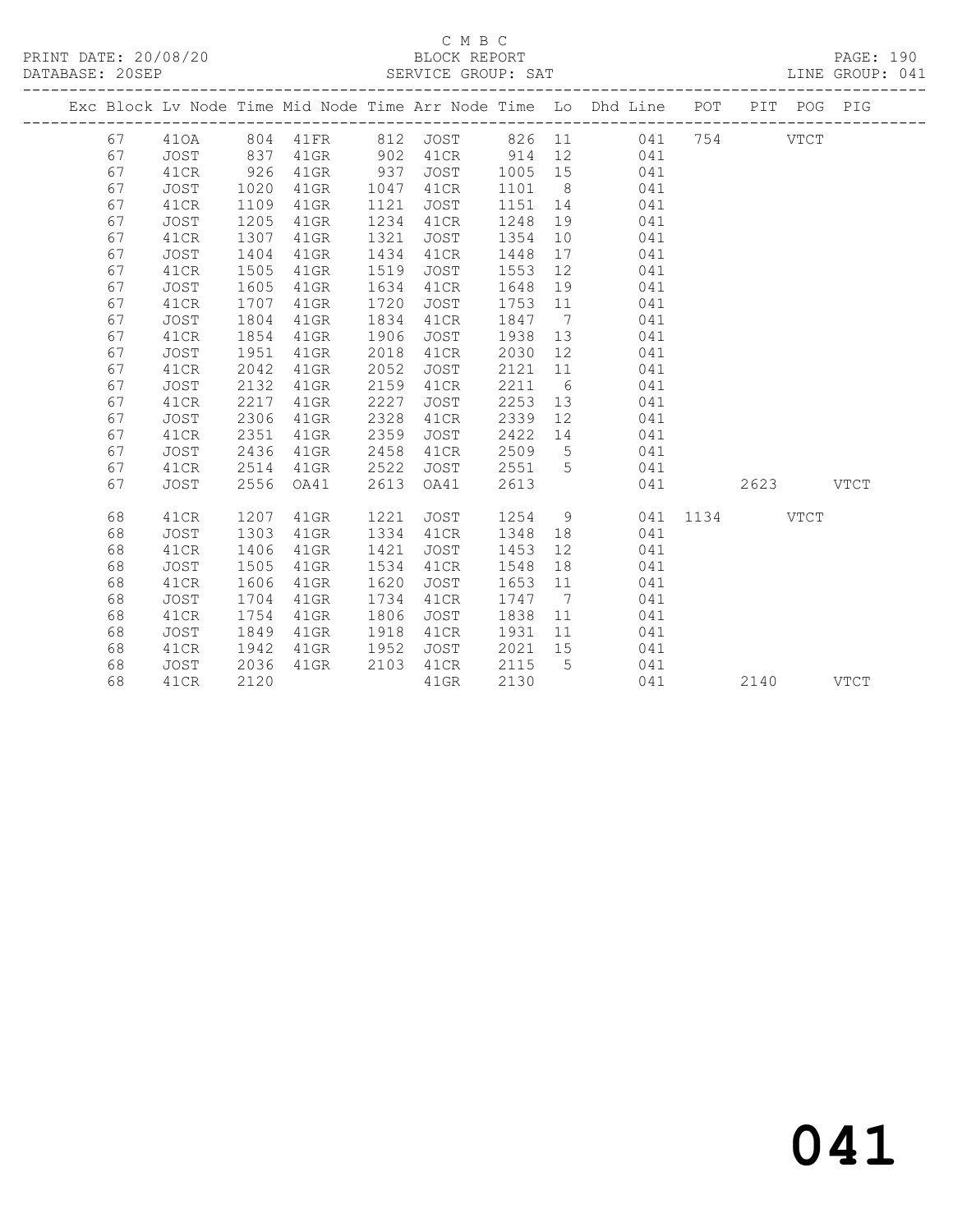|                | 16GR 16 AV & GRANVILLE<br>16GR 16 AV & GRANVILLE<br>4 AV & FIR<br>16LP UNIVERSITY LOOP VCST VANCOUVER COLLEGE STATION<br>16TIM 4 AV & FIR<br>16TIM 4 AV & FIR<br>16TIM VCST VANCOUVER COLLEGE STATION<br>16TIM 1 AV & FIR<br>16TIM VCST VANCOU |      |                                                         |             |                       |                 |                                                                                                                                        |              |      |     |     |
|----------------|------------------------------------------------------------------------------------------------------------------------------------------------------------------------------------------------------------------------------------------------|------|---------------------------------------------------------|-------------|-----------------------|-----------------|----------------------------------------------------------------------------------------------------------------------------------------|--------------|------|-----|-----|
|                | Exc Block Lv Node Time Mid Node Time Arr Node Time Lo Dhd Line POT PIT POG PIG                                                                                                                                                                 |      |                                                         |             |                       |                 |                                                                                                                                        |              |      |     |     |
| $\mathbf{1}$   |                                                                                                                                                                                                                                                |      |                                                         |             |                       |                 | VCST 716 4FIW ULP 745 22 084 651 VTC                                                                                                   |              |      |     |     |
| $\mathbf{1}$   |                                                                                                                                                                                                                                                |      |                                                         |             |                       |                 |                                                                                                                                        |              |      |     |     |
| $\mathbf{1}$   |                                                                                                                                                                                                                                                |      |                                                         |             |                       |                 |                                                                                                                                        |              |      |     |     |
| $\mathbf{1}$   | ULP 926                                                                                                                                                                                                                                        |      | 4FIE VCST 958                                           |             |                       |                 | 7 084                                                                                                                                  |              |      |     |     |
| $\mathbf{1}$   |                                                                                                                                                                                                                                                |      | VCST 1005 4FIW ULP 1038<br>ULP 1043 4FIE VCST 1118      |             |                       |                 | $\begin{array}{ccc} 5 & 084 \\ 5 & 084 \end{array}$                                                                                    |              |      |     |     |
| $\mathbf{1}$   |                                                                                                                                                                                                                                                |      |                                                         |             |                       |                 |                                                                                                                                        |              |      |     |     |
| $\mathbf{1}$   | VCST                                                                                                                                                                                                                                           | 1123 | 4FIW ULP 1202<br>4FIE VCST 1254                         |             |                       |                 | 15 084                                                                                                                                 |              |      |     |     |
| $\mathbf{1}$   | ULP                                                                                                                                                                                                                                            |      | 1217 4FIE                                               |             |                       | 9               | 084                                                                                                                                    |              |      |     |     |
| $\mathbf{1}$   | VCST                                                                                                                                                                                                                                           | 1303 | 4FIW ULP 1342                                           |             |                       | 5 <sup>5</sup>  | 084                                                                                                                                    |              |      |     |     |
| $\mathbf{1}$   | ULP                                                                                                                                                                                                                                            | 1347 |                                                         |             |                       |                 | $\begin{array}{ccc} 7 & 084 \\ 5 & 084 \end{array}$                                                                                    |              |      |     |     |
| $\mathbf{1}$   | VCST                                                                                                                                                                                                                                           |      | 1432 4FIW                                               |             |                       |                 |                                                                                                                                        |              |      |     |     |
| $\mathbf{1}$   | ULP                                                                                                                                                                                                                                            |      | 1517 4FIE                                               |             | <b>VCST</b> 1555      |                 | 8 084                                                                                                                                  |              |      |     |     |
| $\mathbf{1}$   | VCST                                                                                                                                                                                                                                           | 1603 | 4 FIW ULP 1642<br>4 FIE VCST 1724                       |             |                       |                 | $\begin{array}{c} 6 \\ 10 \end{array}$<br>084                                                                                          |              |      |     |     |
| $\mathbf{1}$   | ULP                                                                                                                                                                                                                                            | 1648 |                                                         |             |                       |                 | 084                                                                                                                                    |              |      |     |     |
| $\mathbf{1}$   | VCST                                                                                                                                                                                                                                           | 1734 | 4 FIW ULP 1809                                          |             |                       |                 | 21<br>084                                                                                                                              |              |      |     |     |
| $\mathbf{1}$   | ULP                                                                                                                                                                                                                                            | 1830 | 4 F I E                                                 | VCST        | 1904                  | 10              | 084                                                                                                                                    |              |      |     |     |
| $\mathbf{1}$   | VCST                                                                                                                                                                                                                                           | 1914 | 4FIW ULP 1946                                           |             |                       |                 | $\begin{array}{ccc} 13 & 084 \end{array}$                                                                                              |              |      |     |     |
| $\mathbf{1}$   | ULP                                                                                                                                                                                                                                            | 2000 |                                                         |             |                       |                 | 12 084                                                                                                                                 |              |      |     |     |
| $\mathbf{1}$   | VCST                                                                                                                                                                                                                                           | 2046 |                                                         |             |                       |                 |                                                                                                                                        | 084 2135 VTC |      |     |     |
| $\sqrt{2}$     | ULP                                                                                                                                                                                                                                            |      | 4 FIE VCST 804<br>4 FIW ULP 845<br>736 4FIE<br>816 4FIW |             |                       |                 | $\begin{array}{ccc} 12 & \quad & 084 \\ 21 & \quad & 084 \end{array}$                                                                  |              | 714  | VTC |     |
| $\mathbf{2}$   | VCST                                                                                                                                                                                                                                           |      |                                                         |             |                       |                 |                                                                                                                                        |              |      |     |     |
| $\overline{c}$ | ULP                                                                                                                                                                                                                                            | 906  | $4$ FIE                                                 |             | VCST 938              |                 | $7\overline{ }$<br>084                                                                                                                 |              |      |     |     |
| $\overline{c}$ | VCST                                                                                                                                                                                                                                           | 945  | 4 F I W                                                 |             | ULP 1018              | $7\overline{)}$ | 084                                                                                                                                    |              |      |     |     |
| $\mathbf{2}$   | ULP                                                                                                                                                                                                                                            |      | 1025 4FIE                                               |             | VCST 1058             | 6               | 084                                                                                                                                    |              |      |     |     |
| $\mathbf{2}$   | VCST                                                                                                                                                                                                                                           | 1104 | 4 F I W                                                 | ULP<br>VCST | 1140                  |                 | 21<br>084                                                                                                                              |              |      |     |     |
| $\sqrt{2}$     | ULP                                                                                                                                                                                                                                            | 1201 | 4FIE                                                    |             | 1238                  | 10              | 084                                                                                                                                    |              |      |     |     |
| $\sqrt{2}$     | VCST                                                                                                                                                                                                                                           | 1248 | 4FIW                                                    |             | ULP 1327              | $5\overline{)}$ | 084                                                                                                                                    |              |      |     |     |
| $\mathbf{2}$   | ULP                                                                                                                                                                                                                                            | 1332 | 4 F I E                                                 |             | VCST 1410<br>ULP 1457 |                 | $\begin{array}{c} 6 \\ 5 \end{array}$<br>084                                                                                           |              |      |     |     |
| $\overline{c}$ | VCST                                                                                                                                                                                                                                           | 1416 | $4$ $F$ $I$ $W$                                         |             |                       |                 | 084                                                                                                                                    |              |      |     |     |
| $\mathbf{2}$   | ULP                                                                                                                                                                                                                                            | 1502 | 4 F I E                                                 | VCST        | 1540                  |                 | 8 084                                                                                                                                  |              |      |     |     |
| $\sqrt{2}$     | VCST                                                                                                                                                                                                                                           | 1548 | 4FIW                                                    | ULP         | 1627                  | $7\overline{ }$ | 084                                                                                                                                    |              |      |     |     |
| $\overline{c}$ | ULP                                                                                                                                                                                                                                            |      | 1634 4FIE                                               |             | VCST 1710             |                 | $\begin{array}{ccc} \text{1} & \text{1} & \text{1} \\ \text{2} & \text{1} & \text{2} \\ \text{3} & \text{1} & \text{3} \\ \end{array}$ |              |      |     |     |
| $\overline{2}$ | VCST                                                                                                                                                                                                                                           | 1719 | 4 F I W                                                 |             | ULP 1754<br>VCST 1844 |                 | 16 084                                                                                                                                 |              |      |     |     |
| $\overline{2}$ | ULP                                                                                                                                                                                                                                            | 1810 | 4FIE                                                    |             |                       |                 | 084                                                                                                                                    |              | 1907 |     | VTC |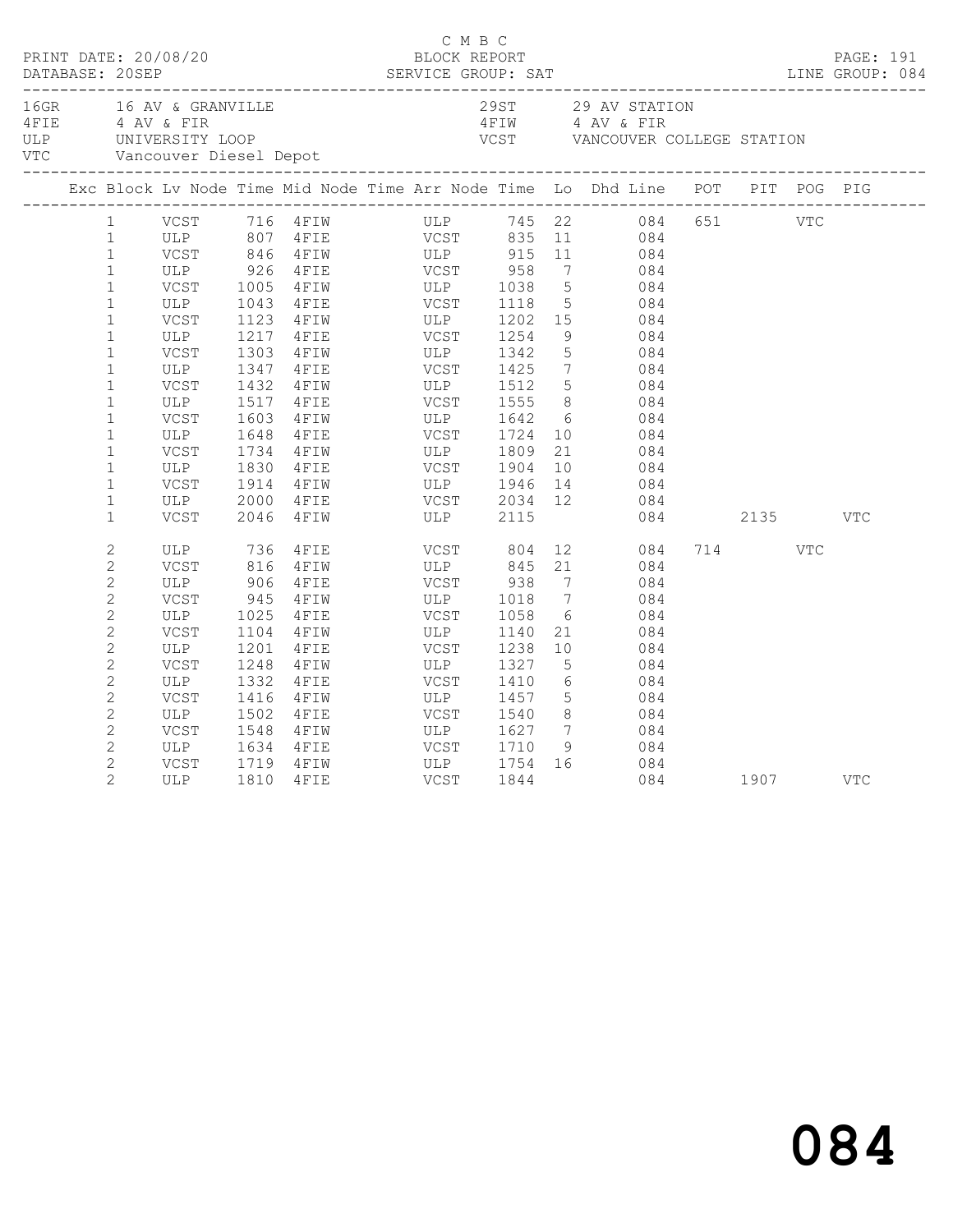#### C M B C<br>BLOCK REPORT SERVICE GROUP: SAT

|                |            |      |           |      |               |        |                 | Exc Block Lv Node Time Mid Node Time Arr Node Time Lo Dhd Line POT PIT POG PIG |      |      |              |              |
|----------------|------------|------|-----------|------|---------------|--------|-----------------|--------------------------------------------------------------------------------|------|------|--------------|--------------|
| $\mathfrak{Z}$ | ULP        | 705  | 4FIE      |      | VCST          | 733 13 |                 | 084                                                                            | 643  |      | $_{\rm VTC}$ |              |
| 3              | VCST       | 746  | 4FIW      |      | ULP           | 815    | 22              | 084                                                                            |      |      |              |              |
| $\mathsf 3$    | ULP        | 837  | 4FIE      |      | VCST          | 907    | 9               | 084                                                                            |      |      |              |              |
| $\mathsf S$    | VCST       | 916  | 4FIW      |      | ULP           | 948    | 17              | 084                                                                            |      |      |              |              |
| $\mathsf S$    | ULP        | 1005 | 4FIE      |      | VCST          | 1038   | 7               | 084                                                                            |      |      |              |              |
| $\mathsf S$    | VCST       | 1045 | 4FIW      |      | ULP           | 1118   | 23              | 084                                                                            |      |      |              |              |
| $\mathsf S$    | ULP        | 1141 | 4FIE      |      | VCST          | 1218   | 15              | 084                                                                            |      |      |              |              |
| $\mathsf S$    | VCST       | 1233 | 4FIW      |      | ULP           | 1312   | 5               | 084                                                                            |      |      |              |              |
| $\mathsf S$    | ULP        | 1317 | 4FIE      |      | VCST          | 1355   | 6               | 084                                                                            |      |      |              |              |
| $\mathsf S$    | VCST       | 1401 | 4FIW      |      | ULP           | 1442   | 5               | 084                                                                            |      |      |              |              |
| $\mathsf S$    | ULP        | 1447 | 4FIE      |      | VCST          | 1525   | 8               | 084                                                                            |      |      |              |              |
| $\mathsf S$    | VCST       | 1533 | 4FIW      |      | ULP           | 1612   | $\overline{5}$  | 084                                                                            |      |      |              |              |
| $\mathsf 3$    | ULP        | 1617 | 4FIE      |      | VCST          | 1657   | 7               | 084                                                                            |      |      |              |              |
| $\mathsf S$    | VCST       | 1704 | 4FIW      |      | ULP           | 1739   | 9               | 084                                                                            |      |      |              |              |
| $\mathsf S$    | ULP        | 1748 | 4FIE      |      | VCST          | 1824   | 20              | 084                                                                            |      |      |              |              |
| $\mathsf S$    | VCST       | 1844 | 4FIW      |      | ULP           | 1916   | 14              | 084                                                                            |      |      |              |              |
| $\mathsf S$    | ULP        | 1930 | 4FIE      |      | VCST          | 2004   | 12              | 084                                                                            |      |      |              |              |
| 3              | VCST       | 2016 | 4FIW      |      | ULP           | 2045   | 15              | 084                                                                            |      |      |              |              |
| 3              | ULP        | 2100 | 4FIE      |      | VCST          | 2134   |                 | 084                                                                            |      | 2157 |              | <b>VTC</b>   |
| 4              | ULP        | 909  | 16GR      | 929  | 29ST          | 956    | 6               | 033                                                                            | 847  |      | VTC          |              |
| 4              | 29ST       | 1002 | 16GR      | 1031 | ULP           | 1053   | 10              | 033                                                                            |      |      |              |              |
| 4              | ULP        | 1103 | 4FIE      |      | VCST          | 1138   | 5               | 084                                                                            |      |      |              |              |
| 4              | VCST       | 1143 | 4FIW      |      | ULP           | 1222   | 10              | 084                                                                            |      |      |              |              |
| 4              | ULP        | 1232 | 4FIE      |      | VCST          | 1309   | 9               | 084                                                                            |      |      |              |              |
| 4              | VCST       | 1318 | 4FIW      |      | ULP           | 1357   | 5               | 084                                                                            |      |      |              |              |
| 4              | ULP        | 1402 | 4FIE      |      | VCST          | 1440   | $7\phantom{.0}$ | 084                                                                            |      |      |              |              |
| 4              | VCST       | 1447 | 4FIW      |      | ULP           | 1527   | $5\phantom{.0}$ | 084                                                                            |      |      |              |              |
| 4              | ULP        | 1532 | 4FIE      |      | VCST          | 1612   | 6               | 084                                                                            |      |      |              |              |
| 4              | VCST       | 1618 | 4FIW      |      | ULP           | 1657   | 6               | 084                                                                            |      |      |              |              |
| 4              | ULP        | 1703 | 4FIE      |      | VCST          | 1739   | 10              | 084                                                                            |      |      |              |              |
| 4              | VCST       | 1749 | 4FIW      |      | ULP           | 1824   | 26              | 084                                                                            |      |      |              |              |
| 4              | ULP        | 1850 | 4FIE      |      | VCST          | 1924   |                 | 084                                                                            |      | 1947 |              | <b>VTC</b>   |
| 5              | ULP        | 945  | 4FIE      |      | VCST          | 1018   | 7               | 084                                                                            | 923  |      | <b>VTC</b>   |              |
| 5              | VCST       | 1025 | 4FIW      |      | ULP           | 1058   | 23              | 084                                                                            |      |      |              |              |
| 5              | ULP        | 1121 | 4FIE      |      | VCST          | 1158   | 5               | 084                                                                            |      |      |              |              |
| 5              | VCST       | 1203 | 4 F I W   |      | ULP           | 1242   | 5               | 084                                                                            |      |      |              |              |
| 5              | ULP        | 1247 | 4FIE      |      | VCST          | 1324   | 8               | 084                                                                            |      |      |              |              |
| 5              | VCST       |      | 1332 4FIW |      | ULP           | 1412 5 |                 | 084                                                                            |      |      |              |              |
| 5              | ULP        | 1417 | 4FIE      |      | VCST          | 1455   | 8               | 084                                                                            |      |      |              |              |
| 5              | VCST       | 1503 | 4FIW      |      | ULP           | 1542   | 5               | 084                                                                            |      |      |              |              |
| 5              | <b>ULP</b> | 1547 | 4FIE      |      | VCST          | 1627   | 6               | 084                                                                            |      |      |              |              |
| 5              | VCST       | 1633 | 4FIW      |      | ULP           | 1712   | 6               | 084                                                                            |      |      |              |              |
| 5              | ULP        | 1718 | 4FIE      |      | $_{\rm VCST}$ | 1754   |                 | 084                                                                            |      | 1817 |              | $_{\rm VTC}$ |
| 6              | VCST       | 1218 | 4FIW      |      | ULP           | 1257   | 5               | 084                                                                            | 1148 |      | $_{\rm VTC}$ |              |
| 6              | ULP        | 1302 | 4FIE      |      | VCST          | 1340   | 7               | 084                                                                            |      |      |              |              |
| 6              | VCST       | 1347 | 4FIW      |      | ULP           | 1427   | 5               | 084                                                                            |      |      |              |              |
| 6              | ULP        | 1432 | 4FIE      |      | VCST          | 1510   | 8               | 084                                                                            |      |      |              |              |
| 6              | VCST       | 1518 | 4FIW      |      | ULP           | 1557   | 5               | 084                                                                            |      |      |              |              |
| 6              | <b>ULP</b> | 1602 | 4FIE      |      | VCST          | 1642   | 6               | 084                                                                            |      |      |              |              |
| $\epsilon$     | VCST       | 1648 | 4FIW      |      | ULP           | 1725   | 8               | 084                                                                            |      |      |              |              |
| 6              | ULP        | 1733 | 4FIE      |      | VCST          | 1809   | 5               | 084                                                                            |      |      |              |              |
| 6              | VCST       | 1814 | 4FIW      |      | ULP           | 1847   | 22              | 084                                                                            |      |      |              |              |
| 6              | ULP        | 1909 | 4FIE      |      | VCST          | 1943   | 5               | 084                                                                            |      |      |              |              |
| 6              | VCST       | 1948 | 4FIW      |      | ULP           | 2017   | 13              | 084                                                                            |      |      |              |              |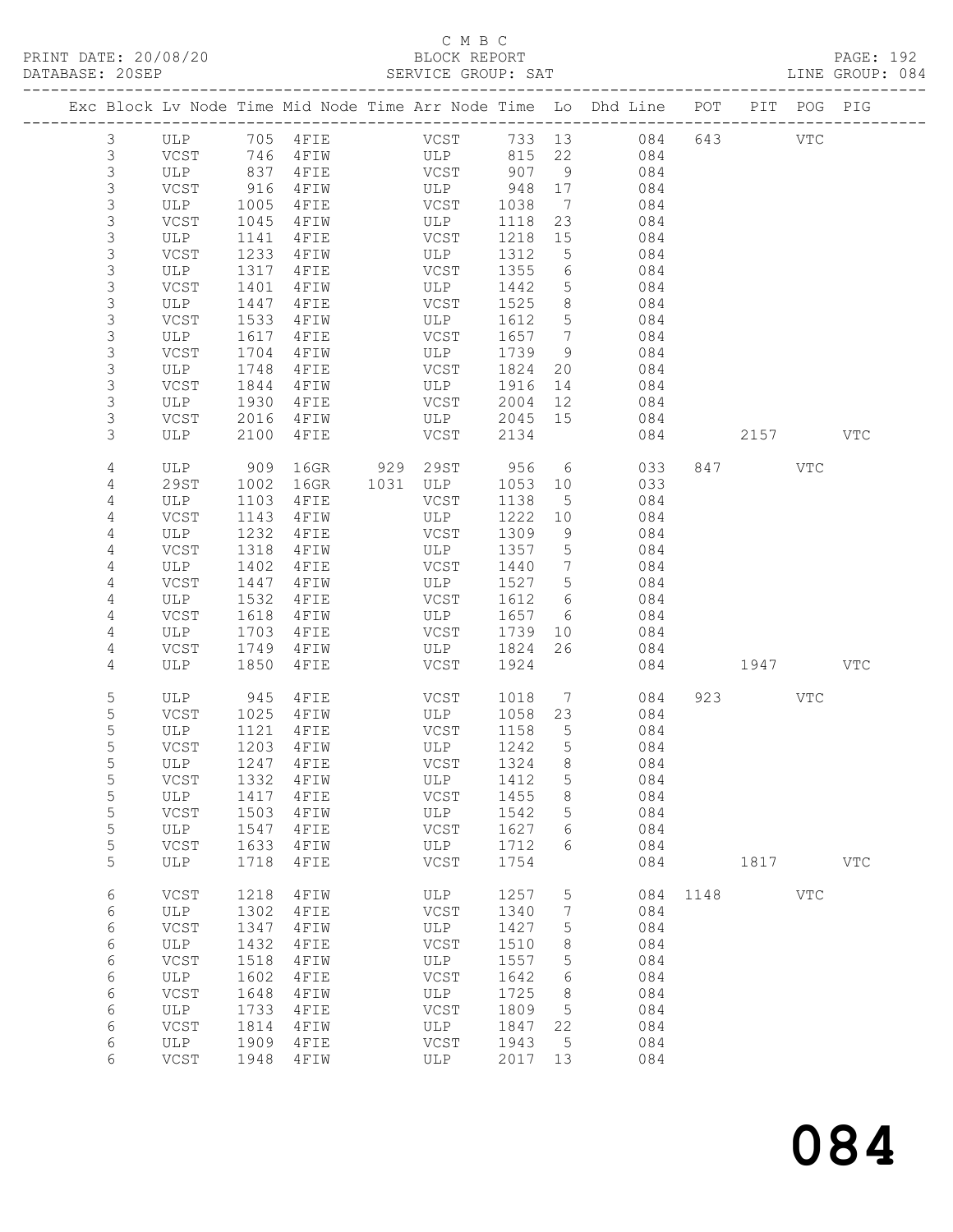| PRINT DATE: 20/08/20<br>DATABASE: 20SEP |              |      |                      | C M B C<br>BLOCK REPORT<br>SERVICE GROUP: SAT |                 |                                                                                |      | PAGE: 193<br>LINE GROUP: 084 |  |
|-----------------------------------------|--------------|------|----------------------|-----------------------------------------------|-----------------|--------------------------------------------------------------------------------|------|------------------------------|--|
|                                         |              |      |                      |                                               |                 | Exc Block Ly Node Time Mid Node Time Arr Node Time Lo Dhd Line POT PIT POG PIG |      |                              |  |
|                                         | UL P<br>VCST | 2116 | 2030 4FTE<br>4 F T W | VCST<br>ULP                                   | 2104 12<br>2145 | 084<br>084                                                                     | 2205 | VTC                          |  |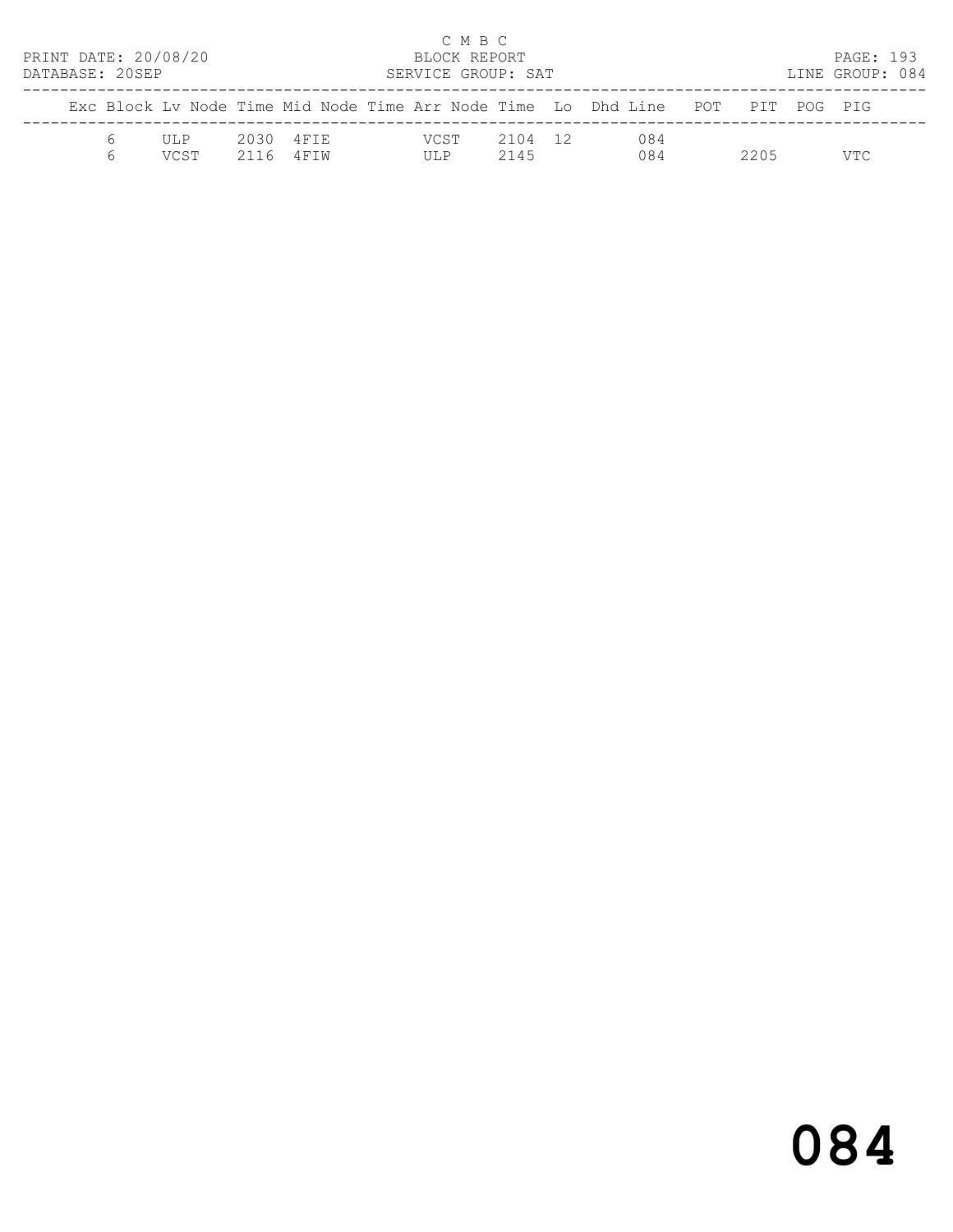|                            |              |                   |                          |              |                      |                     |                | Exc Block Lv Node Time Mid Node Time Arr Node Time Lo Dhd Line POT PIT POG PIG     |               |             |
|----------------------------|--------------|-------------------|--------------------------|--------------|----------------------|---------------------|----------------|------------------------------------------------------------------------------------|---------------|-------------|
|                            |              |                   | 1 MRST 457 MNBY 517 WFST |              |                      |                     |                | 530 0 003 449 VTCT                                                                 |               |             |
| $\mathbf{1}$               | WFST         |                   |                          |              |                      |                     |                | 602 15 003                                                                         |               |             |
| $\mathbf{1}$               | MRST         | 530<br>617<br>650 |                          |              |                      |                     |                | MNBY 542 MRST 602 15 003<br>MNBY 637 WFST 650 0 003<br>MNBY 702 MRST 722 14 003    |               |             |
| $\mathbf{1}$               | WFST         |                   |                          |              |                      |                     |                |                                                                                    |               |             |
| $\mathbf{1}$               | MRST         | 736               | MNBY                     | 757          | WFST                 | 812                 |                | $0$ 003                                                                            |               |             |
| $\mathbf{1}$               | WFST         | 812               | MNBY                     | 825          | MRST 850             |                     |                | 12 003                                                                             |               |             |
| $\mathbf{1}$               | MRST         | 902<br>944        | MNBY                     | 926          | WFST                 | 944<br>1026         |                | $\begin{array}{ccc} 0 & \hspace{1.5cm} 003 \\ 18 & \hspace{1.5cm} 003 \end{array}$ |               |             |
| $\mathbf{1}$               | WFST         |                   | MNBY                     | 1001         | MRST                 |                     |                |                                                                                    |               |             |
| $\mathbf 1$                | MRST         | 1044              | MNBY                     |              | 1109 WFST            | 1127                |                | $0$ 003                                                                            |               |             |
| $\mathbf{1}$               | WFST         | 1127              | MNBY                     | 1144         | MRST                 | 1210                |                | 16 003                                                                             |               |             |
| $\mathbf 1$                | MRST         | 1226              | MNBY                     |              | 1254 WFST            |                     |                | 1314 0 003<br>1402 24 003                                                          |               |             |
| $\mathbf{1}$               | WFST         | 1314              | MNBY                     | 1332         | MRST                 |                     |                |                                                                                    |               |             |
| $\mathbf 1$                | MRST         | 1426              | MNBY                     | 1454         | WFST                 | 1514                |                | $0$ 003                                                                            |               |             |
| $\mathbf{1}$               | WFST         | 1514              | MNBY                     | 1533         | MRST                 | 1603 24             |                | 003                                                                                |               |             |
| 1                          | MRST         | 1627              | MNBY                     | 1654         | WFST                 | 1712 0<br>1758 13   |                | 003                                                                                |               |             |
| $\mathbf{1}$               | WFST         | 1712              | MNBY                     | 1730         | MRST                 | 1856                |                | 003<br>$0$ 003                                                                     |               |             |
| 1                          | MRST         | 1811              | MNBY                     | 1839         | WFST                 |                     |                | 21                                                                                 |               |             |
| $\mathbf 1$                | WFST         | 1856<br>2002      | MNBY<br>MNBY             | 1913<br>2027 | MRST<br>WFST         | 1941                |                | 003                                                                                |               |             |
| $\mathbf 1$<br>$\mathbf 1$ | MRST<br>WFST | 2043              | MNBY                     | 2100         | MRST                 | $2043$ v<br>2126 22 |                | $\begin{array}{ccc} 0 & 0 & 0 \\ 22 & 0 & 0 \\ 0 & 0 & 0 \end{array}$<br>003       |               |             |
| $\mathbf{1}$               | MRST         | 2148              | MNBY                     | 2213         | WFST                 | 2229                |                | $\overline{O}$<br>003                                                              |               |             |
| $\mathbf 1$                | WFST         | 2229              | MNBY                     | 2246         | MRST 2311 14         |                     |                | 003                                                                                |               |             |
| $\mathbf 1$                | MRST         | 2325              | MNBY                     | 2346         | WFST                 |                     |                |                                                                                    |               |             |
| $\mathbf 1$                | WFST         | 2401              | MNBY                     | 2414         | MRST                 | 2401<br>2434        |                | $\begin{array}{ccc} 0 & & 003 \\ 23 & & 003 \\ 0 & & 003 \end{array}$              |               |             |
| $\mathbf{1}$               | MRST         | 2457              | MNBY                     | 2518         | WFST                 | 2533                |                |                                                                                    |               |             |
| $\mathbf{1}$               | WFST         | 2533              | MNBY                     | 2546         | MRST                 | 2606                |                |                                                                                    | 003 2611 VTCT |             |
|                            |              |                   |                          |              |                      |                     |                |                                                                                    |               |             |
| $\mathbf{2}$               | MRST         | 517<br>550        | MNBY                     | 537          | WFST<br>MRST         | 550                 |                | $\overline{0}$<br>003                                                              | 509 VTCT      |             |
| $\mathbf{2}$               | WFST         | 550               | MNBY                     | 602          | MRST                 |                     |                | $622$ 15<br>003                                                                    |               |             |
| 2                          | MRST         | 637               | MNBY                     | 657          | WFST                 | 710                 | $\overline{0}$ | 003                                                                                |               |             |
| 2                          | WFST         | 710               | MNBY                     | 722          | MRST                 | 744                 | 11             | 003                                                                                |               |             |
| $\mathbf{2}$               | MRST         |                   | 755 MNBY<br>833 MNBY     |              | 817 WFST<br>848 MRST | 833 0<br>913 18     | $\overline{0}$ | $\begin{array}{c} 003 \\ 003 \end{array}$                                          |               |             |
| $\mathbf{2}$               | WFST         |                   |                          |              |                      |                     |                |                                                                                    |               |             |
| $\mathbf{2}$               | MRST         |                   | 931 MNBY                 |              |                      |                     |                | 955 WFST 1013 0 003                                                                |               |             |
| 2                          | WFST         | 1013              | MNBY                     | 1030         | MRST                 | 1055                | 18             | 003                                                                                |               |             |
| $\mathbf{2}$               | MRST         | 1113              | MNBY                     | 1139         | WFST                 | 1158                | $\overline{0}$ | 003                                                                                |               |             |
| $\sqrt{2}$                 | WFST         | 1158              | MNBY                     | 1215         | MRST                 | 1242                | 14             | 003                                                                                |               |             |
| $\mathbf{2}$               | MRST         | 1256              | MNBY                     | 1324         | WFST                 | 1345                | $\overline{0}$ | 003                                                                                |               |             |
| 2                          | WFST         | 1345              | MNBY                     | 1402         | MRST                 | 1434                | 23             | 003                                                                                |               |             |
| $\mathbf{2}$               | MRST         | 1457              | MNBY                     | 1524         | WFST                 | 1544                | $\Omega$       | 003                                                                                |               |             |
| $\overline{2}$             | WFST         | 1544              | MNBY                     | 1603         | MRST                 | 1631                |                | 003                                                                                | 1636          | <b>VTCT</b> |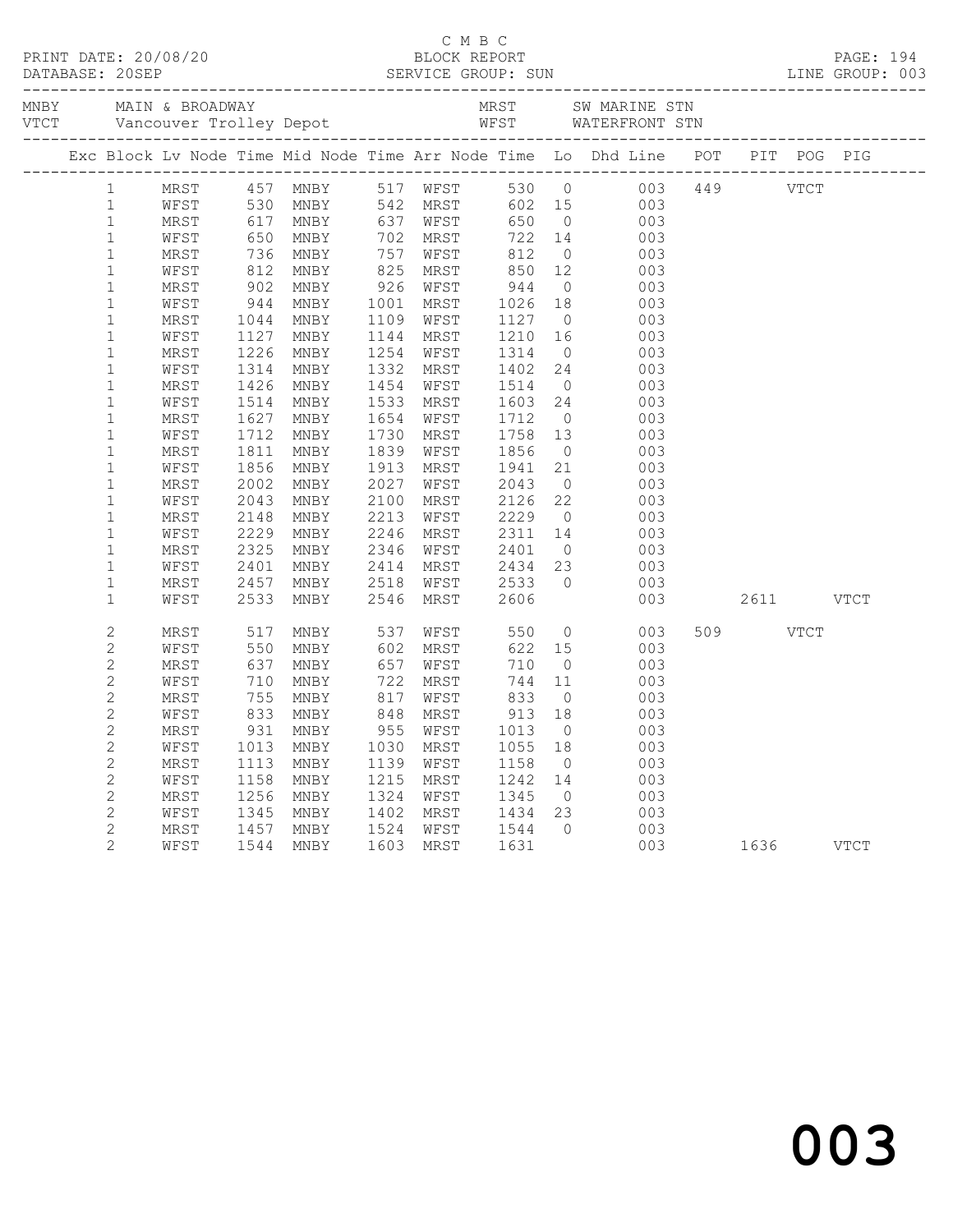# C M B C<br>BLOCK REPORT

| PRINT DATE: 20/08/20 | BLOCK REPORT                                                                   | <b>PAGE: 195</b> |
|----------------------|--------------------------------------------------------------------------------|------------------|
| DATABASE: 20SEP      | SERVICE GROUP: SUN                                                             | LINE GROUP: 003  |
|                      | Exc Block Ly Node Time Mid Node Time Arr Node Time Lo Dhd Line POT PIT POG PIG |                  |

|                |            |      |                                |      |             |      |                | Exc Block Lv Node Time Mid Node Time Arr Node Time Lo Dhd Line | POT |             | PIT POG PIG |  |
|----------------|------------|------|--------------------------------|------|-------------|------|----------------|----------------------------------------------------------------|-----|-------------|-------------|--|
| 3              | MRST       |      | 537 MNBY                       |      | 557 WFST    | 610  | $\overline{0}$ | 003                                                            | 529 | <b>VTCT</b> |             |  |
| 3              | WFST       | 610  | MNBY                           | 622  | MRST        | 642  | 14             | 003                                                            |     |             |             |  |
| $\mathsf S$    | MRST       | 656  | MNBY                           | 717  | WFST        | 730  | $\overline{0}$ | 003                                                            |     |             |             |  |
| $\mathfrak{Z}$ | WFST       | 730  | MNBY                           | 742  | MRST        | 804  | 26             | 003                                                            |     |             |             |  |
| 3              | MRST       | 830  | MNBY                           | 853  | WFST        | 909  | $\overline{0}$ | 003                                                            |     |             |             |  |
| $\mathsf 3$    | WFST       | 909  | MNBY                           | 925  | MRST        | 950  | 24             | 003                                                            |     |             |             |  |
| $\mathfrak{Z}$ | MRST       | 1014 | MNBY                           | 1039 | WFST        | 1057 | $\overline{0}$ | 003                                                            |     |             |             |  |
| $\mathsf 3$    | WFST       | 1057 | MNBY                           | 1114 | MRST        | 1139 | 18             | 003                                                            |     |             |             |  |
| $\mathfrak{Z}$ | $\tt MRST$ | 1157 | $\operatorname{\texttt{MNBY}}$ | 1224 | WFST        | 1244 | $\overline{0}$ | 003                                                            |     |             |             |  |
| $\mathsf 3$    | WFST       | 1244 | $\operatorname{\texttt{MNBY}}$ | 1302 | MRST        | 1332 | 23             | 003                                                            |     |             |             |  |
| $\mathfrak{Z}$ | MRST       | 1355 | $\operatorname{\texttt{MNBY}}$ | 1423 | WFST        | 1444 | $\circ$        | 003                                                            |     |             |             |  |
| $\mathsf S$    | WFST       | 1444 | MNBY                           | 1503 | MRST        | 1533 | 24             | 003                                                            |     |             |             |  |
| $\mathsf 3$    | MRST       | 1557 | $\operatorname{\texttt{MNBY}}$ | 1624 | WFST        | 1643 | $\overline{0}$ | 003                                                            |     |             |             |  |
| $\mathsf S$    | WFST       | 1643 | MNBY                           | 1701 | MRST        | 1729 | 12             | 003                                                            |     |             |             |  |
| $\mathsf S$    | MRST       | 1741 | MNBY                           | 1809 | WFST        | 1826 | $\circ$        | 003                                                            |     |             |             |  |
| $\mathsf S$    | WFST       | 1826 | MNBY                           | 1843 | MRST        | 1911 | 19             | 003                                                            |     |             |             |  |
| $\mathfrak{Z}$ | MRST       | 1930 | $\operatorname{\texttt{MNBY}}$ | 1956 | WFST        | 2013 | $\overline{0}$ | 003                                                            |     |             |             |  |
| $\mathsf 3$    | WFST       | 2013 | MNBY                           | 2030 | MRST        | 2057 | 21             | 003                                                            |     |             |             |  |
| $\mathsf 3$    | MRST       | 2118 | MNBY                           | 2143 | WFST        | 2159 | $\overline{0}$ | 003                                                            |     |             |             |  |
| $\mathsf S$    | WFST       | 2159 | MNBY                           | 2216 | MRST        | 2241 | 13             | 003                                                            |     |             |             |  |
| $\mathsf 3$    | MRST       | 2254 | MNBY                           | 2315 | WFST        | 2330 | $\overline{0}$ | 003                                                            |     |             |             |  |
| $\mathsf S$    | WFST       | 2330 | MNBY                           | 2344 | MRST        | 2407 | 20             | 003                                                            |     |             |             |  |
| 3              | MRST       | 2427 | MNBY                           | 2448 | WFST        | 2503 | $\circ$        | 003                                                            |     |             |             |  |
| 3              | WFST       | 2503 | MNBY                           | 2516 | MRST        | 2536 |                | 003                                                            |     | 2541        | VTCT        |  |
| $\sqrt{4}$     | MRST       | 557  | $\operatorname{\texttt{MNBY}}$ | 617  | WFST        | 630  | $\circ$        | 003                                                            | 549 | VTCT        |             |  |
| $\sqrt{4}$     | WFST       | 630  | MNBY                           | 642  | MRST        | 702  | 14             | 003                                                            |     |             |             |  |
| 4              | MRST       | 716  | MNBY                           | 737  | WFST        | 752  | $\circ$        | 003                                                            |     |             |             |  |
| $\sqrt{4}$     | WFST       | 752  | MNBY                           | 804  | MRST        | 828  | 19             | 003                                                            |     |             |             |  |
| $\sqrt{4}$     | MRST       | 847  | $\operatorname{\texttt{MNBY}}$ | 911  | WFST        | 929  | $\overline{0}$ | 003                                                            |     |             |             |  |
| $\sqrt{4}$     | WFST       | 929  | $\operatorname{\texttt{MNBY}}$ | 945  | $\tt MRST$  | 1010 | 19             | 003                                                            |     |             |             |  |
| 4              | MRST       | 1029 | MNBY                           | 1054 | WFST        | 1112 | $\overline{0}$ | 003                                                            |     |             |             |  |
| $\sqrt{4}$     | WFST       | 1112 | MNBY                           | 1129 | MRST        | 1154 | 17             | 003                                                            |     |             |             |  |
| $\sqrt{4}$     | MRST       | 1211 | MNBY                           | 1239 | WFST        | 1259 | $\overline{0}$ | 003                                                            |     |             |             |  |
| $\sqrt{4}$     | WFST       | 1259 | MNBY                           | 1317 | MRST        | 1347 | 24             | 003                                                            |     |             |             |  |
| $\sqrt{4}$     | MRST       | 1411 | MNBY                           | 1439 | WFST        | 1459 | $\circ$        | 003                                                            |     |             |             |  |
| $\sqrt{4}$     | WFST       | 1459 | MNBY                           | 1518 | MRST        | 1548 | 23             | 003                                                            |     |             |             |  |
| $\sqrt{4}$     | MRST       | 1611 | MNBY                           | 1638 | WFST        | 1657 | $\overline{0}$ | 003                                                            |     |             |             |  |
| 4              | WFST       | 1657 | MNBY                           | 1715 | MRST        | 1743 | 13             | 003                                                            |     |             |             |  |
| $\sqrt{4}$     | MRST       | 1756 | MNBY                           | 1824 | WFST        | 1841 | $\circ$        | 003                                                            |     |             |             |  |
| 4              | WFST       | 1841 | MNBY                           | 1858 | MRST        | 1926 | 21             | 003                                                            |     |             |             |  |
| $\sqrt{4}$     | MRST       | 1947 | MNBY                           | 2012 | WFST        | 2028 | $\overline{0}$ | 003                                                            |     |             |             |  |
| $\sqrt{4}$     | WFST       | 2028 | MNBY                           | 2045 | MRST        | 2112 | 21             | 003                                                            |     |             |             |  |
| $\sqrt{4}$     | MRST       | 2133 | MNBY                           | 2158 | WFST        | 2214 | $\overline{0}$ | 003                                                            |     |             |             |  |
| 4              | WFST       | 2214 | MNBY                           | 2231 | MRST        | 2256 | 13             | 003                                                            |     |             |             |  |
| 4              | MRST       | 2309 | MNBY                           | 2330 | WFST        | 2345 | $\Omega$       | 003                                                            |     |             |             |  |
| 4              | WFST       | 2345 | MNBY                           | 2359 | <b>MRST</b> | 2422 |                | 003                                                            |     | 2427        | <b>VTCT</b> |  |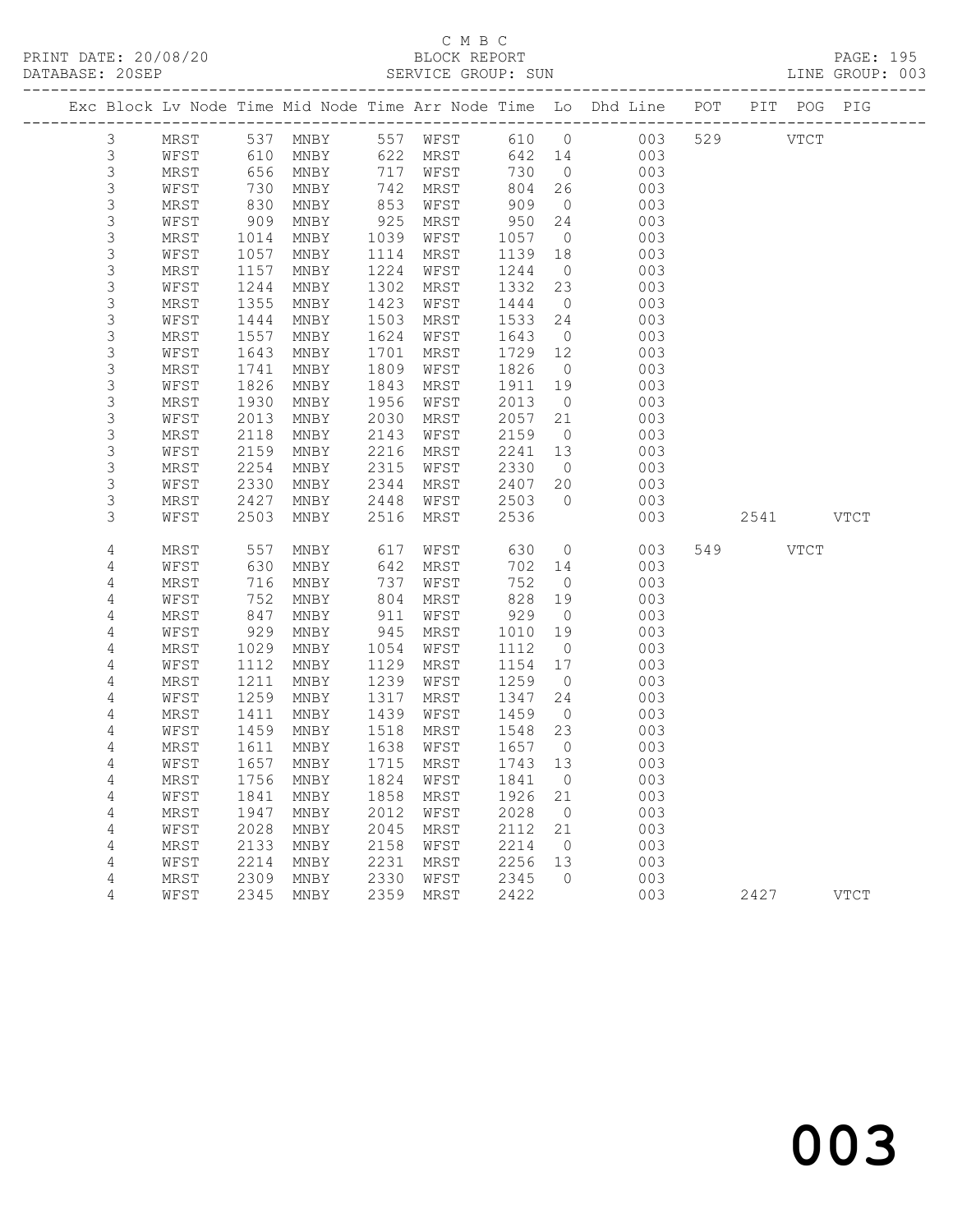#### C M B C<br>BLOCK REPORT SERVICE GROUP: SUN

|                |              |              |                             |              |              |              |                      | Exc Block Lv Node Time Mid Node Time Arr Node Time Lo Dhd Line POT |           | PIT POG PIG |             |
|----------------|--------------|--------------|-----------------------------|--------------|--------------|--------------|----------------------|--------------------------------------------------------------------|-----------|-------------|-------------|
| 5              | MRST         |              |                             |              |              |              |                      | 003                                                                | 805 VTCT  |             |             |
| 5              | WFST         |              |                             |              |              |              |                      | 003                                                                |           |             |             |
| 5              | MRST         | 944          | MNBY                        | 1009         | WFST         | 1027         | $\overline{0}$       | 003                                                                |           |             |             |
| 5              | WFST         | 1027         | MNBY                        | 1044         | MRST         | 1109         | 19                   | 003                                                                |           |             |             |
| 5              | MRST         | 1128         | MNBY                        | 1154         | WFST         | 1213         | $\overline{0}$       | 003                                                                |           |             |             |
| 5              | WFST         | 1213         | MNBY                        | 1231         | MRST         | 1259         | 12                   | 003                                                                |           |             |             |
| 5              | MRST         | 1311         | MNBY                        | 1339         | WFST         | 1400         | $\overline{0}$       | 003                                                                |           |             |             |
| 5              | WFST         | 1400         | MNBY                        | 1417         | MRST         | 1449         | 23                   | 003                                                                |           |             |             |
| 5              | MRST         | 1512         | MNBY                        | 1539         | WFST         | 1558         | $\overline{0}$       | 003                                                                |           |             |             |
| 5              | WFST         | 1558         | MNBY                        | 1617         | MRST         | 1645         | 12                   | 003                                                                |           |             |             |
| 5              | MRST         | 1657         | MNBY                        | 1724         | WFST         | 1742         | $\overline{0}$       | 003                                                                |           |             |             |
| 5              | WFST         | 1742         | MNBY                        | 1800         | MRST         | 1828         | 14                   | 003                                                                |           |             |             |
| 5              | MRST         | 1842         | MNBY                        | 1910         | WFST         | 1927         | $\overline{0}$       | 003                                                                |           |             |             |
| 5              | WFST         | 1927         | MNBY                        | 1944         | MRST         | 2012         | 21                   | 003                                                                |           |             |             |
| 5              | MRST         | 2033         | MNBY                        | 2058         | WFST         | 2114         | $\overline{0}$       | 003                                                                |           |             |             |
| 5              | WFST         | 2114         | MNBY                        | 2131         | MRST         | 2157         | 23                   | 003                                                                |           |             |             |
| 5              | MRST         | 2220         | MNBY                        | 2245         | WFST         | 2301         | $\overline{0}$       | 003                                                                |           |             |             |
| $\mathsf S$    | WFST         | 2301         | MNBY                        | 2315         | MRST         | 2339         | 16                   | 003                                                                |           |             |             |
| 5              | MRST         | 2355         | MNBY                        | 2416         | WFST         | 2431         | $\overline{0}$       | 003                                                                |           |             |             |
| 5              | WFST         | 2431         | MNBY                        | 2444         | MRST         | 2504         |                      | 003                                                                | 2509 VTCT |             |             |
| 6              | MRST         | 917          | MNBY                        | 941          | WFST         | 959          | $\overline{0}$       | 003                                                                | 909 VTCT  |             |             |
| 6              | WFST         | 959          | MNBY                        | 1016         | MRST         | 1041         | 18                   | 003                                                                |           |             |             |
| 6              | MRST         | 1059         | MNBY                        | 1124         | WFST         | 1142         | $\overline{0}$       | 003                                                                |           |             |             |
| 6              | WFST         | 1142         | MNBY                        | 1159         | MRST         | 1225         | 16                   | 003                                                                |           |             |             |
| 6              | MRST         | 1241         | MNBY                        | 1309         | WFST         | 1330         | $\overline{0}$       | 003                                                                |           |             |             |
| 6              | WFST         | 1330         | MNBY                        | 1348         | MRST         | 1418         | 23                   | 003                                                                |           |             |             |
| 6              | MRST         | 1441         | MNBY                        | 1509         | WFST         | 1529         | $\overline{0}$       | 003                                                                |           |             |             |
| 6              | WFST         | 1529         | MNBY                        | 1548         | MRST         | 1618         | 24                   | 003                                                                |           |             |             |
| 6              | MRST         | 1642         | MNBY                        | 1709         | WFST         | 1727         | $\overline{0}$       | 003                                                                |           |             |             |
| 6<br>6         | WFST<br>MRST | 1727<br>1826 | MNBY<br>MNBY                | 1745<br>1854 | MRST<br>WFST | 1813<br>1911 | 13<br>$\overline{0}$ | 003<br>003                                                         |           |             |             |
| 6              | WFST         | 1911         | MNBY                        | 1928         | MRST         | 1956         | 22                   | 003                                                                |           |             |             |
| 6              | MRST         | 2018         | MNBY                        | 2043         | WFST         | 2059         | $\overline{0}$       | 003                                                                |           |             |             |
| 6              | WFST         | 2059         | MNBY                        | 2116         | MRST         | 2142         | 23                   | 003                                                                |           |             |             |
| 6              | MRST         | 2205         | MNBY                        | 2230         | WFST         | 2246         | $\overline{0}$       | 003                                                                |           |             |             |
| 6              | WFST         | 2246         | MNBY                        | 2300         | MRST         | 2324         |                      | 003                                                                | 2329 VTCT |             |             |
| 7              | MRST         |              | 959 MNBY                    |              | 1024 WFST    | 1042 0       |                      | 003                                                                | 951 VTCT  |             |             |
| 7              | WFST         |              | 1042 MNBY 1059 MRST 1124 18 |              |              |              |                      | 003                                                                |           |             |             |
| 7              | MRST         | 1142         | MNBY                        | 1209         | WFST         | 1229         | $\overline{0}$       | 003                                                                |           |             |             |
| 7              | WFST         | 1229         | MNBY                        | 1247         | MRST         | 1315         | 11                   | 003                                                                |           |             |             |
| 7              | MRST         | 1326         | MNBY                        | 1354         | WFST         | 1415         | $\overline{0}$       | 003                                                                |           |             |             |
| 7              | WFST         | 1415         | MNBY                        | 1433         | MRST         | 1504         | 23                   | 003                                                                |           |             |             |
| 7              | MRST         | 1527         | MNBY                        | 1554         | WFST         | 1613         | $\overline{0}$       | 003                                                                |           |             |             |
| 7              | WFST         | 1613         | MNBY                        | 1632         | MRST         | 1700         | 11                   | 003                                                                |           |             |             |
| 7              | MRST         | 1711         | MNBY                        | 1739         | WFST         | 1756         | $\overline{0}$       | 003                                                                |           |             |             |
| 7              | WFST         | 1756         | MNBY                        | 1814         | MRST         | 1842         | 15                   | 003                                                                |           |             |             |
| 7              | MRST         | 1857         | MNBY                        | 1925         | WFST         | 1942         | $\overline{0}$       | 003                                                                |           |             |             |
| 7              | WFST         | 1942         | MNBY                        | 1959         | MRST         | 2027         | 21                   | 003                                                                |           |             |             |
| 7              | MRST         | 2048         | MNBY                        | 2113         | WFST         | 2129         | $\circ$              | 003                                                                |           |             |             |
| $\overline{7}$ | WFST         | 2129         | MNBY                        | 2146         | MRST         | 2212         |                      | 003                                                                | 2217      |             | <b>VTCT</b> |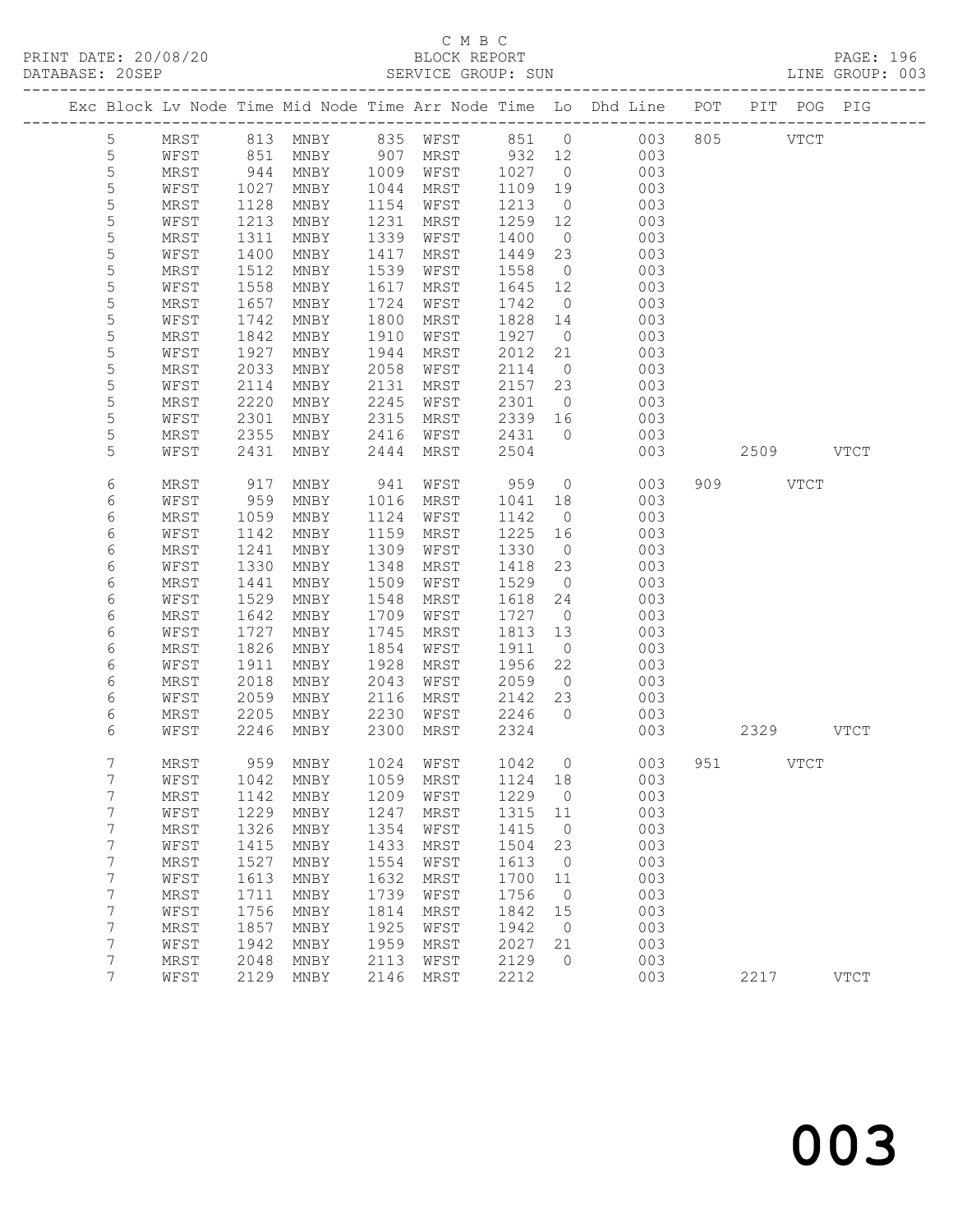#### C M B C<br>BLOCK REPORT DATABASE: 20SEP SERVICE GROUP: SUN LINE GROUP: 003

| DAIADAOL. ZUJLE |      |      |      |      | OLINVICH GRUUF. SUN |      |            |                                                                |      |     |      | LIND GROUP. UVJ |  |
|-----------------|------|------|------|------|---------------------|------|------------|----------------------------------------------------------------|------|-----|------|-----------------|--|
|                 |      |      |      |      |                     |      |            | Exc Block Ly Node Time Mid Node Time Arr Node Time Lo Dhd Line | POT  | PIT | POG  | PIG             |  |
| 8               | MRST | 1341 | MNBY | 1409 | WFST                | 1430 | $\bigcirc$ | 003                                                            | 1333 |     | VTCT |                 |  |
| 8               | WFST | 1430 | MNBY | 1448 | MRST                | 1519 | 23         | 003                                                            |      |     |      |                 |  |
| 8               | MRST | 1542 | MNBY | 1609 | WFST                | 1628 | $\bigcirc$ | 003                                                            |      |     |      |                 |  |
| 8               | WFST | 1628 | MNBY | 1647 | MRST                | 1715 | -11        | 003                                                            |      |     |      |                 |  |
| 8               | MRST | 1726 | MNBY | 1754 | WFST                | 1811 | - 0        | 003                                                            |      |     |      |                 |  |
| 8               | WFST | 1811 | MNBY | 1829 | MRST                | 1857 | 18         | 003                                                            |      |     |      |                 |  |
| 8               | MRST | 1915 | MNBY | 1941 | WFST                | 1958 | - 0        | 003                                                            |      |     |      |                 |  |
| 8               | WFST | 1958 | MNBY | 2015 | MRST                | 2043 | 20         | 003                                                            |      |     |      |                 |  |
| 8               | MRST | 2103 | MNBY | 2128 | WFST                | 2144 | $\Omega$   | 003                                                            |      |     |      |                 |  |
| 8               | WFST | 2144 | MNBY | 2201 | MRST                | 2226 | 13         | 003                                                            |      |     |      |                 |  |
| 8               | MRST | 2239 | MNBY | 2300 | WFST                | 2315 | $\Omega$   | 003                                                            |      |     |      |                 |  |
|                 |      |      |      |      |                     |      |            |                                                                |      |     |      |                 |  |

8 WFST 2315 MNBY 2329 MRST 2352 003 2357 VTCT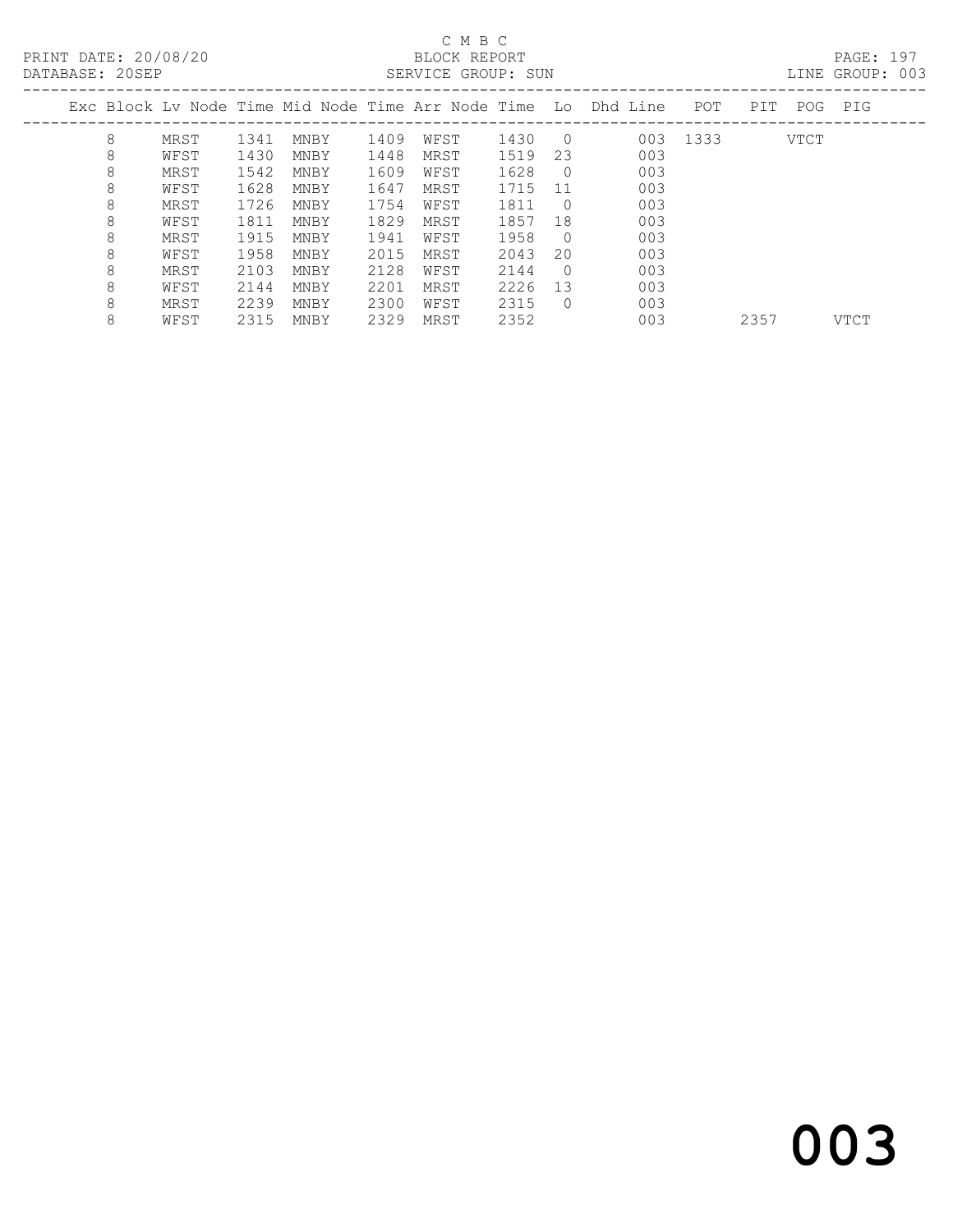| PRINT DATE: 20/08/20     |                                                                                                                                                                |                                                                                                                                                                                                                     |                                                                                                                            |                                                                                                                                                                                                                            |                                                      | C M B C                                              | BLOCK REPORT                                                          |                                              |                                                                                                                                                                                                                                                                                                                                                                                                                                                                                                                                                                                                                                                                                                                |                      | PAGE: 198   |
|--------------------------|----------------------------------------------------------------------------------------------------------------------------------------------------------------|---------------------------------------------------------------------------------------------------------------------------------------------------------------------------------------------------------------------|----------------------------------------------------------------------------------------------------------------------------|----------------------------------------------------------------------------------------------------------------------------------------------------------------------------------------------------------------------------|------------------------------------------------------|------------------------------------------------------|-----------------------------------------------------------------------|----------------------------------------------|----------------------------------------------------------------------------------------------------------------------------------------------------------------------------------------------------------------------------------------------------------------------------------------------------------------------------------------------------------------------------------------------------------------------------------------------------------------------------------------------------------------------------------------------------------------------------------------------------------------------------------------------------------------------------------------------------------------|----------------------|-------------|
| 5GRN 5 AV & GRANVILLE ST |                                                                                                                                                                |                                                                                                                                                                                                                     |                                                                                                                            |                                                                                                                                                                                                                            |                                                      |                                                      |                                                                       |                                              | BLLP BLANCA LOOP                                                                                                                                                                                                                                                                                                                                                                                                                                                                                                                                                                                                                                                                                               |                      |             |
|                          |                                                                                                                                                                |                                                                                                                                                                                                                     |                                                                                                                            |                                                                                                                                                                                                                            |                                                      |                                                      |                                                                       |                                              | Exc Block Lv Node Time Mid Node Time Arr Node Time Lo Dhd Line POT PIT POG PIG                                                                                                                                                                                                                                                                                                                                                                                                                                                                                                                                                                                                                                 |                      |             |
|                          | 11<br>11<br>11<br>11<br>11<br>11<br>11<br>11<br>11<br>11<br>11<br>12<br>12<br>12<br>12<br>12<br>12<br>12<br>12<br>12<br>12<br>12<br>12<br>12<br>12<br>13<br>13 | ETRE<br>ULP1<br>ETRE<br>ULP1<br>ETRE<br>ULP1<br><b>ETRE</b><br>GRDM<br><b>ETRE</b><br>$\operatorname{BLLP}$<br>${\tt ETRE}$<br>ULP1<br>ETRE<br>ULP1<br>${\tt ETRE}$<br>ULP1<br>ETRE<br>ULP1<br>ETRE<br>ULP1<br>CMHA | 1218<br>1329<br>1448<br>1716<br>1832 CLOV<br>643<br>1010<br>1115<br>1233<br>1344<br>1502<br>1731<br>1847 CLOV<br>1957 5GRN | 1100 CLOV 1134 ULP1 1159<br>5GRN<br>1329 CLOV<br>5GRN<br>5GRN<br>NADU<br>709 CLOV 737 BLLP<br>803 5GRN<br>857 CLOV<br>5GRN<br>CLOV<br>5GRN<br><b>CLOV</b><br>5GRN<br>1614 CLOV<br>5GRN<br>CLOV<br>2043 CLOV 2056 ULP1 2121 |                                                      | <b>ETRE</b><br>1531 ETRE<br>1801 ETRE                | 1246 ETRE 1319<br>1904 ULP1 1930<br>1149 ULP1 1214 19<br>1336<br>1834 |                                              | 11 GRDM 609 NADU ETRE 626 5 004 546 VTCT<br>ETRE 631 CLOV 657 BLLP 712 21 004<br>BLLP 733 5GRN 751 ETRE 818 17 004<br>ETRE 835 CLOV 905 ULP1 927 24 004<br>ULP1 951 5GRN 1016 ETRE 1046 14 004<br>19 004<br>10 004<br>1404 ULP1 1435 13 004<br>1516 ETRE 1551 8 004<br>1559 CLOV 1634 ULP1 1706 10 004<br>1746 ETRE 1819 13 004<br>004 2007 VTCT<br>701 8 004<br>752 11 004<br>821 ETRE 848 9 004<br>927 ULP1 949 21 004<br>1036 ETRE 1106 9 004<br>004<br>1301 ETRE 1336 8 004<br>1419 ULP1 1450 12 004<br>1531 ETRE 1606 8 004<br>1649 ULP1 1721 10 004<br>13 004<br>1919 ULP1 1945 12 004<br>2024 CMHA 2038 5 004<br>004 2158 VTCT<br>BLLP 704 5GRN 722 ETRE 749 17 004<br>ETRE 806 CLOV 834 BLLP 851 5 004 | 620 VTCT<br>634 VTCT |             |
|                          | 13<br>13<br>13<br>13<br>13<br>13<br>13                                                                                                                         | <b>ETRE</b><br>ULP1<br>${\tt ETRE}$<br>ULP1<br><b>ETRE</b><br>ULP1<br>ETRE                                                                                                                                          | 955<br>1103<br>1215<br>1333<br>1444<br>1600<br>1715                                                                        | CLOV<br>5GRN<br>CLOV<br>5GRN<br><b>CLOV</b><br>5GRN<br><b>CLOV</b>                                                                                                                                                         | 1027<br>1130<br>1249<br>1401<br>1519<br>1631<br>1749 | ULP1<br>ETRE<br>ULP1<br>ETRE<br>ULP1<br>ETRE<br>ULP1 | 1050<br>1202<br>1318<br>1436<br>1550<br>1704<br>1818                  | 13<br>13<br>15<br>8 <sup>8</sup><br>10<br>11 | 13 BLLP 856 5GRN 916 ETRE 944 11 004<br>004<br>004<br>004<br>004<br>004<br>004<br>004                                                                                                                                                                                                                                                                                                                                                                                                                                                                                                                                                                                                                          | 1855                 | <b>VTCT</b> |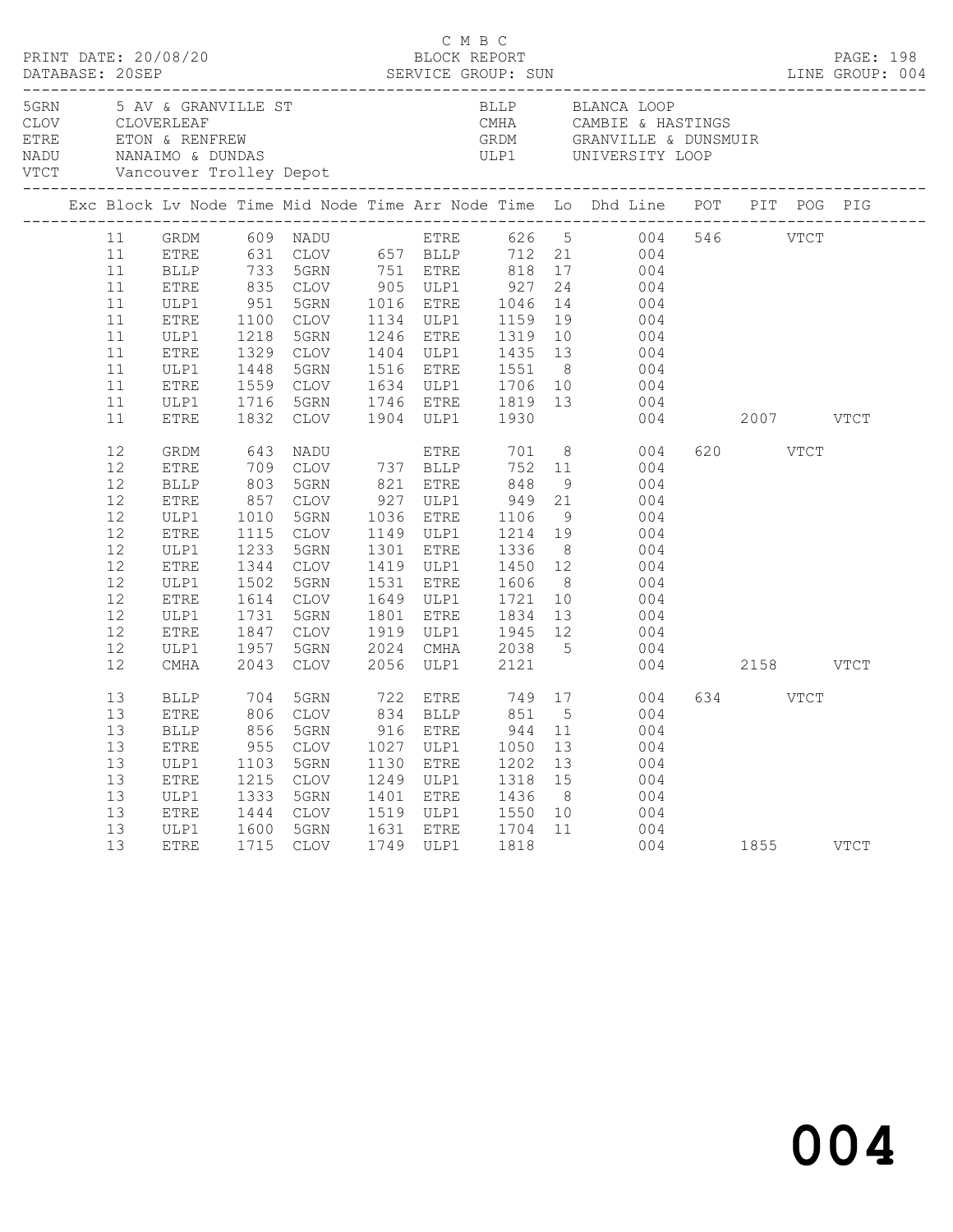# C M B C<br>PLOCK PEPOPT

| PRINT DATE: 20/08/20 |    | _____________________________ |      |           |      | . C 1.1 D C<br>BLOCK REPORT |      |                 | DATABASE: 20SEP SERVICE GROUP: SUN SERVICE GROUP: SUN LINE GROUP: 004          |               |          | PAGE: 199 |
|----------------------|----|-------------------------------|------|-----------|------|-----------------------------|------|-----------------|--------------------------------------------------------------------------------|---------------|----------|-----------|
|                      |    |                               |      |           |      |                             |      |                 | Exc Block Lv Node Time Mid Node Time Arr Node Time Lo Dhd Line POT PIT POG PIG |               |          |           |
|                      | 14 | GRDM                          |      | 713 NADU  |      |                             |      |                 | ETRE 731 8 004 650 VTCT                                                        |               |          |           |
|                      | 14 | ETRE                          |      | 739 CLOV  |      |                             |      |                 | 807 BLLP 824 9 004                                                             |               |          |           |
|                      | 14 | BLLP                          | 833  | 5GRN      | 851  | <b>ETRE</b>                 | 918  |                 | 17<br>004                                                                      |               |          |           |
|                      | 14 | ETRE                          | 935  | CLOV      | 1007 | ULP1                        | 1030 |                 | 004                                                                            |               |          |           |
|                      | 14 | ULP1                          | 1045 | 5GRN      | 1112 | ETRE                        | 1144 |                 | 16<br>004                                                                      |               |          |           |
|                      | 14 | ETRE                          | 1200 | CLOV      | 1234 | ULP1                        | 1303 | 15              | 004                                                                            |               |          |           |
|                      | 14 | ULP1                          | 1318 | 5GRN      | 1346 | <b>ETRE</b>                 | 1421 | 8 <sup>1</sup>  | 004                                                                            |               |          |           |
|                      | 14 | ETRE                          | 1429 | CLOV      | 1504 | ULP1                        | 1535 |                 | 004<br>10                                                                      |               |          |           |
|                      | 14 | ULP1                          | 1545 | 5GRN      | 1616 | ETRE                        | 1649 |                 | $11$ and $11$<br>004                                                           |               |          |           |
|                      | 14 | <b>ETRE</b>                   | 1700 | CLOV      | 1734 | ULP1                        | 1803 | 16              | 004                                                                            |               |          |           |
|                      | 14 | ULP1                          | 1819 | 5GRN      | 1849 | ETRE                        | 1920 | $7\phantom{0}$  | 004                                                                            |               |          |           |
|                      | 14 | ETRE                          | 1927 | CLOV      | 1956 | ULP1                        | 2021 | 17              | 004                                                                            |               |          |           |
|                      | 14 | ULP1                          | 2038 | 5GRN      | 2104 | CMHA                        | 2118 | $5^{\circ}$     | 004                                                                            |               |          |           |
|                      | 14 | CMHA                          | 2123 | CLOV      | 2136 | ULP1                        | 2201 |                 | $5 \quad \bullet$<br>004                                                       |               |          |           |
|                      | 14 | ULP1                          | 2206 | 5GRN      | 2227 | <b>CMHA</b>                 | 2240 | 5               | 004                                                                            |               |          |           |
|                      | 14 | CMHA                          | 2245 | CLOV      | 2257 | ULP1                        | 2321 | 5               | 004                                                                            |               |          |           |
|                      | 14 | ULP1                          | 2326 | 5GRN      | 2349 | CMHA                        | 2402 | $5^{\circ}$     | 004                                                                            |               |          |           |
|                      | 14 | CMHA                          |      | 2407 CLOV | 2421 | ULP1                        | 2442 |                 |                                                                                | 004 2512 VTCT |          |           |
|                      | 15 | BLLP                          | 916  | 5GRN      | 936  | ETRE                        | 1004 |                 | 10<br>004                                                                      |               | 843 VTCT |           |
|                      | 15 | ETRE                          | 1014 | CLOV      | 1047 | ULP1                        | 1110 |                 | $9 \qquad \qquad$<br>004                                                       |               |          |           |
|                      | 15 | ULP1                          | 1119 | 5GRN      | 1146 | ETRE                        | 1218 | 11              | 004                                                                            |               |          |           |
|                      | 15 | ETRE                          | 1229 | CLOV      | 1304 | ULP1                        | 1335 |                 | 13<br>004                                                                      |               |          |           |
|                      | 15 | ULP1                          | 1348 | 5GRN      | 1416 | ETRE                        | 1451 | 8 <sup>1</sup>  | 004                                                                            |               |          |           |
|                      | 15 | ETRE                          | 1459 | CLOV      | 1534 | ULP1                        | 1605 | 10 <sup>°</sup> | 004                                                                            |               |          |           |
|                      | 15 |                               |      |           |      |                             |      |                 | 101 1615 ה-1616 היחסדים והסמא 1615 161                                         |               |          |           |

| 15   | ULP1        | 1615 | 5GRN        | 1646 | ETRE        | 1719 | 13      | 004 |     |      |             |
|------|-------------|------|-------------|------|-------------|------|---------|-----|-----|------|-------------|
| 15   | <b>ETRE</b> | 1732 | <b>CLOV</b> | 1804 | ULP1        | 1831 | 10      | 004 |     |      |             |
| 15   | ULP1        | 1841 | 5GRN        | 1909 | <b>ETRE</b> | 1939 | 8       | 004 |     |      |             |
| 15   | <b>ETRE</b> | 1947 | <b>CLOV</b> | 2016 | ULP1        | 2041 | 17      | 004 |     |      |             |
| 15   | ULP1        | 2058 | 5GRN        | 2124 | <b>CMHA</b> | 2138 | 5       | 004 |     |      |             |
| 15   | <b>CMHA</b> | 2143 | <b>CLOV</b> | 2156 | ULP1        | 2221 | 5       | 004 |     |      |             |
| 15   | ULP1        | 2226 | 5GRN        | 2247 | <b>CMHA</b> | 2300 | 5       | 004 |     |      |             |
| 15   | <b>CMHA</b> | 2305 | <b>CLOV</b> | 2317 | ULP1        | 2339 | 12      | 004 |     |      |             |
| 15   | ULP1        | 2351 | 5GRN        | 2414 | <b>CMHA</b> | 2426 |         | 004 |     | 2451 | <b>VTCT</b> |
| 16   | GRDM        | 852  | <b>NADU</b> |      | <b>ETRE</b> | 910  | 5       | 004 | 827 |      | <b>VTCT</b> |
| 16   | ETRE        | 915  | <b>CLOV</b> | 947  | ULP1        | 1010 | 18      | 004 |     |      |             |
| 16   | ULP1        | 1028 | 5GRN        | 1054 | <b>ETRE</b> | 1124 | 6       | 004 |     |      |             |
|      | <b>ETRE</b> | 1130 | <b>CLOV</b> | 1204 | ULP1        | 1231 | 17      | 004 |     |      |             |
| 16   | ULP1        | 1248 | 5GRN        |      | <b>ETRE</b> |      | 8       | 004 |     |      |             |
| 16   |             |      |             | 1316 |             | 1351 |         |     |     |      |             |
| 16   | ETRE        | 1359 | <b>CLOV</b> | 1434 | ULP1        | 1505 | 12<br>8 | 004 |     |      |             |
| 16   | ULP1        | 1517 | 5GRN        | 1546 | <b>ETRE</b> | 1621 |         | 004 |     |      |             |
| 16   | <b>ETRE</b> | 1629 | <b>CLOV</b> | 1704 | ULP1        | 1733 | 13      | 004 |     |      |             |
| 16   | ULP1        | 1746 | 5GRN        | 1816 | <b>ETRE</b> | 1849 |         | 004 |     | 1931 | <b>VTCT</b> |
| 17   | <b>BLLP</b> | 936  | 5GRN        | 956  | <b>ETRE</b> | 1024 | 6       | 004 | 903 |      | <b>VTCT</b> |
| 17   | <b>ETRE</b> | 1030 | <b>CLOV</b> | 1104 | ULP1        | 1128 | 21      | 004 |     |      |             |
| 17   | ULP1        | 1149 | 5GRN        | 1216 | <b>ETRE</b> | 1248 | 11      | 004 |     |      |             |
| 17   | <b>ETRE</b> | 1259 | <b>CLOV</b> | 1334 | ULP1        | 1405 | 13      | 004 |     |      |             |
| 17   | ULP1        | 1418 | 5GRN        | 1446 | <b>ETRE</b> | 1521 | 8       | 004 |     |      |             |
| 17   | <b>ETRE</b> | 1529 | <b>CLOV</b> | 1604 | ULP1        | 1636 | 9       | 004 |     |      |             |
| 17   | ULP1        | 1645 | 5GRN        | 1716 | <b>ETRE</b> | 1749 | 13      | 004 |     |      |             |
| $17$ | <b>ETRE</b> | 1802 | <b>CLOV</b> | 1834 | ULP1        | 1901 | 20      | 004 |     |      |             |
| 17   | ULP1        | 1921 | 5GRN        | 1949 | <b>ETRE</b> | 2019 |         | 004 |     | 2059 | <b>VTCT</b> |
|      |             |      |             |      |             |      |         |     |     |      |             |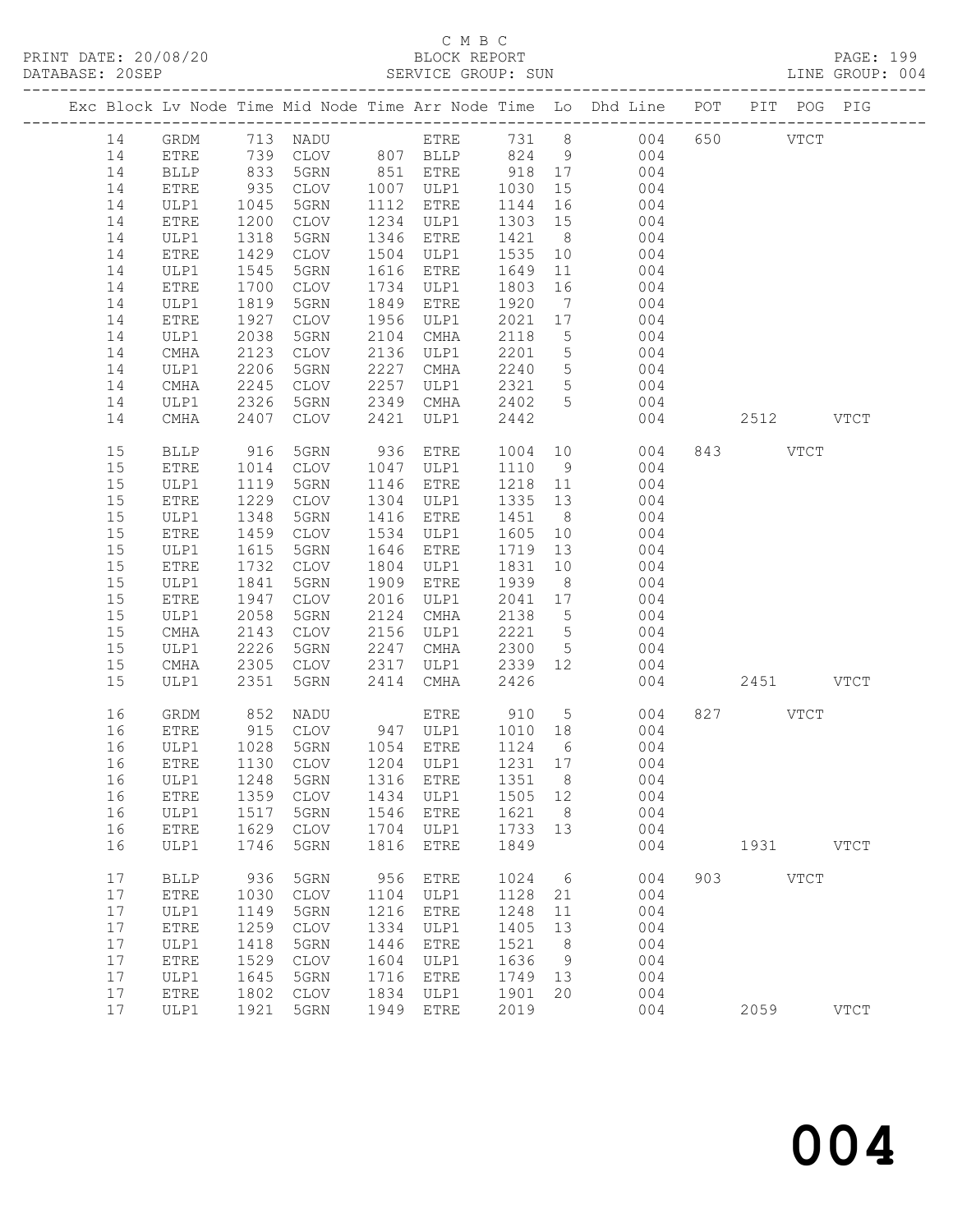# C M B C<br>BLOCK REPORT

| DATABASE: 20SEP |    |             |      |             |      | SERVICE GROUP: SUN |         |                 |                                                                                                  |               |           | LINE GROUP: 004 |  |
|-----------------|----|-------------|------|-------------|------|--------------------|---------|-----------------|--------------------------------------------------------------------------------------------------|---------------|-----------|-----------------|--|
|                 |    |             |      |             |      |                    |         |                 | Exc Block Lv Node Time Mid Node Time Arr Node Time Lo Dhd Line POT PIT POG PIG                   |               |           |                 |  |
|                 | 18 |             |      |             |      |                    |         |                 | GRDM 1019 NADU      ETRE   1038   7     004<br>ETRE   1045  CLOV   1119  ULP1   1143  20     004 |               | 954 VTCT  |                 |  |
|                 | 18 |             |      |             |      |                    |         |                 |                                                                                                  |               |           |                 |  |
|                 | 18 | ULP1        | 1203 | 5GRN        |      | 1231 ETRE          | 1304 10 |                 | 004                                                                                              |               |           |                 |  |
|                 | 18 | ETRE        | 1314 | CLOV        |      | 1349 ULP1 1420 13  |         |                 | 004                                                                                              |               |           |                 |  |
|                 | 18 | ULP1        | 1433 | 5GRN        |      | 1501 ETRE          | 1536    | 8 <sup>8</sup>  | 004                                                                                              |               |           |                 |  |
|                 | 18 | <b>ETRE</b> | 1544 | CLOV        |      | 1619 ULP1          | 1651    |                 | 1651 9 004<br>1804 13 004                                                                        |               |           |                 |  |
|                 | 18 | ULP1        | 1700 | 5GRN        |      | 1731 ETRE          |         |                 |                                                                                                  |               |           |                 |  |
|                 | 18 | ETRE        | 1817 | CLOV        |      | 1849 ULP1          | 1916    | 26              | 004                                                                                              |               |           |                 |  |
|                 | 18 | ULP1        | 1942 | 5GRN        | 2009 | CMHA               | 2023    |                 |                                                                                                  | 004           | 2048 VTCT |                 |  |
|                 | 19 | GRDM        | 1119 | NADU        |      | ETRE               | 1139 6  |                 |                                                                                                  | 004 1054 VTCT |           |                 |  |
|                 | 19 | <b>ETRE</b> | 1145 | CLOV        |      | 1219 ULP1          | 1246 17 |                 | 004                                                                                              |               |           |                 |  |
|                 | 19 | ULP1        | 1303 | 5GRN        |      | 1331 ETRE          | 1406    | 8 <sup>8</sup>  | 004                                                                                              |               |           |                 |  |
|                 | 19 | ETRE        | 1414 | CLOV        | 1449 | ULP1               | 1520 11 |                 | 004                                                                                              |               |           |                 |  |
|                 | 19 | ULP1        | 1531 | 5GRN        | 1601 | ETRE               | 1636    | 8 <sup>8</sup>  | 004                                                                                              |               |           |                 |  |
|                 | 19 | <b>ETRE</b> | 1644 | CLOV        |      | 1719 ULP1          | 1748    | 13              | 004                                                                                              |               |           |                 |  |
|                 | 19 | ULP1        | 1801 | 5GRN        | 1831 | ETRE               | 1902    | $5^{\circ}$     | 004                                                                                              |               |           |                 |  |
|                 | 19 | <b>ETRE</b> | 1907 | CLOV        |      | 1936 ULP1          | 2001    | 16              | 004                                                                                              |               |           |                 |  |
|                 | 19 | ULP1        | 2017 | 5GRN        | 2044 | CMHA               | 2058    | $5\overline{)}$ | 004                                                                                              |               |           |                 |  |
|                 | 19 | CMHA        | 2103 | CLOV        | 2116 | ULP1               | 2141    | $5\overline{)}$ | 004                                                                                              |               |           |                 |  |
|                 | 19 | ULP1        | 2146 | 5GRN        | 2207 | CMHA               | 2220    | 5 <sup>5</sup>  | 004                                                                                              |               |           |                 |  |
|                 | 19 | $\rm CMA$   | 2225 | CLOV        | 2237 | ULP1               | 2301    | 5 <sup>5</sup>  | 004                                                                                              |               |           |                 |  |
|                 | 19 | ULP1        | 2306 | 5GRN        | 2329 | CMHA               | 2342    | 5 <sup>5</sup>  | 004                                                                                              |               |           |                 |  |
|                 | 19 | CMHA        | 2347 | CLOV        | 2359 | ULP1               | 2421    |                 |                                                                                                  | 004           | 2455 VTCT |                 |  |
|                 | 20 | ULP1        | 1134 | 5GRN        | 1201 | ETRE               | 1233 11 |                 |                                                                                                  | 004 1052 VTCT |           |                 |  |
|                 | 20 | ETRE        | 1244 | CLOV        |      | 1319 ULP1          | 1350    |                 | 13<br>004                                                                                        |               |           |                 |  |
|                 | 20 | ULP1        | 1403 | 5GRN        | 1431 | ETRE               | 1506    | 8 <sup>8</sup>  | 004                                                                                              |               |           |                 |  |
|                 | 20 | <b>ETRE</b> | 1514 | CLOV        | 1549 | ULP1               | 1621    | 9               | 004                                                                                              |               |           |                 |  |
|                 | 20 | ULP1        | 1630 | 5GRN        | 1701 | ETRE               | 1734    | 13              | 004                                                                                              |               |           |                 |  |
|                 | 20 | ETRE        | 1747 | CLOV        | 1819 | ULP1               | 1846    | 15              | 004                                                                                              |               |           |                 |  |
|                 | 20 | ULP1        | 1901 | 5GRN        | 1929 | ETRE               | 1959    | 8 <sup>8</sup>  | 004                                                                                              |               |           |                 |  |
|                 | 20 | <b>ETRE</b> | 2007 | CLOV        | 2036 | ULP1               | 2101    | 17              | 004                                                                                              |               |           |                 |  |
|                 | 20 | ULP1        | 2118 | 5GRN        | 2144 | CMHA               | 2158    | 6               | $\begin{array}{c} 004 \\ 004 \end{array}$                                                        |               |           |                 |  |
|                 | 20 | CMHA        | 2204 | CLOV        | 2216 | ULP1               | 2240    | 5 <sup>5</sup>  |                                                                                                  |               |           |                 |  |
|                 | 20 | ULP1        | 2245 | 5GRN        | 2308 | CMHA               | 2321    | 5               | 004                                                                                              |               |           |                 |  |
|                 | 20 | CMHA        | 2326 | <b>CLOV</b> |      | 2338 ULP1          | 2400    |                 | 004                                                                                              |               | 2434 VTCT |                 |  |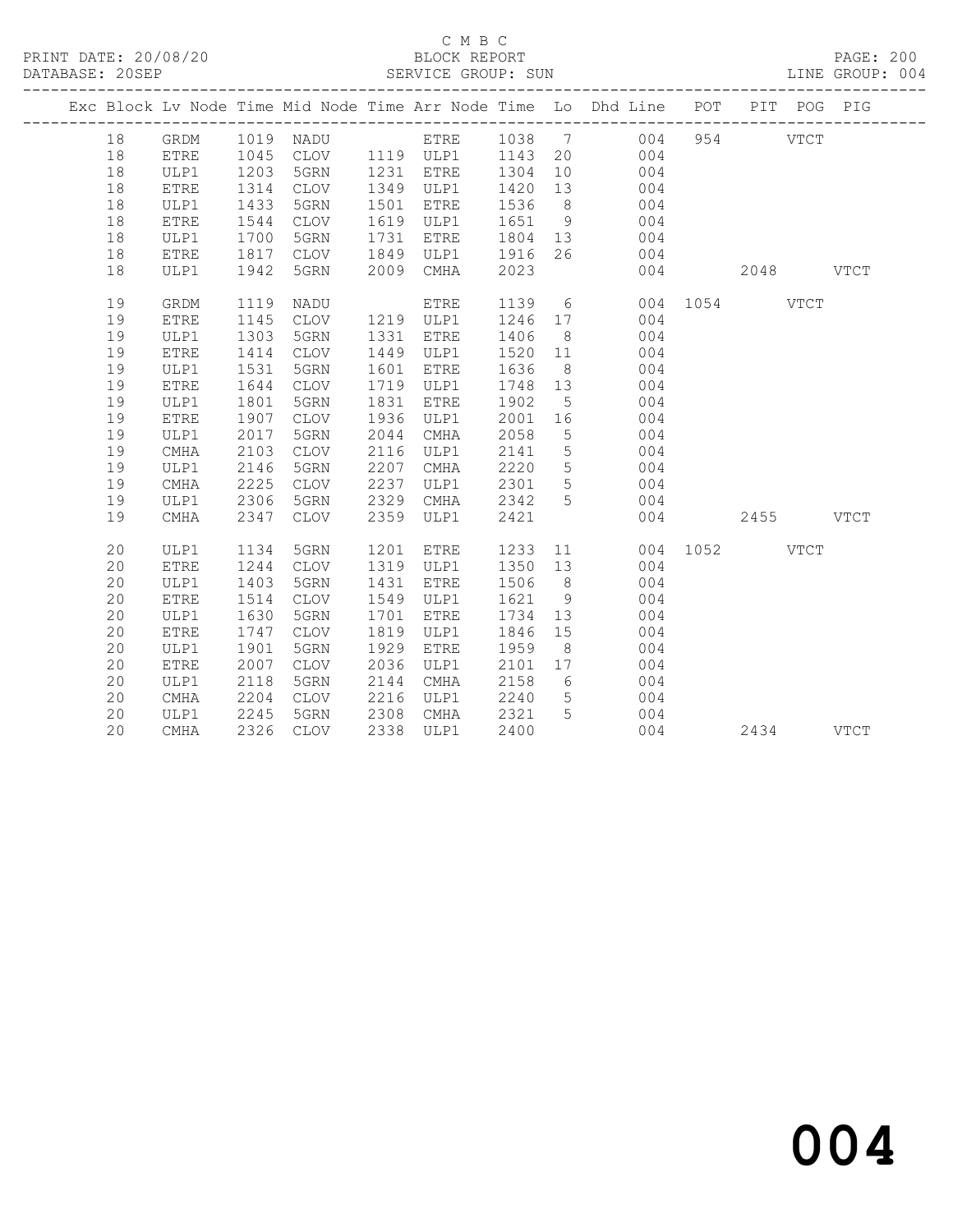|                                              |                                 |                      |                                                                                                                                                                                                                    |              | смвс                        |                           |                | LINE GROUP: 005                                                                                                                                                                                                                                        |      | PAGE: 201   |  |
|----------------------------------------------|---------------------------------|----------------------|--------------------------------------------------------------------------------------------------------------------------------------------------------------------------------------------------------------------|--------------|-----------------------------|---------------------------|----------------|--------------------------------------------------------------------------------------------------------------------------------------------------------------------------------------------------------------------------------------------------------|------|-------------|--|
|                                              |                                 |                      | VTCT Vancouver Trolley Depot                                                                                                                                                                                       |              |                             |                           |                | BURO BURRARD & ROBSON CADN NB CAMBIE ST NS DUNSMUIR<br>CADS SB CAMBIE ST NS DUNSMUIR DADE DAVIE & DENMAN<br>DADW DAVIE & DENMAN                                                                                                                        |      |             |  |
|                                              |                                 |                      |                                                                                                                                                                                                                    |              |                             |                           |                | Exc Block Lv Node Time Mid Node Time Arr Node Time Lo Dhd Line POT PIT POG PIG                                                                                                                                                                         |      |             |  |
| $\mathbf{1}$<br>$\mathbf{1}$                 | 1 ROBR 632<br>DADE              |                      |                                                                                                                                                                                                                    |              |                             |                           |                | 632 DADE 638 0 005 600 VTCT<br>638 DAPF 647 CADN 653 9 006<br>702 DADE 715 0 005<br>715 DAPF 726 CADN 732 10 006<br>742 DADE 755 0 005<br>755 DAPF 806 CADN 812 7 006<br>819 DADE 835 0 005<br>835 DAPF 846 CADN 852 16 006<br>908 DAPF 846 CADN 852 1 |      |             |  |
| $\mathbf{1}$<br>$\mathbf{1}$                 | CADN<br>DADE<br>CADN            |                      |                                                                                                                                                                                                                    |              |                             |                           |                |                                                                                                                                                                                                                                                        |      |             |  |
| $\mathbf{1}$<br>$\mathbf{1}$                 | DADE<br>CADN                    |                      |                                                                                                                                                                                                                    |              |                             |                           |                |                                                                                                                                                                                                                                                        |      |             |  |
| $\mathbf{1}$<br>$1\,$<br>$\mathbf{1}$        | DADE<br>CADN<br>DADE            | 908                  | 908 DADE<br>925 DAPF 936 CADN<br>025 DAPF 936 CADN                                                                                                                                                                 |              |                             | 925<br>$943$ 10<br>1010 0 |                | $0$ 005<br>10 006                                                                                                                                                                                                                                      |      |             |  |
| $1\,$<br>$\mathbf{1}$<br>$\mathbf{1}$        | CADN<br>DADE<br>CADN            | 953<br>1010<br>1036  |                                                                                                                                                                                                                    |              |                             |                           |                | 005<br>$1028$ 8 006<br>1055 0 005                                                                                                                                                                                                                      |      |             |  |
| $\mathbf{1}$<br>$\mathbf{1}$                 | DADE<br>CADN                    | 1055<br>1123         |                                                                                                                                                                                                                    |              |                             | 1143                      | $\overline{O}$ | 1114 9 006<br>005                                                                                                                                                                                                                                      |      |             |  |
| $\mathbf{1}$<br>$\mathbf{1}$<br>$\mathbf{1}$ | DADE<br>CADN<br>DADE            | 1143<br>1220<br>1243 |                                                                                                                                                                                                                    |              |                             | 1243<br>1304              |                | $0$ 005                                                                                                                                                                                                                                                |      |             |  |
| $\mathbf{1}$<br>$\mathbf{1}$                 | CADN<br>DADE                    | 1316<br>1340         |                                                                                                                                                                                                                    |              |                             |                           |                | 12 006<br>1340 0 005<br>1402 9 006                                                                                                                                                                                                                     |      |             |  |
| $\mathbf{1}$<br>$\mathbf{1}$<br>$\mathbf{1}$ | CADN<br>DADE<br>CADN            | 1411<br>1436<br>1507 | DAPF 1021 CADN<br>DADE DAPF 1106 CADN<br>DADE DAPF 1156 CADN<br>DAPF 1256 CADN<br>DAPF 1256 CADN<br>DAPF 1353 CADN<br>DAPF 1353 CADN<br>DAPF 1449 CADN                                                             |              | DADE                        |                           |                | 1436 0 005<br>1458 9 006<br>005                                                                                                                                                                                                                        |      |             |  |
| $\mathbf{1}$<br>$\mathbf{1}$                 | DADE<br>CADN                    |                      | 1507 DAPF 1546 CADN 1532 0<br>1532 DAPF 1546 CADN 1555 10<br>1605 DADE 1630 0<br>1630 DAPF 1644 CADN 1652 14<br>1706 DADE 1730 0<br>1730 DAPF 1744 CADN 1752 13<br>1805 DADE 1829 0<br>1829 DAPF 1843 CADN 1851 14 |              |                             | 1532 0<br>1555 10         |                | 006<br>$\overline{O}$<br>005                                                                                                                                                                                                                           |      |             |  |
| $\mathbf{1}$<br>$\mathbf{1}$<br>$\mathbf{1}$ | DADE<br>CADN<br>DADE            | 1706<br>1730         |                                                                                                                                                                                                                    |              |                             | 1652 14                   |                | 006<br>005<br>006                                                                                                                                                                                                                                      |      |             |  |
| $\mathbf{1}$<br>$\mathbf 1$                  | CADN<br>DADE                    | 1805                 |                                                                                                                                                                                                                    |              |                             |                           |                | 005<br>006                                                                                                                                                                                                                                             |      |             |  |
| $\mathbf{1}$<br>$\mathbf 1$<br>$\mathbf 1$   | CADN 1905<br>DADE<br>CADN       | 1929<br>1958         | DAPF                                                                                                                                                                                                               | 1943         | DADE 1929 0<br>CADN<br>DADE | 1951<br>2020              | 7<br>0         | 005<br>006<br>005                                                                                                                                                                                                                                      |      |             |  |
| $\mathbf 1$<br>$\mathbf{1}$                  | DADE<br>CADN                    | 2020<br>2046         | DAPF                                                                                                                                                                                                               | 2032         | CADN<br>DADE                | 2039<br>2105              | 7<br>0         | 006<br>005                                                                                                                                                                                                                                             |      |             |  |
| $\mathbf 1$<br>$\mathbf{1}$                  | DADE<br>CADN                    | 2105<br>2131<br>2150 | DAPF<br><b>DAPF</b>                                                                                                                                                                                                | 2117<br>2202 | CADN<br>DADE                | 2123<br>2150<br>2208      | 8<br>0         | 006<br>005<br>006                                                                                                                                                                                                                                      |      |             |  |
| $\mathbf{1}$<br>$\mathbf{1}$<br>$\mathbf{1}$ | DADE<br>$\mathtt{CADN}$<br>DADE | 2217<br>2235         | DAPF                                                                                                                                                                                                               | 2247         | CADN<br>DADE<br>CADN        | 2235<br>2253              | 9<br>0<br>10   | 005<br>006                                                                                                                                                                                                                                             |      |             |  |
| $\mathbf 1$<br>$\mathbf{1}$                  | CADN<br>DADE                    | 2303<br>2320         | DAPF                                                                                                                                                                                                               | 2330         | DADE<br>CADN                | 2320<br>2336              | $\circ$        | 005<br>006                                                                                                                                                                                                                                             | 2405 | <b>VTCT</b> |  |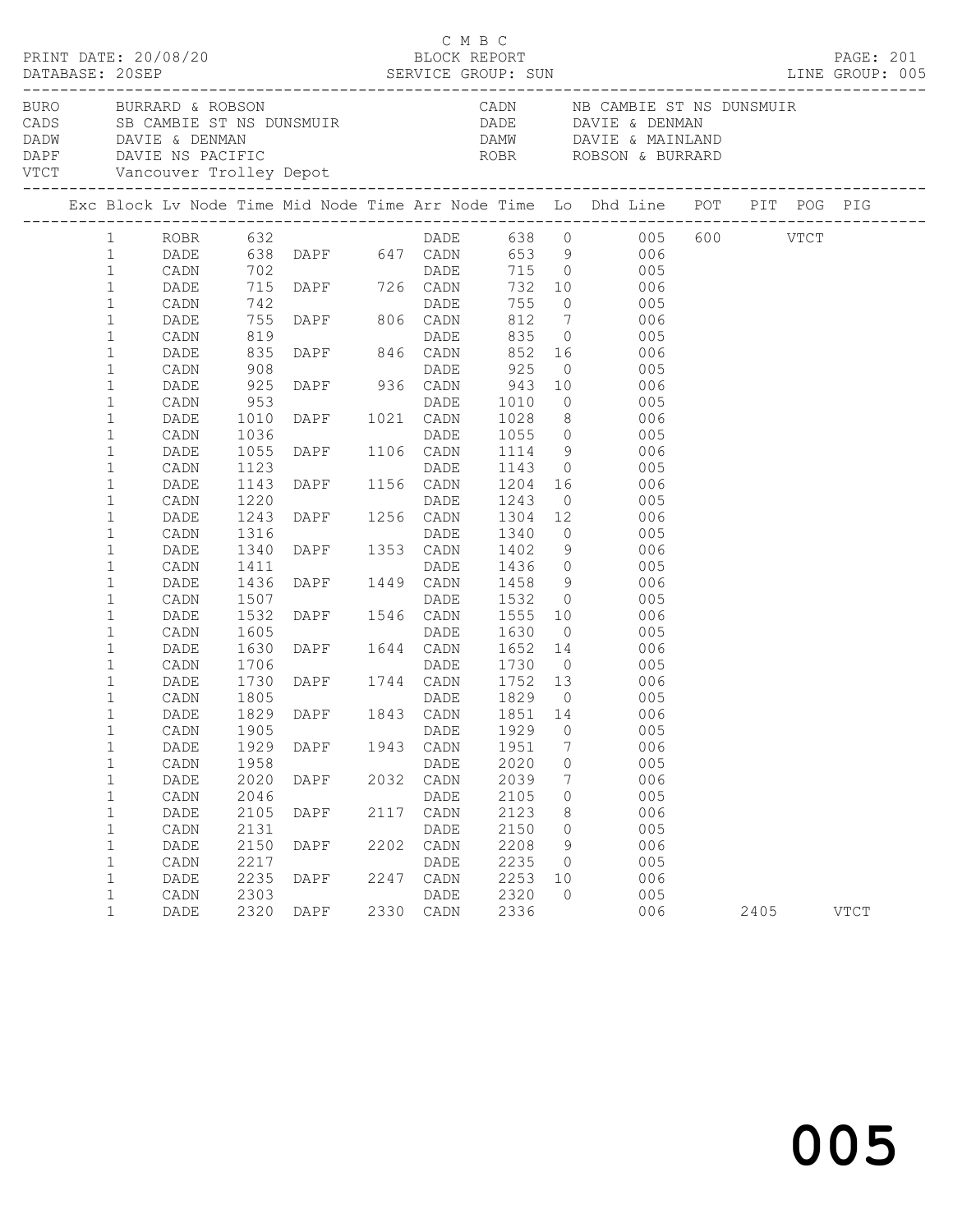### C M B C

DATABASE: 20SEP SERVICE GROUP: SUN LINE GROUP: 005

PRINT DATE: 20/08/20 BLOCK REPORT PAGE: 202

------------------------------------------------------------------------------------------------- Exc Block Lv Node Time Mid Node Time Arr Node Time Lo Dhd Line POT PIT POG PIG ------------------------------------------------------------------------------------------------- 2 CADN 642 DADE 655 0 005 614 VTCT 2 DADE 655 DAPF 704 CADN 710 12 006 2 CADN 722 DADE 735 0 005 2 DADE 735 DAPF 746 CADN 752 7 006 2 CADN 759 DADE 815 0 005 2 DADE 815 DAPF 826 CADN 832 6 006 2 CADN 838 DADE 855 0 005 2 DADE 855 DAPF 906 CADN 913 10 006 2 CADN 923 DADE 940 0 005 2 DADE 815 DAPF 826 CADN 832 6 006<br>2 DADE 815 DAPF 826 CADN 832 6 006<br>2 DADE 855 DAPF 906 CADN 913 10 006<br>2 DADE 855 DAPF 906 CADN 913 10 006<br>2 DADE 940 DAPF 951 CADN 958 10 006<br>2 DADE 940 DAPF 951 CADN 958 10 006<br>2 DADE 9 2 CADN 1008 DADE 1025 0 005 2 DADE 1025 DAPF 1036 CADN 1043 16 006 2 CADN 1059 DADE 1119 0 005 2 DADE 1119 DAPF 1132 CADN 1140 7 006 2 CADN 1147 DADE 1207 0 005 2 CADN 1147 DADE 1207 0 005<br>2 DADE 1207 DAPF 1220 CADN 1228 16 006<br>2 CADN 1244 DADE 1307 0 005<br>2 DADE 1307 DAPF 1320 CADN 1329 10 006 2 CADN 1244 DADE 1307 0 005 2 DADE 1307 DAPF 1320 CADN 1329 10 006 2 CADN 1339 DADE 1404 0 005 2 DADE 1404 DAPF 1417 CADN 1426 9 006 2 CADN 1435 DADE 1500 0 005 2 DADE 1500 DAPF 1514 CADN 1523 8 006 2 CADN 1531 DADE 1556 0 005 -<br>2 DADE 1556 DAPF 1610 CADN 1618 13 006<br>2 CADN 1631 - DADE 1656 0 005 2 CADN 1631 DADE 1656 0 005 2 DADE 1656 DAPF 1710 CADN 1718 13 006 2 CADN 1731 DADE 1755 0 005 2 DADE 1755 DAPF 1809 CADN 1817 14 006 2 CADN 1831 DADE 1855 0 005 2 DADE 1855 DAPF 1909 CADN 1917 14 006 2 CADN 1931 DADE 1953 0 005 2 DADE 1953 DAPF 2005 CADN 2012 16 006 2 CADN 2028 DADE 2050 0 005 2 DADE 2050 DAPF 2102 CADN 2108 8 006 2 CADN 2116 DADE 2135 0 005 2 DADE 2135 DAPF 2147 CADN 2153 9 006<br>2 CADN 2202 DADE 2220 0 005<br>2 DADE 2220 DAPF 2232 CADN 2238 10 006 2 CADN 2202 DADE 2220 0 005 2 DADE 2220 DAPF 2232 CADN 2238 10 006 2 CADN 2248 DADE 2305 0 005<br>2 DADE 2305 DAPF 2315 CADN 2321 12 006 2 DADE 2305 DAPF 2315 CADN 2321 12<br>2 CADN 2333 DADE 2350 0 2 CADN 2333 DADE 2350 0<br>2 DADE 2350 DAPF 2400 CADN 2406 12 006 2 DADE 2350 DAPF 2400 CADN 2406 12 006 2 CADN 2418 DADE 2430 0 005 2 DADE 2430 DAPF 2440 CADN 2446 12 006<br>2 CADN 2458 DADE 2510 0 005 2 CADN 2458 DADE 2510 0 005 2 DADE 2510 DAPF 2520 CADN 2526 006 2555 VTCT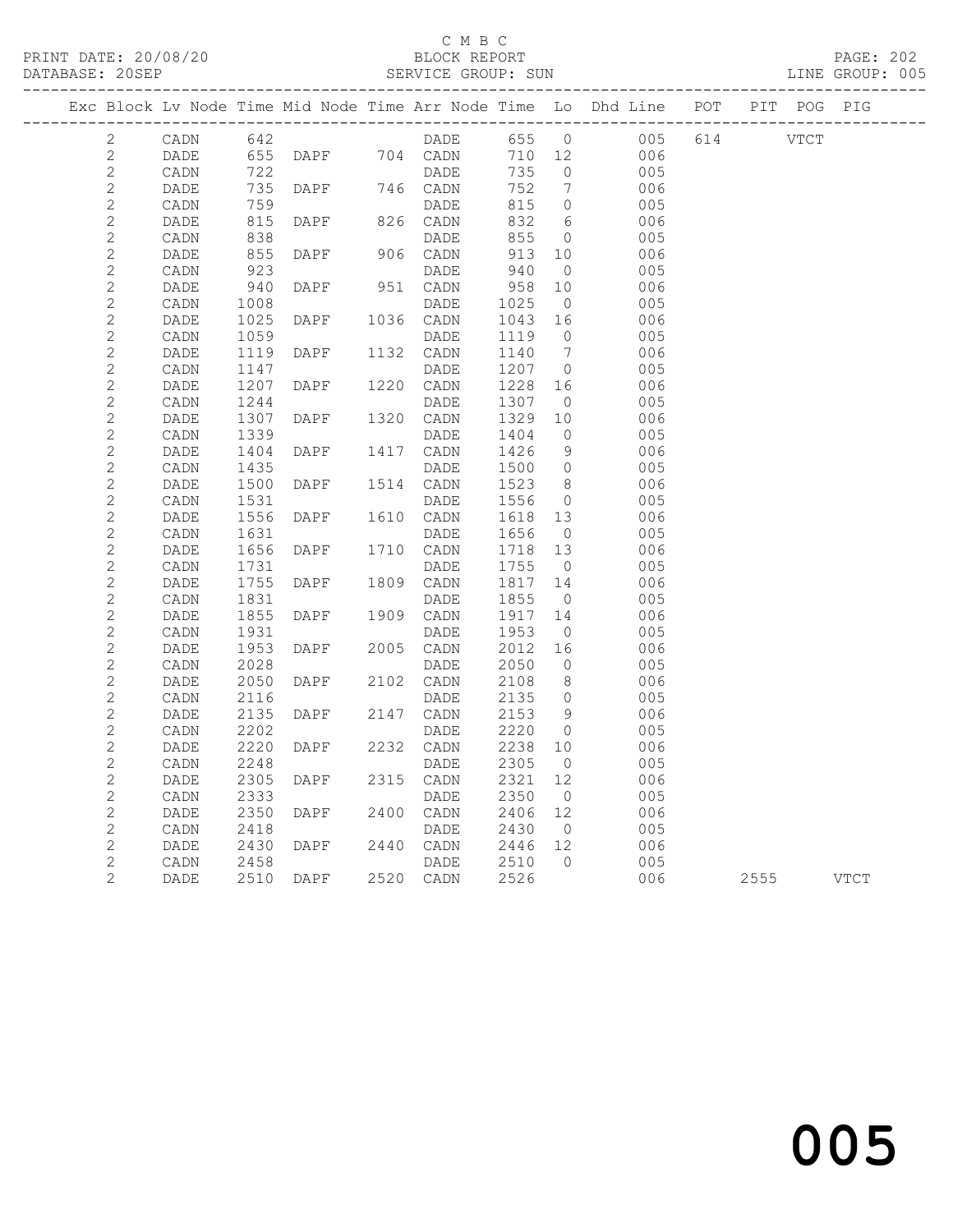# C M B C<br>BLOCK REPORT

#### SERVICE GROUP: SUN

|                |      |      |                |           |         |                 | Exc Block Lv Node Time Mid Node Time Arr Node Time Lo Dhd Line POT PIT POG PIG |               |  |
|----------------|------|------|----------------|-----------|---------|-----------------|--------------------------------------------------------------------------------|---------------|--|
| $\mathcal{S}$  | CADN | 853  |                |           |         |                 | DADE 910 0 005 825                                                             | <b>VTCT</b>   |  |
| 3              | DADE |      |                |           |         |                 | 910 DAPF 921 CADN 928 10 006                                                   |               |  |
| 3              | CADN | 938  |                | DADE      | 955     | $\overline{0}$  | 005                                                                            |               |  |
| $\mathsf S$    | DADE | 955  | DAPF           | 1006 CADN | 1013    | 8 <sup>8</sup>  | 006                                                                            |               |  |
| $\mathsf S$    | CADN | 1021 |                | DADE      | 1040    | $\overline{0}$  | 005                                                                            |               |  |
| 3              | DADE | 1040 | DAPF           | 1051 CADN | 1059    | 12              | 006                                                                            |               |  |
| $\mathsf S$    | CADN | 1111 |                | DADE      | 1131    | $\overline{0}$  | 005                                                                            |               |  |
| 3              | DADE | 1131 | DAPF           | 1144 CADN | 1152    | $7\phantom{0}$  | 006                                                                            |               |  |
| $\mathsf S$    | CADN | 1159 |                | DADE      | 1219    | $\overline{0}$  | 005                                                                            |               |  |
| 3              | DADE | 1219 | DAPF           | 1232 CADN | 1240 13 |                 | 006                                                                            |               |  |
| $\mathsf S$    | CADN | 1253 |                | DADE      | 1316    | $\overline{0}$  | 005                                                                            |               |  |
| $\mathsf S$    | DADE | 1316 | DAPF           | 1329 CADN | 1338    | 9               | 006                                                                            |               |  |
| 3              | CADN | 1347 |                | DADE      | 1412    | $\overline{0}$  | 005                                                                            |               |  |
| $\mathsf S$    | DADE | 1412 | DAPF           | 1425 CADN | 1434    | 9               | 006                                                                            |               |  |
| $\mathfrak{Z}$ | CADN | 1443 |                | DADE      | 1508    | $\overline{0}$  | 005                                                                            |               |  |
| 3              | DADE | 1508 | DAPF           | 1522 CADN | 1531    | - 9             | 006                                                                            |               |  |
| $\mathsf S$    | CADN | 1540 |                | DADE      | 1605    | $\overline{0}$  | 005                                                                            |               |  |
| 3              | DADE | 1605 | DAPF           | 1619 CADN | 1627    | 12              | 006                                                                            |               |  |
| $\mathsf S$    | CADN | 1639 |                | DADE      | 1704    | $\overline{0}$  | 005                                                                            |               |  |
| 3              | DADE | 1704 | DAPF           | 1718 CADN | 1726 14 |                 | 006                                                                            |               |  |
| $\mathsf S$    | CADN | 1740 |                | DADE      | 1804    | $\overline{0}$  | 005                                                                            |               |  |
| 3              | DADE | 1804 | DAPF           | 1818 CADN | 1826    |                 | 006                                                                            | 1855 VTCT     |  |
| 4              | CADN | 1047 |                | DADE      | 1107 0  |                 |                                                                                | 005 1019 VTCT |  |
| 4              | DADE | 1107 | DAPF 1120 CADN |           | 1128    | $7\overline{)}$ | 006                                                                            |               |  |
| 4              | CADN | 1135 |                | DADE      | 1155    | $\overline{0}$  | 005                                                                            |               |  |
| 4              | DADE | 1155 | DAPF           | 1208 CADN | 1216    | 16              | 006                                                                            |               |  |
| 4              | CADN | 1232 |                | DADE      | 1255    | $\overline{0}$  | 005                                                                            |               |  |
| 4              | DADE | 1255 | DAPF           | 1308 CADN | 1316    | 8 <sup>8</sup>  | 006                                                                            |               |  |
| 4              | CADN | 1324 |                | DADE      | 1348    | $\overline{0}$  | 005                                                                            |               |  |
| 4              | DADE | 1348 | DAPF           | 1401 CADN | 1410    | 9               | 006                                                                            |               |  |
| 4              | CADN | 1419 |                | DADE      | 1444    | $\overline{0}$  | 005                                                                            |               |  |
| 4              | DADE | 1444 | DAPF           | 1457 CADN | 1506    | 9               | 006                                                                            |               |  |
| $\sqrt{4}$     | CADN | 1515 |                | DADE      | 1540    | $\overline{0}$  | 005                                                                            |               |  |
| 4              | DADE | 1540 | DAPF           | 1554 CADN | 1603    | 11              | 006                                                                            |               |  |
| 4              | CADN | 1614 |                | DADE      | 1639    | $\overline{0}$  | 005                                                                            |               |  |
| 4              | DADE | 1639 | DAPF           | 1653 CADN | 1701 13 |                 | 006                                                                            |               |  |
| 4              | CADN | 1714 |                | DADE      | 1738    | $\overline{0}$  | 005                                                                            |               |  |
| 4              | DADE | 1738 | DAPF           | 1752 CADN | 1800    | 14              | $006$                                                                          |               |  |
| 4              | CADN | 1814 |                | DADE      | 1838    | $\bigcap$       | 005                                                                            |               |  |
| 4              | DADE |      | 1838 DAPF      | 1852 CADN | 1900    |                 | 006                                                                            | 1929 VTCT     |  |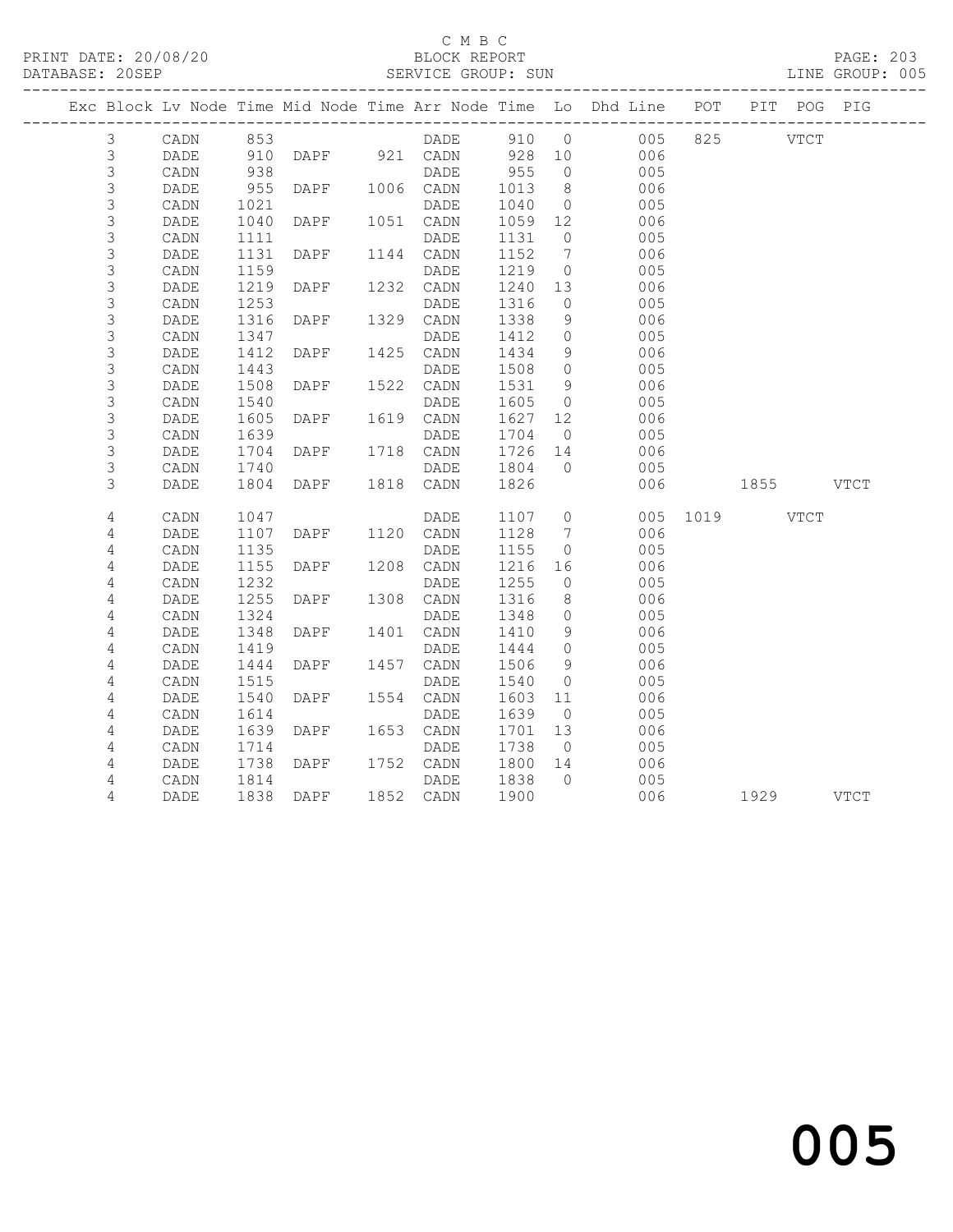#### C M B C BLOCK REPORT<br>SERVICE GROUP: SUN

| PRINT DATE: 20/08/20<br>DATABASE: 20SEP |            |             |      |                |      |             |        |                   | Vertical and the SERVICE GROUP: SUN<br>SERVICE GROUP: SUN                      |               |           | PAGE: 204<br>LINE GROUP: 005 |  |
|-----------------------------------------|------------|-------------|------|----------------|------|-------------|--------|-------------------|--------------------------------------------------------------------------------|---------------|-----------|------------------------------|--|
|                                         |            |             |      |                |      |             |        |                   | Exc Block Lv Node Time Mid Node Time Arr Node Time Lo Dhd Line POT PIT POG PIG |               |           |                              |  |
|                                         | 5          | CADN        | 1208 |                |      | DADE        | 1231 0 |                   |                                                                                | 005 1140 VTCT |           |                              |  |
|                                         | 5          | DADE        | 1231 | DAPF 1244 CADN |      |             | 1252   | 9                 | 006                                                                            |               |           |                              |  |
|                                         | 5          | CADN        | 1301 |                |      | DADE        | 1324   | $\circ$           | 005                                                                            |               |           |                              |  |
|                                         | 5          | DADE        | 1324 | DAPF           |      | 1337 CADN   | 1346   | 9                 | 006                                                                            |               |           |                              |  |
|                                         | 5          | CADN        | 1355 |                |      | DADE        | 1420   | $\circ$           | 005                                                                            |               |           |                              |  |
|                                         | 5          | DADE        | 1420 | DAPF           |      | 1433 CADN   | 1442   | 9                 | 006                                                                            |               |           |                              |  |
|                                         | 5          | CADN        | 1451 |                |      | DADE        | 1516   | $\circ$           | 005                                                                            |               |           |                              |  |
|                                         | 5          | DADE        | 1516 | DAPF           | 1530 | CADN        | 1539   | 9                 | 006                                                                            |               |           |                              |  |
|                                         | 5          | CADN        | 1548 |                |      | DADE        | 1613   | $\overline{0}$    | 005                                                                            |               |           |                              |  |
|                                         | 5          | DADE        | 1613 | DAPF           | 1627 | CADN        | 1635   | 13                | 006                                                                            |               |           |                              |  |
|                                         | 5          | CADN        | 1648 |                |      | <b>DADE</b> | 1713   | $\overline{0}$    | 005                                                                            |               |           |                              |  |
|                                         | 5          | DADE        | 1713 | DAPF           | 1727 | CADN        | 1735   | 13                | 006                                                                            |               |           |                              |  |
|                                         | 5          | CADN        | 1748 |                |      | DADE        | 1812   | $\overline{0}$    | 005                                                                            |               |           |                              |  |
|                                         | 5          | DADE        | 1812 | DAPF           |      | 1826 CADN   | 1834   | $\overline{7}$    | 006                                                                            |               |           |                              |  |
|                                         | 5          | CADN        | 1841 |                |      | DADE        | 1905   | $\overline{0}$    | 005                                                                            |               |           |                              |  |
|                                         | 5          | <b>DADE</b> | 1905 | DAPF           | 1919 | CADN        | 1927   |                   | 006                                                                            |               |           |                              |  |
|                                         | 5          | CADN        | 1943 |                |      | <b>DADE</b> | 2005   | $\Omega$          | 005                                                                            |               |           |                              |  |
|                                         | 5          | <b>DADE</b> | 2005 | DAPF           | 2017 | CADN        | 2024   |                   | 006                                                                            |               | 2053      | <b>VTCT</b>                  |  |
|                                         | 6          | CADN        | 1308 |                |      | DADE        | 1332   |                   | $\overline{0}$<br>005                                                          | 1240          | VTCT      |                              |  |
|                                         | 6          | DADE        | 1332 | DAPF           | 1345 | CADN        | 1354   | 9                 | 006                                                                            |               |           |                              |  |
|                                         | 6          | CADN        | 1403 |                |      | DADE        | 1428   | $\circ$           | 005                                                                            |               |           |                              |  |
|                                         | 6          | DADE        | 1428 | DAPF           | 1441 | CADN        | 1450   | 9                 | 006                                                                            |               |           |                              |  |
|                                         | $\epsilon$ | CADN        | 1459 |                |      | DADE        | 1524   | $\overline{0}$    | 005                                                                            |               |           |                              |  |
|                                         | $\epsilon$ | DADE        | 1524 | DAPF           | 1538 | CADN        | 1547   | 10                | 006                                                                            |               |           |                              |  |
|                                         | 6          | CADN        | 1557 |                |      | DADE        | 1622   | $\overline{0}$    | 005                                                                            |               |           |                              |  |
|                                         | 6          | DADE        | 1622 | DAPF           | 1636 | CADN        | 1644   | $12 \overline{ }$ | 006                                                                            |               |           |                              |  |
|                                         | 6          | CADN        | 1656 |                |      | DADE        | 1721   | $\overline{0}$    | 005                                                                            |               |           |                              |  |
|                                         | $\epsilon$ | DADE        | 1721 | DAPF           | 1735 | CADN        | 1743   | 14                | 006                                                                            |               |           |                              |  |
|                                         | $\epsilon$ | CADN        | 1757 |                |      | DADE        | 1821   | $\overline{0}$    | 005                                                                            |               |           |                              |  |
|                                         | $\epsilon$ | DADE        | 1821 | DAPF           |      | 1835 CADN   | 1843   | 10                | 006                                                                            |               |           |                              |  |
|                                         | 6          | CADN        | 1853 |                |      | DADE        | 1917   | $\bigcirc$        | 005                                                                            |               |           |                              |  |
|                                         | 6          | DADE        | 1917 | DAPF           |      | 1931 CADN   | 1939   |                   | 006                                                                            |               | 2008 VTCT |                              |  |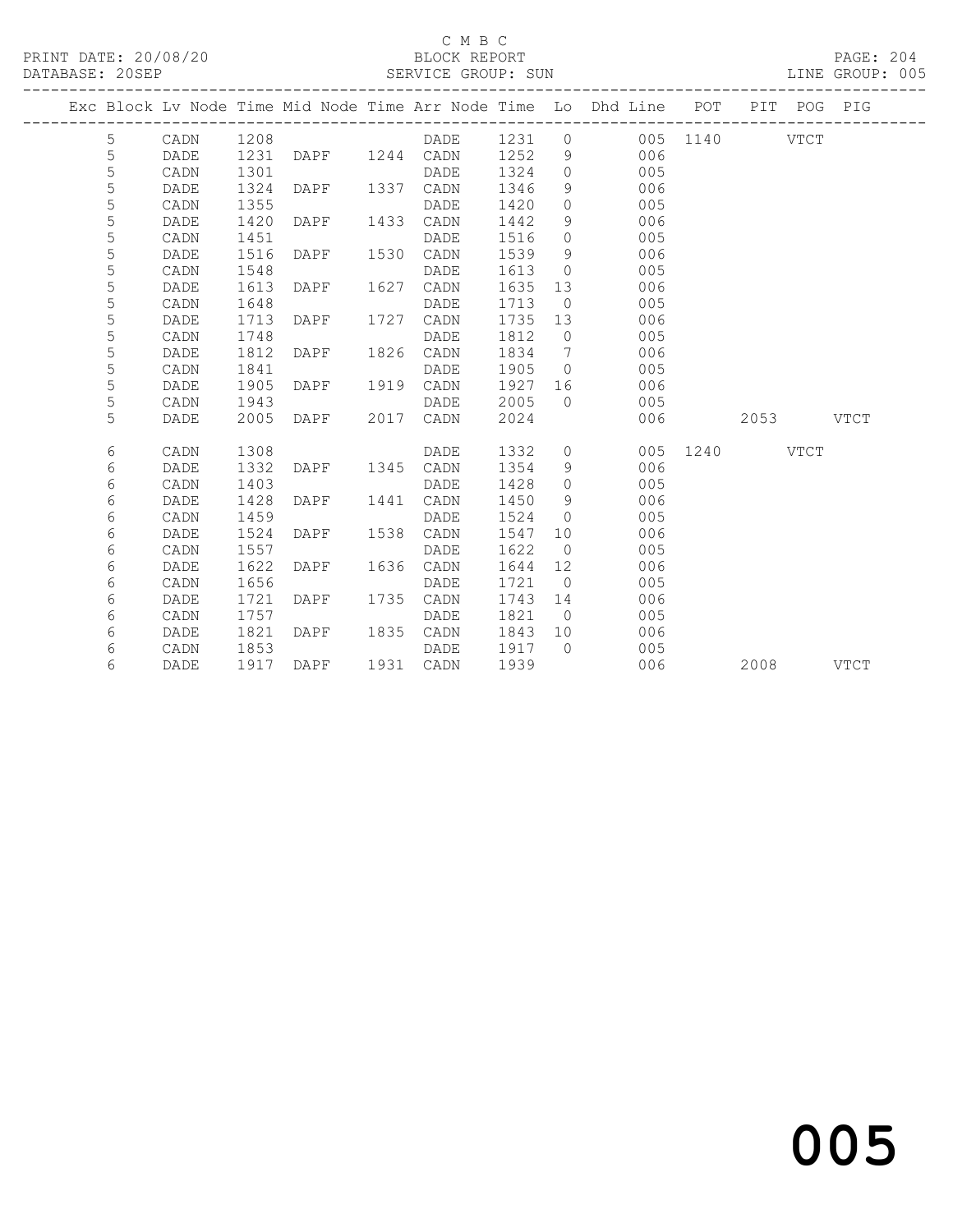#### C M B C<br>BLOCK REPORT

#### SERVICE GROUP: SUN

|                |                 |              |                     |      |                  |               |                | Exc Block Lv Node Time Mid Node Time Arr Node Time Lo Dhd Line POT | PIT POG PIG |             |
|----------------|-----------------|--------------|---------------------|------|------------------|---------------|----------------|--------------------------------------------------------------------|-------------|-------------|
| $7\phantom{.}$ | CADN            | 1332         |                     |      | DADE 1356 0      |               |                | 005 1304 VTCT                                                      |             |             |
| 7              | DADE            |              | 1356 DAPF 1409 CADN |      |                  | 1418          | 9              | 006                                                                |             |             |
| 7              | CADN            | 1427         |                     |      | DADE             | 1452          | $\overline{0}$ | 005                                                                |             |             |
| 7              | DADE            | 1452         | DAPF                |      | 1505 CADN        | 1514          | 9              | 006                                                                |             |             |
| 7              | CADN            | 1523         |                     |      | DADE             | 1548          | $\overline{0}$ | 005                                                                |             |             |
| 7              | DADE            | 1548         | DAPF                |      | 1602 CADN        | 1610          | 12             | 006                                                                |             |             |
| 7              | CADN            | 1622         |                     |      | DADE             | 1647          | $\overline{0}$ | 005                                                                |             |             |
| 7              | DADE            | 1647         | DAPF                |      | 1701 CADN        | 1709          | 14             | 006                                                                |             |             |
| 7              | CADN            | 1723         |                     |      | DADE             | 1747          | $\overline{0}$ | 005                                                                |             |             |
| 7              | DADE            | 1747         | DAPF                |      | 1801 CADN        | 1809          | 13             | 006                                                                |             |             |
| 7              | CADN            | 1822         |                     |      | DADE             | 1846          | $\overline{0}$ | 005                                                                |             |             |
| 7              | DADE            | 1846         | DAPF                | 1900 | CADN             | 1908          | 11             | 006                                                                |             |             |
| 7              | CADN            | 1919         |                     |      | DADE             | 1941          | $\overline{0}$ | 005                                                                |             |             |
| 7              | DADE            | 1941         | DAPF                |      | 1953 CADN        | 2000          | 13             | 006                                                                |             |             |
| 7              | CADN            | 2013         |                     |      | DADE             | 2035          | $\overline{0}$ | 005                                                                |             |             |
| 7              | DADE            | 2035         | DAPF                | 2047 | CADN             | 2053          | 8 <sup>8</sup> | 006                                                                |             |             |
| 7              | CADN            | 2101         |                     |      | DADE             | 2120          | $\overline{0}$ | 005                                                                |             |             |
| 7              | DADE            | 2120         | DAPF                |      | 2132 CADN        | 2138          | 9              | 006                                                                |             |             |
| 7              | CADN            | 2147         |                     |      | DADE             | 2205          | $\overline{0}$ | 005                                                                |             |             |
| 7              | DADE            | 2205         | DAPF                | 2217 | CADN             | 2223          | 9              | 006                                                                |             |             |
| 7              | CADN            | 2232         |                     |      | DADE             | 2250          | $\overline{0}$ | 005                                                                |             |             |
| 7              | DADE            | 2250         | DAPF                |      | 2302 CADN        | 2308          | 10             | 006                                                                |             |             |
| 7              | CADN            | 2318         |                     |      | DADE             | 2335          | $\overline{0}$ | 005                                                                |             |             |
| 7              | DADE            | 2335         | DAPF                | 2345 | CADN             | 2351          | $\overline{7}$ | 006                                                                |             |             |
| 7              | CADN            | 2358         |                     |      | DADE             | 2410          | $\overline{0}$ | 005                                                                |             |             |
| 7              | DADE            | 2410         | DAPF                |      | 2420 CADN        | 2426 12       |                | 006                                                                |             |             |
| 7              | CADN            | 2438         |                     |      | DADE             | 2450          | $\overline{0}$ | 005                                                                |             |             |
| 7              | DADE            | 2450         | DAPF                |      | 2500 CADN        | 2506 12       |                | 006                                                                |             |             |
| 7<br>7         | CADN<br>DADE    | 2518<br>2530 |                     |      | DADE             | 2530<br>2546  | $\bigcirc$     | 005<br>006                                                         |             |             |
|                |                 |              | DAPF                |      | 2540 CADN        |               |                |                                                                    | 2615 VTCT   |             |
| 20             | CADS            | 618          | DAMW                | 623  | DADW             | 630           | $\overline{0}$ | 006                                                                | 550 VTCT    |             |
| 20             | DADW            | 630          |                     |      | CADS             | 645           | 13             | 005                                                                |             |             |
| 20             | CADS            | 658          | DAMW                |      | 703 DADW         | 710           | $\overline{0}$ | 006                                                                |             |             |
| 20             | DADW            | 710          |                     |      | CADS             | 725           | 13             | 005                                                                |             |             |
| 20             | CADS            | 738          | DAMW                |      | 743 DADW         | 750           | $\overline{0}$ | 006                                                                |             |             |
| 20             | DADW            | 750          |                     |      | CADS             | 807           | 10             | 005                                                                |             |             |
| 20<br>20       | CADS            | 817<br>830   | DAMW                |      | 822 DADW         | 830<br>847 10 | $\overline{0}$ | 006<br>005                                                         |             |             |
| 20             | DADW            |              | 857 DAMW            |      | CADS<br>902 DADW | 910 0         |                |                                                                    |             |             |
| 20             | CADS<br>DADW    | 910          |                     |      | CADS             | 929           | 15             | 006<br>005                                                         |             |             |
| 20             | $\mathtt{CADS}$ | 944          | DAMW                | 950  | DADW             | 1000          | $\overline{0}$ | 006                                                                |             |             |
| 20             | DADW            | 1000         |                     |      | CADS             | 1020          | 9              | 005                                                                |             |             |
| 20             | $\mathtt{CADS}$ | 1029         | DAMW                | 1035 | DADW             | 1045          | $\overline{0}$ | 006                                                                |             |             |
| 20             | DADW            | 1045         |                     |      | CADS             | 1105          | 15             | 005                                                                |             |             |
| 20             | CADS            | 1120         | <b>DAMW</b>         | 1126 | DADW             | 1136          | $\overline{0}$ | 006                                                                |             |             |
| 20             | DADW            | 1136         |                     |      | CADS             | 1156          | 11             | 005                                                                |             |             |
| 20             | $\mathtt{CADS}$ | 1207         | <b>DAMW</b>         | 1213 | DADW             | 1224          | $\overline{0}$ | 006                                                                |             |             |
| 20             | DADW            | 1224         |                     |      | CADS             | 1246          | 8 <sup>8</sup> | 005                                                                |             |             |
| 20             | $\mathtt{CADS}$ | 1254         | <b>DAMW</b>         | 1300 | DADW             | 1312          | $\overline{0}$ | 006                                                                |             |             |
| 20             | DADW            | 1312         |                     |      | CADS             | 1336          | 13             | 005                                                                |             |             |
| 20             | CADS            | 1349         | DAMW                | 1356 | DADW             | 1408          | $\overline{0}$ | 006                                                                |             |             |
| 20             | DADW            | 1408         |                     |      | CADS             | 1433          | 12             | 005                                                                |             |             |
| 20             | CADS            | 1445         | DAMW                | 1452 | DADW             | 1504          | $\overline{0}$ | 006                                                                |             |             |
| 20             | DADW            | 1504         |                     |      | CADS             | 1530          | 11             | 005                                                                |             |             |
| 20             | CADS            | 1541         | DAMW                | 1548 | DADW             | 1600          | $\circ$        | 006                                                                |             |             |
| 20             | DADW            | 1600         |                     |      | CADS             | 1625          |                | 005                                                                | 1650        | <b>VTCT</b> |
|                |                 |              |                     |      |                  |               |                |                                                                    |             |             |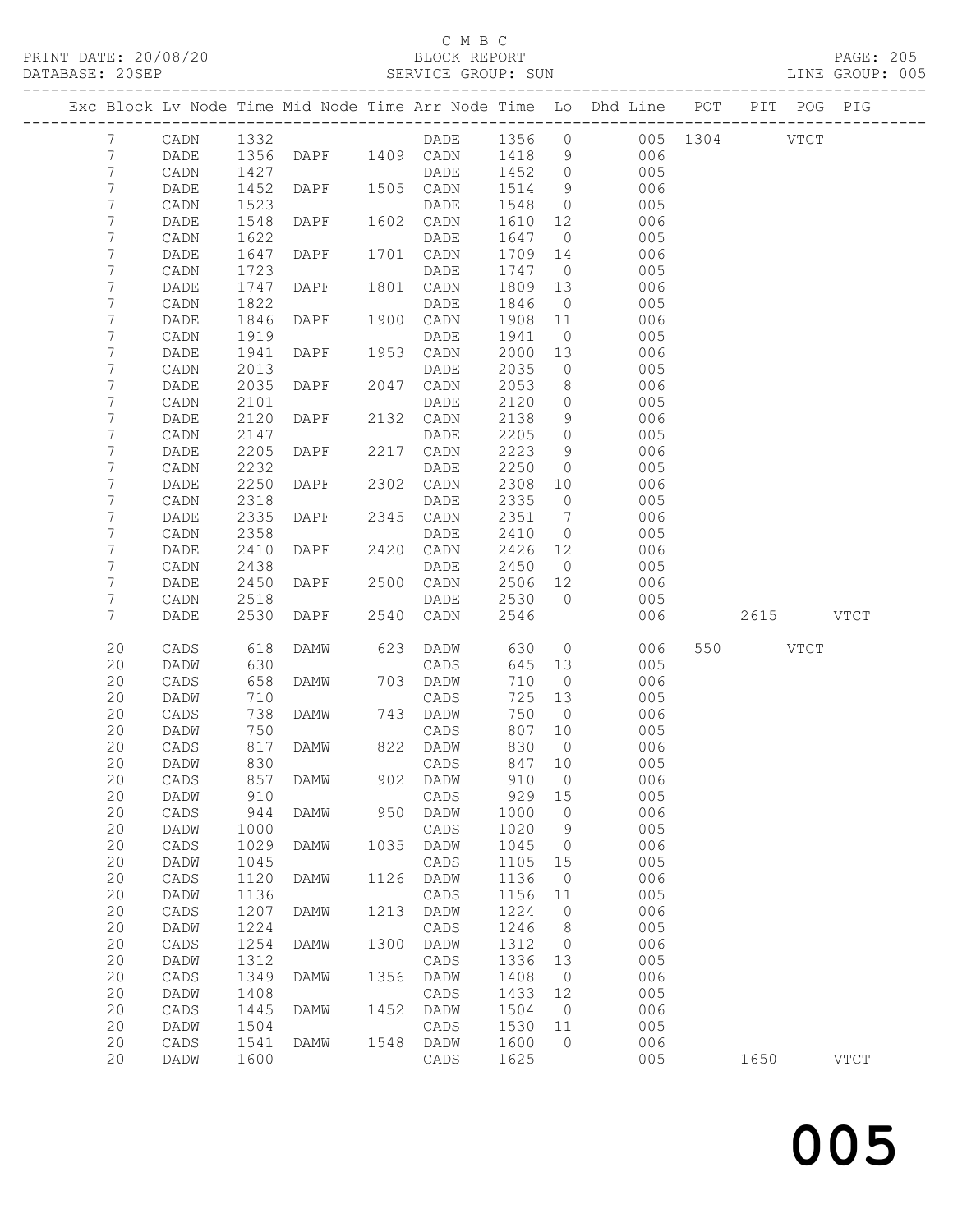### C M B C<br>BLOCK REPORT

#### SERVICE GROUP: SUN

|          |                   |              |             |      |                   |              |                      | Exc Block Lv Node Time Mid Node Time Arr Node Time Lo Dhd Line POT | PIT POG PIG |  |
|----------|-------------------|--------------|-------------|------|-------------------|--------------|----------------------|--------------------------------------------------------------------|-------------|--|
| 21       | CADS              |              |             |      |                   |              |                      | 638 DAMW 643 DADW 650 0 006                                        | 610 VTCT    |  |
| 21       | DADW              | 650          |             |      | CADS              | 705 13       |                      | 005                                                                |             |  |
| 21       | CADS              | 718          | DAMW        |      | 723 DADW          | 730          | $\overline{0}$       | 006                                                                |             |  |
| 21       | DADW              | 730          |             |      | CADS              | 747          | 11                   | 005                                                                |             |  |
| 21       | CADS              | 758          | DAMW        |      | 803 DADW          | 810          | $\overline{0}$       | 006                                                                |             |  |
| 21       | DADW              | 810          |             |      | CADS              | 827          | 10                   | 005                                                                |             |  |
| 21       | CADS              | 837          | DAMW        |      | 842 DADW          | 850          | $\overline{0}$       | 006                                                                |             |  |
| 21       | DADW              | 850          |             |      | CADS              | 907          | 10                   | 005                                                                |             |  |
| 21       | CADS              | 917          | DAMW        | 922  | DADW              | 930          | $\circ$              | 006                                                                |             |  |
| 21       | DADW              | 930          |             |      | CADS              | 950          | 9                    | 005                                                                |             |  |
| 21       | CADS              | 959          | DAMW        |      | 1005 DADW         | 1015         | $\overline{0}$       | 006                                                                |             |  |
| 21       | DADW              | 1015         |             |      | CADS              | 1035         | 9                    | 005                                                                |             |  |
| 21       | CADS              | 1044         | DAMW        | 1050 | DADW              | 1100         | $\overline{0}$       | 006                                                                |             |  |
| 21<br>21 | DADW              | 1100         |             |      | CADS              | 1120         | 12                   | 005                                                                |             |  |
|          | CADS              | 1132         | DAMW        |      | 1138 DADW         | 1148         | $\overline{0}$       | 006                                                                |             |  |
| 21       | DADW              | 1148         | DAMW        | 1224 | CADS              | 1208<br>1236 | 10<br>$\overline{0}$ | 005<br>006                                                         |             |  |
| 21       | CADS              | 1218<br>1236 |             |      | DADW              | 1258         | 12                   |                                                                    |             |  |
| 21<br>21 | DADW<br>CADS      | 1310         | DAMW        |      | CADS<br>1316 DADW | 1328         | $\overline{0}$       | 005<br>006                                                         |             |  |
| 21       | DADW              | 1328         |             |      | CADS              | 1352         | 13                   | 005                                                                |             |  |
| 21       |                   |              | DAMW        | 1412 | DADW              | 1424         | $\overline{0}$       | 006                                                                |             |  |
| 21       | CADS              | 1405<br>1424 |             |      |                   | 1449         | 12                   | 005                                                                |             |  |
| 21       | DADW<br>CADS      | 1501         | DAMW        |      | CADS<br>1508 DADW | 1520         | $\overline{0}$       | 006                                                                |             |  |
| 21       | DADW              | 1520         |             |      | CADS              | 1546         | 12                   | 005                                                                |             |  |
| 21       | CADS              | 1558         | DAMW        | 1605 | DADW              | 1617         | $\overline{0}$       | 006                                                                |             |  |
| 21       | DADW              | 1617         |             |      | CADS              | 1642         | $\overline{7}$       | 005                                                                |             |  |
| 21       | CADS              | 1649         | DAMW        |      | 1656 DADW         | 1708         | $\overline{0}$       | 006                                                                |             |  |
| 21       | DADW              | 1708         |             |      | CADS              | 1732         | 8 <sup>8</sup>       | 005                                                                |             |  |
| 21       | CADS              | 1740         | DAMW        |      | 1747 DADW         | 1759         | $\overline{0}$       | 006                                                                |             |  |
| 21       | DADW              | 1759         |             |      | CADS              | 1823         | 8                    | 005                                                                |             |  |
| 21       | CADS              | 1831         | DAMW        |      | 1838 DADW         | 1850         | $\circ$              | 006                                                                |             |  |
| 21       | DADW              | 1850         |             |      | CADS              | 1914         | 14                   | 005                                                                |             |  |
| 21       | CADS              | 1928         | DAMW        |      | 1935 DADW         | 1946         | $\overline{0}$       | 006                                                                |             |  |
| 21       | DADW              | 1946         |             |      | CADS              | 2009         |                      | 005                                                                | 2034 VTCT   |  |
|          |                   |              |             |      |                   |              |                      |                                                                    |             |  |
| 22       | CADS              | 932          | DAMW        |      | 937 DADW          | 945          |                      | $\overline{0}$<br>006                                              | 904 VTCT    |  |
| 22       | DADW              | 945          |             |      | CADS              | 1005         | 9                    | 005                                                                |             |  |
| 22       | CADS              | 1014         | DAMW        |      | 1020 DADW         | 1030         | $\circ$              | 006                                                                |             |  |
| 22       | DADW              | 1030         |             |      | CADS              | 1050         | 6                    | 005                                                                |             |  |
|          | 22 CADS 1056 DAMW |              |             |      | 1102 DADW 1112 0  |              |                      | 006                                                                |             |  |
| 22       | DADW              | 1112         |             |      | CADS              | 1132 11      |                      | 005                                                                |             |  |
| 22       | CADS              | 1143         | <b>DAMW</b> | 1149 | DADW              | 1200         | $\circ$              | 006                                                                |             |  |
| 22       | DADW              | 1200         |             |      | $\mathtt{CADS}$   | 1222         | 6                    | 005                                                                |             |  |
| 22       | $\mathtt{CADS}$   | 1228         | DAMW        | 1234 | DADW              | 1246         | $\overline{0}$       | 006                                                                |             |  |
| 22       | DADW              | 1246         |             |      | CADS              | 1308         | 10                   | 005                                                                |             |  |
| 22       | CADS              | 1318         | <b>DAMW</b> | 1324 | DADW              | 1336         | $\overline{0}$       | 006                                                                |             |  |
| 22       | DADW              | 1336         |             |      | CADS              | 1401         | 12                   | 005                                                                |             |  |
| 22       | CADS              | 1413         | <b>DAMW</b> | 1420 | DADW              | 1432         | $\overline{0}$       | 006                                                                |             |  |
| 22       | DADW              | 1432         |             |      | $\mathtt{CADS}$   | 1458         | 11                   | 005                                                                |             |  |
| 22       | CADS              | 1509         | <b>DAMW</b> | 1516 | DADW              | 1528         | $\overline{0}$       | 006                                                                |             |  |
| 22       | DADW              | 1528         |             |      | $\mathtt{CADS}$   | 1554         | 13                   | 005                                                                |             |  |
| 22       | $\mathtt{CADS}$   | 1607         | <b>DAMW</b> | 1614 | DADW              | 1626         | $\circ$              | 006                                                                |             |  |
| 22       | DADW              | 1626         |             |      | $\mathtt{CADS}$   | 1651         | 7                    | 005                                                                |             |  |
| 22       | CADS              | 1658         | DAMW        | 1705 | DADW              | 1717         | 0                    | 006                                                                |             |  |
| 22       | DADW              | 1717         |             |      | CADS              | 1741         | 8                    | 005                                                                |             |  |
| 22       | CADS              | 1749         | DAMW        |      | 1756 DADW         | 1808         | 0                    | 006                                                                |             |  |
| 22       | DADW              | 1808         |             |      | CADS              | 1832         | 8                    | 005                                                                |             |  |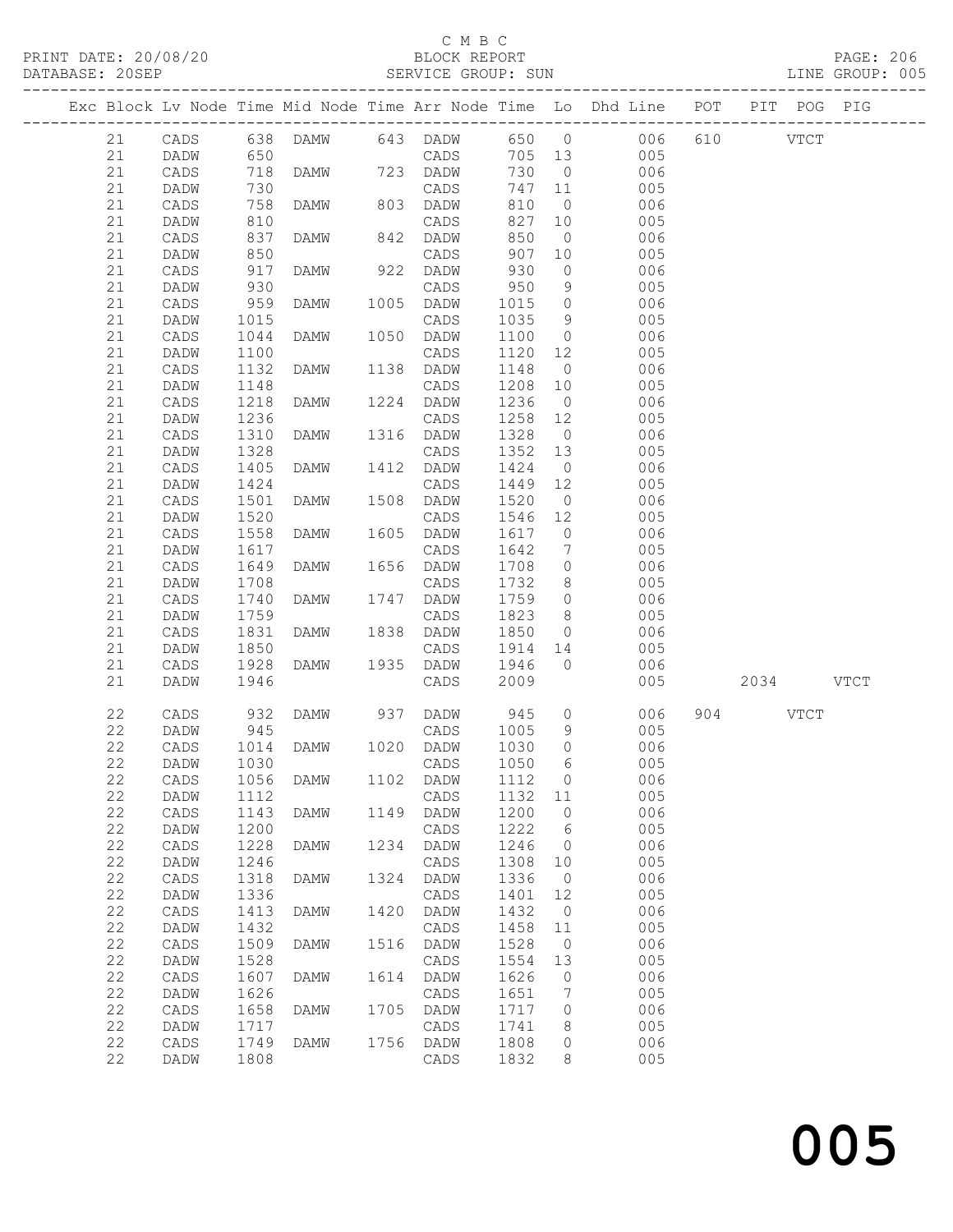#### C M B C<br>BLOCK REPORT

SERVICE GROUP: SUN

|    |                 |      |                |           |           |                 | Exc Block Lv Node Time Mid Node Time Arr Node Time Lo Dhd Line POT |               | PIT POG PIG |      |
|----|-----------------|------|----------------|-----------|-----------|-----------------|--------------------------------------------------------------------|---------------|-------------|------|
|    |                 |      |                |           |           |                 |                                                                    |               |             |      |
| 22 |                 |      |                |           |           |                 |                                                                    |               |             |      |
| 22 |                 |      |                |           |           |                 |                                                                    | 005 1948 VTCT |             |      |
| 23 | CADS            | 1108 | DAMW 1114 DADW |           |           |                 | 1124 0 006 1040 VTCT                                               |               |             |      |
| 23 | DADW            | 1124 |                | CADS      | $1144$ 11 |                 | 005                                                                |               |             |      |
| 23 | CADS            | 1155 | DAMW           | 1201 DADW | 1212      | $\overline{0}$  | 006                                                                |               |             |      |
| 23 | DADW            | 1212 |                | CADS      | 1234 12   |                 | 005                                                                |               |             |      |
| 23 | $\mathtt{CADS}$ | 1246 |                |           | 1304 0    |                 | 006                                                                |               |             |      |
| 23 | DADW            | 1304 |                | CADS      | 1328 13   |                 | 005                                                                |               |             |      |
| 23 | CADS            | 1341 | DAMW 1348 DADW |           | 1400      | $\overline{0}$  | 006                                                                |               |             |      |
| 23 | DADW            | 1400 |                | CADS      | 1425 12   |                 | 005                                                                |               |             |      |
| 23 | CADS            | 1437 | DAMW           | 1444 DADW | 1456      | $\overline{0}$  | 006                                                                |               |             |      |
| 23 | DADW            | 1456 |                | CADS      | 1522 11   |                 | 005                                                                |               |             |      |
| 23 | CADS            | 1533 | DAMW 1540 DADW |           | 1552      | $\overline{0}$  | 006                                                                |               |             |      |
| 23 | DADW            | 1552 |                | CADS      | 1618 14   |                 | 005                                                                |               |             |      |
| 23 | CADS            | 1632 | <b>DAMW</b>    | 1639 DADW | 1651      | $\bigcirc$      | 006                                                                |               |             |      |
| 23 | DADW            | 1651 |                | CADS      | 1716      | $\overline{7}$  | 005                                                                |               |             |      |
| 23 | CADS            | 1723 | DAMW 1730 DADW |           | 1742      | $\overline{0}$  | 006                                                                |               |             |      |
| 23 | DADW            | 1742 |                | CADS      | 1806      | 8 <sup>8</sup>  | 005                                                                |               |             |      |
| 23 | CADS            | 1814 | DAMW           | 1821 DADW | 1833      | $\overline{0}$  | 006                                                                |               |             |      |
| 23 | DADW            | 1833 |                | CADS      | 1857 7    |                 | 005                                                                |               |             |      |
| 23 | CADS            | 1904 | DAMW 1911 DADW |           | 1922      | $\overline{0}$  | 006                                                                |               |             |      |
| 23 | DADW            | 1922 |                | CADS      | 1945 14   |                 | 005                                                                |               |             |      |
| 23 | CADS            | 1959 | <b>DAMW</b>    | 2005 DADW | 2015      | $\overline{0}$  | 006                                                                |               |             |      |
| 23 | DADW            | 2015 |                | CADS      | 2038      | $6\overline{6}$ | 005                                                                |               |             |      |
| 23 | CADS            | 2044 | DAMW           | 2050 DADW | 2100      | $\overline{0}$  | 006                                                                |               |             |      |
| 23 | DADW            | 2100 |                | CADS      | 2121      | 8 <sup>8</sup>  | 005                                                                |               |             |      |
| 23 | $\mathtt{CADS}$ | 2129 | DAMW           | 2135 DADW | 2145      | $\overline{0}$  | 006                                                                |               |             |      |
| 23 | DADW            | 2145 |                | CADS      | 2206      | 8 <sup>8</sup>  | 005                                                                |               |             |      |
| 23 | CADS            | 2214 | DAMW           | 2220 DADW | 2230      | $\overline{0}$  | 006                                                                |               |             |      |
| 23 | DADW            | 2230 |                | CADS      | 2250      | 9               | 005                                                                |               |             |      |
| 23 | CADS            | 2259 | <b>DAMW</b>    | 2305 DADW | 2315      | $\overline{0}$  | 006                                                                |               |             |      |
| 23 | DADW            | 2315 |                | CADS      | 2334      | 11              | 005                                                                |               |             |      |
| 23 | $\mathtt{CADS}$ | 2345 | DAMW           | 2351 DADW | 2400      | $\overline{0}$  | 006                                                                |               |             |      |
| 23 | DADW            | 2400 |                | CADS      | 2417      | 8 <sup>8</sup>  | 005                                                                |               |             |      |
| 23 | CADS            | 2425 | DAMW           | 2431 DADW | 2440      | $\overline{0}$  | 006                                                                |               |             |      |
| 23 | DADW            | 2440 |                | CADS      | 2457      | 8 <sup>8</sup>  | 005                                                                |               |             |      |
| 23 | CADS            | 2505 | DAMW           | 2511 DADW | 2520      | $\overline{0}$  | 006                                                                |               |             |      |
| 23 | DADW            | 2520 |                | CADS      | 2537      | 8 <sup>8</sup>  | 005                                                                |               |             |      |
| 23 | CADS            | 2545 | DAMW           | 2551 DADW | 2600      | $\Omega$        | 006                                                                |               |             |      |
| 23 | DADW            | 2600 |                | BURO      | 2607      |                 | 005                                                                | 2634          |             | VTCT |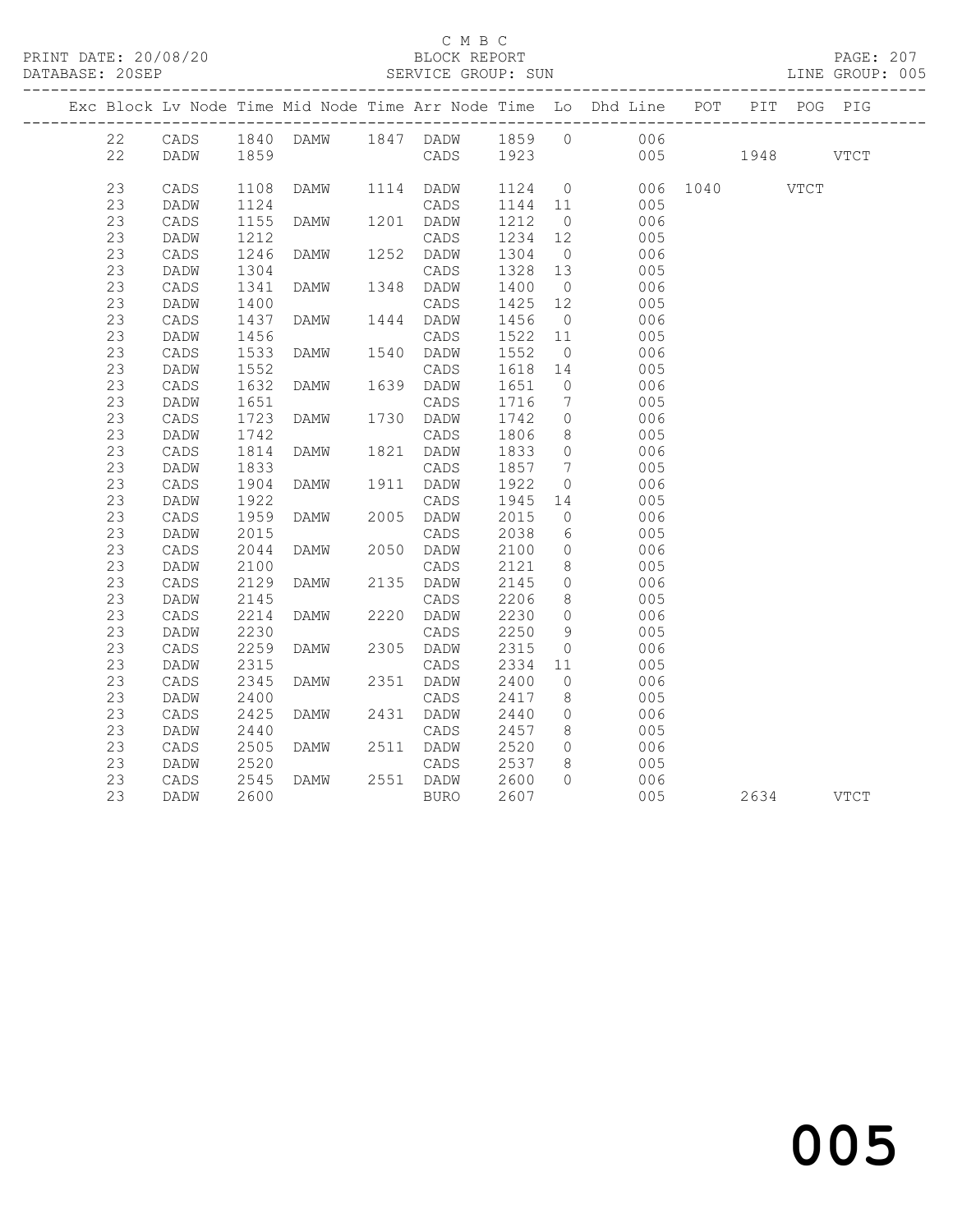## C M B C<br>BLOCK REPORT

#### SERVICE GROUP: SUN

|      | PAGE:  |  |
|------|--------|--|
| TNE. | CROHDP |  |

|  |    |             |      |           |      |      |      |                | Exc Block Lv Node Time Mid Node Time Arr Node Time Lo Dhd Line POT PIT POG PIG |      |      |
|--|----|-------------|------|-----------|------|------|------|----------------|--------------------------------------------------------------------------------|------|------|
|  | 24 | CADS        | 1238 |           |      |      |      |                | DAMW 1244 DADW 1256 0 006 1210 VTCT                                            |      |      |
|  | 24 | DADW        | 1256 |           |      | CADS | 1318 |                | $8 \overline{)}$<br>005                                                        |      |      |
|  | 24 | CADS        | 1326 | DAMW 1332 |      | DADW | 1344 | $\overline{0}$ | 006                                                                            |      |      |
|  | 24 | DADW        | 1344 |           |      | CADS | 1409 |                | 005                                                                            |      |      |
|  | 24 | CADS        | 1421 | DAMW      | 1428 | DADW | 1440 | $\overline{0}$ | 006                                                                            |      |      |
|  | 24 | <b>DADW</b> | 1440 |           |      | CADS | 1506 | 11             | 005                                                                            |      |      |
|  | 24 | CADS        | 1517 | DAMW      | 1524 | DADW | 1536 | $\overline{0}$ | 006                                                                            |      |      |
|  | 24 | DADW        | 1536 |           |      | CADS | 1602 | 13             | 005                                                                            |      |      |
|  | 24 | CADS        | 1615 | DAMW      | 1622 | DADW | 1634 | $\overline{0}$ | 006                                                                            |      |      |
|  | 24 | DADW        | 1634 |           |      | CADS | 1659 | 7              | 005                                                                            |      |      |
|  | 24 | CADS        | 1706 | DAMW      | 1713 | DADW | 1725 | $\Omega$       | 006                                                                            |      |      |
|  | 24 | DADW        | 1725 |           |      | CADS | 1749 | 8 <sup>8</sup> | 005                                                                            |      |      |
|  | 24 | CADS        | 1757 | DAMW      | 1804 | DADW | 1816 | $\circ$        | 006                                                                            |      |      |
|  | 24 | DADW        | 1816 |           |      | CADS | 1840 |                | 005                                                                            |      |      |
|  | 24 | CADS        | 1852 | DAMW      | 1859 | DADW | 1910 | $\overline{0}$ | 006                                                                            |      |      |
|  | 24 | DADW        | 1910 |           |      | CADS | 1933 | 11             | 005                                                                            |      |      |
|  | 24 | CADS        | 1944 | DAMW      | 1950 | DADW | 2000 | $\overline{0}$ | 006                                                                            |      |      |
|  | 24 | DADW        | 2000 |           |      | CADS | 2023 | 6              | 005                                                                            |      |      |
|  | 24 | CADS        | 2029 | DAMW      | 2035 | DADW | 2045 | $\circ$        | 006                                                                            |      |      |
|  | 24 | DADW        | 2045 |           |      | CADS | 2108 | 6              | 005                                                                            |      |      |
|  | 24 | CADS        | 2114 | DAMW      | 2120 | DADW | 2130 | $\circ$        | 006                                                                            |      |      |
|  | 24 | DADW        | 2130 |           |      | CADS | 2151 | 8              | 005                                                                            |      |      |
|  | 24 | CADS        | 2159 | DAMW      | 2205 | DADW | 2215 | $\Omega$       | 006                                                                            |      |      |
|  | 24 | DADW        | 2215 |           |      | CADS | 2235 | 9              | 005                                                                            |      |      |
|  | 24 | CADS        | 2244 | DAMW      | 2250 | DADW | 2300 | $\Omega$       | 006                                                                            |      |      |
|  | 24 | DADW        | 2300 |           |      | CADS | 2319 |                | 10<br>005                                                                      |      |      |
|  | 24 | CADS        | 2329 | DAMW      | 2335 | DADW | 2345 | $\bigcap$      | 006                                                                            |      |      |
|  | 24 | DADW        | 2345 |           |      | CADS | 2402 |                | 005                                                                            | 2427 | VTCT |

# and the contract of  $\sim$  005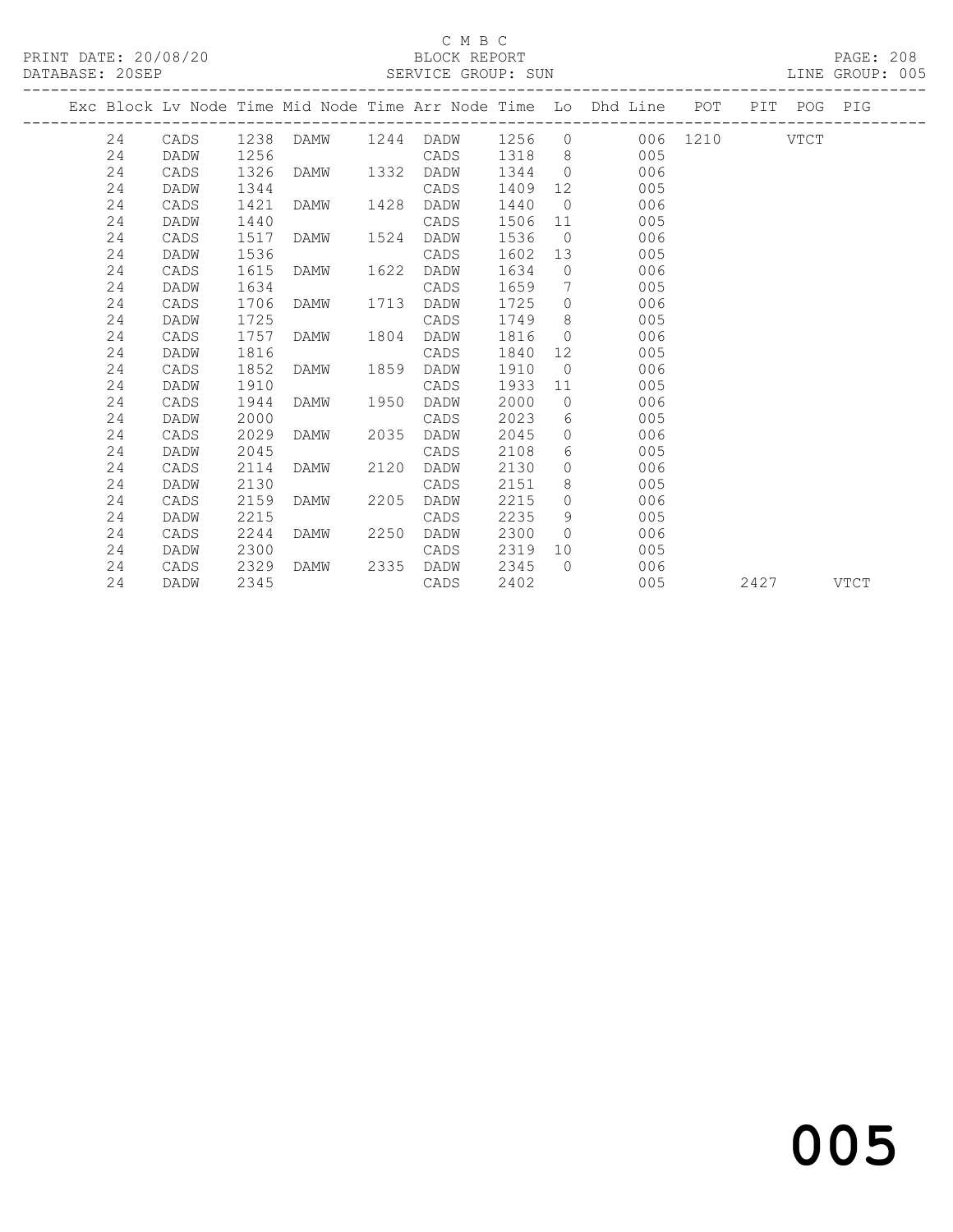#### C M B C

|  | DATABASE: 20SEP |                 |              |      |      | SERVICE GROUP: SUN  |              |                |                                                                    |          |      |             | LINE GROUP: 005 |
|--|-----------------|-----------------|--------------|------|------|---------------------|--------------|----------------|--------------------------------------------------------------------|----------|------|-------------|-----------------|
|  |                 |                 |              |      |      |                     |              |                | Exc Block Lv Node Time Mid Node Time Arr Node Time Lo Dhd Line POT |          |      | PIT POG PIG |                 |
|  | 25              | CADS            | 1302         | DAMW |      | 1308 DADW           | 1320         | $\overline{0}$ |                                                                    | 006 1234 |      | <b>VTCT</b> |                 |
|  | 25              | DADW            | 1320         |      |      | CADS                | 1344         | 13             | 005                                                                |          |      |             |                 |
|  | 25              | CADS            | 1357         | DAMW | 1404 | DADW                | 1416         | $\overline{0}$ | 006                                                                |          |      |             |                 |
|  | 25              | DADW            | 1416         |      |      | CADS                | 1441         | 12             | 005                                                                |          |      |             |                 |
|  | 25              | CADS            | 1453         | DAMW | 1500 | DADW                | 1512         | $\circ$        | 006                                                                |          |      |             |                 |
|  | 25              | DADW            | 1512         |      |      | CADS                | 1538         | 12             | 005                                                                |          |      |             |                 |
|  | 25              | CADS            | 1550         | DAMW | 1557 | DADW                | 1609         | $\circ$        | 006                                                                |          |      |             |                 |
|  | 25              | DADW            | 1609         |      |      | CADS                | 1634         | 7              | 005                                                                |          |      |             |                 |
|  | 25              | CADS            | 1641         | DAMW | 1648 | DADW                | 1700         | $\circ$        | 006                                                                |          |      |             |                 |
|  | 25              | DADW            | 1700         |      |      | CADS                | 1724         | 8              | 005                                                                |          |      |             |                 |
|  | 25              | $\mathtt{CADS}$ | 1732         | DAMW | 1739 | DADW                | 1751         | $\overline{0}$ | 006                                                                |          |      |             |                 |
|  | 25              | DADW            | 1751         |      |      | CADS                | 1815         | 8              | 005                                                                |          |      |             |                 |
|  | 25              | CADS            | 1823         | DAMW | 1830 | DADW                | 1842         | $\overline{0}$ | 006                                                                |          |      |             |                 |
|  | 25              | DADW            | 1842         |      |      | CADS                | 1906         | 10             | 005                                                                |          |      |             |                 |
|  | 25              | CADS            | 1916         | DAMW | 1923 | DADW                | 1934         | $\circ$        | 006                                                                |          |      |             |                 |
|  | 25              | DADW            | 1934         |      |      | CADS                | 1957         | 17             | 005                                                                |          |      |             |                 |
|  | 25              | CADS            | 2014         | DAMW | 2020 | DADW                | 2030         | $\circ$        | 006                                                                |          |      |             |                 |
|  | 25              | DADW            | 2030         |      |      | CADS                | 2053         | 6              | 005                                                                |          |      |             |                 |
|  | 25              | CADS            | 2059         | DAMW | 2105 | DADW                | 2115         | $\circ$        | 006                                                                |          |      |             |                 |
|  | 25              | DADW            | 2115         |      |      | CADS                | 2136         | 8              | 005                                                                |          |      |             |                 |
|  | 25              | CADS            | 2144         | DAMW | 2150 | DADW                | 2200         | $\circ$        | 006                                                                |          |      |             |                 |
|  | 25              | DADW            | 2200         |      |      | CADS                | 2220         | 9              | 005                                                                |          |      |             |                 |
|  | 25              | CADS            | 2229         | DAMW | 2235 | DADW                | 2245         | $\circ$        | 006                                                                |          |      |             |                 |
|  | 25              | DADW            | 2245         |      |      | CADS                | 2305         | 9              | 005                                                                |          |      |             |                 |
|  | 25<br>25        | CADS            | 2314         | DAMW | 2320 | DADW                | 2330         | $\circ$        | 006                                                                |          |      |             |                 |
|  |                 | DADW            | 2330         |      |      | CADS                | 2349         | 16             | 005                                                                |          |      |             |                 |
|  | 25              | CADS            | 2405         | DAMW | 2411 | DADW                | 2420         | $\circ$        | 006                                                                |          |      |             |                 |
|  | 25              | DADW            | 2420         |      |      | CADS                | 2437         | 8              | 005                                                                |          |      |             |                 |
|  | 25              | CADS            | 2445         | DAMW | 2451 | DADW                | 2500         | $\circ$        | 006                                                                |          |      |             |                 |
|  | 25<br>25        | DADW            | 2500         | DAMW | 2531 | CADS                | 2517<br>2540 | 8<br>$\Omega$  | 005<br>006                                                         |          |      |             |                 |
|  | 25              | CADS<br>DADW    | 2525<br>2540 |      |      | DADW<br><b>BURO</b> | 2547         |                | 005                                                                |          | 2614 |             | VTCT            |
|  |                 |                 |              |      |      |                     |              |                |                                                                    |          |      |             |                 |
|  | 26              | CADS            | 1334         | DAMW | 1340 | DADW                | 1352         | $\circ$        | 006                                                                | 1306     |      | VTCT        |                 |
|  | 26              | DADW            | 1352         |      |      | CADS                | 1417         | 12             | 005                                                                |          |      |             |                 |
|  | 26              | CADS            | 1429         | DAMW | 1436 | DADW                | 1448         | $\overline{0}$ | 006                                                                |          |      |             |                 |
|  | 26              | DADW            | 1448         |      |      | CADS                | 1514         | 11             | 005                                                                |          |      |             |                 |
|  | 26              | CADS            | 1525         | DAMW | 1532 | DADW                | 1544         | $\circ$        | 006                                                                |          |      |             |                 |
|  | 26              | DADW            | 1544         |      |      | CADS                | 1610         | 14             | 005                                                                |          |      |             |                 |
|  | 26              | CADS            | 1624         | DAMW | 1631 | DADW                | 1643         | $\circ$        | 006                                                                |          |      |             |                 |
|  | 26              | DADW            | 1643         |      |      | CADS                | 1708         | 7              | 005                                                                |          |      |             |                 |
|  | 26              | CADS            | 1715         | DAMW | 1722 | DADW                | 1734         | $\circ$        | 006                                                                |          |      |             |                 |
|  | 26              | DADW            | 1734         |      |      | CADS                | 1758         | 8              | 005                                                                |          |      |             |                 |
|  | 26              | CADS            | 1806         | DAMW | 1813 | DADW                | 1825         | $\circ$        | 006                                                                |          |      |             |                 |
|  | 26              | DADW            | 1825         |      |      | CADS                | 1849         |                | 005                                                                |          | 1914 |             | VTCT            |
|  |                 |                 |              |      |      |                     |              |                |                                                                    |          |      |             |                 |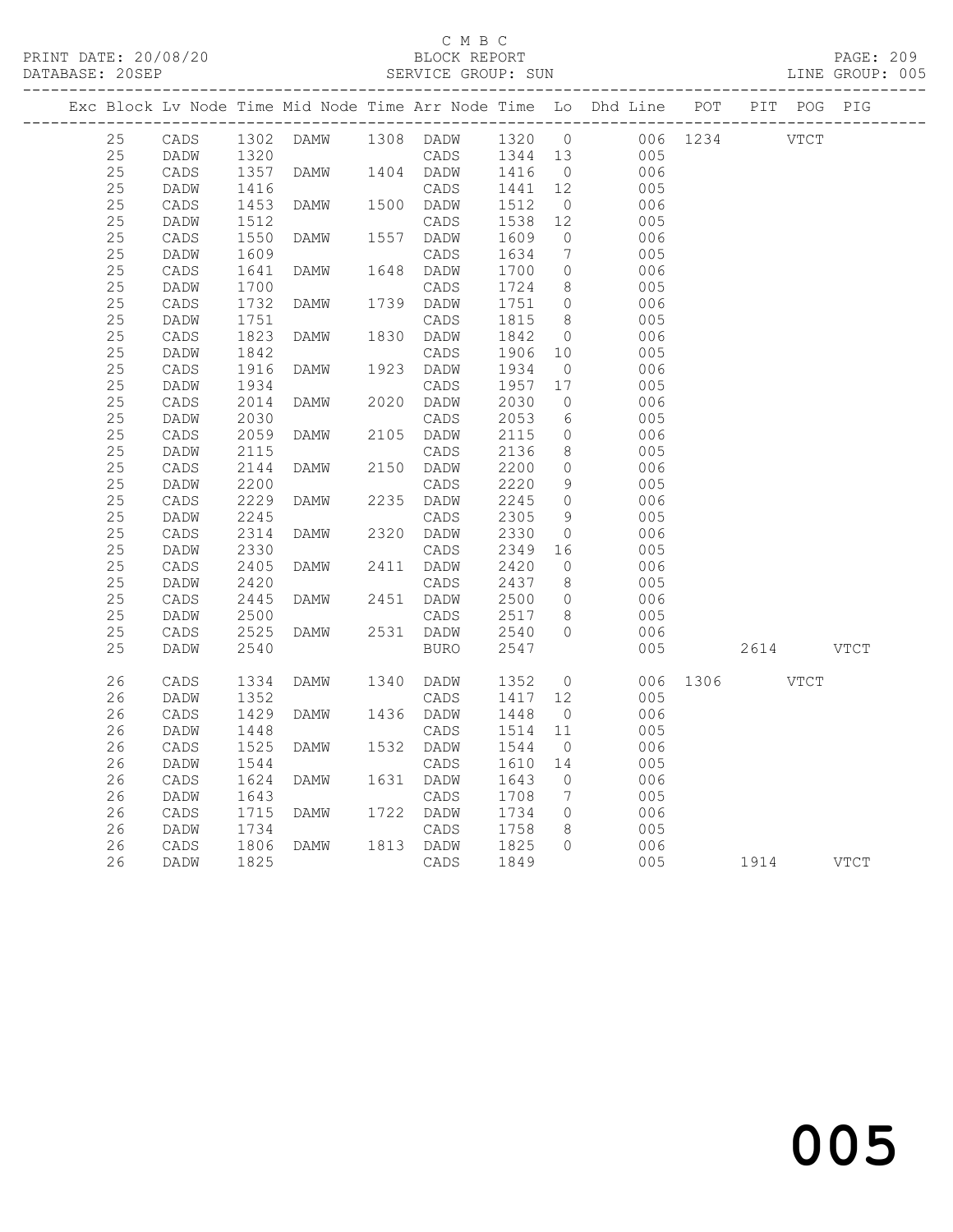|                                                                      |                                                                                                                    |                                                                                             |                                                                                                                                                                                                                |                                                                           |                                                                                                  |                                                                            |                                                         |                                                                                                                                                                                                                                                                                                                |               |              |             | 5 AV & GRANVILLE ST AN B W 41 AV FS DUNBAR ST AND HOWE & DUNSMUIR<br>FRIM PENDER & HAMILTON TO VICT Vancouver Trolley Depot<br>TRIM PENDER & HAMILTON VICT Vancouver Trolley Depot |
|----------------------------------------------------------------------|--------------------------------------------------------------------------------------------------------------------|---------------------------------------------------------------------------------------------|----------------------------------------------------------------------------------------------------------------------------------------------------------------------------------------------------------------|---------------------------------------------------------------------------|--------------------------------------------------------------------------------------------------|----------------------------------------------------------------------------|---------------------------------------------------------|----------------------------------------------------------------------------------------------------------------------------------------------------------------------------------------------------------------------------------------------------------------------------------------------------------------|---------------|--------------|-------------|------------------------------------------------------------------------------------------------------------------------------------------------------------------------------------|
|                                                                      |                                                                                                                    |                                                                                             |                                                                                                                                                                                                                |                                                                           |                                                                                                  |                                                                            |                                                         | Exc Block Lv Node Time Mid Node Time Arr Node Time Lo Dhd Line POT PIT POG PIG                                                                                                                                                                                                                                 |               |              |             |                                                                                                                                                                                    |
| 31<br>31<br>31<br>31<br>31<br>31<br>31<br>31<br>31<br>32<br>32<br>32 | NAST<br>NAST<br>DULP<br>NAST<br>DULP<br>NAST<br>NAST<br>DULP<br>NAST                                               | 1310                                                                                        | 1146 PNHM<br>5GRN<br>1430 PNHM<br>1555 5GRN<br>1715 PNHM<br>817 PNHM                                                                                                                                           | 841                                                                       | 1744 DULP 1829<br>DULP 912 11                                                                    |                                                                            |                                                         | 31 DULP 546 5GRN 606 NAST 638 9 007 524 VTCT<br>647 PNHM 711 DULP 741 5 007<br>1214 DULP 1254 16 007<br>1337 NAST 1422 8 007<br>1500 DULP 1546 9 007<br>1624 NAST 1707 8 007<br>613 PNHM       637   DULP       707     9            007<br>716   5GRN       736   NAST       811     6             007<br>007 | 007 1849 VTCT | 542 VTCT     |             |                                                                                                                                                                                    |
| 32<br>32<br>32<br>32<br>32<br>32<br>32<br>32<br>32<br>32<br>32<br>32 | DULP<br>NAST<br>$\texttt{DULP}$<br>NAST<br>DULP<br>NAST<br>DULP<br>NAST<br>DULP<br>NAST<br>$\texttt{DULP}$<br>NAST | 923<br>1032<br>1156<br>1315<br>1440<br>1559<br>1727<br>1844<br>2016<br>2129<br>2237<br>2351 | 5GRN<br>PNHM<br>5GRN<br>PNHM<br>5GRN<br>PNHM<br>5GRN<br>PNHM<br>5GRN<br>PNHM<br>5GRN<br>PNHM                                                                                                                   | 1912<br>2155                                                              | 946 NAST<br>1100 DULP<br>1222 NAST<br>1507 NAST 1552<br>1629 DULP<br>1754 NAST<br>2415 DULP 2448 | 1025                                                                       |                                                         | $7\overline{ }$<br>007<br>1139  17  007<br>1305  10  007<br>1345 DULP 1429 11 007<br>7 007<br>DULP 1954 22 007<br>2039 NAST 2118 11 007<br>2155 DULP 2231 6 007<br>2259 NAST 2336 15 007<br>2415 DULP 2448 007<br>007                                                                                          | 007 2503 VTCT |              |             |                                                                                                                                                                                    |
| 33<br>33<br>33<br>33<br>33<br>33<br>33<br>33<br>33<br>33<br>33<br>33 | DULP<br>NAST<br>DULP<br>NAST<br>DULP<br>DULP<br>NAST<br>DULP<br>NAST<br>DULP<br><b>NAST</b><br>DULP                | 1340<br>1500<br>1625<br>1746<br>1914<br>2027<br>2157                                        | 616 5GRN       636   NAST        709    7<br>716   PNHM        740   DULP       811     5<br>816   5GRN        836   NAST        915   23<br>1056 5GRN<br>5GRN<br>PNHM<br>5GRN<br>PNHM<br>5GRN<br>PNHM<br>5GRN | 1407<br>1530<br>1654<br>1814<br>1939<br>2054<br>2219                      | 1122 NAST<br>NAST<br>$\texttt{DULP}$<br>NAST<br><b>DULP</b><br>NAST<br><b>DULP</b><br>NAST       | 1205 12<br>1452<br>1616<br>1737<br>1857<br>2020<br>2132<br>2256            | 8<br>9<br>9<br>17<br>$7\phantom{.0}$<br>25<br>13        | 007<br>007<br>$23$ 007<br>938 PNHM 1005 DULP 1040 16 007<br>007<br>33 NAST 1217 PNHM 1245 DULP 1327 13 007<br>007<br>007<br>007<br>007<br>007<br>007<br>007                                                                                                                                                    |               | 554 VTCT     |             |                                                                                                                                                                                    |
| 33<br>34<br>34<br>34<br>34<br>34<br>34<br>34<br>34<br>34             | NAST<br>DULP<br>NAST<br>DULP<br>NAST<br>$\texttt{DULP}$<br>NAST<br>DULP<br>NAST<br>DULP                            | 2309<br>646<br>747<br>903<br>1017<br>1141<br>1300<br>1425<br>1544<br>1712                   | PNHM<br>5GRN<br>PNHM<br>5GRN<br>PNHM<br>5GRN<br>PNHM<br>5GRN<br>PNHM<br>5GRN                                                                                                                                   | 2335<br>706<br>811<br>926<br>1045<br>1207<br>1330<br>1452<br>1614<br>1739 | DULP<br>NAST<br>DULP<br>NAST<br>DULP<br>NAST<br>DULP<br>NAST<br>DULP<br>NAST                     | 2409<br>741<br>842<br>1005<br>1122<br>1250<br>1414<br>1537<br>1702<br>1821 | 6<br>21<br>12<br>19<br>10<br>11<br>$\overline{7}$<br>10 | 007<br>007<br>007<br>007<br>007<br>007<br>007<br>007<br>007<br>007                                                                                                                                                                                                                                             | 624           | 2424<br>1857 | <b>VTCT</b> | <b>VTCT</b><br><b>VTCT</b>                                                                                                                                                         |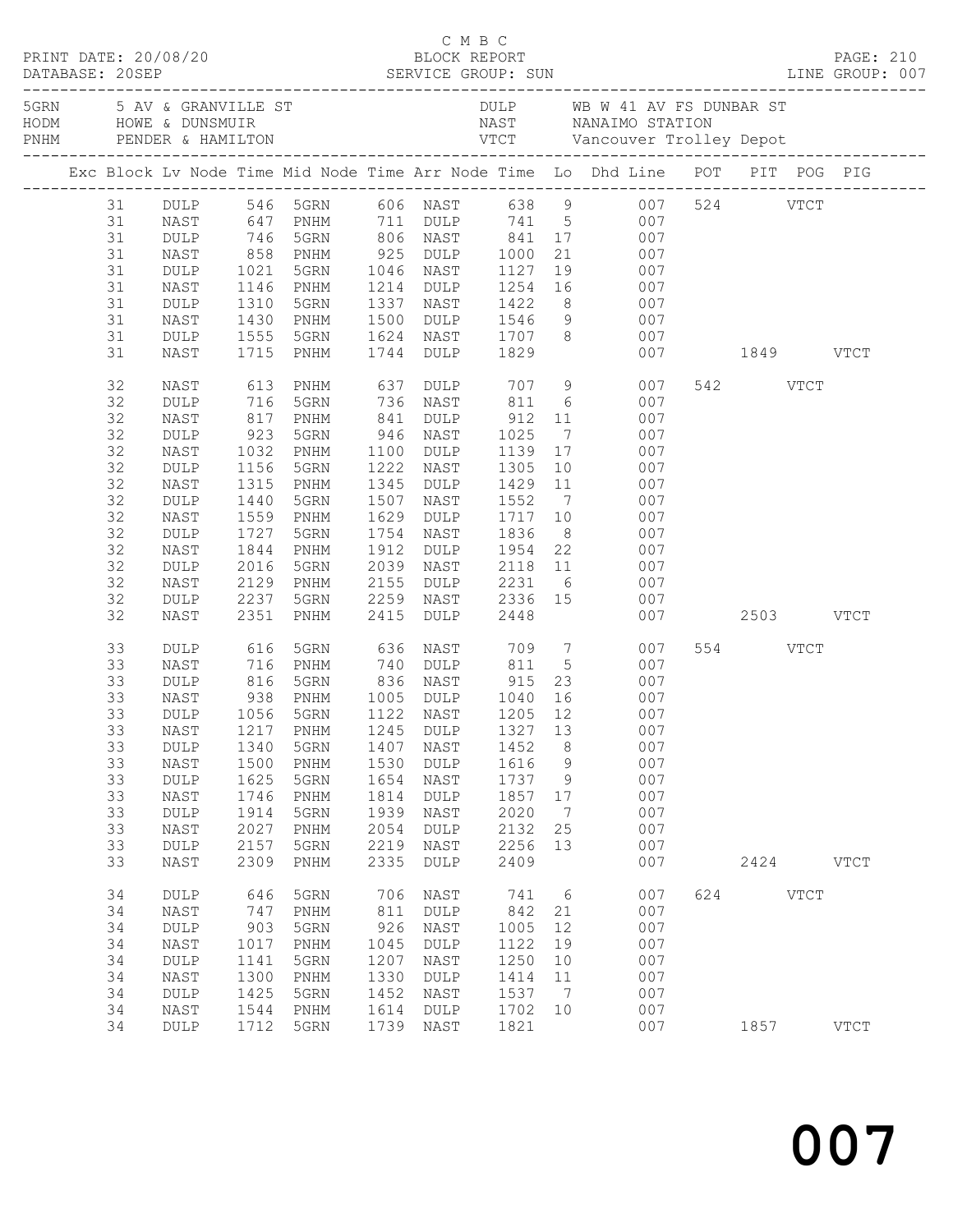PRINT DATE: 20/08/20 BLOCK REPORT BATABASE: 205EP

# C M B C<br>BLOCK REPORT

PAGE: 211<br>LINE GROUP: 007

|  |    |                 |      |                              |      |                 |      |                 | Exc Block Lv Node Time Mid Node Time Arr Node Time Lo Dhd Line POT |     | PIT POG PIG   |               |
|--|----|-----------------|------|------------------------------|------|-----------------|------|-----------------|--------------------------------------------------------------------|-----|---------------|---------------|
|  | 35 | NAST            | 838  | PNHM                         | 905  | $\texttt{DULP}$ | 939  | 24              | 007                                                                | 807 | $_{\rm VTCT}$ |               |
|  | 35 | <b>DULP</b>     | 1003 | 5GRN                         | 1026 | NAST            | 1105 | 11              | 007                                                                |     |               |               |
|  | 35 | NAST            | 1116 | PNHM                         | 1144 | DULP            | 1224 | 16              | 007                                                                |     |               |               |
|  | 35 | DULP            | 1240 | 5GRN                         | 1307 | NAST            | 1350 | 10              | 007                                                                |     |               |               |
|  | 35 | NAST            | 1400 | PNHM                         | 1430 | DULP            | 1514 | 11              | 007                                                                |     |               |               |
|  | 35 | DULP            | 1525 | 5GRN                         | 1552 | NAST            | 1637 | 8               | 007                                                                |     |               |               |
|  | 35 | NAST            | 1645 | PNHM                         | 1714 | DULP            | 1759 | 13              | 007                                                                |     |               |               |
|  | 35 | $\texttt{DULP}$ | 1812 | 5GRN                         | 1839 | NAST            | 1921 | 6               | 007                                                                |     |               |               |
|  | 35 | NAST            | 1927 | PNHM                         | 1954 | DULP            | 2033 | 23              | 007                                                                |     |               |               |
|  | 35 | DULP            | 2056 | 5GRN                         | 2119 | NAST            | 2158 | 11              | 007                                                                |     |               |               |
|  | 35 | NAST            | 2209 | PNHM                         | 2235 | DULP            | 2311 | 8               | 007                                                                |     |               |               |
|  | 35 | DULP            | 2319 | 5GRN                         | 2339 | NAST            | 2416 |                 | 007                                                                |     | 2452          | <b>VTCT</b>   |
|  |    |                 |      |                              |      |                 |      |                 |                                                                    |     |               |               |
|  | 36 | DULP            | 843  | 5GRN                         | 906  | NAST            | 945  | 12              | 007                                                                | 821 | <b>VTCT</b>   |               |
|  | 36 | NAST            | 957  | PNHM                         | 1025 | DULP            | 1102 | 9               | 007                                                                |     |               |               |
|  | 36 | DULP            | 1111 | 5GRN                         | 1137 | NAST            | 1220 | 10              | 007                                                                |     |               |               |
|  | 36 | NAST            | 1230 | PNHM                         | 1300 | DULP            | 1344 | 11              | 007                                                                |     |               |               |
|  | 36 | DULP            | 1355 | 5GRN                         | 1422 | NAST            | 1507 | $7\phantom{.0}$ | 007                                                                |     |               |               |
|  | 36 | NAST            | 1514 | PNHM                         | 1544 | DULP            | 1632 | 9               | 007                                                                |     |               |               |
|  | 36 | DULP            | 1641 | 5GRN                         | 1709 | NAST            | 1751 | 13              | 007                                                                |     |               |               |
|  | 36 | NAST            | 1804 | PNHM                         | 1832 | DULP            | 1915 | 19              | 007                                                                |     |               |               |
|  | 36 | DULP            | 1934 | 5GRN                         | 1959 | NAST            | 2040 | $\overline{7}$  | 007                                                                |     |               |               |
|  | 36 | NAST            | 2047 | PNHM                         | 2114 | DULP            | 2152 | 25              | 007                                                                |     |               |               |
|  | 36 | DULP            | 2217 | 5GRN                         | 2239 | NAST            | 2316 | 15              | 007                                                                |     |               |               |
|  | 36 | NAST            | 2331 | $\mathop{\rm PNHM}\nolimits$ | 2355 | DULP            | 2428 | 10              | 007                                                                |     |               |               |
|  | 36 | DULP            | 2438 | 5GRN                         | 2459 | NAST            | 2534 |                 | 007                                                                |     | 2604          | <b>VTCT</b>   |
|  | 37 | NAST            | 918  | PNHM                         | 945  | DULP            | 1020 | 20              | 007                                                                | 847 | <b>VTCT</b>   |               |
|  | 37 | DULP            | 1040 | 5GRN                         | 1106 | NAST            | 1149 | 12              | 007                                                                |     |               |               |
|  | 37 | NAST            | 1201 | PNHM                         | 1229 | DULP            | 1311 | 14              | 007                                                                |     |               |               |
|  | 37 | DULP            | 1325 | 5GRN                         | 1352 | NAST            | 1437 | 8               | 007                                                                |     |               |               |
|  | 37 | NAST            | 1445 | PNHM                         | 1515 | DULP            | 1601 | $\overline{9}$  | 007                                                                |     |               |               |
|  | 37 | $\texttt{DULP}$ | 1610 | 5GRN                         | 1639 | NAST            | 1722 | 9               | 007                                                                |     |               |               |
|  | 37 | NAST            | 1731 | PNHM                         | 1759 | DULP            | 1842 | 12              | 007                                                                |     |               |               |
|  | 37 | DULP            | 1854 | 5GRN                         | 1919 | NAST            | 2000 | $7\phantom{.0}$ | 007                                                                |     |               |               |
|  | 37 | NAST            | 2007 | PNHM                         | 2034 | DULP            | 2113 | 23              | 007                                                                |     |               |               |
|  | 37 | DULP            | 2136 | 5GRN                         | 2159 | NAST            | 2238 | 11              | 007                                                                |     |               |               |
|  | 37 | NAST            | 2249 | PNHM                         | 2315 | DULP            | 2349 | 19              | 007                                                                |     |               |               |
|  | 37 | <b>DULP</b>     | 2408 | 5GRN                         | 2429 | NAST            | 2504 | 17              | 007                                                                |     |               |               |
|  | 37 | NAST            |      | 2521 PNHM                    |      | 2543 HODM 2547  |      |                 | 007                                                                |     | 2611          | <b>VTCT</b>   |
|  |    |                 |      |                              |      |                 |      |                 |                                                                    |     |               |               |
|  | 38 | DULP            | 943  | 5GRN                         | 1006 | NAST            | 1045 | 16              | 007                                                                | 921 | $_{\rm VTCT}$ |               |
|  | 38 | NAST            | 1101 | PNHM                         | 1129 | <b>DULP</b>     | 1209 | 16              | 007                                                                |     |               |               |
|  | 38 | DULP            | 1225 | 5GRN                         | 1252 | NAST            | 1336 | 9               | 007                                                                |     |               |               |
|  | 38 | NAST            | 1345 | PNHM                         | 1415 | <b>DULP</b>     | 1459 | 11              | 007                                                                |     |               |               |
|  | 38 | $\texttt{DULP}$ | 1510 | 5GRN                         | 1537 | NAST            | 1622 | 8               | 007                                                                |     |               |               |
|  | 38 | NAST            | 1630 | PNHM                         | 1659 | DULP            | 1744 | 13              | 007                                                                |     |               |               |
|  | 38 | $\texttt{DULP}$ | 1757 | 5GRN                         | 1824 | NAST            | 1906 |                 | 007                                                                |     | 1942          | $_{\rm VTCT}$ |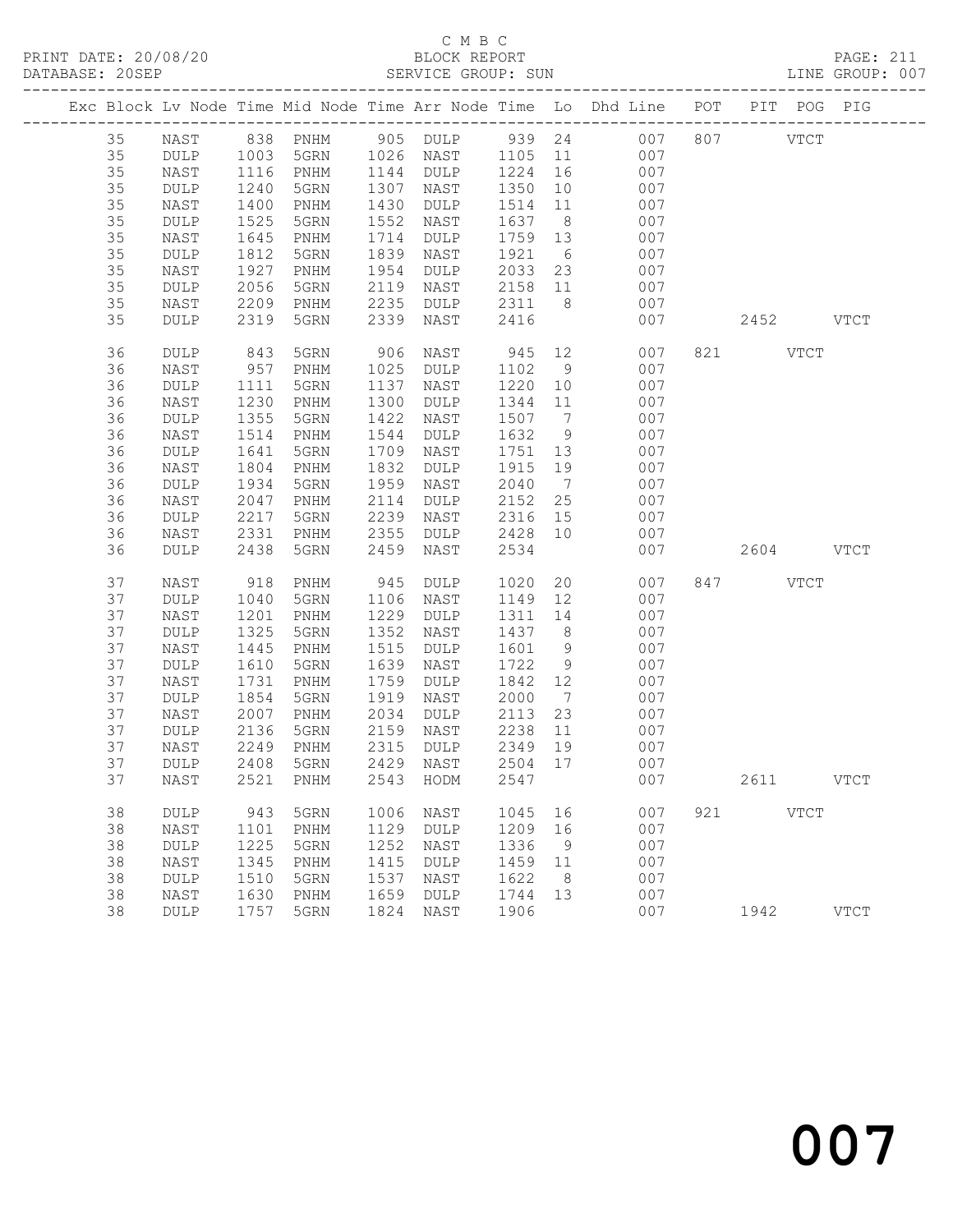# C M B C<br>BLOCK REPORT

| DATABASE: 20SEP |    |             |      |      |      | SERVICE GROUP: SUN |         |            |                                                                                |      |      |             | LINE GROUP: 007 |
|-----------------|----|-------------|------|------|------|--------------------|---------|------------|--------------------------------------------------------------------------------|------|------|-------------|-----------------|
|                 |    |             |      |      |      |                    |         | ---------- | Exc Block Lv Node Time Mid Node Time Arr Node Time Lo Dhd Line POT PIT POG PIG |      |      |             |                 |
|                 | 39 | NAST        | 1047 | PNHM | 1115 | DULP               | 1154 16 |            | 007                                                                            | 1013 |      | <b>VTCT</b> |                 |
|                 | 39 | <b>DULP</b> | 1210 | 5GRN | 1237 | NAST               | 1321    | 9          | 007                                                                            |      |      |             |                 |
|                 | 39 | NAST        | 1330 | PNHM | 1400 | <b>DULP</b>        | 1444    | 11         | 007                                                                            |      |      |             |                 |
|                 | 39 | <b>DULP</b> | 1455 | 5GRN | 1522 | NAST               | 1607    | - 8        | 007                                                                            |      |      |             |                 |
|                 | 39 | NAST        | 1615 | PNHM | 1644 | <b>DULP</b>        | 1730    | 12         | 007                                                                            |      |      |             |                 |
|                 | 39 | <b>DULP</b> | 1742 | 5GRN | 1809 | NAST               | 1851    | 16         | 007                                                                            |      |      |             |                 |
|                 | 39 | NAST        | 1907 | PNHM | 1934 | <b>DULP</b>        | 2013    | 23         | 007                                                                            |      |      |             |                 |
|                 | 39 | <b>DULP</b> | 2036 | 5GRN | 2059 | NAST               | 2138    | 11         | 007                                                                            |      |      |             |                 |
|                 | 39 | <b>NAST</b> | 2149 | PNHM | 2215 | <b>DULP</b>        | 2251    | 8          | 007                                                                            |      |      |             |                 |
|                 | 39 | <b>DULP</b> | 2259 | 5GRN | 2319 | NAST               | 2356    | 12         | 007                                                                            |      |      |             |                 |
|                 | 39 | NAST        | 2408 | PNHM | 2430 | <b>DULP</b>        | 2507    |            | 007                                                                            |      | 2522 |             | <b>VTCT</b>     |
|                 | 40 | <b>NAST</b> | 1131 | PNHM | 1159 | <b>DULP</b>        | 1239    | 16         | 007                                                                            | 1057 |      | <b>VTCT</b> |                 |
|                 | 40 | <b>DULP</b> | 1255 | 5GRN | 1322 | NAST               | 1405    | 10         | 007                                                                            |      |      |             |                 |
|                 | 40 | NAST        | 1415 | PNHM | 1445 | <b>DULP</b>        | 1529    | 10         | 007                                                                            |      |      |             |                 |
|                 | 40 | <b>DULP</b> | 1539 | 5GRN | 1608 | NAST               | 1651    | 9          | 007                                                                            |      |      |             |                 |
|                 | 40 | <b>NAST</b> | 1700 | PNHM | 1729 | <b>DULP</b>        | 1814    | 18         | 007                                                                            |      |      |             |                 |
|                 | 40 | <b>DULP</b> | 1832 | 5GRN | 1859 | NAST               | 1941    | - 6        | 007                                                                            |      |      |             |                 |
|                 | 40 | <b>NAST</b> | 1947 | PNHM | 2014 | <b>DULP</b>        | 2053    | 23         | 007                                                                            |      |      |             |                 |
|                 | 40 | <b>DULP</b> | 2116 | 5GRN | 2139 | NAST               | 2218    | 11         | 007                                                                            |      |      |             |                 |
|                 | 40 | <b>NAST</b> | 2229 | PNHM | 2255 | <b>DULP</b>        | 2329    | 9          | 007                                                                            |      |      |             |                 |
|                 | 40 | <b>DULP</b> | 2338 | 5GRN | 2359 | NAST               | 2434    | 5          | 007                                                                            |      |      |             |                 |
|                 | 40 | NAST        | 2439 | PNHM | 2501 | <b>DULP</b>        | 2534    |            | 007                                                                            |      | 2549 |             | <b>VTCT</b>     |
|                 | 41 | <b>DULP</b> | 1126 | 5GRN | 1152 | NAST               | 1235    | 10         | 007                                                                            | 1102 |      | VTCT        |                 |
|                 | 41 | <b>NAST</b> | 1245 | PNHM | 1315 | <b>DULP</b>        | 1359    | 11         | 007                                                                            |      |      |             |                 |
|                 | 41 | <b>DULP</b> | 1410 | 5GRN | 1437 | NAST               | 1522    | 7          | 007                                                                            |      |      |             |                 |
|                 | 41 | NAST        | 1529 | PNHM | 1559 | <b>DULP</b>        | 1647    | 9          | 007                                                                            |      |      |             |                 |
|                 | 41 | <b>DULP</b> | 1656 | 5GRN | 1724 | NAST               | 1806    | 18         | 007                                                                            |      |      |             |                 |
|                 | 41 | <b>NAST</b> | 1824 | PNHM | 1852 | <b>DULP</b>        | 1934    | 22         | 007                                                                            |      |      |             |                 |
|                 | 41 | <b>DULP</b> | 1956 | 5GRN | 2019 | NAST               | 2058    | 9          | 007                                                                            |      |      |             |                 |
|                 | 41 | NAST        | 2107 | PNHM | 2134 | <b>DULP</b>        | 2212    |            | 007                                                                            |      | 2227 |             | <b>VTCT</b>     |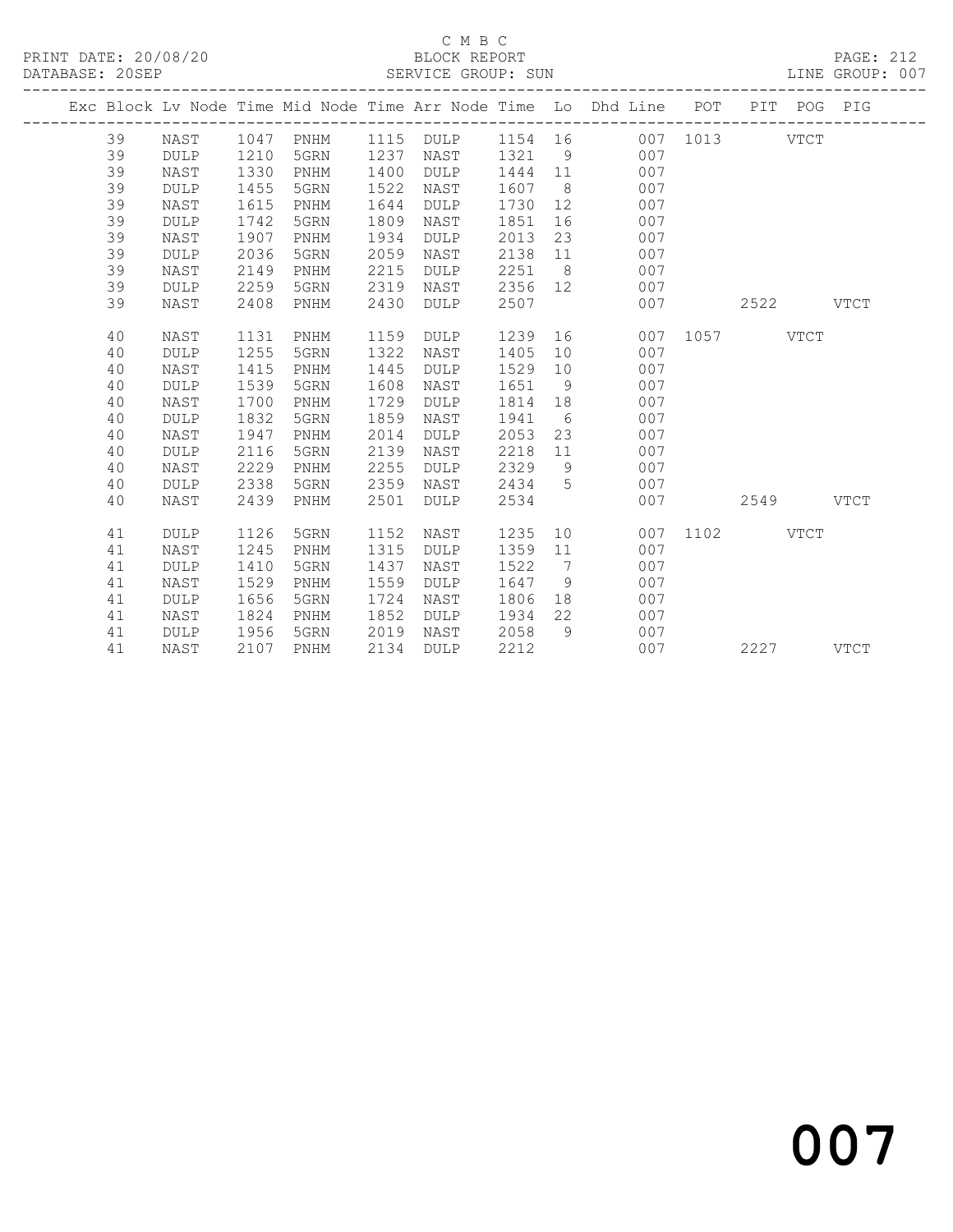| DATABASE: 20SEP                  | PRINT DATE: 20/08/20 |              |                                       |              | ELOCK REPORT           |                 |                      |                                                                                                                                                                                                                                                                                                                                   |               |          | <b>PAGE: 213</b> |  |
|----------------------------------|----------------------|--------------|---------------------------------------|--------------|------------------------|-----------------|----------------------|-----------------------------------------------------------------------------------------------------------------------------------------------------------------------------------------------------------------------------------------------------------------------------------------------------------------------------------|---------------|----------|------------------|--|
|                                  |                      |              |                                       |              |                        |                 |                      | BYKY BROADWAY & KINGSWAY<br>41 FR 41 AV & FRASER<br>11 FRASER & 41 AV-SOUTH FRASER FRASER TERMINUS<br>1990 - Vancouver Trolley Depot (FRTE FRASER TERMINUS)<br>1991 - WEST WATERFRONT STN                                                                                                                                         |               |          |                  |  |
|                                  |                      |              |                                       |              |                        |                 |                      | Exc Block Lv Node Time Mid Node Time Arr Node Time Lo Dhd Line POT PIT POG PIG                                                                                                                                                                                                                                                    |               |          |                  |  |
|                                  |                      |              |                                       |              |                        |                 |                      | 1 WFST 532 BYKY 545 FRTE 602 15 008 502 VTCT<br>1 FRTE 617 BYKY 637 WFST 650 0 008<br>1 WFST 650 BYKY 703 FRTE 721 16 008                                                                                                                                                                                                         |               |          |                  |  |
|                                  |                      |              |                                       |              |                        |                 |                      |                                                                                                                                                                                                                                                                                                                                   |               |          |                  |  |
|                                  |                      |              |                                       |              |                        |                 |                      |                                                                                                                                                                                                                                                                                                                                   |               |          |                  |  |
| $\mathbf{1}$                     | FRTE                 |              |                                       |              |                        |                 |                      | 737 BYKY 757 WFST 811 0 008                                                                                                                                                                                                                                                                                                       |               |          |                  |  |
| $\mathbf{1}$                     | WFST                 |              |                                       |              |                        |                 |                      | 846 7 008                                                                                                                                                                                                                                                                                                                         |               |          |                  |  |
| $\mathbf{1}$<br>$\mathbf{1}$     | FRTE<br>WFST         |              |                                       |              |                        |                 |                      | $\begin{array}{ccc} 0 & \hspace{1.5cm} & 008 \\ 11 & \hspace{1.5cm} & 008 \end{array}$                                                                                                                                                                                                                                            |               |          |                  |  |
| $\mathbf{1}$                     | FRTE                 |              | 1020 BYKY 1045 WFST                   |              |                        | 1104            |                      | $0$ 008                                                                                                                                                                                                                                                                                                                           |               |          |                  |  |
| $\mathbf{1}$                     | WFST                 |              | 1104 BYKY                             |              | 1119 FRTE              |                 |                      | 1144 19 008                                                                                                                                                                                                                                                                                                                       |               |          |                  |  |
| $\mathbf{1}$                     | FRTE                 |              |                                       |              | 1230 WFST              |                 |                      |                                                                                                                                                                                                                                                                                                                                   |               |          |                  |  |
| $1\,$                            | WFST                 |              | 1203 BYKY<br>1251 BYKY                |              | 1308 FRTE              |                 |                      | 1251 0 008<br>1334 14 008                                                                                                                                                                                                                                                                                                         |               |          |                  |  |
| $\mathbf{1}$                     | FRTE                 |              | 1348 BYKY                             |              | 1415 WFST 1435         |                 |                      | $\overline{O}$<br>008                                                                                                                                                                                                                                                                                                             |               |          |                  |  |
| $\mathbf{1}$                     | WFST                 | 1435         | BYKY                                  |              | 1453 FRTE              | 1521 13         |                      | 008                                                                                                                                                                                                                                                                                                                               |               |          |                  |  |
| $\mathbf{1}$                     | FRTE                 |              | 1534 BYKY<br>1618 BYKY                |              | 1600 WFST              |                 |                      |                                                                                                                                                                                                                                                                                                                                   |               |          |                  |  |
| $\mathbf{1}$                     | WFST                 |              |                                       |              | 1636 FRTE              |                 |                      |                                                                                                                                                                                                                                                                                                                                   |               |          |                  |  |
| $\mathbf{1}$                     | FRTE                 |              | 1719 BYKY                             |              | 1743 WFST 1801         |                 |                      | $0$ 008                                                                                                                                                                                                                                                                                                                           |               |          |                  |  |
| $\mathbf{1}$                     | WFST                 |              | 1801 BYKY                             |              | 1818 FRTE              |                 |                      | 1844 19 008                                                                                                                                                                                                                                                                                                                       |               |          |                  |  |
| $\mathbf{1}$                     | FRTE                 |              | 1903 BYKY<br>1903 BYKY<br>1943 BYKY   |              | 1925 WFST              |                 |                      | 1943 0 008<br>2024 11 008                                                                                                                                                                                                                                                                                                         |               |          |                  |  |
| $\mathbf{1}$<br>$\mathbf{1}$     | WFST<br>FRTE         |              | 2035 BYKY                             |              | 2000 FRTE<br>2056 WFST | 2111            |                      | $\begin{matrix} 0 & 0 & 0 \\ 0 & 0 & 0 \\ 0 & 0 & 0 \\ 0 & 0 & 0 \\ 0 & 0 & 0 \\ 0 & 0 & 0 \\ 0 & 0 & 0 \\ 0 & 0 & 0 \\ 0 & 0 & 0 \\ 0 & 0 & 0 \\ 0 & 0 & 0 \\ 0 & 0 & 0 \\ 0 & 0 & 0 \\ 0 & 0 & 0 & 0 \\ 0 & 0 & 0 & 0 \\ 0 & 0 & 0 & 0 \\ 0 & 0 & 0 & 0 & 0 \\ 0 & 0 & 0 & 0 & 0 \\ 0 & 0 & 0 & 0 & 0 \\ 0 & 0 & 0 & 0 & 0 & 0$ |               |          |                  |  |
| $\mathbf{1}$                     | WFST                 |              | 2111 BYKY                             |              |                        |                 |                      | 2128 FRTE 2151 15 008                                                                                                                                                                                                                                                                                                             |               |          |                  |  |
| $\mathbf{1}$                     | FRTE                 | 2206         | BYKY                                  |              | 2226 WFST              |                 |                      | $0\qquad \qquad 008$                                                                                                                                                                                                                                                                                                              |               |          |                  |  |
| $\mathbf{1}$                     | WFST                 |              |                                       |              |                        | 2241<br>2318    |                      | 008                                                                                                                                                                                                                                                                                                                               |               |          |                  |  |
| $\mathbf 1$                      | FRTE                 |              | 2241 BYKY 2257 FRTE<br>2323 BYKY 41FR |              |                        | 2331            |                      | $\overline{5}$                                                                                                                                                                                                                                                                                                                    | 008 2346 VTCT |          |                  |  |
| $\mathbf{2}$                     | F41S                 |              |                                       |              |                        | 552             |                      | 5 008                                                                                                                                                                                                                                                                                                                             |               | 529 VTCT |                  |  |
| $\mathbf{2}$                     | FRTE                 |              |                                       |              |                        | 630             | $\overline{0}$       | 008                                                                                                                                                                                                                                                                                                                               |               |          |                  |  |
| $\mathbf{2}$                     | WFST                 |              |                                       |              |                        |                 |                      | 700 17<br>008                                                                                                                                                                                                                                                                                                                     |               |          |                  |  |
| $\overline{c}$                   | FRTE                 |              | 717 BYKY 737 WFST                     |              |                        | 751             |                      | $\overline{0}$<br>008                                                                                                                                                                                                                                                                                                             |               |          |                  |  |
| $\mathbf{2}$                     | WFST                 |              |                                       |              |                        |                 |                      | 826 9 008                                                                                                                                                                                                                                                                                                                         |               |          |                  |  |
| $\mathbf{2}$                     | FRTE                 |              |                                       |              |                        | 912 0<br>949 16 | $\overline{0}$       | $\begin{array}{c} 008 \\ 008 \end{array}$                                                                                                                                                                                                                                                                                         |               |          |                  |  |
| $\overline{c}$<br>$\overline{c}$ | WFST                 |              |                                       |              |                        |                 |                      | FRTE 1005 BYKY 1030 WFST 1049 0 008                                                                                                                                                                                                                                                                                               |               |          |                  |  |
| $\sqrt{2}$                       | WFST                 | 1049         | BYKY                                  | 1104         | FRTE                   | 1129 19         |                      | 008                                                                                                                                                                                                                                                                                                                               |               |          |                  |  |
| $\mathbf{2}$                     | FRTE                 | 1148         | BYKY                                  | 1215         | WFST                   | 1234            | $\overline{0}$       | 008                                                                                                                                                                                                                                                                                                                               |               |          |                  |  |
| $\sqrt{2}$                       | WFST                 | 1234         | BYKY                                  | 1251         | FRTE                   | 1317            | 16                   | 008                                                                                                                                                                                                                                                                                                                               |               |          |                  |  |
| $\mathbf{2}$                     | FRTE                 | 1333         | BYKY                                  | 1400         | WFST                   | 1420            | $\overline{0}$       | 008                                                                                                                                                                                                                                                                                                                               |               |          |                  |  |
| 2                                | WFST                 | 1420         | BYKY                                  | 1438         | FRTE                   | 1506            | 13                   | 008                                                                                                                                                                                                                                                                                                                               |               |          |                  |  |
| $\mathbf{2}$                     | FRTE                 | 1519         | BYKY                                  | 1545         | WFST                   | 1605            | $\overline{0}$       | 008                                                                                                                                                                                                                                                                                                                               |               |          |                  |  |
| $\sqrt{2}$                       | WFST                 | 1605         | BYKY                                  | 1623         | FRTE                   | 1650            | 15                   | 008                                                                                                                                                                                                                                                                                                                               |               |          |                  |  |
| $\mathbf{2}$                     | FRTE                 | 1705         | BYKY                                  | 1729         | WFST                   | 1747            | $\overline{0}$       | 008                                                                                                                                                                                                                                                                                                                               |               |          |                  |  |
| $\mathbf{2}$                     | WFST                 | 1747         | BYKY                                  | 1804         | FRTE                   | 1830            | 18                   | 008                                                                                                                                                                                                                                                                                                                               |               |          |                  |  |
| $\mathbf{2}$                     | FRTE                 | 1848         | BYKY                                  | 1910         | WFST                   | 1928            | $\overline{0}$       | 008                                                                                                                                                                                                                                                                                                                               |               |          |                  |  |
| $\mathbf{2}$                     | WFST                 | 1928         | BYKY                                  | 1945         | FRTE                   | 2009            | 10                   | 008                                                                                                                                                                                                                                                                                                                               |               |          |                  |  |
| $\mathbf{2}$<br>$\mathbf{2}$     | FRTE<br>WFST         | 2019<br>2055 | BYKY<br>BYKY                          | 2040<br>2112 | WFST<br>FRTE           | 2055<br>2135    | $\overline{0}$<br>16 | 008<br>008                                                                                                                                                                                                                                                                                                                        |               |          |                  |  |
| $\mathbf{2}$                     | FRTE                 | 2151         | BYKY                                  | 2211         | WFST                   | 2226            | $\circ$              | 008                                                                                                                                                                                                                                                                                                                               |               |          |                  |  |
| $\mathbf{2}$                     | WFST                 | 2226         | BYKY                                  | 2243         | FRTE                   | 2306            | 9                    | 008                                                                                                                                                                                                                                                                                                                               |               |          |                  |  |
| $\mathbf{2}$                     | FRTE                 | 2315         | BYKY                                  | 2333         | WFST                   | 2347            | $\circ$              | 008                                                                                                                                                                                                                                                                                                                               |               |          |                  |  |
| $\mathbf{2}$                     | WFST                 | 2347         | BYKY                                  | 2403         | FRTE                   | 2424            | 5                    | 008                                                                                                                                                                                                                                                                                                                               |               |          |                  |  |
| $\overline{2}$                   | FRTE                 | 2429         | BYKY                                  |              | 41FR                   | 2436            |                      | 008                                                                                                                                                                                                                                                                                                                               |               | 2451     | <b>VTCT</b>      |  |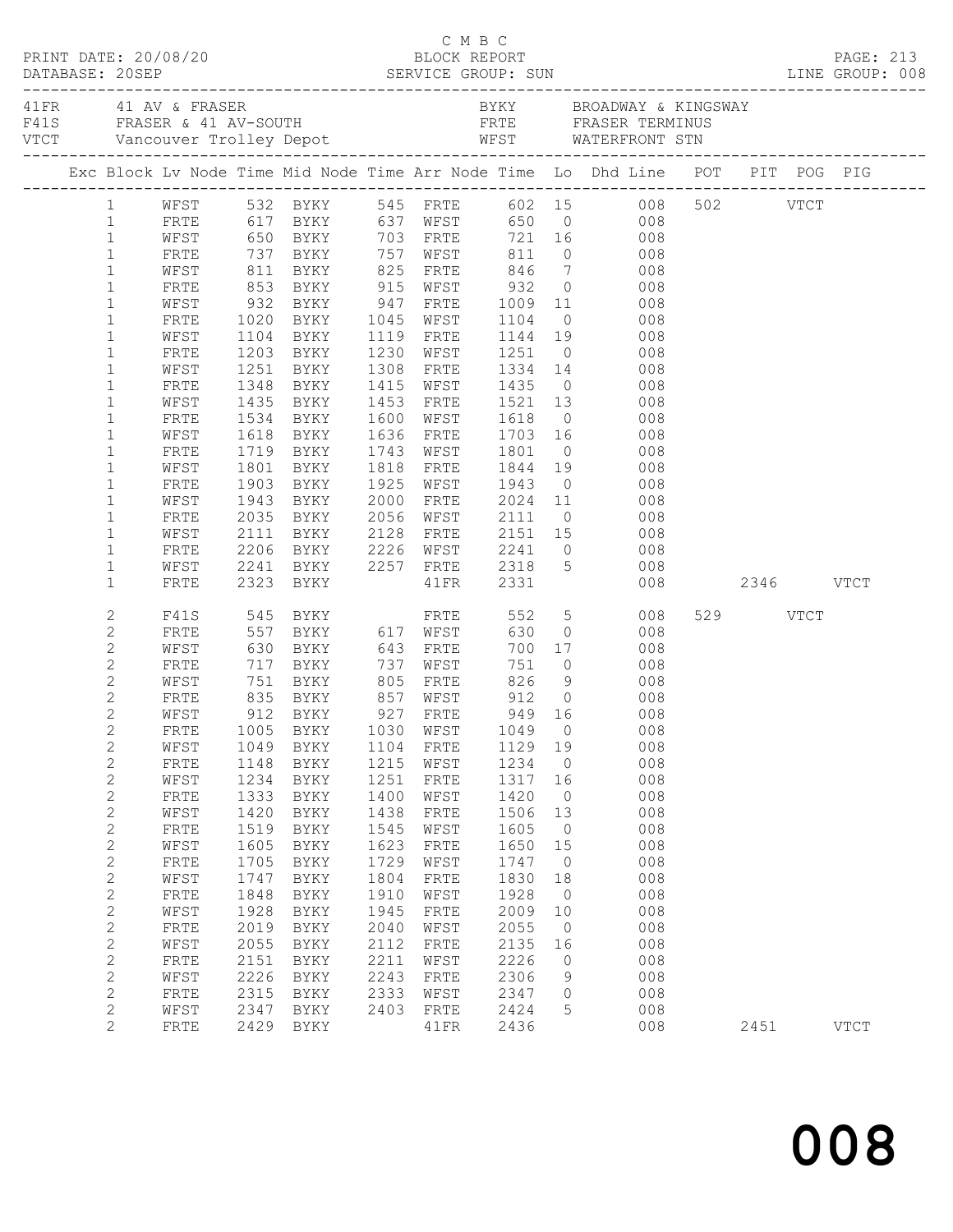# C M B C

| DATABASE: 20SEP |   |      |      |          |      | SERVICE GROUP: SUN |      |          |                                                                                |     |          |      | LINE GROUP: 008 |  |
|-----------------|---|------|------|----------|------|--------------------|------|----------|--------------------------------------------------------------------------------|-----|----------|------|-----------------|--|
|                 |   |      |      |          |      |                    |      |          | Exc Block Lv Node Time Mid Node Time Arr Node Time Lo Dhd Line POT PIT POG PIG |     |          |      |                 |  |
|                 | 3 | WFST |      |          |      |                    |      |          | 622 15<br>008                                                                  |     | 522 VTCT |      |                 |  |
|                 | 3 | FRTE | 637  | BYKY     | 657  | WFST               | 710  | $\circ$  | 008                                                                            |     |          |      |                 |  |
|                 | 3 | WFST | 710  | BYKY     | 723  | FRTE               | 741  | 14       | 008                                                                            |     |          |      |                 |  |
|                 | 3 | FRTE | 755  | BYKY     | 817  | WFST               | 831  | $\circ$  | 008                                                                            |     |          |      |                 |  |
|                 | 3 | WFST | 831  | BYKY     | 845  | FRTE               | 906  | 17       | 008                                                                            |     |          |      |                 |  |
|                 | 3 | FRTE | 923  | BYKY     | 945  | WFST               | 1003 | $\circ$  | 008                                                                            |     |          |      |                 |  |
|                 | 3 | WFST | 1003 | BYKY     | 1018 | FRTE               | 1041 | 9        | 008                                                                            |     |          |      |                 |  |
|                 | 3 | FRTE | 1050 | BYKY     | 1115 | WFST               | 1134 | $\circ$  | 008                                                                            |     |          |      |                 |  |
|                 | 3 | WFST | 1134 | BYKY     | 1149 | FRTE               | 1214 | 19       | 008                                                                            |     |          |      |                 |  |
|                 | 3 | FRTE | 1233 | BYKY     | 1300 | WFST               | 1321 | $\circ$  | 008                                                                            |     |          |      |                 |  |
|                 | 3 | WFST | 1321 | BYKY     | 1338 | FRTE               | 1406 | 12       | 008                                                                            |     |          |      |                 |  |
|                 | 3 | FRTE | 1418 | BYKY     | 1445 | WFST               | 1505 | $\circ$  | 008                                                                            |     |          |      |                 |  |
|                 | 3 | WFST | 1505 | BYKY     | 1523 | FRTE               | 1551 | 13       | 008                                                                            |     |          |      |                 |  |
|                 | 3 | FRTE | 1604 | BYKY     | 1630 | WFST               | 1648 | $\circ$  | 008                                                                            |     |          |      |                 |  |
|                 | 3 | WFST | 1648 | BYKY     | 1706 | FRTE               | 1732 | 16       | 008                                                                            |     |          |      |                 |  |
|                 | 3 | FRTE | 1748 | BYKY     | 1812 | WFST               | 1830 | $\circ$  | 008                                                                            |     |          |      |                 |  |
|                 | 3 | WFST | 1830 | BYKY     | 1847 | FRTE               | 1913 | 20       | 008                                                                            |     |          |      |                 |  |
|                 | 3 | FRTE | 1933 | BYKY     | 1955 | WFST               | 2012 | $\circ$  | 008                                                                            |     |          |      |                 |  |
|                 | 3 | WFST | 2012 | BYKY     | 2029 | FRTE               | 2052 | 13       | 008                                                                            |     |          |      |                 |  |
|                 | 3 | FRTE | 2105 | BYKY     | 2126 | WFST               | 2141 | $\circ$  | 008                                                                            |     |          |      |                 |  |
|                 | 3 | WFST | 2141 | BYKY     | 2158 | FRTE               | 2221 | 15       | 008                                                                            |     |          |      |                 |  |
|                 | 3 | FRTE | 2236 | BYKY     | 2256 | WFST               | 2311 | $\circ$  | 008                                                                            |     |          |      |                 |  |
|                 | 3 | WFST | 2311 | BYKY     | 2327 | FRTE               | 2348 | 5        | 008                                                                            |     |          |      |                 |  |
|                 | 3 | FRTE | 2353 | BYKY     |      | 41FR               | 2400 |          | 008                                                                            |     | 2415     |      | <b>VTCT</b>     |  |
|                 | 4 | WFST | 612  | BYKY     | 625  | FRTE               | 642  | 15       | 008                                                                            | 542 |          | VTCT |                 |  |
|                 | 4 | FRTE | 657  | BYKY     | 717  | WFST               | 731  | $\circ$  | 008                                                                            |     |          |      |                 |  |
|                 | 4 | WFST | 731  | BYKY     | 744  | FRTE               | 804  | 11       | 008                                                                            |     |          |      |                 |  |
|                 | 4 | FRTE |      | 815 BYKY | 837  | WFST               | 852  | $\Omega$ | 008                                                                            |     |          |      |                 |  |

4 WFST 852 BYKY 907 FRTE 929 22 008

4 WFST 1033 BYKY 1048 FRTE 1112 21 008

4 WFST 1219 BYKY 1236 FRTE 1302 16 008

4 WFST 1405 BYKY 1423 FRTE 1451 13 008

 4 WFST 1550 BYKY 1608 FRTE 1635 15 008 4 FRTE 1650 BYKY 1714 WFST 1732 0 008 4 WFST 1732 BYKY 1749 FRTE 1815 19 008

4 WEST 852 BYKY 907 FRTE 929 22 008<br>4 FRTE 951 BYKY 1015 WFST 1033 0 008<br>4 WEST 1033 BYKY 1048 FRTE 1112 21 008

4 FRTE 1133 BYKY 1200 WFST 1219 0 008

4 FRTE 1318 BYKY 1345 WFST 1405 0 008

4 FRTE 1504 BYKY 1530 WFST 1550 0 008

 4 FRTE 1834 BYKY 1856 WFST 1914 0 008 4 WFST 1914 BYKY 1931 FRTE 1955 5 008

008

2025 VTCT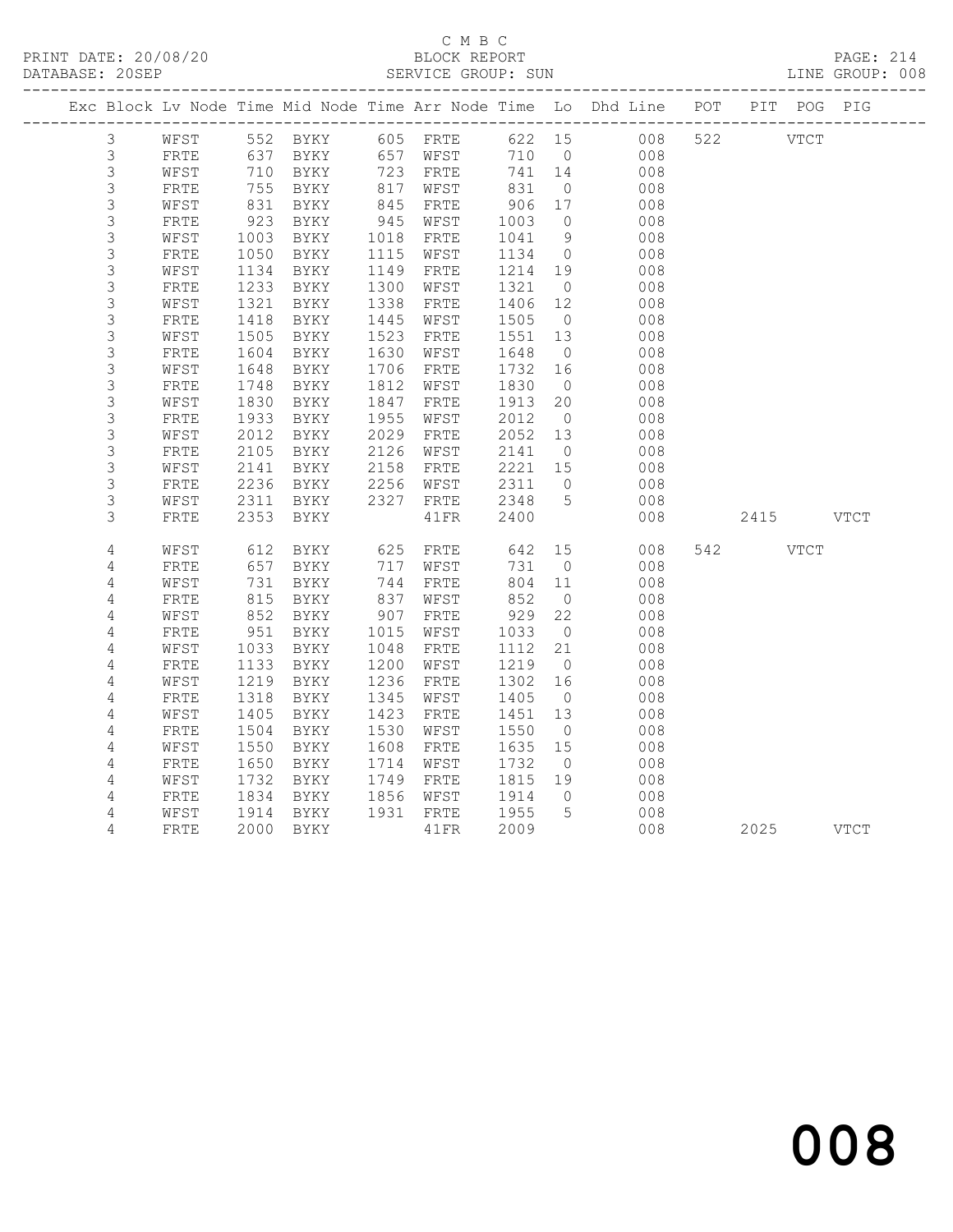PRINT DATE: 20/08/20 BLOCK REPORT BATABASE: 205EP

# C M B C<br>BLOCK REPORT

PAGE: 215<br>LINE GROUP: 008

|             |              |                  |                     |      |                     |         |                 | Exc Block Lv Node Time Mid Node Time Arr Node Time Lo Dhd Line POT PIT POG PIG |              |      |
|-------------|--------------|------------------|---------------------|------|---------------------|---------|-----------------|--------------------------------------------------------------------------------|--------------|------|
| 5           | F41S         |                  | 852 BYKY FRTE 900 8 |      |                     |         |                 |                                                                                | 008 835 VTCT |      |
| 5           | FRTE         | 908<br>947       |                     |      | BYKY 930 WFST 947 0 |         |                 | 008                                                                            |              |      |
| $\mathsf S$ | WFST         |                  | BYKY                |      | 1002 FRTE           | 1025 10 |                 | 008                                                                            |              |      |
| 5           | ${\tt FRTE}$ | 1035             | BYKY                |      | 1100 WFST           | 1119    | $\overline{0}$  | 008                                                                            |              |      |
| 5           | WFST         | 1119             | BYKY                | 1134 | FRTE                | 1159    | 19              | 008                                                                            |              |      |
| 5           | ${\tt FRTE}$ | $\frac{1}{1218}$ | BYKY                | 1245 | WFST                | 1306    | $\overline{0}$  | 008                                                                            |              |      |
| 5           | WFST         | 1306             | BYKY                | 1323 | ${\tt FRTE}$        | 1351    | 12              | 008                                                                            |              |      |
| 5           | FRTE         | 1403             | BYKY                | 1430 | WFST                | 1450    | $\overline{0}$  | 008                                                                            |              |      |
| 5           | WFST         | 1450             | BYKY                | 1508 | FRTE                | 1536    | 13              | 008                                                                            |              |      |
| 5           | FRTE         | 1549             | BYKY                | 1615 | WFST                | 1633    | $\overline{0}$  | 008                                                                            |              |      |
| $\mathsf S$ | WFST         | 1633             | BYKY                | 1651 | FRTE                | 1718    | 16              | 008                                                                            |              |      |
| 5           | FRTE         | 1734             | BYKY                | 1758 | WFST                | 1816    | $\overline{0}$  | 008                                                                            |              |      |
| $\mathsf S$ | WFST         | 1816             | BYKY                | 1833 | FRTE                | 1859    | 19              | 008                                                                            |              |      |
| 5           | FRTE         | 1918             | BYKY                | 1940 | WFST                | 1957    | $\overline{0}$  | 008                                                                            |              |      |
| 5           | WFST         | 1957             | BYKY                | 2014 | FRTE                | 2038    | 12              | 008                                                                            |              |      |
| 5           | FRTE         | 2050             | BYKY                | 2111 | WFST                | 2126    | $\overline{0}$  | 008                                                                            |              |      |
| 5           | WFST         | 2126             | BYKY                | 2143 | FRTE                | 2206    | 15              | 008                                                                            |              |      |
| 5           | ${\tt FRTE}$ | 2221             | BYKY                | 2241 | WFST                | 2256    | $\overline{0}$  | 008                                                                            |              |      |
| 5           | WFST         | 2256             | BYKY                | 2312 | FRTE                | 2333    | 11              | 008                                                                            |              |      |
| 5           | FRTE         | 2344             | BYKY                | 2401 | WFST                | 2414    | $\overline{0}$  | 008                                                                            |              |      |
| 5           | WFST         | 2414             | BYKY                | 2430 | FRTE                | 2451    | $5^{\circ}$     | 008                                                                            |              |      |
| 5           | FRTE         | 2456             | BYKY                | 2512 | WFST                | 2524    | $\overline{0}$  | 008                                                                            |              |      |
| 5           | WFST         | 2524             | BYKY                | 2540 | FRTE                | 2600    | $5^{\circ}$     | 008                                                                            |              |      |
| 5           | FRTE         | 2605             | BYKY                |      | 41 FR               | 2611    |                 | 008                                                                            | 2625 VTCT    |      |
| 6           | F41S         | 918              | BYKY                |      | FRTE                | 926     | 10              | 008                                                                            | 901 VTCT     |      |
| 6           | ${\tt FRTE}$ | 936              | BYKY                |      | 1000 WFST           | 1018    | $\overline{0}$  | 008                                                                            |              |      |
| $\epsilon$  | WFST         | 1018             | BYKY                | 1033 | FRTE                | 1057    | 23              | 008                                                                            |              |      |
| 6           | ${\tt FRTE}$ | 1120             | BYKY                | 1145 | WFST                | 1204    | $\overline{0}$  | 008                                                                            |              |      |
| $\epsilon$  | WFST         | 1204             | BYKY                | 1221 | FRTE                | 1247    | 16              | 008                                                                            |              |      |
| 6           | FRTE         | 1303             | BYKY                | 1330 | WFST                | 1350    | $\overline{0}$  | 008                                                                            |              |      |
| $\epsilon$  | WFST         | 1350             | BYKY                | 1407 | FRTE                | 1435    | 14              | 008                                                                            |              |      |
| 6           | FRTE         | 1449             | BYKY                | 1515 | WFST                | 1535    | $\overline{0}$  | 008                                                                            |              |      |
| 6           | WFST         | 1535             | BYKY                | 1553 | FRTE                | 1622    | 14              | 008                                                                            |              |      |
| 6           | FRTE         | 1636             | BYKY                | 1700 | WFST                | 1718    | $\overline{0}$  | 008                                                                            |              |      |
| 6           | WFST         | 1718             | BYKY                | 1735 | FRTE                | 1801    | 18              | 008                                                                            |              |      |
| 6           | FRTE         | 1819             | BYKY                | 1841 | WFST                | 1859    | $\overline{0}$  | 008                                                                            |              |      |
| $\epsilon$  | WFST         | 1859             | BYKY                | 1916 | FRTE                | 1942    | 21              | 008                                                                            |              |      |
| 6           | FRTE         | 2003             | BYKY                | 2025 | WFST                | 2042    | $\overline{0}$  | 008                                                                            |              |      |
| $\sqrt{6}$  | WFST         | 2042             | BYKY                | 2059 | FRTE                | 2122    | 13              | 008                                                                            |              |      |
| $\epsilon$  | ${\tt FRTE}$ | 2135             | BYKY                | 2156 | WFST                | 2211    | $\overline{0}$  | 008                                                                            |              |      |
| 6           | WFST         | 2211             | BYKY                | 2228 | FRTE                | 2251    | $5\overline{)}$ | 008                                                                            |              |      |
| 6           | FRTE         | 2256             | BYKY                |      | 41FR                | 2304    |                 | 008                                                                            | 2320         | VTCT |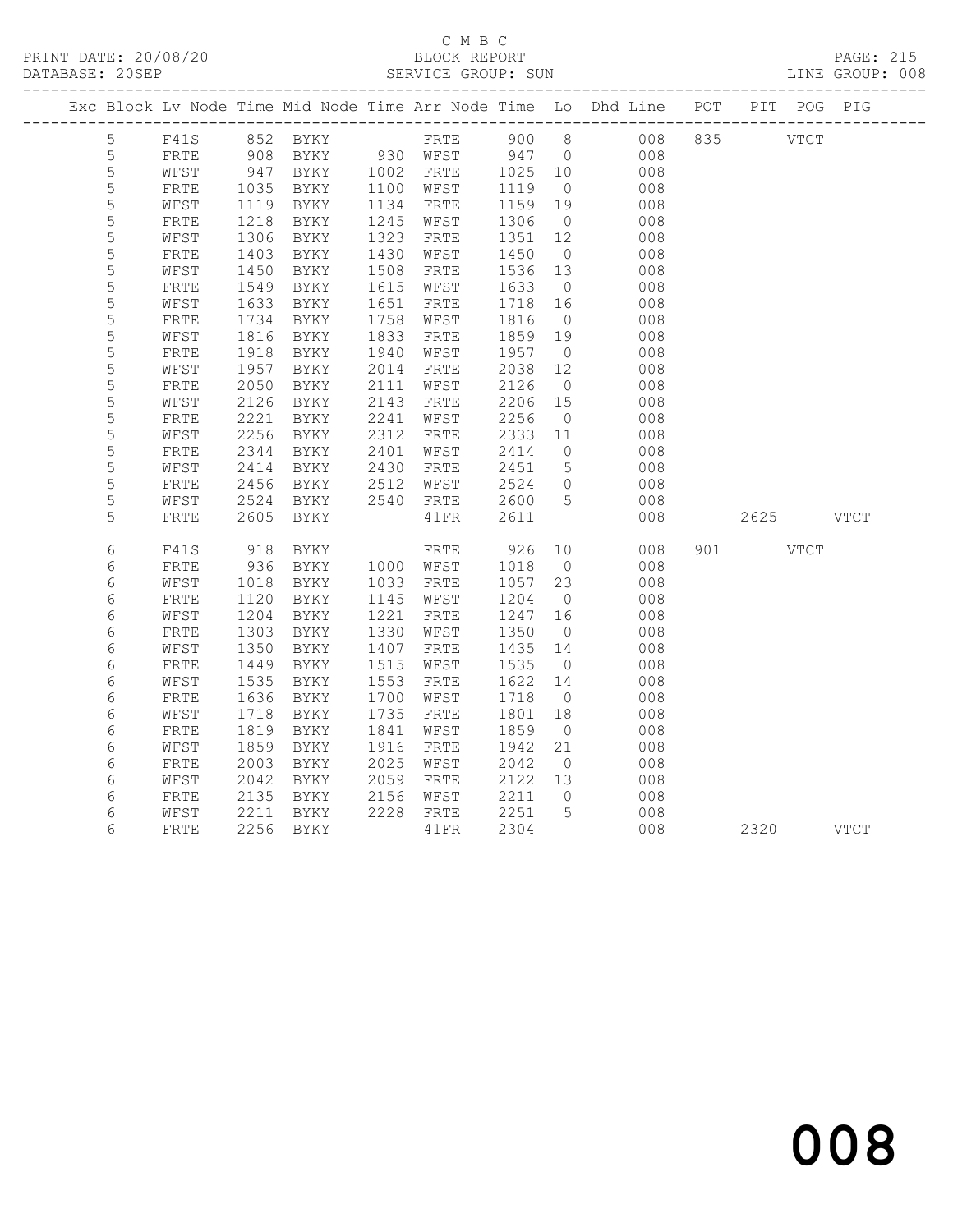PRINT DATE: 20/08/20 BLOCK REPORT<br>DATABASE: 20SEP SERVICE GROUP: SUN

# C M B C<br>BLOCK REPORT

PAGE: 216<br>LINE GROUP: 008

|  |   |      |      |      |      |             |      |                | Exc Block Lv Node Time Mid Node Time Arr Node Time Lo Dhd Line POT |               |      | PIT POG PIG |      |
|--|---|------|------|------|------|-------------|------|----------------|--------------------------------------------------------------------|---------------|------|-------------|------|
|  | 7 | F41S | 1043 | BYKY |      | <b>ERTE</b> |      |                | 1052 13                                                            | 008 1026 VTCT |      |             |      |
|  | 7 | FRTE | 1105 | BYKY | 1130 | WFST        | 1149 | $\bigcirc$     | 008                                                                |               |      |             |      |
|  | 7 | WFST | 1149 | BYKY | 1204 | FRTE        | 1229 | 19             | 008                                                                |               |      |             |      |
|  | 7 | FRTE | 1248 | BYKY | 1315 | WFST        | 1336 | $\bigcirc$     | 008                                                                |               |      |             |      |
|  | 7 | WFST | 1336 | BYKY | 1353 | FRTE        | 1421 | 13             | 008                                                                |               |      |             |      |
|  | 7 | FRTE | 1434 | BYKY | 1500 | WFST        | 1520 | $\overline{0}$ | 008                                                                |               |      |             |      |
|  | 7 | WFST | 1520 | BYKY | 1538 | FRTE        | 1606 | 13             | 008                                                                |               |      |             |      |
|  | 7 | FRTE | 1619 | BYKY | 1645 | WFST        | 1703 | $\overline{0}$ | 008                                                                |               |      |             |      |
|  |   | WFST | 1703 | BYKY | 1721 | FRTE        | 1747 | 16             | 008                                                                |               |      |             |      |
|  | 7 | FRTE | 1803 | BYKY | 1827 | WFST        | 1845 | $\overline{0}$ | 008                                                                |               |      |             |      |
|  | 7 | WFST | 1845 | BYKY | 1902 | FRTE        | 1928 | 20             | 008                                                                |               |      |             |      |
|  | 7 | FRTE | 1948 | BYKY | 2010 | WFST        | 2027 | $\overline{0}$ | 008                                                                |               |      |             |      |
|  | 7 | WFST | 2027 | BYKY | 2044 | FRTE        | 2107 | 13             | 008                                                                |               |      |             |      |
|  |   | FRTE | 2120 | BYKY | 2141 | WFST        | 2156 | $\overline{0}$ | 008                                                                |               |      |             |      |
|  | 7 | WFST | 2156 | BYKY | 2213 | FRTE        | 2236 | 18             | 008                                                                |               |      |             |      |
|  |   | FRTE | 2254 | BYKY | 2312 | WFST        | 2326 | $\Omega$       | 008                                                                |               |      |             |      |
|  |   | WFST | 2326 | BYKY | 2342 | FRTE        | 2403 | 12             | 008                                                                |               |      |             |      |
|  |   | FRTE | 2415 | BYKY | 2432 | WFST        | 2445 | $\Omega$       | 008                                                                |               |      |             |      |
|  |   | WFST | 2445 | BYKY | 2501 | FRTE        | 2521 | 5              | 008                                                                |               |      |             |      |
|  |   | FRTE | 2526 | BYKY | 2542 | WFST        | 2554 | $\Omega$       | 008                                                                |               |      |             |      |
|  |   | WFST | 2554 | BYKY | 2610 | FRTE        | 2630 | 5              | 008                                                                |               |      |             |      |
|  |   | FRTE | 2635 | BYKY |      | 41FR        | 2641 |                | 008                                                                |               | 2655 |             | VTCT |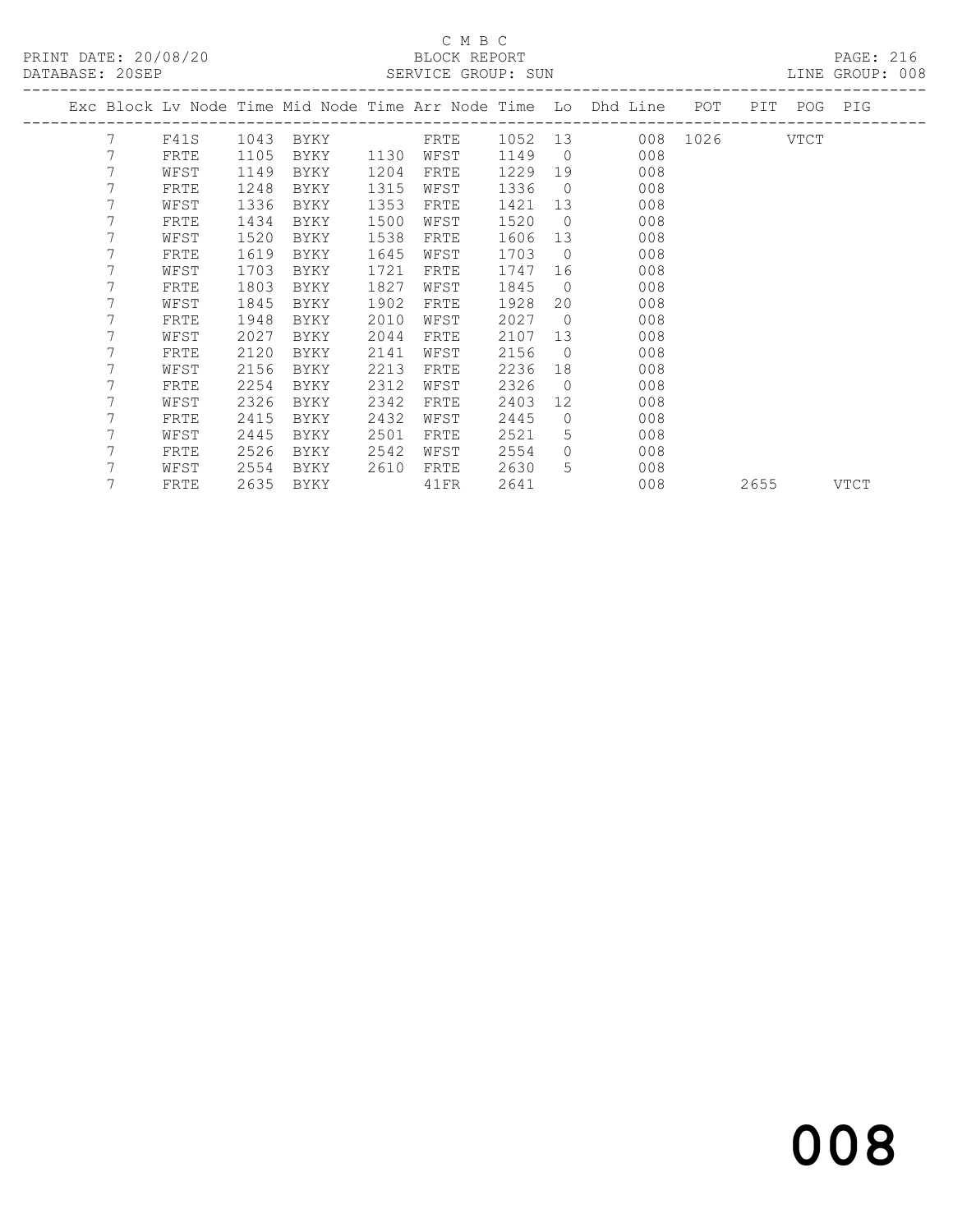| PRINT DATE: 20/08/20 |    |                |              |                            | BLOCK REPORT | C M B C |                | DATABASE: 20SEP SERVICE GROUP: SUN LINE GROUP: 009                                                                                                                                                                             |  | PAGE: 217 |
|----------------------|----|----------------|--------------|----------------------------|--------------|---------|----------------|--------------------------------------------------------------------------------------------------------------------------------------------------------------------------------------------------------------------------------|--|-----------|
|                      |    |                |              | VTC Vancouver Diesel Depot |              |         |                | 10 FI 10 AV & FIR AL10 ALMA & 10 AV ADDLP BOUNDARY LOOP BYAL BROADWAY & ALMA BROADWAY & KINGSWAY BROADWAY & KINGSWAY BYAN BROADWAY & MAIN BROADWAY & MAIN BROADWAY & COMMERCIAL GRBY GRANVILLE & BROADWAY STROADWAY GROADWAY S |  |           |
|                      |    |                |              |                            |              |         |                | Exc Block Lv Node Time Mid Node Time Arr Node Time Lo Dhd Line POT PIT POG PIG                                                                                                                                                 |  |           |
|                      | 11 | 10FI 500       |              |                            |              |         |                | BYMN 512 5 009 442 VTC                                                                                                                                                                                                         |  |           |
|                      | 11 |                |              |                            |              |         |                |                                                                                                                                                                                                                                |  |           |
|                      | 11 |                |              |                            |              |         |                |                                                                                                                                                                                                                                |  |           |
|                      | 11 |                |              |                            |              |         |                | BYMN 517<br>BYAL 550 BYKY 609 BDLP 623 5 009<br>BDLP 628 BYOA 649 AL10 701 13 009<br>BYAL 714 BYKY 734 BDLP 750 10 009                                                                                                         |  |           |
|                      | 11 |                |              |                            |              |         |                |                                                                                                                                                                                                                                |  |           |
|                      | 11 | BDLP           |              |                            |              |         |                | 800 BYOA 822 AL10 835 12 009                                                                                                                                                                                                   |  |           |
|                      | 11 | BYAL           |              |                            |              |         |                | 800 BIOA 622 ABLA<br>847 BYKY 909 BDLP 925 17 009<br>942 BYOA 1009 AL10 1025 19 009<br>1044 BYKY 1110 GRCO 1119 10 009<br>1129 BYOA 1151 AL10 1208 9 009                                                                       |  |           |
|                      | 11 | <b>BDLP</b>    |              |                            |              |         |                |                                                                                                                                                                                                                                |  |           |
|                      | 11 | BYAL           |              |                            |              |         |                |                                                                                                                                                                                                                                |  |           |
|                      | 11 | GRCO           |              | 1129 BYOA                  |              |         |                |                                                                                                                                                                                                                                |  |           |
|                      | 11 | BYAL           |              | 1217 BYKY                  |              |         |                | 1245 BDLP 1305 5 009                                                                                                                                                                                                           |  |           |
|                      | 11 | <b>BDLP</b>    | 1310         | BYOA                       |              |         |                | 1342 AL10 1400 7 009                                                                                                                                                                                                           |  |           |
|                      | 11 | <b>BYAL</b>    | 1407         | BYKY                       | 1436 GRCO    |         |                | 1446 6 009                                                                                                                                                                                                                     |  |           |
|                      | 11 | GRCO           |              | 1452 BYOA<br>1540 BYKY     |              |         |                | 1513 AL10 1531 9 009<br>1610 BDLP 1630 7 009<br>1704 AL10 1722 9 009                                                                                                                                                           |  |           |
|                      | 11 | BYAL           |              |                            |              |         |                |                                                                                                                                                                                                                                |  |           |
|                      | 11 | <b>BDLP</b>    |              | 1637 BYOA                  |              |         |                |                                                                                                                                                                                                                                |  |           |
|                      | 11 | BYAL           |              |                            |              |         |                | 1731 BYKY 1758 GRCO 1809 8 009                                                                                                                                                                                                 |  |           |
|                      | 11 | GRCO           |              | 1817 BYOA                  |              |         |                | 1836 AL10 1851 17 009                                                                                                                                                                                                          |  |           |
|                      | 11 | BYAL           | 1908         | BYKY                       | 1932 BDLP    |         |                | 1932 BDLP 1950 7 009<br>2021 AL10 2036 18 009<br>2116 GRCO 2125 23 009                                                                                                                                                         |  |           |
|                      | 11 | <b>BDLP</b>    | 1957<br>2054 | BYOA                       |              |         |                |                                                                                                                                                                                                                                |  |           |
|                      | 11 | BYAL           |              | BYKY                       |              |         |                |                                                                                                                                                                                                                                |  |           |
|                      | 11 | GRCO           |              | 2148 BYOA                  | 2205 AL10    |         | 2219           | 6 009                                                                                                                                                                                                                          |  |           |
|                      | 11 | BYAL           | 2225         | BYKY                       |              |         |                | 2246 GRCO 2255 22 009                                                                                                                                                                                                          |  |           |
|                      | 11 | GRCO           | 2317         | BYOA                       | 2332 AL10    |         | 2345           | 15 009                                                                                                                                                                                                                         |  |           |
|                      | 11 | BYAL           |              |                            | $2419$ GRCO  |         |                |                                                                                                                                                                                                                                |  |           |
|                      | 11 | GRCO           |              |                            |              |         |                |                                                                                                                                                                                                                                |  |           |
|                      | 11 | 10FI           |              |                            |              |         |                | 2400 BYKY 2419 GRCO 2427 19 009<br>2446 BYOA 2459 10FI 2502 5 009<br>2507 BYKY 2519 GRCO 2527 15 009                                                                                                                           |  |           |
|                      | 11 | GRCO 2542 BYMN |              |                            |              |         | 2550 GRBY 2557 | 009 2612 VTC                                                                                                                                                                                                                   |  |           |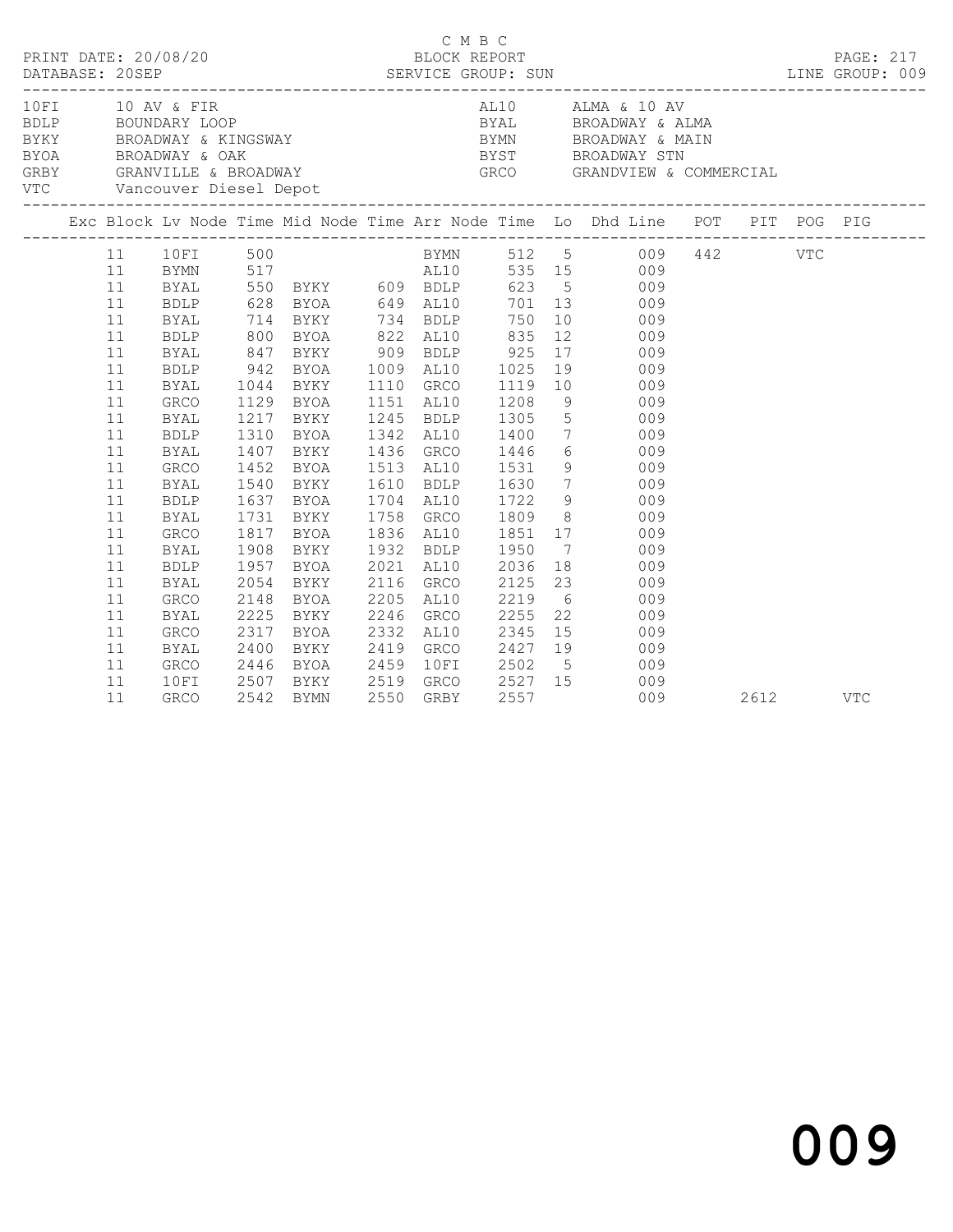### C M B C<br>BLOCK REPORT

PRINT DATE: 20/08/20 BLOCK REPORT BATABASE: 20SEP

PAGE: 218<br>LINE GROUP: 009

|          |                     |                 |                   |      |                                   |                   |                                   | Exc Block Lv Node Time Mid Node Time Arr Node Time Lo Dhd Line POT PIT POG PIG |          |            |
|----------|---------------------|-----------------|-------------------|------|-----------------------------------|-------------------|-----------------------------------|--------------------------------------------------------------------------------|----------|------------|
| 12       | 10FI                |                 |                   |      |                                   |                   |                                   | 514 BYKY 526 BDLP 540 5 009 456 VTC                                            |          |            |
| 12       | BDLP                |                 | 545 BYOA 606 AL10 |      |                                   |                   |                                   | 618 12 009                                                                     |          |            |
| 12       | BYAL                |                 | 630 BYKY          |      | 649 BDLP                          | 703               | $5\overline{)}$                   | 009                                                                            |          |            |
| 12       | BDLP                | 708             | BYOA              |      | 730 AL10                          | 743 11            |                                   | 009                                                                            |          |            |
| 12       | BYAL                | 754<br>844      | BYKY              |      | 814 BDLP                          | 830<br>922        | 14                                | 009                                                                            |          |            |
| 12       | <b>BDLP</b>         |                 | BYOA              |      | 907 AL10                          |                   | 9                                 | 009                                                                            |          |            |
| 12       | BYAL                | 931             | BYKY              |      | 954 BDLP                          | 1013              | 23                                | 009                                                                            |          |            |
| 12       | BDLP                | 1036            | BYOA              |      | 1104 AL10                         | 1120              | $\overline{7}$                    | 009                                                                            |          |            |
| 12       | BYAL                | 1127            | BYKY              |      | 1153 BDLP                         | 1213              | $7\overline{ }$                   | 009                                                                            |          |            |
| 12       | BDLP                | 1220            | BYOA              |      | 1250 AL10                         | 1307              | 9                                 | 009                                                                            |          |            |
| 12       | BYAL                | 1316            | BYKY              |      | 1345 GRCO                         | 1355              | $\overline{7}$                    | 009                                                                            |          |            |
| 12<br>12 | GRCO                | 1402<br>1449    | BYOA              |      | 1424 AL10                         | 1442<br>1539      | $\overline{7}$<br>$6\overline{6}$ | 009<br>009                                                                     |          |            |
| 12       | BYAL<br><b>BDLP</b> | 1545            | BYKY<br>BYOA      |      | 1519 BDLP<br>1614 AL10            | 1632              | 8 <sup>8</sup>                    | 009                                                                            |          |            |
| 12       | BYAL                | 1640            | BYKY              | 1710 | GRCO                              | 1721              | $5^{\circ}$                       | 009                                                                            |          |            |
| $12$     | GRCO                | 1726            | BYOA              |      | 1745 AL10                         | 1800              | 21                                | 009                                                                            |          |            |
| 12       | BYAL                | 1821            | BYKY              | 1848 | GRCO                              | 1900              | 18                                | 009                                                                            |          |            |
| 12       | GRCO                | 1918            | BYOA              |      | 1939 AL10                         | 1954 14           |                                   | 009                                                                            |          |            |
| 12       | BYAL                | 2008            | BYKY              | 2032 | <b>BDLP</b>                       | 2050              |                                   | $7\overline{ }$<br>009                                                         |          |            |
| 12       | BDLP                | 2057            | BYOA              | 2120 | AL10                              | 2134              | $5\overline{)}$                   | 009                                                                            |          |            |
| 12       | BYAL                | 2139            | BYKY              | 2201 | BDLP                              |                   |                                   | 009                                                                            |          |            |
| 12       | <b>BDLP</b>         | 2226            | BYOA              |      | 2248 AL10                         | $2219$<br>2259 11 |                                   | 009                                                                            |          |            |
| 12       | BYAL                | 2310            | BYKY              |      | 2329 BDLP                         | 2345              | 13                                | 009                                                                            |          |            |
| 12       | BDLP                | 2358            | BYOA              |      | 2417 AL10                         | 2430 10           |                                   | 009                                                                            |          |            |
| 12       | BYAL                | 2440            | BYKY              |      | 2459 BDLP                         | 2513              | 8 <sup>8</sup>                    | 009                                                                            |          |            |
| 12       | BDLP                | 2521            | BYOA              |      | 2540 10FI                         | 2513<br>2545      | $5\overline{)}$                   | 009                                                                            |          |            |
| 12       | 10FI                |                 | 2550 BYKY         |      | 2602 BDLP 2616                    |                   | $5\overline{)}$                   | 009                                                                            |          |            |
| 12       | <b>BDLP</b>         |                 | 2621 BYST         |      | 2629 GRBY                         | 2642              |                                   | 009                                                                            | 2657 VTC |            |
| 13       | 10FI                | 523             |                   |      | <b>BYMN</b>                       | 535               |                                   | $5\overline{}$<br>009                                                          | 505 VTC  |            |
| 13       | BYMN                | 540             |                   |      | AL10                              | 558 12            |                                   | 009                                                                            |          |            |
| 13       | BYAL                | 610             | BYKY 629 BDLP     |      |                                   | 643               | $5^{\circ}$                       | 009                                                                            |          |            |
| 13       | BDLP                | 648             | BYOA              |      | 710 AL10                          | 723               | 11                                | 009                                                                            |          |            |
| 13       | BYAL                | 734             | BYKY              |      | 754 BDLP                          | 810               | 20                                | 009                                                                            |          |            |
| 13       | BDLP                | $\frac{1}{830}$ | BYOA              |      | $754$ $\frac{1}{210}$<br>852 AL10 | 906               | 10                                | 009                                                                            |          |            |
| 13       | BYAL                | 916             | BYKY              |      | 939 GRCO                          | 947 18            |                                   | 009                                                                            |          |            |
| 13       | GRCO                | 1005            | BYOA              |      | 1024 AL10                         | 1040 13           |                                   | 009                                                                            |          |            |
| 13       | BYAL                | 1053            | BYKY              |      | 1119 BDLP                         | 1139 7            |                                   | 009                                                                            |          |            |
| 13       | BDLP                |                 | 1146 BYOA         |      | 1216 AL10                         | 1233 10           |                                   | 009                                                                            |          |            |
|          |                     |                 |                   |      |                                   |                   |                                   | 13 BYAL 1243 BYKY 1311 GRCO 1321 7 009                                         |          |            |
| 13       | GRCO                | 1328            | BYOA              | 1350 | AL10                              | 1408              | 7                                 | 009                                                                            |          |            |
| 13       | <b>BYAL</b>         | 1415            | BYKY              | 1444 | <b>BDLP</b>                       | 1504              | 6                                 | 009                                                                            |          |            |
| 13       | <b>BDLP</b>         | 1510            | BYOA              | 1539 | AL10                              | 1557              | 9                                 | 009                                                                            |          |            |
| 13       | BYAL                | 1606            | BYKY              | 1636 | GRCO                              | 1647              | 5                                 | 009                                                                            |          |            |
| 13       | GRCO                | 1652            | BYOA              | 1712 | AL10                              | 1730              | 10                                | 009                                                                            |          |            |
| 13       | <b>BYAL</b>         | 1740            | BYKY              | 1807 | <b>BDLP</b>                       | 1826              | 8                                 | 009                                                                            |          |            |
| 13       | <b>BDLP</b>         | 1834            | BYST              | 1843 | GRBY                              | 1903              |                                   | 009                                                                            | 1920     | <b>VTC</b> |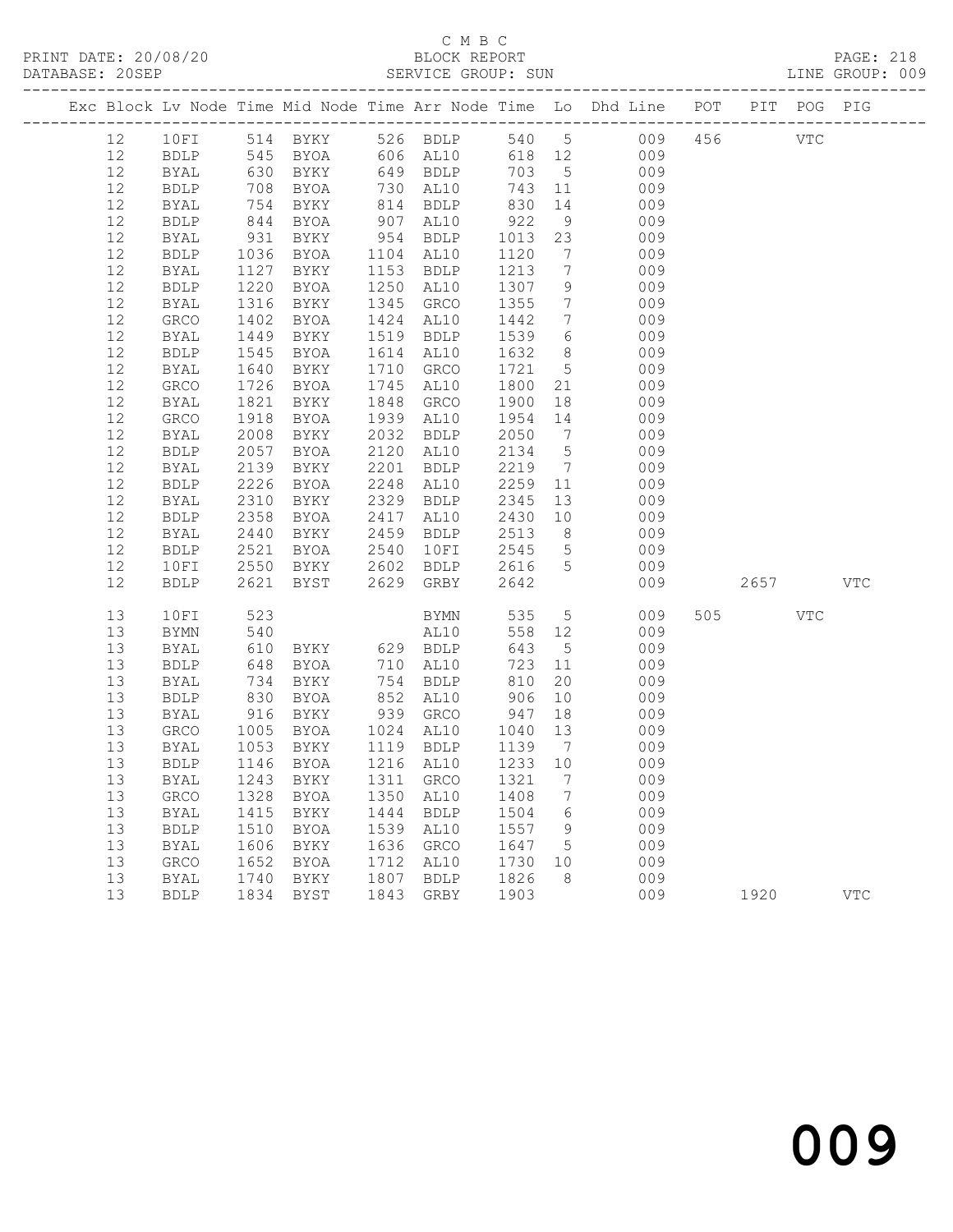PRINT DATE: 20/08/20 BLOCK REPORT BATABASE: 20SEP

### C M B C<br>BLOCK REPORT

PAGE: 219<br>LINE GROUP: 009

|    |              |                   |           |      |                        |                           |                              | Exc Block Lv Node Time Mid Node Time Arr Node Time Lo Dhd Line POT PIT POG PIG |            |            |            |  |
|----|--------------|-------------------|-----------|------|------------------------|---------------------------|------------------------------|--------------------------------------------------------------------------------|------------|------------|------------|--|
| 14 |              |                   |           |      |                        |                           |                              | BYAL 527 BYKY 546 BDLP 600 5 009 457                                           | <b>VTC</b> |            |            |  |
| 14 | <b>BDLP</b>  |                   |           |      |                        |                           |                              | 009<br>009                                                                     |            |            |            |  |
| 14 | BYAL         |                   |           |      |                        |                           |                              |                                                                                |            |            |            |  |
| 14 | <b>BDLP</b>  | $730\n815\n914$   | BYOA      |      | 752 AL10               | 805                       | 10                           | 009                                                                            |            |            |            |  |
| 14 | BYAL         |                   | BYKY      |      | 835 BDLP<br>939 AL10   | 851<br>954                | 23                           | 009                                                                            |            |            |            |  |
| 14 | <b>BDLP</b>  |                   | BYOA      |      |                        |                           | 20                           | 009                                                                            |            |            |            |  |
| 14 | BYAL         | 1014              | BYKY      |      | 1039 GRCO              |                           |                              | 009                                                                            |            |            |            |  |
| 14 | ${\tt GRCO}$ | 1055              | BYOA      |      | 1117 AL10              | 1048 7<br>1134 10         |                              | 009                                                                            |            |            |            |  |
| 14 | <b>BYAL</b>  | 1144              | BYKY      |      | 1210 BDLP              | 1230                      | $\overline{7}$               | 009                                                                            |            |            |            |  |
| 14 | <b>BDLP</b>  | 1237<br>1333      | BYOA      |      | 1307 AL10              | 1324                      | 9                            | 009                                                                            |            |            |            |  |
| 14 | BYAL         |                   | BYKY      |      | 1402 GRCO              | 1412                      | 6                            | 009                                                                            |            |            |            |  |
| 14 | GRCO         | 1418              | BYOA      |      | 1441 AL10              | 1459                      | $\overline{7}$               | 009                                                                            |            |            |            |  |
| 14 | <b>BYAL</b>  | 1506<br>1602      | BYKY      |      | 1536 BDLP              | 1556                      | $6\overline{6}$              | 009                                                                            |            |            |            |  |
| 14 | ${\tt BDLP}$ |                   | BYOA      |      | 1631 AL10              | 1649                      | 8 <sup>8</sup>               | 009                                                                            |            |            |            |  |
| 14 | <b>BYAL</b>  | 1657              | BYKY      |      | 1727 GRCO              | 1738                      | 9                            | 009                                                                            |            |            |            |  |
| 14 | GRCO         | 1747              | BYOA      |      | 1806 AL10              | 1821 15                   |                              | 009                                                                            |            |            |            |  |
| 14 | BYAL         | 1836              | BYKY      |      | 1903 BDLP              | 1922                      | $5\overline{)}$              | 009                                                                            |            |            |            |  |
| 14 | <b>BDLP</b>  | 1927              | BYOA      |      | 1952 AL10              | 2007 16                   |                              | 009                                                                            |            |            |            |  |
| 14 | BYAL         | 2023              | BYKY      |      | 2047 GRCO              | 2058                      | 20                           | 009                                                                            |            |            |            |  |
| 14 | GRCO         | 2118              | BYOA      |      | 2135 AL10              | 2149                      | 6                            | 009                                                                            |            |            |            |  |
| 14 | BYAL         | 2155              | BYKY      |      | 2216 GRCO<br>2303 AL10 | 2225<br>2316              | 22                           | 009                                                                            |            |            |            |  |
| 14 | GRCO         | 2247              | BYOA      |      |                        |                           | 9                            | 009                                                                            |            |            |            |  |
| 14 | BYAL         | 2325              | BYKY      |      | 2344 GRCO              | 2352 28                   |                              | 009                                                                            |            |            |            |  |
| 14 | GRCO         | 2420              | BYOA      |      | 2433 AL10              | 2444                      |                              | 009                                                                            | 2506       |            | <b>VTC</b> |  |
| 15 | 10FI         | 700<br>745<br>829 | BYKY      |      | 713 BDLP               | 729                       | 16                           | 009                                                                            | 642 64     | <b>VTC</b> |            |  |
| 15 | <b>BDLP</b>  |                   | BYOA      |      | 807 AL10               | 820 9                     |                              | 009                                                                            |            |            |            |  |
| 15 | BYAL         |                   | BYKY      |      | 852 GRCO               | 900                       | $5^{\circ}$                  | 009                                                                            |            |            |            |  |
| 15 | GRCO         | 905<br>946        | BYOA      | 922  | AL10                   | 937                       | 9                            | 009                                                                            |            |            |            |  |
| 15 | <b>BYAL</b>  |                   | BYKY      |      | 1009 GRCO              | 1018                      | 15                           | 009                                                                            |            |            |            |  |
| 15 | GRCO         | 1033              | BYOA      |      | 1053 AL10              | 1109                      | 10                           | 009                                                                            |            |            |            |  |
| 15 | BYAL         | $1113$<br>$1203$  | BYKY      |      | 1145 GRCO              | 1156                      | $7\phantom{.0}\phantom{.0}7$ | 009                                                                            |            |            |            |  |
| 15 | ${\tt GRCO}$ |                   | BYOA      |      | 1225 AL10              | 1242                      | 9                            | 009                                                                            |            |            |            |  |
| 15 | <b>BYAL</b>  | 1251              | BYKY      | 1319 | <b>BDLP</b>            | 1339                      | $5\overline{)}$              | 009                                                                            |            |            |            |  |
| 15 | <b>BDLP</b>  | 1344              | BYOA      |      | 1416 AL10              | 1434                      | $7\phantom{.0}\phantom{.0}7$ | 009                                                                            |            |            |            |  |
| 15 | <b>BYAL</b>  | 1441              | BYKY      |      | 1511 GRCO              | 1521                      | $5\overline{)}$              | 009                                                                            |            |            |            |  |
| 15 | GRCO         | 1526              | BYOA      | 1547 | AL10                   | 1605                      | 9                            | 009                                                                            |            |            |            |  |
| 15 | <b>BYAL</b>  | 1614              | BYKY      |      | 1644 BDLP              | 1704                      | $\overline{7}$               | 009                                                                            |            |            |            |  |
| 15 | <b>BDLP</b>  | 1711              | BYOA      |      | 1738 AL10              | 1756 10                   |                              | 009                                                                            |            |            |            |  |
| 15 | BYAL         | 1806<br>1857      | BYKY      |      | 1833 BDLP              | 1852<br>1940 13<br>190 19 |                              | 009                                                                            |            |            |            |  |
| 15 | <b>BDLP</b>  |                   | BYOA      |      | 1925 AL10              |                           |                              | 009                                                                            |            |            |            |  |
| 15 | BYAL         | 1953              | BYKY      |      | 2017 GRCO              | 2028 19                   |                              | 009                                                                            |            |            |            |  |
| 15 | <b>GRCO</b>  |                   | 2047 BYOA |      | 2105 AL10              | 2120                      |                              | 009                                                                            | 2142       |            | <b>VTC</b> |  |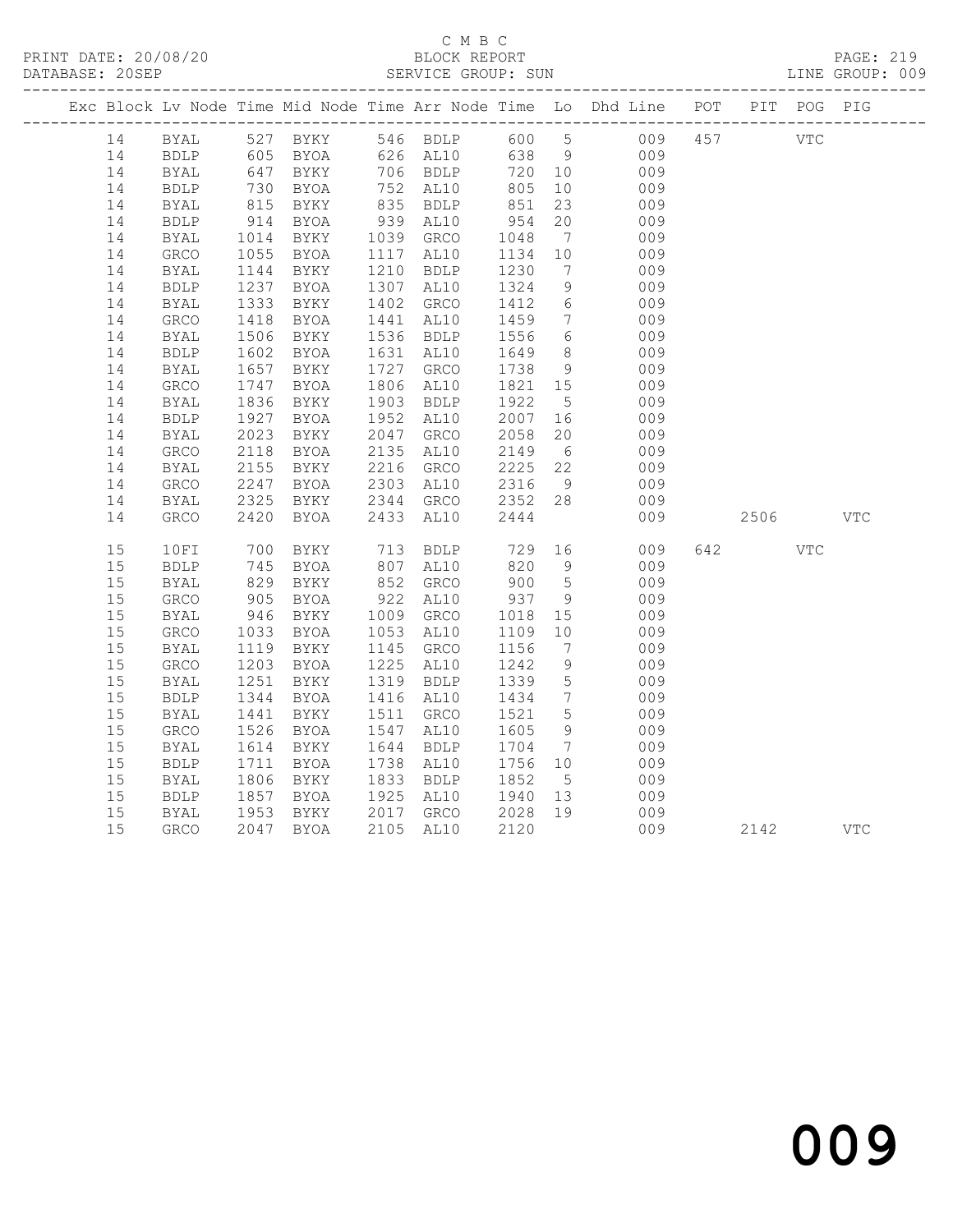PRINT DATE: 20/08/20 BLOCK REPORT BATABASE: 205EP

### C M B C<br>BLOCK REPORT

PAGE: 220<br>LINE GROUP: 009

| Exc Block Lv Node Time Mid Node Time Arr Node Time Lo Dhd Line POT PIT POG PIG<br>10FI 736 BYKY 749 BDLP 805 10 009 718 VTC<br>16<br>815 BYOA 837 AL10 851 13 009<br>16<br>BDLP<br>926 BDLP<br>942<br>1053<br>$\frac{1}{28}$<br>16<br>$904$<br>$1010$<br>BYKY<br>009<br>009<br><b>BYAL</b><br>16<br>1037 AL10<br>9<br><b>BDLP</b><br>BYOA<br>1102<br>16<br>BYKY<br>1128 GRCO<br>1139<br>$\overline{7}$<br>009<br>BYAL<br>$11 -$<br>1234<br>1327<br>1208 AL10<br>1225<br>9<br>16<br>GRCO<br>BYOA<br>009<br>009<br>1302 BDLP<br>1322<br>5 <sup>5</sup><br>16<br><b>BYAL</b><br>BYKY<br>1359<br>$7\overline{ }$<br>16<br>BYOA<br>1417<br>009<br><b>BDLP</b><br>AL10<br>$\frac{1327}{1424}$<br>5 <sup>5</sup><br>16<br><b>BYAL</b><br>BYKY<br>1454 GRCO<br>1504<br>009<br>1509<br>9<br>009<br>16<br><b>BYOA</b><br>1530 AL10<br>1548<br><b>GRCO</b><br>1557<br>1627<br>16<br><b>BYAL</b><br>BYKY<br><b>BDLP</b><br>1647<br>$7\overline{ }$<br>009<br>15J/1654<br>1721<br>16<br>BYOA<br>1739 13<br>009<br>${\tt BDLP}$<br>AL10<br>1752<br>1819 GRCO<br>1830<br>16<br><b>BYAL</b><br>BYKY<br>17<br>009<br>16<br>1847<br>1908 AL10<br>1923<br>15<br>009<br>GRCO<br>BYOA<br>1938<br>2002 BDLP<br>2020<br>$\overline{7}$<br>16<br><b>BYAL</b><br>BYKY<br>009<br>18<br>16<br>2027<br>BYOA<br>2051 AL10<br>2106<br>009<br><b>BDLP</b><br>2124<br>2146 GRCO<br>22<br>16<br><b>BYAL</b><br>BYKY<br>2155<br>009<br>2217<br>2232 AL10<br>2243<br>12<br>16<br>GRCO<br>BYOA<br>009<br>16<br>2255<br>BYKY<br>2314<br>2322<br>25<br>009<br>BYAL<br>GRCO<br>16<br>2347<br>2402 AL10<br>2415<br>$5\overline{)}$<br>009<br>GRCO<br>BYOA<br>2420<br>BYKY<br>2439 BDLP<br>2453<br>5 <sup>5</sup><br>16<br><b>BYAL</b><br>009<br>2522 5<br>16<br>2458<br>BYOA<br>2517 10FI<br>009<br><b>BDLP</b><br>2553 5<br>16<br>2527<br>BYKY<br>2539<br>009<br>10FI<br>BDLP<br>2558<br>BYST<br>2606<br>2619<br>009<br>2634<br><b>VTC</b><br>16<br><b>BDLP</b><br>GRBY<br>17<br>917 GRCO<br>925<br>10<br>845<br>10FI<br>903<br>BYKY<br>009<br><b>VTC</b><br>17<br>${\tt GRCO}$<br>935<br>1029<br>BYOA<br>954 AL10<br>1009<br>20<br>009<br>17<br>BYKY<br>1055 BDLP<br>1115<br>14<br><b>BYAL</b><br>009<br>17<br><b>BDLP</b><br>BYOA<br>1159 AL10<br>1216<br>10<br>009<br>$1125$<br>$1226$<br>17<br>1254 GRCO<br>1304<br><b>BYAL</b><br>BYKY<br>$\overline{7}$<br>009<br>009<br>17<br>1333 AL10<br>GRCO<br>1311<br>BYOA<br>1351<br>$\overline{7}$<br>17<br>1358<br>1427<br>1447 6<br>BYKY<br><b>BDLP</b><br>009<br>BYAL<br>135 <sub>0</sub><br>1453<br>17<br>1522<br>1540<br>9<br><b>BDLP</b><br>BYOA<br>AL10<br>009<br>1549<br>1619<br>1630<br>$5^{\circ}$<br>17<br>BYKY<br>GRCO<br>009<br>BYAL<br>17<br>1655<br>GRCO<br>1635<br>BYOA<br>AL10<br>1713<br>10<br>009<br>$17$<br>1723<br>1750 BDLP<br>1809<br>16<br>BYKY<br>009<br>BYAL<br>17<br>1825<br>1853<br><b>BDLP</b><br>BYOA<br>AL10<br>1908<br>15<br>009<br>17<br>1923<br>BYKY<br>1947 GRCO<br>1959<br>18<br>009<br><b>BYAL</b><br>2050 19<br>17<br>2017<br>2035<br>AL10<br>009<br>GRCO<br>BYOA<br>17<br>2109<br>BYKY<br>2131<br><b>BDLP</b><br>2149<br>8 <sup>8</sup><br>009<br>BYAL<br>2157<br>2219 AL10<br>2232 7<br>17<br><b>BDLP</b><br>BYOA<br>009<br>2239<br>2259 BDLP<br>2315 11<br>17<br>BYKY<br>009<br>BYAL<br>17<br>2347 AL10 |  |             |      |             |  |      |     |      |     |
|---------------------------------------------------------------------------------------------------------------------------------------------------------------------------------------------------------------------------------------------------------------------------------------------------------------------------------------------------------------------------------------------------------------------------------------------------------------------------------------------------------------------------------------------------------------------------------------------------------------------------------------------------------------------------------------------------------------------------------------------------------------------------------------------------------------------------------------------------------------------------------------------------------------------------------------------------------------------------------------------------------------------------------------------------------------------------------------------------------------------------------------------------------------------------------------------------------------------------------------------------------------------------------------------------------------------------------------------------------------------------------------------------------------------------------------------------------------------------------------------------------------------------------------------------------------------------------------------------------------------------------------------------------------------------------------------------------------------------------------------------------------------------------------------------------------------------------------------------------------------------------------------------------------------------------------------------------------------------------------------------------------------------------------------------------------------------------------------------------------------------------------------------------------------------------------------------------------------------------------------------------------------------------------------------------------------------------------------------------------------------------------------------------------------------------------------------------------------------------------------------------------------------------------------------------------------------------------------------------------------------------------------------------------------------------------------------------------------------------------------------------------------------------------------------------------------------------------------------------------------------------------------------------------------------------------------------------------------------------------------------------------------------------------------------------------------------------------------------------------------------------------------------------------------------------------------------------------------------------------------------------|--|-------------|------|-------------|--|------|-----|------|-----|
|                                                                                                                                                                                                                                                                                                                                                                                                                                                                                                                                                                                                                                                                                                                                                                                                                                                                                                                                                                                                                                                                                                                                                                                                                                                                                                                                                                                                                                                                                                                                                                                                                                                                                                                                                                                                                                                                                                                                                                                                                                                                                                                                                                                                                                                                                                                                                                                                                                                                                                                                                                                                                                                                                                                                                                                                                                                                                                                                                                                                                                                                                                                                                                                                                                                         |  |             |      |             |  |      |     |      |     |
|                                                                                                                                                                                                                                                                                                                                                                                                                                                                                                                                                                                                                                                                                                                                                                                                                                                                                                                                                                                                                                                                                                                                                                                                                                                                                                                                                                                                                                                                                                                                                                                                                                                                                                                                                                                                                                                                                                                                                                                                                                                                                                                                                                                                                                                                                                                                                                                                                                                                                                                                                                                                                                                                                                                                                                                                                                                                                                                                                                                                                                                                                                                                                                                                                                                         |  |             |      |             |  |      |     |      |     |
|                                                                                                                                                                                                                                                                                                                                                                                                                                                                                                                                                                                                                                                                                                                                                                                                                                                                                                                                                                                                                                                                                                                                                                                                                                                                                                                                                                                                                                                                                                                                                                                                                                                                                                                                                                                                                                                                                                                                                                                                                                                                                                                                                                                                                                                                                                                                                                                                                                                                                                                                                                                                                                                                                                                                                                                                                                                                                                                                                                                                                                                                                                                                                                                                                                                         |  |             |      |             |  |      |     |      |     |
|                                                                                                                                                                                                                                                                                                                                                                                                                                                                                                                                                                                                                                                                                                                                                                                                                                                                                                                                                                                                                                                                                                                                                                                                                                                                                                                                                                                                                                                                                                                                                                                                                                                                                                                                                                                                                                                                                                                                                                                                                                                                                                                                                                                                                                                                                                                                                                                                                                                                                                                                                                                                                                                                                                                                                                                                                                                                                                                                                                                                                                                                                                                                                                                                                                                         |  |             |      |             |  |      |     |      |     |
|                                                                                                                                                                                                                                                                                                                                                                                                                                                                                                                                                                                                                                                                                                                                                                                                                                                                                                                                                                                                                                                                                                                                                                                                                                                                                                                                                                                                                                                                                                                                                                                                                                                                                                                                                                                                                                                                                                                                                                                                                                                                                                                                                                                                                                                                                                                                                                                                                                                                                                                                                                                                                                                                                                                                                                                                                                                                                                                                                                                                                                                                                                                                                                                                                                                         |  |             |      |             |  |      |     |      |     |
|                                                                                                                                                                                                                                                                                                                                                                                                                                                                                                                                                                                                                                                                                                                                                                                                                                                                                                                                                                                                                                                                                                                                                                                                                                                                                                                                                                                                                                                                                                                                                                                                                                                                                                                                                                                                                                                                                                                                                                                                                                                                                                                                                                                                                                                                                                                                                                                                                                                                                                                                                                                                                                                                                                                                                                                                                                                                                                                                                                                                                                                                                                                                                                                                                                                         |  |             |      |             |  |      |     |      |     |
|                                                                                                                                                                                                                                                                                                                                                                                                                                                                                                                                                                                                                                                                                                                                                                                                                                                                                                                                                                                                                                                                                                                                                                                                                                                                                                                                                                                                                                                                                                                                                                                                                                                                                                                                                                                                                                                                                                                                                                                                                                                                                                                                                                                                                                                                                                                                                                                                                                                                                                                                                                                                                                                                                                                                                                                                                                                                                                                                                                                                                                                                                                                                                                                                                                                         |  |             |      |             |  |      |     |      |     |
|                                                                                                                                                                                                                                                                                                                                                                                                                                                                                                                                                                                                                                                                                                                                                                                                                                                                                                                                                                                                                                                                                                                                                                                                                                                                                                                                                                                                                                                                                                                                                                                                                                                                                                                                                                                                                                                                                                                                                                                                                                                                                                                                                                                                                                                                                                                                                                                                                                                                                                                                                                                                                                                                                                                                                                                                                                                                                                                                                                                                                                                                                                                                                                                                                                                         |  |             |      |             |  |      |     |      |     |
|                                                                                                                                                                                                                                                                                                                                                                                                                                                                                                                                                                                                                                                                                                                                                                                                                                                                                                                                                                                                                                                                                                                                                                                                                                                                                                                                                                                                                                                                                                                                                                                                                                                                                                                                                                                                                                                                                                                                                                                                                                                                                                                                                                                                                                                                                                                                                                                                                                                                                                                                                                                                                                                                                                                                                                                                                                                                                                                                                                                                                                                                                                                                                                                                                                                         |  |             |      |             |  |      |     |      |     |
|                                                                                                                                                                                                                                                                                                                                                                                                                                                                                                                                                                                                                                                                                                                                                                                                                                                                                                                                                                                                                                                                                                                                                                                                                                                                                                                                                                                                                                                                                                                                                                                                                                                                                                                                                                                                                                                                                                                                                                                                                                                                                                                                                                                                                                                                                                                                                                                                                                                                                                                                                                                                                                                                                                                                                                                                                                                                                                                                                                                                                                                                                                                                                                                                                                                         |  |             |      |             |  |      |     |      |     |
|                                                                                                                                                                                                                                                                                                                                                                                                                                                                                                                                                                                                                                                                                                                                                                                                                                                                                                                                                                                                                                                                                                                                                                                                                                                                                                                                                                                                                                                                                                                                                                                                                                                                                                                                                                                                                                                                                                                                                                                                                                                                                                                                                                                                                                                                                                                                                                                                                                                                                                                                                                                                                                                                                                                                                                                                                                                                                                                                                                                                                                                                                                                                                                                                                                                         |  |             |      |             |  |      |     |      |     |
|                                                                                                                                                                                                                                                                                                                                                                                                                                                                                                                                                                                                                                                                                                                                                                                                                                                                                                                                                                                                                                                                                                                                                                                                                                                                                                                                                                                                                                                                                                                                                                                                                                                                                                                                                                                                                                                                                                                                                                                                                                                                                                                                                                                                                                                                                                                                                                                                                                                                                                                                                                                                                                                                                                                                                                                                                                                                                                                                                                                                                                                                                                                                                                                                                                                         |  |             |      |             |  |      |     |      |     |
|                                                                                                                                                                                                                                                                                                                                                                                                                                                                                                                                                                                                                                                                                                                                                                                                                                                                                                                                                                                                                                                                                                                                                                                                                                                                                                                                                                                                                                                                                                                                                                                                                                                                                                                                                                                                                                                                                                                                                                                                                                                                                                                                                                                                                                                                                                                                                                                                                                                                                                                                                                                                                                                                                                                                                                                                                                                                                                                                                                                                                                                                                                                                                                                                                                                         |  |             |      |             |  |      |     |      |     |
|                                                                                                                                                                                                                                                                                                                                                                                                                                                                                                                                                                                                                                                                                                                                                                                                                                                                                                                                                                                                                                                                                                                                                                                                                                                                                                                                                                                                                                                                                                                                                                                                                                                                                                                                                                                                                                                                                                                                                                                                                                                                                                                                                                                                                                                                                                                                                                                                                                                                                                                                                                                                                                                                                                                                                                                                                                                                                                                                                                                                                                                                                                                                                                                                                                                         |  |             |      |             |  |      |     |      |     |
|                                                                                                                                                                                                                                                                                                                                                                                                                                                                                                                                                                                                                                                                                                                                                                                                                                                                                                                                                                                                                                                                                                                                                                                                                                                                                                                                                                                                                                                                                                                                                                                                                                                                                                                                                                                                                                                                                                                                                                                                                                                                                                                                                                                                                                                                                                                                                                                                                                                                                                                                                                                                                                                                                                                                                                                                                                                                                                                                                                                                                                                                                                                                                                                                                                                         |  |             |      |             |  |      |     |      |     |
|                                                                                                                                                                                                                                                                                                                                                                                                                                                                                                                                                                                                                                                                                                                                                                                                                                                                                                                                                                                                                                                                                                                                                                                                                                                                                                                                                                                                                                                                                                                                                                                                                                                                                                                                                                                                                                                                                                                                                                                                                                                                                                                                                                                                                                                                                                                                                                                                                                                                                                                                                                                                                                                                                                                                                                                                                                                                                                                                                                                                                                                                                                                                                                                                                                                         |  |             |      |             |  |      |     |      |     |
|                                                                                                                                                                                                                                                                                                                                                                                                                                                                                                                                                                                                                                                                                                                                                                                                                                                                                                                                                                                                                                                                                                                                                                                                                                                                                                                                                                                                                                                                                                                                                                                                                                                                                                                                                                                                                                                                                                                                                                                                                                                                                                                                                                                                                                                                                                                                                                                                                                                                                                                                                                                                                                                                                                                                                                                                                                                                                                                                                                                                                                                                                                                                                                                                                                                         |  |             |      |             |  |      |     |      |     |
|                                                                                                                                                                                                                                                                                                                                                                                                                                                                                                                                                                                                                                                                                                                                                                                                                                                                                                                                                                                                                                                                                                                                                                                                                                                                                                                                                                                                                                                                                                                                                                                                                                                                                                                                                                                                                                                                                                                                                                                                                                                                                                                                                                                                                                                                                                                                                                                                                                                                                                                                                                                                                                                                                                                                                                                                                                                                                                                                                                                                                                                                                                                                                                                                                                                         |  |             |      |             |  |      |     |      |     |
|                                                                                                                                                                                                                                                                                                                                                                                                                                                                                                                                                                                                                                                                                                                                                                                                                                                                                                                                                                                                                                                                                                                                                                                                                                                                                                                                                                                                                                                                                                                                                                                                                                                                                                                                                                                                                                                                                                                                                                                                                                                                                                                                                                                                                                                                                                                                                                                                                                                                                                                                                                                                                                                                                                                                                                                                                                                                                                                                                                                                                                                                                                                                                                                                                                                         |  |             |      |             |  |      |     |      |     |
|                                                                                                                                                                                                                                                                                                                                                                                                                                                                                                                                                                                                                                                                                                                                                                                                                                                                                                                                                                                                                                                                                                                                                                                                                                                                                                                                                                                                                                                                                                                                                                                                                                                                                                                                                                                                                                                                                                                                                                                                                                                                                                                                                                                                                                                                                                                                                                                                                                                                                                                                                                                                                                                                                                                                                                                                                                                                                                                                                                                                                                                                                                                                                                                                                                                         |  |             |      |             |  |      |     |      |     |
|                                                                                                                                                                                                                                                                                                                                                                                                                                                                                                                                                                                                                                                                                                                                                                                                                                                                                                                                                                                                                                                                                                                                                                                                                                                                                                                                                                                                                                                                                                                                                                                                                                                                                                                                                                                                                                                                                                                                                                                                                                                                                                                                                                                                                                                                                                                                                                                                                                                                                                                                                                                                                                                                                                                                                                                                                                                                                                                                                                                                                                                                                                                                                                                                                                                         |  |             |      |             |  |      |     |      |     |
|                                                                                                                                                                                                                                                                                                                                                                                                                                                                                                                                                                                                                                                                                                                                                                                                                                                                                                                                                                                                                                                                                                                                                                                                                                                                                                                                                                                                                                                                                                                                                                                                                                                                                                                                                                                                                                                                                                                                                                                                                                                                                                                                                                                                                                                                                                                                                                                                                                                                                                                                                                                                                                                                                                                                                                                                                                                                                                                                                                                                                                                                                                                                                                                                                                                         |  |             |      |             |  |      |     |      |     |
|                                                                                                                                                                                                                                                                                                                                                                                                                                                                                                                                                                                                                                                                                                                                                                                                                                                                                                                                                                                                                                                                                                                                                                                                                                                                                                                                                                                                                                                                                                                                                                                                                                                                                                                                                                                                                                                                                                                                                                                                                                                                                                                                                                                                                                                                                                                                                                                                                                                                                                                                                                                                                                                                                                                                                                                                                                                                                                                                                                                                                                                                                                                                                                                                                                                         |  |             |      |             |  |      |     |      |     |
|                                                                                                                                                                                                                                                                                                                                                                                                                                                                                                                                                                                                                                                                                                                                                                                                                                                                                                                                                                                                                                                                                                                                                                                                                                                                                                                                                                                                                                                                                                                                                                                                                                                                                                                                                                                                                                                                                                                                                                                                                                                                                                                                                                                                                                                                                                                                                                                                                                                                                                                                                                                                                                                                                                                                                                                                                                                                                                                                                                                                                                                                                                                                                                                                                                                         |  |             |      |             |  |      |     |      |     |
|                                                                                                                                                                                                                                                                                                                                                                                                                                                                                                                                                                                                                                                                                                                                                                                                                                                                                                                                                                                                                                                                                                                                                                                                                                                                                                                                                                                                                                                                                                                                                                                                                                                                                                                                                                                                                                                                                                                                                                                                                                                                                                                                                                                                                                                                                                                                                                                                                                                                                                                                                                                                                                                                                                                                                                                                                                                                                                                                                                                                                                                                                                                                                                                                                                                         |  |             |      |             |  |      |     |      |     |
|                                                                                                                                                                                                                                                                                                                                                                                                                                                                                                                                                                                                                                                                                                                                                                                                                                                                                                                                                                                                                                                                                                                                                                                                                                                                                                                                                                                                                                                                                                                                                                                                                                                                                                                                                                                                                                                                                                                                                                                                                                                                                                                                                                                                                                                                                                                                                                                                                                                                                                                                                                                                                                                                                                                                                                                                                                                                                                                                                                                                                                                                                                                                                                                                                                                         |  |             |      |             |  |      |     |      |     |
|                                                                                                                                                                                                                                                                                                                                                                                                                                                                                                                                                                                                                                                                                                                                                                                                                                                                                                                                                                                                                                                                                                                                                                                                                                                                                                                                                                                                                                                                                                                                                                                                                                                                                                                                                                                                                                                                                                                                                                                                                                                                                                                                                                                                                                                                                                                                                                                                                                                                                                                                                                                                                                                                                                                                                                                                                                                                                                                                                                                                                                                                                                                                                                                                                                                         |  |             |      |             |  |      |     |      |     |
|                                                                                                                                                                                                                                                                                                                                                                                                                                                                                                                                                                                                                                                                                                                                                                                                                                                                                                                                                                                                                                                                                                                                                                                                                                                                                                                                                                                                                                                                                                                                                                                                                                                                                                                                                                                                                                                                                                                                                                                                                                                                                                                                                                                                                                                                                                                                                                                                                                                                                                                                                                                                                                                                                                                                                                                                                                                                                                                                                                                                                                                                                                                                                                                                                                                         |  |             |      |             |  |      |     |      |     |
|                                                                                                                                                                                                                                                                                                                                                                                                                                                                                                                                                                                                                                                                                                                                                                                                                                                                                                                                                                                                                                                                                                                                                                                                                                                                                                                                                                                                                                                                                                                                                                                                                                                                                                                                                                                                                                                                                                                                                                                                                                                                                                                                                                                                                                                                                                                                                                                                                                                                                                                                                                                                                                                                                                                                                                                                                                                                                                                                                                                                                                                                                                                                                                                                                                                         |  |             |      |             |  |      |     |      |     |
|                                                                                                                                                                                                                                                                                                                                                                                                                                                                                                                                                                                                                                                                                                                                                                                                                                                                                                                                                                                                                                                                                                                                                                                                                                                                                                                                                                                                                                                                                                                                                                                                                                                                                                                                                                                                                                                                                                                                                                                                                                                                                                                                                                                                                                                                                                                                                                                                                                                                                                                                                                                                                                                                                                                                                                                                                                                                                                                                                                                                                                                                                                                                                                                                                                                         |  |             |      |             |  |      |     |      |     |
|                                                                                                                                                                                                                                                                                                                                                                                                                                                                                                                                                                                                                                                                                                                                                                                                                                                                                                                                                                                                                                                                                                                                                                                                                                                                                                                                                                                                                                                                                                                                                                                                                                                                                                                                                                                                                                                                                                                                                                                                                                                                                                                                                                                                                                                                                                                                                                                                                                                                                                                                                                                                                                                                                                                                                                                                                                                                                                                                                                                                                                                                                                                                                                                                                                                         |  |             |      |             |  |      |     |      |     |
|                                                                                                                                                                                                                                                                                                                                                                                                                                                                                                                                                                                                                                                                                                                                                                                                                                                                                                                                                                                                                                                                                                                                                                                                                                                                                                                                                                                                                                                                                                                                                                                                                                                                                                                                                                                                                                                                                                                                                                                                                                                                                                                                                                                                                                                                                                                                                                                                                                                                                                                                                                                                                                                                                                                                                                                                                                                                                                                                                                                                                                                                                                                                                                                                                                                         |  |             |      |             |  |      |     |      |     |
|                                                                                                                                                                                                                                                                                                                                                                                                                                                                                                                                                                                                                                                                                                                                                                                                                                                                                                                                                                                                                                                                                                                                                                                                                                                                                                                                                                                                                                                                                                                                                                                                                                                                                                                                                                                                                                                                                                                                                                                                                                                                                                                                                                                                                                                                                                                                                                                                                                                                                                                                                                                                                                                                                                                                                                                                                                                                                                                                                                                                                                                                                                                                                                                                                                                         |  |             |      |             |  |      |     |      |     |
|                                                                                                                                                                                                                                                                                                                                                                                                                                                                                                                                                                                                                                                                                                                                                                                                                                                                                                                                                                                                                                                                                                                                                                                                                                                                                                                                                                                                                                                                                                                                                                                                                                                                                                                                                                                                                                                                                                                                                                                                                                                                                                                                                                                                                                                                                                                                                                                                                                                                                                                                                                                                                                                                                                                                                                                                                                                                                                                                                                                                                                                                                                                                                                                                                                                         |  |             |      |             |  |      |     |      |     |
|                                                                                                                                                                                                                                                                                                                                                                                                                                                                                                                                                                                                                                                                                                                                                                                                                                                                                                                                                                                                                                                                                                                                                                                                                                                                                                                                                                                                                                                                                                                                                                                                                                                                                                                                                                                                                                                                                                                                                                                                                                                                                                                                                                                                                                                                                                                                                                                                                                                                                                                                                                                                                                                                                                                                                                                                                                                                                                                                                                                                                                                                                                                                                                                                                                                         |  |             |      |             |  |      |     |      |     |
|                                                                                                                                                                                                                                                                                                                                                                                                                                                                                                                                                                                                                                                                                                                                                                                                                                                                                                                                                                                                                                                                                                                                                                                                                                                                                                                                                                                                                                                                                                                                                                                                                                                                                                                                                                                                                                                                                                                                                                                                                                                                                                                                                                                                                                                                                                                                                                                                                                                                                                                                                                                                                                                                                                                                                                                                                                                                                                                                                                                                                                                                                                                                                                                                                                                         |  |             |      |             |  |      |     |      |     |
|                                                                                                                                                                                                                                                                                                                                                                                                                                                                                                                                                                                                                                                                                                                                                                                                                                                                                                                                                                                                                                                                                                                                                                                                                                                                                                                                                                                                                                                                                                                                                                                                                                                                                                                                                                                                                                                                                                                                                                                                                                                                                                                                                                                                                                                                                                                                                                                                                                                                                                                                                                                                                                                                                                                                                                                                                                                                                                                                                                                                                                                                                                                                                                                                                                                         |  |             |      |             |  |      |     |      |     |
|                                                                                                                                                                                                                                                                                                                                                                                                                                                                                                                                                                                                                                                                                                                                                                                                                                                                                                                                                                                                                                                                                                                                                                                                                                                                                                                                                                                                                                                                                                                                                                                                                                                                                                                                                                                                                                                                                                                                                                                                                                                                                                                                                                                                                                                                                                                                                                                                                                                                                                                                                                                                                                                                                                                                                                                                                                                                                                                                                                                                                                                                                                                                                                                                                                                         |  |             |      |             |  |      |     |      |     |
|                                                                                                                                                                                                                                                                                                                                                                                                                                                                                                                                                                                                                                                                                                                                                                                                                                                                                                                                                                                                                                                                                                                                                                                                                                                                                                                                                                                                                                                                                                                                                                                                                                                                                                                                                                                                                                                                                                                                                                                                                                                                                                                                                                                                                                                                                                                                                                                                                                                                                                                                                                                                                                                                                                                                                                                                                                                                                                                                                                                                                                                                                                                                                                                                                                                         |  |             |      |             |  |      |     |      |     |
|                                                                                                                                                                                                                                                                                                                                                                                                                                                                                                                                                                                                                                                                                                                                                                                                                                                                                                                                                                                                                                                                                                                                                                                                                                                                                                                                                                                                                                                                                                                                                                                                                                                                                                                                                                                                                                                                                                                                                                                                                                                                                                                                                                                                                                                                                                                                                                                                                                                                                                                                                                                                                                                                                                                                                                                                                                                                                                                                                                                                                                                                                                                                                                                                                                                         |  |             |      |             |  |      |     |      |     |
|                                                                                                                                                                                                                                                                                                                                                                                                                                                                                                                                                                                                                                                                                                                                                                                                                                                                                                                                                                                                                                                                                                                                                                                                                                                                                                                                                                                                                                                                                                                                                                                                                                                                                                                                                                                                                                                                                                                                                                                                                                                                                                                                                                                                                                                                                                                                                                                                                                                                                                                                                                                                                                                                                                                                                                                                                                                                                                                                                                                                                                                                                                                                                                                                                                                         |  |             |      |             |  |      |     |      |     |
|                                                                                                                                                                                                                                                                                                                                                                                                                                                                                                                                                                                                                                                                                                                                                                                                                                                                                                                                                                                                                                                                                                                                                                                                                                                                                                                                                                                                                                                                                                                                                                                                                                                                                                                                                                                                                                                                                                                                                                                                                                                                                                                                                                                                                                                                                                                                                                                                                                                                                                                                                                                                                                                                                                                                                                                                                                                                                                                                                                                                                                                                                                                                                                                                                                                         |  |             |      |             |  |      |     |      |     |
|                                                                                                                                                                                                                                                                                                                                                                                                                                                                                                                                                                                                                                                                                                                                                                                                                                                                                                                                                                                                                                                                                                                                                                                                                                                                                                                                                                                                                                                                                                                                                                                                                                                                                                                                                                                                                                                                                                                                                                                                                                                                                                                                                                                                                                                                                                                                                                                                                                                                                                                                                                                                                                                                                                                                                                                                                                                                                                                                                                                                                                                                                                                                                                                                                                                         |  |             |      |             |  |      |     |      |     |
|                                                                                                                                                                                                                                                                                                                                                                                                                                                                                                                                                                                                                                                                                                                                                                                                                                                                                                                                                                                                                                                                                                                                                                                                                                                                                                                                                                                                                                                                                                                                                                                                                                                                                                                                                                                                                                                                                                                                                                                                                                                                                                                                                                                                                                                                                                                                                                                                                                                                                                                                                                                                                                                                                                                                                                                                                                                                                                                                                                                                                                                                                                                                                                                                                                                         |  | <b>BDLP</b> | 2326 | <b>BYOA</b> |  | 2358 | 009 | 2420 | VTC |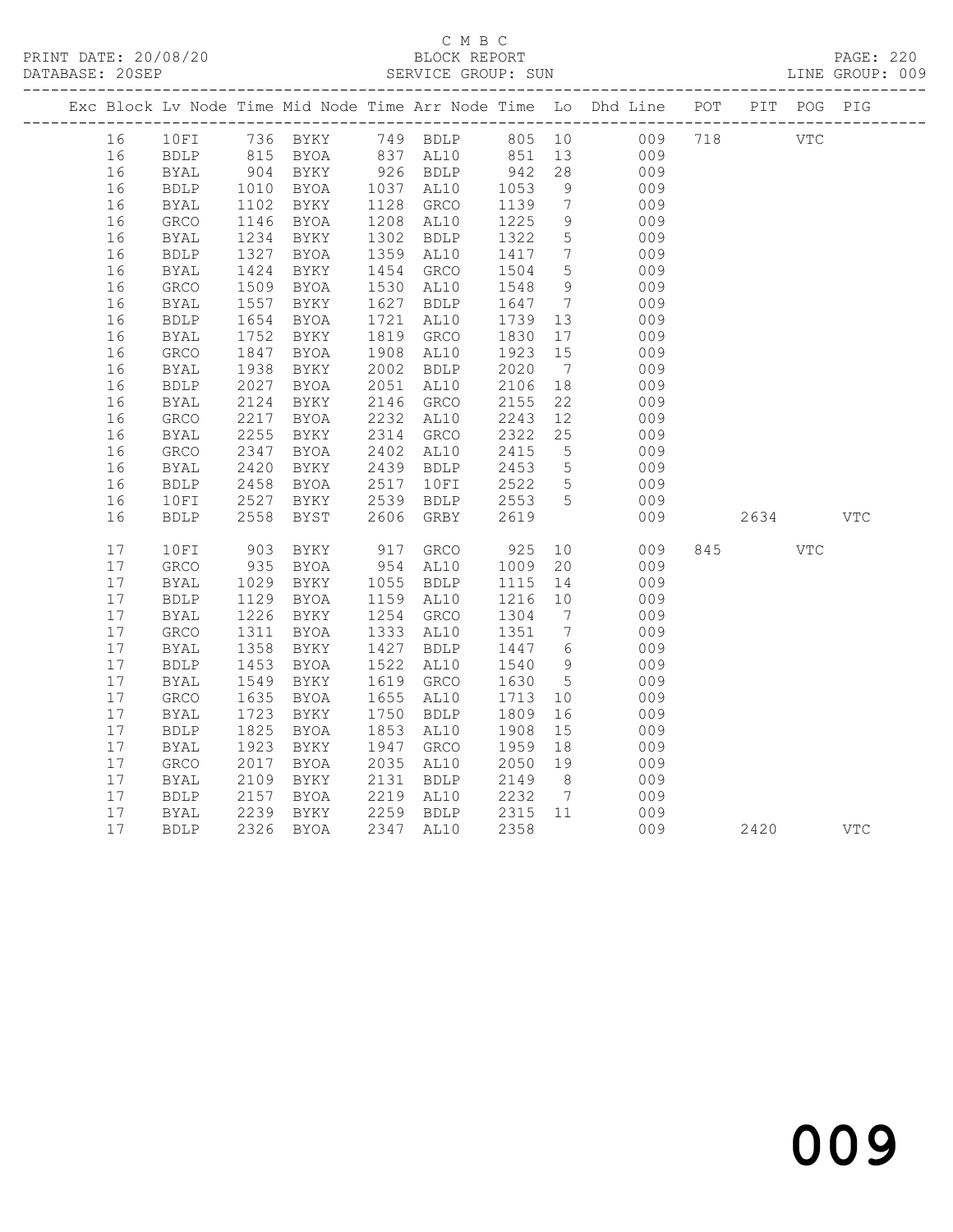### C M B C

| DATABASE: 20SEP |    |              |              |                        |      | SERVICE GROUP: SUN |                          |                              |                                                                                |              |      |     | LINE GROUP: 009 |
|-----------------|----|--------------|--------------|------------------------|------|--------------------|--------------------------|------------------------------|--------------------------------------------------------------------------------|--------------|------|-----|-----------------|
|                 |    |              |              |                        |      |                    |                          |                              | Exc Block Lv Node Time Mid Node Time Arr Node Time Lo Dhd Line POT PIT POG PIG |              |      |     |                 |
|                 |    |              |              |                        |      |                    |                          |                              | 18 BYAL 959 BYKY 1024 BDLP 1043 12 009 929 VTC                                 |              |      |     |                 |
|                 | 18 |              |              |                        |      |                    |                          |                              | BDLP 1055 BYOA 1125 AL10 1142 10 009                                           |              |      |     |                 |
|                 | 18 | BYAL         | 1152         |                        |      |                    |                          |                              | BYKY 1219 GRCO 1229 8 009                                                      |              |      |     |                 |
|                 | 18 | GRCO         |              | BYOA                   |      | 1259 AL10          | 1316                     | 8 <sup>8</sup>               | 009                                                                            |              |      |     |                 |
|                 | 18 | BYAL         | 1237<br>1324 | BYKY                   |      | 1353 BDLP          | 1413                     |                              | $\frac{3}{6}$ 009                                                              |              |      |     |                 |
|                 | 18 | <b>BDLP</b>  | 1419         | BYOA                   |      | 1450 AL10          | 1508                     |                              | 7 009                                                                          |              |      |     |                 |
|                 | 18 | BYAL         | 1515         | BYKY                   |      | 1545 GRCO          | 1556                     | $5\overline{)}$              | 009                                                                            |              |      |     |                 |
|                 | 18 | GRCO         | 1601         | BYOA                   |      | 1622 AL10          | 1640                     | 8 <sup>8</sup>               | 009                                                                            |              |      |     |                 |
|                 | 18 | BYAL         | 1648         | BYKY                   |      | 1718 BDLP          | 1738 17                  |                              | 009                                                                            |              |      |     |                 |
|                 | 18 | BDLP         | 1755         | BYOA                   |      | 1821 AL10          | 1836                     | 17                           | 009                                                                            |              |      |     |                 |
|                 | 18 |              | 1853         |                        |      | 1917 GRCO          | 1929                     |                              | 009                                                                            |              |      |     |                 |
|                 |    | BYAL         |              | BYKY                   |      |                    |                          | 19                           |                                                                                |              |      |     |                 |
|                 | 18 | GRCO         | 1948         | BYOA                   |      | 2007 AL10          |                          |                              | 009                                                                            |              |      |     |                 |
|                 | 18 | BYAL         | 2038         | BYKY                   |      | 2102 BDLP          | $2120$ 7<br>2120 7       |                              | 009                                                                            |              |      |     |                 |
|                 | 18 | <b>BDLP</b>  | 2127         | BYOA                   |      | 2150 AL10          |                          |                              | 2204 5<br>009                                                                  |              |      |     |                 |
|                 | 18 | BYAL         | 2209         | BYKY                   |      | 2229 BDLP          |                          |                              | 2245 11 009                                                                    |              |      |     |                 |
|                 | 18 | <b>BDLP</b>  | 2256         | BYOA                   |      | 2317 AL10          | 2330 10                  |                              | 009                                                                            |              |      |     |                 |
|                 | 18 | BYAL         | 2340         |                        |      | BYKY 2359 BDLP     | 2415 10                  |                              | 009                                                                            |              |      |     |                 |
|                 | 18 | <b>BDLP</b>  | 2425         | <b>BYST</b>            |      | 2433 GRBY          | 2446                     |                              |                                                                                | 009 2501 VTC |      |     |                 |
|                 | 19 | 10FI         | 1028         | BYKY                   |      | 1043 BDLP          | 1103                     |                              | 9 009 1010 VTC                                                                 |              |      |     |                 |
|                 | 19 | <b>BDLP</b>  | 1112         | BYOA                   |      | 1142 AL10          | 1159 10                  |                              | 009                                                                            |              |      |     |                 |
|                 | 19 | BYAL         | 1209         | BYKY                   |      | 1236 GRCO          | 1246                     |                              | 8 <sup>1</sup><br>009                                                          |              |      |     |                 |
|                 | 19 | GRCO         | 1254         | BYOA                   |      | 1316 AL10          | 1334                     |                              | $7\overline{ }$<br>009                                                         |              |      |     |                 |
|                 | 19 | BYAL         | 1341         | BYKY                   |      | 1410 BDLP          | 1430                     | $6\overline{6}$              | 009                                                                            |              |      |     |                 |
|                 | 19 | <b>BDLP</b>  | 1436         | BYOA                   |      | 1507 AL10          | 1525                     | $7\overline{ }$              | 009                                                                            |              |      |     |                 |
|                 | 19 | BYAL         | 1532         | BYKY                   |      | 1602 GRCO          |                          |                              | 1613 6<br>009                                                                  |              |      |     |                 |
|                 | 19 | GRCO         | 1619         | <b>BYOA</b>            |      | 1639 AL10 1657     |                          |                              | $8 - 8$<br>009                                                                 |              |      |     |                 |
|                 | 19 | BYAL         | 1705         | BYKY                   |      | 1733 BDLP          | 1753                     | 9                            | 009                                                                            |              |      |     |                 |
|                 | 19 | <b>BDLP</b>  | 1802         | BYST                   |      | 1811 GRBY          | 1831                     |                              | 009                                                                            | 1848         |      |     | <b>VTC</b>      |
|                 | 20 | 10FI         | 1042         | BYKY                   |      | 1056 GRCO          | 1104                     |                              | $8 - 8$                                                                        | 009 1024     |      | VTC |                 |
|                 | 20 | ${\tt GRCO}$ | 1112         | BYOA                   |      | 1134 AL10          | 1151                     | 9                            | 009                                                                            |              |      |     |                 |
|                 | 20 | BYAL         | 1200         | BYKY                   |      | 1227 BDLP          | 1247                     | 8 <sup>8</sup>               | 009                                                                            |              |      |     |                 |
|                 | 20 | <b>BDLP</b>  | 1255         | BYOA                   |      | 1325 AL10          | 1343                     | $7\overline{ }$              | 009                                                                            |              |      |     |                 |
|                 |    |              |              |                        |      | 1419 GRCO          |                          |                              |                                                                                |              |      |     |                 |
|                 | 20 | BYAL         | 1350         | BYKY                   |      |                    | 1429                     | $6\overline{6}$              | 009                                                                            |              |      |     |                 |
|                 | 20 | GRCO         | 1435         | BYOA                   |      | 1458 AL10          | 1516                     |                              | 7 009                                                                          |              |      |     |                 |
|                 | 20 | BYAL         |              | 1523 BYKY<br>1620 BYOA |      | 1553 BDLP          | 1613<br>$\frac{1}{1705}$ | $7\overline{ }$              | 009<br>$009$                                                                   |              |      |     |                 |
|                 | 20 | <b>BDLP</b>  |              |                        |      | 1647 AL10          |                          | 8 <sup>8</sup>               |                                                                                |              |      |     |                 |
|                 |    |              |              |                        |      |                    |                          |                              | 20 BYAL 1713 BYKY 1741 GRCO 1752 13 009                                        |              |      |     |                 |
|                 | 20 | GRCO         | 1805         | BYMN                   |      | 1816 GRBY          | 1827                     |                              | 009                                                                            |              | 1844 |     | <b>VTC</b>      |
|                 | 21 | <b>BYAL</b>  | 1110         | BYKY                   | 1136 | <b>BDLP</b>        | 1156                     | $7\phantom{.0}\phantom{.0}7$ |                                                                                | 009 1040     |      | VTC |                 |
|                 | 21 | ${\tt BDLP}$ | 1203         | <b>BYOA</b>            | 1233 | AL10               | 1250                     | 10                           | 009                                                                            |              |      |     |                 |
|                 | 21 | <b>BYAL</b>  | 1300         | BYKY                   | 1328 | GRCO               | 1338                     | 7                            | 009                                                                            |              |      |     |                 |
|                 | 21 | ${\tt GRCO}$ | 1345         | <b>BYOA</b>            | 1407 | AL10               | 1425                     | 7                            | 009                                                                            |              |      |     |                 |
|                 | 21 | <b>BYAL</b>  | 1432         | BYKY                   | 1502 | <b>BDLP</b>        | 1522                     | 5                            | 009                                                                            |              |      |     |                 |
|                 | 21 | ${\tt BDLP}$ | 1527         | BYOA                   | 1556 | AL10               | 1614                     | 9                            | 009                                                                            |              |      |     |                 |
|                 | 21 | BYAL         | 1623         | BYKY                   | 1653 | GRCO               | 1704                     | 5                            | 009                                                                            |              |      |     |                 |
|                 | 21 | GRCO         | 1709         | BYOA                   | 1729 | AL10               | 1747                     |                              | 009                                                                            |              | 1809 |     | $_{\rm VTC}$    |
|                 | 22 | <b>BYAL</b>  | 1136         | BYKY                   | 1202 | GRCO               | 1213                     | $7\phantom{.0}$              |                                                                                | 009 1106     |      | VTC |                 |
|                 | 22 | GRCO         | 1220         | BYOA                   | 1242 | AL10               | 1259                     | 9                            | 009                                                                            |              |      |     |                 |
|                 | 22 | BYAL         | 1308         | BYKY                   | 1336 | <b>BDLP</b>        | 1356                     | 5                            | 009                                                                            |              |      |     |                 |
|                 | 22 | ${\tt BDLP}$ | 1401         | <b>BYOA</b>            | 1433 | AL10               | 1451                     | 7                            | 009                                                                            |              |      |     |                 |
|                 | 22 | BYAL         | 1458         | BYKY                   | 1528 | GRCO               | 1539                     | 5                            | 009                                                                            |              |      |     |                 |
|                 | 22 | GRCO         | 1544         | BYOA                   | 1605 | AL10               | 1623                     | 8                            | 009                                                                            |              |      |     |                 |
|                 |    |              |              |                        |      |                    |                          |                              |                                                                                |              |      |     |                 |
|                 | 22 | BYAL         | 1631         | BYKY                   | 1701 | <b>BDLP</b>        | 1721                     | 7                            | 009                                                                            |              |      |     |                 |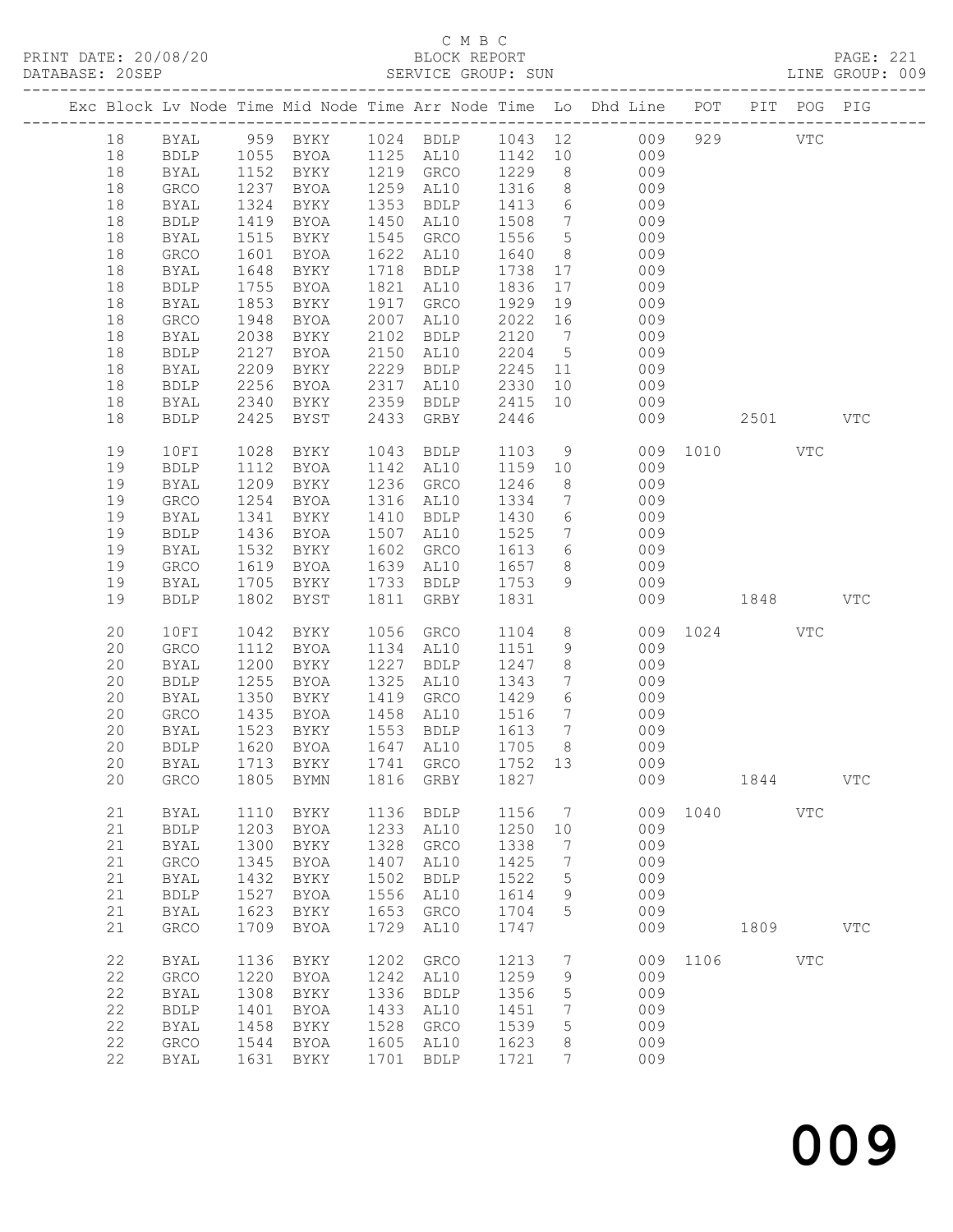|                      |    |      |                           | C M B C            |  |                                                                                |      |                 |  |
|----------------------|----|------|---------------------------|--------------------|--|--------------------------------------------------------------------------------|------|-----------------|--|
| PRINT DATE: 20/08/20 |    |      |                           | BLOCK REPORT       |  |                                                                                |      | PAGE: 222       |  |
| DATABASE: 20SEP      |    |      |                           | SERVICE GROUP: SUN |  |                                                                                |      | LINE GROUP: 009 |  |
|                      |    |      |                           |                    |  | Exc Block Ly Node Time Mid Node Time Arr Node Time Lo Dhd Line POT PIT POG PIG |      |                 |  |
|                      | 22 | RDLP | 1728 BYOA 1754 AT.10 1811 |                    |  | 009                                                                            | 1833 | VTC.            |  |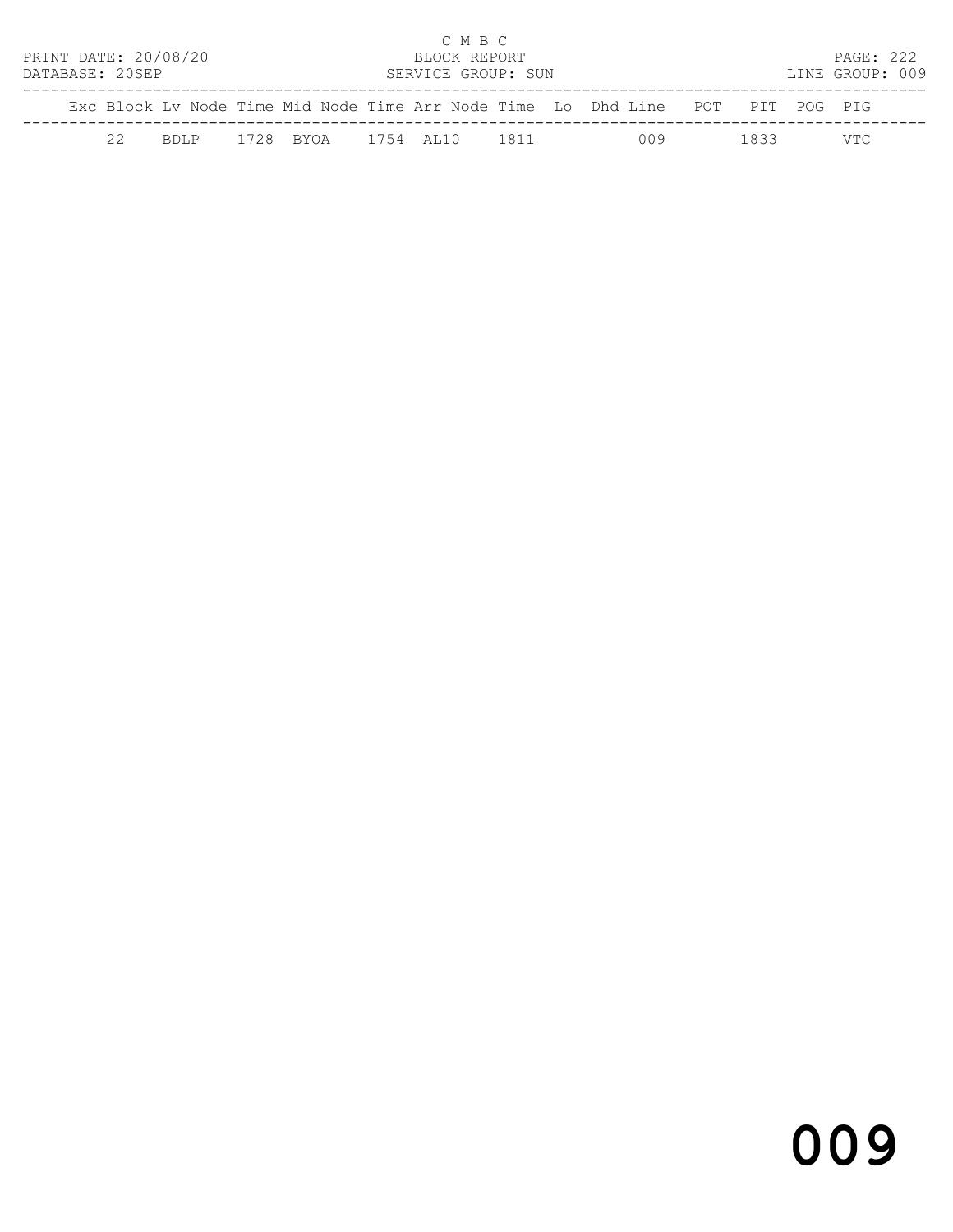|  | PRINT DATE: 20/08/20        |              |     |              |                                                                          |              | C M B C<br>BLOCK REPORT                               |                     |                      |                                                                                                                          |          | <b>PAGE: 223</b> |
|--|-----------------------------|--------------|-----|--------------|--------------------------------------------------------------------------|--------------|-------------------------------------------------------|---------------------|----------------------|--------------------------------------------------------------------------------------------------------------------------|----------|------------------|
|  |                             |              |     |              |                                                                          |              |                                                       |                     |                      |                                                                                                                          |          |                  |
|  |                             |              |     |              |                                                                          |              |                                                       |                     |                      |                                                                                                                          |          |                  |
|  |                             |              |     |              |                                                                          |              |                                                       |                     |                      | Exc Block Lv Node Time Mid Node Time Arr Node Time Lo Dhd Line POT PIT POG PIG                                           |          |                  |
|  |                             |              |     |              |                                                                          |              |                                                       |                     |                      | 1 MRST 520 GRBY 543 RIHA 554 0 010 512 VTCT<br>1 RIHA 554 GRBY 605 MRST 625 12 010<br>1 MRST 637 GRBY 701 RIHA 714 0 010 |          |                  |
|  |                             |              |     |              |                                                                          |              |                                                       |                     |                      |                                                                                                                          |          |                  |
|  | $\mathbf{1}$                | RIHA         |     |              |                                                                          |              |                                                       |                     |                      | 714 GRBY 725 MRST 745 17 010                                                                                             |          |                  |
|  | $\mathbf{1}$                | MRST         |     |              |                                                                          |              |                                                       |                     |                      |                                                                                                                          |          |                  |
|  | $\mathbf{1}$                | RIHA         |     |              | 802 GRBY 826 RIHA 839<br>839 GRBY 851 MRST 915<br>924 GRBY 953 RIHA 1009 |              |                                                       |                     |                      | $0\qquad \qquad 010$                                                                                                     |          |                  |
|  | $\mathbf{1}$                | MRST         |     |              |                                                                          |              |                                                       |                     |                      | $\begin{array}{ccc} 9 & \quad & 010 \\ 0 & \quad & 010 \end{array}$                                                      |          |                  |
|  | $\mathbf 1$                 | RIHA         |     |              | 1009 GRBY 1022 MRST 1050                                                 |              |                                                       |                     |                      | 12 010                                                                                                                   |          |                  |
|  | $\mathbf{1}$                | MRST         |     | 1102         | GRBY                                                                     |              | 1133 RIHA                                             | 1150                |                      | $0\qquad \qquad 010$                                                                                                     |          |                  |
|  | $\mathbf 1$                 | RIHA         |     | 1150         | GRBY                                                                     |              |                                                       |                     |                      |                                                                                                                          |          |                  |
|  | $\mathbf{1}$                | MRST         |     | 1300         | GRBY                                                                     |              |                                                       |                     |                      | 1207 MRST 1238 22 010<br>1333 RIHA 1350 0 010                                                                            |          |                  |
|  | $\mathbf 1$                 | RIHA         |     | 1350         | GRBY                                                                     |              |                                                       |                     |                      | 1407 MRST 1439 19 010                                                                                                    |          |                  |
|  | $\mathbf 1$                 | MRST         |     | 1458         | GRBY                                                                     |              | 1533 RIHA 1550                                        |                     |                      | $0$ 010                                                                                                                  |          |                  |
|  | $\mathbf 1$                 | RIHA         |     | 1550         | GRBY                                                                     |              | 1609 MRST                                             |                     |                      | 1644  19  010<br>1750  0  010                                                                                            |          |                  |
|  | $\mathbf{1}$                | MRST         |     | 1703         | GRBY                                                                     |              | 1734 RIHA                                             |                     |                      |                                                                                                                          |          |                  |
|  | $\mathbf 1$                 | RIHA         |     | 1750         | GRBY                                                                     |              |                                                       |                     |                      | 1808 MRST 1839 10 010                                                                                                    |          |                  |
|  | $\mathbf{1}$                | MRST         |     | 1849         | GRBY                                                                     |              | 1919 RIHA 1935                                        |                     |                      | $0$ 010                                                                                                                  |          |                  |
|  | $\mathbf 1$                 | RIHA         |     | 1935         | GRBY                                                                     |              |                                                       |                     |                      | 1950 MRST 2018 12 010<br>2054 RIHA 2109 0 010<br>2124 MRST 2149 21 010                                                   |          |                  |
|  | $\mathbf{1}$                | MRST         |     | 2030         | GRBY                                                                     |              |                                                       |                     |                      |                                                                                                                          |          |                  |
|  | $\mathbf{1}$                | RIHA         |     |              | 2109 GRBY                                                                |              |                                                       |                     |                      | 2234 RIHA 2249 0 010                                                                                                     |          |                  |
|  | $\mathbf{1}$<br>$\mathbf 1$ | MRST<br>RIHA |     | 2210         | GRBY<br>2249 GRBY                                                        |              | 2303 MRST 2327                                        |                     |                      | 010 2332 VTCT                                                                                                            |          |                  |
|  |                             |              |     |              |                                                                          |              |                                                       |                     |                      |                                                                                                                          |          |                  |
|  | 2                           | MRST         | 540 |              | GRBY                                                                     |              | 603 RIHA                                              | 614                 |                      | $0$ 010                                                                                                                  | 532 VTCT |                  |
|  | $\mathbf{2}$                | RIHA         |     |              | 614 GRBY                                                                 |              | 625 MRST                                              |                     |                      | 645 12 010                                                                                                               |          |                  |
|  | 2                           | MRST         | 657 |              | GRBY                                                                     |              | 721 RIHA                                              | 734                 |                      | $0\qquad \qquad 010$                                                                                                     |          |                  |
|  | $\sqrt{2}$                  | RIHA         |     |              | 734 GRBY<br>816 GRBY                                                     |              | 746 MRST                                              | 806<br>854          | 10                   | 010                                                                                                                      |          |                  |
|  | $\mathbf{2}$                | MRST         |     |              |                                                                          |              | $\begin{matrix} 1 & 1 \\ 8 & 4 & 0 \end{matrix}$ RIHA |                     |                      | $\begin{matrix} 0 & 0 & 0 \\ 0 & 0 & 0 \end{matrix}$                                                                     |          |                  |
|  | 2                           | RIHA         |     |              | 854 GRBY 906 MRST 930                                                    |              |                                                       |                     |                      | 7 010                                                                                                                    |          |                  |
|  | 2                           | MRST         | 937 |              | GRBY 1006 RIHA 1022                                                      |              |                                                       |                     |                      | $0\qquad \qquad 010$                                                                                                     |          |                  |
|  | $\mathbf{2}$                | RIHA         |     |              | 1022 GRBY   1035 MRST<br>1117 GRBY   1149 RIHA                           |              |                                                       | 1103  14<br>1205  0 |                      | $\begin{array}{c} 010 \\ 010 \end{array}$                                                                                |          |                  |
|  | $\mathbf{2}$                | MRST         |     |              |                                                                          |              |                                                       |                     |                      |                                                                                                                          |          |                  |
|  | $\overline{c}$              |              |     |              |                                                                          |              |                                                       |                     |                      | RIHA 1205 GRBY 1222 MRST 1253 22 010                                                                                     |          |                  |
|  | 2                           | MRST         |     | 1315         | GRBY                                                                     | 1348         | RIHA                                                  | 1405                | $\overline{0}$       | 010                                                                                                                      |          |                  |
|  | $\mathbf{2}$                | RIHA         |     | 1405         | GRBY                                                                     | 1422         | MRST                                                  | 1454                | 20                   | 010                                                                                                                      |          |                  |
|  | $\mathbf 2$                 | MRST         |     | 1514         | GRBY                                                                     | 1549         | RIHA                                                  | 1605                | $\overline{0}$       | 010                                                                                                                      |          |                  |
|  | $\mathbf{2}$                | RIHA         |     | 1605         | GRBY                                                                     | 1624         | MRST                                                  | 1659                | 19                   | 010                                                                                                                      |          |                  |
|  | 2<br>$\mathbf{2}$           | MRST         |     | 1718         | GRBY                                                                     | 1749<br>1823 | RIHA                                                  | 1805                | $\overline{0}$       | 010                                                                                                                      |          |                  |
|  | $\sqrt{2}$                  | RIHA<br>MRST |     | 1805<br>1905 | GRBY<br>GRBY                                                             | 1935         | MRST<br>RIHA                                          | 1852<br>1951        | 13<br>$\overline{0}$ | 010<br>010                                                                                                               |          |                  |
|  | $\mathbf{2}$                | RIHA         |     | 1951         | GRBY                                                                     | 2006         | MRST                                                  | 2034                | 16                   | 010                                                                                                                      |          |                  |
|  | 2                           | MRST         |     | 2050         | GRBY                                                                     | 2114         | RIHA                                                  | 2129                | $\overline{0}$       | 010                                                                                                                      |          |                  |
|  | $\mathbf{2}$                | RIHA         |     | 2129         | GRBY                                                                     | 2144         | MRST                                                  | 2209                | 23                   | 010                                                                                                                      |          |                  |
|  | $\mathbf{2}$                | MRST         |     | 2232         | GRBY                                                                     | 2256         | RIHA                                                  | 2309                | $\circ$              | 010                                                                                                                      |          |                  |
|  | $\mathbf{2}$                | RIHA         |     | 2309         | GRBY                                                                     | 2323         | MRST                                                  | 2346                | 9                    | 010                                                                                                                      |          |                  |
|  | $\mathbf{2}$                | MRST         |     | 2355         | GRBY                                                                     | 2419         | RIHA                                                  | 2432                | 3                    | 010                                                                                                                      |          |                  |
|  | $\overline{2}$              | RIHA         |     | 2435         | GRBY                                                                     | 2450         | MRST                                                  | 2511                |                      | 010                                                                                                                      | 2516     | <b>VTCT</b>      |
|  |                             |              |     |              |                                                                          |              |                                                       |                     |                      |                                                                                                                          |          |                  |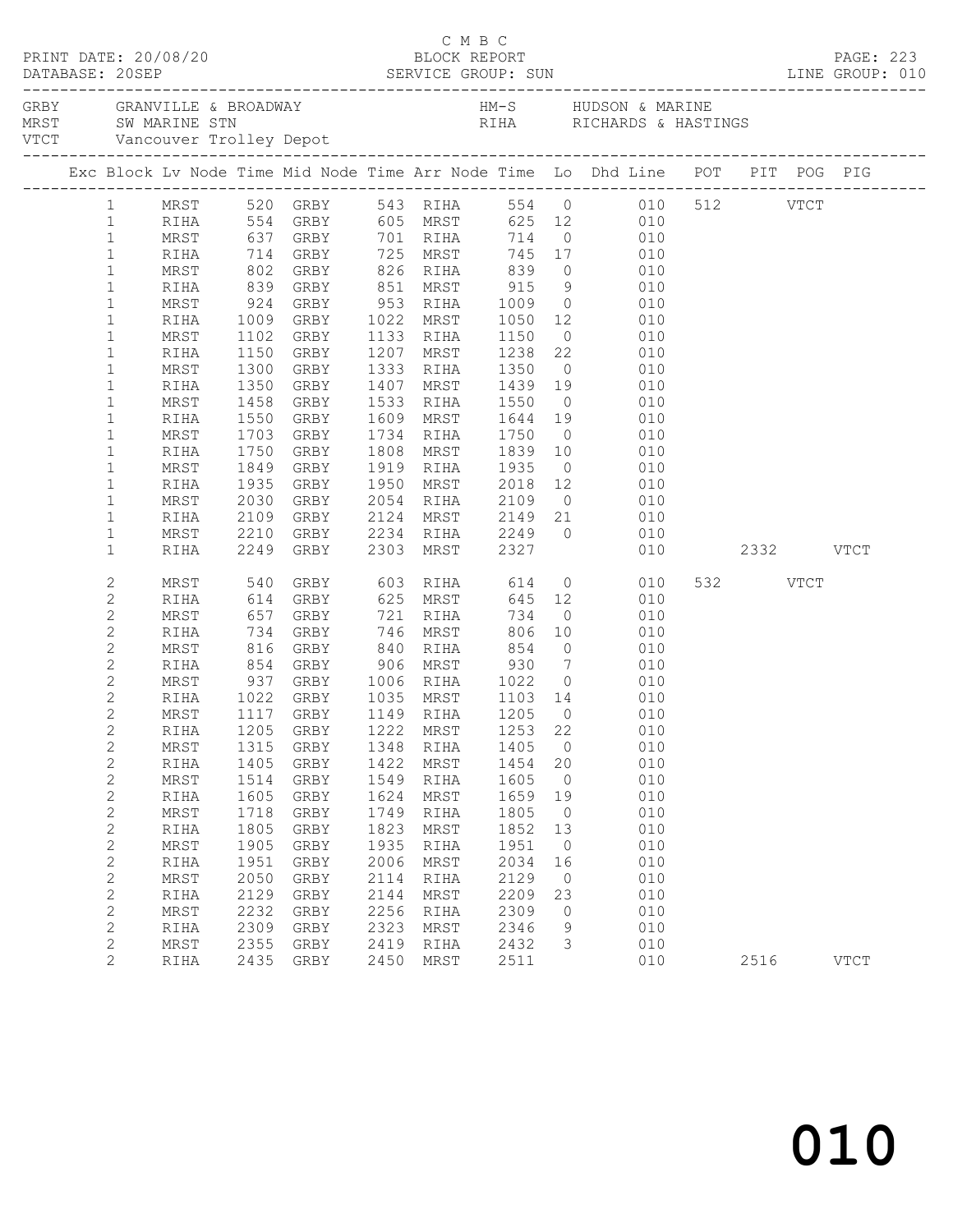PRINT DATE: 20/08/20 BLOCK REPORT BATABASE: 205EP

### C M B C<br>BLOCK REPORT

PAGE: 224<br>LINE GROUP: 010

|                |                  |              |              |                                 |              |              |              |                      | Exc Block Lv Node Time Mid Node Time Arr Node Time Lo Dhd Line POT PIT POG PIG |           |             |             |
|----------------|------------------|--------------|--------------|---------------------------------|--------------|--------------|--------------|----------------------|--------------------------------------------------------------------------------|-----------|-------------|-------------|
|                | $\mathcal{S}$    | MRST         |              | 600 GRBY                        |              | 623 RIHA     |              |                      | 634 0 010                                                                      | 552       | <b>VTCT</b> |             |
| $\mathsf 3$    |                  | RIHA         | 634          | GRBY                            |              | 645 MRST     | 705 12       |                      | 010                                                                            |           |             |             |
|                | $\mathsf 3$      | MRST         | 717          | GRBY                            |              | 741 RIHA     | 754          | $\overline{0}$       | 010                                                                            |           |             |             |
|                | 3                | RIHA         | 754          | GRBY                            | 806          | MRST         | 826          | 19                   | 010                                                                            |           |             |             |
|                | 3                | MRST         | 845          | GRBY                            | 910          | RIHA         | 924          | $\overline{0}$       | 010                                                                            |           |             |             |
|                | 3                | RIHA         | 924          | GRBY                            | 936          | MRST         | 1001         | 16                   | 010                                                                            |           |             |             |
|                | $\mathsf S$      | MRST         | 1017         | GRBY                            | 1048         | RIHA         | 1105         | $\overline{0}$       | 010                                                                            |           |             |             |
|                | 3                | RIHA         | 1105         | GRBY                            | 1120         | MRST         | 1151         | 10                   | 010                                                                            |           |             |             |
|                | $\mathsf S$      | MRST         | 1201         | GRBY                            | 1234         | RIHA         | 1250         | $\overline{0}$       | 010                                                                            |           |             |             |
|                | 3                | RIHA         | 1250         | GRBY                            | 1307         | MRST         | 1339         | 20                   | 010                                                                            |           |             |             |
|                | $\mathsf S$<br>3 | MRST         | 1359<br>1450 | GRBY                            | 1433<br>1508 | RIHA         | 1450         | $\overline{0}$       | 010<br>010                                                                     |           |             |             |
|                | 3                | RIHA<br>MRST | 1602         | GRBY<br>GRBY                    | 1634         | MRST<br>RIHA | 1542<br>1650 | 20<br>$\overline{0}$ | 010                                                                            |           |             |             |
|                | 3                | RIHA         | 1650         | GRBY                            | 1708         | MRST         | 1741         | 22                   | 010                                                                            |           |             |             |
|                | $\mathsf S$      | MRST         | 1803         | GRBY                            | 1834         | RIHA         | 1850         | $\overline{0}$       | 010                                                                            |           |             |             |
|                | $\mathsf S$      | RIHA         | 1850         | GRBY                            | 1907         | MRST         | 1935         | 19                   | 010                                                                            |           |             |             |
|                | 3                | MRST         | 1954         | GRBY                            | 2020         | RIHA         | 2036         | $\overline{0}$       | 010                                                                            |           |             |             |
|                | 3                | RIHA         | 2036         | GRBY                            | 2051         | MRST         | 2118         | 12                   | 010                                                                            |           |             |             |
|                | $\mathsf S$      | MRST         | 2130         | GRBY                            | 2154         | RIHA         | 2209         | $\overline{0}$       | 010                                                                            |           |             |             |
|                | $\mathsf S$      | RIHA         | 2209         | GRBY                            | 2223         | MRST         | 2247         | 25                   | 010                                                                            |           |             |             |
|                | 3                | MRST         | 2312         | GRBY                            | 2336         | RIHA         | 2349         | $\overline{0}$       | 010                                                                            |           |             |             |
|                | 3                | RIHA         | 2349         | GRBY                            | 2403         | MRST         | 2426         |                      | 010                                                                            | 2431 VTCT |             |             |
|                |                  |              |              |                                 |              |              |              |                      |                                                                                |           |             |             |
|                | 4                | MRST         | 617          | GRBY                            | 641          | RIHA         | 654          | $\overline{0}$       | 010                                                                            | 609 VTCT  |             |             |
|                | 4                | RIHA         | 654          | GRBY                            | 705          | MRST         | 725          | 9                    | 010                                                                            |           |             |             |
|                | 4                | MRST         | 734          | GRBY                            | 758          | RIHA         | 811          | $\overline{0}$       | 010                                                                            |           |             |             |
| $\overline{4}$ |                  | RIHA         | 811          | GRBY                            | 823          | MRST         | 843          | 14                   | 010                                                                            |           |             |             |
| $\overline{4}$ |                  | MRST         | 857          | GRBY                            | 923          | RIHA         | 939          | $\overline{0}$       | 010                                                                            |           |             |             |
| 4              |                  | RIHA         | 939          | GRBY                            | 952          | MRST         | 1018         | 14                   | 010                                                                            |           |             |             |
|                | 4                | MRST         | 1032         | GRBY                            | 1103         | RIHA         | 1120         | $\overline{0}$       | 010                                                                            |           |             |             |
|                | 4                | RIHA         | 1120         | GRBY                            | 1135         | MRST         | 1206         | 10                   | 010                                                                            |           |             |             |
|                | 4                | MRST         | 1216         | GRBY                            | 1249<br>1322 | RIHA         | 1305         | $\overline{0}$       | 010                                                                            |           |             |             |
|                | 4<br>4           | RIHA<br>MRST | 1305<br>1414 | GRBY<br>GRBY                    | 1448         | MRST<br>RIHA | 1354<br>1505 | 20<br>$\overline{0}$ | 010<br>010                                                                     |           |             |             |
|                | 4                | RIHA         | 1505         | GRBY                            | 1523         | MRST         | 1557         | 21                   | 010                                                                            |           |             |             |
|                | 4                | MRST         | 1618         | GRBY                            | 1649         | RIHA         | 1705         | $\overline{0}$       | 010                                                                            |           |             |             |
|                | 4                | RIHA         | 1705         | GRBY                            | 1723         | MRST         | 1756         | 23                   | 010                                                                            |           |             |             |
|                | 4                | MRST         | 1819         | GRBY                            | 1849         | RIHA         | 1905         | $\overline{0}$       | 010                                                                            |           |             |             |
|                | 4                | RIHA         | 1905         | GRBY                            | 1922         | MRST         | 1950         | 19                   | 010                                                                            |           |             |             |
| $\sqrt{4}$     |                  |              |              | MRST 2009 GRBY 2035 RIHA 2051 0 |              |              |              |                      | 010                                                                            |           |             |             |
| 4              |                  | RIHA         | 2051         | GRBY                            | 2106         | MRST         | 2133         | 17                   | 010                                                                            |           |             |             |
| 4              |                  | MRST         | 2150         | <b>GRBY</b>                     | 2214         | RIHA         | 2229         | 0                    | 010                                                                            |           |             |             |
| 4              |                  | RIHA         | 2229         | GRBY                            | 2243         | MRST         | 2307         | 18                   | 010                                                                            |           |             |             |
| 4              |                  | MRST         | 2325         | GRBY                            | 2349         | <b>RIHA</b>  | 2402         | 3                    | 010                                                                            |           |             |             |
| 4              |                  | RIHA         | 2405         | GRBY                            | 2420         | MRST         | 2441         | 14                   | 010                                                                            |           |             |             |
| 4              |                  | MRST         | 2455         | GRBY                            | 2519         | RIHA         | 2532         | 3                    | 010                                                                            |           |             |             |
|                | 4                | RIHA         | 2535         | GRBY                            | 2550         | $HM-S$       | 2606         |                      | 010                                                                            | 2608      |             | <b>VTCT</b> |
|                |                  |              |              |                                 |              |              |              |                      |                                                                                |           |             |             |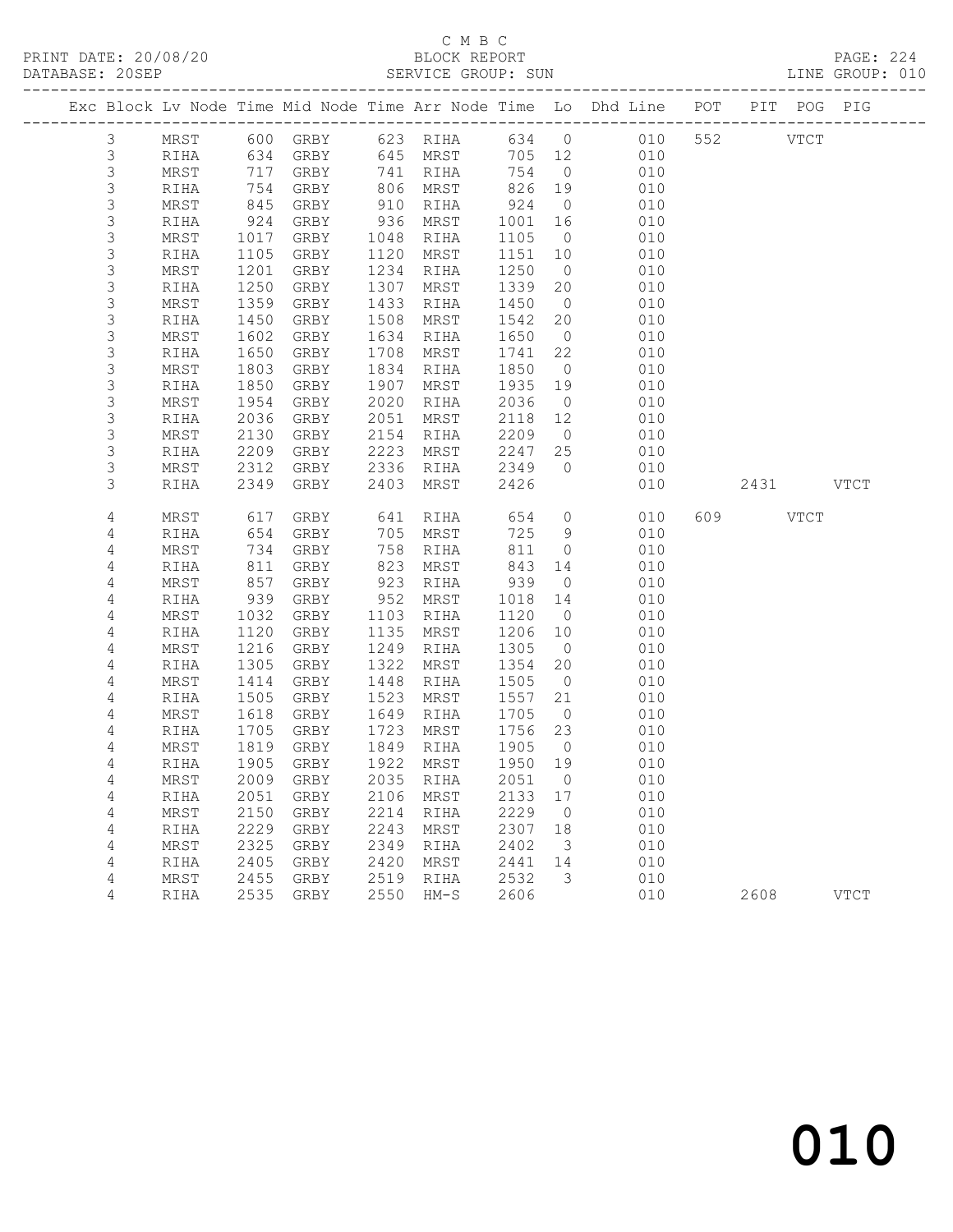### C M B C<br>BLOCK REPORT

PAGE: 225<br>LINE GROUP: 010

|                  |            |      |          |      |          |         |                 | Exc Block Lv Node Time Mid Node Time Arr Node Time Lo Dhd Line POT PIT POG PIG |      |             |             |             |
|------------------|------------|------|----------|------|----------|---------|-----------------|--------------------------------------------------------------------------------|------|-------------|-------------|-------------|
| $5\overline{)}$  | MRST       |      | 749 GRBY |      | 813 RIHA | 826     | $\overline{0}$  | 010 741 VTCT                                                                   |      |             |             |             |
| 5                | RIHA       | 826  | GRBY     |      | 838 MRST | 902     | 9               | 010                                                                            |      |             |             |             |
| $\mathsf S$      | MRST       | 911  | GRBY     | 938  | RIHA     | 954     | $\overline{0}$  | 010                                                                            |      |             |             |             |
| $\mathsf S$      | RIHA       | 954  | GRBY     | 1007 | MRST     | 1033    | 14              | 010                                                                            |      |             |             |             |
| 5                | MRST       | 1047 | GRBY     | 1118 | RIHA     | 1135    | $\circ$         | 010                                                                            |      |             |             |             |
| 5                | RIHA       | 1135 | GRBY     | 1152 | MRST     | 1223    | 22              | 010                                                                            |      |             |             |             |
| 5                | MRST       | 1245 | GRBY     | 1318 | RIHA     | 1335    | $\overline{0}$  | 010                                                                            |      |             |             |             |
| 5                | RIHA       | 1335 | GRBY     | 1352 | MRST     | 1424    | 19              | 010                                                                            |      |             |             |             |
| 5                | MRST       | 1443 | GRBY     | 1518 | RIHA     | 1535    | $\overline{0}$  | 010                                                                            |      |             |             |             |
| 5                | RIHA       | 1535 | GRBY     | 1554 | MRST     | 1629    | 19              | 010                                                                            |      |             |             |             |
| 5                | MRST       | 1648 | GRBY     | 1719 | RIHA     | 1735    | $\overline{0}$  | 010                                                                            |      |             |             |             |
| 5                | RIHA       | 1735 | GRBY     | 1753 | MRST     | 1826    |                 | 010                                                                            |      | 1833 VTCT   |             |             |
| 6                | MRST       | 830  | GRBY     | 855  | RIHA     | 909     | $\circ$         | 010                                                                            |      | 822 VTCT    |             |             |
| 6                | RIHA       | 909  | GRBY     | 921  | MRST     | 946     | 17              | 010                                                                            |      |             |             |             |
| 6                | MRST       | 1003 | GRBY     | 1033 | RIHA     | 1050    | $\overline{0}$  | 010                                                                            |      |             |             |             |
| 6                | RIHA       | 1050 | GRBY     | 1104 | MRST     | 1134    | 12              | 010                                                                            |      |             |             |             |
| 6                | MRST       | 1146 | GRBY     | 1219 | RIHA     | 1235    | $\overline{0}$  | 010                                                                            |      |             |             |             |
| 6                | RIHA       | 1235 | GRBY     | 1252 | MRST     | 1324    | 20              | 010                                                                            |      |             |             |             |
| 6                | MRST       | 1344 | GRBY     | 1418 | RIHA     | 1435    | $\overline{0}$  | 010                                                                            |      |             |             |             |
| 6                | RIHA       | 1435 | GRBY     | 1453 | MRST     | 1527    | 20              | 010                                                                            |      |             |             |             |
| 6                | MRST       | 1547 | GRBY     | 1619 | RIHA     | 1635    | $\overline{0}$  | 010                                                                            |      |             |             |             |
| 6                | RIHA       | 1635 | GRBY     | 1653 | MRST     | 1726    | 22              | 010                                                                            |      |             |             |             |
| 6                | MRST       | 1748 | GRBY     | 1819 | RIHA     | 1835    | $\overline{0}$  | 010                                                                            |      |             |             |             |
| 6                | RIHA       | 1835 | GRBY     | 1852 | MRST     | 1920    | 18              | 010                                                                            |      |             |             |             |
| 6                | MRST       | 1938 | GRBY     | 2005 | RIHA     | 2021    | $\overline{0}$  | 010                                                                            |      |             |             |             |
| 6                | RIHA       | 2021 | GRBY     | 2036 | MRST     | 2103    | $7\phantom{.0}$ | 010                                                                            |      |             |             |             |
| 6                | MRST       | 2110 | GRBY     | 2134 | RIHA     | 2149    | $\overline{0}$  | 010                                                                            |      |             |             |             |
| 6                | RIHA       | 2149 | GRBY     | 2204 | MRST     | 2229    | 23              | 010                                                                            |      |             |             |             |
| 6                | MRST       | 2252 | GRBY     | 2316 | RIHA     | 2329    | $\overline{0}$  | 010                                                                            |      |             |             |             |
| 6                | RIHA       | 2329 | GRBY     | 2343 | MRST     | 2406    | 19              | 010                                                                            |      |             |             |             |
| 6                | MRST       | 2425 | GRBY     | 2449 | RIHA     | 2502    | 3               | 010                                                                            |      |             |             |             |
| 6                | RIHA       | 2505 | GRBY     | 2520 | $HM-S$   | 2536    |                 | 010                                                                            |      | 2538 VTCT   |             |             |
| 7                | MRST       | 948  | GRBY     | 1018 | RIHA     | 1035    | $\circ$         | 010                                                                            | 940  | <b>VTCT</b> |             |             |
| 7                | RIHA       | 1035 | GRBY     | 1049 | MRST     | 1118    | 14              | 010                                                                            |      |             |             |             |
| 7                | MRST       | 1132 | GRBY     | 1204 | RIHA     | 1220    | $\overline{0}$  | 010                                                                            |      |             |             |             |
| 7                | RIHA       | 1220 | GRBY     | 1237 | MRST     | 1308    | 22              | 010                                                                            |      |             |             |             |
| 7                | MRST       | 1330 | GRBY     | 1403 | RIHA     | 1420    | $\overline{0}$  | 010                                                                            |      |             |             |             |
| 7                | RIHA       | 1420 | GRBY     | 1437 | MRST     | 1509 23 |                 | 010                                                                            |      |             |             |             |
| 7                | MRST       | 1532 | GRBY     | 1604 | RIHA     | 1620    | 0               | 010                                                                            |      |             |             |             |
| $\boldsymbol{7}$ | RIHA       | 1620 | GRBY     | 1639 | MRST     | 1714    | 19              | 010                                                                            |      |             |             |             |
| 7                | MRST       | 1733 | GRBY     | 1804 | RIHA     | 1820    | 0               | 010                                                                            |      |             |             |             |
| 7                | RIHA       | 1820 | GRBY     | 1838 | MRST     | 1907    | 16              | 010                                                                            |      |             |             |             |
| $\overline{7}$   | MRST       | 1923 | GRBY     | 1950 | RIHA     | 2006    | 0               | 010                                                                            |      |             |             |             |
| $\overline{7}$   | RIHA       | 2006 | GRBY     | 2021 | MRST     | 2048    |                 | 010                                                                            |      | 2054        |             | <b>VTCT</b> |
| $\,8\,$          | MRST       | 1231 | GRBY     | 1304 | RIHA     | 1320    | 0               | 010                                                                            | 1223 |             | <b>VTCT</b> |             |
| $\,8\,$          | RIHA       | 1320 | GRBY     | 1337 | MRST     | 1409    | 19              | 010                                                                            |      |             |             |             |
| 8                | MRST       | 1428 | GRBY     | 1503 | RIHA     | 1520    | 0               | 010                                                                            |      |             |             |             |
| 8                | RIHA       | 1520 | GRBY     | 1538 | MRST     | 1613    | 20              | 010                                                                            |      |             |             |             |
| 8                | MRST       | 1633 | GRBY     | 1704 | RIHA     | 1720    | 0               | 010                                                                            |      |             |             |             |
| 8                | RIHA       | 1720 | GRBY     | 1738 | MRST     | 1811    | 23              | 010                                                                            |      |             |             |             |
| 8                | $\tt MRST$ | 1834 | GRBY     | 1904 | RIHA     | 1920    | $\circ$         | 010                                                                            |      |             |             |             |
| 8                | RIHA       | 1920 | GRBY     | 1937 | MRST     | 2005    |                 | 010                                                                            |      | 2011        |             | <b>VTCT</b> |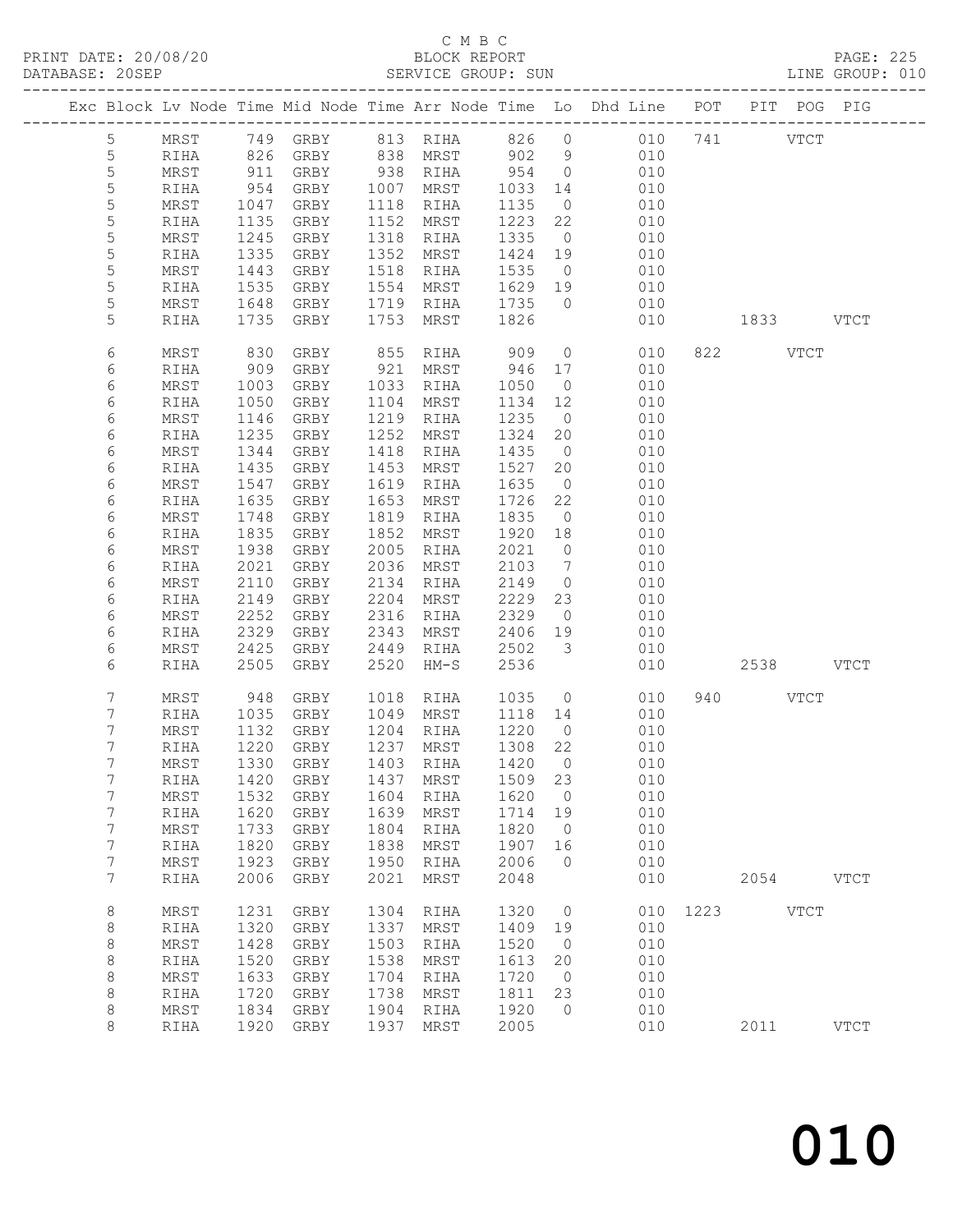|                           |                                                                                                                                  |                                                                                                                                                                                                             |                                                                                                                                                                       |                                                                                                                                                    |                                                                                 |                                                                                                     |                                                                                          |                                                       | Exc Block Lv Node Time Mid Node Time Arr Node Time Lo Dhd Line POT PIT POG PIG                                                                                                                                                                                                                                                                                                                                                                                                                                                                                                                                                                                                                                                  |     |      |      |             |
|---------------------------|----------------------------------------------------------------------------------------------------------------------------------|-------------------------------------------------------------------------------------------------------------------------------------------------------------------------------------------------------------|-----------------------------------------------------------------------------------------------------------------------------------------------------------------------|----------------------------------------------------------------------------------------------------------------------------------------------------|---------------------------------------------------------------------------------|-----------------------------------------------------------------------------------------------------|------------------------------------------------------------------------------------------|-------------------------------------------------------|---------------------------------------------------------------------------------------------------------------------------------------------------------------------------------------------------------------------------------------------------------------------------------------------------------------------------------------------------------------------------------------------------------------------------------------------------------------------------------------------------------------------------------------------------------------------------------------------------------------------------------------------------------------------------------------------------------------------------------|-----|------|------|-------------|
| #GR 61<br>GR 61<br>#GR 61 | 61<br>61<br>61<br>61<br>61<br>61<br>61<br>61<br>61<br>61<br>61<br>61<br>61<br>61<br>61<br>61<br>61<br>61<br>61<br>61<br>61<br>61 | ULP1<br>HRPN<br><b>HRPN</b><br>ULP1<br>HRPN<br>ULP1<br>KTLP<br>ULP1<br>KTLP<br>ULP1<br>KTLP<br>ULP1<br>KTLP<br>ULP1<br>KTLP<br>ULP1<br>KTLP<br>ULP1<br>HRPN<br>ULP1<br>HRPN<br>ULP1<br>HRPN<br>ULP1<br>HRPN | 300<br>330<br>330<br>405<br>435<br>508<br>605<br>1200<br>1324<br>1447<br>1614<br>1732<br>1858<br>2008<br>2044<br>2044<br>2143<br>2218<br>2304<br>2338<br>2430<br>2502 | 716 5GRN<br>5GRN<br>CLOV<br>5GRN<br>CLOV<br>5GRN<br>5GRN<br>CLOV<br>5GRN<br>CLOV                                                                   |                                                                                 | 2517 ULP1 2536                                                                                      |                                                                                          |                                                       | GR 61 ULP1 300 5GRN 319 HRPN 330 0 014 230 VTCT<br>5GRN 319 HRPN 330 0 014 230 VTCT<br>ULP1 357 8 014<br>CLOV 339 ULP1 357 8 014<br>5GRN 424 HRPN 435 0 014<br>11 502 6 014<br>5GRN 528 KTLP 556 9 014<br>541 CLOV 635 ULP1 653 23 014<br>736 KTLP 807 5 014<br>812 CLOV 846 ULP1 907 15 014<br>922 5GRN 945 KTLP 1023 19 014<br>1042 CLOV 1122 ULP1 1146 14 014<br>1225 KTLP 1310 14 014<br>1408 ULP1 1436 11 014<br>1512 KTLP 1558 16 014<br>1656 ULP1 1724 8 014<br>1757 KTLP 1842 16 014<br>CLOV 1936 ULP1 2003 5 014<br>5GRN 2031 HRPN 2044 0 014<br>ULP1 2124 19 014<br>5GRN 2206 HRPN 2218 0 014<br>CLOV 2233 ULP1 2252 12 014<br>2326 HRPN 2338 0 014<br>2353 ULP1 2412 18 014<br>2450 HRPN 2502 0 014<br>014 2606 VTCT |     |      |      |             |
| #GR 62                    | GR 62<br>62<br>62<br>62<br>62<br>62<br>62<br>62<br>62<br>62<br>62<br>62<br>62<br>63                                              | ULP1<br>ULP1<br>HRPN<br>ULP1<br>62 HRPN 509<br>ULP1<br>$\texttt{KTLP}$<br>ULP1<br>KTLP<br>ULP1<br>KTLP<br>ULP1<br>KTLP<br>ULP1<br>KTLP<br>ULP1                                                              | 330<br>330<br>400<br>553<br>646<br>754<br>858<br>1006<br>1128<br>1246<br>1412<br>1535<br>1702<br>535                                                                  | 400 ULP1<br>434 5GRN 453 HRPN<br>5GRN<br>CLOV<br>5GRN<br>$\mathtt{CLOV}$<br>5GRN<br>$\mathtt{CLOV}$<br>5GRN<br>CLOV<br>5GRN<br><b>CLOV</b><br>5GRN | 613<br>719<br>815<br>936<br>1030<br>1209<br>1311<br>1456<br>1600<br>1743<br>555 | ULP1 536 17<br>KTLP<br>ULP1<br>KTLP<br>ULP1<br>KTLP<br>ULP1<br>KTLP<br>ULP1<br>KTLP<br>ULP1<br>KTLP | 504 5<br>641<br>738<br>848<br>958<br>1110<br>1235<br>1356<br>1524<br>1646<br>1811<br>623 | 5<br>16<br>10<br>8<br>18<br>11<br>16<br>11<br>16<br>5 | 5GRN 349 HRPN 400 0 014 300 VTCT<br>5GRN 349 HRPN 400 0 014 300 VTCT<br>ULP1 427 7 014<br>014<br>014<br>014<br>014<br>014<br>014<br>014<br>014<br>014<br>014<br>014<br>014<br>014                                                                                                                                                                                                                                                                                                                                                                                                                                                                                                                                               | 500 | 1848 | VTCT | <b>VTCT</b> |
|                           | 63<br>63<br>63<br>63<br>63<br>63<br>63<br>63                                                                                     | KTLP<br>ULP1<br>KTLP<br>ULP1<br>KTLP<br>ULP1<br>KTLP<br>ULP1                                                                                                                                                | 628<br>733<br>829<br>937<br>1057<br>1211<br>1336<br>1459                                                                                                              | <b>CLOV</b><br>5GRN<br>$\mathtt{CLOV}$<br>5GRN<br><b>CLOV</b><br>5GRN<br>CLOV<br>5GRN                                                              | 700<br>753<br>904<br>1000<br>1137<br>1236<br>1420<br>1524                       | ULP1<br>KTLP<br>ULP1<br>KTLP<br>ULP1<br>KTLP<br>ULP1<br>$\verb KTLP $                               | 718<br>824<br>926<br>1039<br>1203<br>1321<br>1448<br>1610                                | 15<br>5<br>11<br>18<br>8<br>15<br>11<br>16            | 014<br>014<br>014<br>014<br>014<br>014<br>014<br>014                                                                                                                                                                                                                                                                                                                                                                                                                                                                                                                                                                                                                                                                            |     |      |      |             |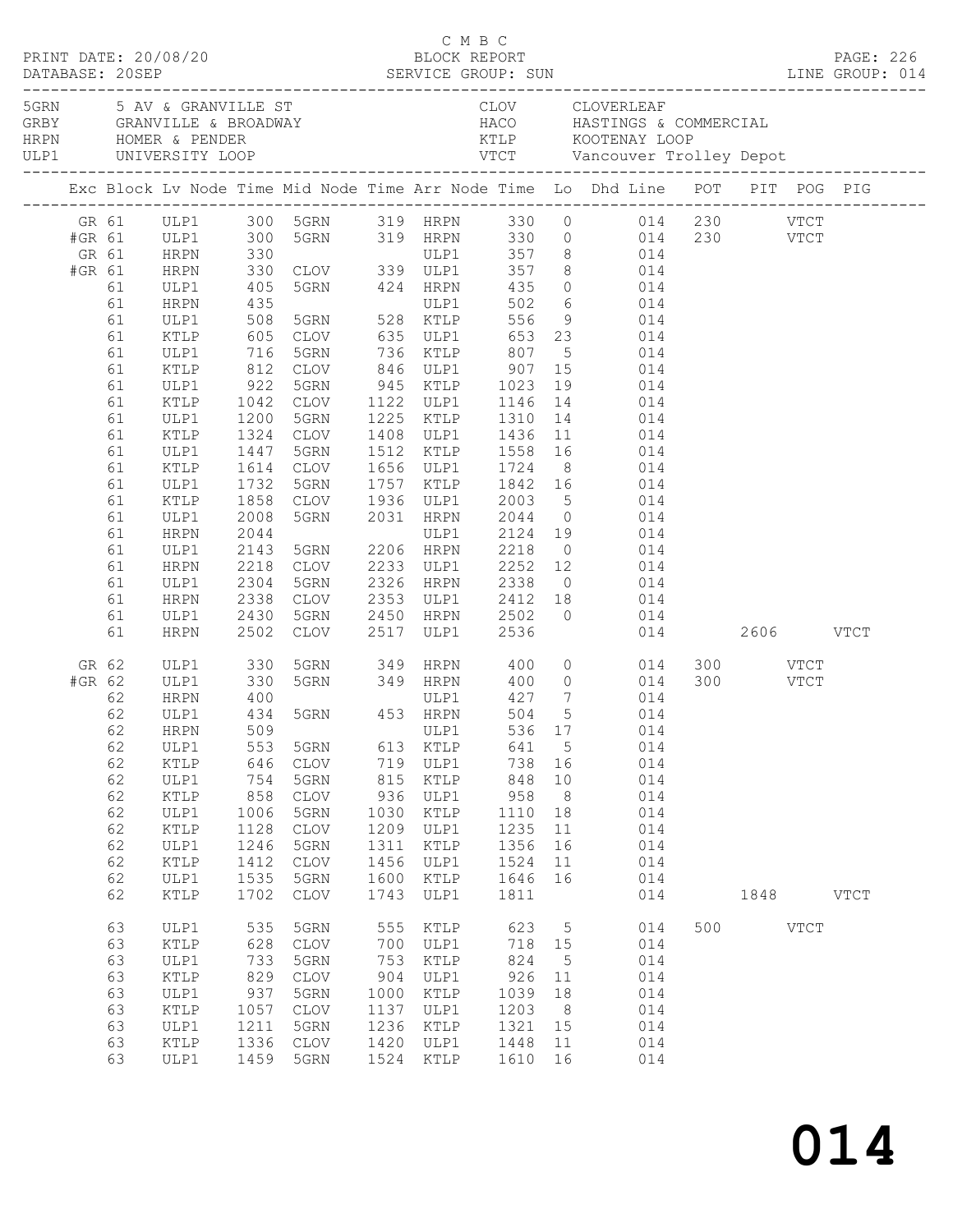### C M B C

| DATABASE: 20SEP |          |                 |                 |                               |      | SERVICE GROUP: SUN |         |                 |                                                                                |          |           | LINE GROUP: 014 |
|-----------------|----------|-----------------|-----------------|-------------------------------|------|--------------------|---------|-----------------|--------------------------------------------------------------------------------|----------|-----------|-----------------|
|                 |          |                 |                 |                               |      |                    |         |                 | Exc Block Lv Node Time Mid Node Time Arr Node Time Lo Dhd Line POT PIT POG PIG |          |           |                 |
|                 |          |                 |                 |                               |      |                    |         |                 | 63 KTLP 1626 CLOV 1707 ULP1 1735 11 014                                        |          |           |                 |
|                 | 63       |                 |                 | ULP1 1746 5GRN 1811 KTLP 1855 |      |                    |         |                 | 014 1937 VTCT                                                                  |          |           |                 |
|                 | 64       | HRPN            | 539             |                               |      | ULP1               |         |                 | 606 6 014                                                                      | 507 VTCT |           |                 |
|                 | 64       | ULP1            | 612             | 5GRN 632 KTLP                 |      |                    | 701 5   |                 | 014                                                                            |          |           |                 |
|                 | 64       | KTLP            | 706             | CLOV                          |      | 739 ULP1           | 758 11  |                 | 014                                                                            |          |           |                 |
|                 | 64       | ULP1            | 809             | 5GRN                          |      | 830 KTLP           | 903     | 10              | 014                                                                            |          |           |                 |
|                 | 64       | KTLP            |                 | CLOV                          |      | 951 ULP1           | 1013    | 8 <sup>8</sup>  | 014                                                                            |          |           |                 |
|                 | 64       | ULP1            | $913$<br>$1021$ | 5GRN                          |      | 1045 KTLP          | 1125 18 |                 | 014                                                                            |          |           |                 |
|                 | 64       | KTLP            | 1143            | CLOV                          | 1224 | ULP1               | 1250    | 8 <sup>8</sup>  | 014                                                                            |          |           |                 |
|                 | 64       | ULP1            | 1258            | 5GRN                          | 1323 | KTLP               | 1408 17 |                 | 014                                                                            |          |           |                 |
|                 | 64       | KTLP            | 1425            | CLOV                          |      | 1508 ULP1          | 1536    | 11              | 014                                                                            |          |           |                 |
|                 | 64       | ULP1            | 1547            | 5GRN                          | 1612 | KTLP               | 1658 16 |                 | 014                                                                            |          |           |                 |
|                 | 64       | KTLP            | 1714            | CLOV                          |      | 1755 ULP1          | 1823 12 |                 | 014                                                                            |          |           |                 |
|                 | 64       | ULP1            | 1835            | 5GRN                          | 1900 | KTLP               | 1939    |                 | 014                                                                            |          | 2021 VTCT |                 |
|                 | 65       | ULP1            | 638             | 5GRN                          | 658  | KTLP               |         |                 | 727 14<br>014                                                                  | 603 VTCT |           |                 |
|                 | 65       | KTLP            | 741             | CLOV                          |      | 814 ULP1           | 833     | $5\overline{)}$ | 014                                                                            |          |           |                 |
|                 | 65       | ULP1            | 838             | 5GRN                          |      | 900 KTLP           | 934     | 8 <sup>8</sup>  | 014                                                                            |          |           |                 |
|                 | 65       | KTLP            |                 | CLOV                          |      | 1020 ULP1          | 1042    | $\overline{7}$  | 014                                                                            |          |           |                 |
|                 | 65       | ULP1            | 942<br>1049     | 5GRN                          |      | 1114 KTLP          | 1155 16 |                 | 014                                                                            |          |           |                 |
|                 | 65       | $\texttt{KTLP}$ | 1211            | CLOV                          | 1252 | ULP1               | 1318    | 16              | 014                                                                            |          |           |                 |
|                 | 65       | ULP1            | 1334            | 5GRN                          |      | 1359 KTLP          | 1445    | 16              | 014                                                                            |          |           |                 |
|                 | 65       | KTLP            | 1501            | CLOV                          |      | 1544 ULP1          | 1612 8  |                 | 014                                                                            |          |           |                 |
|                 | 65       | ULP1            | 1620            | 5GRN                          |      | 1645 KTLP          | 1730    | 10              | 014                                                                            |          |           |                 |
|                 | 65       | KTLP            | 1740            | CLOV                          | 1821 | ULP1               | 1849 18 |                 | 014                                                                            |          |           |                 |
|                 | 65       | ULP1            | 1907            | 5GRN                          | 1931 | HRPN               | 1944    | $\overline{0}$  | 014                                                                            |          |           |                 |
|                 | 65       | HRPN            | 1944            |                               |      | ULP1               | 2024    | 15              | 014                                                                            |          |           |                 |
|                 | 65       | ULP1            | 2039            | 5GRN 2102 HRPN                |      |                    | 2114    | $\overline{0}$  | 014                                                                            |          |           |                 |
|                 | 65       | HRPN            | 2114            | CLOV                          |      | 2129 ULP1          | 2150 13 |                 | 014                                                                            |          |           |                 |
|                 | 65       | ULP1            | 2203            | 5GRN                          |      | 2226 HRPN          | 2238    | $\overline{0}$  | 014                                                                            |          |           |                 |
|                 | 65       | HRPN            | 2238            | CLOV                          |      | 2253 ULP1          | 2312    | 16              | 014                                                                            |          |           |                 |
|                 | 65       | ULP1            | 2328            | 5GRN                          |      | 2350 HRPN          | 2402    | $\overline{0}$  | 014                                                                            |          |           |                 |
|                 | 65       | HRPN            | 2402            | CLOV                          | 2417 | ULP1               | 2436    | 24              | 014                                                                            |          |           |                 |
|                 |          | ULP1            | 2500            |                               | 2520 | HRPN 2532          |         | $\overline{0}$  | 014                                                                            |          |           |                 |
|                 | 65<br>65 | <b>HRPN</b>     | 2532            | 5GRN<br>CLOV                  | 2547 | ULP1               | 2606    |                 | 014                                                                            |          | 2636 VTCT |                 |
|                 |          |                 |                 |                               |      |                    |         |                 |                                                                                |          |           |                 |
|                 | 66       | GRBY            |                 | 646 HACO 706 KTLP 715 9       |      |                    |         |                 | 014                                                                            | 627 VTCT |           |                 |
|                 |          |                 |                 |                               |      |                    |         |                 | 66 KTLP 724 CLOV 757 ULP1 816 8 014                                            |          |           |                 |
|                 | 66       | ULP1            | 824             | 5GRN                          | 845  | KTLP               | 918     | 10              | 014                                                                            |          |           |                 |
|                 | 66       | KTLP            | 928             | CLOV                          | 1006 | ULP1               | 1028    | $\overline{7}$  | 014                                                                            |          |           |                 |
|                 | 66       | ULP1            | 1035            | 5GRN                          | 1059 | KTLP               | 1139    | 19              | 014                                                                            |          |           |                 |
|                 | 66       | KTLP            | 1158            | CLOV                          | 1239 | ULP1               | 1305    | 17              | 014                                                                            |          |           |                 |
|                 | 66       | ULP1            | 1322            | 5GRN                          | 1347 | KTLP               | 1433    | 16              | 014                                                                            |          |           |                 |
|                 | 66       | KTLP            | 1449            | CLOV<br>5GRN                  | 1532 | ULP1               | 1600    | 9               | 014                                                                            |          | 1802 VTCT |                 |
|                 | 66       | ULP1            | 1609            |                               | 1634 | $\verb KTLP $      | 1720    |                 | 014                                                                            |          |           |                 |
|                 | 67       | ULP1            | 658             | 5GRN                          | 718  | KTLP               | 749     | $\overline{7}$  | 014                                                                            | 623 VTCT |           |                 |
|                 | 67       | KTLP            | 756             | CLOV                          | 829  | ULP1               | 848     | $5^{\circ}$     | 014                                                                            |          |           |                 |
|                 | 67       | ULP1            | 853             | 5GRN                          | 915  | KTLP               | 949     | 8               | 014                                                                            |          |           |                 |
|                 | 67       | $\verb KTLP $   | 957             | CLOV                          | 1037 | ULP1               | 1101    | 18              | 014                                                                            |          |           |                 |
|                 | 67       | ULP1            | 1119            | 5GRN                          | 1144 | KTLP               | 1226    | 10              | 014                                                                            |          |           |                 |
|                 | 67       | KTLP            | 1236            | CLOV                          | 1319 | ULP1               | 1345    | 14              | 014                                                                            |          |           |                 |
|                 | 67       | ULP1            | 1359            | 5GRN                          | 1424 | KTLP               | 1510 16 |                 | 014                                                                            |          |           |                 |
|                 | 67       | KTLP            | 1526            | CLOV                          | 1608 | ULP1               | 1636    | 8 <sup>8</sup>  | 014                                                                            |          |           |                 |
|                 | 67       | ULP1            | 1644            | 5GRN                          | 1709 | KTLP               | 1754 14 |                 | 014                                                                            |          |           |                 |
|                 | 67       | KTLP            | 1808            | CLOV                          | 1848 | ULP1               | 1916    |                 | 014                                                                            |          | 1953 VTCT |                 |
|                 |          |                 |                 |                               |      |                    |         |                 |                                                                                |          |           |                 |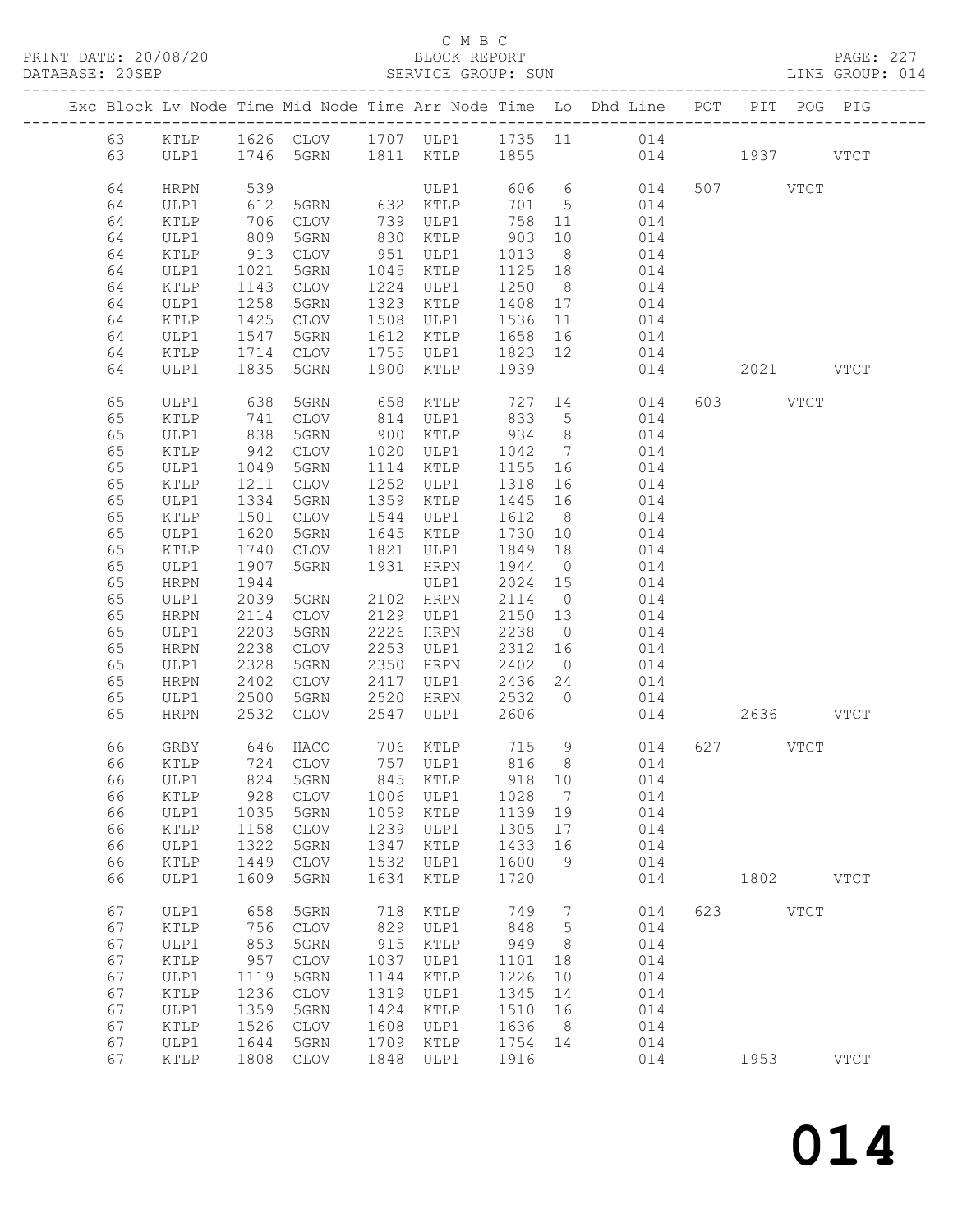PRINT DATE: 20/08/20<br>DATABASE: 20SEP

## C M B C<br>BLOCK REPORT<br>SERVICE GROUP: SUN

PAGE: 228<br>LINE GROUP: 014

| DAIABASE; | <b>SUPER</b> |               |      |                 |      | PERATOR GROOF: POM |       |                |                                                                    |         |      |               | TIME GROOF: AT4 |
|-----------|--------------|---------------|------|-----------------|------|--------------------|-------|----------------|--------------------------------------------------------------------|---------|------|---------------|-----------------|
|           |              |               |      |                 |      |                    |       |                | Exc Block Lv Node Time Mid Node Time Arr Node Time Lo Dhd Line POT |         |      | PIT POG PIG   |                 |
|           | 68           | ULP1          |      | 743 5GRN        |      | 804 KTLP           | 837 7 |                |                                                                    | 014 704 |      | <b>VTCT</b>   |                 |
|           | 68           | KTLP          | 844  | CLOV            |      | 919 ULP1           | 941   | 11             | 014                                                                |         |      |               |                 |
|           | 68           | ULP1          | 952  | 5GRN            |      | 1015 KTLP          | 1054  | 19             | 014                                                                |         |      |               |                 |
|           | 68           | KTLP          | 1113 | CLOV            |      | 1153 ULP1          | 1219  | 15             | 014                                                                |         |      |               |                 |
|           | 68           | ULP1          | 1234 | 5GRN            | 1259 | KTLP               | 1344  | 16             | 014                                                                |         |      |               |                 |
|           | 68           | KTLP          | 1400 | CLOV            | 1444 | ULP1               | 1512  | 11             | 014                                                                |         |      |               |                 |
|           | 68           | ULP1          | 1523 | 5GRN            | 1548 | KTLP               | 1634  | 16             | 014                                                                |         |      |               |                 |
|           | 68           | KTLP          | 1650 | CLOV            | 1731 | ULP1               | 1759  | 18             | 014                                                                |         |      |               |                 |
|           | 68           | ULP1          | 1817 | 5GRN            | 1842 | KTLP               | 1924  |                | 014                                                                |         | 2006 |               | <b>VTCT</b>     |
|           | 69           | ULP1          | 907  | 5GRN            | 930  | KTLP               | 1007  | 20             | 014                                                                | 828     |      | <b>VTCT</b>   |                 |
|           | 69           | KTLP          | 1027 | CLOV            | 1107 | ULP1               | 1131  | 16             | 014                                                                |         |      |               |                 |
|           | 69           | ULP1          | 1147 | 5GRN            | 1212 | KTLP               | 1257  | 15             | 014                                                                |         |      |               |                 |
|           | 69           | KTLP          | 1312 | CLOV            | 1356 | ULP1               | 1424  | 11             | 014                                                                |         |      |               |                 |
|           | 69           | ULP1          | 1435 | 5GRN            | 1500 | KTLP               | 1546  | 16             | 014                                                                |         |      |               |                 |
|           | 69           | KTLP          | 1602 | CLOV            | 1644 | ULP1               | 1712  | 8 <sup>8</sup> | 014                                                                |         |      |               |                 |
|           | 69           | ULP1          | 1720 | 5GRN            | 1745 | KTLP               | 1830  | 9              | 014                                                                |         |      |               |                 |
|           | 69           | KTLP          | 1839 | CLOV            | 1917 | ULP1               | 1944  | 8 <sup>8</sup> | 014                                                                |         |      |               |                 |
|           | 69           | ULP1          | 1952 | 5GRN            | 2016 | HRPN               | 2029  | $\overline{0}$ | 014                                                                |         |      |               |                 |
|           | 69           | <b>HRPN</b>   | 2029 |                 |      | ULP1               | 2109  | 15             | 014                                                                |         |      |               |                 |
|           | 69           | ULP1          | 2124 | 5GRN            | 2147 | HRPN               | 2159  | $\overline{0}$ | 014                                                                |         |      |               |                 |
|           | 69           | <b>HRPN</b>   | 2159 | CLOV            | 2214 | ULP1               | 2235  | 9              | 014                                                                |         |      |               |                 |
|           | 69           | ULP1          | 2244 | 5GRN            | 2306 | HRPN               | 2318  | $\overline{0}$ | 014                                                                |         |      |               |                 |
|           | 69           | <b>HRPN</b>   | 2318 | CLOV            | 2333 | ULP1               | 2352  | 8              | 014                                                                |         |      |               |                 |
|           | 69           | ULP1          | 2400 | 5GRN            | 2420 | HRPN               | 2432  | $\Omega$       | 014                                                                |         |      |               |                 |
|           | 69           | <b>HRPN</b>   | 2432 | $\mathtt{CLOV}$ | 2447 | ULP1               | 2506  |                | 014                                                                |         | 2536 |               | <b>VTCT</b>     |
|           | 70           | GRBY          | 929  | HACO            | 954  | KTLP               | 1003  | 9              | 014                                                                | 910     |      | <b>VTCT</b>   |                 |
|           | 70           | KTLP          | 1012 | CLOV            | 1052 | ULP1               | 1116  | 17             | 014                                                                |         |      |               |                 |
|           | 70           | ULP1          | 1133 | 5GRN            | 1158 | KTLP               | 1240  | 8 <sup>8</sup> | 014                                                                |         |      |               |                 |
|           | 70           | KTLP          | 1248 | CLOV            | 1332 | ULP1               | 1400  | 11             | 014                                                                |         |      |               |                 |
|           | 70           | ULP1          | 1411 | 5GRN            | 1436 | KTLP               | 1522  | 16             | 014                                                                |         |      |               |                 |
|           | 70           | KTLP          | 1538 | CLOV            | 1620 | ULP1               | 1648  | 8              | 014                                                                |         |      |               |                 |
|           | 70           | ULP1          | 1656 | 5GRN            | 1721 | KTLP               | 1806  | 18             | 014                                                                |         |      |               |                 |
|           | 70           | KTLP          | 1824 | CLOV            | 1902 | ULP1               | 1929  | 8 <sup>8</sup> | 014                                                                |         |      |               |                 |
|           | 70           | ULP1          | 1937 | 5GRN            | 2001 | HRPN               | 2014  | $\overline{0}$ | 014                                                                |         |      |               |                 |
|           | 70           | <b>HRPN</b>   | 2014 |                 |      | ULP1               | 2054  | 15             | 014                                                                |         |      |               |                 |
|           | 70           | ULP1          | 2109 | 5GRN            |      | 2132 HRPN          | 2144  | $\overline{0}$ | 014                                                                |         |      |               |                 |
|           | 70           | HRPN          | 2144 | CLOV            |      | 2159 ULP1          | 2220  | 5              | 014                                                                |         |      |               |                 |
|           | 70           | ULP1          | 2225 | 5GRN            | 2248 | HRPN               | 2300  | 0              | 014                                                                |         |      |               |                 |
|           | 70           | <b>HRPN</b>   | 2300 | <b>CLOV</b>     | 2315 | ULP1               | 2334  |                | 014                                                                |         | 2408 |               | $_{\rm VTCT}$   |
|           | 71           | ULP1          | 1104 | 5GRN            | 1129 | KTLP               | 1210  | 14             | 014                                                                | 1022    |      | $_{\rm VTCT}$ |                 |
|           | 71           | KTLP          | 1224 | $\mathtt{CLOV}$ | 1307 | ULP1               | 1333  | 14             | 014                                                                |         |      |               |                 |
|           | 71           | ULP1          | 1347 | 5GRN            | 1412 | KTLP               | 1458  | 15             | 014                                                                |         |      |               |                 |
|           | 71           | KTLP          | 1513 | <b>CLOV</b>     | 1556 | ULP1               | 1624  | 8              | 014                                                                |         |      |               |                 |
|           | 71           | ULP1          | 1632 | 5GRN            | 1657 | KTLP               | 1742  | 11             | 014                                                                |         |      |               |                 |
|           | 71           | $\verb KTLP $ | 1753 | <b>CLOV</b>     | 1833 | ULP1               | 1901  | 21             | 014                                                                |         |      |               |                 |
|           | 71           | ULP1          | 1922 | 5GRN            | 1946 | <b>HRPN</b>        | 1959  | $\circ$        | 014                                                                |         |      |               |                 |
|           | 71           | <b>HRPN</b>   | 1959 |                 |      | ULP1               | 2039  | 15             | 014                                                                |         |      |               |                 |
|           | 71           | ULP1          | 2054 | 5GRN            | 2117 | <b>HRPN</b>        | 2129  | $\circ$        | 014                                                                |         |      |               |                 |
|           | 71           | <b>HRPN</b>   | 2129 | <b>CLOV</b>     | 2144 | ULP1               | 2205  |                | 014                                                                |         | 2239 |               | <b>VTCT</b>     |
|           | 72           | GRBY          | 1207 | HACO            | 1238 | KTLP               | 1252  | 8              | 014                                                                | 1146    |      | <b>VTCT</b>   |                 |
|           | 72           | KTLP          | 1300 | $\mathtt{CLOV}$ | 1344 | ULP1               | 1412  | 11             | 014                                                                |         |      |               |                 |
|           | 72           | ULP1          | 1423 | 5GRN            | 1448 | KTLP               | 1534  | 16             | 014                                                                |         |      |               |                 |
|           | 72           | KTLP          | 1550 | $\mathtt{CLOV}$ | 1632 | ULP1               | 1700  | 8              | 014                                                                |         |      |               |                 |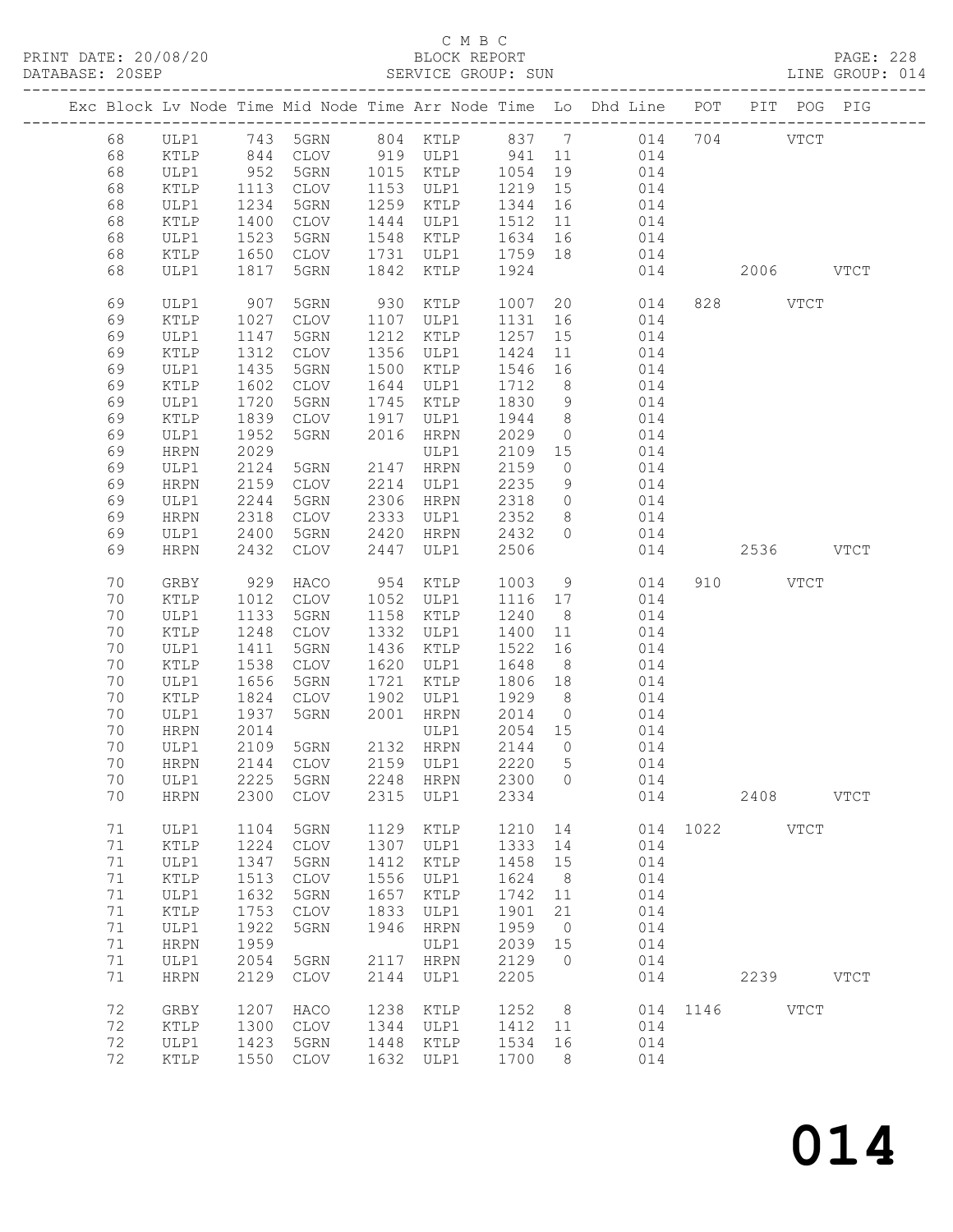#### C M B C<br>BLOCK REPORT SERVICE GROUP: SUN

| DATABASE: ZUSEF |             |      |             |      | SERATOR GROOF: SOM |         |            |                                                                    |               |      |      | TINE GKOOR: 014 |
|-----------------|-------------|------|-------------|------|--------------------|---------|------------|--------------------------------------------------------------------|---------------|------|------|-----------------|
|                 |             |      |             |      |                    |         |            | Exc Block Lv Node Time Mid Node Time Arr Node Time Lo Dhd Line POT |               | PIT  |      | POG PIG         |
| 72              | ULP1        |      | 1708 5GRN   |      | 1733 KTLP 1818     |         |            | 014                                                                |               | 1900 |      | VTCT            |
| 73              | ULP1        | 1310 | 5GRN        | 1335 | KTLP               | 1421 16 |            |                                                                    | 014 1228 VTCT |      |      |                 |
| 73              | KTLP        | 1437 | CLOV        | 1520 | ULP1               | 1548    | 10         | 014                                                                |               |      |      |                 |
| 73              | ULP1        | 1558 | 5GRN        | 1623 | KTLP               | 1709    | 18         | 014                                                                |               |      |      |                 |
| 73              | KTLP        | 1727 | <b>CLOV</b> | 1808 | ULP1               | 1836    | 16         | 014                                                                |               |      |      |                 |
| 73              | ULP1        | 1852 | 5GRN        | 1916 | <b>HRPN</b>        | 1929    | $\bigcirc$ | 014                                                                |               |      |      |                 |
| 73              | <b>HRPN</b> | 1929 |             |      | ULP1               | 2009    | 14         | 014                                                                |               |      |      |                 |
| 73              | ULP1        | 2023 | 5GRN        | 2046 | <b>HRPN</b>        | 2059    | $\bigcirc$ | 014                                                                |               |      |      |                 |
| 73              | <b>HRPN</b> | 2059 |             |      | ULP1               | 2139    |            | 014                                                                |               | 2216 |      | VTCT            |
| 74              | ULP1        | 1222 | 5GRN        | 1247 | KTLP               | 1332 16 |            |                                                                    | 014 1140      |      | VTCT |                 |
| 74              | KTLP        | 1348 | <b>CLOV</b> | 1432 | ULP1               | 1500    | 11         | 014                                                                |               |      |      |                 |
| 74              | ULP1        | 1511 | 5GRN        | 1536 | KTLP               | 1622    | 16         | 014                                                                |               |      |      |                 |
| 74              | KTLP        | 1638 | <b>CLOV</b> | 1719 | ULP1               | 1747    | 14         | 014                                                                |               |      |      |                 |
| 74              | ULP1        | 1801 | 5GRN        | 1826 | KTLP               | 1910    |            | 014                                                                |               | 1952 |      | VTCT            |
|                 |             |      |             |      |                    |         |            |                                                                    |               |      |      |                 |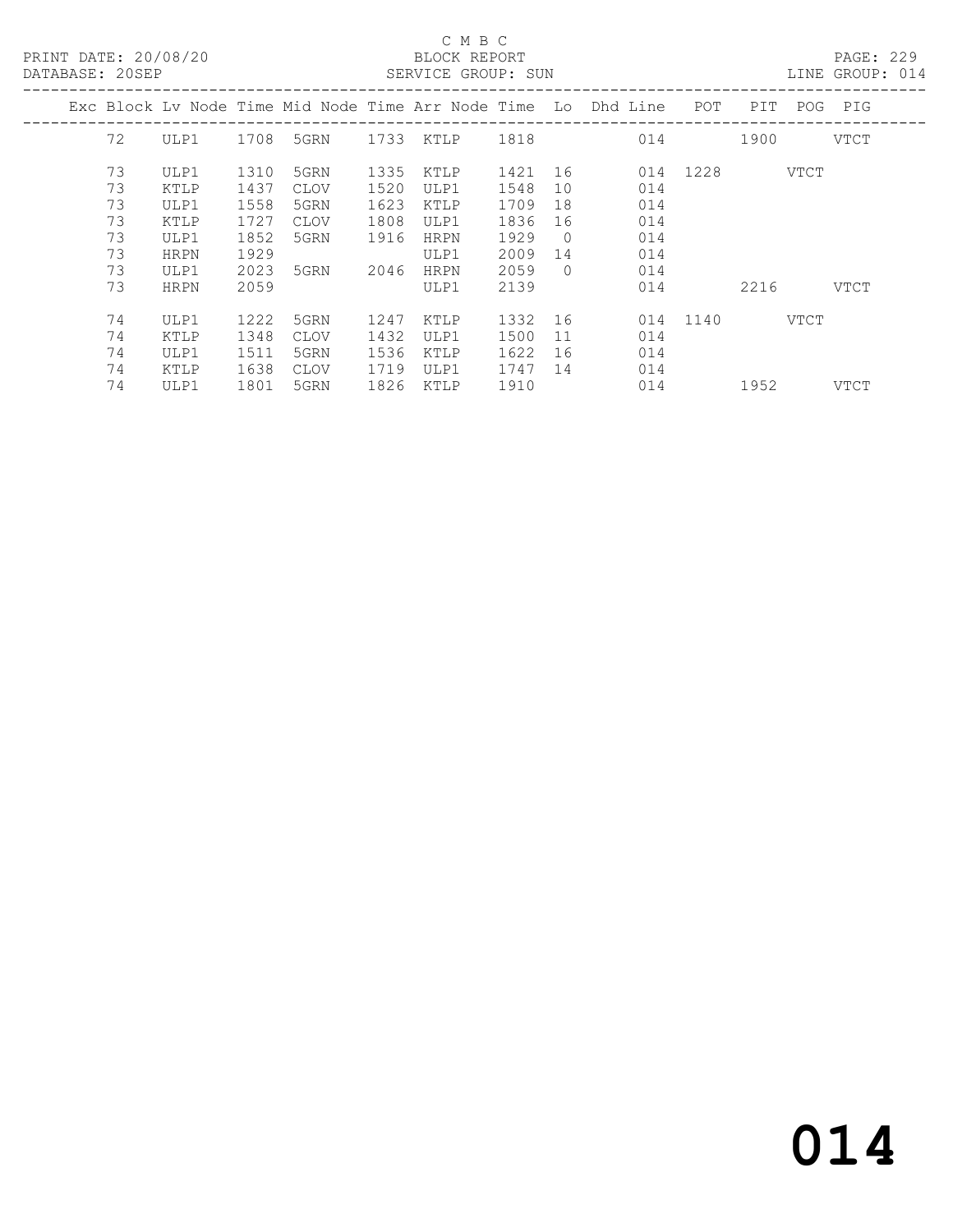|  |              |      |      |                   |           |          | C M B C     |                                                           |                |                                                                                |      |            |
|--|--------------|------|------|-------------------|-----------|----------|-------------|-----------------------------------------------------------|----------------|--------------------------------------------------------------------------------|------|------------|
|  |              |      |      |                   |           |          |             |                                                           |                |                                                                                |      |            |
|  |              |      |      |                   |           |          |             |                                                           |                | Exc Block Lv Node Time Mid Node Time Arr Node Time Lo Dhd Line POT PIT POG PIG |      |            |
|  |              |      |      |                   |           |          |             |                                                           |                | 1 KETA 438 CLOV 452 OLYE 500 0 050 408 VTC                                     |      |            |
|  | $\mathbf{1}$ |      |      |                   |           |          |             |                                                           |                | OLYE 500 CM41 508 MRST 514 6 015                                               |      |            |
|  | $\mathbf{1}$ | MRST |      | 520 CM41 526 OLYW |           |          |             |                                                           |                | 534 0 015                                                                      |      |            |
|  | $\mathbf{1}$ | OLYW |      | 534 5GRN          |           | 542 KETA |             |                                                           |                | 557 11 050                                                                     |      |            |
|  | $\mathbf{1}$ | KETA |      | 608 CLOV          |           | 622 OLYE |             | 630                                                       |                | $0 \qquad \qquad 050$                                                          |      |            |
|  | $\mathbf 1$  | OLYE | 630  | CM41              | 638       |          | <b>MRST</b> |                                                           |                | 644 5 015                                                                      |      |            |
|  | $\mathbf 1$  | MRST |      | 649 CM41          | 655 OLYW  |          |             |                                                           |                | 704 0 015                                                                      |      |            |
|  | $\mathbf{1}$ | OLYW |      | 704 5GRN          | 713 KETA  |          |             |                                                           |                | 728 10 050                                                                     |      |            |
|  | $\mathbf 1$  | KETA |      | 738 CLOV          | 752       |          | OLYE        | 800                                                       |                | $0$ 050                                                                        |      |            |
|  | $\mathbf{1}$ | OLYE | 800  | CM41              | 809       | MRST     |             | 816                                                       |                | 11 015                                                                         |      |            |
|  | $\mathbf{1}$ | MRST | 827  | CM41              | 833       | OLYW     |             | 844                                                       |                | $0 \qquad 015$                                                                 |      |            |
|  | $\mathbf{1}$ | OLYW | 844  | 5GRN              | 853 KETA  |          |             |                                                           |                | 910 6 050                                                                      |      |            |
|  | $\mathbf{1}$ | KETA | 916  | CLOV              | 932       | OLYE     |             | 940                                                       |                |                                                                                |      |            |
|  | $\mathbf{1}$ | OLYE | 940  | CM41              | 952       | MRST     |             | 959                                                       |                | 16 015                                                                         |      |            |
|  | $\mathbf{1}$ | MRST | 1015 | CM41              | 1025      | OLYW     |             | 1038                                                      |                | $0$ 015                                                                        |      |            |
|  | $\mathbf{1}$ | OLYW | 1038 | 5GRN              | 1049      | KETA     |             | 1106                                                      |                | 9 050                                                                          |      |            |
|  | $\mathbf{1}$ | KETA | 1115 | CLOV              | 1133      | OLYE     |             | 1142                                                      |                | $0 \qquad \qquad 050$                                                          |      |            |
|  | $\mathbf{1}$ | OLYE | 1142 | CM41              | 1156      | MRST     |             | 1207                                                      |                | 19 015                                                                         |      |            |
|  | $\mathbf 1$  | MRST | 1226 | CM41              | 1238      | OLYW     |             | 1253                                                      |                | $0\qquad \qquad 015$                                                           |      |            |
|  | $\mathbf 1$  | OLYW | 1253 | 5GRN              | 1306      | KETA     |             | 1325                                                      |                | 5 050                                                                          |      |            |
|  | $\mathbf{1}$ | KETA | 1330 | CLOV              | 1350      | OLYE     |             | 1400                                                      |                | $0\qquad \qquad 050$                                                           |      |            |
|  | $\mathbf{1}$ | OLYE | 1400 | CM41              | 1416      | MRST     |             | 1426                                                      |                | 18 015                                                                         |      |            |
|  | $\mathbf{1}$ | MRST | 1444 | CM41              |           |          |             | 1454 OLYW 1512 0<br>1525 KETA 1547 13<br>1620 OLYE 1630 0 | $\overline{0}$ | 015                                                                            |      |            |
|  | $\mathbf{1}$ | OLYW | 1512 | 5GRN              |           |          |             |                                                           |                | 050<br>050<br>015                                                              |      |            |
|  | $\mathbf{1}$ | KETA |      | 1600 CLOV         |           |          |             |                                                           |                |                                                                                |      |            |
|  | $\mathbf{1}$ | OLYE | 1630 | CM41              | 1646 MRST |          |             | 1656                                                      |                |                                                                                | 1701 | <b>VTC</b> |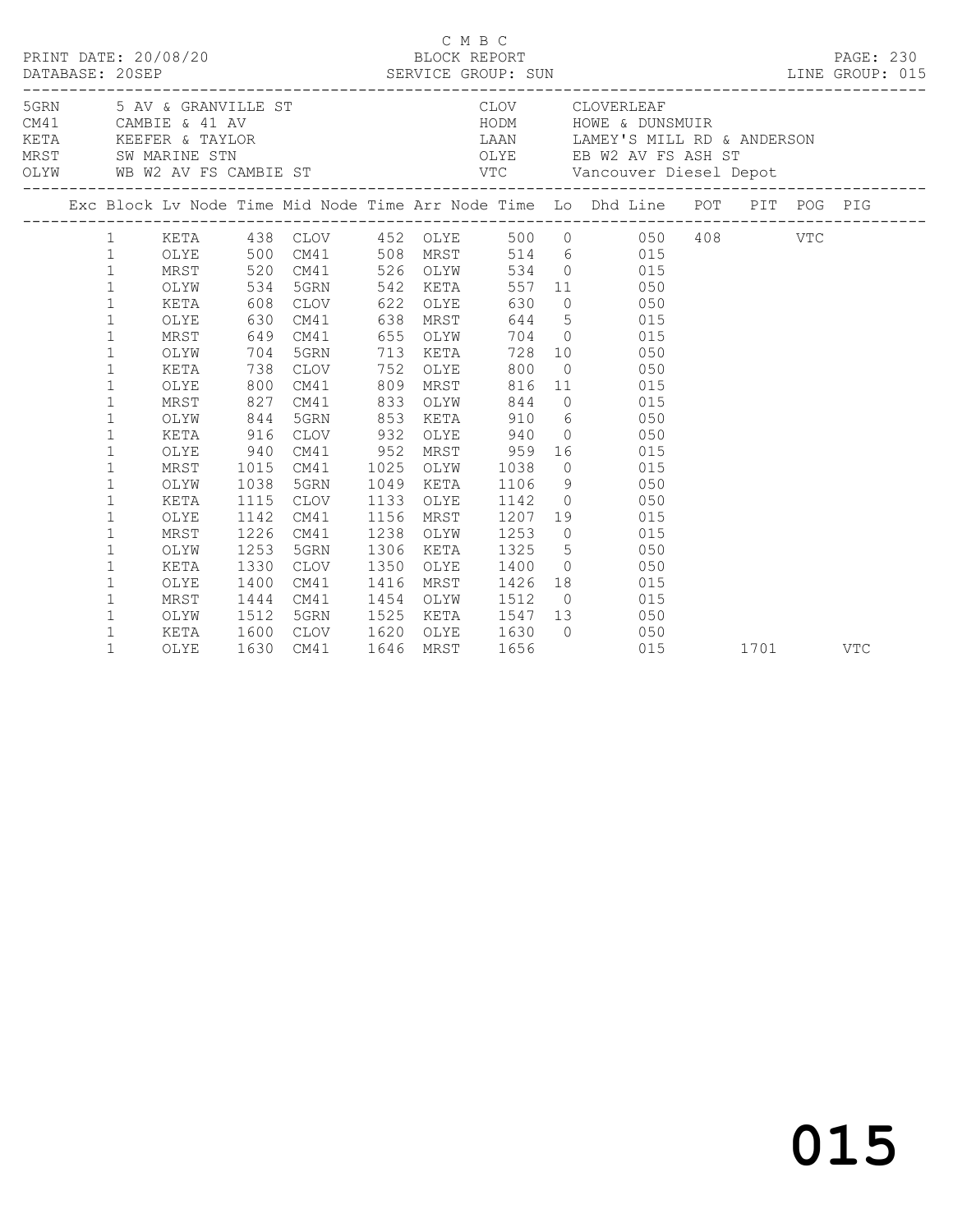### C M B C<br>BLOCK REPORT

PAGE: 231<br>LINE GROUP: 015

|                |      |                |             |      |          |         |                 | ---------------------<br>Exc Block Lv Node Time Mid Node Time Arr Node Time Lo Dhd Line POT PIT POG PIG |     |      |            |            |
|----------------|------|----------------|-------------|------|----------|---------|-----------------|---------------------------------------------------------------------------------------------------------|-----|------|------------|------------|
| $\mathbf{2}$   | MRST |                | 450 CM41    |      | 456 OLYW |         | 504 0           | 015                                                                                                     | 442 |      | <b>VTC</b> |            |
| $\mathbf{2}$   | OLYW | 504            | 5GRN        |      | 512 KETA | 527 11  |                 | 050                                                                                                     |     |      |            |            |
| $\mathbf{2}$   | KETA | 538            | CLOV        | 552  | OLYE     | 600     | $\overline{0}$  | 050                                                                                                     |     |      |            |            |
| $\sqrt{2}$     | OLYE | $600$<br>$619$ | CM41        | 608  | MRST     | 614     | $5^{\circ}$     | 015                                                                                                     |     |      |            |            |
| $\mathbf{2}$   | MRST | 619            | CM41        | 625  | OLYW     | 634     | $\overline{0}$  | 015                                                                                                     |     |      |            |            |
| $\mathbf{2}$   | OLYW | 634            | 5GRN        | 643  | KETA     | 658     | $\overline{0}$  | 050                                                                                                     |     |      |            |            |
| 2              | KETA | 658            | CLOV        | 712  | OLYE     | 720     | $\overline{0}$  | 050                                                                                                     |     |      |            |            |
| 2              | OLYE | 720            | CM41        | 728  | MRST     | 734     | 13              | 015                                                                                                     |     |      |            |            |
| $\mathbf{2}$   | MRST | 747            | CM41        | 753  | OLYW     | 804     | $\overline{0}$  | 015                                                                                                     |     |      |            |            |
| $\mathbf{2}$   | OLYW | 804            | 5GRN        | 813  | KETA     | 828     | 9               | 050                                                                                                     |     |      |            |            |
| 2              | KETA | 837            | CLOV        | 852  | OLYE     | 900     | $\circ$         | 050                                                                                                     |     |      |            |            |
| $\mathbf{2}$   | OLYE | 900            | CM41        | 910  | MRST     | 917     | $6\overline{6}$ | 015                                                                                                     |     |      |            |            |
| $\mathbf{2}$   | MRST | 923            | CM41        | 931  | OLYW     | 944     | $\overline{0}$  | 015                                                                                                     |     |      |            |            |
| $\mathbf{2}$   | OLYW | 944            | 5GRN        | 955  | KETA     | 1012    | 12              | 050                                                                                                     |     |      |            |            |
| $\mathbf{2}$   | KETA | 1024           | CLOV        | 1042 | OLYE     | 1051    | $\overline{0}$  | 050                                                                                                     |     |      |            |            |
| $\mathbf{2}$   | OLYE | 1051           | CM41        | 1105 | MRST     | 1113    | 9               | 015                                                                                                     |     |      |            |            |
| $\mathbf{2}$   | MRST | 1122           | CM41        | 1132 | OLYW     | 1146    | $\bigcirc$      | 015                                                                                                     |     |      |            |            |
| $\mathbf{2}$   | OLYW | 1146           | 5GRN        | 1159 | KETA     | 1217 14 |                 | 050                                                                                                     |     |      |            |            |
| $\mathbf{2}$   | KETA | 1231           | <b>CLOV</b> | 1250 | OLYE     | 1300    | $\overline{0}$  | 050                                                                                                     |     |      |            |            |
| $\mathbf{2}$   | OLYE | 1300           | CM41        | 1315 | MRST     | 1326    | 16              | 015                                                                                                     |     |      |            |            |
| $\mathbf{2}$   | MRST | 1342           | CM41        | 1354 | OLYW     | 1412    | $\overline{0}$  | 015                                                                                                     |     |      |            |            |
| $\mathbf{2}$   | OLYW | 1412           | 5GRN        | 1425 | KETA     | 1445    | 15              | 050                                                                                                     |     |      |            |            |
| $\mathbf{2}$   | KETA | 1500           | CLOV        | 1520 | OLYE     | 1530    | $\overline{0}$  | 050                                                                                                     |     |      |            |            |
| $\mathbf{2}$   | OLYE | 1530           | CM41        | 1546 | MRST     | 1556    | 20              | 015                                                                                                     |     |      |            |            |
| $\mathbf{2}$   | MRST | 1616           | CM41        | 1626 | OLYW     | 1644    | $\overline{0}$  | 015                                                                                                     |     |      |            |            |
| $\mathbf{2}$   | OLYW | 1644           | 5GRN        | 1657 | KETA     | 1716    | 16              | 050                                                                                                     |     |      |            |            |
| $\mathbf{2}$   | KETA | 1732           | <b>CLOV</b> | 1751 | OLYE     | 1801    | $\overline{0}$  | 050                                                                                                     |     |      |            |            |
| $\mathbf{2}$   | OLYE | 1801           | CM41        | 1817 | MRST     | 1827    | 22              | 015                                                                                                     |     |      |            |            |
| 2              | MRST | 1849           | CM41        | 1859 | OLYW     | 1915    | $\overline{0}$  | 015                                                                                                     |     |      |            |            |
| $\mathbf{2}$   | OLYW | 1915           | 5GRN        | 1927 | KETA     | 1945    | 8 <sup>8</sup>  | 050                                                                                                     |     |      |            |            |
| $\mathbf{2}$   | KETA | 1953           | CLOV        | 2011 | OLYE     | 2021    | $\overline{0}$  | 050                                                                                                     |     |      |            |            |
| $\mathbf{2}$   | OLYE | 2021           | CM41        | 2035 | MRST     | 2042    | 17              | 015                                                                                                     |     |      |            |            |
| $\mathbf{2}$   | MRST | 2059           | CM41        | 2107 | OLYW     | 2119    | $\overline{0}$  | 015                                                                                                     |     |      |            |            |
| $\mathbf{2}$   | OLYW | 2119           | 5GRN        | 2127 | KETA     | 2143    | $\mathbf{2}$    | 050                                                                                                     |     |      |            |            |
| $\mathbf{2}$   | KETA | 2145           | CLOV        | 2213 | OLYE     | 2221    | $\Omega$        | 050                                                                                                     |     |      |            |            |
| $\overline{2}$ | OLYE | 2221           | CM41        | 2234 | MRST     | 2240    |                 | 015                                                                                                     |     | 2245 |            | <b>VTC</b> |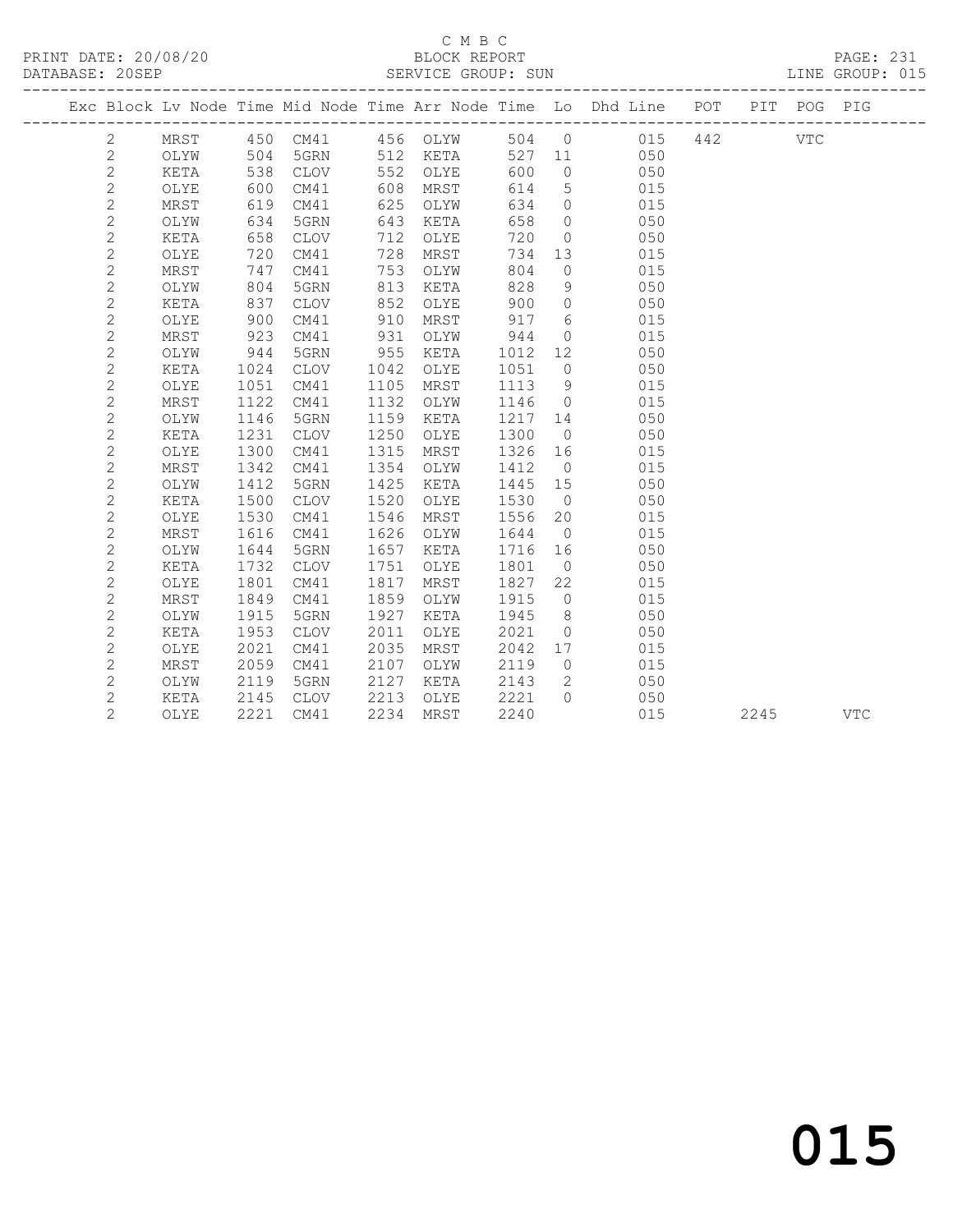### C M B C

#### PRINT DATE: 20/08/20 BLOCK REPORT PAGE: 232 SERVICE GROUP: SUN LINE GROUP: 015 ------------------------------------------------------------------------------------------------- Exc Block Lv Node Time Mid Node Time Arr Node Time Lo Dhd Line POT PIT POG PIG ------------------------------------------------------------------------------------------------- 3 KETA 508 CLOV 522 OLYE 530 0 050 438 VTC 3 OLYE 530 CM41 538 MRST 544 6 015 3 MRST 550 CM41 556 OLYW 604 0 015 3 OLYW 604 5GRN 612 KETA 627 11 050 3 KETA 638 CLOV 652 OLYE 700 0 050 3 OLYE 700 CM41 708 MRST 714 13 015 3 MRST 727 CM41 733 OLYW 744 0 015 3 OLYW 744 5GRN 753 KETA 808 10 050 3 KETA 818 CLOV 832 OLYE 840 0 050 3 OLYE 840 CM41 850 MRST 857 7 015 3 MRST 904 CM41 912 OLYW 924 0 015 3 OLYW 924 5GRN 935 KETA 952 15 050 3 KETA 1007 CLOV 1025 OLYE 1034 0 050 3 OLYE 1034 CM41 1048 MRST 1056 10 015 3 MRST 1106 CM41 1116 OLYW 1129 0 015 3 OLYW 1129 5GRN 1141 KETA 1158 18 050 3 KETA 1216 CLOV 1235 OLYE 1245 0 050 3 OLYE 1245 CM41 1259 MRST 1310 18 015 3 MRST 1328 CM41 1340 OLYW 1357 0 015 3 OLYW 1357 5GRN 1410 KETA 1430 15 050 3 KETA 1445 CLOV 1505 OLYE 1515 0 050 3 OLYE 1515 CM41 1532 MRST 1542 18 015 3 MRST 1600 CM41 1610 OLYW 1628 0 015 3 OLYW 1628 5GRN 1641 KETA 1702 14 050 3 KETA 1716 CLOV 1735 OLYE 1745 0 050 3 OLYE 1745 CM41 1801 MRST 1811 18 015 3 MRST 1829 CM41 1839 OLYW 1855 0 015 3 OLYW 1855 5GRN 1907 KETA 1925 8 050 3 KETA 1933 CLOV 1951 OLYE 2001 0 050 3 OLYE 2001 CM41 2015 MRST 2022 18 015 3 MRST 2040 CM41 2048 OLYW 2100 0 015 3 OLYW 2100 5GRN 2108 KETA 2124 15 050 3 KETA 2139 CLOV 2153 OLYE 2201 0 050 3 OLYE 2201 CM41 2214 MRST 2220 22 015 3 MRST 2242 CM41 2250 OLYW 2301 0 015 3 OLYW 2301 5GRN 2309 KETA 2323 2 050 3 KETA 2325 CLOV 2352 OLYE 2400 0 050 3 OLYE 2400 CM41 2408 MRST 2414 24 015 3 MRST 2438 CM41 2446 OLYW 2457 0 015 3 OLYW 2457 5GRN 2505 KETA 2519 2 050 3 KETA 2521 LAAN 2554 OLYE 2600 0 050 3 OLYE 2600 CM41 2608 MRST 2614 2 015

3 MRST 2616 HODM 2639 0 N15

3 HODM 2639 MRST 2709 N15 2714 VTC

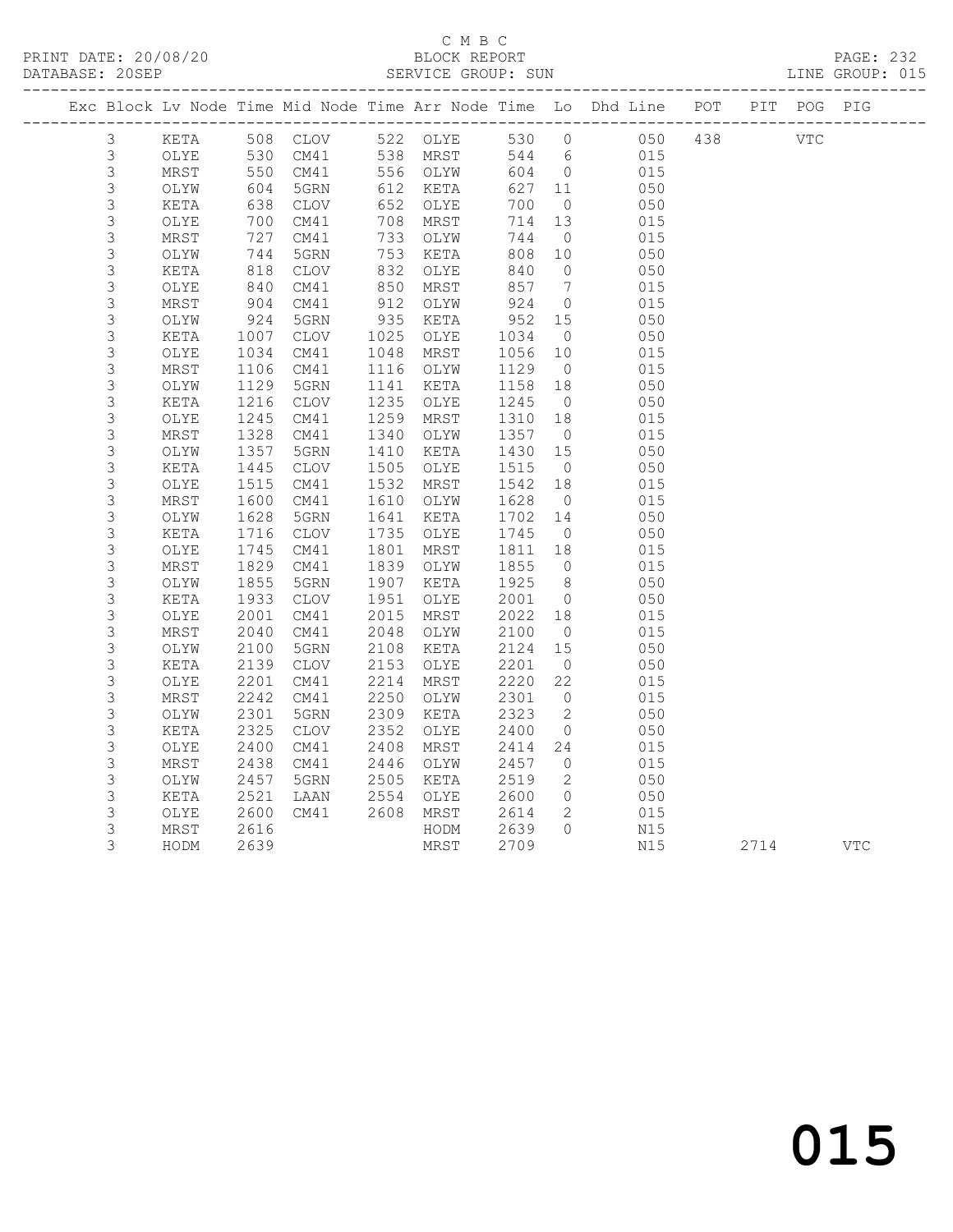#### C M B C C M B C<br>
C M B C<br>
BLOCK REPORT PAGE: 233<br>
PATABAGE: 2005 PAGE: 233

| DATABASE: 20SEP | ------------------- |                   |             |      | SERVICE GROUP: SUN |      |                |                                                                                |      | LINE GROUP: 015 |  |
|-----------------|---------------------|-------------------|-------------|------|--------------------|------|----------------|--------------------------------------------------------------------------------|------|-----------------|--|
|                 |                     |                   |             |      |                    |      |                | Exc Block Lv Node Time Mid Node Time Arr Node Time Lo Dhd Line POT PIT POG PIG |      |                 |  |
| 4               |                     |                   |             |      |                    |      |                | MRST 709 CM41 715 OLYW 724 0 015 701 VTC                                       |      |                 |  |
| 4               | OLYW                | 724               |             |      | 5GRN 733 KETA      |      |                | 748 10<br>050                                                                  |      |                 |  |
| 4               | KETA                | 758               | CLOV        |      | 812 OLYE           | 820  | $\overline{0}$ | 050                                                                            |      |                 |  |
| 4               | OLYE                | 820               | CM41        |      | 829 MRST           | 836  | 8 <sup>8</sup> | 015                                                                            |      |                 |  |
| $\sqrt{4}$      | MRST                | 820<br>844<br>904 | CM41        | 852  | OLYW               | 904  | $\overline{0}$ | 015                                                                            |      |                 |  |
| 4               | OLYW                |                   | 5GRN        | 915  | KETA               | 932  | 20             | 050                                                                            |      |                 |  |
| $\sqrt{4}$      | KETA                | 952               | CLOV        | 1008 | OLYE               | 1017 | $\overline{0}$ | 050                                                                            |      |                 |  |
| 4               | OLYE                | 1017              | CM41        | 1031 | MRST               | 1039 | 10             | 015                                                                            |      |                 |  |
| 4               | MRST                | 1049              | CM41        | 1059 | OLYW               | 1112 | $\overline{0}$ | 015                                                                            |      |                 |  |
| 4               | OLYW                | 1112              | 5GRN        | 1124 | KETA               | 1141 | 6              | 050                                                                            |      |                 |  |
| 4               | KETA                | 1147              | CLOV        | 1206 | OLYE               | 1215 | $\overline{0}$ | 050                                                                            |      |                 |  |
| 4               | OLYE                | 1215              | CM41        | 1229 | MRST               | 1240 | 18             | 015                                                                            |      |                 |  |
| 4               | MRST                | 1258              | CM41        | 1310 | OLYW               | 1327 | $\overline{0}$ | 015                                                                            |      |                 |  |
| 4               | OLYW                | 1327              | 5GRN        | 1340 | KETA               | 1400 | 15             | 050                                                                            |      |                 |  |
| $\sqrt{4}$      | KETA                | 1415              | <b>CLOV</b> | 1435 | OLYE               | 1445 | $\overline{0}$ | 050                                                                            |      |                 |  |
| 4               | OLYE                | 1445              | CM41        | 1501 | MRST               | 1511 | 18             | 015                                                                            |      |                 |  |
| 4               | MRST                | 1529              | CM41        | 1539 | OLYW               | 1557 | $\overline{0}$ | 015                                                                            |      |                 |  |
| 4               | OLYW                | 1557              | 5GRN        | 1610 | KETA               | 1632 | 14             | 050                                                                            |      |                 |  |
| 4               | KETA                | 1646              | CLOV        | 1705 | OLYE               | 1715 | $\overline{0}$ | 050                                                                            |      |                 |  |
| 4               | OLYE                | 1715              | CM41        | 1731 | MRST               | 1741 | 8 <sup>8</sup> | 015                                                                            |      |                 |  |
| 4               | MRST                | 1749              | CM41        | 1759 | OLYW               | 1815 | $\overline{0}$ | 015                                                                            |      |                 |  |
| 4               | OLYW                | 1815              | 5GRN        | 1827 | KETA               | 1845 | $\overline{7}$ | 050                                                                            |      |                 |  |
| 4               | KETA                | 1852              | CLOV        | 1911 | OLYE               | 1921 | $\circ$        | 050                                                                            |      |                 |  |
| $\sqrt{4}$      | OLYE                | 1921              | CM41        | 1937 | MRST               | 1945 | 8 <sup>1</sup> | 015                                                                            |      |                 |  |
| 4               | MRST                | 1953              | CM41        | 2001 | OLYW               | 2015 | $\overline{0}$ | 015                                                                            |      |                 |  |
| 4               | OLYW                | 2015              | 5GRN        | 2027 | KETA               | 2045 | 9              | 050                                                                            |      |                 |  |
| 4               | KETA                | 2054              | CLOV        | 2111 | OLYE               | 2121 | $\overline{0}$ | 050                                                                            |      |                 |  |
| 4               | OLYE                | 2121              | CM41        | 2134 | MRST               | 2141 | 24             | 015                                                                            |      |                 |  |
| 4               | MRST                | 2205              | CM41        | 2213 | OLYW               | 2224 | $\overline{0}$ | 015                                                                            |      |                 |  |
| 4               | OLYW                | 2224              | 5GRN        | 2232 | KETA               | 2248 | $\overline{2}$ | 050                                                                            |      |                 |  |
| 4               | KETA                | 2250              | <b>CLOV</b> | 2322 | OLYE               | 2330 | $\overline{0}$ | 050                                                                            |      |                 |  |
| 4               | OLYE                | 2330              | CM41        | 2341 | MRST               | 2347 | 21             | 015                                                                            |      |                 |  |
| $\sqrt{4}$      | MRST                | 2408              | CM41        | 2416 | OLYW               | 2427 | $\overline{0}$ | 015                                                                            |      |                 |  |
| 4               | OLYW                | 2427              | 5GRN        | 2435 | KETA               | 2449 | $\overline{2}$ | 050                                                                            |      |                 |  |
| 4               | KETA                | 2451              | LAAN        | 2524 | OLYE               | 2530 | $\overline{0}$ | 050                                                                            |      |                 |  |
| 4               | OLYE                | 2530              | CM41        | 2538 | MRST               | 2544 | 11             | 015                                                                            |      |                 |  |
| 4               | MRST                | 2555              |             |      | HODM               | 2634 | $5^{\circ}$    | N8                                                                             |      |                 |  |
| 4               | HODM                | 2639              |             |      | MRST               | 2722 |                | N8                                                                             | 2727 | <b>VTC</b>      |  |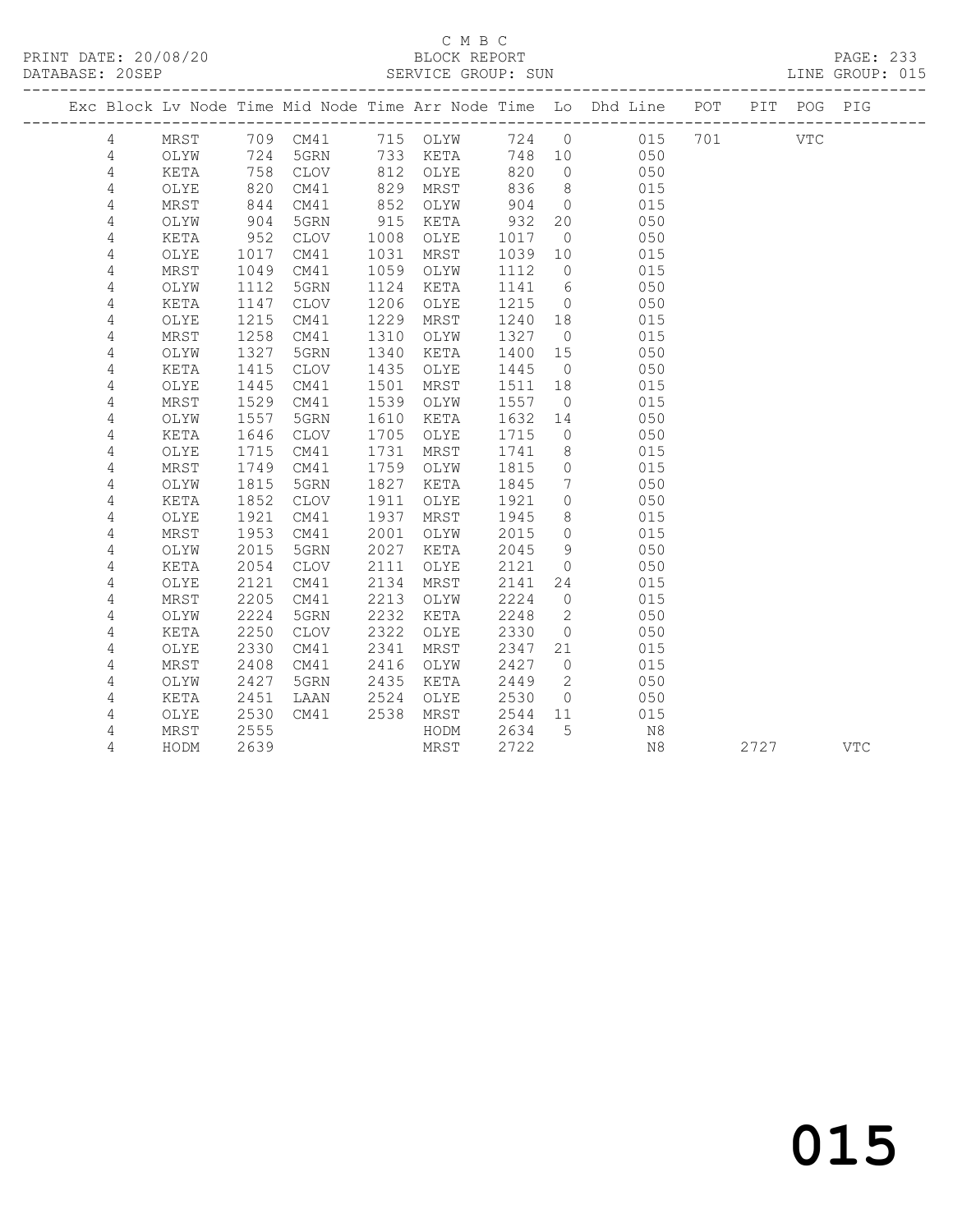### C M B C<br>BLOCK REPORT

|                |                              |      |                      |      |                      |              |                 | Exc Block Lv Node Time Mid Node Time Arr Node Time Lo Dhd Line POT PIT POG PIG |     |          |            |              |
|----------------|------------------------------|------|----------------------|------|----------------------|--------------|-----------------|--------------------------------------------------------------------------------|-----|----------|------------|--------------|
| $\overline{5}$ |                              |      |                      |      |                      |              |                 | KETA 718 CLOV 732 OLYE 740 0 050                                               |     | 648 VTC  |            |              |
| $\mathsf S$    | OLYE                         |      |                      |      |                      |              |                 | 740 CM41 749 MRST 756 11 015                                                   |     |          |            |              |
| 5              | MRST                         |      | 807 CM41 813 OLYW    |      |                      | 824          |                 | $0 \qquad 015$                                                                 |     |          |            |              |
| 5              | OLYW                         |      |                      |      |                      |              | $7\overline{ }$ | 050                                                                            |     |          |            |              |
| 5              | KETA                         |      | 824 5GRN<br>857 CLOV |      | 833 KETA<br>912 OLYE | 850<br>920   | $\overline{0}$  | 050                                                                            |     |          |            |              |
| 5              | OLYE                         |      | 920 CM41             | 930  | MRST                 | 937          | 21              | 015                                                                            |     |          |            |              |
| 5              | MRST                         |      | 958 CM41             | 1008 | OLYW                 | 1021         | $\overline{0}$  | 015                                                                            |     |          |            |              |
| 5              | OLYW                         | 1021 | 5GRN                 | 1032 | KETA                 | 1049         | 9               | 050                                                                            |     |          |            |              |
| 5              | KETA                         |      | 1058 CLOV            | 1116 | OLYE                 | 1125         | $\overline{0}$  | 050                                                                            |     |          |            |              |
| 5              | OLYE                         | 1125 | CM41                 | 1139 | MRST                 | 1147         | 8 <sup>8</sup>  | 015                                                                            |     |          |            |              |
| 5              | MRST                         | 1155 | CM41                 | 1205 | OLYW                 | 1220         | $\overline{0}$  | 015                                                                            |     |          |            |              |
| $\mathsf S$    | OLYW                         | 1220 | 5GRN                 | 1233 | KETA                 | 1251         | 10              | 050                                                                            |     |          |            |              |
| 5              | KETA                         | 1301 | CLOV                 | 1320 | OLYE                 | 1330         | $\overline{0}$  | 050                                                                            |     |          |            |              |
| $\mathsf S$    | OLYE                         | 1330 | CM41                 | 1345 | MRST                 | 1355         | 17              | 015                                                                            |     |          |            |              |
| 5              | MRST                         | 1412 | CM41                 | 1424 | OLYW                 | 1442         | $\overline{0}$  | 015                                                                            |     |          |            |              |
| $\mathsf S$    |                              |      | 5GRN                 | 1455 |                      |              | 15              | 050                                                                            |     |          |            |              |
| $\mathsf S$    | OLYW                         | 1442 | CLOV                 | 1550 | KETA                 | 1515<br>1600 | $\overline{0}$  | 050                                                                            |     |          |            |              |
|                | KETA                         | 1530 |                      |      | OLYE                 |              |                 |                                                                                |     |          |            |              |
| $\mathsf S$    | OLYE                         | 1600 | CM41                 | 1616 | MRST                 | 1626         | 23              | 015                                                                            |     |          |            |              |
| 5              | MRST                         |      | 1649 CM41            | 1659 | OLYW                 | 1715         | $\overline{0}$  | 015                                                                            |     |          |            |              |
| $\mathsf S$    | OLYW                         | 1715 | 5GRN                 | 1727 | KETA                 | 1745         | $7\overline{)}$ | 050                                                                            |     |          |            |              |
| 5              | KETA                         | 1752 | CLOV                 | 1811 | OLYE                 | 1821         | $\overline{0}$  | 050                                                                            |     |          |            |              |
| 5              | OLYE                         | 1821 | CM41                 | 1837 | MRST                 | 1847         | 23              | 015                                                                            |     |          |            |              |
| 5              | MRST                         | 1910 | CM41                 | 1920 | OLYW                 | 1935         | $\overline{0}$  | 015                                                                            |     |          |            |              |
| 5              | OLYW                         | 1935 | 5GRN                 | 1947 | KETA                 | 2005         | 9               | 050                                                                            |     |          |            |              |
| 5              | KETA                         | 2014 | CLOV                 | 2031 | OLYE                 | 2041         | $\overline{0}$  | 050                                                                            |     |          |            |              |
| 5              | OLYE                         | 2041 | CM41                 | 2055 | MRST                 | 2102         | 17              | 015                                                                            |     |          |            |              |
| 5              | MRST                         |      | 2119 CM41            | 2127 | OLYW                 | 2139         | $\overline{0}$  | 015                                                                            |     |          |            |              |
| 5              | OLYW                         | 2139 | 5GRN                 | 2147 | KETA                 | 2203         | 2               | 050                                                                            |     |          |            |              |
| 5              | KETA                         | 2205 | CLOV                 | 2233 | OLYE                 | 2241         | $\circ$         | 050                                                                            |     |          |            |              |
| 5              | OLYE                         | 2241 | CM41                 | 2254 | MRST                 | 2300         | 8               | 015                                                                            |     |          |            |              |
| 5              | MRST                         | 2308 | CM41                 | 2316 | OLYW                 | 2327         | $\overline{0}$  | 015                                                                            |     |          |            |              |
| 5              | OLYW                         | 2327 | 5GRN                 | 2335 | KETA                 | 2349         | $\overline{2}$  | 050                                                                            |     |          |            |              |
| 5              | KETA                         | 2351 | LAAN                 | 2424 | OLYE                 | 2430         | $\overline{0}$  | 050                                                                            |     |          |            |              |
| 5              | OLYE                         | 2430 | CM41                 | 2438 | MRST                 | 2444         | 25              | 015                                                                            |     |          |            |              |
| $\mathsf S$    | MRST                         |      | 2509 CM41            |      | 2516 OLYW            | 2527         | $\overline{0}$  | 015                                                                            |     |          |            |              |
| 5              | OLYW                         | 2527 | 5GRN                 |      | 2535 KETA            | 2549 21      |                 | 15 050                                                                         |     |          |            |              |
| 5              | MRST                         | 2625 |                      |      | HODM                 | 2704         |                 | 5 <sub>1</sub><br>N8                                                           |     |          |            |              |
| 5              | HODM 2709                    |      |                      |      | MRST 2752            |              |                 | N8                                                                             |     | 2757 VTC |            |              |
| 6              | KETA                         | 935  | <b>CLOV</b>          | 951  | OLYE                 | 1000         | 0               | 050                                                                            | 905 |          | <b>VTC</b> |              |
| 6              | OLYE                         | 1000 | CM41                 | 1014 | MRST                 | 1022         | 10              | 015                                                                            |     |          |            |              |
| $\epsilon$     | MRST                         | 1032 | CM41                 | 1042 | OLYW                 | 1055         | $\circ$         | 015                                                                            |     |          |            |              |
| $\sqrt{6}$     | OLYW                         | 1055 | 5GRN                 | 1106 | KETA                 | 1123         | 9               | 050                                                                            |     |          |            |              |
| $\epsilon$     | KETA                         | 1132 | CLOV                 | 1150 | OLYE                 | 1159         | 0               | 050                                                                            |     |          |            |              |
| $\epsilon$     | $\ensuremath{\mathsf{OLYE}}$ | 1159 | CM41                 | 1213 | MRST                 | 1224         | 18              | 015                                                                            |     |          |            |              |
| $\sqrt{6}$     | $\tt MRST$                   | 1242 | CM41                 | 1254 | OLYW                 | 1311         | $\circ$         | 015                                                                            |     |          |            |              |
| $\sqrt{6}$     | OLYW                         | 1311 | 5GRN                 | 1324 | KETA                 | 1344         | 16              | 050                                                                            |     |          |            |              |
| $\epsilon$     | KETA                         | 1400 | CLOV                 | 1420 | OLYE                 | 1430         | $\circ$         | 050                                                                            |     |          |            |              |
| $\epsilon$     | OLYE                         | 1430 | CM41                 | 1446 | MRST                 | 1456         | 18              | 015                                                                            |     |          |            |              |
| $\epsilon$     | $\tt MRST$                   | 1514 | CM41                 | 1524 | OLYW                 | 1542         | $\circ$         | 015                                                                            |     |          |            |              |
| $\sqrt{6}$     | OLYW                         | 1542 | 5GRN                 | 1555 | KETA                 | 1617         | 13              | 050                                                                            |     |          |            |              |
| $\epsilon$     | KETA                         | 1630 | $\mathtt{CLOV}$      | 1650 | OLYE                 | 1700         | 0               | 050                                                                            |     |          |            |              |
| $\sqrt{6}$     | OLYE                         | 1700 | CM41                 | 1716 | MRST                 | 1726         | 8               | 015                                                                            |     |          |            |              |
| $\sqrt{6}$     | $\tt MRST$                   | 1734 | CM41                 | 1744 | OLYW                 | 1800         | $\circ$         | 015                                                                            |     |          |            |              |
| 6              | OLYW                         | 1800 | 5GRN                 | 1812 | KETA                 | 1830         |                 | 050                                                                            |     | 1855     |            | $_{\rm VTC}$ |
|                |                              |      |                      |      |                      |              |                 |                                                                                |     |          |            |              |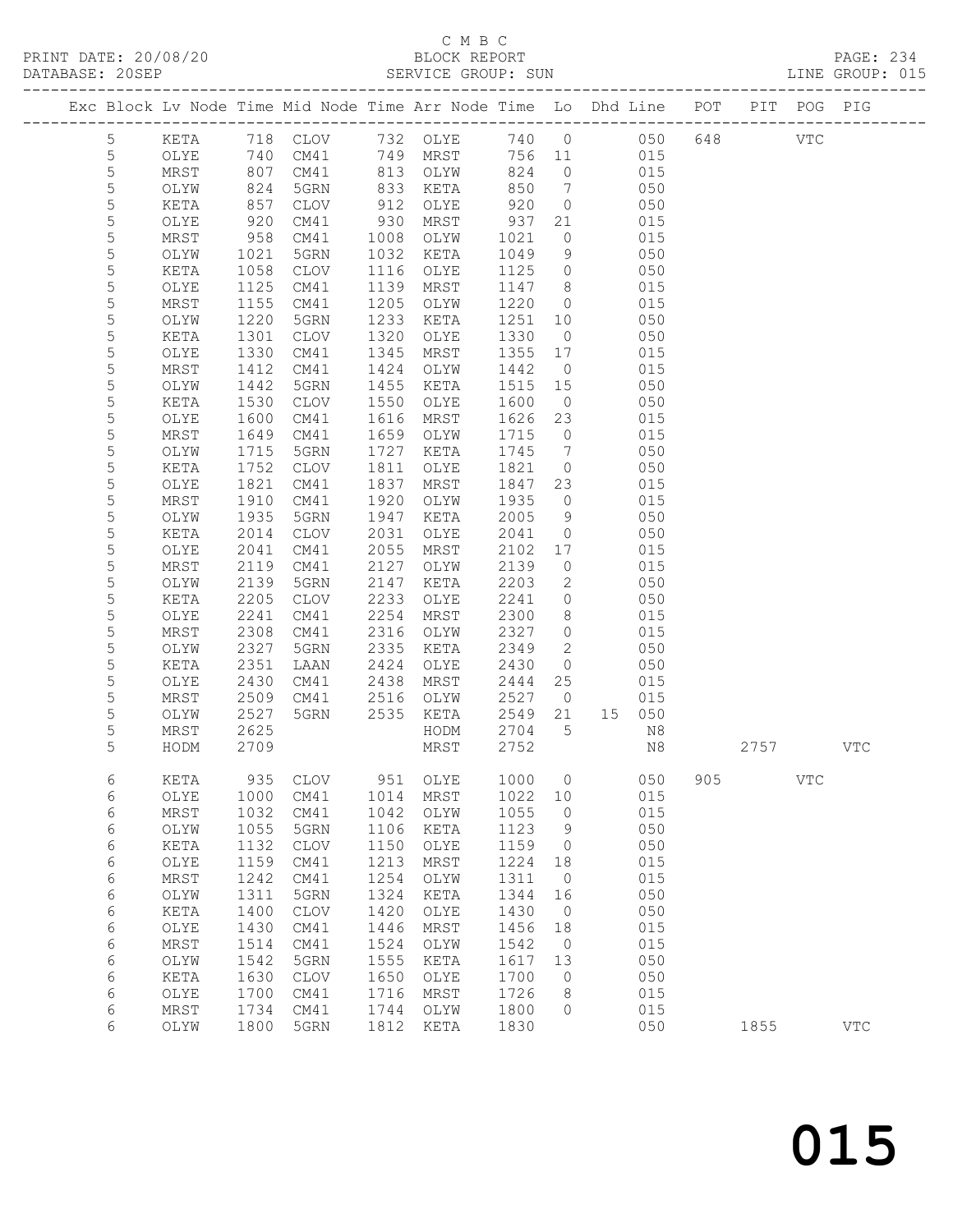### C M B C<br>BLOCK REPORT SERVICE GROUP: SUN

|                  |      |      |                 |      |               |      |                   | Exc Block Lv Node Time Mid Node Time Arr Node Time Lo Dhd Line POT |      |            | PIT POG PIG |              |
|------------------|------|------|-----------------|------|---------------|------|-------------------|--------------------------------------------------------------------|------|------------|-------------|--------------|
| 7                | MRST |      | 941 CM41        |      | 951 OLYW 1004 |      | $\overline{0}$    | 015                                                                | 933  | <b>VTC</b> |             |              |
| $7\phantom{.0}$  | OLYW | 1004 | 5GRN            |      | 1015 KETA     | 1032 | 9                 | 050                                                                |      |            |             |              |
| $7\,$            | KETA | 1041 | CLOV            |      | 1059 OLYE     | 1108 | $\overline{0}$    | 050                                                                |      |            |             |              |
| $7\phantom{.}$   | OLYE | 1108 | CM41            |      | 1122 MRST     | 1130 | 8 <sup>8</sup>    | 015                                                                |      |            |             |              |
| $7\phantom{.}$   | MRST | 1138 | CM41            | 1148 | OLYW          | 1203 | $\overline{0}$    | 015                                                                |      |            |             |              |
| $\boldsymbol{7}$ | OLYW | 1203 | 5GRN            | 1216 | KETA          | 1234 | $12 \overline{ }$ | 050                                                                |      |            |             |              |
| $\overline{7}$   | KETA | 1246 | CLOV            | 1305 | OLYE          | 1315 | $\overline{0}$    | 050                                                                |      |            |             |              |
| 7                | OLYE | 1315 | CM41            | 1330 | MRST          | 1341 | 16                | 015                                                                |      |            |             |              |
| $\overline{7}$   | MRST | 1357 | CM41            | 1409 | OLYW          | 1427 | $\overline{0}$    | 015                                                                |      |            |             |              |
| $\overline{7}$   | OLYW | 1427 | 5GRN            | 1440 | KETA          | 1500 | 15                | 050                                                                |      |            |             |              |
| $\overline{7}$   | KETA | 1515 | CLOV            | 1535 | OLYE          | 1545 | $\overline{0}$    | 050                                                                |      |            |             |              |
| $\overline{7}$   | OLYE | 1545 | CM41            | 1601 | MRST          | 1611 | 21                | 015                                                                |      |            |             |              |
| $\overline{7}$   | MRST | 1632 | CM41            | 1642 | OLYW          | 1700 | $\circ$           | 015                                                                |      |            |             |              |
| 7                | OLYW | 1700 | 5GRN            | 1713 | KETA          | 1731 |                   | 050                                                                |      | 1756       |             | $_{\rm VTC}$ |
| $\,8\,$          | MRST | 1210 | CM41            | 1222 | OLYW          | 1237 | $\circledcirc$    | 015                                                                | 1202 |            | VTC         |              |
| $\,8\,$          | OLYW | 1237 | 5GRN            | 1250 | KETA          | 1309 | $7\phantom{.0}$   | 050                                                                |      |            |             |              |
| 8                | KETA | 1316 | CLOV            | 1335 | OLYE          | 1345 | $\overline{0}$    | 050                                                                |      |            |             |              |
| 8                | OLYE | 1345 | CM41            | 1400 | MRST          | 1410 | 17                | 015                                                                |      |            |             |              |
| 8                | MRST | 1427 | CM41            | 1439 | OLYW          | 1457 | $\overline{0}$    | 015                                                                |      |            |             |              |
| $\,8\,$          | OLYW | 1457 | 5GRN            | 1510 | KETA          | 1530 | 15                | 050                                                                |      |            |             |              |
| 8                | KETA | 1545 | $\mathtt{CLOV}$ | 1605 | OLYE          | 1615 | $\overline{0}$    | 050                                                                |      |            |             |              |
| 8                | OLYE | 1615 | CM41            | 1631 | MRST          | 1641 | 23                | 015                                                                |      |            |             |              |
| 8                | MRST | 1704 | CM41            | 1714 | OLYW          | 1730 | $\overline{0}$    | 015                                                                |      |            |             |              |
| 8                | OLYW | 1730 | 5GRN            | 1742 | KETA          | 1800 | 12                | 050                                                                |      |            |             |              |
| $\,8\,$          | KETA | 1812 | CLOV            | 1831 | OLYE          | 1841 | $\overline{0}$    | 050                                                                |      |            |             |              |
| $\,8\,$          | OLYE | 1841 | CM41            | 1857 | MRST          | 1905 | 25                | 015                                                                |      |            |             |              |
| 8                | MRST | 1930 | CM41            | 1940 | OLYW          | 1955 | $\overline{0}$    | 015                                                                |      |            |             |              |
| 8                | OLYW | 1955 | 5GRN            | 2007 | KETA          | 2025 | 9                 | 050                                                                |      |            |             |              |
| 8                | KETA | 2034 | $\mathtt{CLOV}$ | 2051 | OLYE          | 2101 | $\circ$           | 050                                                                |      |            |             |              |
| 8                | OLYE | 2101 | CM41            | 2114 | MRST          | 2121 | 22                | 015                                                                |      |            |             |              |
| $\,8\,$          | MRST | 2143 | CM41            | 2151 | OLYW          | 2202 | $\overline{0}$    | 015                                                                |      |            |             |              |
| 8                | OLYW | 2202 | 5GRN            | 2210 | KETA          | 2226 | 2                 | 050                                                                |      |            |             |              |
| $\,8\,$          | KETA | 2228 | $\mathtt{CLOV}$ | 2253 | OLYE          | 2301 | $\overline{0}$    | 050                                                                |      |            |             |              |
| 8                | OLYE | 2301 | CM41            | 2312 | MRST          | 2318 | 20                | 015                                                                |      |            |             |              |
| 8                | MRST | 2338 | CM41            | 2346 | OLYW          | 2357 | $\circ$           | 015                                                                |      |            |             |              |
| $\,8\,$          | OLYW | 2357 | 5GRN            | 2405 | KETA          | 2419 | 2                 | 050                                                                |      |            |             |              |
| 8                | KETA | 2421 | LAAN            | 2454 | OLYE          | 2500 | $\circ$           | 050                                                                |      |            |             |              |
| 8                | OLYE | 2500 | CM41            | 2508 | MRST          | 2514 | 32                | 015                                                                |      |            |             |              |
| 8                | MRST | 2546 |                 |      | HODM          | 2609 | $\circ$           | N15                                                                |      |            |             |              |
| 8                | HODM | 2609 |                 |      | MRST          | 2639 | 5                 | N15                                                                |      |            |             |              |
| 8                | MRST | 2644 |                 |      | HODM          | 2707 | 2                 | N15                                                                |      |            |             |              |
| 8                | HODM | 2709 |                 |      | MRST          | 2739 |                   | N15                                                                |      | 2744       |             | <b>VTC</b>   |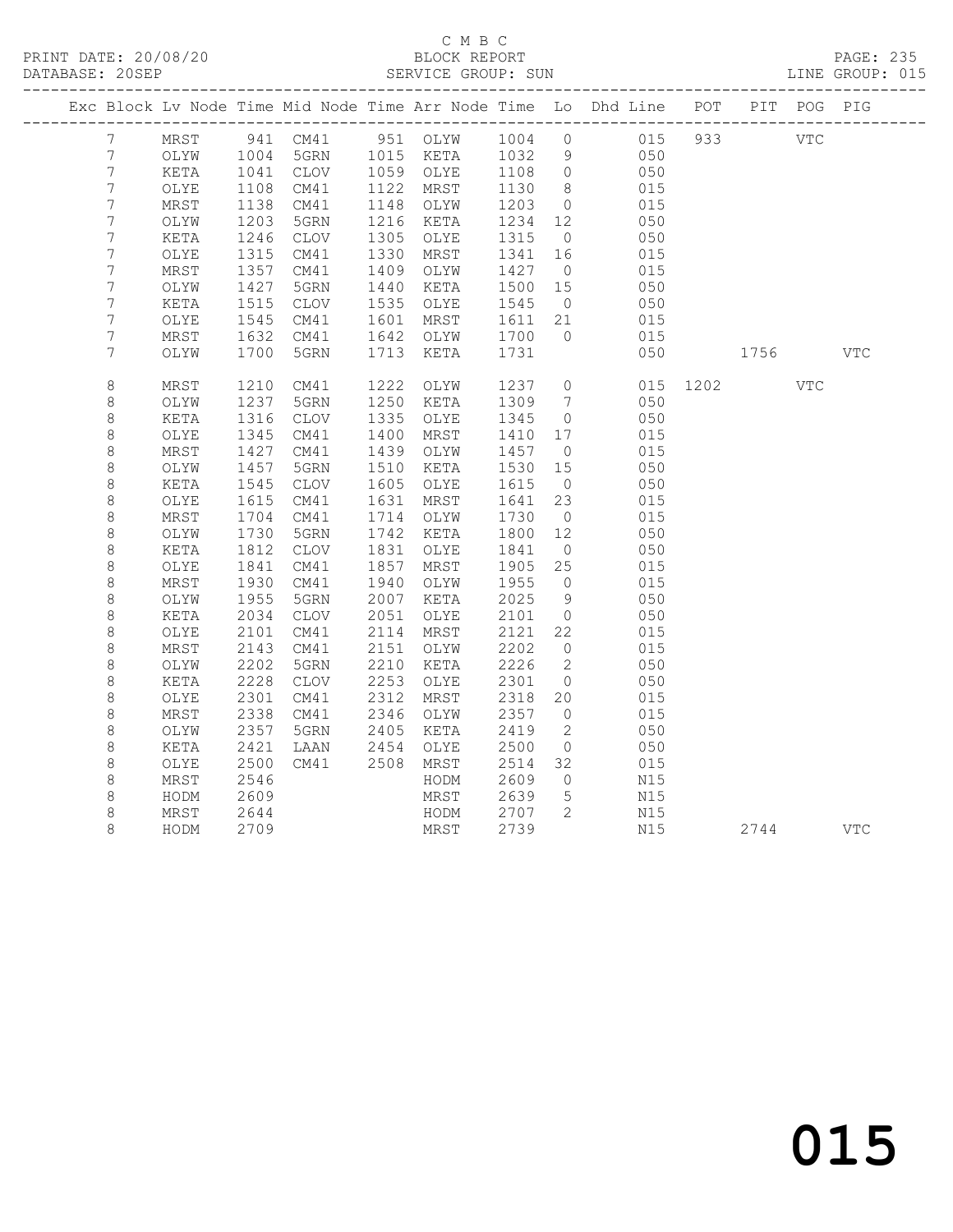## C M B C<br>BLOCK REPORT

| DATABASE: 20SEP |             |             |      |             |      | SERVICE GROUP: SUN |      |                |                                                                    |          |      |             | LINE GROUP: 015 |  |
|-----------------|-------------|-------------|------|-------------|------|--------------------|------|----------------|--------------------------------------------------------------------|----------|------|-------------|-----------------|--|
|                 |             |             |      |             |      |                    |      |                | Exc Block Lv Node Time Mid Node Time Arr Node Time Lo Dhd Line POT |          |      | PIT POG PIG |                 |  |
|                 | 9           | KETA        | 1201 | CLOV        |      | 1220 OLYE          | 1230 | $\overline{0}$ |                                                                    | 050 1131 |      | <b>VTC</b>  |                 |  |
|                 | 9           | OLYE        | 1230 | CM41        | 1244 | MRST               | 1255 | 18             | 015                                                                |          |      |             |                 |  |
|                 | 9           | MRST        | 1313 | CM41        | 1325 | OLYW               | 1342 | $\overline{0}$ | 015                                                                |          |      |             |                 |  |
|                 | $\mathsf 9$ | OLYW        | 1342 | 5GRN        | 1355 | KETA               | 1415 | 15             | 050                                                                |          |      |             |                 |  |
|                 | $\mathsf 9$ | KETA        | 1430 | <b>CLOV</b> | 1450 | OLYE               | 1500 | $\overline{0}$ | 050                                                                |          |      |             |                 |  |
|                 | $\mathsf 9$ | OLYE        | 1500 | CM41        | 1517 | MRST               | 1527 | 17             | 015                                                                |          |      |             |                 |  |
|                 | $\mathsf 9$ | MRST        | 1544 | CM41        | 1554 | OLYW               | 1612 | $\overline{0}$ | 015                                                                |          |      |             |                 |  |
|                 | $\mathsf 9$ | OLYW        | 1612 | 5GRN        | 1625 | KETA               | 1647 | 14             | 050                                                                |          |      |             |                 |  |
|                 | 9           | KETA        | 1701 | <b>CLOV</b> | 1720 | OLYE               | 1730 | $\overline{0}$ | 050                                                                |          |      |             |                 |  |
|                 | $\mathsf 9$ | OLYE        | 1730 | CM41        | 1746 | MRST               | 1756 | 13             | 015                                                                |          |      |             |                 |  |
|                 | $\mathsf 9$ | MRST        | 1809 | CM41        | 1819 | OLYW               | 1835 | $\circ$        | 015                                                                |          |      |             |                 |  |
|                 | $\mathsf 9$ | OLYW        | 1835 | 5GRN        | 1847 | KETA               | 1905 | 8              | 050                                                                |          |      |             |                 |  |
|                 | $\mathsf 9$ | KETA        | 1913 | <b>CLOV</b> | 1931 | OLYE               | 1941 | $\circ$        | 050                                                                |          |      |             |                 |  |
|                 | $\mathsf 9$ | OLYE        | 1941 | CM41        | 1955 | MRST               | 2002 | 11             | 015                                                                |          |      |             |                 |  |
|                 | 9           | MRST        | 2013 | CM41        | 2021 | OLYW               | 2035 | $\circ$        | 015                                                                |          |      |             |                 |  |
|                 | $\mathsf 9$ | OLYW        | 2035 | 5GRN        | 2047 | KETA               | 2105 | 11             | 050                                                                |          |      |             |                 |  |
|                 | $\mathsf 9$ | KETA        | 2116 | <b>CLOV</b> | 2131 | OLYE               | 2141 | $\overline{0}$ | 050                                                                |          |      |             |                 |  |
|                 | $\mathsf 9$ | OLYE        | 2141 | CM41        | 2154 | MRST               | 2200 | 21             | 015                                                                |          |      |             |                 |  |
|                 | $\mathsf 9$ | <b>MRST</b> | 2221 | CM41        | 2229 | OLYW               | 2240 | $\Omega$       | 015                                                                |          |      |             |                 |  |
|                 | 9           | OLYW        | 2240 | 5GRN        | 2248 | KETA               | 2304 |                | 050                                                                |          | 2329 |             | <b>VTC</b>      |  |
|                 | 10          | <b>KETA</b> | 1345 | <b>CLOV</b> | 1405 | OLYE               | 1415 | $\circ$        | 050                                                                | 1315     |      | <b>VTC</b>  |                 |  |
|                 | 10          | OLYE        | 1415 | CM41        | 1431 | MRST               | 1441 | 18             | 015                                                                |          |      |             |                 |  |
|                 | 10          | MRST        | 1459 | CM41        | 1509 | OLYW               | 1527 | $\overline{0}$ | 015                                                                |          |      |             |                 |  |
|                 | 10          | OLYW        | 1527 | 5GRN        | 1540 | KETA               | 1602 | 13             | 050                                                                |          |      |             |                 |  |
|                 | 10          | KETA        | 1615 | <b>CLOV</b> | 1635 | OLYE               | 1645 | $\circ$        | 050                                                                |          |      |             |                 |  |
|                 | 10          | OLYE        | 1645 | CM41        | 1701 | MRST               | 1711 | 8              | 015                                                                |          |      |             |                 |  |
|                 | 10          | MRST        | 1719 | CM41        | 1729 | OLYW               | 1745 | $\Omega$       | 015                                                                |          |      |             |                 |  |
|                 | 10          | OLYW        | 1745 | 5GRN        | 1757 | KETA               | 1815 | 17             | 050                                                                |          |      |             |                 |  |
|                 | 10          | KETA        | 1832 | <b>CLOV</b> | 1851 | OLYE               | 1901 | $\Omega$       | 050                                                                |          |      |             |                 |  |
|                 | 10          | OLYE        | 1901 | CM41        | 1917 | MRST               | 1925 |                | 015                                                                |          | 1931 |             | <b>VTC</b>      |  |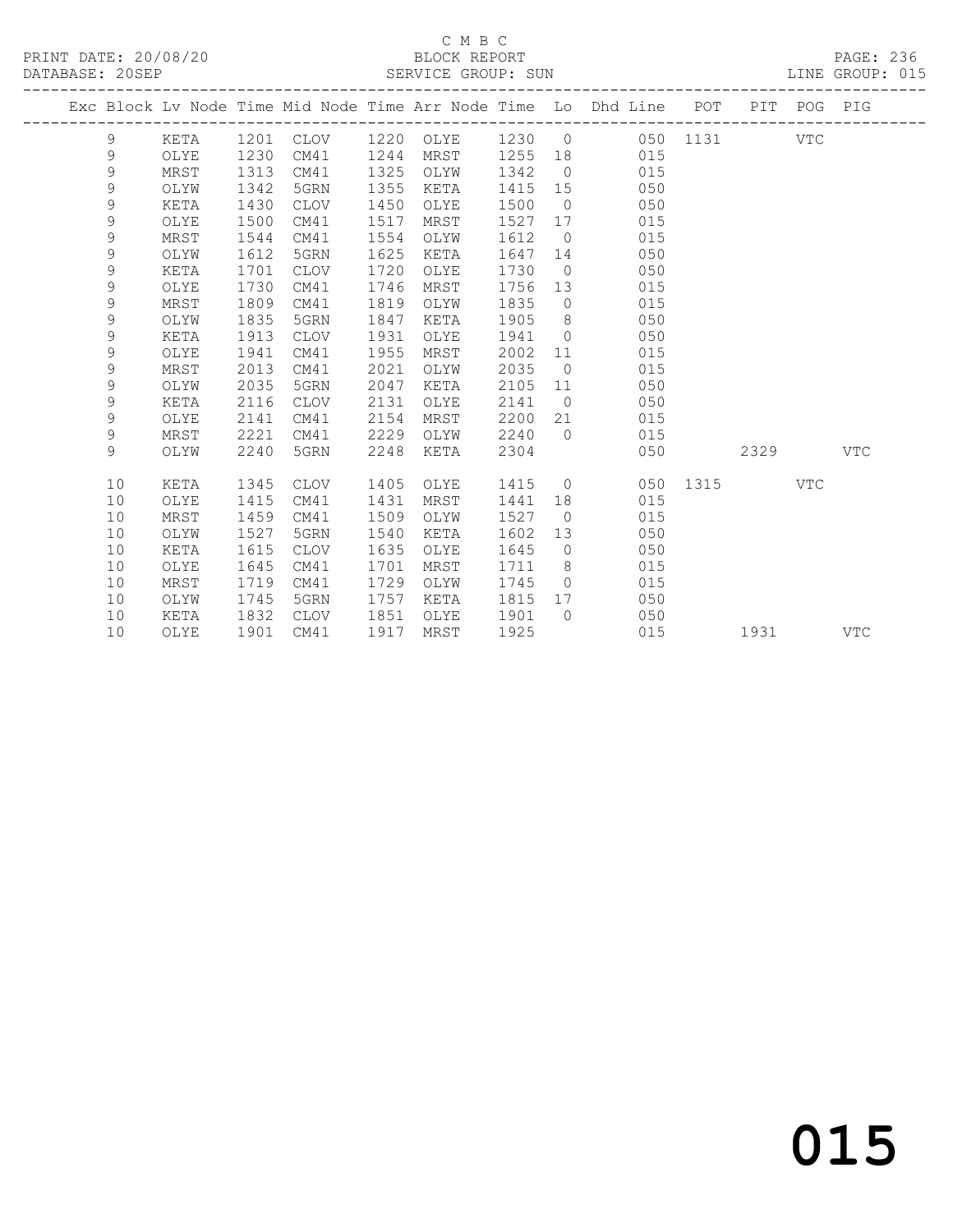| PRINT DATE: 20/08/20<br>DATABASE: 20SEP |    |             |      |                                     |      | C M B C<br>BLOCK REPORT |                      |    | DESCRIPTION DESCRIPTION DESCRIPTION DESCRIPTION DESCRIPTION DESCRIPTIONS DESCRIPTIONS DESCRIPTIONS DESCRIPTION<br>DATABASE: 20SEP SERVICE GROUP: SUN LINE GROUP: 016 |     |          |             | PAGE: 237                     |
|-----------------------------------------|----|-------------|------|-------------------------------------|------|-------------------------|----------------------|----|----------------------------------------------------------------------------------------------------------------------------------------------------------------------|-----|----------|-------------|-------------------------------|
| 29ST 29 AV STATION                      |    |             |      | EAKY EARLES & KINGSWAY              |      |                         |                      |    | 63LP 63 LOOP<br>GRBY GRANVILLE & BROADWAY                                                                                                                            |     |          |             | ----------------------------- |
|                                         |    |             |      |                                     |      |                         |                      |    | Exc Block Lv Node Time Mid Node Time Arr Node Time Lo Dhd Line POT PIT POG PIG                                                                                       |     |          |             |                               |
|                                         |    |             |      |                                     |      |                         |                      |    | 10 63LP 600 GRBY 619 EAKY 700 23 016 553 VTCT<br>10 EAKY 723 HACO 743 63LP 825 17 016                                                                                |     |          |             |                               |
|                                         |    |             |      |                                     |      |                         |                      |    |                                                                                                                                                                      |     |          |             |                               |
|                                         | 10 |             |      | 63LP 842 GRBY 905 29ST 954          |      |                         |                      |    | 8 016                                                                                                                                                                |     |          |             |                               |
|                                         | 10 | 29ST        |      |                                     |      |                         |                      |    | 1002 HACO 1025 63LP 1116 20 016<br>1136 GRBY 1200 29ST 1256 21 016<br>1317 HACO 1343 63LP 1441 11 016                                                                |     |          |             |                               |
|                                         | 10 | 63LP        |      |                                     |      |                         |                      |    |                                                                                                                                                                      |     |          |             |                               |
|                                         | 10 | 29ST        |      |                                     |      |                         |                      |    |                                                                                                                                                                      |     |          |             |                               |
|                                         | 10 | 63LP        |      | 1452 GRBY                           |      | 1517 29ST 1614          |                      | 18 | 016                                                                                                                                                                  |     |          |             |                               |
|                                         | 10 | 29ST        | 1632 | HACO                                |      |                         |                      |    |                                                                                                                                                                      |     |          |             |                               |
|                                         | 10 | 63LP        |      |                                     |      |                         |                      |    | 1655 63LP 1750 26 016<br>1839 29ST 1931 16 016<br>2008 63LP 2100 14 016                                                                                              |     |          |             |                               |
|                                         | 10 | 29ST        |      | 1816 GRBY<br>1947 HACO              |      |                         |                      |    | 016                                                                                                                                                                  |     |          |             |                               |
|                                         | 10 | 63LP        |      | 2114 GRBY                           |      | 2135 29ST 2222          |                      |    | 016 2250 VTCT                                                                                                                                                        |     |          |             |                               |
|                                         | 11 | 63LP        |      | 633 GRBY<br>743 HACO                |      |                         |                      |    | GRBY 652 EAKY 737 6 016<br>HACO 804 63LP 846 9 016                                                                                                                   |     | 626 VTCT |             |                               |
|                                         | 11 | EAKY        |      |                                     |      |                         |                      |    |                                                                                                                                                                      |     |          |             |                               |
|                                         | 11 | 63LP        |      | 855 GRBY                            |      | 918 29ST 1009           |                      |    | 8 016                                                                                                                                                                |     |          |             |                               |
|                                         | 11 | 29ST        |      | 1017 HACO                           |      |                         |                      |    | 1040 63LP 1131 17 016                                                                                                                                                |     |          |             |                               |
|                                         | 11 | 63LP        |      | 1148 GRBY<br>1332 HACO<br>1507 GRBY |      |                         |                      |    | 1214 29ST 1311 21 016<br>1356 63LP 1454 13 016<br>1532 29ST 1627 20 016                                                                                              |     |          |             |                               |
|                                         | 11 | 29ST        |      |                                     |      |                         |                      |    |                                                                                                                                                                      |     |          |             |                               |
|                                         | 11 | 63LP        |      |                                     |      |                         |                      |    |                                                                                                                                                                      |     |          |             |                               |
|                                         | 11 | 29ST        |      | 1647 HACO                           |      | 1710 63LP 1805          |                      |    | 016 1812 VTCT                                                                                                                                                        |     |          |             |                               |
|                                         | 12 | EAKY        |      |                                     |      |                         |                      |    |                                                                                                                                                                      |     | 609 VTCT |             |                               |
|                                         | 12 | 63LP        |      | 748 GRBY                            |      |                         |                      |    |                                                                                                                                                                      |     |          |             |                               |
|                                         | 12 | 29ST        |      | 902 HACO                            |      | 924 63LP 1013           |                      | 9  | 016                                                                                                                                                                  |     |          |             |                               |
|                                         | 12 | 63LP        | 1022 | GRBY                                | 1046 | 29ST                    | 1141<br>1323<br>1459 | 21 | 016                                                                                                                                                                  |     |          |             |                               |
|                                         | 12 | 29ST        |      | 1202 HACO                           |      | 1228 63LP               |                      | 11 | 016                                                                                                                                                                  |     |          |             |                               |
|                                         | 12 | 63LP        |      | 1334 GRBY                           |      | 1400 29ST               |                      | 18 | 016                                                                                                                                                                  |     |          |             |                               |
|                                         | 12 | 29ST        |      | 1517 HACO                           |      | 1541 63LP 1639          |                      | 18 | 016                                                                                                                                                                  |     |          |             |                               |
|                                         | 12 | 63LP        | 1657 | GRBY                                |      | 1721 29ST 1815          |                      | 14 | 016                                                                                                                                                                  |     |          |             |                               |
|                                         | 12 | 29ST        |      |                                     |      |                         |                      |    |                                                                                                                                                                      |     |          |             |                               |
|                                         | 12 | 63LP        |      |                                     |      |                         |                      |    | 1829 HACO 1852 63LP 1945 23 016<br>2008 GRBY 2029 29ST 2117 016<br>016 2145 VTCT                                                                                     |     |          |             |                               |
|                                         | 13 | EAKY        | 603  | HACO                                | 622  | 63LP                    | 702                  | 6  | 016                                                                                                                                                                  | 533 |          | <b>VTCT</b> |                               |
|                                         | 13 | 63LP        | 708  | GRBY                                | 730  | 29ST                    | 812                  | 20 | 016                                                                                                                                                                  |     |          |             |                               |
|                                         | 13 | 29ST        | 832  | HACO                                | 853  | 63LP                    | 940                  | 13 | 016                                                                                                                                                                  |     |          |             |                               |
|                                         | 13 | 63LP        | 953  | GRBY                                | 1017 | 29ST                    | 1109                 | 23 | 016                                                                                                                                                                  |     |          |             |                               |
|                                         | 13 | <b>29ST</b> | 1132 | HACO                                | 1156 | 63LP                    | 1248                 | 16 | 016                                                                                                                                                                  |     |          |             |                               |
|                                         | 13 | 63LP        | 1304 | GRBY                                | 1330 | 29ST                    | 1427                 | 20 | 016                                                                                                                                                                  |     |          |             |                               |
|                                         | 13 | 29ST        | 1447 | HACO                                | 1511 | 63LP                    | 1609                 | 17 | 016                                                                                                                                                                  |     |          |             |                               |
|                                         | 13 | 63LP        | 1626 | GRBY                                | 1650 | 29ST                    | 1745                 | 15 | 016                                                                                                                                                                  |     |          |             |                               |
|                                         | 13 | <b>29ST</b> | 1800 | HACO                                | 1823 | 63LP                    | 1916                 | 15 | 016                                                                                                                                                                  |     |          |             |                               |
|                                         | 13 | 63LP        | 1931 | GRBY                                | 1954 | 29ST                    | 2045                 | 22 | 016                                                                                                                                                                  |     |          |             |                               |
|                                         | 13 | <b>29ST</b> | 2107 | HACO                                | 2127 | 63LP                    | 2217                 | 15 | 016                                                                                                                                                                  |     |          |             |                               |
|                                         | 13 | 63LP        | 2232 | GRBY                                | 2252 | 29ST                    | 2337                 |    | 016                                                                                                                                                                  |     | 2402     |             | <b>VTCT</b>                   |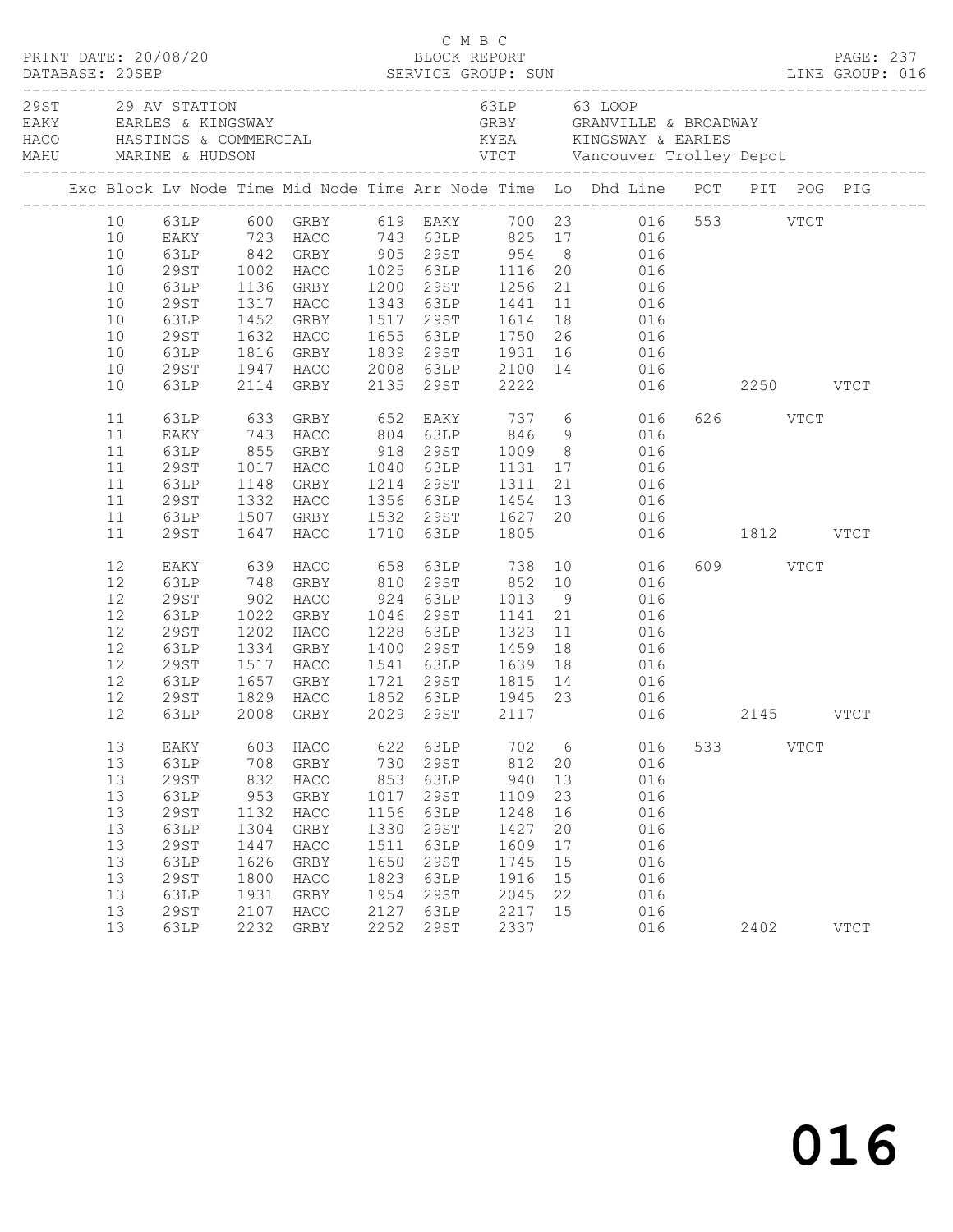#### C M B C<br>BLOCK REPORT SERVICE GROUP: SUN

|  |    |             |      |                      |      |                                     |         |    | Exc Block Lv Node Time Mid Node Time Arr Node Time Lo Dhd Line POT PIT POG PIG |        |           |             |
|--|----|-------------|------|----------------------|------|-------------------------------------|---------|----|--------------------------------------------------------------------------------|--------|-----------|-------------|
|  | 14 |             |      |                      |      |                                     |         |    | 63LP 648 GRBY 710 29ST 752 9 016                                               |        | 641 VTCT  |             |
|  | 14 | 29ST        |      |                      |      |                                     |         |    | 016                                                                            |        |           |             |
|  | 14 | 63LP        |      | 801 HACO<br>925 GRBY |      | 821 63LP 904 21<br>948 29ST 1039 23 |         |    | 016                                                                            |        |           |             |
|  | 14 | 29ST        | 1102 | HACO                 |      | 1126 63LP                           | 1218    | 15 | 016                                                                            |        |           |             |
|  | 14 | 63LP        | 1233 | GRBY                 | 1259 | 29ST                                | 1356    | 21 | 016                                                                            |        |           |             |
|  | 14 | 29ST        | 1417 | HACO                 | 1441 | 63LP                                | 1539    | 14 | 016                                                                            |        |           |             |
|  | 14 | 63LP        | 1553 | GRBY                 | 1617 | 29ST                                | 1713    | 18 | 016                                                                            |        |           |             |
|  | 14 | 29ST        | 1731 | HACO                 | 1754 | 63LP                                | 1848    | 13 | 016                                                                            |        |           |             |
|  | 14 | 63LP        | 1901 | GRBY                 | 1924 | 29ST                                |         |    | 2016 11 016                                                                    |        |           |             |
|  | 14 | 29ST        | 2027 | HACO                 | 2048 | 63LP                                | 2138 14 |    | 016                                                                            |        |           |             |
|  | 14 | 63LP        |      | 2152 GRBY            | 2213 | 29ST                                | 2300 7  |    | 016                                                                            |        |           |             |
|  | 14 | 29ST        |      | 2307 HACO            | 2325 | 63LP                                | 2409    |    | 016                                                                            |        | 2416 VTCT |             |
|  | 15 | EAKY        | 701  | HACO                 | 721  | 63LP 801                            |         |    | 14 016                                                                         |        | 631 VTCT  |             |
|  | 15 | 63LP        | 815  | GRBY                 |      | 837 29ST                            | 922     | 10 | 016                                                                            |        |           |             |
|  | 15 | 29ST        | 932  | HACO                 | 955  | 63LP                                | 1044    | 22 | 016                                                                            |        |           |             |
|  | 15 | 63LP        | 1106 | GRBY                 | 1130 | 29ST                                | 1226 21 |    | 016                                                                            |        |           |             |
|  | 15 | 29ST        | 1247 | HACO                 | 1313 | 63LP                                | 1411    | 10 | 016                                                                            |        |           |             |
|  | 15 | 63LP        | 1421 | GRBY                 | 1446 | 29ST                                | 1544 18 |    | 016                                                                            |        |           |             |
|  | 15 | 29ST        | 1602 | HACO                 | 1625 | 63LP                                | 1723 20 |    | 016                                                                            |        |           |             |
|  | 15 | 63LP        | 1743 | GRBY                 | 1807 | 29ST 1901 14                        |         |    | 016                                                                            |        |           |             |
|  | 15 | 29ST        | 1915 | HACO                 | 1936 | 63LP                                | 2029    |    |                                                                                | 016    | 2036 VTCT |             |
|  | 16 | EAKY        | 623  | HACO                 | 642  | 63LP                                | 722     |    | $6\overline{6}$<br>016                                                         |        | 553 VTCT  |             |
|  | 16 | 63LP        | 728  | GRBY                 | 750  | 29ST                                | 832 15  |    | 016                                                                            |        |           |             |
|  | 16 | 29ST        | 847  | HACO                 | 908  | 63LP                                | 956     | 12 | 016                                                                            |        |           |             |
|  | 16 | 63LP        | 1008 | GRBY                 | 1032 | 29ST                                | 1124    | 23 | 016                                                                            |        |           |             |
|  | 16 | 29ST        | 1147 | HACO                 | 1211 | 63LP                                | 1303    | 15 | 016                                                                            |        |           |             |
|  | 16 | 63LP        | 1318 | GRBY                 | 1344 | 29ST                                | 1443 19 |    | 016                                                                            |        |           |             |
|  | 16 | 29ST        | 1502 | HACO                 | 1526 | 63LP                                | 1624    | 18 | 016                                                                            |        |           |             |
|  | 16 | 63LP        | 1642 | GRBY                 | 1706 | 29ST                                | 1800    | 15 | 016                                                                            |        |           |             |
|  | 16 | 29ST        | 1815 | HACO                 | 1838 | 63LP                                | 1931    | 16 | 016                                                                            |        |           |             |
|  | 16 | 63LP        | 1947 | GRBY                 | 2010 | 29ST                                | 2101    | 26 | 016                                                                            |        |           |             |
|  | 16 | 29ST        | 2127 | HACO                 | 2147 | 63LP                                | 2237 15 |    | 016                                                                            |        |           |             |
|  | 16 | 63LP        | 2252 | GRBY                 | 2312 | 29ST                                | 2357 10 |    | 016                                                                            |        |           |             |
|  | 16 | 29ST        | 2407 | HACO                 | 2423 | 63LP                                | 2507    |    |                                                                                | 016 01 | 2513 VTCT |             |
|  | 17 | MAHU        |      | 749 GRBY             |      |                                     |         |    | 63LP 755 5 010                                                                 |        | 747 VTCT  |             |
|  | 17 | 63LP        |      | 800 GRBY             |      |                                     |         |    | 822 29ST 907 10 016                                                            |        |           |             |
|  |    |             |      |                      |      |                                     |         |    | 17 29ST 917 HACO 939 63LP 1028 9 016                                           |        |           |             |
|  | 17 | 63LP        | 1037 | GRBY                 | 1101 | 29ST                                | 1156    | 21 | 016                                                                            |        |           |             |
|  | 17 | 29ST        | 1217 | HACO                 | 1243 | 63LP                                | 1338    | 13 | 016                                                                            |        |           |             |
|  | 17 | 63LP        | 1351 | GRBY                 | 1416 | 29ST                                | 1514    | 18 | 016                                                                            |        |           |             |
|  | 17 | <b>29ST</b> | 1532 | HACO                 | 1555 | 63LP                                | 1653    | 19 | 016                                                                            |        |           |             |
|  | 17 | 63LP        | 1712 | GRBY                 | 1736 | 29ST                                | 1830    | 14 | 016                                                                            |        |           |             |
|  | 17 | <b>29ST</b> | 1844 | HACO                 | 1907 | 63LP                                | 2000    | 24 | 016                                                                            |        |           |             |
|  | 17 | 63LP        | 2024 | GRBY                 | 2045 | 29ST                                | 2133    | 14 | 016                                                                            |        |           |             |
|  | 17 | <b>29ST</b> | 2147 | HACO                 | 2207 | 63LP                                | 2257    | 22 | 016                                                                            |        |           |             |
|  | 17 | 63LP        | 2319 | GRBY                 | 2339 | 29ST                                | 2420    | 17 | 016                                                                            |        |           |             |
|  | 17 | 29ST        | 2437 | HACO                 | 2453 | 63LP                                | 2537    |    | 016                                                                            |        | 2543      | <b>VTCT</b> |
|  |    |             |      |                      |      |                                     |         |    |                                                                                |        |           |             |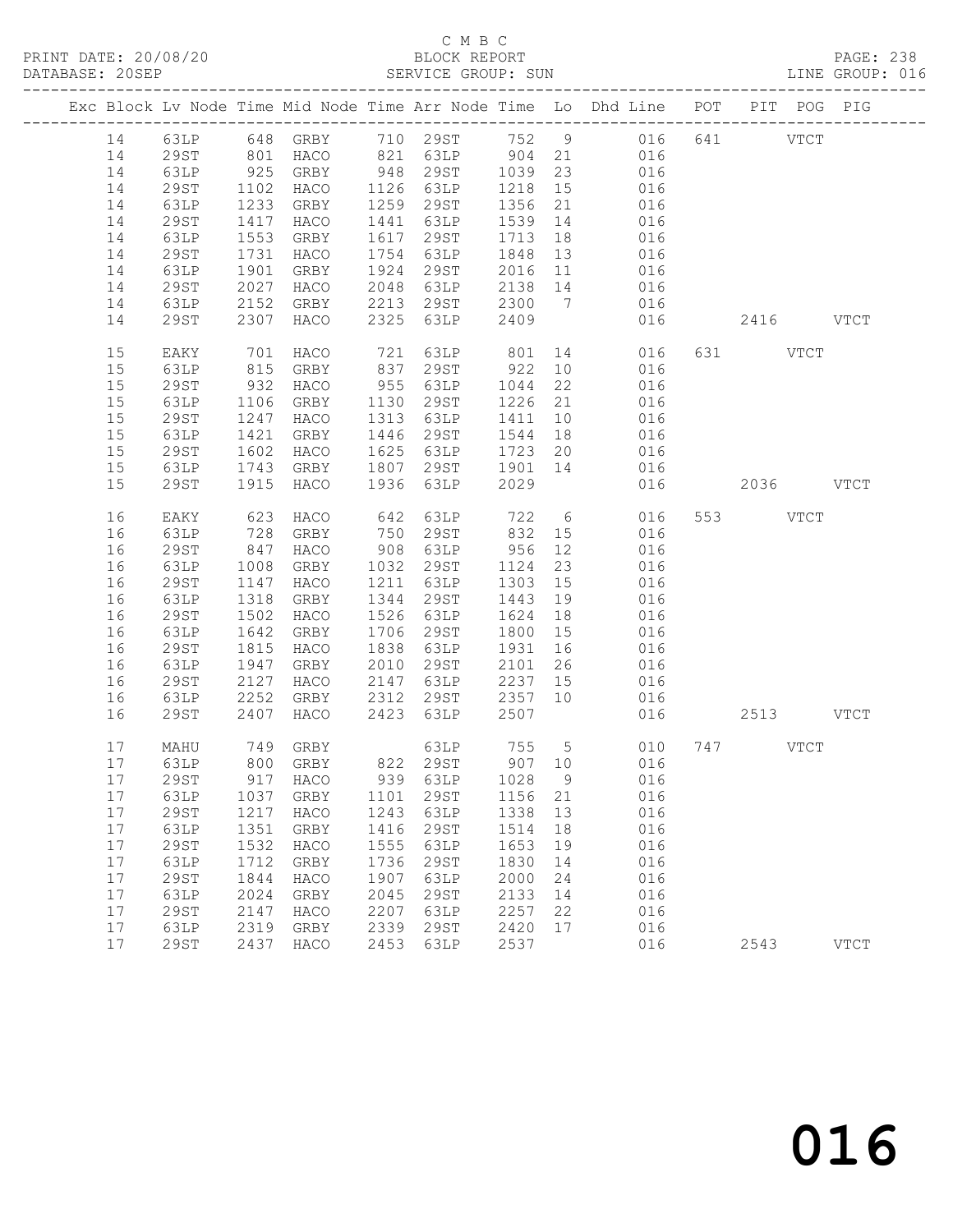### C M B C

| DATABASE: 20SEP |    |              |                                            |           |      | SERVICE GROUP: SUN                               |         |                | LINE GROUP: 016                                                                |               |           |      |  |
|-----------------|----|--------------|--------------------------------------------|-----------|------|--------------------------------------------------|---------|----------------|--------------------------------------------------------------------------------|---------------|-----------|------|--|
|                 |    |              |                                            |           |      |                                                  |         |                | Exc Block Lv Node Time Mid Node Time Arr Node Time Lo Dhd Line POT PIT POG PIG |               |           |      |  |
|                 | 18 |              |                                            |           |      |                                                  |         |                | EAKY 814 HACO 837 63LP 924 16 016 744 VTCT                                     |               |           |      |  |
|                 | 18 | 63LP         | 940                                        |           |      |                                                  |         |                | GRBY 1003 29ST 1054 23 016                                                     |               |           |      |  |
|                 | 18 | 29ST         | 1117                                       |           |      |                                                  |         |                | 016                                                                            |               |           |      |  |
|                 | 18 | 63LP         | 1248                                       |           |      | HACO 1141 63LP 1233 15<br>GRBY 1314 29ST 1411 21 |         |                | 016                                                                            |               |           |      |  |
|                 | 18 | 29ST         | 1432                                       | HACO      |      | 1456 63LP 1554                                   |         | 15             | 016                                                                            |               |           |      |  |
|                 | 18 | 63LP         | 1609                                       | GRBY      |      | 1633 29ST                                        | 1729 17 |                | 016                                                                            |               |           |      |  |
|                 | 18 | 29ST         | 1746                                       | HACO      |      | 1809 63LP                                        | 1903 13 |                | 016                                                                            |               |           |      |  |
|                 | 18 | 63LP         | 1916                                       | GRBY      |      | 1939 29ST                                        | 2031 16 |                | 016                                                                            |               |           |      |  |
|                 | 18 | 29ST         | 2047                                       | HACO      |      | $2108$ $63LP$ $2158$ $14$                        |         |                | 016                                                                            |               |           |      |  |
|                 | 18 | 63LP         | 2212                                       | GRBY      |      | 2232 29ST 2317 18                                |         |                | 016                                                                            |               |           |      |  |
|                 | 18 | 29ST         | 2335                                       | HACO      |      | 2351 63LP 2435                                   |         |                | 6 016                                                                          |               |           |      |  |
|                 | 18 | 63LP         | 2441                                       | GRBY      |      | 2459 KYEA                                        | 2552    |                | 016                                                                            |               | 2615 VTCT |      |  |
|                 | 19 | MAHU         | 814                                        | GRBY      |      | 63LP                                             | 820     |                | $7\overline{ }$<br>010                                                         |               | 812 VTCT  |      |  |
|                 | 19 | 63LP         | 827                                        | GRBY      |      | 850 29ST 939                                     |         | 8 <sup>8</sup> | 016                                                                            |               |           |      |  |
|                 | 19 | 29ST         |                                            | HACO      |      | 1010 63LP 1059                                   |         | 22             | 016                                                                            |               |           |      |  |
|                 | 19 |              | $\begin{array}{c} 947 \\ 1121 \end{array}$ | GRBY      |      | 1145 29ST                                        | 1241    | 21             |                                                                                |               |           |      |  |
|                 | 19 | 63LP<br>29ST | 1121<br>1302                               | HACO      |      | 1328 63LP                                        | 1426    |                | 016<br>016                                                                     |               |           |      |  |
|                 |    |              |                                            |           |      |                                                  |         | 10             |                                                                                |               |           |      |  |
|                 | 19 | 63LP         | 1436                                       | GRBY      |      | 1501 29ST                                        | 1559    | 18             | 016                                                                            |               |           |      |  |
|                 | 19 | 29ST         | 1617                                       | HACO      |      | 1640 63LP<br>1824 29ST 1916                      | 1738    | 23             | 016                                                                            |               |           |      |  |
|                 | 19 | 63LP         | 1801                                       | GRBY      |      |                                                  |         | 14             | 016<br>016                                                                     |               |           |      |  |
|                 | 19 | 29ST         | 1930                                       | HACO      |      | 1951 63LP                                        | 2043    | 13             |                                                                                |               |           |      |  |
|                 | 19 | 63LP         | 2056                                       | GRBY      |      | 2117 29ST                                        | 2205 22 |                | 016                                                                            |               |           |      |  |
|                 | 19 | 29ST         | 2227                                       | HACO      |      | 2246 63LP                                        | 2334 8  |                | 016                                                                            |               |           |      |  |
|                 | 19 | 63LP         | 2342                                       | GRBY      |      | 2400 EAKY 2452 12                                |         |                | 016                                                                            |               |           |      |  |
|                 | 19 | EAKY         | 2504                                       | HACO      |      | 2523 63LP                                        | 2605    |                | 016                                                                            |               | 2611 VTCT |      |  |
|                 | 20 | MAHU         | 855                                        | GRBY      |      | 63LP 901<br>933 29ST 1024                        |         | 9              | 010                                                                            |               | 853 VTCT  |      |  |
|                 | 20 | 63LP         | 910                                        | GRBY      |      |                                                  |         | 23             | 016<br>016                                                                     |               |           |      |  |
|                 | 20 | 29ST         | 1047                                       | HACO      |      | 1111 63LP                                        | 1203 15 |                |                                                                                |               |           |      |  |
|                 | 20 | 63LP         | 1218                                       | GRBY      |      | 1244 29ST                                        | 1341    | 21             | 016                                                                            |               |           |      |  |
|                 | 20 | 29ST         | 1402                                       | HACO      |      | 1426 63LP                                        | 1524 13 |                | 016                                                                            |               |           |      |  |
|                 | 20 | 63LP         | 1537                                       | GRBY      |      | 1601 29ST 1657 20                                |         |                | 016                                                                            |               |           |      |  |
|                 | 20 | 29ST         | 1717                                       | HACO      |      | 1740 63LP 1834 12                                |         |                | 016                                                                            |               |           |      |  |
|                 | 20 | 63LP         | 1846                                       | GRBY      |      | 1909 29ST                                        | 2001    |                |                                                                                | 016           | 2031 VTCT |      |  |
|                 | 21 | 29ST         | 1032                                       | HACO      |      |                                                  |         |                | 1056 63LP 1148 15 016<br>1229 2005 1226 21 016                                 |               | 956 VTCT  |      |  |
|                 | 21 | 63LP         |                                            | 1203 GRBY |      | $1229$ $29ST$ $1326$ $21$                        |         |                | 016                                                                            |               |           |      |  |
|                 | 21 |              |                                            |           |      |                                                  |         |                | 29ST 1347 HACO 1411 63LP 1509 13 016                                           |               |           |      |  |
|                 | 21 | 63LP         | 1522                                       | GRBY      | 1546 | 29ST                                             | 1642    | 20             | 016                                                                            |               |           |      |  |
|                 | 21 | 29ST         | 1702                                       | HACO      | 1725 | 63LP                                             | 1819 12 |                | 016                                                                            |               |           |      |  |
|                 | 21 | 63LP         | 1831                                       | GRBY      | 1854 | 29ST                                             | 1946    | 21             | 016                                                                            |               |           |      |  |
|                 | 21 | <b>29ST</b>  | 2007                                       | HACO      | 2028 | 63LP                                             | 2120    | 12             | 016                                                                            |               |           |      |  |
|                 | 21 | 63LP         | 2132                                       | GRBY      | 2153 | 29ST                                             | 2240    | $\overline{7}$ | 016                                                                            |               |           |      |  |
|                 | 21 | 29ST         | 2247                                       | HACO      | 2306 | 63LP                                             | 2354 18 |                | 016                                                                            |               |           |      |  |
|                 | 21 | 63LP         | 2412                                       | GRBY      | 2430 | KYEA                                             | 2523    |                | 016                                                                            |               | 2546 VTCT |      |  |
|                 | 22 | 63LP         | 1051                                       | GRBY      | 1115 | 29ST                                             | 1211 21 |                |                                                                                | 016 1037 VTCT |           |      |  |
|                 | 22 | <b>29ST</b>  | 1232                                       | HACO      | 1258 | 63LP                                             | 1356    | 10             | 016                                                                            |               |           |      |  |
|                 | 22 | 63LP         | 1406                                       | GRBY      | 1431 | 29ST                                             | 1529    | 18             | 016                                                                            |               |           |      |  |
|                 | 22 | 29ST         | 1547                                       | HACO      | 1610 | 63LP                                             | 1708    | 20             | 016                                                                            |               |           |      |  |
|                 | 22 | 63LP         | 1728                                       | GRBY      | 1752 | 29ST                                             | 1846    | 14             | 016                                                                            |               |           |      |  |
|                 | 22 | <b>29ST</b>  | 1900                                       | HACO      | 1921 | 63LP                                             | 2014    | 26             | 016                                                                            |               |           |      |  |
|                 | 22 | 63LP         | 2040                                       | GRBY      | 2101 | 29ST                                             | 2149 18 |                | 016                                                                            |               |           |      |  |
|                 | 22 | 29ST         |                                            | 2207 HACO | 2226 | 63LP                                             | 2314    |                | 016                                                                            |               | 2321      | VTCT |  |
|                 |    |              |                                            |           |      |                                                  |         |                |                                                                                |               |           |      |  |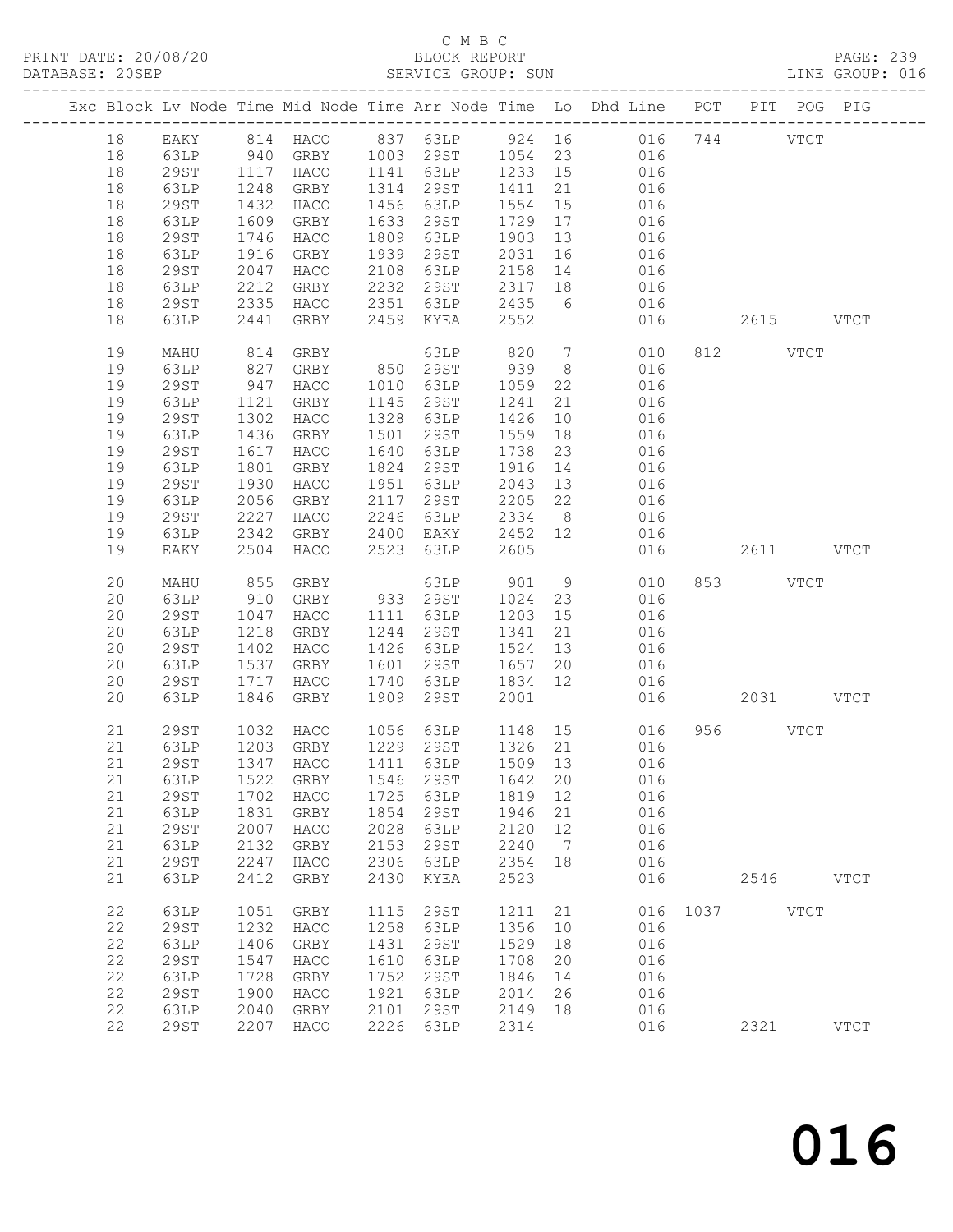| PRINT DATE: 20/08/20<br>DATABASE: 20SEP |                     |              |              |                                                                                                                          |      | C M B C<br>BLOCK REPORT |                     |                      |                                           |            |          | PAGE: 240   |
|-----------------------------------------|---------------------|--------------|--------------|--------------------------------------------------------------------------------------------------------------------------|------|-------------------------|---------------------|----------------------|-------------------------------------------|------------|----------|-------------|
|                                         |                     |              |              |                                                                                                                          |      |                         |                     |                      |                                           |            |          |             |
|                                         |                     |              |              | Exc Block Lv Node Time Mid Node Time Arr Node Time Lo Dhd Line POT PIT POG PIG                                           |      |                         |                     |                      |                                           |            |          |             |
|                                         |                     |              |              | 1 MRST 520 CBYN 543 RORI 548 0 017 512 VTCT<br>1 RORI 548 BYCA 605 MRST 628 12 017<br>1 MRST 640 CBYN 703 RORI 708 0 017 |      |                         |                     |                      |                                           |            |          |             |
|                                         |                     |              |              |                                                                                                                          |      |                         |                     |                      |                                           |            |          |             |
|                                         |                     |              |              |                                                                                                                          |      |                         |                     |                      |                                           |            |          |             |
|                                         | $\mathbf{1}$        | RORI         |              | 708 BYCA 725 MRST                                                                                                        |      |                         |                     |                      | 748 17 017                                |            |          |             |
|                                         | $\mathbf{1}$        | MRST         | 805          | CBYN                                                                                                                     |      | 828 RORI 833            |                     | $\overline{0}$       | 017                                       |            |          |             |
|                                         | $\mathbf{1}$        | RORI         | 833<br>931   | BYCA 850 MRST 914 17 017<br>CBYN 958 RORI 1003 0 017                                                                     |      |                         |                     |                      |                                           |            |          |             |
|                                         | $\mathbf{1}$        | MRST         |              |                                                                                                                          |      |                         |                     |                      |                                           |            |          |             |
|                                         | $\mathbf{1}$        | RORI         | 1003         | BYCA                                                                                                                     |      | 1020 MRST 1047 13 017   |                     |                      |                                           |            |          |             |
|                                         | $\mathbf{1}$        | MRST         | 1100         | CBYN                                                                                                                     |      | 1128 RORI               | 1133                | $\overline{0}$       | 017                                       |            |          |             |
|                                         | $\mathbf 1$         | RORI         | 1133         | BYCA                                                                                                                     |      | 1152 MRST               |                     |                      | 1219  21  017<br>1318  0  017             |            |          |             |
|                                         | $\mathbf{1}$        | MRST         | 1240         | CBYN                                                                                                                     |      | 1312 RORI               |                     |                      |                                           |            |          |             |
|                                         | $\mathbf{1}$        | RORI         | 1318         | BYCA                                                                                                                     |      | 1339 MRST               | 1409 15             |                      | 017                                       |            |          |             |
|                                         | $\mathbf{1}$        | MRST         | 1424         | CBYN                                                                                                                     |      | 1457 RORI               | 1503                |                      | 0 0 17                                    |            |          |             |
|                                         | $\mathbf 1$         | RORI         | 1503         | BYCA                                                                                                                     |      | 1524 MRST               |                     |                      |                                           |            |          |             |
|                                         | $\mathbf{1}$        | MRST         | 1609         | CBYN                                                                                                                     |      | 1642 RORI               |                     |                      |                                           |            |          |             |
|                                         | $\mathbf 1$         | RORI         | 1648         | BYCA                                                                                                                     |      | 1709 MRST               |                     |                      | 1741 17 017                               |            |          |             |
|                                         | $\mathbf{1}$        | MRST         | 1758         | CBYN                                                                                                                     |      | 1827 RORI               | 1833                |                      | 0 0 0 1 7                                 |            |          |             |
|                                         | $\mathbf{1}$        | RORI         | 1833         | BYCA                                                                                                                     |      | 1853 MRST               | 1922<br>2003        |                      | 8 017<br>0 017                            |            |          |             |
|                                         | 1                   | MRST         | 1930         | CBYN                                                                                                                     |      | 1957 RORI               |                     |                      |                                           |            |          |             |
|                                         | $\mathbf{1}$        | RORI         | 2003         | BYCA                                                                                                                     | 2021 | MRST 2047 15 017        |                     |                      |                                           |            |          |             |
|                                         | 1                   | MRST         | 2102         | CBYN                                                                                                                     |      | 2128 RORI 2133          |                     |                      | 0 0 0 1 7                                 |            |          |             |
|                                         | $\mathbf{1}$        | RORI         |              | 2133 BYCA                                                                                                                |      | 2151 MRST 2214          |                     |                      | 017  2219  VTCT                           |            |          |             |
|                                         | 2                   | MRST         | 540          | CBYN                                                                                                                     |      | 603 RORI                | 608                 |                      | $0$ 017                                   |            | 532 VTCT |             |
|                                         | $\mathbf{2}$        | RORI         | 608          | BYCA                                                                                                                     |      | 625 MRST                |                     |                      | 648 12 017                                |            |          |             |
|                                         | 2                   | MRST         | 700          | CBYN                                                                                                                     | 723  | RORI                    | 728                 | $\overline{0}$       | 017                                       |            |          |             |
|                                         | $\sqrt{2}$          | RORI         | 728<br>820   | BYCA                                                                                                                     | 745  | MRST                    | 808<br>848          | 12                   |                                           | 017        |          |             |
|                                         | 2                   | MRST         |              | CBYN                                                                                                                     | 843  | RORI                    |                     |                      | $\overline{0}$                            | 017        |          |             |
|                                         | 2                   | RORI         | 848          | BYCA                                                                                                                     |      | 905 MRST 930 16         |                     |                      | 017                                       |            |          |             |
|                                         | 2                   | MRST         | 946          | CBYN                                                                                                                     |      | 1013 RORI 1018          |                     |                      | $0 \qquad \qquad 017$                     |            |          |             |
|                                         | $\mathbf{2}$        | RORI         |              | 1018 BYCA<br>1115 CBYN<br>BYCA                                                                                           |      | 1035 MRST               | 1102  13<br>1148  0 |                      | $\begin{array}{c} 017 \\ 017 \end{array}$ |            |          |             |
|                                         | $\overline{c}$      | MRST         |              |                                                                                                                          |      | $1143$ RORI             |                     |                      |                                           |            |          |             |
|                                         | $\mathbf{2}$        |              |              | RORI 1148 BYCA 1207 MRST 1234 21 017                                                                                     |      | 1327 RORI               |                     |                      |                                           |            |          |             |
|                                         | 2<br>$\overline{c}$ | MRST         | 1255<br>1333 | CBYN<br>BYCA                                                                                                             | 1354 | MRST                    | 1333<br>1424        | $\overline{0}$       |                                           | 017<br>017 |          |             |
|                                         | $\mathbf{2}$        | RORI         | 1439         |                                                                                                                          | 1512 | RORI                    | 1518                | 15                   |                                           | 017        |          |             |
|                                         | $\mathbf{2}$        | MRST<br>RORI | 1518         | CBYN<br>BYCA                                                                                                             | 1539 | MRST                    | 1612                | $\overline{0}$<br>12 |                                           | 017        |          |             |
|                                         | $\mathbf{2}$        | MRST         | 1624         | CBYN                                                                                                                     | 1657 | RORI                    | 1703                | 0                    |                                           | 017        |          |             |
|                                         | $\mathbf{2}$        | RORI         | 1703         | BYCA                                                                                                                     | 1724 | MRST                    | 1756                | 17                   |                                           | 017        |          |             |
|                                         | $\mathbf{2}$        | MRST         | 1813         | CBYN                                                                                                                     | 1842 | RORI                    | 1848                | $\circ$              |                                           | 017        |          |             |
|                                         | $\mathbf{2}$        | RORI         | 1848         | BYCA                                                                                                                     | 1908 | MRST                    | 1937                | 8                    |                                           | 017        |          |             |
|                                         | $\mathbf{2}$        | MRST         | 1945         | CBYN                                                                                                                     | 2012 | RORI                    | 2018                | 0                    |                                           | 017        |          |             |
|                                         | $\mathbf{2}$        | RORI         | 2018         | <b>BYCA</b>                                                                                                              | 2036 | MRST                    | 2102                | 15                   |                                           | 017        |          |             |
|                                         | $\mathbf{2}$        | MRST         | 2117         | CBYN                                                                                                                     | 2143 | RORI                    | 2148                | $\circ$              |                                           | 017        |          |             |
|                                         | 2                   | RORI         | 2148         | <b>BYCA</b>                                                                                                              | 2206 | MRST                    | 2229                | 9                    |                                           | 017        |          |             |
|                                         | $\mathbf{2}$        | MRST         | 2238         | CBYN                                                                                                                     | 2303 | RORI                    | 2308                | 0                    |                                           | 017        |          |             |
|                                         | 2                   | RORI         | 2308         | BYCA                                                                                                                     | 2326 | MRST                    | 2349                | 17                   |                                           | 017        |          |             |
|                                         | $\mathbf{2}$        | MRST         | 2406         | CBYN                                                                                                                     | 2431 | RORI                    | 2436                | $\circ$              |                                           | 017        |          |             |
|                                         | $\overline{2}$      | RORI         |              | 2436 BYCA                                                                                                                | 2454 | MRST                    | 2517                |                      |                                           | 017        | 2522     | <b>VTCT</b> |
|                                         |                     |              |              |                                                                                                                          |      |                         |                     |                      |                                           |            |          |             |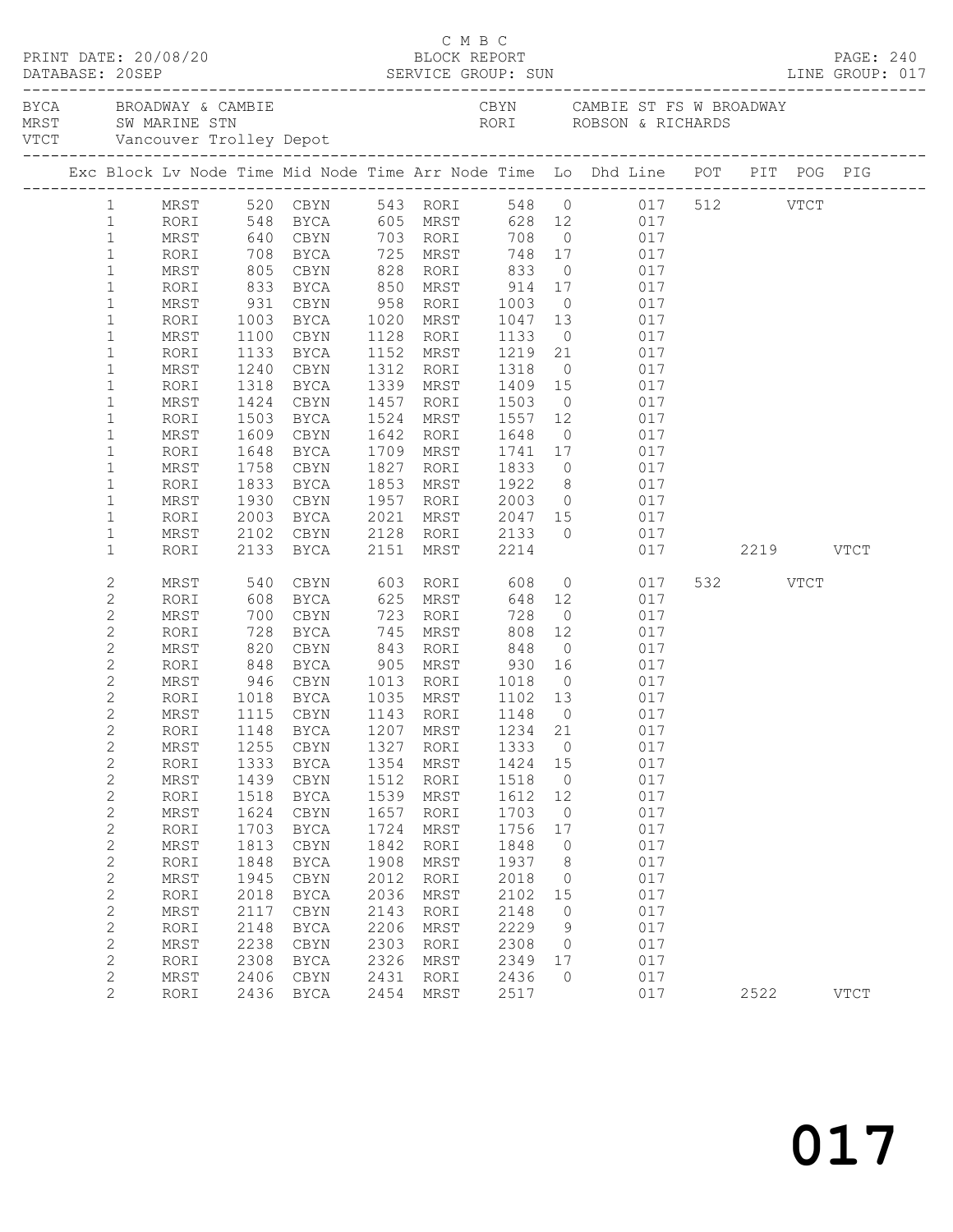#### C M B C<br>BLOCK REPORT SERVICE GROUP: SUN

PRINT DATE: 20/08/20 BLOCK REPORT PAGE: 241

|                                                        |              |              |                            |              |                   |              |                                  | Exc Block Lv Node Time Mid Node Time Arr Node Time Lo Dhd Line POT PIT POG PIG |     |          |             |
|--------------------------------------------------------|--------------|--------------|----------------------------|--------------|-------------------|--------------|----------------------------------|--------------------------------------------------------------------------------|-----|----------|-------------|
| 3                                                      | MRST         |              | 600 CBYN 623 RORI          |              |                   | 628          | $\overline{0}$                   | 017                                                                            | 552 |          | <b>VTCT</b> |
| $\mathsf 3$                                            | RORI         |              | 628 BYCA                   |              | 645 MRST          | 708 12       |                                  | 017                                                                            |     |          |             |
| $\mathsf S$                                            | MRST         | 720          | CBYN                       |              | 743 RORI          | 748          | $\overline{0}$                   | 017                                                                            |     |          |             |
| $\mathsf S$                                            | RORI         | 748          | BYCA                       | 805          | MRST              | 829          | 20                               | 017                                                                            |     |          |             |
| $\mathsf S$                                            | MRST         | 849          | CBYN                       | 913          | RORI              | 918          | $\overline{0}$                   | 017                                                                            |     |          |             |
| 3                                                      | RORI         | 918          | BYCA                       | 935          | MRST              | 1000         | 15                               | 017                                                                            |     |          |             |
| $\mathsf S$                                            | MRST         | 1015         | CBYN                       | 1043         | RORI              | 1048         | $\overline{0}$                   | 017                                                                            |     |          |             |
| $\mathsf S$                                            | RORI         | 1048         | BYCA                       | 1107         | MRST              | 1134         | 10                               | 017                                                                            |     |          |             |
| $\mathsf 3$                                            | MRST         | 1144         | CBYN                       | 1213         | RORI              | 1218         | $\overline{0}$                   | 017                                                                            |     |          |             |
| 3                                                      | RORI         | 1218         | BYCA                       | 1237         | MRST              | 1305         | 19                               | 017                                                                            |     |          |             |
| $\ensuremath{\mathsf{3}}$<br>$\ensuremath{\mathsf{3}}$ | MRST         | 1324         | CBYN                       | 1357<br>1424 | RORI              | 1403         | $\overline{0}$<br>15             | 017<br>017                                                                     |     |          |             |
| $\mathsf 3$                                            | RORI<br>MRST | 1403<br>1509 | BYCA<br>CBYN               | 1542         | MRST<br>RORI      | 1454<br>1548 | $\overline{0}$                   | 017                                                                            |     |          |             |
| $\mathsf 3$                                            | RORI         | 1548         | BYCA                       | 1609         | MRST              | 1642         | 14                               | 017                                                                            |     |          |             |
| $\mathsf 3$                                            | MRST         | 1656         | CBYN                       | 1727         | RORI              | 1733         | $\overline{0}$                   | 017                                                                            |     |          |             |
| 3                                                      | RORI         | 1733         | BYCA                       | 1754         | MRST              | 1825         | 18                               | 017                                                                            |     |          |             |
| $\mathsf S$                                            | MRST         | 1843         | CBYN                       | 1912         | RORI              | 1918         | $\overline{0}$                   | 017                                                                            |     |          |             |
| 3                                                      | RORI         | 1918         | BYCA                       |              | 1936 MRST         | 2005         | 11                               | 017                                                                            |     |          |             |
| 3                                                      | MRST         | 2016         | CBYN                       | 2042         | RORI              | 2048         | $\overline{0}$                   | 017                                                                            |     |          |             |
| 3                                                      | RORI         | 2048         | BYCA                       | 2106         | MRST              | 2132         |                                  | 017                                                                            |     |          | 2137 VTCT   |
|                                                        |              |              |                            |              |                   |              |                                  |                                                                                |     |          |             |
| $\overline{4}$                                         | MRST         | 620          | CBYN                       | 643          | RORI              | 648          | $\overline{0}$                   | 017                                                                            |     | 612 VTCT |             |
| 4                                                      | RORI         | 648          | BYCA                       | 705          | MRST              | 728          | $\overline{7}$                   | 017                                                                            |     |          |             |
| 4                                                      | MRST         | 735          | CBYN                       | 758          | RORI              | 803          | $\overline{0}$                   | 017                                                                            |     |          |             |
| 4                                                      | RORI         | 803          | BYCA                       | 820          | MRST              | 844          | 18                               | 017                                                                            |     |          |             |
| 4                                                      | MRST         | 902          | CBYN                       | 928          | RORI              | 933          | $\overline{0}$                   | 017                                                                            |     |          |             |
| $\sqrt{4}$                                             | RORI         | 933          | BYCA                       | 950          | MRST              | 1016         | 14                               | 017                                                                            |     |          |             |
| 4                                                      | MRST         | 1030         | CBYN                       | 1058         | RORI              | 1103         | $\overline{0}$                   | 017                                                                            |     |          |             |
| 4                                                      | RORI         | 1103         | BYCA                       | 1122         | MRST              | 1149         | 21                               | 017                                                                            |     |          |             |
| 4                                                      | MRST         | 1210         | CBYN                       | 1242         | RORI              | 1248         | $\overline{0}$                   | 017                                                                            |     |          |             |
| $\overline{4}$                                         | RORI         | 1248         | BYCA                       | 1308         | MRST              | 1338         | 16                               | 017                                                                            |     |          |             |
| $\overline{4}$                                         | MRST         | 1354         | CBYN                       | 1427         | RORI              | 1433         | $\overline{0}$                   | 017                                                                            |     |          |             |
| 4                                                      | RORI         | 1433         | BYCA                       | 1454         | MRST              | 1524         | 15                               | 017                                                                            |     |          |             |
| 4                                                      | MRST         | 1539         | CBYN                       | 1612         | RORI              | 1618         | $\overline{0}$                   | 017                                                                            |     |          |             |
| 4                                                      | RORI         | 1618         | BYCA                       | 1639         | MRST              | 1712         | 14                               | 017                                                                            |     |          |             |
| $\sqrt{4}$                                             | MRST         | 1726         | CBYN                       | 1757         | RORI              | 1803         | $\overline{0}$                   | 017                                                                            |     |          |             |
| 4<br>$\sqrt{4}$                                        | RORI         | 1803         | BYCA                       | 1823<br>1927 | MRST              | 1852<br>1933 | 8 <sup>8</sup><br>$\overline{0}$ | 017<br>017                                                                     |     |          |             |
| 4                                                      | MRST<br>RORI | 1900<br>1933 | CBYN<br>BYCA               |              | RORI<br>1951 MRST | 2019 13      |                                  | 017                                                                            |     |          |             |
| 4                                                      |              |              | 2032 CBYN 2058 RORI 2103 0 |              |                   |              |                                  |                                                                                |     |          |             |
|                                                        | MRST<br>RORI | 2103         | <b>BYCA</b>                | 2121         | MRST              | 2144         | 13                               | 017<br>017                                                                     |     |          |             |
| 4<br>4                                                 | MRST         | 2157         | CBYN                       | 2223         | RORI              | 2228         | 0                                | 017                                                                            |     |          |             |
| 4                                                      | RORI         | 2228         | BYCA                       | 2246         | MRST              | 2309         | 9                                | 017                                                                            |     |          |             |
| 4                                                      | MRST         | 2318         | CBYN                       | 2343         | RORI              | 2348         | 0                                | 017                                                                            |     |          |             |
| 4                                                      | RORI         | 2348         | <b>BYCA</b>                | 2406         | MRST              | 2429         | 7                                | 017                                                                            |     |          |             |
| 4                                                      | MRST         | 2436         | CBYN                       | 2501         | RORI              | 2506         | 0                                | 017                                                                            |     |          |             |
| 4                                                      | RORI         | 2506         | BYCA                       | 2524         | MRST              | 2547         |                                  | 017                                                                            |     | 2552     | <b>VTCT</b> |
|                                                        |              |              |                            |              |                   |              |                                  |                                                                                |     |          |             |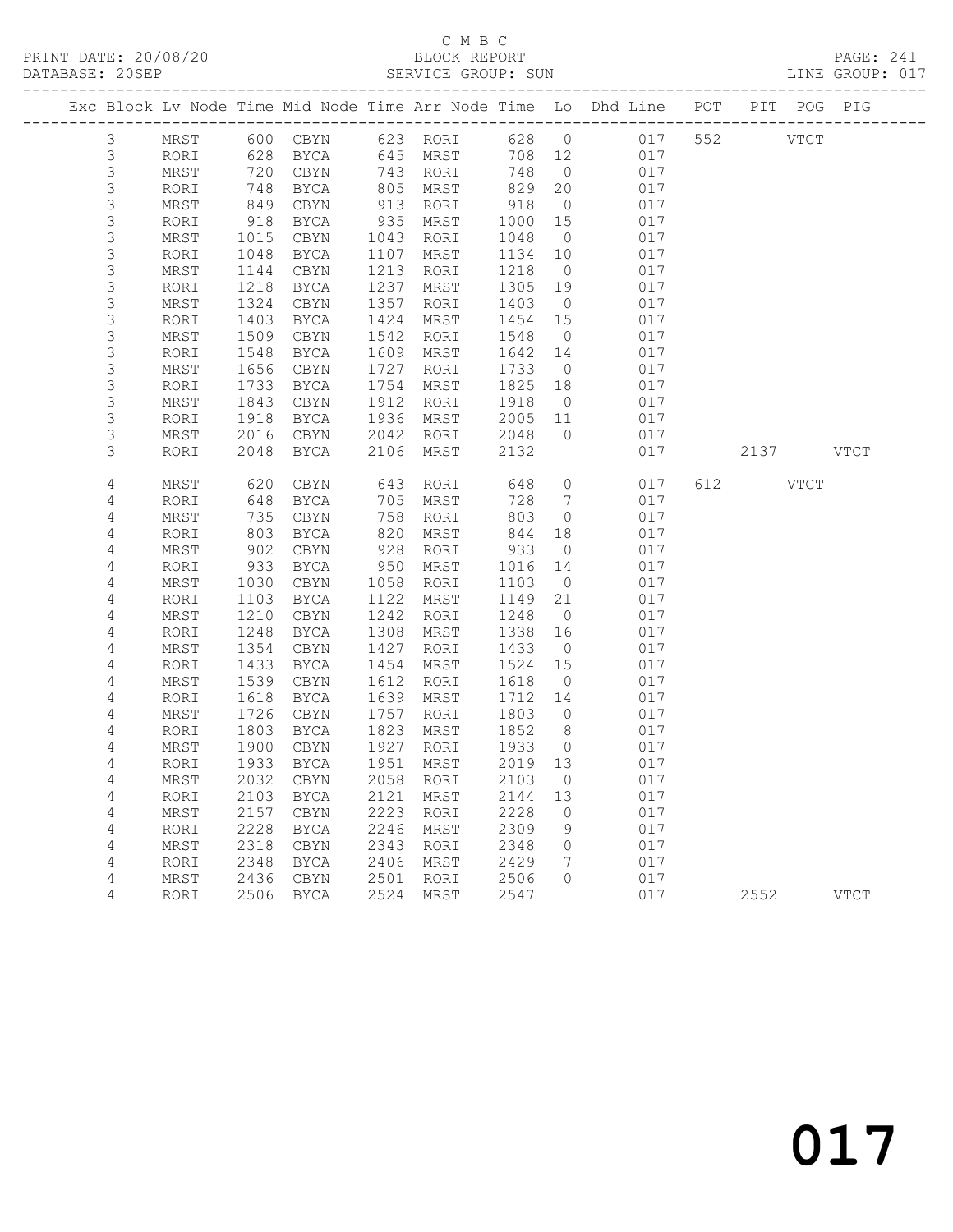### C M B C

| DATABASE: 20SEP |                     |              |               |                |              | SERVICE GROUP: SUN   |                 |                      | LINE GROUP: 017                                                                |               |             |  |
|-----------------|---------------------|--------------|---------------|----------------|--------------|----------------------|-----------------|----------------------|--------------------------------------------------------------------------------|---------------|-------------|--|
|                 |                     |              |               |                |              |                      |                 |                      | Exc Block Lv Node Time Mid Node Time Arr Node Time Lo Dhd Line POT PIT POG PIG |               |             |  |
|                 | 5                   |              |               |                |              |                      |                 |                      | MRST 750 CBYN 813 RORI 818 0 017 742 VTCT                                      |               |             |  |
|                 | 5                   | RORI         | 818           |                |              | BYCA 835 MRST 859 18 |                 |                      | 017                                                                            |               |             |  |
|                 | 5                   | MRST         | 917           | CBYN           |              | 943 RORI             | 948             | $\overline{0}$       | 017                                                                            |               |             |  |
|                 | $\mathsf S$         | RORI         | 948           | BYCA 1005 MRST |              |                      | 1031            | 14                   | 017                                                                            |               |             |  |
|                 | 5                   | MRST         | 1045          | CBYN           |              | 1113 RORI            | 1118            | $\overline{0}$       | 017                                                                            |               |             |  |
|                 | 5                   | RORI         | 1118          | BYCA           |              | 1137 MRST            | 1204            | 21                   | 017                                                                            |               |             |  |
|                 | 5                   | MRST         | 1225          | CBYN           | 1257         | RORI                 | 1303            | $\overline{0}$       | 017                                                                            |               |             |  |
|                 | 5                   | RORI         | 1303          | BYCA           | 1324         | MRST                 | 1354 15         |                      | 017                                                                            |               |             |  |
|                 | 5<br>5              | MRST         | 1409          | CBYN<br>BYCA   | 1442<br>1509 | RORI                 | 1448<br>1539 15 | $\overline{0}$       | 017<br>017                                                                     |               |             |  |
|                 | 5                   | RORI<br>MRST | 1448<br>1554  | CBYN           | 1627         | MRST<br>RORI         | 1633            | $\overline{0}$       | 017                                                                            |               |             |  |
|                 | 5                   | RORI         | 1633          | BYCA           | 1654         | MRST                 | 1726 15         |                      | 017                                                                            |               |             |  |
|                 | 5                   | MRST         | 1741          | CBYN           | 1812         | RORI                 | 1818            | $\overline{0}$       | 017                                                                            |               |             |  |
|                 | 5                   | RORI         | 1818          | BYCA           | 1838         | MRST                 | 1907            | 8 <sup>8</sup>       | 017                                                                            |               |             |  |
|                 | 5                   | MRST         | 1915          | CBYN           | 1942         | RORI                 | 1948            | $\overline{0}$       | 017                                                                            |               |             |  |
|                 | 5                   | RORI         | 1948          | BYCA           | 2006         | MRST                 | 2034            | 13                   | 017                                                                            |               |             |  |
|                 | 5                   | MRST         | 2047          | CBYN           | 2113         | RORI                 | 2118            | $\overline{0}$       | 017                                                                            |               |             |  |
|                 | 5                   | RORI         | 2118          | BYCA           | 2136         | MRST                 | 2159            | 18                   | 017                                                                            |               |             |  |
|                 | 5                   | MRST         | 2217          | CBYN           | 2243         | RORI                 | 2248            | $\overline{0}$       | 017                                                                            |               |             |  |
|                 | 5                   | RORI         | 2248          | BYCA           | 2306         | MRST                 | 2329            | 9                    | 017                                                                            |               |             |  |
|                 | 5                   | MRST         | 2338          | CBYN           | 2403         | RORI                 | 2408            | $\overline{0}$       | 017                                                                            |               |             |  |
|                 | 5                   | RORI         | 2408          | BYCA           | 2426         | MRST                 | 2449            | 19                   | 017                                                                            |               |             |  |
|                 | 5                   | MRST         | 2508          | CBYN           | 2533         | RORI                 | 2538            | $\overline{0}$       | 017                                                                            |               |             |  |
|                 | 5                   | RORI         | 2538          | BYCA           | 2556         | MRST                 | 2619            |                      | 017                                                                            | 2624 VTCT     |             |  |
|                 | 6                   | MRST         | 834           | CBYN           | 858          | RORI                 | 903             | $\overline{0}$       | 017                                                                            | 826 VTCT      |             |  |
|                 | 6                   | RORI         | 903           | BYCA           | 920          | MRST                 | 945 15          |                      | 017                                                                            |               |             |  |
|                 | 6                   | MRST         | 1000          | CBYN           | 1028         | RORI                 | 1033            | $\overline{0}$       | 017                                                                            |               |             |  |
|                 | 6                   | RORI         | 1033          | BYCA           |              | 1052 MRST            | 1119            | 10                   | 017                                                                            |               |             |  |
|                 | 6                   | MRST         | 1129          | CBYN           | 1158         | RORI                 | 1203            | $\overline{0}$       | 017                                                                            |               |             |  |
|                 | 6                   | RORI         | 1203          | BYCA           | 1222         | MRST                 | 1250            | 20                   | 017                                                                            |               |             |  |
|                 | 6                   | MRST         | 1310          | CBYN           | 1342         | RORI                 | 1348            | $\overline{0}$       | 017                                                                            |               |             |  |
|                 | 6                   | RORI         | 1348          | BYCA           | 1409         | MRST                 | 1439            | 15                   | 017                                                                            |               |             |  |
|                 | 6                   | MRST         | 1454          | CBYN           | 1527         | RORI                 | 1533            | $\overline{0}$       | 017                                                                            |               |             |  |
|                 | 6                   | RORI         | 1533          | BYCA           | 1554         | MRST                 | 1627            | 12                   | 017                                                                            |               |             |  |
|                 | 6                   | MRST         | 1639          | CBYN           | 1712         | RORI                 | 1718            | $\overline{0}$       | 017                                                                            |               |             |  |
|                 | 6                   | RORI         |               | BYCA           |              | 1739 MRST            | 1811 17         |                      | 017                                                                            |               |             |  |
|                 | 6                   | MRST         | $1/1$<br>1828 | CBYN           |              | 1857 RORI            | 1903            | $\overline{0}$       | 017                                                                            |               |             |  |
|                 | 6                   |              |               |                |              | RORI                 |                 |                      | RORI 1903 BYCA 1921 MRST 1950 11 017                                           |               |             |  |
|                 | 6<br>6              | MRST<br>RORI | 2001<br>2033  | CBYN<br>BYCA   | 2027<br>2051 | MRST                 | 2033<br>2117    | $\overline{0}$<br>20 | 017<br>017                                                                     |               |             |  |
|                 | 6                   | MRST         | 2137          | CBYN           | 2203         | RORI                 | 2208            | $\overline{0}$       | 017                                                                            |               |             |  |
|                 | 6                   | RORI         | 2208          | BYCA           | 2226         | MRST                 | 2249            | 9                    | 017                                                                            |               |             |  |
|                 | 6                   | MRST         | 2258          | CBYN           | 2323         | RORI                 | 2328            | $\overline{0}$       | 017                                                                            |               |             |  |
|                 | 6                   | RORI         | 2328          | <b>BYCA</b>    | 2346         | MRST                 | 2409            |                      | 017                                                                            | 2414 VTCT     |             |  |
|                 |                     |              |               |                |              |                      |                 |                      |                                                                                |               |             |  |
|                 | 7                   | $\tt MRST$   | 1155          | $\tt CBYN$     | 1227         | RORI                 | 1233            | $\overline{0}$       |                                                                                | 017 1147 VTCT |             |  |
|                 | 7                   | RORI         | 1233<br>1339  | BYCA           | 1253<br>1412 | MRST                 | 1323<br>1418    | 16                   | 017<br>017                                                                     |               |             |  |
|                 | 7<br>$\overline{7}$ | MRST<br>RORI | 1418          | CBYN<br>BYCA   | 1439         | RORI<br>MRST         | 1509            | $\overline{0}$<br>15 | 017                                                                            |               |             |  |
|                 | 7                   | $\tt MRST$   | 1524          | CBYN           | 1557         | RORI                 | 1603            | $\overline{0}$       | 017                                                                            |               |             |  |
|                 | $7\phantom{.}$      | RORI         | 1603          | BYCA           | 1624         | MRST                 | 1657            | 14                   | 017                                                                            |               |             |  |
|                 | 7                   | MRST         | 1711          | CBYN           |              | 1742 RORI            | 1748            | $\overline{0}$       | 017                                                                            |               |             |  |
|                 | $7\overline{ }$     | RORI         |               | 1748 BYCA      |              | 1809 MRST            | 1840            |                      | 017                                                                            | 1847          | <b>VTCT</b> |  |
|                 |                     |              |               |                |              |                      |                 |                      |                                                                                |               |             |  |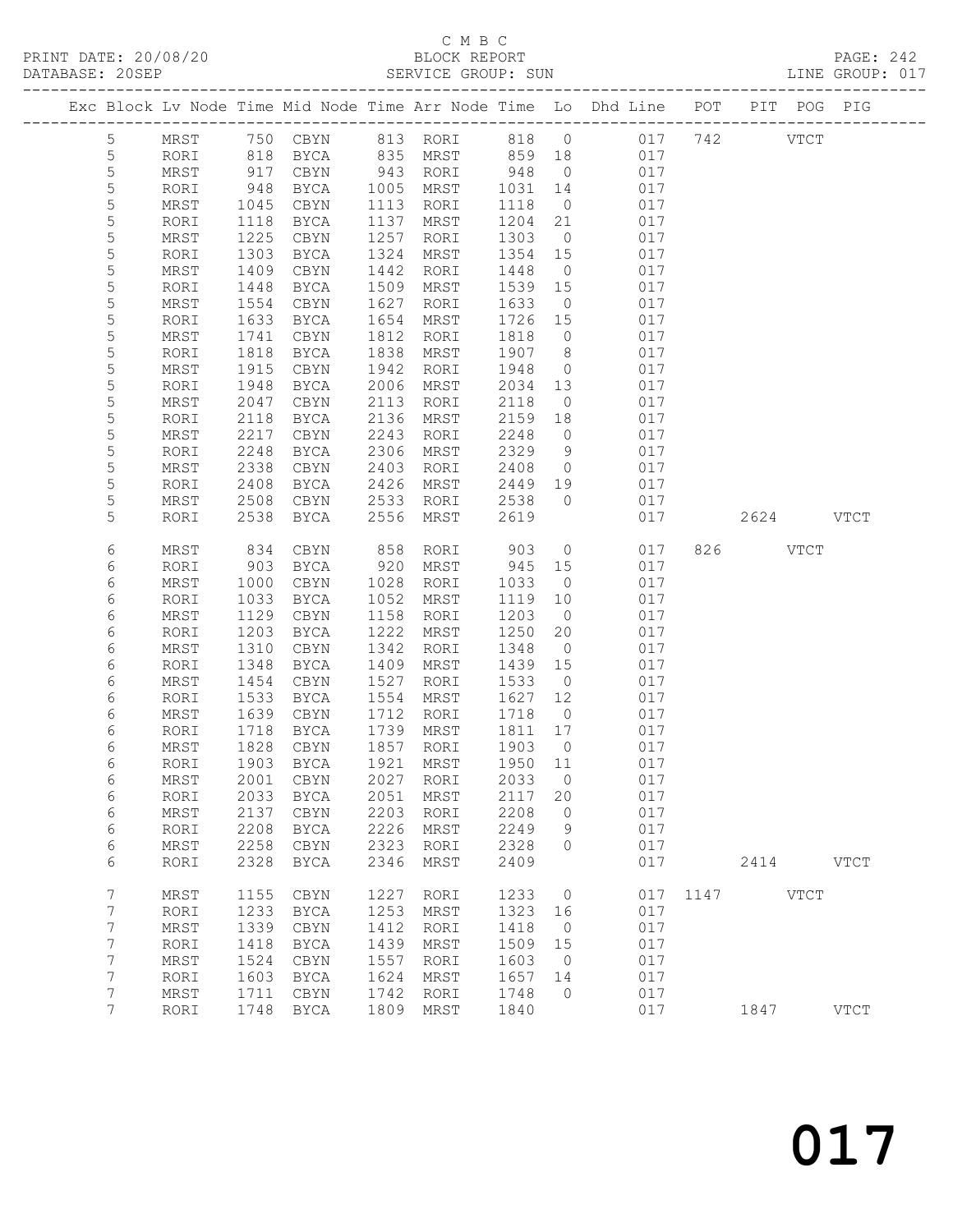|                | CLOV CLOVERLEAF                                                                                                         |                        |                                                                                               |      |                      |                |                 | CMHA CAMBIE & HASTINGS                                                                                      |     |               |  |  |
|----------------|-------------------------------------------------------------------------------------------------------------------------|------------------------|-----------------------------------------------------------------------------------------------|------|----------------------|----------------|-----------------|-------------------------------------------------------------------------------------------------------------|-----|---------------|--|--|
|                |                                                                                                                         |                        |                                                                                               |      |                      |                |                 | HRPN HOMER & PENDER                                                                                         |     |               |  |  |
|                |                                                                                                                         |                        |                                                                                               |      |                      |                |                 |                                                                                                             |     |               |  |  |
|                |                                                                                                                         |                        |                                                                                               |      |                      |                |                 |                                                                                                             |     |               |  |  |
|                | GR41 GRANVILLE & 41 AV<br>JOKY JOYCE & KINGSWAY<br>KYJO KINGSWAY & JOYCE<br>OA41 OAK & 41 AV<br>PNGR PENDER & GRANVILLE |                        |                                                                                               |      |                      |                |                 |                                                                                                             |     |               |  |  |
|                |                                                                                                                         |                        |                                                                                               |      |                      |                |                 | PNHM PENDER & HAMILTON                                                                                      |     |               |  |  |
|                |                                                                                                                         |                        |                                                                                               |      |                      |                |                 |                                                                                                             |     |               |  |  |
|                |                                                                                                                         |                        |                                                                                               |      |                      |                |                 |                                                                                                             |     |               |  |  |
|                |                                                                                                                         |                        |                                                                                               |      |                      |                |                 |                                                                                                             |     |               |  |  |
|                | Exc Block Lv Node Time Mid Node Time Arr Node Time Lo Dhd Line POT PIT POG PIG                                          |                        |                                                                                               |      |                      |                |                 |                                                                                                             |     |               |  |  |
|                | 1 KYJO 454                                                                                                              |                        |                                                                                               |      |                      |                |                 | MTST 501 5 019 429 VTCT                                                                                     |     |               |  |  |
| $\mathbf{1}$   |                                                                                                                         |                        | MTST 506 KYBY 529 PNBU                                                                        |      |                      |                |                 | 543 5 019                                                                                                   |     |               |  |  |
| $\mathbf{1}$   | PNBU                                                                                                                    |                        | 548 KYBY 602 MTST                                                                             |      |                      |                |                 | 624 5 019                                                                                                   |     |               |  |  |
| $\mathbf{1}$   |                                                                                                                         |                        |                                                                                               |      |                      |                |                 |                                                                                                             |     |               |  |  |
| $\mathbf{1}$   |                                                                                                                         |                        |                                                                                               |      |                      |                |                 | MTST 629 KYBY 654 STLP 717 16 019<br>STLP 733 KYBY 755 MTST 819 11 019<br>MTST 830 KYBY 855 STLP 919 15 019 |     |               |  |  |
| $\mathbf{1}$   |                                                                                                                         |                        |                                                                                               |      |                      |                |                 |                                                                                                             |     |               |  |  |
| $\mathbf{1}$   | STLP                                                                                                                    | 934                    | KYBY 958 MTST 1028                                                                            |      |                      |                |                 | 7 019                                                                                                       |     |               |  |  |
| $\mathbf{1}$   | MTST                                                                                                                    | 1035                   | KYBY                                                                                          |      | 1110 STLP            |                |                 |                                                                                                             |     |               |  |  |
| $\mathbf{1}$   | STLP                                                                                                                    |                        | 1146 KYBY                                                                                     |      |                      |                |                 | 1110 STLP 1140 6 019<br>1215 MTST 1253 15 019                                                               |     |               |  |  |
| $\mathbf{1}$   | MTST                                                                                                                    |                        | 1308 KYBY                                                                                     |      |                      | 1346 STLP 1419 |                 | $5$ 019                                                                                                     |     |               |  |  |
| $\mathbf{1}$   | STLP                                                                                                                    |                        | 1424 KYBY                                                                                     |      | 1458 MTST            |                |                 | 1536 11 019                                                                                                 |     |               |  |  |
| $\mathbf{1}$   | MTST                                                                                                                    | 1547                   |                                                                                               |      |                      |                |                 | $1651$ 5 019<br>1803 9 019                                                                                  |     |               |  |  |
| $\mathbf{1}$   | STLP                                                                                                                    |                        | 1547 KYBY      1622   STLP      1651      5<br>1656   KYBY       1732   MTST       1803     9 |      |                      |                |                 | 019                                                                                                         |     |               |  |  |
| $\mathbf{1}$   | MTST                                                                                                                    | 1812                   |                                                                                               |      |                      |                |                 | KYBY 1846 STLP 1910 14 019                                                                                  |     |               |  |  |
| $\mathbf{1}$   | STLP                                                                                                                    | 1924                   |                                                                                               |      |                      |                |                 | KYBY 1957 MTST 2028 5 019                                                                                   |     |               |  |  |
| $\mathbf{1}$   | MTST                                                                                                                    | 2033                   |                                                                                               |      | JOKY                 | 2046           |                 |                                                                                                             |     | 019 2108 VTCT |  |  |
| 2              | KYJO                                                                                                                    | 512                    |                                                                                               |      | MTST                 | 519            |                 | 5 019                                                                                                       |     | 447 VTCT      |  |  |
| $\mathbf{2}$   | MTST                                                                                                                    |                        | 524 KYBY 547 PNBU                                                                             |      |                      |                |                 | 601 5 019                                                                                                   |     |               |  |  |
| 2              | PNBU                                                                                                                    | 606                    | KYBY                                                                                          |      | 620 MTST             |                |                 | 642 5 019                                                                                                   |     |               |  |  |
| $\overline{c}$ | MTST                                                                                                                    | 647                    | KYBY                                                                                          |      |                      | 735            | 11              | 019                                                                                                         |     |               |  |  |
| $\mathbf{2}$   | STLP                                                                                                                    |                        | 746 KYBY                                                                                      |      | 712 STLP<br>808 MTST | 832            |                 | 12<br>019                                                                                                   |     |               |  |  |
| $\mathbf{2}$   | MTST                                                                                                                    |                        |                                                                                               |      |                      |                |                 | 844 KYBY 910 STLP 935 12 019                                                                                |     |               |  |  |
| $\mathbf{2}$   | STLP                                                                                                                    | 947                    | KYBY                                                                                          |      |                      |                |                 | 1011 MTST 1041 6 019                                                                                        |     |               |  |  |
| $\overline{c}$ | MTST                                                                                                                    |                        |                                                                                               |      |                      |                |                 |                                                                                                             |     |               |  |  |
| $\mathbf{2}$   | STLP                                                                                                                    | 1047 KYBY<br>1158 KYBY |                                                                                               |      |                      |                |                 | 1152 6 019<br>1305 15 019                                                                                   |     |               |  |  |
| $\mathbf{2}$   |                                                                                                                         |                        |                                                                                               |      |                      |                |                 | MTST 1320 KYBY 1358 STLP 1431 5 019                                                                         |     |               |  |  |
| $\mathbf{2}$   | STLP                                                                                                                    | 1436                   | KYBY                                                                                          |      | 1511 MTST            | 1549           | 10              | 019                                                                                                         |     |               |  |  |
| $\mathbf{2}$   | MTST                                                                                                                    | 1559                   | KYBY                                                                                          |      | 1634 STLP            | 1703           | 6               | 019                                                                                                         |     |               |  |  |
| $\sqrt{2}$     | $\texttt{STLP}$                                                                                                         | 1709                   | KYBY                                                                                          | 1745 | MTST                 | 1816           | 8               | 019                                                                                                         |     |               |  |  |
| $\mathbf{2}$   | MTST                                                                                                                    | 1824                   | KYBY                                                                                          | 1858 | STLP                 | 1922           | 5               | 019                                                                                                         |     |               |  |  |
| $\overline{2}$ | STLP                                                                                                                    | 1927                   |                                                                                               |      | PNGR                 | 1942           |                 | 019                                                                                                         |     | 2010 VTCT     |  |  |
| 3              | KYBY                                                                                                                    |                        | 533 KYJO                                                                                      | 548  | MTST                 | 555            | 5               | 019                                                                                                         | 508 | VTCT          |  |  |
| 3              | MTST                                                                                                                    | 600                    | KYBY                                                                                          | 624  | STLP                 | 644            | 14              | 019                                                                                                         |     |               |  |  |
| 3              | $\texttt{STLP}$                                                                                                         | 658                    | KYBY                                                                                          | 720  | MTST                 | 743            | 6               | 019                                                                                                         |     |               |  |  |
| 3              | MTST                                                                                                                    | 749                    | KYBY                                                                                          | 814  | STLP                 | 838            | $\overline{7}$  | 019                                                                                                         |     |               |  |  |
| 3              | $\texttt{STLP}$                                                                                                         | 845                    | KYBY                                                                                          | 909  | MTST                 | 935            | 16              | 019                                                                                                         |     |               |  |  |
| 3              | MTST                                                                                                                    | 951                    | KYBY                                                                                          | 1022 | ${\tt STLP}$         | 1050           | $6\overline{6}$ | 019                                                                                                         |     |               |  |  |
| 3              | STLP                                                                                                                    | 1056                   | KYBY                                                                                          | 1123 | MTST                 | 1157           | 13              | 019                                                                                                         |     |               |  |  |
| 3              | $\mathtt{MTST}$                                                                                                         | 1210                   | KYBY                                                                                          | 1245 | ${\tt STLP}$         | 1315           | 8 <sup>8</sup>  | 019                                                                                                         |     |               |  |  |
| $\mathsf 3$    | STLP                                                                                                                    | 1323                   | KYBY                                                                                          | 1355 | MTST                 | 1434           | 10              | 019                                                                                                         |     |               |  |  |
| 3              | MTST                                                                                                                    | 1444                   | KYBY                                                                                          | 1522 | STLP                 | 1555           | $5^{\circ}$     | 019                                                                                                         |     |               |  |  |
| 3              | STLP                                                                                                                    | 1600                   | KYBY                                                                                          | 1636 | MTST                 | 1712           | 11              | 019                                                                                                         |     |               |  |  |
| 3              | MTST                                                                                                                    | 1723                   | KYBY                                                                                          | 1758 | STLP                 | 1825           | 11              | 019                                                                                                         |     |               |  |  |
| 3              | STLP                                                                                                                    | 1836                   | KYBY                                                                                          | 1909 | MTST                 | 1940           | 11              | 019                                                                                                         |     |               |  |  |
| 3              | MTST                                                                                                                    | 1951                   | KYBY                                                                                          | 2022 | STLP                 | 2046           | 5               | 019                                                                                                         |     |               |  |  |
|                |                                                                                                                         |                        |                                                                                               |      |                      |                |                 |                                                                                                             |     |               |  |  |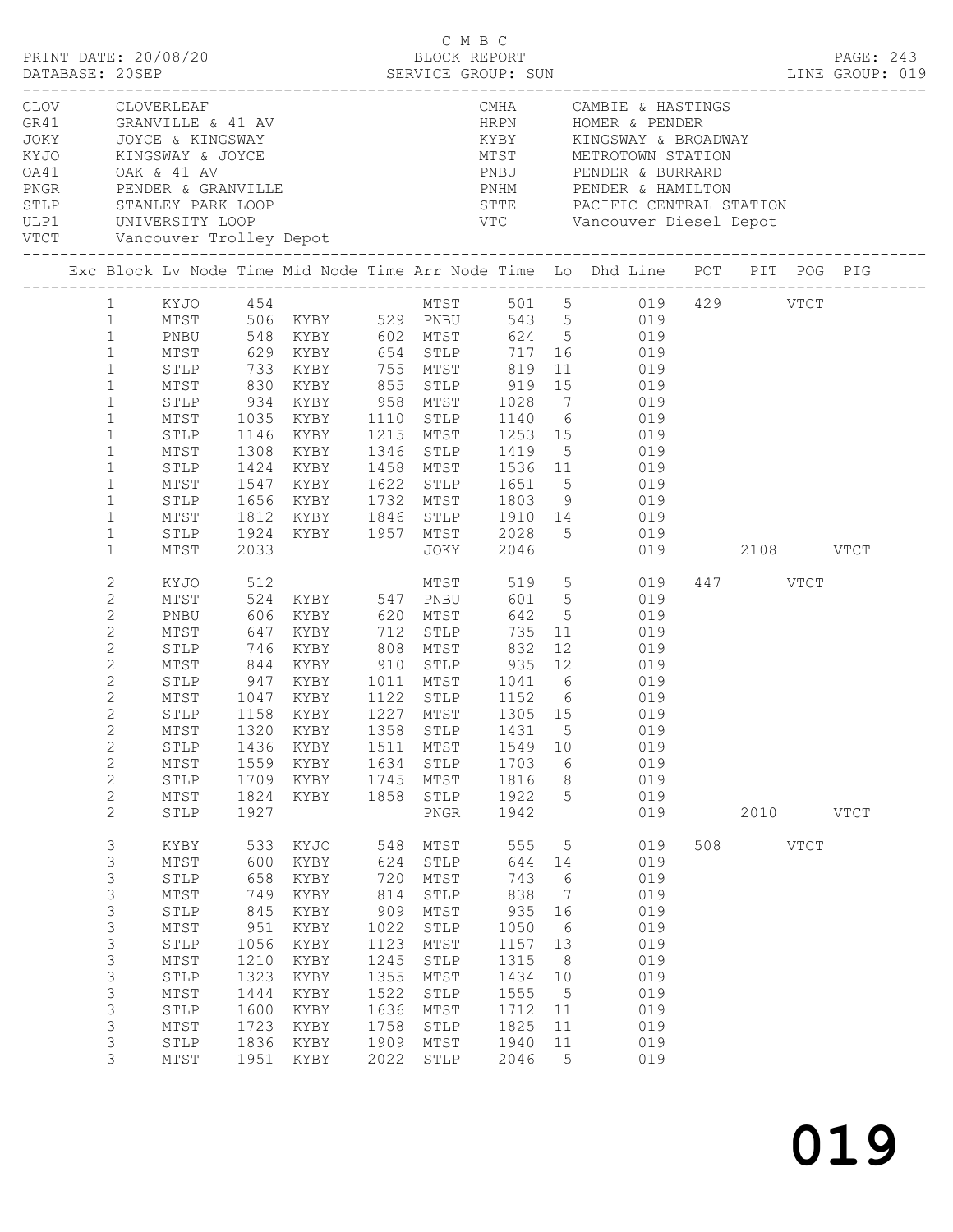### C M B C

| PRINT DATE: 20/08/20 |  |                    | BLOCK REPORT |  |  | <b>PAGE: 244</b> |  |
|----------------------|--|--------------------|--------------|--|--|------------------|--|
| DATABASE: 20SEP      |  | SERVICE GROUP: SUN |              |  |  | LINE GROUP: 019  |  |
|                      |  |                    |              |  |  |                  |  |

|             |      |      |          |      |                       |      |                              | Exc Block Lv Node Time Mid Node Time Arr Node Time Lo Dhd Line | POT   |          | PIT POG PIG |             |
|-------------|------|------|----------|------|-----------------------|------|------------------------------|----------------------------------------------------------------|-------|----------|-------------|-------------|
| 3           | STLP | 2051 |          |      | PNGR 2103             |      |                              |                                                                | 019   |          | 2131 VTCT   |             |
| 4           | KYJO | 533  |          |      | MTST                  | 540  | $5^{\circ}$                  | 019                                                            |       | 508 VTCT |             |             |
| 4           | MTST | 545  | KYBY 609 |      | STLP                  | 629  | 14                           | 019                                                            |       |          |             |             |
| 4           | STLP | 643  | KYBY     | 705  | MTST                  | 728  | - 6                          | 019                                                            |       |          |             |             |
| 4           | MTST | 734  | KYBY     | 759  | STLP                  | 822  | 11                           | 019                                                            |       |          |             |             |
| 4           | STLP | 833  | KYBY     | 857  | MTST                  | 922  | 6                            | 019                                                            |       |          |             |             |
| 4           | MTST | 928  | KYBY     | 958  | STLP                  | 1023 | 9                            | 019                                                            |       |          |             |             |
| 4           | STLP | 1032 | KYBY     | 1059 | MTST                  | 1130 | 17                           | 019                                                            |       |          |             |             |
| 4           | MTST | 1147 | KYBY     | 1222 | STLP                  | 1251 | $7\phantom{.0}\phantom{.0}7$ | 019                                                            |       |          |             |             |
| 4           | STLP | 1258 | KYBY     | 1330 | MTST                  | 1409 | 11                           | 019                                                            |       |          |             |             |
| 4           | MTST | 1420 | KYBY     | 1458 | STLP                  | 1531 | 5                            | 019                                                            |       |          |             |             |
| 4           | STLP | 1536 | KYBY     | 1611 | MTST                  | 1649 | 10                           | 019                                                            |       |          |             |             |
| 4           | MTST | 1659 | KYBY     | 1734 | STLP                  | 1801 | 10                           | 019                                                            |       |          |             |             |
| 4           | STLP | 1811 | KYBY     | 1845 | MTST                  | 1916 | $5\phantom{.0}$              | 019                                                            |       |          |             |             |
| 4           | MTST | 1921 | KYBY     | 1954 | STLP                  | 2018 | 6                            | 019                                                            |       |          |             |             |
| 4           | STLP | 2024 | KYBY     | 2054 | MTST                  | 2124 | 5                            | 019                                                            |       |          |             |             |
| 4           | MTST | 2129 |          |      | JOKY                  | 2142 |                              | 019                                                            |       |          | 2204 VTCT   |             |
|             |      |      |          |      |                       |      |                              |                                                                |       |          |             |             |
| 5           | CMHA | 556  | PNGR     | 559  | STLP                  | 608  | 5                            | 019                                                            |       | 516 7    | VTCT        |             |
| 5           | STLP | 613  | KYBY     | 635  | MTST                  | 658  | 6                            | 019                                                            |       |          |             |             |
| $\mathsf S$ | MTST | 704  | KYBY     | 729  | STLP                  | 752  | 7                            | 019                                                            |       |          |             |             |
| 5           | STLP | 759  | KYBY     | 821  | MTST                  | 845  | 11                           | 019                                                            |       |          |             |             |
| 5           | MTST | 856  | KYBY     | 922  | STLP                  | 947  | 12                           | 019                                                            |       |          |             |             |
| 5           | STLP | 959  | KYBY     | 1023 | MTST                  | 1053 | 6                            | 019                                                            |       |          |             |             |
| 5           | MTST | 1059 | KYBY     | 1134 | STLP                  | 1204 | $5\phantom{.0}$              | 019                                                            |       |          |             |             |
| 5           | STLP | 1209 | KYBY     | 1241 | MTST                  | 1322 | 8                            | 019                                                            |       |          |             |             |
| 5           | MTST | 1330 | KYBY     | 1410 | STLP                  | 1443 | 5                            | 019                                                            |       |          |             |             |
| 5           | STLP | 1448 | KYBY     | 1523 | MTST                  | 1601 | 10                           | 019                                                            |       |          |             |             |
| 5           | MTST | 1611 | KYBY     | 1646 | STLP                  | 1715 | 6                            | 019                                                            |       |          |             |             |
| 5           | STLP | 1721 | KYBY     | 1757 | MTST                  | 1828 | 8                            | 019                                                            |       |          |             |             |
| 5           | MTST | 1836 | KYBY     | 1910 | STLP                  | 1934 | $5\phantom{.0}$              | 019                                                            |       |          |             |             |
| 5           | STLP | 1939 | KYBY     | 2009 | MTST                  | 2039 | $7\phantom{.0}$              | 019                                                            |       |          |             |             |
| 5           | MTST | 2046 | KYBY     | 2117 | STLP                  | 2140 | $\circ$                      | 019                                                            |       |          |             |             |
| 5           | STLP | 2140 | KYBY     | 2210 | MTST                  | 2238 | 11                           | 019                                                            |       |          |             |             |
| 5           | MTST | 2249 | KYBY     | 2318 | STLP                  | 2339 | $\overline{0}$               | 019                                                            |       |          |             |             |
| 5           | STLP | 2339 | KYBY     | 2406 | MTST                  | 2432 | 5                            | 019                                                            |       |          |             |             |
| 5           | MTST | 2437 |          |      | JOKY                  | 2447 | $\Omega$                     | 019                                                            |       |          |             |             |
| 5           | JOKY | 2447 | OA41     |      | 2504 OA41             | 2504 |                              | 041                                                            |       |          | 2514 VTCT   |             |
| 6           | CMHA |      |          |      | 611 PNGR 614 STLP 623 |      |                              | 5 019                                                          | 531 6 |          | VTCT        |             |
| 6           | STLP | 628  | KYBY     | 650  | MTST                  | 713  | 6                            | 019                                                            |       |          |             |             |
| 6           | MTST | 719  | KYBY     | 744  | STLP                  | 807  | 14                           | 019                                                            |       |          |             |             |
| 6           | STLP | 821  | KYBY     | 845  | MTST                  | 910  | 6                            | 019                                                            |       |          |             |             |
| 6           | MTST | 916  | KYBY     | 946  | STLP                  | 1011 | 9                            | 019                                                            |       |          |             |             |
| 6           | STLP | 1020 | KYBY     | 1047 | MTST                  | 1118 | 17                           | 019                                                            |       |          |             |             |
| 6           | MTST | 1135 | KYBY     | 1210 | STLP                  | 1239 | 6                            | 019                                                            |       |          |             |             |
| 6           | STLP | 1245 | KYBY     | 1317 | MTST                  | 1358 | 10                           | 019                                                            |       |          |             |             |
| 6           | MTST | 1408 | KYBY     | 1446 | STLP                  | 1519 | 5                            | 019                                                            |       |          |             |             |
| 6           | STLP | 1524 | KYBY     | 1559 | MTST                  | 1637 | 10                           | 019                                                            |       |          |             |             |
| 6           | MTST | 1647 | KYBY     | 1722 | STLP                  | 1750 | 9                            | 019                                                            |       |          |             |             |
| 6           | STLP | 1759 | KYBY     | 1833 | MTST                  | 1904 | 5                            | 019                                                            |       |          |             |             |
| 6           | MTST | 1909 |          |      | JOKY                  | 1922 |                              | 019                                                            |       | 1947     |             | <b>VTCT</b> |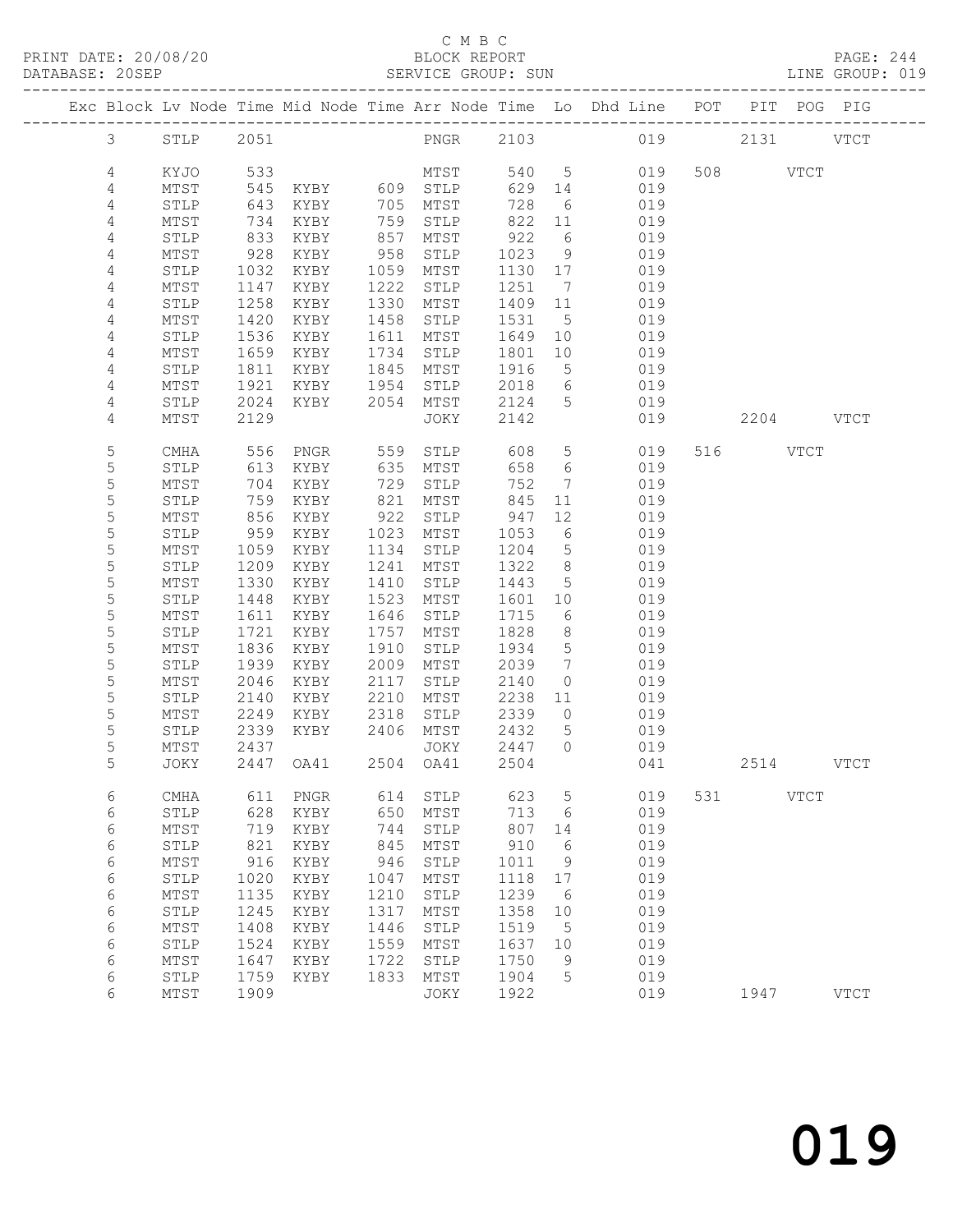### C M B C<br>BLOCK REPORT

|  | PRINT DATE: 20/08/20<br>DATABASE: 20SEP |  |  |  | BLOCK REPORT | SERVICE GROUP: SUN |                                                                                |  |  | <b>PAGE: 245</b><br>LINE GROUP: 019 |  |
|--|-----------------------------------------|--|--|--|--------------|--------------------|--------------------------------------------------------------------------------|--|--|-------------------------------------|--|
|  |                                         |  |  |  |              |                    | Exc Block Ly Node Time Mid Node Time Arr Node Time Lo Dhd Line POT PIT POG PIG |  |  |                                     |  |

|  |                  |                      |              | Exc Block Lv Node Time Mid Node Time Arr Node Time Lo Dhd Line |              |                                |              |                 |            | POT |      | PIT POG     | PIG         |
|--|------------------|----------------------|--------------|----------------------------------------------------------------|--------------|--------------------------------|--------------|-----------------|------------|-----|------|-------------|-------------|
|  | 7                | KYJO                 | 603          |                                                                |              | MTST                           | 610          | $5\phantom{0}$  | 019        | 538 |      | <b>VTCT</b> |             |
|  | 7                | $\mathtt{MTST}$      | 615          | KYBY                                                           | 639          | $\operatorname{\mathtt{STLP}}$ | 702          | 16              | 019        |     |      |             |             |
|  | 7                | STLP                 | 718          | KYBY                                                           | 740          | MTST                           | 804          | 13              | 019        |     |      |             |             |
|  | 7                | MTST                 | 817          | KYBY                                                           | 842          | STLP                           | 906          | 16              | 019        |     |      |             |             |
|  | 7                | STLP                 | 922          | KYBY                                                           | 946          | MTST                           | 1016         | 11              | 019        |     |      |             |             |
|  | 7                | MTST                 | 1027         | KYBY                                                           | 1058         | STLP                           | 1128         | 5               | 019        |     |      |             |             |
|  | 7                | STLP                 | 1133         | KYBY                                                           | 1202         | MTST                           | 1240         | 16              | 019        |     |      |             |             |
|  | 7                | MTST                 | 1256         | KYBY                                                           | 1334         | STLP                           | 1407         | 5               | 019        |     |      |             |             |
|  | 7                | STLP                 | 1412         | KYBY                                                           | 1446         | MTST                           | 1524         | 9               | 019        |     |      |             |             |
|  | 7                | MTST                 | 1533         | KYBY                                                           | 1610         | STLP                           | 1639         | 6               | 019        |     |      |             |             |
|  | 7                | STLP                 | 1645         | KYBY                                                           | 1721         | MTST                           | 1752         | 8               | 019        |     |      |             |             |
|  | 7                | MTST                 | 1800         | KYBY                                                           | 1834         | STLP                           | 1858         | 14              | 019        |     |      |             |             |
|  | 7                | STLP                 | 1912         | KYBY                                                           | 1945         | MTST                           | 2016         | 10              | 019        |     |      |             |             |
|  | 7                | MTST                 | 2026         | KYBY                                                           | 2057         | STLP                           | 2120         | 0               | 019        |     |      |             |             |
|  | 7                | STLP                 | 2120         | KYBY                                                           | 2150         | MTST                           | 2220         | 6               | 019        |     |      |             |             |
|  | 7                | MTST                 | 2226         | KYBY                                                           | 2256         | STLP                           | 2319         | $\circ$         | 019        |     |      |             |             |
|  | 7                | STLP                 | 2319         | KYBY                                                           | 2347         | MTST                           | 2414         | 11              | 019        |     |      |             |             |
|  | 7                | MTST                 | 2425         | KYBY                                                           | 2453         | STLP                           | 2519         | 0               | 019        |     |      |             |             |
|  | 7                | STLP                 | 2519         | KYBY                                                           | 2600         | ${\tt MTST}$                   | 2624         | 5               | 019        |     |      |             |             |
|  | 7                | MTST                 | 2629         |                                                                |              | JOKY                           | 2639         | $\circ$         | 019        |     |      |             |             |
|  | 7                | JOKY                 | 2639         |                                                                |              | GR41                           | 2657         |                 | 041        |     |      | 2707 VTCT   |             |
|  | 8                | CMHA                 | 752          | PNGR                                                           | 755          | STLP                           | 804          | $\overline{5}$  | 019        | 712 |      | <b>VTCT</b> |             |
|  | $\,8\,$          | STLP                 | 809          | KYBY                                                           | 833          | MTST                           | 858          | 6               | 019        |     |      |             |             |
|  | 8                | MTST                 | 904          | KYBY                                                           | 934          | STLP                           | 959          | 9               | 019        |     |      |             |             |
|  | $\,8\,$          | STLP                 | 1008         | KYBY                                                           | 1035         | MTST                           | 1106         | 17              | 019        |     |      |             |             |
|  | $\,8\,$          | MTST                 | 1123         | KYBY                                                           | 1158         | STLP                           | 1228         | 5               | 019        |     |      |             |             |
|  | $\,8\,$          | STLP                 | 1233         | KYBY                                                           | 1305         | MTST                           | 1346         | 10              | 019        |     |      |             |             |
|  | 8                | MTST                 | 1356         | KYBY                                                           | 1434         | STLP                           | 1507         | 5               | 019        |     |      |             |             |
|  | 8                | STLP                 | 1512         | KYBY                                                           | 1547         | MTST                           | 1625         | 10              | 019        |     |      |             |             |
|  | 8                | MTST                 | 1635         | KYBY                                                           | 1710         | STLP                           | 1738         | $7\phantom{.0}$ | 019        |     |      |             |             |
|  | $\,8\,$          | STLP                 | 1745         | KYBY                                                           | 1821         | MTST                           | 1852         | 12              | 019        |     |      |             |             |
|  | 8                | MTST                 | 1904         | KYBY                                                           | 1937         | STLP                           | 2001         | 8               | 019        |     |      |             |             |
|  | 8<br>$\,8\,$     | STLP                 | 2009         | KYBY                                                           | 2039<br>2156 | MTST                           | 2109         | 16              | 019        |     |      |             |             |
|  | $\,8\,$          | MTST<br>STLP         | 2125<br>2219 | KYBY<br>KYBY                                                   | 2249         | STLP<br>MTST                   | 2219<br>2317 | 0<br>8          | 019<br>019 |     |      |             |             |
|  | $\,8\,$          | MTST                 | 2325         | KYBY                                                           | 2353         | STLP                           | 2419         | $\circ$         | 019        |     |      |             |             |
|  | 8                | STLP                 | 2419         | KYBY                                                           | 2500         | MTST                           | 2524         | 5               | 019        |     |      |             |             |
|  | 8                | MTST                 | 2529         |                                                                |              | JOKY                           | 2539         | $\Omega$        | 019        |     |      |             |             |
|  | $\,8\,$          | JOKY                 | 2539         |                                                                |              | GR41                           | 2557         |                 | 041        |     | 2607 |             | <b>VTCT</b> |
|  |                  |                      |              |                                                                |              |                                |              |                 |            |     |      |             |             |
|  | 9                | KYJO                 | 750          |                                                                |              | MTST                           | 759          | 5               | 019        | 725 |      | <b>VTCT</b> |             |
|  | 9                | MTST                 | 804          | KYBY                                                           | 829          | STLP                           | 853          | 16              | 019        |     |      |             |             |
|  | $\mathsf 9$      | STLP                 | 909          | KYBY                                                           | 933          | MTST                           | 1003         | 12              | 019        |     |      |             |             |
|  | $\mathsf 9$      | MTST<br>${\tt STLP}$ | 1015<br>1121 | KYBY<br>KYBY                                                   | 1046<br>1149 | STLP<br>MTST                   | 1116<br>1227 | 5<br>$17$       | 019<br>019 |     |      |             |             |
|  | $\mathsf 9$      |                      | 1244         |                                                                | 1322         |                                | 1352         |                 | 019        |     |      |             |             |
|  | 9<br>$\mathsf 9$ | MTST<br>STLP         | 1358         | KYBY<br>KYBY                                                   | 1432         | STLP<br>MTST                   | 1510         | 6<br>10         | 019        |     |      |             |             |
|  | $\mathsf 9$      | MTST                 | 1520         | KYBY                                                           | 1558         | STLP                           | 1628         | 6               | 019        |     |      |             |             |
|  | $\mathsf 9$      | ${\tt STLP}$         | 1634         | KYBY                                                           | 1710         | MTST                           | 1741         | 6               | 019        |     |      |             |             |
|  | 9                | MTST                 | 1747         | KYBY                                                           | 1822         | STLP                           | 1849         | 11              | 019        |     |      |             |             |
|  | 9                | STLP                 | 1900         | KYBY                                                           | 1933         | MTST                           | 2004         | 5               | 019        |     |      |             |             |
|  | 9                | MTST                 | 2009         |                                                                |              | JOKY                           | 2022         |                 | 019        |     | 2044 |             | <b>VTCT</b> |
|  |                  |                      |              |                                                                |              |                                |              |                 |            |     |      |             |             |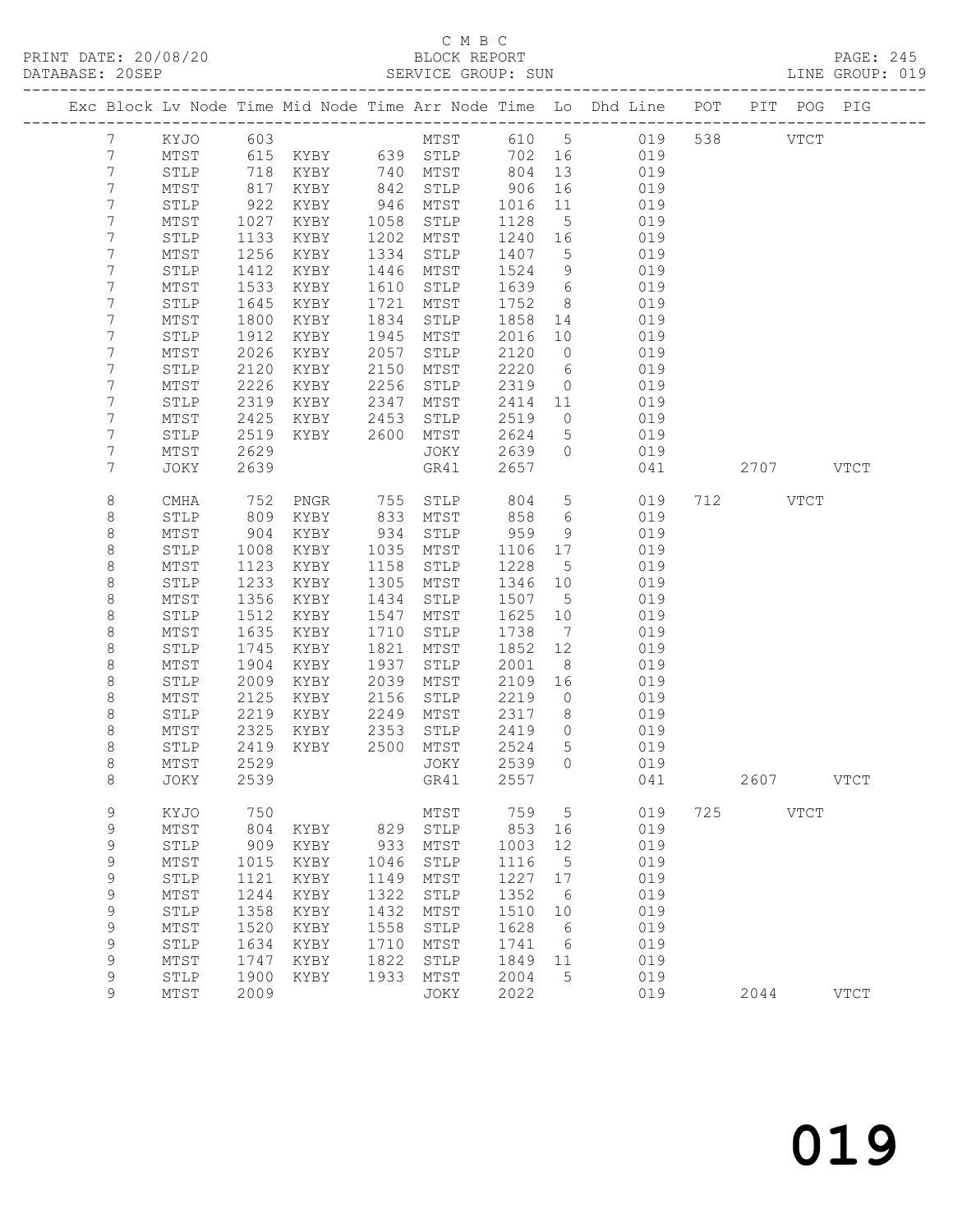### C M B C<br>BLOCK REPORT

PAGE: 246<br>LINE GROUP: 019

|  | DAIADAOD. ZUJDE |                 |      | ------------------------     |      | ODVALOT GVOOL . OON |        |                 | ---------------------------                                                    |      |       |             |               |
|--|-----------------|-----------------|------|------------------------------|------|---------------------|--------|-----------------|--------------------------------------------------------------------------------|------|-------|-------------|---------------|
|  |                 |                 |      |                              |      |                     |        |                 | Exc Block Lv Node Time Mid Node Time Arr Node Time Lo Dhd Line POT PIT POG PIG |      |       |             |               |
|  | 10              | CMHA            |      | 839 PNGR                     |      | 842 STLP 852 5      |        |                 | 019                                                                            |      | 759   | VTCT        |               |
|  | 10              | STLP            | 857  | KYBY                         |      | 921 MTST            | 947 16 |                 | 019                                                                            |      |       |             |               |
|  | 10              | MTST            | 1003 | KYBY                         | 1034 | STLP                | 1104   | $5^{\circ}$     | 019                                                                            |      |       |             |               |
|  | 10              | STLP            | 1109 | KYBY                         | 1137 | MTST                | 1215   | 17              | 019                                                                            |      |       |             |               |
|  | 10              |                 | 1232 | KYBY                         | 1310 | STLP                | 1340   | 8 <sup>8</sup>  | 019                                                                            |      |       |             |               |
|  |                 | MTST            |      |                              |      |                     |        |                 |                                                                                |      |       |             |               |
|  | 10              | STLP            | 1348 | KYBY                         | 1420 | MTST                | 1459   | 9               | 019                                                                            |      |       |             |               |
|  | 10              | MTST            | 1508 | KYBY                         | 1546 | STLP                | 1616   | 5 <sup>5</sup>  | 019                                                                            |      |       |             |               |
|  | 10              | STLP            | 1621 | KYBY                         | 1658 | MTST                | 1732   | 5               | 019                                                                            |      |       |             |               |
|  | 10              | MTST            | 1737 |                              |      | JOKY                | 1749   |                 | 019                                                                            |      |       | 1814        | VTCT          |
|  | 11              | KYJO            | 922  |                              |      | MTST                | 932    | $7\phantom{.0}$ | 019                                                                            |      | 857 8 | <b>VTCT</b> |               |
|  | 11              | $\mathtt{MTST}$ | 939  | KYBY                         | 1010 | STLP                | 1038   | $6\overline{6}$ | 019                                                                            |      |       |             |               |
|  | 11              | STLP            | 1044 | KYBY                         | 1111 | MTST                | 1145   | 13              | 019                                                                            |      |       |             |               |
|  | 11              | MTST            | 1158 | KYBY                         | 1233 | STLP                | 1303   | $\overline{7}$  | 019                                                                            |      |       |             |               |
|  | 11              | STLP            | 1310 | KYBY                         | 1342 | MTST                | 1421   | 11              | 019                                                                            |      |       |             |               |
|  | 11              | MTST            | 1432 | KYBY                         | 1510 | STLP                | 1543   | $5\overline{)}$ | 019                                                                            |      |       |             |               |
|  | 11              | STLP            | 1548 | KYBY                         | 1624 | MTST                | 1700   | 11              | 019                                                                            |      |       |             |               |
|  | 11              | MTST            | 1711 | KYBY                         | 1746 | STLP                | 1813   | 10              | 019                                                                            |      |       |             |               |
|  | 11              | STLP            | 1823 | KYBY                         | 1857 | MTST                | 1928   | 8 <sup>8</sup>  | 019                                                                            |      |       |             |               |
|  | 11              | MTST            | 1936 | KYBY                         | 2007 | STLP                | 2031   | 8 <sup>8</sup>  | 019                                                                            |      |       |             |               |
|  | 11              | STLP            | 2039 | KYBY                         | 2109 | MTST                | 2139   | $7\overline{ }$ | 019                                                                            |      |       |             |               |
|  | 11              | MTST            | 2146 | KYBY                         | 2216 | STLP                | 2239   | $\overline{0}$  | 019                                                                            |      |       |             |               |
|  | 11              | STLP            | 2239 | KYBY                         | 2307 | MTST                | 2334   | $5\overline{)}$ | 019                                                                            |      |       |             |               |
|  | 11              | MTST            | 2339 |                              |      | JOKY                | 2349   |                 | 019                                                                            |      |       | 2411 VTCT   |               |
|  | 12              | KYJO            | 1052 |                              |      | MTST                | 1104   | $7\overline{ }$ | 019                                                                            | 1026 |       | <b>VTCT</b> |               |
|  | 12              | MTST            | 1111 | KYBY                         |      | 1146 STLP           | 1216   | $5\overline{)}$ | 019                                                                            |      |       |             |               |
|  | 12              | $\texttt{STLP}$ | 1221 | KYBY                         | 1253 | MTST                | 1334   | 8 <sup>8</sup>  | 019                                                                            |      |       |             |               |
|  | 12              | MTST            | 1342 | KYBY                         | 1422 | STLP                | 1455   | $5\overline{)}$ | 019                                                                            |      |       |             |               |
|  | 12              | STLP            | 1500 | KYBY                         | 1535 | MTST                | 1613   | 10              | 019                                                                            |      |       |             |               |
|  | 12              | MTST            | 1623 | KYBY                         | 1658 | STLP                | 1727   | 6               | 019                                                                            |      |       |             |               |
|  | 12              | STLP            | 1733 | KYBY                         | 1809 | MTST                | 1840   | 8 <sup>8</sup>  | 019                                                                            |      |       |             |               |
|  | 12              | $\mathtt{MTST}$ | 1848 | KYBY                         | 1922 | STLP                | 1946   | 8               | 019                                                                            |      |       |             |               |
|  |                 |                 |      |                              |      |                     |        |                 |                                                                                |      |       |             |               |
|  | 12              | STLP            | 1954 | KYBY                         | 2024 | MTST                | 2054   | 11              | 019                                                                            |      |       |             |               |
|  | 12              | $\mathtt{MTST}$ | 2105 | KYBY                         | 2136 | STLP                | 2159   | $\overline{0}$  | 019                                                                            |      |       |             |               |
|  | 12              | STLP            | 2159 | KYBY                         | 2229 | MTST                | 2257   | 12              | 019                                                                            |      |       |             |               |
|  | 12              | MTST            | 2309 | KYBY                         | 2338 | STLP                | 2359   | $\overline{0}$  | 019                                                                            |      |       |             |               |
|  | 12              | STLP            | 2359 | KYBY                         | 2434 | MTST                | 2458   | 5 <sup>5</sup>  | 019                                                                            |      |       |             |               |
|  | 12              | MTST            |      | 2503 KYBY                    | 2530 | PNHM                | 2538   | $\overline{0}$  | 3 019                                                                          |      |       |             |               |
|  | 12              | HRPN            | 2541 | ${\tt CLOV}$                 | 2556 | ULP1                | 2615   |                 | 014                                                                            |      | 2645  |             | <b>VTCT</b>   |
|  | 13              | KYJO            | 1159 |                              |      | MTST                | 1211   | 12              | 019                                                                            | 1133 |       | <b>VTCT</b> |               |
|  | 13              | MTST            | 1223 | KYBY                         | 1258 | STLP                | 1328   | $\,8\,$         | 019                                                                            |      |       |             |               |
|  | 13              | STLP            | 1336 | KYBY                         | 1408 | MTST                | 1447   | 9               | 019                                                                            |      |       |             |               |
|  | 13              | $\mathtt{MTST}$ | 1456 | KYBY                         | 1534 | STLP                | 1604   | 5               | 019                                                                            |      |       |             |               |
|  | 13              | STLP            | 1609 | KYBY                         | 1646 | MTST                | 1720   | 15              | 019                                                                            |      |       |             |               |
|  | 13              | $MTST$          | 1735 | KYBY                         | 1810 | STLP                | 1837   | 11              | 019                                                                            |      |       |             |               |
|  | 13              | ${\tt STLP}$    | 1848 | KYBY                         | 1921 | MTST                | 1952   | 14              | 019                                                                            |      |       |             |               |
|  | 13              | $\mathtt{MTST}$ | 2006 | KYBY                         | 2037 | STLP                | 2100   | 0               | 019                                                                            |      |       |             |               |
|  | 13              | STLP            | 2100 | KYBY                         | 2130 | MTST                | 2200   | 6               | 019                                                                            |      |       |             |               |
|  | 13              | $\mathtt{MTST}$ | 2206 | KYBY                         | 2236 | STLP                | 2259   | 0               | 019                                                                            |      |       |             |               |
|  | 13              | ${\tt STLP}$    | 2259 | $\ensuremath{\mathsf{KYBY}}$ | 2327 | MTST                | 2354   | 5               | 019                                                                            |      |       |             |               |
|  | 13              | MTST            | 2359 | KYBY                         | 2427 | STLP                | 2453   | 0               | 019                                                                            |      |       |             |               |
|  | 13              | ${\tt STLP}$    | 2453 | KYBY                         | 2534 | $\mathtt{MTST}$     | 2558   | 5               | 019                                                                            |      |       |             |               |
|  | 13              | MTST            | 2603 |                              |      | JOKY                | 2613   | $\circ$         | 019                                                                            |      |       |             |               |
|  | 13              | JOKY            | 2613 |                              |      | GR41                | 2631   |                 | 041                                                                            |      | 2641  |             | $_{\rm VTCT}$ |
|  |                 |                 |      |                              |      |                     |        |                 |                                                                                |      |       |             |               |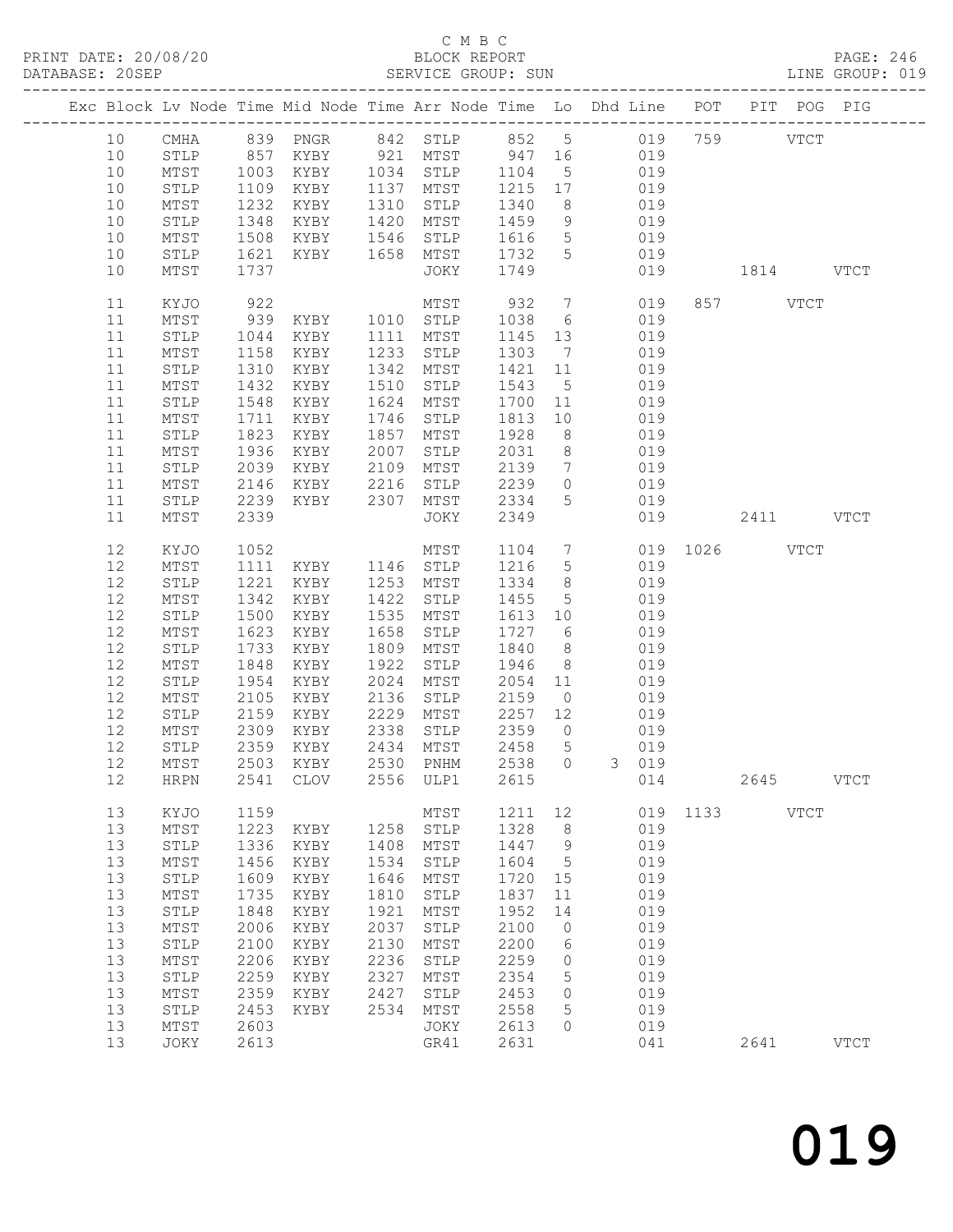PRINT DATE: 20/08/20

## C M B C<br>BLOCK REPORT<br>SERVICE GROUP: SUN

|    |                |                |              |                                                                         |                  |         |    |                                                                                       |          |         |            | PAGE: 247<br>LINE GROUP: 019 |
|----|----------------|----------------|--------------|-------------------------------------------------------------------------|------------------|---------|----|---------------------------------------------------------------------------------------|----------|---------|------------|------------------------------|
|    |                |                |              |                                                                         |                  |         |    | Exc Block Lv Node Time Mid Node Time Arr Node Time Lo Dhd Line POT PIT POG PIG        |          |         |            |                              |
|    |                | SP 60 STTE 827 |              |                                                                         |                  |         |    | STLP 847 16 019 802 VTC                                                               |          |         |            |                              |
|    | SP 60          |                |              | STLP 903<br>STLP 903<br>STTE 931<br>STLP 1003<br>STTE 1032<br>STLP 1103 |                  |         |    | STTE 921 10 019                                                                       |          |         |            |                              |
|    | SP 60          |                |              |                                                                         |                  |         |    | STLP 953 10 019                                                                       |          |         |            |                              |
|    | SP 60          |                |              |                                                                         |                  |         |    | STTE 1022 10 019<br>STLP 1058 5 019                                                   |          |         |            |                              |
|    | SP 60          |                |              |                                                                         |                  |         |    |                                                                                       |          |         |            |                              |
|    | SP 60          |                |              |                                                                         |                  |         |    | STTE 1123 9 019                                                                       |          |         |            |                              |
|    | SP 60          | STTE           | 1132         |                                                                         |                  |         |    | STLP 1158 5 019                                                                       |          |         |            |                              |
|    | SP 60          | STLP           | 1203         |                                                                         | STTE             |         |    | $\begin{array}{cccc} 1224 & 6 & 019 \\ 1259 & 5 & 019 \\ 1325 & 16 & 019 \end{array}$ |          |         |            |                              |
|    | SP 60          | ${\tt STTE}$   | 1230         |                                                                         | STLP             |         |    |                                                                                       |          |         |            |                              |
|    | SP 60          | STLP           | 1304         |                                                                         | STTE             |         |    |                                                                                       |          |         |            |                              |
|    | SP 60          | STTE           | 1341         |                                                                         | STLP             |         |    | 1413 5 019                                                                            |          |         |            |                              |
|    | SP 60          | STLP           | 1418         |                                                                         | STTE             |         |    | 1440  14  019<br>1525  5  019<br>1552  15  019                                        |          |         |            |                              |
|    | SP 60          | STTE           | 1454         |                                                                         | STLP             |         |    |                                                                                       |          |         |            |                              |
|    | SP 60          | STLP           | 1530         |                                                                         | STTE             |         |    |                                                                                       |          |         |            |                              |
|    | SP 60          | STTE           | 1607         |                                                                         | STLP             |         |    | 1633 7 019                                                                            |          |         |            |                              |
|    | SP 60          | STLP           | 1640         |                                                                         |                  |         |    | STTE 1704 15 019                                                                      |          |         |            |                              |
|    | SP 60          | STTE           | 1719<br>1752 |                                                                         |                  |         |    | STLP 1744 8 019<br>STTE 1816 019                                                      |          |         |            |                              |
|    | SP 60          | STLP           |              |                                                                         |                  |         |    | 019 1841 VTC                                                                          |          |         |            |                              |
|    | SP 61          | STTE           | 851          |                                                                         |                  |         |    | STLP 911 5 019                                                                        |          | 826 VTC |            |                              |
|    | SP 61          | STLP           | 916          |                                                                         |                  |         |    | STTE 934 9 019<br>STLP 1005 9 019                                                     |          |         |            |                              |
|    | SP 61          | STTE           | 943          |                                                                         |                  |         |    |                                                                                       |          |         |            |                              |
|    | SP 61          | STLP           | 1014         |                                                                         | STTE             | 1033 11 |    | 019                                                                                   |          |         |            |                              |
|    | SP 61          | STTE           | 1044         |                                                                         | STLP             |         |    | 1110 5 019                                                                            |          |         |            |                              |
|    | SP 61          | STLP           | 1115         |                                                                         | STTE             |         |    | 1135 9 019<br>1210 5 019                                                              |          |         |            |                              |
|    | SP 61          | STTE           | 1144         |                                                                         | STLP             |         |    | 1236 5 019                                                                            |          |         |            |                              |
|    | SP 61          | STLP           | 1215         |                                                                         | STTE             |         |    |                                                                                       |          |         |            |                              |
|    | SP 61          | STTE           | 1241         |                                                                         | STLP             |         |    | 1310 6 019                                                                            |          |         |            |                              |
|    | SP 61          | STLP           | 1316         |                                                                         | STTE             |         |    | 1337 16 019<br>1425 5 019                                                             |          |         |            |                              |
|    | SP 61          | STTE           | 1353<br>1430 |                                                                         | STLP             |         |    | 1452 14 019                                                                           |          |         |            |                              |
|    | SP 61          | STLP           |              |                                                                         | STTE             |         |    | 1537 5 019                                                                            |          |         |            |                              |
|    | SP 61<br>SP 61 | STTE<br>STLP   | 1506<br>1542 |                                                                         | STLP<br>STTE     |         |    |                                                                                       |          |         |            |                              |
|    | SP 61          |                | 1619         |                                                                         | STLP             |         |    | 1605 14 019                                                                           |          |         |            |                              |
|    | SP 61          | STTE           | 1651         |                                                                         | <b>STTE</b>      |         |    | 1645 6 019<br>1715 16 019                                                             |          |         |            |                              |
|    | SP 61          | STLP<br>STTE   | 1731         |                                                                         |                  |         |    | STLP 1755 10 019                                                                      |          |         |            |                              |
|    | SP 61          | STLP           | 1805         |                                                                         | <b>STTE</b> 1829 |         |    | 019                                                                                   | 1854 VTC |         |            |                              |
|    |                |                |              |                                                                         |                  |         |    |                                                                                       |          |         |            |                              |
|    | SP 62          | STTE           | 904          |                                                                         | STLP             | 924     | 5  | 019                                                                                   | 839      |         | <b>VTC</b> |                              |
|    | SP 62          | STLP           | 929          |                                                                         | STTE             | 947     | 8  | 019                                                                                   |          |         |            |                              |
|    | SP 62          | STTE           | 955          |                                                                         | STLP             | 1017    | 9  | 019                                                                                   |          |         |            |                              |
|    | SP 62          | STLP           | 1026         |                                                                         | STTE             | 1045    | 11 | 019                                                                                   |          |         |            |                              |
|    | SP 62          | STTE           | 1056         |                                                                         | STLP             | 1122    | 5  | 019                                                                                   |          |         |            |                              |
|    | SP 62          | STLP           | 1127         |                                                                         | STTE             | 1147    | 9  | 019                                                                                   |          |         |            |                              |
|    | SP 62          | STTE           | 1156         |                                                                         | STLP             | 1222    | 5  | 019                                                                                   |          |         |            |                              |
| SP | 62             | STLP           | 1227         |                                                                         | ${\tt STTE}$     | 1248    | 5  | 019                                                                                   |          |         |            |                              |
|    | SP 62          | STTE           | 1253         |                                                                         | ${\tt STLP}$     | 1322    | 7  | 019                                                                                   |          |         |            |                              |
| SP | 62             | STLP           | 1329         |                                                                         | ${\tt STTE}$     | 1350    | 16 | 019                                                                                   |          |         |            |                              |
|    | SP 62          | STTE           | 1406         |                                                                         | STLP             | 1437    | 5  | 019                                                                                   |          |         |            |                              |
| SP | 62             | STLP           | 1442         |                                                                         | STTE             | 1504    | 14 | 019                                                                                   |          |         |            |                              |
|    | SP 62          | STTE           | 1518         |                                                                         | STLP             | 1549    | 5  | 019                                                                                   |          |         |            |                              |
| SP | 62             | STLP           | 1554         |                                                                         | STTE             | 1617    | 14 | 019                                                                                   |          |         |            |                              |
|    | SP 62          | STTE           | 1631         |                                                                         | STLP             | 1657    | 5  | 019                                                                                   |          |         |            |                              |
| SP | 62             | STLP           | 1702         |                                                                         | ${\tt STTE}$     | 1726    | 17 | 019                                                                                   |          |         |            |                              |
|    | SP 62          | STTE           | 1743         |                                                                         | STLP             | 1807    | 10 | 019                                                                                   |          |         |            |                              |
|    | SP 62          | STLP           | 1817         |                                                                         | ${\tt STTE}$     | 1841    |    | 019                                                                                   |          | 1906    |            | $_{\rm VTC}$                 |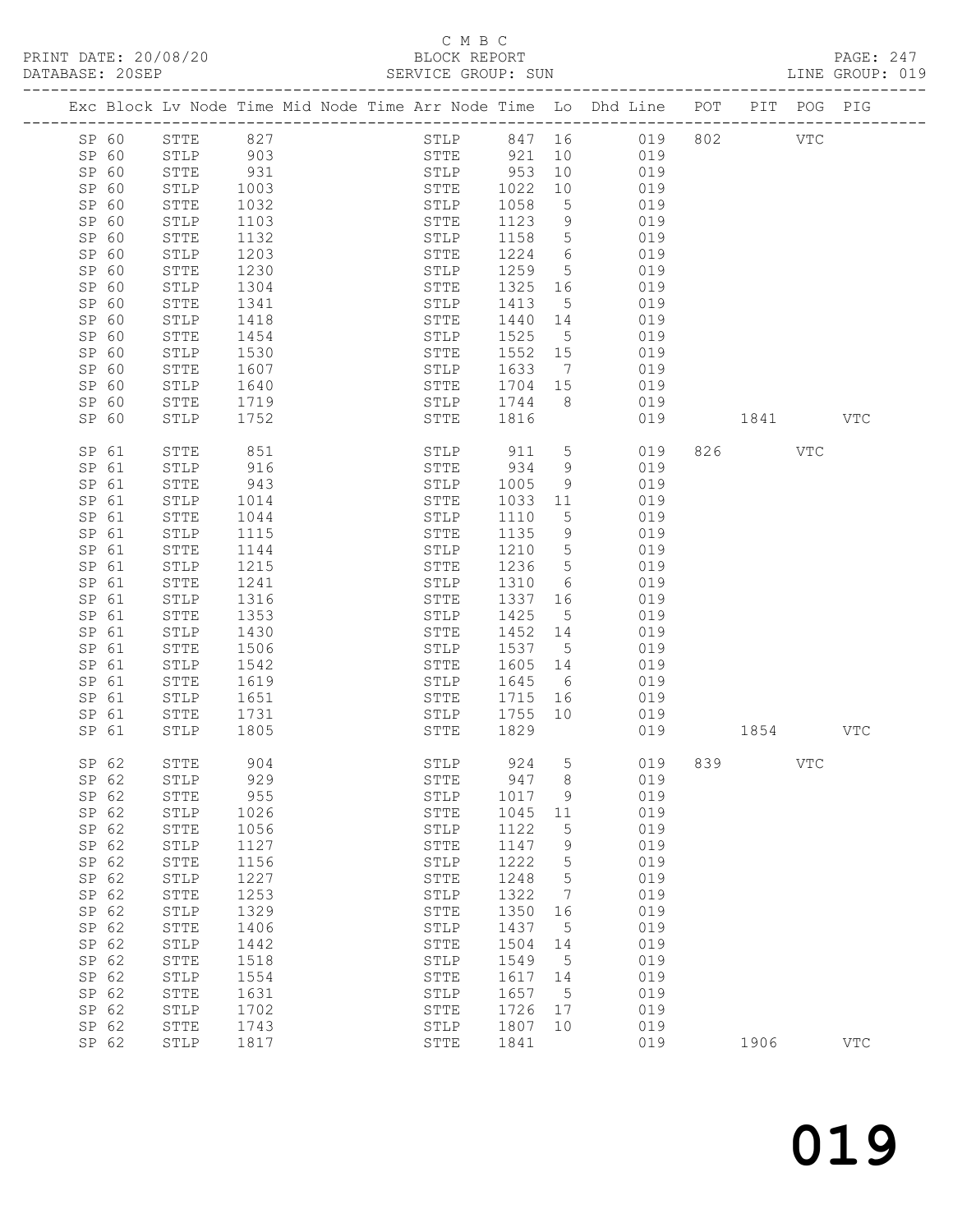### C M B C<br>BLOCK REPORT

PAGE: 248<br>LINE GROUP: 019

|                |              |              |  |              |                 |                 | Exc Block Lv Node Time Mid Node Time Arr Node Time Lo Dhd Line POT PIT POG PIG |              |      |     |            |
|----------------|--------------|--------------|--|--------------|-----------------|-----------------|--------------------------------------------------------------------------------|--------------|------|-----|------------|
| SP 63          | STTE         | 910          |  |              |                 |                 | STLP 930 10 019                                                                | 845          |      | VTC |            |
| SP 63          | STLP         | 940          |  | STTE 958     |                 |                 | 9 019                                                                          |              |      |     |            |
| SP 63          | STTE         | 1007         |  | STLP         | 1031 7          |                 | 019                                                                            |              |      |     |            |
| SP 63          | STLP         | 1038         |  | STTE         | 1057 11         |                 | 019                                                                            |              |      |     |            |
| SP 63          | STTE         | 1108         |  | STLP         | 1134            | 5               | 019                                                                            |              |      |     |            |
| SP 63          | STLP         | 1139         |  | STTE         | 1159            | 9               | 019                                                                            |              |      |     |            |
| SP 63          | STTE         | 1208         |  | STLP         | 1234            | $5\overline{)}$ | 019                                                                            |              |      |     |            |
| SP 63          | STLP         | 1239         |  | STTE         | 1300            | 5 <sup>5</sup>  | 019                                                                            |              |      |     |            |
| SP 63          | STTE         | 1305         |  | STLP         | 1334            | 8 <sup>8</sup>  | 019                                                                            |              |      |     |            |
| SP 63          | STLP         | 1342         |  | STTE         | 1403 15         |                 | 019                                                                            |              |      |     |            |
| SP 63          | STTE         | 1418         |  | STLP         | 1449            | $5^{\circ}$     | 019                                                                            |              |      |     |            |
| SP 63          | STLP         | 1454         |  | STTE         | 1516 15         |                 | 019                                                                            |              |      |     |            |
| SP 63          | STTE         | 1531         |  | STLP         | 1558            | $\overline{7}$  | 019                                                                            |              |      |     |            |
| SP 63          | STLP         | 1605         |  | STTE         | 1629 14         |                 | 019                                                                            |              |      |     |            |
| SP 63          | <b>STTE</b>  | 1643         |  | STLP         | 1709            | 6               | 019                                                                            |              |      |     |            |
| SP 63          | STLP         | 1715         |  | STTE         | 1739 16         |                 | 019                                                                            |              |      |     |            |
| SP 63          | STTE         | 1755         |  | STLP         | 1819            | 10              | 019                                                                            |              |      |     |            |
| SP 63          | STLP         | 1829         |  | STTE         | 1853            |                 | 019                                                                            |              | 1918 |     | <b>VTC</b> |
|                |              |              |  |              |                 |                 |                                                                                |              |      |     |            |
| SP 64          | STTE         | 921          |  | STLP         | 941 12          |                 | 019                                                                            | 856          |      | VTC |            |
| SP 64          | STLP         | 953          |  | STTE         | 1011            | 9               | 019                                                                            |              |      |     |            |
| SP 64          | STTE         | 1020         |  | STLP         | 1044            | 6               | 019                                                                            |              |      |     |            |
| SP 64          | STLP         | 1050         |  | STTE         | 1109            | 11              | 019                                                                            |              |      |     |            |
| SP 64          | STTE         | 1120         |  | STLP         | 1146            | 6               | 019                                                                            |              |      |     |            |
| SP 64          | STLP         | 1152         |  | STTE         | 1212            | $7\phantom{.0}$ | 019                                                                            |              |      |     |            |
| SP 64          | STTE         | 1219         |  | STLP         | 1245            | 6               | 019                                                                            |              |      |     |            |
| SP 64          | STLP         | 1251         |  | STTE         | 1312            | $5\overline{)}$ | 019                                                                            |              |      |     |            |
| SP 64          | STTE         | 1317         |  | STLP         | 1346            | $7\overline{ }$ | 019                                                                            |              |      |     |            |
| SP 64          | STLP         | 1353         |  | STTE         | 1414            | 16              | 019                                                                            |              |      |     |            |
| SP 64          | STTE         | 1430         |  | STLP         | 1501            | $5^{\circ}$     | 019                                                                            |              |      |     |            |
| SP 64<br>SP 64 | STLP         | 1506         |  | STTE         | 1528            | 15<br>5         | 019<br>019                                                                     |              |      |     |            |
| SP 64          | STTE<br>STLP | 1543<br>1615 |  | STLP<br>STTE | 1610<br>1639 16 |                 | 019                                                                            |              |      |     |            |
| SP 64          | STTE         | 1655         |  | STLP         | 1721            | 6               | 019                                                                            |              |      |     |            |
| SP 64          | STLP         | 1727         |  | STTE         | 1751 16         |                 | 019                                                                            |              |      |     |            |
| SP 64          | STTE         | 1807         |  | STLP         | 1831            | 10              | 019                                                                            |              |      |     |            |
| SP 64          | STLP         | 1841         |  | STTE         | 1905            |                 | 019                                                                            |              |      |     | <b>VTC</b> |
|                |              |              |  |              |                 |                 |                                                                                |              |      |     |            |
| SP 65          | STTE         | 1329         |  | STLP         |                 |                 | 1358 7                                                                         | 019 1304 VTC |      |     |            |
| SP 65          | STLP         | 1405         |  | STTE         | 1427            | 15              | 019                                                                            |              |      |     |            |
| SP 65          | STTE         | 1442         |  | STLP         | 1513            | 5               | 019                                                                            |              |      |     |            |
| SP 65          | STLP         | 1518         |  | STTE         | 1540            | 15              | 019                                                                            |              |      |     |            |
| SP 65          | <b>STTE</b>  | 1555         |  | STLP         | 1622            | 5               | 019                                                                            |              |      |     |            |
| SP 65          | STLP         | 1627         |  | <b>STTE</b>  | 1651            | 16              | 019                                                                            |              |      |     |            |
| SP 65          | STTE         | 1707         |  | <b>STLP</b>  | 1732            | 7               | 019                                                                            |              |      |     |            |
| SP 65          | STLP         | 1739         |  | STTE         | 1803            | 16              | 019                                                                            |              |      |     |            |
| SP 65          | STTE         | 1819         |  | STLP         | 1843            | 11              | 019                                                                            |              |      |     |            |
| SP 65          | STLP         | 1854         |  | STTE         | 1918            |                 | 019                                                                            |              | 1943 |     | <b>VTC</b> |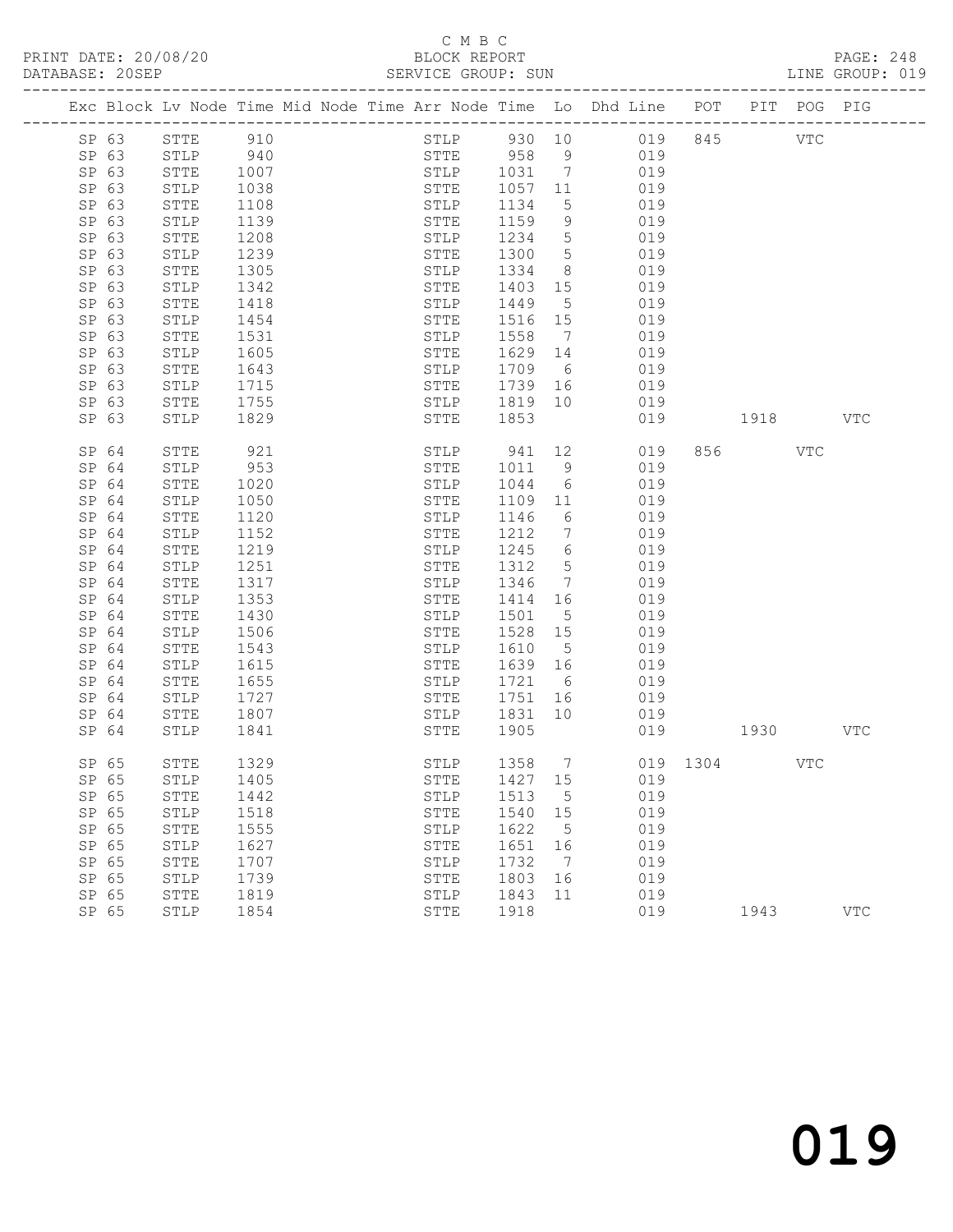|  |              | PRINT DATE: 20/08/20 |      |                                                                                                  |      |           | C M B C<br>BLOCK REPORT |                |                                                                                                                                                                               |          | PAGE: 249<br>DESCRIPTION DESCRIPTION DESCRIPTION DESCRIPTION DESCRIPTION DESCRIPTION DESCRIPTIONS DESCRIPTION DESCRIPTIONS<br>PERVICE GROUP: SUN DESCRIPTION DESCRIPTION DESCRIPTIONS DESCRIPTIONS DESCRIPTIONS DESCRIPTIONS DESCRIPTIONS DE<br>P |
|--|--------------|----------------------|------|--------------------------------------------------------------------------------------------------|------|-----------|-------------------------|----------------|-------------------------------------------------------------------------------------------------------------------------------------------------------------------------------|----------|---------------------------------------------------------------------------------------------------------------------------------------------------------------------------------------------------------------------------------------------------|
|  |              | 41BR 41AV & BRUCE ST |      |                                                                                                  |      |           |                         |                | 41VI 41 AV & VICTORIA<br>BYST BROADWAY STN HALP HARRISON LOOP<br>RORI ROBSON & RICHARDS VI41 VICTORIA & 41 AV<br>VTCT Vancouver Trolley Depot<br>VTCT Vancouver Trolley Depot |          |                                                                                                                                                                                                                                                   |
|  |              |                      |      |                                                                                                  |      |           |                         |                | Exc Block Lv Node Time Mid Node Time Arr Node Time Lo Dhd Line POT PIT POG PIG                                                                                                |          |                                                                                                                                                                                                                                                   |
|  |              |                      |      |                                                                                                  |      |           |                         |                | 1 VI41 501 BYST 510 RORI 530 0 020 438 VTCT<br>1 RORI 530 BYST 551 HALP 609 22 020                                                                                            |          |                                                                                                                                                                                                                                                   |
|  |              |                      |      |                                                                                                  |      |           |                         |                |                                                                                                                                                                               |          |                                                                                                                                                                                                                                                   |
|  | $\mathbf{1}$ |                      |      |                                                                                                  |      |           |                         |                | HALP 631 BYST 649 RORI 710 0 020                                                                                                                                              |          |                                                                                                                                                                                                                                                   |
|  | $\mathbf{1}$ |                      |      |                                                                                                  |      |           |                         |                | RORI 710 BYST 733 HALP 751 15 020<br>HALP 806 BYST 824 RORI 850 0 020<br>RORI 850 BYST 917 HALP 939 10 020                                                                    |          |                                                                                                                                                                                                                                                   |
|  | $\mathbf{1}$ |                      |      |                                                                                                  |      |           |                         |                |                                                                                                                                                                               |          |                                                                                                                                                                                                                                                   |
|  | $\mathbf{1}$ |                      |      |                                                                                                  |      |           |                         |                |                                                                                                                                                                               |          |                                                                                                                                                                                                                                                   |
|  | $\mathbf{1}$ |                      |      | HALP 949 BYST 1010 RORI 1039                                                                     |      |           |                         |                | 5 020                                                                                                                                                                         |          |                                                                                                                                                                                                                                                   |
|  | $\mathbf{1}$ | RORI                 |      |                                                                                                  |      |           |                         |                | 1044 BYST 1117 HALP 1141 23 020<br>1204 BYST 1226 RORI 1257 5 020<br>1302 BYST 1338 HALP 1404 13 020                                                                          |          |                                                                                                                                                                                                                                                   |
|  | $\mathbf{1}$ | HALP                 |      |                                                                                                  |      |           |                         |                |                                                                                                                                                                               |          |                                                                                                                                                                                                                                                   |
|  | $\mathbf{1}$ | RORI                 |      |                                                                                                  |      |           |                         |                |                                                                                                                                                                               |          |                                                                                                                                                                                                                                                   |
|  | $\mathbf 1$  | HALP                 |      | 1417 BYST                                                                                        |      |           |                         |                | 1440 RORI 1511 5 020                                                                                                                                                          |          |                                                                                                                                                                                                                                                   |
|  | $\mathbf{1}$ | RORI                 |      |                                                                                                  |      |           |                         |                | 1516 BYST 1554 HALP 1619 14 020                                                                                                                                               |          |                                                                                                                                                                                                                                                   |
|  | $\mathbf{1}$ | HALP                 |      |                                                                                                  |      |           |                         |                |                                                                                                                                                                               |          |                                                                                                                                                                                                                                                   |
|  | $\mathbf{1}$ | RORI                 |      |                                                                                                  |      |           |                         |                |                                                                                                                                                                               |          |                                                                                                                                                                                                                                                   |
|  | $\mathbf 1$  | HALP                 |      |                                                                                                  |      |           |                         |                | 020 1900 VTCT                                                                                                                                                                 |          |                                                                                                                                                                                                                                                   |
|  | $\mathbf{2}$ | 41BR                 |      |                                                                                                  |      |           |                         |                |                                                                                                                                                                               | 439 VTCT |                                                                                                                                                                                                                                                   |
|  | $\mathbf{2}$ | HALP                 |      |                                                                                                  |      |           |                         |                |                                                                                                                                                                               |          |                                                                                                                                                                                                                                                   |
|  | $\mathbf{2}$ | RORI                 |      |                                                                                                  |      |           |                         |                |                                                                                                                                                                               |          |                                                                                                                                                                                                                                                   |
|  | $\mathbf{2}$ | HALP                 |      | 651 BYST 709 RORI 730<br>730 BYST 754 HALP 812<br>821 BYST 840 RORI 907<br>907 BYST 936 HALP 959 |      |           |                         |                | $0 \qquad \qquad 020$                                                                                                                                                         |          |                                                                                                                                                                                                                                                   |
|  | $\mathbf{2}$ | RORI                 |      |                                                                                                  |      |           |                         |                | $9 \t 020$                                                                                                                                                                    |          |                                                                                                                                                                                                                                                   |
|  | $\mathbf{2}$ | HALP                 |      |                                                                                                  |      |           |                         |                | $\begin{array}{ccc} 0 & \hspace{1.5cm} 020 \\ 20 & \hspace{1.5cm} 020 \end{array}$                                                                                            |          |                                                                                                                                                                                                                                                   |
|  | $\mathbf{2}$ | RORI                 |      |                                                                                                  |      |           |                         |                |                                                                                                                                                                               |          |                                                                                                                                                                                                                                                   |
|  | $\mathbf{2}$ | HALP                 |      | 1019 BYST 1040 RORI                                                                              |      |           | 1109                    |                | 5 020                                                                                                                                                                         |          |                                                                                                                                                                                                                                                   |
|  | $\mathbf{2}$ | RORI                 | 1114 | BYST                                                                                             |      | 1147 HALP |                         |                | 1211  20  020<br>1328  5  020                                                                                                                                                 |          |                                                                                                                                                                                                                                                   |
|  | $\mathbf{2}$ | HALP                 |      | 1231 BYST<br>1333 BYST                                                                           |      | 1255 RORI |                         |                | 020                                                                                                                                                                           |          |                                                                                                                                                                                                                                                   |
|  | $\mathbf{2}$ | RORI                 |      |                                                                                                  |      |           |                         |                | 1409 HALP 1435 12 020                                                                                                                                                         |          |                                                                                                                                                                                                                                                   |
|  | $\mathbf{2}$ | HALP                 |      | 1447 BYST                                                                                        |      |           | 1510 RORI 1541          |                | 5 020                                                                                                                                                                         |          |                                                                                                                                                                                                                                                   |
|  | $\mathbf{2}$ | RORI                 |      |                                                                                                  |      |           |                         |                | 1546 BYST 1624 HALP 1649 13 020<br>1702 BYST 1725 RORI 1754 0 020<br>1754 BYST 1829 HALP 1853 12 020                                                                          |          |                                                                                                                                                                                                                                                   |
|  | $\mathbf{2}$ | HALP                 |      |                                                                                                  |      |           |                         |                |                                                                                                                                                                               |          |                                                                                                                                                                                                                                                   |
|  | $\mathbf{2}$ | RORI                 |      |                                                                                                  |      |           |                         |                |                                                                                                                                                                               |          |                                                                                                                                                                                                                                                   |
|  | $\mathbf{2}$ |                      |      |                                                                                                  |      |           |                         |                | HALP 1905 BYST 1925 RORI 1954 0 020                                                                                                                                           |          |                                                                                                                                                                                                                                                   |
|  | 2            | RORI                 | 1954 | BYST                                                                                             | 2028 | HALP      | 2049 17                 |                | 020                                                                                                                                                                           |          |                                                                                                                                                                                                                                                   |
|  | $\mathbf{2}$ | HALP                 | 2106 | BYST                                                                                             | 2124 | RORI      | 2152                    | $\overline{0}$ | 020                                                                                                                                                                           |          |                                                                                                                                                                                                                                                   |
|  | $\mathbf{2}$ | RORI                 | 2152 | BYST                                                                                             | 2222 | HALP      | 2242                    | 11             | 020                                                                                                                                                                           |          |                                                                                                                                                                                                                                                   |
|  | $\mathbf{2}$ | HALP                 | 2253 | BYST                                                                                             | 2309 | RORI      | 2333                    | $\circ$        | 020                                                                                                                                                                           |          |                                                                                                                                                                                                                                                   |
|  | 2            | RORI                 | 2333 | BYST                                                                                             | 2359 | HALP      | 2418                    | 6              | 020                                                                                                                                                                           |          |                                                                                                                                                                                                                                                   |
|  | $\mathbf{2}$ | HALP                 | 2424 | BYST                                                                                             | 2440 | RORI      | 2503                    | $\circ$        | 020                                                                                                                                                                           |          |                                                                                                                                                                                                                                                   |
|  | $\mathbf{2}$ | RORI                 | 2503 | BYST                                                                                             | 2532 | HALP      | 2549                    | 5              | 020                                                                                                                                                                           |          |                                                                                                                                                                                                                                                   |
|  | 2            | HALP                 | 2554 |                                                                                                  |      | 41VI      | 2602                    |                | 020                                                                                                                                                                           | 2620     | <b>VTCT</b>                                                                                                                                                                                                                                       |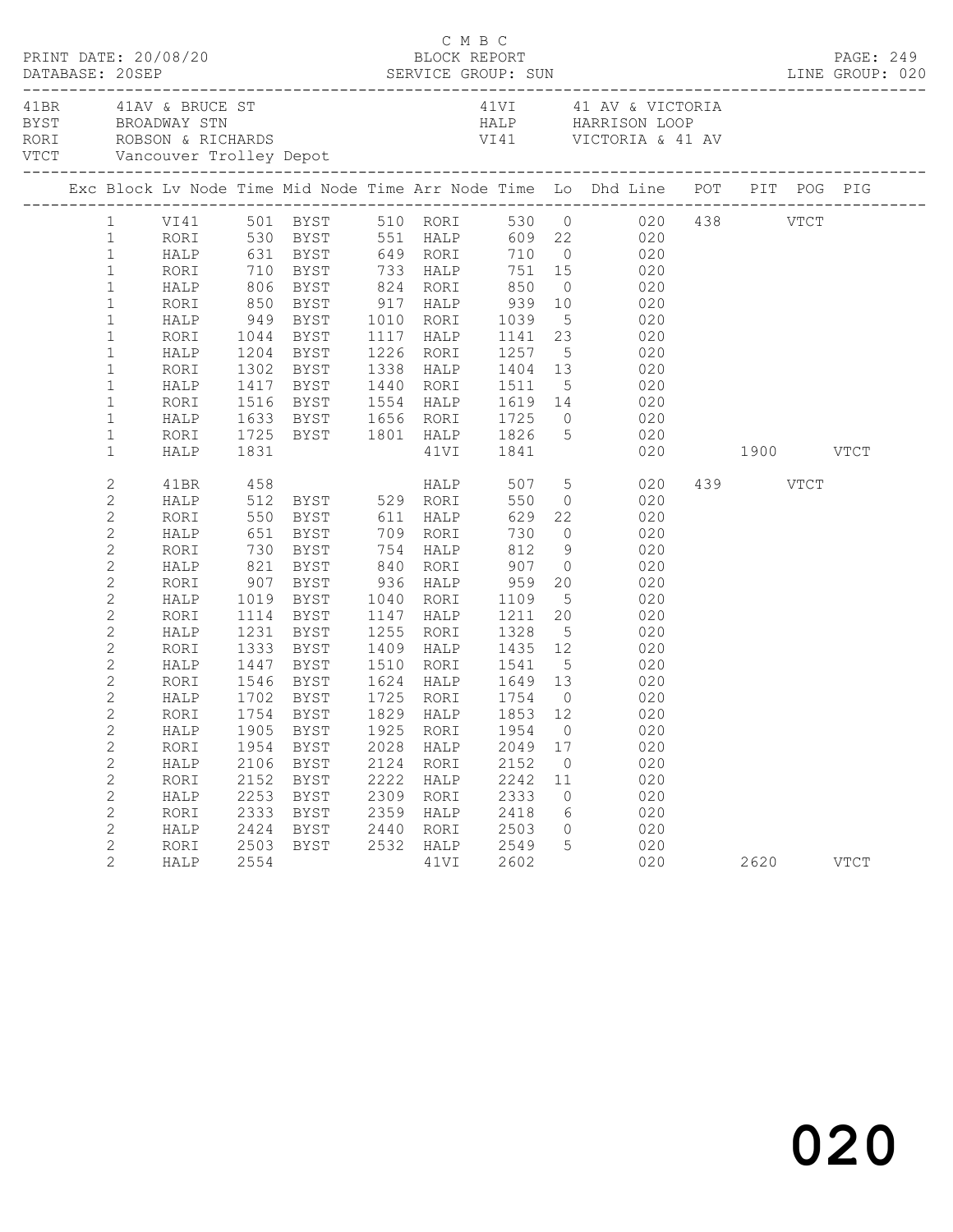PRINT DATE: 20/08/20 BLOCK REPORT BATABASE: 205EP

### C M B C<br>BLOCK REPORT

PAGE: 250<br>LINE GROUP: 020

|                  |              |              |               |              |                         |              |                      | Exc Block Lv Node Time Mid Node Time Arr Node Time Lo Dhd Line POT PIT POG PIG |           |  |
|------------------|--------------|--------------|---------------|--------------|-------------------------|--------------|----------------------|--------------------------------------------------------------------------------|-----------|--|
| $\mathcal{S}$    | 41BR         | 518          |               |              |                         |              |                      | 518<br>532 BYST 549 RORI 610 0 020<br>610 BYST 631 HALP 649 22 020             | 459 VTCT  |  |
| $\mathcal{S}$    | HALP         |              |               |              |                         |              |                      |                                                                                |           |  |
| $\mathsf 3$      | RORI         | 610          |               |              |                         |              |                      |                                                                                |           |  |
| 3                | HALP         | 711          | BYST          |              | 729 RORI                | 750          | $\overline{0}$       | 020                                                                            |           |  |
| $\mathsf 3$      | RORI         | 750          | BYST          |              | 814 HALP                | 832          | 19                   | 020                                                                            |           |  |
| 3                | HALP         | 851          | BYST          |              | 910 RORI                | 938          | $5\overline{)}$      | 020                                                                            |           |  |
| $\mathsf S$      | RORI         | 943          | BYST          |              | 1016 HALP               | 1040         | 21                   | 020                                                                            |           |  |
| $\mathsf 3$      | HALP         | 1101         | BYST          |              | 1125 RORI               | 1155         | $5\overline{)}$      | 020                                                                            |           |  |
| 3                | RORI         | 1200         | BYST          | 1235         | HALP                    | 1300 16      |                      | 020                                                                            |           |  |
| $\mathsf S$      | HALP         | 1316         | BYST          | 1340         | RORI                    | 1413         | $5^{\circ}$          | 020                                                                            |           |  |
| 3                | RORI         | 1418         | BYST          | 1455         | HALP                    | 1520 12      |                      | 020                                                                            |           |  |
| $\mathsf S$      | HALP         | 1532         | BYST          | 1555         | RORI                    | 1626         | $5^{\circ}$          | 020                                                                            |           |  |
| $\mathsf S$      | RORI         | 1631         | BYST          |              | 1708 HALP               | 1733         | 16                   | 020                                                                            |           |  |
| $\mathsf S$      | HALP         | 1749         | BYST          | 1810         | RORI                    | 1839         | $\overline{0}$       | 020                                                                            |           |  |
| $\mathsf 3$<br>3 | RORI         | 1839<br>1951 | BYST          | 1914         | HALP                    | 1935         | 16                   | 020                                                                            |           |  |
| $\mathsf S$      | HALP         | 2038         | BYST<br>BYST  | 2010<br>2108 | RORI                    | 2038<br>2128 | $\overline{0}$<br>23 | 020<br>020                                                                     |           |  |
| $\mathsf S$      | RORI<br>HALP | 2151         | BYST          |              | HALP<br>2208 RORI       | 2233         | $\overline{0}$       | 020                                                                            |           |  |
| 3                | RORI         | 2233         | BYST          |              | 2301 HALP               | 2321         | 5                    | 020                                                                            |           |  |
| 3                | HALP         | 2326         |               |              | 41VI                    | 2334         |                      | 020                                                                            | 2353 VTCT |  |
|                  |              |              |               |              |                         |              |                      |                                                                                |           |  |
| 4                | 41BR         | 538          |               |              | <b>HALP</b>             | 547          | $5\overline{)}$      | 020                                                                            | 517 VTCT  |  |
| 4                | HALP         | 552          | BYST 609 RORI |              |                         | 630          | $\overline{0}$       | 020                                                                            |           |  |
| 4                | RORI         | 630          | BYST          |              | $652$ $748$ $748$ $728$ | 710          | 20                   | 020                                                                            |           |  |
| 4                | HALP         | 730          | BYST          |              | 748 RORI                | 811          | $\overline{0}$       | 020                                                                            |           |  |
| 4                | RORI         | 811          | BYST          |              | 836 HALP                | 855          | 11                   | 020                                                                            |           |  |
| 4                | HALP         | 906          | BYST          | 925          | RORI                    | 953          | $5^{\circ}$          | 020                                                                            |           |  |
| $\sqrt{4}$       | RORI         | 958          | BYST          |              | 1031 HALP               | 1055         | 21                   | 020                                                                            |           |  |
| 4                | HALP         | 1116         | BYST          | 1140         | RORI                    | 1210         | $5\overline{)}$      | 020                                                                            |           |  |
| 4                | RORI         | 1215         | BYST          | 1250         | HALP                    | 1315         | 16                   | 020                                                                            |           |  |
| 4                | HALP         | 1331         | BYST          | 1355         | RORI                    | 1428         | $5\overline{)}$      | 020                                                                            |           |  |
| 4                | RORI         | 1433         | BYST          | 1510         | HALP                    | 1535 11      |                      | 020                                                                            |           |  |
| 4                | HALP         | 1546         | BYST          | 1609         | RORI                    | 1640         | 5                    | 020                                                                            |           |  |
| 4                | RORI         | 1645         | BYST          | 1722         | HALP                    | 1747 17      |                      | 020                                                                            |           |  |
| $\overline{4}$   | HALP         | 1804         | BYST          | 1825         | RORI                    | 1854         | $\overline{0}$       | 020                                                                            |           |  |
| 4                | RORI         | 1854         | BYST          | 1929         | HALP                    | 1950         | 16                   | 020                                                                            |           |  |
| 4                | HALP         | 2006         | BYST          | 2025         | RORI                    | 2053         | $\overline{0}$       | 020                                                                            |           |  |
| $\overline{4}$   | RORI         | 2053         | BYST          | 2123         | HALP                    | 2143         | 23                   | 020                                                                            |           |  |
| 4                | HALP         | 2206         | BYST          | 2223         | RORI                    | 2248         | $\overline{0}$       | 020                                                                            |           |  |
| 4                | RORI         | 2248         | BYST          |              | 2316 HALP               | 2336         | $5^{\circ}$          | 020                                                                            |           |  |
| $\overline{4}$   | HALP         | 2341         |               |              | 41VI                    | 2349         |                      | 020                                                                            | 2408 VTCT |  |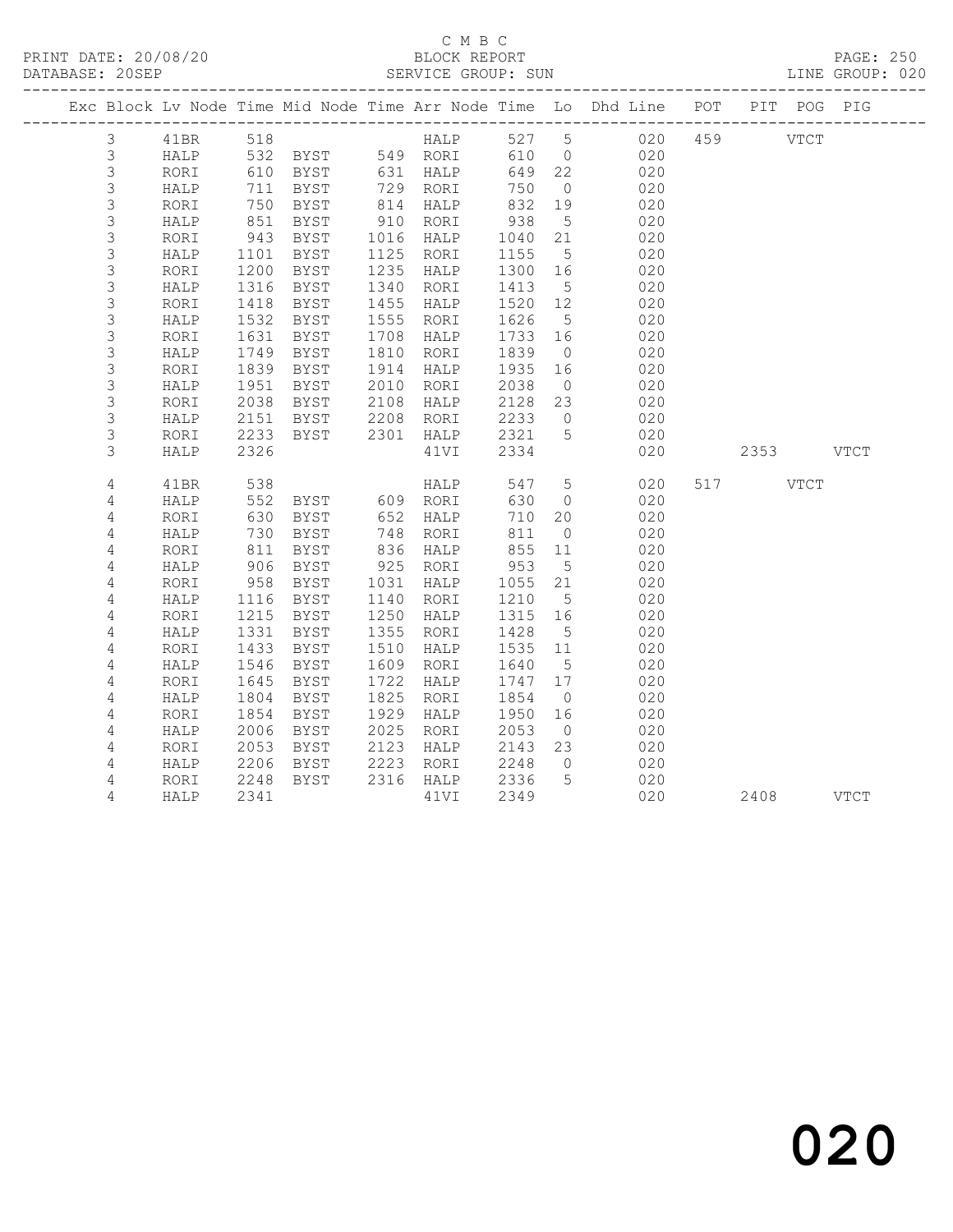### C M B C<br>BLOCK REPORT

|  |             |                |      |                  |               |      |                                        |         |                 | Exc Block Lv Node Time Mid Node Time Arr Node Time Lo Dhd Line POT PIT POG PIG |     |           |             |             |
|--|-------------|----------------|------|------------------|---------------|------|----------------------------------------|---------|-----------------|--------------------------------------------------------------------------------|-----|-----------|-------------|-------------|
|  |             | 5 <sub>5</sub> |      |                  |               |      |                                        |         |                 | 41BR 558 HALP 607 5 020 537 VTCT                                               |     |           |             |             |
|  | 5           |                |      |                  |               |      |                                        |         |                 | HALP 612 BYST 629 RORI 650 0 020                                               |     |           |             |             |
|  | 5           |                | RORI |                  |               |      | 650 BYST 713 HALP                      |         |                 | 731 17 020                                                                     |     |           |             |             |
|  | $\mathsf S$ |                | HALP |                  |               |      |                                        |         | $\overline{0}$  | 020                                                                            |     |           |             |             |
|  | 5           |                | RORI | 748<br>831       |               |      | BYST 806 RORI 831<br>BYST 856 HALP 915 |         |                 | $19$ $020$                                                                     |     |           |             |             |
|  | 5           |                | HALP | 934              | BYST          |      | 955 RORI                               | 1025    |                 | 5 020                                                                          |     |           |             |             |
|  | 5           |                | RORI | 1030             | BYST          |      | 1103 HALP                              | 1127    |                 | 21 020                                                                         |     |           |             |             |
|  | 5           |                | HALP |                  | BYST          |      | 1210 RORI                              | 1241 5  |                 | 020<br>020                                                                     |     |           |             |             |
|  | 5           |                | RORI | $1140$<br>$1246$ | BYST          | 1322 | HALP                                   | 1348 13 |                 |                                                                                |     |           |             |             |
|  | 5           |                | HALP | 1401             | BYST          | 1425 | RORI                                   |         |                 | 1457 5 020                                                                     |     |           |             |             |
|  | 5           |                | RORI | 1502             | BYST          | 1540 | HALP                                   |         |                 | 1605 14 020                                                                    |     |           |             |             |
|  | $\mathsf S$ |                | HALP | 1619             | BYST          |      | 1642 RORI                              | 1711    | $\overline{0}$  | 020                                                                            |     |           |             |             |
|  | $\mathsf S$ |                | RORI | 1711             | BYST          |      | 1747 HALP                              | 1812    | 22              | 020                                                                            |     |           |             |             |
|  | 5           |                | HALP | 1834             | BYST          |      | 1855 RORI                              | 1924    |                 | $0\qquad \qquad 020$                                                           |     |           |             |             |
|  | 5           |                | RORI | 1924             | BYST          | 1959 | HALP                                   |         |                 | 2020 16 020                                                                    |     |           |             |             |
|  | 5           |                | HALP | 2036             | BYST          | 2055 | RORI                                   | 2124    |                 | $\begin{array}{ccc} 0 & 020 \\ 22 & 020 \end{array}$                           |     |           |             |             |
|  | 5           |                | RORI | 2124             | BYST          |      | 2154 HALP                              | 2214    |                 |                                                                                |     |           |             |             |
|  | 5           |                | HALP | 2236             | BYST          | 2253 | RORI                                   |         |                 | $2318$ 0 020                                                                   |     |           |             |             |
|  | 5           |                | RORI | 2318             |               |      | BYST 2344 HALP                         |         |                 | 2403 5 020                                                                     |     |           |             |             |
|  | 5           |                | HALP | 2408             |               |      | 41VI                                   | 2416    |                 | 020                                                                            |     | 2435 VTCT |             |             |
|  | 6           |                | 41BR | 821              |               |      |                                        |         |                 | HALP 830 6 020                                                                 |     | 800 VTCT  |             |             |
|  | 6           |                | HALP | 836              | BYST 855 RORI |      |                                        | 922     |                 | 5 020                                                                          |     |           |             |             |
|  | 6           |                | RORI | 927              | BYST 956 HALP |      |                                        |         |                 | 1019 12 020                                                                    |     |           |             |             |
|  | 6           |                | HALP | 1031             | BYST          |      | 1055 RORI                              | 1125    | 5 <sup>5</sup>  | 020                                                                            |     |           |             |             |
|  | 6           |                | RORI | 1130             | BYST          | 1204 | HALP                                   |         |                 | 1229 17 020                                                                    |     |           |             |             |
|  | 6           |                | HALP | 1246             | BYST          | 1310 | RORI                                   | 1343    |                 | 5 020                                                                          |     |           |             |             |
|  | 6           |                | RORI | 1348             | BYST          | 1424 | HALP                                   |         |                 | 1450 12 020                                                                    |     |           |             |             |
|  | 6           |                | HALP | 1502             | BYST          | 1525 | RORI                                   | 1556    | 5 <sup>5</sup>  | 020                                                                            |     |           |             |             |
|  | 6           |                | RORI | 1601             | BYST          | 1639 | HALP                                   | 1704 13 |                 | 020                                                                            |     |           |             |             |
|  | 6           |                | HALP | 1717             | BYST          | 1740 | RORI                                   | 1809    | $\overline{0}$  | 020                                                                            |     |           |             |             |
|  | 6           |                | RORI | 1809             | BYST          | 1844 | HALP                                   |         |                 | 1907 14 020                                                                    |     |           |             |             |
|  | 6           |                | HALP | 1921             | BYST          | 1940 | RORI                                   | 2008    | $\overline{0}$  | 020                                                                            |     |           |             |             |
|  | 6           |                | RORI | 2008             | BYST          | 2040 | HALP                                   | 2100    | 20              | $020$                                                                          |     |           |             |             |
|  | 6           |                | HALP | 2120             | BYST          |      | 2138 RORI                              |         |                 | 2206 0 020                                                                     |     |           |             |             |
|  | 6           |                | RORI | 2206             |               |      | BYST 2234 HALP                         |         |                 | 2254 14 020                                                                    |     |           |             |             |
|  | 6           |                | HALP | 2308             | BYST          |      | 2324 RORI                              | 2348    | $\overline{0}$  | 020                                                                            |     |           |             |             |
|  | 6           |                |      |                  |               |      | RORI 2348 BYST 2414 HALP 2433 5        |         |                 | 020                                                                            |     |           |             |             |
|  | 6           |                | HALP | 2438             |               |      | 41VI                                   | 2446    |                 | 020                                                                            |     | 2505      |             | <b>VTCT</b> |
|  | 7           |                | 41BR | 902              |               |      | HALP                                   | 912     | 7               | 020                                                                            | 841 |           | <b>VTCT</b> |             |
|  | 7           |                | HALP | 919              | BYST          | 940  | RORI                                   | 1010    | $5\phantom{.0}$ | 020                                                                            |     |           |             |             |
|  | 7           |                | RORI | 1015             | BYST          | 1048 | HALP                                   | 1112    | 19              | 020                                                                            |     |           |             |             |
|  | 7           |                | HALP | 1131             | BYST          | 1155 | RORI                                   | 1225    | 5               | 020                                                                            |     |           |             |             |
|  | 7           |                | RORI | 1230             | <b>BYST</b>   | 1306 | HALP                                   | 1332    | 14              | 020                                                                            |     |           |             |             |
|  | 7           |                | HALP | 1346             | BYST          | 1410 | RORI                                   | 1442    | $5\phantom{.0}$ | 020                                                                            |     |           |             |             |
|  | 7           |                | RORI | 1447             | <b>BYST</b>   | 1524 | HALP                                   | 1549    | 13              | 020                                                                            |     |           |             |             |
|  | 7           |                | HALP | 1602             | BYST          | 1625 | RORI                                   | 1654    | 5               | 020                                                                            |     |           |             |             |
|  | 7           |                | RORI | 1659             | <b>BYST</b>   | 1736 | HALP                                   | 1801    | 18              | 020                                                                            |     |           |             |             |
|  | 7           |                | HALP | 1819             | BYST          | 1840 | RORI                                   | 1909    | $\circ$         | 020                                                                            |     |           |             |             |
|  | 7           |                | RORI | 1909             | <b>BYST</b>   | 1944 | HALP                                   | 2005    | 16              | 020                                                                            |     |           |             |             |
|  | 7           |                | HALP | 2021             | BYST          | 2040 | RORI                                   | 2109    | $\circ$         | 020                                                                            |     |           |             |             |

 7 RORI 2109 BYST 2139 HALP 2159 22 020 7 HALP 2221 BYST 2238 RORI 2303 0 020 7 RORI 2303 BYST 2329 HALP 2348 6 020 7 HALP 2354 BYST 2410 RORI 2433 0 020 7 RORI 2433 BYST 2502 HALP 2519 5 020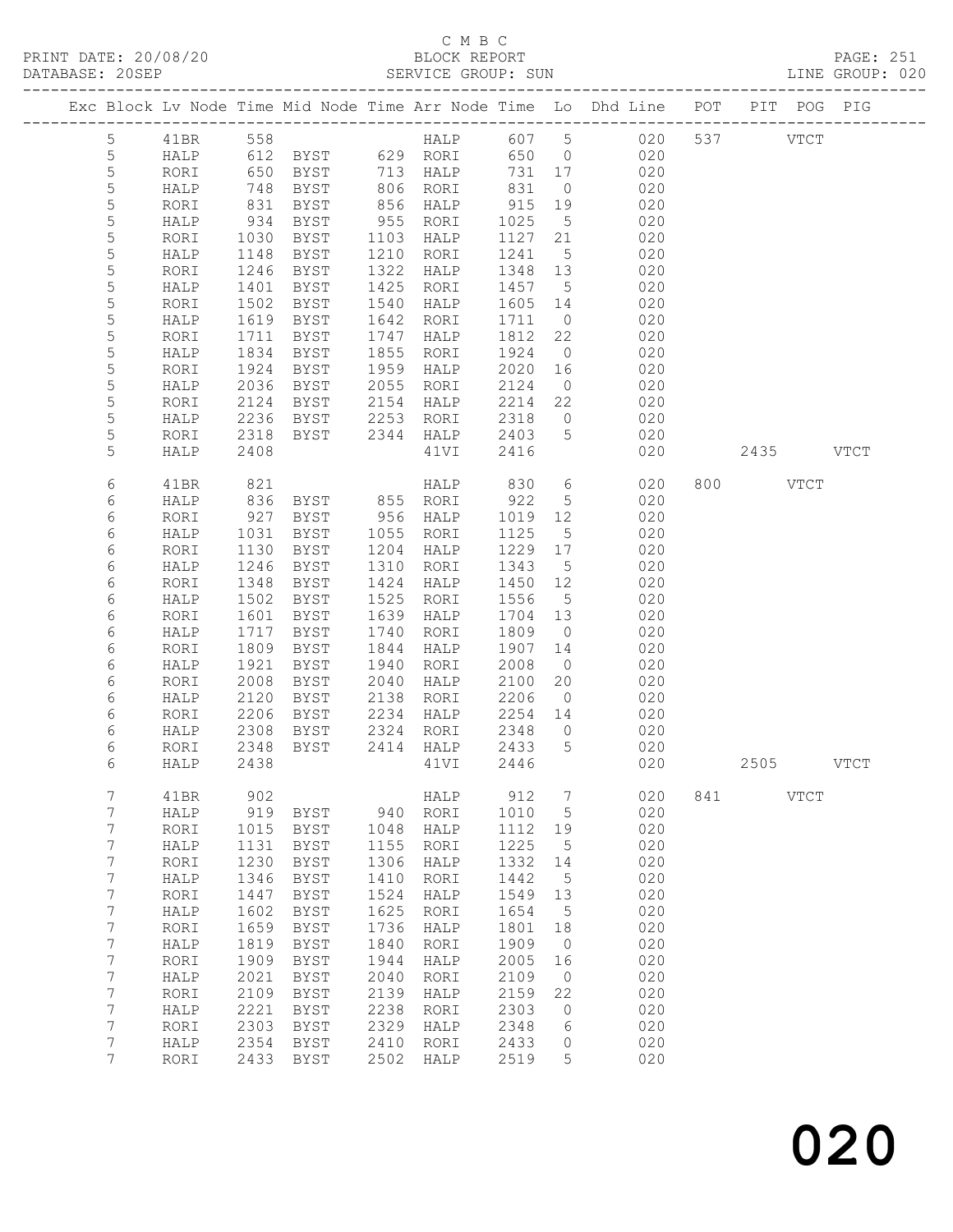#### C M B C<br>BLOCK REPORT SERVICE GROUP: SUN

|  |                 |             |      |                |      |            |         |                | Exc Block Lv Node Time Mid Node Time Arr Node Time Lo Dhd Line POT PIT POG PIG |               |           |  |
|--|-----------------|-------------|------|----------------|------|------------|---------|----------------|--------------------------------------------------------------------------------|---------------|-----------|--|
|  | $7\overline{ }$ | <b>HALP</b> | 2524 |                |      |            |         |                | 41VI 2532 020                                                                  |               | 2550 VTCT |  |
|  | 8               | 41BR        | 946  |                |      | HALP 956 8 |         |                | 020                                                                            |               | 923 VTCT  |  |
|  | 8               | HALP        | 1004 | BYST 1025 RORI |      |            | 1054    | $5^{\circ}$    | 020                                                                            |               |           |  |
|  | $\,8\,$         | RORI        | 1059 | BYST           | 1132 | HALP       | 1156    | 20             | 020                                                                            |               |           |  |
|  | 8               | HALP        | 1216 | BYST           | 1240 | RORI       | 1313    | $5^{\circ}$    | 020                                                                            |               |           |  |
|  | $\,8\,$         | RORI        | 1318 | BYST           | 1354 | HALP       | 1420    | 12             | 020                                                                            |               |           |  |
|  | $\,8\,$         | HALP        | 1432 | BYST           | 1455 | RORI       | 1526    | $5^{\circ}$    | 020                                                                            |               |           |  |
|  | $\,8\,$         | RORI        | 1531 | BYST           | 1609 | HALP       | 1634    | 13             | 020                                                                            |               |           |  |
|  | $\,8\,$         | HALP        | 1647 | BYST           | 1710 | RORI       | 1739    | $\overline{0}$ | 020                                                                            |               |           |  |
|  | 8               | RORI        | 1739 | BYST           | 1814 | HALP       | 1838    | 12             | 020                                                                            |               |           |  |
|  | 8               | HALP        | 1850 | BYST           | 1910 | RORI       | 1939    | $\overline{0}$ | 020                                                                            |               |           |  |
|  | $\,8\,$         | RORI        | 1939 | BYST           | 2013 | HALP       | 2034 17 |                | 020                                                                            |               |           |  |
|  | $\,8\,$         | HALP        | 2051 | BYST           | 2109 | RORI       | 2137 0  |                | 020                                                                            |               |           |  |
|  | $\,8\,$         | RORI        | 2137 | BYST           |      | 2207 HALP  | 2227 5  |                | 020                                                                            |               |           |  |
|  | 8               | HALP        | 2232 |                |      | 41VI       | 2240    |                | 020                                                                            |               | 2259 VTCT |  |
|  |                 |             |      |                |      |            |         |                |                                                                                |               |           |  |
|  | 9               | 41BR        | 1026 |                |      | HALP       | 1036 10 |                |                                                                                | 020 1003 VTCT |           |  |
|  | 9               | HALP        | 1046 | BYST 1110 RORI |      |            | 1140    | $5^{\circ}$    | 020                                                                            |               |           |  |
|  | 9               | RORI        | 1145 | BYST           | 1219 | HALP       | 1244 17 |                | 020                                                                            |               |           |  |
|  | 9               | HALP        | 1301 | BYST           | 1325 | RORI       | 1358    | $5\phantom{0}$ | 020                                                                            |               |           |  |
|  | 9               | RORI        | 1403 | BYST           | 1440 | HALP       | 1505 12 |                | 020                                                                            |               |           |  |
|  | 9               | HALP        | 1517 | BYST           | 1540 | RORI       | 1611    | $5^{\circ}$    | 020                                                                            |               |           |  |
|  | 9               | RORI        | 1616 | BYST           | 1653 | HALP       | 1718 16 |                | 020                                                                            |               |           |  |
|  | 9               | HALP        | 1734 | BYST           | 1755 | RORI       | 1824    | $\overline{0}$ | 020                                                                            |               |           |  |
|  | 9               | RORI        | 1824 | BYST           | 1859 | HALP       | 1922 14 |                | 020                                                                            |               |           |  |
|  | 9               | HALP        | 1936 | BYST           | 1955 | RORI       | 2023    | $\overline{0}$ | 020                                                                            |               |           |  |
|  | 9               | RORI        | 2023 | BYST           | 2055 | HALP       | 2115    | 20             | 020                                                                            |               |           |  |
|  | 9               | HALP        | 2135 | BYST           | 2153 | RORI       | 2221    | $\overline{0}$ | 020                                                                            |               |           |  |
|  | 9               | RORI        | 2221 | BYST           | 2249 | HALP       | 2309    | 14             | 020                                                                            |               |           |  |
|  | 9               | HALP        | 2323 | BYST           | 2339 | RORI       | 2403    | $\overline{0}$ | 020                                                                            |               |           |  |
|  | 9               | RORI        | 2403 | BYST           | 2432 | HALP       | 2449    | 12             | 020                                                                            |               |           |  |
|  | 9               | HALP        | 2501 | BYST           | 2516 | RORI       | 2533    | $\overline{0}$ | 020                                                                            |               |           |  |
|  | 9               | RORI        | 2533 | BYST           | 2602 | HALP       | 2619    | 5              | 020                                                                            |               |           |  |
|  | 9               | HALP        | 2624 |                |      | 41VI       | 2632    |                | 020                                                                            |               | 2650 VTCT |  |
|  |                 |             |      |                |      |            |         |                |                                                                                |               |           |  |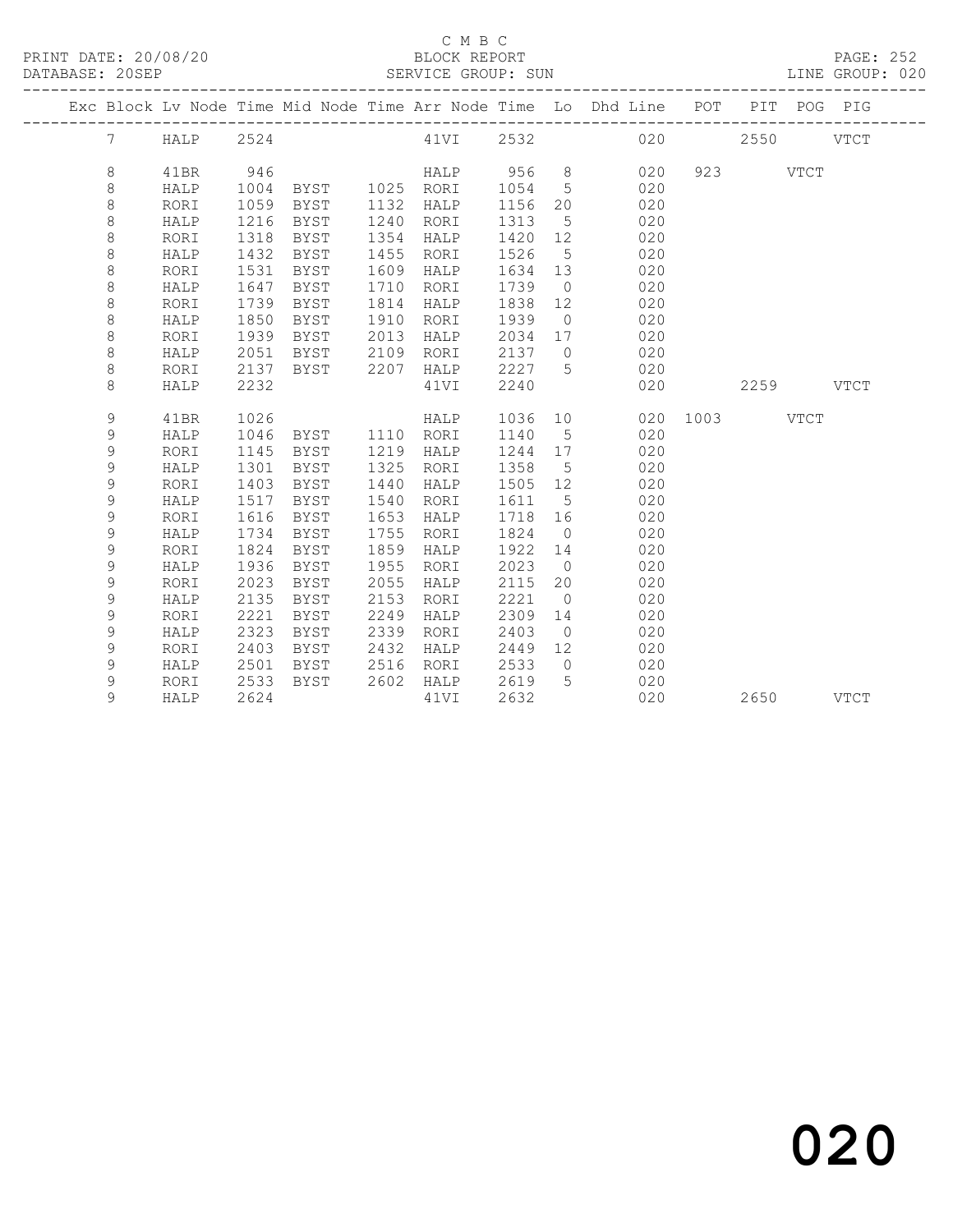|                              | $\begin{array}{cccc}\n\texttt{CRINT} & \texttt{DATE:} & 20/08/20 & \texttt{C} & \texttt{M} & \texttt{B} & \texttt{C}\n\end{array}$ |                      |              |            |              |                 |                      |                                                                                                                                                                                                                                            |     |      |           |  |
|------------------------------|------------------------------------------------------------------------------------------------------------------------------------|----------------------|--------------|------------|--------------|-----------------|----------------------|--------------------------------------------------------------------------------------------------------------------------------------------------------------------------------------------------------------------------------------------|-----|------|-----------|--|
|                              |                                                                                                                                    |                      |              |            |              |                 |                      |                                                                                                                                                                                                                                            |     |      | PAGE: 253 |  |
|                              |                                                                                                                                    |                      |              |            |              |                 |                      |                                                                                                                                                                                                                                            |     |      |           |  |
|                              |                                                                                                                                    |                      |              |            |              |                 |                      |                                                                                                                                                                                                                                            |     |      |           |  |
|                              |                                                                                                                                    |                      |              |            |              |                 |                      | BUBA BURRARD STATION<br>BUBA BURRARD STATION<br>MB W 41 AV FS DUNBAR ST<br>HODM HOWE & DUNSMUIR<br>KN63 KNIGHT & 63 AV KN1 KNIGHT & 41 AV<br>KN63 KNIGHT & 63 AV KNLP KNIGHT STREET LOOP<br>MBY MACDONALD & BROADWAY<br>MEST SW MARINE STN |     |      |           |  |
|                              |                                                                                                                                    |                      |              |            |              |                 |                      |                                                                                                                                                                                                                                            |     |      |           |  |
|                              |                                                                                                                                    |                      |              |            |              |                 |                      |                                                                                                                                                                                                                                            |     |      |           |  |
|                              |                                                                                                                                    |                      |              |            |              |                 |                      |                                                                                                                                                                                                                                            |     |      |           |  |
|                              |                                                                                                                                    |                      |              |            |              |                 |                      |                                                                                                                                                                                                                                            |     |      |           |  |
|                              |                                                                                                                                    |                      |              |            |              |                 |                      |                                                                                                                                                                                                                                            |     |      |           |  |
|                              |                                                                                                                                    |                      |              |            |              |                 |                      |                                                                                                                                                                                                                                            |     |      |           |  |
|                              |                                                                                                                                    |                      |              |            |              |                 |                      | 1 DULP 614 MDBY 626 BUB4 641 5 002 557 VTC<br>1 BUB4 646 MDBY 659 DULP 708 6 002<br>1 DULP 714 MDBY 726 BUB4 741 5 002<br>1 BUB4 746 MDBY 802 DULP 812 19 002                                                                              |     |      |           |  |
|                              |                                                                                                                                    |                      |              |            |              |                 |                      |                                                                                                                                                                                                                                            |     |      |           |  |
|                              |                                                                                                                                    |                      |              |            |              |                 |                      |                                                                                                                                                                                                                                            |     |      |           |  |
|                              |                                                                                                                                    |                      |              |            |              |                 |                      |                                                                                                                                                                                                                                            |     |      |           |  |
| $\mathbf{1}$                 | DULP 831<br>BUB4 908<br>DULP 953                                                                                                   |                      |              |            |              |                 |                      | MDBY 843 BUB4 903 5 002                                                                                                                                                                                                                    |     |      |           |  |
| $\mathbf{1}$                 |                                                                                                                                    |                      |              |            |              |                 |                      | MDBY 924 DULP 935 18 002<br>MDBY 1005 BUB4 1023 5 002                                                                                                                                                                                      |     |      |           |  |
| $\mathbf{1}$                 |                                                                                                                                    | 1028                 |              |            |              |                 |                      | MDBY 1046 DULP 1058 12 002                                                                                                                                                                                                                 |     |      |           |  |
| $\mathbf{1}$<br>$\mathbf{1}$ | BUB4<br>DULP                                                                                                                       |                      | MDBY         |            |              |                 |                      |                                                                                                                                                                                                                                            |     |      |           |  |
| $\mathbf{1}$                 | BUB4                                                                                                                               | 1110<br>1148<br>1239 |              |            |              |                 |                      | 1123 BUB4 1143 5 002                                                                                                                                                                                                                       |     |      |           |  |
| $\mathbf{1}$                 | DULP                                                                                                                               |                      |              |            |              |                 |                      | MDBY 1208 DULP 1221 18 002<br>MDBY 1252 BUB4 1313 5 002                                                                                                                                                                                    |     |      |           |  |
| $\mathbf{1}$                 | BUB4                                                                                                                               | 1318                 |              |            |              |                 |                      | MDBY 1338 16BA 1345 11 002                                                                                                                                                                                                                 |     |      |           |  |
| $\mathbf{1}$                 | 16BA                                                                                                                               | 1356                 | MDBY         |            |              |                 |                      | 1402 BUB4 1423 5 002                                                                                                                                                                                                                       |     |      |           |  |
| $\mathbf{1}$                 | BUB4                                                                                                                               |                      | MDBY         |            |              |                 |                      |                                                                                                                                                                                                                                            |     |      |           |  |
| $\mathbf{1}$                 | DULP                                                                                                                               | 1428<br>1516         |              |            |              |                 |                      | MDBY 1448 DULP 1501 15 002<br>MDBY 1530 BUB4 1553 5 002<br>MDBY 1618 16BA 1625 8 002                                                                                                                                                       |     |      |           |  |
| $\mathbf 1$                  | BUB4                                                                                                                               | 1558                 |              |            |              |                 |                      |                                                                                                                                                                                                                                            |     |      |           |  |
| $\mathbf{1}$                 | 16BA                                                                                                                               | 1633                 |              |            |              |                 |                      | MDBY 1640 BUB4 1703 5 002                                                                                                                                                                                                                  |     |      |           |  |
| $\mathbf{1}$                 | BUB4                                                                                                                               | 1708<br>1803<br>1842 | MDBY         |            |              |                 |                      | 1728 DULP 1743 20 002<br>1816 BUB4 1837 5 002<br>1902 DULP 1916 30 002                                                                                                                                                                     |     |      |           |  |
| $\mathbf{1}$                 | DULP                                                                                                                               |                      | MDBY         |            |              |                 |                      |                                                                                                                                                                                                                                            |     |      |           |  |
| $\mathbf 1$                  | BUB4                                                                                                                               |                      | MDBY         |            |              |                 |                      |                                                                                                                                                                                                                                            |     |      |           |  |
| $\mathbf{1}$                 | DULP                                                                                                                               | 1946                 | MDBY         |            |              |                 |                      | 1959 BUB4 2020 5 002                                                                                                                                                                                                                       |     |      |           |  |
| $\mathbf{1}$                 | BUB4                                                                                                                               | 2025                 | MDBY         |            |              |                 |                      | 2045 16BA 2051 22 002<br>2117 BUB4 2135 5 002<br>2156 DULP 2207 13 002                                                                                                                                                                     |     |      |           |  |
| $\mathbf 1$                  | 16BA                                                                                                                               | 2113<br>2140         | MDBY         |            |              |                 |                      |                                                                                                                                                                                                                                            |     |      |           |  |
| $\mathbf 1$                  | BUB4                                                                                                                               |                      | MDBY         |            |              |                 |                      |                                                                                                                                                                                                                                            |     |      |           |  |
| $\mathbf{1}$                 | DULP                                                                                                                               | 2220                 |              |            |              |                 |                      | MDBY 2232 BUB4 2250 5 002                                                                                                                                                                                                                  |     |      |           |  |
| $\mathbf{1}$                 | BUB4                                                                                                                               | 2255                 |              |            |              |                 |                      | MDBY 2311 16BA 2316 28 002                                                                                                                                                                                                                 |     |      |           |  |
| $\mathbf 1$                  | 16BA                                                                                                                               | 2344<br>2410         |              |            |              |                 |                      | MDBY 2348 BUB4 2405 5 002<br>MDBY 2426 DULP 2437 20 002                                                                                                                                                                                    |     |      |           |  |
| $\mathbf{1}$                 | BUB4                                                                                                                               |                      |              |            |              |                 |                      |                                                                                                                                                                                                                                            |     |      |           |  |
| $\mathbf{1}$                 | DULP 2457 MDBY 2507 BUB4 2523 8 002                                                                                                |                      |              |            |              |                 |                      |                                                                                                                                                                                                                                            |     |      |           |  |
| 1                            | BUB4                                                                                                                               | 2531<br>2610         | MDBY         |            | 2547 DULP    | 2558 12<br>2636 | 3                    | 002<br>N22                                                                                                                                                                                                                                 |     |      |           |  |
| $\mathbf{1}$<br>$\mathbf{1}$ | DULP<br>GEGR                                                                                                                       | 2639                 |              |            | GEGR<br>DULP | 2704            |                      | N22                                                                                                                                                                                                                                        |     | 2714 | VTC       |  |
|                              |                                                                                                                                    |                      |              |            |              |                 |                      |                                                                                                                                                                                                                                            |     |      |           |  |
| $\mathbf{2}$                 | DULP                                                                                                                               | 633                  | MDBY         | 645        | BUB4         | 700<br>729      | 5<br>$5\phantom{.0}$ | 002                                                                                                                                                                                                                                        | 616 | VTC  |           |  |
| $\mathbf{2}$<br>$\mathbf{2}$ | BUB4<br>DULP                                                                                                                       | 705<br>734           | MDBY<br>MDBY | 719<br>746 | DULP<br>BUB4 | 801             | 5                    | 002<br>002                                                                                                                                                                                                                                 |     |      |           |  |
| 2                            | BUB4                                                                                                                               | 806                  | MDBY         | 822        | DULP         | 832             | 19                   | 002                                                                                                                                                                                                                                        |     |      |           |  |
| $\mathbf{2}$                 | DULP                                                                                                                               | 851                  | MDBY         | 903        | BUB4         | 923             | $5\phantom{.0}$      | 002                                                                                                                                                                                                                                        |     |      |           |  |
| $\mathbf{2}$                 | BUB4                                                                                                                               | 928                  | MDBY         | 944        | DULP         | 955             | 17                   | 002                                                                                                                                                                                                                                        |     |      |           |  |
| $\mathbf{2}$                 | DULP                                                                                                                               | 1012                 | MDBY         | 1025       | BUB4         | 1043            | $5\phantom{.0}$      | 002                                                                                                                                                                                                                                        |     |      |           |  |
| $\mathbf{2}$                 | BUB4                                                                                                                               | 1048                 | MDBY         | 1108       | DULP         | 1120            | $\overline{9}$       | 002                                                                                                                                                                                                                                        |     |      |           |  |
| $\mathbf{2}$                 | DULP                                                                                                                               | 1129                 | MDBY         | 1142       | BUB4         | 1203            | $5^{\circ}$          | 002                                                                                                                                                                                                                                        |     |      |           |  |
| $\mathbf{2}$                 | BUB4                                                                                                                               | 1208                 | MDBY         | 1228       | DULP         | 1241            | 16                   | 002                                                                                                                                                                                                                                        |     |      |           |  |
| $\mathbf{2}$                 | DULP                                                                                                                               | 1257                 | MDBY         | 1312       | BUB4         | 1333            | $5^{\circ}$          | 002                                                                                                                                                                                                                                        |     |      |           |  |
| $\mathbf{2}$                 | BUB4                                                                                                                               | 1338                 | MDBY         | 1358       | 16BA         | 1405            | 9                    | 002                                                                                                                                                                                                                                        |     |      |           |  |
| $\mathbf{2}$                 | 16BA                                                                                                                               | 1414                 | MDBY         | 1420       | BUB4         | 1443            | $5^{\circ}$          | 002                                                                                                                                                                                                                                        |     |      |           |  |
| $\mathbf{2}$                 | BUB4                                                                                                                               | 1448                 | MDBY         | 1508       | DULP         | 1521            | 15                   | 002                                                                                                                                                                                                                                        |     |      |           |  |
| $\mathbf{2}$                 | DULP                                                                                                                               | 1536                 | MDBY         | 1550       | BUB4         | 1613            | $5\phantom{.0}$      | 002                                                                                                                                                                                                                                        |     |      |           |  |
| $\overline{2}$               | BUB4                                                                                                                               | 1618                 | MDBY         | 1638       | 16BA         | 1645            | 8                    | 002                                                                                                                                                                                                                                        |     |      |           |  |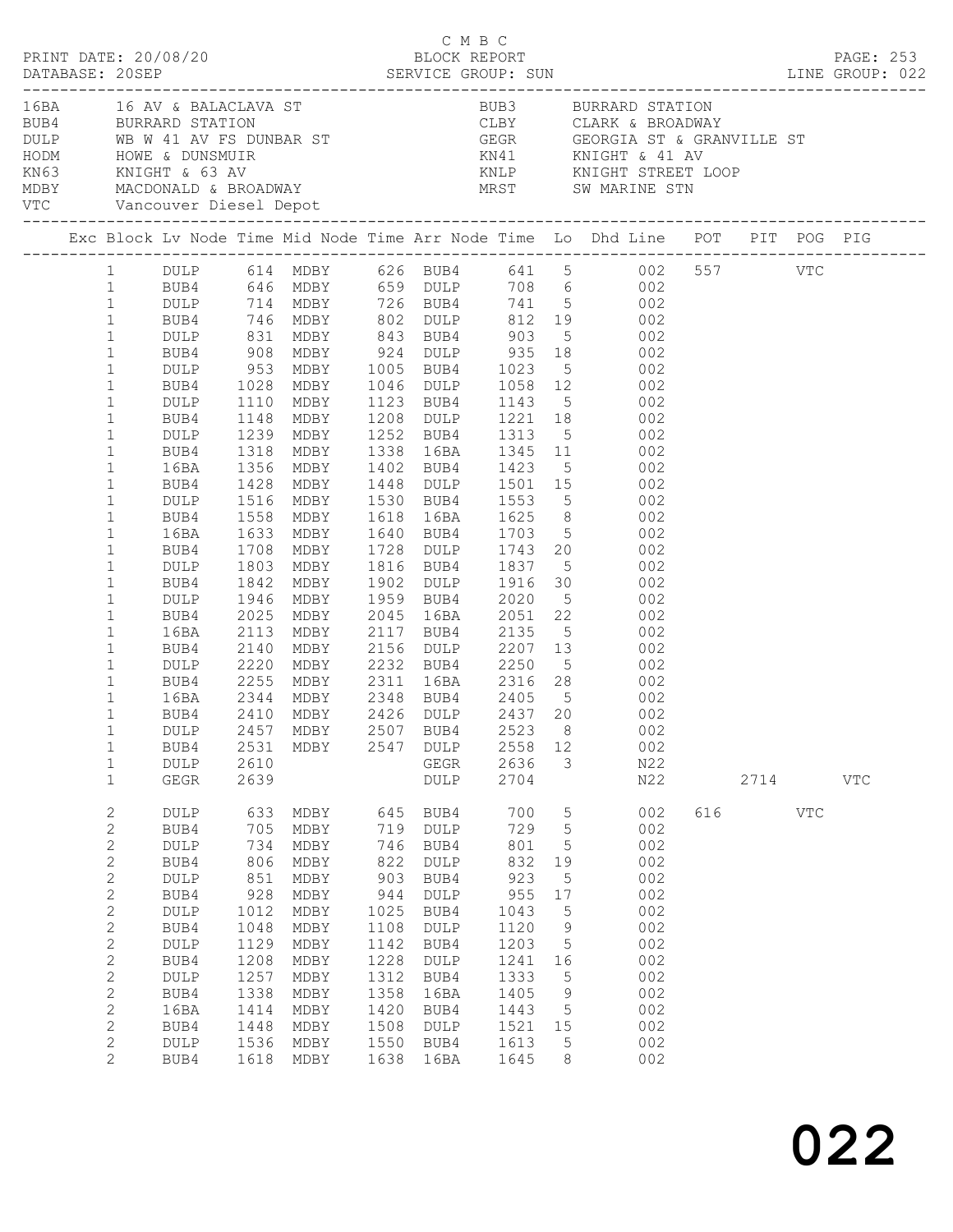### C M B C<br>BLOCK REPORT

SERVICE GROUP: SUN

|  |                  |              |              |                                  |              |                     |              |                   | Exc Block Lv Node Time Mid Node Time Arr Node Time Lo Dhd Line POT |           | PIT POG PIG |              |
|--|------------------|--------------|--------------|----------------------------------|--------------|---------------------|--------------|-------------------|--------------------------------------------------------------------|-----------|-------------|--------------|
|  | $\overline{2}$   | 16BA         |              |                                  |              |                     |              |                   | 1653 MDBY 1700 BUB4 1723 5 002                                     |           |             |              |
|  | $\mathbf{2}$     | BUB4         |              | 1728 MDBY 1748 DULP 1803         |              |                     |              |                   | 002 1815                                                           |           |             | <b>VTC</b>   |
|  |                  |              |              |                                  |              |                     |              |                   |                                                                    |           |             |              |
|  | 3                | <b>DULP</b>  |              | 654 MDBY                         |              | 706 BUB4            |              |                   | 721 5<br>002                                                       | 637 VTC   |             |              |
|  | 3                | BUB4         | 726          | MDBY                             | 740          | DULP                | 750          | 6                 | 002                                                                |           |             |              |
|  | 3                | <b>DULP</b>  | 756          | MDBY                             | 808          | BUB4                | 823          | 5 <sup>5</sup>    | 002                                                                |           |             |              |
|  | $\mathsf S$      | BUB4         | 828          | MDBY                             | 844          | DULP                | 854          | 17                | 002                                                                |           |             |              |
|  | 3                | DULP         | 911          | MDBY                             | 923          | BUB4                | 943          | $5^{\circ}$       | 002                                                                |           |             |              |
|  | 3                | BUB4         | 948          | MDBY                             | 1006         | DULP                | 1018         | 14                | 002                                                                |           |             |              |
|  | 3                | <b>DULP</b>  | 1032         | MDBY                             | 1045         | BUB4                | 1103         | 5 <sup>5</sup>    | 002                                                                |           |             |              |
|  | $\mathsf 3$      | BUB4         | 1108         | MDBY                             | 1130         | DULP                | 1143 16      |                   | 002                                                                |           |             |              |
|  | 3                | DULP         | 1159         | MDBY                             | 1212         | BUB4                | 1233         | $5\overline{)}$   | 002                                                                |           |             |              |
|  | $\mathsf 3$      | BUB4         | 1238         | MDBY                             | 1258         | 16BA                | 1305 11      |                   | 002                                                                |           |             |              |
|  | 3                | 16BA         | 1316         | MDBY                             | 1322         | BUB4                | 1343         | $5\overline{)}$   | 002                                                                |           |             |              |
|  | $\mathsf 3$      | BUB4         | 1348         | MDBY                             | 1408         | DULP                | 1421         | 15                | 002                                                                |           |             |              |
|  | 3                | DULP         | 1436         | MDBY                             | 1450         | BUB4                | 1513         | $5^{\circ}$       | 002                                                                |           |             |              |
|  | $\mathsf 3$      | BUB4         | 1518         | MDBY                             | 1538         | 16BA                | 1545         | 9                 | 002                                                                |           |             |              |
|  | 3                | 16BA         | 1554         | MDBY                             | 1600         | BUB4                | 1623         | $5\overline{)}$   | 002                                                                |           |             |              |
|  | $\mathsf 3$      | BUB4         | 1628         | MDBY                             | 1648         | DULP                | 1701 17      |                   | 002                                                                |           |             |              |
|  | 3                | DULP         | 1718         | MDBY                             | 1732         | BUB4                | 1753         | $5\overline{)}$   | 002                                                                |           |             |              |
|  | 3                | BUB4         | 1758         | MDBY                             | 1818         | DULP                | 1833         | 28                | 002                                                                |           |             |              |
|  | 3                | DULP         | 1901         | MDBY                             | 1914         | BUB4                | 1935         | $5\overline{)}$   | 002                                                                |           |             |              |
|  | $\mathsf 3$      | BUB4         | 1940         | MDBY                             | 2000         | DULP                | 2014         | 36                | 002                                                                |           |             |              |
|  | $\mathsf 3$      | DULP         | 2050         | MDBY                             | 2102         | BUB4                | 2120         | $5\overline{)}$   | 002                                                                |           |             |              |
|  | 3<br>$\mathsf 3$ | BUB4<br>16BA | 2125<br>2213 | MDBY<br>MDBY                     | 2141<br>2217 | 16BA<br>BUB4        | 2146<br>2235 | 27<br>$5^{\circ}$ | 002<br>002                                                         |           |             |              |
|  | 3                | BUB4         | 2240         | MDBY                             | 2256         | DULP                | 2307 13      |                   | 002                                                                |           |             |              |
|  | $\mathsf S$      | DULP         | 2320         | MDBY                             | 2332         | BUB4                | 2350         | $5\overline{)}$   | 002                                                                |           |             |              |
|  | 3                | BUB4         | 2355         | MDBY                             | 2411         | 16BA                | 2416 32      |                   | 002                                                                |           |             |              |
|  | 3                | 16BA         | 2448         | MDBY                             | 2452         | BUB4                | 2508         | 6                 | 002                                                                |           |             |              |
|  | 3                | BUB4         | 2514         | MDBY                             | 2530         | 16BA                | 2535         |                   | 002                                                                | 2600 2600 |             | VTC          |
|  |                  |              |              |                                  |              |                     |              |                   |                                                                    |           |             |              |
|  | 4                | 16BA         | 754          | MDBY                             | 757          | BUB4                | 812          | $5\overline{)}$   | 002                                                                | 732       | VTC         |              |
|  | 4                | BUB4         | 817          | MDBY                             | 833          | 16BA                | 838          | 10                | 002                                                                |           |             |              |
|  | 4                | 16BA         | 848          | MDBY                             | 853          | BUB4                | 913          | $5^{\circ}$       | 002                                                                |           |             |              |
|  | 4                | BUB4         | 918          | MDBY                             | 934          | 16BA                | 939          | 11                | 002                                                                |           |             |              |
|  | 4                | 16BA         | 950          | MDBY                             |              | 955 BUB4            | 1013         | 5 <sup>5</sup>    | 002                                                                |           |             |              |
|  | 4                | BUB4         |              | 1018 MDBY                        |              | 1036 16BA           | 1041 9       |                   | 002                                                                |           |             |              |
|  | 4                | 16BA         |              | 1050 MDBY                        |              | 1055 BUB4           | 1113 5       |                   | 002                                                                |           |             |              |
|  | 4                |              |              | BUB4 1118 MDBY 1140 16BA 1145 12 |              |                     |              |                   | 002                                                                |           |             |              |
|  | 4<br>4           | 16BA<br>BUB4 | 1157<br>1228 | MDBY<br>MDBY                     | 1202<br>1248 | BUB4<br><b>DULP</b> | 1223<br>1301 | 5<br>16           | 002<br>002                                                         |           |             |              |
|  | 4                | DULP         | 1317         | MDBY                             | 1332         | BUB4                | 1353         | 5                 | 002                                                                |           |             |              |
|  | 4                | BUB4         | 1358         | MDBY                             | 1418         | 16BA                | 1425         | 9                 | 002                                                                |           |             |              |
|  | 4                | 16BA         | 1434         | MDBY                             | 1440         | BUB4                | 1503         | 5                 | 002                                                                |           |             |              |
|  | 4                | BUB4         | 1508         | MDBY                             | 1528         | <b>DULP</b>         | 1541         | 15                | 002                                                                |           |             |              |
|  | 4                | DULP         | 1556         | MDBY                             | 1610         | BUB4                | 1633         | 5                 | 002                                                                |           |             |              |
|  | $\overline{4}$   | BUB4         | 1638         | MDBY                             | 1658         | 16BA                | 1705         | 9                 | 002                                                                |           |             |              |
|  | 4                | 16BA         | 1714         | MDBY                             | 1720         | BUB4                | 1743         | 5                 | 002                                                                |           |             |              |
|  | 4                | BUB4         | 1748         | MDBY                             | 1808         | 16BA                | 1814         | 10                | 002                                                                |           |             |              |
|  | 4                | 16BA         | 1824         | MDBY                             | 1830         | BUB4                | 1851         | 5                 | 002                                                                |           |             |              |
|  | $\overline{4}$   | BUB4         | 1856         | MDBY                             | 1916         | 16BA                | 1922         | 18                | 002                                                                |           |             |              |
|  | $\overline{4}$   | 16BA         | 1940         | MDBY                             | 1944         | BUB4                | 2005         | 5                 | 002                                                                |           |             |              |
|  | 4                | BUB4         | 2010         | MDBY                             | 2030         | <b>DULP</b>         | 2044         |                   | 002                                                                | 2054      |             | $_{\rm VTC}$ |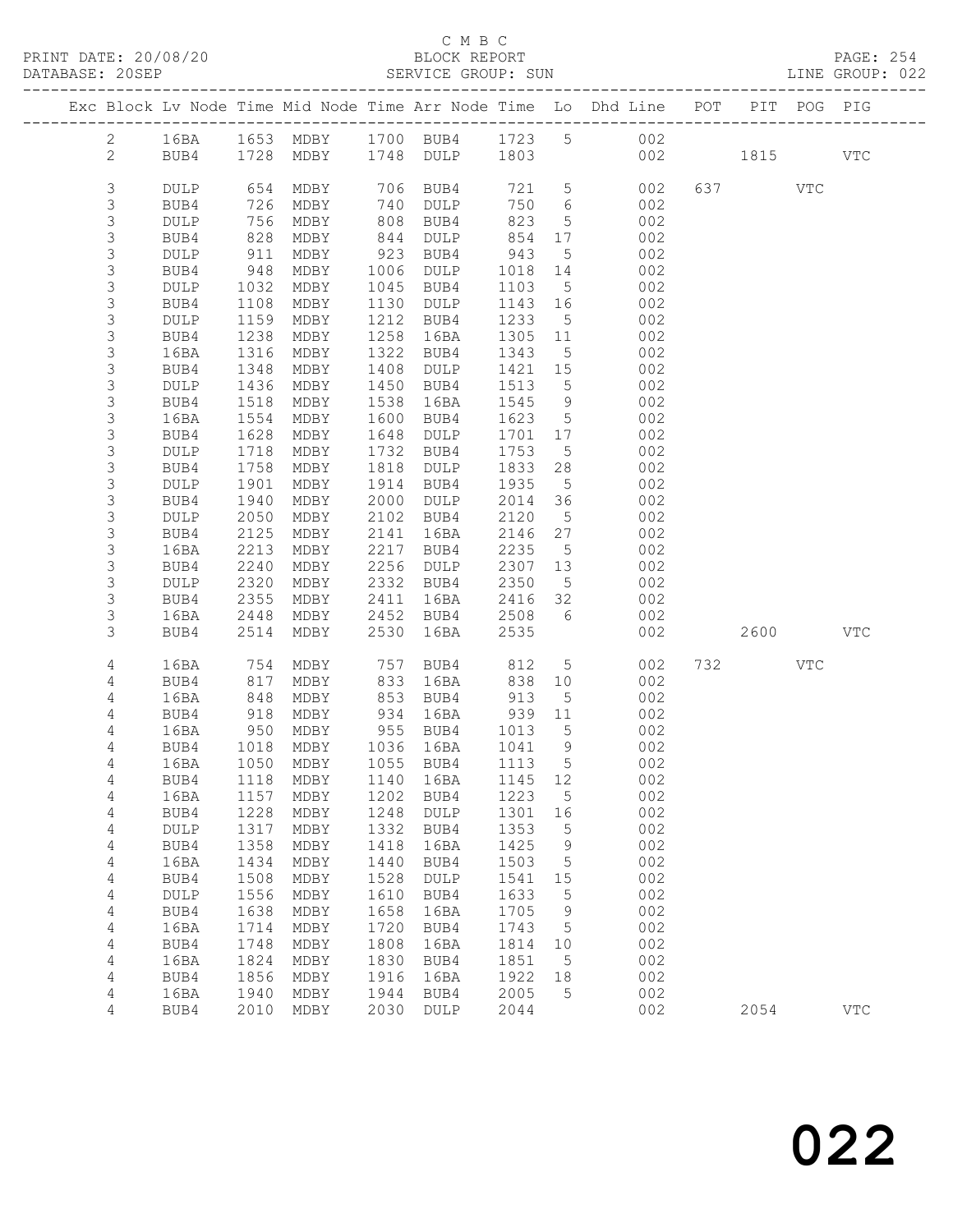PRINT DATE: 20/08/20 BLOCK REPORT BATABASE: 205EP

## C M B C<br>BLOCK REPORT

PAGE: 255<br>LINE GROUP: 022

|  |                |                 |              |                           |              |              |                 |                 | Exc Block Lv Node Time Mid Node Time Arr Node Time Lo Dhd Line POT PIT POG PIG |         |            |            |
|--|----------------|-----------------|--------------|---------------------------|--------------|--------------|-----------------|-----------------|--------------------------------------------------------------------------------|---------|------------|------------|
|  | 5 <sub>5</sub> | 16BA            |              |                           |              |              |                 |                 | 810 MDBY 815 BUB4 833 5 002 748                                                |         | <b>VTC</b> |            |
|  | 5              | BUB4            | 838          | MDBY                      |              | 854 16BA     | 859             |                 | 9 002                                                                          |         |            |            |
|  | 5              | 16BA            |              | MDBY                      |              | 913 BUB4     | 933             | 5 <sup>5</sup>  | 002                                                                            |         |            |            |
|  | $\mathsf S$    | BUB4            | 908<br>938   | MDBY                      | 956          | 16BA         | 1001            | 9               | 002                                                                            |         |            |            |
|  | 5              | 16BA            | 1010         | MDBY                      | 1015         | BUB4         | 1033            | $5\overline{)}$ | 002                                                                            |         |            |            |
|  | 5              | BUB4            | 1038         | MDBY                      | 1058         | 16BA         | 1103            | $5\overline{)}$ | 002                                                                            |         |            |            |
|  | 5              | 16BA            | 1108         | MDBY                      |              | 1113 BUB4    | 1133            | $5\overline{)}$ | 002                                                                            |         |            |            |
|  | 5              | BUB4            | 1138         | MDBY                      | 1158         | 16BA         | 1205            | 12              | 002                                                                            |         |            |            |
|  | 5              | 16BA            | 1217         | MDBY                      | 1222         | BUB4         | 1243            | $5\overline{)}$ | 002                                                                            |         |            |            |
|  | 5              | BUB4            | 1248         | MDBY                      | 1308         | DULP         | 1321            | 16              | 002                                                                            |         |            |            |
|  | 5              | DULP            | 1337         | MDBY                      | 1352         | BUB4         | 1413            | 5               | 002                                                                            |         |            |            |
|  | $\mathsf S$    | BUB4            | 1418         | MDBY                      | 1438         | 16BA         | 1445            | 9               | 002                                                                            |         |            |            |
|  | 5              | 16BA            | 1454         | MDBY                      | 1500         | BUB4         | 1523            | $5\overline{)}$ | 002                                                                            |         |            |            |
|  | 5              | BUB4            | 1528         | MDBY                      | 1548         | DULP         | 1601            | 15              | 002                                                                            |         |            |            |
|  | 5              | <b>DULP</b>     | 1616         | MDBY                      | 1630         | BUB4         | 1653            | $5^{\circ}$     | 002                                                                            |         |            |            |
|  | $\mathsf S$    | BUB4            | 1658         | MDBY                      | 1718         | 16BA         | 1725            | 11              | 002                                                                            |         |            |            |
|  | 5              | 16BA            | 1736         | MDBY                      | 1742         | BUB4         | 1803            | $5^{\circ}$     | 002                                                                            |         |            |            |
|  | 5              | BUB4            | 1808         | MDBY                      | 1828         | 16BA         | 1834            | 19              | 002                                                                            |         |            |            |
|  | 5              | 16BA            | 1853         | MDBY                      | 1859         | BUB4         | 1920            | $5^{\circ}$     | 002                                                                            |         |            |            |
|  | $\mathsf S$    | BUB4            | 1925         | MDBY                      | 1945         | 16BA         | 1951            | 19              | 002                                                                            |         |            |            |
|  | 5              | 16BA            | 2010         | MDBY                      | 2014         | BUB4         | 2035            | $5\overline{)}$ | 002                                                                            |         |            |            |
|  | 5              | BUB4            | 2040         | MDBY                      | 2058         | DULP         | 2110            | 10              | 002                                                                            |         |            |            |
|  | 5              | DULP            | 2120         | MDBY                      | 2132         | BUB4         | 2150            | $5^{\circ}$     | 002                                                                            |         |            |            |
|  | 5              | BUB4            | 2155         | MDBY                      | 2211         | 16BA         | 2216            | 27              | 002                                                                            |         |            |            |
|  | 5<br>5         | 16BA            | 2243<br>2310 | MDBY                      | 2247<br>2326 | BUB4         | 2305<br>2337 16 | $5^{\circ}$     | 002<br>002                                                                     |         |            |            |
|  | 5              | BUB4            | 2353         | MDBY                      |              | DULP         | 2420            | 5 <sup>5</sup>  |                                                                                |         |            |            |
|  | 5              | DULP<br>BUB4    | 2425         | MDBY<br>MDBY              | 2403<br>2441 | BUB4<br>16BA | 2446            |                 | 002<br>002                                                                     | 2511    |            | <b>VTC</b> |
|  |                |                 |              |                           |              |              |                 |                 |                                                                                |         |            |            |
|  | 6              | DULP            | 813          | MDBY                      | 825          | BUB4         | 843             | $5\overline{)}$ | 002                                                                            | 756 VTC |            |            |
|  | 6              | BUB4            | 848          | MDBY                      | 904          | DULP         | 914             | 19              | 002                                                                            |         |            |            |
|  | 6              | <b>DULP</b>     | 933          | MDBY                      | 945          | BUB4         | 1003            | 5               | 002                                                                            |         |            |            |
|  | 6              | BUB4            | 1008         | MDBY                      | 1026         | DULP         | 1038            | 14              | 002                                                                            |         |            |            |
|  | 6              | DULP            | 1052         | MDBY                      | 1105         | BUB4         | 1123            | $5^{\circ}$     | 002                                                                            |         |            |            |
|  | 6              | BUB4            | 1128         | MDBY                      | 1150         | DULP         | 1203            | 16              | 002                                                                            |         |            |            |
|  | 6              | DULP            | 1219         | MDBY                      | 1232         | BUB4         | 1253            | $5^{\circ}$     | 002                                                                            |         |            |            |
|  | 6              | BUB4            | 1258         | MDBY                      | 1318         | 16BA         | 1325            | 11              | 002                                                                            |         |            |            |
|  | 6              | 16BA            | 1336         | MDBY                      | 1342         | BUB4         | 1403            | $5^{\circ}$     | 002                                                                            |         |            |            |
|  | 6              | BUB4            |              | 1408 MDBY                 |              | 1428 DULP    | 1441 15         |                 | 002                                                                            |         |            |            |
|  | 6              | $\texttt{DULP}$ | 1456         | MDBY                      | 1510         | BUB4         | 1533            | $5\phantom{.0}$ | 002                                                                            |         |            |            |
|  | $\epsilon$     | BUB4            | 1538         | MDBY                      | 1558         | 16BA         | 1605            | 9               | 002                                                                            |         |            |            |
|  | $\epsilon$     | 16BA            | 1614         | MDBY                      | 1620<br>1708 | BUB4         | 1643            | 5               | 002<br>002                                                                     |         |            |            |
|  | 6<br>6         | BUB4<br>DULP    | 1648<br>1739 | MDBY<br>$\texttt{MDBY}{}$ | 1753         | DULP<br>BUB4 | 1721<br>1814    | 18<br>5         | 002                                                                            |         |            |            |
|  | $\epsilon$     | BUB4            | 1819         | MDBY                      | 1839         | <b>DULP</b>  | 1854            | 22              | 002                                                                            |         |            |            |
|  | $\epsilon$     | DULP            | 1916         | MDBY                      | 1929         | BUB4         | 1950            | 5               | 002                                                                            |         |            |            |
|  | 6              | BUB4            | 1955         | MDBY                      | 2015         | 16BA         | 2021            | 22              | 002                                                                            |         |            |            |
|  | 6              | 16BA            | 2043         | MDBY                      | 2047         | BUB4         | 2105            | 5               | 002                                                                            |         |            |            |
|  | $\epsilon$     | BUB4            | 2110         | MDBY                      | 2126         | <b>DULP</b>  | 2137            | 13              | 002                                                                            |         |            |            |
|  | 6              | DULP            | 2150         | MDBY                      | 2202         | BUB4         | 2220            | 5               | 002                                                                            |         |            |            |
|  | 6              | BUB4            | 2225         | MDBY                      | 2241         | 16BA         | 2246            | 27              | 002                                                                            |         |            |            |
|  | 6              | 16BA            | 2313         | MDBY                      | 2317         | BUB4         | 2335            | 5               | 002                                                                            |         |            |            |
|  | $\epsilon$     | BUB4            | 2340         | MDBY                      | 2356         | <b>DULP</b>  | 2407            | 18              | 002                                                                            |         |            |            |
|  | 6              | DULP            | 2425         | MDBY                      | 2435         | BUB4         | 2452            | 5               | 002                                                                            |         |            |            |
|  | 6              | BUB4            | 2457         | MDBY                      | 2513         | DULP         | 2524            | 16              | 002                                                                            |         |            |            |
|  | 6              | DULP            | 2540         |                           |              | GEGR         | 2606            | 3               | N22                                                                            |         |            |            |
|  | $\epsilon$     | <b>GEGR</b>     | 2609         |                           |              | DULP         | 2634            | 6               | N22                                                                            |         |            |            |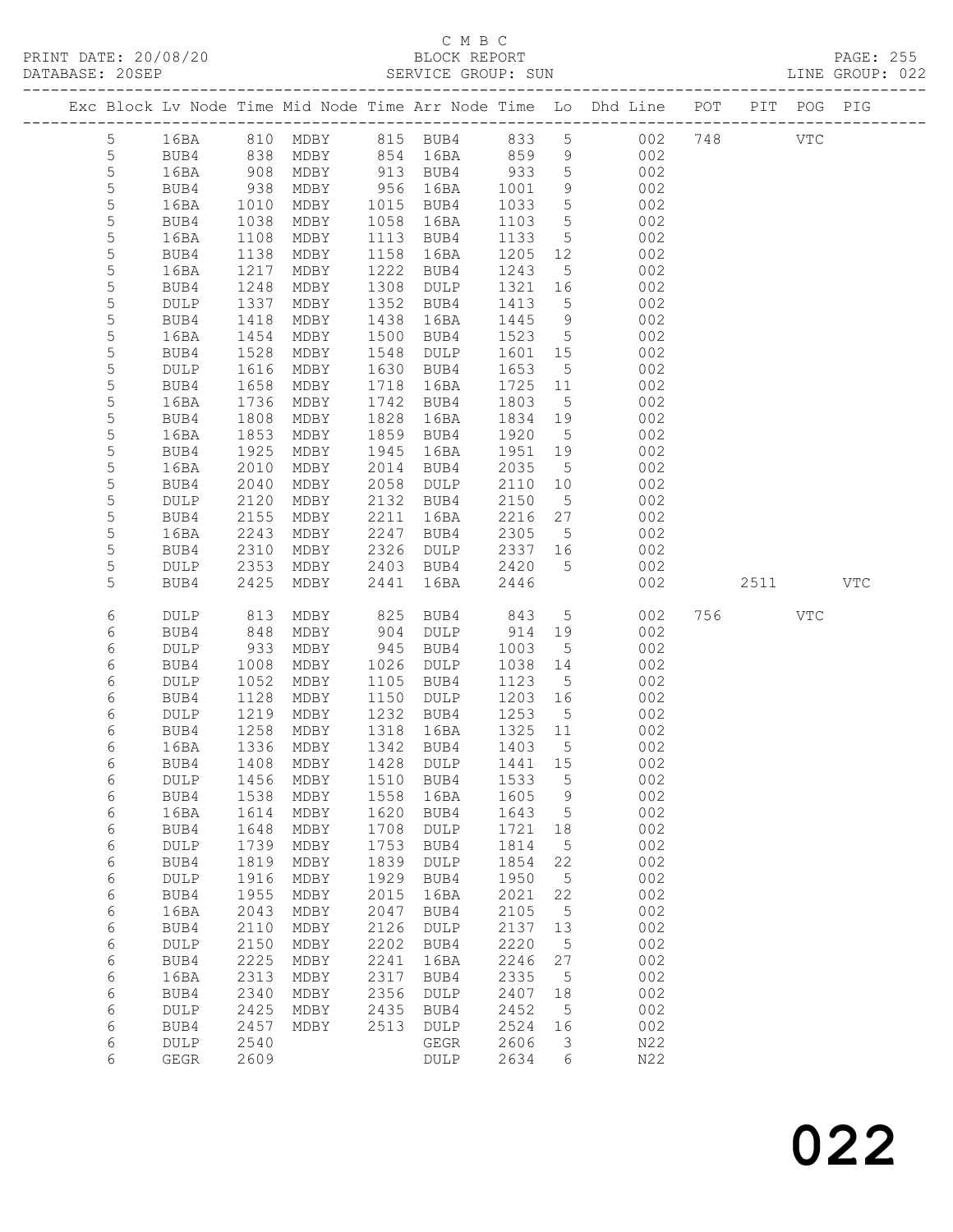PRINT DATE: 20/08/20 BLOCK REPORT<br>DATABASE: 20SEP SERVICE GROUP: SUN

### C M B C<br>BLOCK REPORT

PAGE: 256<br>LINE GROUP: 022

|                                   |                 |              |                      |      |                        |                      |                      | Exc Block Lv Node Time Mid Node Time Arr Node Time Lo Dhd Line POT |          | PIT POG PIG |     |
|-----------------------------------|-----------------|--------------|----------------------|------|------------------------|----------------------|----------------------|--------------------------------------------------------------------|----------|-------------|-----|
|                                   |                 |              | 6 DULP 2640          |      |                        |                      |                      | GEGR 2706 3 N22                                                    |          |             |     |
| $6\degree$                        | GEGR            |              | 2709                 |      |                        |                      |                      | DULP 2734 N22 2744 VTC                                             |          |             |     |
|                                   |                 |              |                      |      |                        |                      |                      |                                                                    |          |             |     |
| $\overline{7}$                    | 16BA            | 830          |                      |      | MDBY 835 BUB4 853      |                      | 5 <sup>5</sup>       | 002                                                                | 808 808  | <b>VTC</b>  |     |
| $7\phantom{.0}$                   | BUB4            |              | 858 MDBY<br>928 MDBY |      | 914 16BA               | 919<br>953           | 9                    | 002                                                                |          |             |     |
| $7\phantom{.0}$<br>$\overline{7}$ | 16BA<br>BUB4    | 958          | MDBY                 |      | 933 BUB4<br>1016 16BA  |                      | $5\overline{)}$<br>9 | 002<br>002                                                         |          |             |     |
| 7                                 | 16BA            | 1030         | MDBY                 |      | 1035 BUB4              | 1021<br>1053         | $5\overline{)}$      | 002                                                                |          |             |     |
| $\boldsymbol{7}$                  | BUB4            | 1058         | MDBY                 |      | 1118 16BA              | 1123                 | $5\overline{)}$      | 002                                                                |          |             |     |
| $\boldsymbol{7}$                  | 16BA            | 1128         | MDBY                 |      | 1133 BUB4              | 1153                 | $5\overline{)}$      | 002                                                                |          |             |     |
| $\boldsymbol{7}$                  | BUB4            | 1158         | MDBY                 | 1218 | 16BA                   | 1225 10              |                      | 002                                                                |          |             |     |
| 7                                 | 16BA            | 1235         | MDBY                 | 1242 | BUB4                   | 1303                 | 5 <sup>5</sup>       | 002                                                                |          |             |     |
| $7\phantom{.0}$                   | BUB4            | 1308         | MDBY                 |      | 1328 DULP 1341         |                      | 14                   | 002                                                                |          |             |     |
| 7                                 | DULP            | 1355         | MDBY                 |      | 1410 BUB4              | 1433<br>1505         | $5^{\circ}$          | 002                                                                |          |             |     |
| $\overline{7}$                    | BUB4            | 1438         | MDBY                 | 1458 | 16BA                   |                      | 9                    | 002                                                                |          |             |     |
| 7                                 | 16BA            | 1514         | MDBY                 |      | 1520 BUB4              |                      | $5\overline{)}$      | 002                                                                |          |             |     |
| $\boldsymbol{7}$                  | BUB4            | 1548         | MDBY                 | 1608 |                        | 1621 15              |                      | 002                                                                |          |             |     |
| $\boldsymbol{7}$                  | DULP            | 1636         | MDBY                 |      | 1650 BUB4 1713         |                      | $5^{\circ}$          | 002                                                                |          |             |     |
| $\overline{7}$<br>7               | BUB4            | 1718<br>1758 | MDBY                 | 1738 | 16BA<br>1804 BUB4 1825 | 1744 14              |                      | 002<br>002                                                         |          |             |     |
| 7                                 | 16BA<br>BUB4    | 1830         | MDBY<br>MDBY         | 1850 | 16BA                   | 1856                 | 5 <sup>5</sup>       | 002                                                                | 1921     |             | VTC |
|                                   |                 |              |                      |      |                        |                      |                      |                                                                    |          |             |     |
| $\,8\,$                           | DULP            | 1139         | MDBY                 |      | 1152 BUB4              | 1213                 |                      | $\frac{5}{10}$                                                     | 002 1122 | <b>VTC</b>  |     |
| 8                                 | BUB4            | 1218         | MDBY                 |      | 1238 16BA              | 1213 5<br>1245 10    |                      | 002                                                                |          |             |     |
| 8                                 | 16BA            | 1255         | MDBY                 |      | 1302 BUB4              | 1323                 | $5\overline{)}$      | 002                                                                |          |             |     |
| $\,8\,$                           | BUB4            | 1328         | MDBY                 | 1348 | DULP                   | 1401 14              |                      | 002                                                                |          |             |     |
| 8                                 | DULP            | 1415         | MDBY                 |      | 1430 BUB4              | 1453                 | $5^{\circ}$          | 002                                                                |          |             |     |
| 8                                 | BUB4            | 1458         | MDBY                 | 1518 | 16BA                   | 1525<br>1603         | 9                    | 002                                                                |          |             |     |
| 8                                 | 16BA            | 1534         | MDBY                 | 1540 | BUB4                   |                      | $5\overline{)}$      | 002                                                                |          |             |     |
| 8                                 | BUB4            | 1608         | MDBY                 | 1628 | DULP                   | 1641<br>1641<br>1733 | 15                   | 002                                                                |          |             |     |
| 8<br>8                            | DULP<br>BUB4    | 1656<br>1738 | MDBY<br>MDBY         | 1758 | 1710 BUB4<br>DULP      |                      | $5^{\circ}$<br>18    | 002<br>002                                                         |          |             |     |
| $\,8\,$                           | $\texttt{DULP}$ | 1831         | MDBY                 |      | 1844 BUB4              | 1813<br>1905         | $5\overline{)}$      | 002                                                                |          |             |     |
| 8                                 | BUB4            | 1910         | MDBY                 | 1930 | DULP                   | 1944                 | 32                   | 002                                                                |          |             |     |
| 8                                 | DULP            | 2016         | MDBY                 | 2029 | BUB4                   | 2050                 | $5\phantom{.0}$      | 002                                                                |          |             |     |
| 8                                 | BUB4            | 2055         | MDBY                 | 2113 | 16BA                   | 2119                 | 24                   | 002                                                                |          |             |     |
| $\,8\,$                           | 16BA            | 2143         | MDBY                 | 2147 | BUB4                   |                      | $5\overline{)}$      | 002                                                                |          |             |     |
| 8                                 | BUB4            | 2210         | MDBY                 | 2226 | DULP                   | 2205<br>2237         | 13                   | 002                                                                |          |             |     |
| 8                                 | DULP            | 2250         | MDBY                 | 2302 | BUB4                   | 2320 5<br>2346 28    |                      | 002                                                                |          |             |     |
| $\,8\,$                           | BUB4            | 2325         | MDBY                 | 2341 | 16BA                   |                      |                      | 002                                                                |          |             |     |
| $\,8\,$                           | 16BA            | 2414         | MDBY                 |      | 2418 BUB4              | 2435                 | $5\overline{)}$      | 002                                                                |          |             |     |
| 8                                 | BUB4            | 2440         | MDBY                 |      | 2456 DULP 2507         |                      | $5\overline{)}$      | 002                                                                |          |             |     |
| 8                                 | DULP            |              | 2512 MDBY            |      | 2522 BUB4 2538         |                      | 8 <sup>8</sup>       | 002                                                                |          |             |     |
| 8                                 | BUB4            |              | 2546 MDBY            |      | 2602 16BA              | 2607                 |                      | 002                                                                | 2632     |             | VTC |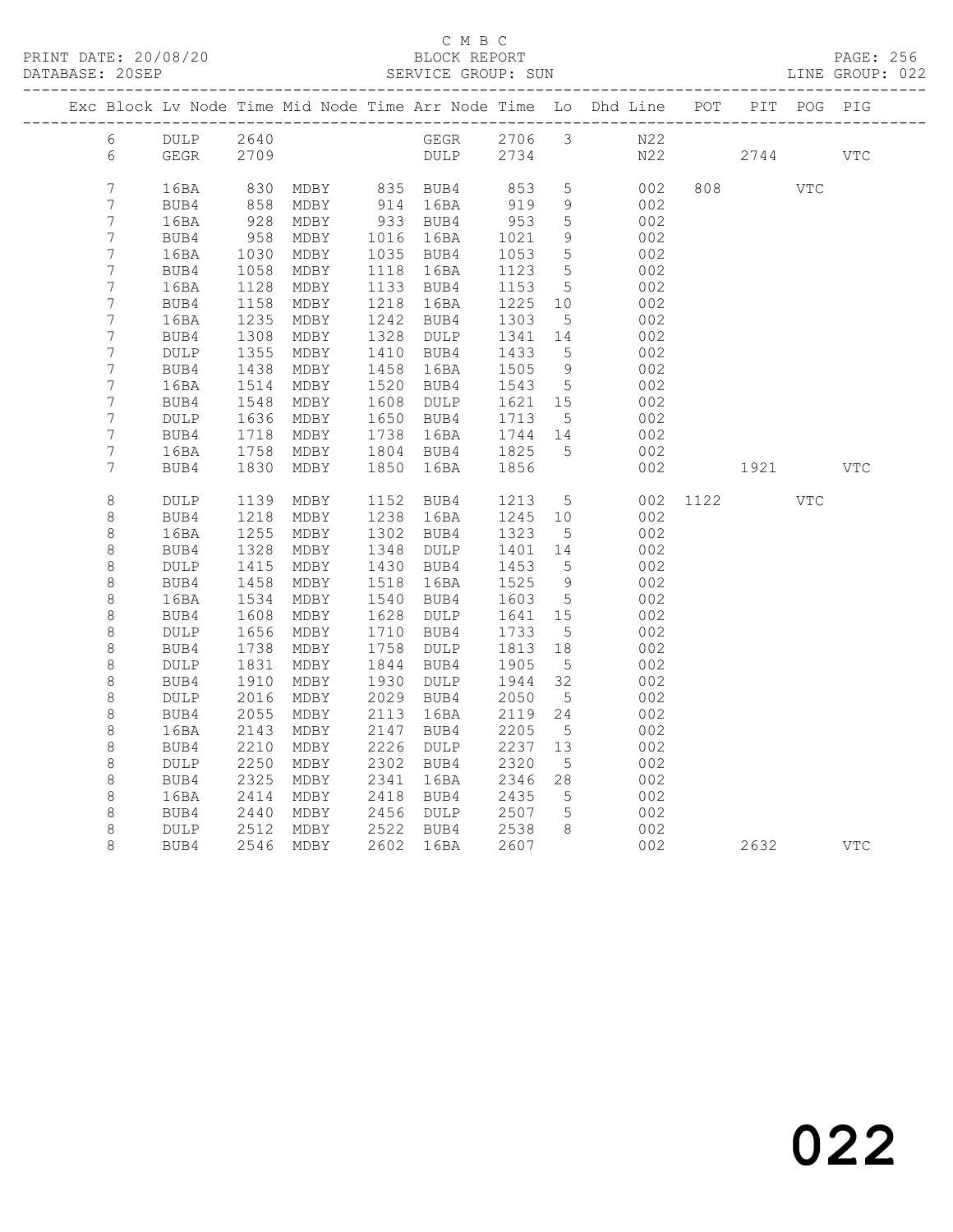### C M B C

| DATABASE: 20SEP |    |                 |                   |                                             |      | SERVICE GROUP: SUN                              |                 |                 |                                                                                |         | LINE GROUP: 022 |  |
|-----------------|----|-----------------|-------------------|---------------------------------------------|------|-------------------------------------------------|-----------------|-----------------|--------------------------------------------------------------------------------|---------|-----------------|--|
|                 |    |                 |                   |                                             |      |                                                 |                 |                 | Exc Block Lv Node Time Mid Node Time Arr Node Time Lo Dhd Line POT PIT POG PIG |         |                 |  |
|                 | 40 |                 |                   |                                             |      |                                                 |                 |                 | KN41 614 CLBY 622 BUB3 640 5 022 558 VTC                                       |         |                 |  |
|                 | 40 | BUB3            |                   |                                             |      | 645 CLBY 703 KNLP                               |                 |                 | 717 7 022                                                                      |         |                 |  |
|                 | 40 | KNLP            | 724<br>804<br>851 |                                             |      | CLBY 740 BUB3<br>CLBY 823 KNLP<br>CLBY 908 BUB3 | 759 5           |                 | 022                                                                            |         |                 |  |
|                 | 40 | BUB3            |                   |                                             |      |                                                 |                 |                 | 022                                                                            |         |                 |  |
|                 | 40 | KNLP            |                   |                                             |      |                                                 | 838 13<br>927 5 |                 | 022                                                                            |         |                 |  |
|                 | 40 | BUB3            | 932               | CLBY                                        |      | 954 KNLP                                        | 1011            | 20              | 022                                                                            |         |                 |  |
|                 | 40 | KNLP            | 1031              | CLBY                                        |      | 1050 BUB3                                       | 1112            | 5 <sup>5</sup>  | 022                                                                            |         |                 |  |
|                 | 40 | BUB3            | 1117              | CLBY                                        |      | 1140 KNLP                                       | 1159 15         |                 | 022                                                                            |         |                 |  |
|                 | 40 | KNLP            | 1214              | CLBY                                        |      | 1233 BUB3                                       | 1257 5          |                 | 022                                                                            |         |                 |  |
|                 | 40 | BUB3            | 1302              | CLBY                                        |      | 1328 KNLP                                       | 1349            | $5\overline{)}$ | 022                                                                            |         |                 |  |
|                 | 40 | KNLP            | 1354              | CLBY                                        | 1417 | BUB3                                            | 1442            | $5\overline{)}$ | 022                                                                            |         |                 |  |
|                 | 40 | BUB3            | 1447              | CLBY                                        |      | 1513 KNLP                                       | 1534 13         |                 | 022                                                                            |         |                 |  |
|                 | 40 | $\texttt{KNLP}$ | 1547              | CLBY                                        |      | 1607 BUB3                                       | 1627 5          |                 | 022                                                                            |         |                 |  |
|                 | 40 | BUB3            | 1632              | CLBY                                        |      | 1656 KNLP                                       | 1717 15         |                 | 022                                                                            |         |                 |  |
|                 | 40 | KNLP            | 1732              | CLBY                                        |      | 1752 BUB3                                       | 1812            | $5\overline{)}$ | 022                                                                            |         |                 |  |
|                 | 40 | BUB3            | 1817              | CLBY                                        |      | 1841 KNLP                                       | 1902 18         |                 | 022                                                                            |         |                 |  |
|                 | 40 | KNLP            | $10 - 1920$       | CLBY                                        |      | 1939 BUB3                                       | 1957 5          |                 | 022                                                                            |         |                 |  |
|                 | 40 | BUB3            | 2002              | CLBY 2025 KNLP                              |      |                                                 | 2042 11         |                 | 022                                                                            |         |                 |  |
|                 | 40 | KNLP            | 2053              |                                             |      | BUB3                                            | 2127            | $5\overline{)}$ | 022                                                                            |         |                 |  |
|                 | 40 | BUB3            | 2132              | CLBY                                        |      | 2152 KNLP                                       | 2209 14         |                 | 022                                                                            |         |                 |  |
|                 | 40 | $\texttt{KNLP}$ | 2223              |                                             |      | BUB3                                            | 2256            | $5\overline{)}$ | 022                                                                            |         |                 |  |
|                 | 40 | BUB3            | 2301              | CLBY 2320 KNLP                              |      |                                                 | 2336 16         |                 | 022                                                                            |         |                 |  |
|                 | 40 | KNLP            | 2352              | CLBY 2407 BUB3                              |      |                                                 | 2429            | $5\overline{)}$ | 022                                                                            |         |                 |  |
|                 | 40 | BUB3            | 2434              | CLBY 2500 KN63                              |      |                                                 | 2513            | 26              | 7 022                                                                          |         |                 |  |
|                 | 40 | MRST            | 2546              |                                             |      | HODM                                            | 2633 6          |                 | N20                                                                            |         |                 |  |
|                 | 40 | HODM            | 2639              |                                             |      | MRST                                            | 2728            |                 | N20                                                                            | 2733    | VTC             |  |
|                 | 41 | KN41            | 632               |                                             |      |                                                 | 637 7           |                 | 022                                                                            | 616 VTC |                 |  |
|                 | 41 | KNLP            | 644               | CLBY KNLP<br>CLBY 700 BUB3<br>CLBY 742 KNLP |      |                                                 | 719             | $5\overline{)}$ | 022                                                                            |         |                 |  |
|                 | 41 | BUB3            | 724               | CLBY                                        |      | 742 KNLP                                        | 756             | 8 <sup>8</sup>  | 022                                                                            |         |                 |  |
|                 | 41 | KNLP            | 804               | CLBY                                        |      | 820 BUB3                                        | 839             | $5\overline{)}$ | 022                                                                            |         |                 |  |
|                 | 41 | BUB3            | 844               | CLBY                                        |      | 904 KNLP                                        | 919             | 15              | 022                                                                            |         |                 |  |
|                 | 41 | KNLP            | 934               | CLBY                                        |      | 953 BUB3                                        | 1012            | 5 <sup>5</sup>  | 022                                                                            |         |                 |  |
|                 | 41 | BUB3            | 1017              | CLBY                                        |      | 1040 KNLP                                       | 1059 17         |                 | 022                                                                            |         |                 |  |
|                 | 41 | KNLP            | 1116              | CLBY                                        |      | 1135 BUB3                                       | 1157 5          |                 | 022                                                                            |         |                 |  |
|                 | 41 | BUB3            | 1202              | CLBY                                        |      | 1226 KNLP                                       | 1247            | 9               | 022                                                                            |         |                 |  |
|                 | 41 | KNLP            | 1256<br>1347      | CLBY                                        |      | 1317 BUB3                                       | 1342            | $5\overline{)}$ | 022<br>022                                                                     |         |                 |  |
|                 | 41 | BUB3            |                   | CLBY                                        |      | 1415 KNLP                                       | $1436$ 6        |                 |                                                                                |         |                 |  |
|                 |    |                 |                   |                                             |      |                                                 |                 |                 | 41 KNLP 1442 CLBY 1505 BUB3 1527 5 022                                         |         |                 |  |
|                 | 41 | BUB3            |                   | 1532 CLBY                                   |      | 1557 KNLP                                       | 1619 13         |                 | 022                                                                            |         |                 |  |
|                 | 41 | KNLP            | 1632              | CLBY                                        |      | 1652 BUB3                                       | 1712            | $5^{\circ}$     | 022                                                                            |         |                 |  |
|                 | 41 | BUB3            | 1717              | CLBY                                        | 1741 | KNLP                                            | 1802            | 16              | 022                                                                            |         |                 |  |
|                 | 41 | $\texttt{KNLP}$ | 1818              | CLBY                                        | 1838 | BUB3                                            | 1857            | $-5$            | 022                                                                            |         |                 |  |
|                 | 41 | BUB3            | 1902              | CLBY                                        | 1925 | KNLP                                            | 1944            | $\overline{7}$  | 022                                                                            |         |                 |  |
|                 | 41 | $\texttt{KNLP}$ | 1951              | CLBY                                        | 2009 | BUB3                                            | 2027            | $5\overline{)}$ | 022                                                                            |         |                 |  |
|                 | 41 | BUB3            | 2032              | CLBY                                        | 2053 | KNLP                                            | 2110            | 13              | 022                                                                            |         |                 |  |
|                 | 41 | $\texttt{KNLP}$ | 2123              |                                             |      | BUB3                                            | 2157            | $5^{\circ}$     | 022                                                                            |         |                 |  |
|                 | 41 | BUB3            | 2202              | CLBY                                        | 2222 | KNLP                                            | 2238            | 16              | 022                                                                            |         |                 |  |
|                 | 41 | KNLP            | 2254              |                                             |      | BUB3                                            | 2326            | $5\phantom{.0}$ | 022                                                                            |         |                 |  |
|                 | 41 | BUB3            | 2331              | CLBY                                        |      | 2350 KNLP                                       | 2406            | 18              | 022                                                                            |         |                 |  |
|                 | 41 | $\texttt{KNLP}$ | 2424              | CLBY                                        | 2439 | BUB3                                            | 2501            | $5^{\circ}$     | 022                                                                            |         |                 |  |
|                 | 41 | BUB3            | 2506              | CLBY                                        | 2532 | KN63                                            | 2545            | 24              | 7 022                                                                          |         |                 |  |
|                 | 41 | MRST            | 2616              |                                             |      | HODM                                            | 2703            | 6               | N20                                                                            |         |                 |  |
|                 | 41 | HODM            | 2709              |                                             |      | MRST                                            | 2758            |                 | N20                                                                            | 2803    | <b>VTC</b>      |  |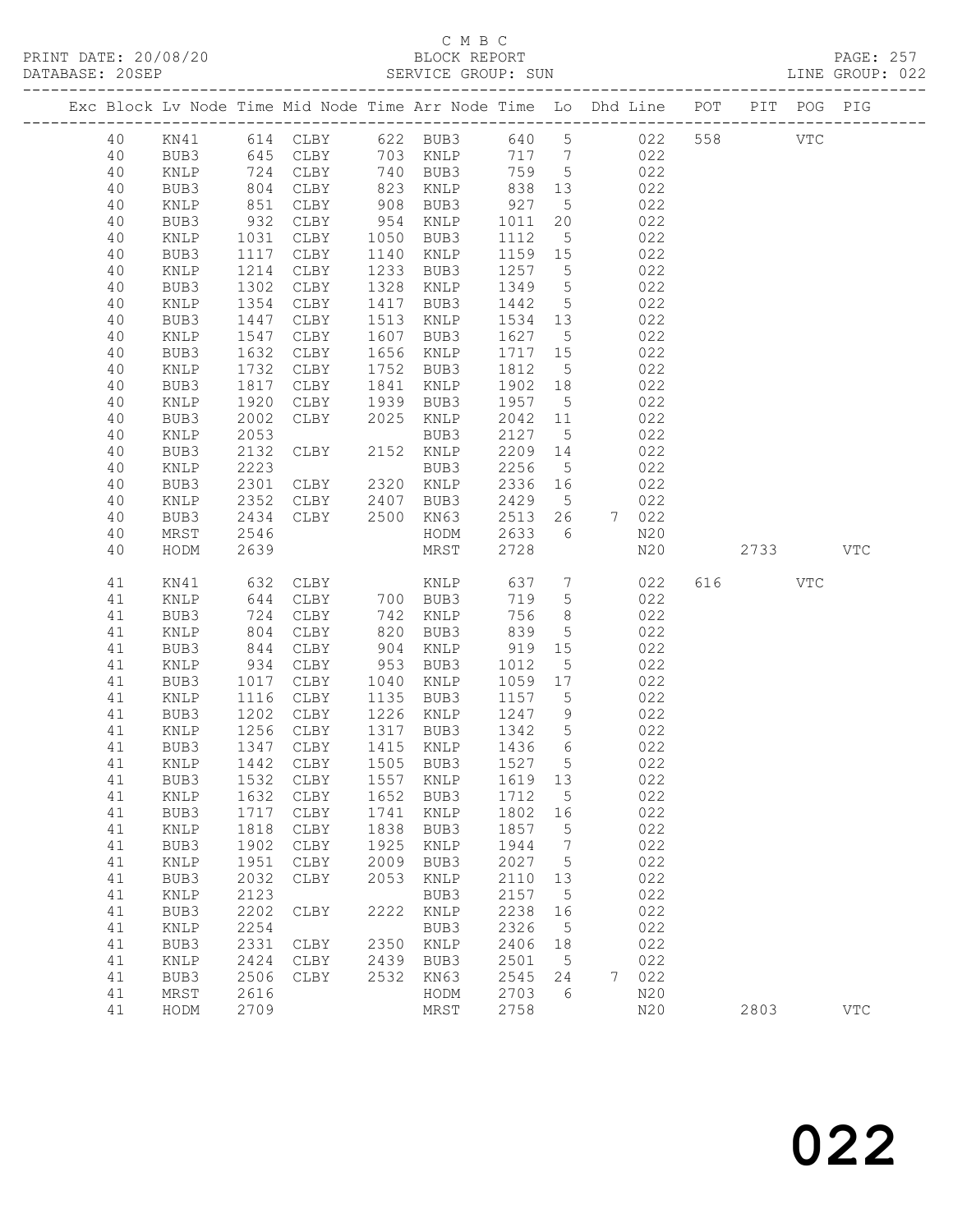## C M B C<br>BLOCK REPORT

|  | DATABASE: 20SEP |                 |                   |              |      | SERVICE GROUP: SUN     |                  |                 | LINE GROUP: 022                                                                |         |     |            |  |
|--|-----------------|-----------------|-------------------|--------------|------|------------------------|------------------|-----------------|--------------------------------------------------------------------------------|---------|-----|------------|--|
|  |                 |                 |                   |              |      |                        |                  |                 | Exc Block Lv Node Time Mid Node Time Arr Node Time Lo Dhd Line POT PIT POG PIG |         |     |            |  |
|  | 42              |                 |                   |              |      |                        |                  |                 | KN41 632 CLBY 641 BUB3 700 5 022 616 VTC                                       |         |     |            |  |
|  | 42              | BUB3            | 705               |              |      |                        |                  |                 | CLBY 723 KNLP 737 7 022                                                        |         |     |            |  |
|  | 42              | KNLP            | 744<br>824<br>919 |              |      | CLBY 800 BUB3 819 5    |                  |                 | 022                                                                            |         |     |            |  |
|  | 42              | BUB3            |                   | CLBY         |      | 844 KNLP               | 859<br>957       | 20              | 022                                                                            |         |     |            |  |
|  | 42              | KNLP            |                   | CLBY         |      | 938 BUB3               |                  | $5\overline{)}$ | 022                                                                            |         |     |            |  |
|  | 42              | BUB3            | 1002              | CLBY         |      | 1025 KNLP              | 1044             | 17              | 022                                                                            |         |     |            |  |
|  | 42              | KNLP            | 1101              | CLBY         |      | 1120 BUB3              | 1142             | $5\overline{)}$ | 022                                                                            |         |     |            |  |
|  | 42              | BUB3            | 1147              | CLBY         |      | 1211 KNLP              | 1232 12          |                 | 022                                                                            |         |     |            |  |
|  | 42              | KNLP            | 1244              | CLBY         |      | 1303 BUB3              | 1327 5           |                 | 022                                                                            |         |     |            |  |
|  | 42              | BUB3            | 1332              | CLBY         |      | 1400 KNLP              | 1421             | 6               | 022                                                                            |         |     |            |  |
|  | 42              | KNLP            | 1427              | CLBY         | 1450 | BUB3                   | 1512             | $5\overline{)}$ | 022                                                                            |         |     |            |  |
|  | 42              | BUB3            | 1517              | CLBY         |      | 1542 KNLP              | 1604 12          |                 | 022                                                                            |         |     |            |  |
|  | 42              | $\texttt{KNLP}$ | 1616              | CLBY         |      | 1636 BUB3              | 1657             | 5 <sup>5</sup>  | 022                                                                            |         |     |            |  |
|  | 42              | BUB3            | 1702              | CLBY         |      | 1726 KNLP              | 1747 16          |                 | 022                                                                            |         |     |            |  |
|  | 42              | KNLP            | 1803              | CLBY         |      | 1823 BUB3              | 1842             | $5\overline{)}$ | 022                                                                            |         |     |            |  |
|  | 42              | BUB3            | 1847              | CLBY         |      | 1910 KNLP              | 1929 7           |                 | 022                                                                            |         |     |            |  |
|  | 42              | KNLP            | $10 - 1936$       | CLBY<br>CLBY |      | 1954 BUB3              | 2012 5           |                 | 022<br>022                                                                     |         |     |            |  |
|  | 42              | BUB3            | 2017              |              |      | 2040 KNLP              | 2057 11          |                 |                                                                                |         |     |            |  |
|  | 42<br>42        | KNLP<br>BUB3    | 2108<br>2147      | CLBY         |      | BUB3<br>2207 KNLP      | 2142<br>2224 15  | $5\overline{)}$ | 022                                                                            |         |     |            |  |
|  | 42              | KNLP            | 2239              |              |      | BUB3                   | 2311 5           |                 | 022<br>022                                                                     |         |     |            |  |
|  | 42              | BUB3            | 2316              | CLBY         |      | 2335 KN63              | 2351             |                 | 022                                                                            | 2402    |     | <b>VTC</b> |  |
|  |                 |                 |                   |              |      |                        |                  |                 |                                                                                |         |     |            |  |
|  | 43              | KN41            | 652<br>704<br>744 | CLBY         |      | KNLP<br>720 BUB3       | $657$ 7<br>730 - |                 | 022                                                                            | 636 100 | VTC |            |  |
|  | 43              | KNLP            |                   | CLBY         |      |                        | 739              | 5 <sup>5</sup>  | 022                                                                            |         |     |            |  |
|  | 43              | BUB3            | 744               | CLBY         |      | 803 KNLP               | 818 18           |                 | 022                                                                            |         |     |            |  |
|  | 43              | KNLP            | 836               | CLBY         |      | 853 BUB3               | 912              | $5\overline{)}$ | 022                                                                            |         |     |            |  |
|  | 43              | BUB3            | $917$<br>$1016$   | CLBY         |      | 937 KNLP               | 952              | 24              | 022                                                                            |         |     |            |  |
|  | 43              | KNLP            |                   | CLBY         |      | 1035 BUB3              | 1057             | $5\overline{)}$ | 022                                                                            |         |     |            |  |
|  | 43              | BUB3            | 1102              | CLBY         |      | 1125 KNLP              | 1144 15          |                 | 022                                                                            |         |     |            |  |
|  | 43              | KNLP            | 1159              | CLBY         |      | 1218 BUB3              | 1242             | $5\overline{)}$ | 022                                                                            |         |     |            |  |
|  | 43<br>43        | BUB3            | 1247<br>1339      | CLBY         |      | 1313 KNLP<br>1402 BUB3 | 1334<br>1427 5   | $5\overline{)}$ | 022<br>022                                                                     |         |     |            |  |
|  | 43              | KNLP            | 1432              | CLBY         | 1458 |                        | 1519 13          |                 | 022                                                                            |         |     |            |  |
|  | 43              | BUB3<br>KNLP    | 1532              | CLBY<br>CLBY |      | KNLP<br>1552 BUB3      | 1612             | $5\overline{)}$ | 022                                                                            |         |     |            |  |
|  | 43              | BUB3            | 1617              | CLBY         |      | 1641 KNLP              | 1702 15          |                 | 022                                                                            |         |     |            |  |
|  | 43              | KNLP            |                   | CLBY         |      | 1737 BUB3              | 1757 5           |                 | 022                                                                            |         |     |            |  |
|  | 43              | BUB3            | 1717<br>1802      | CLBY         |      | 1826 KNLP              | 1847 18          |                 | 022                                                                            |         |     |            |  |
|  | 43              |                 |                   |              |      |                        |                  |                 | KNLP 1905 CLBY 1924 BUB3 1942 5 022                                            |         |     |            |  |
|  | 43              | BUB3            | 1947              | CLBY         | 2010 | KNLP                   | 2028             | 10              | 022                                                                            |         |     |            |  |
|  | 43              | KNLP            | 2038              |              |      | BUB3                   | 2112             | $5^{\circ}$     | 022                                                                            |         |     |            |  |
|  | 43              | BUB3            | 2117              | CLBY         |      | 2137 KNLP              | 2154             | 15              | 022                                                                            |         |     |            |  |
|  | 43              | KNLP            | 2209              |              |      | BUB3                   | 2242             | 5               | 022                                                                            |         |     |            |  |
|  | 43              | BUB3            | 2247              | CLBY         | 2307 | KNLP                   | 2323             | 5               | 022                                                                            |         |     |            |  |
|  | 43              | KNLP            | 2328              | CLBY         | 2343 | BUB3                   | 2405             | $5^{\circ}$     | 022                                                                            |         |     |            |  |
|  | 43              | BUB3            | 2410              | CLBY         | 2436 | KNLP                   | 2449             | 12              | 022                                                                            |         |     |            |  |
|  | 43              | KNLP            | 2501              | CLBY         | 2516 | BUB3                   | 2538             | 5               | 022                                                                            |         |     |            |  |
|  | 43              | BUB3            | 2543              | CLBY         | 2609 | KN63                   | 2622             |                 | 022                                                                            | 2633    |     | <b>VTC</b> |  |
|  |                 |                 |                   |              |      |                        |                  |                 |                                                                                |         |     |            |  |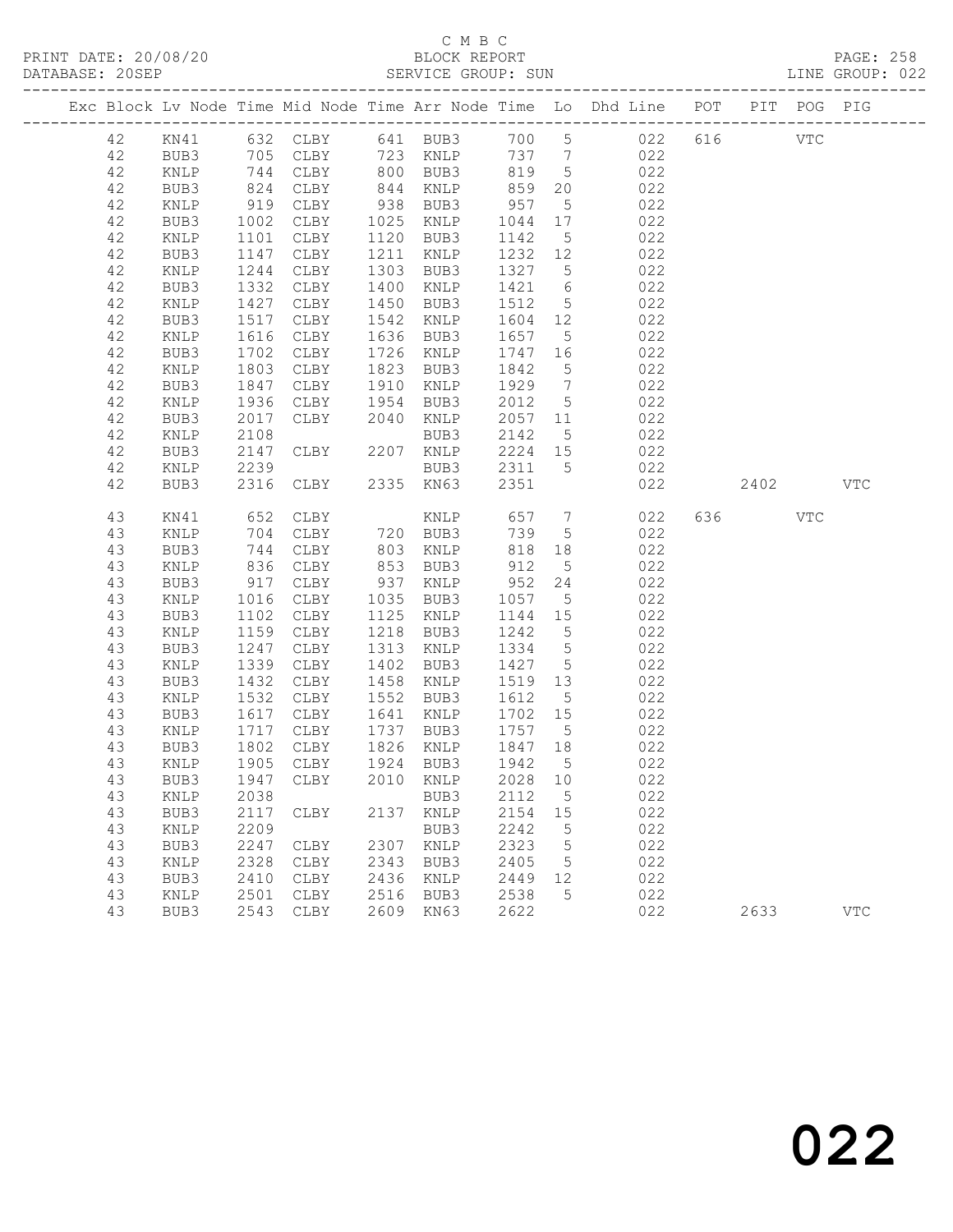## C M B C<br>BLOCK REPORT

| DATABASE: 20SEP |              |                           |                                  |              | SERVICE GROUP: SUN                            |                                |                  | LINE GROUP: 022                                                                |     |         |          |     |  |
|-----------------|--------------|---------------------------|----------------------------------|--------------|-----------------------------------------------|--------------------------------|------------------|--------------------------------------------------------------------------------|-----|---------|----------|-----|--|
|                 |              |                           |                                  |              |                                               |                                |                  | Exc Block Lv Node Time Mid Node Time Arr Node Time Lo Dhd Line POT PIT POG PIG |     |         |          |     |  |
| 44              |              |                           |                                  |              |                                               |                                |                  |                                                                                |     |         |          |     |  |
| 44              | KNLP         | 822                       |                                  |              |                                               |                                |                  | CLBY 838 BUB3 857 5 022                                                        |     |         |          |     |  |
| 44              | BUB3         | $902$<br>$1001$<br>$1047$ |                                  |              |                                               |                                |                  | 022                                                                            |     |         |          |     |  |
| 44              | KNLP         |                           |                                  |              | CLBY 922 KNLP 937 24<br>CLBY 1020 BUB3 1042 5 |                                | 5 <sup>5</sup>   | 022                                                                            |     |         |          |     |  |
| 44              | BUB3         |                           | CLBY                             |              | 1110 KNLP                                     | 1129 15                        |                  | 022                                                                            |     |         |          |     |  |
| 44              | KNLP         | 1144                      | CLBY                             |              | 1203 BUB3                                     | 1227 5                         |                  | 022                                                                            |     |         |          |     |  |
| 44              | BUB3         | 1232                      | CLBY                             |              | 1258 KNLP                                     | 1319 5                         |                  | 022                                                                            |     |         |          |     |  |
| 44              | KNLP         | 1324                      | CLBY                             |              | 1347 BUB3                                     | 1412 5                         |                  | 022                                                                            |     |         |          |     |  |
| 44              | BUB3         | 1417                      | CLBY                             |              | 1443 KNLP                                     | 1504 11                        |                  | 022                                                                            |     |         |          |     |  |
| 44              | KNLP         | 1515                      | CLBY                             |              | 1535 BUB3                                     | 1557 5                         |                  | 022                                                                            |     |         |          |     |  |
| 44              | BUB3         | 1602                      | CLBY                             |              | 1626 KNLP                                     | 1647 15                        |                  | 022                                                                            |     |         |          |     |  |
| 44              | KNLP         | 1702                      | CLBY                             |              | 1722 BUB3                                     | 1742                           | $5\overline{)}$  | 022                                                                            |     |         |          |     |  |
| 44              | BUB3         | 1747                      | CLBY                             |              | 1811 KNLP                                     | 1832 16                        |                  | 022                                                                            |     |         |          |     |  |
| 44              | KNLP         | 1848                      | CLBY                             |              | 1908 BUB3                                     | 1927 5                         |                  | 022                                                                            |     |         |          |     |  |
| 44              | BUB3         | 1932                      | CLBY                             |              | 1955 KNLP                                     | 2013                           | 8 <sup>8</sup>   | 022                                                                            |     |         |          |     |  |
| 44              | KNLP         | 2021                      |                                  |              |                                               | 2057 5                         |                  | 022                                                                            |     |         |          |     |  |
| 44              | BUB3         | 2102                      | CLBY 2039 BUB3<br>CLBY 2122 KNLP |              |                                               | 2139 15                        |                  | 022                                                                            |     |         |          |     |  |
| 44              | KNLP         | 2154                      |                                  |              | BUB3 2227 5                                   |                                |                  | 022                                                                            |     |         |          |     |  |
| 44              | BUB3         | 2232                      |                                  |              | CLBY 2252 KN63                                | 2308                           |                  |                                                                                | 022 |         | 2319 VTC |     |  |
| 46              | KN41         | 852                       | CLBY                             |              | KNLP                                          |                                |                  | 857 7<br>022                                                                   |     | 836 VTC |          |     |  |
| 46              | KNLP         | 904                       | CLBY                             |              | 923 BUB3                                      | 942                            | 5 <sup>5</sup>   | 022                                                                            |     |         |          |     |  |
| 46              | BUB3         | 947                       | CLBY 1009 KNLP                   |              |                                               | 1026                           |                  | 20 022                                                                         |     |         |          |     |  |
| 46              | KNLP         | 1046                      | CLBY                             |              | 1105 BUB3                                     | 1127 5                         |                  | 022                                                                            |     |         |          |     |  |
| 46              | BUB3         | 1132                      | CLBY                             |              | 1156 KNLP                                     | 1217 12                        |                  | 022                                                                            |     |         |          |     |  |
| 46              | KNLP         | 1229                      | CLBY                             |              | 1248 BUB3                                     | 1312 5                         |                  | 022                                                                            |     |         |          |     |  |
| 46              | BUB3         | 1317                      | CLBY                             |              | 1343 KNLP                                     | 1404 5                         |                  | 022                                                                            |     |         |          |     |  |
| 46              | KNLP         | 1409                      | CLBY                             |              | 1432 BUB3                                     | 1457                           | $5\overline{)}$  | 022                                                                            |     |         |          |     |  |
| 46              | BUB3         | 1502                      | CLBY                             |              | 1527 KNLP                                     | 1549 12                        |                  | 022                                                                            |     |         |          |     |  |
| 46              | KNLP         | 1601                      | CLBY                             |              | 1621 BUB3                                     | 1642                           | $5\overline{)}$  | 022                                                                            |     |         |          |     |  |
| 46              | BUB3         | 1647                      | CLBY                             |              | 1711 KNLP                                     | 1732 15                        |                  | 022                                                                            |     |         |          |     |  |
| 46              | KNLP         | 1747                      | CLBY                             |              | 1807 BUB3                                     | 1827 5                         |                  | 022                                                                            |     |         |          |     |  |
| 46              | BUB3         | 1832                      | CLBY                             |              | 1855 KN63                                     | 1914                           |                  | 022                                                                            |     | 1925    |          | VTC |  |
| 47              | KN41         | 938                       | CLBY                             |              | KNLP 944 5                                    |                                |                  | 022                                                                            |     | 922 VTC |          |     |  |
| 47              | KNLP         | 949                       |                                  |              | CLBY 1008 BUB3 1027 5                         |                                |                  | 022                                                                            |     |         |          |     |  |
| 47              | BUB3         |                           | 1032 CLBY<br>1129 CLBY<br>CLBY   |              | 1055 KNLP                                     | 1114 15<br>$\frac{1}{1}$ 212 5 |                  | 022                                                                            |     |         |          |     |  |
| 47              | KNLP         |                           |                                  |              | 1148 BUB3                                     |                                |                  | 022                                                                            |     |         |          |     |  |
|                 |              |                           |                                  |              |                                               |                                |                  | 47 BUB3 1217 CLBY 1241 KNLP 1302 9 022                                         |     |         |          |     |  |
| 47<br>47        | KNLP         |                           | 1311 CLBY<br>CLBY                | 1332<br>1428 | BUB3                                          | 1357                           | $5^{\circ}$<br>8 | 022<br>022                                                                     |     |         |          |     |  |
| 47              | BUB3         | 1402<br>1457              | CLBY                             | 1520         | KNLP                                          | 1449<br>1542                   | $-5$             | 022                                                                            |     |         |          |     |  |
| 47              | KNLP<br>BUB3 | 1547                      | CLBY                             | 1612         | BUB3<br>KNLP                                  | 1634                           | 13               | 022                                                                            |     |         |          |     |  |
| 47              | KNLP         | 1647                      | CLBY                             | 1707         | BUB3                                          | 1727                           | 5                | 022                                                                            |     |         |          |     |  |
| 47              | BUB3         | 1732                      | CLBY                             | 1756         | $\texttt{KNLP}$                               | 1817                           | 16               | 022                                                                            |     |         |          |     |  |
| 47              |              | 1833                      | CLBY                             | 1853         | BUB3                                          | 1912                           | $5\phantom{.0}$  | 022                                                                            |     |         |          |     |  |
| 47              | KNLP<br>BUB3 | 1917                      | CLBY                             | 1940         | KNLP                                          | 1959                           | $\overline{7}$   | 022                                                                            |     |         |          |     |  |
| 47              | KNLP         | 2006                      | CLBY                             | 2024         | BUB3                                          | 2042                           | $5^{\circ}$      | 022                                                                            |     |         |          |     |  |
| 47              | BUB3         | 2047                      | CLBY                             | 2108         | $\texttt{KNLP}$                               | 2125                           | 14               | 022                                                                            |     |         |          |     |  |
| 47              | KNLP         | 2139                      |                                  |              | BUB3                                          | 2212                           | $5^{\circ}$      | 022                                                                            |     |         |          |     |  |
| 47              | BUB3         | 2217                      | CLBY                             | 2237         | KNLP                                          | 2253                           | 16               | 022                                                                            |     |         |          |     |  |
| 47              | KNLP         | 2309                      |                                  |              | BUB3                                          | 2341                           | $5^{\circ}$      | 022                                                                            |     |         |          |     |  |
|                 |              |                           |                                  |              |                                               |                                |                  |                                                                                |     |         |          |     |  |

47 BUB3 2346 CLBY 2405 KN63 2421 022 2432 VTC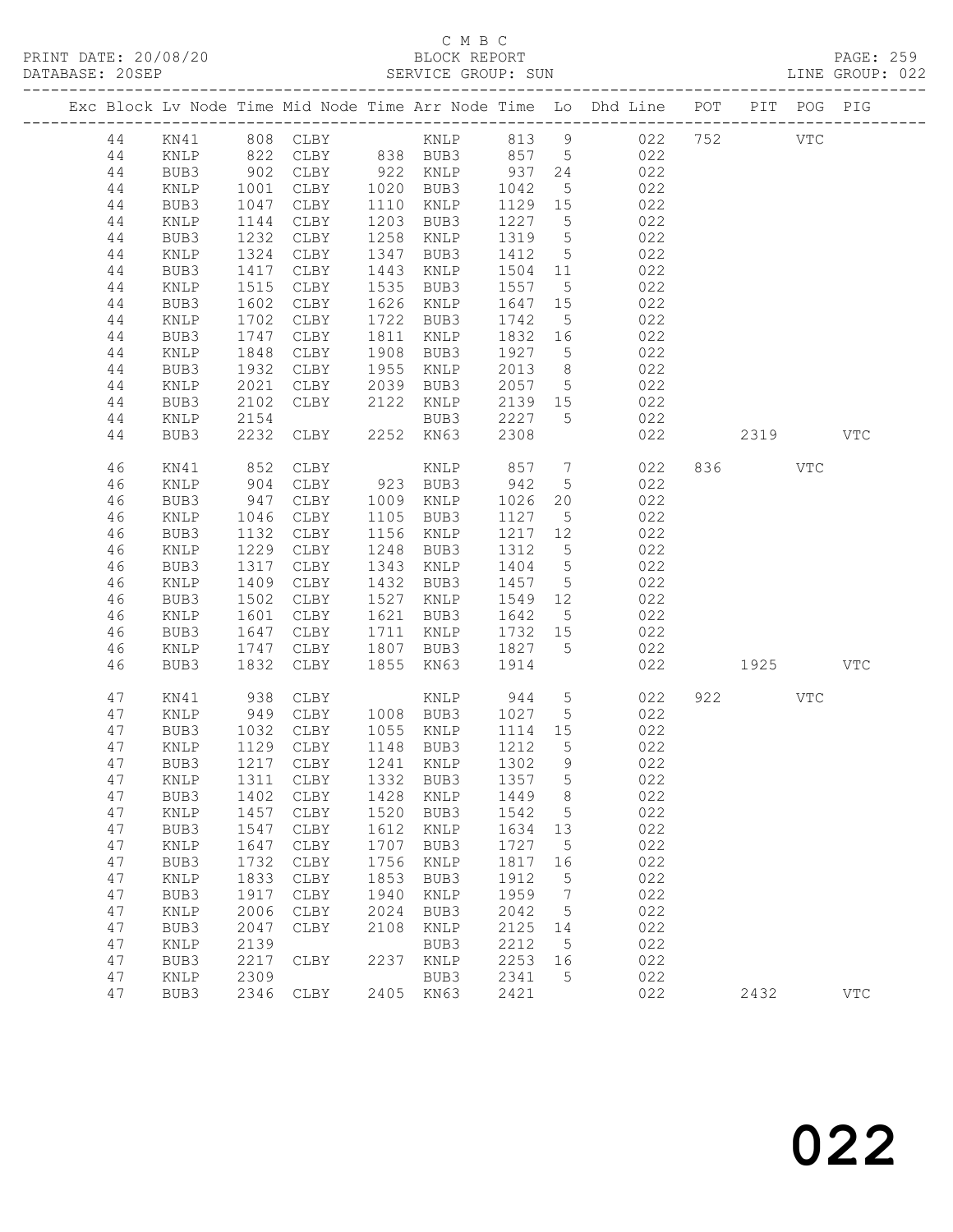|  |                                                                                                                                                                                                | PRINT DATE: 20/08/20                                                                           |                                                                                                  |                                                                                                               |                                                                                                  | C M B C<br>BLOCK REPORT                                                                        |                                                                                                      |                                                                                                    |                                                                                                                                                                                                                                                                                                                                                                                                                                                                                                                                              |                 |            | PAGE: 260                                                                      |
|--|------------------------------------------------------------------------------------------------------------------------------------------------------------------------------------------------|------------------------------------------------------------------------------------------------|--------------------------------------------------------------------------------------------------|---------------------------------------------------------------------------------------------------------------|--------------------------------------------------------------------------------------------------|------------------------------------------------------------------------------------------------|------------------------------------------------------------------------------------------------------|----------------------------------------------------------------------------------------------------|----------------------------------------------------------------------------------------------------------------------------------------------------------------------------------------------------------------------------------------------------------------------------------------------------------------------------------------------------------------------------------------------------------------------------------------------------------------------------------------------------------------------------------------------|-----------------|------------|--------------------------------------------------------------------------------|
|  |                                                                                                                                                                                                | 16GR 16 AV & GRANVILLE                                                                         |                                                                                                  |                                                                                                               |                                                                                                  |                                                                                                |                                                                                                      |                                                                                                    | 22BD 22 AV & BOUNDARY<br>10 AV & GAANVILLE<br>25DU KING EDWARD & DUNBAR 25GR KING EDWARD & GRANVILLE<br>29ST 29 AV STATION BOWARD BRENTWOOD STN BAY5<br>GR25 GRANVILLE & KING EDWARD HODM HOWE & DUNSMUIR<br>MRST SW MARINE STN NAST NANAIMO STATION                                                                                                                                                                                                                                                                                         |                 |            |                                                                                |
|  |                                                                                                                                                                                                |                                                                                                |                                                                                                  |                                                                                                               |                                                                                                  |                                                                                                |                                                                                                      |                                                                                                    |                                                                                                                                                                                                                                                                                                                                                                                                                                                                                                                                              |                 |            | Exc Block Lv Node Time Mid Node Time Arr Node Time Lo Dhd Line POT PIT POG PIG |
|  | $\mathbf{1}$<br>$\mathbf{1}$<br>$1\,$<br>$\mathbf{1}$<br>$1\,$<br>$\mathbf{1}$<br>$\mathbf{1}$<br>$1\,$<br>$\mathbf{1}$                                                                        | BW05 1954 25GR                                                                                 |                                                                                                  |                                                                                                               |                                                                                                  |                                                                                                |                                                                                                      |                                                                                                    | 1 22BD 548 25GR 613 ULP 632 13 025 518 VTC<br>1 ULP 645 25GR 704 BW05 736 5 025<br>1 BW05 741 25GR 817 ULP 837 6 025<br>1 ULP 843 25GR 902 BW05 936 18 025<br>1 BW05 954 25GR 1034 ULP 1059 11 025<br>ULP 1110 25GR 1132 BW05 1211 13 025<br>BW05 1224 25GR 1304 ULP 1329 8 025<br>ULP 1337 25GR 1402 BW05 1444 9 025<br>BW05 1453 25GR 1535 ULP 1600 6 025<br>ULP 1606 25GR 1630 BW05 1713 9 025<br>BW05 1722 25GR 1803 ULP 1826 8 025<br>ULP 1834 25GR 1856 BW05 1935 19 025<br>2031 ULP 2051 15 025<br>ULP 2106 25GR 2127 BW05 2203 5 025 |                 |            |                                                                                |
|  | $\mathbf{1}$<br>$\mathbf{1}$<br>$\mathbf{1}$<br>$\mathbf{1}$<br>$\mathbf{1}$                                                                                                                   | HODM                                                                                           | 2609                                                                                             |                                                                                                               |                                                                                                  |                                                                                                | MRST 2658                                                                                            |                                                                                                    | BW05 2208 25GR 2244 ULP 2304 5 025<br>ULP 2309 25GR 2330 BW05 2406 5 025<br>BW05 2411 25GR 2330 BW05 2406 5 025<br>MRST 2516 HODM 2603 6 N20<br>N20 2703 VTC                                                                                                                                                                                                                                                                                                                                                                                 |                 |            |                                                                                |
|  | $\mathbf{2}$<br>$\mathbf{2}$<br>$\mathbf{2}$<br>$\mathbf{2}$<br>$\mathbf{2}$<br>$\mathbf{2}$<br>$\mathbf{2}$<br>$\mathbf{2}$<br>$\mathbf{2}$<br>$\overline{2}$<br>$\mathbf{2}$<br>$\mathbf{2}$ | BW05<br>ULP                                                                                    | 1806                                                                                             | 25GR<br>1919 25GR                                                                                             |                                                                                                  | 1846 ULP<br>1941 BW05                                                                          | 1909 10<br>2020                                                                                      |                                                                                                    | 22BD 618 25GR 643 ULP 702 13 025<br>ULP 715 25GR 734 BW05 806 5 025<br>ULP 1155 25GR 1217 BW05 1259 10 025<br>BW05 1309 25GR 1349 ULP 1414 8 025<br>ULP 1422 25GR 1447 BW05 1529 9 025<br>BW05 1538 25GR 1619 ULP 1644 6 025<br>ULP 1650 25GR 1713 BW05 1754 12 025<br>025<br>025                                                                                                                                                                                                                                                            | 548 VTC<br>2055 |            | <b>VTC</b>                                                                     |
|  | $\mathfrak{Z}$<br>3<br>$\mathsf 3$<br>3<br>3<br>3<br>3<br>$\mathsf 3$<br>$\mathsf 3$<br>3<br>3<br>$\mathsf S$<br>3                                                                             | 25DU<br>BW05<br>ULP<br>BW05<br>ULP<br>BW05<br>ULP<br>BW05<br>ULP<br>BW05<br>ULP<br>BW05<br>ULP | 627<br>711<br>813<br>910<br>1026<br>1140<br>1254<br>1409<br>1522<br>1640<br>1750<br>1907<br>2021 | NAST<br>$25$ GR<br>$25$ GR<br>25GR<br>25GR<br>25GR<br>25GR<br>25GR<br>25GR<br>25GR<br>25GR<br>25GR<br>$25$ GR | 651<br>747<br>832<br>949<br>1047<br>1219<br>1317<br>1450<br>1546<br>1719<br>1812<br>1946<br>2042 | BW05<br>ULP<br>BW05<br>ULP<br>BW05<br>ULP<br>BW05<br>ULP<br>BW05<br>ULP<br>BW05<br>ULP<br>BW05 | 706<br>807<br>904<br>1012<br>1124<br>1244<br>1359<br>1515<br>1629<br>1744<br>1852<br>2007 14<br>2120 | 5<br>$6\overline{6}$<br>$6\overline{6}$<br>14<br>16<br>10<br>10<br>$\overline{7}$<br>11<br>6<br>15 | 025<br>025<br>025<br>025<br>025<br>025<br>025<br>025<br>025<br>025<br>025<br>025<br>025                                                                                                                                                                                                                                                                                                                                                                                                                                                      | 607 000<br>2155 | <b>VTC</b> | $_{\rm VTC}$                                                                   |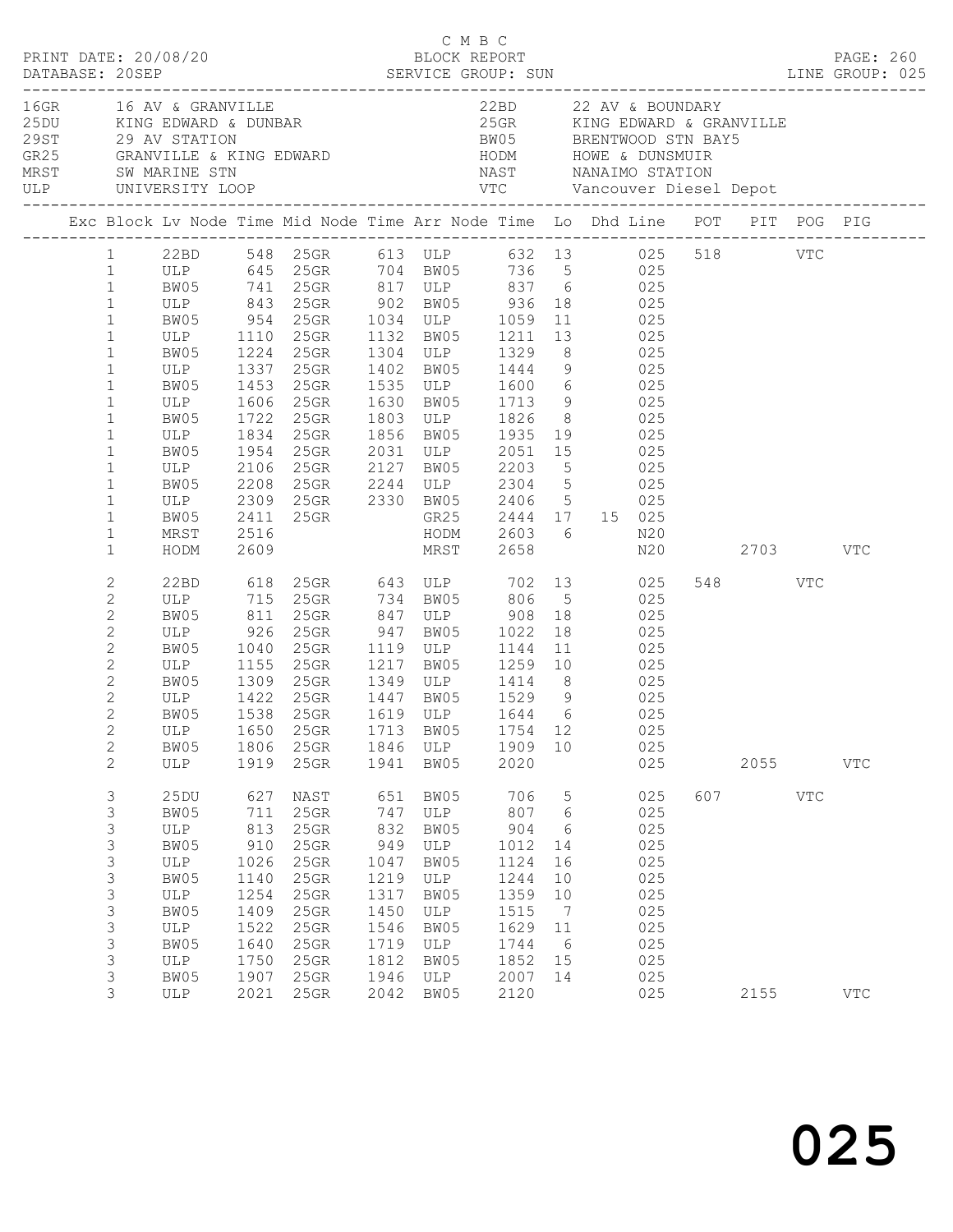#### C M B C<br>BLOCK REPORT SERVICE GROUP: SUN

| Exc Block Lv Node Time Mid Node Time Arr Node Time Lo Dhd Line POT PIT POG PIG |              |                      |          |              |                                 |                   |                 |          |     |      |            |            |
|--------------------------------------------------------------------------------|--------------|----------------------|----------|--------------|---------------------------------|-------------------|-----------------|----------|-----|------|------------|------------|
| 4                                                                              | BW05         |                      | 643 25GR |              | $117 - 24$<br>803 BW05          | 736 8             |                 | 025      | 608 | VTC  |            |            |
| $\overline{4}$                                                                 | ULP          |                      | 744 25GR |              |                                 | 835 5             |                 | 025      |     |      |            |            |
| $\overline{4}$                                                                 | BW05         | 840<br>956           | 25GR     |              | 918 ULP<br>1017 BW05            | 939 17            |                 | 025      |     |      |            |            |
| $\sqrt{4}$                                                                     | ULP          |                      | 25GR     |              |                                 | 1054              | 16              | 025      |     |      |            |            |
| $\overline{4}$                                                                 | BW05         | 1110<br>1225         | 25GR     |              | 1149 ULP                        | 1214              | 11              | 025      |     |      |            |            |
| $\sqrt{4}$                                                                     | ULP          |                      | 25GR     |              | 1247 BW05                       | 1329              | 10              | 025      |     |      |            |            |
| 4                                                                              | BW05         | 1339                 | 25GR     |              | 1419 ULP                        | 1444              | 8 <sup>8</sup>  | 025      |     |      |            |            |
| $\sqrt{4}$                                                                     | ULP          | 1452                 | $25$ GR  |              | 1516 BW05                       | 1559 11           |                 | 025      |     |      |            |            |
| $\sqrt{4}$                                                                     | BW05         | 1610                 | 25GR     |              | 1649 ULP                        | 1714              | $6\overline{6}$ | 025      |     |      |            |            |
| $\sqrt{4}$                                                                     | ULP          | 1720                 | 25GR     |              | 1743 BW05                       | 1823              | 14              | 025      |     |      |            |            |
| $\sqrt{4}$                                                                     | BW05         | 1837                 | 25GR     |              | 1916 ULP                        | 1939              | 10              | 025      |     |      |            |            |
| $\sqrt{4}$                                                                     | ULP          | 1949<br>2055<br>1949 | $25$ GR  |              | 2011 BW05                       | 2050              | $5^{\circ}$     | 025      |     |      |            |            |
| 4                                                                              | BW05         |                      | 25GR     |              | 2131 ULP                        | 2151 15           |                 | 025      |     |      |            |            |
| $\sqrt{4}$                                                                     | ULP          | 2206                 | 25GR     |              | 2227 BW05 2303<br>2344 ULP 2403 |                   | $5^{\circ}$     | 025      |     |      |            |            |
| $\sqrt{4}$                                                                     | BW05         | 2308                 | 25GR     |              |                                 |                   | $5\overline{)}$ | 025      |     |      |            |            |
| 4<br>$\sqrt{4}$                                                                | ULP          | 2408<br>2525         | 25GR     |              | 2429 NAST                       | 2449 23<br>2604 5 |                 | 13 025   |     |      |            |            |
| 4                                                                              | MRST<br>HODM | 2609                 |          |              | HODM<br>MRST                    | 2652              |                 | N8<br>N8 |     | 2657 |            | <b>VTC</b> |
|                                                                                |              |                      |          |              |                                 |                   |                 |          |     |      |            |            |
| $\mathsf S$                                                                    | BW05         | 658                  | 25GR     |              | 732 ULP<br>818 BW05             | 751               | 8 <sup>8</sup>  | 025      | 623 |      | <b>VTC</b> |            |
| $\mathsf S$                                                                    | ULP          | 759                  | 25GR     |              |                                 | 850               | $5^{\circ}$     | 025      |     |      |            |            |
| 5                                                                              | BW05         | $855$<br>$1011$      | 25GR     |              | 934 ULP                         | 957               | 14              | 025      |     |      |            |            |
| 5                                                                              | ULP          | 1011                 | 25GR     |              | 1032 BW05                       | 1109              | 16              | 025      |     |      |            |            |
| $\mathsf S$                                                                    | BW05         | 1125                 | 25GR     |              | 1204 ULP                        | 1229              | 10              | 025      |     |      |            |            |
| 5                                                                              | ULP          | 1239                 | 25GR     |              | 1302 BW05                       | 1344 10           |                 | 025      |     |      |            |            |
| $\mathsf S$                                                                    | BW05         | 1354                 | $25$ GR  |              | 1435 ULP                        | 1500              | $\overline{7}$  | 025      |     |      |            |            |
| 5                                                                              | ULP          | 1507                 | $25$ GR  |              | 1531 BW05                       | 1614 11           |                 | 025      |     |      |            |            |
| 5                                                                              | BW05         | 1625                 | 25GR     |              | 1704 ULP                        | 1729              | $\overline{7}$  | 025      |     |      |            |            |
| 5                                                                              | ULP          | 1736<br>1852         | 25GR     |              | 1758 BW05                       | 1838              | 14              | 025      |     |      |            |            |
| $\mathsf S$                                                                    | BW05         |                      | 25GR     |              | 1931 ULP                        | 1954 12           |                 | 025      |     |      |            |            |
| 5                                                                              | ULP          | 2006                 | 25GR     | 2027<br>2146 | BW05                            | 2105              | $5^{\circ}$     | 025      |     |      |            |            |
| 5                                                                              | BW05         | 2110                 | 25GR     |              | ULP                             | 2206              |                 | 025      |     | 2228 |            | <b>VTC</b> |
| 6                                                                              | ULP          | 700                  | $25$ GR  |              | 719 BW05                        | 751               | $5\overline{)}$ | 025      | 638 |      | VTC        |            |
| 6                                                                              | BW05         | 756                  | $25$ GR  |              | 832 ULP<br>932 BW05             | 852               | 19              | 025      |     |      |            |            |
| $\epsilon$                                                                     | ULP          | 911                  | 25GR     |              |                                 | 1007              | 18              | 025      |     |      |            |            |
| 6                                                                              | BW05         | 1025                 | 25GR     |              | 1104 ULP                        | 1129              | 11              | 025      |     |      |            |            |
| 6                                                                              | ULP          | 1140                 | $25$ GR  |              | 1202 BW05                       | 1244              | 10              | 025      |     |      |            |            |
| 6                                                                              | BW05         | 1254                 | 25GR     |              | 1334 ULP                        | 1359              | 8 <sup>8</sup>  | 025      |     |      |            |            |
| $\epsilon$                                                                     | ULP          | 1407                 | 25GR     |              | 1432 BW05                       | 1514              | 8 <sup>8</sup>  | 025      |     |      |            |            |
| 6                                                                              | BW05         | 1522                 | 25GR     |              | 1604 ULP                        | 1629              | $6\overline{6}$ | 025      |     |      |            |            |
| $\epsilon$                                                                     | ULP          | 1635                 | 25GR     |              | 1658 BW05                       | 1742              | 8 <sup>8</sup>  | 025      |     |      |            |            |
| 6                                                                              | BW05         | 1750                 | 25GR     |              | 1832 ULP                        | 1855              | 9               | 025      |     |      |            |            |
| $\epsilon$                                                                     | ULP          | 1904                 | $25$ GR  |              | 1926 BW05                       | 2005 19           |                 | 025      |     |      |            |            |
| $\sqrt{6}$                                                                     | BW05         | 2024                 | 25GR     |              | 2101 ULP                        | 2121 15           |                 | 025      |     |      |            |            |
| 6                                                                              | ULP          | 2136                 | 25GR     | 2157         | BW05                            | 2233              | $5^{\circ}$     | 025      |     |      |            |            |

6 BW05 2238 25GR 2314 ULP 2333 5 025

6 ULP 2338 25GR 2359 BW05 2435 025 2503 VTC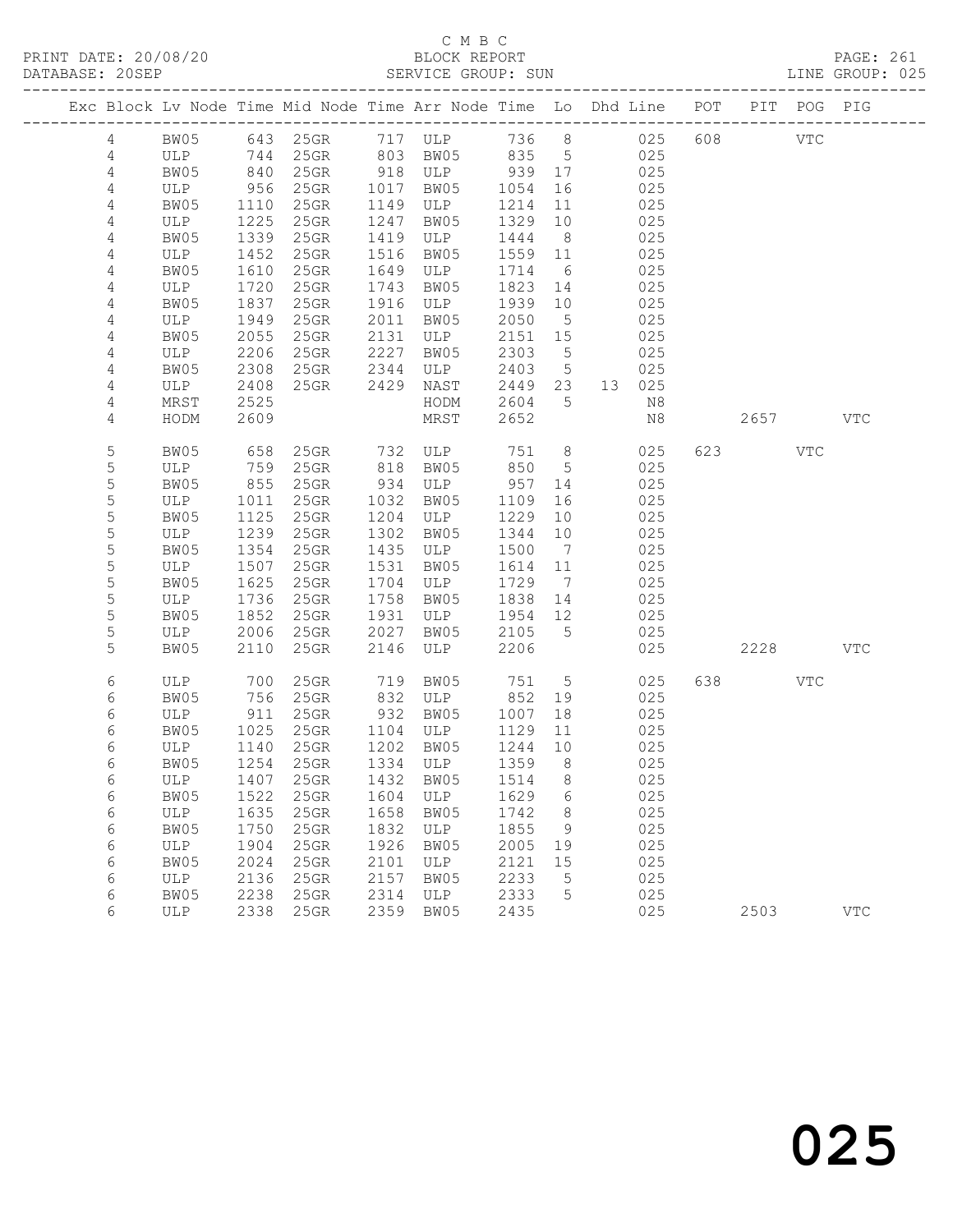PRINT DATE: 20/08/20 BLOCK REPORT BATABASE: 205EP

## C M B C<br>BLOCK REPORT

PAGE: 262<br>LINE GROUP: 025

|                 |      |      |          |      |          |          |                 | Exc Block Lv Node Time Mid Node Time Arr Node Time Lo Dhd Line POT |          | PIT POG PIG |            |
|-----------------|------|------|----------|------|----------|----------|-----------------|--------------------------------------------------------------------|----------|-------------|------------|
| $7\phantom{.0}$ | BW05 |      |          |      |          |          |                 |                                                                    |          |             |            |
| $7\phantom{.0}$ | ULP  |      |          |      |          | $920$ 19 |                 |                                                                    |          |             |            |
| $7\phantom{.0}$ | BW05 | 939  | $25$ GR  |      | 1019 ULP | 1042     | 13              | 025                                                                |          |             |            |
| 7               | ULP  | 1055 | 25GR     | 1117 | BW05     | 1156     | 14              | 025                                                                |          |             |            |
| 7               | BW05 | 1210 | $25$ GR  | 1249 | ULP      | 1314     | 9               | 025                                                                |          |             |            |
| $\overline{7}$  | ULP  | 1323 | 25GR     | 1347 | BW05     | 1430     | 8 <sup>8</sup>  | 025                                                                |          |             |            |
| 7               | BW05 | 1438 | 25GR     | 1520 | ULP      | 1545     | 6               | 025                                                                |          |             |            |
| 7               | ULP  | 1551 | 25GR     | 1615 | BW05     | 1658     | $\overline{9}$  | 025                                                                |          |             |            |
| 7               | BW05 | 1707 | 25GR     | 1748 | ULP      | 1811     | 8 <sup>8</sup>  | 025                                                                |          |             |            |
| 7               | ULP  | 1819 | $25$ GR  | 1841 | BW05     | 1920     | 19              | 025                                                                |          |             |            |
| 7               | BW05 | 1939 | $25$ GR  | 2016 | ULP      | 2036 15  |                 | 025                                                                |          |             |            |
| 7               | ULP  | 2051 | 25GR     | 2112 | BW05     | 2149     |                 | 025                                                                | 2217 VTC |             |            |
|                 |      |      |          |      |          |          |                 |                                                                    |          |             |            |
| 8               | ULP  | 730  | 25GR     | 749  | BW05     | 821      | 5 <sup>5</sup>  | 025                                                                | 708 VTC  |             |            |
| 8               | BW05 | 826  | $25$ GR  | 902  | ULP      | 923      | 18              | 025                                                                |          |             |            |
| $\,8\,$         | ULP  | 941  | $25$ GR  | 1002 | BW05     | 1039     | 16              | 025                                                                |          |             |            |
| $\,8\,$         | BW05 | 1055 | $25$ GR  | 1134 | ULP      | 1159     | 11              | 025                                                                |          |             |            |
| $\,8\,$         | ULP  | 1210 | 25GR     | 1232 | BW05     | 1314     | 10              | 025                                                                |          |             |            |
| 8               | BW05 | 1324 | 25GR     | 1404 | ULP      | 1429     | 8 <sup>8</sup>  | 025                                                                |          |             |            |
| $\,8\,$         | ULP  | 1437 | 25GR     | 1501 | BW05     | 1544     | 11              | 025                                                                |          |             |            |
| $\,8\,$         | BW05 | 1555 | 25GR     | 1634 | ULP      | 1659     | $\overline{7}$  | 025                                                                |          |             |            |
| $\,8\,$         | ULP  | 1706 | 25GR     | 1729 | BW05     | 1809     | 12              | 025                                                                |          |             |            |
| $\,8\,$         | BW05 | 1821 | 25GR     | 1901 | ULP      | 1924     | 10              | 025                                                                |          |             |            |
| 8               | ULP  | 1934 | $25$ GR  | 1956 | BW05     | 2035     | $5^{\circ}$     | 025                                                                |          |             |            |
| 8               | BW05 | 2040 | 25GR     | 2116 | ULP      | 2136     |                 | 025                                                                | 2158     |             | <b>VTC</b> |
|                 |      |      |          |      |          |          |                 |                                                                    |          |             |            |
| 9               | 29ST | 800  | 16GR     | 823  | ULP 842  |          |                 | 14<br>033                                                          | 735 VTC  |             |            |
| 9               | ULP  | 856  | $25$ GR  | 917  | BW05     | 952      | 17              | 025                                                                |          |             |            |
| 9               | BW05 | 1009 | 25GR     | 1049 | ULP      | 1114     | 11              | 025                                                                |          |             |            |
| 9               | ULP  | 1125 | 25GR     | 1147 | BW05     | 1226     | 13              | 025                                                                |          |             |            |
| $\mathsf 9$     | BW05 | 1239 | 25GR     | 1319 | ULP      | 1344     | 8 <sup>8</sup>  | 025                                                                |          |             |            |
| 9               | ULP  | 1352 | 25GR     | 1417 | BW05     | 1459     | 8 <sup>8</sup>  | 025                                                                |          |             |            |
| 9               | BW05 | 1507 | 25GR     | 1549 | ULP      | 1614     | $6\overline{6}$ | 025                                                                |          |             |            |
| 9               | ULP  | 1620 | 25GR     | 1643 | BW05     | 1727     | 8 <sup>8</sup>  | 025                                                                |          |             |            |
| 9               | BW05 | 1735 | 25GR     | 1817 | ULP      | 1840     | 9               | 025                                                                |          |             |            |
| 9               | ULP  | 1849 | 25GR     | 1911 | BW05     | 1950 19  |                 | 025                                                                |          |             |            |
| 9               | BW05 | 2009 | $25$ GR  | 2046 | ULP      | 2106     |                 | 025                                                                | 2128     |             | VTC        |
|                 |      |      |          |      |          |          |                 |                                                                    |          |             |            |
| 10              | BW05 |      | 924 25GR |      | 1004 ULP |          |                 | 1027 13<br>025                                                     | 849 VTC  |             |            |
|                 |      |      |          |      |          |          |                 | 10 ULP 1040 25GR 1102 BW05 1141 14 025                             |          |             |            |
| 10              | BW05 | 1155 | 25GR     | 1234 | ULP      | 1259     | 10              | 025                                                                |          |             |            |
| 10              | ULP  | 1309 | 25GR     | 1332 | BW05     | 1414     | 9               | 025                                                                |          |             |            |
| 10              | BW05 | 1423 | 25GR     | 1505 | ULP      | 1530     | $\overline{7}$  | 025                                                                |          |             |            |
| 10              | ULP  | 1537 | 25GR     | 1601 | BW05     | 1644     | 10              | 025                                                                |          |             |            |
| 10              | BW05 | 1654 | 25GR     | 1733 | ULP      | 1758     | $\overline{7}$  | 025                                                                |          |             |            |
| 10              | ULP  | 1805 | 25GR     | 1827 | BW05     | 1906     | 16              | 025                                                                |          |             |            |
| 10              | BW05 | 1922 | 25GR     | 2001 | ULP      | 2022     | 13              | 025                                                                |          |             |            |
| 10              | ULP  | 2035 | 25GR     | 2056 | BW05     | 2133     | 5               | 025                                                                |          |             |            |
| 10              | BW05 | 2138 | 25GR     | 2214 | ULP      | 2234     | 5               | 025                                                                |          |             |            |
| 10              | ULP  | 2239 | 25GR     | 2300 | BW05     | 2336     | 5               | 025                                                                |          |             |            |
| 10              | BW05 | 2341 | 25GR     |      | GR25     | 2414     |                 | 025                                                                | 2424     |             | <b>VTC</b> |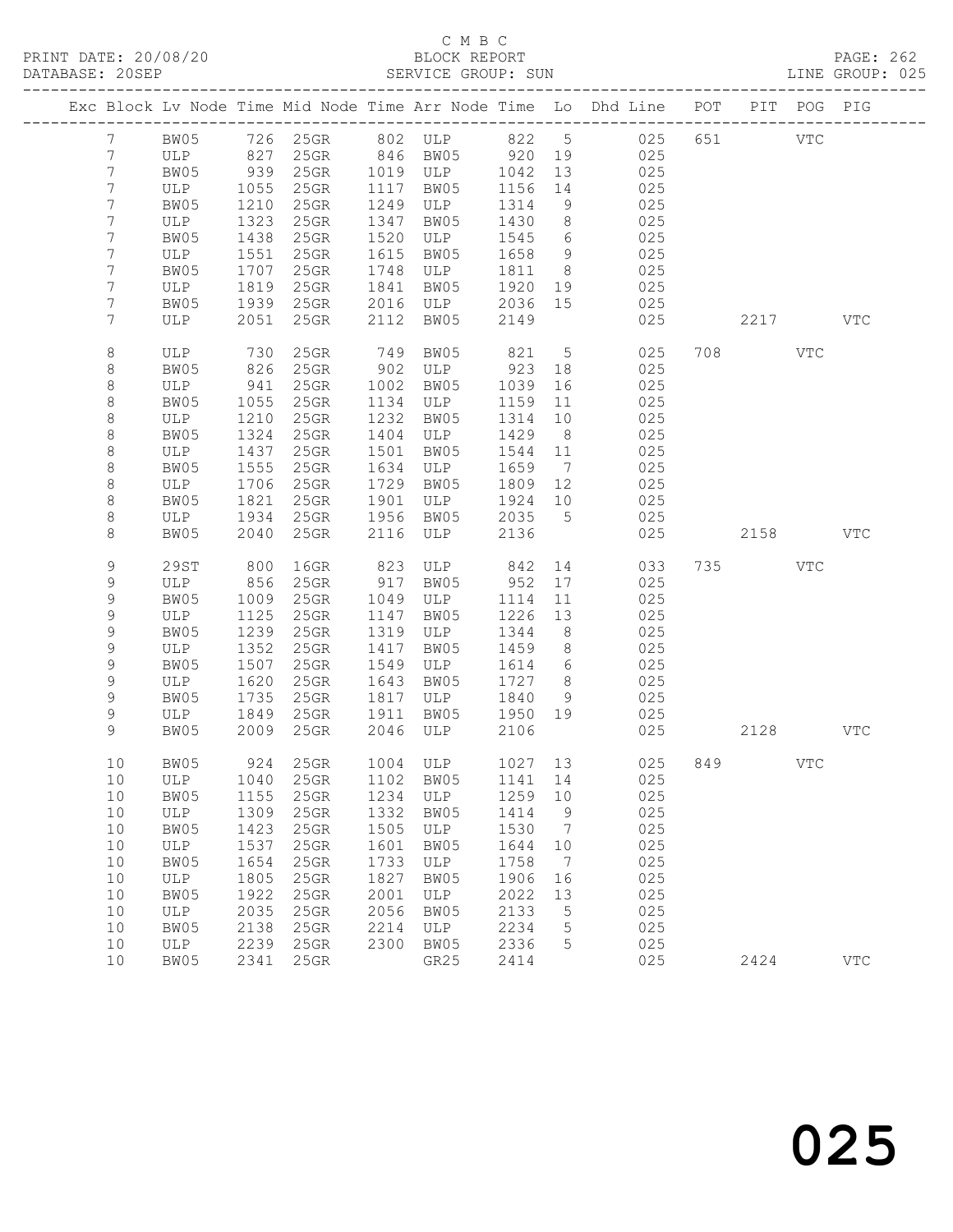|  |                                |                                   |                  |                                |              | C M B C                              |              |                |                                                                                |         |            |  |
|--|--------------------------------|-----------------------------------|------------------|--------------------------------|--------------|--------------------------------------|--------------|----------------|--------------------------------------------------------------------------------|---------|------------|--|
|  |                                |                                   |                  |                                |              |                                      |              |                |                                                                                |         |            |  |
|  |                                |                                   |                  |                                |              |                                      |              |                | Exc Block Lv Node Time Mid Node Time Arr Node Time Lo Dhd Line POT PIT POG PIG |         |            |  |
|  | $1 \quad$                      |                                   |                  |                                |              |                                      |              |                |                                                                                |         |            |  |
|  | $\mathbf{1}$                   |                                   |                  |                                |              |                                      |              |                | ULP 800 16GR 819 29ST 841 17 033 738 VTC<br>29ST 858 16GR 923 ULP 942 18 033   |         |            |  |
|  | $\mathbf{1}$                   |                                   |                  |                                |              |                                      |              |                | ULP 1000 16GR 1019 29ST 1046 9 033                                             |         |            |  |
|  | $\mathbf{1}$                   | 29ST                              | 1055             | 16GR                           |              |                                      |              |                | 1123 ULP 1143 15 033<br>1218 29ST 1246 6 033<br>1321 ULP 1343 12 033           |         |            |  |
|  | $\mathbf{1}$                   | ULP 1158 100m                     |                  |                                |              |                                      |              |                |                                                                                |         |            |  |
|  | $\mathbf 1$                    |                                   |                  |                                |              |                                      |              |                |                                                                                |         |            |  |
|  | $\mathbf{1}$                   | ULP                               | 1355             | 16GR                           |              | 1416 29ST 1445                       |              |                | 8 033                                                                          |         |            |  |
|  | $\mathbf{1}$                   | 29ST                              | 1453             | 16GR                           |              | 1521 ULP 1544 11                     |              |                | 033                                                                            |         |            |  |
|  | $\mathbf{1}$                   | ULP                               | $1555$<br>$1653$ | 16GR                           |              |                                      |              |                | 1616 29ST 1644 9 033<br>1721 ULP 1744 14 033                                   |         |            |  |
|  | $\mathbf{1}$                   | 29ST<br>ULP                       | 1653             | 16GR                           |              | 1819 29ST 1844                       |              |                | 033                                                                            |         |            |  |
|  | $\mathbf 1$<br>$\mathbf 1$     | 29ST                              | 1758<br>1857     | 16GR<br>16GR                   |              |                                      |              | 13<br>17       | 033                                                                            |         |            |  |
|  | $\mathbf{1}$                   |                                   |                  | 16GR                           |              | 1922 ULP 1943                        |              |                |                                                                                |         |            |  |
|  | $\mathbf{1}$                   |                                   |                  | 16GR                           |              |                                      |              |                |                                                                                |         |            |  |
|  | $\mathbf{1}$                   | ULP 2000<br>29ST 2100<br>ULP 2200 |                  | 16GR                           |              |                                      |              |                | 2019 29ST 2043 17 033<br>2124 ULP 2143 17 033<br>2218 29ST 2239 033 2302 VTC   |         |            |  |
|  | $\mathbf{2}$                   | 29ST                              | 828              |                                |              |                                      |              |                |                                                                                | 803 VTC |            |  |
|  | $\mathbf{2}$                   | ULP                               | 930              |                                |              |                                      |              |                | 16GR 853 ULP 912 18 033<br>16GR 949 29ST 1015 10 033                           |         |            |  |
|  | $\mathbf{2}$                   | 29ST                              | 1025             | 16GR                           |              | $1053$ ULP                           |              |                | $1113$ $15$ 033                                                                |         |            |  |
|  | $\mathbf{2}$                   | ULP                               | 1128             | 16GR                           |              | 1148 29ST                            | 1215         | $\overline{7}$ | 033                                                                            |         |            |  |
|  | $\mathbf{2}$                   | 29ST                              | 1222             | 16GR                           |              | 1251 ULP 1313 12<br>1346 29ST 1415 8 |              |                | 033                                                                            |         |            |  |
|  | $\mathbf{2}$                   | ULP                               | 1325             | 16GR                           |              |                                      |              | 8 <sup>8</sup> | 033                                                                            |         |            |  |
|  | $\mathbf{2}$                   | 29ST                              | 1423             | 16GR                           | 1451         | ULP 1514 11                          |              |                | 033                                                                            |         |            |  |
|  | $\mathbf{2}$                   | ULP                               | 1525             | 16GR                           | 1546         | 29ST 1614                            |              | 9              | 033                                                                            |         |            |  |
|  | $\mathbf{2}$                   | 29ST                              | 1623             | 16GR                           |              | 1651 ULP 1714                        |              | 12             | 033                                                                            |         |            |  |
|  | $\mathbf{2}$                   | ULP                               | 1726             | 16GR                           | 1748         | 29st<br>$1852$ ULP $1913$            | 1814         | 12             | 033<br>$\begin{array}{c} 0.33 \\ 0.33 \end{array}$                             |         |            |  |
|  | $\mathbf{2}$                   | 29ST                              | 1826             | 16GR                           |              |                                      |              | 15             |                                                                                |         |            |  |
|  | $\mathbf{2}$                   | ULP                               | 1928             | 16GR                           | 1949         | 29ST 2014                            |              | 16             | 033                                                                            |         |            |  |
|  | $\mathbf{2}$<br>$\overline{2}$ | 29ST<br>ULP                       | 2030<br>2130     | 16GR<br>16GR                   |              |                                      |              |                | 2054 ULP 2113 17 033<br>2148 29ST 2209 033<br>033 2232                         |         | VTC        |  |
|  | 3                              |                                   |                  |                                |              |                                      |              |                | ULP 830 16GR 849 29ST 911 15 033                                               | 808 VTC |            |  |
|  | 3                              | 29ST                              |                  |                                |              |                                      |              |                | 926 16GR 953 ULP 1012 17 033                                                   |         |            |  |
|  | $\mathfrak{Z}$                 |                                   |                  | ULP 1029 16GR 1048 29ST 1115 8 |              |                                      |              |                | 033                                                                            |         |            |  |
|  | 3                              | 29ST                              | 1123             | 16GR                           | 1151         | ULP                                  | 1213         | 15             | 033                                                                            |         |            |  |
|  | 3                              | ULP                               | 1228             | 16GR                           | 1248         | 29ST                                 | 1316         | 6              | 033                                                                            |         |            |  |
|  | 3                              | 29ST                              | 1322             | 16GR                           | 1351         | ULP                                  | 1413         | 12             | 033                                                                            |         |            |  |
|  | 3                              | ULP                               | 1425             | 16GR                           | 1446         | <b>29ST</b>                          | 1515         | 8              | 033                                                                            |         |            |  |
|  | 3                              | <b>29ST</b>                       | 1523             | 16GR                           | 1551         | ULP                                  | 1614         | 11             | 033                                                                            |         |            |  |
|  | 3                              | ULP                               | 1625             | 16GR                           | 1646         | <b>29ST</b>                          | 1714         | 9              | 033                                                                            |         |            |  |
|  | 3<br>3                         | <b>29ST</b>                       | 1723<br>1828     | 16GR                           | 1751         | ULP                                  | 1814         | 14             | 033<br>033                                                                     |         |            |  |
|  | 3                              | $_{\rm ULP}$<br><b>29ST</b>       | 1928             | 16GR<br>16GR                   | 1849<br>1952 | 29ST<br>ULP                          | 1914<br>2013 | 14<br>17       | 033                                                                            |         |            |  |
|  | 3                              | ULP                               | 2030             | 16GR                           | 2049         | <b>29ST</b>                          | 2113         | 19             | 033                                                                            |         |            |  |
|  | 3                              | 29ST                              | 2132             | 16GR                           | 2155         | ULP                                  | 2212         | 18             | 033                                                                            |         |            |  |
|  | 3                              | ULP                               | 2230             | 16GR                           | 2248         | 29ST                                 | 2309         |                | 033                                                                            | 2332    | <b>VTC</b> |  |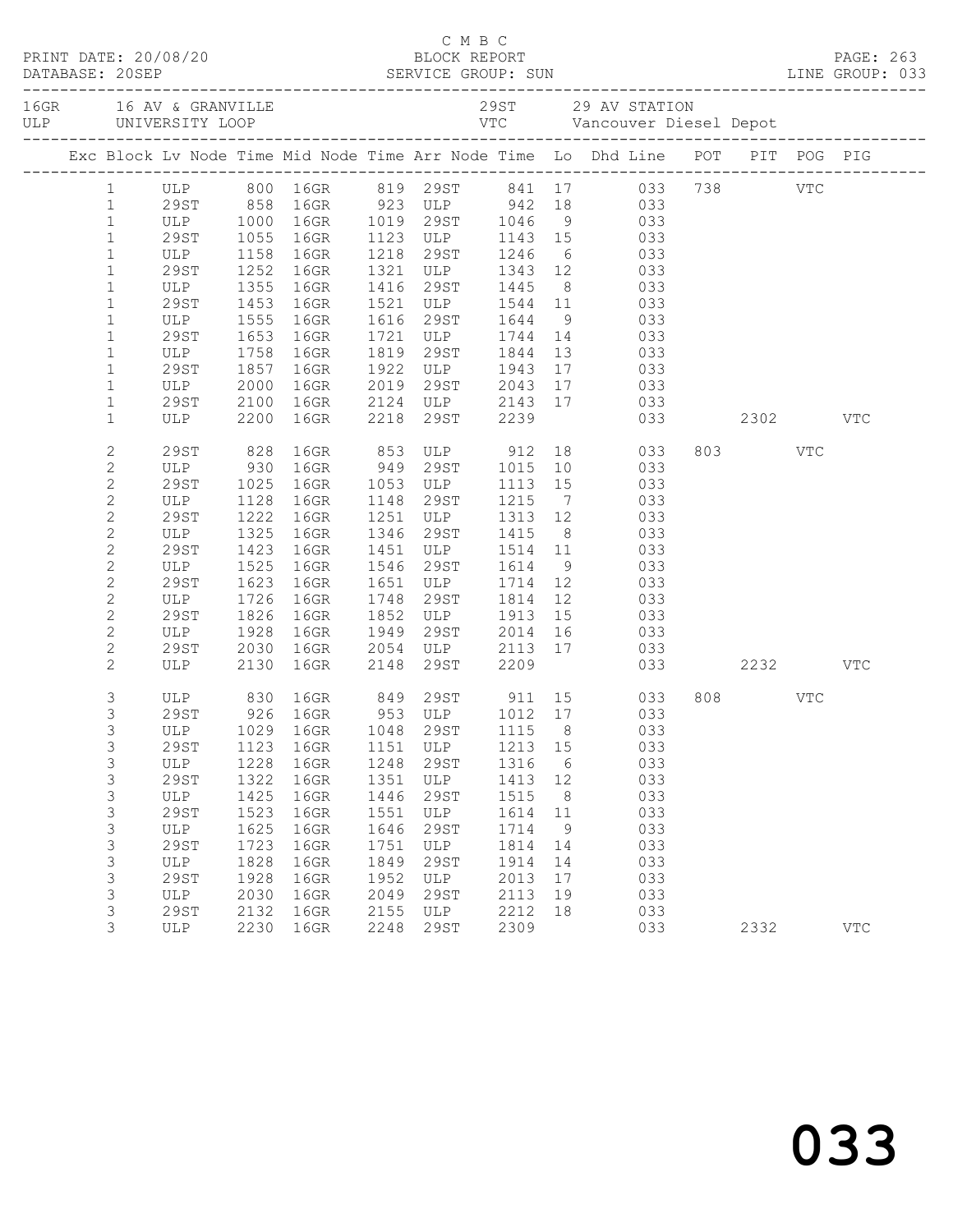PRINT DATE: 20/08/20 BLOCK REPORT BATABASE: 205EP

# C M B C<br>BLOCK REPORT

PAGE: 264<br>LINE GROUP: 033

|   |      |      |      |      |            |      |     | Exc Block Ly Node Time Mid Node Time Arr Node Time Lo Dhd Line | POT | PIT  | POG        | PIG        |
|---|------|------|------|------|------------|------|-----|----------------------------------------------------------------|-----|------|------------|------------|
| 4 | ULP. | 900  | 16GR | 919  | 29ST       | 944  | 12  | 033                                                            | 838 |      | <b>VTC</b> |            |
| 4 | 29ST | 956  | 16GR | 1023 | <b>ULP</b> | 1042 | 16  | 033                                                            |     |      |            |            |
| 4 | ULP  | 1058 | 16GR | 1118 | 29ST       | 1145 | - 7 | 033                                                            |     |      |            |            |
| 4 | 29ST | 1152 | 16GR | 1221 | ULP        | 1243 | 12  | 033                                                            |     |      |            |            |
| 4 | ULP  | 1255 | 16GR | 1316 | 29ST       | 1345 | 7   | 033                                                            |     |      |            |            |
| 4 | 29ST | 1352 | 16GR | 1421 | ULP        | 1443 | 12  | 033                                                            |     |      |            |            |
| 4 | ULP  | 1455 | 16GR | 1516 | 29ST       | 1544 | 9   | 033                                                            |     |      |            |            |
| 4 | 29ST | 1553 | 16GR | 1621 | <b>ULP</b> | 1644 | 11  | 033                                                            |     |      |            |            |
| 4 | ULP. | 1655 | 16GR | 1717 | 29ST       | 1743 | 13  | 033                                                            |     |      |            |            |
| 4 | 29ST | 1756 | 16GR | 1822 | ULP        | 1843 | 15  | 033                                                            |     |      |            |            |
| 4 | ULP. | 1858 | 16GR | 1919 | 29ST       | 1944 | 16  | 033                                                            |     |      |            |            |
| 4 | 29ST | 2000 | 16GR | 2024 | ULP        | 2043 | 18  | 033                                                            |     |      |            |            |
| 4 | ULP. | 2101 | 16GR | 2119 | 29ST       | 2140 | 20  | 033                                                            |     |      |            |            |
| 4 | 29ST | 2200 | 16GR | 2223 | <b>ULP</b> | 2240 | 20  | 033                                                            |     |      |            |            |
| 4 | ULP. | 2300 | 16GR | 2318 | 29ST       | 2339 |     | 033                                                            |     | 2402 |            | <b>VTC</b> |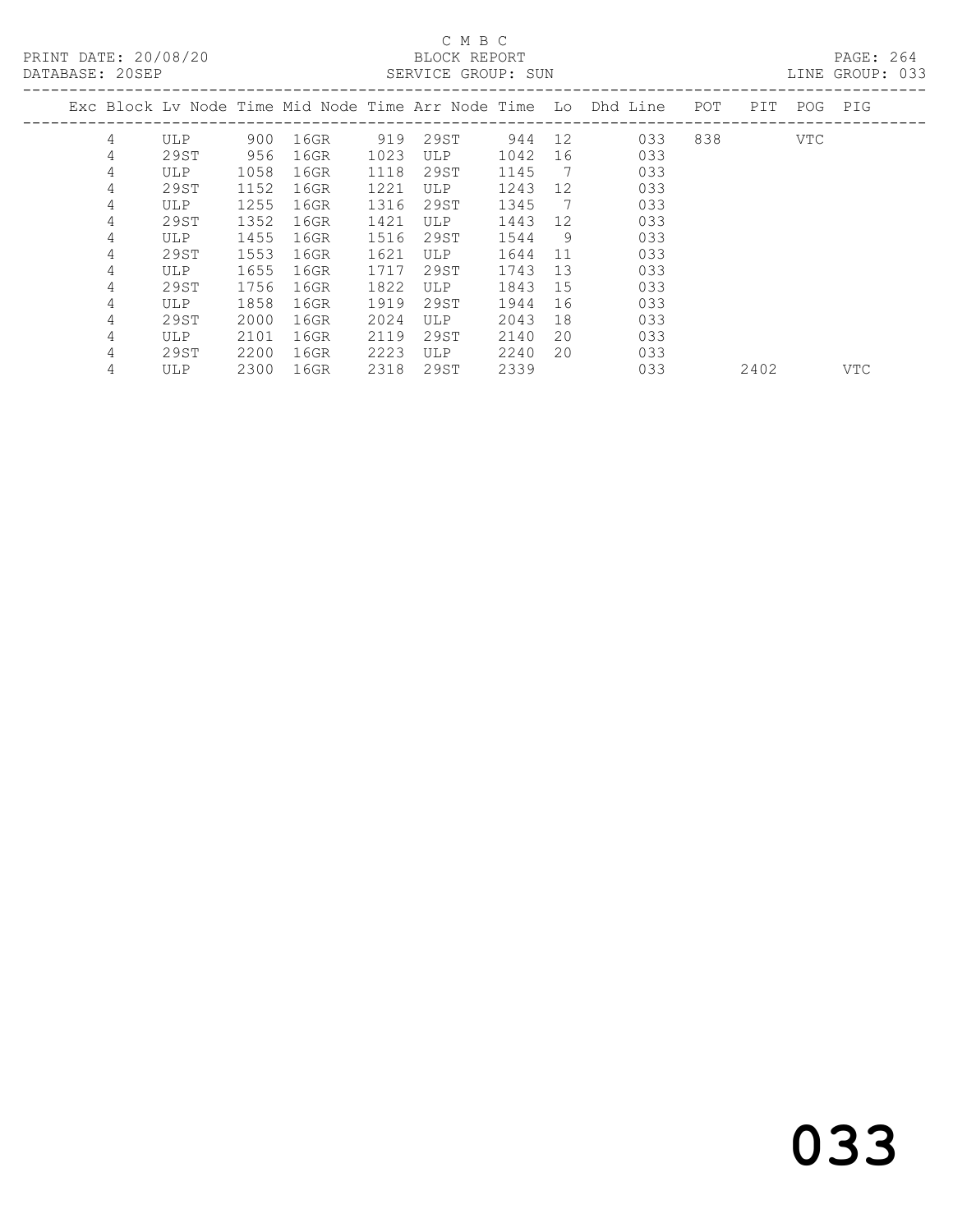| PRINT DATE: 20/08/20 |  |                                                                                                                                                                                                                                                          |                                                                                                                                                                                                              |                                                                                                                                               |                                                                                                                                                                                                                                                                                                                                                                                                                                                                                                                                                                                                                                     |                                                                                                                                                       | C M B C<br>BLOCK REPORT<br>DATABASE: 20SEP SERVICE GROUP: SUN LINE GROUP: 041                                                                                                                                                                                                                                                                                                               |                                                                                                                                                        |                                                                                                                                                                                         |                                                                                                             |                                                                                                                                          |  |  |  |  | PAGE: 265 |
|----------------------|--|----------------------------------------------------------------------------------------------------------------------------------------------------------------------------------------------------------------------------------------------------------|--------------------------------------------------------------------------------------------------------------------------------------------------------------------------------------------------------------|-----------------------------------------------------------------------------------------------------------------------------------------------|-------------------------------------------------------------------------------------------------------------------------------------------------------------------------------------------------------------------------------------------------------------------------------------------------------------------------------------------------------------------------------------------------------------------------------------------------------------------------------------------------------------------------------------------------------------------------------------------------------------------------------------|-------------------------------------------------------------------------------------------------------------------------------------------------------|---------------------------------------------------------------------------------------------------------------------------------------------------------------------------------------------------------------------------------------------------------------------------------------------------------------------------------------------------------------------------------------------|--------------------------------------------------------------------------------------------------------------------------------------------------------|-----------------------------------------------------------------------------------------------------------------------------------------------------------------------------------------|-------------------------------------------------------------------------------------------------------------|------------------------------------------------------------------------------------------------------------------------------------------|--|--|--|--|-----------|
|                      |  | 41 CR 41 AV & CROWN<br>41 GRAN AND A SUBARUTA AND A SUBANDALE AND A SUBARU ATA AND A SUBARU ATA AND A SUBARU ATA AND A SUBARU AND A SU<br>1990 - JOYCE STATION A SUBARU A SUBARU A SUBARU A SUBARU A SUBARU A SUBARU A SUBARU A SUBARU A SUBARU A SUBARU |                                                                                                                                                                                                              |                                                                                                                                               |                                                                                                                                                                                                                                                                                                                                                                                                                                                                                                                                                                                                                                     |                                                                                                                                                       | 41FR 41 AV & FRASER                                                                                                                                                                                                                                                                                                                                                                         |                                                                                                                                                        |                                                                                                                                                                                         |                                                                                                             |                                                                                                                                          |  |  |  |  |           |
|                      |  |                                                                                                                                                                                                                                                          |                                                                                                                                                                                                              |                                                                                                                                               | Exc Block Lv Node Time Mid Node Time Arr Node Time Lo Dhd Line POT PIT POG PIG                                                                                                                                                                                                                                                                                                                                                                                                                                                                                                                                                      |                                                                                                                                                       |                                                                                                                                                                                                                                                                                                                                                                                             |                                                                                                                                                        |                                                                                                                                                                                         |                                                                                                             |                                                                                                                                          |  |  |  |  |           |
|                      |  | 60<br>60<br>60<br>60<br>60<br>60<br>60<br>60<br>60<br>60<br>60<br>60<br>60<br>60<br>60<br>60<br>60<br>60<br>60<br>60<br>60<br>60<br>60<br>60<br>60<br>60<br>60                                                                                           | JOST<br>41CR<br>JOST<br>41CR<br>JOST<br>41CR<br>JOST<br>41CR<br>JOST<br>41CR<br>JOST<br>41CR<br>JOST<br>41CR<br>JOST<br>41CR<br>JOST<br>41CR<br>JOST<br>41CR<br>JOST<br>41CR<br>JOST<br>41CR<br>JOST<br>41CR | 1240<br>1334<br>1519<br>1610<br>1941<br>2024<br>2118<br>2204<br>2248<br>2506<br>2541                                                          | 60    410A    418    41FR    424    JOST    435    5    041    408    VTCT<br>60    JOST    440    41GR    500    41CR    511    7    041<br>41CR 518 41GR 526 JOST 545 10 041<br>555 41GR 615 41CR 626 6 041<br>632 41GR 641 JOST 701 9 041<br>710 41GR 730 41CR 741 5 041<br>746 41GR 755 JOST 817 7 041<br>824 41GR 846 41CR 857<br>913 41GR 923 JOST 949<br>1007 41GR 1032 41CR 1045<br>1057 41GR 1107 JOST 1136 16 041<br>1152 41GR<br>41GR<br>41GR<br>1425 41GR<br>41GR<br>1704 41GR 1732 41CR<br>1755 41GR 1806 JOST<br>1851 41GR 1919 41CR 1932<br>41GR<br>41GR<br>41GR<br>41GR<br>41GR<br>2335 41GR 2358<br>2421 41GR 2429 | 1952<br>2258                                                                                                                                          | <b>JOST</b><br>1217 41CR 1232 8 041<br>1251 JOST 1323 11 041<br>1401 41CR 1416 9 041<br>1436 JOST 1508 11 041<br>1548 41CR 1603<br>41GR 1621 JOST 1652 12 041<br>41GR 1732 41CR 1746 9 041<br>1952 JOST 2019 5 041<br>2048 41CR 2100 18 041<br>2128 JOST 2155 9 041<br>2228 41CR 2240<br>108T 2324 11 041<br>41CR 2409 12 041<br>108T 2452 14 041<br>41GR 2527 41CR 2536 5 041<br>41GR 2549 | 857<br>$1835 \t16$ 041                                                                                                                                 |                                                                                                                                                                                         | 16 041<br>$\begin{array}{cc} 18 & \qquad & 041 \\ 12 & \qquad & 041 \end{array}$<br>7 041<br>9 041<br>8 041 | 041 2559 VTCT                                                                                                                            |  |  |  |  |           |
|                      |  | 61<br>61<br>61<br>61<br>61<br>61<br>61<br>61<br>61<br>61<br>61<br>61<br>61<br>61<br>61<br>61<br>61<br>61<br>61<br>61<br>61                                                                                                                               | 41CR<br>JOST<br>41CR<br>JOST<br>41CR<br>JOST<br>41CR<br>JOST<br>41CR<br>JOST<br>41CR<br>JOST<br>41CR<br>JOST<br>41CR<br>JOST<br>41CR<br>JOST<br>41CR<br>JOST                                                 | 533<br>610<br>647<br>725<br>801<br>839<br>928<br>1022<br>1111<br>1207<br>1255<br>1349<br>1440<br>1534<br>1625<br>1719<br>1811<br>1906<br>1956 | 410A 433 41FR 439 JOST 450 5 041 423 VTCT<br>61 JOST 455 41GR 515 41CR 526 7 041<br>41GR<br>41GR<br>41GR<br>$41$ GR<br>$41$ GR<br>41GR<br>$41$ GR<br>$41$ GR<br>$41$ GR<br>$41$ GR<br>41GR<br>$41$ GR<br>$41$ GR<br>$41$ GR<br>41GR<br>41GR<br>41GR<br>41GR<br>41GR<br>2039 41GR                                                                                                                                                                                                                                                                                                                                                    | 541<br>630<br>656<br>745<br>810<br>901<br>938<br>1047<br>1122<br>1232<br>1306<br>1418<br>1451<br>1603<br>1636<br>1748<br>1822<br>1934<br>2007<br>2103 | JOST<br>41CR<br>JOST<br>41CR<br>JOST<br>41CR<br>JOST<br>41CR<br>JOST<br>41CR<br>JOST<br>41CR<br>JOST<br>41CR<br>JOST<br>41CR<br>JOST<br>41CR<br>JOST<br>41CR                                                                                                                                                                                                                                | 600<br>641<br>716<br>756<br>832<br>912<br>1004<br>1100<br>1151<br>1247<br>1338<br>1433<br>1523<br>1618<br>1707<br>1801<br>1850<br>1947<br>2034<br>2115 | 10<br>6<br>$\overline{9}$<br>$5\phantom{.0}$<br>$7\phantom{.0}$<br>16<br>18<br>11<br>16<br>8<br>11<br>$\overline{7}$<br>11<br>$\overline{7}$<br>12<br>10<br>16<br>9<br>$5^{\circ}$<br>5 |                                                                                                             | 041<br>041<br>041<br>041<br>041<br>041<br>041<br>041<br>041<br>041<br>041<br>041<br>041<br>041<br>041<br>041<br>041<br>041<br>041<br>041 |  |  |  |  |           |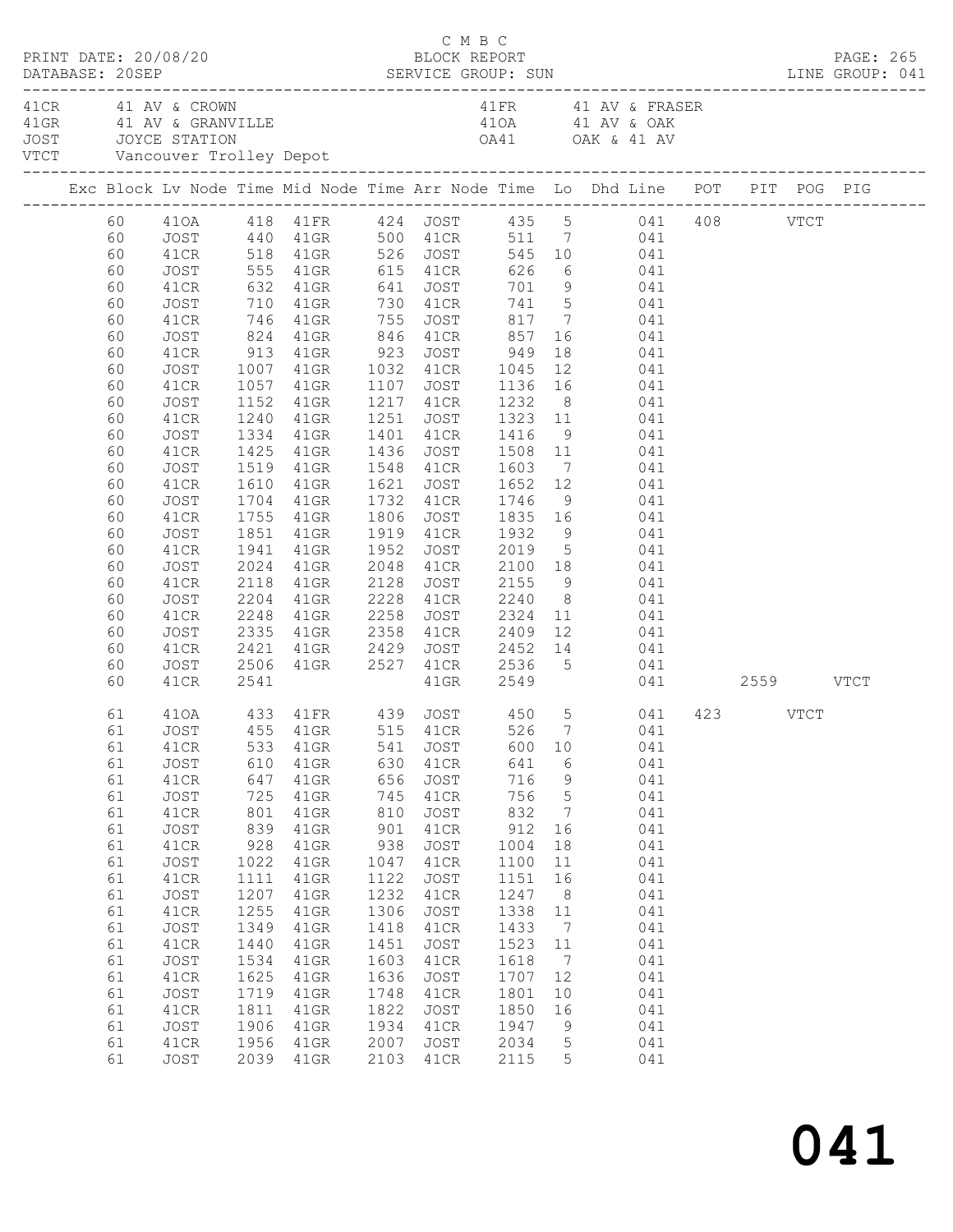### C M B C<br>BLOCK REPORT

PAGE: 266<br>LINE GROUP: 041

|    |      |                                                                           |         |      |               |         |                 | Exc Block Lv Node Time Mid Node Time Arr Node Time Lo Dhd Line POT PIT POG PIG |           |             |               |
|----|------|---------------------------------------------------------------------------|---------|------|---------------|---------|-----------------|--------------------------------------------------------------------------------|-----------|-------------|---------------|
| 61 | 41CR | 2120                                                                      |         |      | 41GR          |         |                 | 2130 041                                                                       | 2140      |             | <b>VTCT</b>   |
| 62 | 410A | 513                                                                       |         |      | 41FR 519 JOST |         |                 | 530 10 041                                                                     | 503       | <b>VTCT</b> |               |
| 62 | JOST | 540                                                                       | $41$ GR | 600  | 41CR          | 611     | $7\overline{)}$ | 041                                                                            |           |             |               |
| 62 | 41CR | 618                                                                       | 41GR    | 626  | JOST          | 645 10  |                 | 041                                                                            |           |             |               |
| 62 | JOST | 655                                                                       | 41GR    | 715  | 41CR          | 726     | $5\overline{)}$ | 041                                                                            |           |             |               |
| 62 | 41CR |                                                                           | 41GR    | 740  | JOST          | 802     | 8 <sup>8</sup>  | 041                                                                            |           |             |               |
| 62 | JOST | $\begin{array}{c} \n \overline{\phantom{0}} \\  810 \\  -9\n \end{array}$ | $41$ GR | 830  | 41CR          | 841     | 17              | 041                                                                            |           |             |               |
| 62 | 41CR | 858                                                                       | $41$ GR | 908  | JOST          | 934     | 18              | 041                                                                            |           |             |               |
| 62 | JOST | 952                                                                       | $41$ GR | 1017 | 41CR          | 1030    | 12              | 041                                                                            |           |             |               |
| 62 | 41CR | 1042                                                                      | $41$ GR | 1052 | JOST          | 1121    | 16              | 041                                                                            |           |             |               |
| 62 | JOST | 1137                                                                      | 41GR    | 1202 | 41CR          | 1215    | 10              | 041                                                                            |           |             |               |
| 62 | 41CR | 1225                                                                      | 41GR    | 1236 | JOST          | 1307    | 12              | 041                                                                            |           |             |               |
| 62 | JOST | 1319                                                                      | 41GR    | 1346 | 41CR          | 1401    | 9               | 041                                                                            |           |             |               |
| 62 | 41CR | 1410                                                                      | $41$ GR | 1421 | JOST          | 1453    | 11              | 041                                                                            |           |             |               |
| 62 | JOST | 1504                                                                      | 41GR    | 1533 | 41CR          | 1548    | $\overline{7}$  | 041                                                                            |           |             |               |
| 62 | 41CR | 1555                                                                      | 41GR    | 1606 | JOST          | 1637    | 12              | 041                                                                            |           |             |               |
| 62 | JOST | 1649                                                                      | $41$ GR | 1717 | 41CR          | 1731    | 9               | 041                                                                            |           |             |               |
| 62 | 41CR | 1740                                                                      | $41$ GR | 1751 | JOST          | 1820    | 16              | 041                                                                            |           |             |               |
| 62 | JOST | 1836                                                                      | $41$ GR | 1904 | 41CR          | 1917 9  |                 | 041                                                                            |           |             |               |
|    |      |                                                                           |         |      |               |         |                 |                                                                                |           |             |               |
| 62 | 41CR | 1926                                                                      | 41GR    | 1937 | JOST          | 2004    | $5\overline{)}$ | 041                                                                            |           |             |               |
| 62 | JOST | 2009                                                                      | 41GR    | 2034 | 41CR          | 2046 12 |                 | 041                                                                            |           |             |               |
| 62 | 41CR | 2058                                                                      | $41$ GR | 2108 | JOST          | 2135    | 5 <sup>5</sup>  | 041                                                                            |           |             |               |
| 62 | JOST | 2140                                                                      | OA41    | 2202 | OA41          | 2202    |                 | 041                                                                            | 2212 VTCT |             |               |
| 63 | 410A | 447                                                                       | 41FR    | 453  | JOST          | 504     |                 | $6\overline{6}$<br>041                                                         | 437 VTCT  |             |               |
| 63 | JOST | 510                                                                       | $41$ GR | 530  | 41CR          | 541     | $\overline{7}$  | 041                                                                            |           |             |               |
| 63 | 41CR | 548                                                                       | $41$ GR | 556  | JOST          | 615     | 10              | 041                                                                            |           |             |               |
| 63 | JOST | 625                                                                       | 41GR    | 645  | 41CR          | 656     | 6               | 041                                                                            |           |             |               |
| 63 | 41CR | 702                                                                       | 41GR    | 711  | JOST          | 731     | 9               | 041                                                                            |           |             |               |
| 63 | JOST | 740                                                                       | 41GR    | 800  | 41CR          | 811     | 18              | 041                                                                            |           |             |               |
| 63 | 41CR | 829                                                                       | 41GR    | 839  | JOST          | 904     | 18              | 041                                                                            |           |             |               |
| 63 | JOST | 922                                                                       | 41GR    | 946  | 41CR          | 957     | 16              | 041                                                                            |           |             |               |
| 63 | 41CR | 1013                                                                      | 41GR    | 1023 | JOST          | 1049    | 18              | 041                                                                            |           |             |               |
| 63 | JOST | 1107                                                                      | $41$ GR | 1132 | 41CR          | 1145    | 11              | 041                                                                            |           |             |               |
| 63 | 41CR | 1156                                                                      | 41GR    | 1207 | JOST          | 1236    | 15              | 041                                                                            |           |             |               |
| 63 | JOST | 1251                                                                      | 41GR    | 1317 | 41CR          | 1332    | 8 <sup>8</sup>  | 041                                                                            |           |             |               |
| 63 | 41CR | 1340                                                                      | 41GR    | 1351 | JOST          | 1423 11 |                 | 041                                                                            |           |             |               |
| 63 | JOST | 1434                                                                      | 41GR    |      | 1503 41CR     | 1518    | $7\phantom{0}7$ | 041                                                                            |           |             |               |
| 63 | 41CR | 1525                                                                      | 41GR    | 1536 | JOST          | 1608    | 11              | 041                                                                            |           |             |               |
| 63 | JOST | 1619                                                                      | 41GR    | 1647 | 41CR          | 1701    | 9               | 041                                                                            |           |             |               |
| 63 | 41CR | 1710                                                                      | 41GR    | 1721 | <b>JOST</b>   | 1752    | 13              | 041                                                                            |           |             |               |
| 63 | JOST | 1805                                                                      | 41GR    | 1834 | 41CR          | 1847    | 9               | 041                                                                            |           |             |               |
| 63 | 41CR | 1856                                                                      | 41GR    | 1907 | <b>JOST</b>   | 1934    | 5               | 041                                                                            |           |             |               |
| 63 | JOST | 1939                                                                      | 41GR    | 2004 | 41CR          | 2016    | 11              | 041                                                                            |           |             |               |
| 63 | 41CR | 2027                                                                      | 41GR    | 2038 | <b>JOST</b>   | 2105    | 5               | 041                                                                            |           |             |               |
| 63 | JOST | 2110                                                                      | OA41    | 2132 | OA41          | 2132    |                 | 041                                                                            | 2142      |             | $_{\rm VTCT}$ |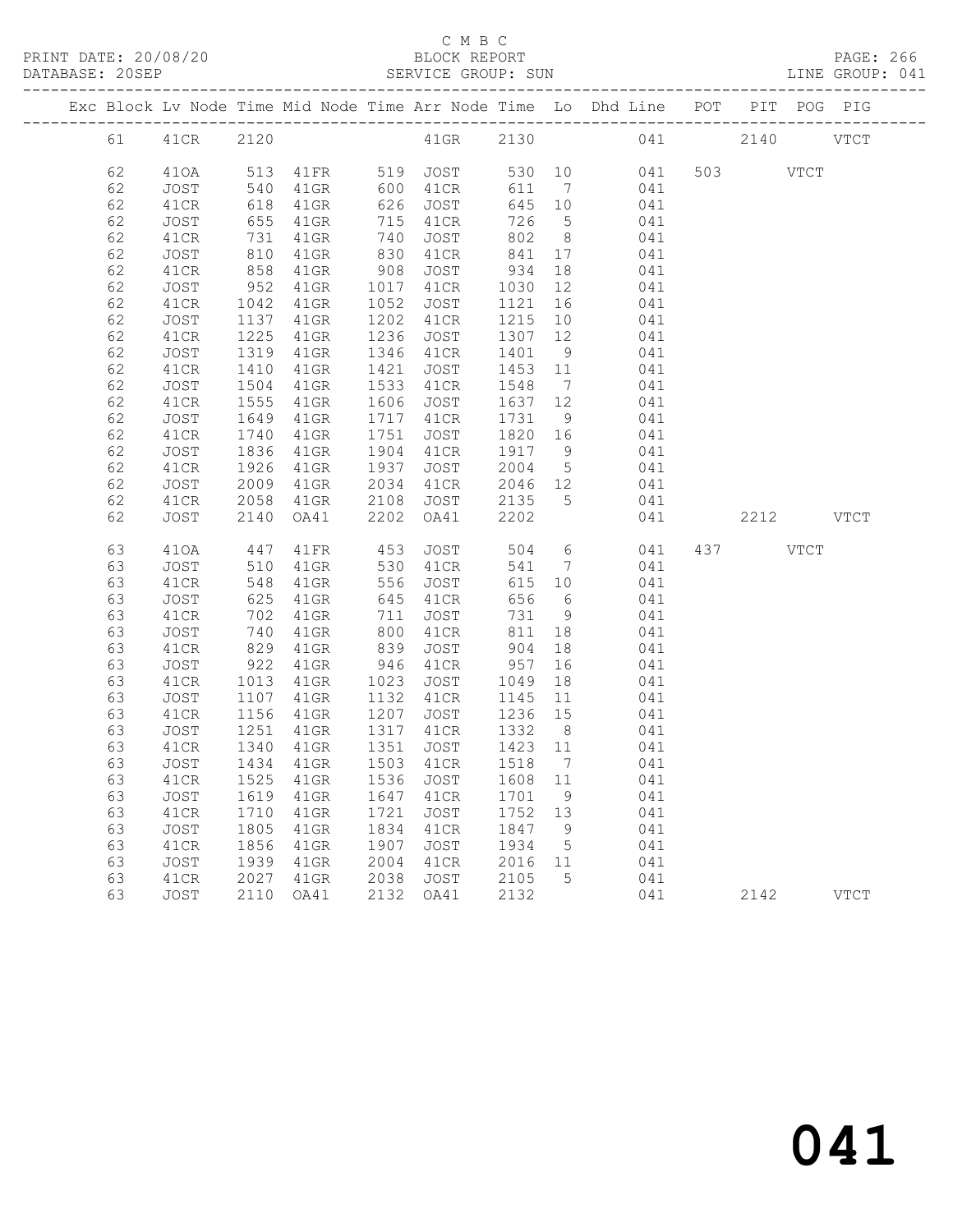### C M B C<br>BLOCK REPORT

| DATABASE: 20SEP |            |                     |           |      | SERVICE GROUP: SUN               |           |                 |                                                                                |          |           | LINE GROUP: 041 |  |
|-----------------|------------|---------------------|-----------|------|----------------------------------|-----------|-----------------|--------------------------------------------------------------------------------|----------|-----------|-----------------|--|
|                 |            |                     |           |      |                                  |           |                 | Exc Block Lv Node Time Mid Node Time Arr Node Time Lo Dhd Line POT PIT POG PIG |          |           |                 |  |
| 64              |            |                     |           |      |                                  |           |                 | 410A 500 41FR 506 JOST 517 8 041 450 VTCT                                      |          |           |                 |  |
| 64              | $JOST$ 525 |                     |           |      | 41GR 545 41CR                    |           |                 | 556 7 041                                                                      |          |           |                 |  |
| 64              | 41CR       | 603<br>640<br>716   |           |      | 41GR 611 JOST                    |           |                 | 630 10 041                                                                     |          |           |                 |  |
| 64              | JOST       |                     | 41GR      |      | 700 41CR                         | 711 5     |                 | 041                                                                            |          |           |                 |  |
| 64              | 41CR       | 716                 | $41$ GR   |      | <sup>7</sup> UU 41CR<br>725 JOST |           |                 | $747$ 8 041                                                                    |          |           |                 |  |
| 64              | JOST       | 755                 | 41GR      |      | 815 41CR                         |           |                 | 826 17 041                                                                     |          |           |                 |  |
| 64              | 41CR       | 843                 | 41GR      | 853  | JOST                             | 919       | 18              | 041                                                                            |          |           |                 |  |
| 64              | JOST       |                     | 41GR      |      | 1001 41CR                        | 1012      | 16              | 041                                                                            |          |           |                 |  |
| 64              | 41CR       | 937<br>1028         | 41GR      | 1038 | JOST                             | 1104      |                 | 18<br>041                                                                      |          |           |                 |  |
| 64              | JOST       | 1122                | 41GR      |      | 1147 41CR                        | 1200      | 10              | 041                                                                            |          |           |                 |  |
| 64              | 41CR       | 1210                | 41GR      | 1221 | JOST                             | 1252      | 13              | 041                                                                            |          |           |                 |  |
| 64              | JOST       | $1355$<br>$1355$    | 41GR      |      | 1331 41CR                        | 1346      | 9               | 041                                                                            |          |           |                 |  |
| 64              | 41CR       |                     | $41$ GR   |      | 1406 JOST                        | 1438 11   |                 | 041                                                                            |          |           |                 |  |
| 64              | JOST       | 1449                | 41GR      |      | 1518 41CR                        | 1533      |                 | $7\overline{ }$<br>041                                                         |          |           |                 |  |
| 64              | 41CR       | 1540                | 41GR      | 1551 | JOST                             | 1623      |                 | 11 041                                                                         |          |           |                 |  |
| 64              | JOST       |                     | $41$ GR   | 1702 | 41CR                             | 1716      |                 |                                                                                |          |           |                 |  |
| 64              | 41CR       | 1634<br>1725        | $41$ GR   | 1736 | JOST                             | 1807 14   |                 | $\frac{9}{14}$ 041<br>041                                                      |          |           |                 |  |
| 64              | JOST       | 1821                | 41GR      | 1849 | 41CR                             | 1902      |                 | 9 041                                                                          |          |           |                 |  |
| 64              | 41CR       | 1911                | $41$ GR   | 1922 | JOST                             | 1949 5    |                 | 041                                                                            |          |           |                 |  |
| 64              | JOST       | 1954                | $41$ GR   | 2019 | 41CR                             |           |                 | 2031 12 041                                                                    |          |           |                 |  |
| 64              | 41CR       | 2043                | 41GR      | 2053 | JOST                             | 2120 14   |                 | 041                                                                            |          |           |                 |  |
| 64              | JOST       | 2134                | $41$ GR   | 2158 | 41CR                             | 2210      |                 | 8 041                                                                          |          |           |                 |  |
| 64              | 41CR       | 2218                | 41GR      | 2228 | JOST                             | 2254      |                 | 11 041                                                                         |          |           |                 |  |
| 64              | JOST       | 2305                | $41$ GR   | 2328 | 41CR                             | 2339      |                 | 11 041                                                                         |          |           |                 |  |
| 64              | 41CR       | 2350                | 41GR      | 2359 | JOST                             | 2422 15   |                 | 041                                                                            |          |           |                 |  |
| 64              | JOST       | 2437                | 41GR      |      | 2457 41CR                        |           |                 | $2508$ 6 041                                                                   |          |           |                 |  |
| 64              | 41CR       | 2514                | 41GR 2522 |      |                                  |           |                 | JOST 2551 5 041                                                                |          |           |                 |  |
| 64              | JOST       | 2556                | OA41      | 2613 | OA41                             | 2613      |                 | 041                                                                            |          | 2623 VTCT |                 |  |
|                 |            |                     |           |      |                                  |           |                 |                                                                                |          |           |                 |  |
| 65              | 410A       | 825                 | 41FR      | 832  | JOST 847 5                       |           |                 | 041                                                                            | 815 VTCT |           |                 |  |
| 65              | JOST       | 852                 | $41$ GR   |      | 916 41CR                         | 927       |                 | 041                                                                            |          |           |                 |  |
| 65              | 41CR       | 943                 | 41GR      | 953  | JOST                             | 1019      | 18              | 041                                                                            |          |           |                 |  |
| 65              | JOST       | $\frac{1037}{1126}$ | 41GR      |      | 1102 41CR                        | 1115      | 11              | 041                                                                            |          |           |                 |  |
| 65              | 41CR       |                     | 41GR      | 1137 | JOST                             | 1206 15   |                 | 041                                                                            |          |           |                 |  |
| 65              | JOST       | 1221                | 41GR      |      | 1247 41CR                        | 1302 8    |                 | 041                                                                            |          |           |                 |  |
| 65              | 41CR       | 1310                | 41GR      |      | 1321 JOST                        | 1353 11   |                 | 041                                                                            |          |           |                 |  |
| 65              | JOST       | 1404<br>1455        | 41GR      |      | 1433 41CR                        | 1448 7    |                 | 041                                                                            |          |           |                 |  |
| 65              | 41CR       |                     | 41GR      |      | 1506 JOST                        | $1538$ 11 |                 | 041                                                                            |          |           |                 |  |
| 65              |            |                     |           |      |                                  |           |                 | JOST 1549 41GR 1617 41CR 1631 9 041                                            |          |           |                 |  |
| 65              | 41CR       | 1640                | 41GR      | 1651 | JOST                             | 1722      | 13              | 041                                                                            |          |           |                 |  |
| 65              | JOST       | 1735                | 41GR      | 1804 | 41CR                             | 1817      | $\overline{9}$  | 041                                                                            |          |           |                 |  |
| 65              | 41CR       | 1826                | 41GR      | 1837 | JOST                             | 1905      | 18              | 041                                                                            |          |           |                 |  |
| 65              | JOST       | 1923                | $41$ GR   | 1948 | 41CR                             | 2000      | 12              | 041                                                                            |          |           |                 |  |
| 65              | 41CR       | 2012                | $41$ GR   | 2023 | JOST                             | 2050      | 14              | 041                                                                            |          |           |                 |  |
| 65              | JOST       | 2104                | $41$ GR   | 2128 | 41CR                             | 2140      | 8 <sup>8</sup>  | 041                                                                            |          |           |                 |  |
| 65              | 41CR       | 2148                | 41GR      | 2158 | JOST                             | 2224      | 10              | 041                                                                            |          |           |                 |  |
| 65              | JOST       | 2234                | $41$ GR   | 2258 | 41CR                             | 2309      | 9               | 041                                                                            |          |           |                 |  |
| 65              | 41CR       | 2318                | $41$ GR   | 2328 | JOST                             | 2354      | 13              | 041                                                                            |          |           |                 |  |
| 65              | JOST       | 2407                | $41$ GR   | 2427 | 41CR                             | 2438      | 10              | 041                                                                            |          |           |                 |  |
| 65              | 41CR       | 2448                | 41GR      | 2456 | JOST                             | 2522      | 14              | 041                                                                            |          |           |                 |  |
| 65              | JOST       | 2536                | 41GR      | 2557 | 41CR                             | 2606      | $5\overline{)}$ | 041                                                                            |          |           |                 |  |
| 65              | 41CR       | 2611                |           |      | $41$ GR                          | 2619      |                 | 041                                                                            | 2629     |           | $_{\rm VTCT}$   |  |
|                 |            |                     |           |      |                                  |           |                 |                                                                                |          |           |                 |  |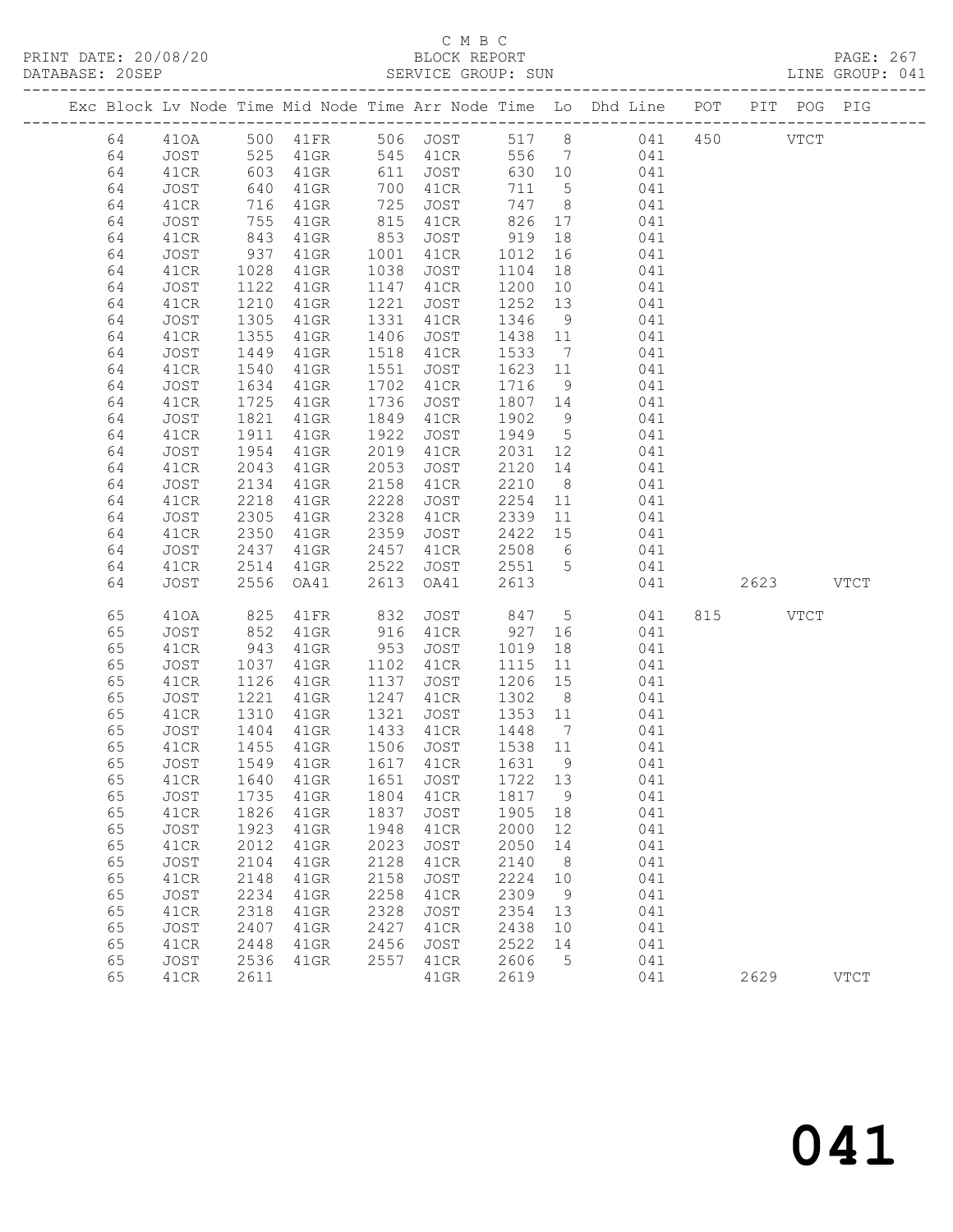# C M B C

| PRINT DATE: 20/08/20<br>DATABASE: 20SEP |    |      |      |      |      | BLOCK REPORT<br>SERVICE GROUP: SUN |        |     |                                                                    |     |  |             |  | PAGE: 268<br>LINE GROUP: 041 |
|-----------------------------------------|----|------|------|------|------|------------------------------------|--------|-----|--------------------------------------------------------------------|-----|--|-------------|--|------------------------------|
|                                         |    |      |      |      |      |                                    |        |     | Exc Block Ly Node Time Mid Node Time Arr Node Time Lo Dhd Line POT |     |  | PIT POG PIG |  |                              |
|                                         | 66 | 41CR | 814  | 41GR | 824  | JOST                               | 849 18 |     | 041                                                                | 748 |  | VTCT        |  |                              |
|                                         | 66 | JOST | 907  | 41GR | 931  | 41CR                               | 942    | 16  | 041                                                                |     |  |             |  |                              |
|                                         | 66 | 41CR | 958  | 41GR | 1008 | JOST                               | 1034   | 18  | 041                                                                |     |  |             |  |                              |
|                                         | 66 | JOST | 1052 | 41GR | 1117 | 41CR                               | 1130   | 11  | 041                                                                |     |  |             |  |                              |
|                                         | 66 | 41CR | 1141 | 41GR | 1152 | JOST                               | 1221   | 15  | 041                                                                |     |  |             |  |                              |
|                                         | 66 | JOST | 1236 | 41GR | 1302 | 41CR                               | 1317   | - 8 | 041                                                                |     |  |             |  |                              |
|                                         | 66 | 41CR | 1325 | 41GR | 1336 | JOST                               | 1408   | 11  | 041                                                                |     |  |             |  |                              |
|                                         | 66 | JOST | 1419 | 41GR | 1448 | 41CR                               | 1503   | 7   | 041                                                                |     |  |             |  |                              |
|                                         | 66 | 41CR | 1510 | 41GR | 1521 | JOST                               | 1553   | 11  | 041                                                                |     |  |             |  |                              |
|                                         | 66 | JOST | 1604 | 41GR | 1632 | 41CR                               | 1646   | - 9 | 041                                                                |     |  |             |  |                              |
|                                         | 66 | 41CR | 1655 | 41GR | 1706 | JOST                               | 1737   | 13  | 041                                                                |     |  |             |  |                              |
|                                         | 66 | JOST | 1750 | 41GR | 1819 | 41CR                               | 1832   | 10  | 041                                                                |     |  |             |  |                              |

66 JOST 1925 OA41 1947 OA41 1947 041 1957 VTCT

66 41CR 1842 41GR 1853 JOST 1920 5 041